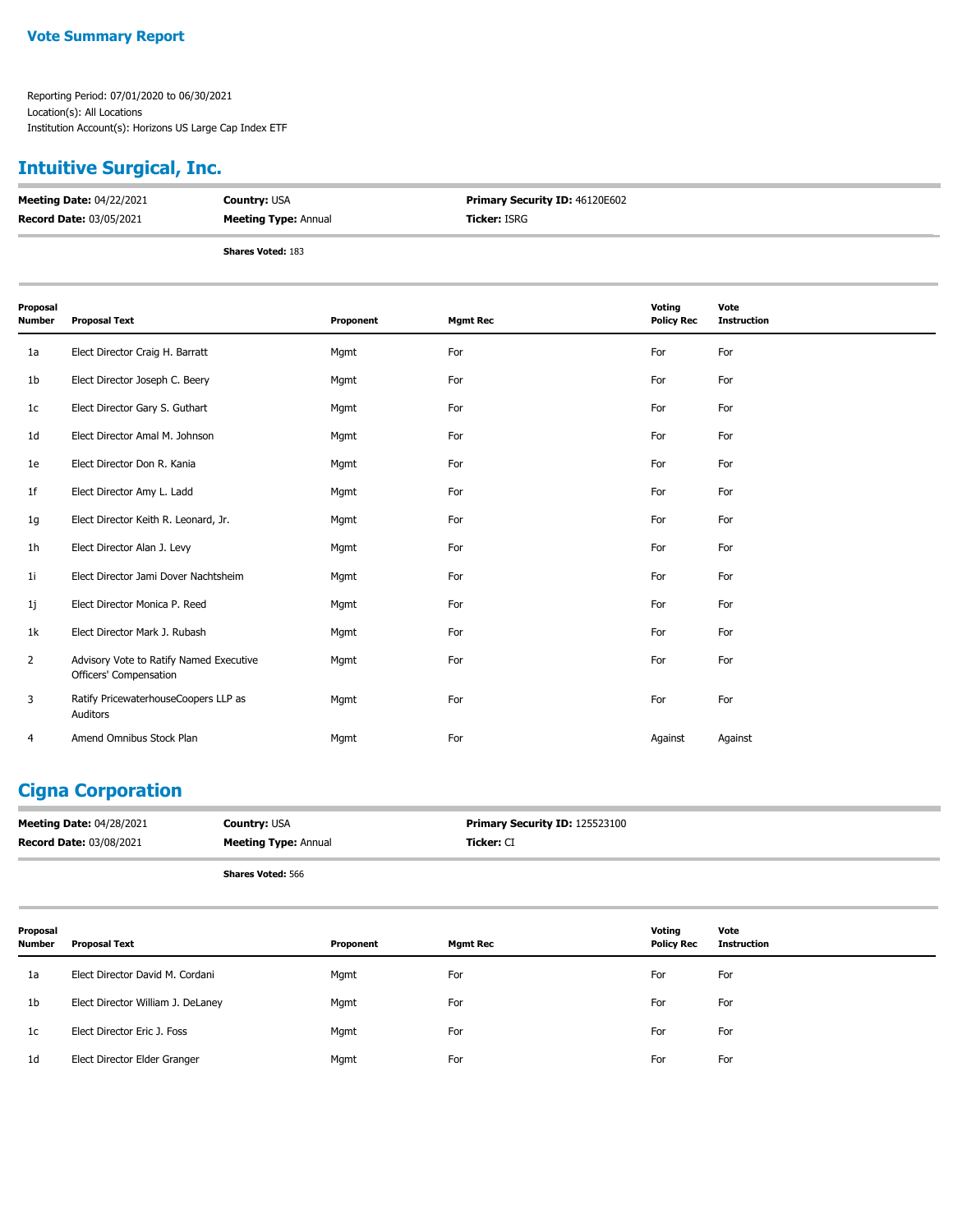### **Cigna Corporation**

| Proposal<br><b>Number</b> | <b>Proposal Text</b>                                              | Proponent | <b>Mgmt Rec</b> | Voting<br><b>Policy Rec</b> | Vote<br><b>Instruction</b> |
|---------------------------|-------------------------------------------------------------------|-----------|-----------------|-----------------------------|----------------------------|
| 1e                        | Elect Director Isaiah Harris, Jr.                                 | Mgmt      | For             | For                         | For                        |
| 1 <sub>f</sub>            | Elect Director George Kurian                                      | Mgmt      | For             | For                         | For                        |
| 1g                        | Elect Director Kathleen M. Mazzarella                             | Mgmt      | For             | For                         | For                        |
| 1h                        | Elect Director Mark B. McClellan                                  | Mgmt      | For             | For                         | For                        |
| 1i                        | Elect Director John M. Partridge                                  | Mgmt      | For             | For                         | For                        |
| 1j                        | Elect Director Kimberly A. Ross                                   | Mgmt      | For             | For                         | For                        |
| 1k                        | Elect Director Eric C. Wiseman                                    | Mgmt      | For             | For                         | For                        |
| 11                        | Elect Director Donna F. Zarcone                                   | Mgmt      | For             | For                         | For                        |
| $\overline{2}$            | Advisory Vote to Ratify Named Executive<br>Officers' Compensation | Mgmt      | For             | For                         | For                        |
| 3                         | Amend Omnibus Stock Plan                                          | Mgmt      | For             | For                         | For                        |
| 4                         | Ratify PricewaterhouseCoopers LLP as<br>Auditors                  | Mgmt      | For             | For                         | For                        |
| 5                         | Provide Right to Act by Written Consent                           | <b>SH</b> | Against         | For                         | For                        |
| 6                         | Report on Gender Pay Gap                                          | <b>SH</b> | Against         | Against                     | Against                    |
| 7                         | Disclose Board Matrix Including Ideological<br>Perspectives       | <b>SH</b> | Against         | Against                     | Against                    |

## **DuPont de Nemours, Inc.**

| <b>Meeting Date: 04/28/2021</b> | <b>Country: USA</b>         | <b>Primary Security ID: 26614N102</b> |
|---------------------------------|-----------------------------|---------------------------------------|
| <b>Record Date: 03/08/2021</b>  | <b>Meeting Type: Annual</b> | Ticker: DD                            |
|                                 |                             |                                       |

**Shares Voted:** 1,150

| Proposal<br><b>Number</b> | <b>Proposal Text</b>                    | Proponent | <b>Mgmt Rec</b> | Voting<br><b>Policy Rec</b> | Vote<br><b>Instruction</b> |
|---------------------------|-----------------------------------------|-----------|-----------------|-----------------------------|----------------------------|
| 1a                        | Elect Director Amy G. Brady             | Mgmt      | For             | For                         | For                        |
| 1b                        | Elect Director Edward D. Breen          | Mgmt      | For             | For                         | For                        |
| 1 <sub>c</sub>            | Elect Director Ruby R. Chandy           | Mgmt      | For             | For                         | For                        |
| 1d                        | Elect Director Franklin K. Clyburn, Jr. | Mgmt      | For             | For                         | For                        |
| 1e                        | Elect Director Terrence R. Curtin       | Mgmt      | For             | For                         | For                        |
| 1f                        | Elect Director Alexander M. Cutler      | Mgmt      | For             | For                         | For                        |
| 1 <sub>g</sub>            | Elect Director Eleuthere I. du Pont     | Mgmt      | For             | For                         | For                        |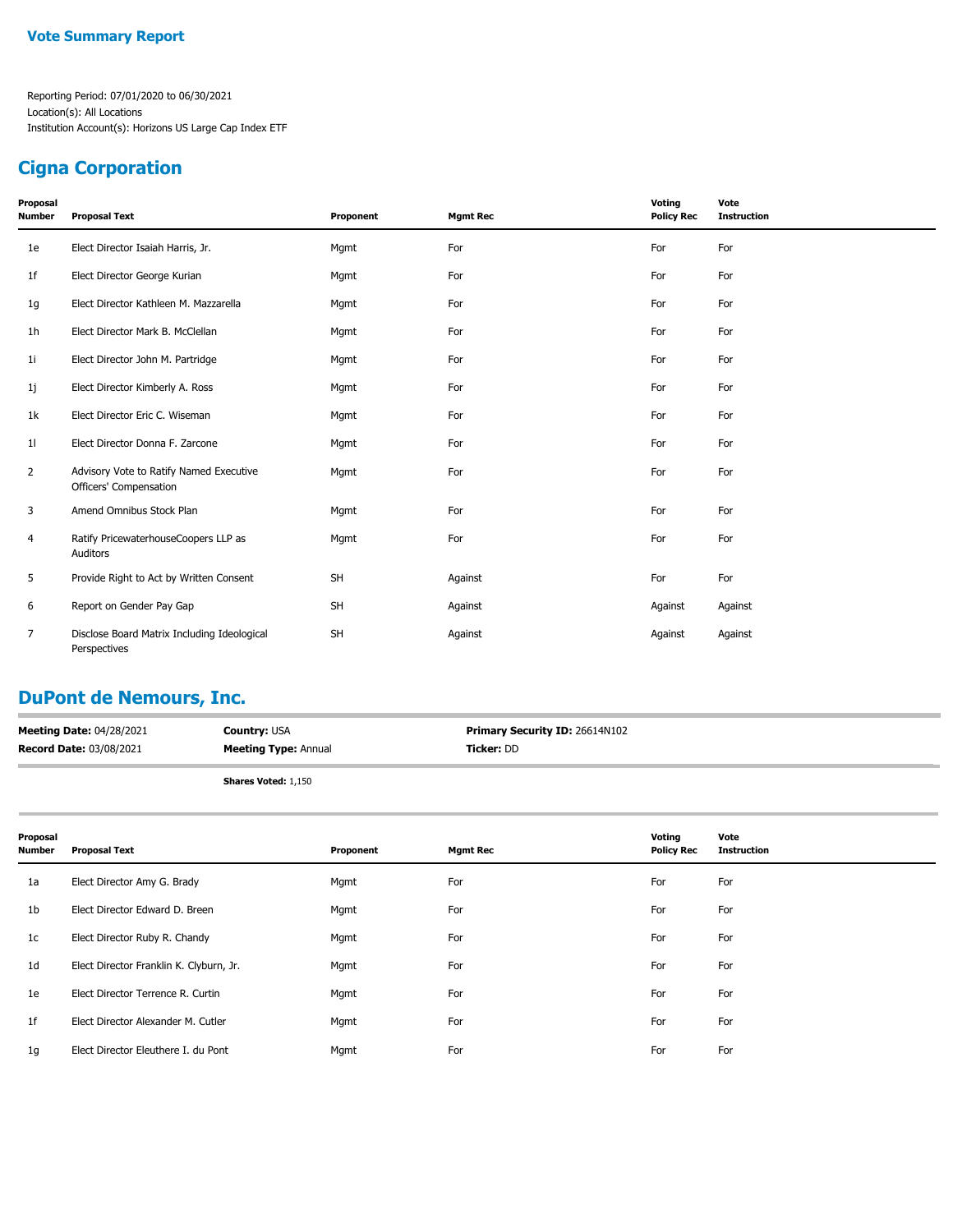### **DuPont de Nemours, Inc.**

| Proposal<br><b>Number</b> | <b>Proposal Text</b>                                                   | Proponent | <b>Mgmt Rec</b> | Voting<br><b>Policy Rec</b> | Vote<br><b>Instruction</b> |
|---------------------------|------------------------------------------------------------------------|-----------|-----------------|-----------------------------|----------------------------|
| 1 <sub>h</sub>            | Elect Director Luther C. Kissam                                        | Mgmt      | For             | For                         | For                        |
| 1i                        | Elect Director Frederick M. Lowery                                     | Mgmt      | For             | For                         | For                        |
| 1j                        | Elect Director Raymond J. Milchovich                                   | Mgmt      | For             | For                         | For                        |
| 1k                        | Elect Director Deanna M. Mulligan                                      | Mgmt      | For             | For                         | For                        |
| 11                        | Elect Director Steven M. Sterin                                        | Mgmt      | For             | For                         | For                        |
| 2                         | Advisory Vote to Ratify Named Executive<br>Officers' Compensation      | Mgmt      | For             | For                         | For                        |
| 3                         | Ratify PricewaterhouseCoopers LLP as<br>Auditors                       | Mgmt      | For             | For                         | For                        |
| 4                         | Reduce Ownership Threshold for<br>Shareholders to Call Special Meeting | Mgmt      | For             | For                         | For                        |
| 5                         | Provide Right to Act by Written Consent                                | <b>SH</b> | Against         | For                         | For                        |
| 6                         | Adopt Policy to Annually Disclose EEO-1 Data                           | <b>SH</b> | Against         | For                         | For                        |
| 7                         | Report on Plastic Pollution                                            | SH        | Against         | For                         | For                        |

#### **HCA Healthcare, Inc.**

| <b>Meeting Date: 04/28/2021</b> | <b>Country: USA</b>         | <b>Primary Security ID: 40412C101</b> |
|---------------------------------|-----------------------------|---------------------------------------|
| <b>Record Date: 03/08/2021</b>  | <b>Meeting Type: Annual</b> | <b>Ticker: HCA</b>                    |
|                                 | <b>Shares Voted: 416</b>    |                                       |

| Proposal<br><b>Number</b> | <b>Proposal Text</b>                    | Proponent | <b>Mgmt Rec</b> | Voting<br><b>Policy Rec</b> | Vote<br><b>Instruction</b> |
|---------------------------|-----------------------------------------|-----------|-----------------|-----------------------------|----------------------------|
| 1a                        | Elect Director Thomas F. Frist, III     | Mgmt      | For             | For                         | For                        |
| 1b                        | Elect Director Samuel N. Hazen          | Mgmt      | For             | For                         | For                        |
| 1 <sub>c</sub>            | Elect Director Meg G. Crofton           | Mgmt      | For             | For                         | For                        |
| 1 <sub>d</sub>            | Elect Director Robert J. Dennis         | Mgmt      | For             | For                         | For                        |
| 1e                        | Elect Director Nancy-Ann DeParle        | Mgmt      | For             | For                         | For                        |
| 1 <sup>f</sup>            | Elect Director William R. Frist         | Mgmt      | For             | For                         | For                        |
| 1g                        | Elect Director Charles O. Holliday, Jr. | Mgmt      | For             | For                         | For                        |
| 1h                        | Elect Director Michael W. Michelson     | Mgmt      | For             | For                         | For                        |
| 11                        | Elect Director Wayne J. Riley           | Mgmt      | For             | For                         | For                        |
| 2                         | Ratify Ernst & Young LLP as Auditors    | Mgmt      | For             | For                         | For                        |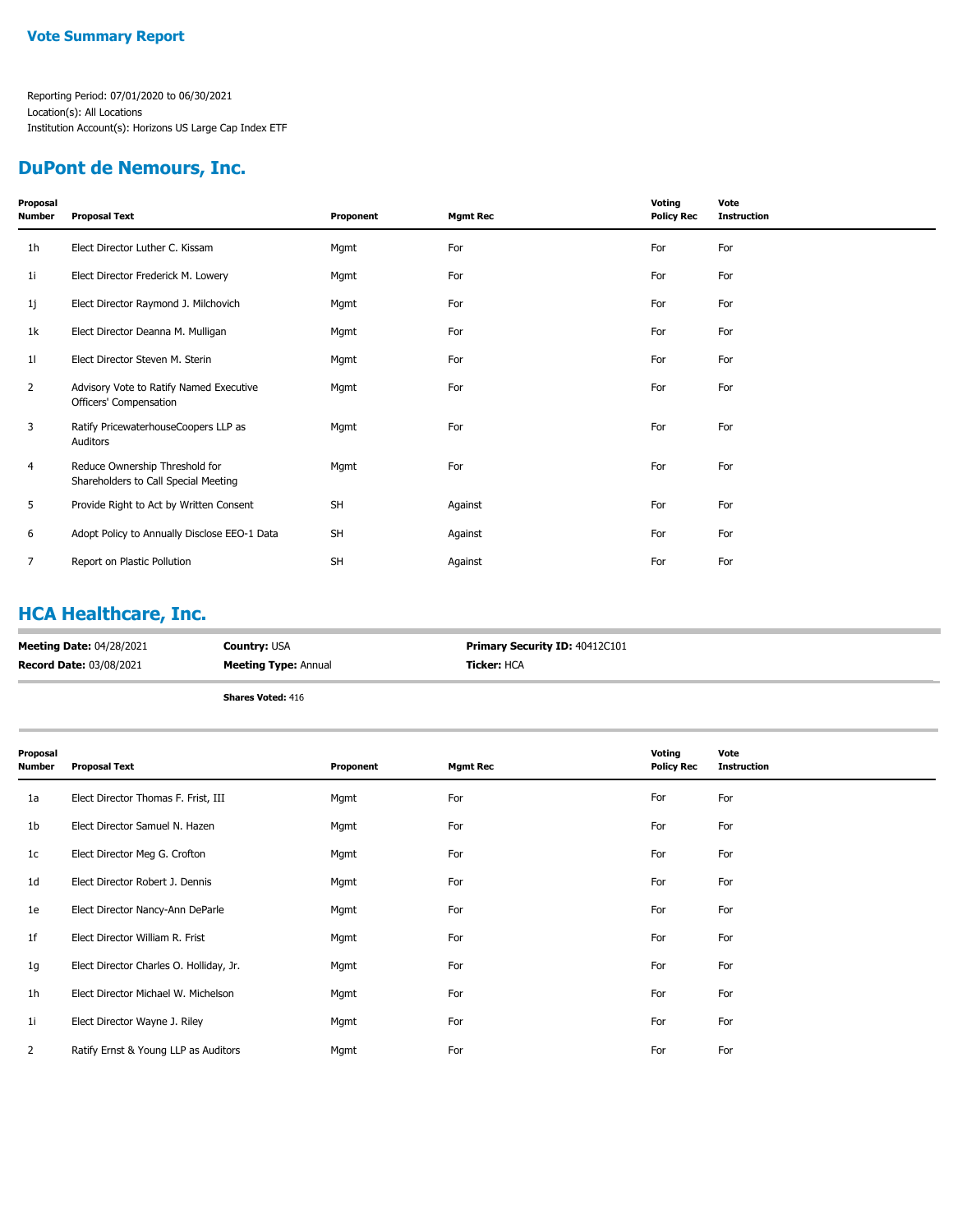### **HCA Healthcare, Inc.**

| Proposal<br><b>Number</b> | Proposal Text                                                                                                                       | Proponent | <b>Mgmt Rec</b> | Votina<br><b>Policy Rec</b> | Vote<br>Instruction |
|---------------------------|-------------------------------------------------------------------------------------------------------------------------------------|-----------|-----------------|-----------------------------|---------------------|
|                           | Advisory Vote to Ratify Named Executive<br>Officers' Compensation                                                                   | Mgmt      | For             | For                         | For                 |
| 4                         | Provide Right to Act by Written Consent                                                                                             | <b>SH</b> | Against         | For                         | For                 |
| ь                         | Assess Feasibility of Increasing the Impact of<br>the Company's Performance on Quality<br>Metrics for Senior Executive Compensation | <b>SH</b> | Against         | Against                     | Against             |

#### **Vistra Corp.**

| <b>Meeting Date: 04/28/2021</b> | <b>Country: USA</b>         | Primary Security ID: 92840M102 |
|---------------------------------|-----------------------------|--------------------------------|
| <b>Record Date: 03/16/2021</b>  | <b>Meeting Type: Annual</b> | <b>Ticker: VST</b>             |
|                                 | $-$                         |                                |

**Shares Voted:** 587

| Proposal<br><b>Number</b> | <b>Proposal Text</b>                                              | Proponent | <b>Mgmt Rec</b> | Voting<br><b>Policy Rec</b> | Vote<br><b>Instruction</b> |
|---------------------------|-------------------------------------------------------------------|-----------|-----------------|-----------------------------|----------------------------|
| 1.1                       | Elect Director Scott B. Helm                                      | Mgmt      | For             | For                         | For                        |
| 1.2                       | Elect Director Hilary E. Ackermann                                | Mgmt      | For             | For                         | For                        |
| 1.3                       | Elect Director Arcilia C. Acosta                                  | Mgmt      | For             | For                         | For                        |
| 1.4                       | Elect Director Gavin R. Baiera                                    | Mgmt      | For             | For                         | For                        |
| 1.5                       | Elect Director Paul M. Barbas                                     | Mgmt      | For             | For                         | For                        |
| 1.6                       | Elect Director Lisa Crutchfield                                   | Mgmt      | For             | For                         | For                        |
| 1.7                       | Elect Director Brian K. Ferraioli                                 | Mgmt      | For             | For                         | For                        |
| 1.8                       | Elect Director Jeff D. Hunter                                     | Mgmt      | For             | For                         | For                        |
| 1.9                       | Elect Director Curtis A. Morgan                                   | Mgmt      | For             | For                         | For                        |
| 1.10                      | Elect Director John R. Sult                                       | Mgmt      | For             | For                         | For                        |
| $\overline{2}$            | Advisory Vote to Ratify Named Executive<br>Officers' Compensation | Mgmt      | For             | For                         | For                        |
| 3                         | Ratify Deloitte & Touche LLP as Auditors                          | Mgmt      | For             | For                         | For                        |

### **EOG Resources, Inc.**

| <b>Meeting Date: 04/29/2021</b> | <b>Country: USA</b>         | <b>Primary Security ID: 26875P101</b> |
|---------------------------------|-----------------------------|---------------------------------------|
| <b>Record Date: 03/05/2021</b>  | <b>Meeting Type: Annual</b> | <b>Ticker: EOG</b>                    |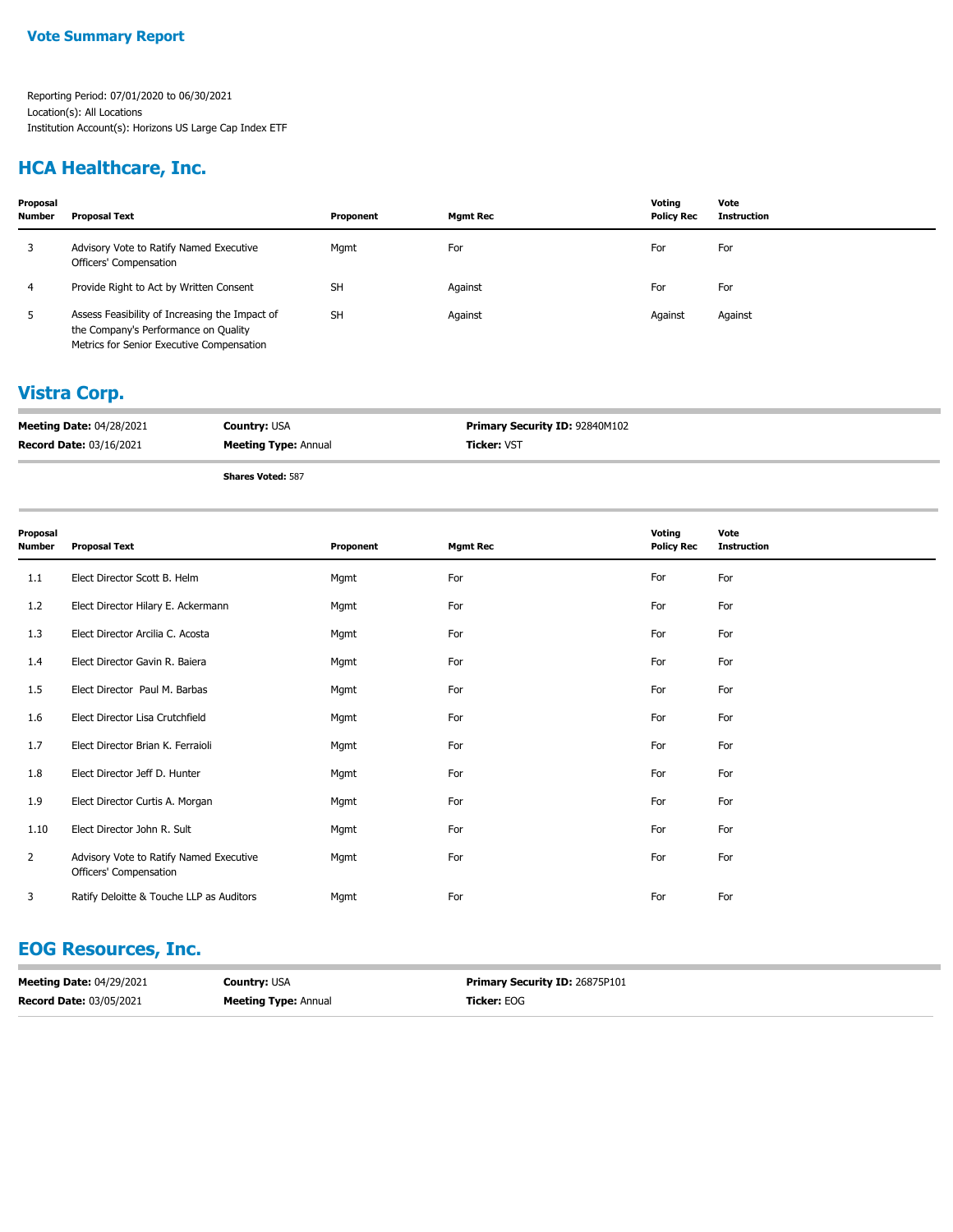### **EOG Resources, Inc.**

**Shares Voted:** 913

| Proposal<br>Number | <b>Proposal Text</b>                                              | Proponent | <b>Mgmt Rec</b> | Voting<br><b>Policy Rec</b> | Vote<br><b>Instruction</b> |
|--------------------|-------------------------------------------------------------------|-----------|-----------------|-----------------------------|----------------------------|
| 1a                 | Elect Director Janet F. Clark                                     | Mgmt      | For             | For                         | For                        |
| 1b                 | Elect Director Charles R. Crisp                                   | Mgmt      | For             | For                         | For                        |
| 1c                 | Elect Director Robert P. Daniels                                  | Mgmt      | For             | For                         | For                        |
| 1 <sub>d</sub>     | Elect Director James C. Day                                       | Mgmt      | For             | For                         | For                        |
| 1e                 | Elect Director C. Christopher Gaut                                | Mgmt      | For             | For                         | For                        |
| 1f                 | Elect Director Michael T. Kerr                                    | Mgmt      | For             | For                         | For                        |
| 1g                 | Elect Director Julie J. Robertson                                 | Mgmt      | For             | For                         | For                        |
| 1h                 | Elect Director Donald F. Textor                                   | Mgmt      | For             | For                         | For                        |
| 1i                 | Elect Director William R. Thomas                                  | Mgmt      | For             | For                         | For                        |
| $\overline{2}$     | Ratify Deloitte & Touche LLP as Auditors                          | Mgmt      | For             | For                         | For                        |
| 3                  | Approve Omnibus Stock Plan                                        | Mgmt      | For             | For                         | For                        |
| 4                  | Advisory Vote to Ratify Named Executive<br>Officers' Compensation | Mgmt      | For             | For                         | For                        |

## **Global Payments Inc.**

| <b>Meeting Date: 04/29/2021</b> | <b>Country: USA</b>         | <b>Primary Security ID: 37940X102</b> |
|---------------------------------|-----------------------------|---------------------------------------|
| <b>Record Date: 03/05/2021</b>  | <b>Meeting Type: Annual</b> | <b>Ticker:</b> GPN                    |
|                                 | <b>Shares Voted: 467</b>    |                                       |

| Proposal<br>Number | <b>Proposal Text</b>                    | Proponent | <b>Mgmt Rec</b> | Voting<br><b>Policy Rec</b> | Vote<br><b>Instruction</b> |
|--------------------|-----------------------------------------|-----------|-----------------|-----------------------------|----------------------------|
| 1a                 | Elect Director F. Thaddeus Arroyo       | Mgmt      | For             | For                         | For                        |
| 1b                 | Elect Director Robert H.B. Baldwin, Jr. | Mgmt      | For             | For                         | For                        |
| 1c                 | Elect Director John G. Bruno            | Mgmt      | For             | For                         | For                        |
| 1d                 | Elect Director Kriss Cloninger, III     | Mgmt      | For             | For                         | For                        |
| 1e                 | Elect Director William I Jacobs         | Mgmt      | For             | For                         | For                        |
| 1f                 | Elect Director Joia M. Johnson          | Mgmt      | For             | For                         | For                        |
| 1g                 | Elect Director Ruth Ann Marshall        | Mgmt      | For             | For                         | For                        |
| 1h                 | Elect Director Connie D. McDaniel       | Mgmt      | For             | For                         | For                        |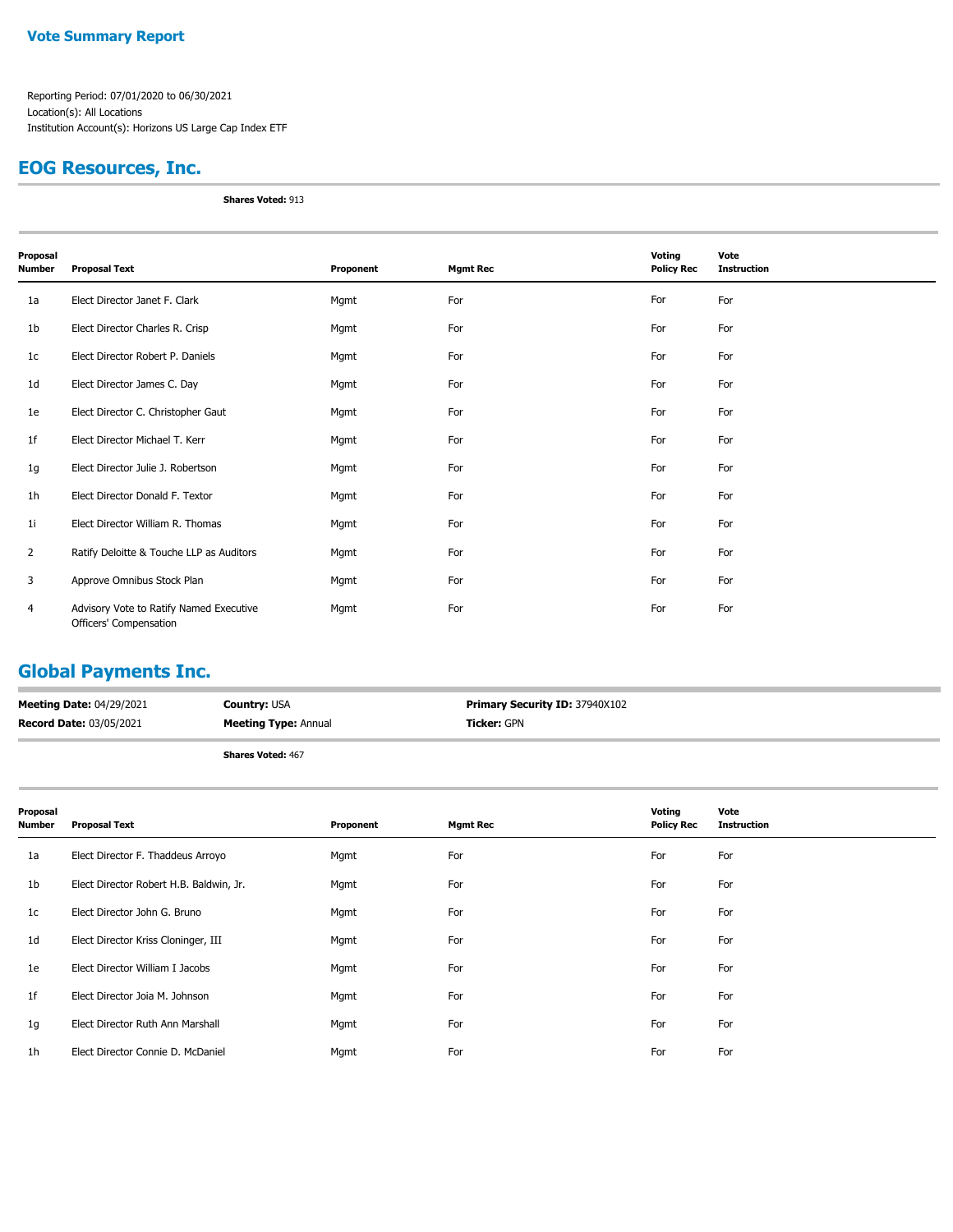### **Global Payments Inc.**

| Proposal<br><b>Number</b> | Proposal Text                                                     | Proponent | <b>Mgmt Rec</b> | Voting<br><b>Policy Rec</b> | Vote<br><b>Instruction</b> |
|---------------------------|-------------------------------------------------------------------|-----------|-----------------|-----------------------------|----------------------------|
| 1i                        | Elect Director William B. Plummer                                 | Mgmt      | For             | For                         | For                        |
| 1j                        | Elect Director Jeffrey S. Sloan                                   | Mgmt      | For             | For                         | For                        |
| 1k                        | Elect Director John T. Turner                                     | Mgmt      | For             | For                         | For                        |
| 11                        | Elect Director M. Troy Woods                                      | Mgmt      | For             | For                         | For                        |
| $\overline{2}$            | Advisory Vote to Ratify Named Executive<br>Officers' Compensation | Mgmt      | For             | For                         | For                        |
| 3                         | Ratify Deloitte & Touche LLP as Auditors                          | Mgmt      | For             | For                         | For                        |
| 4                         | Provide Right to Act by Written Consent                           | <b>SH</b> | Against         | For                         | For                        |

# **Prologis, Inc.**

| <b>Meeting Date: 04/29/2021</b> | <b>Country: USA</b>         | <b>Primary Security ID: 74340W103</b> |
|---------------------------------|-----------------------------|---------------------------------------|
| <b>Record Date: 03/08/2021</b>  | <b>Meeting Type: Annual</b> | <b>Ticker: PLD</b>                    |
|                                 |                             |                                       |

**Shares Voted:** 1,154

| Proposal<br>Number | <b>Proposal Text</b>                                              | Proponent | <b>Mgmt Rec</b> | Voting<br><b>Policy Rec</b> | Vote<br><b>Instruction</b> |
|--------------------|-------------------------------------------------------------------|-----------|-----------------|-----------------------------|----------------------------|
| 1a                 | Elect Director Hamid R. Moghadam                                  | Mgmt      | For             | For                         | For                        |
| 1b                 | Elect Director Cristina G. Bita                                   | Mgmt      | For             | For                         | For                        |
| 1c                 | Elect Director George L. Fotiades                                 | Mgmt      | For             | For                         | For                        |
| 1d                 | Elect Director Lydia H. Kennard                                   | Mgmt      | For             | For                         | For                        |
| 1e                 | Elect Director Irving F. Lyons, III                               | Mgmt      | For             | For                         | For                        |
| 1f                 | Elect Director Avid Modjtabai                                     | Mgmt      | For             | For                         | For                        |
| 1g                 | Elect Director David P. O'Connor                                  | Mgmt      | For             | For                         | For                        |
| 1h                 | Elect Director Olivier Piani                                      | Mgmt      | For             | For                         | For                        |
| 1i                 | Elect Director Jeffrey L. Skelton                                 | Mgmt      | For             | For                         | For                        |
| 1j                 | Elect Director Carl B. Webb                                       | Mgmt      | For             | For                         | For                        |
| 1k                 | Elect Director William D. Zollars                                 | Mgmt      | For             | For                         | For                        |
| 2                  | Advisory Vote to Ratify Named Executive<br>Officers' Compensation | Mgmt      | For             | Against                     | Against                    |
| 3                  | Ratify KPMG LLP as Auditors                                       | Mgmt      | For             | For                         | For                        |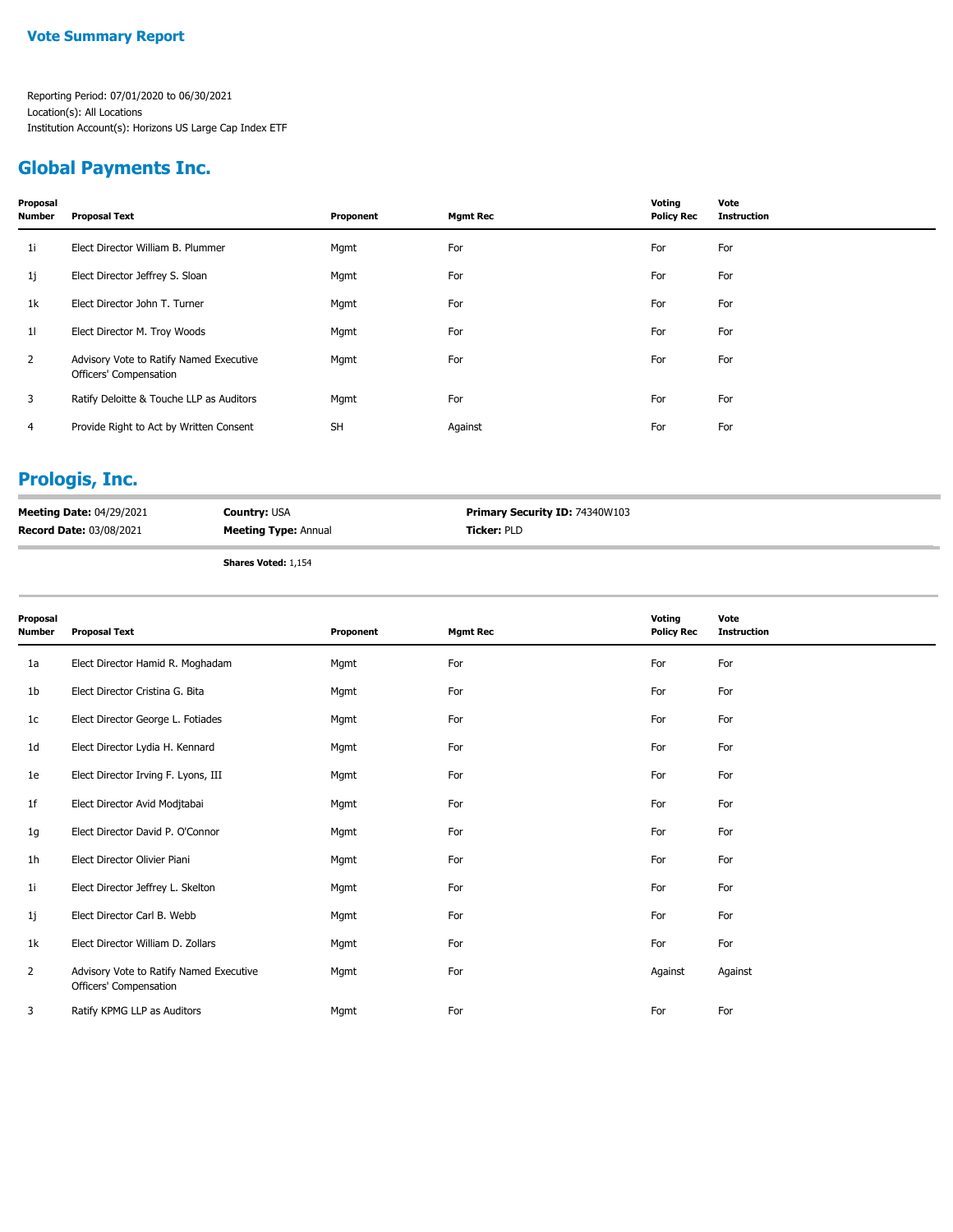## **Leidos Holdings, Inc.**

| <b>Meeting Date: 04/30/2021</b> | <b>Country: USA</b>         | Primary Security ID: 525327102 |
|---------------------------------|-----------------------------|--------------------------------|
| <b>Record Date: 03/10/2021</b>  | <b>Meeting Type: Annual</b> | <b>Ticker:</b> LDOS            |
|                                 | <b>Shares Voted: 221</b>    |                                |

| Proposal<br>Number | <b>Proposal Text</b>                                              | Proponent | <b>Mgmt Rec</b> | Voting<br><b>Policy Rec</b> | Vote<br><b>Instruction</b> |
|--------------------|-------------------------------------------------------------------|-----------|-----------------|-----------------------------|----------------------------|
| 1a                 | Elect Director Gregory R. Dahlberg                                | Mgmt      | For             | For                         | For                        |
| 1b                 | Elect Director David G. Fubini                                    | Mgmt      | For             | For                         | For                        |
| 1 <sub>c</sub>     | Elect Director Miriam E. John                                     | Mgmt      | For             | For                         | For                        |
| 1d                 | Elect Director Frank Kendall, III                                 | Mgmt      | For             | For                         | For                        |
| 1e                 | Elect Director Robert C. Kovarik, Jr.                             | Mgmt      | For             | For                         | For                        |
| 1f                 | Elect Director Harry M. J. Kraemer, Jr.                           | Mgmt      | For             | For                         | For                        |
| 1g                 | Elect Director Roger A. Krone                                     | Mgmt      | For             | For                         | For                        |
| 1h                 | Elect Director Gary S. May                                        | Mgmt      | For             | For                         | For                        |
| 1i                 | Elect Director Surya N. Mohapatra                                 | Mgmt      | For             | For                         | For                        |
| 1j                 | Elect Director Robert S. Shapard                                  | Mgmt      | For             | For                         | For                        |
| 1k                 | Elect Director Susan M. Stalnecker                                | Mgmt      | For             | For                         | For                        |
| 11                 | Elect Director Noel B. Williams                                   | Mgmt      | For             | For                         | For                        |
| $\overline{2}$     | Advisory Vote to Ratify Named Executive<br>Officers' Compensation | Mgmt      | For             | For                         | For                        |
| 3                  | Ratify Deloitte & Touche LLP as Auditors                          | Mgmt      | For             | For                         | For                        |

#### **Teleflex Incorporated**

| <b>Meeting Date: 04/30/2021</b> | <b>Country: USA</b>         | Primary Security ID: 879369106 |
|---------------------------------|-----------------------------|--------------------------------|
| <b>Record Date: 03/05/2021</b>  | <b>Meeting Type: Annual</b> | <b>Ticker: TFX</b>             |
|                                 | <b>Shares Voted: 67</b>     |                                |

| Proposal<br><b>Number</b> | Proposal Text                                                     | Proponent | <b>Mgmt Rec</b> | Voting<br><b>Policy Rec</b> | Vote<br><b>Instruction</b> |
|---------------------------|-------------------------------------------------------------------|-----------|-----------------|-----------------------------|----------------------------|
| 1a                        | Elect Director Candace H. Duncan                                  | Mgmt      | For             | For                         | For                        |
| 1b                        | Elect Director Stephen K. Klasko                                  | Mgmt      | For             | For                         | For                        |
| 1c                        | Elect Director Stuart A. Randle                                   | Mgmt      | For             | For                         | For                        |
| 2                         | Advisory Vote to Ratify Named Executive<br>Officers' Compensation | Mgmt      | For             | For                         | For                        |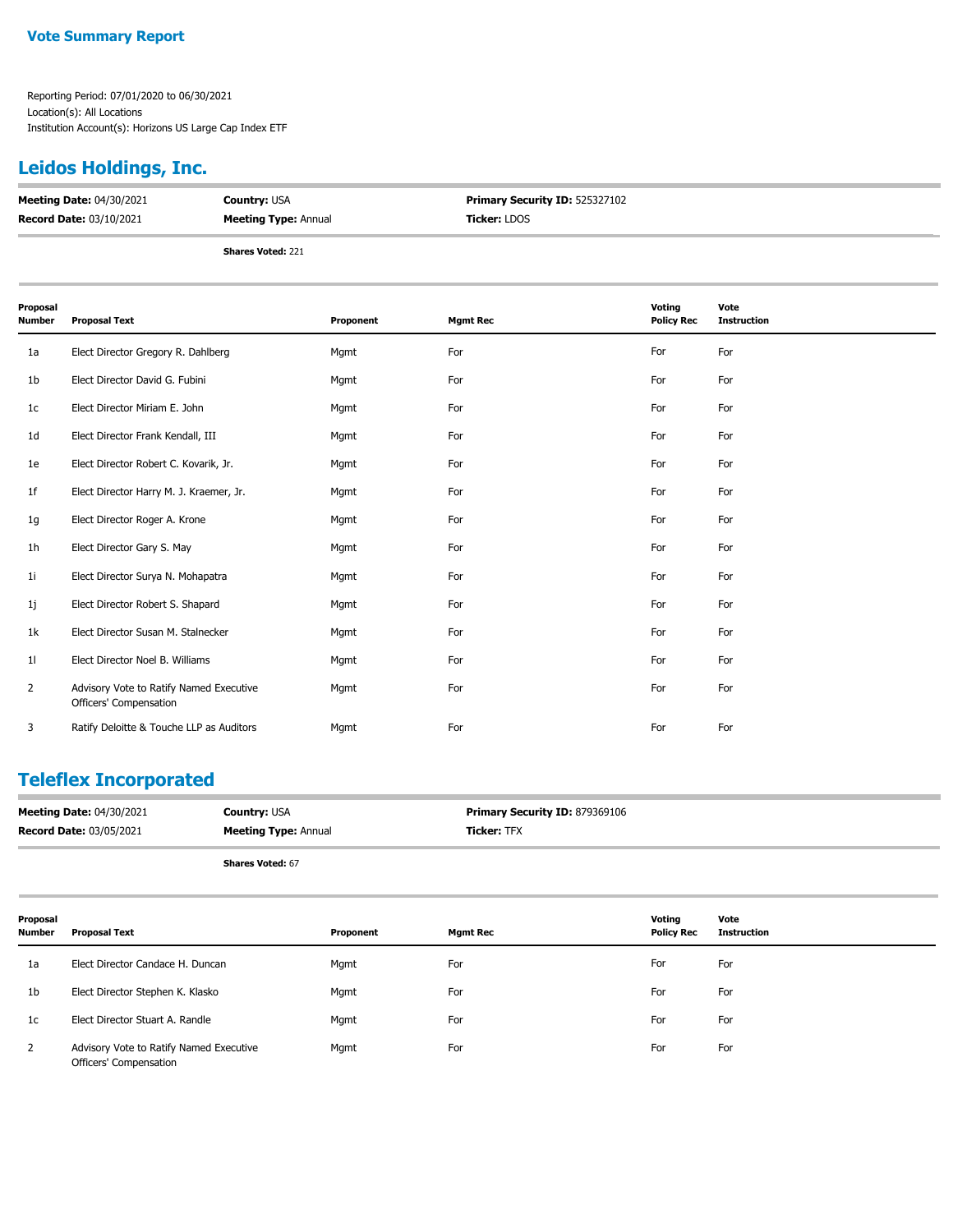### **Teleflex Incorporated**

| Proposal<br><b>Number</b> | <b>Proposal Text</b>                             | Proponent | <b>Mgmt Rec</b> | Voting<br><b>Policy Rec</b> | Vote<br>Instruction |
|---------------------------|--------------------------------------------------|-----------|-----------------|-----------------------------|---------------------|
|                           | Ratify PricewaterhouseCoopers LLP as<br>Auditors | Mgmt      | For             | For                         | For                 |
|                           | Declassify the Board of Directors                | <b>SH</b> | None            | For                         | For                 |

### **Paycom Software, Inc.**

| <b>Meeting Date: 05/03/2021</b> | <b>Country: USA</b>         | <b>Primary Security ID: 70432V102</b> |
|---------------------------------|-----------------------------|---------------------------------------|
| <b>Record Date: 03/17/2021</b>  | <b>Meeting Type: Annual</b> | <b>Ticker: PAYC</b>                   |
|                                 |                             |                                       |

**Shares Voted:** 77

| Proposal<br><b>Number</b> | Proposal Text                                                          | Proponent | <b>Mgmt Rec</b> | Voting<br><b>Policy Rec</b> | Vote<br>Instruction |
|---------------------------|------------------------------------------------------------------------|-----------|-----------------|-----------------------------|---------------------|
| 1.1                       | Elect Director Robert J. Levenson                                      | Mgmt      | For             | Withhold                    | Withhold            |
| 1.2                       | Elect Director Frederick C. Peters, II                                 | Mgmt      | For             | Withhold                    | Withhold            |
| 2                         | Ratify Grant Thornton LLP as Auditors                                  | Mgmt      | For             | For                         | For                 |
| 3                         | Advisory Vote to Ratify Named Executive<br>Officers' Compensation      | Mgmt      | For             | Against                     | Against             |
| 4                         | Report on Plans to Improve Diversity of<br><b>Executive Leadership</b> | <b>SH</b> | None            | For                         | For                 |

### **American Express Company**

| <b>Meeting Date: 05/04/2021</b> | <b>Country: USA</b>         | <b>Primary Security ID: 025816109</b> |
|---------------------------------|-----------------------------|---------------------------------------|
| <b>Record Date: 03/08/2021</b>  | <b>Meeting Type: Annual</b> | <b>Ticker:</b> AXP                    |
|                                 |                             |                                       |

| <b>Proposal Text</b>               | Proponent | <b>Mgmt Rec</b> | Voting<br><b>Policy Rec</b> | Vote<br><b>Instruction</b> |
|------------------------------------|-----------|-----------------|-----------------------------|----------------------------|
| Elect Director Thomas J. Baltimore | Mgmt      | For             | For                         | For                        |
| Elect Director Charlene Barshefsky | Mgmt      | For             | For                         | For                        |
| Elect Director John J. Brennan     | Mgmt      | For             | For                         | For                        |
| Elect Director Peter Chernin       | Mgmt      | For             | For                         | For                        |
| Elect Director Ralph de la Vega    | Mgmt      | For             | For                         | For                        |
| Elect Director Michael O. Leavitt  | Mgmt      | For             | For                         | For                        |
| Elect Director Theodore J. Leonsis | Mgmt      | For             | For                         | For                        |
|                                    |           |                 |                             |                            |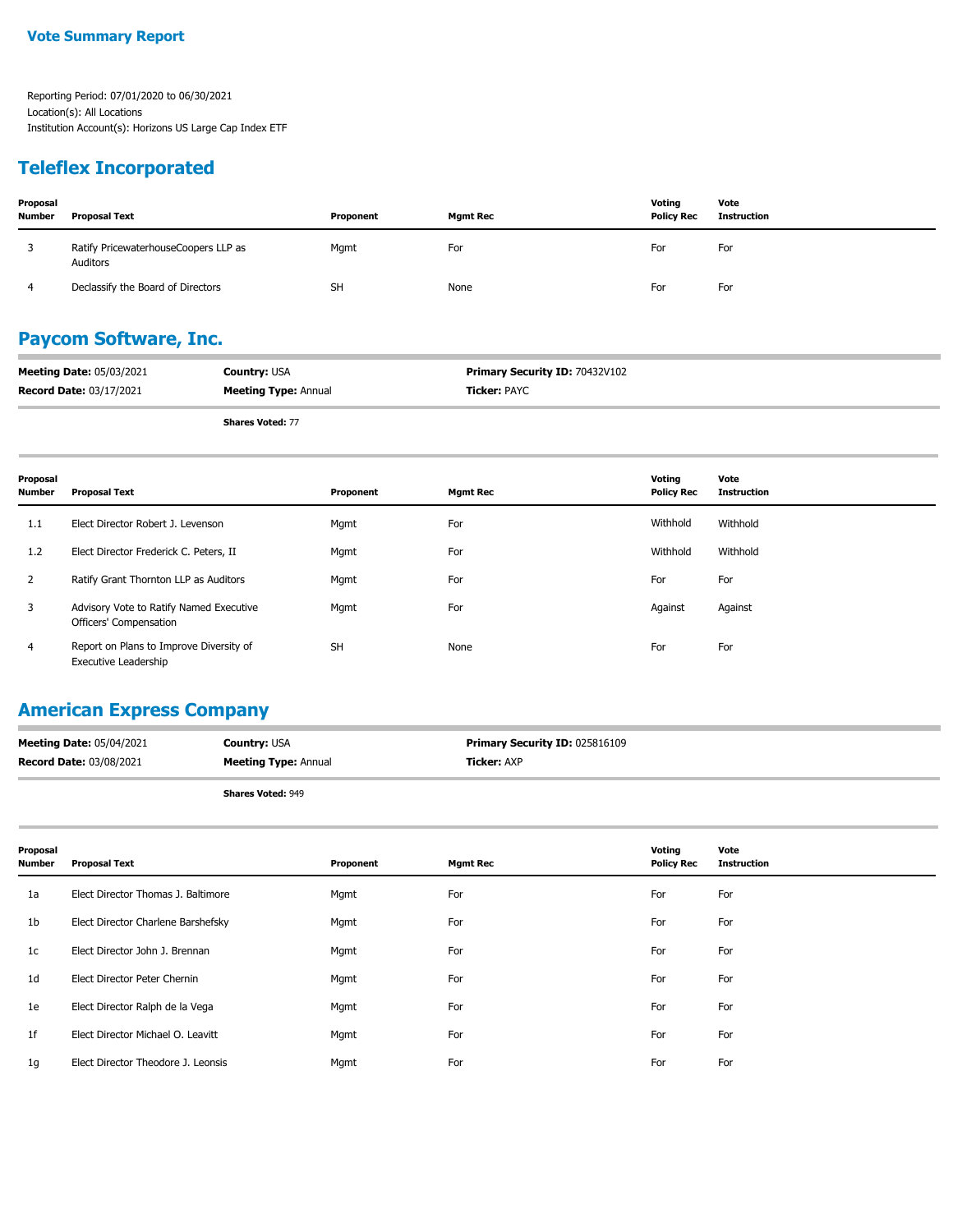### **American Express Company**

| Proposal<br>Number | <b>Proposal Text</b>                                                            | Proponent | <b>Mgmt Rec</b> | Voting<br><b>Policy Rec</b> | Vote<br><b>Instruction</b> |
|--------------------|---------------------------------------------------------------------------------|-----------|-----------------|-----------------------------|----------------------------|
| 1 <sub>h</sub>     | Elect Director Karen L. Parkhill                                                | Mgmt      | For             | For                         | For                        |
| 1i                 | Elect Director Charles E. Phillips                                              | Mgmt      | For             | For                         | For                        |
| 1j                 | Elect Director Lynn A. Pike                                                     | Mgmt      | For             | For                         | For                        |
| 1k                 | Elect Director Stephen J. Squeri                                                | Mgmt      | For             | For                         | For                        |
| 11                 | Elect Director Daniel L. Vasella                                                | Mgmt      | For             | For                         | For                        |
| 1m                 | Elect Director Lisa W. Wardell                                                  | Mgmt      | For             | For                         | For                        |
| 1n                 | Elect Director Ronald A. Williams                                               | Mgmt      | For             | For                         | For                        |
| 10 <sub>o</sub>    | Elect Director Christopher D. Young                                             | Mgmt      | For             | For                         | For                        |
| $\overline{2}$     | Ratify PricewaterhouseCoopers LLP as<br>Auditors                                | Mgmt      | For             | For                         | For                        |
| 3                  | Advisory Vote to Ratify Named Executive<br>Officers' Compensation               | Mgmt      | For             | For                         | For                        |
| 4                  | Provide Right to Act by Written Consent                                         | <b>SH</b> | Against         | For                         | For                        |
| 5                  | Publish Annually a Report Assessing Diversity,<br>Equity, and Inclusion Efforts | <b>SH</b> | Against         | For                         | For                        |

### **Baxter International Inc.**

| <b>Meeting Date: 05/04/2021</b> | <b>Country: USA</b>         | <b>Primary Security ID: 071813109</b> |
|---------------------------------|-----------------------------|---------------------------------------|
| <b>Record Date: 03/11/2021</b>  | <b>Meeting Type: Annual</b> | <b>Ticker: BAX</b>                    |
|                                 | Shares Voted: 801           |                                       |

| Proposal<br>Number | <b>Proposal Text</b>                 | Proponent | <b>Mgmt Rec</b> | Voting<br><b>Policy Rec</b> | Vote<br><b>Instruction</b> |
|--------------------|--------------------------------------|-----------|-----------------|-----------------------------|----------------------------|
| 1a                 | Elect Director Jose (Joe) E. Almeida | Mgmt      | For             | For                         | For                        |
| 1b                 | Elect Director Thomas F. Chen        | Mgmt      | For             | For                         | For                        |
| 1c                 | Elect Director John D. Forsyth       | Mgmt      | For             | For                         | For                        |
| 1d                 | Elect Director Peter S. Hellman      | Mgmt      | For             | For                         | For                        |
| 1e                 | Elect Director Michael F. Mahoney    | Mgmt      | For             | For                         | For                        |
| 1f                 | Elect Director Patricia B. Morrison  | Mgmt      | For             | For                         | For                        |
| 1g                 | Elect Director Stephen N. Oesterle   | Mgmt      | For             | For                         | For                        |
| 1h                 | Elect Director Cathy R. Smith        | Mgmt      | For             | For                         | For                        |
| 1i                 | Elect Director Thomas T. Stallkamp   | Mgmt      | For             | For                         | For                        |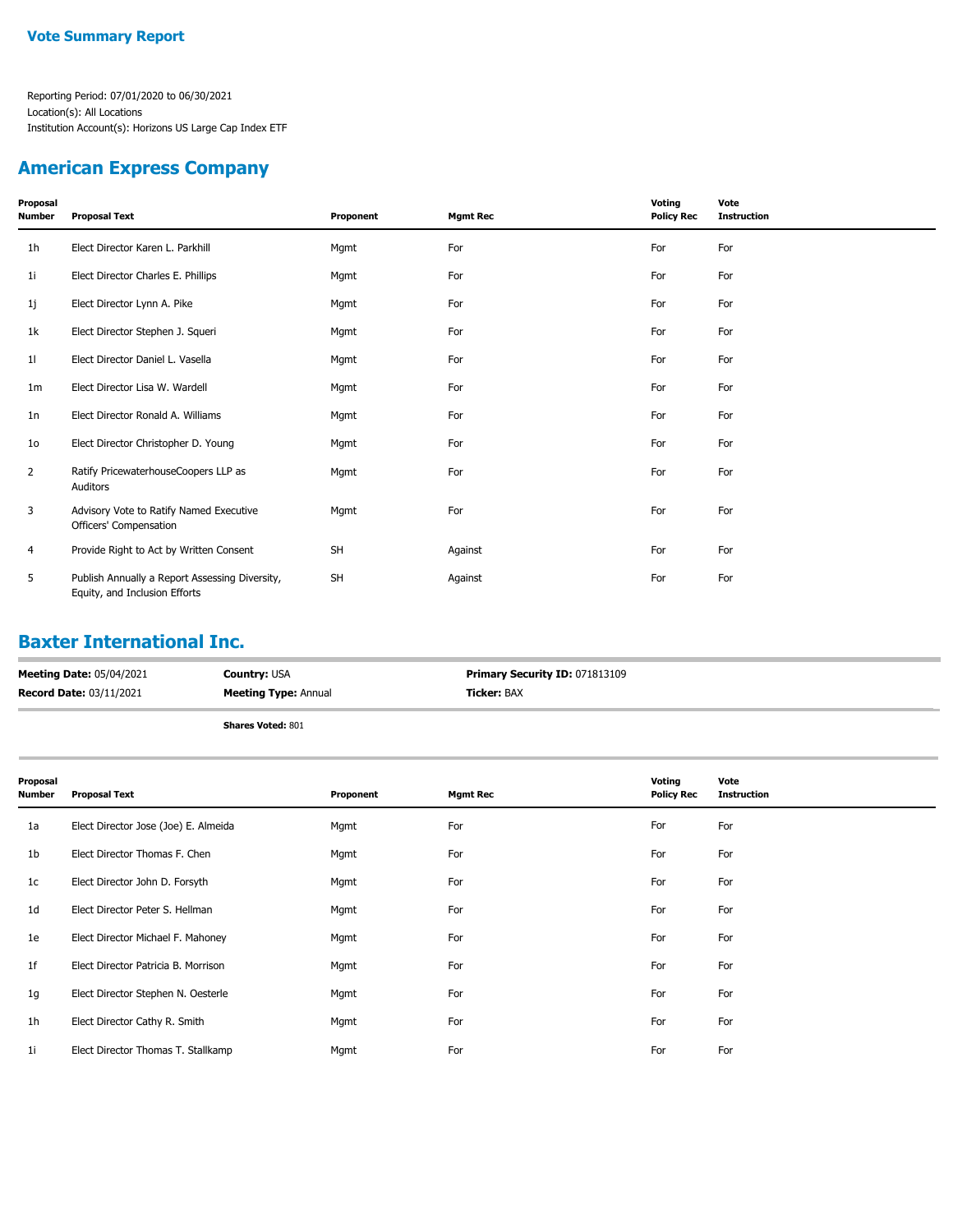### **Baxter International Inc.**

| Proposal<br>Number | <b>Proposal Text</b>                                              | Proponent | <b>Mgmt Rec</b> | Voting<br><b>Policy Rec</b> | Vote<br><b>Instruction</b> |
|--------------------|-------------------------------------------------------------------|-----------|-----------------|-----------------------------|----------------------------|
| 1j                 | Elect Director Albert P.L. Stroucken                              | Mgmt      | For             | For                         | For                        |
| 1k                 | Elect Director Amy A. Wendell                                     | Mgmt      | For             | For                         | For                        |
| 11                 | Elect Director David S. Wilkes                                    | Mgmt      | For             | For                         | For                        |
| 2                  | Advisory Vote to Ratify Named Executive<br>Officers' Compensation | Mgmt      | For             | For                         | For                        |
| 3                  | Ratify PricewaterhouseCoopers LLP as<br>Auditors                  | Mgmt      | For             | For                         | For                        |
| 4                  | Approve Omnibus Stock Plan                                        | Mgmt      | For             | For                         | For                        |
| 5                  | Amend Qualified Employee Stock Purchase<br>Plan                   | Mgmt      | For             | For                         | For                        |
| 6                  | Provide Right to Act by Written Consent                           | <b>SH</b> | Against         | For                         | For                        |
| 7                  | Require Independent Board Chair                                   | <b>SH</b> | Against         | Against                     | Against                    |
|                    |                                                                   |           |                 |                             |                            |

### **Bristol-Myers Squibb Company**

| <b>Meeting Date: 05/04/2021</b> | <b>Countrv:</b> USA         | <b>Primary Security ID: 110122108</b> |
|---------------------------------|-----------------------------|---------------------------------------|
| <b>Record Date: 03/15/2021</b>  | <b>Meeting Type: Annual</b> | <b>Ticker: BMY</b>                    |

**Shares Voted:** 3,499

| Proposal<br>Number | <b>Proposal Text</b>                                              | Proponent | <b>Mgmt Rec</b> | Voting<br><b>Policy Rec</b> | Vote<br><b>Instruction</b> |
|--------------------|-------------------------------------------------------------------|-----------|-----------------|-----------------------------|----------------------------|
| 1A                 | Elect Director Peter J. Arduini                                   | Mgmt      | For             | For                         | For                        |
| 1B                 | Elect Director Michael W. Bonney                                  | Mgmt      | For             | For                         | For                        |
| 1C                 | Elect Director Giovanni Caforio                                   | Mgmt      | For             | For                         | For                        |
| 1D                 | Elect Director Julia A. Haller                                    | Mgmt      | For             | For                         | For                        |
| 1E                 | Elect Director Paula A. Price                                     | Mgmt      | For             | For                         | For                        |
| 1F                 | Elect Director Derica W. Rice                                     | Mgmt      | For             | For                         | For                        |
| 1G                 | Elect Director Theodore R. Samuels                                | Mgmt      | For             | For                         | For                        |
| 1H                 | Elect Director Gerald L. Storch                                   | Mgmt      | For             | For                         | For                        |
| 1 <sub>I</sub>     | Elect Director Karen H. Vousden                                   | Mgmt      | For             | For                         | For                        |
| 1]                 | Elect Director Phyllis R. Yale                                    | Mgmt      | For             | For                         | For                        |
| $\overline{2}$     | Advisory Vote to Ratify Named Executive<br>Officers' Compensation | Mgmt      | For             | For                         | For                        |
| 3                  | Approve Omnibus Stock Plan                                        | Mgmt      | For             | For                         | For                        |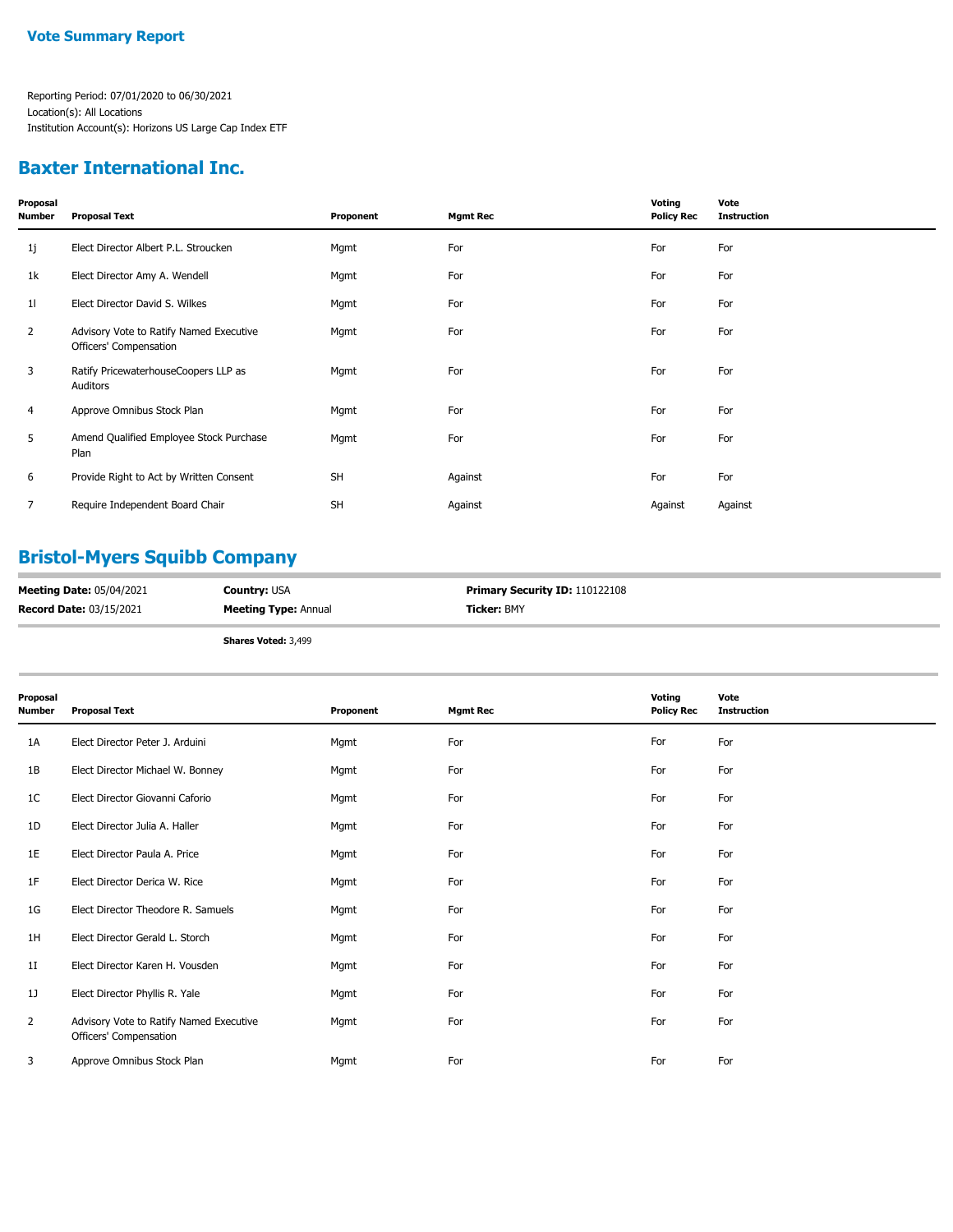### **Bristol-Myers Squibb Company**

| Proposal<br><b>Number</b> | <b>Proposal Text</b>                                                  | Proponent | <b>Mgmt Rec</b> | Voting<br><b>Policy Rec</b> | Vote<br><b>Instruction</b> |
|---------------------------|-----------------------------------------------------------------------|-----------|-----------------|-----------------------------|----------------------------|
| 4                         | Ratify Deloitte & Touche LLP as Auditors                              | Mgmt      | For             | For                         | For                        |
| 5                         | Reduce Ownership Threshold for Special<br>Shareholder Meetings to 15% | Mgmt      | For             | For                         | For                        |
| 6                         | Require Independent Board Chair                                       | <b>SH</b> | Against         | For                         | For                        |
|                           | Provide Right to Act by Written Consent                               | <b>SH</b> | Against         | For                         | For                        |
| 8                         | Reduce Ownership Threshold for Special<br>Shareholder Meetings to 10% | <b>SH</b> | Against         | For                         | For                        |

### **Edwards Lifesciences Corporation**

| <b>Meeting Date: 05/04/2021</b> | <b>Country: USA</b>         | <b>Primary Security ID: 28176E108</b> |
|---------------------------------|-----------------------------|---------------------------------------|
| <b>Record Date: 03/10/2021</b>  | <b>Meeting Type: Annual</b> | Ticker: EW                            |
|                                 |                             |                                       |

| Proposal<br>Number | <b>Proposal Text</b>                                                                     | Proponent | <b>Mgmt Rec</b> | Voting<br><b>Policy Rec</b> | Vote<br><b>Instruction</b> |
|--------------------|------------------------------------------------------------------------------------------|-----------|-----------------|-----------------------------|----------------------------|
| 1.1                | Elect Director Kieran T. Gallahue                                                        | Mgmt      | For             | For                         | For                        |
| 1.2                | Elect Director Leslie S. Heisz                                                           | Mgmt      | For             | For                         | For                        |
| 1.3                | Elect Director Paul A. LaViolette                                                        | Mgmt      | For             | For                         | For                        |
| 1.4                | Elect Director Steven R. Loranger                                                        | Mgmt      | For             | For                         | For                        |
| 1.5                | Elect Director Martha H. Marsh                                                           | Mgmt      | For             | For                         | For                        |
| 1.6                | Elect Director Michael A. Mussallem                                                      | Mgmt      | For             | For                         | For                        |
| 1.7                | Elect Director Ramona Sequeira                                                           | Mgmt      | For             | For                         | For                        |
| 1.8                | Elect Director Nicholas J. Valeriani                                                     | Mgmt      | For             | For                         | For                        |
| $\overline{2}$     | Advisory Vote to Ratify Named Executive<br>Officers' Compensation                        | Mgmt      | For             | For                         | For                        |
| 3                  | Amend Qualified Employee Stock Purchase<br>Plan                                          | Mgmt      | For             | For                         | For                        |
| 4                  | Amend Nonqualified Employee Stock<br>Purchase Plan                                       | Mgmt      | For             | For                         | For                        |
| 5                  | Ratify PricewaterhouseCoopers LLP as<br>Auditors                                         | Mgmt      | For             | For                         | For                        |
| 6                  | Provide Right to Act by Written Consent                                                  | <b>SH</b> | Against         | Against                     | Against                    |
| 7                  | Adopt a Policy to Include Non-Management<br>Employees as Prospective Director Candidates | <b>SH</b> | Against         | Against                     | Against                    |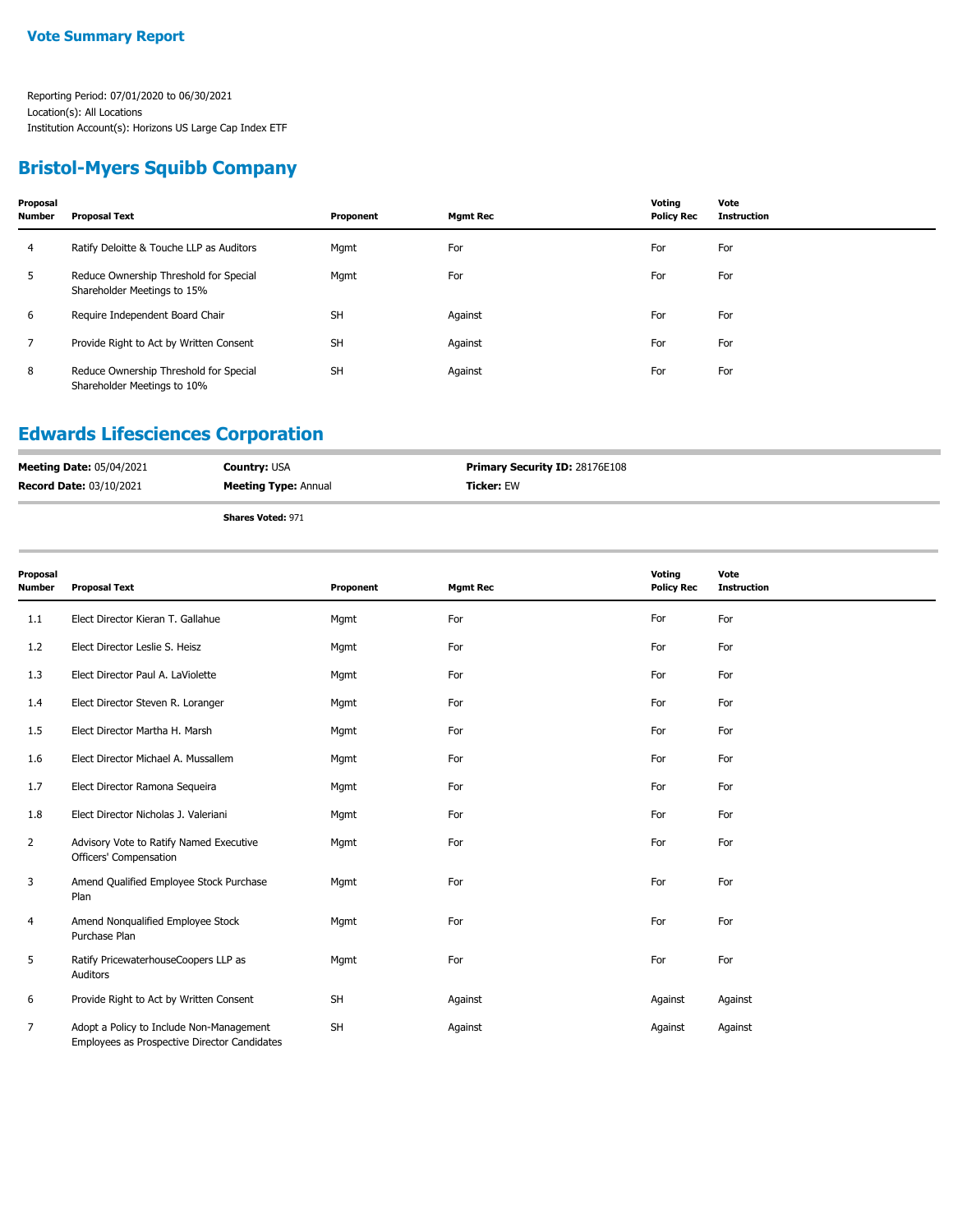#### **Vote Summary Report**

Reporting Period: 07/01/2020 to 06/30/2021 Location(s): All Locations Institution Account(s): Horizons US Large Cap Index ETF

### **Evergy, Inc.**

| <b>Meeting Date: 05/04/2021</b> | <b>Country: USA</b>         | <b>Primary Security ID: 30034W106</b> |
|---------------------------------|-----------------------------|---------------------------------------|
| <b>Record Date: 03/18/2021</b>  | <b>Meeting Type: Annual</b> | <b>Ticker: EVRG</b>                   |
|                                 |                             |                                       |

**Shares Voted:** 355

| Proposal<br>Number | <b>Proposal Text</b>                                              | Proponent | <b>Mgmt Rec</b> | Voting<br><b>Policy Rec</b> | Vote<br><b>Instruction</b> |
|--------------------|-------------------------------------------------------------------|-----------|-----------------|-----------------------------|----------------------------|
| 1a                 | Elect Director David A. Campbell                                  | Mgmt      | For             | For                         | For                        |
| 1b                 | Elect Director Mollie Hale Carter                                 | Mgmt      | For             | For                         | For                        |
| 1 <sub>c</sub>     | Elect Director Thomas D. Hyde                                     | Mgmt      | For             | For                         | For                        |
| 1 <sub>d</sub>     | Elect Director B. Anthony Isaac                                   | Mgmt      | For             | For                         | For                        |
| 1e                 | Elect Director Paul M. Keglevic                                   | Mgmt      | For             | For                         | For                        |
| 1f                 | Elect Director Mary L. Landrieu                                   | Mgmt      | For             | For                         | For                        |
| 1g                 | Elect Director Sandra A.J. Lawrence                               | Mgmt      | For             | For                         | For                        |
| 1 <sub>h</sub>     | Elect Director Ann D. Murtlow                                     | Mgmt      | For             | For                         | For                        |
| 11                 | Elect Director Sandra J. Price                                    | Mgmt      | For             | For                         | For                        |
| 1j                 | Elect Director Mark A. Ruelle                                     | Mgmt      | For             | For                         | For                        |
| 1k                 | Elect Director S. Carl Soderstrom, Jr.                            | Mgmt      | For             | For                         | For                        |
| 11                 | Elect Director John Arthur Stall                                  | Mgmt      | For             | For                         | For                        |
| 1 <sub>m</sub>     | Elect Director C. John Wilder                                     | Mgmt      | For             | For                         | For                        |
| $\overline{2}$     | Advisory Vote to Ratify Named Executive<br>Officers' Compensation | Mgmt      | For             | For                         | For                        |
| 3                  | Ratify Deloitte & Touche LLP as Auditors                          | Mgmt      | For             | For                         | For                        |

## **Expeditors International of Washington, Inc.**

| <b>Meeting Date: 05/04/2021</b> | <b>Country: USA</b>         | <b>Primary Security ID: 302130109</b> |
|---------------------------------|-----------------------------|---------------------------------------|
| <b>Record Date: 03/09/2021</b>  | <b>Meeting Type: Annual</b> | <b>Ticker: EXPD</b>                   |
|                                 | <b>Shares Voted: 264</b>    |                                       |

| Proposal<br><b>Number</b> | <b>Proposal Text</b>             | Proponent | <b>Mgmt Rec</b> | Voting<br><b>Policy Rec</b> | Vote<br>Instruction |
|---------------------------|----------------------------------|-----------|-----------------|-----------------------------|---------------------|
| 1.1                       | Elect Director Robert R. Wright  | Mgmt      | For             | For                         | For                 |
| 1.2                       | Elect Director Glenn M. Alger    | Mgmt      | For             | For                         | For                 |
| 1.3                       | Elect Director Robert P. Carlile | Mgmt      | For             | For                         | For                 |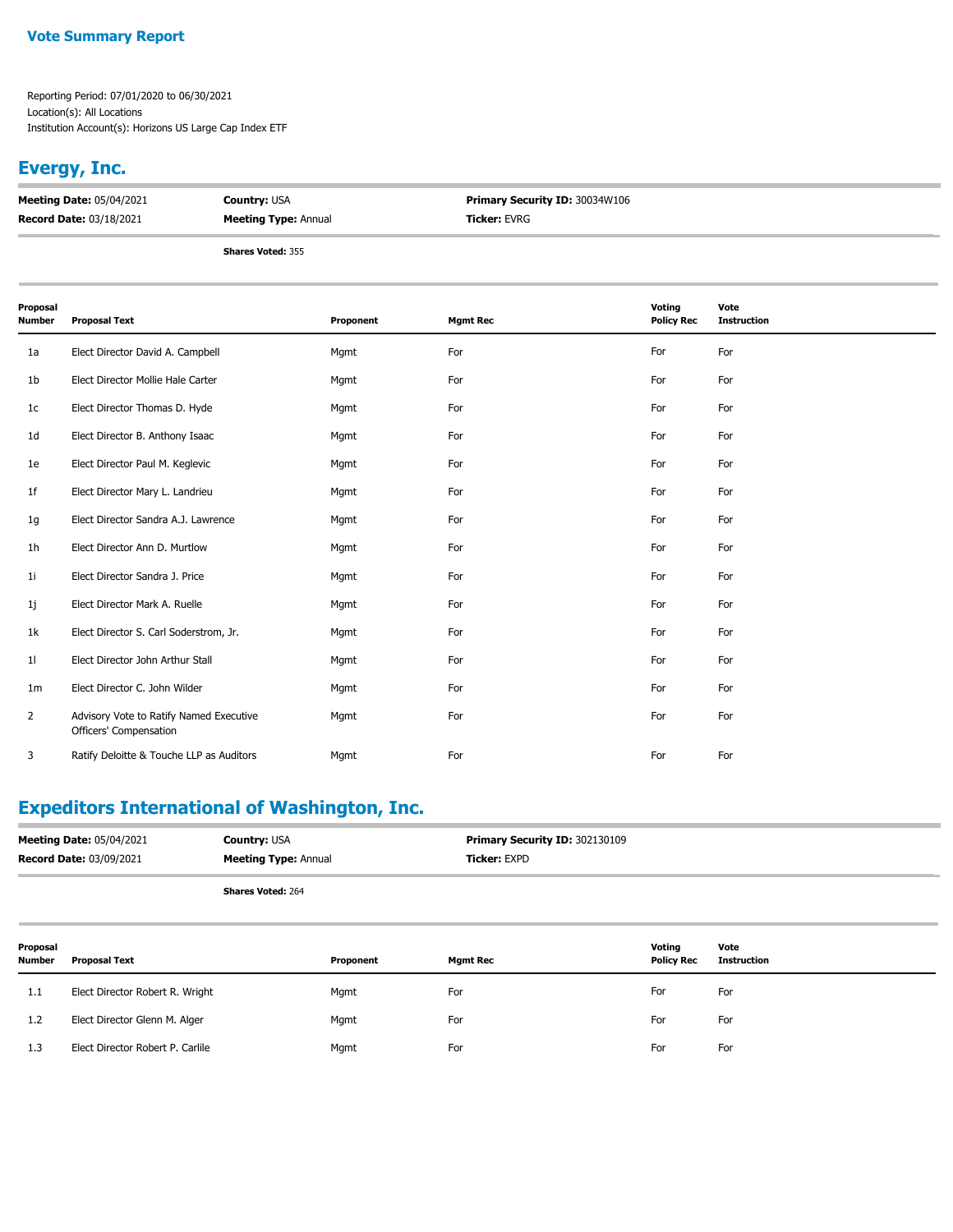### **Expeditors International of Washington, Inc.**

| Proposal<br>Number | <b>Proposal Text</b>                                              | Proponent | <b>Mgmt Rec</b> | Voting<br><b>Policy Rec</b> | Vote<br><b>Instruction</b> |
|--------------------|-------------------------------------------------------------------|-----------|-----------------|-----------------------------|----------------------------|
| 1.4                | Elect Director James M. DuBois                                    | Mgmt      | For             | For                         | For                        |
| 1.5                | Elect Director Mark A. Emmert                                     | Mgmt      | For             | For                         | For                        |
| 1.6                | Elect Director Diane H. Gulyas                                    | Mgmt      | For             | For                         | For                        |
| 1.7                | Elect Director Jeffrey S. Musser                                  | Mgmt      | For             | For                         | For                        |
| 1.8                | Elect Director Liane J. Pelletier                                 | Mgmt      | For             | For                         | For                        |
| 2                  | Advisory Vote to Ratify Named Executive<br>Officers' Compensation | Mgmt      | For             | For                         | For                        |
| 3                  | Ratify KPMG LLP as Auditors                                       | Mgmt      | For             | For                         | For                        |

### **Fortune Brands Home & Security, Inc.**

| <b>Record Date: 03/05/2021</b>  | <b>Meeting Type: Annual</b> | <b>Ticker:</b> FBHS                   |  |
|---------------------------------|-----------------------------|---------------------------------------|--|
| <b>Meeting Date: 05/04/2021</b> | <b>Country:</b> USA         | <b>Primary Security ID: 34964C106</b> |  |

|  | <b>Shares Voted: 217</b> |  |
|--|--------------------------|--|
|  |                          |  |

| Proposal<br><b>Number</b> | <b>Proposal Text</b>                                              | Proponent | <b>Mgmt Rec</b> | Voting<br><b>Policy Rec</b> | Vote<br><b>Instruction</b> |
|---------------------------|-------------------------------------------------------------------|-----------|-----------------|-----------------------------|----------------------------|
| 1a                        | Elect Director Ann Fritz Hackett                                  | Mgmt      | For             | For                         | For                        |
| 1 <sub>b</sub>            | Elect Director John G. Morikis                                    | Mgmt      | For             | For                         | For                        |
| 1c                        | Elect Director Jeffery S. Perry                                   | Mgmt      | For             | For                         | For                        |
| 1 <sub>d</sub>            | Elect Director Ronald V. Waters, III                              | Mgmt      | For             | For                         | For                        |
| $\mathbf{2}$              | Ratify PricewaterhouseCoopers LLP as<br>Auditors                  | Mgmt      | For             | For                         | For                        |
| 3                         | Advisory Vote to Ratify Named Executive<br>Officers' Compensation | Mgmt      | For             | For                         | For                        |

#### **General Electric Company**

| <b>Meeting Date: 05/04/2021</b><br><b>Record Date: 03/08/2021</b> |                                | <b>Country: USA</b><br><b>Meeting Type: Annual</b> |           | Primary Security ID: 369604103<br>Ticker: GE |                             |                     |
|-------------------------------------------------------------------|--------------------------------|----------------------------------------------------|-----------|----------------------------------------------|-----------------------------|---------------------|
|                                                                   |                                | Shares Voted: 13,665                               |           |                                              |                             |                     |
| Proposal<br>Number                                                | <b>Proposal Text</b>           |                                                    | Proponent | <b>Mgmt Rec</b>                              | Voting<br><b>Policy Rec</b> | Vote<br>Instruction |
| 1a                                                                | Elect Director Sebastien Bazin |                                                    | Mgmt      | For                                          | For                         | For                 |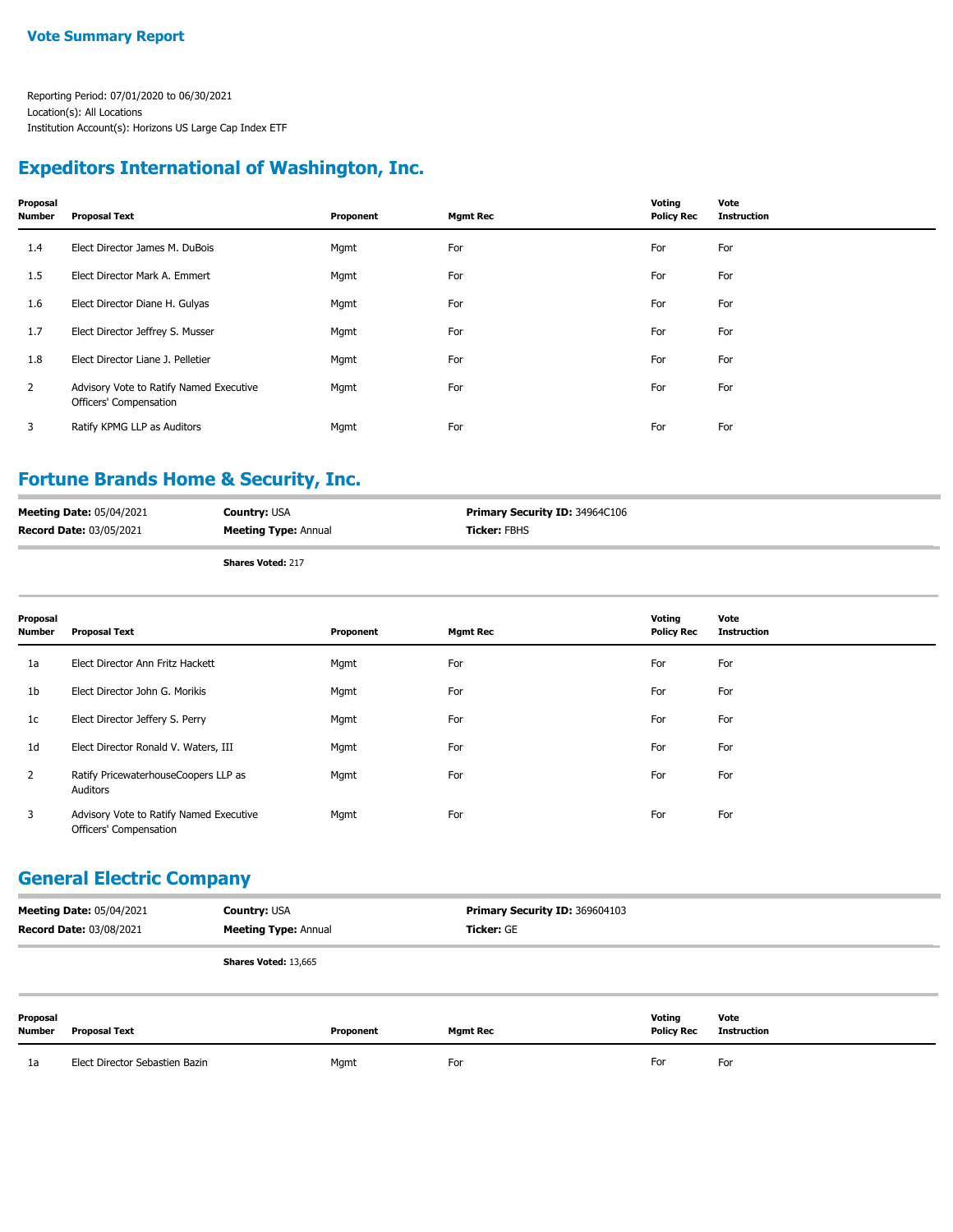### **General Electric Company**

| Proposal<br><b>Number</b> | <b>Proposal Text</b>                                              | Proponent | <b>Mgmt Rec</b> | Voting<br><b>Policy Rec</b> | Vote<br><b>Instruction</b> |
|---------------------------|-------------------------------------------------------------------|-----------|-----------------|-----------------------------|----------------------------|
| 1 <sub>b</sub>            | Elect Director Ashton Carter                                      | Mgmt      | For             | For                         | For                        |
| 1c                        | Elect Director H. Lawrence Culp, Jr.                              | Mgmt      | For             | For                         | For                        |
| 1d                        | Elect Director Francisco D'Souza                                  | Mgmt      | For             | For                         | For                        |
| 1e                        | Elect Director Edward Garden                                      | Mgmt      | For             | For                         | For                        |
| 1 <sub>f</sub>            | Elect Director Thomas Horton                                      | Mgmt      | For             | For                         | For                        |
| 1g                        | Elect Director Risa Lavizzo-Mourey                                | Mgmt      | For             | For                         | For                        |
| 1 <sub>h</sub>            | Elect Director Catherine Lesjak                                   | Mgmt      | For             | For                         | For                        |
| 11                        | Elect Director Paula Rosput Reynolds                              | Mgmt      | For             | For                         | For                        |
| 1j                        | Elect Director Leslie Seidman                                     | Mgmt      | For             | For                         | For                        |
| 1k                        | Elect Director James Tisch                                        | Mgmt      | For             | For                         | For                        |
| $\overline{2}$            | Advisory Vote to Ratify Named Executive<br>Officers' Compensation | Mgmt      | For             | Against                     | Against                    |
| 3                         | Ratify Deloitte & Touche LLP as Auditors                          | Mgmt      | For             | For                         | For                        |
| $\overline{4}$            | Approve Reverse Stock Split                                       | Mgmt      | For             | For                         | For                        |
| 5                         | Require More Director Nominations Than<br>Open Seats              | <b>SH</b> | Against         | Against                     | Against                    |
| 6                         | Require Independent Board Chair                                   | <b>SH</b> | Against         | For                         | For                        |
| 7                         | Report on Meeting the Criteria of the Net Zero<br>Indicator       | <b>SH</b> | For             | For                         | For                        |

### **Omnicom Group Inc.**

| <b>Meeting Date: 05/04/2021</b> | <b>Country: USA</b>         | Primary Security ID: 681919106 |
|---------------------------------|-----------------------------|--------------------------------|
| <b>Record Date: 03/15/2021</b>  | <b>Meeting Type: Annual</b> | Ticker: OMC                    |
|                                 |                             |                                |

| Proposal<br>Number | Proposal Text                          | Proponent | <b>Mgmt Rec</b> | Voting<br><b>Policy Rec</b> | Vote<br><b>Instruction</b> |
|--------------------|----------------------------------------|-----------|-----------------|-----------------------------|----------------------------|
| 1.1                | Elect Director John D. Wren            | Mgmt      | For             | For                         | For                        |
| 1.2                | Elect Director Mary C. Choksi          | Mgmt      | For             | For                         | For                        |
| 1.3                | Elect Director Leonard S. Coleman, Jr. | Mgmt      | For             | For                         | For                        |
| 1.4                | Elect Director Susan S. Denison        | Mgmt      | For             | For                         | For                        |
| 1.5                | Elect Director Ronnie S. Hawkins       | Mgmt      | For             | For                         | For                        |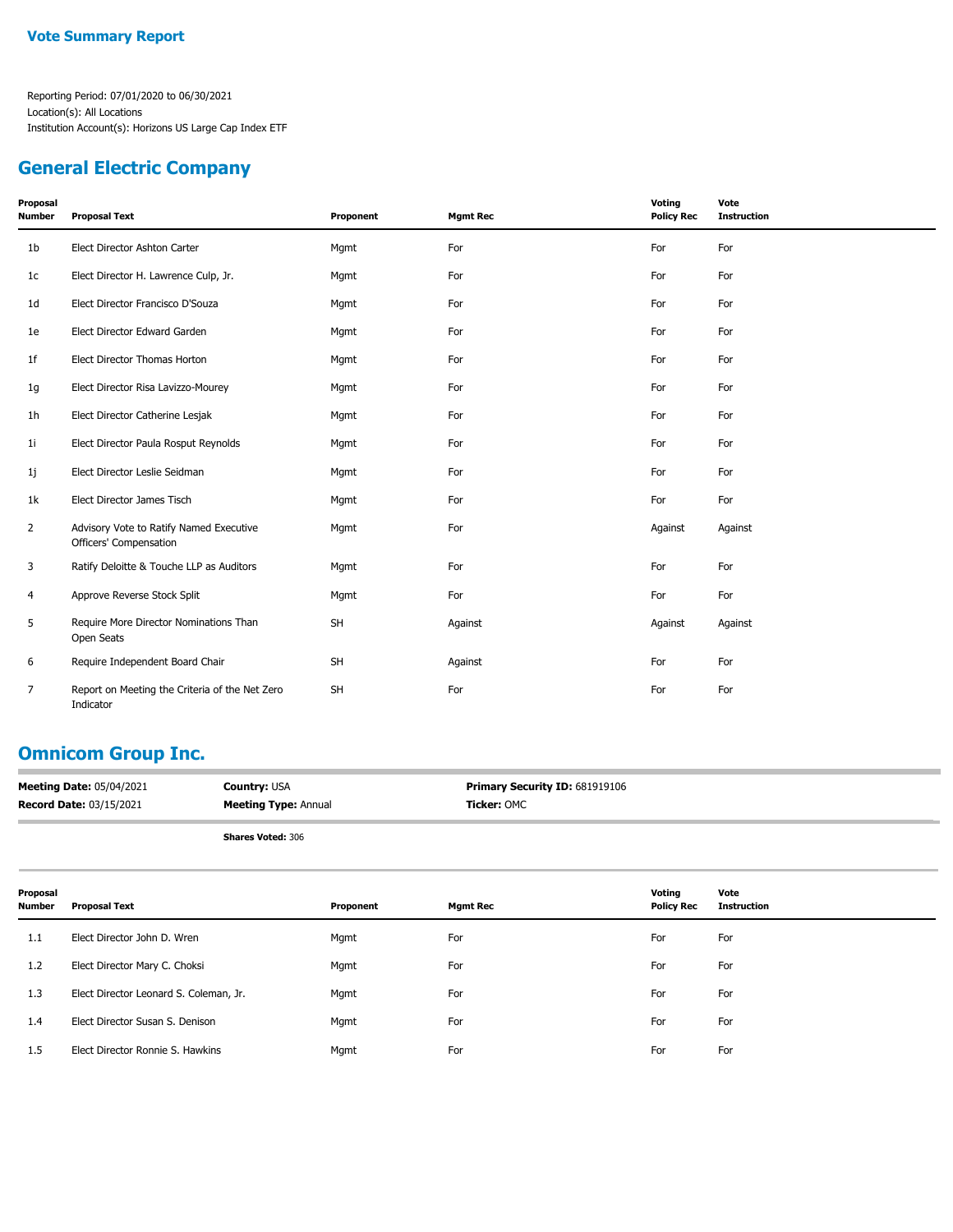### **Omnicom Group Inc.**

| Proposal<br><b>Number</b> | <b>Proposal Text</b>                                              | Proponent | <b>Mgmt Rec</b> | Voting<br><b>Policy Rec</b> | Vote<br><b>Instruction</b> |
|---------------------------|-------------------------------------------------------------------|-----------|-----------------|-----------------------------|----------------------------|
| 1.6                       | Elect Director Deborah J. Kissire                                 | Mgmt      | For             | For                         | For                        |
| 1.7                       | Elect Director Gracia C. Martore                                  | Mgmt      | For             | For                         | For                        |
| 1.8                       | Elect Director Linda Johnson Rice                                 | Mgmt      | For             | For                         | For                        |
| 1.9                       | Elect Director Valerie M. Williams                                | Mgmt      | For             | For                         | For                        |
| $\overline{2}$            | Advisory Vote to Ratify Named Executive<br>Officers' Compensation | Mgmt      | For             | For                         | For                        |
| 3                         | Ratify KPMG LLP as Auditors                                       | Mgmt      | For             | For                         | For                        |
| 4                         | Approve Omnibus Stock Plan                                        | Mgmt      | For             | For                         | For                        |
| 5                         | Report on Political Contributions and<br>Expenditures             | <b>SH</b> | Against         | For                         | For                        |

# **Packaging Corporation of America**

| <b>Meeting Date: 05/04/2021</b> | <b>Country: USA</b>         | <b>Primary Security ID: 695156109</b> |
|---------------------------------|-----------------------------|---------------------------------------|
| <b>Record Date: 03/15/2021</b>  | <b>Meeting Type: Annual</b> | <b>Ticker:</b> PKG                    |
|                                 | <b>Shares Voted: 147</b>    |                                       |

| Proposal<br><b>Number</b> | <b>Proposal Text</b>                                              | Proponent | <b>Mgmt Rec</b> | Voting<br><b>Policy Rec</b> | Vote<br><b>Instruction</b> |
|---------------------------|-------------------------------------------------------------------|-----------|-----------------|-----------------------------|----------------------------|
| 1.1                       | Elect Director Cheryl K. Beebe                                    | Mgmt      | For             | For                         | For                        |
| 1.2                       | Elect Director Duane C. Farrington                                | Mgmt      | For             | For                         | For                        |
| 1.3                       | Elect Director Donna A. Harman                                    | Mgmt      | For             | For                         | For                        |
| 1.4                       | Elect Director Mark W. Kowlzan                                    | Mgmt      | For             | For                         | For                        |
| 1.5                       | Elect Director Robert C. Lyons                                    | Mgmt      | For             | For                         | For                        |
| 1.6                       | Elect Director Thomas P. Maurer                                   | Mgmt      | For             | For                         | For                        |
| 1.7                       | Elect Director Samuel M. Mencoff                                  | Mgmt      | For             | For                         | For                        |
| 1.8                       | Elect Director Roger B. Porter                                    | Mgmt      | For             | For                         | For                        |
| 1.9                       | Elect Director Thomas S. Souleles                                 | Mgmt      | For             | For                         | For                        |
| 1.10                      | Elect Director Paul T. Stecko                                     | Mgmt      | For             | For                         | For                        |
| 1.11                      | Elect Director James D. Woodrum                                   | Mgmt      | For             | For                         | For                        |
| $\overline{2}$            | Ratify KPMG LLP as Auditors                                       | Mgmt      | For             | For                         | For                        |
| 3                         | Advisory Vote to Ratify Named Executive<br>Officers' Compensation | Mgmt      | For             | For                         | For                        |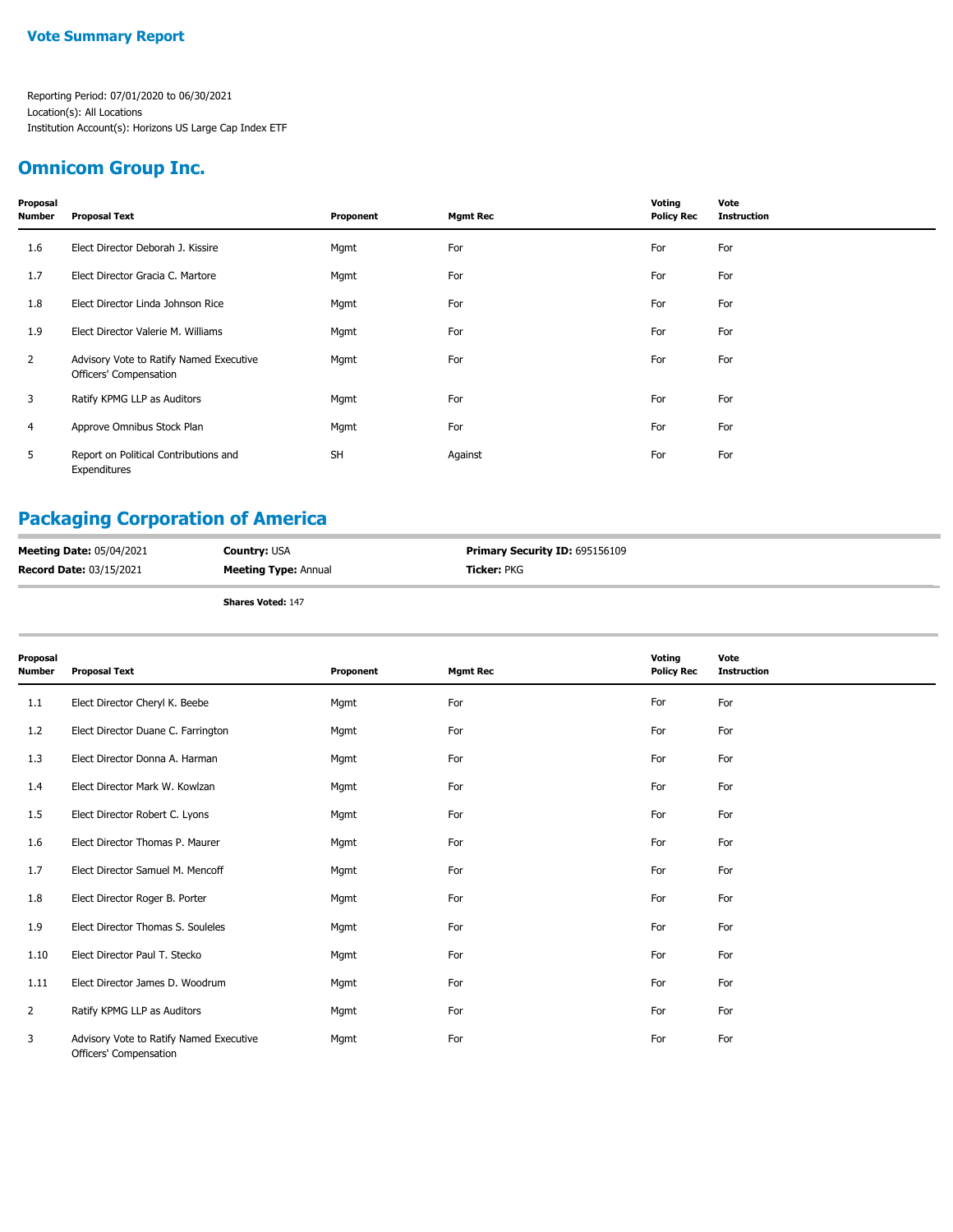#### **Vote Summary Report**

Reporting Period: 07/01/2020 to 06/30/2021 Location(s): All Locations Institution Account(s): Horizons US Large Cap Index ETF

### **Pool Corporation**

| <b>Meeting Date: 05/04/2021</b> | <b>Country: USA</b>         | Primary Security ID: 73278L105 |
|---------------------------------|-----------------------------|--------------------------------|
| <b>Record Date: 03/16/2021</b>  | <b>Meeting Type: Annual</b> | <b>Ticker:</b> POOL            |
|                                 |                             |                                |

**Shares Voted:** 61

| Proposal<br><b>Number</b> | <b>Proposal Text</b>                                              | Proponent | <b>Mgmt Rec</b> | Voting<br><b>Policy Rec</b> | Vote<br><b>Instruction</b> |
|---------------------------|-------------------------------------------------------------------|-----------|-----------------|-----------------------------|----------------------------|
| 1a                        | Elect Director Peter D. Arvan                                     | Mgmt      | For             | For                         | For                        |
| 1b                        | Elect Director Timothy M. Graven                                  | Mgmt      | For             | For                         | For                        |
| 1 <sub>c</sub>            | Elect Director Debra S. Oler                                      | Mgmt      | For             | For                         | For                        |
| 1 <sub>d</sub>            | Elect Director Manuel J. Perez de la Mesa                         | Mgmt      | For             | For                         | For                        |
| 1e                        | Elect Director Harlan F. Seymour                                  | Mgmt      | For             | For                         | For                        |
| 1f                        | Elect Director Robert C. Sledd                                    | Mgmt      | For             | For                         | For                        |
| 1g                        | Elect Director John E. Stokely                                    | Mgmt      | For             | For                         | For                        |
| 1 <sub>h</sub>            | Elect Director David G. Whalen                                    | Mgmt      | For             | For                         | For                        |
| $\overline{2}$            | Ratify Ernst & Young LLP as Auditor                               | Mgmt      | For             | For                         | For                        |
| 3                         | Advisory Vote to Ratify Named Executive<br>Officers' Compensation | Mgmt      | For             | For                         | For                        |

### **West Pharmaceutical Services, Inc.**

| <b>Meeting Date: 05/04/2021</b> | <b>Country: USA</b>         | <b>Primary Security ID: 955306105</b> |
|---------------------------------|-----------------------------|---------------------------------------|
| <b>Record Date: 03/09/2021</b>  | <b>Meeting Type: Annual</b> | <b>Ticker: WST</b>                    |
|                                 | <b>Shares Voted: 115</b>    |                                       |

| Proposal<br><b>Number</b> | <b>Proposal Text</b>                | Proponent | <b>Mgmt Rec</b> | Voting<br><b>Policy Rec</b> | Vote<br><b>Instruction</b> |
|---------------------------|-------------------------------------|-----------|-----------------|-----------------------------|----------------------------|
| 1a                        | Elect Director Mark A. Buthman      | Mgmt      | For             | For                         | For                        |
| 1 <sub>b</sub>            | Elect Director William F. Feehery   | Mgmt      | For             | For                         | For                        |
| 1c                        | Elect Director Robert F. Friel      | Mgmt      | For             | For                         | For                        |
| 1d                        | Elect Director Eric M. Green        | Mgmt      | For             | For                         | For                        |
| 1e                        | Elect Director Thomas W. Hofmann    | Mgmt      | For             | For                         | For                        |
| 1 <sup>f</sup>            | Elect Director Deborah L. V. Keller | Mgmt      | For             | For                         | For                        |
| 1g                        | Elect Director Myla P. Lai-Goldman  | Mgmt      | For             | For                         | For                        |
| 1h                        | Elect Director Douglas A. Michels   | Mgmt      | For             | For                         | For                        |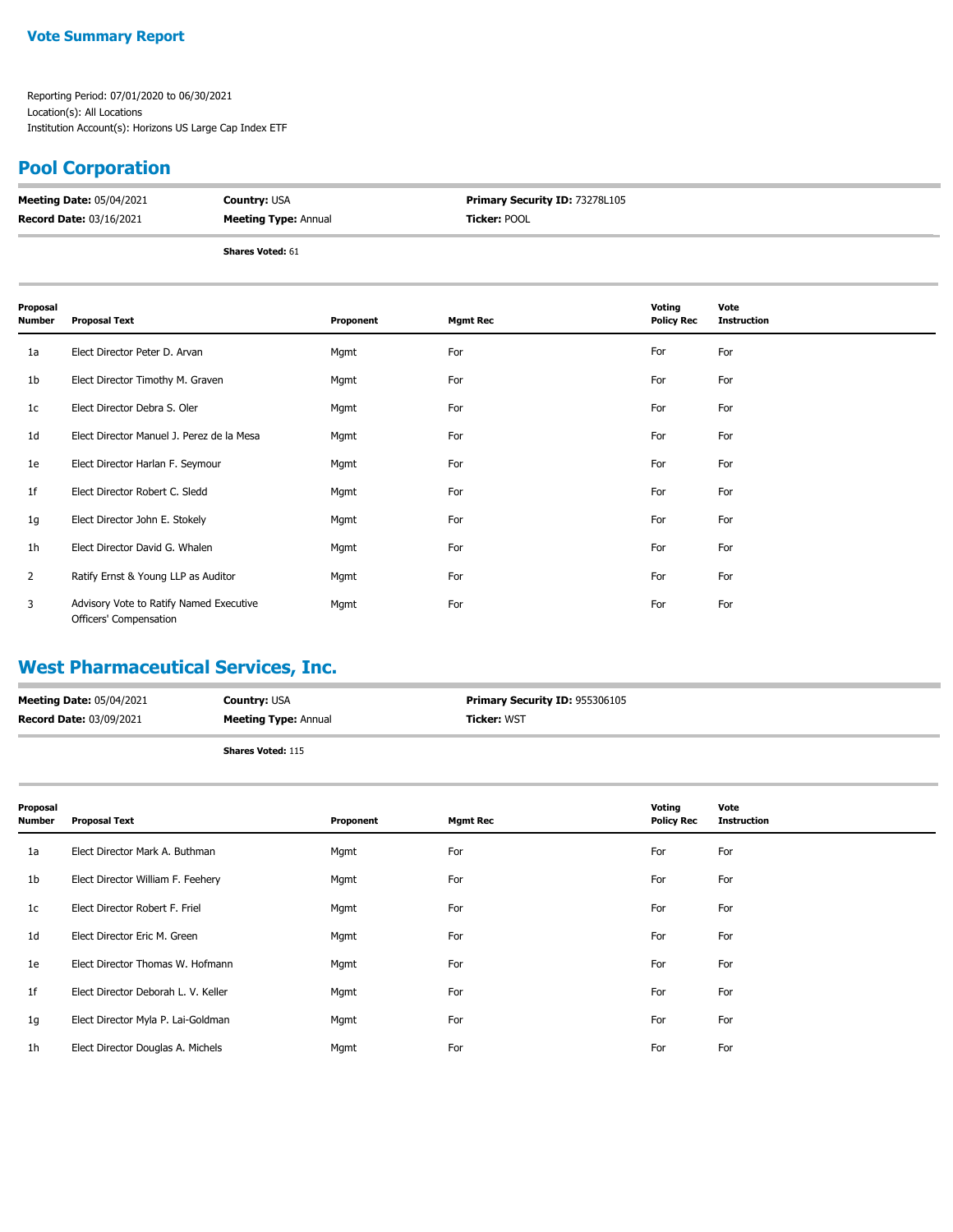### **West Pharmaceutical Services, Inc.**

| Proposal<br><b>Number</b> | <b>Proposal Text</b>                                              | Proponent | <b>Mgmt Rec</b> | Voting<br><b>Policy Rec</b> | Vote<br><b>Instruction</b> |
|---------------------------|-------------------------------------------------------------------|-----------|-----------------|-----------------------------|----------------------------|
| 1i                        | Elect Director Paolo Pucci                                        | Mgmt      | For             | For                         | For                        |
| 1j                        | Elect Director Patrick J. Zenner                                  | Mgmt      | For             | For                         | For                        |
| 2                         | Advisory Vote to Ratify Named Executive<br>Officers' Compensation | Mgmt      | For             | For                         | For                        |
| 3                         | Ratify PricewaterhouseCoopers LLP as<br>Auditors                  | Mgmt      | For             | For                         | For                        |

# **CME Group Inc.**

| <b>Meeting Date: 05/05/2021</b> | <b>Country: USA</b>         | <b>Primary Security ID: 12572Q105</b> |
|---------------------------------|-----------------------------|---------------------------------------|
| <b>Record Date: 03/08/2021</b>  | <b>Meeting Type: Annual</b> | <b>Ticker:</b> CME                    |
|                                 |                             |                                       |

| Proposal<br>Number | <b>Proposal Text</b>                 | Proponent | <b>Mgmt Rec</b> | Voting<br><b>Policy Rec</b> | Vote<br><b>Instruction</b> |
|--------------------|--------------------------------------|-----------|-----------------|-----------------------------|----------------------------|
| 1a                 | Elect Director Terrence A. Duffy     | Mgmt      | For             | For                         | For                        |
| 1b                 | Elect Director Timothy S. Bitsberger | Mgmt      | For             | For                         | For                        |
| 1 <sub>c</sub>     | Elect Director Charles P. Carey      | Mgmt      | For             | For                         | For                        |
| 1d                 | Elect Director Dennis H. Chookaszian | Mgmt      | For             | For                         | For                        |
| 1e                 | Elect Director Bryan T. Durkin       | Mgmt      | For             | For                         | For                        |
| 1f                 | Elect Director Ana Dutra             | Mgmt      | For             | For                         | For                        |
| 1g                 | Elect Director Martin J. Gepsman     | Mgmt      | For             | For                         | For                        |
| 1h                 | Elect Director Larry G. Gerdes       | Mgmt      | For             | For                         | For                        |
| 11                 | Elect Director Daniel R. Glickman    | Mgmt      | For             | For                         | For                        |
| 1j                 | Elect Director Daniel G. Kaye        | Mgmt      | For             | For                         | For                        |
| 1k                 | Elect Director Phyllis M. Lockett    | Mgmt      | For             | For                         | For                        |
| 11                 | Elect Director Deborah J. Lucas      | Mgmt      | For             | For                         | For                        |
| 1m                 | Elect Director Terry L. Savage       | Mgmt      | For             | For                         | For                        |
| 1n                 | Elect Director Rahael Seifu          | Mgmt      | For             | For                         | For                        |
| 10 <sup>°</sup>    | Elect Director William R. Shepard    | Mgmt      | For             | For                         | For                        |
| 1p                 | Elect Director Howard J. Siegel      | Mgmt      | For             | For                         | For                        |
| 1q                 | Elect Director Dennis A. Suskind     | Mgmt      | For             | For                         | For                        |
| $\overline{2}$     | Ratify Ernst & Young LLP as Auditors | Mgmt      | For             | For                         | For                        |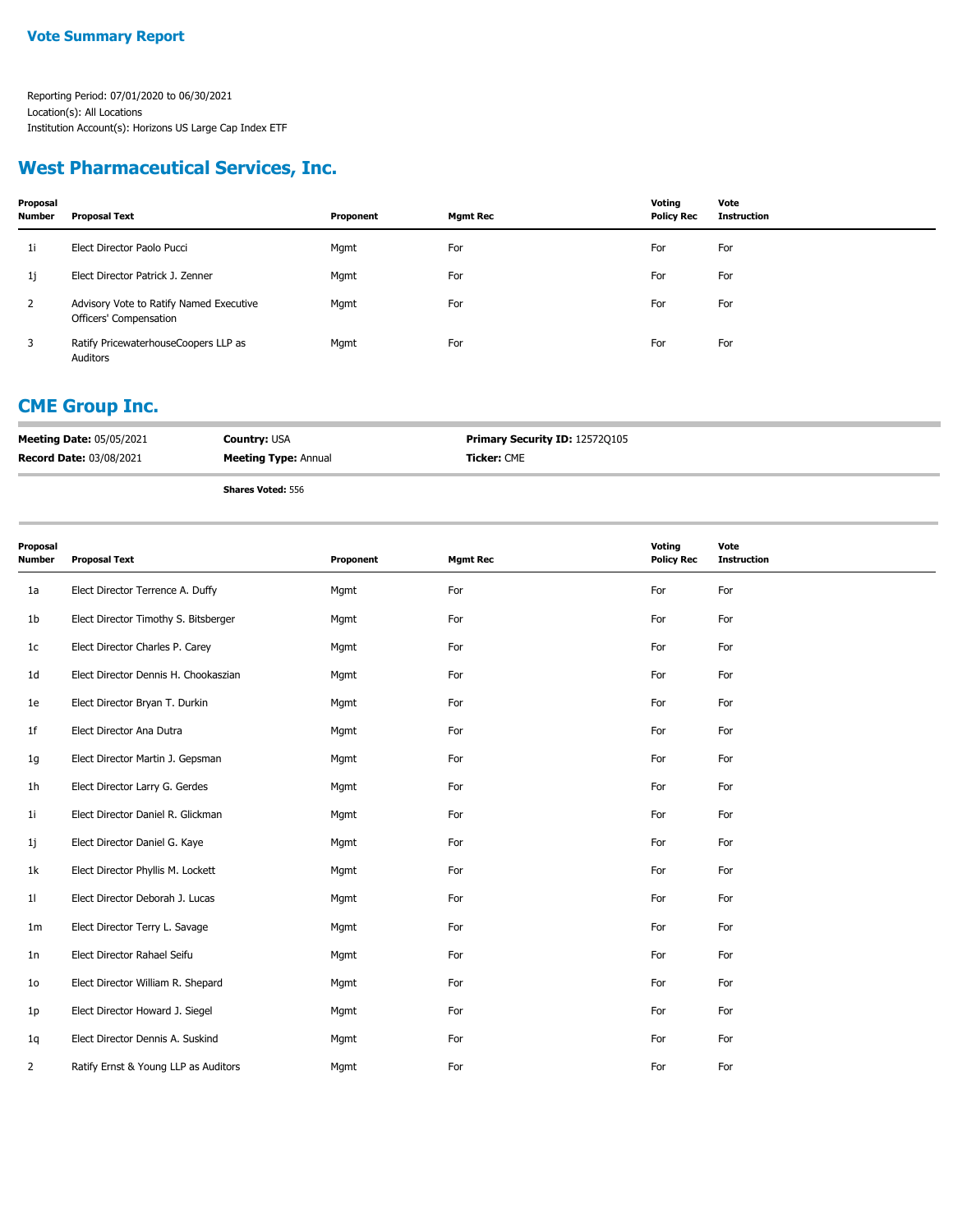## **CME Group Inc.**

| Proposal<br><b>Number</b>                                                                                                       | Proposal Text                                                     | Proponent | <b>Mgmt Rec</b> | Voting<br><b>Policy Rec</b> | Vote<br><b>Instruction</b> |  |  |
|---------------------------------------------------------------------------------------------------------------------------------|-------------------------------------------------------------------|-----------|-----------------|-----------------------------|----------------------------|--|--|
|                                                                                                                                 | Advisory Vote to Ratify Named Executive<br>Officers' Compensation | Mgmt      | For             | For                         | For                        |  |  |
| <b>Cognex Corporation</b>                                                                                                       |                                                                   |           |                 |                             |                            |  |  |
| Mastine Bats: 05/05/2021<br>$D_n$ $m = m$ ; $D_n = m$ $D_n$ , $ID_n$ , $102423102$<br>$C_{\text{intra}}$ and $C_{\text{intra}}$ |                                                                   |           |                 |                             |                            |  |  |

| <b>Meeting Date: 05/05/2021</b> | <b>Country: USA</b>         | <b>Primary Security ID: 192422103</b> |
|---------------------------------|-----------------------------|---------------------------------------|
| <b>Record Date: 03/11/2021</b>  | <b>Meeting Type: Annual</b> | <b>Ticker:</b> CGNX                   |
|                                 | <b>Shares Voted: 265</b>    |                                       |

| Proposal<br><b>Number</b> | Proposal Text                                                     | Proponent | <b>Mgmt Rec</b> | Voting<br><b>Policy Rec</b> | Vote<br><b>Instruction</b> |
|---------------------------|-------------------------------------------------------------------|-----------|-----------------|-----------------------------|----------------------------|
|                           | Elect Director Sachin Lawande                                     | Mgmt      | For             | For                         | For                        |
|                           | Ratify Grant Thornton LLP as Auditors                             | Mgmt      | For             | For                         | For                        |
|                           | Advisory Vote to Ratify Named Executive<br>Officers' Compensation | Mgmt      | For             | For                         | For                        |

### **Danaher Corporation**

| <b>Meeting Date: 05/05/2021</b> | <b>Country: USA</b>         | Primary Security ID: 235851102 |
|---------------------------------|-----------------------------|--------------------------------|
| <b>Record Date: 03/08/2021</b>  | <b>Meeting Type: Annual</b> | <b>Ticker: DHR</b>             |
|                                 | <b>Shares Voted: 990</b>    |                                |

| Proposal<br><b>Number</b> | <b>Proposal Text</b>               | Proponent | <b>Mgmt Rec</b> | Voting<br><b>Policy Rec</b> | Vote<br><b>Instruction</b> |
|---------------------------|------------------------------------|-----------|-----------------|-----------------------------|----------------------------|
| 1a                        | Elect Director Rainer M. Blair     | Mgmt      | For             | For                         | For                        |
| 1 <sub>b</sub>            | Elect Director Linda Hefner Filler | Mgmt      | For             | For                         | For                        |
| 1c                        | Elect Director Teri List           | Mgmt      | For             | Against                     | Against                    |
| 1 <sub>d</sub>            | Elect Director Walter G. Lohr, Jr. | Mgmt      | For             | Against                     | Against                    |
| 1e                        | Elect Director Jessica L. Mega     | Mgmt      | For             | For                         | For                        |
| 1f                        | Elect Director Mitchell P. Rales   | Mgmt      | For             | For                         | For                        |
| 1g                        | Elect Director Steven M. Rales     | Mgmt      | For             | For                         | For                        |
| 1 <sub>h</sub>            | Elect Director Pardis C. Sabeti    | Mgmt      | For             | For                         | For                        |
| 1 <sub>i</sub>            | Elect Director John T. Schwieters  | Mgmt      | For             | Against                     | Against                    |
| 1j                        | Elect Director Alan G. Spoon       | Mgmt      | For             | For                         | For                        |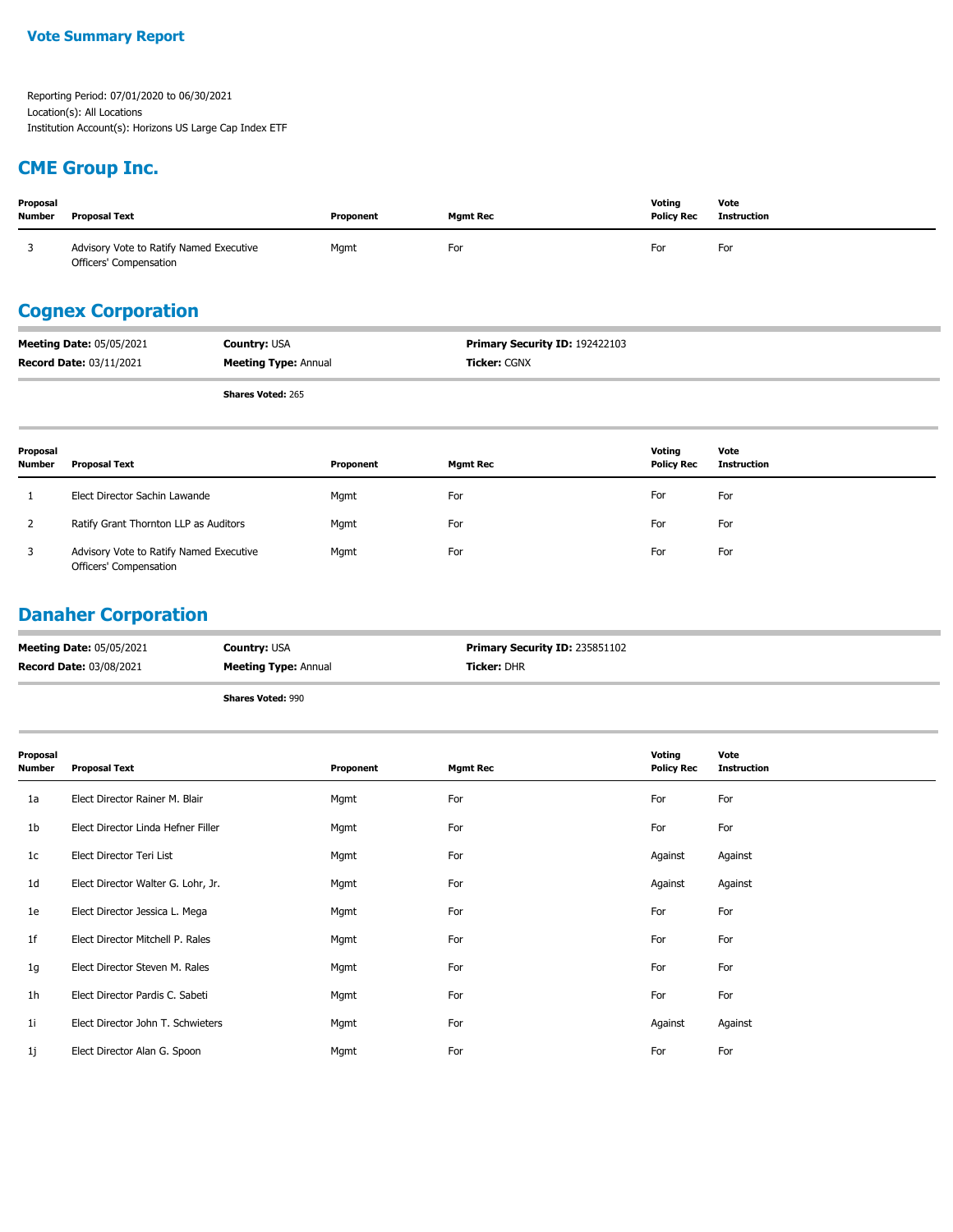### **Danaher Corporation**

| Proposal<br><b>Number</b> | <b>Proposal Text</b>                                                   | Proponent | <b>Mgmt Rec</b> | Voting<br><b>Policy Rec</b> | Vote<br><b>Instruction</b> |
|---------------------------|------------------------------------------------------------------------|-----------|-----------------|-----------------------------|----------------------------|
| 1k                        | Elect Director Raymond C. Stevens                                      | Mgmt      | For             | For                         | For                        |
| 11                        | Elect Director Elias A. Zerhouni                                       | Mgmt      | For             | For                         | For                        |
| 2                         | Ratify Ernst & Young LLP as Auditors                                   | Mgmt      | For             | For                         | For                        |
| 3                         | Advisory Vote to Ratify Named Executive<br>Officers' Compensation      | Mgmt      | For             | For                         | For                        |
| $\overline{4}$            | Reduce Ownership Threshold for<br>Shareholders to Call Special Meeting | <b>SH</b> | Against         | For                         | For                        |

#### **Discover Financial Services**

| <b>Meeting Date: 05/05/2021</b> | <b>Country: USA</b>         | <b>Primary Security ID: 254709108</b> |
|---------------------------------|-----------------------------|---------------------------------------|
| <b>Record Date: 03/08/2021</b>  | <b>Meeting Type: Annual</b> | <b>Ticker:</b> DFS                    |
|                                 |                             |                                       |

| Proposal<br>Number | <b>Proposal Text</b>                                              | Proponent | <b>Mgmt Rec</b> | Voting<br><b>Policy Rec</b> | Vote<br><b>Instruction</b> |
|--------------------|-------------------------------------------------------------------|-----------|-----------------|-----------------------------|----------------------------|
| 1.1                | Elect Director Jeffrey S. Aronin                                  | Mgmt      | For             | For                         | For                        |
| 1.2                | Elect Director Mary K. Bush                                       | Mgmt      | For             | For                         | For                        |
| 1.3                | Elect Director Gregory C. Case                                    | Mgmt      | For             | For                         | For                        |
| 1.4                | Elect Director Candace H. Duncan                                  | Mgmt      | For             | For                         | For                        |
| 1.5                | Elect Director Joseph F. Eazor                                    | Mgmt      | For             | For                         | For                        |
| 1.6                | Elect Director Cynthia A. Glassman                                | Mgmt      | For             | For                         | For                        |
| 1.7                | Elect Director Roger C. Hochschild                                | Mgmt      | For             | For                         | For                        |
| 1.8                | Elect Director Thomas G. Maheras                                  | Mgmt      | For             | For                         | For                        |
| 1.9                | Elect Director Michael H. Moskow                                  | Mgmt      | For             | For                         | For                        |
| 1.10               | Elect Director David L. Rawlinson, II                             | Mgmt      | For             | For                         | For                        |
| 1.11               | Elect Director Mark A. Thierer                                    | Mgmt      | For             | For                         | For                        |
| 1.12               | Elect Director Jennifer L. Wong                                   | Mgmt      | For             | For                         | For                        |
| $\overline{2}$     | Advisory Vote to Ratify Named Executive<br>Officers' Compensation | Mgmt      | For             | For                         | For                        |
| 3                  | Ratify Deloitte & Touche LLP as Auditors                          | Mgmt      | For             | For                         | For                        |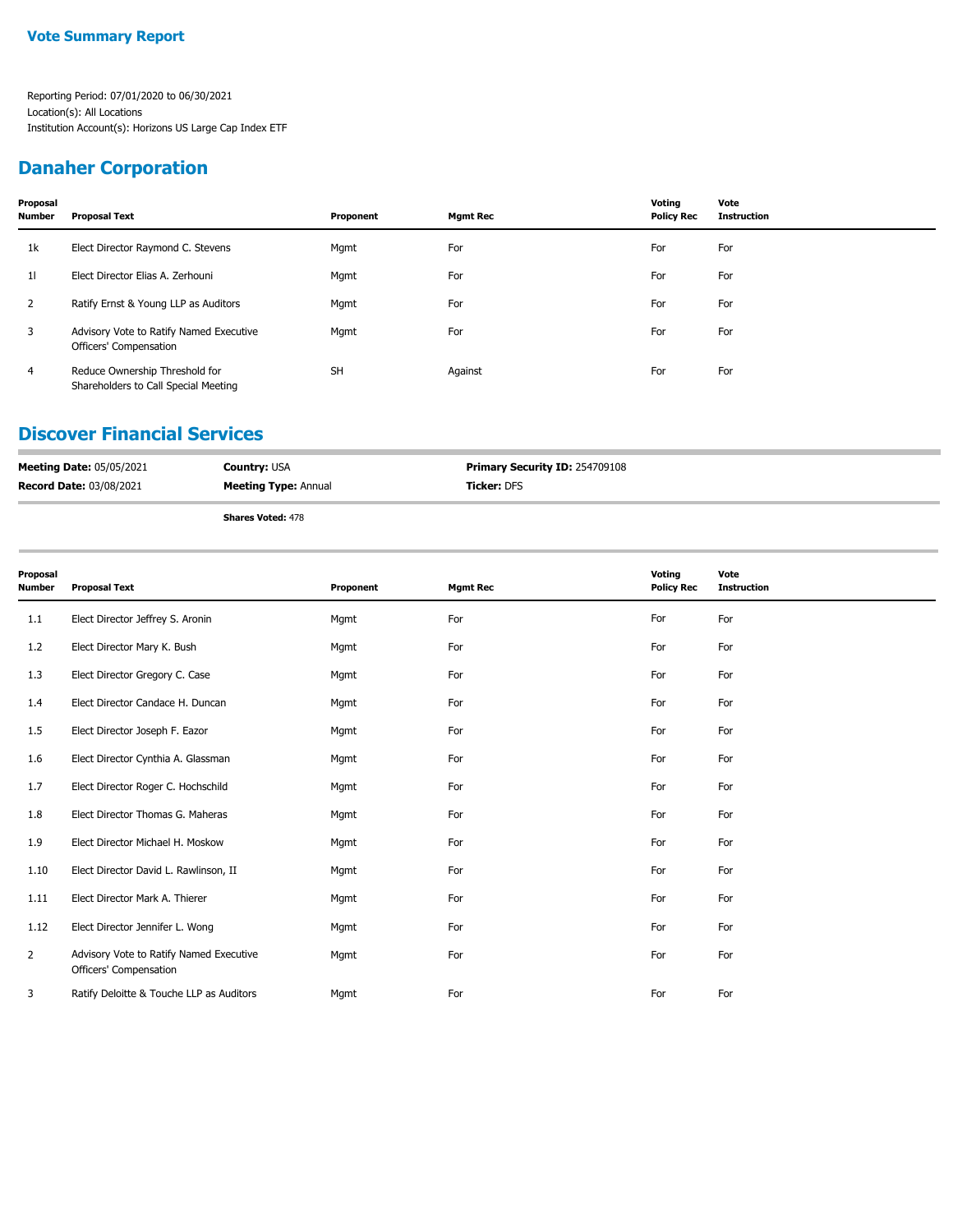## **Dominion Energy, Inc.**

| <b>Meeting Date: 05/05/2021</b> | <b>Country: USA</b>         | <b>Primary Security ID: 25746U109</b> |  |
|---------------------------------|-----------------------------|---------------------------------------|--|
| <b>Record Date: 03/05/2021</b>  | <b>Meeting Type: Annual</b> | Ticker: D                             |  |
|                                 | <b>Shares Voted: 1,278</b>  |                                       |  |

| Proposal<br><b>Number</b> | <b>Proposal Text</b>                                              | Proponent | <b>Mgmt Rec</b> | <b>Voting</b><br><b>Policy Rec</b> | Vote<br><b>Instruction</b> |
|---------------------------|-------------------------------------------------------------------|-----------|-----------------|------------------------------------|----------------------------|
| 1A                        | Elect Director James A. Bennett                                   | Mgmt      | For             | For                                | For                        |
| 1B                        | Elect Director Robert M. Blue                                     | Mgmt      | For             | For                                | For                        |
| 1 <sup>C</sup>            | Elect Director Helen E. Dragas                                    | Mgmt      | For             | For                                | For                        |
| 1D                        | Elect Director James O. Ellis, Jr.                                | Mgmt      | For             | For                                | For                        |
| 1E                        | Elect Director D. Maybank Hagood                                  | Mgmt      | For             | For                                | For                        |
| 1F                        | Elect Director Ronald W. Jibson                                   | Mgmt      | For             | For                                | For                        |
| 1G                        | Elect Director Mark J. Kington                                    | Mgmt      | For             | For                                | For                        |
| 1H                        | Elect Director Joseph M. Rigby                                    | Mgmt      | For             | For                                | For                        |
| 11                        | Elect Director Pamela J. Royal                                    | Mgmt      | For             | For                                | For                        |
| 1J                        | Elect Director Robert H. Spilman, Jr.                             | Mgmt      | For             | For                                | For                        |
| 1K                        | Elect Director Susan N. Story                                     | Mgmt      | For             | For                                | For                        |
| 1 <sub>L</sub>            | Elect Director Michael E. Szymanczyk                              | Mgmt      | For             | For                                | For                        |
| 2                         | Advisory Vote to Ratify Named Executive<br>Officers' Compensation | Mgmt      | For             | For                                | For                        |
| 3                         | Ratify Deloitte & Touche LLP as Auditors                          | Mgmt      | For             | For                                | For                        |
| 4                         | Report on Lobbying Payments and Policy                            | <b>SH</b> | Against         | Against                            | Against                    |
| 5                         | Require Independent Board Chair                                   | <b>SH</b> | Against         | For                                | For                        |
| 6                         | Amend Proxy Access Right                                          | SH        | Against         | For                                | For                        |

## **Essential Utilities, Inc.**

| <b>Meeting Date: 05/05/2021</b><br><b>Record Date: 03/08/2021</b> |                                   | <b>Country: USA</b><br><b>Meeting Type: Annual</b> |           | <b>Primary Security ID: 29670G102</b><br><b>Ticker: WTRG</b> |                             |                            |
|-------------------------------------------------------------------|-----------------------------------|----------------------------------------------------|-----------|--------------------------------------------------------------|-----------------------------|----------------------------|
|                                                                   |                                   | <b>Shares Voted: 385</b>                           |           |                                                              |                             |                            |
| Proposal<br>Number                                                | Proposal Text                     |                                                    | Proponent | <b>Mgmt Rec</b>                                              | Voting<br><b>Policy Rec</b> | Vote<br><b>Instruction</b> |
| 1.1                                                               | Elect Director Elizabeth B. Amato |                                                    | Mgmt      | For                                                          | For                         | For                        |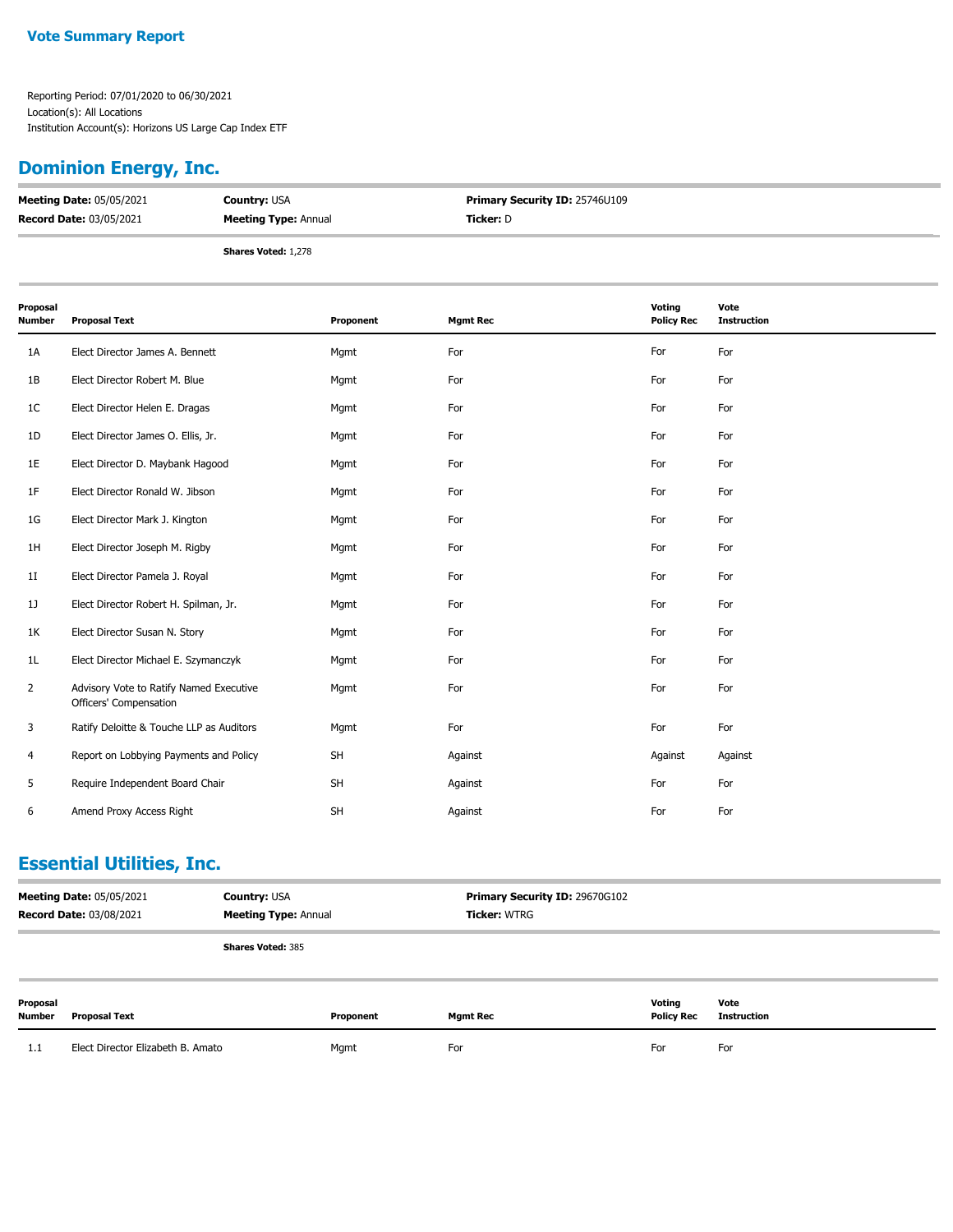## **Essential Utilities, Inc.**

| Proposal<br>Number | <b>Proposal Text</b>                                              | Proponent | <b>Mgmt Rec</b> | Voting<br><b>Policy Rec</b> | Vote<br><b>Instruction</b> |
|--------------------|-------------------------------------------------------------------|-----------|-----------------|-----------------------------|----------------------------|
| 1.2                | Elect Director Christopher H. Franklin                            | Mgmt      | For             | For                         | For                        |
| 1.3                | Elect Director Daniel J. Hilferty                                 | Mgmt      | For             | For                         | For                        |
| 1.4                | Elect Director Francis O. Idehen                                  | Mgmt      | For             | For                         | For                        |
| 1.5                | Elect Director Edwina Kelly                                       | Mgmt      | For             | For                         | For                        |
| 1.6                | Elect Director Ellen T. Ruff                                      | Mgmt      | For             | For                         | For                        |
| 1.7                | Elect Director Lee C. Stewart                                     | Mgmt      | For             | For                         | For                        |
| 1.8                | Elect Director Christopher C. Womack                              | Mgmt      | For             | For                         | For                        |
| $\overline{2}$     | Ratify PricewaterhouseCoopers LLP as<br>Auditors                  | Mgmt      | For             | For                         | For                        |
| 3                  | Advisory Vote to Ratify Named Executive<br>Officers' Compensation | Mgmt      | For             | For                         | For                        |
| 4                  | Provide Proxy Access Right                                        | Mgmt      | For             | For                         | For                        |

### **Eversource Energy**

| <b>Meeting Date: 05/05/2021</b> | <b>Country: USA</b>         | Primary Security ID: 30040W108 |
|---------------------------------|-----------------------------|--------------------------------|
| <b>Record Date: 03/10/2021</b>  | <b>Meeting Type: Annual</b> | <b>Ticker: ES</b>              |
|                                 | <b>Shares Voted: 536</b>    |                                |

| Proposal<br><b>Number</b> | <b>Proposal Text</b>                 | Proponent | <b>Mgmt Rec</b> | Voting<br><b>Policy Rec</b> | Vote<br><b>Instruction</b> |
|---------------------------|--------------------------------------|-----------|-----------------|-----------------------------|----------------------------|
| 1.1                       | Elect Director Cotton M. Cleveland   | Mgmt      | For             | For                         | For                        |
| 1.2                       | Elect Director James S. DiStasio     | Mgmt      | For             | For                         | For                        |
| 1.3                       | Elect Director Francis A. Doyle      | Mgmt      | For             | For                         | For                        |
| 1.4                       | Elect Director Linda Dorcena Forry   | Mgmt      | For             | For                         | For                        |
| 1.5                       | Elect Director Gregory M. Jones      | Mgmt      | For             | For                         | For                        |
| 1.6                       | Elect Director James J. Judge        | Mgmt      | For             | For                         | For                        |
| 1.7                       | Elect Director John Y. Kim           | Mgmt      | For             | For                         | For                        |
| 1.8                       | Elect Director Kenneth R. Leibler    | Mgmt      | For             | For                         | For                        |
| 1.9                       | Elect Director David H. Long         | Mgmt      | For             | For                         | For                        |
| 1.10                      | Elect Director William C. Van Faasen | Mgmt      | For             | For                         | For                        |
| 1.11                      | Elect Director Frederica M. Williams | Mgmt      | For             | For                         | For                        |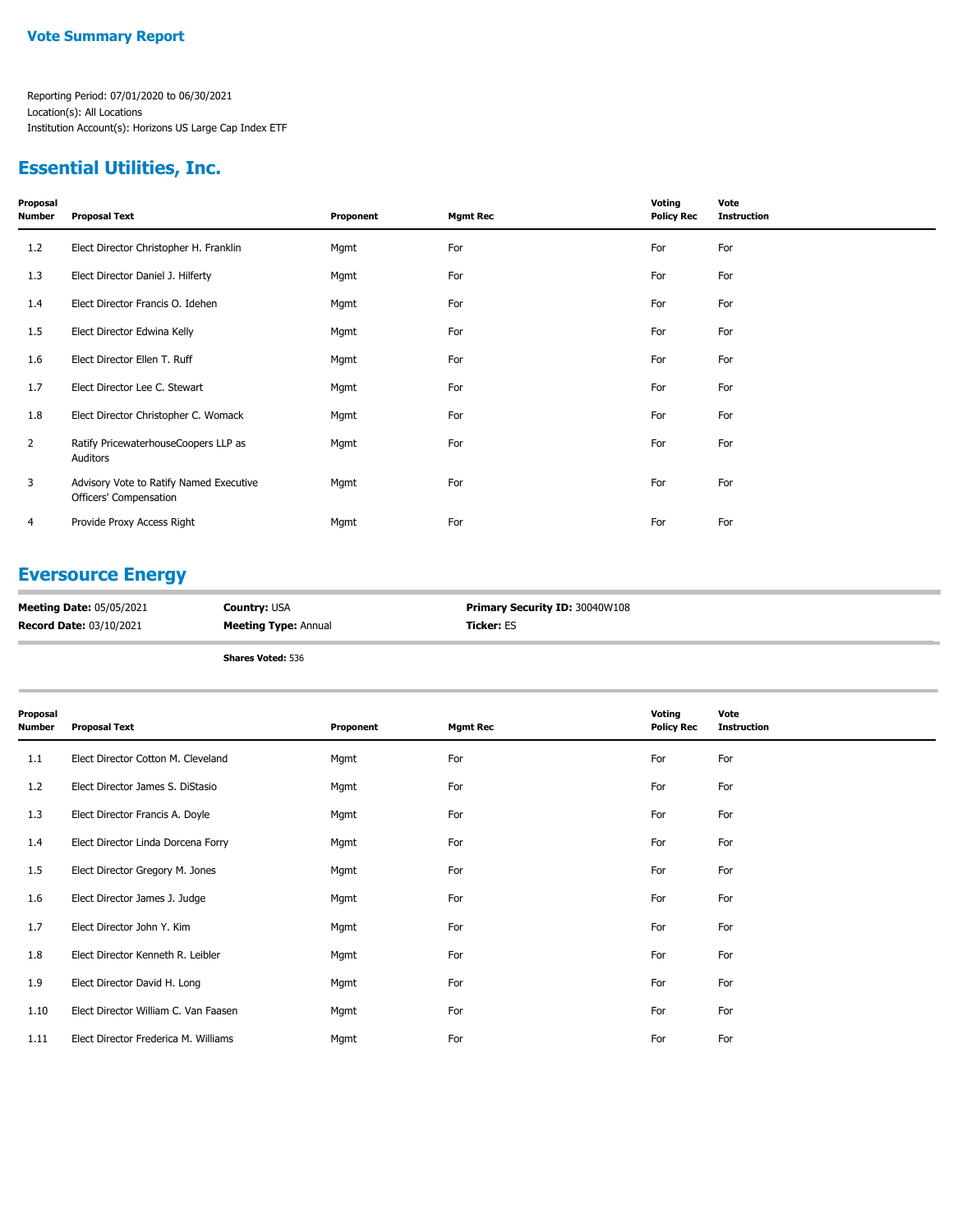### **Eversource Energy**

| Proposal<br>Number | <b>Proposal Text</b>                                              | Proponent | Mgmt Rec | Voting<br><b>Policy Rec</b> | Vote<br>Instruction |
|--------------------|-------------------------------------------------------------------|-----------|----------|-----------------------------|---------------------|
|                    | Advisory Vote to Ratify Named Executive<br>Officers' Compensation | Mgmt      | For      | For                         | For                 |
|                    | Ratify Deloitte & Touche as Auditors                              | Mgmt      | For      | For                         | For                 |

# **General Dynamics Corporation**

| <b>Meeting Date: 05/05/2021</b> | <b>Country: USA</b>         | Primary Security ID: 369550108 |
|---------------------------------|-----------------------------|--------------------------------|
| <b>Record Date: 03/08/2021</b>  | <b>Meeting Type: Annual</b> | <b>Ticker: GD</b>              |
|                                 | <b>Shares Voted: 393</b>    |                                |

| 311 <b>dies vulleu</b> i 393 |  |  |
|------------------------------|--|--|
|                              |  |  |
|                              |  |  |

| Proposal<br><b>Number</b> | <b>Proposal Text</b>                                                   | Proponent | <b>Mgmt Rec</b> | Voting<br><b>Policy Rec</b> | Vote<br><b>Instruction</b> |
|---------------------------|------------------------------------------------------------------------|-----------|-----------------|-----------------------------|----------------------------|
| 1a                        | Elect Director James S. Crown                                          | Mgmt      | For             | For                         | For                        |
| 1b                        | Elect Director Rudy F. deLeon                                          | Mgmt      | For             | For                         | For                        |
| 1 <sup>c</sup>            | Elect Director Cecil D. Haney                                          | Mgmt      | For             | For                         | For                        |
| 1d                        | Elect Director Mark M. Malcolm                                         | Mgmt      | For             | For                         | For                        |
| 1e                        | Elect Director James N. Mattis                                         | Mgmt      | For             | For                         | For                        |
| 1f                        | Elect Director Phebe N. Novakovic                                      | Mgmt      | For             | For                         | For                        |
| 1g                        | Elect Director C. Howard Nye                                           | Mgmt      | For             | For                         | For                        |
| 1 <sub>h</sub>            | Elect Director Catherine B. Reynolds                                   | Mgmt      | For             | For                         | For                        |
| 1i                        | Elect Director Laura J. Schumacher                                     | Mgmt      | For             | For                         | For                        |
| 1j                        | Elect Director Robert K. Steel                                         | Mgmt      | For             | For                         | For                        |
| 1k                        | Elect Director John G. Stratton                                        | Mgmt      | For             | For                         | For                        |
| 11                        | Elect Director Peter A. Wall                                           | Mgmt      | For             | For                         | For                        |
| 2                         | Ratify KPMG LLP as Auditors                                            | Mgmt      | For             | For                         | For                        |
| 3                         | Advisory Vote to Ratify Named Executive<br>Officers' Compensation      | Mgmt      | For             | For                         | For                        |
| 4                         | Reduce Ownership Threshold for<br>Shareholders to Call Special Meeting | <b>SH</b> | Against         | For                         | For                        |

### **IHS Markit Ltd.**

| <b>Meeting Date: 05/05/2021</b> | <b>Country: Bermuda</b>     | <b>Primary Security ID: G47567105</b> |
|---------------------------------|-----------------------------|---------------------------------------|
| <b>Record Date: 03/09/2021</b>  | <b>Meeting Type: Annual</b> | <b>Ticker: INFO</b>                   |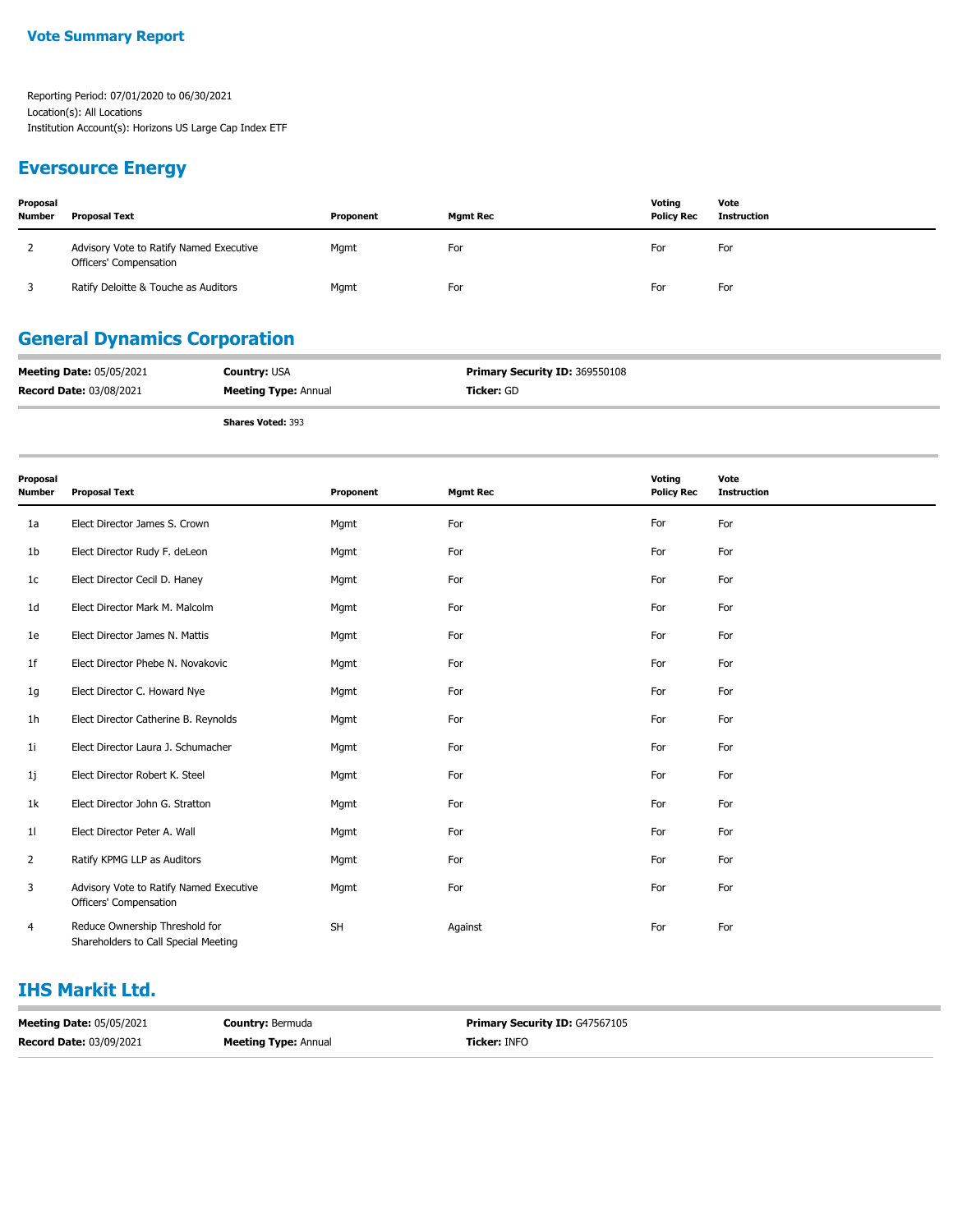#### **Vote Summary Report**

Reporting Period: 07/01/2020 to 06/30/2021 Location(s): All Locations Institution Account(s): Horizons US Large Cap Index ETF

#### **IHS Markit Ltd.**

**Shares Voted:** 572

| Proposal       |                                                                                        |           |                 | Voting            | Vote               |
|----------------|----------------------------------------------------------------------------------------|-----------|-----------------|-------------------|--------------------|
| <b>Number</b>  | <b>Proposal Text</b>                                                                   | Proponent | <b>Mgmt Rec</b> | <b>Policy Rec</b> | <b>Instruction</b> |
| 1a             | Elect Director Lance Uggla                                                             | Mgmt      | For             | For               | For                |
| 1b             | Elect Director John Browne                                                             | Mgmt      | For             | For               | For                |
| 1 <sub>c</sub> | Elect Director Dinyar S. Devitre                                                       | Mgmt      | For             | For               | For                |
| 1 <sub>d</sub> | Elect Director Ruann F. Ernst                                                          | Mgmt      | For             | For               | For                |
| 1e             | Elect Director Jacques Esculier                                                        | Mgmt      | For             | For               | For                |
| 1 <sup>f</sup> | Elect Director Gay Huey Evans                                                          | Mgmt      | For             | For               | For                |
| 1g             | Elect Director William E. Ford                                                         | Mgmt      | For             | For               | For                |
| 1 <sub>h</sub> | Elect Director Nicoletta Giadrossi                                                     | Mgmt      | For             | For               | For                |
| 11             | Elect Director Robert P. Kelly                                                         | Mgmt      | For             | For               | For                |
| 1j             | Elect Director Deborah Doyle McWhinney                                                 | Mgmt      | For             | For               | For                |
| 1k             | Elect Director Jean-Paul L. Montupet                                                   | Mgmt      | For             | For               | For                |
| 11             | Elect Director Deborah K. Orida                                                        | Mgmt      | For             | For               | For                |
| 1 <sub>m</sub> | Elect Director James A. Rosenthal                                                      | Mgmt      | For             | For               | For                |
| $\overline{2}$ | Advisory Vote to Ratify Named Executive<br>Officers' Compensation                      | Mgmt      | For             | For               | For                |
| 3              | Approve Ernst & Young LLP as Auditors and<br>Authorize Board to Fix Their Remuneration | Mgmt      | For             | For               | For                |

# **International Flavors & Fragrances Inc.**

| <b>Meeting Date: 05/05/2021</b> | <b>Country: USA</b>         | Primary Security ID: 459506101 |
|---------------------------------|-----------------------------|--------------------------------|
| <b>Record Date: 03/08/2021</b>  | <b>Meeting Type: Annual</b> | <b>Ticker: IFF</b>             |
|                                 | <b>Shares Voted: 153</b>    |                                |

| Proposal<br>Number | <b>Proposal Text</b>                  | Proponent | <b>Mgmt Rec</b> | Voting<br><b>Policy Rec</b> | Vote<br><b>Instruction</b> |
|--------------------|---------------------------------------|-----------|-----------------|-----------------------------|----------------------------|
| 1a                 | Elect Director Kathryn J. Boor        | Mgmt      | For             | For                         | For                        |
| 1 <sub>b</sub>     | Elect Director Edward D. Breen        | Mgmt      | For             | Against                     | Against                    |
| 1c                 | Elect Director Carol Anthony Davidson | Mgmt      | For             | For                         | For                        |
| 1d                 | Elect Director Michael L. Ducker      | Mgmt      | For             | For                         | For                        |
| 1e                 | Elect Director Roger W. Ferguson, Jr. | Mgmt      | For             | For                         | For                        |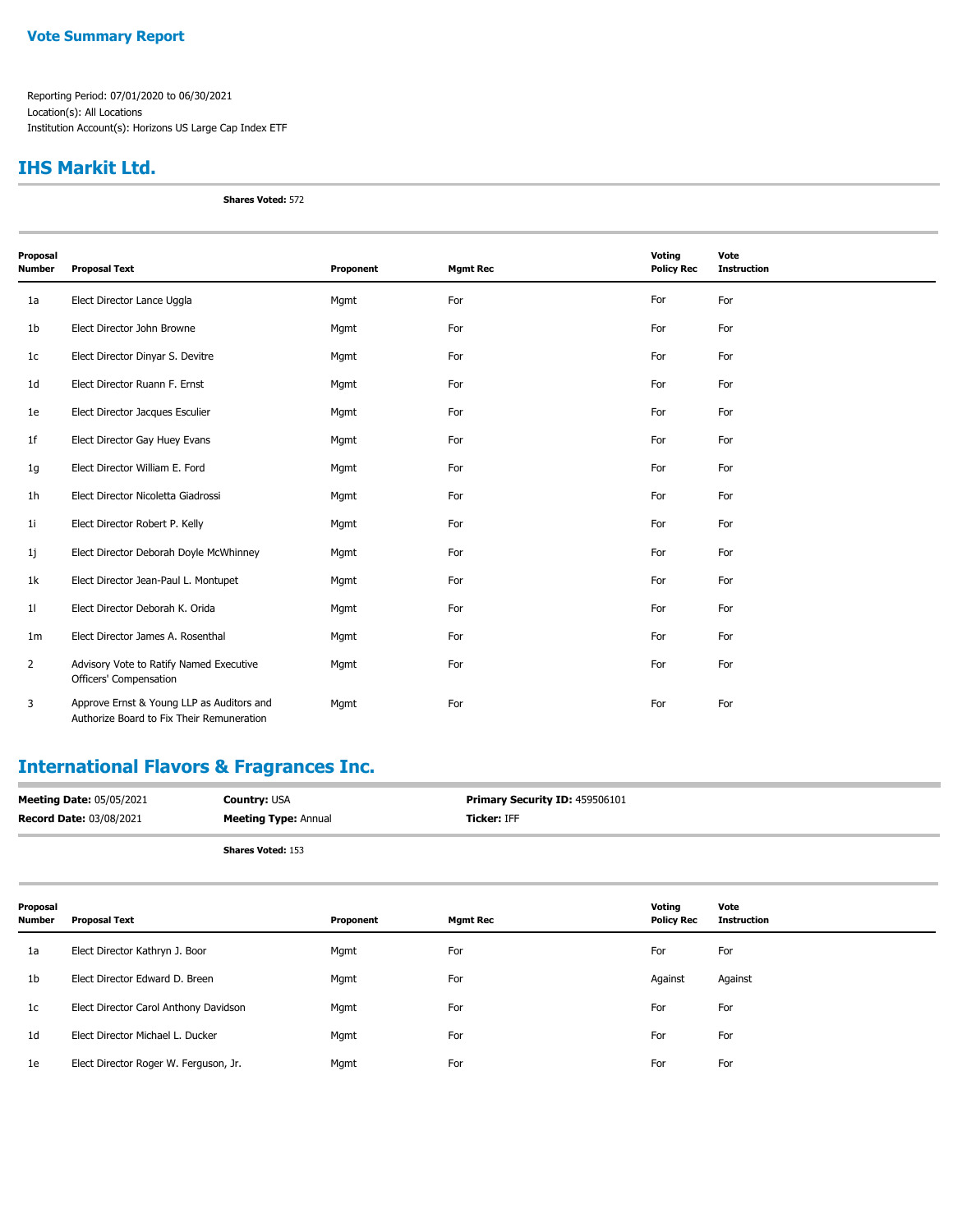### **International Flavors & Fragrances Inc.**

| Proposal<br>Number | <b>Proposal Text</b>                                              | Proponent | <b>Mgmt Rec</b> | Voting<br><b>Policy Rec</b> | Vote<br><b>Instruction</b> |
|--------------------|-------------------------------------------------------------------|-----------|-----------------|-----------------------------|----------------------------|
| 1f                 | Elect Director John F. Ferraro                                    | Mgmt      | For             | For                         | For                        |
| 1g                 | Elect Director Andreas Fibig                                      | Mgmt      | For             | For                         | For                        |
| 1h                 | Elect Director Christina Gold                                     | Mgmt      | For             | For                         | For                        |
| 1i                 | Elect Director Ilene Gordon                                       | Mgmt      | For             | For                         | For                        |
| 1j                 | Elect Director Matthias J. Heinzel                                | Mgmt      | For             | For                         | For                        |
| 1k                 | Elect Director Dale F. Morrison                                   | Mgmt      | For             | For                         | For                        |
| 11                 | Elect Director Kare Schultz                                       | Mgmt      | For             | For                         | For                        |
| 1 <sub>m</sub>     | Elect Director Stephen Williamson                                 | Mgmt      | For             | For                         | For                        |
| $\overline{2}$     | Ratify PricewaterhouseCoopers LLP as<br>Auditors                  | Mgmt      | For             | For                         | For                        |
| 3                  | Advisory Vote to Ratify Named Executive<br>Officers' Compensation | Mgmt      | For             | For                         | For                        |
| 4                  | Approve Omnibus Stock Plan                                        | Mgmt      | For             | For                         | For                        |

## **Philip Morris International Inc.**

| <b>Meeting Date: 05/05/2021</b> | <b>Country: USA</b>         | <b>Primary Security ID: 718172109</b> |
|---------------------------------|-----------------------------|---------------------------------------|
| <b>Record Date: 03/12/2021</b>  | <b>Meeting Type: Annual</b> | Ticker: PM                            |
|                                 | <b>Shares Voted: 2,439</b>  |                                       |

| Proposal<br><b>Number</b> | <b>Proposal Text</b>                | Proponent | <b>Mgmt Rec</b> | Voting<br><b>Policy Rec</b> | Vote<br><b>Instruction</b> |
|---------------------------|-------------------------------------|-----------|-----------------|-----------------------------|----------------------------|
| 1a                        | Elect Director Brant Bonin Bough    | Mgmt      | For             | For                         | For                        |
| 1 <sub>b</sub>            | Elect Director Andre Calantzopoulos | Mgmt      | For             | For                         | For                        |
| 1c                        | <b>Elect Director Michel Combes</b> | Mgmt      | For             | For                         | For                        |
| 1 <sub>d</sub>            | Elect Director Juan Jose Daboub     | Mgmt      | For             | For                         | For                        |
| 1e                        | Elect Director Werner Geissler      | Mgmt      | For             | For                         | For                        |
| 1f                        | Elect Director Lisa A. Hook         | Mgmt      | For             | For                         | For                        |
| 1g                        | Elect Director Jun Makihara         | Mgmt      | For             | For                         | For                        |
| 1 <sub>h</sub>            | Elect Director Kalpana Morparia     | Mgmt      | For             | For                         | For                        |
| 1i                        | Elect Director Lucio A. Noto        | Mgmt      | For             | For                         | For                        |
| 1j                        | Elect Director Jacek Olczak         | Mgmt      | For             | For                         | For                        |
| 1k                        | Elect Director Frederik Paulsen     | Mgmt      | For             | For                         | For                        |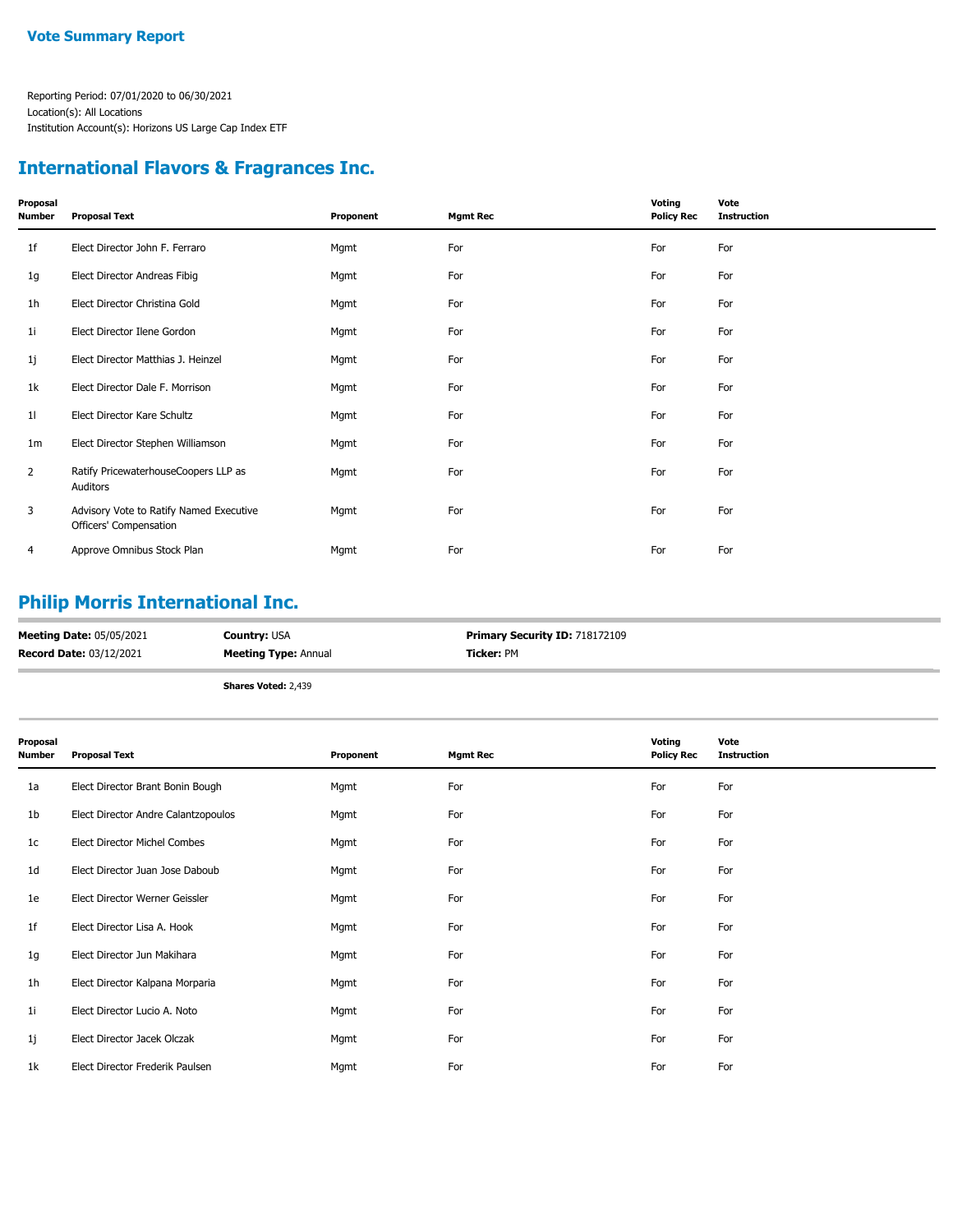## **Philip Morris International Inc.**

| Proposal<br><b>Number</b> | Proposal Text                                                     | Proponent | <b>Mgmt Rec</b> | Voting<br><b>Policy Rec</b> | Vote<br><b>Instruction</b> |
|---------------------------|-------------------------------------------------------------------|-----------|-----------------|-----------------------------|----------------------------|
| 11                        | Elect Director Robert B. Polet                                    | Mgmt      | For             | For                         | For                        |
| 1 <sub>m</sub>            | Elect Director Shlomo Yanai                                       | Mgmt      | For             | For                         | For                        |
| 2                         | Advisory Vote to Ratify Named Executive<br>Officers' Compensation | Mgmt      | For             | For                         | For                        |
|                           | Ratify PricewaterhouseCoopers SA as Auditor                       | Mgmt      | For             | For                         | For                        |

### **S&P Global Inc.**

| <b>Meeting Date: 05/05/2021</b> | <b>Country: USA</b>         | <b>Primary Security ID: 78409V104</b> |
|---------------------------------|-----------------------------|---------------------------------------|
| <b>Record Date: 03/22/2021</b>  | <b>Meeting Type: Annual</b> | <b>Ticker: SPGI</b>                   |
|                                 | Change Makedy 277           |                                       |

| Proposal<br><b>Number</b> | <b>Proposal Text</b>                                                         | Proponent | <b>Mgmt Rec</b> | Voting<br><b>Policy Rec</b> | Vote<br><b>Instruction</b> |
|---------------------------|------------------------------------------------------------------------------|-----------|-----------------|-----------------------------|----------------------------|
| 1.1                       | Elect Director Marco Alvera                                                  | Mgmt      | For             | For                         | For                        |
| 1.2                       | Elect Director William J. Amelio                                             | Mgmt      | For             | For                         | For                        |
| 1.3                       | Elect Director William D. Green                                              | Mgmt      | For             | For                         | For                        |
| 1.4                       | Elect Director Stephanie C. Hill                                             | Mgmt      | For             | For                         | For                        |
| 1.5                       | Elect Director Rebecca J. Jacoby                                             | Mgmt      | For             | For                         | For                        |
| 1.6                       | Elect Director Monique F. Leroux                                             | Mgmt      | For             | For                         | For                        |
| 1.7                       | Elect Director Ian P. Livingston                                             | Mgmt      | For             | For                         | For                        |
| 1.8                       | Elect Director Maria R. Morris                                               | Mgmt      | For             | For                         | For                        |
| 1.9                       | Elect Director Douglas L. Peterson                                           | Mgmt      | For             | For                         | For                        |
| 1.10                      | Elect Director Edward B. Rust, Jr.                                           | Mgmt      | For             | For                         | For                        |
| 1.11                      | Elect Director Kurt L. Schmoke                                               | Mgmt      | For             | For                         | For                        |
| 1.12                      | Elect Director Richard E. Thornburgh                                         | Mgmt      | For             | For                         | For                        |
| $\overline{2}$            | Advisory Vote to Ratify Named Executive<br>Officers' Compensation            | Mgmt      | For             | For                         | For                        |
| 3                         | Ratify Ernst & Young LLP as Auditors                                         | Mgmt      | For             | For                         | For                        |
| 4                         | Approve Greenhouse Gas (GHG) Emissions<br>Reduction Plan                     | Mgmt      | For             | For                         | For                        |
| 5                         | Amend Certificate of Incorporation to Become<br>a Public Benefit Corporation | <b>SH</b> | Against         | Against                     | Against                    |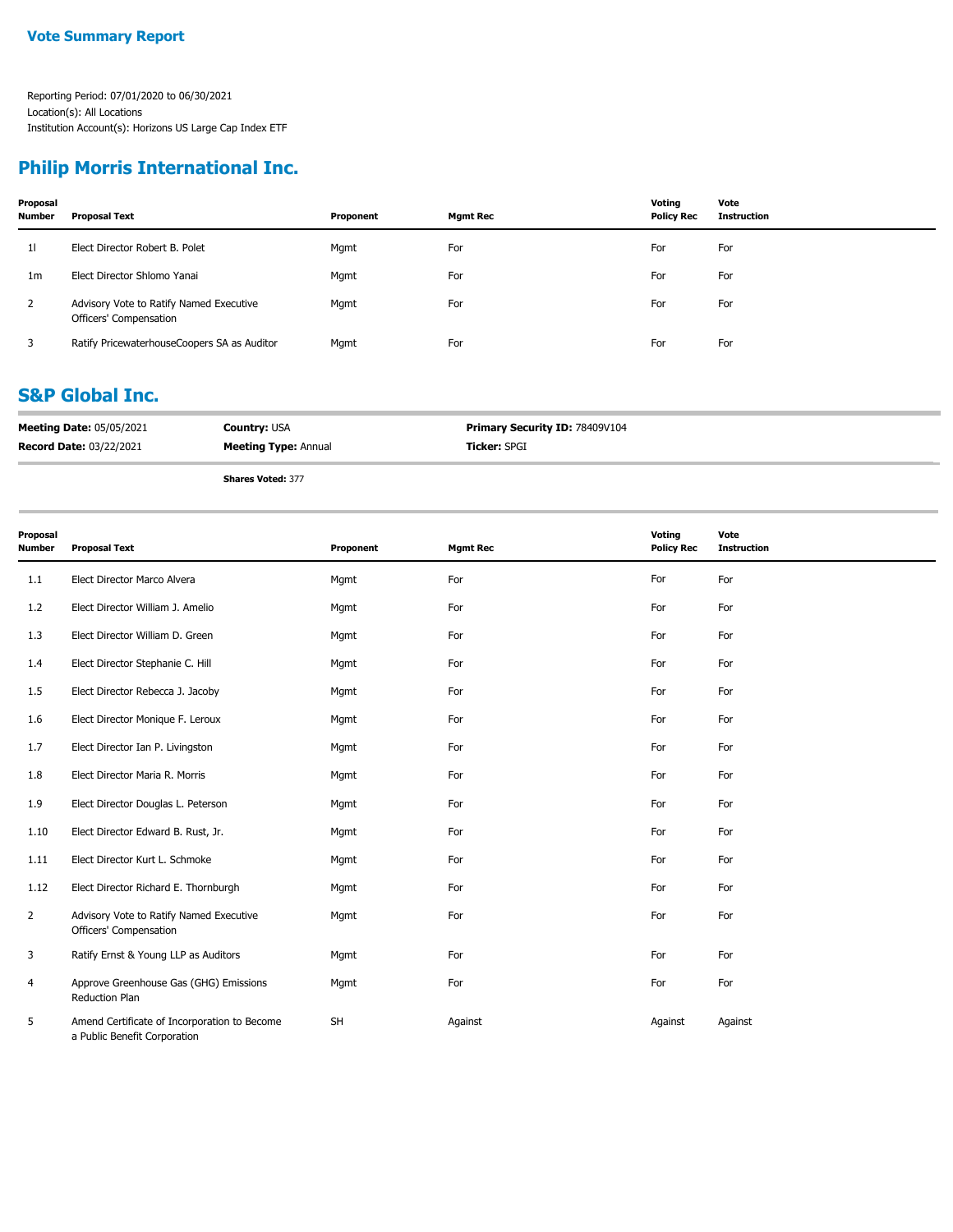## **Stryker Corporation**

| <b>Meeting Date: 05/05/2021</b> | <b>Country: USA</b>         | <b>Primary Security ID: 863667101</b> |
|---------------------------------|-----------------------------|---------------------------------------|
| <b>Record Date: 03/08/2021</b>  | <b>Meeting Type: Annual</b> | <b>Ticker:</b> SYK                    |
|                                 | <b>Shares Voted: 522</b>    |                                       |

| Proposal<br><b>Number</b> | <b>Proposal Text</b>                                              | Proponent | <b>Mgmt Rec</b> | Voting<br><b>Policy Rec</b> | Vote<br><b>Instruction</b> |
|---------------------------|-------------------------------------------------------------------|-----------|-----------------|-----------------------------|----------------------------|
| 1a                        | Elect Director Mary K. Brainerd                                   | Mgmt      | For             | For                         | For                        |
| 1b                        | Elect Director Giovanni Caforio                                   | Mgmt      | For             | For                         | For                        |
| 1 <sub>c</sub>            | Elect Director Srikant M. Datar                                   | Mgmt      | For             | For                         | For                        |
| 1 <sub>d</sub>            | Elect Director Allan C. Golston                                   | Mgmt      | For             | For                         | For                        |
| 1e                        | Elect Director Kevin A. Lobo                                      | Mgmt      | For             | For                         | For                        |
| 1f                        | Elect Director Sherilyn S. McCoy                                  | Mgmt      | For             | For                         | For                        |
| 1g                        | Elect Director Andrew K. Silvernail                               | Mgmt      | For             | For                         | For                        |
| 1 <sub>h</sub>            | Elect Director Lisa M. Skeete Tatum                               | Mgmt      | For             | For                         | For                        |
| 1i                        | Elect Director Ronda E. Stryker                                   | Mgmt      | For             | For                         | For                        |
| 1j                        | Elect Director Rajeev Suri                                        | Mgmt      | For             | For                         | For                        |
| 2                         | Ratify Ernst & Young LLP as Auditors                              | Mgmt      | For             | For                         | For                        |
| 3                         | Advisory Vote to Ratify Named Executive<br>Officers' Compensation | Mgmt      | For             | For                         | For                        |
| 4                         | Report on Workforce Involvement in<br>Corporate Governance        | <b>SH</b> | Against         | Against                     | Against                    |
| 5                         | Provide Right to Call A Special Meeting                           | SH        | Against         | For                         | For                        |

## **Ameren Corporation**

| <b>Meeting Date: 05/06/2021</b> | <b>Country: USA</b>         | <b>Primary Security ID: 023608102</b> |
|---------------------------------|-----------------------------|---------------------------------------|
| <b>Record Date: 03/09/2021</b>  | <b>Meeting Type: Annual</b> | <b>Ticker: AEE</b>                    |
|                                 | <b>Shares Voted: 385</b>    |                                       |

| Proposal<br><b>Number</b> | <b>Proposal Text</b>               | Proponent | <b>Mgmt Rec</b> | Votina<br><b>Policy Rec</b> | Vote<br>Instruction |
|---------------------------|------------------------------------|-----------|-----------------|-----------------------------|---------------------|
| 1a                        | Elect Director Warner L. Baxter    | Mgmt      | For             | For                         | For                 |
| 1b                        | Elect Director Cynthia J. Brinkley | Mgmt      | For             | For                         | For                 |
| 1c                        | Elect Director Catherine S. Brune  | Mgmt      | For             | For                         | For                 |
| 1 <sub>d</sub>            | Elect Director J. Edward Coleman   | Mgmt      | For             | For                         | For                 |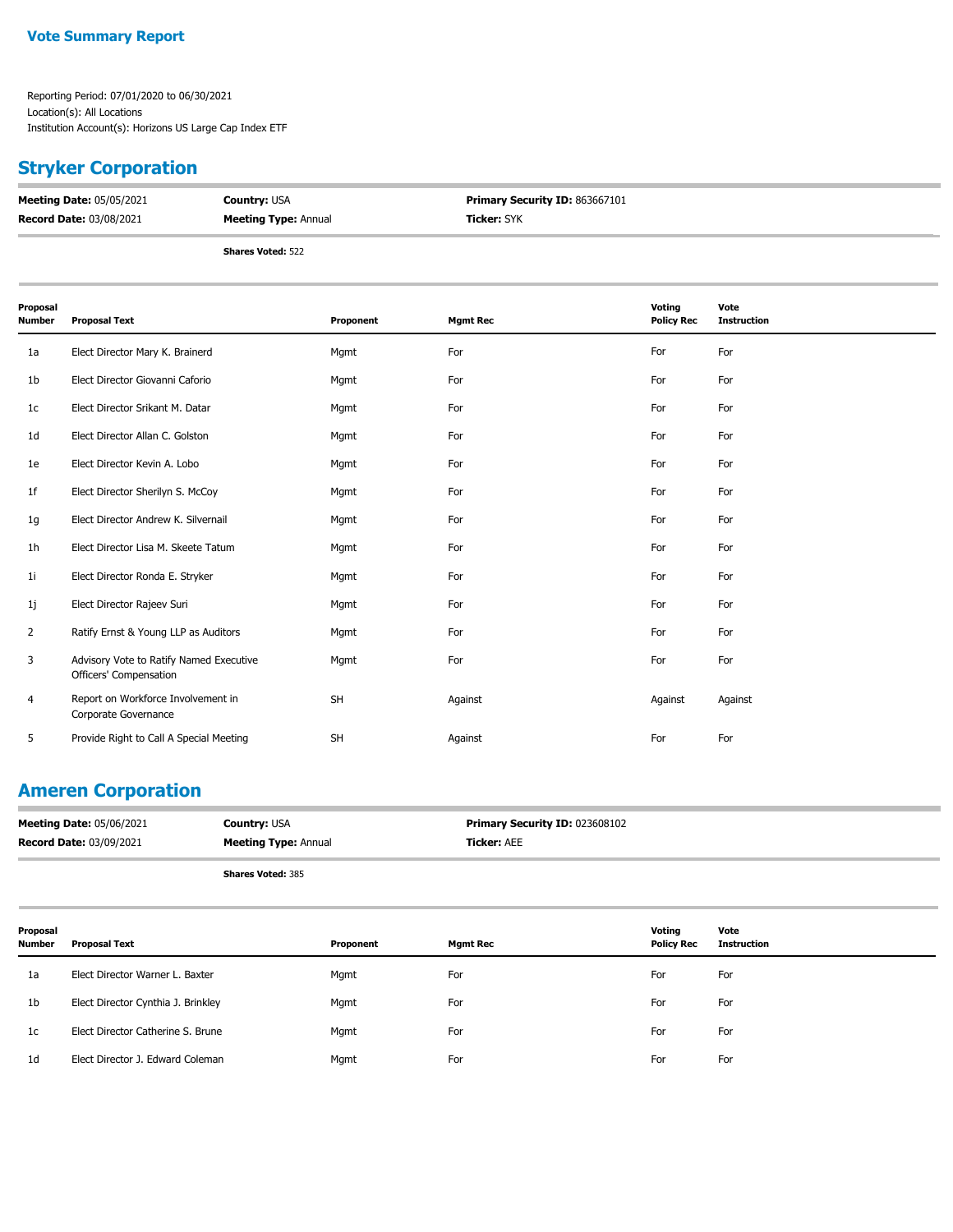### **Ameren Corporation**

| Proposal<br>Number | <b>Proposal Text</b>                                              | Proponent | <b>Mgmt Rec</b> | Voting<br><b>Policy Rec</b> | Vote<br><b>Instruction</b> |
|--------------------|-------------------------------------------------------------------|-----------|-----------------|-----------------------------|----------------------------|
| 1e                 | Elect Director Ward H. Dickson                                    | Mgmt      | For             | For                         | For                        |
| 1f                 | Elect Director Noelle K. Eder                                     | Mgmt      | For             | For                         | For                        |
| 1g                 | Elect Director Ellen M. Fitzsimmons                               | Mgmt      | For             | For                         | For                        |
| 1h                 | Elect Director Rafael Flores                                      | Mgmt      | For             | For                         | For                        |
| 1i                 | Elect Director Richard J. Harshman                                | Mgmt      | For             | For                         | For                        |
| 1j                 | Elect Director Craig S. Ivey                                      | Mgmt      | For             | For                         | For                        |
| 1k                 | Elect Director James C. Johnson                                   | Mgmt      | For             | For                         | For                        |
| 11                 | Elect Director Steven H. Lipstein                                 | Mgmt      | For             | For                         | For                        |
| 1m                 | Elect Director Leo S. Mackay, Jr.                                 | Mgmt      | For             | For                         | For                        |
| $\overline{2}$     | Advisory Vote to Ratify Named Executive<br>Officers' Compensation | Mgmt      | For             | For                         | For                        |
| 3                  | Ratify PricewaterhouseCoopers LLP as<br>Auditors                  | Mgmt      | For             | For                         | For                        |

## **AMETEK, Inc.**

| <b>Meeting Date: 05/06/2021</b> | <b>Country: USA</b>         | <b>Primary Security ID: 031100100</b> |
|---------------------------------|-----------------------------|---------------------------------------|
| <b>Record Date: 03/11/2021</b>  | <b>Meeting Type: Annual</b> | <b>Ticker: AME</b>                    |
|                                 | <b>Shares Voted: 360</b>    |                                       |

| Proposal<br><b>Number</b> | Proposal Text                                                     | Proponent | Mgmt Rec | Voting<br><b>Policy Rec</b> | Vote<br><b>Instruction</b> |
|---------------------------|-------------------------------------------------------------------|-----------|----------|-----------------------------|----------------------------|
| 1a                        | Elect Director Tod E. Carpenter                                   | Mgmt      | For      | For                         | For                        |
| 1 <sub>b</sub>            | Elect Director Karleen M. Oberton                                 | Mgmt      | For      | For                         | For                        |
| 2                         | Advisory Vote to Ratify Named Executive<br>Officers' Compensation | Mgmt      | For      | For                         | For                        |
|                           | Ratify Ernst & Young LLP as Auditors                              | Mgmt      | For      | For                         | For                        |

## **Arch Capital Group Ltd.**

| <b>Meeting Date: 05/06/2021</b> | <b>Country: Bermuda</b>     | <b>Primary Security ID: G0450A105</b> |
|---------------------------------|-----------------------------|---------------------------------------|
| <b>Record Date: 03/09/2021</b>  | <b>Meeting Type: Annual</b> | <b>Ticker:</b> ACGL                   |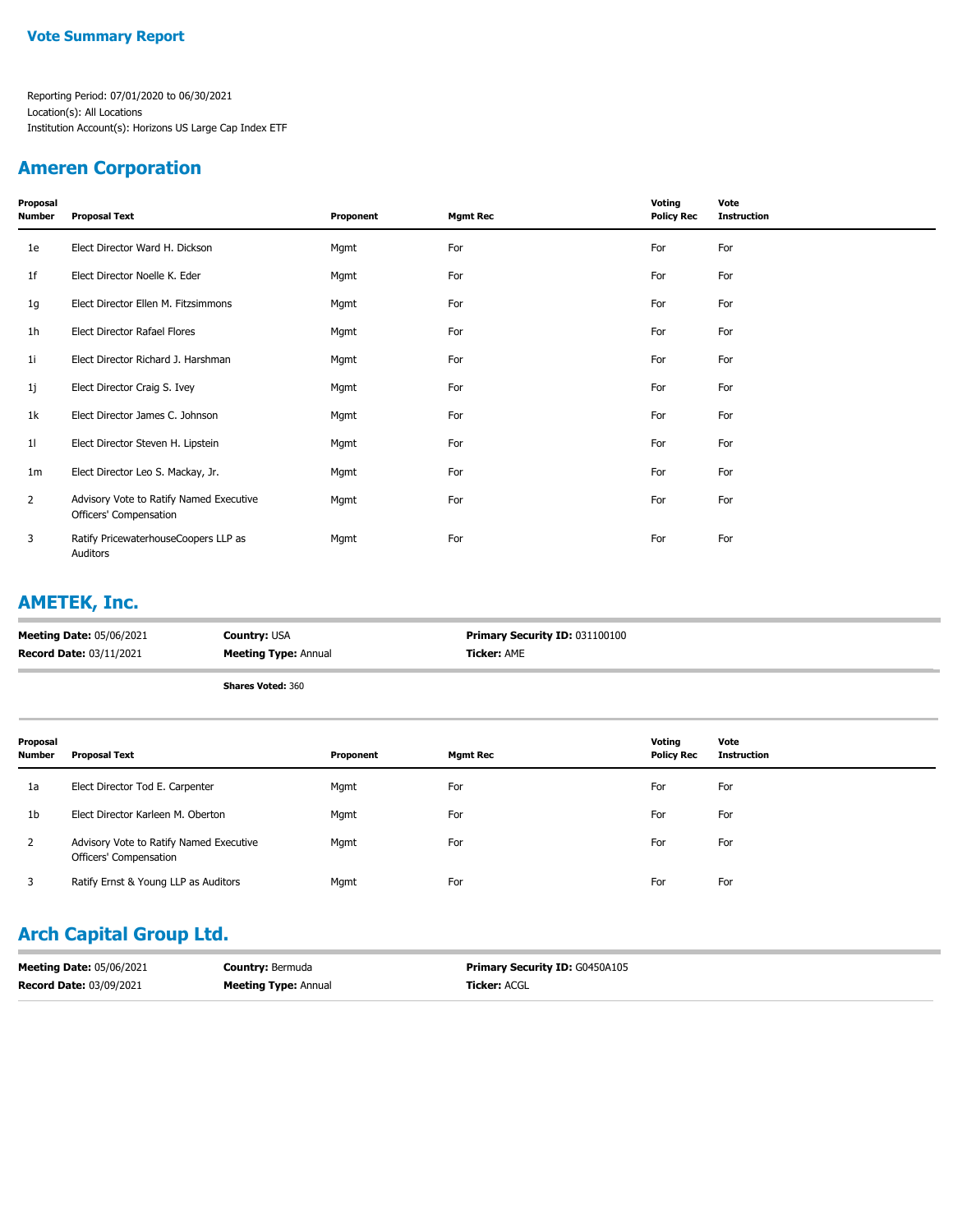## **Arch Capital Group Ltd.**

| Proposal<br>Number | <b>Proposal Text</b>                                                                              | Proponent | <b>Mgmt Rec</b> | <b>Voting</b><br><b>Policy Rec</b> | Vote<br><b>Instruction</b> |
|--------------------|---------------------------------------------------------------------------------------------------|-----------|-----------------|------------------------------------|----------------------------|
| 1a                 | Elect Director Eric W. Doppstadt                                                                  | Mgmt      | For             | For                                | For                        |
| 1b                 | Elect Director Laurie S. Goodman                                                                  | Mgmt      | For             | For                                | For                        |
| 1c                 | Elect Director John M. Pasquesi                                                                   | Mgmt      | For             | For                                | For                        |
| 1d                 | Elect Director Thomas R. Watjen                                                                   | Mgmt      | For             | For                                | For                        |
| 2                  | Advisory Vote to Ratify Named Executive<br>Officers' Compensation                                 | Mgmt      | For             | For                                | For                        |
| 3                  | Ratify PricewaterhouseCoopers LLP as<br>Auditors                                                  | Mgmt      | For             | For                                | For                        |
| 4a                 | Elect Director Robert Appleby as Designated<br>Company Director of Non-U.S. Subsidiaries          | Mgmt      | For             | For                                | For                        |
| 4b                 | Elect Director Matthew Dragonetti as<br>Designated Company Director of Non-U.S.<br>Subsidiaries   | Mgmt      | For             | For                                | For                        |
| 4c                 | Elect Director Seamus Fearon as Designated<br>Company Director of Non-U.S. Subsidiaries           | Mgmt      | For             | For                                | For                        |
| 4d                 | Elect Director H. Beau Franklin as Designated<br>Company Director of Non-U.S. Subsidiaries        | Mgmt      | For             | For                                | For                        |
| 4e                 | Elect Director Jerome Halgan as Designated<br>Company Director of Non-U.S. Subsidiaries           | Mgmt      | For             | For                                | For                        |
| 4f                 | Elect Director James Haney as Designated<br>Company Director of Non-U.S. Subsidiaries             | Mgmt      | For             | For                                | For                        |
| 4g                 | Elect Director Chris Hovey as Designated<br>Company Director of Non-U.S. Subsidiaries             | Mgmt      | For             | For                                | For                        |
| 4h                 | Elect Director W. Preston Hutchings as<br>Designated Company Director of Non-U.S.<br>Subsidiaries | Mgmt      | For             | For                                | For                        |
| 4i                 | Elect Director Pierre Jal as Designated<br>Company Director of Non-U.S. Subsidiaries              | Mgmt      | For             | For                                | For                        |
| 4j                 | Elect Director Francois Morin as Designated<br>Company Director of Non-U.S. Subsidiaries          | Mgmt      | For             | For                                | For                        |
| 4k                 | Elect Director David J. Mulholland as<br>Designated Company Director of Non-U.S.<br>Subsidiaries  | Mgmt      | For             | For                                | For                        |
| 4 <sub>l</sub>     | Elect Director Chiara Nannini as Designated<br>Company Director of Non-U.S. Subsidiaries          | Mgmt      | For             | For                                | For                        |
| 4m                 | Elect Director Tim Peckett as Designated<br>Company Director of Non-U.S. Subsidiaries             | Mgmt      | For             | For                                | For                        |
| 4n                 | Elect Director Maamoun Rajeh as Designated<br>Company Director of Non-U.S. Subsidiaries           | Mgmt      | For             | For                                | For                        |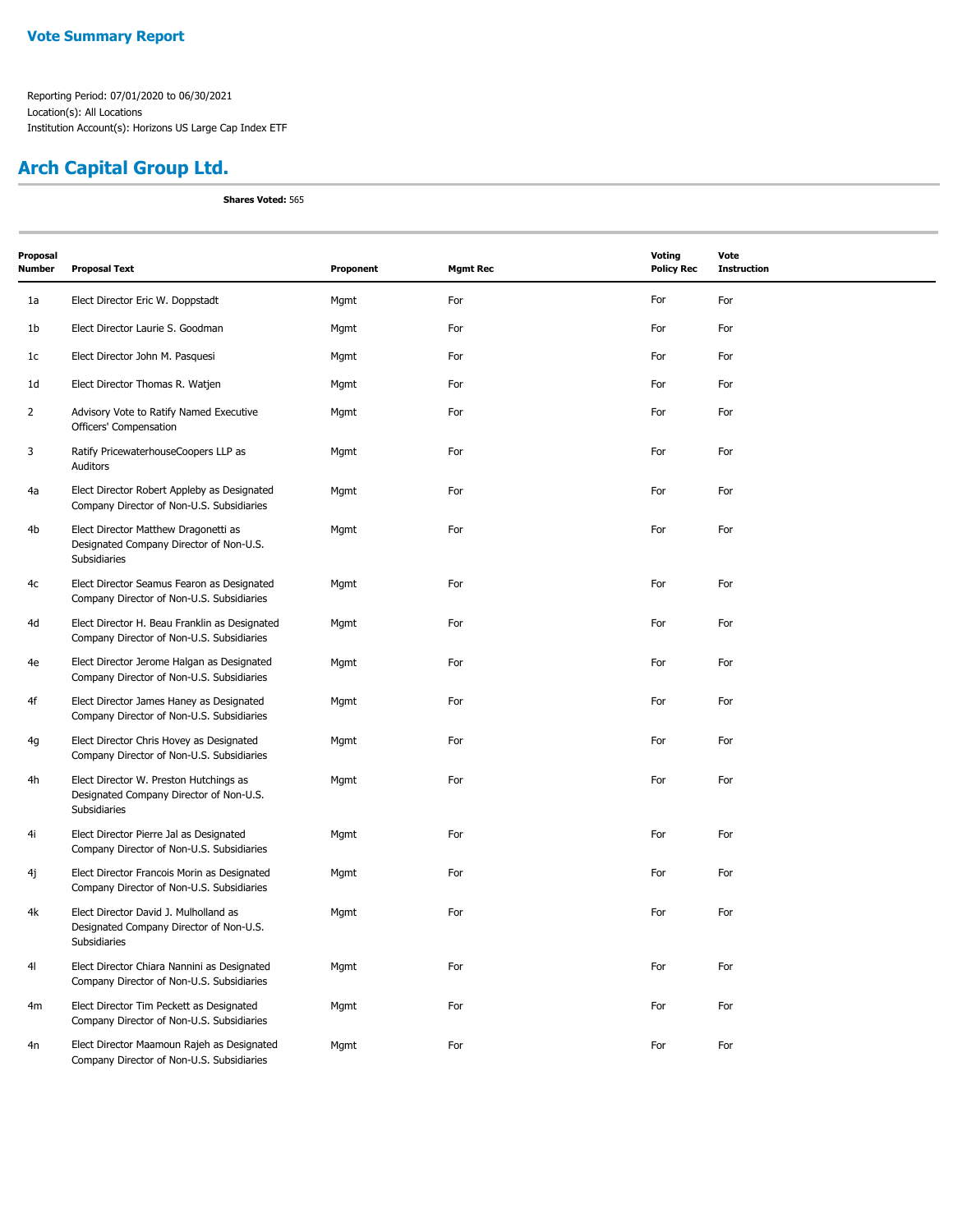### **Arch Capital Group Ltd.**

| Proposal<br><b>Number</b> | <b>Proposal Text</b>                                                                     | Proponent | <b>Mamt Rec</b> | Votina<br><b>Policy Rec</b> | Vote<br>Instruction |
|---------------------------|------------------------------------------------------------------------------------------|-----------|-----------------|-----------------------------|---------------------|
| 40                        | Elect Director Roderick Romeo as Designated<br>Company Director of Non-U.S. Subsidiaries | Mgmt      | For             | For                         | For                 |

## **Archer-Daniels-Midland Company**

| <b>Meeting Date: 05/06/2021</b> | <b>Country: USA</b>         | <b>Primary Security ID: 039483102</b> |
|---------------------------------|-----------------------------|---------------------------------------|
| <b>Record Date: 03/15/2021</b>  | <b>Meeting Type: Annual</b> | <b>Ticker: ADM</b>                    |
|                                 | <b>Shares Voted: 870</b>    |                                       |

| Proposal<br><b>Number</b> | <b>Proposal Text</b>                                              | Proponent | <b>Mgmt Rec</b> | Voting<br><b>Policy Rec</b> | Vote<br><b>Instruction</b> |
|---------------------------|-------------------------------------------------------------------|-----------|-----------------|-----------------------------|----------------------------|
| 1a                        | Elect Director Michael S. Burke                                   | Mgmt      | For             | For                         | For                        |
| 1b                        | Elect Director Theodore Colbert                                   | Mgmt      | For             | For                         | For                        |
| 1 <sub>c</sub>            | Elect Director Terrell K. Crews                                   | Mgmt      | For             | For                         | For                        |
| 1 <sub>d</sub>            | Elect Director Pierre Dufour                                      | Mgmt      | For             | For                         | For                        |
| 1e                        | Elect Director Donald E. Felsinger                                | Mgmt      | For             | For                         | For                        |
| 1f                        | Elect Director Suzan F. Harrison                                  | Mgmt      | For             | For                         | For                        |
| 1g                        | Elect Director Juan R. Luciano                                    | Mgmt      | For             | For                         | For                        |
| 1h                        | Elect Director Patrick J. Moore                                   | Mgmt      | For             | For                         | For                        |
| 1i                        | Elect Director Francisco J. Sanchez                               | Mgmt      | For             | For                         | For                        |
| 1j                        | Elect Director Debra A. Sandler                                   | Mgmt      | For             | For                         | For                        |
| 1k                        | Elect Director Lei Z. Schlitz                                     | Mgmt      | For             | For                         | For                        |
| 11                        | Elect Director Kelvin R. Westbrook                                | Mgmt      | For             | For                         | For                        |
| $\overline{2}$            | Ratify Ernst & Young LLP as Auditors                              | Mgmt      | For             | For                         | For                        |
| 3                         | Advisory Vote to Ratify Named Executive<br>Officers' Compensation | Mgmt      | For             | For                         | For                        |
| 4                         | Amend Proxy Access Right                                          | <b>SH</b> | Against         | For                         | For                        |

### **Boston Scientific Corporation**

| <b>Meeting Date: 05/06/2021</b> | <b>Country: USA</b>         | <b>Primary Security ID: 101137107</b> |
|---------------------------------|-----------------------------|---------------------------------------|
| <b>Record Date: 03/12/2021</b>  | <b>Meeting Type: Annual</b> | <b>Ticker: BSX</b>                    |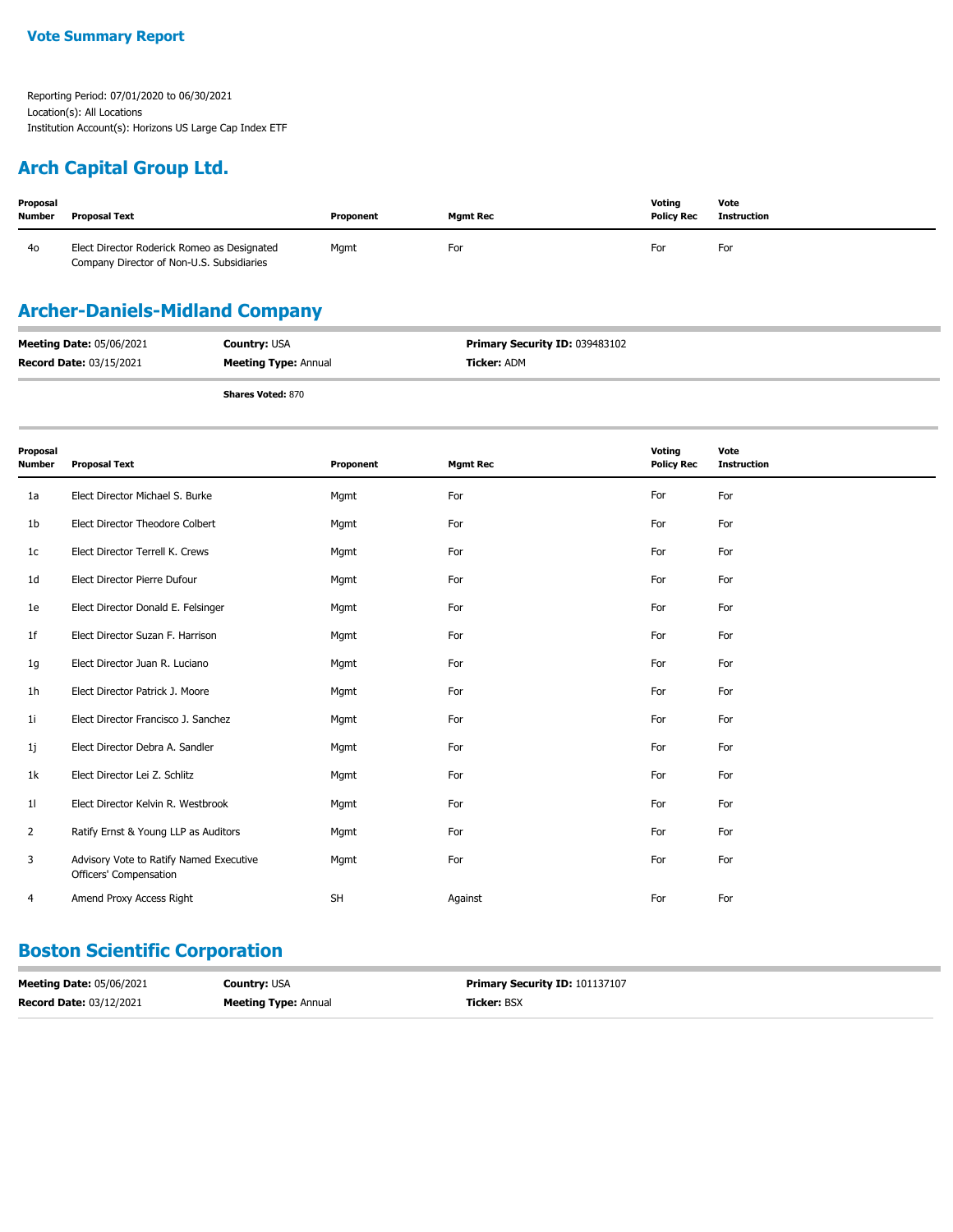### **Boston Scientific Corporation**

**Shares Voted:** 2,241

| Proposal<br>Number | <b>Proposal Text</b>                                                          | Proponent | <b>Mgmt Rec</b> | Voting<br><b>Policy Rec</b> | Vote<br><b>Instruction</b> |
|--------------------|-------------------------------------------------------------------------------|-----------|-----------------|-----------------------------|----------------------------|
| 1a                 | Elect Director Nelda J. Connors                                               | Mgmt      | For             | For                         | For                        |
| 1b                 | Elect Director Charles J. Dockendorff                                         | Mgmt      | For             | For                         | For                        |
| 1c                 | Elect Director Yoshiaki Fujimori                                              | Mgmt      | For             | For                         | For                        |
| 1d                 | Elect Director Donna A. James                                                 | Mgmt      | For             | For                         | For                        |
| 1e                 | Elect Director Edward J. Ludwig                                               | Mgmt      | For             | For                         | For                        |
| 1f                 | Elect Director Michael F. Mahoney                                             | Mgmt      | For             | For                         | For                        |
| 1g                 | Elect Director David J. Roux                                                  | Mgmt      | For             | For                         | For                        |
| 1h                 | Elect Director John E. Sununu                                                 | Mgmt      | For             | For                         | For                        |
| 1i                 | Elect Director Ellen M. Zane                                                  | Mgmt      | For             | For                         | For                        |
| 2                  | Advisory Vote to Ratify Named Executive<br>Officers' Compensation             | Mgmt      | For             | For                         | For                        |
| 3                  | Ratify Ernst & Young LLP as Auditors                                          | Mgmt      | For             | For                         | For                        |
| 4                  | Report on Non-Management Employee<br>Representation on the Board of Directors | <b>SH</b> | Against         | Against                     | Against                    |

### **C.H. Robinson Worldwide, Inc.**

| <b>Meeting Date: 05/06/2021</b> | <b>Country: USA</b>         | <b>Primary Security ID: 12541W209</b> |
|---------------------------------|-----------------------------|---------------------------------------|
| Record Date: 03/10/2021         | <b>Meeting Type: Annual</b> | <b>Ticker: CHRW</b>                   |
|                                 |                             |                                       |

| Proposal<br>Number | <b>Proposal Text</b>                      | Proponent | <b>Mgmt Rec</b> | Voting<br><b>Policy Rec</b> | Vote<br><b>Instruction</b> |
|--------------------|-------------------------------------------|-----------|-----------------|-----------------------------|----------------------------|
| 1.1                | Elect Director Scott P. Anderson          | Mgmt      | For             | For                         | For                        |
| 1.2                | Elect Director Robert C. Biesterfeld, Jr. | Mgmt      | For             | For                         | For                        |
| 1.3                | Elect Director Kermit R. Crawford         | Mgmt      | For             | For                         | For                        |
| 1.4                | Elect Director Wayne M. Fortun            | Mgmt      | For             | For                         | For                        |
| 1.5                | Elect Director Timothy C. Gokey           | Mgmt      | For             | For                         | For                        |
| 1.6                | Elect Director Mary J. Steele Guilfoile   | Mgmt      | For             | For                         | For                        |
| 1.7                | Elect Director Jodee A. Kozlak            | Mgmt      | For             | For                         | For                        |
| 1.8                | Elect Director Brian P. Short             | Mgmt      | For             | For                         | For                        |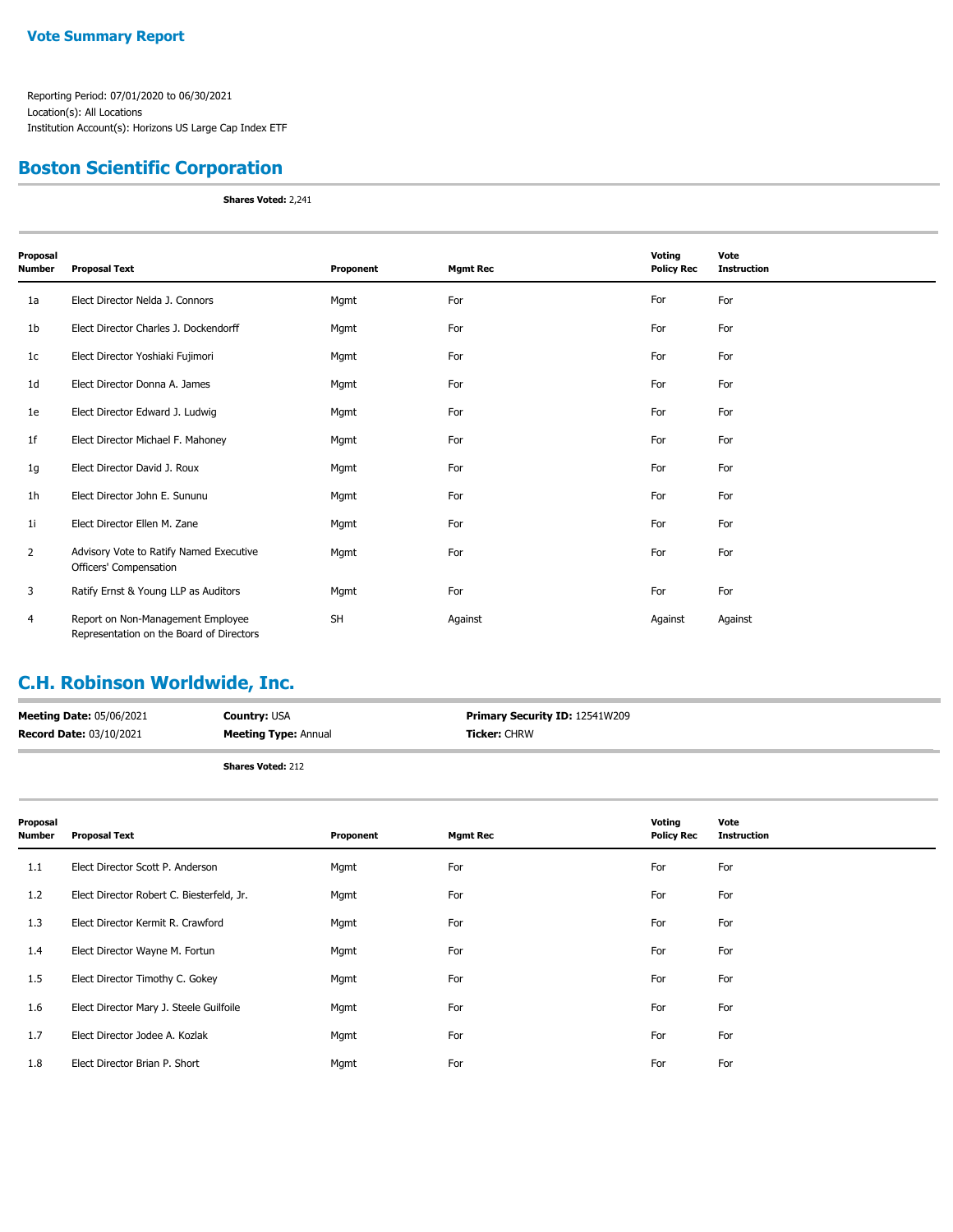### **C.H. Robinson Worldwide, Inc.**

| Proposal<br><b>Number</b> | Proposal Text                                                     | Proponent | Mgmt Rec | Voting<br><b>Policy Rec</b> | Vote<br>Instruction |
|---------------------------|-------------------------------------------------------------------|-----------|----------|-----------------------------|---------------------|
| 1.9                       | Elect Director James B. Stake                                     | Mgmt      | For      | For                         | For                 |
| 1.10                      | Elect Director Paula C. Tolliver                                  | Mgmt      | For      | For                         | For                 |
| 2                         | Advisory Vote to Ratify Named Executive<br>Officers' Compensation | Mgmt      | For      | For                         | For                 |
|                           | Ratify Deloitte & Touche LLP as Auditors                          | Mgmt      | For      | For                         | For                 |

## **Cadence Design Systems, Inc.**

| <b>Meeting Date: 05/06/2021</b> | <b>Country: USA</b>         | Primary Security ID: 127387108 |
|---------------------------------|-----------------------------|--------------------------------|
| <b>Record Date: 03/08/2021</b>  | <b>Meeting Type: Annual</b> | <b>Ticker:</b> CDNS            |
|                                 | <b>Shares Voted: 432</b>    |                                |

**Proposal Number Proposal Text Proponent Mgmt Rec Voting Policy Rec Vote Instruction** 1.1 Elect Director Mark W. Adams Mgmt For For For 1.2 Elect Director Ita Brennan **For For For For For For For For** For For For For For For 1.3 Elect Director Lewis Chew **For** Mgmt **For For For For For** For For For For 1.4 Elect Director Julia Liuson **For** Mgmt **For For For For For** For For For For 1.5 Elect Director James D. Plummer Mgmt Mgmt For For For For For For For For 1.6 Elect Director Alberto Sangiovanni-Vincentelli Mgmt For For For For For For For For 1.7 Elect Director John B. Shoven **For Mgmt** For For For For For For For For For 1.8 Elect Director Young K. Sohn **Mgmt** Mgmt For For For For For For For For 1.9 Elect Director Lip-Bu Tan **For** Mgmt **For For For For For** For For For For Advisory Vote to Ratify Named Executive Mgmt For For For Officers' Compensation  $\overline{2}$ Ratify PricewaterhouseCoopers LLP as Mgmt For For For Auditors 3 Reduce Ownership Threshold for SH Against For For Shareholders to Request Action by Written Consent 4

### **Capital One Financial Corporation**

| <b>Meeting Date: 05/06/2021</b> | <b>Country:</b> USA         | Primary Security ID: 14040H105 |
|---------------------------------|-----------------------------|--------------------------------|
| <b>Record Date: 03/10/2021</b>  | <b>Meeting Type: Annual</b> | <b>Ticker: COF</b>             |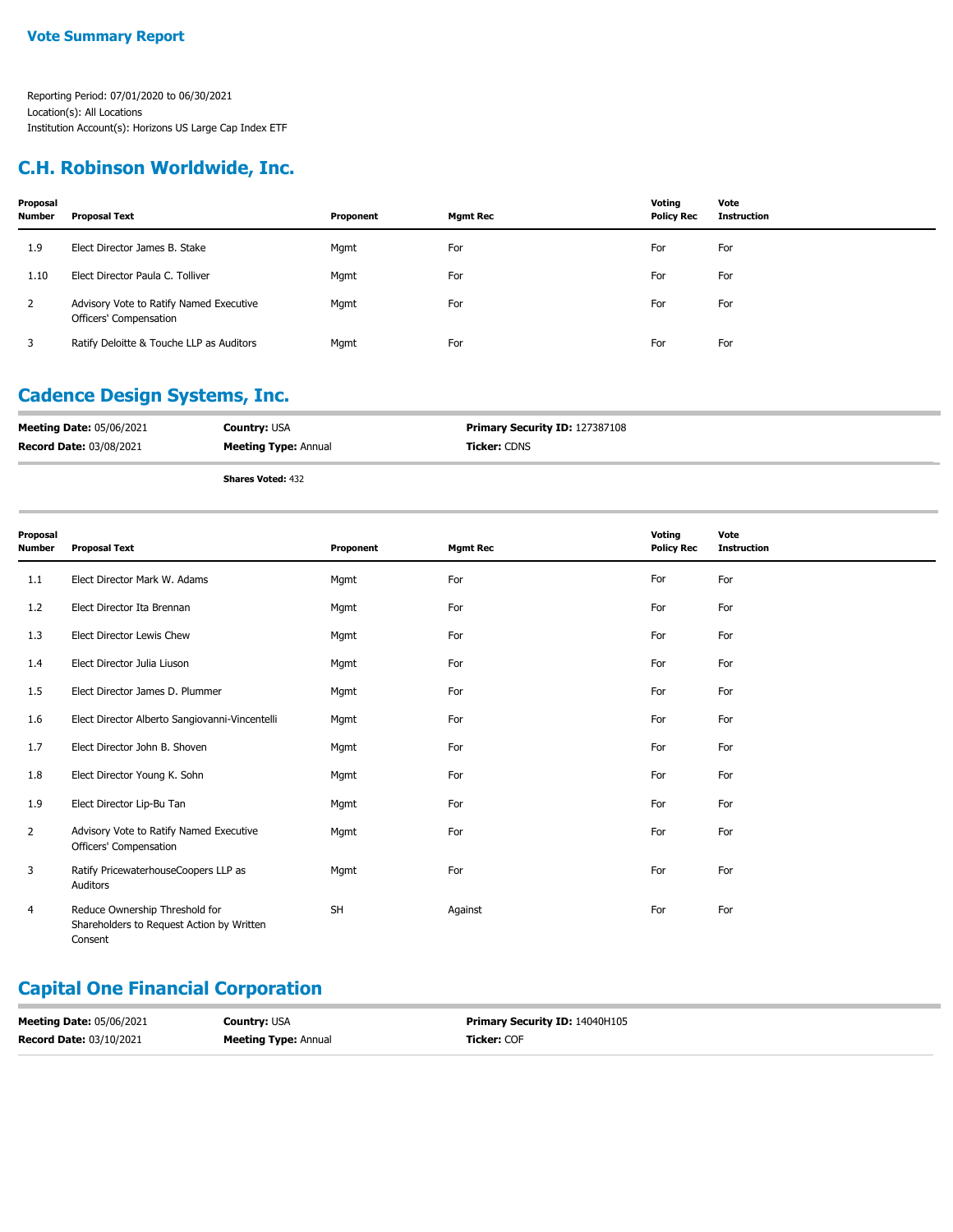### **Capital One Financial Corporation**

**Shares Voted:** 711

| Proposal<br><b>Number</b> | <b>Proposal Text</b>                                              | Proponent | <b>Mgmt Rec</b> | Voting<br><b>Policy Rec</b> | Vote<br><b>Instruction</b> |
|---------------------------|-------------------------------------------------------------------|-----------|-----------------|-----------------------------|----------------------------|
|                           |                                                                   |           |                 |                             |                            |
| 1a                        | Elect Director Richard D. Fairbank                                | Mgmt      | For             | For                         | For                        |
| 1 <sub>b</sub>            | Elect Director Ime Archibong                                      | Mgmt      | For             | For                         | For                        |
| 1c                        | Elect Director Ann Fritz Hackett                                  | Mgmt      | For             | For                         | For                        |
| 1 <sub>d</sub>            | Elect Director Peter Thomas Killalea                              | Mgmt      | For             | For                         | For                        |
| 1e                        | Elect Director Cornelis "Eli" Leenaars                            | Mgmt      | For             | For                         | For                        |
| 1 <sub>f</sub>            | Elect Director Francois Locoh-Donou                               | Mgmt      | For             | For                         | For                        |
| 1g                        | Elect Director Peter E. Raskind                                   | Mgmt      | For             | For                         | For                        |
| 1 <sub>h</sub>            | Elect Director Eileen Serra                                       | Mgmt      | For             | For                         | For                        |
| 11                        | Elect Director Mayo A. Shattuck, III                              | Mgmt      | For             | For                         | For                        |
| 1j                        | Elect Director Bradford H. Warner                                 | Mgmt      | For             | For                         | For                        |
| 1k                        | Elect Director Catherine G. West                                  | Mgmt      | For             | For                         | For                        |
| 11                        | Elect Director Craig Anthony Williams                             | Mgmt      | For             | For                         | For                        |
| $\overline{2}$            | Ratify Ernst & Young LLP as Auditors                              | Mgmt      | For             | For                         | For                        |
| 3                         | Advisory Vote to Ratify Named Executive<br>Officers' Compensation | Mgmt      | For             | For                         | For                        |
| 4                         | Amend Omnibus Stock Plan                                          | Mgmt      | For             | For                         | For                        |

### **Charles River Laboratories International, Inc.**

| <b>Meeting Date: 05/06/2021</b> | <b>Country:</b> USA         | <b>Primary Security ID: 159864107</b> |
|---------------------------------|-----------------------------|---------------------------------------|
| <b>Record Date: 03/15/2021</b>  | <b>Meeting Type: Annual</b> | <b>Ticker: CRL</b>                    |
|                                 |                             |                                       |

| Proposal<br>Number | <b>Proposal Text</b>               | Proponent | <b>Mgmt Rec</b> | Voting<br><b>Policy Rec</b> | Vote<br><b>Instruction</b> |
|--------------------|------------------------------------|-----------|-----------------|-----------------------------|----------------------------|
| 1.1                | Elect Director James C. Foster     | Mgmt      | For             | For                         | For                        |
| 1.2                | Elect Director Nancy C. Andrews    | Mgmt      | For             | For                         | For                        |
| 1.3                | Elect Director Robert Bertolini    | Mgmt      | For             | For                         | For                        |
| 1.4                | Elect Director Deborah T. Kochevar | Mgmt      | For             | For                         | For                        |
| 1.5                | Elect Director George Llado, Sr.   | Mgmt      | For             | For                         | For                        |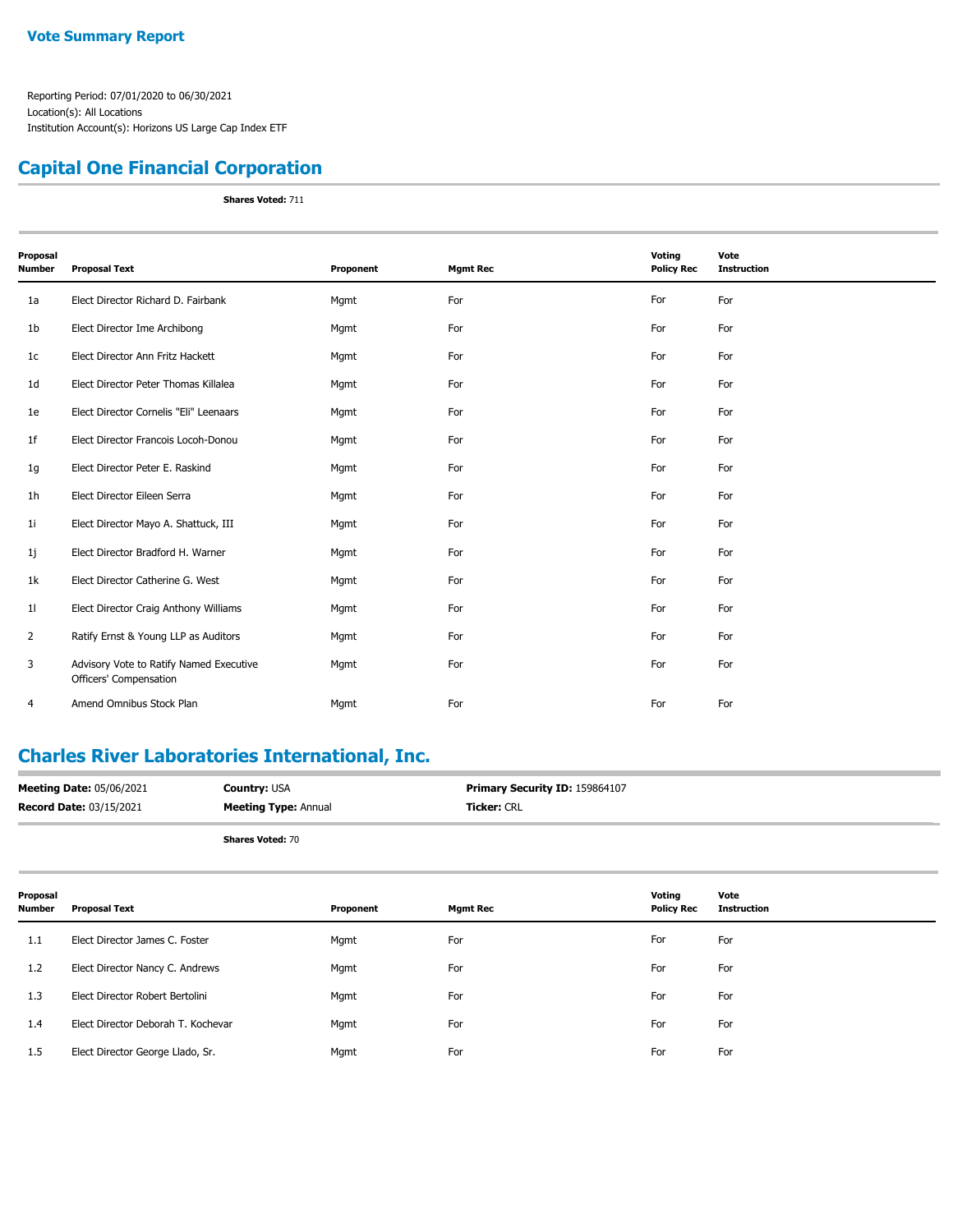### **Charles River Laboratories International, Inc.**

| Proposal<br>Number | <b>Proposal Text</b>                                              | Proponent | <b>Mgmt Rec</b> | Voting<br><b>Policy Rec</b> | Vote<br><b>Instruction</b> |
|--------------------|-------------------------------------------------------------------|-----------|-----------------|-----------------------------|----------------------------|
| 1.6                | Elect Director Martin W. Mackay                                   | Mgmt      | For             | For                         | For                        |
| 1.7                | Elect Director George E. Massaro                                  | Mgmt      | For             | For                         | For                        |
| 1.8                | Elect Director George M. Milne, Jr.                               | Mgmt      | For             | For                         | For                        |
| 1.9                | Elect Director C. Richard Reese                                   | Mgmt      | For             | For                         | For                        |
| 1.10               | Elect Director Richard F. Wallman                                 | Mgmt      | For             | For                         | For                        |
| 1.11               | Elect Director Virginia M. Wilson                                 | Mgmt      | For             | For                         | For                        |
| $\overline{2}$     | Advisory Vote to Ratify Named Executive<br>Officers' Compensation | Mgmt      | For             | For                         | For                        |
| 3                  | Ratify PricewaterhouseCoopers LLP as<br>Auditors                  | Mgmt      | For             | For                         | For                        |

## **Duke Energy Corporation**

| <b>Meeting Date: 05/06/2021</b> | <b>Country: USA</b>         | <b>Primary Security ID: 26441C204</b> |
|---------------------------------|-----------------------------|---------------------------------------|
| Record Date: 03/08/2021         | <b>Meeting Type: Annual</b> | <b>Ticker:</b> DUK                    |
|                                 | <b>Shares Voted: 1,154</b>  |                                       |

| Proposal<br><b>Number</b> | <b>Proposal Text</b>                     | Proponent | <b>Mgmt Rec</b> | Voting<br><b>Policy Rec</b> | Vote<br><b>Instruction</b> |
|---------------------------|------------------------------------------|-----------|-----------------|-----------------------------|----------------------------|
| 1.1                       | Elect Director Michael G. Browning       | Mgmt      | For             | For                         | For                        |
| 1.2                       | Elect Director Annette K. Clayton        | Mgmt      | For             | For                         | For                        |
| 1.3                       | Elect Director Theodore F. Craver, Jr.   | Mgmt      | For             | For                         | For                        |
| 1.4                       | Elect Director Robert M. Davis           | Mgmt      | For             | For                         | For                        |
| 1.5                       | Elect Director Caroline Dorsa            | Mgmt      | For             | For                         | For                        |
| 1.6                       | Elect Director W. Roy Dunbar             | Mgmt      | For             | For                         | For                        |
| 1.7                       | Elect Director Nicholas C. Fanandakis    | Mgmt      | For             | For                         | For                        |
| 1.8                       | Elect Director Lynn J. Good              | Mgmt      | For             | For                         | For                        |
| 1.9                       | Elect Director John T. Herron            | Mgmt      | For             | For                         | For                        |
| 1.10                      | Elect Director E. Marie McKee            | Mgmt      | For             | For                         | For                        |
| 1.11                      | Elect Director Michael J. Pacilio        | Mgmt      | For             | For                         | For                        |
| 1.12                      | Elect Director Thomas E. Skains          | Mgmt      | For             | For                         | For                        |
| 1.13                      | Elect Director William E. Webster, Jr.   | Mgmt      | For             | For                         | For                        |
| 2                         | Ratify Deloitte & Touche LLP as Auditors | Mgmt      | For             | For                         | For                        |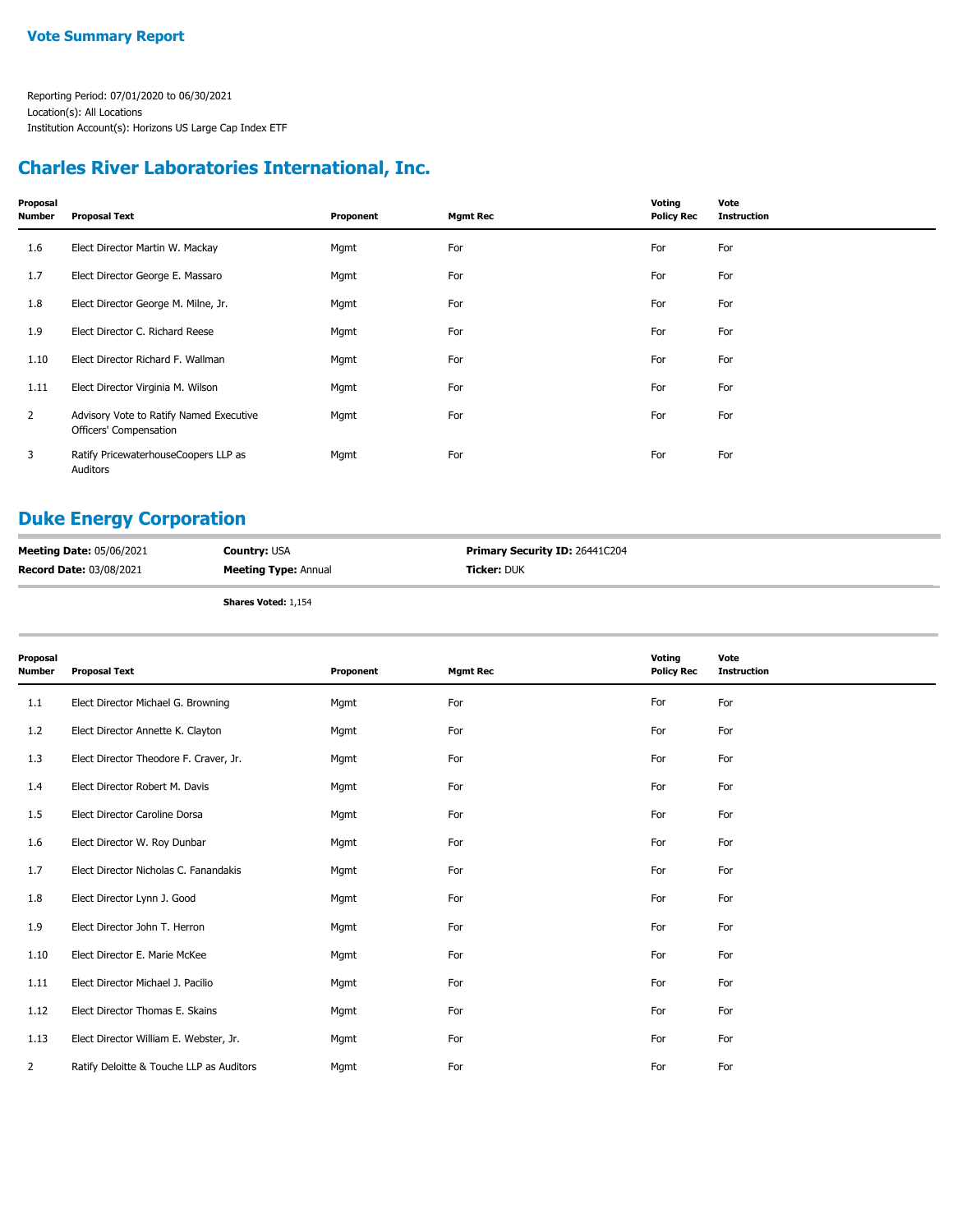### **Duke Energy Corporation**

| Proposal<br><b>Number</b> | Proposal Text                                                     | Proponent | <b>Mgmt Rec</b> | Voting<br><b>Policy Rec</b> | Vote<br><b>Instruction</b> |
|---------------------------|-------------------------------------------------------------------|-----------|-----------------|-----------------------------|----------------------------|
| 3                         | Advisory Vote to Ratify Named Executive<br>Officers' Compensation | Mgmt      | For             | For                         | For                        |
| 4                         | Eliminate Supermajority Vote Requirement                          | Mgmt      | For             | For                         | For                        |
| 5                         | Require Independent Board Chair                                   | <b>SH</b> | Against         | For                         | For                        |
| 6                         | Report on Political Contributions and<br>Expenditures             | <b>SH</b> | Against         | For                         | For                        |

# **Eastman Chemical Company**

| <b>Meeting Date: 05/06/2021</b> | <b>Country: USA</b>         | <b>Primary Security ID: 277432100</b> |
|---------------------------------|-----------------------------|---------------------------------------|
| <b>Record Date: 03/15/2021</b>  | <b>Meeting Type: Annual</b> | <b>Ticker:</b> EMN                    |
|                                 |                             |                                       |

| Proposal<br>Number | <b>Proposal Text</b>                                              | Proponent | <b>Mgmt Rec</b> | Voting<br><b>Policy Rec</b> | Vote<br><b>Instruction</b> |
|--------------------|-------------------------------------------------------------------|-----------|-----------------|-----------------------------|----------------------------|
| 1.1                | Elect Director Humberto P. Alfonso                                | Mgmt      | For             | For                         | For                        |
| 1.2                | Elect Director Vanessa L. Allen Sutherland                        | Mgmt      | For             | For                         | For                        |
| 1.3                | Elect Director Brett D. Begemann                                  | Mgmt      | For             | For                         | For                        |
| 1.4                | Elect Director Mark J. Costa                                      | Mgmt      | For             | For                         | For                        |
| 1.5                | Elect Director Edward L. Doheny, II                               | Mgmt      | For             | For                         | For                        |
| 1.6                | Elect Director Julie F. Holder                                    | Mgmt      | For             | For                         | For                        |
| 1.7                | Elect Director Renee J. Hornbaker                                 | Mgmt      | For             | For                         | For                        |
| 1.8                | Elect Director Kim Ann Mink                                       | Mgmt      | For             | For                         | For                        |
| 1.9                | Elect Director James J. O'Brien                                   | Mgmt      | For             | For                         | For                        |
| 1.10               | Elect Director David W. Raisbeck                                  | Mgmt      | For             | For                         | For                        |
| 1.11               | Elect Director Charles K. Stevens, III                            | Mgmt      | For             | For                         | For                        |
| $\overline{2}$     | Advisory Vote to Ratify Named Executive<br>Officers' Compensation | Mgmt      | For             | For                         | For                        |
| 3                  | Approve Omnibus Stock Plan                                        | Mgmt      | For             | For                         | For                        |
| 4                  | Ratify PricewaterhouseCoopers LLP as<br>Auditors                  | Mgmt      | For             | For                         | For                        |
| 5                  | Provide Right to Act by Written Consent                           | <b>SH</b> | Against         | For                         | For                        |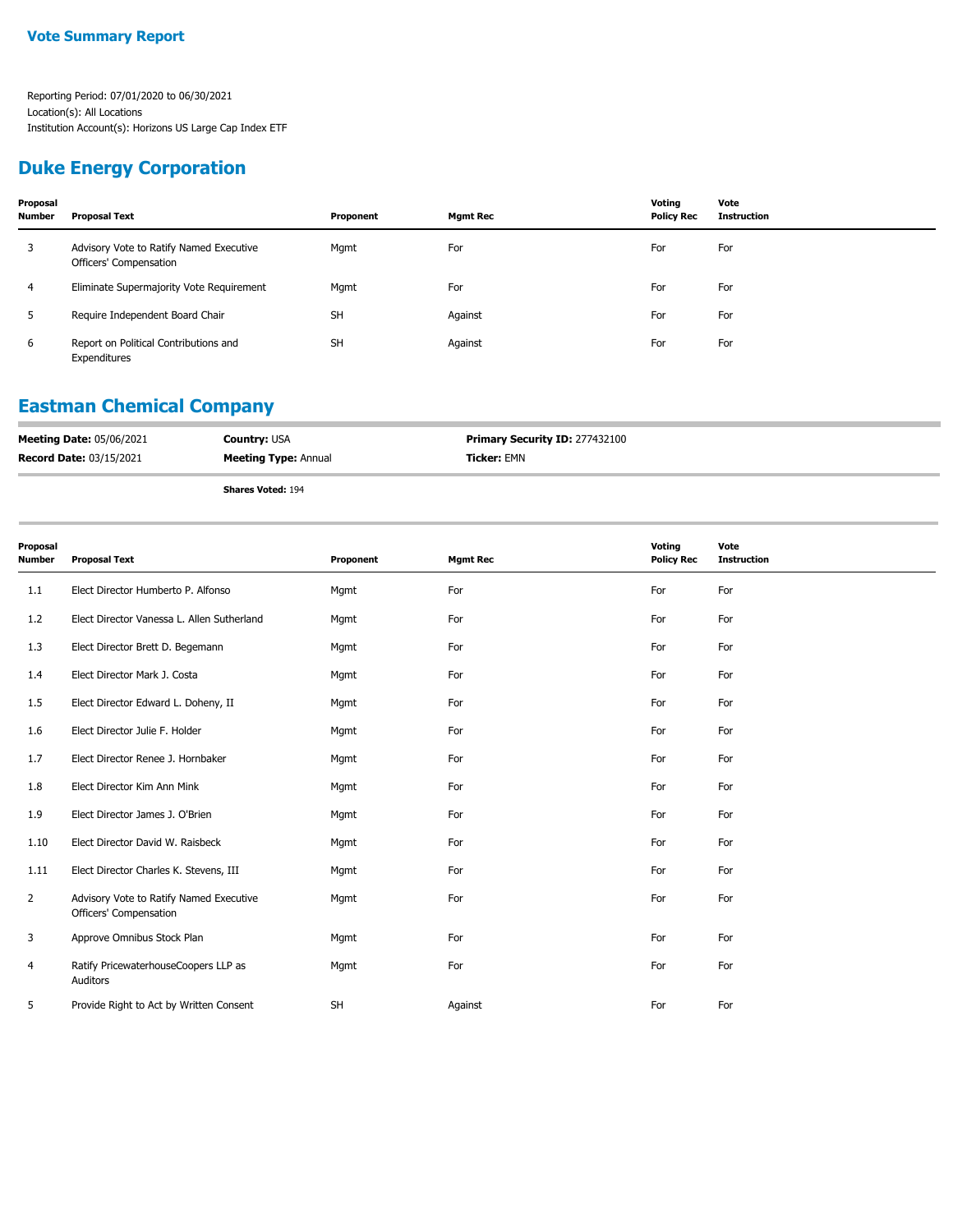#### **Vote Summary Report**

Reporting Period: 07/01/2020 to 06/30/2021 Location(s): All Locations Institution Account(s): Horizons US Large Cap Index ETF

#### **Ecolab Inc.**

| <b>Meeting Date: 05/06/2021</b> | <b>Country: USA</b>         | <b>Primary Security ID: 278865100</b> |
|---------------------------------|-----------------------------|---------------------------------------|
| <b>Record Date: 03/09/2021</b>  | <b>Meeting Type: Annual</b> | <b>Ticker: ECL</b>                    |
|                                 |                             |                                       |

**Shares Voted:** 397

| Proposal<br>Number | <b>Proposal Text</b>                                              | Proponent | <b>Mgmt Rec</b> | Voting<br><b>Policy Rec</b> | Vote<br><b>Instruction</b> |
|--------------------|-------------------------------------------------------------------|-----------|-----------------|-----------------------------|----------------------------|
| 1a                 | Elect Director Douglas M. Baker, Jr.                              | Mgmt      | For             | For                         | For                        |
| 1b                 | Elect Director Shari L. Ballard                                   | Mgmt      | For             | For                         | For                        |
| 1c                 | Elect Director Barbara J. Beck                                    | Mgmt      | For             | For                         | For                        |
| 1d                 | Elect Director Christophe Beck                                    | Mgmt      | For             | For                         | For                        |
| 1e                 | Elect Director Jeffrey M. Ettinger                                | Mgmt      | For             | For                         | For                        |
| 1f                 | Elect Director Arthur J. Higgins                                  | Mgmt      | For             | For                         | For                        |
| 1g                 | Elect Director Michael Larson                                     | Mgmt      | For             | For                         | For                        |
| 1h                 | Elect Director David W. MacLennan                                 | Mgmt      | For             | For                         | For                        |
| 11                 | Elect Director Tracy B. McKibben                                  | Mgmt      | For             | For                         | For                        |
| 1j                 | Elect Director Lionel L. Nowell, III                              | Mgmt      | For             | For                         | For                        |
| 1k                 | Elect Director Victoria J. Reich                                  | Mgmt      | For             | For                         | For                        |
| 11                 | Elect Director Suzanne M. Vautrinot                               | Mgmt      | For             | For                         | For                        |
| 1m                 | Elect Director John J. Zillmer                                    | Mgmt      | For             | For                         | For                        |
| $\overline{2}$     | Ratify PricewaterhouseCoopers LLP as<br>Auditors                  | Mgmt      | For             | For                         | For                        |
| 3                  | Advisory Vote to Ratify Named Executive<br>Officers' Compensation | Mgmt      | For             | For                         | For                        |
| 4                  | Amend Proxy Access Right                                          | <b>SH</b> | Against         | For                         | For                        |

## **Equifax Inc.**

| <b>Meeting Date: 05/06/2021</b> | <b>Country: USA</b>         | <b>Primary Security ID: 294429105</b> |
|---------------------------------|-----------------------------|---------------------------------------|
| <b>Record Date: 03/05/2021</b>  | <b>Meeting Type: Annual</b> | <b>Ticker:</b> EFX                    |

| Proposal<br><b>Number</b> | <b>Proposal Text</b>           | Proponent | <b>Mgmt Rec</b> | Voting<br><b>Policy Rec</b> | Vote<br><b>Instruction</b> |
|---------------------------|--------------------------------|-----------|-----------------|-----------------------------|----------------------------|
| 1a                        | Elect Director Mark W. Begor   | Mgmt      | For             | For                         | For                        |
| 1 <sub>b</sub>            | Elect Director Mark L. Feidler | Mgmt      | For             | For                         | For                        |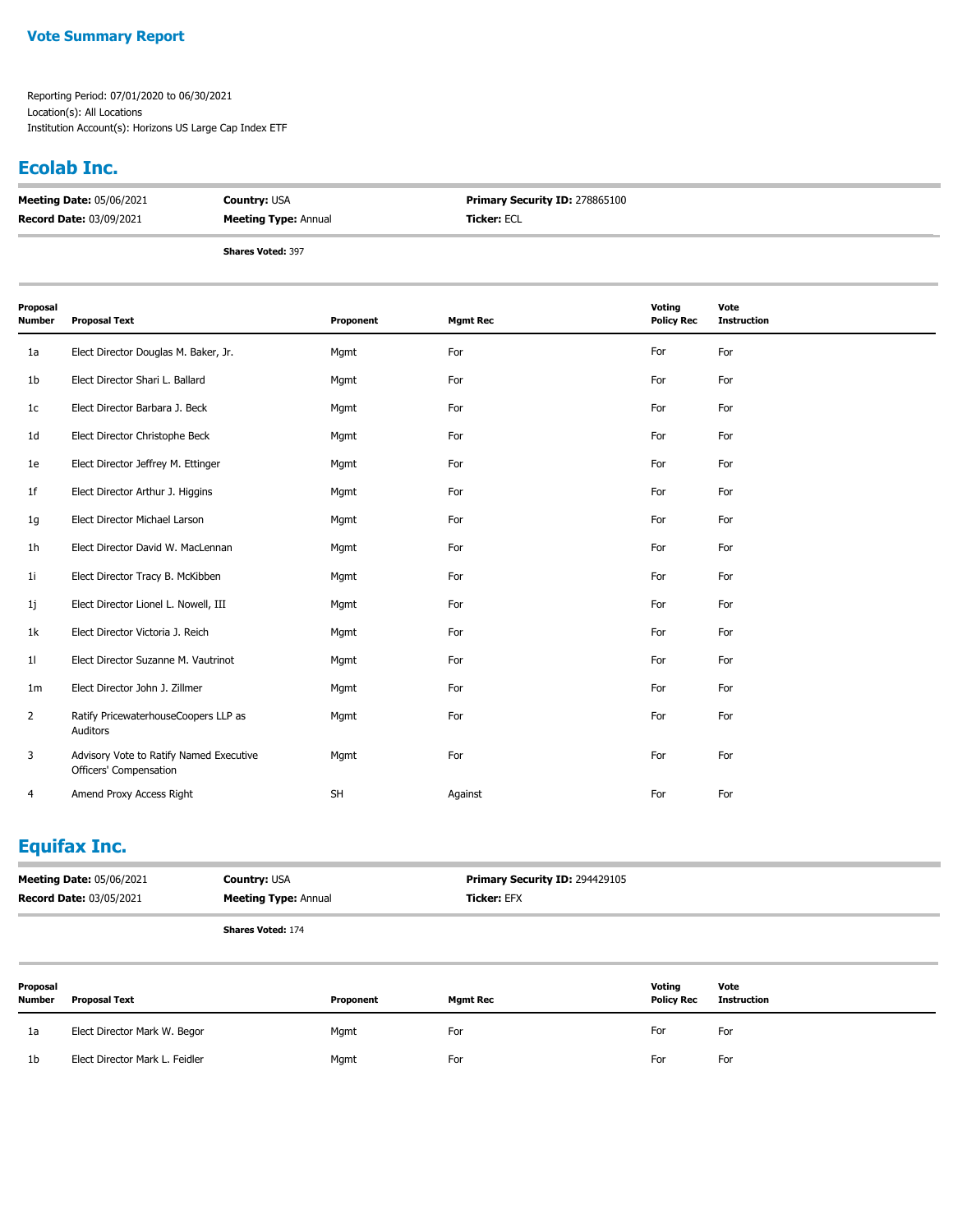## **Equifax Inc.**

| Proposal<br>Number | <b>Proposal Text</b>                                              | Proponent | <b>Mgmt Rec</b> | Voting<br><b>Policy Rec</b> | Vote<br><b>Instruction</b> |
|--------------------|-------------------------------------------------------------------|-----------|-----------------|-----------------------------|----------------------------|
| 1 <sub>c</sub>     | Elect Director G. Thomas Hough                                    | Mgmt      | For             | For                         | For                        |
| 1d                 | Elect Director Robert D. Marcus                                   | Mgmt      | For             | For                         | For                        |
| 1e                 | Elect Director Scott A. McGregor                                  | Mgmt      | For             | For                         | For                        |
| 1f                 | Elect Director John A. McKinley                                   | Mgmt      | For             | For                         | For                        |
| 1g                 | Elect Director Robert W. Selander                                 | Mgmt      | For             | For                         | For                        |
| 1h                 | Elect Director Melissa D. Smith                                   | Mgmt      | For             | For                         | For                        |
| 11                 | Elect Director Audrey Boone Tillman                               | Mgmt      | For             | For                         | For                        |
| 1j                 | Elect Director Heather H. Wilson                                  | Mgmt      | For             | For                         | For                        |
| $\overline{2}$     | Advisory Vote to Ratify Named Executive<br>Officers' Compensation | Mgmt      | For             | For                         | For                        |
| 3                  | Ratify Ernst & Young LLP as Auditors                              | Mgmt      | For             | For                         | For                        |
|                    |                                                                   |           |                 |                             |                            |

## **Mettler-Toledo International Inc.**

| <b>Meeting Date: 05/06/2021</b> | <b>Country: USA</b>         | Primary Security ID: 592688105 |
|---------------------------------|-----------------------------|--------------------------------|
| <b>Record Date: 03/08/2021</b>  | <b>Meeting Type: Annual</b> | <b>Ticker:</b> MTD             |
|                                 |                             |                                |

| Proposal<br>Number | <b>Proposal Text</b>                                              | Proponent | <b>Mgmt Rec</b> | Voting<br><b>Policy Rec</b> | Vote<br><b>Instruction</b> |
|--------------------|-------------------------------------------------------------------|-----------|-----------------|-----------------------------|----------------------------|
| 1.1                | Elect Director Robert F. Spoerry                                  | Mgmt      | For             | For                         | For                        |
| 1.2                | Elect Director Wah-Hui Chu                                        | Mgmt      | For             | For                         | For                        |
| 1.3                | Elect Director Domitille Doat-Le Bigot                            | Mgmt      | For             | For                         | For                        |
| 1.4                | Elect Director Olivier A. Filliol                                 | Mgmt      | For             | For                         | For                        |
| 1.5                | Elect Director Elisha W. Finney                                   | Mgmt      | For             | For                         | For                        |
| 1.6                | Elect Director Richard Francis                                    | Mgmt      | For             | For                         | For                        |
| 1.7                | Elect Director Michael A. Kelly                                   | Mgmt      | For             | For                         | For                        |
| 1.8                | Elect Director Thomas P. Salice                                   | Mgmt      | For             | For                         | For                        |
| $\overline{2}$     | Ratify PricewaterhouseCoopers LLP as<br>Auditors                  | Mgmt      | For             | For                         | For                        |
| 3                  | Advisory Vote to Ratify Named Executive<br>Officers' Compensation | Mgmt      | For             | For                         | For                        |
| 4                  | Amend Omnibus Stock Plan                                          | Mgmt      | For             | For                         | For                        |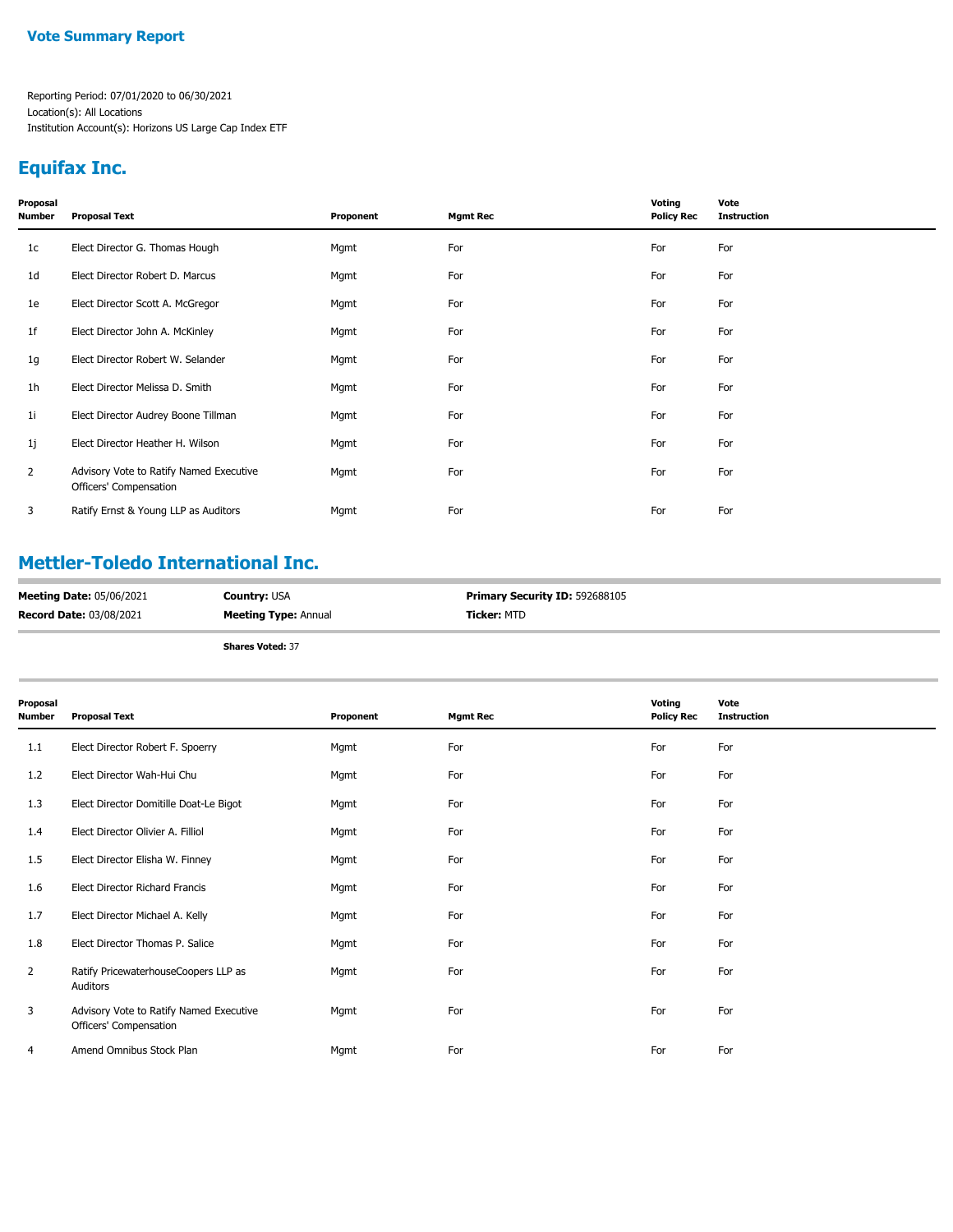## **Molina Healthcare, Inc.**

| <b>Meeting Date: 05/06/2021</b> | <b>Country: USA</b>         | Primary Security ID: 60855R100 |
|---------------------------------|-----------------------------|--------------------------------|
| Record Date: 03/09/2021         | <b>Meeting Type: Annual</b> | <b>Ticker:</b> MOH             |
|                                 |                             |                                |

**Shares Voted:** 85

| Proposal<br><b>Number</b> | <b>Proposal Text</b>                                              | Proponent | <b>Mgmt Rec</b> | Voting<br><b>Policy Rec</b> | Vote<br><b>Instruction</b> |
|---------------------------|-------------------------------------------------------------------|-----------|-----------------|-----------------------------|----------------------------|
| 1a                        | Elect Director Daniel Cooperman                                   | Mgmt      | For             | For                         | For                        |
| 1b                        | Elect Director Stephen H. Lockhart                                | Mgmt      | For             | For                         | For                        |
| 1 <sub>c</sub>            | Elect Director Richard M. Schapiro                                | Mgmt      | For             | For                         | For                        |
| 1 <sub>d</sub>            | Elect Director Ronna E. Romney                                    | Mgmt      | For             | For                         | For                        |
| 1e                        | Elect Director Dale B. Wolf                                       | Mgmt      | For             | For                         | For                        |
| 1 <sup>f</sup>            | Elect Director Joseph M. Zubretsky                                | Mgmt      | For             | For                         | For                        |
| $\overline{2}$            | Advisory Vote to Ratify Named Executive<br>Officers' Compensation | Mgmt      | For             | For                         | For                        |
| 3                         | Ratify Ernst & Young LLP as Auditors                              | Mgmt      | For             | For                         | For                        |

## **The Kraft Heinz Company**

| <b>Meeting Date: 05/06/2021</b> | <b>Country: USA</b>         | <b>Primary Security ID: 500754106</b> |
|---------------------------------|-----------------------------|---------------------------------------|
| <b>Record Date: 03/08/2021</b>  | <b>Meeting Type: Annual</b> | <b>Ticker:</b> KHC                    |
|                                 | <b>Shares Voted: 987</b>    |                                       |

| Proposal<br><b>Number</b> | <b>Proposal Text</b>                 | Proponent | <b>Mgmt Rec</b> | Voting<br><b>Policy Rec</b> | Vote<br><b>Instruction</b> |
|---------------------------|--------------------------------------|-----------|-----------------|-----------------------------|----------------------------|
| 1a                        | Elect Director Gregory E. Abel       | Mgmt      | For             | For                         | For                        |
| 1b                        | Elect Director Alexandre Behring     | Mgmt      | For             | For                         | For                        |
| 1c                        | Elect Director John T. Cahill        | Mgmt      | For             | For                         | For                        |
| 1 <sub>d</sub>            | Elect Director Joao M. Castro-Neves  | Mgmt      | For             | For                         | For                        |
| 1e                        | Elect Director Lori Dickerson Fouche | Mgmt      | For             | For                         | For                        |
| 1f                        | Elect Director Timothy Kenesey       | Mgmt      | For             | For                         | For                        |
| 1g                        | Elect Director Elio Leoni Sceti      | Mgmt      | For             | For                         | For                        |
| 1 <sub>h</sub>            | Elect Director Susan Mulder          | Mgmt      | For             | For                         | For                        |
| 1i                        | Elect Director Miguel Patricio       | Mgmt      | For             | For                         | For                        |
| 1j                        | Elect Director John C. Pope          | Mgmt      | For             | For                         | For                        |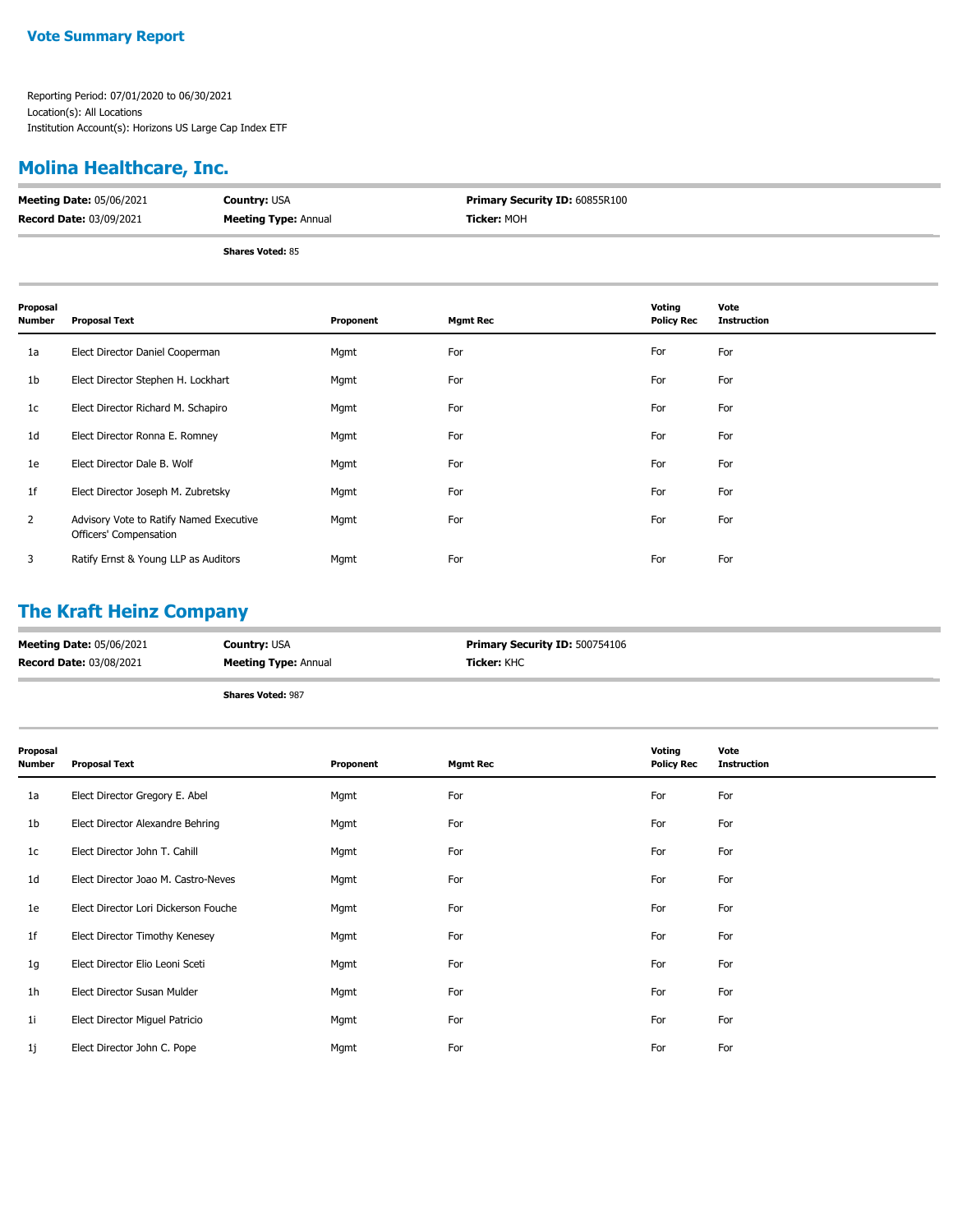#### **The Kraft Heinz Company**

| Proposal<br><b>Number</b> | <b>Proposal Text</b>                                              | Proponent | <b>Mgmt Rec</b> | Votina<br><b>Policy Rec</b> | Vote<br><b>Instruction</b> |
|---------------------------|-------------------------------------------------------------------|-----------|-----------------|-----------------------------|----------------------------|
| 1k                        | Elect Director Alexandre Van Damme                                | Mgmt      | For             | For                         | For                        |
| 2                         | Advisory Vote to Ratify Named Executive<br>Officers' Compensation | Mgmt      | For             | Against                     | Against                    |
|                           | Ratify PricewaterhouseCoopers LLP as<br>Auditors                  | Mgmt      | For             | For                         | For                        |

#### **Tractor Supply Company**

| <b>Meeting Date: 05/06/2021</b> | <b>Country: USA</b>         | <b>Primary Security ID: 892356106</b> |
|---------------------------------|-----------------------------|---------------------------------------|
| <b>Record Date: 03/09/2021</b>  | <b>Meeting Type: Annual</b> | Ticker: TSCO                          |

**Shares Voted:** 182

| Proposal<br><b>Number</b> | <b>Proposal Text</b>                                                         | Proponent | <b>Mgmt Rec</b> | Voting<br><b>Policy Rec</b> | Vote<br><b>Instruction</b> |
|---------------------------|------------------------------------------------------------------------------|-----------|-----------------|-----------------------------|----------------------------|
| 1.1                       | Elect Director Cynthia T. Jamison                                            | Mgmt      | For             | For                         | For                        |
| 1.2                       | Elect Director Joy Brown                                                     | Mgmt      | For             | For                         | For                        |
| 1.3                       | Elect Director Ricardo Cardenas                                              | Mgmt      | For             | For                         | For                        |
| 1.4                       | Elect Director Denise L. Jackson                                             | Mgmt      | For             | For                         | For                        |
| 1.5                       | Elect Director Thomas A. Kingsbury                                           | Mgmt      | For             | For                         | For                        |
| 1.6                       | Elect Director Ramkumar Krishnan                                             | Mgmt      | For             | For                         | For                        |
| 1.7                       | Elect Director Edna K. Morris                                                | Mgmt      | For             | For                         | For                        |
| 1.8                       | Elect Director Mark J. Weikel                                                | Mgmt      | For             | For                         | For                        |
| 1.9                       | Elect Director Harry A. Lawton, III                                          | Mgmt      | For             | For                         | For                        |
| $\overline{2}$            | Ratify Ernst & Young LLP as Auditors                                         | Mgmt      | For             | For                         | For                        |
| 3                         | Advisory Vote to Ratify Named Executive<br>Officers' Compensation            | Mgmt      | For             | For                         | For                        |
| 4                         | Amend Certificate of Incorporation to Become<br>a Public Benefit Corporation | <b>SH</b> | Against         | Against                     | Against                    |

#### **United Rentals, Inc.**

| <b>Meeting Date: 05/06/2021</b> | <b>Country: USA</b>         | <b>Primary Security ID: 911363109</b> |
|---------------------------------|-----------------------------|---------------------------------------|
| <b>Record Date: 03/09/2021</b>  | <b>Meeting Type: Annual</b> | <b>Ticker: URI</b>                    |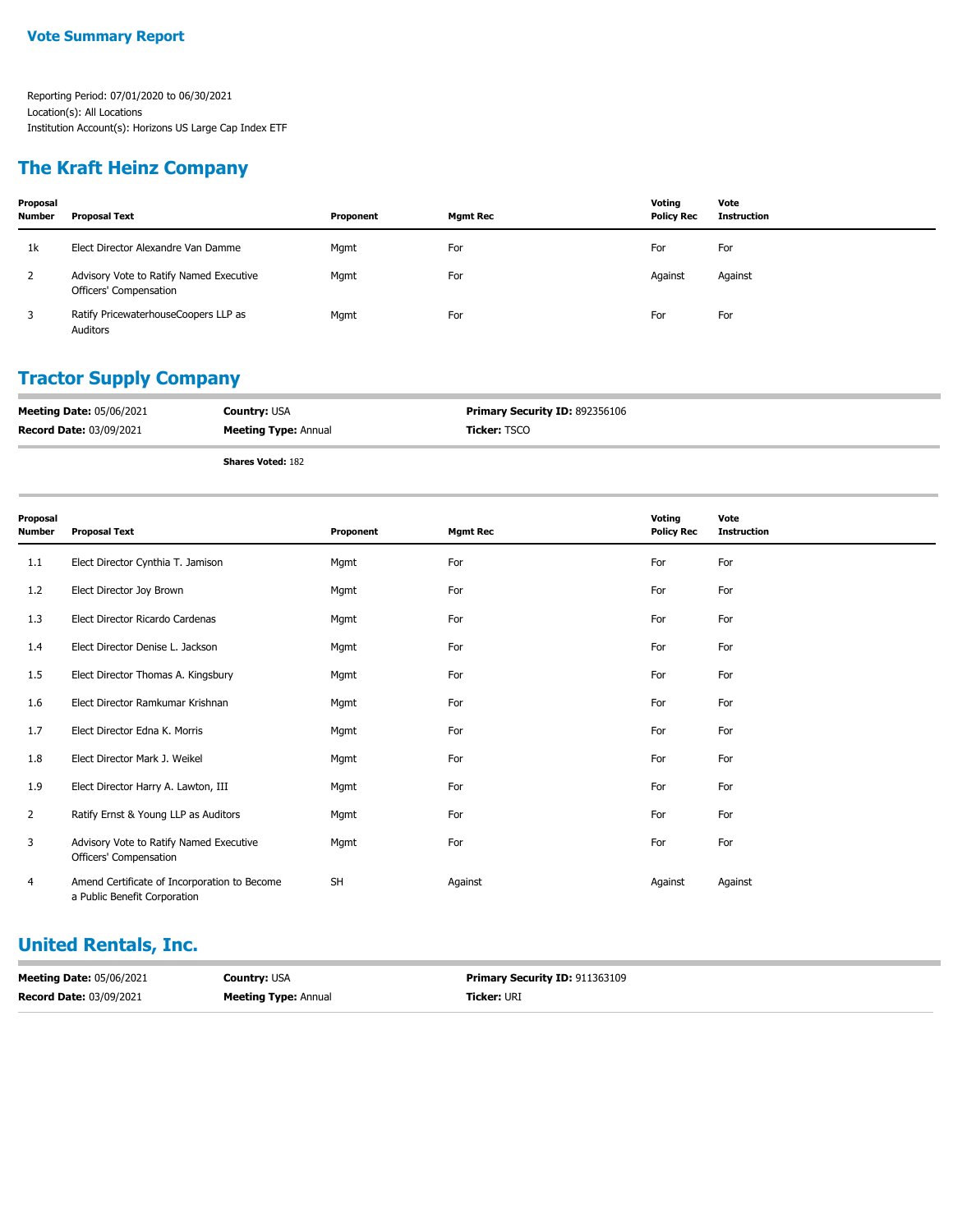## **United Rentals, Inc.**

**Shares Voted:** 103

| Proposal       |                                                                                        |           |                 | Voting            | Vote               |
|----------------|----------------------------------------------------------------------------------------|-----------|-----------------|-------------------|--------------------|
| <b>Number</b>  | <b>Proposal Text</b>                                                                   | Proponent | <b>Mgmt Rec</b> | <b>Policy Rec</b> | <b>Instruction</b> |
| 1a             | Elect Director Jose B. Alvarez                                                         | Mgmt      | For             | For               | For                |
| 1 <sub>b</sub> | Elect Director Marc A. Bruno                                                           | Mgmt      | For             | For               | For                |
| 1c             | Elect Director Matthew J. Flannery                                                     | Mgmt      | For             | For               | For                |
| 1d             | Elect Director Bobby J. Griffin                                                        | Mgmt      | For             | For               | For                |
| 1e             | Elect Director Kim Harris Jones                                                        | Mgmt      | For             | For               | For                |
| 1 <sub>f</sub> | Elect Director Terri L. Kelly                                                          | Mgmt      | For             | For               | For                |
| 1g             | Elect Director Michael J. Kneeland                                                     | Mgmt      | For             | For               | For                |
| 1h             | Elect Director Gracia C. Martore                                                       | Mgmt      | For             | For               | For                |
| 11             | Elect Director Filippo Passerini                                                       | Mgmt      | For             | For               | For                |
| 1j             | Elect Director Donald C. Roof                                                          | Mgmt      | For             | For               | For                |
| 1k             | Elect Director Shiv Singh                                                              | Mgmt      | For             | For               | For                |
| 2              | Ratify Ernst & Young LLP as Auditors                                                   | Mgmt      | For             | For               | For                |
| 3              | Advisory Vote to Ratify Named Executive<br>Officers' Compensation                      | Mgmt      | For             | For               | For                |
| 4              | Reduce Ownership Threshold for<br>Shareholders to Request Action by Written<br>Consent | <b>SH</b> | Against         | For               | For                |

#### **AbbVie Inc.**

| <b>Meeting Date: 05/07/2021</b> | <b>Country: USA</b>         | <b>Primary Security ID: 00287Y109</b> |
|---------------------------------|-----------------------------|---------------------------------------|
| <b>Record Date: 03/08/2021</b>  | <b>Meeting Type: Annual</b> | <b>Ticker: ABBV</b>                   |
|                                 |                             |                                       |

**Shares Voted:** 2,736

| Proposal<br>Number | Proposal Text                        | Proponent | Mgmt Rec | Voting<br><b>Policy Rec</b> | Vote<br><b>Instruction</b> |
|--------------------|--------------------------------------|-----------|----------|-----------------------------|----------------------------|
| 1.1                | Elect Director Roxanne S. Austin     | Mgmt      | For      | For                         | For                        |
| 1.2                | Elect Director Richard A. Gonzalez   | Mgmt      | For      | For                         | For                        |
| 1.3                | Elect Director Rebecca B. Roberts    | Mgmt      | For      | For                         | For                        |
| 1.4                | Elect Director Glenn F. Tilton       | Mgmt      | For      | For                         | For                        |
|                    | Ratify Ernst & Young LLP as Auditors | Mgmt      | For      | For                         | For                        |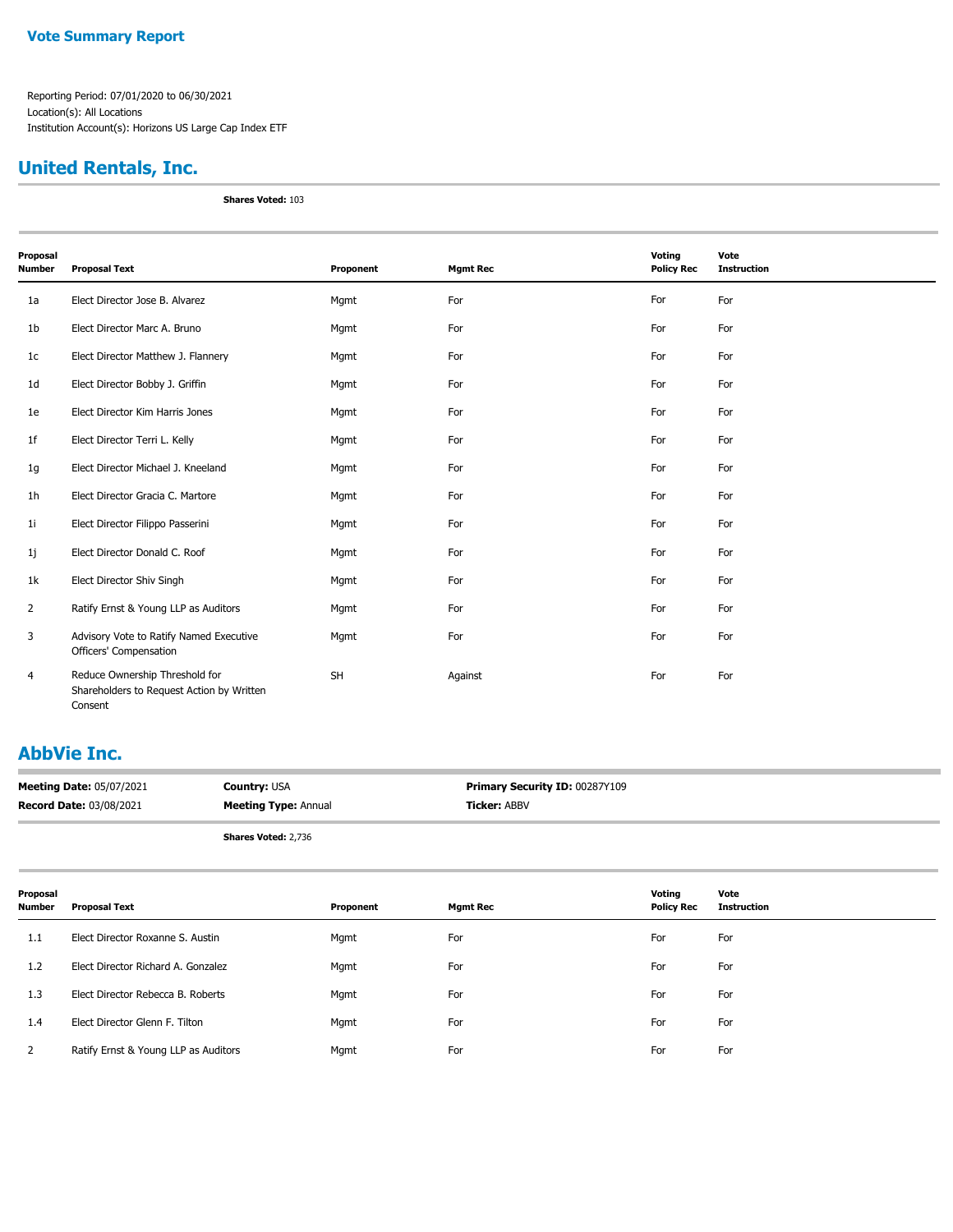#### **AbbVie Inc.**

| Proposal<br><b>Number</b> | <b>Proposal Text</b>                                              | Proponent | <b>Mgmt Rec</b> | Voting<br><b>Policy Rec</b> | Vote<br><b>Instruction</b> |
|---------------------------|-------------------------------------------------------------------|-----------|-----------------|-----------------------------|----------------------------|
| 3                         | Advisory Vote to Ratify Named Executive<br>Officers' Compensation | Mgmt      | For             | For                         | For                        |
| 4                         | Amend Omnibus Stock Plan                                          | Mgmt      | For             | For                         | For                        |
| 5                         | Amend Nonqualified Employee Stock<br>Purchase Plan                | Mgmt      | For             | For                         | For                        |
| 6                         | Eliminate Supermajority Vote Requirement                          | Mgmt      | For             | For                         | For                        |
| $\overline{7}$            | Report on Lobbying Payments and Policy                            | <b>SH</b> | Against         | For                         | For                        |
| 8                         | Require Independent Board Chair                                   | <b>SH</b> | Against         | Against                     | Against                    |

#### **CMS Energy Corporation**

| <b>Meeting Date: 05/07/2021</b> | <b>Country: USA</b>         | Primary Security ID: 125896100 |
|---------------------------------|-----------------------------|--------------------------------|
| <b>Record Date: 03/09/2021</b>  | <b>Meeting Type: Annual</b> | <b>Ticker: CMS</b>             |
|                                 | $AL = 11.44$                |                                |

**Shares Voted:** 447

| Proposal<br>Number | <b>Proposal Text</b>                                                  | Proponent | <b>Mgmt Rec</b> | Voting<br><b>Policy Rec</b> | Vote<br><b>Instruction</b> |
|--------------------|-----------------------------------------------------------------------|-----------|-----------------|-----------------------------|----------------------------|
| 1a                 | Elect Director Jon E. Barfield                                        | Mgmt      | For             | For                         | For                        |
| 1b                 | Elect Director Deborah H. Butler                                      | Mgmt      | For             | For                         | For                        |
| 1c                 | Elect Director Kurt L. Darrow                                         | Mgmt      | For             | For                         | For                        |
| 1d                 | Elect Director William D. Harvey                                      | Mgmt      | For             | For                         | For                        |
| 1e                 | Elect Director Garrick J. Rochow                                      | Mgmt      | For             | For                         | For                        |
| 1f                 | Elect Director John G. Russell                                        | Mgmt      | For             | For                         | For                        |
| 1g                 | Elect Director Suzanne F. Shank                                       | Mgmt      | For             | For                         | For                        |
| 1h                 | Elect Director Myrna M. Soto                                          | Mgmt      | For             | For                         | For                        |
| 11                 | Elect Director John G. Sznewajs                                       | Mgmt      | For             | For                         | For                        |
| 1j                 | Elect Director Ronald J. Tanski                                       | Mgmt      | For             | For                         | For                        |
| 1k                 | Elect Director Laura H. Wright                                        | Mgmt      | For             | For                         | For                        |
| $\overline{2}$     | Advisory Vote to Ratify Named Executive<br>Officers' Compensation     | Mgmt      | For             | For                         | For                        |
| 3                  | Ratify PricewaterhouseCoopers LLP as<br>Auditors                      | Mgmt      | For             | For                         | For                        |
| 4                  | Report on Costs and Benefits of<br>Environmental Related Expenditures | <b>SH</b> | Against         | Against                     | Against                    |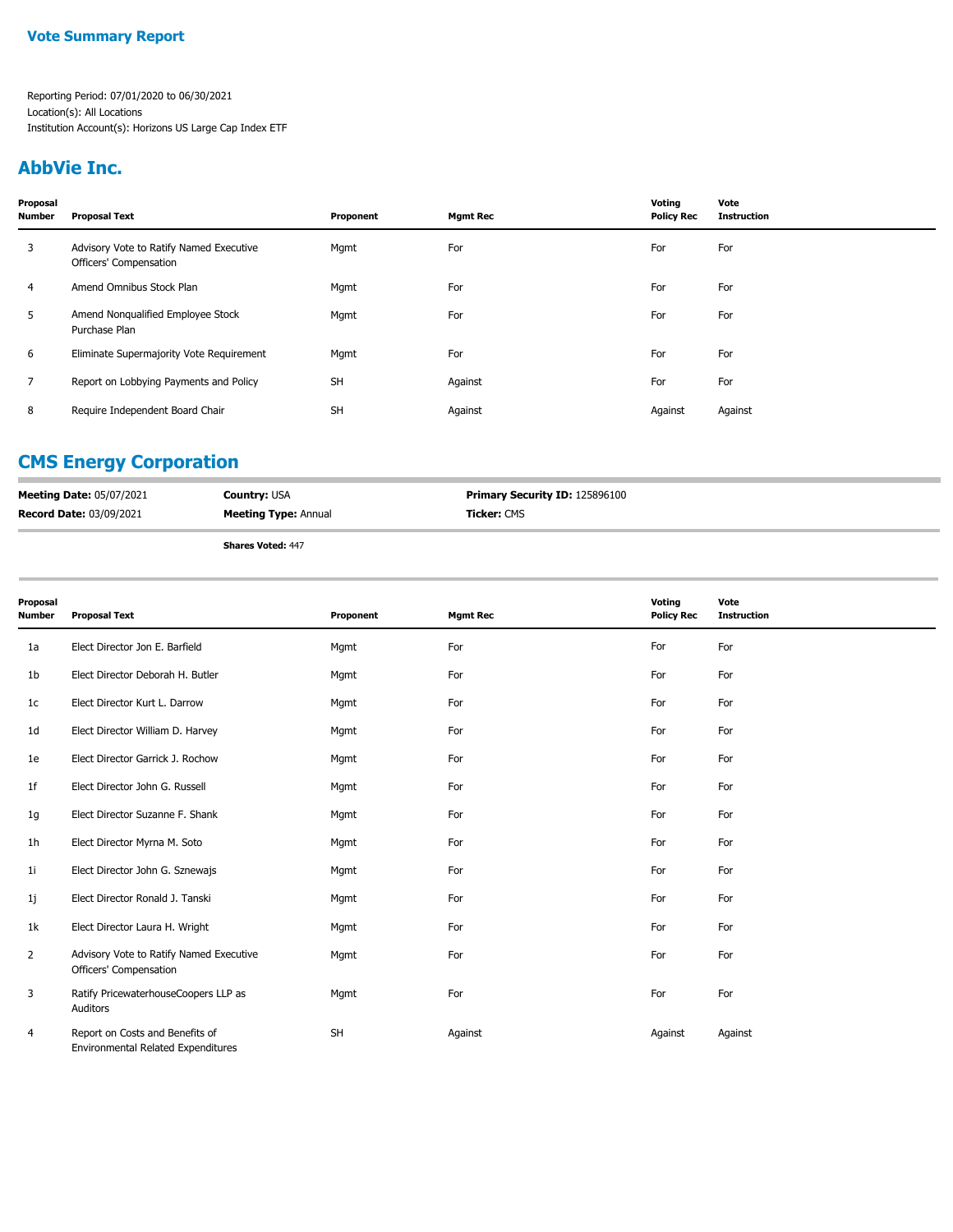## **Colgate-Palmolive Company**

| <b>Meeting Date: 05/07/2021</b> | <b>Country: USA</b>         | <b>Primary Security ID: 194162103</b> |
|---------------------------------|-----------------------------|---------------------------------------|
| <b>Record Date: 03/08/2021</b>  | <b>Meeting Type: Annual</b> | <b>Ticker:</b> CL                     |
|                                 | <b>Shares Voted: 1,342</b>  |                                       |

| Proposal<br>Number | <b>Proposal Text</b>                                                   | Proponent | <b>Mgmt Rec</b> | Voting<br><b>Policy Rec</b> | Vote<br><b>Instruction</b> |
|--------------------|------------------------------------------------------------------------|-----------|-----------------|-----------------------------|----------------------------|
| 1a                 | Elect Director John P. Bilbrey                                         | Mgmt      | For             | For                         | For                        |
| 1b                 | Elect Director John T. Cahill                                          | Mgmt      | For             | For                         | For                        |
| 1c                 | Elect Director Lisa M. Edwards                                         | Mgmt      | For             | For                         | For                        |
| 1d                 | Elect Director C. Martin Harris                                        | Mgmt      | For             | For                         | For                        |
| 1e                 | Elect Director Martina Hund-Mejean                                     | Mgmt      | For             | For                         | For                        |
| 1f                 | Elect Director Kimberly A. Nelson                                      | Mgmt      | For             | For                         | For                        |
| 1g                 | Elect Director Lorrie M. Norrington                                    | Mgmt      | For             | For                         | For                        |
| 1h                 | Elect Director Michael B. Polk                                         | Mgmt      | For             | For                         | For                        |
| 1i                 | Elect Director Stephen I. Sadove                                       | Mgmt      | For             | For                         | For                        |
| 1j                 | Elect Director Noel R. Wallace                                         | Mgmt      | For             | For                         | For                        |
| $\overline{2}$     | Ratify PricewaterhouseCoopers LLP as<br>Auditors                       | Mgmt      | For             | For                         | For                        |
| 3                  | Advisory Vote to Ratify Named Executive<br>Officers' Compensation      | Mgmt      | For             | For                         | For                        |
| 4                  | Require Independent Board Chair                                        | <b>SH</b> | Against         | For                         | For                        |
| 5                  | Reduce Ownership Threshold for<br>Shareholders to Call Special Meeting | <b>SH</b> | Against         | For                         | For                        |

#### **Corteva, Inc.**

|                    | <b>Meeting Date: 05/07/2021</b><br><b>Record Date: 03/16/2021</b> | <b>Country: USA</b><br><b>Meeting Type: Annual</b> |           |     | Primary Security ID: 22052L104<br>Ticker: CTVA |                             |                            |
|--------------------|-------------------------------------------------------------------|----------------------------------------------------|-----------|-----|------------------------------------------------|-----------------------------|----------------------------|
|                    |                                                                   | Shares Voted: 1,174                                |           |     |                                                |                             |                            |
| Proposal<br>Number | <b>Proposal Text</b>                                              |                                                    | Proponent |     | <b>Mgmt Rec</b>                                | Voting<br><b>Policy Rec</b> | Vote<br><b>Instruction</b> |
| 1a                 | Elect Director Lamberto Andreotti                                 |                                                    | Mgmt      | For |                                                | For                         | For                        |
| 1b                 | Elect Director James C. Collins, Jr.                              |                                                    | Mgmt      | For |                                                | For                         | For                        |
| 1 <sub>c</sub>     | Elect Director Klaus A. Engel                                     |                                                    | Mgmt      | For |                                                | For                         | For                        |
| 1 <sub>d</sub>     | Elect Director David C. Everitt                                   |                                                    | Mgmt      | For |                                                | For                         | For                        |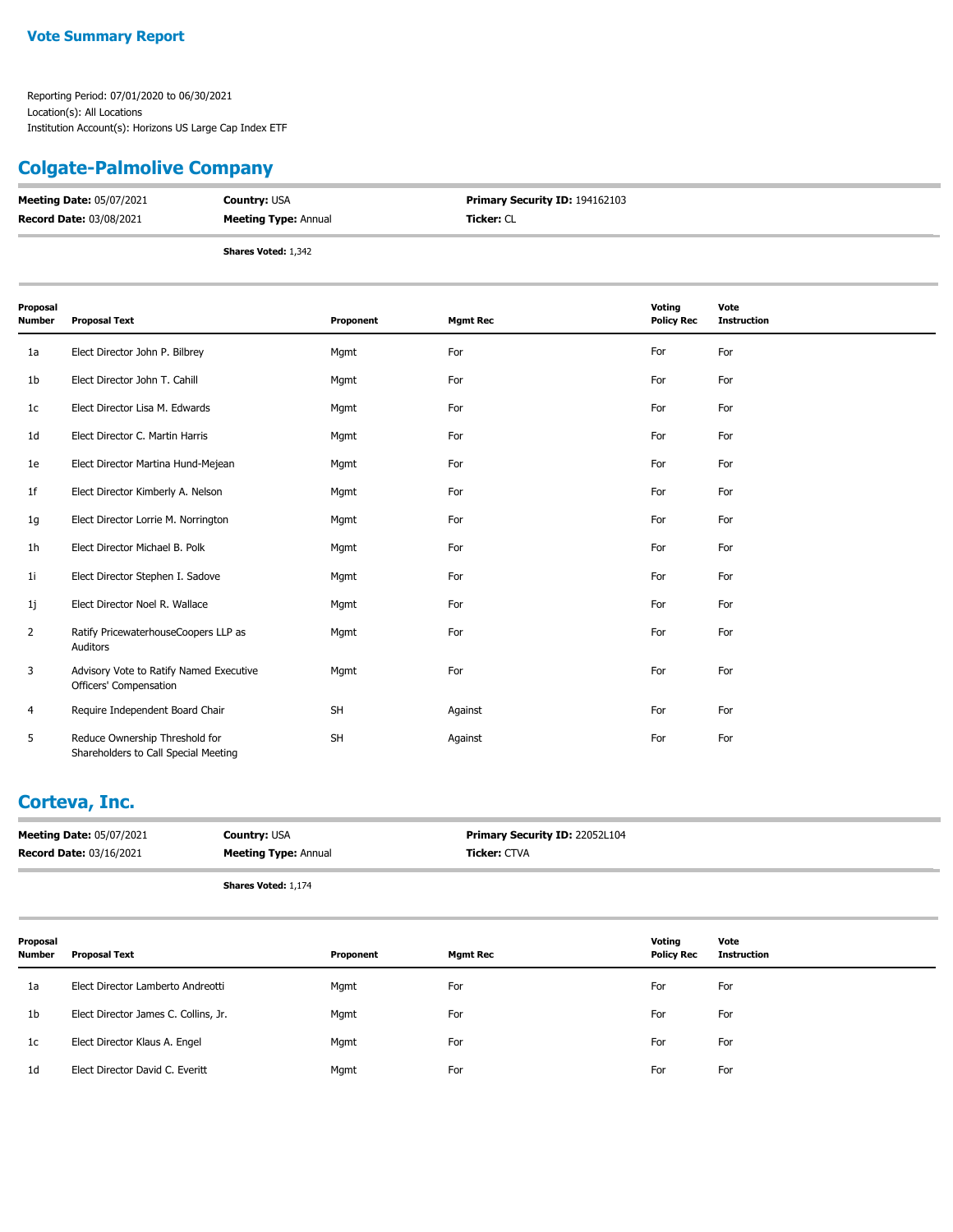#### **Corteva, Inc.**

| Proposal<br>Number | <b>Proposal Text</b>                                              | Proponent | <b>Mgmt Rec</b> | Voting<br><b>Policy Rec</b> | Vote<br><b>Instruction</b> |
|--------------------|-------------------------------------------------------------------|-----------|-----------------|-----------------------------|----------------------------|
| 1e                 | Elect Director Janet P. Giesselman                                | Mgmt      | For             | For                         | For                        |
| 1f                 | Elect Director Karen H. Grimes                                    | Mgmt      | For             | For                         | For                        |
| 1g                 | Elect Director Michael O. Johanns                                 | Mgmt      | For             | For                         | For                        |
| 1h                 | Elect Director Rebecca B. Liebert                                 | Mgmt      | For             | For                         | For                        |
| 1i                 | Elect Director Marcos M. Lutz                                     | Mgmt      | For             | For                         | For                        |
| 1j                 | Elect Director Nayaki Nayyar                                      | Mgmt      | For             | For                         | For                        |
| 1k                 | Elect Director Gregory R. Page                                    | Mgmt      | For             | For                         | For                        |
| 11                 | Elect Director Kerry J. Preete                                    | Mgmt      | For             | For                         | For                        |
| 1m                 | Elect Director Patrick J. Ward                                    | Mgmt      | For             | For                         | For                        |
| $\overline{2}$     | Advisory Vote to Ratify Named Executive<br>Officers' Compensation | Mgmt      | For             | For                         | For                        |
| 3                  | Ratify PricewaterhouseCoopers LLP as<br>Auditors                  | Mgmt      | For             | For                         | For                        |

## **CSX Corporation**

| <b>Meeting Date: 05/07/2021</b> | <b>Country: USA</b>         | Primary Security ID: 126408103 |
|---------------------------------|-----------------------------|--------------------------------|
| <b>Record Date: 03/08/2021</b>  | <b>Meeting Type: Annual</b> | <b>Ticker: CSX</b>             |
|                                 | <b>Shares Voted: 1,196</b>  |                                |

| Proposal<br>Number | <b>Proposal Text</b>                | Proponent | <b>Mgmt Rec</b> | Voting<br><b>Policy Rec</b> | Vote<br><b>Instruction</b> |
|--------------------|-------------------------------------|-----------|-----------------|-----------------------------|----------------------------|
| 1a                 | Elect Director Donna M. Alvarado    | Mgmt      | For             | For                         | For                        |
| 1b                 | Elect Director Thomas P. Bostick    | Mgmt      | For             | For                         | For                        |
| 1c                 | Elect Director James M. Foote       | Mgmt      | For             | For                         | For                        |
| 1d                 | Elect Director Steven T. Halverson  | Mgmt      | For             | For                         | For                        |
| 1e                 | Elect Director Paul C. Hilal        | Mgmt      | For             | For                         | For                        |
| 1f                 | Elect Director David M. Moffett     | Mgmt      | For             | For                         | For                        |
| 1g                 | Elect Director Linda H. Riefler     | Mgmt      | For             | For                         | For                        |
| 1h                 | Elect Director Suzanne M. Vautrinot | Mgmt      | For             | For                         | For                        |
| 1i                 | Elect Director James L. Wainscott   | Mgmt      | For             | For                         | For                        |
| 1j                 | Elect Director J. Steven Whisler    | Mgmt      | For             | For                         | For                        |
| 1k                 | Elect Director John J. Zillmer      | Mgmt      | For             | For                         | For                        |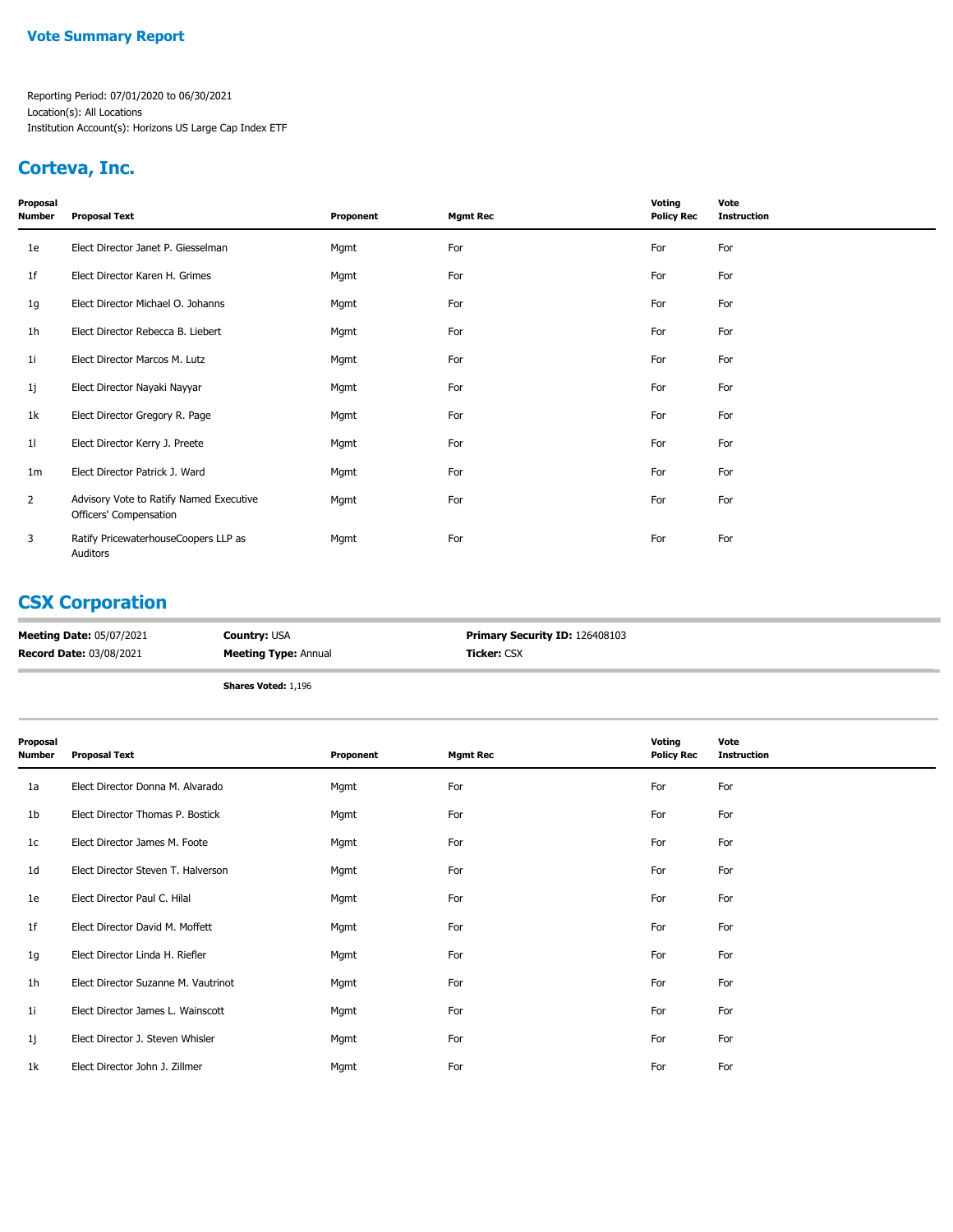#### **CSX Corporation**

| Proposal<br><b>Number</b> | <b>Proposal Text</b>                                              | Proponent | <b>Mamt Rec</b> | Voting<br><b>Policy Rec</b> | Vote<br>Instruction |
|---------------------------|-------------------------------------------------------------------|-----------|-----------------|-----------------------------|---------------------|
|                           | Ratify Ernst & Young LLP as Auditors                              | Mgmt      | For             | For                         | For                 |
|                           | Advisory Vote to Ratify Named Executive<br>Officers' Compensation | Mgmt      | For             | For                         | For                 |

## **Dover Corporation**

| <b>Meeting Date: 05/07/2021</b> | <b>Country: USA</b>         | <b>Primary Security ID: 260003108</b> |
|---------------------------------|-----------------------------|---------------------------------------|
| <b>Record Date: 03/10/2021</b>  | <b>Meeting Type: Annual</b> | <b>Ticker:</b> DOV                    |

**Shares Voted:** 225

| Proposal<br><b>Number</b> | <b>Proposal Text</b>                                              | Proponent | <b>Mgmt Rec</b> | Voting<br><b>Policy Rec</b> | Vote<br><b>Instruction</b> |
|---------------------------|-------------------------------------------------------------------|-----------|-----------------|-----------------------------|----------------------------|
| 1a                        | Elect Director Deborah L. DeHaas                                  | Mgmt      | For             | For                         | For                        |
| 1b                        | Elect Director H. John Gilbertson, Jr.                            | Mgmt      | For             | For                         | For                        |
| 1 <sub>c</sub>            | Elect Director Kristiane C. Graham                                | Mgmt      | For             | For                         | For                        |
| 1 <sub>d</sub>            | Elect Director Michael F. Johnston                                | Mgmt      | For             | For                         | For                        |
| 1e                        | Elect Director Eric A. Spiegel                                    | Mgmt      | For             | For                         | For                        |
| 1 <sup>f</sup>            | Elect Director Richard J. Tobin                                   | Mgmt      | For             | For                         | For                        |
| 1g                        | Elect Director Stephen M. Todd                                    | Mgmt      | For             | For                         | For                        |
| 1 <sub>h</sub>            | Elect Director Stephen K. Wagner                                  | Mgmt      | For             | For                         | For                        |
| 11                        | Elect Director Keith E. Wandell                                   | Mgmt      | For             | For                         | For                        |
| 1j                        | Elect Director Mary A. Winston                                    | Mgmt      | For             | For                         | For                        |
| $\overline{2}$            | Approve Omnibus Stock Plan                                        | Mgmt      | For             | For                         | For                        |
| 3                         | Ratify PricewaterhouseCoopers LLP as<br>Auditors                  | Mgmt      | For             | For                         | For                        |
| 4                         | Advisory Vote to Ratify Named Executive<br>Officers' Compensation | Mgmt      | For             | For                         | For                        |
| 5                         | Provide Right to Act by Written Consent                           | <b>SH</b> | Against         | For                         | For                        |

## **Entergy Corporation**

| <b>Meeting Date: 05/07/2021</b> | <b>Country: USA</b>         | <b>Primary Security ID: 29364G103</b> |
|---------------------------------|-----------------------------|---------------------------------------|
| Record Date: 03/09/2021         | <b>Meeting Type: Annual</b> | <b>Ticker: ETR</b>                    |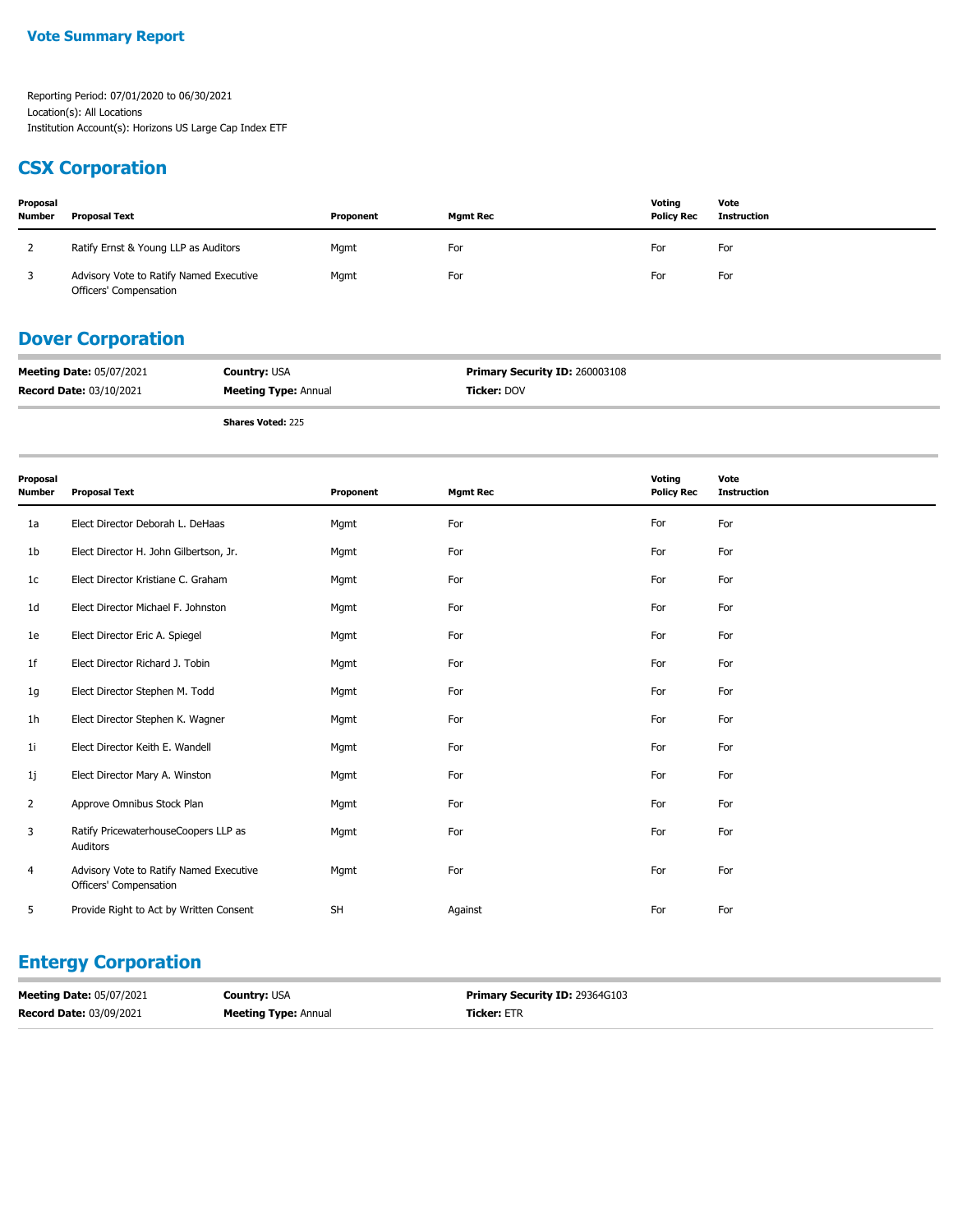#### **Entergy Corporation**

**Shares Voted:** 313

| Proposal<br><b>Number</b> | <b>Proposal Text</b>                                              | Proponent | <b>Mgmt Rec</b> | Voting<br><b>Policy Rec</b> | Vote<br><b>Instruction</b> |
|---------------------------|-------------------------------------------------------------------|-----------|-----------------|-----------------------------|----------------------------|
| 1a                        | Elect Director John R. Burbank                                    | Mgmt      | For             | For                         | For                        |
| 1b                        | Elect Director Patrick J. Condon                                  | Mgmt      | For             | For                         | For                        |
| 1 <sub>c</sub>            | Elect Director Leo P. Denault                                     | Mgmt      | For             | For                         | For                        |
| 1 <sub>d</sub>            | Elect Director Kirkland H. Donald                                 | Mgmt      | For             | For                         | For                        |
| 1e                        | Elect Director Brian W. Ellis                                     | Mgmt      | For             | For                         | For                        |
| 1f                        | Elect Director Philip L. Frederickson                             | Mgmt      | For             | For                         | For                        |
| 1g                        | Elect Director Alexis M. Herman                                   | Mgmt      | For             | For                         | For                        |
| 1h                        | Elect Director M. Elise Hyland                                    | Mgmt      | For             | For                         | For                        |
| 11                        | Elect Director Stuart L. Levenick                                 | Mgmt      | For             | For                         | For                        |
| 1j                        | Elect Director Blanche Lambert Lincoln                            | Mgmt      | For             | For                         | For                        |
| 1k                        | Elect Director Karen A. Puckett                                   | Mgmt      | For             | For                         | For                        |
| $\overline{2}$            | Ratify Deloitte & Touche LLP as Auditors                          | Mgmt      | For             | For                         | For                        |
| 3                         | Advisory Vote to Ratify Named Executive<br>Officers' Compensation | Mgmt      | For             | For                         | For                        |
| 4                         | Authorize New Class of Preferred Stock                            | Mgmt      | For             | For                         | For                        |

### **Illinois Tool Works Inc.**

| <b>Meeting Date: 05/07/2021</b> | <b>Country: USA</b>         | <b>Primary Security ID: 452308109</b> |
|---------------------------------|-----------------------------|---------------------------------------|
| <b>Record Date: 03/08/2021</b>  | <b>Meeting Type: Annual</b> | <b>Ticker: ITW</b>                    |
|                                 | <b>Shares Voted: 449</b>    |                                       |

| Proposal<br><b>Number</b> | <b>Proposal Text</b>             | Proponent | <b>Mgmt Rec</b> | Voting<br><b>Policy Rec</b> | Vote<br><b>Instruction</b> |
|---------------------------|----------------------------------|-----------|-----------------|-----------------------------|----------------------------|
| 1a                        | Elect Director Daniel J. Brutto  | Mgmt      | For             | For                         | For                        |
| 1 <sub>b</sub>            | Elect Director Susan Crown       | Mgmt      | For             | For                         | For                        |
| 1c                        | Elect Director Darrell L. Ford   | Mgmt      | For             | For                         | For                        |
| 1 <sub>d</sub>            | Elect Director James W. Griffith | Mgmt      | For             | For                         | For                        |
| 1e                        | Elect Director Jay L. Henderson  | Mgmt      | For             | For                         | For                        |
| 1f                        | Elect Director Richard H. Lenny  | Mgmt      | For             | For                         | For                        |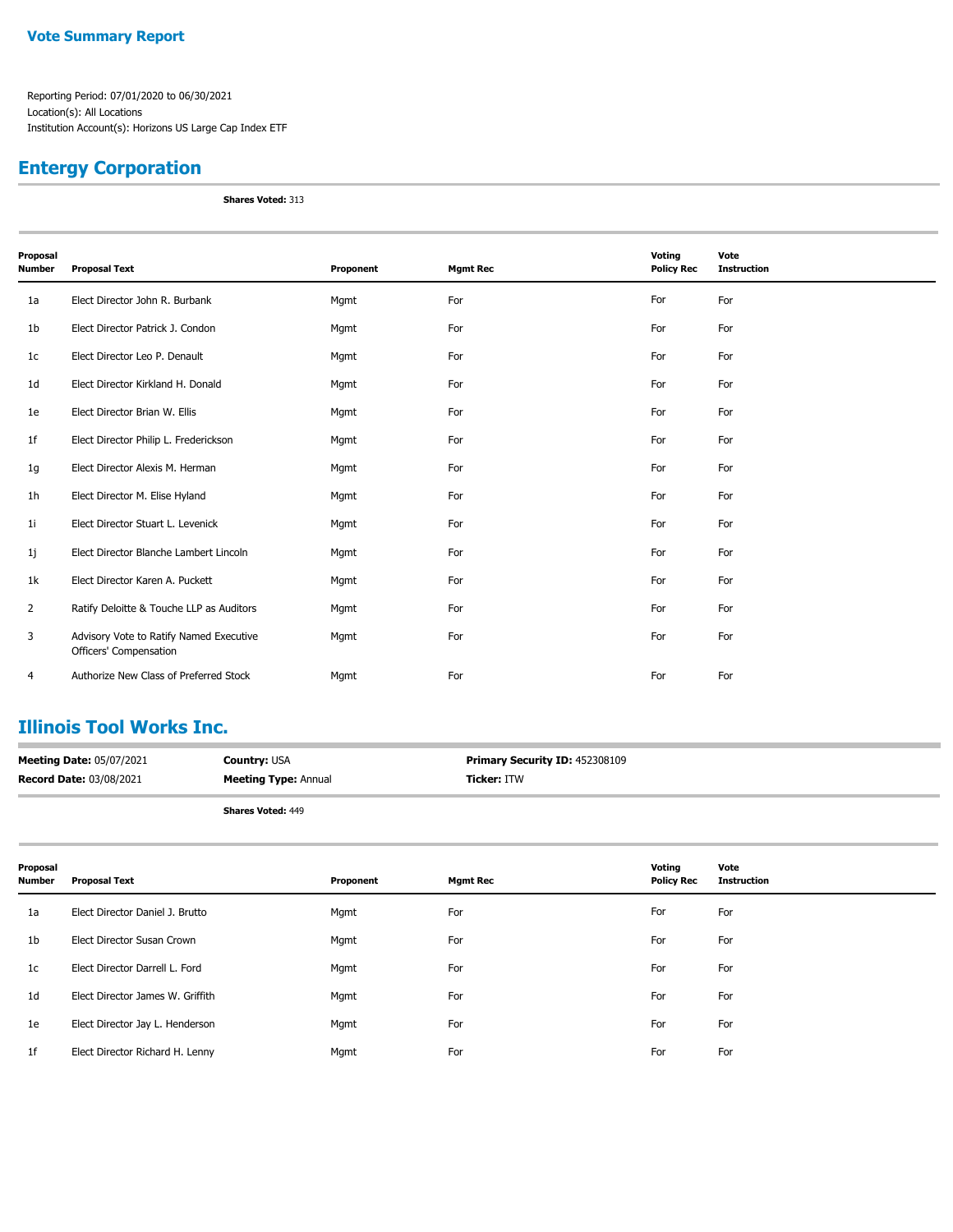### **Illinois Tool Works Inc.**

| Proposal<br>Number | <b>Proposal Text</b>                                              | Proponent | <b>Mgmt Rec</b> | Voting<br><b>Policy Rec</b> | Vote<br><b>Instruction</b> |
|--------------------|-------------------------------------------------------------------|-----------|-----------------|-----------------------------|----------------------------|
| 1g                 | Elect Director E. Scott Santi                                     | Mgmt      | For             | For                         | For                        |
| 1h                 | Elect Director David B. Smith, Jr.                                | Mgmt      | For             | For                         | For                        |
| 1i                 | Elect Director Pamela B. Strobel                                  | Mgmt      | For             | For                         | For                        |
| 1j                 | Elect Director Anre D. Williams                                   | Mgmt      | For             | For                         | For                        |
| 2                  | Ratify Deloitte & Touche LLP as Auditor                           | Mgmt      | For             | For                         | For                        |
| 3                  | Advisory Vote to Ratify Named Executive<br>Officers' Compensation | Mgmt      | For             | For                         | For                        |
| 4                  | Provide Right to Act by Written Consent                           | <b>SH</b> | Against         | For                         | For                        |
|                    |                                                                   |           |                 |                             |                            |

## **Marriott International, Inc.**

| <b>Meeting Date: 05/07/2021</b> | <b>Country:</b> USA         | <b>Primary Security ID: 571903202</b> |
|---------------------------------|-----------------------------|---------------------------------------|
| <b>Record Date: 03/12/2021</b>  | <b>Meeting Type: Annual</b> | <b>Ticker: MAR</b>                    |
|                                 |                             |                                       |

**Shares Voted:** 410

| Proposal<br>Number | <b>Proposal Text</b>                                              | Proponent | <b>Mgmt Rec</b> | Voting<br><b>Policy Rec</b> | Vote<br><b>Instruction</b> |
|--------------------|-------------------------------------------------------------------|-----------|-----------------|-----------------------------|----------------------------|
| 1a                 | Elect Director J.W. Marriott, Jr.                                 | Mgmt      | For             | For                         | For                        |
| 1b                 | Elect Director Anthony G. Capuano                                 | Mgmt      | For             | For                         | For                        |
| 1c                 | Elect Director Deborah Marriott Harrison                          | Mgmt      | For             | For                         | For                        |
| 1 <sub>d</sub>     | Elect Director Frederick A. 'Fritz' Henderson                     | Mgmt      | For             | For                         | For                        |
| 1e                 | Elect Director Eric Hippeau                                       | Mgmt      | For             | For                         | For                        |
| 1f                 | Elect Director Lawrence W. Kellner                                | Mgmt      | For             | For                         | For                        |
| 1g                 | Elect Director Debra L. Lee                                       | Mgmt      | For             | For                         | For                        |
| 1h                 | Elect Director Aylwin B. Lewis                                    | Mgmt      | For             | For                         | For                        |
| 1i                 | Elect Director David S. Marriott                                  | Mgmt      | For             | For                         | For                        |
| 1j                 | Elect Director Margaret M. McCarthy                               | Mgmt      | For             | For                         | For                        |
| 1k                 | Elect Director George Munoz                                       | Mgmt      | For             | For                         | For                        |
| 11                 | Elect Director Horacio D. Rozanski                                | Mgmt      | For             | For                         | For                        |
| 1 <sub>m</sub>     | Elect Director Susan C. Schwab                                    | Mgmt      | For             | For                         | For                        |
| $\overline{2}$     | Ratify Ernst & Young LLP as Auditor                               | Mgmt      | For             | For                         | For                        |
| 3                  | Advisory Vote to Ratify Named Executive<br>Officers' Compensation | Mgmt      | For             | For                         | For                        |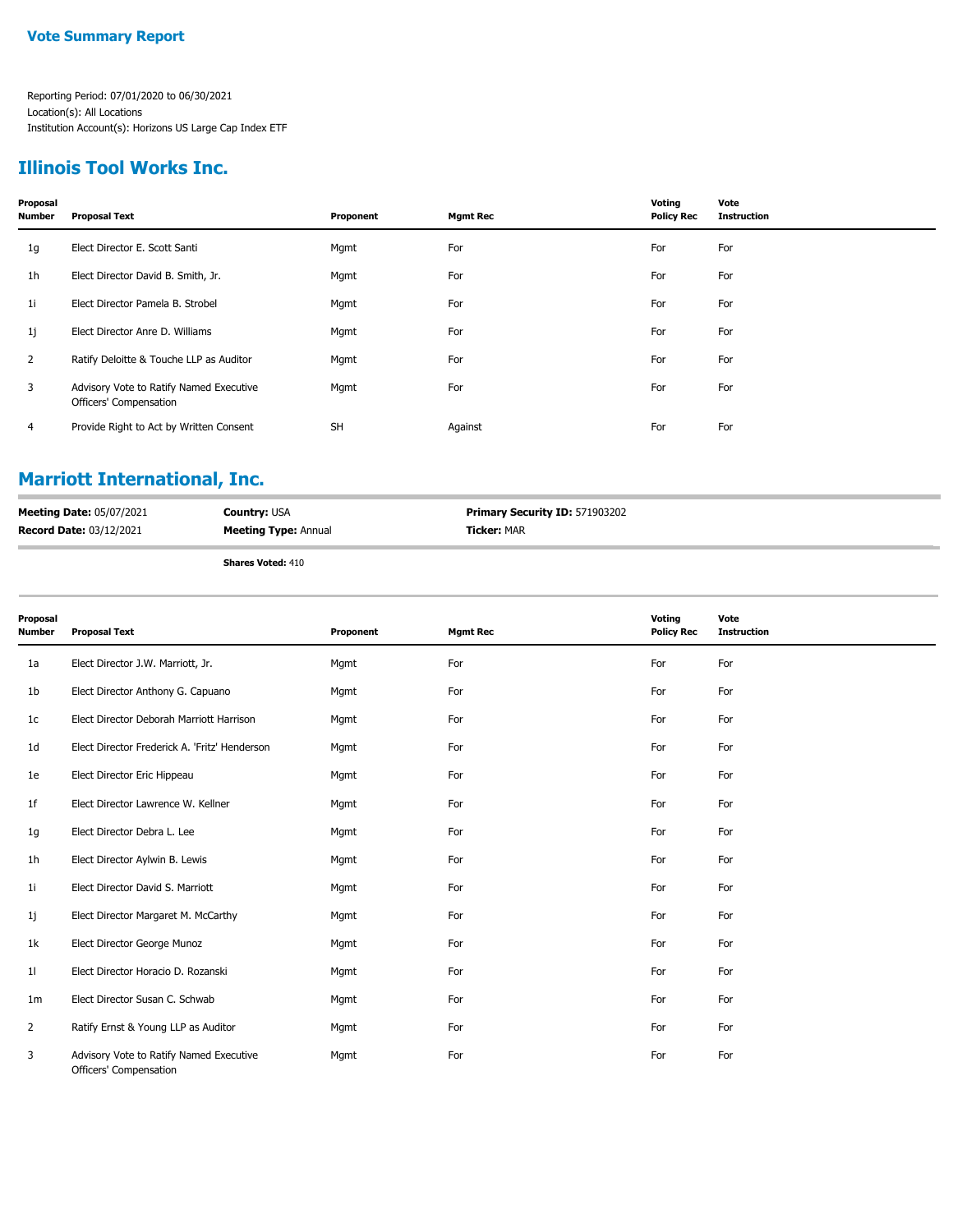## **Marriott International, Inc.**

| Proposal<br><b>Number</b> | <b>Proposal Text</b>                                                              | Proponent | <b>Mgmt Rec</b> | Voting<br><b>Policy Rec</b> | Vote<br><b>Instruction</b> |
|---------------------------|-----------------------------------------------------------------------------------|-----------|-----------------|-----------------------------|----------------------------|
| 4a                        | Eliminate Supermajority Vote Requirement for<br>Removal of Directors              | Mgmt      | For             | For                         | For                        |
| 4 <sub>b</sub>            | Eliminate Supermajority Vote Requirement to<br>Amend Certificate of Incorporation | Mgmt      | For             | For                         | For                        |
| 4c                        | Eliminate Supermajority Vote Requirement to<br>Amend Certain Bylaws Provisions    | Mgmt      | For             | For                         | For                        |
| 4d                        | Eliminate Supermajority Vote Requirement for<br><b>Certain Transactions</b>       | Mgmt      | For             | For                         | For                        |
| 4e                        | Eliminate Supermajority Vote Requirement for<br>Certain Business Combinations     | Mgmt      | For             | For                         | For                        |

### **Occidental Petroleum Corporation**

| <b>Meeting Date: 05/07/2021</b> | <b>Country: USA</b>         | <b>Primary Security ID: 674599105</b> |
|---------------------------------|-----------------------------|---------------------------------------|
| <b>Record Date: 03/12/2021</b>  | <b>Meeting Type: Annual</b> | <b>Ticker: OXY</b>                    |
|                                 | <b>Shares Voted: 1,458</b>  |                                       |

| Proposal<br><b>Number</b> | <b>Proposal Text</b>                                              | Proponent | <b>Mgmt Rec</b> | Voting<br><b>Policy Rec</b> | Vote<br><b>Instruction</b> |
|---------------------------|-------------------------------------------------------------------|-----------|-----------------|-----------------------------|----------------------------|
| 1a                        | Elect Director Stephen I. Chazen                                  | Mgmt      | For             | For                         | For                        |
| 1b                        | Elect Director Andrew Gould                                       | Mgmt      | For             | For                         | For                        |
| 1c                        | Elect Director Carlos M. Gutierrez                                | Mgmt      | For             | For                         | For                        |
| 1 <sub>d</sub>            | Elect Director Vicki Hollub                                       | Mgmt      | For             | For                         | For                        |
| 1e                        | Elect Director Gary Hu                                            | Mgmt      | For             | For                         | For                        |
| 1f                        | Elect Director William R. Klesse                                  | Mgmt      | For             | For                         | For                        |
| 1g                        | Elect Director Andrew N. Langham                                  | Mgmt      | For             | For                         | For                        |
| 1h                        | Elect Director Jack B. Moore                                      | Mgmt      | For             | For                         | For                        |
| 1i                        | Elect Director Margarita Palau-Hernandez                          | Mgmt      | For             | For                         | For                        |
| 1j                        | Elect Director Avedick B. Poladian                                | Mgmt      | For             | For                         | For                        |
| 1k                        | Elect Director Robert M. Shearer                                  | Mgmt      | For             | For                         | For                        |
| 2                         | Advisory Vote to Ratify Named Executive<br>Officers' Compensation | Mgmt      | For             | For                         | For                        |
| 3                         | Ratify KPMG LLP as Auditors                                       | Mgmt      | For             | For                         | For                        |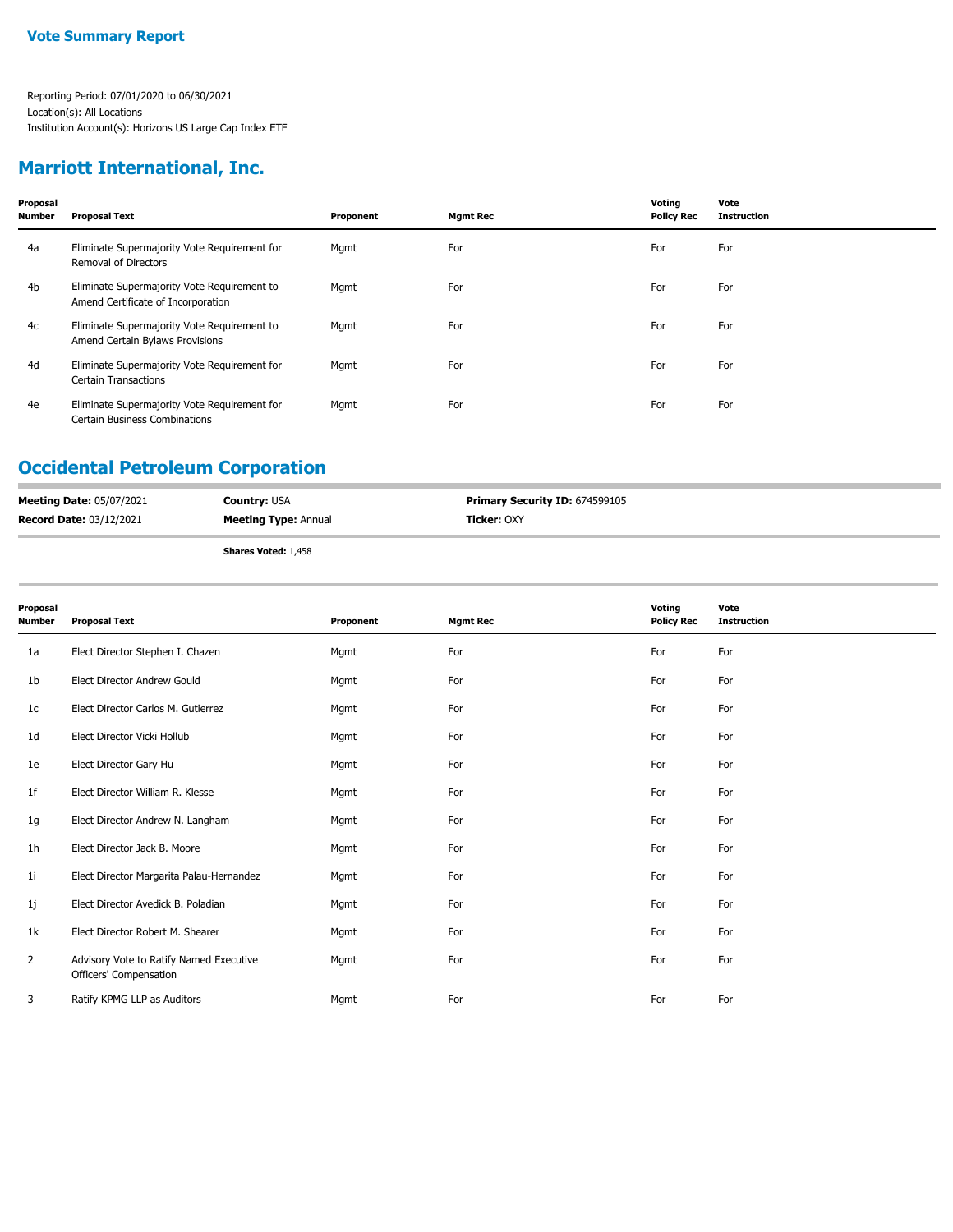#### **Vote Summary Report**

Reporting Period: 07/01/2020 to 06/30/2021 Location(s): All Locations Institution Account(s): Horizons US Large Cap Index ETF

## **Teradyne, Inc.**

| <b>Meeting Date: 05/07/2021</b> | <b>Country: USA</b>         | <b>Primary Security ID: 880770102</b> |
|---------------------------------|-----------------------------|---------------------------------------|
| <b>Record Date: 03/11/2021</b>  | <b>Meeting Type: Annual</b> | <b>Ticker: TER</b>                    |
|                                 |                             |                                       |

**Shares Voted:** 237

| Proposal<br><b>Number</b> | <b>Proposal Text</b>                                                                                                  | Proponent | <b>Mgmt Rec</b> | Voting<br><b>Policy Rec</b> | Vote<br><b>Instruction</b> |
|---------------------------|-----------------------------------------------------------------------------------------------------------------------|-----------|-----------------|-----------------------------|----------------------------|
| 1a                        | Elect Director Michael A. Bradley                                                                                     | Mgmt      | For             | For                         | For                        |
| 1b                        | Elect Director Edwin J. Gillis                                                                                        | Mgmt      | For             | For                         | For                        |
| 1c                        | Elect Director Timothy E. Guertin                                                                                     | Mgmt      | For             | For                         | For                        |
| 1d                        | Elect Director Peter Herweck                                                                                          | Mgmt      | For             | For                         | For                        |
| 1e                        | Elect Director Mark E. Jagiela                                                                                        | Mgmt      | For             | For                         | For                        |
| 1f                        | Elect Director Mercedes Johnson                                                                                       | Mgmt      | For             | For                         | For                        |
| 1g                        | Elect Director Marilyn Matz                                                                                           | Mgmt      | For             | For                         | For                        |
| 1h                        | Elect Director Paul J. Tufano                                                                                         | Mgmt      | For             | For                         | For                        |
| $\overline{2}$            | Advisory Vote to Ratify Named Executive<br>Officers' Compensation                                                     | Mgmt      | For             | For                         | For                        |
| 3                         | Reduce Supermajority Vote Requirement to<br>Approve Merger, Share Exchanges and<br>Substantial Sales of Company Asset | Mgmt      | For             | For                         | For                        |
| 4                         | Provide Right to Act by Written Consent                                                                               | Mgmt      | For             | For                         | For                        |
| 5                         | Amend Qualified Employee Stock Purchase<br>Plan                                                                       | Mgmt      | For             | For                         | For                        |
| 6                         | Amend Omnibus Stock Plan                                                                                              | Mgmt      | For             | For                         | For                        |
| 7                         | Ratify PricewaterhouseCoopers LLP as<br>Auditors                                                                      | Mgmt      | For             | For                         | For                        |

#### **The Progressive Corporation**

| <b>Meeting Date: 05/07/2021</b><br><b>Record Date: 03/12/2021</b> | <b>Country: USA</b><br><b>Meeting Type: Annual</b> | Primary Security ID: 743315103<br><b>Ticker: PGR</b> |        |      |
|-------------------------------------------------------------------|----------------------------------------------------|------------------------------------------------------|--------|------|
|                                                                   | <b>Shares Voted: 916</b>                           |                                                      |        |      |
| Pronosal                                                          |                                                    |                                                      | Votina | Vote |

| Proposal<br><b>Number</b> | <b>Proposal Text</b>                 | Proponent | <b>Mgmt Rec</b> | Votina<br><b>Policy Rec</b> | Vote<br><b>Instruction</b> |
|---------------------------|--------------------------------------|-----------|-----------------|-----------------------------|----------------------------|
| 1a                        | Elect Director Philip Bleser         | Mgmt      | For             | For                         | For                        |
| 1b                        | Elect Director Stuart B. Burgdoerfer | Mgmt      | For             | For                         | For                        |
| 1c                        | Elect Director Pamela J. Craig       | Mgmt      | For             | For                         | For                        |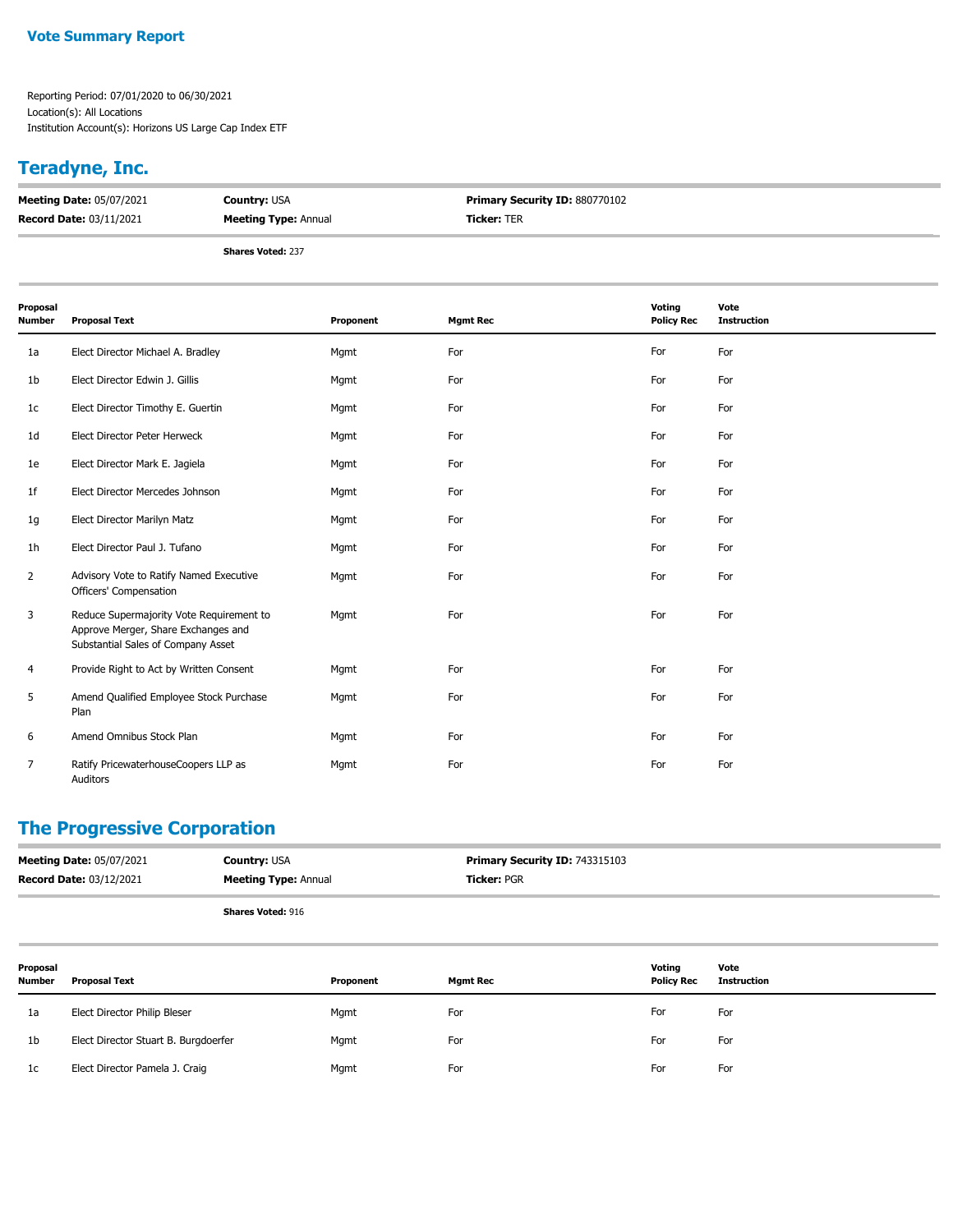#### **The Progressive Corporation**

| Proposal<br>Number | <b>Proposal Text</b>                                              | Proponent | <b>Mgmt Rec</b> | Voting<br><b>Policy Rec</b> | Vote<br><b>Instruction</b> |
|--------------------|-------------------------------------------------------------------|-----------|-----------------|-----------------------------|----------------------------|
| 1d                 | Elect Director Charles A. Davis                                   | Mgmt      | For             | For                         | For                        |
| 1e                 | Elect Director Roger N. Farah                                     | Mgmt      | For             | For                         | For                        |
| 1f                 | Elect Director Lawton W. Fitt                                     | Mgmt      | For             | For                         | For                        |
| 1g                 | Elect Director Susan Patricia Griffith                            | Mgmt      | For             | For                         | For                        |
| 1h                 | Elect Director Devin C. Johnson                                   | Mgmt      | For             | For                         | For                        |
| 1i                 | Elect Director Jeffrey D. Kelly                                   | Mgmt      | For             | For                         | For                        |
| 1j                 | Elect Director Barbara R. Snyder                                  | Mgmt      | For             | For                         | For                        |
| 1k                 | Elect Director Jan E. Tighe                                       | Mgmt      | For             | For                         | For                        |
| 11                 | Elect Director Kahina Van Dyke                                    | Mgmt      | For             | For                         | For                        |
| $\overline{2}$     | Advisory Vote to Ratify Named Executive<br>Officers' Compensation | Mgmt      | For             | For                         | For                        |
| 3                  | Ratify PricewaterhouseCoopers LLP as Auditor                      | Mgmt      | For             | For                         | For                        |

### **Cincinnati Financial Corporation**

| <b>Meeting Date: 05/08/2021</b> | <b>Country: USA</b>         | <b>Primary Security ID: 172062101</b> |
|---------------------------------|-----------------------------|---------------------------------------|
| <b>Record Date: 03/10/2021</b>  | <b>Meeting Type: Annual</b> | <b>Ticker:</b> CINF                   |
|                                 | <b>Shares Voted: 223</b>    |                                       |

| Proposal<br><b>Number</b> | <b>Proposal Text</b>                   | Proponent | <b>Mgmt Rec</b> | Voting<br><b>Policy Rec</b> | Vote<br><b>Instruction</b> |
|---------------------------|----------------------------------------|-----------|-----------------|-----------------------------|----------------------------|
| 1.1                       | Elect Director Thomas J. Aaron         | Mgmt      | For             | For                         | For                        |
| 1.2                       | Elect Director William F. Bahl         | Mgmt      | For             | For                         | For                        |
| 1.3                       | Elect Director Nancy C. Benacci        | Mgmt      | For             | For                         | For                        |
| 1.4                       | Elect Director Linda W. Clement-Holmes | Mgmt      | For             | For                         | For                        |
| 1.5                       | Elect Director Dirk J. Debbink         | Mgmt      | For             | For                         | For                        |
| 1.6                       | Elect Director Steven J. Johnston      | Mgmt      | For             | For                         | For                        |
| 1.7                       | Elect Director Kenneth C. Lichtendahl  | Mgmt      | For             | For                         | For                        |
| 1.8                       | Elect Director Jill P. Meyer           | Mgmt      | For             | For                         | For                        |
| 1.9                       | Elect Director David P. Osborn         | Mgmt      | For             | For                         | For                        |
| 1.10                      | Elect Director Gretchen W. Schar       | Mgmt      | For             | For                         | For                        |
| 1.11                      | Elect Director Charles O. Schiff       | Mgmt      | For             | For                         | For                        |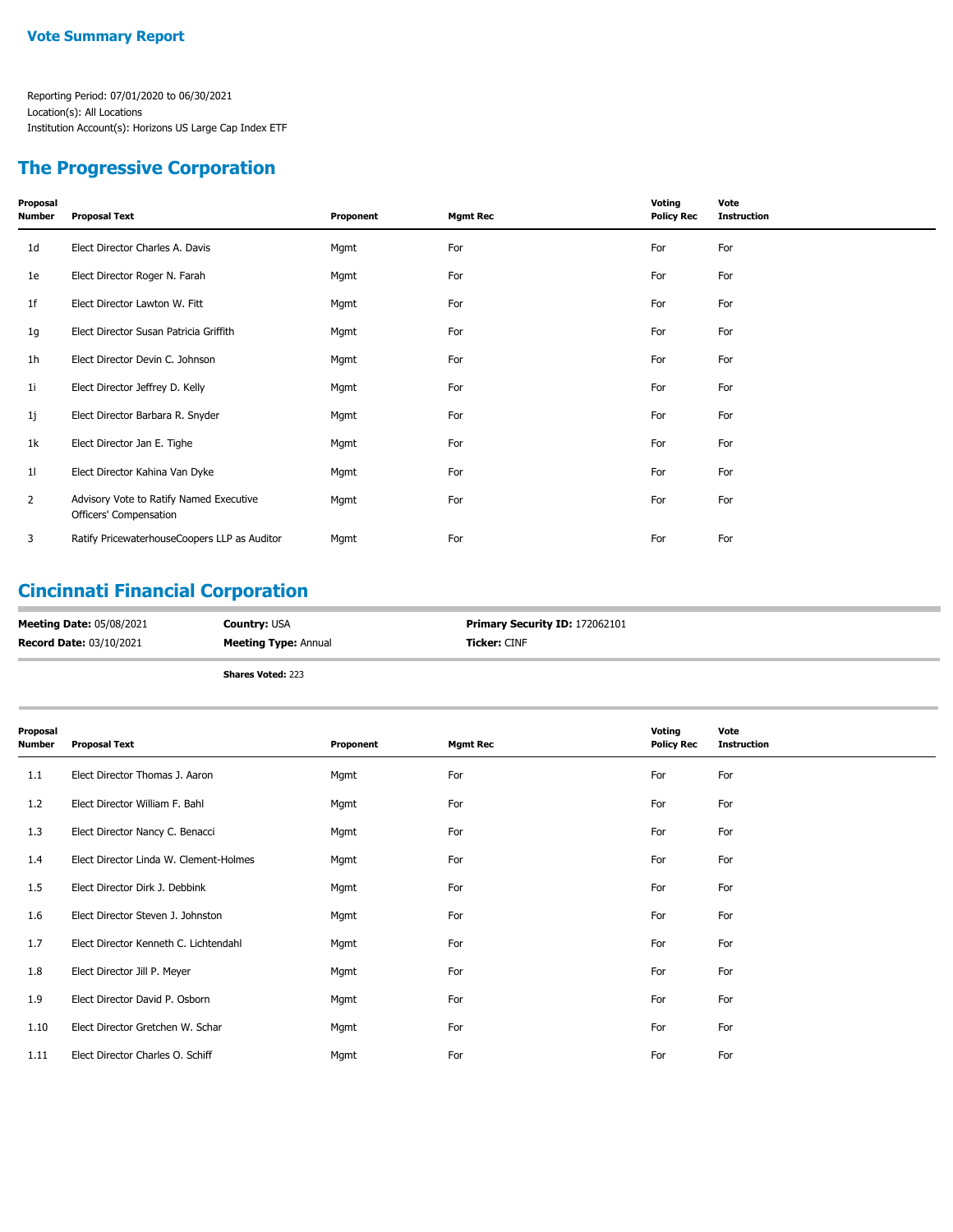### **Cincinnati Financial Corporation**

| Proposal<br><b>Number</b> | <b>Proposal Text</b>                                              | Proponent | <b>Mgmt Rec</b> | Voting<br><b>Policy Rec</b> | Vote<br><b>Instruction</b> |
|---------------------------|-------------------------------------------------------------------|-----------|-----------------|-----------------------------|----------------------------|
| 1.12                      | Elect Director Douglas S. Skidmore                                | Mgmt      | For             | For                         | For                        |
| 1.13                      | Elect Director John F. Steele, Jr.                                | Mgmt      | For             | For                         | For                        |
| 1.14                      | Elect Director Larry R. Webb                                      | Mgmt      | For             | For                         | For                        |
| $\mathbf{2}$              | Advisory Vote to Ratify Named Executive<br>Officers' Compensation | Mgmt      | For             | For                         | For                        |
| 3                         | Ratify Deloitte & Touche LLP as Auditors                          | Mgmt      | For             | For                         | For                        |

# **International Paper Company**

| <b>Meeting Date: 05/10/2021</b> | <b>Country: USA</b>         | <b>Primary Security ID: 460146103</b> |
|---------------------------------|-----------------------------|---------------------------------------|
| <b>Record Date: 03/11/2021</b>  | <b>Meeting Type: Annual</b> | <b>Ticker:</b> IP                     |
|                                 | <b>Shares Voted: 616</b>    |                                       |

| Proposal<br>Number | <b>Proposal Text</b>                                                                   | Proponent | <b>Mgmt Rec</b> | Voting<br><b>Policy Rec</b> | Vote<br><b>Instruction</b> |
|--------------------|----------------------------------------------------------------------------------------|-----------|-----------------|-----------------------------|----------------------------|
| 1a                 | Elect Director Christopher M. Connor                                                   | Mgmt      | For             | For                         | For                        |
| 1b                 | Elect Director Ahmet C. Dorduncu                                                       | Mgmt      | For             | For                         | For                        |
| 1c                 | Elect Director Ilene S. Gordon                                                         | Mgmt      | For             | For                         | For                        |
| 1 <sub>d</sub>     | Elect Director Anders Gustafsson                                                       | Mgmt      | For             | For                         | For                        |
| 1e                 | Elect Director Jacqueline C. Hinman                                                    | Mgmt      | For             | For                         | For                        |
| 1f                 | Elect Director Clinton A. Lewis, Jr.                                                   | Mgmt      | For             | For                         | For                        |
| 1g                 | Elect Director DG Macpherson                                                           | Mgmt      | For             | For                         | For                        |
| 1 <sub>h</sub>     | Elect Director Kathryn D. Sullivan                                                     | Mgmt      | For             | For                         | For                        |
| 1i                 | Elect Director Mark S. Sutton                                                          | Mgmt      | For             | For                         | For                        |
| 1j                 | Elect Director Anton V. Vincent                                                        | Mgmt      | For             | For                         | For                        |
| 1k                 | Elect Director Ray G. Young                                                            | Mgmt      | For             | For                         | For                        |
| $\overline{2}$     | Ratify Deloitte & Touche LLP as Auditors                                               | Mgmt      | For             | For                         | For                        |
| 3                  | Advisory Vote to Ratify Named Executive<br>Officers' Compensation                      | Mgmt      | For             | For                         | For                        |
| 4                  | Reduce Ownership Threshold for<br>Shareholders to Request Action by Written<br>Consent | <b>SH</b> | Against         | For                         | For                        |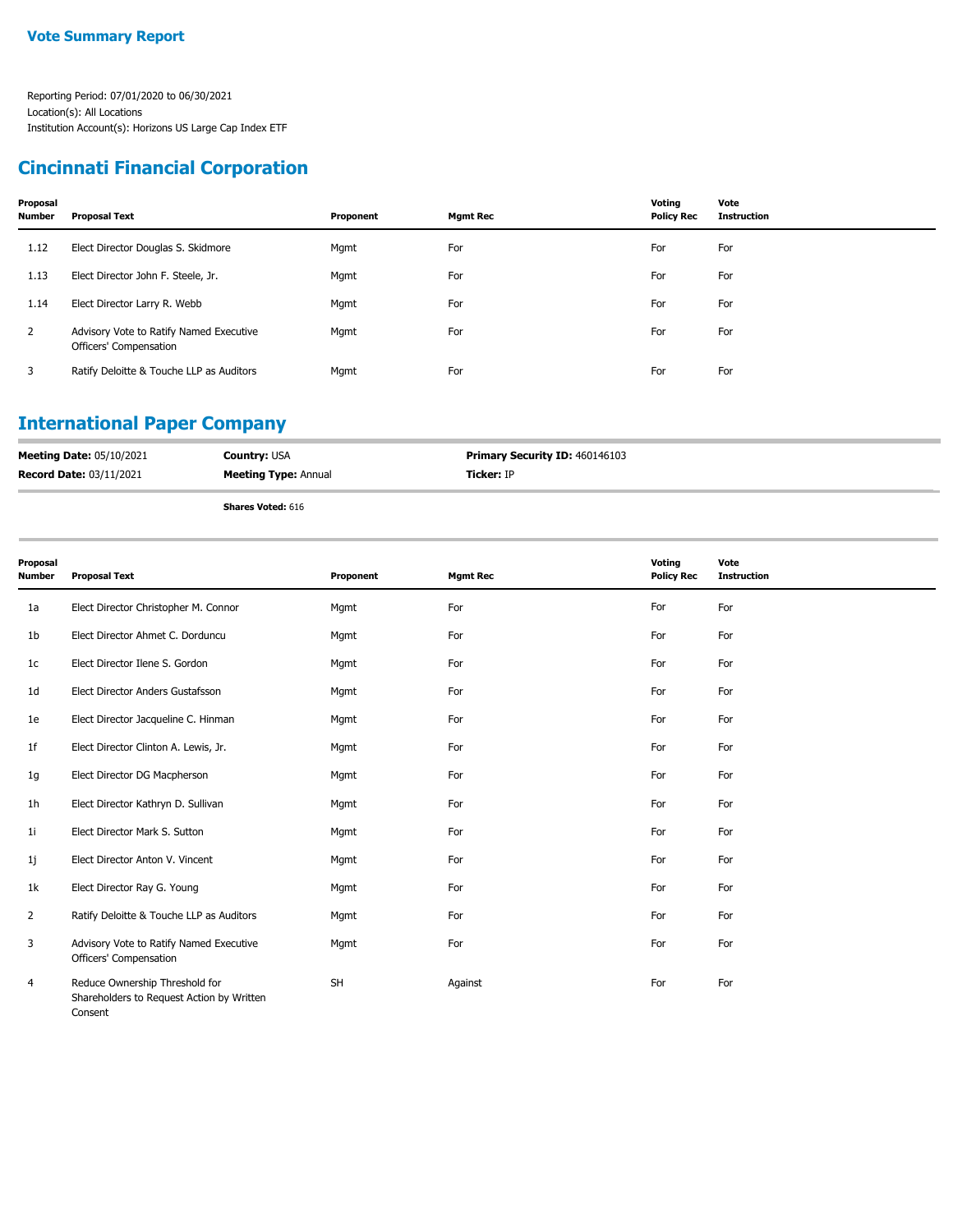#### **Stanley Black & Decker, Inc.**

| <b>Meeting Date: 05/10/2021</b> | <b>Country: USA</b>         | <b>Primary Security ID: 854502101</b> |
|---------------------------------|-----------------------------|---------------------------------------|
| <b>Record Date: 03/11/2021</b>  | <b>Meeting Type: Annual</b> | <b>Ticker:</b> SWK                    |
|                                 | <b>Shares Voted: 251</b>    |                                       |

| Proposal<br>Number | <b>Proposal Text</b>                                                                                     | Proponent | <b>Mgmt Rec</b> | Voting<br><b>Policy Rec</b> | Vote<br><b>Instruction</b> |
|--------------------|----------------------------------------------------------------------------------------------------------|-----------|-----------------|-----------------------------|----------------------------|
| 1a                 | Elect Director Andrea J. Ayers                                                                           | Mgmt      | For             | For                         | For                        |
| 1b                 | Elect Director George W. Buckley                                                                         | Mgmt      | For             | For                         | For                        |
| 1c                 | Elect Director Patrick D. Campbell                                                                       | Mgmt      | For             | For                         | For                        |
| 1 <sub>d</sub>     | Elect Director Carlos M. Cardoso                                                                         | Mgmt      | For             | For                         | For                        |
| 1e                 | Elect Director Robert B. Coutts                                                                          | Mgmt      | For             | For                         | For                        |
| 1f                 | Elect Director Debra A. Crew                                                                             | Mgmt      | For             | For                         | For                        |
| 1g                 | Elect Director Michael D. Hankin                                                                         | Mgmt      | For             | For                         | For                        |
| 1h                 | Elect Director James M. Loree                                                                            | Mgmt      | For             | For                         | For                        |
| 1i                 | Elect Director Jane M. Palmieri                                                                          | Mgmt      | For             | For                         | For                        |
| 1j                 | Elect Director Mojdeh Poul                                                                               | Mgmt      | For             | For                         | For                        |
| 1k                 | Elect Director Dmitri L. Stockton                                                                        | Mgmt      | For             | For                         | For                        |
| 11                 | Elect Director Irving Tan                                                                                | Mgmt      | For             | For                         | For                        |
| $\overline{2}$     | Advisory Vote to Ratify Named Executive<br>Officers' Compensation                                        | Mgmt      | For             | For                         | For                        |
| 3                  | Ratify Ernst & Young LLP as Auditors                                                                     | Mgmt      | For             | For                         | For                        |
| 4                  | Provide Right to Act by Written Consent                                                                  | Mgmt      | For             | For                         | For                        |
| 5                  | Eliminate Supermajority Vote Requirement<br>Applicable Under the Connecticut Business<br>Corporation Act | Mgmt      | For             | For                         | For                        |
| 6                  | Eliminate Supermajority Vote Requirement to<br>Approve Certain Business Combinations                     | Mgmt      | For             | For                         | For                        |
| 7                  | Adopt Majority Voting for Uncontested<br>Election of Directors                                           | Mgmt      | For             | For                         | For                        |

#### **Uber Technologies, Inc.**

| <b>Meeting Date: 05/10/2021</b> | <b>Country: USA</b>         | <b>Primary Security ID: 90353T100</b> |
|---------------------------------|-----------------------------|---------------------------------------|
| <b>Record Date: 03/15/2021</b>  | <b>Meeting Type: Annual</b> | <b>Ticker: UBER</b>                   |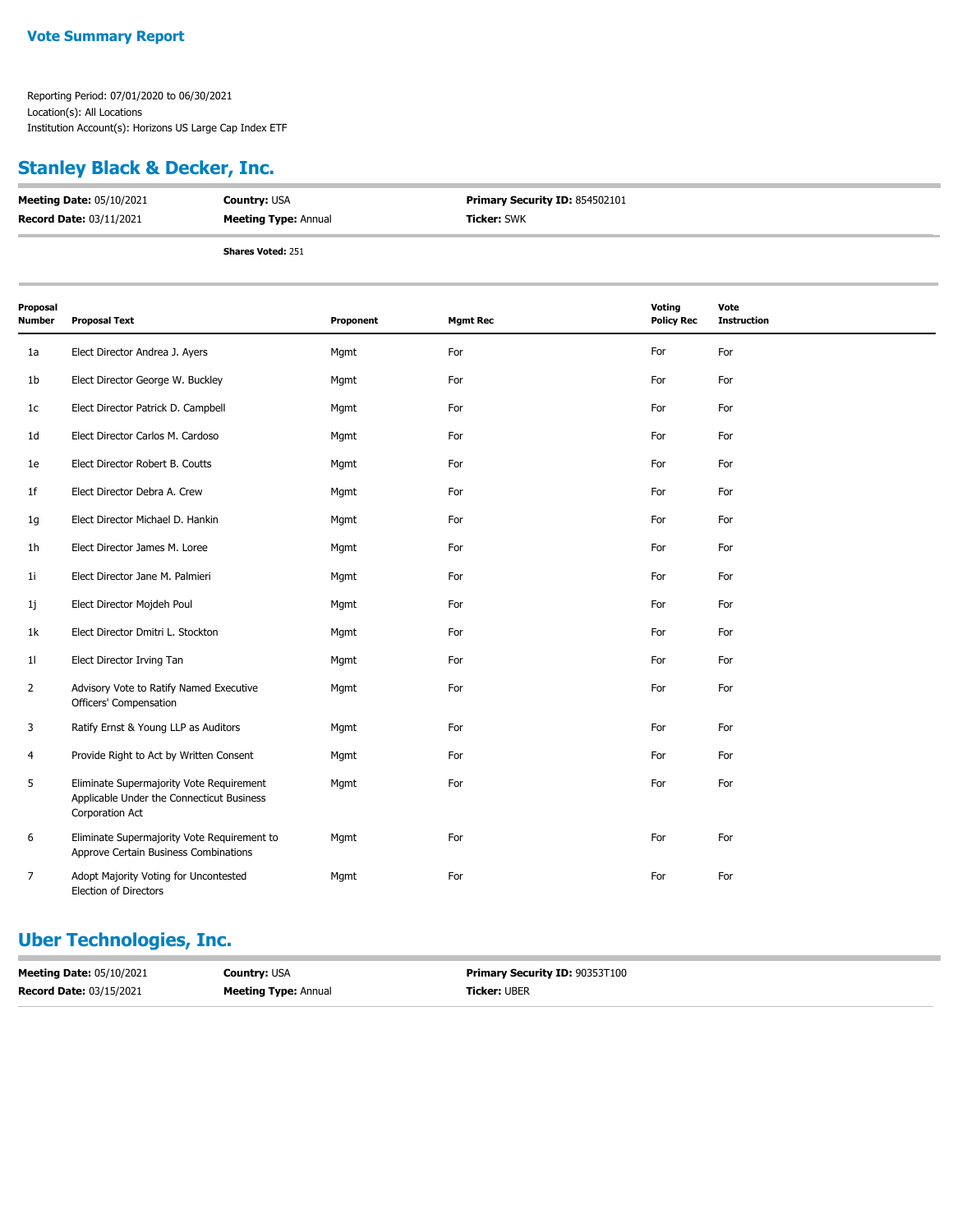## **Uber Technologies, Inc.**

**Shares Voted:** 1,964

| Proposal<br><b>Number</b> | <b>Proposal Text</b>                                              | Proponent | <b>Mgmt Rec</b> | Voting<br><b>Policy Rec</b> | Vote<br><b>Instruction</b> |
|---------------------------|-------------------------------------------------------------------|-----------|-----------------|-----------------------------|----------------------------|
| 1a                        | Elect Director Ronald Sugar                                       | Mgmt      | For             | For                         | For                        |
| 1 <sub>b</sub>            | Elect Director Revathi Advaithi                                   | Mgmt      | For             | For                         | For                        |
| 1c                        | Elect Director Ursula Burns                                       | Mgmt      | For             | For                         | For                        |
| 1 <sub>d</sub>            | Elect Director Robert Eckert                                      | Mgmt      | For             | For                         | For                        |
| 1e                        | Elect Director Amanda Ginsberg                                    | Mgmt      | For             | For                         | For                        |
| 1 <sub>f</sub>            | Elect Director Dara Khosrowshahi                                  | Mgmt      | For             | For                         | For                        |
| 1g                        | Elect Director Wan Ling Martello                                  | Mgmt      | For             | For                         | For                        |
| 1 <sub>h</sub>            | Elect Director Yasir Al-Rumayyan                                  | Mgmt      | For             | For                         | For                        |
| 11                        | Elect Director John Thain                                         | Mgmt      | For             | For                         | For                        |
| 1j                        | Elect Director David I. Trujillo                                  | Mgmt      | For             | For                         | For                        |
| 1k                        | Elect Director Alexander Wynaendts                                | Mgmt      | For             | For                         | For                        |
| $\overline{2}$            | Advisory Vote to Ratify Named Executive<br>Officers' Compensation | Mgmt      | For             | For                         | For                        |
| 3                         | Ratify PricewaterhouseCoopers LLP as<br>Auditors                  | Mgmt      | For             | For                         | For                        |
| 4                         | Eliminate Supermajority Vote Requirement                          | Mgmt      | For             | For                         | For                        |
| 5                         | Report on Lobbying Payments and Policy                            | <b>SH</b> | Against         | For                         | For                        |

#### **3M Company**

| <b>Meeting Date: 05/11/2021</b> | <b>Country:</b> USA         | <b>Primary Security ID: 88579Y101</b> |
|---------------------------------|-----------------------------|---------------------------------------|
| <b>Record Date: 03/16/2021</b>  | <b>Meeting Type: Annual</b> | Ticker: MMM                           |
|                                 |                             |                                       |

**Shares Voted:** 902

| Proposal<br><b>Number</b> | <b>Proposal Text</b>                  | Proponent | <b>Mgmt Rec</b> | Voting<br><b>Policy Rec</b> | Vote<br><b>Instruction</b> |
|---------------------------|---------------------------------------|-----------|-----------------|-----------------------------|----------------------------|
| 1a                        | Elect Director Thomas "Tony" K. Brown | Mgmt      | For             | For                         | For                        |
| 1b                        | Elect Director Pamela J. Craig        | Mgmt      | For             | For                         | For                        |
| 1c                        | Elect Director David B. Dillon        | Mgmt      | For             | For                         | For                        |
| 1d                        | Elect Director Michael L. Eskew       | Mgmt      | For             | For                         | For                        |
| 1e                        | Elect Director James R. Fitterling    | Mgmt      | For             | For                         | For                        |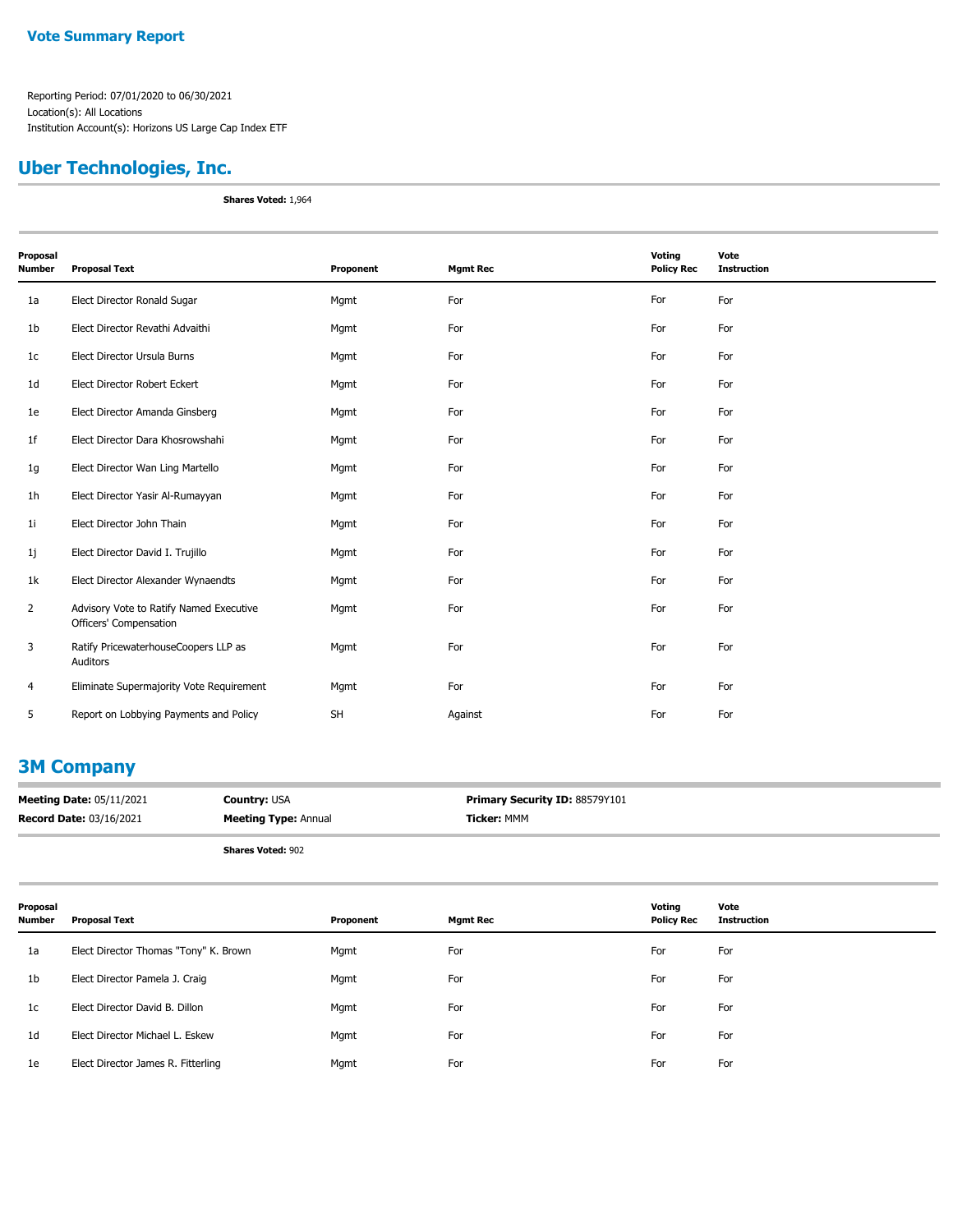#### **3M Company**

| Proposal<br>Number | <b>Proposal Text</b>                                                         | Proponent | <b>Mgmt Rec</b> | Voting<br><b>Policy Rec</b> | Vote<br><b>Instruction</b> |
|--------------------|------------------------------------------------------------------------------|-----------|-----------------|-----------------------------|----------------------------|
| 1f                 | Elect Director Herbert L. Henkel                                             | Mgmt      | For             | For                         | For                        |
| 1g                 | Elect Director Amy E. Hood                                                   | Mgmt      | For             | For                         | For                        |
| 1h                 | Elect Director Muhtar Kent                                                   | Mgmt      | For             | For                         | For                        |
| 1i                 | Elect Director Dambisa F. Moyo                                               | Mgmt      | For             | For                         | For                        |
| 1j                 | Elect Director Gregory R. Page                                               | Mgmt      | For             | For                         | For                        |
| 1k                 | Elect Director Michael F. Roman                                              | Mgmt      | For             | For                         | For                        |
| 11                 | Elect Director Patricia A. Woertz                                            | Mgmt      | For             | For                         | For                        |
| $\overline{2}$     | Ratify PricewaterhouseCoopers LLP as<br>Auditors                             | Mgmt      | For             | For                         | For                        |
| 3                  | Advisory Vote to Ratify Named Executive<br>Officers' Compensation            | Mgmt      | For             | For                         | For                        |
| 4                  | Amend Omnibus Stock Plan                                                     | Mgmt      | For             | For                         | For                        |
| 5                  | Consider Pay Disparity Between Executives<br>and Other Employees             | <b>SH</b> | Against         | Against                     | Against                    |
| 6                  | Amend Certificate of Incorporation to Become<br>a Public Benefit Corporation | <b>SH</b> | Against         | Against                     | Against                    |

## **Alexion Pharmaceuticals, Inc.**

| <b>Meeting Date: 05/11/2021</b> | <b>Country: USA</b>          | <b>Primary Security ID: 015351109</b> |
|---------------------------------|------------------------------|---------------------------------------|
| <b>Record Date: 03/30/2021</b>  | <b>Meeting Type: Special</b> | <b>Ticker: ALXN</b>                   |
|                                 | <b>Shares Voted: 357</b>     |                                       |

| Proposal<br><b>Number</b> | <b>Proposal Text</b>               | Proponent | <b>Mgmt Rec</b> | Votina<br><b>Policy Rec</b> | Vote<br><b>Instruction</b> |
|---------------------------|------------------------------------|-----------|-----------------|-----------------------------|----------------------------|
|                           | Approve Merger Agreement           | Mgmt      | For             | For                         | For                        |
|                           | Advisory Vote on Golden Parachutes | Mgmt      | For             | For                         | For                        |
|                           | Adjourn Meeting                    | Mgmt      | For             | For                         | For                        |

## **Arthur J. Gallagher & Co.**

| <b>Meeting Date: 05/11/2021</b> | <b>Country: USA</b>         | <b>Primary Security ID: 363576109</b> |
|---------------------------------|-----------------------------|---------------------------------------|
| <b>Record Date: 03/15/2021</b>  | <b>Meeting Type: Annual</b> | <b>Ticker: AJG</b>                    |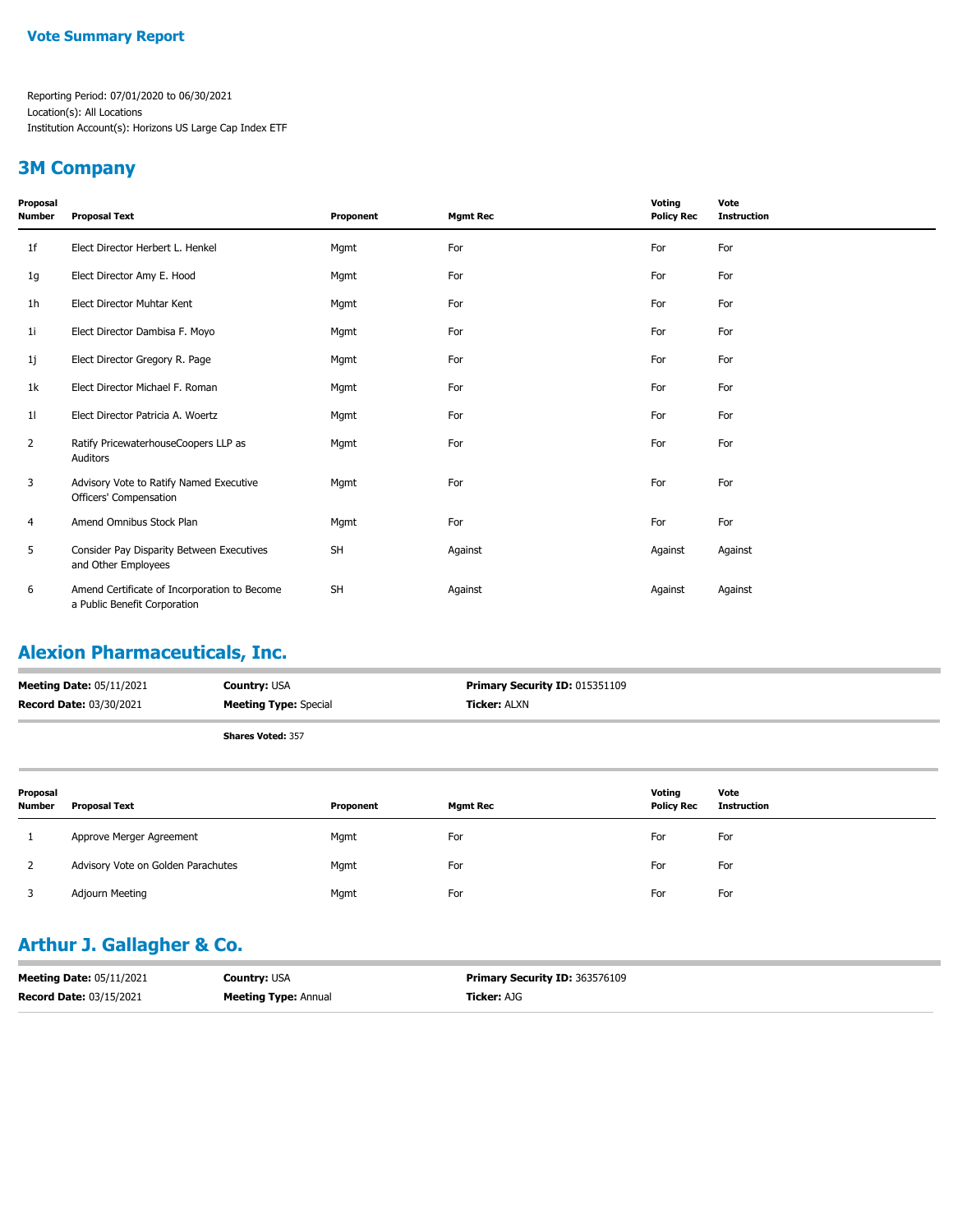## **Arthur J. Gallagher & Co.**

**Shares Voted:** 274

| Proposal<br>Number | <b>Proposal Text</b>                                              | Proponent | <b>Mgmt Rec</b> | Voting<br><b>Policy Rec</b> | Vote<br><b>Instruction</b> |
|--------------------|-------------------------------------------------------------------|-----------|-----------------|-----------------------------|----------------------------|
| 1a                 | Elect Director Sherry S. Barrat                                   | Mgmt      | For             | For                         | For                        |
| 1b                 | Elect Director William L. Bax                                     | Mgmt      | For             | For                         | For                        |
| 1c                 | Elect Director D. John Coldman                                    | Mgmt      | For             | For                         | For                        |
| 1d                 | Elect Director J. Patrick Gallagher, Jr.                          | Mgmt      | For             | For                         | For                        |
| 1e                 | Elect Director David S. Johnson                                   | Mgmt      | For             | For                         | For                        |
| 1f                 | Elect Director Kay W. McCurdy                                     | Mgmt      | For             | For                         | For                        |
| 1g                 | Elect Director Christopher C. Miskel                              | Mgmt      | For             | For                         | For                        |
| 1h                 | Elect Director Ralph J. Nicoletti                                 | Mgmt      | For             | For                         | For                        |
| 1i                 | Elect Director Norman L. Rosenthal                                | Mgmt      | For             | For                         | For                        |
| $\overline{2}$     | Ratify Ernst & Young LLP as Auditors                              | Mgmt      | For             | For                         | For                        |
| 3                  | Advisory Vote to Ratify Named Executive<br>Officers' Compensation | Mgmt      | For             | For                         | For                        |

#### **ConocoPhillips**

| <b>Meeting Date: 05/11/2021</b> | <b>Country: USA</b>         | <b>Primary Security ID: 20825C104</b> |
|---------------------------------|-----------------------------|---------------------------------------|
| <b>Record Date: 03/15/2021</b>  | <b>Meeting Type: Annual</b> | <b>Ticker:</b> COP                    |
|                                 |                             |                                       |

**Shares Voted:** 2,126

| Proposal<br>Number | <b>Proposal Text</b>                 | Proponent | <b>Mgmt Rec</b> | Voting<br><b>Policy Rec</b> | Vote<br><b>Instruction</b> |
|--------------------|--------------------------------------|-----------|-----------------|-----------------------------|----------------------------|
| 1a                 | Elect Director Charles E. Bunch      | Mgmt      | For             | For                         | For                        |
| 1b                 | Elect Director Caroline Maury Devine | Mgmt      | For             | For                         | For                        |
| 1c                 | Elect Director John V. Faraci        | Mgmt      | For             | For                         | For                        |
| 1d                 | Elect Director Jody Freeman          | Mgmt      | For             | For                         | For                        |
| 1e                 | Elect Director Gay Huey Evans        | Mgmt      | For             | For                         | For                        |
| 1f                 | Elect Director Jeffrey A. Joerres    | Mgmt      | For             | For                         | For                        |
| 1g                 | Elect Director Ryan M. Lance         | Mgmt      | For             | For                         | For                        |
| 1 <sub>h</sub>     | Elect Director Timothy A. Leach      | Mgmt      | For             | For                         | For                        |
| 1i                 | Elect Director William H. McRaven    | Mgmt      | For             | For                         | For                        |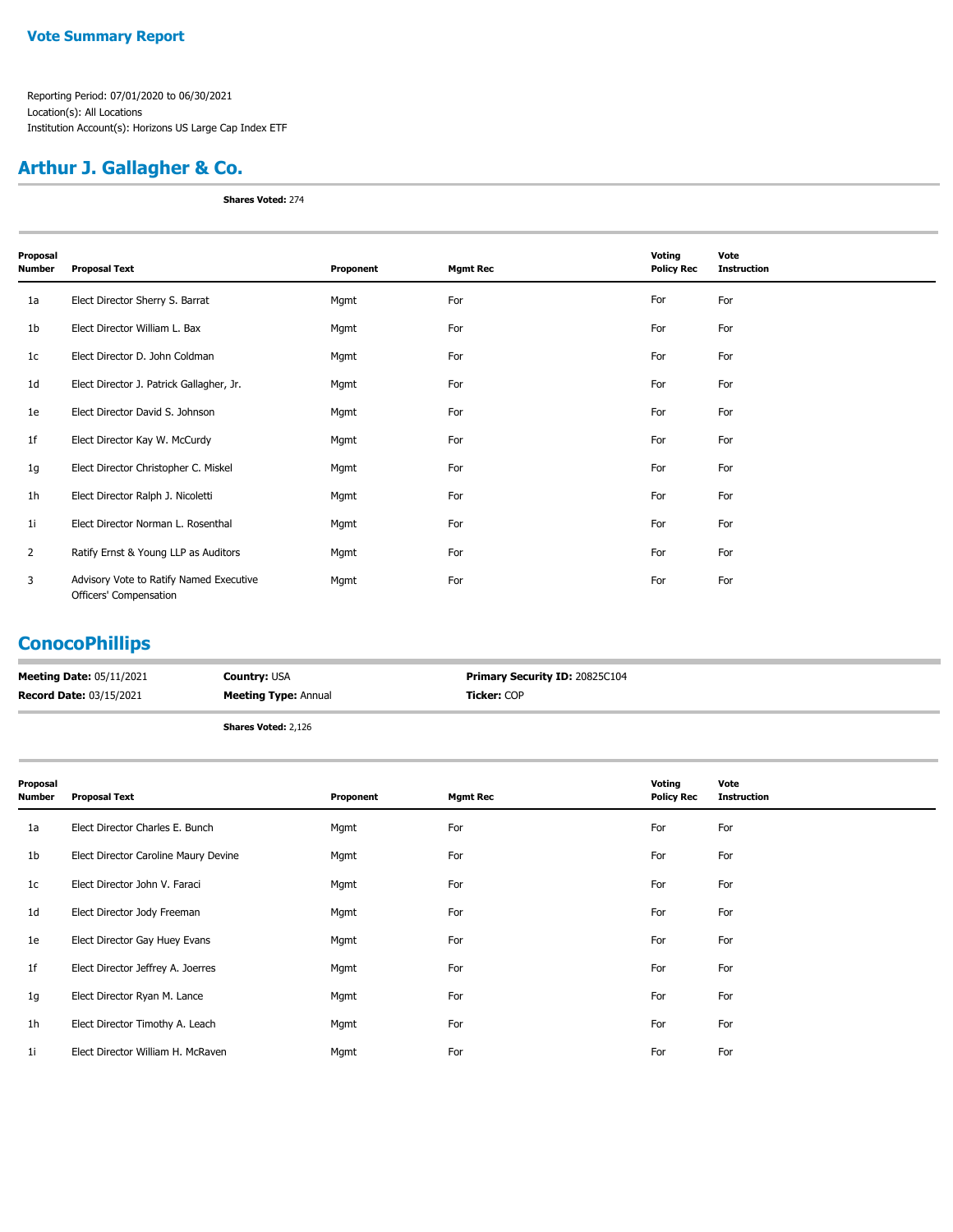#### **Vote Summary Report**

Reporting Period: 07/01/2020 to 06/30/2021 Location(s): All Locations Institution Account(s): Horizons US Large Cap Index ETF

# **ConocoPhillips**

| Proposal<br>Number | <b>Proposal Text</b>                                              | Proponent | <b>Mgmt Rec</b> | Voting<br><b>Policy Rec</b> | Vote<br><b>Instruction</b> |
|--------------------|-------------------------------------------------------------------|-----------|-----------------|-----------------------------|----------------------------|
| 1j                 | Elect Director Sharmila Mulligan                                  | Mgmt      | For             | For                         | For                        |
| 1k                 | Elect Director Eric D. Mullins                                    | Mgmt      | For             | For                         | For                        |
| 11                 | Elect Director Arjun N. Murti                                     | Mgmt      | For             | For                         | For                        |
| 1m                 | Elect Director Robert A. Niblock                                  | Mgmt      | For             | For                         | For                        |
| 1n                 | Elect Director David T. Seaton                                    | Mgmt      | For             | For                         | For                        |
| 10                 | Elect Director R.A. Walker                                        | Mgmt      | For             | For                         | For                        |
| $\mathbf{2}$       | Ratify Ernst & Young LLP as Auditor                               | Mgmt      | For             | For                         | For                        |
| 3                  | Advisory Vote to Ratify Named Executive<br>Officers' Compensation | Mgmt      | For             | For                         | For                        |
| 4                  | Adopt Simple Majority Vote                                        | <b>SH</b> | For             | For                         | For                        |
| 5                  | <b>Emission Reduction Targets</b>                                 | <b>SH</b> | Against         | For                         | For                        |
|                    |                                                                   |           |                 |                             |                            |

### **Cummins Inc.**

| <b>Meeting Date: 05/11/2021</b> | <b>Country:</b> USA         | <b>Primary Security ID: 231021106</b> |
|---------------------------------|-----------------------------|---------------------------------------|
| <b>Record Date: 03/08/2021</b>  | <b>Meeting Type: Annual</b> | <b>Ticker:</b> CMI                    |

**Shares Voted:** 229

| Proposal<br><b>Number</b> | <b>Proposal Text</b>                  | Proponent | <b>Mgmt Rec</b> | Voting<br><b>Policy Rec</b> | Vote<br><b>Instruction</b> |
|---------------------------|---------------------------------------|-----------|-----------------|-----------------------------|----------------------------|
| 1                         | Elect Director N. Thomas Linebarger   | Mgmt      | For             | For                         | For                        |
| 2                         | Elect Director Robert J. Bernhard     | Mgmt      | For             | For                         | For                        |
| 3                         | Elect Director Franklin R. Chang Diaz | Mgmt      | For             | For                         | For                        |
| 4                         | Elect Director Bruno V. Di Leo Allen  | Mgmt      | For             | For                         | For                        |
| 5                         | Elect Director Stephen B. Dobbs       | Mgmt      | For             | For                         | For                        |
| 6                         | Elect Director Carla A. Harris        | Mgmt      | For             | For                         | For                        |
| 7                         | Elect Director Robert K. Herdman      | Mgmt      | For             | For                         | For                        |
| 8                         | Elect Director Alexis M. Herman       | Mgmt      | For             | For                         | For                        |
| 9                         | Elect Director Thomas J. Lynch        | Mgmt      | For             | For                         | For                        |
| 10                        | Elect Director William I. Miller      | Mgmt      | For             | For                         | For                        |
| 11                        | Elect Director Georgia R. Nelson      | Mgmt      | For             | For                         | For                        |
| 12                        | Elect Director Kimberly A. Nelson     | Mgmt      | For             | For                         | For                        |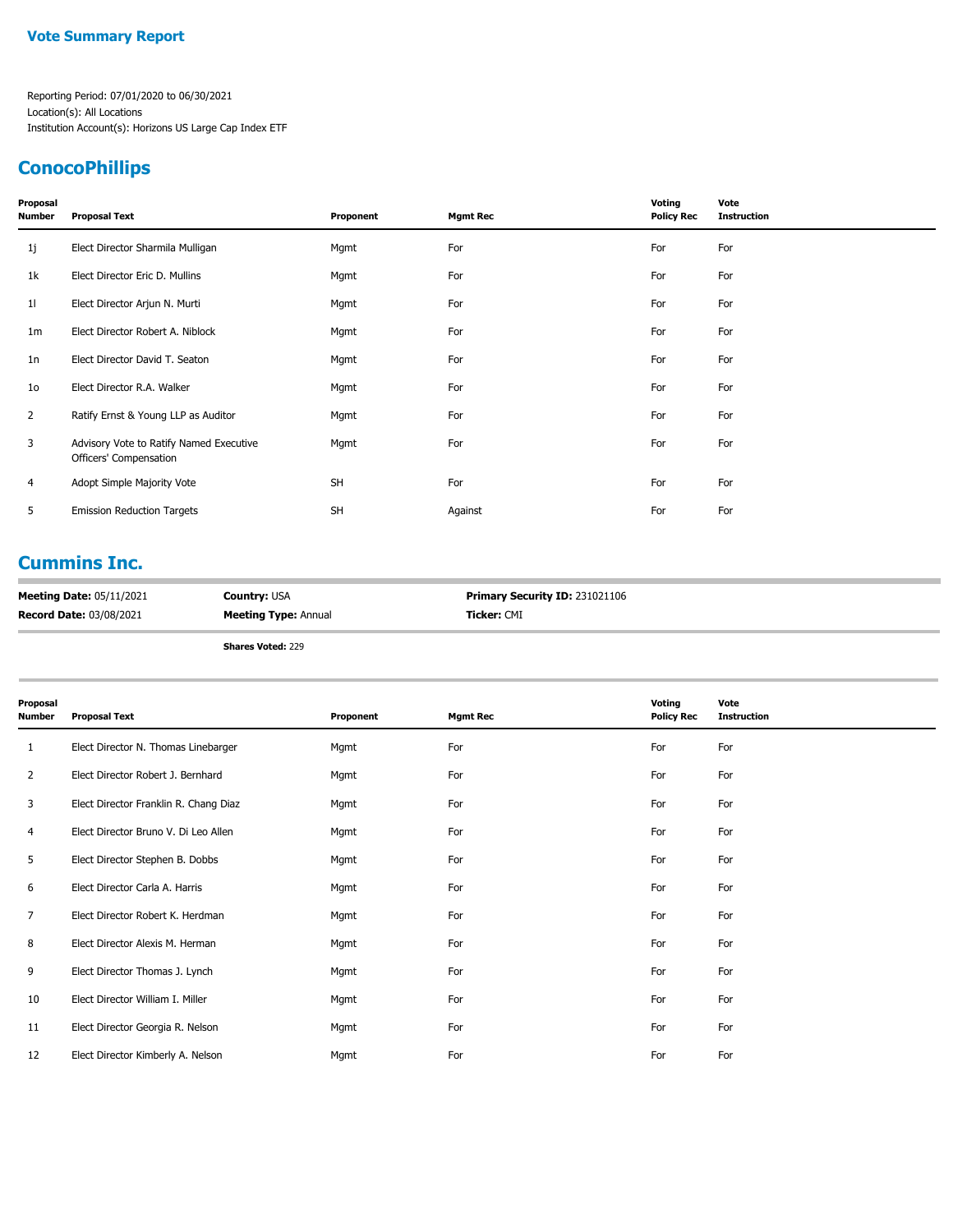### **Cummins Inc.**

| Proposal<br><b>Number</b> | Proposal Text                                                     | Proponent | Mgmt Rec | Votina<br><b>Policy Rec</b> | Vote<br>Instruction |
|---------------------------|-------------------------------------------------------------------|-----------|----------|-----------------------------|---------------------|
| 13                        | Elect Director Karen H. Quintos                                   | Mgmt      | For      | For                         | For                 |
| 14                        | Advisory Vote to Ratify Named Executive<br>Officers' Compensation | Mgmt      | For      | For                         | For                 |
| 15                        | Ratify PricewaterhouseCoopers LLP as Auditor                      | Mgmt      | For      | For                         | For                 |
| 16                        | Abolish Professional Services Allowance                           | <b>SH</b> | Against  | For                         | For                 |

## **Prudential Financial, Inc.**

| <b>Meeting Date: 05/11/2021</b> | <b>Country: USA</b>         | <b>Primary Security ID: 744320102</b> |
|---------------------------------|-----------------------------|---------------------------------------|
| <b>Record Date: 03/12/2021</b>  | <b>Meeting Type: Annual</b> | <b>Ticker:</b> PRU                    |
|                                 | <b>Shares Voted: 621</b>    |                                       |

| Proposal<br><b>Number</b> | <b>Proposal Text</b>                                              | Proponent | <b>Mgmt Rec</b> | Voting<br><b>Policy Rec</b> | Vote<br><b>Instruction</b> |
|---------------------------|-------------------------------------------------------------------|-----------|-----------------|-----------------------------|----------------------------|
| 1.1                       | Elect Director Thomas J. Baltimore, Jr.                           | Mgmt      | For             | For                         | For                        |
| 1.2                       | Elect Director Gilbert F. Casellas                                | Mgmt      | For             | For                         | For                        |
| 1.3                       | Elect Director Robert M. Falzon                                   | Mgmt      | For             | For                         | For                        |
| 1.4                       | Elect Director Martina Hund-Mejean                                | Mgmt      | For             | For                         | For                        |
| 1.5                       | Elect Director Wendy E. Jones                                     | Mgmt      | For             | For                         | For                        |
| 1.6                       | Elect Director Karl J. Krapek                                     | Mgmt      | For             | For                         | For                        |
| 1.7                       | Elect Director Peter R. Lighte                                    | Mgmt      | For             | For                         | For                        |
| 1.8                       | Elect Director Charles F. Lowrey                                  | Mgmt      | For             | For                         | For                        |
| 1.9                       | Elect Director George Paz                                         | Mgmt      | For             | For                         | For                        |
| 1.10                      | Elect Director Sandra Pianalto                                    | Mgmt      | For             | For                         | For                        |
| 1.11                      | Elect Director Christine A. Poon                                  | Mgmt      | For             | For                         | For                        |
| 1.12                      | Elect Director Douglas A. Scovanner                               | Mgmt      | For             | For                         | For                        |
| 1.13                      | Elect Director Michael A. Todman                                  | Mgmt      | For             | For                         | For                        |
| 2                         | Ratify PricewaterhouseCoopers LLP as<br>Auditors                  | Mgmt      | For             | For                         | For                        |
| 3                         | Advisory Vote to Ratify Named Executive<br>Officers' Compensation | Mgmt      | For             | For                         | For                        |
| 4                         | Approve Omnibus Stock Plan                                        | Mgmt      | For             | For                         | For                        |
| 5                         | Require Independent Board Chair                                   | <b>SH</b> | Against         | For                         | For                        |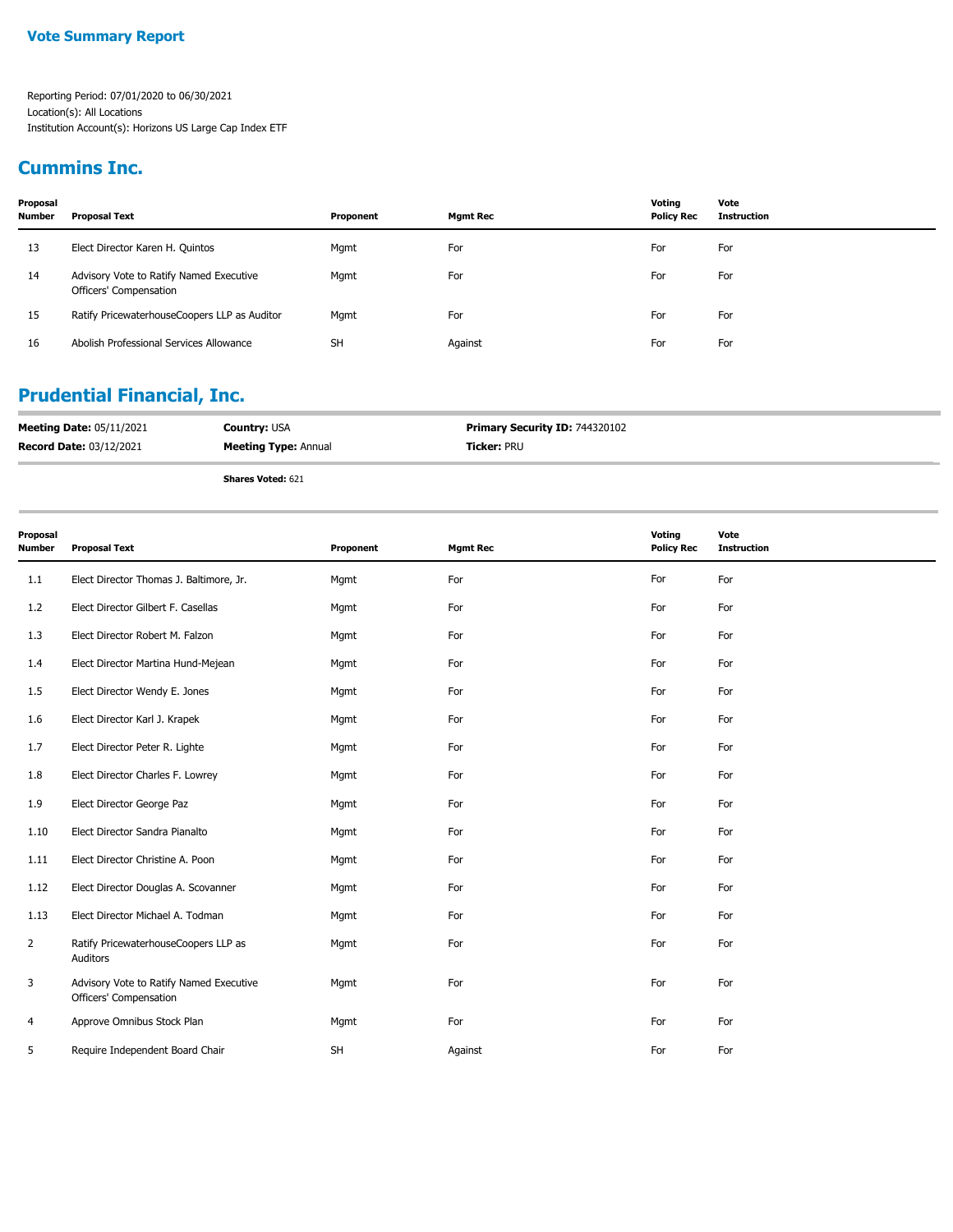#### **T. Rowe Price Group, Inc.**

| <b>Meeting Date: 05/11/2021</b> | <b>Country: USA</b>         | <b>Primary Security ID: 74144T108</b> |  |
|---------------------------------|-----------------------------|---------------------------------------|--|
| <b>Record Date: 03/11/2021</b>  | <b>Meeting Type: Annual</b> | <b>Ticker: TROW</b>                   |  |
|                                 |                             |                                       |  |
|                                 | <b>Shares Voted: 350</b>    |                                       |  |

| Proposal<br>Number | <b>Proposal Text</b>                                                                 | Proponent | <b>Mgmt Rec</b> | Voting<br><b>Policy Rec</b> | Vote<br><b>Instruction</b> |
|--------------------|--------------------------------------------------------------------------------------|-----------|-----------------|-----------------------------|----------------------------|
| 1a                 | Elect Director Mark S. Bartlett                                                      | Mgmt      | For             | For                         | For                        |
| 1b                 | Elect Director Mary K. Bush                                                          | Mgmt      | For             | For                         | For                        |
| 1c                 | Elect Director Dina Dublon                                                           | Mgmt      | For             | For                         | For                        |
| 1d                 | Elect Director Freeman A. Hrabowski, III                                             | Mgmt      | For             | For                         | For                        |
| 1e                 | Elect Director Robert F. MacLellan                                                   | Mgmt      | For             | For                         | For                        |
| 1f                 | Elect Director Olympia J. Snowe                                                      | Mgmt      | For             | For                         | For                        |
| 1g                 | Elect Director Robert J. Stevens                                                     | Mgmt      | For             | For                         | For                        |
| 1h                 | Elect Director William J. Stromberg                                                  | Mgmt      | For             | For                         | For                        |
| 1i                 | Elect Director Richard R. Verma                                                      | Mgmt      | For             | For                         | For                        |
| 1j                 | Elect Director Sandra S. Wijnberg                                                    | Mgmt      | For             | For                         | For                        |
| 1k                 | Elect Director Alan D. Wilson                                                        | Mgmt      | For             | For                         | For                        |
| $\overline{2}$     | Advisory Vote to Ratify Named Executive<br>Officers' Compensation                    | Mgmt      | For             | For                         | For                        |
| 3                  | Ratify KPMG LLP as Auditors                                                          | Mgmt      | For             | For                         | For                        |
| 4                  | Report on and Assess Proxy Voting Policies in<br>Relation to Climate Change Position | <b>SH</b> | Against         | Against                     | Against                    |

### **TransUnion**

| <b>Meeting Date: 05/11/2021</b> | <b>Country: USA</b>         | Primary Security ID: 89400J107 |
|---------------------------------|-----------------------------|--------------------------------|
| <b>Record Date: 03/15/2021</b>  | <b>Meeting Type: Annual</b> | <b>Ticker: TRU</b>             |
|                                 | <b>Shares Voted: 297</b>    |                                |

| Proposal<br>Number | Proposal Text                              | Proponent | <b>Mgmt Rec</b> | Voting<br><b>Policy Rec</b> | Vote<br>Instruction |
|--------------------|--------------------------------------------|-----------|-----------------|-----------------------------|---------------------|
| 1a                 | Elect Director William P. (Billy) Bosworth | Mgmt      | For             | For                         | For                 |
| 1 <sub>b</sub>     | Elect Director Suzanne P. Clark            | Mgmt      | For             | For                         | For                 |
| 1c                 | Elect Director Kermit R. Crawford          | Mgmt      | For             | For                         | For                 |
| 1d                 | Elect Director Russell P. Fradin           | Mgmt      | For             | For                         | For                 |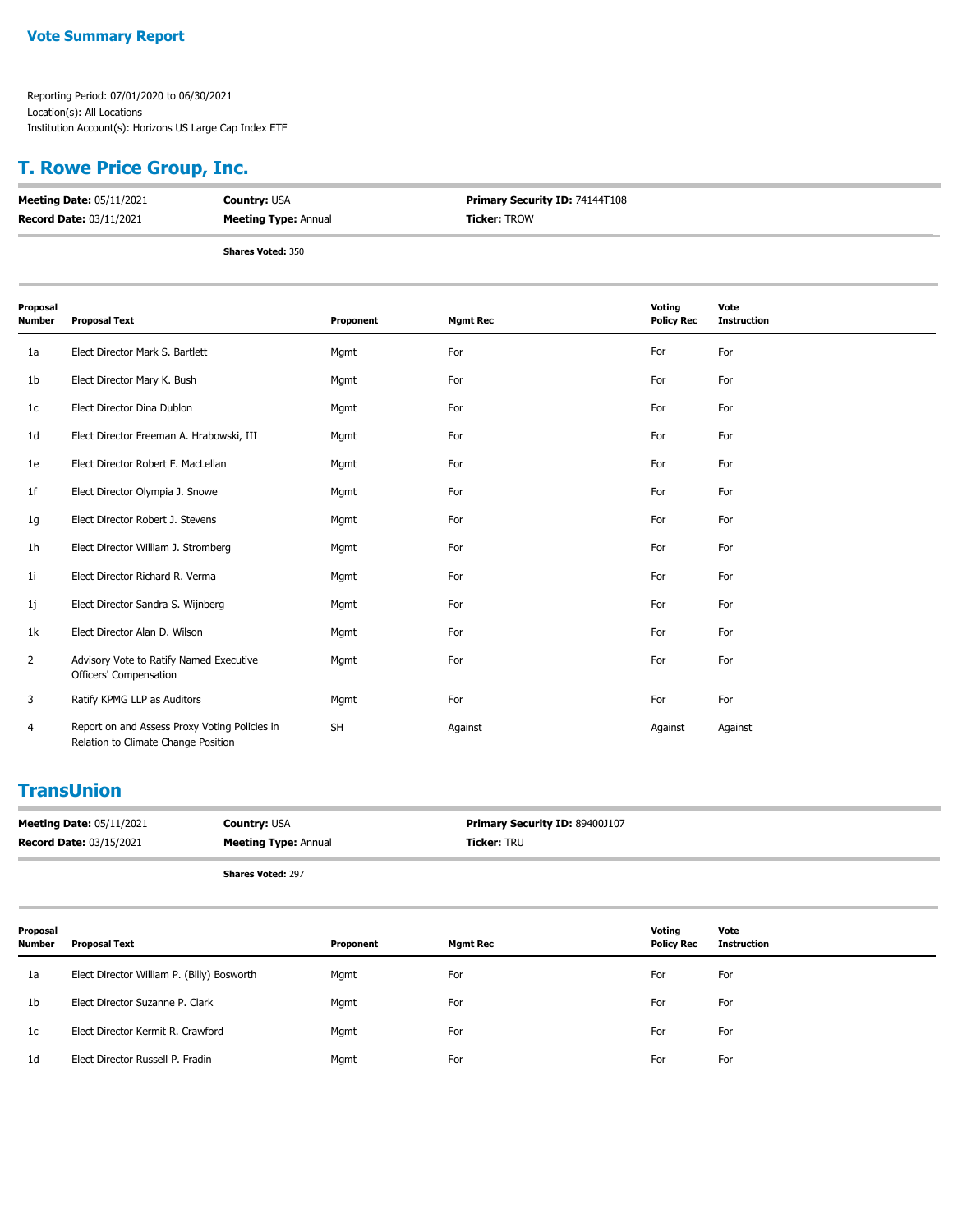#### **TransUnion**

| Proposal<br><b>Number</b> | Proposal Text                                    | Proponent | Mgmt Rec | Votina<br><b>Policy Rec</b> | Vote<br><b>Instruction</b> |
|---------------------------|--------------------------------------------------|-----------|----------|-----------------------------|----------------------------|
| 1e                        | Elect Director Pamela A. Joseph                  | Mgmt      | For      | For                         | For                        |
| 1f                        | Elect Director Thomas L. Monahan, III            | Mgmt      | For      | For                         | For                        |
|                           | Ratify PricewaterhouseCoopers LLP as<br>Auditors | Mgmt      | For      | For                         | For                        |

#### **Tyler Technologies, Inc.**

| <b>Meeting Date: 05/11/2021</b> | <b>Country: USA</b>         | <b>Primary Security ID: 902252105</b> |
|---------------------------------|-----------------------------|---------------------------------------|
| <b>Record Date: 03/19/2021</b>  | <b>Meeting Type: Annual</b> | <b>Ticker:</b> TYL                    |
|                                 | <b>Shares Voted: 57</b>     |                                       |

| Proposal<br><b>Number</b> | <b>Proposal Text</b>                                              | Proponent | <b>Mgmt Rec</b> | Voting<br><b>Policy Rec</b> | Vote<br><b>Instruction</b> |
|---------------------------|-------------------------------------------------------------------|-----------|-----------------|-----------------------------|----------------------------|
| 1a                        | Elect Director Glenn A. Carter                                    | Mgmt      | For             | For                         | For                        |
| 1b                        | Elect Director Brenda A. Cline                                    | Mgmt      | For             | For                         | For                        |
| 1c                        | Elect Director Ronnie D. Hawkins, Jr.                             | Mgmt      | For             | For                         | For                        |
| 1d                        | Elect Director Mary L. Landrieu                                   | Mgmt      | For             | For                         | For                        |
| 1e                        | Elect Director John S. Marr, Jr.                                  | Mgmt      | For             | For                         | For                        |
| 1f                        | Elect Director H. Lynn Moore, Jr.                                 | Mgmt      | For             | For                         | For                        |
| 1g                        | Elect Director Daniel M. Pope                                     | Mgmt      | For             | For                         | For                        |
| 1 <sub>h</sub>            | Elect Director Dustin R. Womble                                   | Mgmt      | For             | For                         | For                        |
| 2                         | Ratify Ernst & Young LLP as Auditors                              | Mgmt      | For             | For                         | For                        |
| 3                         | Advisory Vote to Ratify Named Executive<br>Officers' Compensation | Mgmt      | For             | For                         | For                        |

## **Waste Management, Inc.**

| <b>Meeting Date: 05/11/2021</b><br><b>Country: USA</b><br><b>Record Date: 03/17/2021</b><br><b>Meeting Type: Annual</b> |                                   | Primary Security ID: 94106L109<br>Ticker: WM |           |                 |                             |                            |
|-------------------------------------------------------------------------------------------------------------------------|-----------------------------------|----------------------------------------------|-----------|-----------------|-----------------------------|----------------------------|
|                                                                                                                         |                                   | <b>Shares Voted: 662</b>                     |           |                 |                             |                            |
| Proposal<br>Number                                                                                                      | <b>Proposal Text</b>              |                                              | Proponent | <b>Mgmt Rec</b> | Votina<br><b>Policy Rec</b> | Vote<br><b>Instruction</b> |
| 1a                                                                                                                      | Elect Director James C. Fish, Jr. |                                              | Mgmt      | For             | For                         | For                        |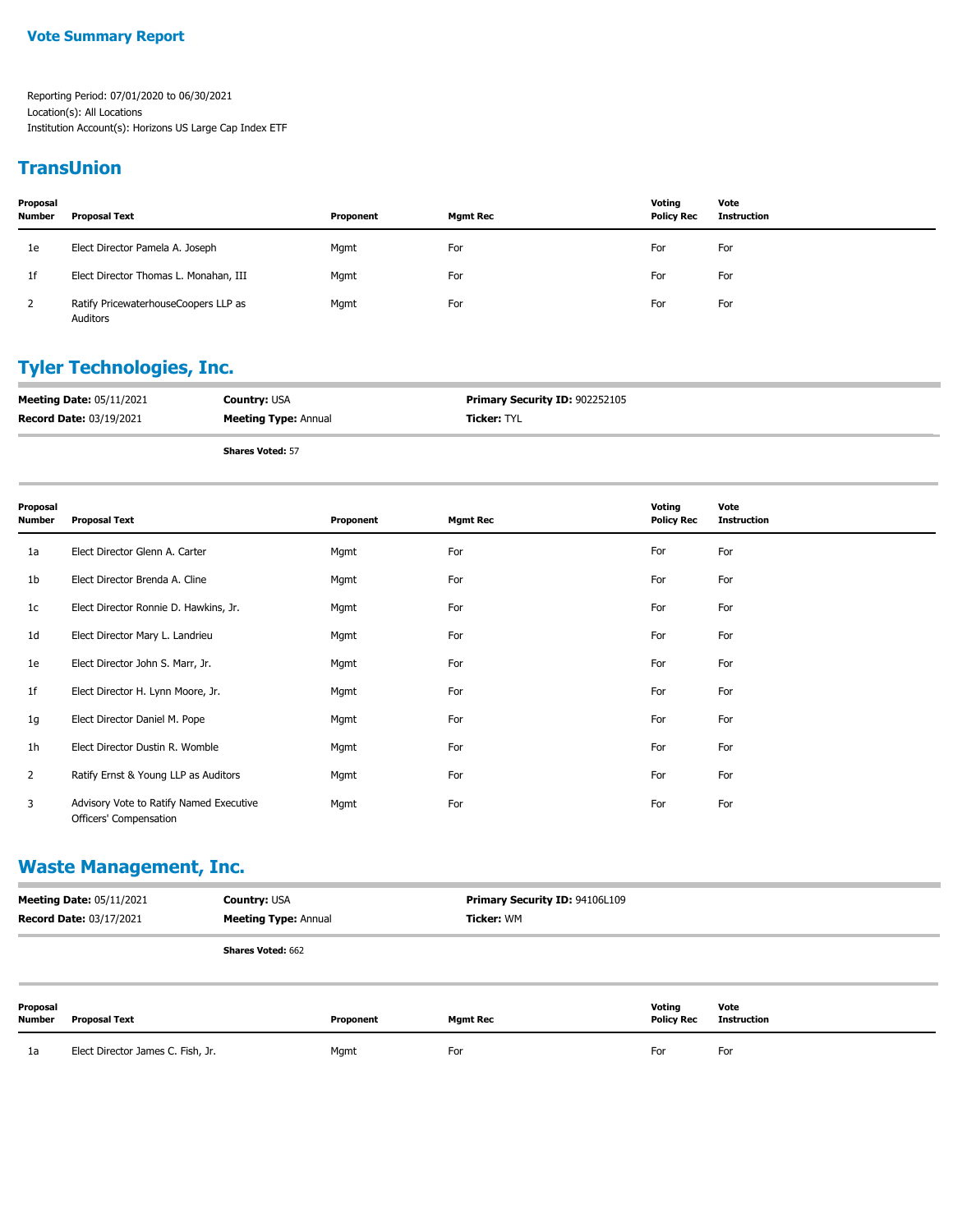#### **Waste Management, Inc.**

| Proposal<br><b>Number</b> | <b>Proposal Text</b>                                              | Proponent | <b>Mgmt Rec</b> | Voting<br><b>Policy Rec</b> | Vote<br><b>Instruction</b> |
|---------------------------|-------------------------------------------------------------------|-----------|-----------------|-----------------------------|----------------------------|
| 1b                        | Elect Director Andres R. Gluski                                   | Mgmt      | For             | For                         | For                        |
| 1c                        | Elect Director Victoria M. Holt                                   | Mgmt      | For             | For                         | For                        |
| 1d                        | Elect Director Kathleen M. Mazzarella                             | Mgmt      | For             | For                         | For                        |
| 1e                        | Elect Director Sean E. Menke                                      | Mgmt      | For             | For                         | For                        |
| 1f                        | Elect Director William B. Plummer                                 | Mgmt      | For             | For                         | For                        |
| 1g                        | Elect Director John C. Pope                                       | Mgmt      | For             | For                         | For                        |
| 1h                        | Elect Director Maryrose T. Sylvester                              | Mgmt      | For             | For                         | For                        |
| 1i                        | Elect Director Thomas H. Weidemeyer                               | Mgmt      | For             | For                         | For                        |
| 2                         | Ratify Ernst & Young LLP as Auditors                              | Mgmt      | For             | For                         | For                        |
| 3                         | Advisory Vote to Ratify Named Executive<br>Officers' Compensation | Mgmt      | For             | For                         | For                        |

#### **Waters Corporation**

| <b>Meeting Date: 05/11/2021</b> | <b>Countrv:</b> USA         | <b>Primary Security ID: 941848103</b> |
|---------------------------------|-----------------------------|---------------------------------------|
| <b>Record Date: 03/17/2021</b>  | <b>Meeting Type: Annual</b> | <b>Ticker: WAT</b>                    |

**Shares Voted:** 97

| Proposal<br>Number | <b>Proposal Text</b>                                              | Proponent | <b>Mgmt Rec</b> | Voting<br><b>Policy Rec</b> | Vote<br><b>Instruction</b> |
|--------------------|-------------------------------------------------------------------|-----------|-----------------|-----------------------------|----------------------------|
| 1.1                | Elect Director Udit Batra                                         | Mgmt      | For             | For                         | For                        |
| 1.2                | Elect Director Linda Baddour                                      | Mgmt      | For             | For                         | For                        |
| 1.3                | Elect Director Michael J. Berendt                                 | Mgmt      | For             | For                         | For                        |
| 1.4                | Elect Director Edward Conard                                      | Mgmt      | For             | For                         | For                        |
| 1.5                | Elect Director Gary E. Hendrickson                                | Mgmt      | For             | For                         | For                        |
| 1.6                | Elect Director Pearl S. Huang                                     | Mgmt      | For             | For                         | For                        |
| 1.7                | Elect Director Christopher A. Kuebler                             | Mgmt      | For             | For                         | For                        |
| 1.8                | Elect Director Flemming Ornskov                                   | Mgmt      | For             | For                         | For                        |
| 1.9                | Elect Director Thomas P. Salice                                   | Mgmt      | For             | For                         | For                        |
| $\overline{2}$     | Ratify PricewaterhouseCoopers LLP as Auditor                      | Mgmt      | For             | For                         | For                        |
| 3                  | Advisory Vote to Ratify Named Executive<br>Officers' Compensation | Mgmt      | For             | For                         | For                        |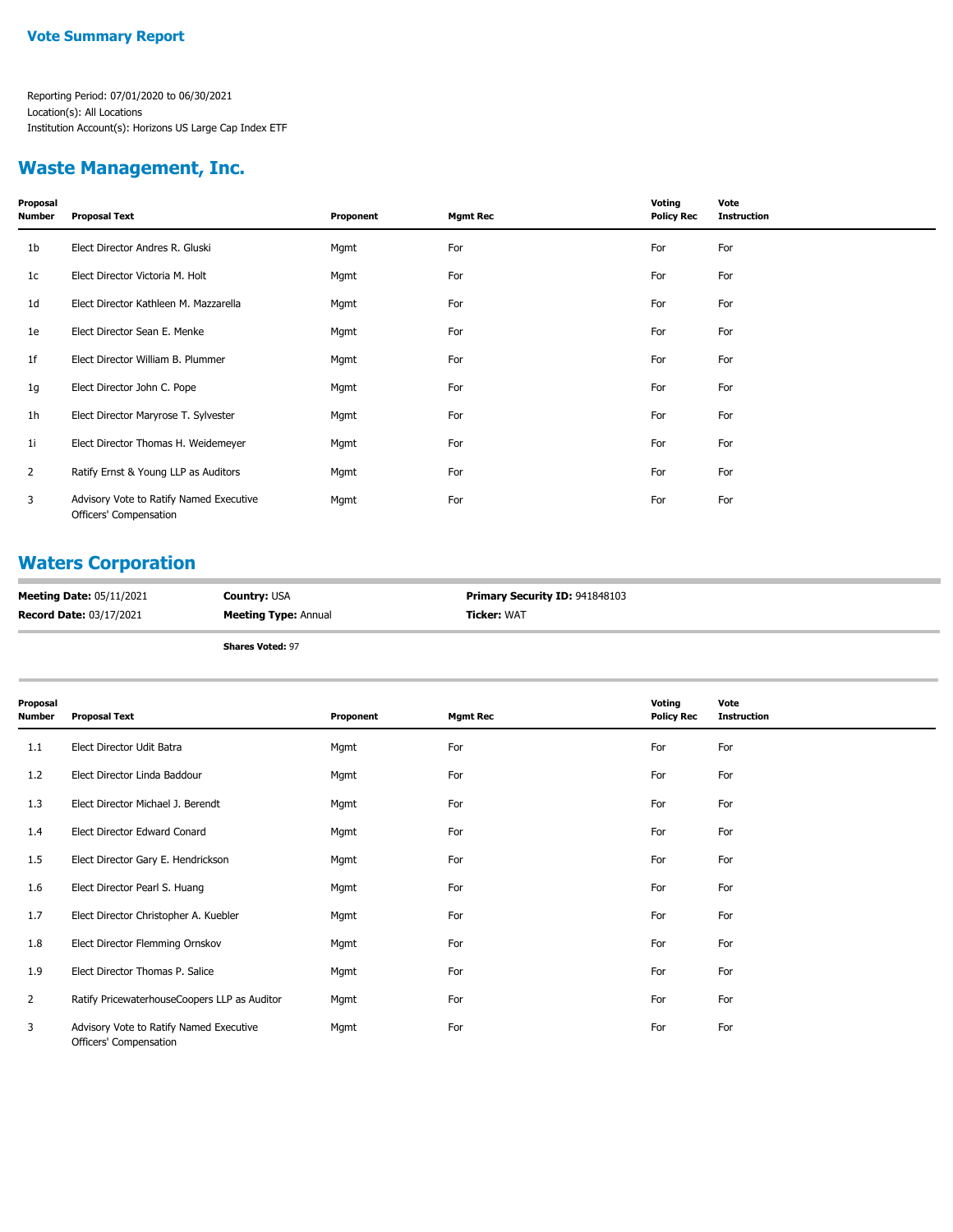#### **Vote Summary Report**

Reporting Period: 07/01/2020 to 06/30/2021 Location(s): All Locations Institution Account(s): Horizons US Large Cap Index ETF

## **Wayfair Inc.**

| <b>Meeting Date: 05/11/2021</b> | <b>Country: USA</b>         | <b>Primary Security ID: 94419L101</b> |
|---------------------------------|-----------------------------|---------------------------------------|
| <b>Record Date: 03/16/2021</b>  | <b>Meeting Type: Annual</b> | Ticker: W                             |
|                                 |                             |                                       |

**Shares Voted:** 108

| Proposal<br><b>Number</b> | <b>Proposal Text</b>                 | Proponent | <b>Mgmt Rec</b> | Voting<br><b>Policy Rec</b> | Vote<br><b>Instruction</b> |
|---------------------------|--------------------------------------|-----------|-----------------|-----------------------------|----------------------------|
| 1a                        | Elect Director Niraj Shah            | Mgmt      | For             | For                         | For                        |
| 1b                        | Elect Director Steven Conine         | Mgmt      | For             | For                         | For                        |
| 1 <sub>c</sub>            | Elect Director Michael Choe          | Mgmt      | For             | For                         | For                        |
| 1 <sub>d</sub>            | Elect Director Andrea Jung           | Mgmt      | For             | For                         | For                        |
| 1e                        | Elect Director Michael Kumin         | Mgmt      | For             | For                         | For                        |
| 1f                        | Elect Director Jeffrey Naylor        | Mgmt      | For             | For                         | For                        |
| 1g                        | Elect Director Anke Schaferkordt     | Mgmt      | For             | For                         | For                        |
| 1 <sub>h</sub>            | Elect Director Michael E. Sneed      | Mgmt      | For             | For                         | For                        |
| $\overline{2}$            | Ratify Ernst & Young LLP as Auditors | Mgmt      | For             | For                         | For                        |

## **Willis Towers Watson Public Limited Company**

| <b>Meeting Date: 05/11/2021</b> | <b>Country: Ireland</b>     | <b>Primary Security ID: G96629103</b> |
|---------------------------------|-----------------------------|---------------------------------------|
| <b>Record Date: 03/11/2021</b>  | <b>Meeting Type: Annual</b> | <b>Ticker: WLTW</b>                   |
|                                 | <b>Shares Voted: 201</b>    |                                       |

| Proposal<br>Number | <b>Proposal Text</b>              | Proponent | <b>Mgmt Rec</b> | Voting<br><b>Policy Rec</b> | Vote<br><b>Instruction</b> |
|--------------------|-----------------------------------|-----------|-----------------|-----------------------------|----------------------------|
| 1a                 | Elect Director Anna C. Catalano   | Mgmt      | For             | For                         | For                        |
| 1b                 | Elect Director Victor F. Ganzi    | Mgmt      | For             | For                         | For                        |
| 1c                 | Elect Director John J. Haley      | Mgmt      | For             | For                         | For                        |
| 1d                 | Elect Director Wendy E. Lane      | Mgmt      | For             | For                         | For                        |
| 1e                 | Elect Director Brendan R. O'Neill | Mgmt      | For             | For                         | For                        |
| 1f                 | Elect Director Jaymin B. Patel    | Mgmt      | For             | For                         | For                        |
| 1g                 | Elect Director Linda D. Rabbitt   | Mgmt      | For             | For                         | For                        |
| 1h                 | Elect Director Paul D. Thomas     | Mgmt      | For             | For                         | For                        |
| 1i                 | Elect Director Wilhelm Zeller     | Mgmt      | For             | For                         | For                        |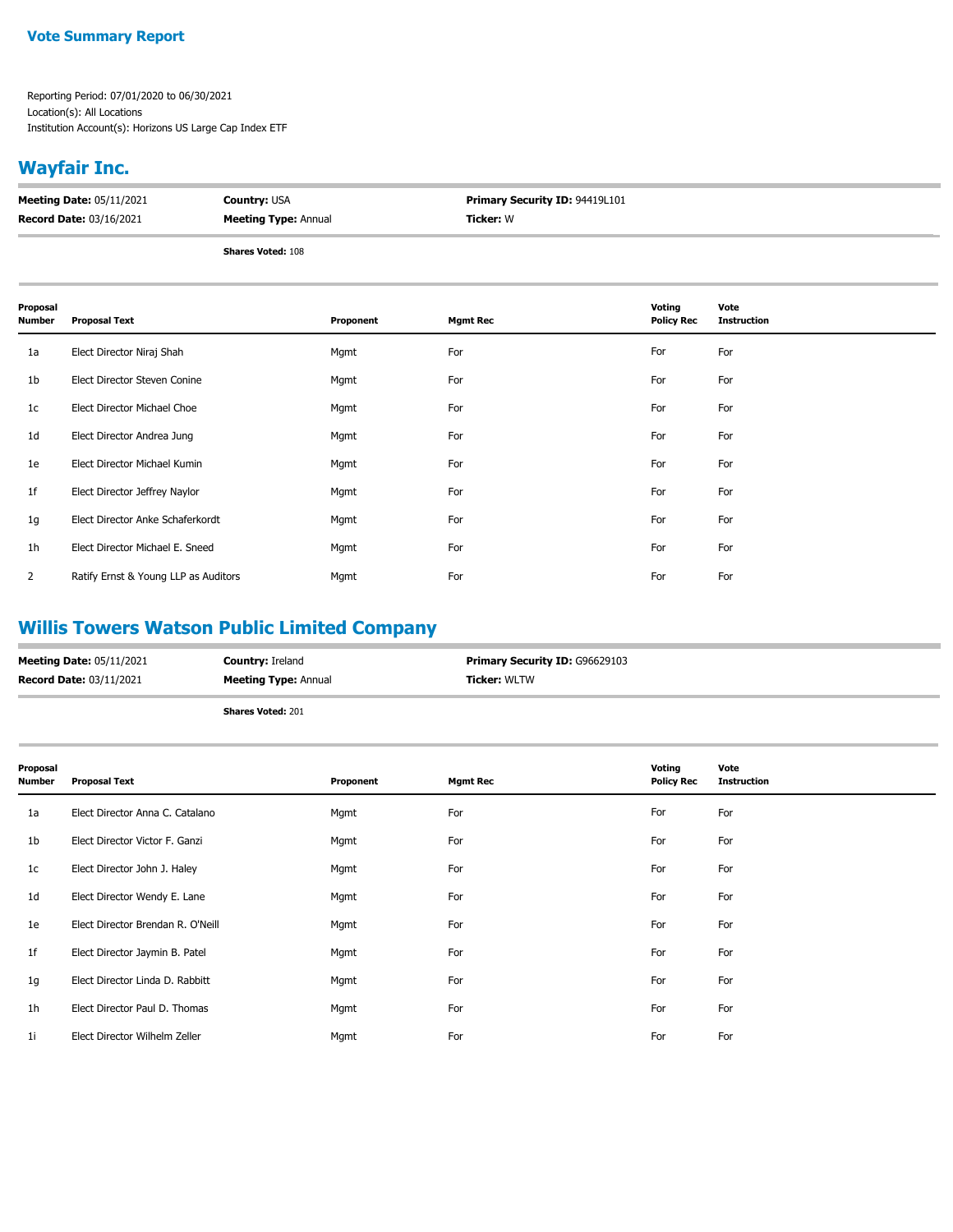#### **Willis Towers Watson Public Limited Company**

| Proposal<br>Number | <b>Proposal Text</b>                                                                                                                                                                     | Proponent | <b>Mgmt Rec</b> | Voting<br><b>Policy Rec</b> | Vote<br><b>Instruction</b> |
|--------------------|------------------------------------------------------------------------------------------------------------------------------------------------------------------------------------------|-----------|-----------------|-----------------------------|----------------------------|
| $\mathbf{2}$       | Ratify the Appointment of Deloitte & Touche<br>LLP as Auditor and Deloitte Ireland LLP to<br>audit the Irish Statutory Accounts, and<br>Authorize the Board to Fix Their<br>Remuneration | Mgmt      | For             | For                         | For                        |
| 3                  | Advisory Vote to Ratify Named Executive<br>Officers' Compensation                                                                                                                        | Mgmt      | For             | For                         | For                        |
| $\overline{4}$     | Renew the Board's Authority to Issue Shares<br>Under Irish Law                                                                                                                           | Mgmt      | For             | For                         | For                        |
| 5                  | Renew the Board's Authority to Opt-Out of<br><b>Statutory Pre-Emptions Rights</b>                                                                                                        | Mgmt      | For             | For                         | For                        |

## **YUM! Brands, Inc.**

| <b>Meeting Date: 05/11/2021</b> | <b>Country: USA</b>         | <b>Primary Security ID: 988498101</b> |
|---------------------------------|-----------------------------|---------------------------------------|
| <b>Record Date: 03/15/2021</b>  | <b>Meeting Type: Annual</b> | <b>Ticker:</b> YUM                    |
|                                 | <b>Shares Voted: 473</b>    |                                       |

| Proposal<br><b>Number</b> | <b>Proposal Text</b>                                              | Proponent | <b>Mgmt Rec</b> | Voting<br><b>Policy Rec</b> | Vote<br><b>Instruction</b> |
|---------------------------|-------------------------------------------------------------------|-----------|-----------------|-----------------------------|----------------------------|
| 1a                        | Elect Director Paget L. Alves                                     | Mgmt      | For             | For                         | For                        |
| 1 <sub>b</sub>            | Elect Director Keith Barr                                         | Mgmt      | For             | For                         | For                        |
| 1 <sub>c</sub>            | Elect Director Christopher M. Connor                              | Mgmt      | For             | For                         | For                        |
| 1 <sub>d</sub>            | Elect Director Brian C. Cornell                                   | Mgmt      | For             | For                         | For                        |
| 1e                        | Elect Director Tanya L. Domier                                    | Mgmt      | For             | For                         | For                        |
| 1 <sub>f</sub>            | Elect Director David W. Gibbs                                     | Mgmt      | For             | For                         | For                        |
| 1g                        | Elect Director Mirian M. Graddick-Weir                            | Mgmt      | For             | For                         | For                        |
| 1h                        | Elect Director Lauren R. Hobart                                   | Mgmt      | For             | For                         | For                        |
| 11                        | Elect Director Thomas C. Nelson                                   | Mgmt      | For             | For                         | For                        |
| 1j                        | Elect Director P. Justin Skala                                    | Mgmt      | For             | For                         | For                        |
| 1k                        | Elect Director Elane B. Stock                                     | Mgmt      | For             | For                         | For                        |
| 11                        | Elect Director Annie Young-Scrivner                               | Mgmt      | For             | For                         | For                        |
| 2                         | Ratify KPMG LLP as Auditors                                       | Mgmt      | For             | For                         | For                        |
| 3                         | Advisory Vote to Ratify Named Executive<br>Officers' Compensation | Mgmt      | For             | For                         | For                        |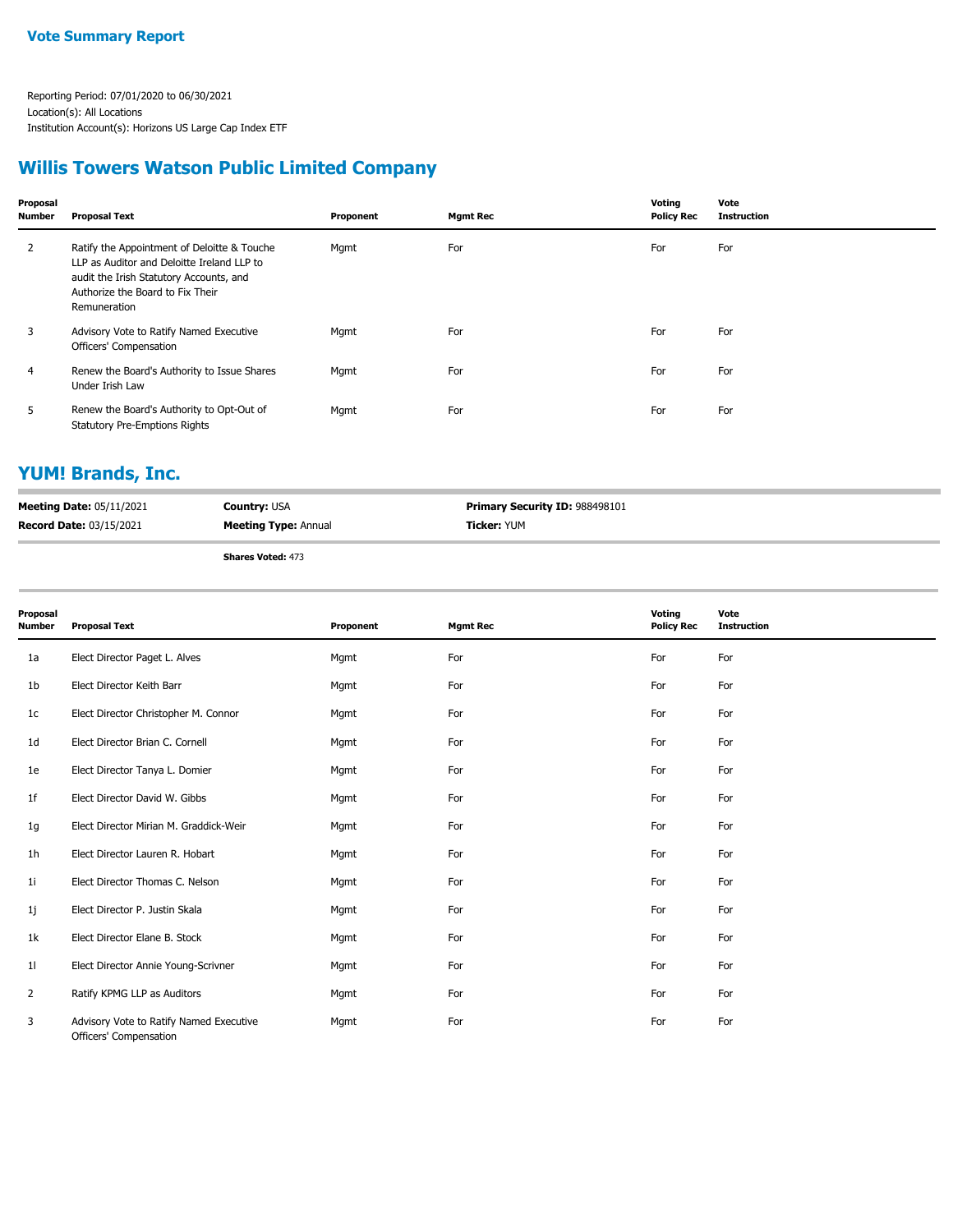## **American International Group, Inc.**

| <b>Meeting Date: 05/12/2021</b> | <b>Country: USA</b>         | <b>Primary Security ID: 026874784</b> |
|---------------------------------|-----------------------------|---------------------------------------|
| <b>Record Date: 03/17/2021</b>  | <b>Meeting Type: Annual</b> | <b>Ticker:</b> AIG                    |
|                                 | <b>Shares Voted: 1,351</b>  |                                       |

| Proposal<br>Number | <b>Proposal Text</b>                                                   | Proponent | <b>Mgmt Rec</b> | Voting<br><b>Policy Rec</b> | Vote<br><b>Instruction</b> |
|--------------------|------------------------------------------------------------------------|-----------|-----------------|-----------------------------|----------------------------|
| 1a                 | Elect Director James Cole, Jr.                                         | Mgmt      | For             | For                         | For                        |
| 1b                 | Elect Director W. Don Cornwell                                         | Mgmt      | For             | For                         | For                        |
| 1c                 | Elect Director Brian Duperreault                                       | Mgmt      | For             | For                         | For                        |
| 1d                 | Elect Director John H. Fitzpatrick                                     | Mgmt      | For             | For                         | For                        |
| 1e                 | Elect Director William G. Jurgensen                                    | Mgmt      | For             | For                         | For                        |
| 1f                 | Elect Director Christopher S. Lynch                                    | Mgmt      | For             | For                         | For                        |
| 1g                 | Elect Director Linda A. Mills                                          | Mgmt      | For             | For                         | For                        |
| 1h                 | Elect Director Thomas F. Motamed                                       | Mgmt      | For             | For                         | For                        |
| 11                 | Elect Director Peter R. Porrino                                        | Mgmt      | For             | For                         | For                        |
| 1j                 | Elect Director Amy L. Schioldager                                      | Mgmt      | For             | For                         | For                        |
| 1k                 | Elect Director Douglas M. Steenland                                    | Mgmt      | For             | For                         | For                        |
| 11                 | Elect Director Therese M. Vaughan                                      | Mgmt      | For             | For                         | For                        |
| 1 <sub>m</sub>     | Elect Director Peter S. Zaffino                                        | Mgmt      | For             | For                         | For                        |
| $\overline{2}$     | Advisory Vote to Ratify Named Executive<br>Officers' Compensation      | Mgmt      | For             | For                         | For                        |
| 3                  | Approve Omnibus Stock Plan                                             | Mgmt      | For             | For                         | For                        |
| 4                  | Ratify PricewaterhouseCoopers LLP as<br>Auditors                       | Mgmt      | For             | For                         | For                        |
| 5                  | Reduce Ownership Threshold for<br>Shareholders to Call Special Meeting | SH        | Against         | For                         | For                        |

## **American Water Works Company, Inc.**

| <b>Meeting Date: 05/12/2021</b><br><b>Record Date: 03/17/2021</b> |                                   | <b>Country: USA</b><br><b>Meeting Type: Annual</b> |           | Primary Security ID: 030420103<br><b>Ticker: AWK</b> |                             |                            |
|-------------------------------------------------------------------|-----------------------------------|----------------------------------------------------|-----------|------------------------------------------------------|-----------------------------|----------------------------|
|                                                                   |                                   | <b>Shares Voted: 284</b>                           |           |                                                      |                             |                            |
| Proposal<br>Number                                                | Proposal Text                     |                                                    | Proponent | <b>Mgmt Rec</b>                                      | Votina<br><b>Policy Rec</b> | Vote<br><b>Instruction</b> |
| 1a                                                                | Elect Director Jeffrey N. Edwards |                                                    | Mgmt      | For                                                  | For                         | For                        |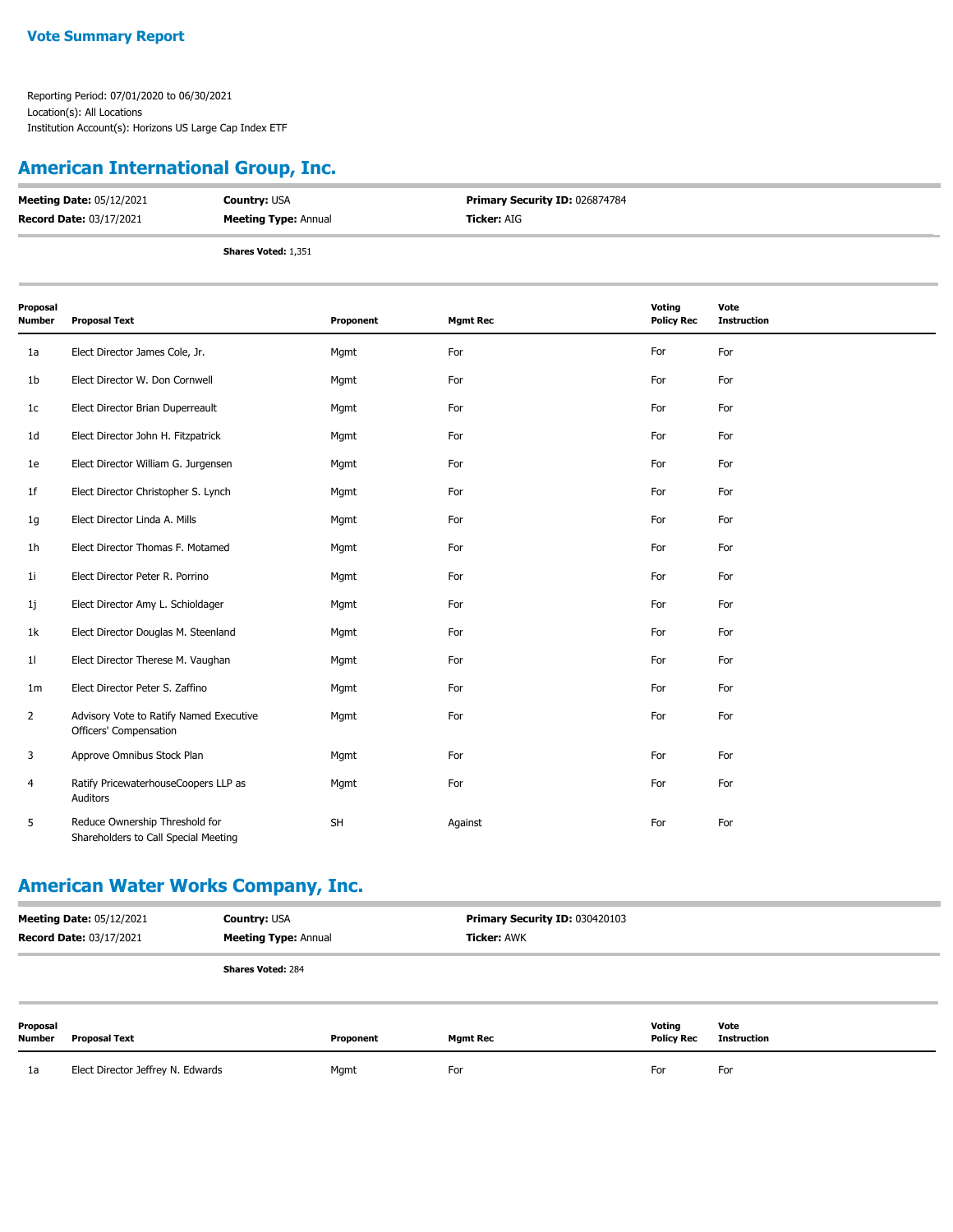## **American Water Works Company, Inc.**

| Proposal<br>Number | <b>Proposal Text</b>                                              | Proponent | <b>Mgmt Rec</b> | Voting<br><b>Policy Rec</b> | Vote<br><b>Instruction</b> |
|--------------------|-------------------------------------------------------------------|-----------|-----------------|-----------------------------|----------------------------|
| 1b                 | Elect Director Martha Clark Goss                                  | Mgmt      | For             | For                         | For                        |
| 1c                 | Elect Director Veronica M. Hagen                                  | Mgmt      | For             | For                         | For                        |
| 1d                 | Elect Director Kimberly J. Harris                                 | Mgmt      | For             | For                         | For                        |
| 1e                 | Elect Director Julia L. Johnson                                   | Mgmt      | For             | For                         | For                        |
| 1f                 | Elect Director Patricia L. Kampling                               | Mgmt      | For             | For                         | For                        |
| 1g                 | Elect Director Karl F. Kurz                                       | Mgmt      | For             | For                         | For                        |
| 1h                 | Elect Director Walter J. Lynch                                    | Mgmt      | For             | For                         | For                        |
| 11                 | Elect Director George MacKenzie                                   | Mgmt      | For             | For                         | For                        |
| 1j                 | Elect Director James G. Stavridis                                 | Mgmt      | For             | For                         | For                        |
| 1k                 | Elect Director Lloyd M. Yates                                     | Mgmt      | For             | For                         | For                        |
| $\overline{2}$     | Advisory Vote to Ratify Named Executive<br>Officers' Compensation | Mgmt      | For             | For                         | For                        |
| 3                  | Ratify PricewaterhouseCoopers LLP as<br>Auditors                  | Mgmt      | For             | For                         | For                        |

#### **First Republic Bank**

| <b>Meeting Date: 05/12/2021</b> | <b>Country: USA</b>         | <b>Primary Security ID: 33616C100</b> |
|---------------------------------|-----------------------------|---------------------------------------|
| <b>Record Date: 03/15/2021</b>  | <b>Meeting Type: Annual</b> | <b>Ticker: FRC</b>                    |
|                                 | <b>Shares Voted: 271</b>    |                                       |

| Proposal<br>Number | <b>Proposal Text</b>                    | Proponent | <b>Mgmt Rec</b> | Voting<br><b>Policy Rec</b> | Vote<br><b>Instruction</b> |
|--------------------|-----------------------------------------|-----------|-----------------|-----------------------------|----------------------------|
| 1a                 | Elect Director James H. Herbert, II     | Mgmt      | For             | For                         | For                        |
| 1b                 | Elect Director Katherine August-deWilde | Mgmt      | For             | For                         | For                        |
| 1c                 | Elect Director Hafize Gaye Erkan        | Mgmt      | For             | For                         | For                        |
| 1d                 | Elect Director Frank J. Fahrenkopf, Jr. | Mgmt      | For             | For                         | For                        |
| 1e                 | Elect Director Boris Groysberg          | Mgmt      | For             | For                         | For                        |
| 1f                 | Elect Director Sandra R. Hernandez      | Mgmt      | For             | For                         | For                        |
| 1g                 | Elect Director Pamela J. Joyner         | Mgmt      | For             | For                         | For                        |
| 1 <sub>h</sub>     | Elect Director Reynold Levy             | Mgmt      | For             | For                         | For                        |
| 1i                 | Elect Director Duncan L. Niederauer     | Mgmt      | For             | For                         | For                        |
| 1j                 | Elect Director George G.C. Parker       | Mgmt      | For             | For                         | For                        |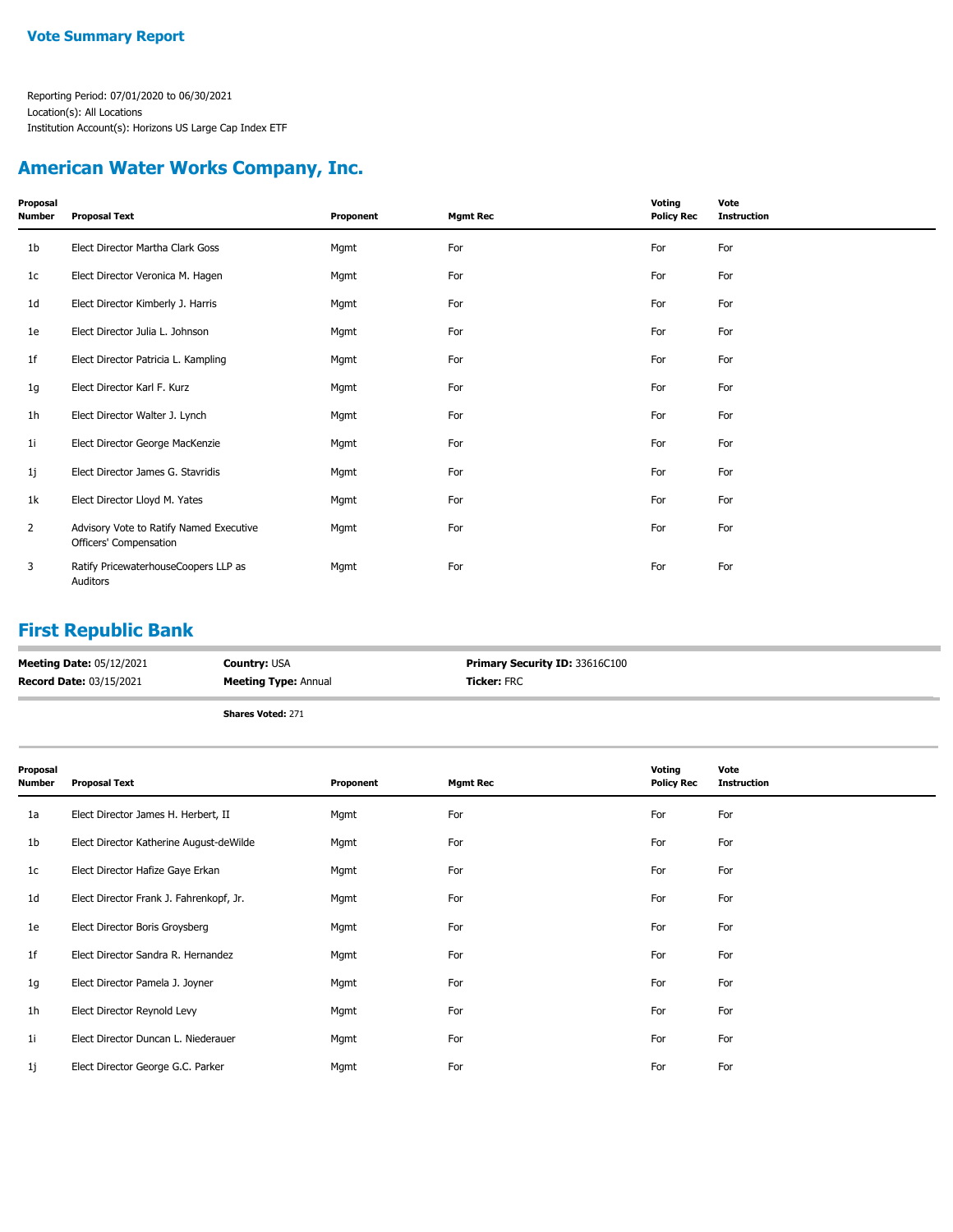#### **First Republic Bank**

| Proposal<br><b>Number</b> | Proposal Text                                                     | Proponent | <b>Mamt Rec</b> | Voting<br><b>Policy Rec</b> | Vote<br>Instruction |
|---------------------------|-------------------------------------------------------------------|-----------|-----------------|-----------------------------|---------------------|
|                           | Ratify KPMG LLP as Auditors                                       | Mgmt      | For             | For                         | For                 |
|                           | Advisory Vote to Ratify Named Executive<br>Officers' Compensation | Mgmt      | For             | For                         | For                 |

## **Gilead Sciences, Inc.**

| <b>Meeting Date: 05/12/2021</b> | <b>Country: USA</b>         | <b>Primary Security ID: 375558103</b> |
|---------------------------------|-----------------------------|---------------------------------------|
| <b>Record Date: 03/19/2021</b>  | <b>Meeting Type: Annual</b> | Ticker: GILD                          |

**Shares Voted:** 1,967

| Proposal<br><b>Number</b> | <b>Proposal Text</b>                                              | Proponent | <b>Mgmt Rec</b> | Voting<br><b>Policy Rec</b> | Vote<br><b>Instruction</b> |
|---------------------------|-------------------------------------------------------------------|-----------|-----------------|-----------------------------|----------------------------|
| 1a                        | Elect Director Jacqueline K. Barton                               | Mgmt      | For             | For                         | For                        |
| 1 <sub>b</sub>            | Elect Director Jeffrey A. Bluestone                               | Mgmt      | For             | For                         | For                        |
| 1 <sub>c</sub>            | Elect Director Sandra J. Horning                                  | Mgmt      | For             | For                         | For                        |
| 1 <sub>d</sub>            | Elect Director Kelly A. Kramer                                    | Mgmt      | For             | For                         | For                        |
| 1e                        | Elect Director Kevin E. Lofton                                    | Mgmt      | For             | For                         | For                        |
| 1 <sup>f</sup>            | Elect Director Harish Manwani                                     | Mgmt      | For             | For                         | For                        |
| 1g                        | Elect Director Daniel P. O'Day                                    | Mgmt      | For             | For                         | For                        |
| 1 <sub>h</sub>            | Elect Director Javier J. Rodriguez                                | Mgmt      | For             | For                         | For                        |
| 1i                        | Elect Director Anthony Welters                                    | Mgmt      | For             | For                         | For                        |
| $\overline{2}$            | Ratify Ernst & Young LLP as Auditors                              | Mgmt      | For             | For                         | For                        |
| 3                         | Advisory Vote to Ratify Named Executive<br>Officers' Compensation | Mgmt      | For             | For                         | For                        |
| $\overline{4}$            | Require Independent Board Chair                                   | <b>SH</b> | Against         | Against                     | Against                    |

## **IDEX Corporation**

| <b>Meeting Date: 05/12/2021</b> | <b>Country:</b> USA         | <b>Primary Security ID: 45167R104</b> |
|---------------------------------|-----------------------------|---------------------------------------|
| <b>Record Date: 03/15/2021</b>  | <b>Meeting Type: Annual</b> | <b>Ticker:</b> IEX                    |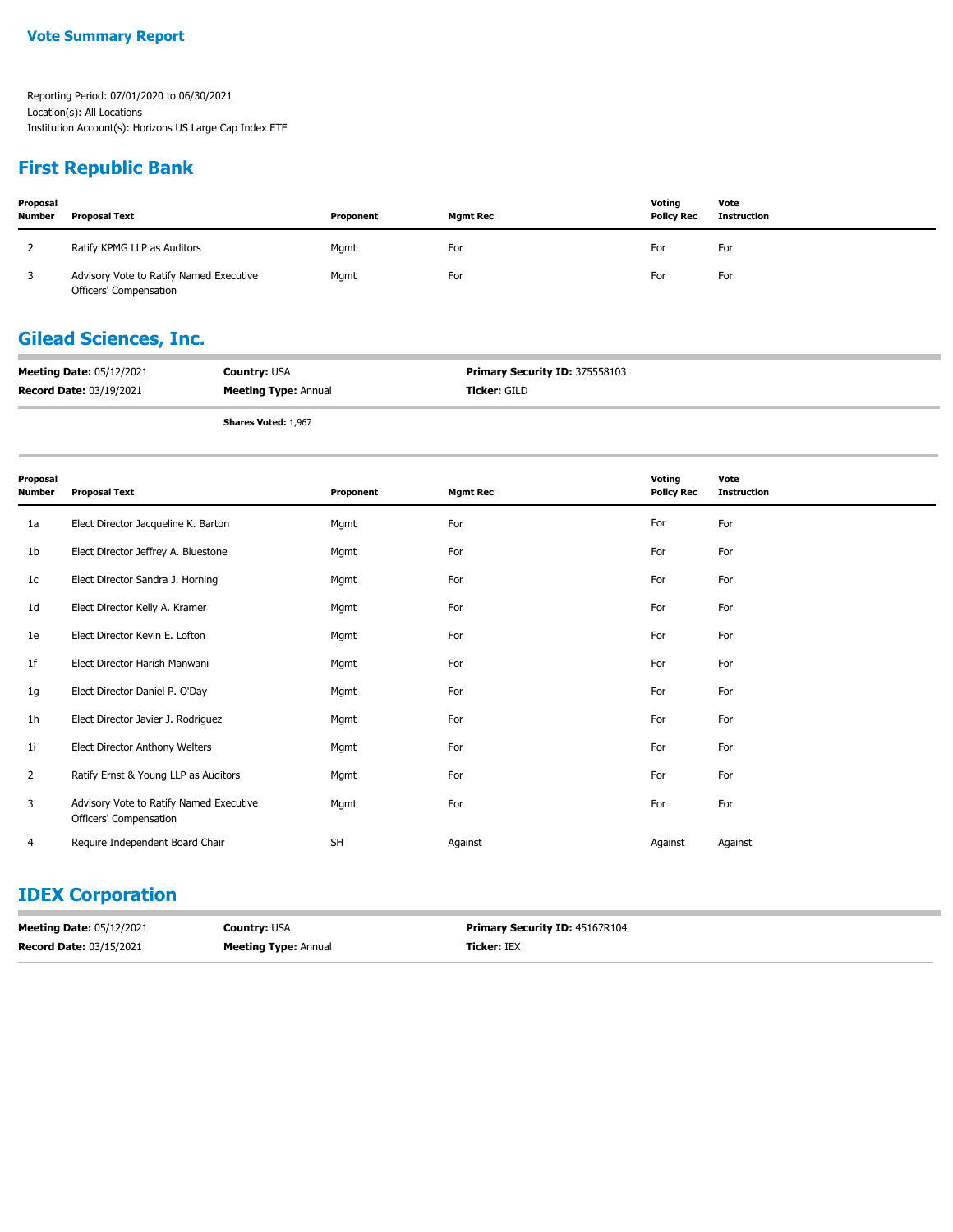#### **Vote Summary Report**

Reporting Period: 07/01/2020 to 06/30/2021 Location(s): All Locations Institution Account(s): Horizons US Large Cap Index ETF

### **IDEX Corporation**

**Shares Voted:** 119

| Proposal<br><b>Number</b> | Proposal Text                                                     | Proponent | <b>Mgmt Rec</b> | Voting<br><b>Policy Rec</b> | Vote<br><b>Instruction</b> |
|---------------------------|-------------------------------------------------------------------|-----------|-----------------|-----------------------------|----------------------------|
| 1a                        | Elect Director William M. Cook                                    | Mgmt      | For             | For                         | For                        |
| 1 <sub>b</sub>            | Elect Director Mark A. Buthman                                    | Mgmt      | For             | For                         | For                        |
| 1c                        | Elect Director Lakecia N. Gunter                                  | Mgmt      | For             | For                         | For                        |
| 2                         | Advisory Vote to Ratify Named Executive<br>Officers' Compensation | Mgmt      | For             | For                         | For                        |
| 3                         | Ratify Deloitte & Touche LLP as Auditors                          | Mgmt      | For             | For                         | For                        |

## **IDEXX Laboratories, Inc.**

| <b>Meeting Date: 05/12/2021</b> | <b>Country: USA</b>         | <b>Primary Security ID: 45168D104</b> |
|---------------------------------|-----------------------------|---------------------------------------|
| <b>Record Date: 03/19/2021</b>  | <b>Meeting Type: Annual</b> | <b>Ticker: IDXX</b>                   |
|                                 | <b>Shares Voted: 133</b>    |                                       |

**Shares Voted:** 133

| Proposal<br><b>Number</b> | <b>Proposal Text</b>                                              | Proponent | <b>Mgmt Rec</b> | Voting<br><b>Policy Rec</b> | Vote<br><b>Instruction</b> |
|---------------------------|-------------------------------------------------------------------|-----------|-----------------|-----------------------------|----------------------------|
| 1a                        | Elect Director Bruce L. Claflin                                   | Mgmt      | For             | For                         | For                        |
| 1 <sub>b</sub>            | Elect Director Asha S. Collins                                    | Mgmt      | For             | For                         | For                        |
| 1 <sub>c</sub>            | Elect Director Daniel M. Junius                                   | Mgmt      | For             | For                         | For                        |
| 1 <sub>d</sub>            | Elect Director Sam Samad                                          | Mgmt      | For             | For                         | For                        |
| $\mathbf{2}$              | Ratify PricewaterhouseCoopers LLP as<br>Auditors                  | Mgmt      | For             | For                         | For                        |
| 3                         | Advisory Vote to Ratify Named Executive<br>Officers' Compensation | Mgmt      | For             | For                         | For                        |

#### **Kinder Morgan, Inc.**

|                    | <b>Meeting Date: 05/12/2021</b><br><b>Record Date: 03/15/2021</b> | <b>Country: USA</b><br><b>Meeting Type: Annual</b> |           | Primary Security ID: 49456B101<br>Ticker: KMI |                             |                            |
|--------------------|-------------------------------------------------------------------|----------------------------------------------------|-----------|-----------------------------------------------|-----------------------------|----------------------------|
|                    |                                                                   | <b>Shares Voted: 3,048</b>                         |           |                                               |                             |                            |
| Proposal<br>Number | <b>Proposal Text</b>                                              |                                                    | Proponent | <b>Mgmt Rec</b>                               | Voting<br><b>Policy Rec</b> | Vote<br><b>Instruction</b> |
| 1.1                | Elect Director Richard D. Kinder                                  |                                                    | Mgmt      | For                                           | For                         | For                        |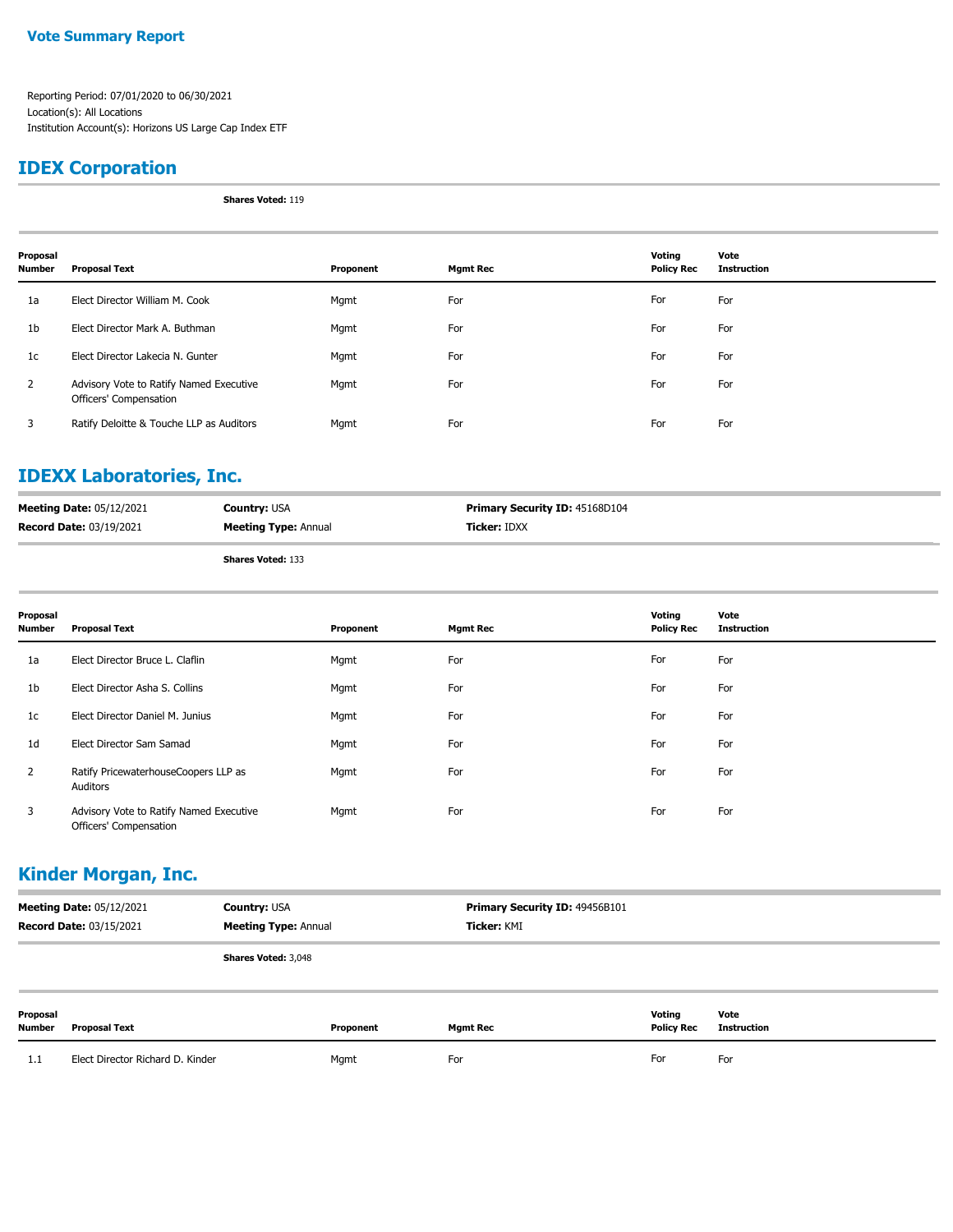#### **Kinder Morgan, Inc.**

| Proposal<br><b>Number</b> | <b>Proposal Text</b>                                              | Proponent | <b>Mgmt Rec</b> | Voting<br><b>Policy Rec</b> | Vote<br><b>Instruction</b> |
|---------------------------|-------------------------------------------------------------------|-----------|-----------------|-----------------------------|----------------------------|
| 1.2                       | Elect Director Steven J. Kean                                     | Mgmt      | For             | For                         | For                        |
| 1.3                       | Elect Director Kimberly A. Dang                                   | Mgmt      | For             | For                         | For                        |
| 1.4                       | Elect Director Ted A. Gardner                                     | Mgmt      | For             | For                         | For                        |
| 1.5                       | Elect Director Anthony W. Hall, Jr.                               | Mgmt      | For             | For                         | For                        |
| 1.6                       | Elect Director Gary L. Hultquist                                  | Mgmt      | For             | For                         | For                        |
| 1.7                       | Elect Director Ronald L. Kuehn, Jr.                               | Mgmt      | For             | For                         | For                        |
| 1.8                       | Elect Director Deborah A. Macdonald                               | Mgmt      | For             | For                         | For                        |
| 1.9                       | Elect Director Michael C. Morgan                                  | Mgmt      | For             | For                         | For                        |
| 1.10                      | Elect Director Arthur C. Reichstetter                             | Mgmt      | For             | For                         | For                        |
| 1.11                      | Elect Director C. Park Shaper                                     | Mgmt      | For             | For                         | For                        |
| 1.12                      | Elect Director William A. Smith                                   | Mgmt      | For             | For                         | For                        |
| 1.13                      | Elect Director Joel V. Staff                                      | Mgmt      | For             | For                         | For                        |
| 1.14                      | Elect Director Robert F. Vagt                                     | Mgmt      | For             | For                         | For                        |
| 1.15                      | Elect Director Perry M. Waughtal                                  | Mgmt      | For             | For                         | For                        |
| $\overline{2}$            | Amend Omnibus Stock Plan                                          | Mgmt      | For             | For                         | For                        |
| 3                         | Ratify PricewaterhouseCoopers LLP as<br>Auditors                  | Mgmt      | For             | For                         | For                        |
| 4                         | Advisory Vote to Ratify Named Executive<br>Officers' Compensation | Mgmt      | For             | For                         | For                        |

## **Laboratory Corporation of America Holdings**

| <b>Meeting Date: 05/12/2021</b> | <b>Country: USA</b>         | <b>Primary Security ID: 50540R409</b> |
|---------------------------------|-----------------------------|---------------------------------------|
| <b>Record Date: 03/24/2021</b>  | <b>Meeting Type: Annual</b> | <b>Ticker:</b> LH                     |
|                                 | <b>Shares Voted: 139</b>    |                                       |

| Proposal<br><b>Number</b> | <b>Proposal Text</b>              | Proponent | <b>Mgmt Rec</b> | Voting<br><b>Policy Rec</b> | Vote<br><b>Instruction</b> |
|---------------------------|-----------------------------------|-----------|-----------------|-----------------------------|----------------------------|
| 1a                        | Elect Director Kerrii B. Anderson | Mgmt      | For             | For                         | For                        |
| 1b                        | Elect Director Jean-Luc Belingard | Mgmt      | For             | For                         | For                        |
| 1c                        | Elect Director Jeffrey A. Davis   | Mgmt      | For             | For                         | For                        |
| 1d                        | Elect Director D. Gary Gilliland  | Mgmt      | For             | For                         | For                        |
| 1e                        | Elect Director Garheng Kong       | Mgmt      | For             | For                         | For                        |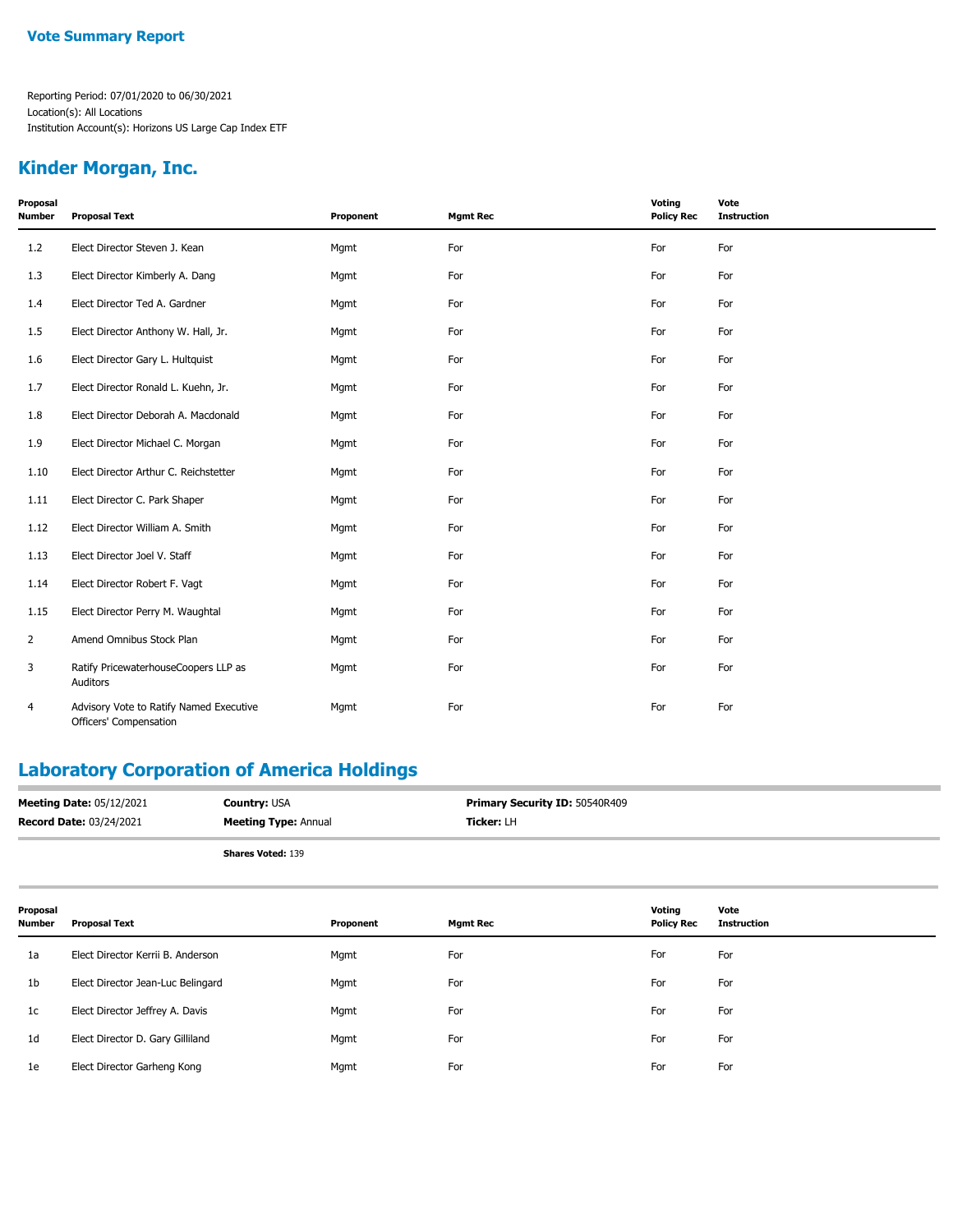#### **Laboratory Corporation of America Holdings**

| Proposal<br>Number | <b>Proposal Text</b>                                              | Proponent | <b>Mgmt Rec</b> | Voting<br><b>Policy Rec</b> | Vote<br><b>Instruction</b> |
|--------------------|-------------------------------------------------------------------|-----------|-----------------|-----------------------------|----------------------------|
| 1f                 | Elect Director Peter M. Neupert                                   | Mgmt      | For             | For                         | For                        |
| 1g                 | Elect Director Richelle P. Parham                                 | Mgmt      | For             | For                         | For                        |
| 1h                 | Elect Director Adam H. Schechter                                  | Mgmt      | For             | For                         | For                        |
| 11                 | Elect Director Kathryn E. Wengel                                  | Mgmt      | For             | For                         | For                        |
| 1j                 | Elect Director R. Sanders Williams                                | Mgmt      | For             | For                         | For                        |
| 2                  | Advisory Vote to Ratify Named Executive<br>Officers' Compensation | Mgmt      | For             | For                         | For                        |
| 3                  | Ratify Deloitte & Touche LLP as Auditors                          | Mgmt      | For             | For                         | For                        |
| 4                  | Amend Proxy Access Right                                          | <b>SH</b> | Against         | For                         | For                        |

#### **Masco Corporation**

| <b>Meeting Date: 05/12/2021</b> | <b>Country: USA</b>         | <b>Primary Security ID: 574599106</b> |
|---------------------------------|-----------------------------|---------------------------------------|
| <b>Record Date: 03/15/2021</b>  | <b>Meeting Type: Annual</b> | <b>Ticker:</b> MAS                    |

**Shares Voted:** 374

| Proposal<br><b>Number</b> | <b>Proposal Text</b>                                              | Proponent | <b>Mgmt Rec</b> | Voting<br><b>Policy Rec</b> | Vote<br><b>Instruction</b> |
|---------------------------|-------------------------------------------------------------------|-----------|-----------------|-----------------------------|----------------------------|
| 1a                        | Elect Director Mark R. Alexander                                  | Mgmt      | For             | For                         | For                        |
| 1 <sub>b</sub>            | Elect Director Marie A. Ffolkes                                   | Mgmt      | For             | For                         | For                        |
| 1 <sub>c</sub>            | Elect Director John C. Plant                                      | Mgmt      | For             | For                         | For                        |
| $\overline{2}$            | Advisory Vote to Ratify Named Executive<br>Officers' Compensation | Mgmt      | For             | For                         | For                        |
| 3                         | Ratify PricewaterhouseCoopers LLP as<br>Auditors                  | Mgmt      | For             | For                         | For                        |

#### **PulteGroup, Inc.**

| <b>Meeting Date: 05/12/2021</b><br><b>Country: USA</b><br><b>Record Date: 03/18/2021</b><br><b>Meeting Type: Annual</b> |                                  | Primary Security ID: 745867101<br>Ticker: PHM |           |                 |                             |                            |
|-------------------------------------------------------------------------------------------------------------------------|----------------------------------|-----------------------------------------------|-----------|-----------------|-----------------------------|----------------------------|
|                                                                                                                         |                                  | <b>Shares Voted: 407</b>                      |           |                 |                             |                            |
| Proposal<br>Number                                                                                                      | <b>Proposal Text</b>             |                                               | Proponent | <b>Mgmt Rec</b> | Votina<br><b>Policy Rec</b> | Vote<br><b>Instruction</b> |
| 1a                                                                                                                      | Elect Director Brian P. Anderson |                                               | Mgmt      | For             | For                         | For                        |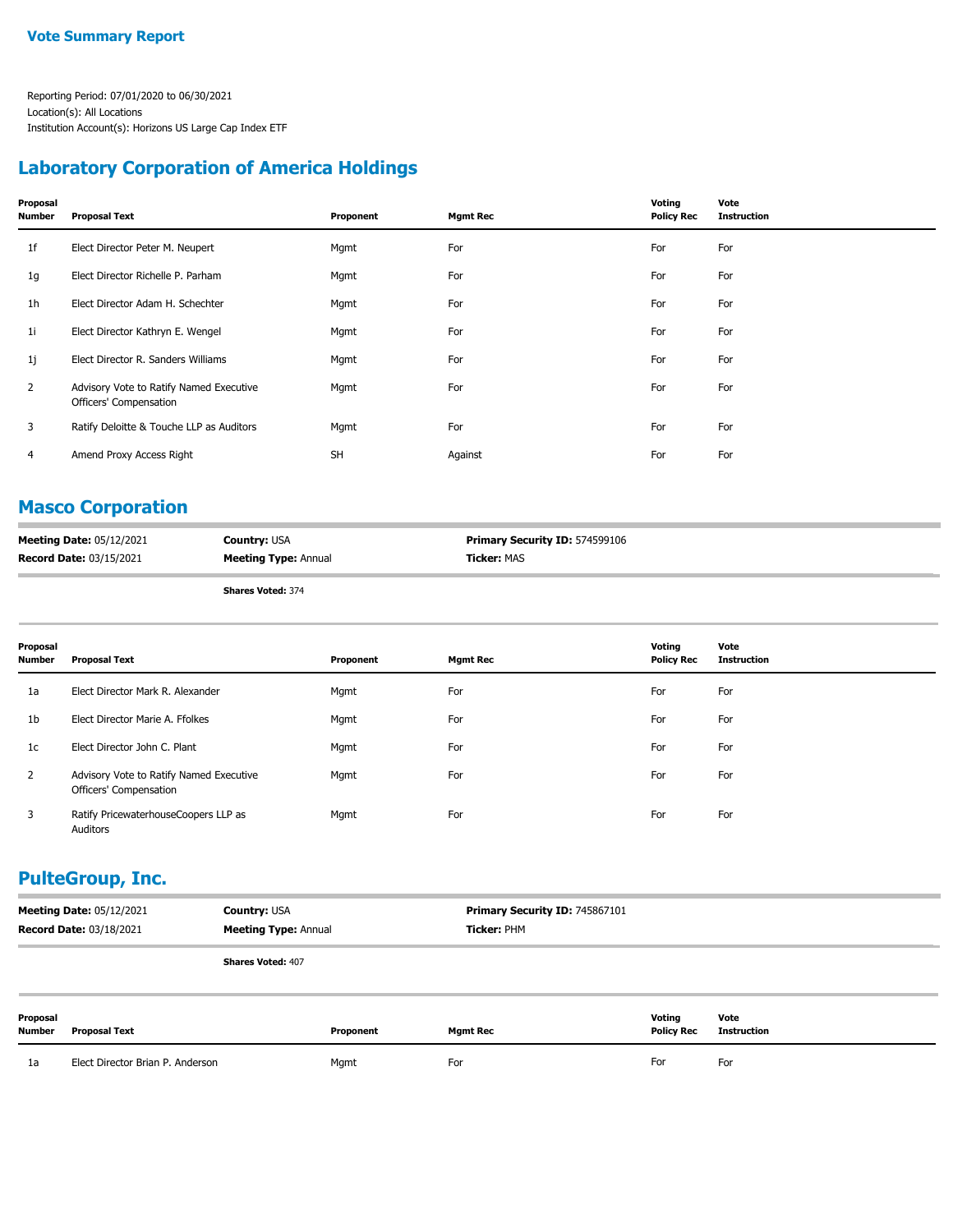#### **Vote Summary Report**

Reporting Period: 07/01/2020 to 06/30/2021 Location(s): All Locations Institution Account(s): Horizons US Large Cap Index ETF

## **PulteGroup, Inc.**

| Proposal<br>Number | <b>Proposal Text</b>                                              | Proponent | <b>Mgmt Rec</b> | Voting<br><b>Policy Rec</b> | Vote<br><b>Instruction</b> |
|--------------------|-------------------------------------------------------------------|-----------|-----------------|-----------------------------|----------------------------|
| 1 <sub>b</sub>     | Elect Director Bryce Blair                                        | Mgmt      | For             | For                         | For                        |
| 1c                 | Elect Director Richard W. Dreiling                                | Mgmt      | For             | For                         | For                        |
| 1d                 | Elect Director Thomas J. Folliard                                 | Mgmt      | For             | For                         | For                        |
| 1e                 | Elect Director Cheryl W. Grise                                    | Mgmt      | For             | For                         | For                        |
| 1f                 | Elect Director Andre J. Hawaux                                    | Mgmt      | For             | For                         | For                        |
| 1g                 | Elect Director J. Phillip Holloman                                | Mgmt      | For             | For                         | For                        |
| 1 <sub>h</sub>     | Elect Director Ryan R. Marshall                                   | Mgmt      | For             | For                         | For                        |
| 1i                 | Elect Director John R. Peshkin                                    | Mgmt      | For             | For                         | For                        |
| 1j                 | Elect Director Scott F. Powers                                    | Mgmt      | For             | For                         | For                        |
| 1k                 | Elect Director Lila Snyder                                        | Mgmt      | For             | For                         | For                        |
| $\overline{2}$     | Ratify Ernst & Young LLP as Auditors                              | Mgmt      | For             | For                         | For                        |
| 3                  | Advisory Vote to Ratify Named Executive<br>Officers' Compensation | Mgmt      | For             | For                         | For                        |

## **Simon Property Group, Inc.**

| <b>Meeting Date: 05/12/2021</b> | <b>Country: USA</b>         | <b>Primary Security ID: 828806109</b> |
|---------------------------------|-----------------------------|---------------------------------------|
| <b>Record Date: 03/15/2021</b>  | <b>Meeting Type: Annual</b> | <b>Ticker:</b> SPG                    |
|                                 | <b>Shares Voted: 513</b>    |                                       |

| Proposal<br><b>Number</b> | <b>Proposal Text</b>                | Proponent | <b>Mgmt Rec</b> | Voting<br><b>Policy Rec</b> | Vote<br><b>Instruction</b> |
|---------------------------|-------------------------------------|-----------|-----------------|-----------------------------|----------------------------|
| 1a                        | Elect Director Glyn F. Aeppel       | Mgmt      | For             | For                         | For                        |
| 1b                        | Elect Director Larry C. Glasscock   | Mgmt      | For             | For                         | For                        |
| 1 <sub>c</sub>            | Elect Director Karen N. Horn        | Mgmt      | For             | For                         | For                        |
| 1 <sub>d</sub>            | Elect Director Allan Hubbard        | Mgmt      | For             | For                         | For                        |
| 1e                        | Elect Director Reuben S. Leibowitz  | Mgmt      | For             | For                         | For                        |
| 1f                        | Elect Director Gary M. Rodkin       | Mgmt      | For             | For                         | For                        |
| 1g                        | Elect Director Stefan M. Selig      | Mgmt      | For             | For                         | For                        |
| 1 <sub>h</sub>            | Elect Director Daniel C. Smith      | Mgmt      | For             | For                         | For                        |
| 1i                        | Elect Director J. Albert Smith, Jr. | Mgmt      | For             | For                         | For                        |
| 1j                        | Elect Director Marta R. Stewart     | Mgmt      | For             | For                         | For                        |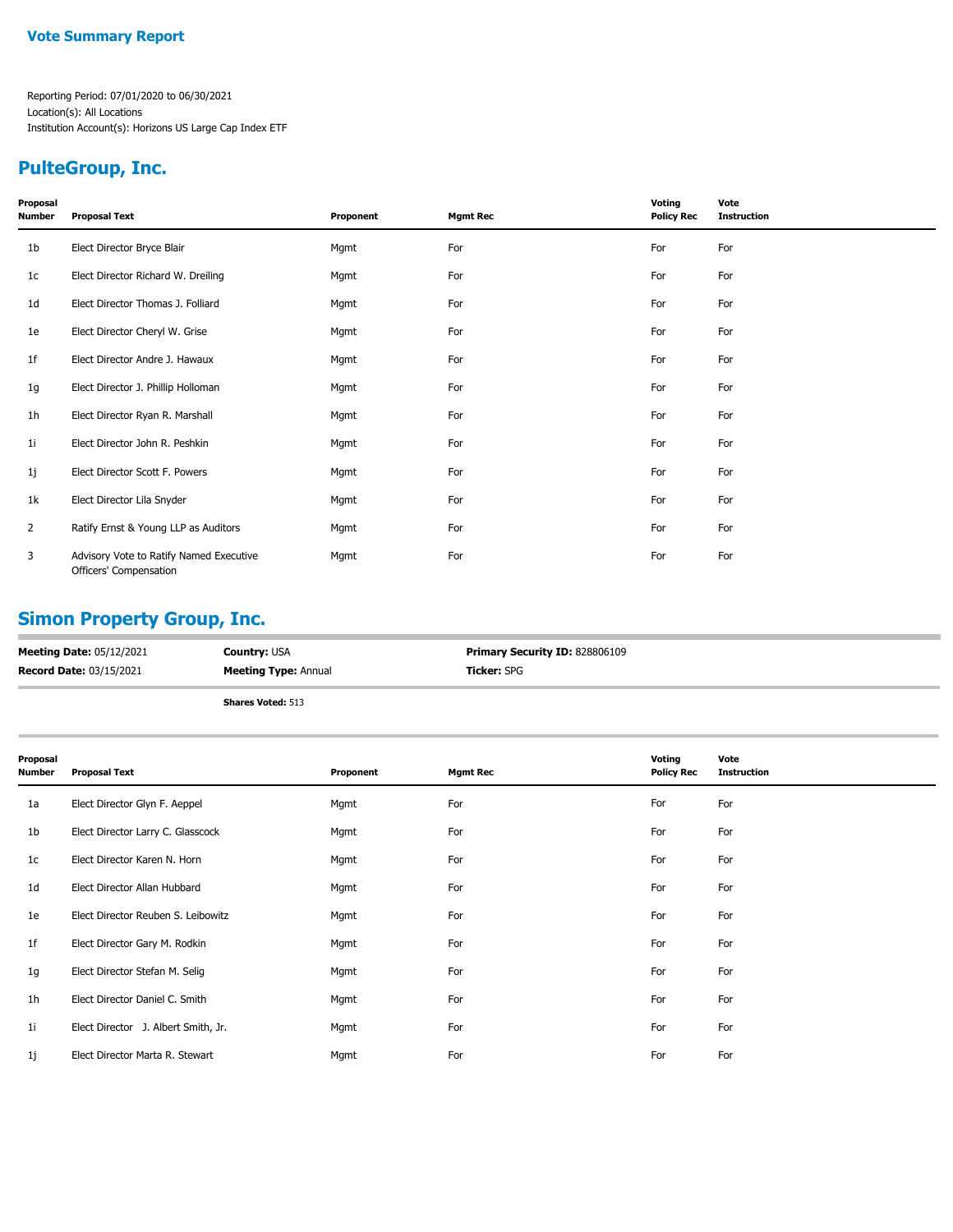#### **Simon Property Group, Inc.**

| Proposal<br><b>Number</b> | <b>Proposal Text</b>                                              | Proponent | <b>Mgmt Rec</b> | Voting<br><b>Policy Rec</b> | Vote<br>Instruction |
|---------------------------|-------------------------------------------------------------------|-----------|-----------------|-----------------------------|---------------------|
|                           | Advisory Vote to Ratify Named Executive<br>Officers' Compensation | Mgmt      | For             | For                         | For                 |
|                           | Ratify Ernst & Young LLP as Auditors                              | Mgmt      | For             | For                         | For                 |

## **Skyworks Solutions, Inc.**

| <b>Meeting Date: 05/12/2021</b> | <b>Country: USA</b>         | Primary Security ID: 83088M102 |
|---------------------------------|-----------------------------|--------------------------------|
| <b>Record Date: 03/18/2021</b>  | <b>Meeting Type: Annual</b> | <b>Ficker:</b> SWKS            |
|                                 |                             |                                |

**Shares Voted:** 260

| Proposal<br><b>Number</b> | <b>Proposal Text</b>                                              | Proponent | <b>Mgmt Rec</b> | Voting<br><b>Policy Rec</b> | Vote<br><b>Instruction</b> |
|---------------------------|-------------------------------------------------------------------|-----------|-----------------|-----------------------------|----------------------------|
| 1a                        | Elect Director Alan S. Batey                                      | Mgmt      | For             | For                         | For                        |
| 1b                        | Elect Director Kevin L. Beebe                                     | Mgmt      | For             | For                         | For                        |
| 1 <sub>c</sub>            | Elect Director Timothy R. Furey                                   | Mgmt      | For             | For                         | For                        |
| 1 <sub>d</sub>            | Elect Director Liam K. Griffin                                    | Mgmt      | For             | For                         | For                        |
| 1e                        | Elect Director Christine King                                     | Mgmt      | For             | For                         | For                        |
| 1f                        | Elect Director David P. McGlade                                   | Mgmt      | For             | For                         | For                        |
| 1g                        | Elect Director Robert A. Schriesheim                              | Mgmt      | For             | For                         | For                        |
| 1 <sub>h</sub>            | Elect Director Kimberly S. Stevenson                              | Mgmt      | For             | For                         | For                        |
| $\overline{2}$            | Ratify KPMG LLP as Auditor                                        | Mgmt      | For             | For                         | For                        |
| 3                         | Advisory Vote to Ratify Named Executive<br>Officers' Compensation | Mgmt      | For             | Against                     | Against                    |
| 4                         | Amend Omnibus Stock Plan                                          | Mgmt      | For             | For                         | For                        |
| 5                         | Adopt Simple Majority Vote                                        | <b>SH</b> | None            | For                         | For                        |

### **Trimble Inc.**

| <b>Meeting Date: 05/12/2021</b> | <b>Country: USA</b>         | <b>Primary Security ID: 896239100</b> |
|---------------------------------|-----------------------------|---------------------------------------|
| <b>Record Date: 03/15/2021</b>  | <b>Meeting Type: Annual</b> | <b>Ticker: TRMB</b>                   |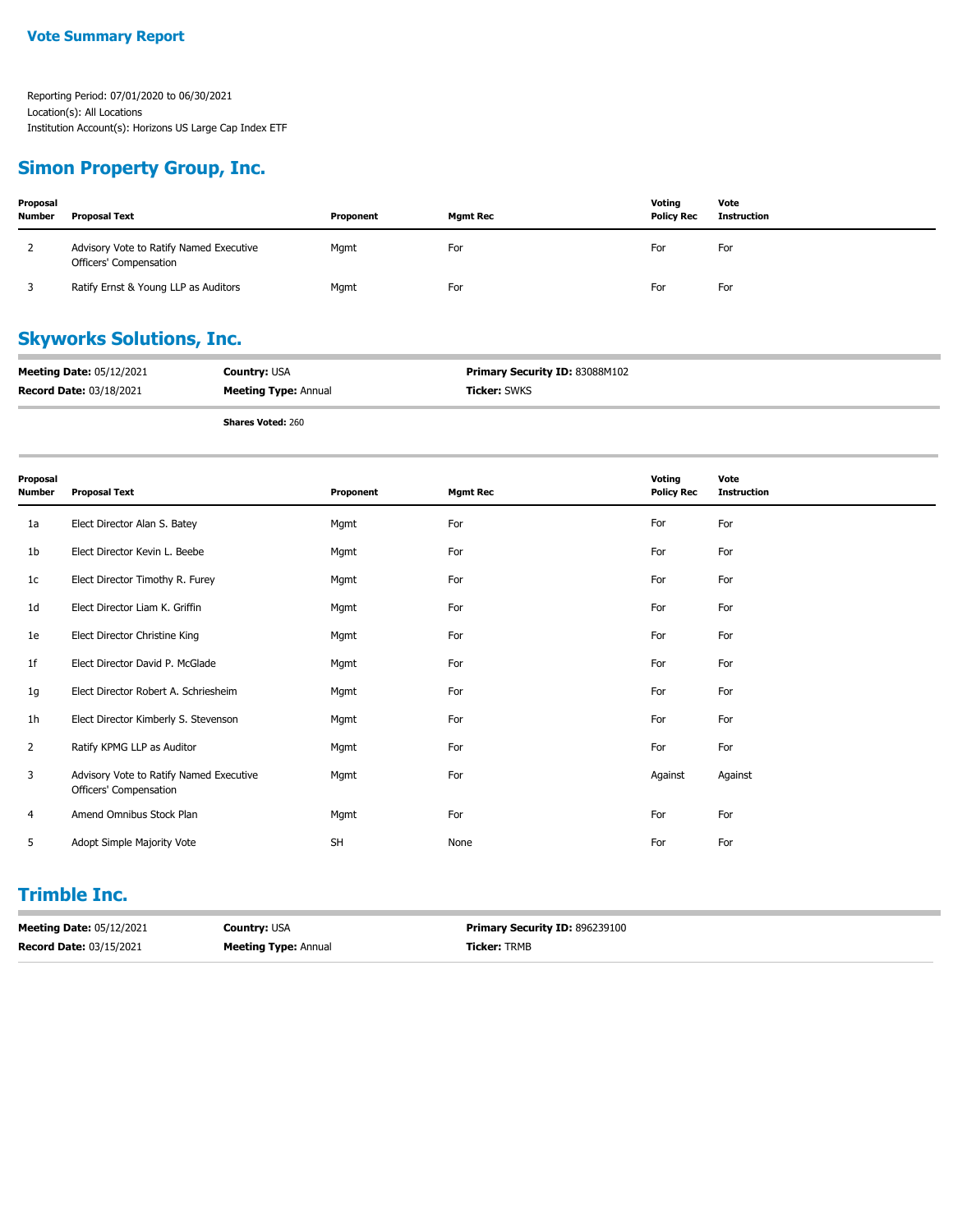#### **Vote Summary Report**

Reporting Period: 07/01/2020 to 06/30/2021 Location(s): All Locations Institution Account(s): Horizons US Large Cap Index ETF

#### **Trimble Inc.**

**Shares Voted:** 391

| Proposal<br>Number | <b>Proposal Text</b>                                              | Proponent | <b>Mgmt Rec</b> | Voting<br><b>Policy Rec</b> | Vote<br><b>Instruction</b> |
|--------------------|-------------------------------------------------------------------|-----------|-----------------|-----------------------------|----------------------------|
| 1.1                | Elect Director Steven W. Berglund                                 | Mgmt      | For             | For                         | For                        |
| 1.2                | Elect Director James C. Dalton                                    | Mgmt      | For             | For                         | For                        |
| 1.3                | Elect Director Borje Ekholm                                       | Mgmt      | For             | For                         | For                        |
| 1.4                | Elect Director Kaigham (Ken) Gabriel                              | Mgmt      | For             | For                         | For                        |
| 1.5                | Elect Director Meaghan Lloyd                                      | Mgmt      | For             | For                         | For                        |
| 1.6                | Elect Director Sandra MacQuillan                                  | Mgmt      | For             | For                         | For                        |
| 1.7                | Elect Director Robert G. Painter                                  | Mgmt      | For             | For                         | For                        |
| 1.8                | Elect Director Mark S. Peek                                       | Mgmt      | For             | For                         | For                        |
| 1.9                | Elect Director Johan Wibergh                                      | Mgmt      | For             | For                         | For                        |
| $\overline{2}$     | Advisory Vote to Ratify Named Executive<br>Officers' Compensation | Mgmt      | For             | For                         | For                        |
| 3                  | Ratify Ernst & Young LLP as Auditors                              | Mgmt      | For             | For                         | For                        |

# **Xylem Inc.**

| <b>Meeting Date: 05/12/2021</b> | <b>Country:</b> USA         | <b>Primary Security ID: 98419M100</b> |
|---------------------------------|-----------------------------|---------------------------------------|
| <b>Record Date: 03/15/2021</b>  | <b>Meeting Type: Annual</b> | <b>Ticker: XYL</b>                    |
|                                 |                             |                                       |

**Shares Voted:** 282

| Proposal<br>Number | <b>Proposal Text</b>                | Proponent | <b>Mgmt Rec</b> | Voting<br><b>Policy Rec</b> | Vote<br><b>Instruction</b> |
|--------------------|-------------------------------------|-----------|-----------------|-----------------------------|----------------------------|
| 1a                 | Elect Director Jeanne Beliveau-Dunn | Mgmt      | For             | For                         | For                        |
| 1b                 | Elect Director Patrick K. Decker    | Mgmt      | For             | For                         | For                        |
| 1c                 | Elect Director Robert F. Friel      | Mgmt      | For             | For                         | For                        |
| 1d                 | Elect Director Jorge M. Gomez       | Mgmt      | For             | For                         | For                        |
| 1e                 | Elect Director Victoria D. Harker   | Mgmt      | For             | For                         | For                        |
| 1f                 | Elect Director Steven R. Loranger   | Mgmt      | For             | For                         | For                        |
| 1g                 | Elect Director Surya N. Mohapatra   | Mgmt      | For             | For                         | For                        |
| 1 <sub>h</sub>     | Elect Director Jerome A. Peribere   | Mgmt      | For             | For                         | For                        |
| 1i                 | Elect Director Markos I. Tambakeras | Mgmt      | For             | For                         | For                        |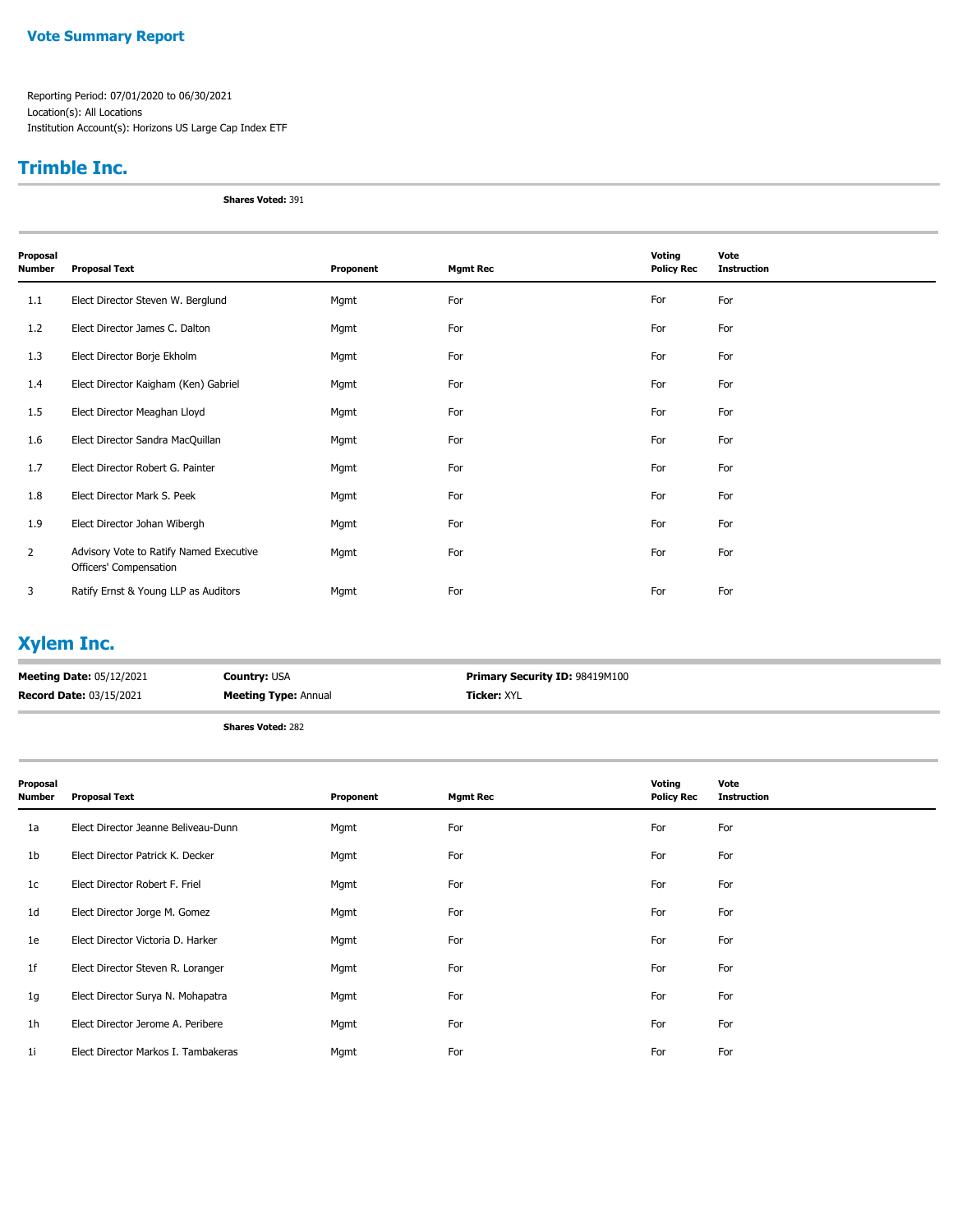#### **Vote Summary Report**

Reporting Period: 07/01/2020 to 06/30/2021 Location(s): All Locations Institution Account(s): Horizons US Large Cap Index ETF

#### **Xylem Inc.**

| Proposal<br><b>Number</b> | <b>Proposal Text</b>                                              | Proponent | <b>Mgmt Rec</b> | Votina<br><b>Policy Rec</b> | Vote<br><b>Instruction</b> |
|---------------------------|-------------------------------------------------------------------|-----------|-----------------|-----------------------------|----------------------------|
| 1j                        | Elect Director Lila Tretikov                                      | Mgmt      | For             | For                         | For                        |
| 1k                        | Elect Director Uday Yadav                                         | Mgmt      | For             | For                         | For                        |
| 2                         | Ratify Deloitte & Touche LLP as Auditors                          | Mgmt      | For             | For                         | For                        |
| 3                         | Advisory Vote to Ratify Named Executive<br>Officers' Compensation | Mgmt      | For             | For                         | For                        |
| 4                         | Amend Proxy Access Right                                          | <b>SH</b> | Against         | For                         | For                        |

# **Cheniere Energy, Inc.**

| <b>Meeting Date: 05/13/2021</b> | <b>Country: USA</b>         | <b>Primary Security ID: 16411R208</b> |
|---------------------------------|-----------------------------|---------------------------------------|
| <b>Record Date: 03/29/2021</b>  | <b>Meeting Type: Annual</b> | <b>Ticker: LNG</b>                    |
|                                 | <b>Shares Voted: 363</b>    |                                       |

| Proposal<br>Number | <b>Proposal Text</b>                                              | Proponent | <b>Mgmt Rec</b> | Voting<br><b>Policy Rec</b> | Vote<br><b>Instruction</b> |
|--------------------|-------------------------------------------------------------------|-----------|-----------------|-----------------------------|----------------------------|
| 1a                 | Elect Director G. Andrea Botta                                    | Mgmt      | For             | For                         | For                        |
| 1b                 | Elect Director Jack A. Fusco                                      | Mgmt      | For             | For                         | For                        |
| 1c                 | Elect Director Vicky A. Bailey                                    | Mgmt      | For             | For                         | For                        |
| 1 <sub>d</sub>     | Elect Director Nuno Brandolini                                    | Mgmt      | For             | For                         | For                        |
| 1e                 | Elect Director David B. Kilpatrick                                | Mgmt      | For             | For                         | For                        |
| 1f                 | Elect Director Sean T. Klimczak                                   | Mgmt      | For             | For                         | For                        |
| 1g                 | Elect Director Andrew Langham                                     | Mgmt      | For             | For                         | For                        |
| 1h                 | Elect Director Donald F. Robillard, Jr.                           | Mgmt      | For             | For                         | For                        |
| 11                 | Elect Director Neal A. Shear                                      | Mgmt      | For             | For                         | For                        |
| 1j                 | Elect Director Andrew J. Teno                                     | Mgmt      | For             | For                         | For                        |
| $\overline{2}$     | Advisory Vote to Ratify Named Executive<br>Officers' Compensation | Mgmt      | For             | For                         | For                        |
| 3                  | Ratify KPMG LLP as Auditors                                       | Mgmt      | For             | For                         | For                        |

# **CVS Health Corporation**

| <b>Meeting Date: 05/13/2021</b> | <b>Country: USA</b>         | <b>Primary Security ID: 126650100</b> |
|---------------------------------|-----------------------------|---------------------------------------|
| <b>Record Date: 03/17/2021</b>  | <b>Meeting Type: Annual</b> | <b>Ticker:</b> CVS                    |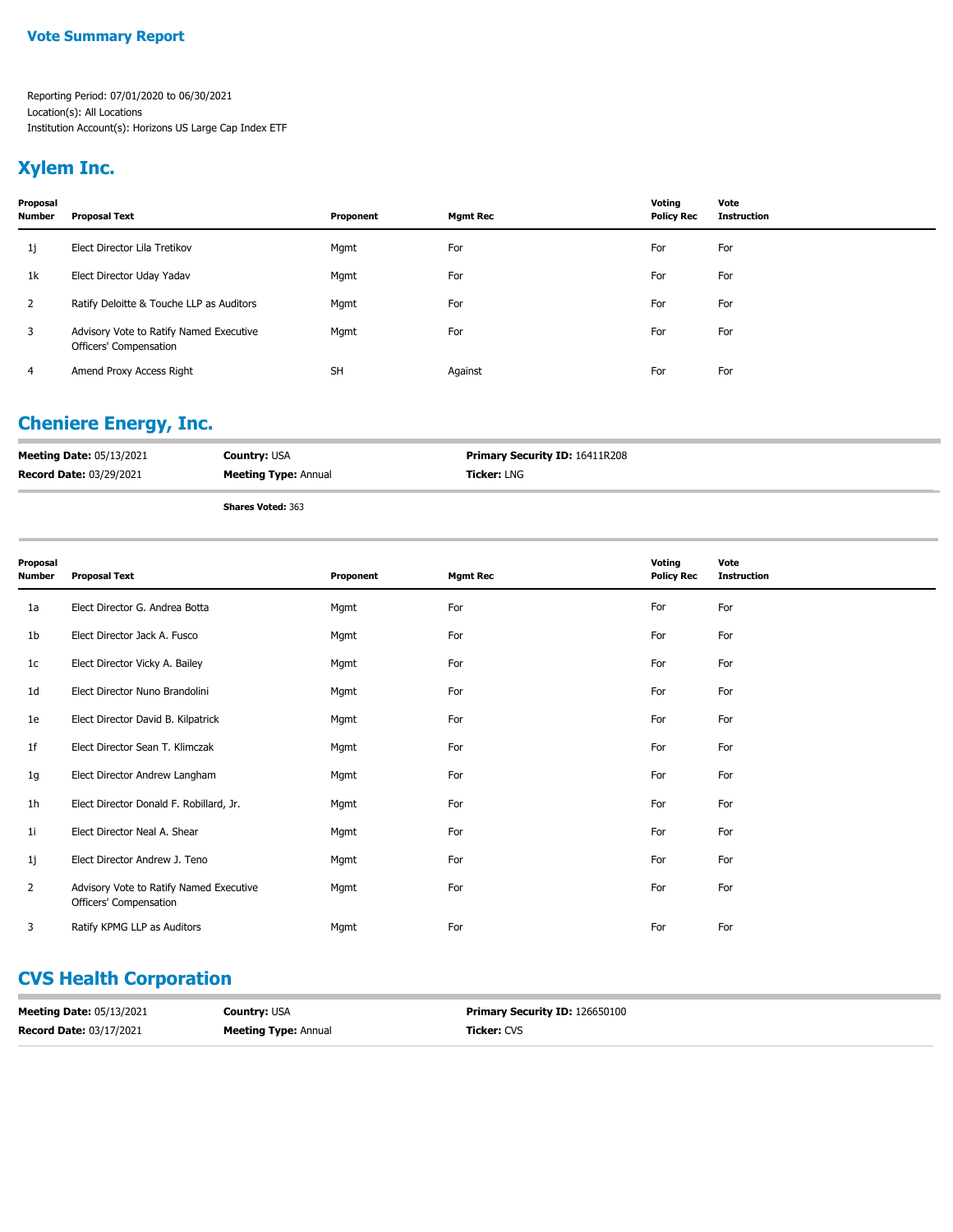#### **CVS Health Corporation**

**Shares Voted:** 2,050

| Proposal<br><b>Number</b> | <b>Proposal Text</b>                                                                   | Proponent | <b>Mgmt Rec</b> | Voting<br><b>Policy Rec</b> | Vote<br><b>Instruction</b> |
|---------------------------|----------------------------------------------------------------------------------------|-----------|-----------------|-----------------------------|----------------------------|
| 1a                        | Elect Director Fernando Aguirre                                                        | Mgmt      | For             | For                         | For                        |
| 1 <sub>b</sub>            | Elect Director C. David Brown, II                                                      | Mgmt      | For             | For                         | For                        |
| 1 <sub>c</sub>            | Elect Director Alecia A. DeCoudreaux                                                   | Mgmt      | For             | For                         | For                        |
| 1 <sub>d</sub>            | Elect Director Nancy-Ann M. DeParle                                                    | Mgmt      | For             | For                         | For                        |
| 1e                        | Elect Director David W. Dorman                                                         | Mgmt      | For             | For                         | For                        |
| 1 <sub>f</sub>            | Elect Director Roger N. Farah                                                          | Mgmt      | For             | For                         | For                        |
| 1g                        | Elect Director Anne M. Finucane                                                        | Mgmt      | For             | For                         | For                        |
| 1h                        | Elect Director Edward J. Ludwig                                                        | Mgmt      | For             | For                         | For                        |
| 1 <sub>i</sub>            | Elect Director Karen S. Lynch                                                          | Mgmt      | For             | For                         | For                        |
| 1j                        | Elect Director Jean-Pierre Millon                                                      | Mgmt      | For             | For                         | For                        |
| 1k                        | Elect Director Mary L. Schapiro                                                        | Mgmt      | For             | For                         | For                        |
| 11                        | Elect Director William C. Weldon                                                       | Mgmt      | For             | For                         | For                        |
| 1 <sub>m</sub>            | Elect Director Tony L. White                                                           | Mgmt      | For             | For                         | For                        |
| $\overline{2}$            | Ratify Ernst & Young LLP as Auditors                                                   | Mgmt      | For             | For                         | For                        |
| 3                         | Advisory Vote to Ratify Named Executive<br>Officers' Compensation                      | Mgmt      | For             | For                         | For                        |
| $\overline{4}$            | Reduce Ownership Threshold for<br>Shareholders to Request Action by Written<br>Consent | <b>SH</b> | Against         | For                         | For                        |
| 5                         | Require Independent Board Chair                                                        | <b>SH</b> | Against         | Against                     | Against                    |

#### **Ford Motor Company**

| <b>Meeting Date: 05/13/2021</b> | <b>Country: USA</b>         | Primary Security ID: 345370860 |
|---------------------------------|-----------------------------|--------------------------------|
| <b>Record Date: 03/17/2021</b>  | <b>Meeting Type: Annual</b> | <b>Ticker: F</b>               |
|                                 | <b>Shares Voted: 6,121</b>  |                                |

| Proposal<br>Number | <b>Proposal Text</b>                  | Proponent | <b>Mgmt Rec</b> | Voting<br><b>Policy Rec</b> | Vote<br>Instruction |
|--------------------|---------------------------------------|-----------|-----------------|-----------------------------|---------------------|
| 1a                 | Elect Director Kimberly A. Casiano    | Mgmt      | For             | For                         | For                 |
| 1b                 | Elect Director Anthony F. Earley, Jr. | Mgmt      | For             | For                         | For                 |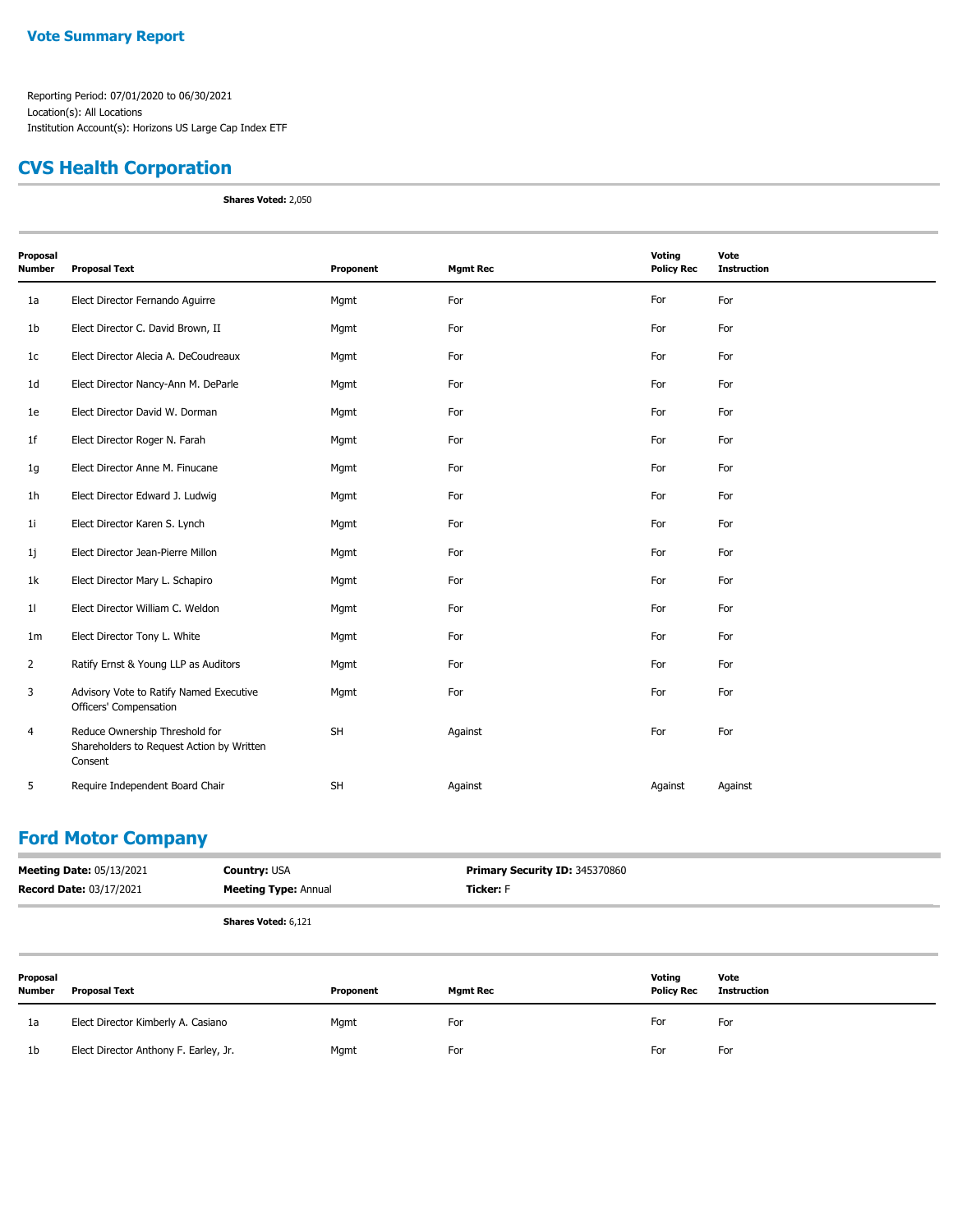#### **Ford Motor Company**

| Proposal<br><b>Number</b> | <b>Proposal Text</b>                                                      | Proponent | <b>Mgmt Rec</b> | Voting<br><b>Policy Rec</b> | Vote<br><b>Instruction</b> |
|---------------------------|---------------------------------------------------------------------------|-----------|-----------------|-----------------------------|----------------------------|
| 1 <sub>c</sub>            | Elect Director Alexandra Ford English                                     | Mgmt      | For             | For                         | For                        |
| 1 <sub>d</sub>            | Elect Director James D. Farley, Jr.                                       | Mgmt      | For             | For                         | For                        |
| 1e                        | Elect Director Henry Ford, III                                            | Mgmt      | For             | For                         | For                        |
| 1 <sub>f</sub>            | Elect Director William Clay Ford, Jr.                                     | Mgmt      | For             | For                         | For                        |
| 1g                        | Elect Director William W. Helman, IV                                      | Mgmt      | For             | For                         | For                        |
| 1 <sub>h</sub>            | Elect Director Jon M. Huntsman, Jr.                                       | Mgmt      | For             | For                         | For                        |
| 11                        | Elect Director William E. Kennard                                         | Mgmt      | For             | For                         | For                        |
| 1j                        | Elect Director Beth E. Mooney                                             | Mgmt      | For             | For                         | For                        |
| 1k                        | Elect Director John L. Thornton                                           | Mgmt      | For             | For                         | For                        |
| 11                        | Elect Director John B. Veihmeyer                                          | Mgmt      | For             | For                         | For                        |
| 1 <sub>m</sub>            | Elect Director Lynn M. Vojvodich                                          | Mgmt      | For             | For                         | For                        |
| 1n                        | Elect Director John S. Weinberg                                           | Mgmt      | For             | For                         | For                        |
| $\overline{2}$            | Ratify PricewaterhouseCoopers LLP as Auditor                              | Mgmt      | For             | For                         | For                        |
| 3                         | Advisory Vote to Ratify Named Executive<br>Officers' Compensation         | Mgmt      | For             | For                         | For                        |
| 4                         | Approve Recapitalization Plan for all Stock to<br>Have One-vote per Share | <b>SH</b> | Against         | For                         | For                        |

## **Henry Schein, Inc.**

| <b>Meeting Date: 05/13/2021</b> | <b>Country: USA</b>         | <b>Primary Security ID: 806407102</b> |
|---------------------------------|-----------------------------|---------------------------------------|
| <b>Record Date: 03/15/2021</b>  | <b>Meeting Type:</b> Annual | Ticker: HSIC                          |
|                                 |                             |                                       |

**Shares Voted:** 173

| Proposal<br>Number | <b>Proposal Text</b>               | Proponent | <b>Mgmt Rec</b> | Voting<br><b>Policy Rec</b> | Vote<br><b>Instruction</b> |
|--------------------|------------------------------------|-----------|-----------------|-----------------------------|----------------------------|
| 1a                 | Elect Director Mohamad Ali         | Mgmt      | For             | For                         | For                        |
| 1b                 | Elect Director Barry J. Alperin    | Mgmt      | For             | For                         | For                        |
| 1c                 | Elect Director Gerald A. Benjamin  | Mgmt      | For             | For                         | For                        |
| 1 <sub>d</sub>     | Elect Director Stanley M. Bergman  | Mgmt      | For             | For                         | For                        |
| 1e                 | Elect Director James P. Breslawski | Mgmt      | For             | For                         | For                        |
| 1f                 | Elect Director Deborah Derby       | Mgmt      | For             | For                         | For                        |
| 1g                 | Elect Director Joseph L. Herring   | Mgmt      | For             | For                         | For                        |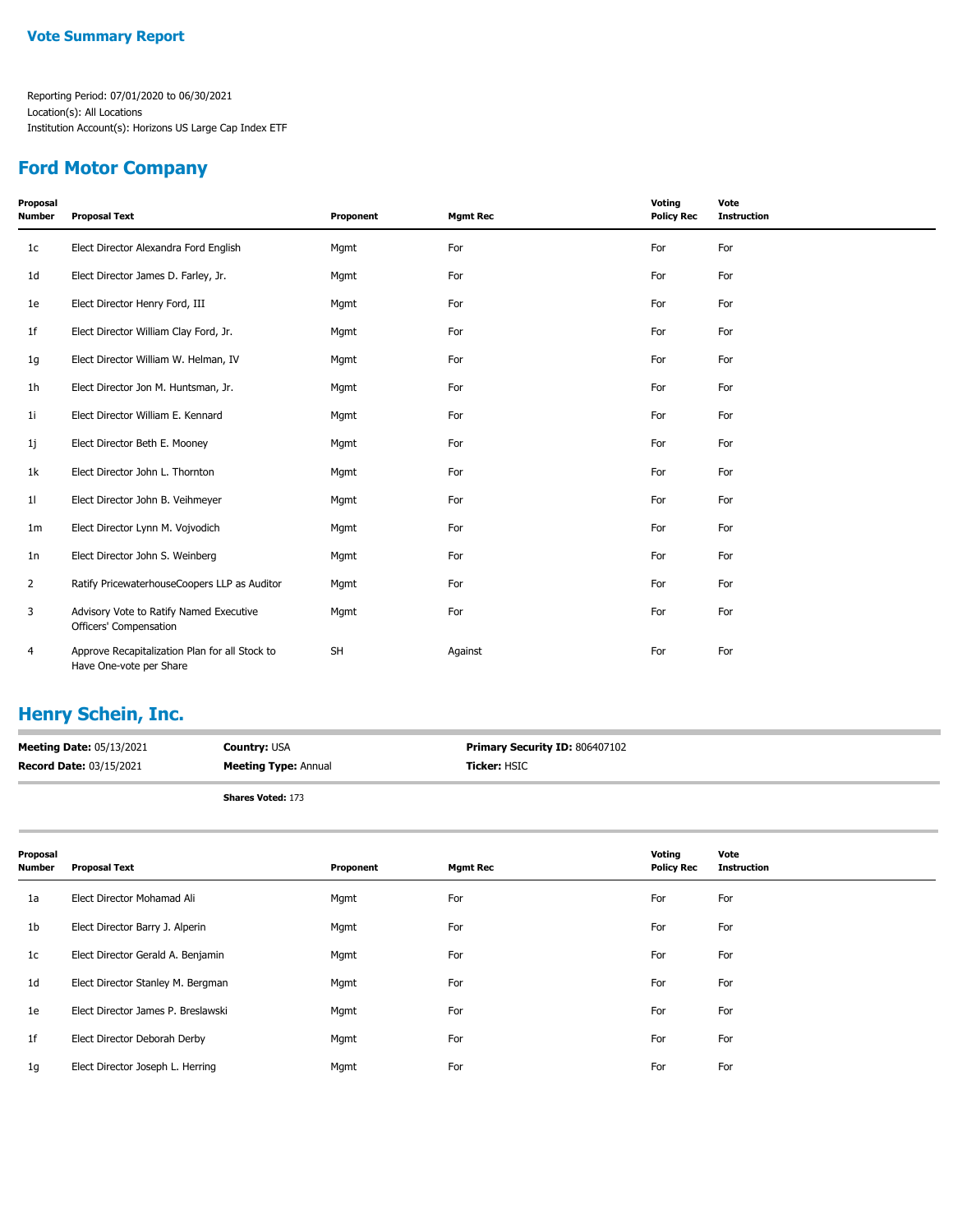#### **Henry Schein, Inc.**

| Proposal<br>Number | <b>Proposal Text</b>                                              | Proponent | <b>Mgmt Rec</b> | Voting<br><b>Policy Rec</b> | Vote<br><b>Instruction</b> |
|--------------------|-------------------------------------------------------------------|-----------|-----------------|-----------------------------|----------------------------|
| 1h                 | Elect Director Kurt P. Kuehn                                      | Mgmt      | For             | For                         | For                        |
| 1i                 | Elect Director Philip A. Laskawy                                  | Mgmt      | For             | For                         | For                        |
| 1j                 | Elect Director Anne H. Margulies                                  | Mgmt      | For             | For                         | For                        |
| 1k                 | Elect Director Mark E. Mlotek                                     | Mgmt      | For             | For                         | For                        |
| 11                 | Elect Director Steven Paladino                                    | Mgmt      | For             | For                         | For                        |
| 1m                 | Elect Director Carol Raphael                                      | Mgmt      | For             | For                         | For                        |
| 1n                 | Elect Director E. Dianne Rekow                                    | Mgmt      | For             | For                         | For                        |
| 10                 | Elect Director Bradley T. Sheares                                 | Mgmt      | For             | For                         | For                        |
| 1p                 | Elect Director Reed V. Tuckson                                    | Mgmt      | For             | For                         | For                        |
| 2                  | Advisory Vote to Ratify Named Executive<br>Officers' Compensation | Mgmt      | For             | For                         | For                        |
| 3                  | Ratify BDO USA, LLP as Auditor                                    | Mgmt      | For             | For                         | For                        |

#### **Intel Corporation**

| <b>Meeting Date: 05/13/2021</b> | <b>Country: USA</b>         | <b>Primary Security ID: 458140100</b> |
|---------------------------------|-----------------------------|---------------------------------------|
| <b>Record Date: 03/19/2021</b>  | <b>Meeting Type: Annual</b> | <b>Ticker: INTC</b>                   |
|                                 |                             |                                       |

**Shares Voted:** 6,433

| Proposal<br>Number | <b>Proposal Text</b>                                              | Proponent | <b>Mgmt Rec</b> | Voting<br><b>Policy Rec</b> | Vote<br><b>Instruction</b> |
|--------------------|-------------------------------------------------------------------|-----------|-----------------|-----------------------------|----------------------------|
| 1a                 | Elect Director Patrick P. Gelsinger                               | Mgmt      | For             | For                         | For                        |
| 1b                 | Elect Director James J. Goetz                                     | Mgmt      | For             | For                         | For                        |
| 1c                 | Elect Director Alyssa Henry                                       | Mgmt      | For             | For                         | For                        |
| 1d                 | Elect Director Omar Ishrak                                        | Mgmt      | For             | For                         | For                        |
| 1e                 | Elect Director Risa Lavizzo-Mourey                                | Mgmt      | For             | For                         | For                        |
| 1f                 | Elect Director Tsu-Jae King Liu                                   | Mgmt      | For             | For                         | For                        |
| 1g                 | Elect Director Gregory D. Smith                                   | Mgmt      | For             | For                         | For                        |
| 1h                 | Elect Director Dion J. Weisler                                    | Mgmt      | For             | For                         | For                        |
| 11                 | Elect Director Frank D. Yeary                                     | Mgmt      | For             | For                         | For                        |
| $\overline{2}$     | Ratify Ernst & Young LLP as Auditors                              | Mgmt      | For             | For                         | For                        |
| 3                  | Advisory Vote to Ratify Named Executive<br>Officers' Compensation | Mgmt      | For             | Against                     | Against                    |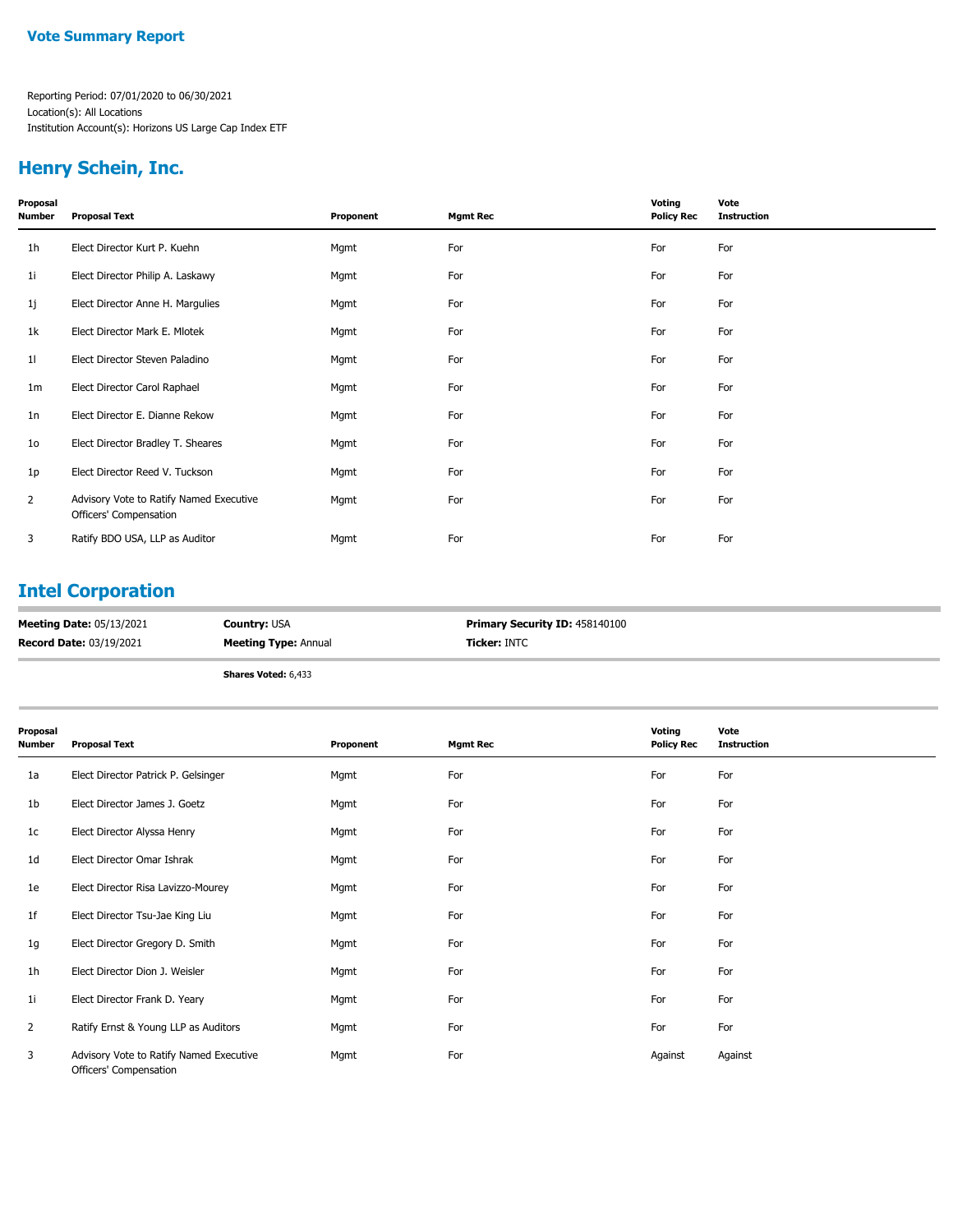## **Intel Corporation**

| Proposal<br><b>Number</b> | Proposal Text                                                                                   | Proponent | Mgmt Rec | Voting<br><b>Policy Rec</b> | Vote<br>Instruction |
|---------------------------|-------------------------------------------------------------------------------------------------|-----------|----------|-----------------------------|---------------------|
| 4                         | Provide Right to Act by Written Consent                                                         | <b>SH</b> | Against  | For                         | For                 |
|                           | Report on Global Median Gender/Racial Pay<br>Gap                                                | <b>SH</b> | Against  | Against                     | Against             |
| 6                         | Report on Whether Written Policies or<br>Unwritten Norms Reinforce Racism in<br>Company Culture | <b>SH</b> | Against  | Against                     | Against             |

#### **KeyCorp**

| <b>Meeting Date: 05/13/2021</b> | <b>Country: USA</b>         | <b>Primary Security ID: 493267108</b> |
|---------------------------------|-----------------------------|---------------------------------------|
| <b>Record Date: 03/19/2021</b>  | <b>Meeting Type: Annual</b> | <b>Ticker: KEY</b>                    |
|                                 |                             |                                       |

**Shares Voted:** 1,395

| Proposal<br><b>Number</b> | <b>Proposal Text</b>                                                   | Proponent | <b>Mgmt Rec</b> | Voting<br><b>Policy Rec</b> | Vote<br><b>Instruction</b> |
|---------------------------|------------------------------------------------------------------------|-----------|-----------------|-----------------------------|----------------------------|
| 1.1                       | Elect Director Bruce D. Broussard                                      | Mgmt      | For             | For                         | For                        |
| 1.2                       | Elect Director Alexander M. Cutler                                     | Mgmt      | For             | For                         | For                        |
| 1.3                       | Elect Director H. James Dallas                                         | Mgmt      | For             | For                         | For                        |
| 1.4                       | Elect Director Elizabeth R. Gile                                       | Mgmt      | For             | For                         | For                        |
| 1.5                       | Elect Director Ruth Ann M. Gillis                                      | Mgmt      | For             | For                         | For                        |
| 1.6                       | Elect Director Christopher M. Gorman                                   | Mgmt      | For             | For                         | For                        |
| 1.7                       | Elect Director Robin N. Hayes                                          | Mgmt      | For             | For                         | For                        |
| 1.8                       | Elect Director Carlton L. Highsmith                                    | Mgmt      | For             | For                         | For                        |
| 1.9                       | Elect Director Richard J. Hipple                                       | Mgmt      | For             | For                         | For                        |
| 1.10                      | Elect Director Devina A. Rankin                                        | Mgmt      | For             | For                         | For                        |
| 1.11                      | Elect Director Barbara R. Snyder                                       | Mgmt      | For             | For                         | For                        |
| 1.12                      | Elect Director Todd J. Vasos                                           | Mgmt      | For             | For                         | For                        |
| 1.13                      | Elect Director David K. Wilson                                         | Mgmt      | For             | For                         | For                        |
| $\overline{2}$            | Ratify Ernst & Young LLP as Auditor                                    | Mgmt      | For             | For                         | For                        |
| 3                         | Advisory Vote to Ratify Named Executive<br>Officers' Compensation      | Mgmt      | For             | For                         | For                        |
| 4                         | Amend Nonqualified Employee Stock<br>Purchase Plan                     | Mgmt      | For             | For                         | For                        |
| 5                         | Reduce Ownership Threshold for<br>Shareholders to Call Special Meeting | Mgmt      | For             | For                         | For                        |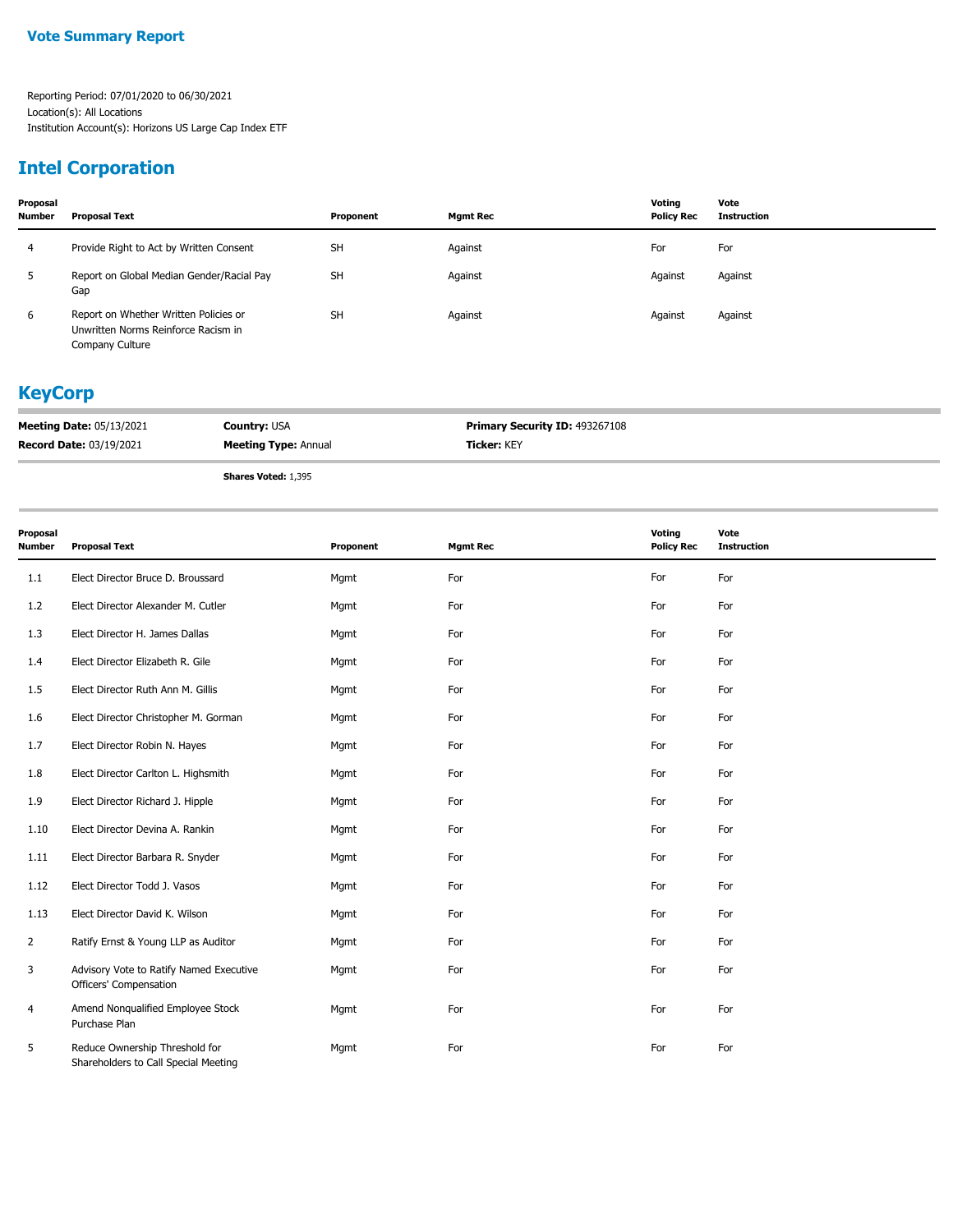#### **Las Vegas Sands Corp.**

| <b>Meeting Date: 05/13/2021</b> | <b>Country: USA</b>         | <b>Primary Security ID: 517834107</b> |
|---------------------------------|-----------------------------|---------------------------------------|
| <b>Record Date: 03/15/2021</b>  | <b>Meeting Type: Annual</b> | <b>Ticker: LVS</b>                    |
|                                 | <b>Shares Voted: 575</b>    |                                       |

| Proposal<br>Number | <b>Proposal Text</b>                                              | Proponent | <b>Mgmt Rec</b> | Voting<br><b>Policy Rec</b> | Vote<br><b>Instruction</b> |
|--------------------|-------------------------------------------------------------------|-----------|-----------------|-----------------------------|----------------------------|
| 1.1                | Elect Director Irwin Chafetz                                      | Mgmt      | For             | For                         | For                        |
| 1.2                | Elect Director Micheline Chau                                     | Mgmt      | For             | Withhold                    | Withhold                   |
| 1.3                | <b>Elect Director Patrick Dumont</b>                              | Mgmt      | For             | For                         | For                        |
| 1.4                | Elect Director Charles D. Forman                                  | Mgmt      | For             | For                         | For                        |
| 1.5                | Elect Director Robert G. Goldstein                                | Mgmt      | For             | For                         | For                        |
| 1.6                | Elect Director George Jamieson                                    | Mgmt      | For             | For                         | For                        |
| 1.7                | Elect Director Nora M. Jordan                                     | Mgmt      | For             | For                         | For                        |
| 1.8                | Elect Director Charles A. Koppelman                               | Mgmt      | For             | Withhold                    | Withhold                   |
| 1.9                | Elect Director Lewis Kramer                                       | Mgmt      | For             | For                         | For                        |
| 1.10               | Elect Director David F. Levi                                      | Mgmt      | For             | Withhold                    | Withhold                   |
| $\overline{2}$     | Ratify Deloitte & Touche LLP as Auditors                          | Mgmt      | For             | For                         | For                        |
| 3                  | Advisory Vote to Ratify Named Executive<br>Officers' Compensation | Mgmt      | For             | Against                     | Against                    |

## **Martin Marietta Materials, Inc.**

| <b>Meeting Date: 05/13/2021</b> | <b>Country: USA</b>         | Primary Security ID: 573284106 |
|---------------------------------|-----------------------------|--------------------------------|
| <b>Record Date: 03/05/2021</b>  | <b>Meeting Type: Annual</b> | <b>Ticker: MLM</b>             |
|                                 | <b>Shares Voted: 89</b>     |                                |

| Proposal<br><b>Number</b> | <b>Proposal Text</b>             | Proponent | <b>Mgmt Rec</b> | Voting<br><b>Policy Rec</b> | Vote<br><b>Instruction</b> |
|---------------------------|----------------------------------|-----------|-----------------|-----------------------------|----------------------------|
| 1.1                       | Elect Director Dorothy M. Ables  | Mgmt      | For             | For                         | For                        |
| 1.2                       | Elect Director Sue W. Cole       | Mgmt      | For             | For                         | For                        |
| 1.3                       | Elect Director Smith W. Davis    | Mgmt      | For             | For                         | For                        |
| 1.4                       | Elect Director Anthony R. Foxx   | Mgmt      | For             | For                         | For                        |
| 1.5                       | Elect Director John J. Koraleski | Mgmt      | For             | For                         | For                        |
| 1.6                       | Elect Director C. Howard Nye     | Mgmt      | For             | For                         | For                        |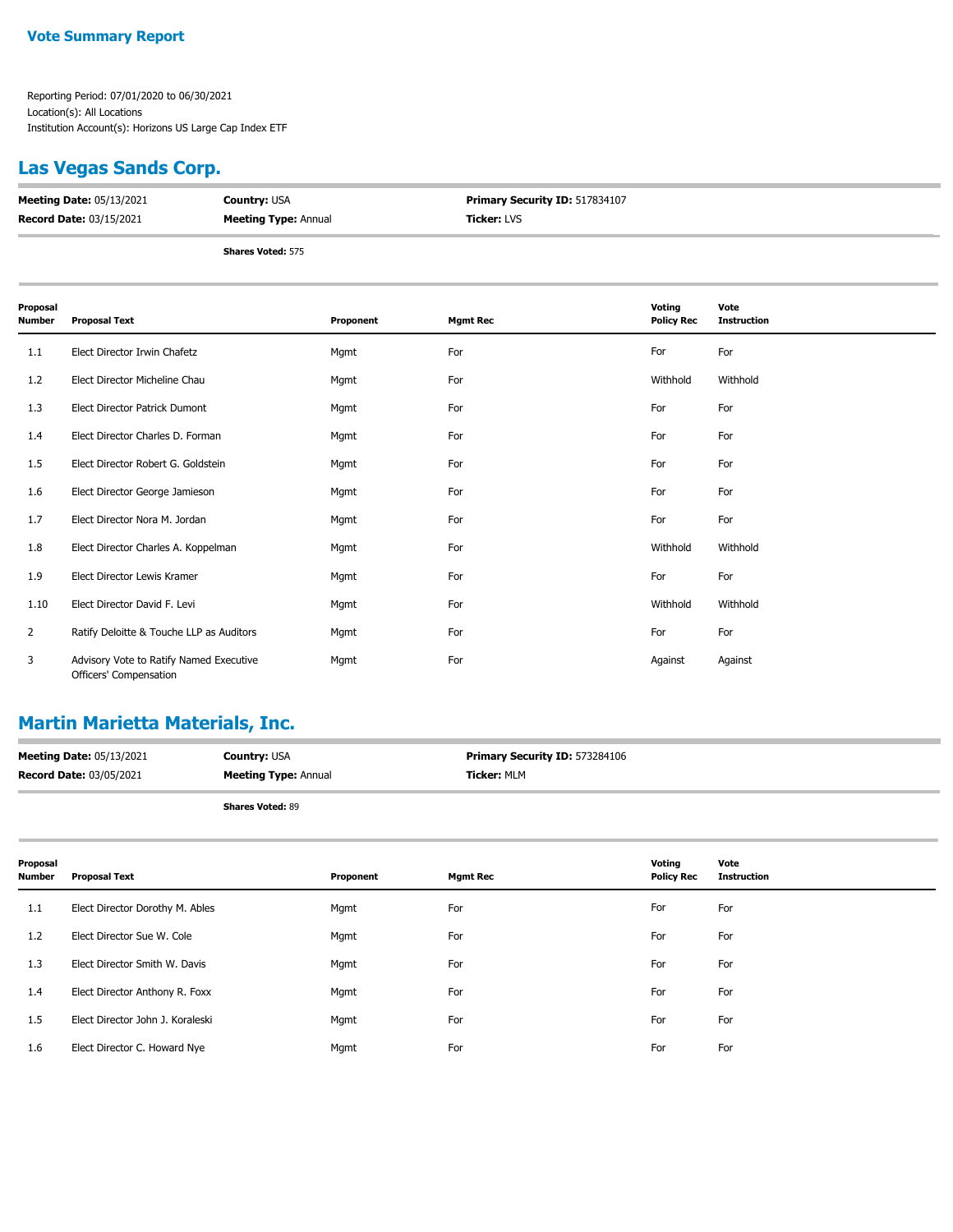#### **Martin Marietta Materials, Inc.**

| Proposal<br><b>Number</b> | <b>Proposal Text</b>                                              | Proponent | <b>Mgmt Rec</b> | Voting<br><b>Policy Rec</b> | Vote<br><b>Instruction</b> |
|---------------------------|-------------------------------------------------------------------|-----------|-----------------|-----------------------------|----------------------------|
| 1.7                       | Elect Director Laree E. Perez                                     | Mgmt      | For             | For                         | For                        |
| 1.8                       | Elect Director Thomas H. Pike                                     | Mgmt      | For             | For                         | For                        |
| 1.9                       | Elect Director Michael J. Quillen                                 | Mgmt      | For             | For                         | For                        |
| 1.10                      | Elect Director Donald W. Slager                                   | Mgmt      | For             | For                         | For                        |
| 1.11                      | Elect Director David C. Wajsgras                                  | Mgmt      | For             | For                         | For                        |
| $\mathbf{2}$              | Ratify PricewaterhouseCoopers LLP as<br>Auditors                  | Mgmt      | For             | For                         | For                        |
| 3                         | Advisory Vote to Ratify Named Executive<br>Officers' Compensation | Mgmt      | For             | For                         | For                        |

## **Norfolk Southern Corporation**

|                                 | .<br>$-1$                   |                                       |
|---------------------------------|-----------------------------|---------------------------------------|
| <b>Record Date: 03/05/2021</b>  | <b>Meeting Type: Annual</b> | <b>Ticker: NSC</b>                    |
| <b>Meeting Date: 05/13/2021</b> | <b>Country: USA</b>         | <b>Primary Security ID: 655844108</b> |

| Proposal<br><b>Number</b> | <b>Proposal Text</b>                    | Proponent | <b>Mgmt Rec</b> | Voting<br><b>Policy Rec</b> | Vote<br><b>Instruction</b> |
|---------------------------|-----------------------------------------|-----------|-----------------|-----------------------------|----------------------------|
| 1a                        | Elect Director Thomas D. Bell, Jr.      | Mgmt      | For             | For                         | For                        |
| 1 <sub>b</sub>            | Elect Director Mitchell E. Daniels, Jr. | Mgmt      | For             | For                         | For                        |
| 1 <sub>c</sub>            | Elect Director Marcela E. Donadio       | Mgmt      | For             | For                         | For                        |
| 1 <sub>d</sub>            | Elect Director John C. Huffard, Jr.     | Mgmt      | For             | For                         | For                        |
| 1e                        | Elect Director Christopher T. Jones     | Mgmt      | For             | For                         | For                        |
| 1 <sup>f</sup>            | Elect Director Thomas C. Kelleher       | Mgmt      | For             | For                         | For                        |
| 1g                        | Elect Director Steven F. Leer           | Mgmt      | For             | For                         | For                        |
| 1h                        | Elect Director Michael D. Lockhart      | Mgmt      | For             | For                         | For                        |
| 11                        | Elect Director Amy E. Miles             | Mgmt      | For             | For                         | For                        |
| 1j                        | Elect Director Claude Mongeau           | Mgmt      | For             | For                         | For                        |
| 1k                        | Elect Director Jennifer F. Scanlon      | Mgmt      | For             | For                         | For                        |
| 11                        | Elect Director James A. Squires         | Mgmt      | For             | For                         | For                        |
| 1m                        | Elect Director John R. Thompson         | Mgmt      | For             | For                         | For                        |
| 2                         | Ratify KPMG LLP as Auditors             | Mgmt      | For             | For                         | For                        |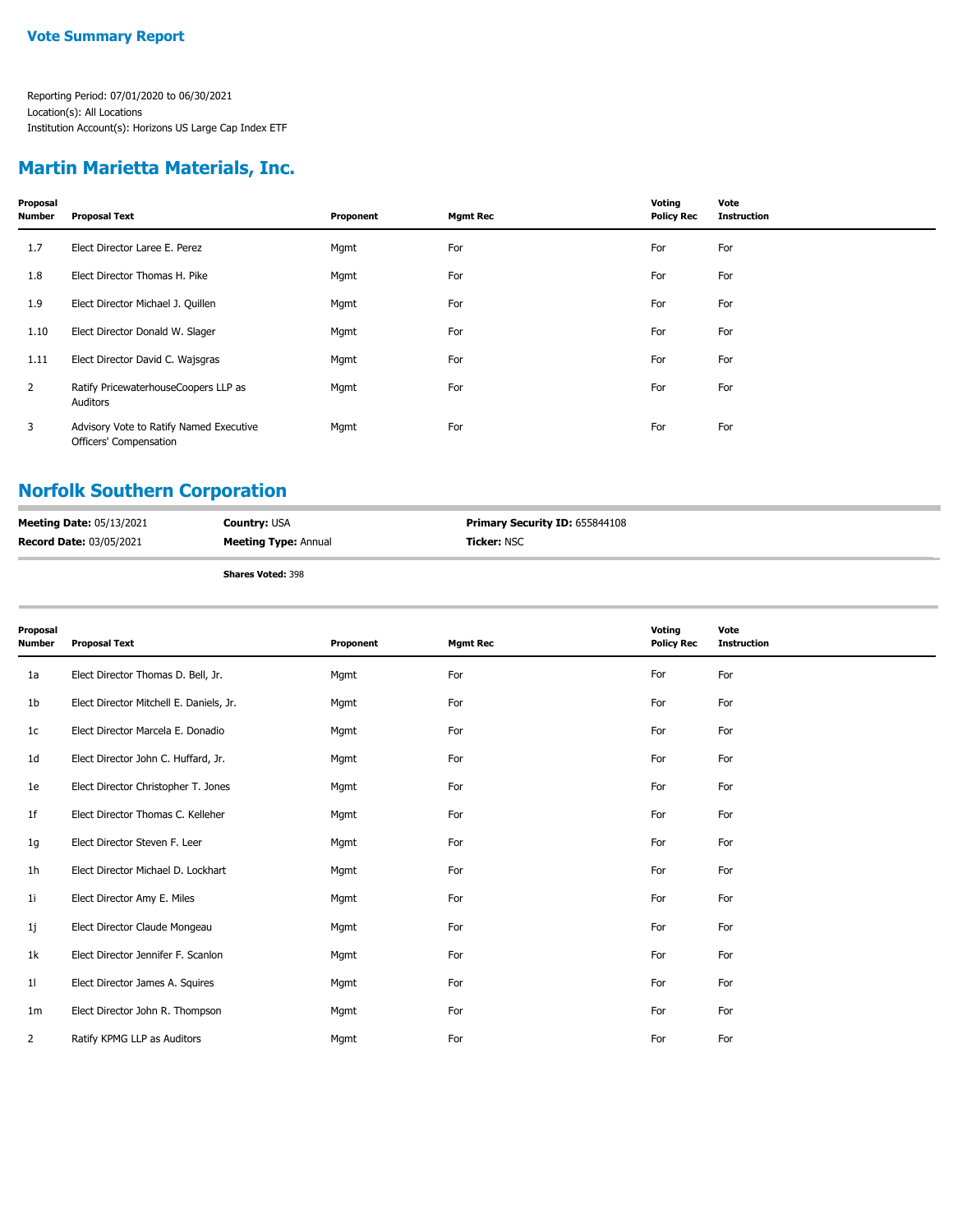#### **Norfolk Southern Corporation**

| Proposal<br><b>Number</b> | <b>Proposal Text</b>                                                 | Proponent | <b>Mgmt Rec</b> | Votina<br><b>Policy Rec</b> | Vote<br><b>Instruction</b> |
|---------------------------|----------------------------------------------------------------------|-----------|-----------------|-----------------------------|----------------------------|
| 3                         | Advisory Vote to Ratify Named Executive<br>Officers' Compensation    | Mgmt      | For             | For                         | For                        |
| 4                         | Amend Proxy Access Right                                             | <b>SH</b> | Against         | For                         | For                        |
| 5                         | Report on Corporate Climate Lobbying<br>Aligned with Paris Agreement | <b>SH</b> | Against         | For                         | For                        |

#### **Nucor Corporation**

| <b>Meeting Date: 05/13/2021</b> | <b>Country: USA</b>         | <b>Primary Security ID: 670346105</b> |
|---------------------------------|-----------------------------|---------------------------------------|
| <b>Record Date: 03/15/2021</b>  | <b>Meeting Type: Annual</b> | <b>Ticker: NUE</b>                    |

**Shares Voted:** 470

| Proposal<br><b>Number</b> | <b>Proposal Text</b>                                              | Proponent | <b>Mgmt Rec</b> | Voting<br><b>Policy Rec</b> | Vote<br><b>Instruction</b> |
|---------------------------|-------------------------------------------------------------------|-----------|-----------------|-----------------------------|----------------------------|
| 1.1                       | Elect Director Patrick J. Dempsey                                 | Mgmt      | For             | For                         | For                        |
| 1.2                       | Elect Director Christopher J. Kearney                             | Mgmt      | For             | For                         | For                        |
| 1.3                       | Elect Director Laurette T. Koellner                               | Mgmt      | For             | For                         | For                        |
| 1.4                       | Elect Director Joseph D. Rupp                                     | Mgmt      | For             | For                         | For                        |
| 1.5                       | Elect Director Leon J. Topalian                                   | Mgmt      | For             | For                         | For                        |
| 1.6                       | Elect Director John H. Walker                                     | Mgmt      | For             | For                         | For                        |
| 1.7                       | Elect Director Nadja Y. West                                      | Mgmt      | For             | For                         | For                        |
| $\overline{2}$            | Ratify PricewaterhouseCoopers LLP as Auditor                      | Mgmt      | For             | For                         | For                        |
| 3                         | Advisory Vote to Ratify Named Executive<br>Officers' Compensation | Mgmt      | For             | Against                     | Against                    |

## **SBA Communications Corporation**

| <b>Meeting Date: 05/13/2021</b> | <b>Country: USA</b>         | <b>Primary Security ID: 78410G104</b> |
|---------------------------------|-----------------------------|---------------------------------------|
| <b>Record Date: 03/11/2021</b>  | <b>Meeting Type: Annual</b> | <b>Ticker:</b> SBAC                   |
|                                 | <b>Shares Voted: 173</b>    |                                       |

| Proposal<br><b>Number</b> | <b>Proposal Text</b>                 | Proponent | <b>Mgmt Rec</b> | Voting<br><b>Policy Rec</b> | Vote<br><b>Instruction</b> |
|---------------------------|--------------------------------------|-----------|-----------------|-----------------------------|----------------------------|
| 1.1                       | Elect Director Mary S. Chan          | Mgmt      | For             | For                         | For                        |
| 1.2                       | Elect Director George R. Krouse, Jr. | Mgmt      | For             | For                         | For                        |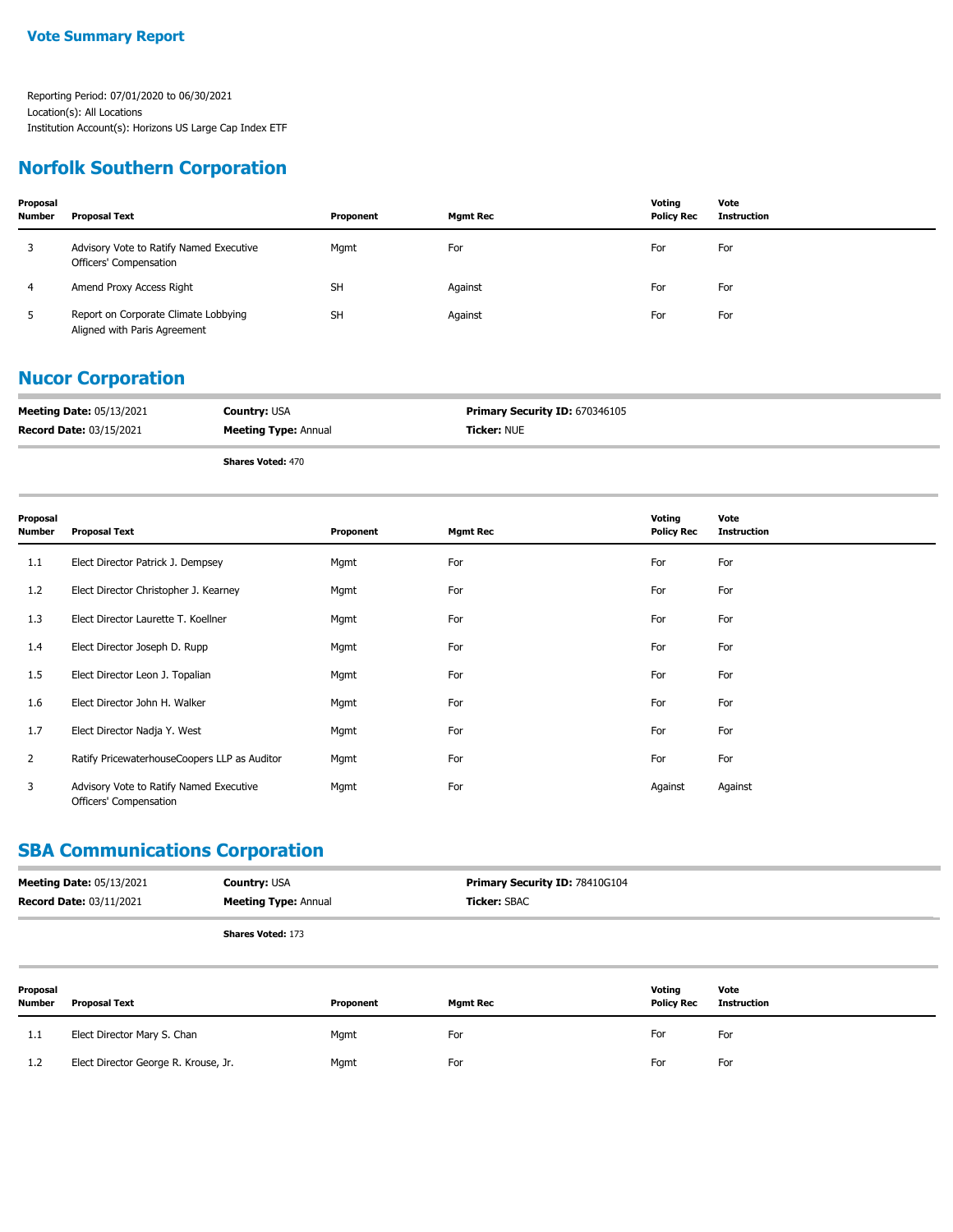#### **SBA Communications Corporation**

| Proposal<br><b>Number</b> | Proposal Text                                                     | Proponent | <b>Mgmt Rec</b> | Votina<br><b>Policy Rec</b> | Vote<br>Instruction |
|---------------------------|-------------------------------------------------------------------|-----------|-----------------|-----------------------------|---------------------|
|                           | Ratify Ernst & Young LLP as Auditors                              | Mgmt      | For             | For                         | For                 |
|                           | Advisory Vote to Ratify Named Executive<br>Officers' Compensation | Mgmt      | For             | For                         | For                 |

## **The Charles Schwab Corporation**

| <b>Meeting Date: 05/13/2021</b> | <b>Country: USA</b>         | <b>Primary Security ID: 808513105</b> |
|---------------------------------|-----------------------------|---------------------------------------|
| <b>Record Date: 03/15/2021</b>  | <b>Meeting Type: Annual</b> | <b>Ticker:</b> SCHW                   |
|                                 |                             |                                       |

**Shares Voted:** 2,350

| Proposal<br><b>Number</b> | <b>Proposal Text</b>                                              | Proponent | <b>Mgmt Rec</b> | Voting<br><b>Policy Rec</b> | Vote<br><b>Instruction</b> |
|---------------------------|-------------------------------------------------------------------|-----------|-----------------|-----------------------------|----------------------------|
| 1a                        | Elect Director Walter W. Bettinger, II                            | Mgmt      | For             | For                         | For                        |
| 1 <sub>b</sub>            | Elect Director Joan T. Dea                                        | Mgmt      | For             | For                         | For                        |
| 1c                        | Elect Director Christopher V. Dodds                               | Mgmt      | For             | For                         | For                        |
| 1d                        | Elect Director Mark A. Goldfarb                                   | Mgmt      | For             | Against                     | Against                    |
| 1e                        | Elect Director Bharat B. Masrani                                  | Mgmt      | For             | For                         | For                        |
| 1f                        | Elect Director Charles A. Ruffel                                  | Mgmt      | For             | For                         | For                        |
| $\overline{2}$            | Ratify Deloitte & Touche LLP as Auditors                          | Mgmt      | For             | For                         | For                        |
| 3                         | Advisory Vote to Ratify Named Executive<br>Officers' Compensation | Mgmt      | For             | For                         | For                        |
| 4                         | Report on Lobbying Payments and Policy                            | <b>SH</b> | Against         | For                         | For                        |
| 5                         | Declassify the Board of Directors                                 | <b>SH</b> | Against         | For                         | For                        |

### **Union Pacific Corporation**

| <b>Meeting Date: 05/13/2021</b> | <b>Country: USA</b>         | <b>Primary Security ID: 907818108</b> |
|---------------------------------|-----------------------------|---------------------------------------|
| <b>Record Date: 03/16/2021</b>  | <b>Meeting Type: Annual</b> | <b>Ticker:</b> UNP                    |
|                                 |                             |                                       |

**Shares Voted:** 1,056

| Proposal<br><b>Number</b> | <b>Proposal Text</b>               | Proponent | <b>Mgmt Rec</b> | Voting<br><b>Policy Rec</b> | Vote<br>Instruction |
|---------------------------|------------------------------------|-----------|-----------------|-----------------------------|---------------------|
| 1a                        | Elect Director Andrew H. Card, Jr. | Mgmt      | For             | For                         | For                 |
| 1 <sub>b</sub>            | Elect Director William J. DeLaney  | Mgmt      | For             | For                         | For                 |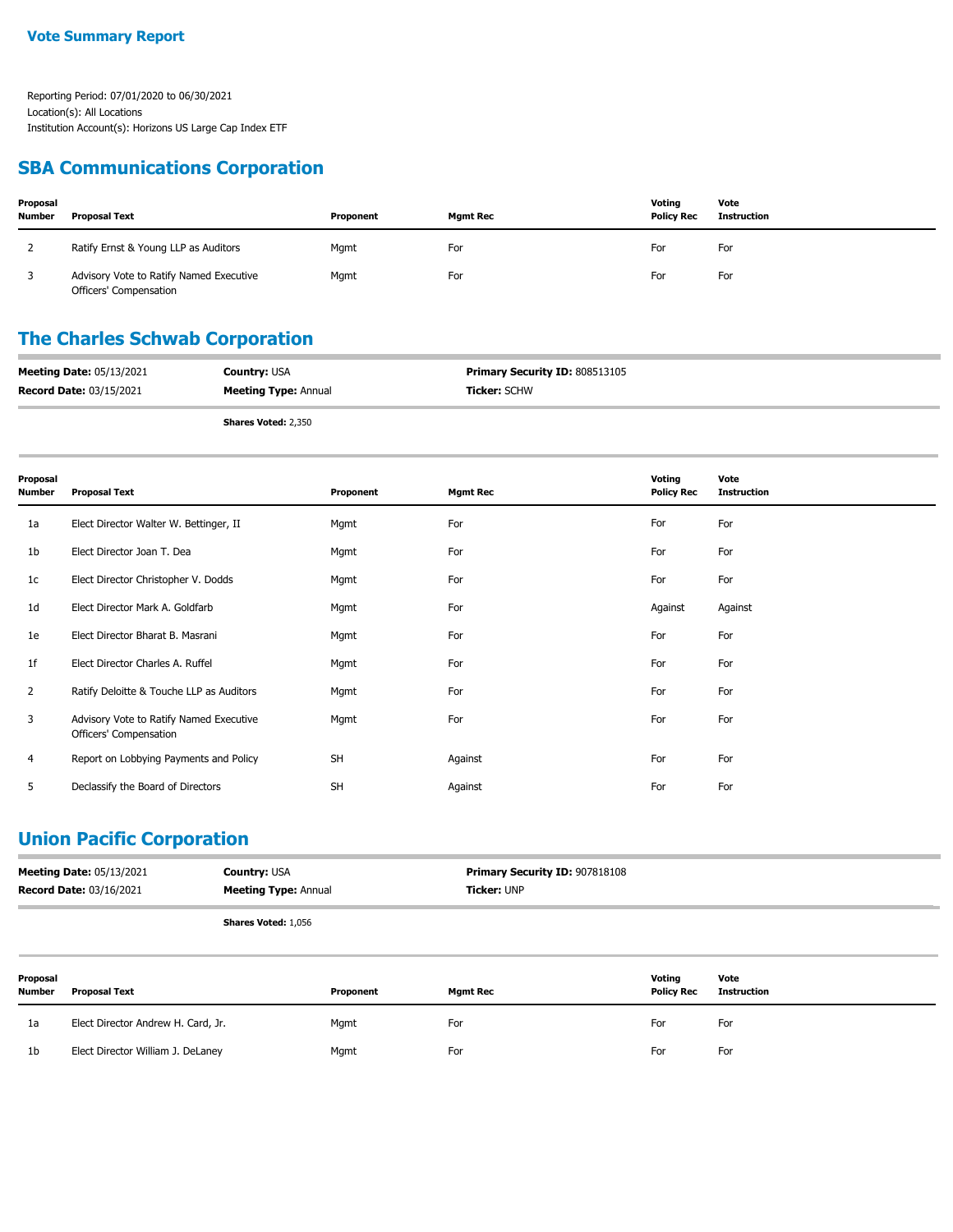### **Union Pacific Corporation**

| Proposal<br><b>Number</b> | <b>Proposal Text</b>                                                   | Proponent | <b>Mgmt Rec</b> | Voting<br><b>Policy Rec</b> | Vote<br><b>Instruction</b> |
|---------------------------|------------------------------------------------------------------------|-----------|-----------------|-----------------------------|----------------------------|
| 1 <sub>c</sub>            | Elect Director David B. Dillon                                         | Mgmt      | For             | For                         | For                        |
| 1 <sub>d</sub>            | Elect Director Lance M. Fritz                                          | Mgmt      | For             | For                         | For                        |
| 1e                        | Elect Director Deborah C. Hopkins                                      | Mgmt      | For             | For                         | For                        |
| 1f                        | Elect Director Jane H. Lute                                            | Mgmt      | For             | For                         | For                        |
| 1g                        | Elect Director Michael R. McCarthy                                     | Mgmt      | For             | For                         | For                        |
| 1 <sub>h</sub>            | Elect Director Thomas F. McLarty, III                                  | Mgmt      | For             | For                         | For                        |
| 11                        | Elect Director Jose H. Villarreal                                      | Mgmt      | For             | For                         | For                        |
| 1j                        | Elect Director Christopher J. Williams                                 | Mgmt      | For             | For                         | For                        |
| 2                         | Ratify Deloitte & Touche LLP as Auditors                               | Mgmt      | For             | For                         | For                        |
| 3                         | Advisory Vote to Ratify Named Executive<br>Officers' Compensation      | Mgmt      | For             | For                         | For                        |
| 4                         | Approve Omnibus Stock Plan                                             | Mgmt      | For             | For                         | For                        |
| 5                         | Approve Nonqualified Employee Stock<br>Purchase Plan                   | Mgmt      | For             | For                         | For                        |
| 6                         | Report on EEO                                                          | <b>SH</b> | Against         | For                         | For                        |
| $\overline{7}$            | Publish Annually a Report Assessing Diversity<br>and Inclusion Efforts | <b>SH</b> | Against         | For                         | For                        |
| 8                         | Annual Vote and Report on Climate Change                               | <b>SH</b> | Against         | Against                     | Against                    |

### **United Parcel Service, Inc.**

| <b>Meeting Date: 05/13/2021</b> | <b>Country: USA</b>         | <b>Primary Security ID: 911312106</b> |
|---------------------------------|-----------------------------|---------------------------------------|
| <b>Record Date: 03/22/2021</b>  | <b>Meeting Type: Annual</b> | <b>Ticker: UPS</b>                    |
|                                 | <b>Shares Voted: 1,123</b>  |                                       |

| Proposal<br><b>Number</b> | <b>Proposal Text</b>            | Proponent | <b>Mgmt Rec</b> | Voting<br><b>Policy Rec</b> | Vote<br><b>Instruction</b> |
|---------------------------|---------------------------------|-----------|-----------------|-----------------------------|----------------------------|
| 1a                        | Elect Director Carol B. Tome    | Mgmt      | For             | For                         | For                        |
| 1b                        | Elect Director Rodney C. Adkins | Mgmt      | For             | For                         | For                        |
| 1c                        | Elect Director Eva C. Boratto   | Mgmt      | For             | For                         | For                        |
| 1 <sub>d</sub>            | Elect Director Michael J. Burns | Mgmt      | For             | For                         | For                        |
| 1e                        | Elect Director Wayne M. Hewett  | Mgmt      | For             | For                         | For                        |
| 1f                        | Elect Director Angela Hwang     | Mgmt      | For             | For                         | For                        |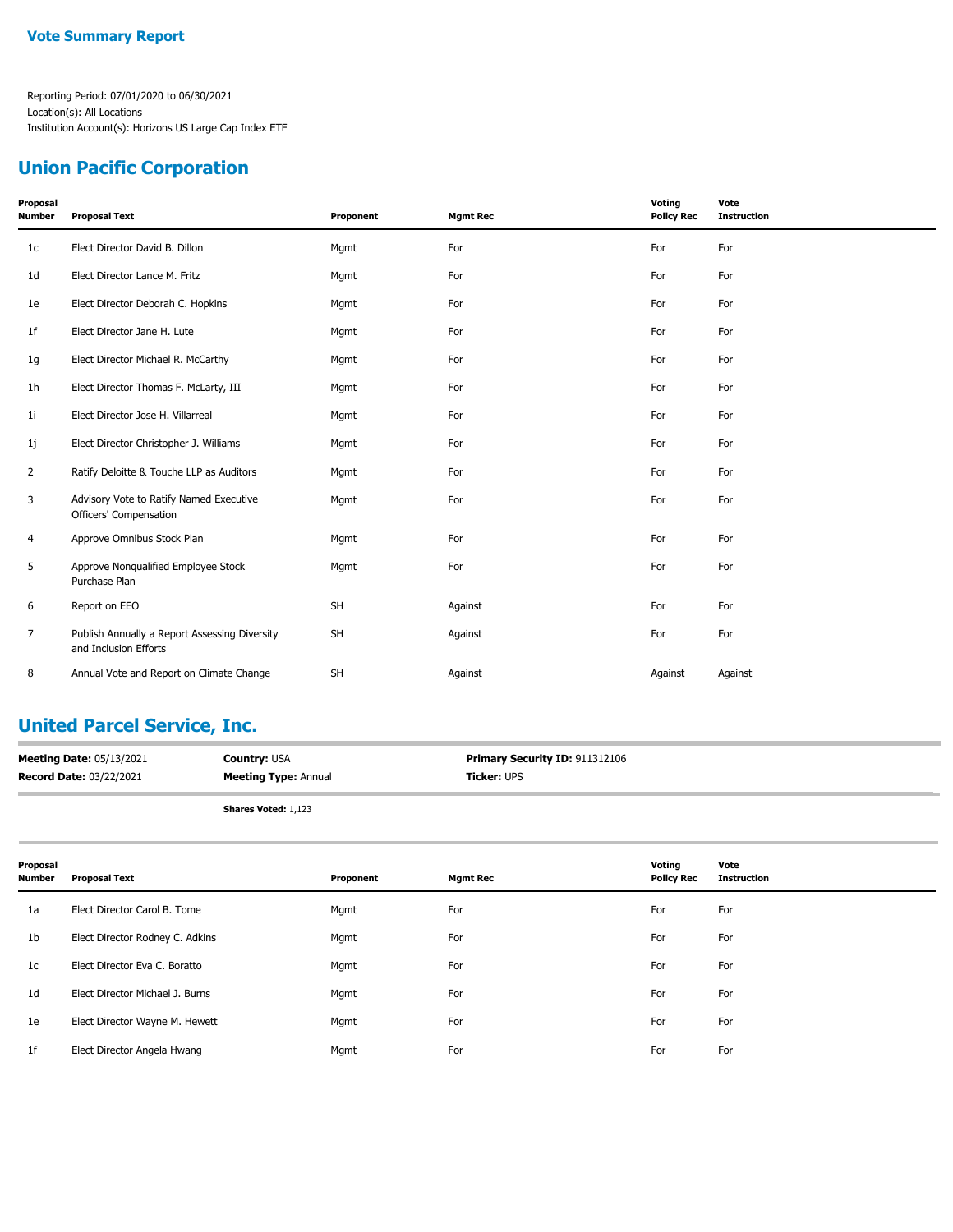### **United Parcel Service, Inc.**

| Proposal<br><b>Number</b> | <b>Proposal Text</b>                                                         | Proponent | <b>Mgmt Rec</b> | Voting<br><b>Policy Rec</b> | Vote<br><b>Instruction</b> |
|---------------------------|------------------------------------------------------------------------------|-----------|-----------------|-----------------------------|----------------------------|
| 1g                        | Elect Director Kate E. Johnson                                               | Mgmt      | For             | For                         | For                        |
| 1h                        | Elect Director William R. Johnson                                            | Mgmt      | For             | For                         | For                        |
| 11                        | Elect Director Ann M. Livermore                                              | Mgmt      | For             | For                         | For                        |
| 1j                        | Elect Director Franck J. Moison                                              | Mgmt      | For             | For                         | For                        |
| 1k                        | Elect Director Christiana Smith Shi                                          | Mgmt      | For             | For                         | For                        |
| 11                        | Elect Director Russell Stokes                                                | Mgmt      | For             | For                         | For                        |
| 1 <sub>m</sub>            | Elect Director Kevin Warsh                                                   | Mgmt      | For             | For                         | For                        |
| $\overline{2}$            | Advisory Vote to Ratify Named Executive<br>Officers' Compensation            | Mgmt      | For             | For                         | For                        |
| 3                         | Approve Omnibus Stock Plan                                                   | Mgmt      | For             | For                         | For                        |
| 4                         | Ratify Deloitte & Touche LLP as Auditors                                     | Mgmt      | For             | For                         | For                        |
| 5                         | Report on Lobbying Payments and Policy                                       | <b>SH</b> | Against         | For                         | For                        |
| 6                         | Approve Recapitalization Plan for all Stock to<br>Have One-vote per Share    | <b>SH</b> | Against         | For                         | For                        |
| 7                         | Report on Climate Change                                                     | <b>SH</b> | Against         | For                         | For                        |
| 8                         | Amend Certificate of Incorporation to Become<br>a Public Benefit Corporation | <b>SH</b> | Against         | Against                     | Against                    |
| 9                         | Publish Annually a Report Assessing Diversity<br>and Inclusion Efforts       | <b>SH</b> | Against         | For                         | For                        |

#### **Verizon Communications Inc.**

| <b>Meeting Date: 05/13/2021</b> | <b>Country: USA</b>         | Primary Security ID: 92343V104 |
|---------------------------------|-----------------------------|--------------------------------|
| <b>Record Date: 03/15/2021</b>  | <b>Meeting Type: Annual</b> | Ticker: VZ                     |

**Shares Voted:** 6,496

| Proposal<br>Number | <b>Proposal Text</b>                 | Proponent | <b>Mgmt Rec</b> | Voting<br><b>Policy Rec</b> | Vote<br>Instruction |
|--------------------|--------------------------------------|-----------|-----------------|-----------------------------|---------------------|
| 1a                 | Elect Director Shellye L. Archambeau | Mgmt      | For             | For                         | For                 |
| 1 <sub>b</sub>     | Elect Director Roxanne S. Austin     | Mgmt      | For             | For                         | For                 |
| 1 <sub>c</sub>     | Elect Director Mark T. Bertolini     | Mgmt      | For             | For                         | For                 |
| 1 <sub>d</sub>     | Elect Director Melanie L. Healey     | Mgmt      | For             | For                         | For                 |
| 1e                 | Elect Director Clarence Otis, Jr.    | Mgmt      | For             | For                         | For                 |
| 1 <sup>f</sup>     | Elect Director Daniel H. Schulman    | Mgmt      | For             | For                         | For                 |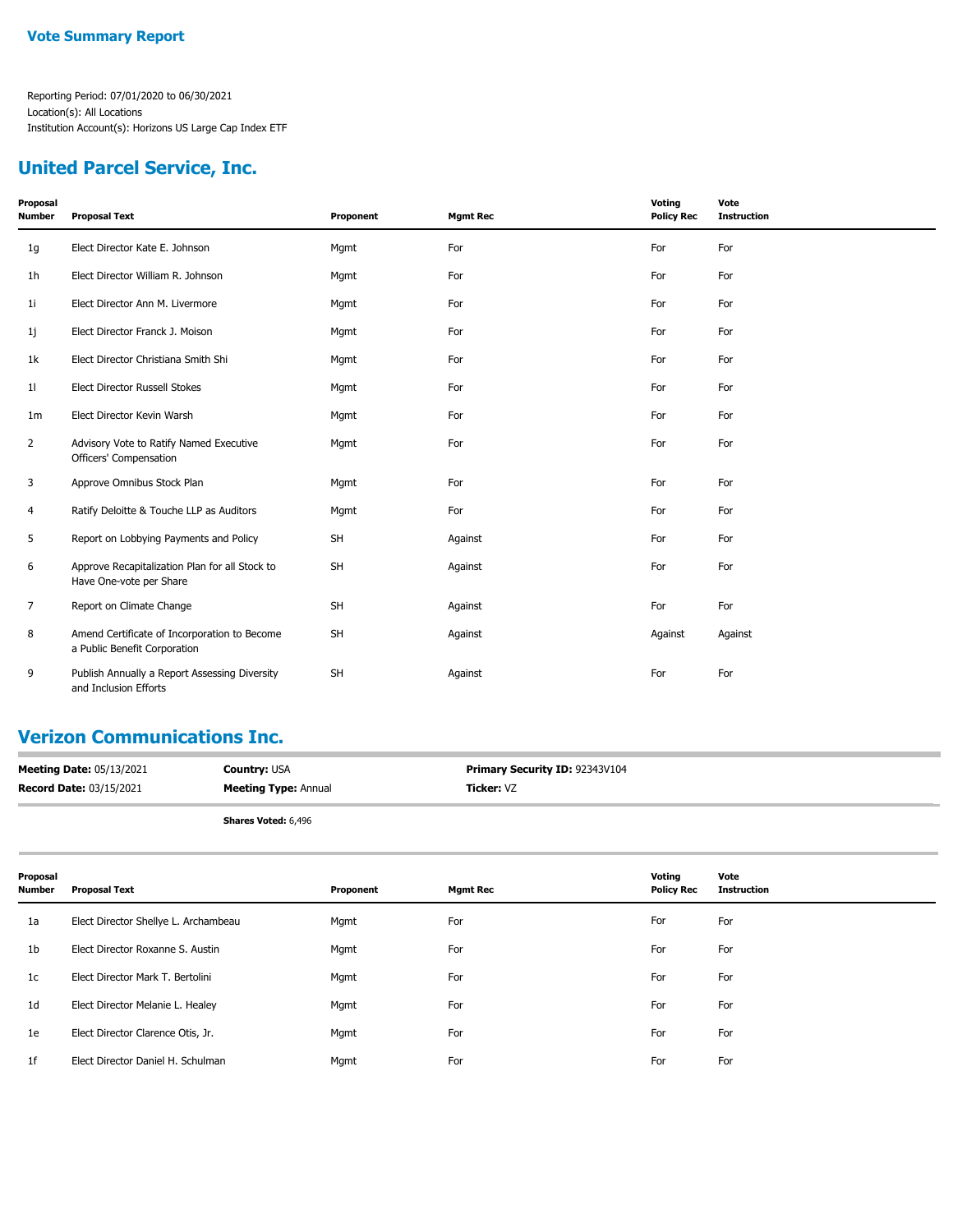### **Verizon Communications Inc.**

| Proposal<br><b>Number</b> | <b>Proposal Text</b>                                                  | Proponent | <b>Mgmt Rec</b> | Voting<br><b>Policy Rec</b> | Vote<br><b>Instruction</b> |
|---------------------------|-----------------------------------------------------------------------|-----------|-----------------|-----------------------------|----------------------------|
| 1g                        | Elect Director Rodney E. Slater                                       | Mgmt      | For             | For                         | For                        |
| 1 <sub>h</sub>            | Elect Director Hans E. Vestberg                                       | Mgmt      | For             | For                         | For                        |
| 11                        | Elect Director Gregory G. Weaver                                      | Mgmt      | For             | For                         | For                        |
| 2                         | Advisory Vote to Ratify Named Executive<br>Officers' Compensation     | Mgmt      | For             | For                         | For                        |
| 3                         | Ratify Ernst & Young LLP as Auditors                                  | Mgmt      | For             | For                         | For                        |
| 4                         | Lower Ownership Threshold for Action by<br>Written Consent            | <b>SH</b> | Against         | For                         | For                        |
| 5                         | Amend Senior Executive Compensation<br>Clawback Policy                | <b>SH</b> | Against         | For                         | For                        |
| 6                         | Submit Severance Agreement<br>(Change-in-Control) to Shareholder Vote | <b>SH</b> | Against         | For                         | For                        |

### **ANSYS, Inc.**

| <b>Meeting Date: 05/14/2021</b> | <b>Country: USA</b>         | <b>Primary Security ID: 036620105</b> |
|---------------------------------|-----------------------------|---------------------------------------|
| <b>Record Date: 03/19/2021</b>  | <b>Meeting Type: Annual</b> | <b>Ticker:</b> ANSS                   |

**Shares Voted:** 133

| Proposal<br>Number | <b>Proposal Text</b>                                              | Proponent | <b>Mgmt Rec</b> | Voting<br><b>Policy Rec</b> | Vote<br><b>Instruction</b> |
|--------------------|-------------------------------------------------------------------|-----------|-----------------|-----------------------------|----------------------------|
| 1a                 | Elect Director Jim Frankola                                       | Mgmt      | For             | For                         | For                        |
| 1b                 | Elect Director Alec D. Gallimore                                  | Mgmt      | For             | For                         | For                        |
| 1c                 | Elect Director Ronald W. Hovsepian                                | Mgmt      | For             | For                         | For                        |
| $\overline{2}$     | Ratify Deloitte & Touche LLP as Auditor                           | Mgmt      | For             | For                         | For                        |
| 3                  | Approve Omnibus Stock Plan                                        | Mgmt      | For             | For                         | For                        |
| 4                  | Advisory Vote to Ratify Named Executive<br>Officers' Compensation | Mgmt      | For             | For                         | For                        |
| 5                  | Adopt Simple Majority Vote                                        | <b>SH</b> | Against         | For                         | For                        |

### **IAC/InterActiveCorp**

| <b>Meeting Date: 05/14/2021</b> | <b>Country: USA</b>         | <b>Primary Security ID: 44891N109</b> |
|---------------------------------|-----------------------------|---------------------------------------|
| <b>Record Date: 04/06/2021</b>  | <b>Meeting Type: Annual</b> | <b>Ticker: IAC</b>                    |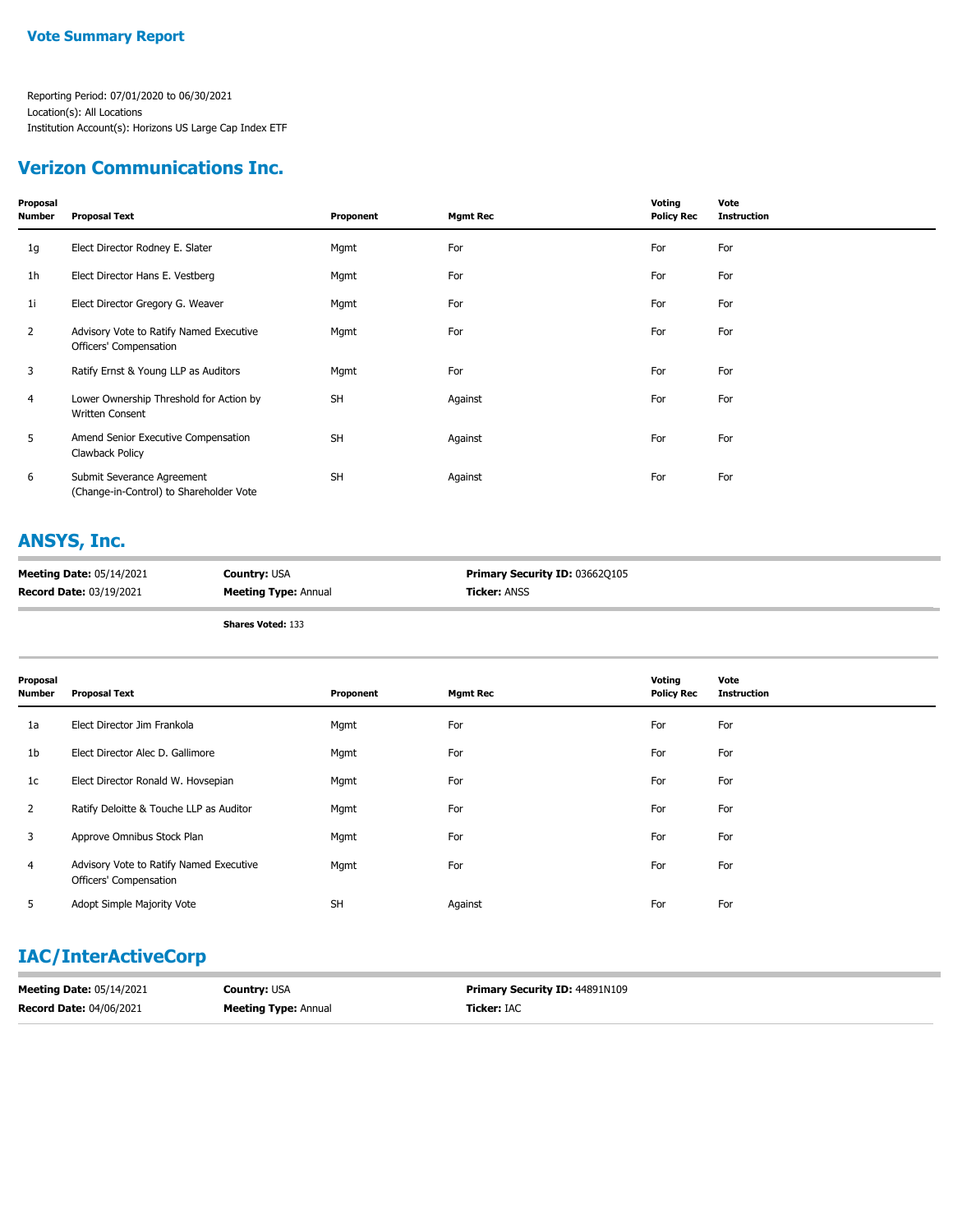### **IAC/InterActiveCorp**

**Shares Voted:** 128

| Proposal<br><b>Number</b> | <b>Proposal Text</b>                                              | Proponent | <b>Mgmt Rec</b> | Voting<br><b>Policy Rec</b> | Vote<br><b>Instruction</b> |
|---------------------------|-------------------------------------------------------------------|-----------|-----------------|-----------------------------|----------------------------|
| $\mathbf{1}$              | Approve Spin-Off Agreement                                        | Mgmt      | For             | For                         | For                        |
| $\overline{2}$            | Approve the Corporate Opportunities Charter<br>Amendment          | Mgmt      | For             | Against                     | Against                    |
| 3                         | <b>Adjourn Meeting</b>                                            | Mgmt      | For             | Against                     | Against                    |
| 4a                        | Elect Director Chelsea Clinton                                    | Mgmt      | For             | For                         | For                        |
| 4b                        | Elect Director Barry Diller                                       | Mgmt      | For             | For                         | For                        |
| 4c                        | Elect Director Michael D. Eisner                                  | Mgmt      | For             | For                         | For                        |
| 4d                        | Elect Director Bonnie S. Hammer                                   | Mgmt      | For             | For                         | For                        |
| 4e                        | Elect Director Victor A. Kaufman                                  | Mgmt      | For             | For                         | For                        |
| 4f                        | Elect Director Joseph Levin                                       | Mgmt      | For             | For                         | For                        |
| 4g                        | Elect Director Bryan Lourd                                        | Mgmt      | For             | For                         | For                        |
| 4h                        | Elect Director Westley Moore                                      | Mgmt      | For             | For                         | For                        |
| 4i                        | Elect Director David Rosenblatt                                   | Mgmt      | For             | For                         | For                        |
| 4j                        | Elect Director Alan G. Spoon                                      | Mgmt      | For             | For                         | For                        |
| 4k                        | Elect Director Alexander von Furstenberg                          | Mgmt      | For             | For                         | For                        |
| 41                        | Elect Director Richard F. Zannino                                 | Mgmt      | For             | For                         | For                        |
| 5                         | Ratify Ernst & Young LLP as Auditors                              | Mgmt      | For             | For                         | For                        |
| 6                         | Advisory Vote to Ratify Named Executive<br>Officers' Compensation | Mgmt      | For             | Against                     | Against                    |
| $\overline{7}$            | Advisory Vote on Say on Pay Frequency                             | Mgmt      | Three Years     | One Year                    | One Year                   |

# **Intercontinental Exchange, Inc.**

| <b>Meeting Date: 05/14/2021</b> | <b>Country: USA</b>         | <b>Primary Security ID: 45866F104</b> |
|---------------------------------|-----------------------------|---------------------------------------|
| <b>Record Date: 03/16/2021</b>  | <b>Meeting Type: Annual</b> | <b>Ticker: ICE</b>                    |
|                                 | <b>Shares Voted: 872</b>    |                                       |

| Proposal<br><b>Number</b> | <b>Proposal Text</b>               | Proponent | <b>Mgmt Rec</b> | Voting<br><b>Policy Rec</b> | Vote<br><b>Instruction</b> |
|---------------------------|------------------------------------|-----------|-----------------|-----------------------------|----------------------------|
| 1a                        | Elect Director Sharon Y. Bowen     | Mgmt      | For             | For                         | For                        |
| 1 <sub>b</sub>            | Elect Director Shantella E. Cooper | Mgmt      | For             | For                         | For                        |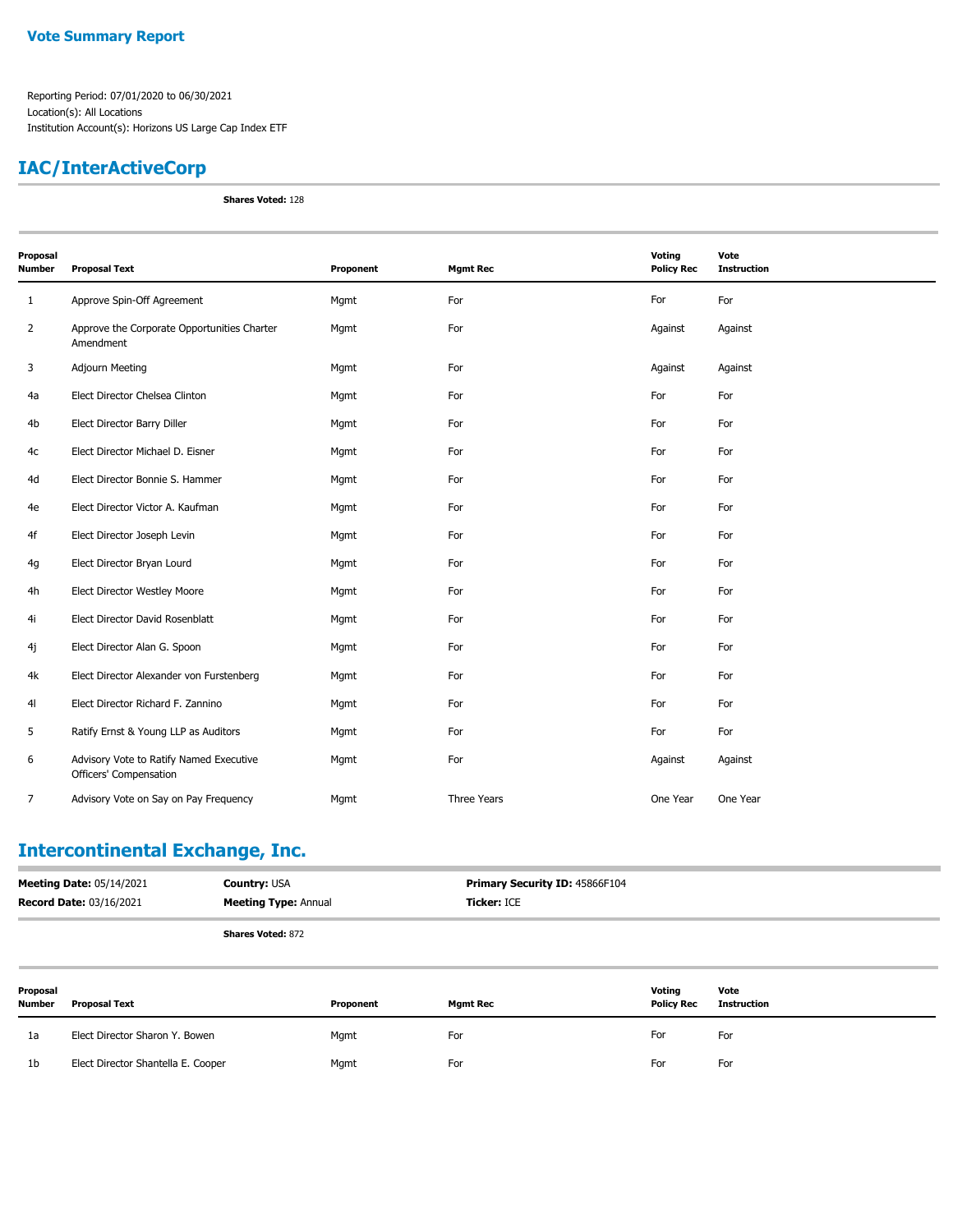## **Intercontinental Exchange, Inc.**

| Proposal<br><b>Number</b> | <b>Proposal Text</b>                                              | Proponent | <b>Mgmt Rec</b> | Voting<br><b>Policy Rec</b> | Vote<br><b>Instruction</b> |
|---------------------------|-------------------------------------------------------------------|-----------|-----------------|-----------------------------|----------------------------|
| 1 <sub>c</sub>            | Elect Director Charles R. Crisp                                   | Mgmt      | For             | For                         | For                        |
| 1 <sub>d</sub>            | Elect Director Duriya M. Farooqui                                 | Mgmt      | For             | For                         | For                        |
| 1e                        | Elect Director The Right Hon. the Lord Hague<br>of Richmond       | Mgmt      | For             | For                         | For                        |
| 1 <sup>f</sup>            | Elect Director Mark F. Mulhern                                    | Mgmt      | For             | For                         | For                        |
| 1g                        | Elect Director Thomas E. Noonan                                   | Mgmt      | For             | For                         | For                        |
| 1 <sub>h</sub>            | Elect Director Frederic V. Salerno                                | Mgmt      | For             | For                         | For                        |
| 11                        | Elect Director Caroline L. Silver                                 | Mgmt      | For             | For                         | For                        |
| 1j                        | Elect Director Jeffrey C. Sprecher                                | Mgmt      | For             | For                         | For                        |
| 1k                        | Elect Director Judith A. Sprieser                                 | Mgmt      | For             | For                         | For                        |
| 11                        | Elect Director Vincent Tese                                       | Mgmt      | For             | For                         | For                        |
| $\overline{2}$            | Advisory Vote to Ratify Named Executive<br>Officers' Compensation | Mgmt      | For             | For                         | For                        |
| 3                         | Ratify Ernst & Young LLP as Auditors                              | Mgmt      | For             | For                         | For                        |
| 4                         | Adopt Simple Majority Vote                                        | <b>SH</b> | Against         | For                         | For                        |

#### **Seagen Inc.**

| <b>Meeting Date: 05/14/2021</b> | <b>Country: USA</b>         | Primary Security ID: 81181C104 |
|---------------------------------|-----------------------------|--------------------------------|
| <b>Record Date: 03/18/2021</b>  | <b>Meeting Type: Annual</b> | <b>Ticker: SGEN</b>            |
|                                 | <b>Shares Voted: 206</b>    |                                |

| Proposal<br>Number | <b>Proposal Text</b>                                              | Proponent | <b>Mgmt Rec</b> | Voting<br><b>Policy Rec</b> | Vote<br><b>Instruction</b> |
|--------------------|-------------------------------------------------------------------|-----------|-----------------|-----------------------------|----------------------------|
| 1a                 | Elect Director Felix J. Baker                                     | Mgmt      | For             | For                         | For                        |
| 1b                 | Elect Director Clay B. Siegall                                    | Mgmt      | For             | For                         | For                        |
| 1c                 | Elect Director Nancy A. Simonian                                  | Mgmt      | For             | For                         | For                        |
| $\overline{2}$     | Advisory Vote to Ratify Named Executive<br>Officers' Compensation | Mgmt      | For             | For                         | For                        |
| 3                  | Ratify PricewaterhouseCoopers LLP as<br>Auditors                  | Mgmt      | For             | For                         | For                        |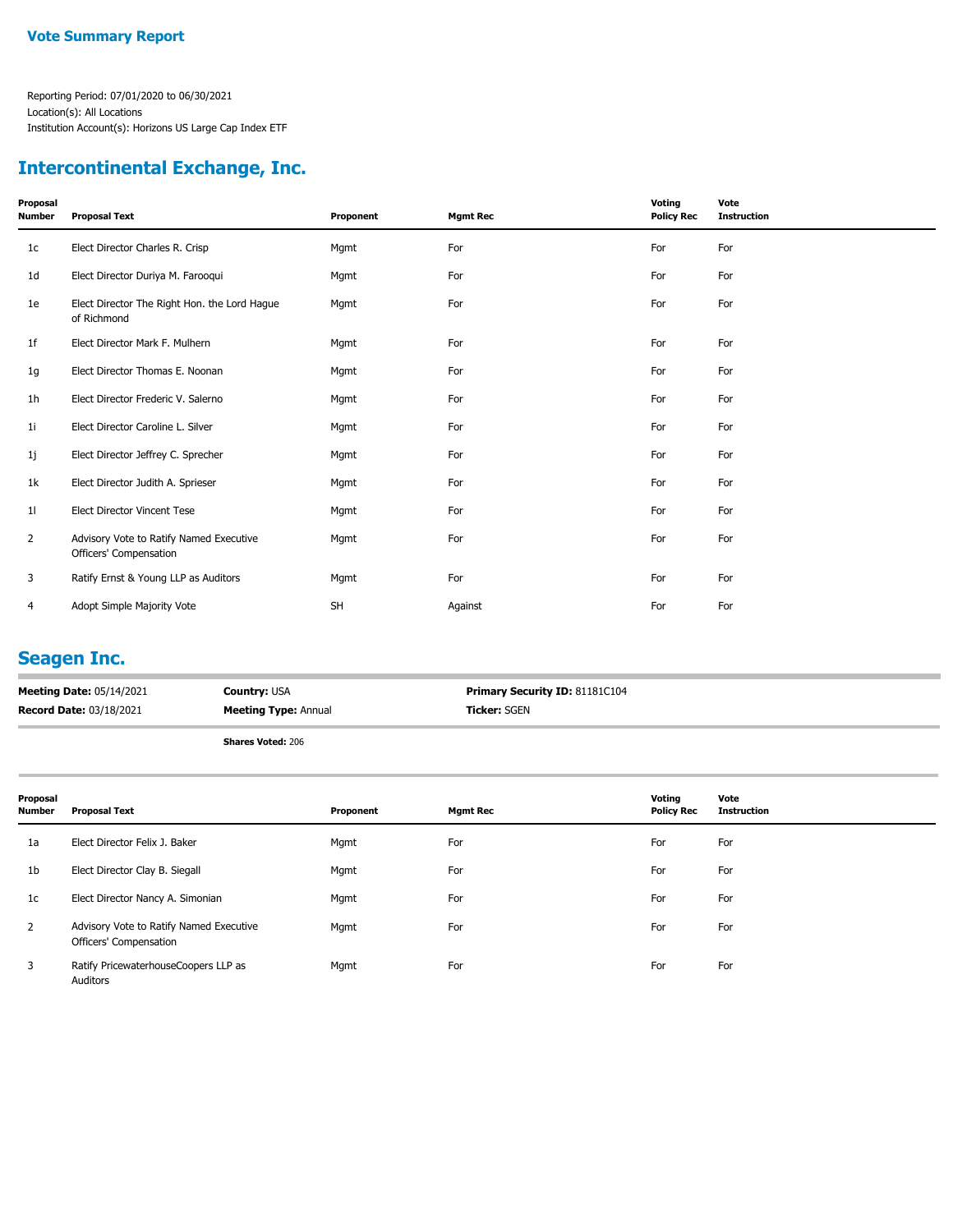#### **Vote Summary Report**

Reporting Period: 07/01/2020 to 06/30/2021 Location(s): All Locations Institution Account(s): Horizons US Large Cap Index ETF

#### **Sempra Energy**

| <b>Meeting Date: 05/14/2021</b> | <b>Country: USA</b>         | <b>Primary Security ID: 816851109</b> |
|---------------------------------|-----------------------------|---------------------------------------|
| <b>Record Date: 03/19/2021</b>  | <b>Meeting Type:</b> Annual | <b>Ticker: SRE</b>                    |
|                                 |                             |                                       |

**Shares Voted:** 454

| Proposal<br>Number | <b>Proposal Text</b>                                                 | Proponent | <b>Mgmt Rec</b> | Voting<br><b>Policy Rec</b> | Vote<br><b>Instruction</b> |
|--------------------|----------------------------------------------------------------------|-----------|-----------------|-----------------------------|----------------------------|
| 1a                 | Elect Director Alan L. Boeckmann                                     | Mgmt      | For             | For                         | For                        |
| 1b                 | Elect Director Andres Conesa                                         | Mgmt      | For             | For                         | For                        |
| 1c                 | Elect Director Maria Contreras-Sweet                                 | Mgmt      | For             | For                         | For                        |
| 1d                 | Elect Director Pablo A. Ferrero                                      | Mgmt      | For             | For                         | For                        |
| 1e                 | Elect Director William D. Jones                                      | Mgmt      | For             | For                         | For                        |
| 1f                 | Elect Director Jeffrey W. Martin                                     | Mgmt      | For             | For                         | For                        |
| 1g                 | Elect Director Bethany J. Mayer                                      | Mgmt      | For             | For                         | For                        |
| 1h                 | Elect Director Michael N. Mears                                      | Mgmt      | For             | For                         | For                        |
| 11                 | Elect Director Jack T. Taylor                                        | Mgmt      | For             | For                         | For                        |
| 1j                 | Elect Director Cynthia L. Walker                                     | Mgmt      | For             | For                         | For                        |
| 1k                 | Elect Director Cynthia J. Warner                                     | Mgmt      | For             | For                         | For                        |
| 11                 | Elect Director James C. Yardley                                      | Mgmt      | For             | For                         | For                        |
| $\overline{2}$     | Ratify Deloitte & Touche LLP as Auditors                             | Mgmt      | For             | For                         | For                        |
| 3                  | Advisory Vote to Ratify Named Executive<br>Officers' Compensation    | Mgmt      | For             | For                         | For                        |
| 4                  | Amend Proxy Access Right                                             | <b>SH</b> | Against         | For                         | For                        |
| 5                  | Report on Corporate Climate Lobbying<br>Aligned with Paris Agreement | <b>SH</b> | Against         | For                         | For                        |

#### **Vulcan Materials Company**

| <b>Meeting Date: 05/14/2021</b> | <b>Country: USA</b>         | <b>Primary Security ID: 929160109</b> |
|---------------------------------|-----------------------------|---------------------------------------|
| <b>Record Date: 03/17/2021</b>  | <b>Meeting Type: Annual</b> | <b>Ticker: VMC</b>                    |
|                                 |                             |                                       |

| Proposal<br><b>Number</b> | <b>Proposal Text</b>             | Proponent | Mgmt Rec | Voting<br><b>Policy Rec</b> | Vote<br>Instruction |
|---------------------------|----------------------------------|-----------|----------|-----------------------------|---------------------|
| 1a                        | Elect Director Thomas A. Fanning | Mgmt      | For      | For                         | For                 |
| 1 <sub>b</sub>            | Elect Director J. Thomas Hill    | Mgmt      | For      | For                         | For                 |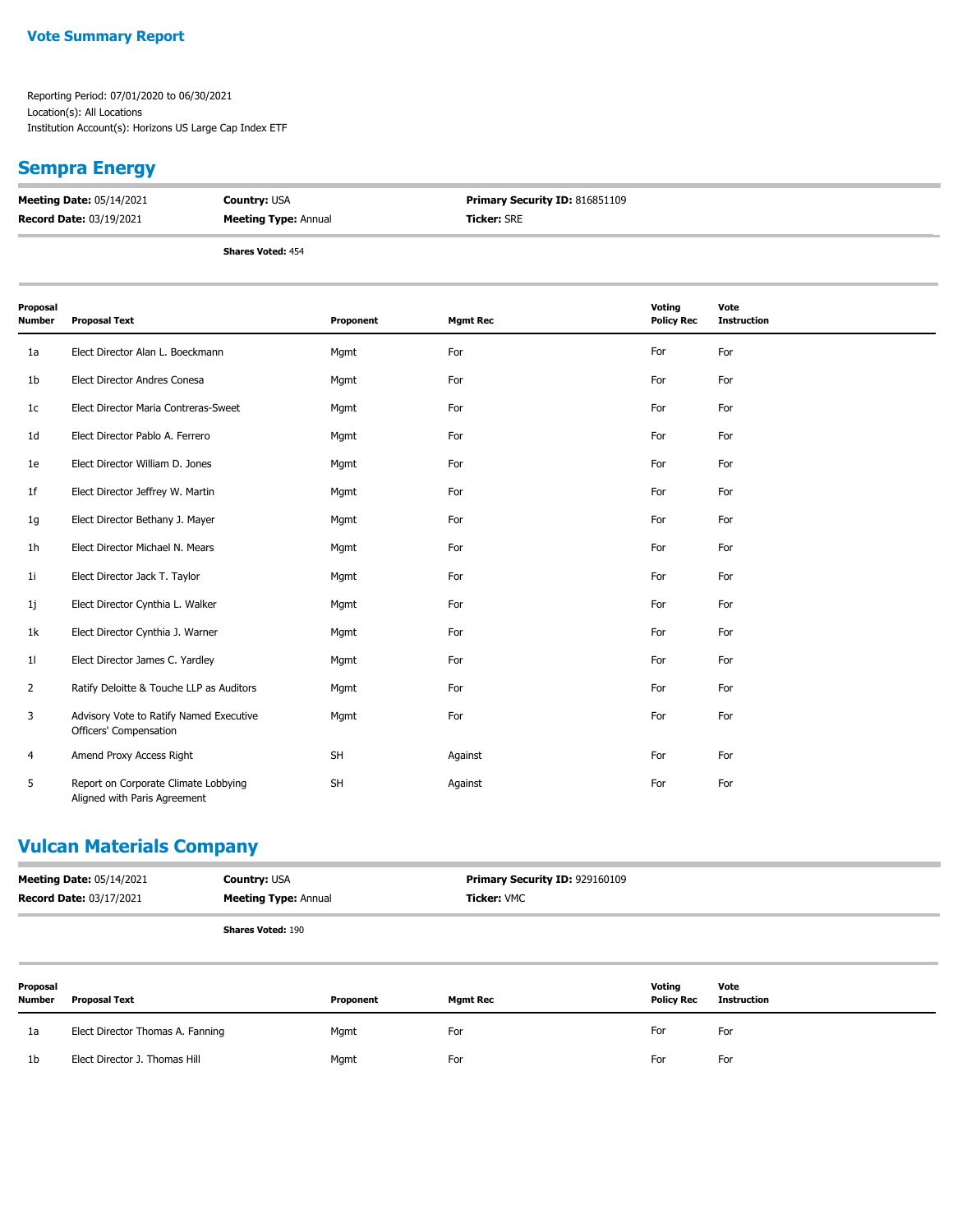#### **Vulcan Materials Company**

| Proposal<br><b>Number</b> | Proposal Text                                                     | Proponent | Mgmt Rec | Voting<br><b>Policy Rec</b> | Vote<br>Instruction |
|---------------------------|-------------------------------------------------------------------|-----------|----------|-----------------------------|---------------------|
| 1c                        | Elect Director Cynthia L. Hostetler                               | Mgmt      | For      | For                         | For                 |
| 1 <sub>d</sub>            | Elect Director Richard T. O'Brien                                 | Mgmt      | For      | For                         | For                 |
| 2                         | Advisory Vote to Ratify Named Executive<br>Officers' Compensation | Mgmt      | For      | For                         | For                 |
|                           | Ratify Deloitte & Touche LLP as Auditors                          | Mgmt      | For      | For                         | For                 |

#### **Weyerhaeuser Company**

| <b>Meeting Date: 05/14/2021</b> | <b>Country: USA</b>         | <b>Primary Security ID: 962166104</b> |
|---------------------------------|-----------------------------|---------------------------------------|
| <b>Record Date: 03/18/2021</b>  | <b>Meeting Type: Annual</b> | <b>Ticker:</b> WY                     |
|                                 | <b>Shares Voted: 1,169</b>  |                                       |

| Proposal<br><b>Number</b> | <b>Proposal Text</b>                                              | Proponent | <b>Mgmt Rec</b> | Voting<br><b>Policy Rec</b> | Vote<br><b>Instruction</b> |
|---------------------------|-------------------------------------------------------------------|-----------|-----------------|-----------------------------|----------------------------|
| 1a                        | Elect Director Mark A. Emmert                                     | Mgmt      | For             | For                         | For                        |
| 1b                        | Elect Director Rick R. Holley                                     | Mgmt      | For             | For                         | For                        |
| 1c                        | Elect Director Sara Grootwassink Lewis                            | Mgmt      | For             | For                         | For                        |
| 1d                        | Elect Director Deidra C. Merriwether                              | Mgmt      | For             | For                         | For                        |
| 1e                        | Elect Director Al Monaco                                          | Mgmt      | For             | For                         | For                        |
| 1f                        | Elect Director Nicole W. Piasecki                                 | Mgmt      | For             | For                         | For                        |
| 1g                        | Elect Director Lawrence A. Selzer                                 | Mgmt      | For             | For                         | For                        |
| 1 <sub>h</sub>            | Elect Director Devin W. Stockfish                                 | Mgmt      | For             | For                         | For                        |
| 1 <sub>i</sub>            | Elect Director Kim Williams                                       | Mgmt      | For             | For                         | For                        |
| $\overline{2}$            | Advisory Vote to Ratify Named Executive<br>Officers' Compensation | Mgmt      | For             | For                         | For                        |
| 3                         | Ratify KPMG LLP as Auditors                                       | Mgmt      | For             | For                         | For                        |

### **Zebra Technologies Corporation**

| <b>Meeting Date: 05/14/2021</b> | <b>Country: USA</b>         | <b>Primary Security ID: 989207105</b> |
|---------------------------------|-----------------------------|---------------------------------------|
| <b>Record Date: 03/19/2021</b>  | <b>Meeting Type: Annual</b> | <b>Ticker:</b> ZBRA                   |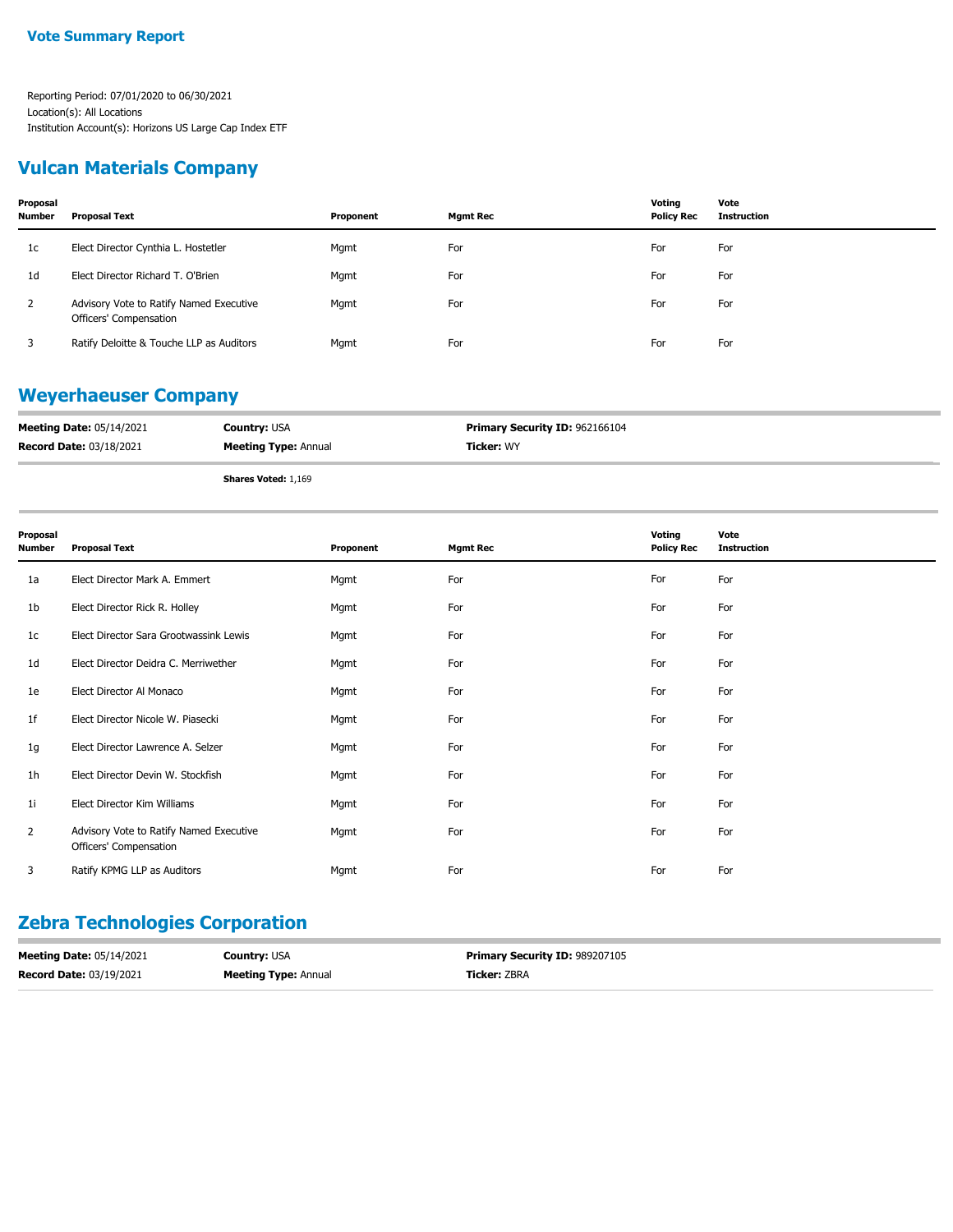### **Zebra Technologies Corporation**

**Shares Voted:** 83

| Proposal<br><b>Number</b> | <b>Proposal Text</b>                                              | Proponent | <b>Mgmt Rec</b> | Voting<br><b>Policy Rec</b> | Vote<br><b>Instruction</b> |
|---------------------------|-------------------------------------------------------------------|-----------|-----------------|-----------------------------|----------------------------|
| 1.1                       | Elect Director Chirantan "CJ" Desai                               | Mgmt      | For             | For                         | For                        |
| 1.2                       | Elect Director Richard L. Keyser                                  | Mgmt      | For             | For                         | For                        |
| 1.3                       | Elect Director Ross W. Manire                                     | Mgmt      | For             | For                         | For                        |
| 2                         | Advisory Vote to Ratify Named Executive<br>Officers' Compensation | Mgmt      | For             | For                         | For                        |
| 3                         | Ratify Ernst & Young LLP as Auditor                               | Mgmt      | For             | For                         | For                        |

## **Zimmer Biomet Holdings, Inc.**

| <b>Meeting Date: 05/14/2021</b> | <b>Country: USA</b>         | <b>Primary Security ID: 98956P102</b> |
|---------------------------------|-----------------------------|---------------------------------------|
| <b>Record Date: 03/15/2021</b>  | <b>Meeting Type: Annual</b> | <b>Ticker: ZBH</b>                    |
|                                 | Chairman Made de OOF        |                                       |

| Proposal<br><b>Number</b> | <b>Proposal Text</b>                                              | Proponent | <b>Mgmt Rec</b> | Voting<br><b>Policy Rec</b> | Vote<br><b>Instruction</b> |
|---------------------------|-------------------------------------------------------------------|-----------|-----------------|-----------------------------|----------------------------|
| 1a                        | Elect Director Christopher B. Begley                              | Mgmt      | For             | For                         | For                        |
| 1b                        | Elect Director Betsy J. Bernard                                   | Mgmt      | For             | For                         | For                        |
| 1 <sub>c</sub>            | Elect Director Michael J. Farrell                                 | Mgmt      | For             | For                         | For                        |
| 1 <sub>d</sub>            | Elect Director Robert A. Hagemann                                 | Mgmt      | For             | For                         | For                        |
| 1e                        | Elect Director Bryan C. Hanson                                    | Mgmt      | For             | For                         | For                        |
| 1 <sup>f</sup>            | Elect Director Arthur J. Higgins                                  | Mgmt      | For             | For                         | For                        |
| 1g                        | Elect Director Maria Teresa Hilado                                | Mgmt      | For             | For                         | For                        |
| 1 <sub>h</sub>            | Elect Director Syed Jafry                                         | Mgmt      | For             | For                         | For                        |
| 11                        | Elect Director Sreelakshmi Kolli                                  | Mgmt      | For             | For                         | For                        |
| 1j                        | Elect Director Michael W. Michelson                               | Mgmt      | For             | For                         | For                        |
| 2                         | Ratify PricewaterhouseCoopers LLP as<br>Auditors                  | Mgmt      | For             | For                         | For                        |
| 3                         | Advisory Vote to Ratify Named Executive<br>Officers' Compensation | Mgmt      | For             | For                         | For                        |
| 4                         | Amend Omnibus Stock Plan                                          | Mgmt      | For             | For                         | For                        |
| 5                         | Amend Non-Employee Director Omnibus<br>Stock Plan                 | Mgmt      | For             | For                         | For                        |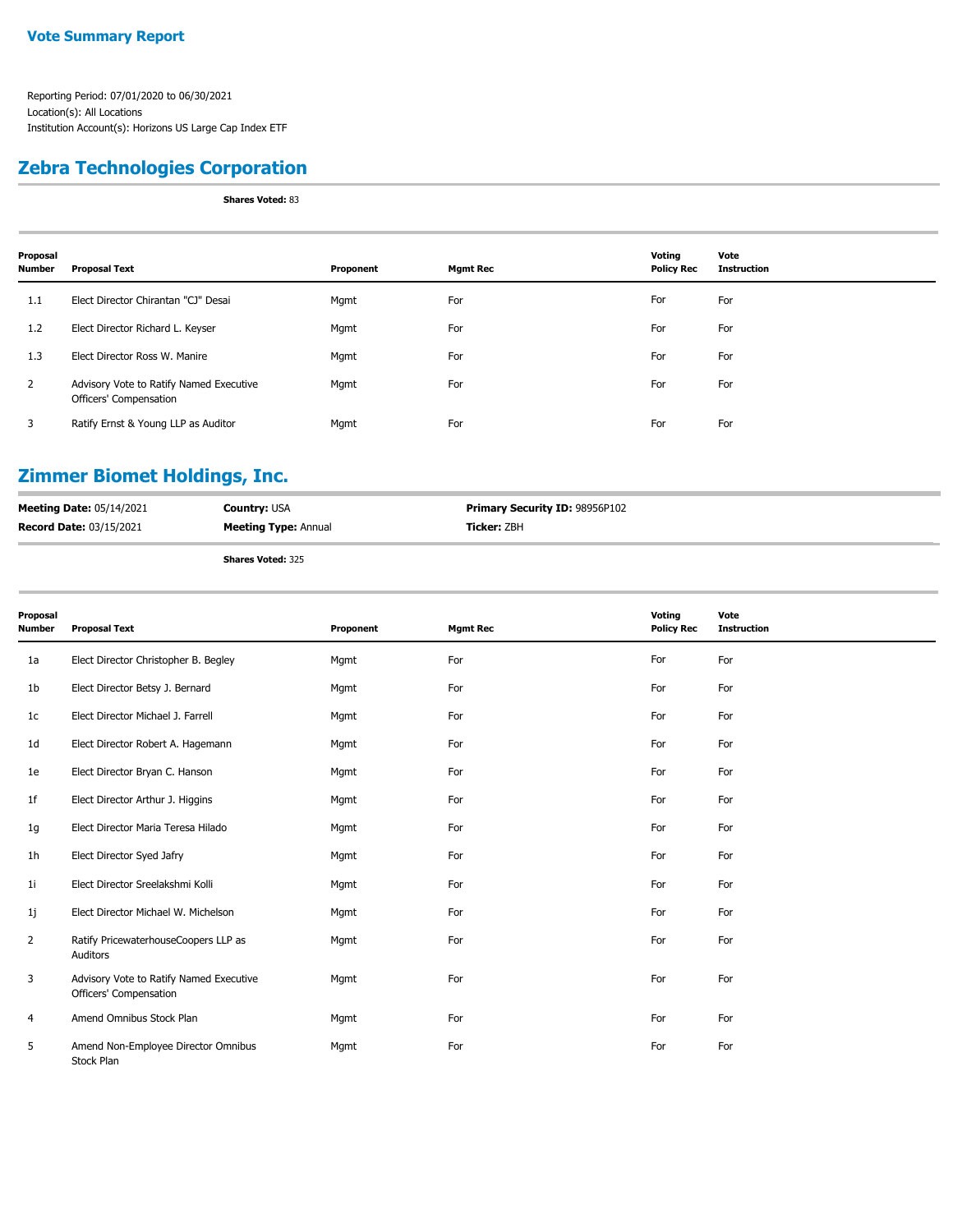#### **Zimmer Biomet Holdings, Inc.**

| Proposal<br><b>Number</b> | <b>Proposal Text</b>                  | Proponent | Mamt Rec | Voting<br><b>Policy Rec</b> | Vote<br>Instruction |
|---------------------------|---------------------------------------|-----------|----------|-----------------------------|---------------------|
| b                         | Amend Deferred Compensation Plan      | Mgmt      | For      | For                         | For                 |
|                           | Provide Right to Call Special Meeting | Mgmt      | For      | For                         | For                 |

## **Consolidated Edison, Inc.**

| <b>Meeting Date: 05/17/2021</b> | <b>Country: USA</b>         | <b>Primary Security ID: 209115104</b> |
|---------------------------------|-----------------------------|---------------------------------------|
| <b>Record Date: 03/22/2021</b>  | <b>Meeting Type: Annual</b> | <b>Ticker:</b> ED                     |

**Shares Voted:** 490

| Proposal<br><b>Number</b> | <b>Proposal Text</b>                                              | Proponent | <b>Mgmt Rec</b> | Voting<br><b>Policy Rec</b> | Vote<br><b>Instruction</b> |
|---------------------------|-------------------------------------------------------------------|-----------|-----------------|-----------------------------|----------------------------|
| 1.1                       | Elect Director Timothy P. Cawley                                  | Mgmt      | For             | For                         | For                        |
| 1.2                       | Elect Director Ellen V. Futter                                    | Mgmt      | For             | For                         | For                        |
| 1.3                       | Elect Director John F. Killian                                    | Mgmt      | For             | For                         | For                        |
| 1.4                       | Elect Director Karol V. Mason                                     | Mgmt      | For             | For                         | For                        |
| $1.5\,$                   | Elect Director John McAvoy                                        | Mgmt      | For             | For                         | For                        |
| 1.6                       | Elect Director Dwight A. McBride                                  | Mgmt      | For             | For                         | For                        |
| 1.7                       | Elect Director William J. Mulrow                                  | Mgmt      | For             | For                         | For                        |
| 1.8                       | Elect Director Armando J. Olivera                                 | Mgmt      | For             | For                         | For                        |
| 1.9                       | Elect Director Michael W. Ranger                                  | Mgmt      | For             | For                         | For                        |
| 1.10                      | Elect Director Linda S. Sanford                                   | Mgmt      | For             | For                         | For                        |
| 1.11                      | Elect Director Deirdre Stanley                                    | Mgmt      | For             | For                         | For                        |
| 1.12                      | Elect Director L. Frederick Sutherland                            | Mgmt      | For             | For                         | For                        |
| $\overline{2}$            | Ratify PricewaterhouseCoopers LLP as<br>Auditors                  | Mgmt      | For             | For                         | For                        |
| 3                         | Advisory Vote to Ratify Named Executive<br>Officers' Compensation | Mgmt      | For             | For                         | For                        |

### **Teladoc Health, Inc.**

| <b>Meeting Date: 05/17/2021</b> | <b>Country: USA</b>         | <b>Primary Security ID: 87918A105</b> |
|---------------------------------|-----------------------------|---------------------------------------|
| <b>Record Date: 03/23/2021</b>  | <b>Meeting Type: Annual</b> | <b>Ticker: TDOC</b>                   |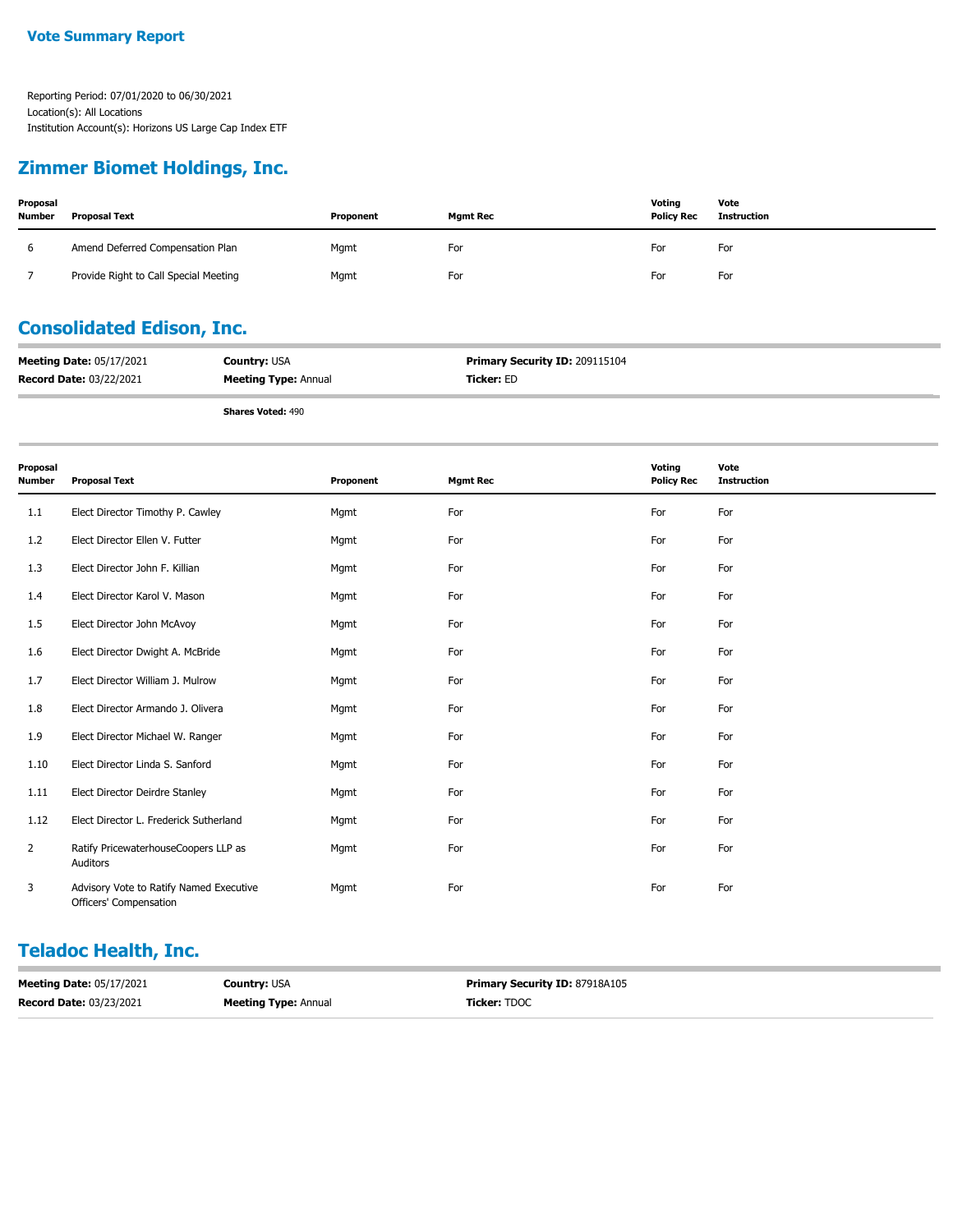#### **Teladoc Health, Inc.**

**Shares Voted:** 200

| Proposal<br><b>Number</b> | <b>Proposal Text</b>                                              | Proponent | <b>Mgmt Rec</b> | Voting<br><b>Policy Rec</b> | Vote<br><b>Instruction</b> |
|---------------------------|-------------------------------------------------------------------|-----------|-----------------|-----------------------------|----------------------------|
| 1a                        | Elect Director Christopher Bischoff                               | Mgmt      | For             | For                         | For                        |
| 1 <sub>b</sub>            | Elect Director Karen L. Daniel                                    | Mgmt      | For             | For                         | For                        |
| 1 <sub>c</sub>            | Elect Director Sandra L. Fenwick                                  | Mgmt      | For             | For                         | For                        |
| 1 <sub>d</sub>            | Elect Director William H. Frist                                   | Mgmt      | For             | For                         | For                        |
| 1e                        | Elect Director Jason Gorevic                                      | Mgmt      | For             | For                         | For                        |
| 1 <sup>f</sup>            | Elect Director Catherine A. Jacobson                              | Mgmt      | For             | For                         | For                        |
| 1g                        | Elect Director Thomas G. McKinley                                 | Mgmt      | For             | For                         | For                        |
| 1h                        | Elect Director Kenneth H. Paulus                                  | Mgmt      | For             | For                         | For                        |
| 11                        | Elect Director David Shedlarz                                     | Mgmt      | For             | For                         | For                        |
| 1j                        | Elect Director Mark Douglas Smith                                 | Mgmt      | For             | For                         | For                        |
| 1k                        | Elect Director David B. Snow, Jr.                                 | Mgmt      | For             | For                         | For                        |
| $\overline{2}$            | Advisory Vote to Ratify Named Executive<br>Officers' Compensation | Mgmt      | For             | For                         | For                        |
| 3                         | Ratify Ernst & Young LLP as Auditors                              | Mgmt      | For             | For                         | For                        |

## **The Hershey Company**

| <b>Meeting Date: 05/17/2021</b> | <b>Country: USA</b>         | <b>Primary Security ID: 427866108</b> |
|---------------------------------|-----------------------------|---------------------------------------|
| <b>Record Date: 03/18/2021</b>  | <b>Meeting Type:</b> Annual | <b>Ticker:</b> HSY                    |
|                                 |                             |                                       |

| Proposal<br><b>Number</b> | <b>Proposal Text</b>               | Proponent | <b>Mgmt Rec</b> | Voting<br><b>Policy Rec</b> | Vote<br><b>Instruction</b> |
|---------------------------|------------------------------------|-----------|-----------------|-----------------------------|----------------------------|
| 1.1                       | Elect Director Pamela M. Arway     | Mgmt      | For             | For                         | For                        |
| 1.2                       | Elect Director James W. Brown      | Mgmt      | For             | For                         | For                        |
| 1.3                       | Elect Director Michele G. Buck     | Mgmt      | For             | For                         | For                        |
| 1.4                       | Elect Director Victor L. Crawford  | Mgmt      | For             | For                         | For                        |
| 1.5                       | Elect Director Robert M. Dutkowsky | Mgmt      | For             | For                         | For                        |
| 1.6                       | Elect Director Mary Kay Haben      | Mgmt      | For             | For                         | For                        |
| 1.7                       | Elect Director James C. Katzman    | Mgmt      | For             | For                         | For                        |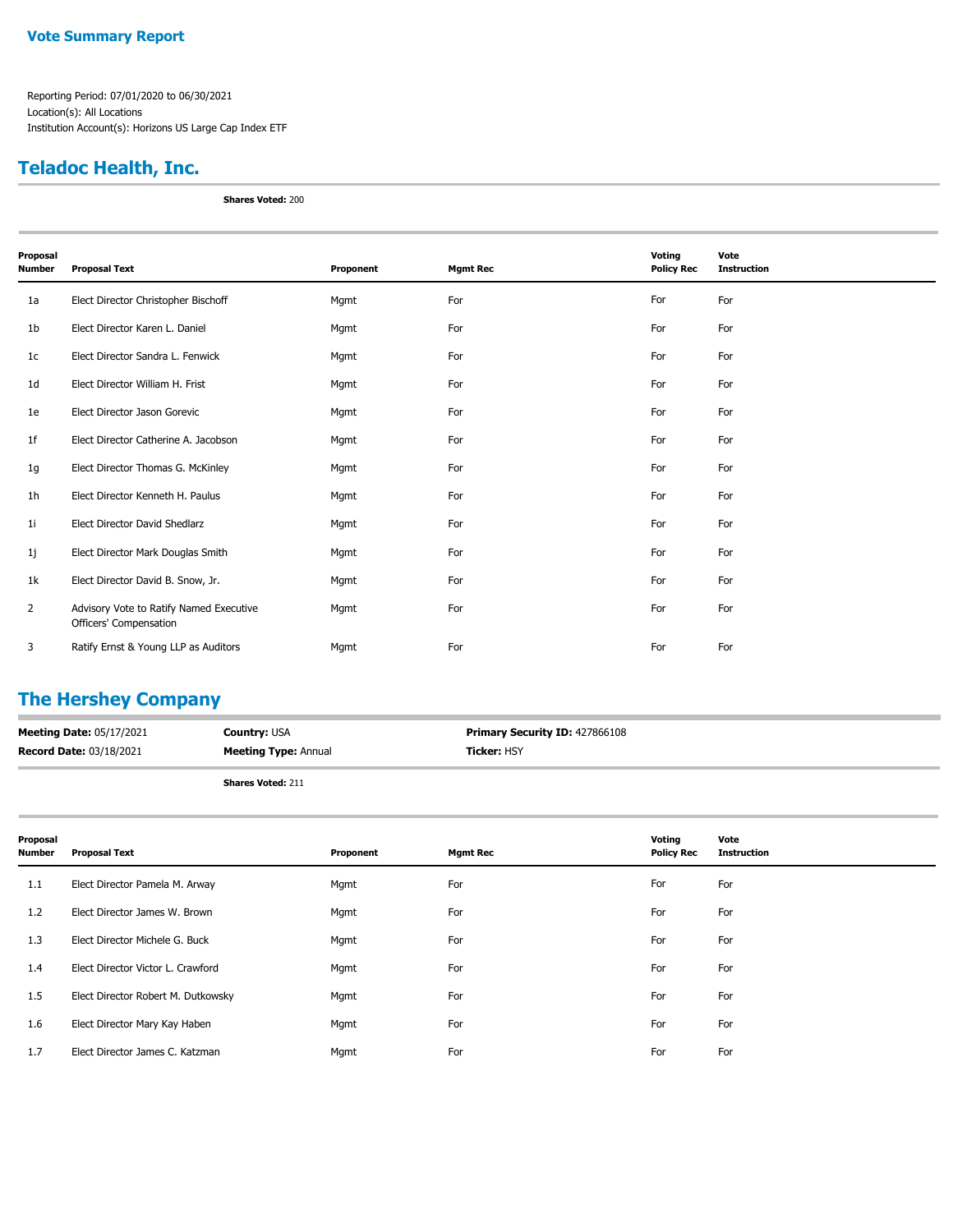#### **The Hershey Company**

| Proposal<br><b>Number</b> | <b>Proposal Text</b>                                              | Proponent | <b>Mgmt Rec</b> | Voting<br><b>Policy Rec</b> | Vote<br><b>Instruction</b> |
|---------------------------|-------------------------------------------------------------------|-----------|-----------------|-----------------------------|----------------------------|
| 1.8                       | Elect Director M. Diane Koken                                     | Mgmt      | For             | For                         | For                        |
| 1.9                       | Elect Director Robert M. Malcolm                                  | Mgmt      | For             | For                         | For                        |
| 1.10                      | Elect Director Anthony J. Palmer                                  | Mgmt      | For             | For                         | For                        |
| 1.11                      | Elect Director Juan R. Perez                                      | Mgmt      | For             | For                         | For                        |
| 1.12                      | Elect Director Wendy L. Schoppert                                 | Mgmt      | For             | For                         | For                        |
| $\overline{2}$            | Ratify Ernst & Young LLP as Auditor                               | Mgmt      | For             | For                         | For                        |
| 3                         | Advisory Vote to Ratify Named Executive<br>Officers' Compensation | Mgmt      | For             | For                         | For                        |

### **Alexandria Real Estate Equities, Inc.**

| <b>Meeting Date: 05/18/2021</b> | <b>Country: USA</b>         | <b>Primary Security ID: 015271109</b> |
|---------------------------------|-----------------------------|---------------------------------------|
| Record Date: 03/31/2021         | <b>Meeting Type: Annual</b> | <b>Ticker:</b> ARE                    |
|                                 | <b>Shares Voted: 245</b>    |                                       |

| Proposal<br><b>Number</b> | <b>Proposal Text</b>                                              | Proponent | <b>Mgmt Rec</b> | Voting<br><b>Policy Rec</b> | Vote<br><b>Instruction</b> |
|---------------------------|-------------------------------------------------------------------|-----------|-----------------|-----------------------------|----------------------------|
| 1.1                       | Elect Director Joel S. Marcus                                     | Mgmt      | For             | For                         | For                        |
| 1.2                       | Elect Director Steven R. Hash                                     | Mgmt      | For             | For                         | For                        |
| 1.3                       | Elect Director James P. Cain                                      | Mgmt      | For             | Against                     | Against                    |
| 1.4                       | Elect Director Maria C. Freire                                    | Mgmt      | For             | Against                     | Against                    |
| 1.5                       | Elect Director Jennifer Friel Goldstein                           | Mgmt      | For             | For                         | For                        |
| 1.6                       | Elect Director Richard H. Klein                                   | Mgmt      | For             | For                         | For                        |
| 1.7                       | Elect Director Michael A. Woronoff                                | Mgmt      | For             | Against                     | Against                    |
| $\overline{2}$            | Advisory Vote to Ratify Named Executive<br>Officers' Compensation | Mgmt      | For             | For                         | For                        |
| 3                         | Ratify Ernst & Young LLP as Auditors                              | Mgmt      | For             | For                         | For                        |

## **Alnylam Pharmaceuticals, Inc.**

| <b>Meeting Date: 05/18/2021</b> | <b>Country: USA</b>         | <b>Primary Security ID: 020430107</b> |
|---------------------------------|-----------------------------|---------------------------------------|
| <b>Record Date: 03/29/2021</b>  | <b>Meeting Type: Annual</b> | <b>Ticker:</b> ALNY                   |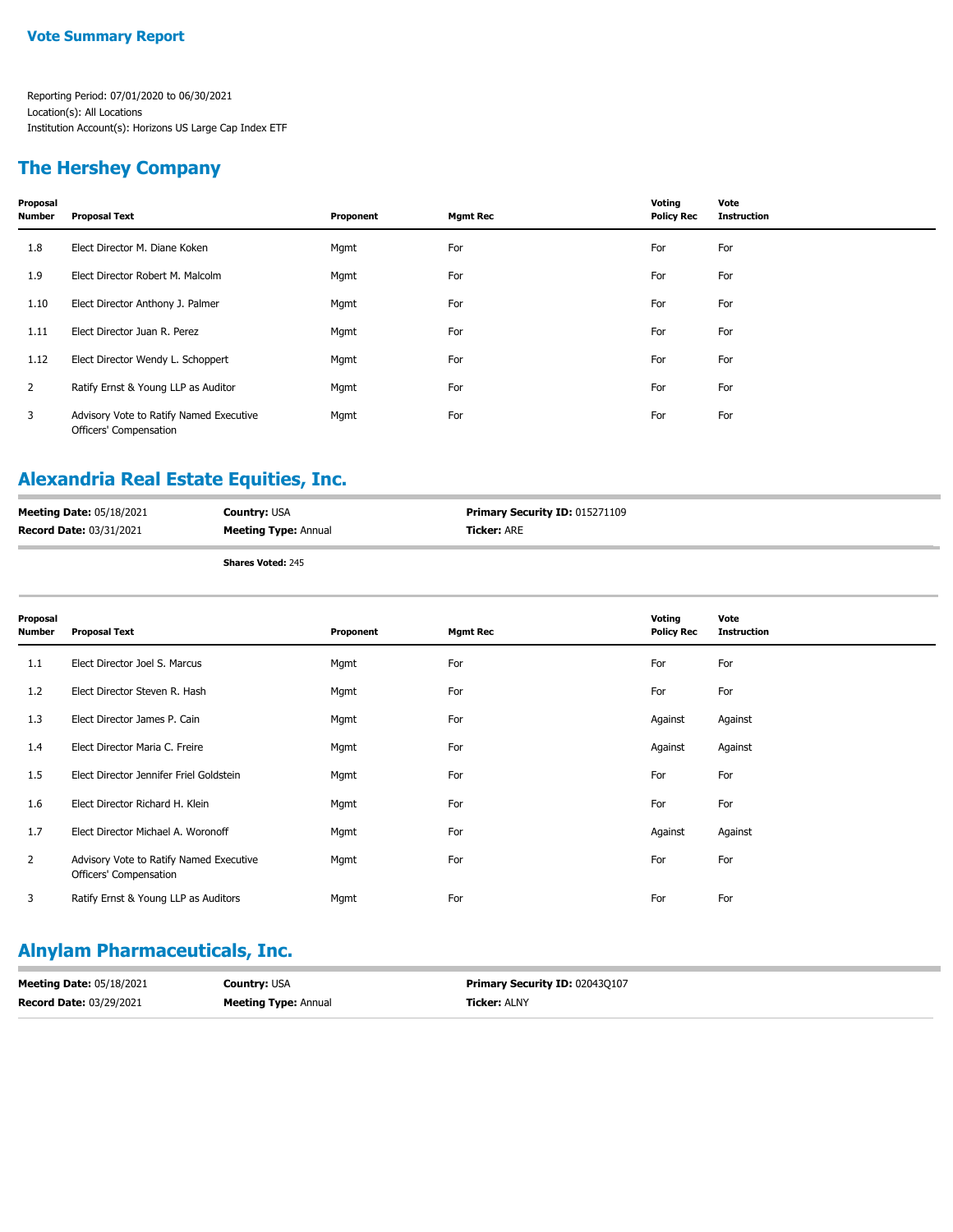## **Alnylam Pharmaceuticals, Inc.**

**Shares Voted:** 197

| Proposal<br><b>Number</b> | <b>Proposal Text</b>                                              | Proponent | <b>Mgmt Rec</b> | Voting<br><b>Policy Rec</b> | Vote<br><b>Instruction</b> |
|---------------------------|-------------------------------------------------------------------|-----------|-----------------|-----------------------------|----------------------------|
| 1a                        | Elect Director Dennis A. Ausiello                                 | Mgmt      | For             | For                         | For                        |
| 1 <sub>b</sub>            | Elect Director Olivier Brandicourt                                | Mgmt      | For             | For                         | For                        |
| 1c                        | Elect Director Marsha H. Fanucci                                  | Mgmt      | For             | For                         | For                        |
| 1 <sub>d</sub>            | Elect Director David E.I. Pyott                                   | Mgmt      | For             | For                         | For                        |
| $\overline{2}$            | Advisory Vote to Ratify Named Executive<br>Officers' Compensation | Mgmt      | For             | Against                     | Against                    |
| 3                         | Ratify PricewaterhouseCoopers LLP as<br>Auditors                  | Mgmt      | For             | For                         | For                        |

#### **Amgen Inc.**

| <b>Meeting Date: 05/18/2021</b> | <b>Country: USA</b>         | <b>Primary Security ID: 031162100</b> |
|---------------------------------|-----------------------------|---------------------------------------|
| <b>Record Date: 03/19/2021</b>  | <b>Meeting Type: Annual</b> | <b>Ticker: AMGN</b>                   |
|                                 |                             |                                       |

| Proposal<br>Number | <b>Proposal Text</b>                                              | Proponent | <b>Mgmt Rec</b> | Voting<br><b>Policy Rec</b> | Vote<br><b>Instruction</b> |
|--------------------|-------------------------------------------------------------------|-----------|-----------------|-----------------------------|----------------------------|
| 1a                 | Elect Director Wanda M. Austin                                    | Mgmt      | For             | For                         | For                        |
| 1b                 | Elect Director Robert A. Bradway                                  | Mgmt      | For             | For                         | For                        |
| 1c                 | Elect Director Brian J. Druker                                    | Mgmt      | For             | For                         | For                        |
| 1d                 | Elect Director Robert A. Eckert                                   | Mgmt      | For             | For                         | For                        |
| 1e                 | Elect Director Greg C. Garland                                    | Mgmt      | For             | For                         | For                        |
| 1f                 | Elect Director Charles M. Holley, Jr.                             | Mgmt      | For             | For                         | For                        |
| 1g                 | Elect Director Tyler Jacks                                        | Mgmt      | For             | For                         | For                        |
| 1h                 | Elect Director Ellen J. Kullman                                   | Mgmt      | For             | For                         | For                        |
| 11                 | Elect Director Amy E. Miles                                       | Mgmt      | For             | For                         | For                        |
| 1j                 | Elect Director Ronald D. Sugar                                    | Mgmt      | For             | For                         | For                        |
| 1k                 | Elect Director R. Sanders Williams                                | Mgmt      | For             | For                         | For                        |
| $\overline{2}$     | Advisory Vote to Ratify Named Executive<br>Officers' Compensation | Mgmt      | For             | For                         | For                        |
| 3                  | Ratify Ernst & Young LLP as Auditors                              | Mgmt      | For             | For                         | For                        |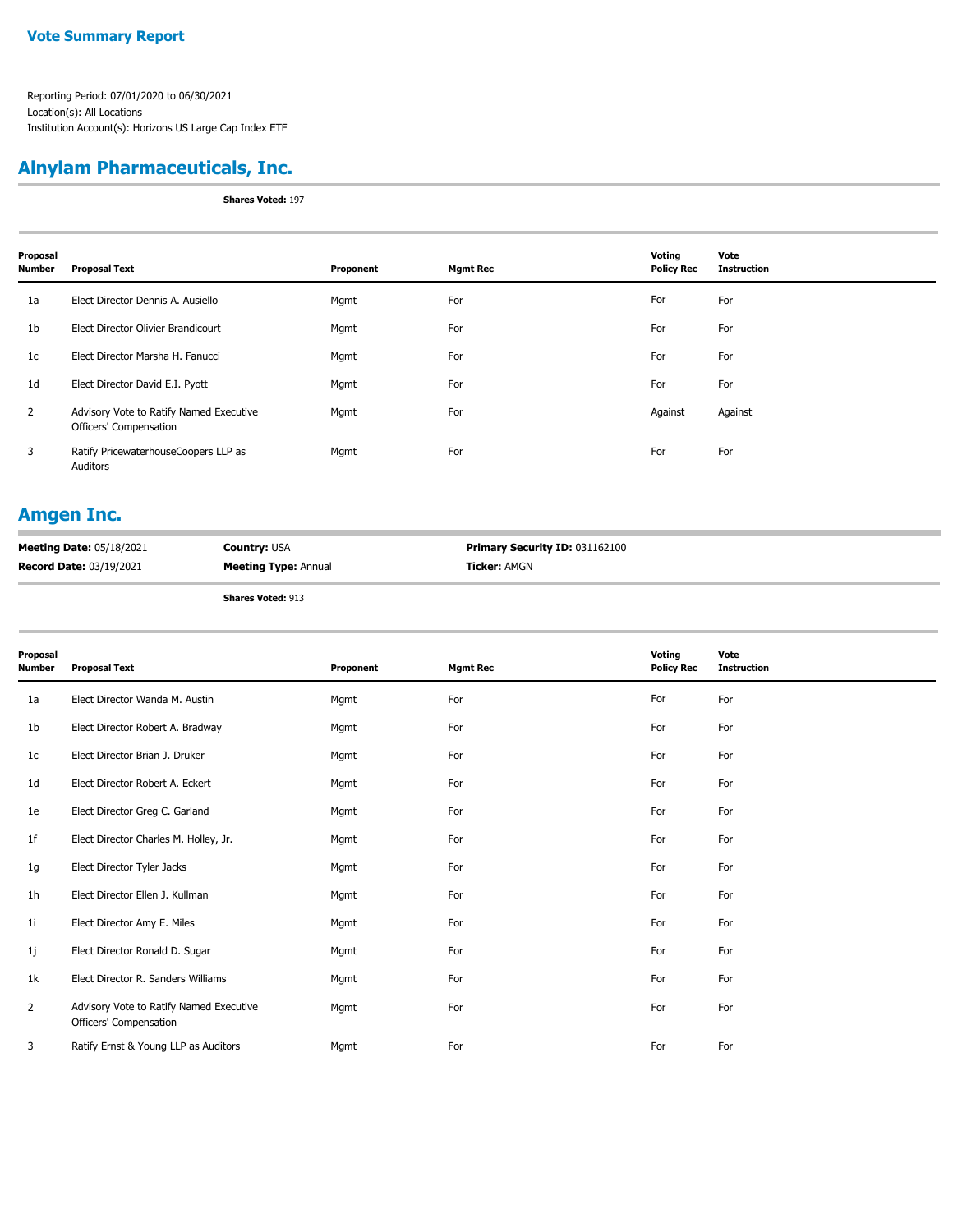## **Chipotle Mexican Grill, Inc.**

| <b>Meeting Date: 05/18/2021</b> | <b>Country: USA</b>         | <b>Primary Security ID: 169656105</b> |
|---------------------------------|-----------------------------|---------------------------------------|
| <b>Record Date: 03/23/2021</b>  | <b>Meeting Type: Annual</b> | <b>Ticker:</b> CMG                    |
|                                 | <b>Shares Voted: 43</b>     |                                       |

| Proposal<br>Number | <b>Proposal Text</b>                                              | Proponent | <b>Mgmt Rec</b> | Voting<br><b>Policy Rec</b> | Vote<br><b>Instruction</b> |
|--------------------|-------------------------------------------------------------------|-----------|-----------------|-----------------------------|----------------------------|
| 1.1                | Elect Director Albert S. Baldocchi                                | Mgmt      | For             | For                         | For                        |
| 1.2                | Elect Director Matthew A. Carey                                   | Mgmt      | For             | For                         | For                        |
| 1.3                | Elect Director Gregg L. Engles                                    | Mgmt      | For             | For                         | For                        |
| 1.4                | Elect Director Patricia Fili-Krushel                              | Mgmt      | For             | For                         | For                        |
| 1.5                | Elect Director Neil W. Flanzraich                                 | Mgmt      | For             | For                         | For                        |
| 1.6                | Elect Director Mauricio Gutierrez                                 | Mgmt      | For             | For                         | For                        |
| 1.7                | Elect Director Robin Hickenlooper                                 | Mgmt      | For             | For                         | For                        |
| 1.8                | Elect Director Scott Maw                                          | Mgmt      | For             | For                         | For                        |
| 1.9                | Elect Director Ali Namvar                                         | Mgmt      | For             | For                         | For                        |
| 1.10               | Elect Director Brian Niccol                                       | Mgmt      | For             | For                         | For                        |
| 1.11               | Elect Director Mary Winston                                       | Mgmt      | For             | For                         | For                        |
| $\overline{2}$     | Advisory Vote to Ratify Named Executive<br>Officers' Compensation | Mgmt      | For             | Against                     | Against                    |
| 3                  | Ratify Ernst & Young LLP as Auditors                              | Mgmt      | For             | For                         | For                        |
| 4                  | Provide Right to Act by Written Consent                           | <b>SH</b> | Against         | For                         | For                        |

#### **FirstEnergy Corp.**

| <b>Meeting Date: 05/18/2021</b> | <b>Country: USA</b>         | Primary Security ID: 337932107 |
|---------------------------------|-----------------------------|--------------------------------|
| <b>Record Date: 03/19/2021</b>  | <b>Meeting Type: Annual</b> | <b>Ticker:</b> FE              |
|                                 | <b>Shares Voted: 850</b>    |                                |

| Proposal<br><b>Number</b> | <b>Proposal Text</b>               | Proponent | <b>Mgmt Rec</b> | Votina<br><b>Policy Rec</b> | Vote<br><b>Instruction</b> |
|---------------------------|------------------------------------|-----------|-----------------|-----------------------------|----------------------------|
| 1.1                       | Elect Director Michael J. Anderson | Mgmt      | For             | For                         | For                        |
| 1.2                       | Elect Director Steven J. Demetriou | Mgmt      | For             | For                         | For                        |
| 1.3                       | Elect Director Julia L. Johnson    | Mgmt      | For             | For                         | For                        |
| 1.4                       | Elect Director Jesse A. Lynn       | Mgmt      | For             | For                         | For                        |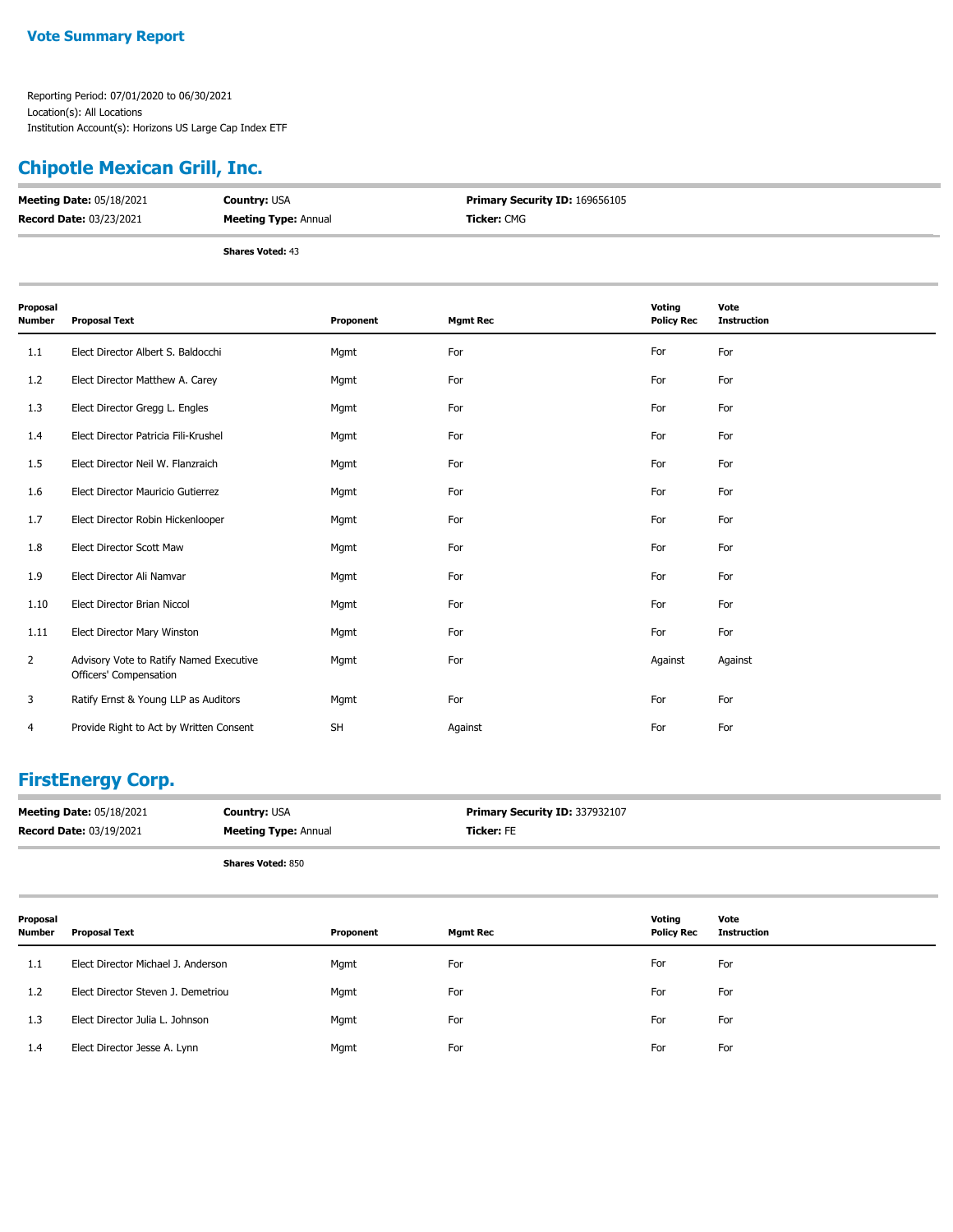## **FirstEnergy Corp.**

| Proposal<br>Number | <b>Proposal Text</b>                                              | Proponent | <b>Mgmt Rec</b> | Voting<br><b>Policy Rec</b> | Vote<br><b>Instruction</b> |
|--------------------|-------------------------------------------------------------------|-----------|-----------------|-----------------------------|----------------------------|
| $1.5\,$            | Elect Director Donald T. Misheff                                  | Mgmt      | For             | For                         | For                        |
| 1.6                | Elect Director Thomas N. Mitchell                                 | Mgmt      | For             | For                         | For                        |
| 1.7                | Elect Director James F. O'Neil, III                               | Mgmt      | For             | For                         | For                        |
| 1.8                | Elect Director Christopher D. Pappas                              | Mgmt      | For             | For                         | For                        |
| 1.9                | Elect Director Luis A. Reyes                                      | Mgmt      | For             | For                         | For                        |
| 1.10               | Elect Director John W. Somerhalder, II                            | Mgmt      | For             | For                         | For                        |
| 1.11               | Elect Director Steven E. Strah                                    | Mgmt      | For             | For                         | For                        |
| 1.12               | Elect Director Andrew Teno                                        | Mgmt      | For             | For                         | For                        |
| 1.13               | Elect Director Leslie M. Turner                                   | Mgmt      | For             | For                         | For                        |
| 1.14               | Elect Director Melvin Williams                                    | Mgmt      | For             | For                         | For                        |
| 2                  | Ratify PricewaterhouseCoopers LLP as<br>Auditors                  | Mgmt      | For             | For                         | For                        |
| 3                  | Advisory Vote to Ratify Named Executive<br>Officers' Compensation | Mgmt      | For             | For                         | For                        |

## **Invitation Homes, Inc.**

| <b>Meeting Date: 05/18/2021</b> | <b>Country: USA</b>         | <b>Primary Security ID: 46187W107</b> |
|---------------------------------|-----------------------------|---------------------------------------|
| <b>Record Date: 03/23/2021</b>  | <b>Meeting Type: Annual</b> | <b>Ticker: INVH</b>                   |
|                                 | <b>Shares Voted: 877</b>    |                                       |

| Proposal<br>Number | <b>Proposal Text</b>                 | Proponent | <b>Mgmt Rec</b> | Voting<br><b>Policy Rec</b> | Vote<br><b>Instruction</b> |
|--------------------|--------------------------------------|-----------|-----------------|-----------------------------|----------------------------|
| 1.1                | Elect Director Michael D. Fascitelli | Mgmt      | For             | For                         | For                        |
| 1.2                | Elect Director Dallas B. Tanner      | Mgmt      | For             | For                         | For                        |
| 1.3                | Elect Director Jana Cohen Barbe      | Mgmt      | For             | For                         | For                        |
| 1.4                | Elect Director Richard D. Bronson    | Mgmt      | For             | For                         | For                        |
| 1.5                | Elect Director Jeffrey E. Kelter     | Mgmt      | For             | For                         | For                        |
| 1.6                | Elect Director Joseph D. Margolis    | Mgmt      | For             | For                         | For                        |
| 1.7                | Elect Director John B. Rhea          | Mgmt      | For             | For                         | For                        |
| 1.8                | Elect Director J. Heidi Roizen       | Mgmt      | For             | For                         | For                        |
| 1.9                | Elect Director Janice L. Sears       | Mgmt      | For             | For                         | For                        |
| 1.10               | Elect Director William J. Stein      | Mgmt      | For             | For                         | For                        |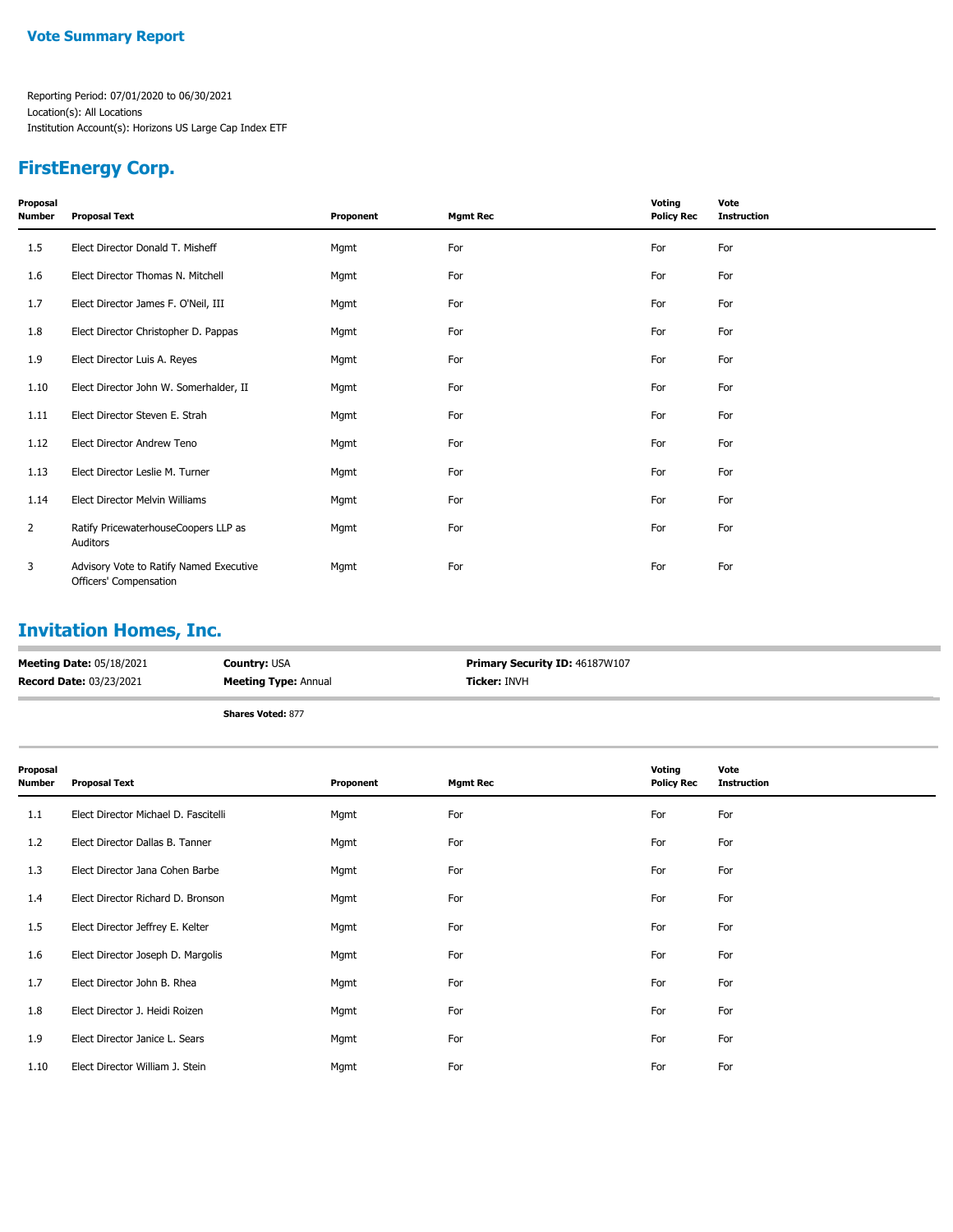#### **Invitation Homes, Inc.**

| Proposal<br><b>Number</b> | <b>Proposal Text</b>                                              | Proponent | <b>Mamt Rec</b> | Voting<br><b>Policy Rec</b> | Vote<br>Instruction |
|---------------------------|-------------------------------------------------------------------|-----------|-----------------|-----------------------------|---------------------|
|                           | Ratify Deloitte & Touche LLP as Auditors                          | Mgmt      | For             | For                         | For                 |
|                           | Advisory Vote to Ratify Named Executive<br>Officers' Compensation | Mgmt      | For             | For                         | For                 |

#### **JPMorgan Chase & Co.**

| <b>Meeting Date: 05/18/2021</b> | <b>Country: USA</b>         | <b>Primary Security ID: 46625H100</b> |
|---------------------------------|-----------------------------|---------------------------------------|
| <b>Record Date: 03/19/2021</b>  | <b>Meeting Type: Annual</b> | <b>Ticker:</b> JPM                    |

**Shares Voted:** 4,745

| Proposal<br><b>Number</b> | <b>Proposal Text</b>                                                                   | Proponent | <b>Mgmt Rec</b> | Voting<br><b>Policy Rec</b> | Vote<br><b>Instruction</b> |
|---------------------------|----------------------------------------------------------------------------------------|-----------|-----------------|-----------------------------|----------------------------|
| 1a                        | Elect Director Linda B. Bammann                                                        | Mgmt      | For             | For                         | For                        |
| 1 <sub>b</sub>            | Elect Director Stephen B. Burke                                                        | Mgmt      | For             | For                         | For                        |
| 1 <sub>c</sub>            | Elect Director Todd A. Combs                                                           | Mgmt      | For             | For                         | For                        |
| 1 <sub>d</sub>            | Elect Director James S. Crown                                                          | Mgmt      | For             | For                         | For                        |
| 1e                        | Elect Director James Dimon                                                             | Mgmt      | For             | For                         | For                        |
| 1 <sub>f</sub>            | Elect Director Timothy P. Flynn                                                        | Mgmt      | For             | For                         | For                        |
| 1g                        | Elect Director Mellody Hobson                                                          | Mgmt      | For             | For                         | For                        |
| 1 <sub>h</sub>            | Elect Director Michael A. Neal                                                         | Mgmt      | For             | For                         | For                        |
| 1i                        | Elect Director Phebe N. Novakovic                                                      | Mgmt      | For             | For                         | For                        |
| 1j                        | Elect Director Virginia M. Rometty                                                     | Mgmt      | For             | For                         | For                        |
| $\overline{2}$            | Advisory Vote to Ratify Named Executive<br>Officers' Compensation                      | Mgmt      | For             | For                         | For                        |
| 3                         | Amend Omnibus Stock Plan                                                               | Mgmt      | For             | For                         | For                        |
| 4                         | Ratify PricewaterhouseCoopers LLP as<br>Auditors                                       | Mgmt      | For             | For                         | For                        |
| 5                         | Reduce Ownership Threshold for<br>Shareholders to Request Action by Written<br>Consent | SH        | Against         | For                         | For                        |
| 6                         | Report on Racial Equity Audit                                                          | <b>SH</b> | Against         | Against                     | Against                    |
| 7                         | Require Independent Board Chair                                                        | <b>SH</b> | Against         | For                         | For                        |
| 8                         | Report on Congruency Political Analysis and<br><b>Electioneering Expenditures</b>      | <b>SH</b> | Against         | For                         | For                        |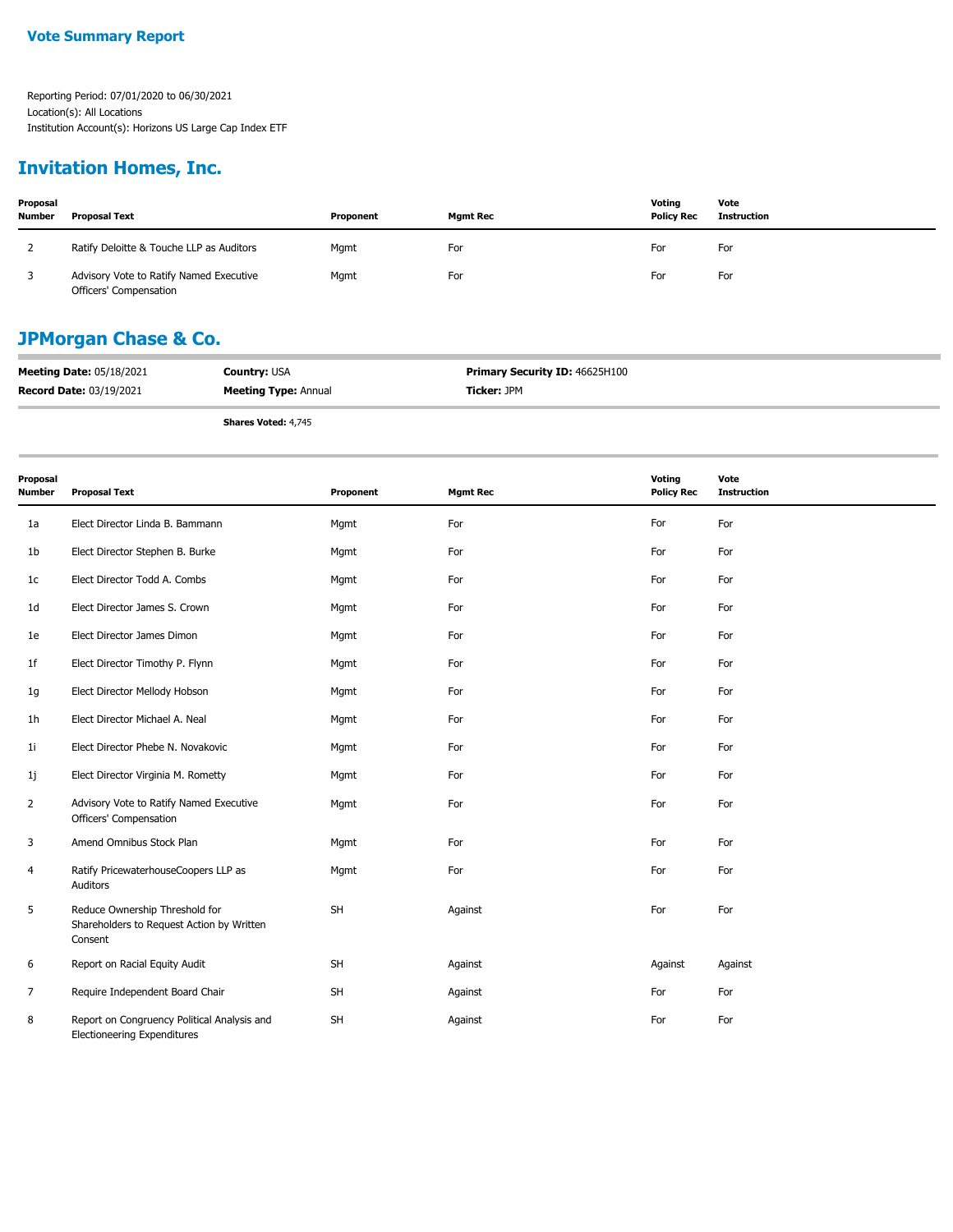### **Mid-America Apartment Communities, Inc.**

| <b>Meeting Date: 05/18/2021</b> | <b>Country: USA</b>         | <b>Primary Security ID: 59522J103</b> |
|---------------------------------|-----------------------------|---------------------------------------|
| Record Date: 03/12/2021         | <b>Meeting Type: Annual</b> | <b>Ticker:</b> MAA                    |
|                                 | <b>Shares Voted: 163</b>    |                                       |

| Proposal<br>Number | <b>Proposal Text</b>                                              | Proponent | <b>Mgmt Rec</b> | Voting<br><b>Policy Rec</b> | Vote<br><b>Instruction</b> |
|--------------------|-------------------------------------------------------------------|-----------|-----------------|-----------------------------|----------------------------|
| 1a                 | Elect Director H. Eric Bolton, Jr.                                | Mgmt      | For             | For                         | For                        |
| 1b                 | Elect Director Alan B. Graf, Jr.                                  | Mgmt      | For             | For                         | For                        |
| 1c                 | Elect Director Toni Jennings                                      | Mgmt      | For             | For                         | For                        |
| 1d                 | Elect Director Edith Kelly-Green                                  | Mgmt      | For             | For                         | For                        |
| 1e                 | Elect Director James K. Lowder                                    | Mgmt      | For             | For                         | For                        |
| 1f                 | Elect Director Thomas H. Lowder                                   | Mgmt      | For             | For                         | For                        |
| 1g                 | Elect Director Monica McGurk                                      | Mgmt      | For             | For                         | For                        |
| 1h                 | Elect Director Claude B. Nielsen                                  | Mgmt      | For             | For                         | For                        |
| 11                 | Elect Director Philip W. Norwood                                  | Mgmt      | For             | For                         | For                        |
| 1j                 | Elect Director W. Reid Sanders                                    | Mgmt      | For             | For                         | For                        |
| 1k                 | Elect Director Gary Shorb                                         | Mgmt      | For             | For                         | For                        |
| 11                 | Elect Director David P. Stockert                                  | Mgmt      | For             | For                         | For                        |
| 2                  | Advisory Vote to Ratify Named Executive<br>Officers' Compensation | Mgmt      | For             | For                         | For                        |
| 3                  | Ratify Ernst & Young LLP as Auditors                              | Mgmt      | For             | For                         | For                        |

#### **Motorola Solutions, Inc.**

| <b>Meeting Date: 05/18/2021</b> | <b>Country: USA</b>         | Primary Security ID: 620076307 |
|---------------------------------|-----------------------------|--------------------------------|
| <b>Record Date: 03/19/2021</b>  | <b>Meeting Type: Annual</b> | <b>Ticker: MSI</b>             |
|                                 | <b>Shares Voted: 265</b>    |                                |

| Proposal<br><b>Number</b> | Proposal Text                    | Proponent | <b>Mgmt Rec</b> | Votina<br><b>Policy Rec</b> | Vote<br><b>Instruction</b> |
|---------------------------|----------------------------------|-----------|-----------------|-----------------------------|----------------------------|
| 1a                        | Elect Director Gregory Q. Brown  | Mgmt      | For             | For                         | For                        |
| 1 <sub>b</sub>            | Elect Director Kenneth D. Denman | Mgmt      | For             | For                         | For                        |
| 1c                        | Elect Director Egon P. Durban    | Mgmt      | For             | Against                     | Against                    |
| 1 <sub>d</sub>            | Elect Director Clayton M. Jones  | Mgmt      | For             | For                         | For                        |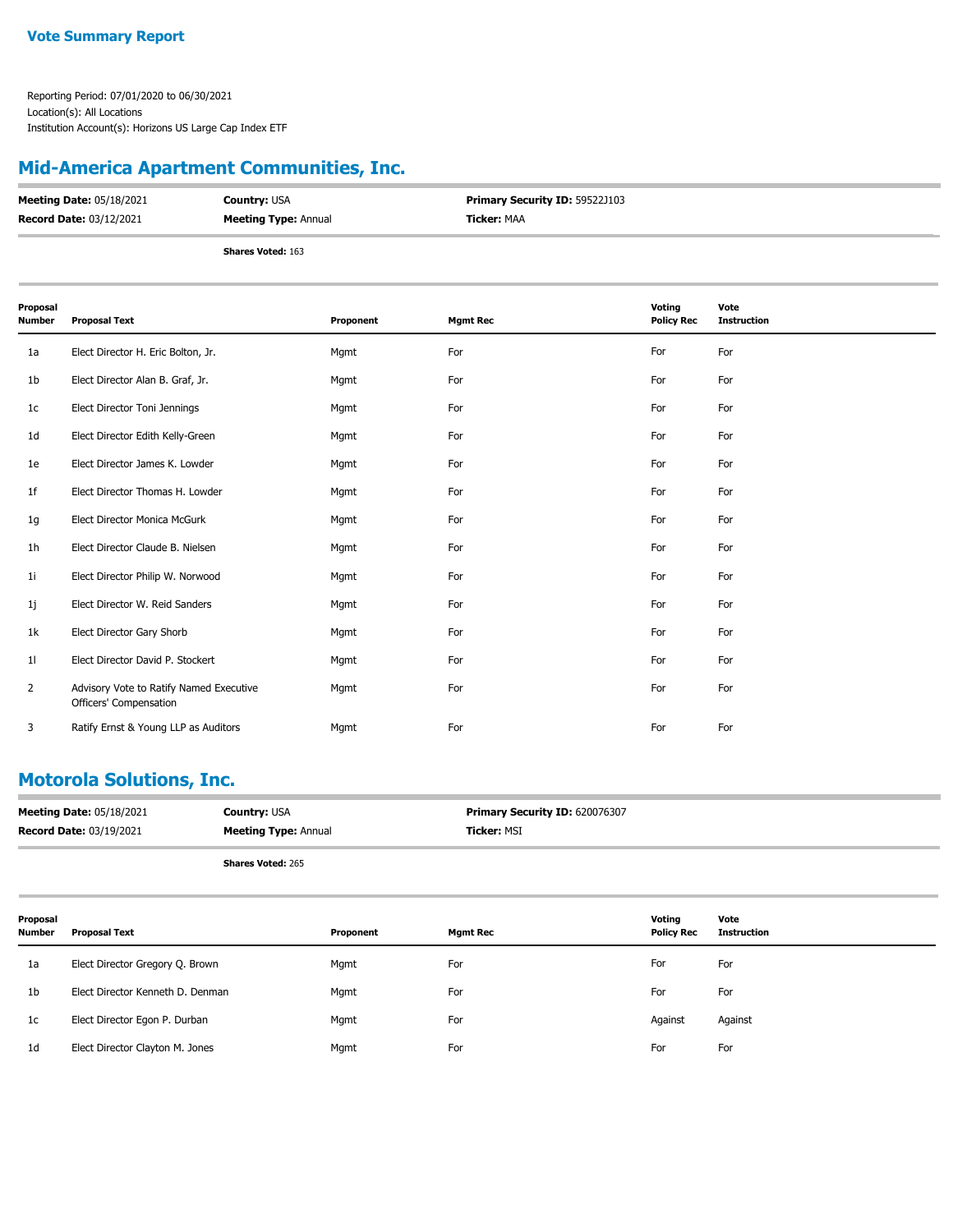#### **Motorola Solutions, Inc.**

| Proposal<br><b>Number</b> | <b>Proposal Text</b>                                              | Proponent | <b>Mgmt Rec</b> | Voting<br><b>Policy Rec</b> | Vote<br><b>Instruction</b> |
|---------------------------|-------------------------------------------------------------------|-----------|-----------------|-----------------------------|----------------------------|
| 1e                        | Elect Director Judy C. Lewent                                     | Mgmt      | For             | For                         | For                        |
| 1f                        | Elect Director Gregory K. Mondre                                  | Mgmt      | For             | Against                     | Against                    |
| 1g                        | Elect Director Joseph M. Tucci                                    | Mgmt      | For             | For                         | For                        |
| 2                         | Ratify PricewaterhouseCoopers LLP as Auditor                      | Mgmt      | For             | For                         | For                        |
| 3                         | Advisory Vote to Ratify Named Executive<br>Officers' Compensation | Mgmt      | For             | For                         | For                        |

## **Principal Financial Group, Inc.**

| <b>Meeting Date: 05/18/2021</b> | <b>Country: USA</b>         | <b>Primary Security ID: 74251V102</b> |
|---------------------------------|-----------------------------|---------------------------------------|
| <b>Record Date: 03/24/2021</b>  | <b>Meeting Type: Annual</b> | <b>Ticker:</b> PFG                    |
|                                 | <b>Shares Voted: 392</b>    |                                       |

| Proposal<br><b>Number</b> | <b>Proposal Text</b>                                              | Proponent | <b>Mgmt Rec</b> | Voting<br><b>Policy Rec</b> | Vote<br><b>Instruction</b> |
|---------------------------|-------------------------------------------------------------------|-----------|-----------------|-----------------------------|----------------------------|
| 1.1                       | Elect Director Roger C. Hochschild                                | Mgmt      | For             | For                         | For                        |
| 1.2                       | Elect Director Daniel J. Houston                                  | Mgmt      | For             | For                         | For                        |
| 1.3                       | Elect Director Diane C. Nordin                                    | Mgmt      | For             | For                         | For                        |
| 1.4                       | Elect Director Alfredo Rivera                                     | Mgmt      | For             | For                         | For                        |
| $\overline{2}$            | Advisory Vote to Ratify Named Executive<br>Officers' Compensation | Mgmt      | For             | For                         | For                        |
| 3                         | Ratify Ernst & Young LLP as Auditors                              | Mgmt      | For             | For                         | For                        |
| 4                         | Approve Omnibus Stock Plan                                        | Mgmt      | For             | For                         | For                        |

#### **Realty Income Corporation**

| <b>Record Date: 03/12/2021</b><br><b>Meeting Type: Annual</b><br>Ticker: 0 | <b>Meeting Date: 05/18/2021</b> | <b>Country:</b> USA | <b>Primary Security ID: 756109104</b> |
|----------------------------------------------------------------------------|---------------------------------|---------------------|---------------------------------------|
|                                                                            |                                 |                     |                                       |

| Proposal<br>Number | <b>Proposal Text</b>             | Proponent | <b>Mgmt Rec</b> | Voting<br><b>Policy Rec</b> | Vote<br>Instruction |
|--------------------|----------------------------------|-----------|-----------------|-----------------------------|---------------------|
| 1a                 | Elect Director Kathleen R. Allen | Mgmt      | For             | For                         | For                 |
| 1 <sub>b</sub>     | Elect Director A. Larry Chapman  | Mgmt      | For             | For                         | For                 |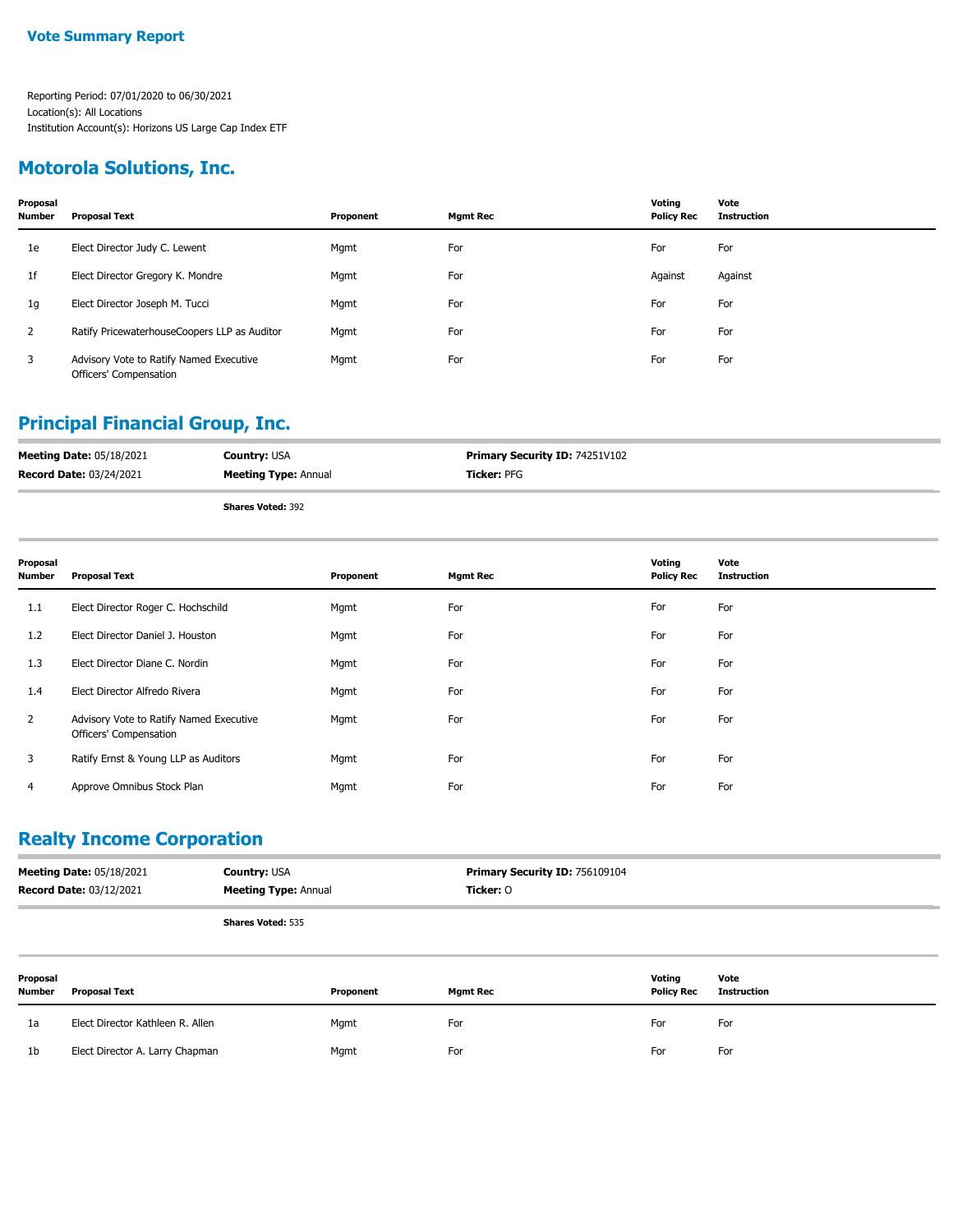#### **Realty Income Corporation**

| Proposal<br>Number | <b>Proposal Text</b>                                              | Proponent | <b>Mgmt Rec</b> | Voting<br><b>Policy Rec</b> | Vote<br><b>Instruction</b> |
|--------------------|-------------------------------------------------------------------|-----------|-----------------|-----------------------------|----------------------------|
| 1c                 | Elect Director Reginald H. Gilyard                                | Mgmt      | For             | For                         | For                        |
| 1d                 | Elect Director Priya Cherian Huskins                              | Mgmt      | For             | For                         | For                        |
| 1e                 | Elect Director Gerardo I. Lopez                                   | Mgmt      | For             | For                         | For                        |
| 1f                 | Elect Director Michael D. McKee                                   | Mgmt      | For             | For                         | For                        |
| 1g                 | Elect Director Gregory T. McLaughlin                              | Mgmt      | For             | For                         | For                        |
| 1 <sub>h</sub>     | Elect Director Ronald L. Merriman                                 | Mgmt      | For             | For                         | For                        |
| 11                 | Elect Director Sumit Roy                                          | Mgmt      | For             | For                         | For                        |
| $\overline{2}$     | Ratify KPMG LLP as Auditors                                       | Mgmt      | For             | For                         | For                        |
| 3                  | Advisory Vote to Ratify Named Executive<br>Officers' Compensation | Mgmt      | For             | For                         | For                        |
| 4                  | Approve Omnibus Stock Plan                                        | Mgmt      | For             | For                         | For                        |
|                    |                                                                   |           |                 |                             |                            |

#### **Zendesk, Inc.**

| <b>Meeting Date: 05/18/2021</b> | <b>Country: USA</b>         | <b>Primary Security ID: 98936J101</b> |
|---------------------------------|-----------------------------|---------------------------------------|
| <b>Record Date: 03/22/2021</b>  | <b>Meeting Type: Annual</b> | <b>Ticker: ZEN</b>                    |

**Shares Voted:** 181

| Proposal<br><b>Number</b> | <b>Proposal Text</b>                                              | Proponent | <b>Mgmt Rec</b> | Voting<br><b>Policy Rec</b> | Vote<br><b>Instruction</b> |
|---------------------------|-------------------------------------------------------------------|-----------|-----------------|-----------------------------|----------------------------|
| 1a                        | Elect Director Archana Agrawal                                    | Mgmt      | For             | For                         | For                        |
| 1 <sub>b</sub>            | Elect Director Hilarie Koplow-McAdams                             | Mgmt      | For             | Against                     | Against                    |
| 1c                        | Elect Director Michelle Wilson                                    | Mgmt      | For             | Against                     | Against                    |
|                           | Ratify Ernst & Young LLP as Auditors                              | Mgmt      | For             | For                         | For                        |
| 3                         | Advisory Vote to Ratify Named Executive<br>Officers' Compensation | Mgmt      | For             | For                         | For                        |

#### **Advanced Micro Devices, Inc.**

| <b>Meeting Date: 05/19/2021</b> | <b>Country: USA</b>         | Primary Security ID: 007903107 |
|---------------------------------|-----------------------------|--------------------------------|
| <b>Record Date: 03/23/2021</b>  | <b>Meeting Type: Annual</b> | <b>Ticker:</b> AMD             |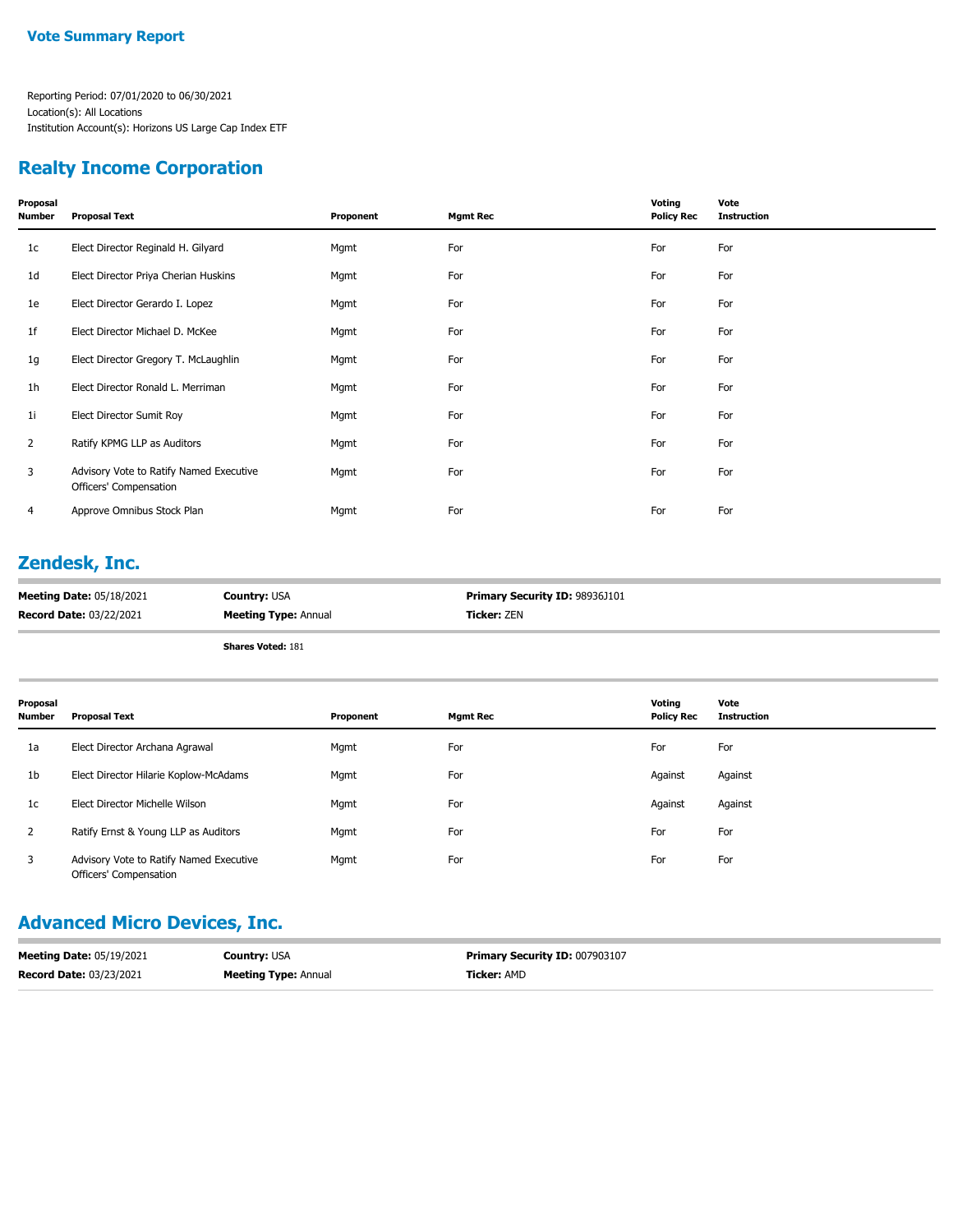#### **Advanced Micro Devices, Inc.**

**Shares Voted:** 1,878

| Proposal<br>Number | <b>Proposal Text</b>                                              | Proponent | <b>Mgmt Rec</b> | Voting<br><b>Policy Rec</b> | Vote<br><b>Instruction</b> |
|--------------------|-------------------------------------------------------------------|-----------|-----------------|-----------------------------|----------------------------|
| 1a                 | Elect Director John E. Caldwell                                   | Mgmt      | For             | For                         | For                        |
| 1b                 | Elect Director Nora M. Denzel                                     | Mgmt      | For             | For                         | For                        |
| 1 <sub>c</sub>     | Elect Director Mark Durcan                                        | Mgmt      | For             | For                         | For                        |
| 1d                 | Elect Director Michael P. Gregoire                                | Mgmt      | For             | For                         | For                        |
| 1e                 | Elect Director Joseph A. Householder                              | Mgmt      | For             | For                         | For                        |
| 1f                 | Elect Director John W. Marren                                     | Mgmt      | For             | For                         | For                        |
| 1g                 | Elect Director Lisa T. Su                                         | Mgmt      | For             | For                         | For                        |
| 1h                 | Elect Director Abhi Y. Talwalkar                                  | Mgmt      | For             | For                         | For                        |
| $\overline{2}$     | Ratify Ernst & Young LLP as Auditors                              | Mgmt      | For             | For                         | For                        |
| 3                  | Advisory Vote to Ratify Named Executive<br>Officers' Compensation | Mgmt      | For             | For                         | For                        |

## **Align Technology, Inc.**

| <b>Meeting Date: 05/19/2021</b> | <b>Country: USA</b>         | Primary Security ID: 016255101 |
|---------------------------------|-----------------------------|--------------------------------|
| <b>Record Date: 03/24/2021</b>  | <b>Meeting Type: Annual</b> | <b>Ticker: ALGN</b>            |
|                                 | <b>Shares Voted: 113</b>    |                                |

| Proposal<br><b>Number</b> | <b>Proposal Text</b>                  | Proponent | <b>Mgmt Rec</b> | Voting<br><b>Policy Rec</b> | Vote<br><b>Instruction</b> |
|---------------------------|---------------------------------------|-----------|-----------------|-----------------------------|----------------------------|
| 1.1                       | Elect Director Kevin J. Dallas        | Mgmt      | For             | For                         | For                        |
| 1.2                       | Elect Director Joseph M. Hogan        | Mgmt      | For             | For                         | For                        |
| 1.3                       | Elect Director Joseph Lacob           | Mgmt      | For             | For                         | For                        |
| 1.4                       | Elect Director C. Raymond Larkin, Jr. | Mgmt      | For             | For                         | For                        |
| 1.5                       | Elect Director George J. Morrow       | Mgmt      | For             | For                         | For                        |
| 1.6                       | Elect Director Anne M. Myong          | Mgmt      | For             | For                         | For                        |
| 1.7                       | Elect Director Andrea L. Saia         | Mgmt      | For             | For                         | For                        |
| 1.8                       | Elect Director Greg J. Santora        | Mgmt      | For             | For                         | For                        |
| 1.9                       | Elect Director Susan E. Siegel        | Mgmt      | For             | For                         | For                        |
| 1.10                      | Elect Director Warren S. Thaler       | Mgmt      | For             | For                         | For                        |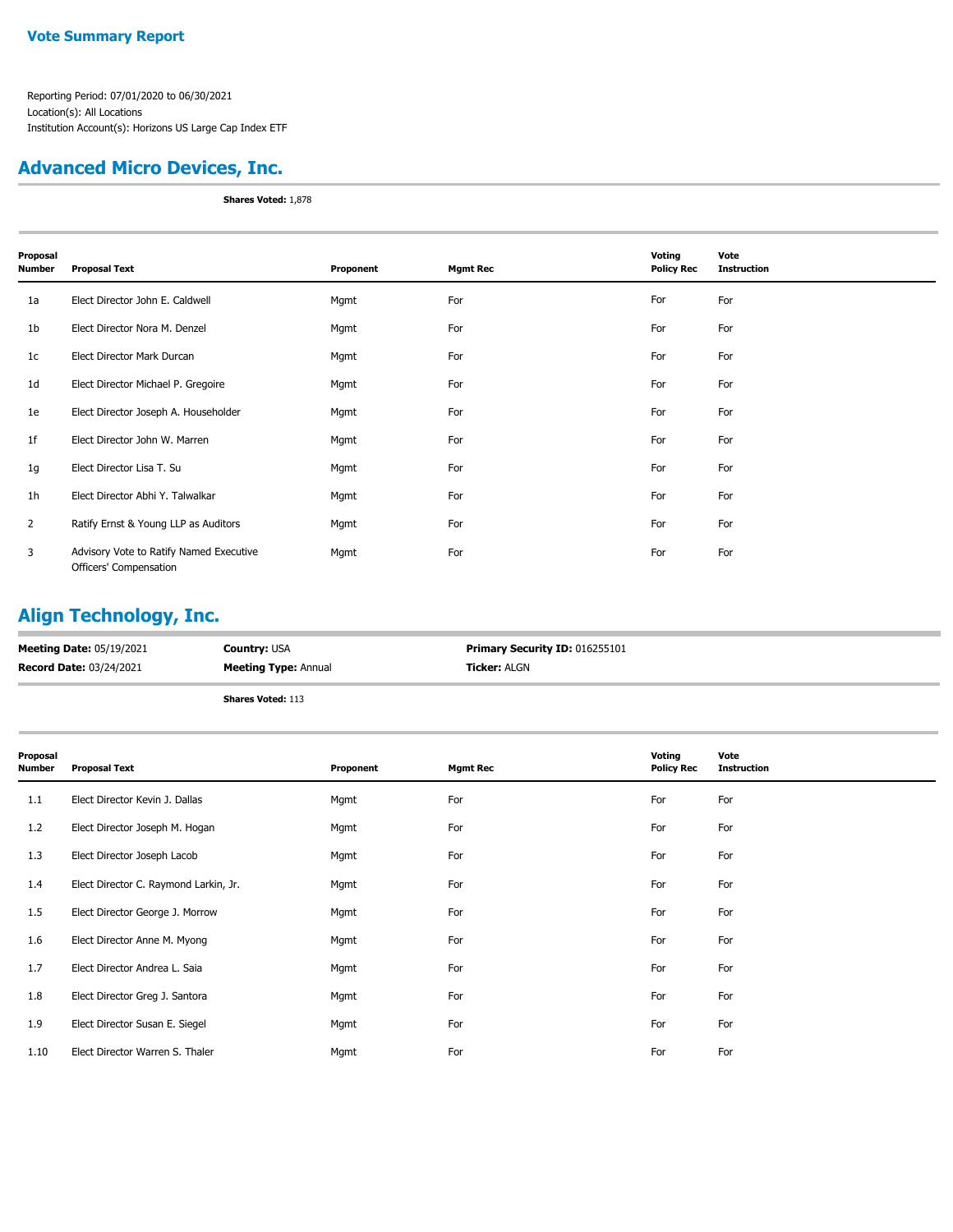## **Align Technology, Inc.**

| Proposal<br><b>Number</b> | <b>Proposal Text</b>                                              | Proponent | <b>Mgmt Rec</b> | Voting<br><b>Policy Rec</b> | Vote<br><b>Instruction</b> |
|---------------------------|-------------------------------------------------------------------|-----------|-----------------|-----------------------------|----------------------------|
| 2                         | Ratify PricewaterhouseCoopers LLP as<br>Auditors                  | Mgmt      | For             | For                         | For                        |
| 3                         | Amend Bylaws to Add Federal Forum<br>Selection Provision          | Mgmt      | For             | For                         | For                        |
| 4                         | Amend Qualified Employee Stock Purchase<br>Plan                   | Mgmt      | For             | For                         | For                        |
|                           | Advisory Vote to Ratify Named Executive<br>Officers' Compensation | Mgmt      | For             | For                         | For                        |

## **Amphenol Corporation**

| <b>Meeting Date: 05/19/2021</b> | <b>Country: USA</b>         | Primary Security ID: 032095101 |
|---------------------------------|-----------------------------|--------------------------------|
| <b>Record Date: 03/22/2021</b>  | <b>Meeting Type: Annual</b> | <b>Ficker:</b> APH             |
|                                 |                             |                                |

| Proposal<br>Number | <b>Proposal Text</b>                                              | Proponent | <b>Mgmt Rec</b> | Voting<br><b>Policy Rec</b> | Vote<br><b>Instruction</b> |
|--------------------|-------------------------------------------------------------------|-----------|-----------------|-----------------------------|----------------------------|
| 1.1                | Elect Director Stanley L. Clark                                   | Mgmt      | For             | For                         | For                        |
| 1.2                | Elect Director John D. Craig                                      | Mgmt      | For             | For                         | For                        |
| 1.3                | Elect Director David P. Falck                                     | Mgmt      | For             | For                         | For                        |
| 1.4                | Elect Director Edward G. Jepsen                                   | Mgmt      | For             | For                         | For                        |
| 1.5                | Elect Director Rita S. Lane                                       | Mgmt      | For             | For                         | For                        |
| 1.6                | Elect Director Robert A. Livingston                               | Mgmt      | For             | For                         | For                        |
| 1.7                | Elect Director Martin H. Loeffler                                 | Mgmt      | For             | For                         | For                        |
| 1.8                | Elect Director R. Adam Norwitt                                    | Mgmt      | For             | For                         | For                        |
| 1.9                | Elect Director Anne Clarke Wolff                                  | Mgmt      | For             | For                         | For                        |
| $\overline{2}$     | Ratify Deloitte & Touche LLP as Auditors                          | Mgmt      | For             | For                         | For                        |
| 3                  | Advisory Vote to Ratify Named Executive<br>Officers' Compensation | Mgmt      | For             | For                         | For                        |
| 4                  | Amend Stock Option Plan                                           | Mgmt      | For             | For                         | For                        |
| 5                  | Increase Authorized Common Stock                                  | Mgmt      | For             | For                         | For                        |
| 6                  | Amend Proxy Access Right                                          | <b>SH</b> | Against         | For                         | For                        |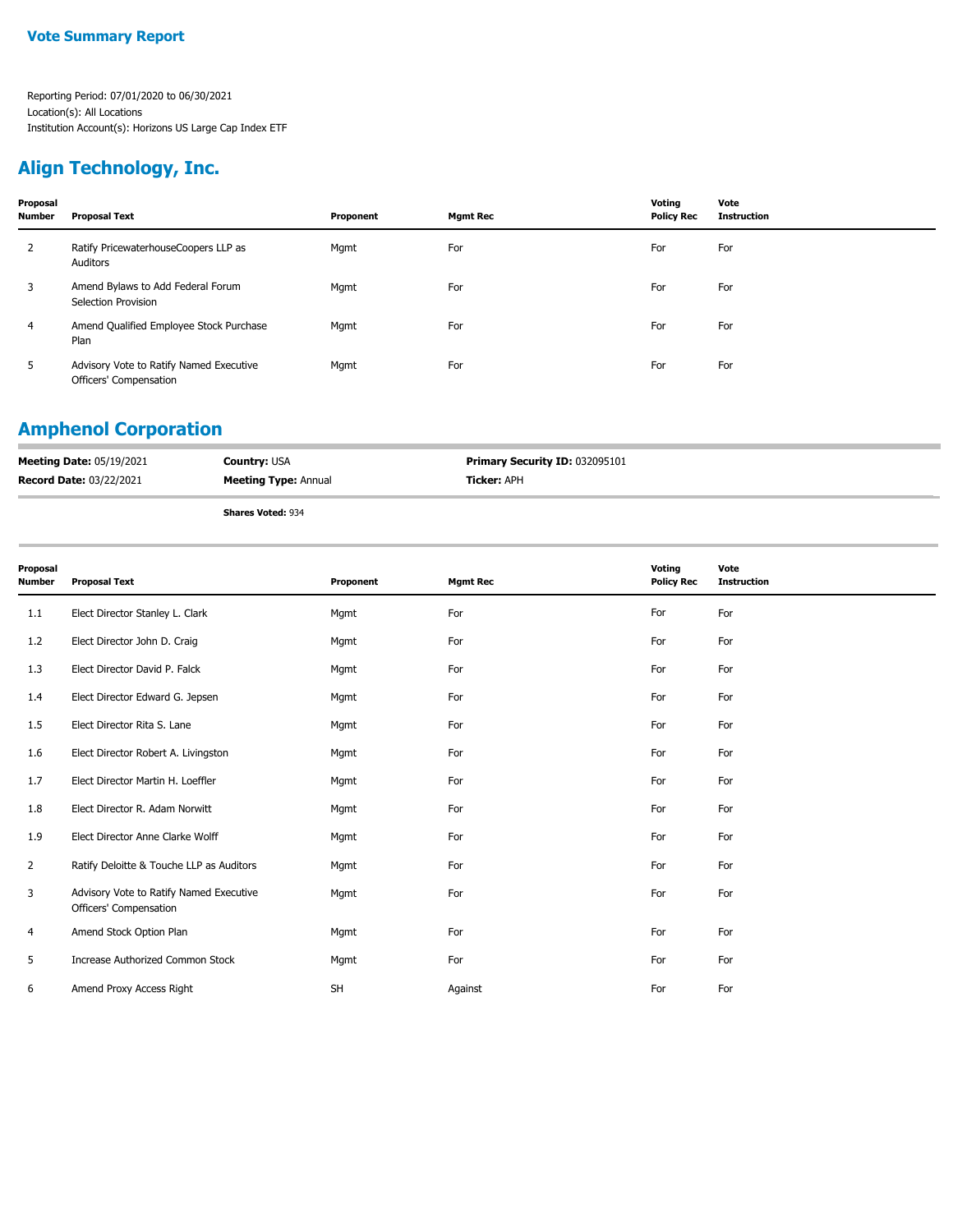### **Annaly Capital Management, Inc.**

| <b>Meeting Date: 05/19/2021</b> | <b>Country: USA</b>         | <b>Primary Security ID: 035710409</b> |
|---------------------------------|-----------------------------|---------------------------------------|
| <b>Record Date: 03/22/2021</b>  | <b>Meeting Type: Annual</b> | <b>Ticker: NLY</b>                    |
|                                 | <b>Shares Voted: 2,185</b>  |                                       |

| Proposal<br>Number | <b>Proposal Text</b>                                              | Proponent | <b>Mgmt Rec</b> | Voting<br><b>Policy Rec</b> | Vote<br><b>Instruction</b> |
|--------------------|-------------------------------------------------------------------|-----------|-----------------|-----------------------------|----------------------------|
| 1a                 | Elect Director Francine J. Bovich                                 | Mgmt      | For             | For                         | For                        |
| 1b                 | Elect Director Wellington J. Denahan                              | Mgmt      | For             | For                         | For                        |
| 1c                 | Elect Director Katie Beirne Fallon                                | Mgmt      | For             | For                         | For                        |
| 1d                 | Elect Director David L. Finkelstein                               | Mgmt      | For             | For                         | For                        |
| 1e                 | Elect Director Thomas Hamilton                                    | Mgmt      | For             | For                         | For                        |
| 1f                 | Elect Director Kathy Hopinkah Hannan                              | Mgmt      | For             | For                         | For                        |
| 1g                 | Elect Director Michael Haylon                                     | Mgmt      | For             | For                         | For                        |
| 1h                 | Elect Director Eric A. Reeves                                     | Mgmt      | For             | For                         | For                        |
| 11                 | Elect Director John H. Schaefer                                   | Mgmt      | For             | For                         | For                        |
| 1j                 | Elect Director Glenn A. Votek                                     | Mgmt      | For             | For                         | For                        |
| 1k                 | Elect Director Vicki Williams                                     | Mgmt      | For             | For                         | For                        |
| 2                  | Advisory Vote to Ratify Named Executive<br>Officers' Compensation | Mgmt      | For             | For                         | For                        |
| 3                  | Ratify Ernst & Young LLP as Auditors                              | Mgmt      | For             | For                         | For                        |

#### **Burlington Stores, Inc.**

| <b>Meeting Date: 05/19/2021</b> | <b>Country: USA</b>         | <b>Primary Security ID: 122017106</b> |
|---------------------------------|-----------------------------|---------------------------------------|
| <b>Record Date: 03/25/2021</b>  | <b>Meeting Type: Annual</b> | <b>Ticker: BURL</b>                   |
|                                 |                             |                                       |

|  | <b>Shares Voted: 103</b> |  |  |
|--|--------------------------|--|--|
|--|--------------------------|--|--|

| Proposal<br>Number | Proposal Text                            | Proponent | <b>Mgmt Rec</b> | Voting<br><b>Policy Rec</b> | Vote<br><b>Instruction</b> |
|--------------------|------------------------------------------|-----------|-----------------|-----------------------------|----------------------------|
| 1.1                | Elect Director Michael Goodwin           | Mgmt      | For             | For                         | For                        |
| 1.2                | Elect Director William P. McNamara       | Mgmt      | For             | For                         | For                        |
| 1.3                | Elect Director Michael O'Sullivan        | Mgmt      | For             | For                         | For                        |
| 1.4                | Elect Director Jessica Rodriguez         | Mgmt      | For             | For                         | For                        |
| 2                  | Ratify Deloitte & Touche LLP as Auditors | Mgmt      | For             | For                         | For                        |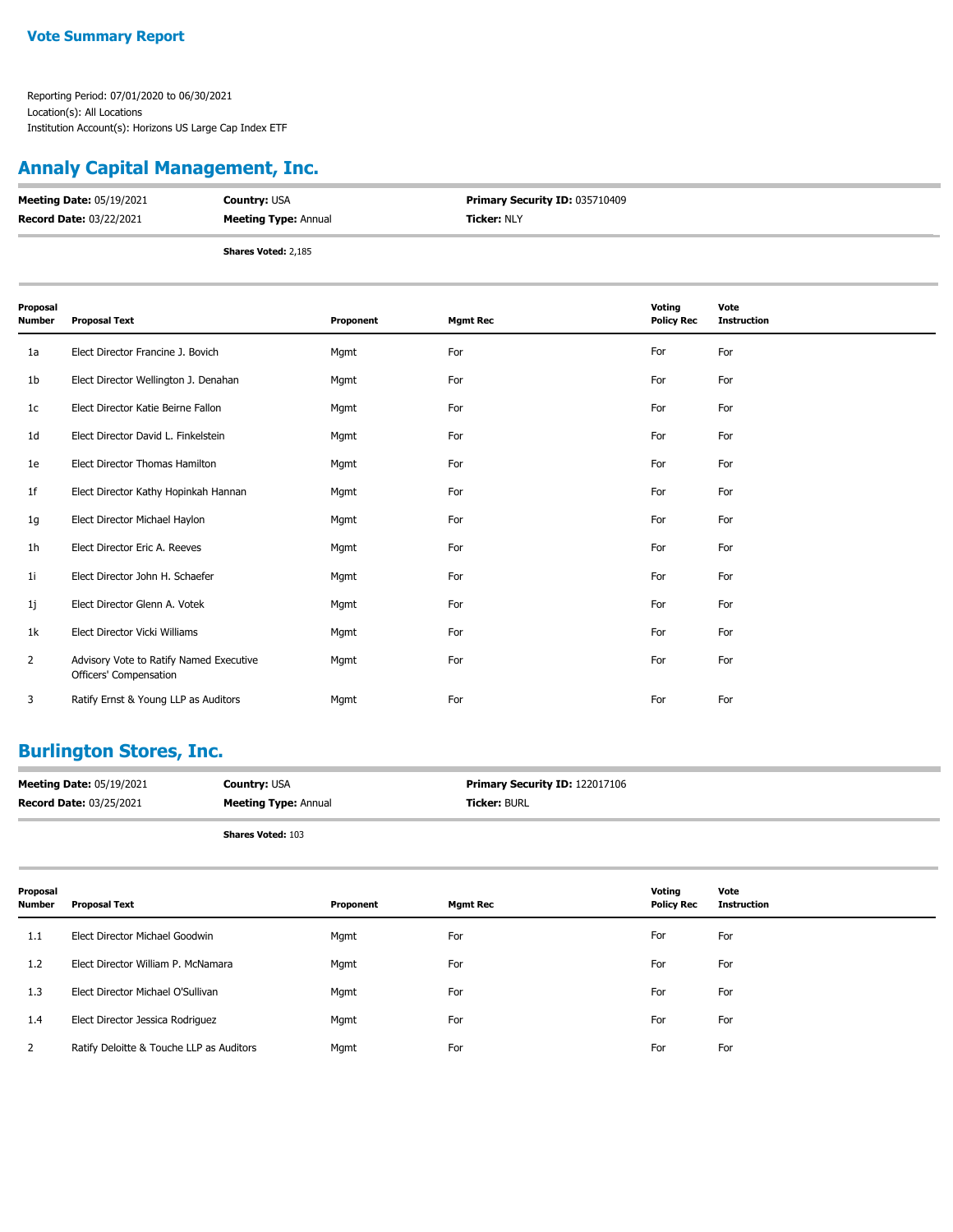#### **Burlington Stores, Inc.**

| Proposal<br><b>Number</b> | <b>Proposal Text</b>                                              | Proponent | <b>Mamt Rec</b> | Voting<br><b>Policy Rec</b> | Vote<br>Instruction |
|---------------------------|-------------------------------------------------------------------|-----------|-----------------|-----------------------------|---------------------|
| 3                         | Advisory Vote to Ratify Named Executive<br>Officers' Compensation | Mgmt      | For             | For                         | For                 |
|                           | Report on Pay Disparity                                           | <b>SH</b> | Against         | Against                     | Against             |

### **CBRE Group, Inc.**

| <b>Meeting Date: 05/19/2021</b> | <b>Country: USA</b>         | <b>Primary Security ID: 12504L109</b> |
|---------------------------------|-----------------------------|---------------------------------------|
| <b>Record Date: 03/22/2021</b>  | <b>Meeting Type: Annual</b> | <b>Ticker: CBRE</b>                   |

**Shares Voted:** 504

| Proposal<br><b>Number</b> | <b>Proposal Text</b>                                                   | Proponent | <b>Mgmt Rec</b> | Voting<br><b>Policy Rec</b> | Vote<br><b>Instruction</b> |
|---------------------------|------------------------------------------------------------------------|-----------|-----------------|-----------------------------|----------------------------|
| 1a                        | Elect Director Brandon B. Boze                                         | Mgmt      | For             | For                         | For                        |
| 1 <sub>b</sub>            | Elect Director Beth F. Cobert                                          | Mgmt      | For             | For                         | For                        |
| 1 <sub>c</sub>            | Elect Director Reginald H. Gilyard                                     | Mgmt      | For             | For                         | For                        |
| 1 <sub>d</sub>            | Elect Director Shira D. Goodman                                        | Mgmt      | For             | For                         | For                        |
| 1e                        | Elect Director Christopher T. Jenny                                    | Mgmt      | For             | For                         | For                        |
| 1 <sup>f</sup>            | Elect Director Gerardo I. Lopez                                        | Mgmt      | For             | For                         | For                        |
| 1g                        | Elect Director Oscar Munoz                                             | Mgmt      | For             | For                         | For                        |
| 1 <sub>h</sub>            | Elect Director Robert E. Sulentic                                      | Mgmt      | For             | For                         | For                        |
| 1 <sub>i</sub>            | Elect Director Laura D. Tyson                                          | Mgmt      | For             | For                         | For                        |
| 1j                        | Elect Director Sanjiv Yajnik                                           | Mgmt      | For             | For                         | For                        |
| 2                         | Ratify KPMG LLP as Auditors                                            | Mgmt      | For             | For                         | For                        |
| 3                         | Advisory Vote to Ratify Named Executive<br>Officers' Compensation      | Mgmt      | For             | For                         | For                        |
| $\overline{4}$            | Reduce Ownership Threshold for<br>Shareholders to Call Special Meeting | <b>SH</b> | Against         | For                         | For                        |

### **Cerner Corporation**

| <b>Meeting Date: 05/19/2021</b> | <b>Country: USA</b>         | Primary Security ID: 156782104 |
|---------------------------------|-----------------------------|--------------------------------|
| <b>Record Date: 03/22/2021</b>  | <b>Meeting Type: Annual</b> | <b>Ticker:</b> CERN            |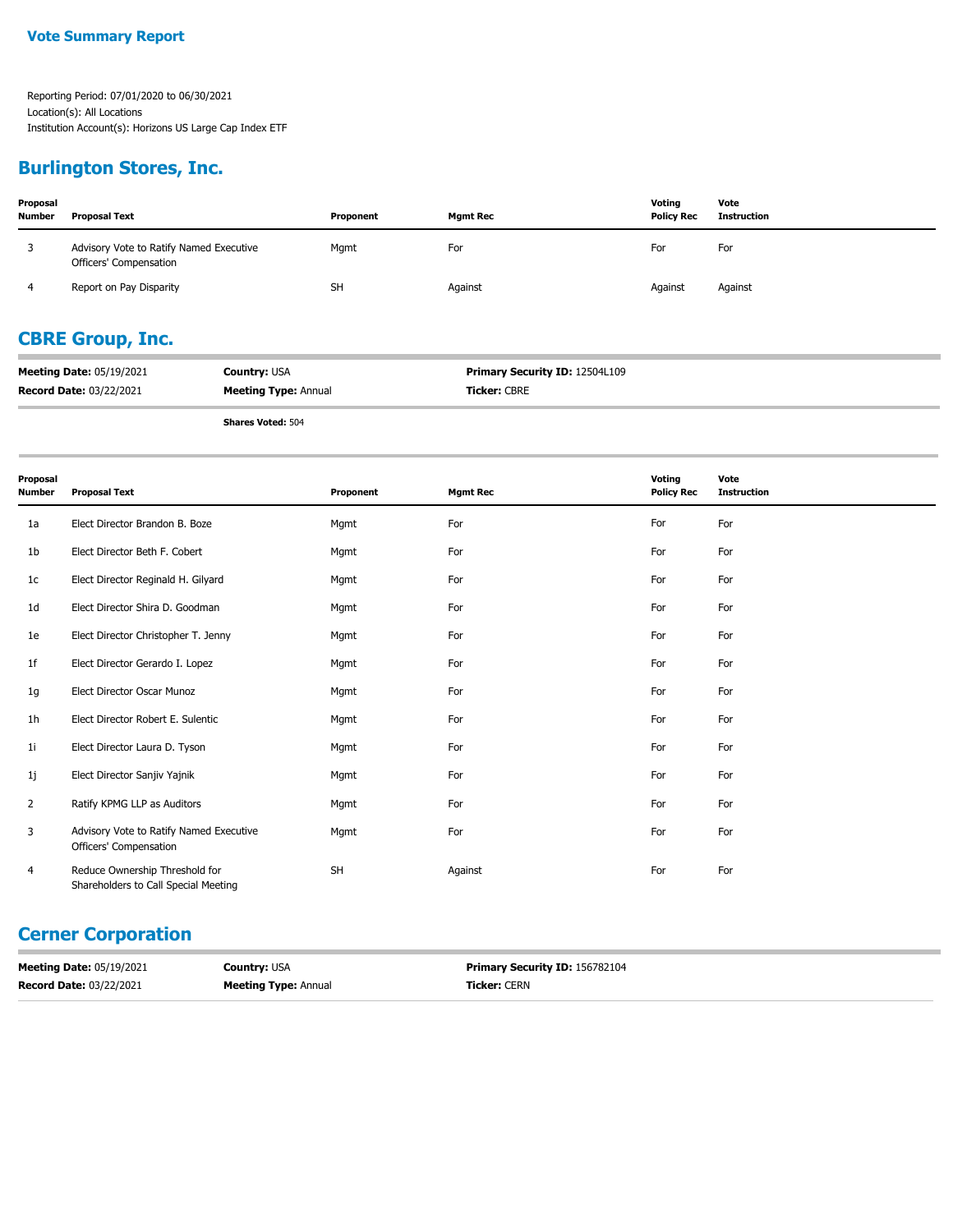#### **Vote Summary Report**

Reporting Period: 07/01/2020 to 06/30/2021 Location(s): All Locations Institution Account(s): Horizons US Large Cap Index ETF

#### **Cerner Corporation**

**Shares Voted:** 440

| Proposal<br>Number | <b>Proposal Text</b>                                              | Proponent | <b>Mgmt Rec</b> | Voting<br><b>Policy Rec</b> | Vote<br><b>Instruction</b> |
|--------------------|-------------------------------------------------------------------|-----------|-----------------|-----------------------------|----------------------------|
| 1a                 | Elect Director Mitchell E. Daniels, Jr.                           | Mgmt      | For             | For                         | For                        |
| 1b                 | Elect Director Elder Granger                                      | Mgmt      | For             | For                         | For                        |
| 1 <sub>c</sub>     | Elect Director John J. Greisch                                    | Mgmt      | For             | For                         | For                        |
| 1 <sub>d</sub>     | Elect Director Melinda J. Mount                                   | Mgmt      | For             | For                         | For                        |
| 2                  | Ratify KPMG LLP as Auditors                                       | Mgmt      | For             | For                         | For                        |
| 3                  | Advisory Vote to Ratify Named Executive<br>Officers' Compensation | Mgmt      | For             | For                         | For                        |
| 4                  | Eliminate Supermajority Vote Requirement                          | <b>SH</b> | Against         | For                         | For                        |

### **Elanco Animal Health Incorporated**

| <b>Meeting Date: 05/19/2021</b> | <b>Country: USA</b>         | <b>Primary Security ID: 28414H103</b> |
|---------------------------------|-----------------------------|---------------------------------------|
| <b>Record Date: 03/15/2021</b>  | <b>Meeting Type: Annual</b> | <b>Ticker:</b> ELAN                   |
|                                 |                             |                                       |

**Shares Voted:** 676

| Proposal<br>Number | <b>Proposal Text</b>                                              | Proponent | <b>Mgmt Rec</b> | Voting<br><b>Policy Rec</b> | Vote<br><b>Instruction</b> |
|--------------------|-------------------------------------------------------------------|-----------|-----------------|-----------------------------|----------------------------|
| 1a                 | Elect Director William F. Doyle                                   | Mgmt      | For             | For                         | For                        |
| 1b                 | Elect Director Art A. Garcia                                      | Mgmt      | For             | Against                     | Against                    |
| 1c                 | Elect Director Denise Scots-Knight                                | Mgmt      | For             | Against                     | Against                    |
| 1d                 | Elect Director Jeffrey N. Simmons                                 | Mgmt      | For             | Against                     | Against                    |
| $\overline{2}$     | Ratify Ernst & Young LLP as Auditors                              | Mgmt      | For             | For                         | For                        |
| 3                  | Advisory Vote to Ratify Named Executive<br>Officers' Compensation | Mgmt      | For             | For                         | For                        |
| 4                  | Amend Omnibus Stock Plan                                          | Mgmt      | For             | For                         | For                        |

## **Enphase Energy, Inc.**

| <b>Meeting Date: 05/19/2021</b> | <b>Country: USA</b>         | <b>Primary Security ID: 29355A107</b> |
|---------------------------------|-----------------------------|---------------------------------------|
| <b>Record Date: 03/22/2021</b>  | <b>Meeting Type: Annual</b> | <b>Ticker: ENPH</b>                   |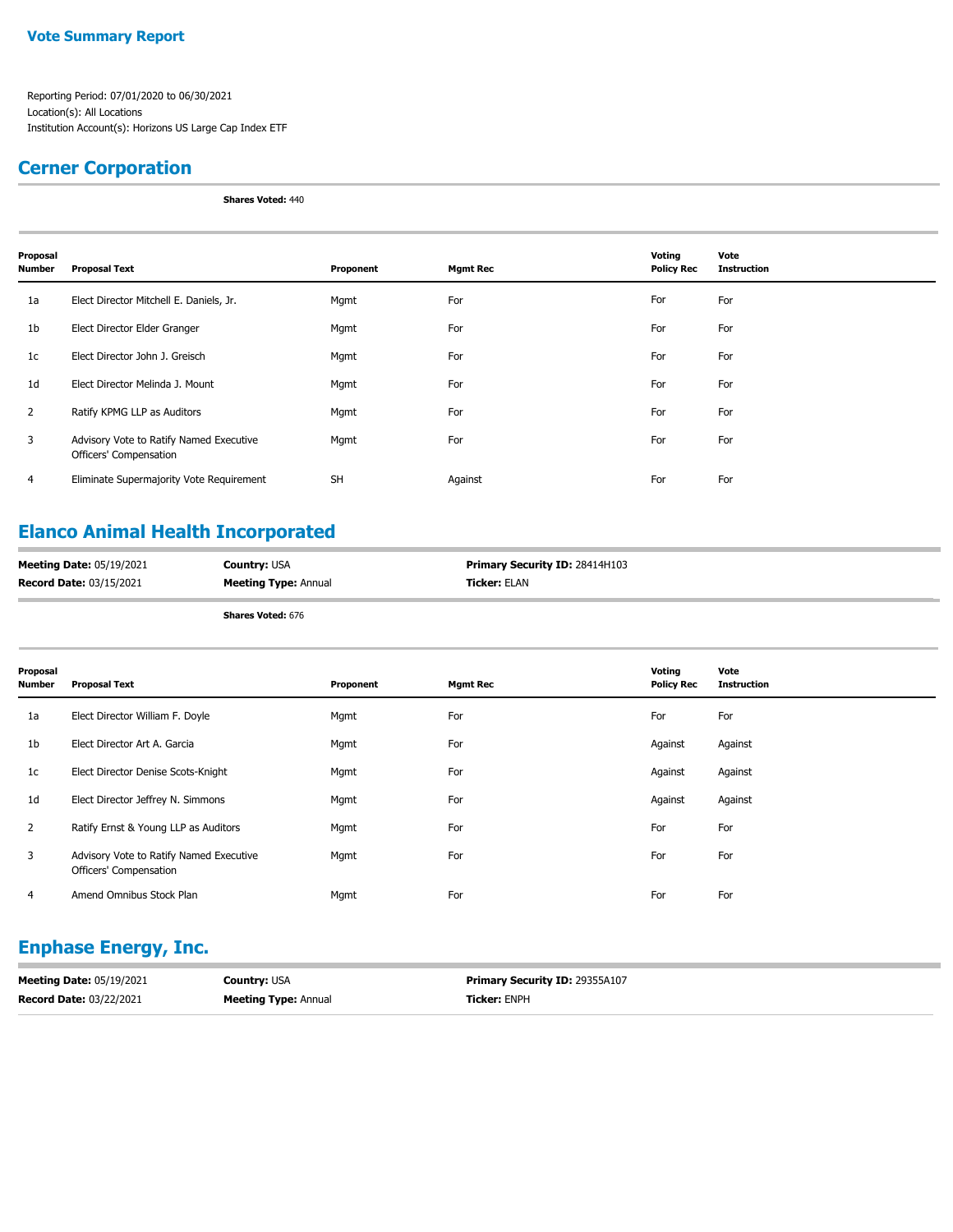#### **Enphase Energy, Inc.**

**Shares Voted:** 163

| Proposal<br><b>Number</b> | <b>Proposal Text</b>                                              | Proponent | <b>Mgmt Rec</b> | Voting<br><b>Policy Rec</b> | Vote<br><b>Instruction</b> |
|---------------------------|-------------------------------------------------------------------|-----------|-----------------|-----------------------------|----------------------------|
| 1.1                       | Elect Director Badrinarayanan Kothandaraman                       | Mgmt      | For             | For                         | For                        |
| 1.2                       | Elect Director Joseph Malchow                                     | Mgmt      | For             | For                         | For                        |
| 2                         | Advisory Vote to Ratify Named Executive<br>Officers' Compensation | Mgmt      | For             | For                         | For                        |
| 3                         | Increase Authorized Common Stock                                  | Mgmt      | For             | For                         | For                        |
| 4                         | Approve Omnibus Stock Plan                                        | Mgmt      | For             | For                         | For                        |
| 5                         | Ratify Deloitte & Touche LLP as Auditors                          | Mgmt      | For             | For                         | For                        |

## **Fidelity National Information Services, Inc.**

| <b>Meeting Date: 05/19/2021</b> | <b>Country: USA</b>         | <b>Primary Security ID: 31620M106</b> |
|---------------------------------|-----------------------------|---------------------------------------|
| <b>Record Date: 03/25/2021</b>  | <b>Meeting Type: Annual</b> | <b>Ticker: FIS</b>                    |
|                                 |                             |                                       |

| Proposal<br><b>Number</b> | <b>Proposal Text</b>                                              | Proponent | <b>Mgmt Rec</b> | Voting<br><b>Policy Rec</b> | Vote<br><b>Instruction</b> |
|---------------------------|-------------------------------------------------------------------|-----------|-----------------|-----------------------------|----------------------------|
| 1a                        | Elect Director Ellen R. Alemany                                   | Mgmt      | For             | For                         | For                        |
| 1 <sub>b</sub>            | Elect Director Jeffrey A. Goldstein                               | Mgmt      | For             | For                         | For                        |
| 1 <sub>c</sub>            | Elect Director Lisa A. Hook                                       | Mgmt      | For             | For                         | For                        |
| 1 <sub>d</sub>            | Elect Director Keith W. Hughes                                    | Mgmt      | For             | For                         | For                        |
| 1e                        | Elect Director Gary L. Lauer                                      | Mgmt      | For             | For                         | For                        |
| 1f                        | Elect Director Gary A. Norcross                                   | Mgmt      | For             | For                         | For                        |
| 1g                        | Elect Director Louise M. Parent                                   | Mgmt      | For             | For                         | For                        |
| 1 <sub>h</sub>            | Elect Director Brian T. Shea                                      | Mgmt      | For             | For                         | For                        |
| 11                        | Elect Director James B. Stallings, Jr.                            | Mgmt      | For             | For                         | For                        |
| 1j                        | Elect Director Jeffrey E. Stiefler                                | Mgmt      | For             | For                         | For                        |
| 2                         | Advisory Vote to Ratify Named Executive<br>Officers' Compensation | Mgmt      | For             | For                         | For                        |
| 3                         | Ratify KPMG LLP as Auditors                                       | Mgmt      | For             | For                         | For                        |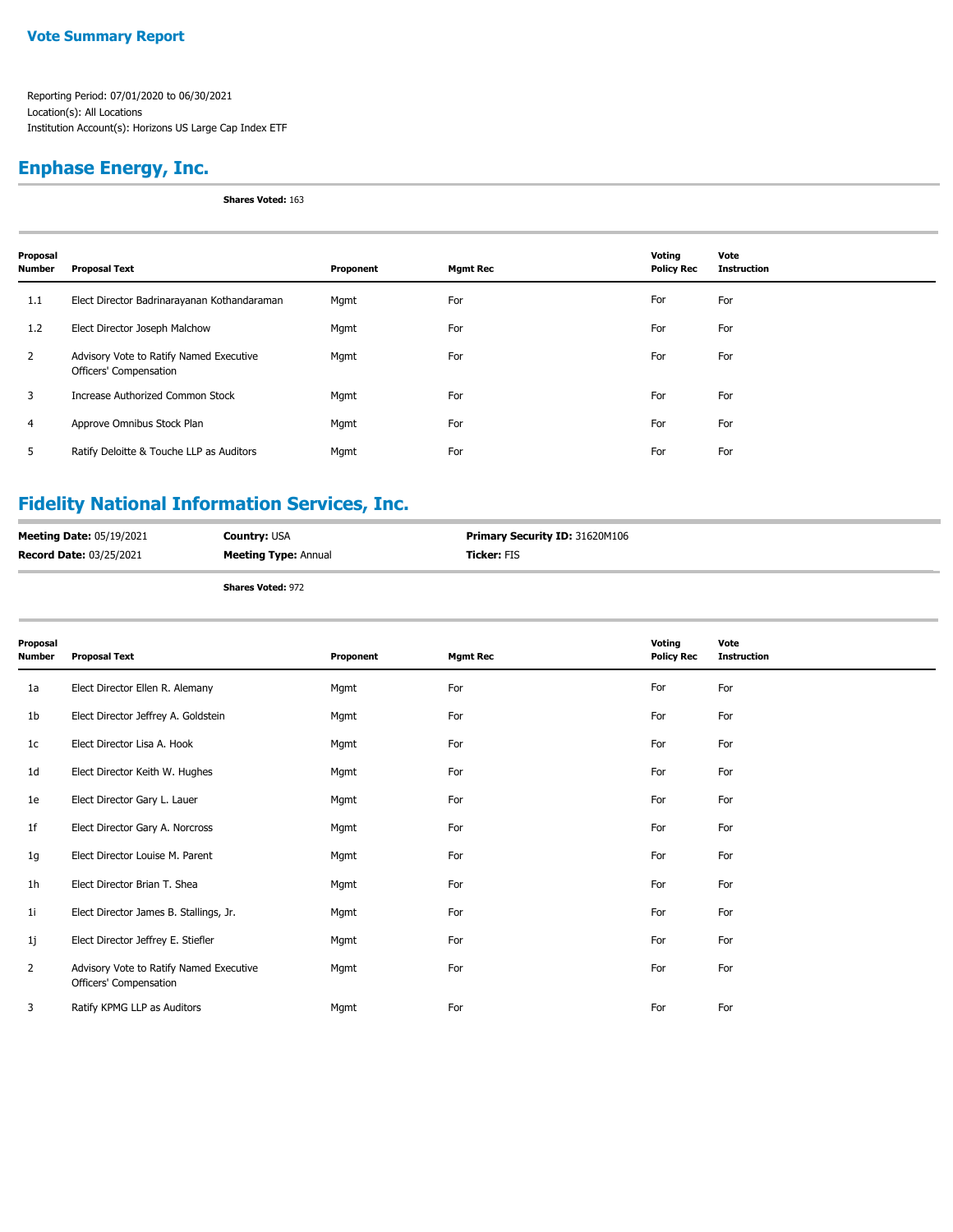#### **Vote Summary Report**

Reporting Period: 07/01/2020 to 06/30/2021 Location(s): All Locations Institution Account(s): Horizons US Large Cap Index ETF

#### **Fiserv, Inc.**

| <b>Meeting Date: 05/19/2021</b> | <b>Country: USA</b>         | <b>Primary Security ID: 337738108</b> |
|---------------------------------|-----------------------------|---------------------------------------|
| <b>Record Date: 03/22/2021</b>  | <b>Meeting Type: Annual</b> | <b>Ticker: FISV</b>                   |
|                                 |                             |                                       |

**Shares Voted:** 912

| Proposal<br>Number | <b>Proposal Text</b>                                              | Proponent | <b>Mgmt Rec</b> | Voting<br><b>Policy Rec</b> | Vote<br><b>Instruction</b> |
|--------------------|-------------------------------------------------------------------|-----------|-----------------|-----------------------------|----------------------------|
| 1.1                | Elect Director Frank J. Bisignano                                 | Mgmt      | For             | For                         | For                        |
| 1.2                | Elect Director Alison Davis                                       | Mgmt      | For             | For                         | For                        |
| 1.3                | Elect Director Henrique de Castro                                 | Mgmt      | For             | For                         | For                        |
| 1.4                | Elect Director Harry F. DiSimone                                  | Mgmt      | For             | For                         | For                        |
| 1.5                | Elect Director Dennis F. Lynch                                    | Mgmt      | For             | For                         | For                        |
| 1.6                | Elect Director Heidi G. Miller                                    | Mgmt      | For             | For                         | For                        |
| 1.7                | Elect Director Scott C. Nuttall                                   | Mgmt      | For             | For                         | For                        |
| 1.8                | Elect Director Denis J. O'Leary                                   | Mgmt      | For             | For                         | For                        |
| 1.9                | Elect Director Doyle R. Simons                                    | Mgmt      | For             | For                         | For                        |
| 1.10               | Elect Director Kevin M. Warren                                    | Mgmt      | For             | For                         | For                        |
| 2                  | Advisory Vote to Ratify Named Executive<br>Officers' Compensation | Mgmt      | For             | Against                     | Against                    |
| 3                  | Ratify Deloitte & Touche LLP as Auditors                          | Mgmt      | For             | For                         | For                        |

## **Hilton Worldwide Holdings Inc.**

| <b>Meeting Date: 05/19/2021</b> | <b>Country: USA</b>         | Primary Security ID: 43300A203 |
|---------------------------------|-----------------------------|--------------------------------|
| <b>Record Date: 03/24/2021</b>  | <b>Meeting Type: Annual</b> | <b>Ticker: HLT</b>             |
|                                 | <b>Shares Voted: 428</b>    |                                |

| Proposal<br><b>Number</b> | Proposal Text                          | Proponent | <b>Mgmt Rec</b> | Voting<br><b>Policy Rec</b> | Vote<br><b>Instruction</b> |
|---------------------------|----------------------------------------|-----------|-----------------|-----------------------------|----------------------------|
| 1a                        | Elect Director Christopher J. Nassetta | Mgmt      | For             | For                         | For                        |
| 1b                        | Elect Director Jonathan D. Gray        | Mgmt      | For             | For                         | For                        |
| 1c                        | Elect Director Charlene T. Begley      | Mgmt      | For             | For                         | For                        |
| 1 <sub>d</sub>            | Elect Director Chris Carr              | Mgmt      | For             | For                         | For                        |
| 1e                        | Elect Director Melanie L. Healey       | Mgmt      | For             | For                         | For                        |
| 1f                        | Elect Director Raymond E. Mabus, Jr.   | Mgmt      | For             | For                         | For                        |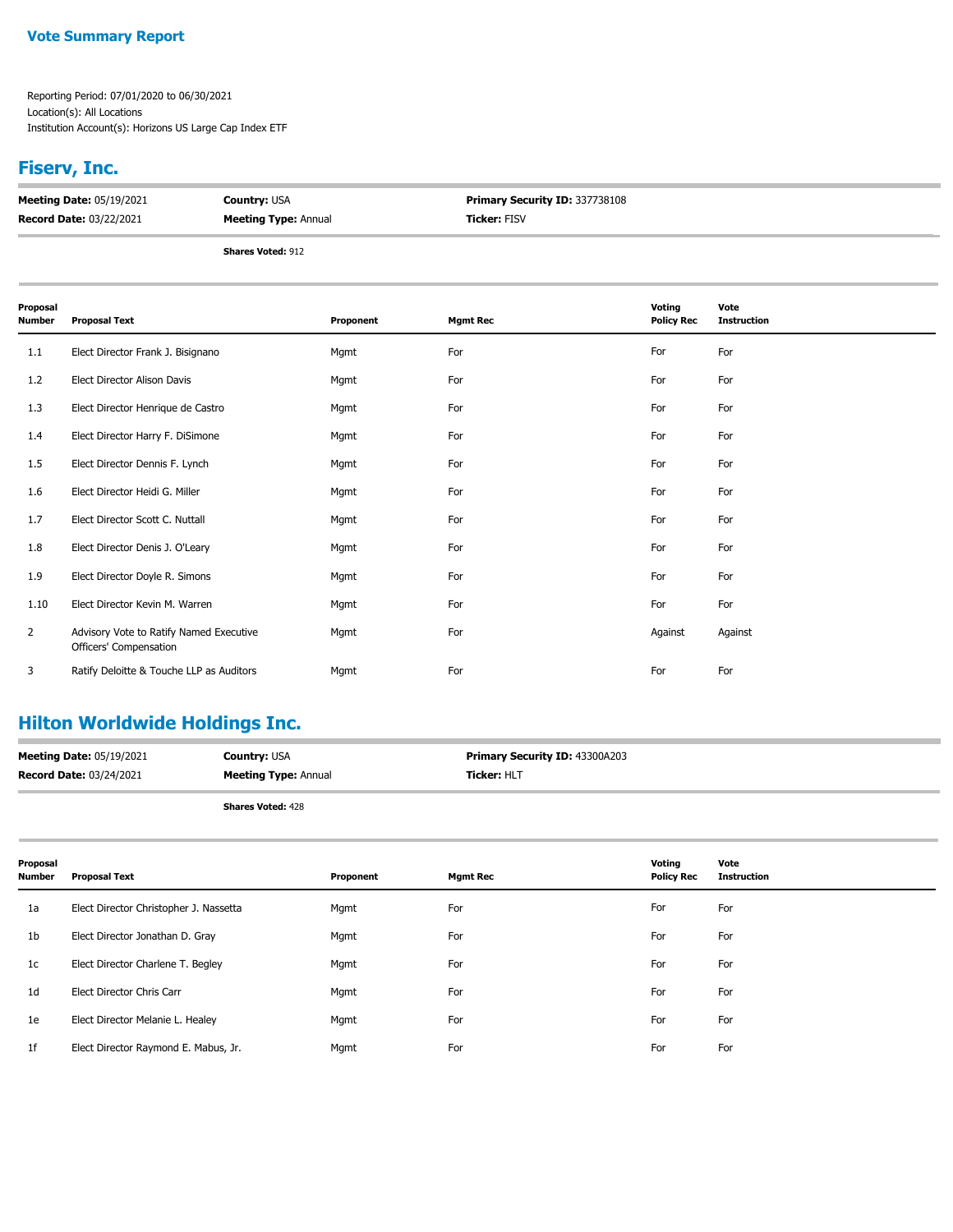#### **Hilton Worldwide Holdings Inc.**

| Proposal<br><b>Number</b> | <b>Proposal Text</b>                                              | Proponent | <b>Mgmt Rec</b> | Voting<br><b>Policy Rec</b> | Vote<br><b>Instruction</b> |
|---------------------------|-------------------------------------------------------------------|-----------|-----------------|-----------------------------|----------------------------|
| 1g                        | Elect Director Judith A. McHale                                   | Mgmt      | For             | For                         | For                        |
| 1 <sub>h</sub>            | Elect Director John G. Schreiber                                  | Mgmt      | For             | For                         | For                        |
| 1i                        | Elect Director Elizabeth A. Smith                                 | Mgmt      | For             | For                         | For                        |
| 1j                        | Elect Director Douglas M. Steenland                               | Mgmt      | For             | For                         | For                        |
| 2                         | Ratify Ernst & Young LLP as Auditors                              | Mgmt      | For             | For                         | For                        |
| 3                         | Advisory Vote to Ratify Named Executive<br>Officers' Compensation | Mgmt      | For             | Against                     | Against                    |

## **Mondelez International, Inc.**

| <b>Meeting Date: 05/19/2021</b> | <b>Country: USA</b>         | <b>Primary Security ID: 609207105</b> |
|---------------------------------|-----------------------------|---------------------------------------|
| <b>Record Date: 03/12/2021</b>  | <b>Meeting Type: Annual</b> | <b>Ticker: MDLZ</b>                   |
|                                 | .<br>$-1$                   |                                       |

**Shares Voted:** 2,222

| Proposal<br>Number | <b>Proposal Text</b>                                              | Proponent | <b>Mgmt Rec</b> | Voting<br><b>Policy Rec</b> | Vote<br><b>Instruction</b> |
|--------------------|-------------------------------------------------------------------|-----------|-----------------|-----------------------------|----------------------------|
| 1a                 | Elect Director Lewis W.K. Booth                                   | Mgmt      | For             | For                         | For                        |
| 1b                 | Elect Director Charles E. Bunch                                   | Mgmt      | For             | For                         | For                        |
| 1c                 | Elect Director Lois D. Juliber                                    | Mgmt      | For             | For                         | For                        |
| 1d                 | Elect Director Peter W. May                                       | Mgmt      | For             | For                         | For                        |
| 1e                 | Elect Director Jorge S. Mesquita                                  | Mgmt      | For             | For                         | For                        |
| 1f                 | Elect Director Jane Hamilton Nielsen                              | Mgmt      | For             | For                         | For                        |
| 1g                 | Elect Director Fredric G. Reynolds                                | Mgmt      | For             | For                         | For                        |
| 1h                 | Elect Director Christiana S. Shi                                  | Mgmt      | For             | For                         | For                        |
| 1i                 | Elect Director Patrick T. Siewert                                 | Mgmt      | For             | For                         | For                        |
| 1j                 | Elect Director Michael A. Todman                                  | Mgmt      | For             | For                         | For                        |
| 1k                 | Elect Director Jean-Francois M. L. van<br>Boxmeer                 | Mgmt      | For             | For                         | For                        |
| 11                 | Elect Director Dirk Van de Put                                    | Mgmt      | For             | For                         | For                        |
| 2                  | Advisory Vote to Ratify Named Executive<br>Officers' Compensation | Mgmt      | For             | For                         | For                        |
| 3                  | Ratify PricewaterhouseCoopers LLP as<br>Auditors                  | Mgmt      | For             | For                         | For                        |
| 4                  | Consider Pay Disparity Between Executives<br>and Other Employees  | <b>SH</b> | Against         | Against                     | Against                    |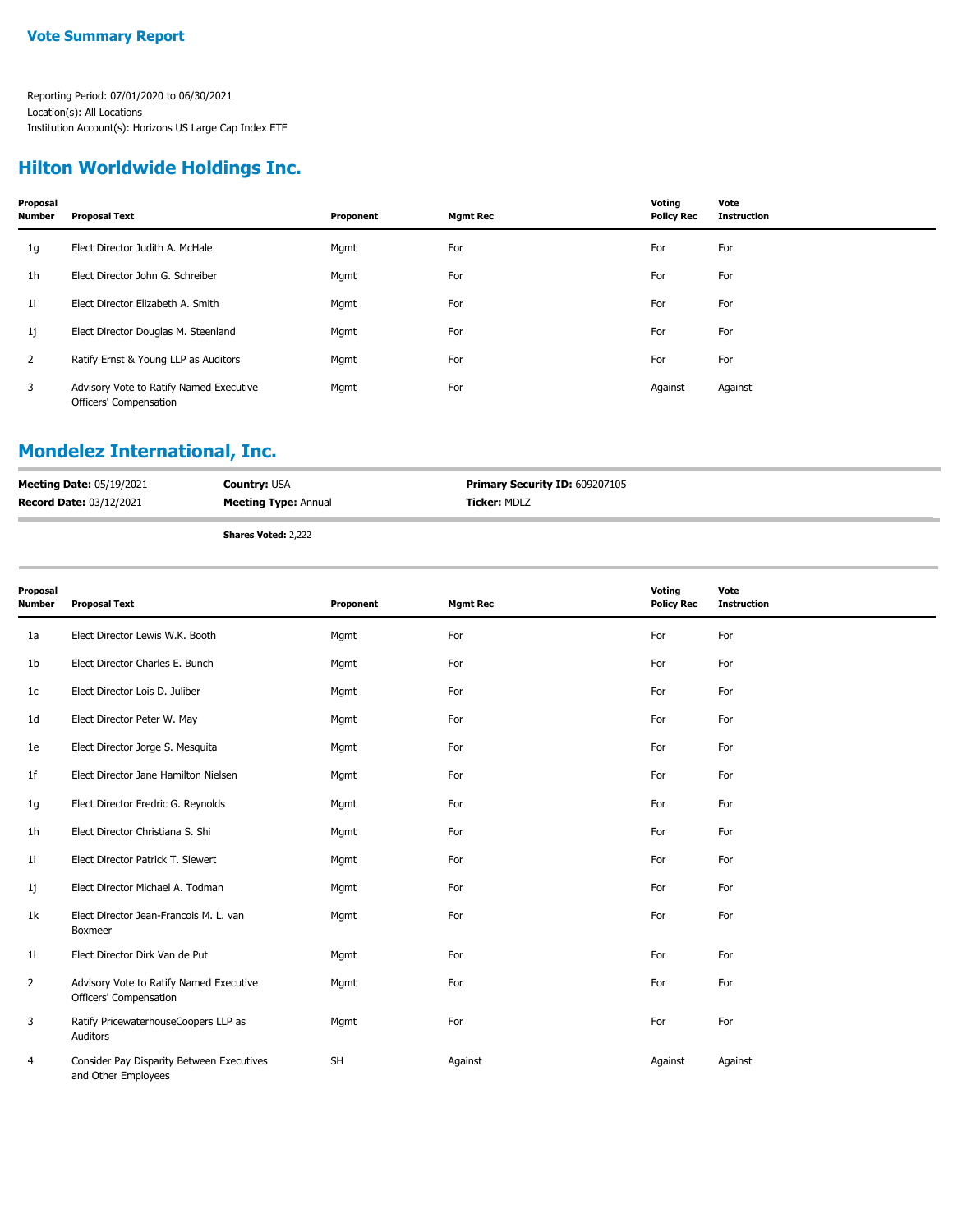#### **Vote Summary Report**

Reporting Period: 07/01/2020 to 06/30/2021 Location(s): All Locations Institution Account(s): Horizons US Large Cap Index ETF

## **Northrop Grumman Corporation**

| <b>Meeting Date: 05/19/2021</b> | <b>Country: USA</b>         | Primary Security ID: 666807102 |  |
|---------------------------------|-----------------------------|--------------------------------|--|
| <b>Record Date: 03/23/2021</b>  | <b>Meeting Type: Annual</b> | <b>Ticker: NOC</b>             |  |
|                                 | <b>Shares Voted: 235</b>    |                                |  |

| Proposal<br><b>Number</b> | <b>Proposal Text</b>                                                                   | Proponent | <b>Mgmt Rec</b> | Voting<br><b>Policy Rec</b> | Vote<br><b>Instruction</b> |
|---------------------------|----------------------------------------------------------------------------------------|-----------|-----------------|-----------------------------|----------------------------|
| 1.1                       | Elect Director Kathy J. Warden                                                         | Mgmt      | For             | For                         | For                        |
| 1.2                       | Elect Director David P. Abney                                                          | Mgmt      | For             | For                         | For                        |
| 1.3                       | Elect Director Marianne C. Brown                                                       | Mgmt      | For             | For                         | For                        |
| 1.4                       | Elect Director Donald E. Felsinger                                                     | Mgmt      | For             | For                         | For                        |
| 1.5                       | Elect Director Ann M. Fudge                                                            | Mgmt      | For             | For                         | For                        |
| 1.6                       | Elect Director William H. Hernandez                                                    | Mgmt      | For             | For                         | For                        |
| 1.7                       | Elect Director Madeleine A. Kleiner                                                    | Mgmt      | For             | For                         | For                        |
| 1.8                       | Elect Director Karl J. Krapek                                                          | Mgmt      | For             | For                         | For                        |
| 1.9                       | Elect Director Gary Roughead                                                           | Mgmt      | For             | For                         | For                        |
| 1.10                      | Elect Director Thomas M. Schoewe                                                       | Mgmt      | For             | For                         | For                        |
| 1.11                      | Elect Director James S. Turley                                                         | Mgmt      | For             | For                         | For                        |
| 1.12                      | Elect Director Mark A. Welsh, III                                                      | Mgmt      | For             | For                         | For                        |
| $\overline{2}$            | Advisory Vote to Ratify Named Executive<br>Officers' Compensation                      | Mgmt      | For             | For                         | For                        |
| 3                         | Ratify Deloitte & Touche LLP as Auditors                                               | Mgmt      | For             | For                         | For                        |
| 4                         | Report on Human Rights Impact Assessment                                               | SH        | Against         | For                         | For                        |
| 5                         | Reduce Ownership Threshold for<br>Shareholders to Request Action by Written<br>Consent | <b>SH</b> | Against         | For                         | For                        |

### **Old Dominion Freight Line, Inc.**

| <b>Meeting Date: 05/19/2021</b><br><b>Record Date: 03/11/2021</b> |                                 | <b>Country: USA</b><br><b>Meeting Type: Annual</b> |           | Primary Security ID: 679580100<br>Ticker: ODFL |                             |                            |
|-------------------------------------------------------------------|---------------------------------|----------------------------------------------------|-----------|------------------------------------------------|-----------------------------|----------------------------|
|                                                                   |                                 | <b>Shares Voted: 164</b>                           |           |                                                |                             |                            |
| Proposal<br><b>Number</b>                                         | <b>Proposal Text</b>            |                                                    | Proponent | <b>Mgmt Rec</b>                                | Voting<br><b>Policy Rec</b> | Vote<br><b>Instruction</b> |
| 1.1                                                               | Elect Director Sherry A. Aaholm |                                                    | Mgmt      | For                                            | For                         | For                        |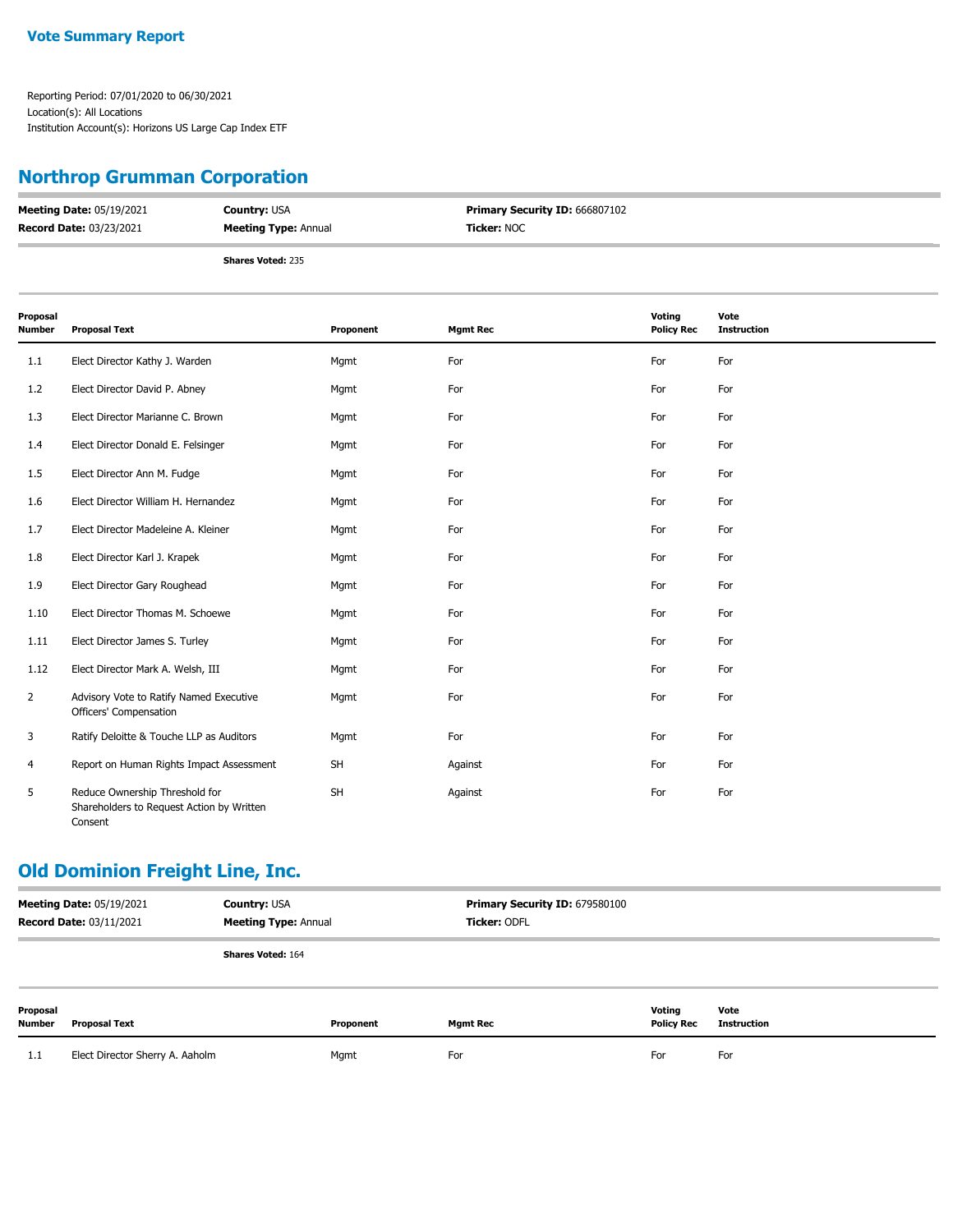#### **Old Dominion Freight Line, Inc.**

| Proposal<br><b>Number</b> | <b>Proposal Text</b>                                              | Proponent | <b>Mgmt Rec</b> | Voting<br><b>Policy Rec</b> | Vote<br><b>Instruction</b> |
|---------------------------|-------------------------------------------------------------------|-----------|-----------------|-----------------------------|----------------------------|
| 1.2                       | Elect Director David S. Congdon                                   | Mgmt      | For             | For                         | For                        |
| 1.3                       | Elect Director John R. Congdon, Jr.                               | Mgmt      | For             | For                         | For                        |
| 1.4                       | Elect Director Bradley R. Gabosch                                 | Mgmt      | For             | For                         | For                        |
| 1.5                       | Elect Director Greg C. Gantt                                      | Mgmt      | For             | For                         | For                        |
| 1.6                       | Elect Director Patrick D. Hanley                                  | Mgmt      | For             | For                         | For                        |
| 1.7                       | Elect Director John D. Kasarda                                    | Mgmt      | For             | For                         | For                        |
| 1.8                       | Elect Director Wendy T. Stallings                                 | Mgmt      | For             | For                         | For                        |
| 1.9                       | Elect Director Thomas A. Stith, III                               | Mgmt      | For             | For                         | For                        |
| 1.10                      | Elect Director Leo H. Suggs                                       | Mgmt      | For             | For                         | For                        |
| 1.11                      | Elect Director D. Michael Wray                                    | Mgmt      | For             | For                         | For                        |
| $\overline{2}$            | Advisory Vote to Ratify Named Executive<br>Officers' Compensation | Mgmt      | For             | For                         | For                        |
| 3                         | Ratify Ernst & Young LLP as Auditors                              | Mgmt      | For             | For                         | For                        |

## **Pinnacle West Capital Corporation**

| <b>Meeting Date: 05/19/2021</b> | <b>Country: USA</b>         | Primary Security ID: 723484101 |
|---------------------------------|-----------------------------|--------------------------------|
| <b>Record Date: 03/11/2021</b>  | <b>Meeting Type: Annual</b> | <b>Ticker: PNW</b>             |
|                                 | <b>Shares Voted: 139</b>    |                                |

| Proposal<br><b>Number</b> | <b>Proposal Text</b>                   | Proponent | <b>Mgmt Rec</b> | Voting<br><b>Policy Rec</b> | Vote<br><b>Instruction</b> |
|---------------------------|----------------------------------------|-----------|-----------------|-----------------------------|----------------------------|
| 1.1                       | Elect Director Glynis A. Bryan         | Mgmt      | For             | For                         | For                        |
| 1.2                       | Elect Director Denis A. Cortese        | Mgmt      | For             | For                         | For                        |
| 1.3                       | Elect Director Richard P. Fox          | Mgmt      | For             | For                         | For                        |
| 1.4                       | Elect Director Jeffrey B. Guldner      | Mgmt      | For             | For                         | For                        |
| 1.5                       | Elect Director Dale E. Klein           | Mgmt      | For             | For                         | For                        |
| 1.6                       | Elect Director Kathryn L. Munro        | Mgmt      | For             | For                         | For                        |
| 1.7                       | Elect Director Bruce J. Nordstrom      | Mgmt      | For             | For                         | For                        |
| 1.8                       | Elect Director Paula J. Sims           | Mgmt      | For             | For                         | For                        |
| 1.9                       | Elect Director William H. Spence       | Mgmt      | For             | For                         | For                        |
| 1.10                      | Elect Director James E. Trevathan, Jr. | Mgmt      | For             | For                         | For                        |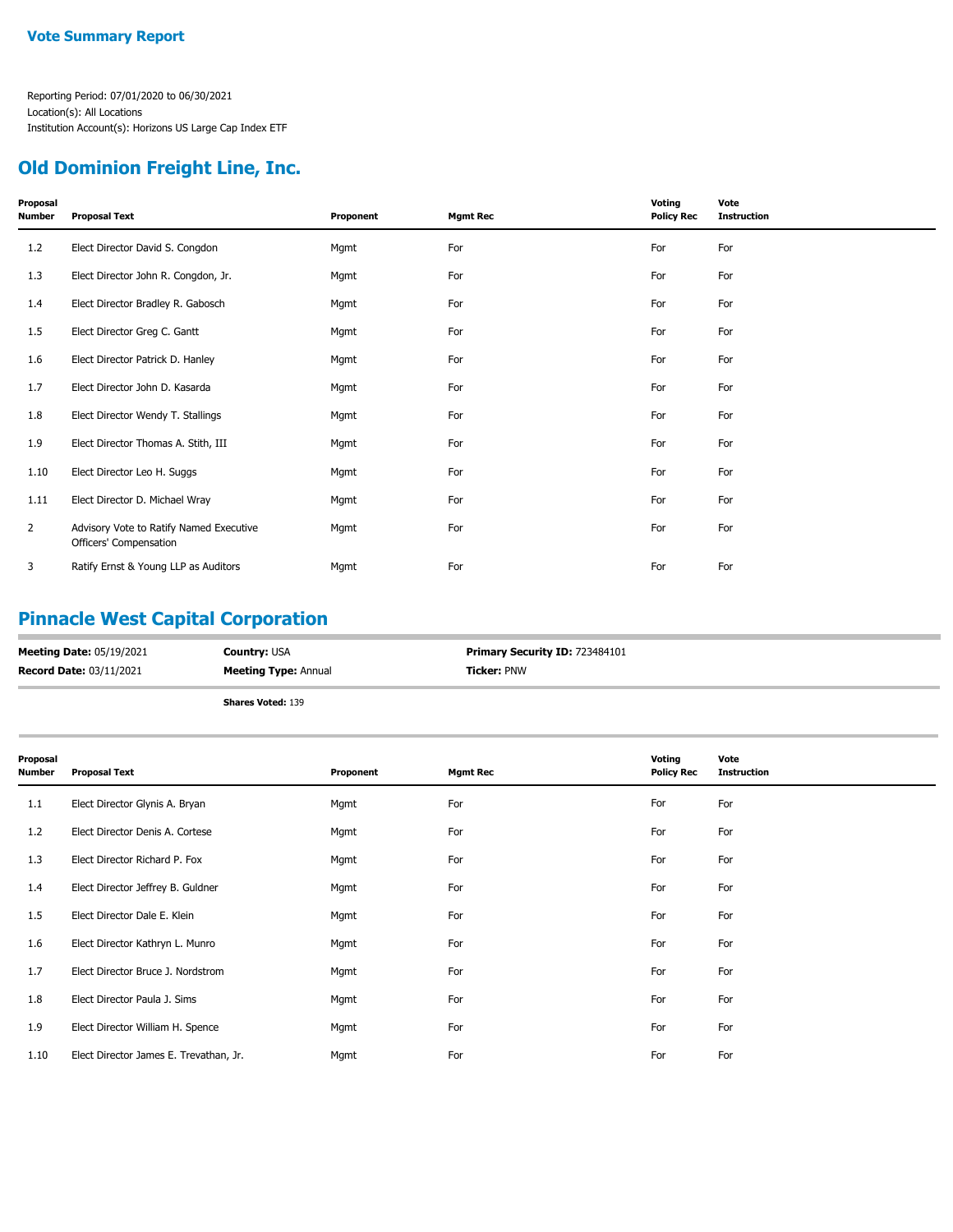### **Pinnacle West Capital Corporation**

| Proposal<br><b>Number</b> | Proposal Text                                                     | Proponent | Mgmt Rec | Voting<br><b>Policy Rec</b> | Vote<br><b>Instruction</b> |
|---------------------------|-------------------------------------------------------------------|-----------|----------|-----------------------------|----------------------------|
| 1.11                      | Elect Director David P. Wagener                                   | Mgmt      | For      | For                         | For                        |
| 2                         | Advisory Vote to Ratify Named Executive<br>Officers' Compensation | Mgmt      | For      | For                         | For                        |
| 3                         | Approve Omnibus Stock Plan                                        | Mgmt      | For      | For                         | For                        |
| 4                         | Ratify Deloitte & Touche LLP as Auditors                          | Mgmt      | For      | For                         | For                        |

#### **Ross Stores, Inc.**

| <b>Meeting Date: 05/19/2021</b> | <b>Country: USA</b>         | <b>Primary Security ID: 778296103</b> |
|---------------------------------|-----------------------------|---------------------------------------|
| <b>Record Date: 03/23/2021</b>  | <b>Meeting Type: Annual</b> | <b>Ticker: ROST</b>                   |
|                                 | <b>Shares Voted: 548</b>    |                                       |

**Proposal Number Proposal Text Proponent Mgmt Rec Voting Policy Rec Vote Instruction** 1a Elect Director K. Gunnar Bjorklund Mgmt Mgmt For For For For For For For For 1b Elect Director Michael J. Bush Mgmt For For For 1c Elect Director Sharon D. Garrett **Mgmt** Mgmt For For For For For For For For For 1d Elect Director Michael J. Hartshorn Mgmt Mgmt For For For For For For For For 1e Elect Director Stephen D. Milligan Mgmt Mgmt Mgmt For For For For For For For 1f Elect Director Patricia H. Mueller Mgmt For For For 1g Elect Director George P. Orban **For For Mgmt** For For For For For For For For For 1h Elect Director Gregory L. Quesnel Mgmt For For For 1i Elect Director Larree M. Renda Mgmt For For For 1j Elect Director Barbara Rentler Mgmt For For For 1k Elect Director Doniel N. Sutton **For Mgmt** For For For For For For For For For Advisory Vote to Ratify Named Executive Mgmt For For For Officers' Compensation 2 3 Ratify Deloitte & Touche LLP as Auditors Mgmt Mgmt For For For For For For For Adopt Share Retention Policy For Senior SH Executives \*Withdrawn Resolution\* 4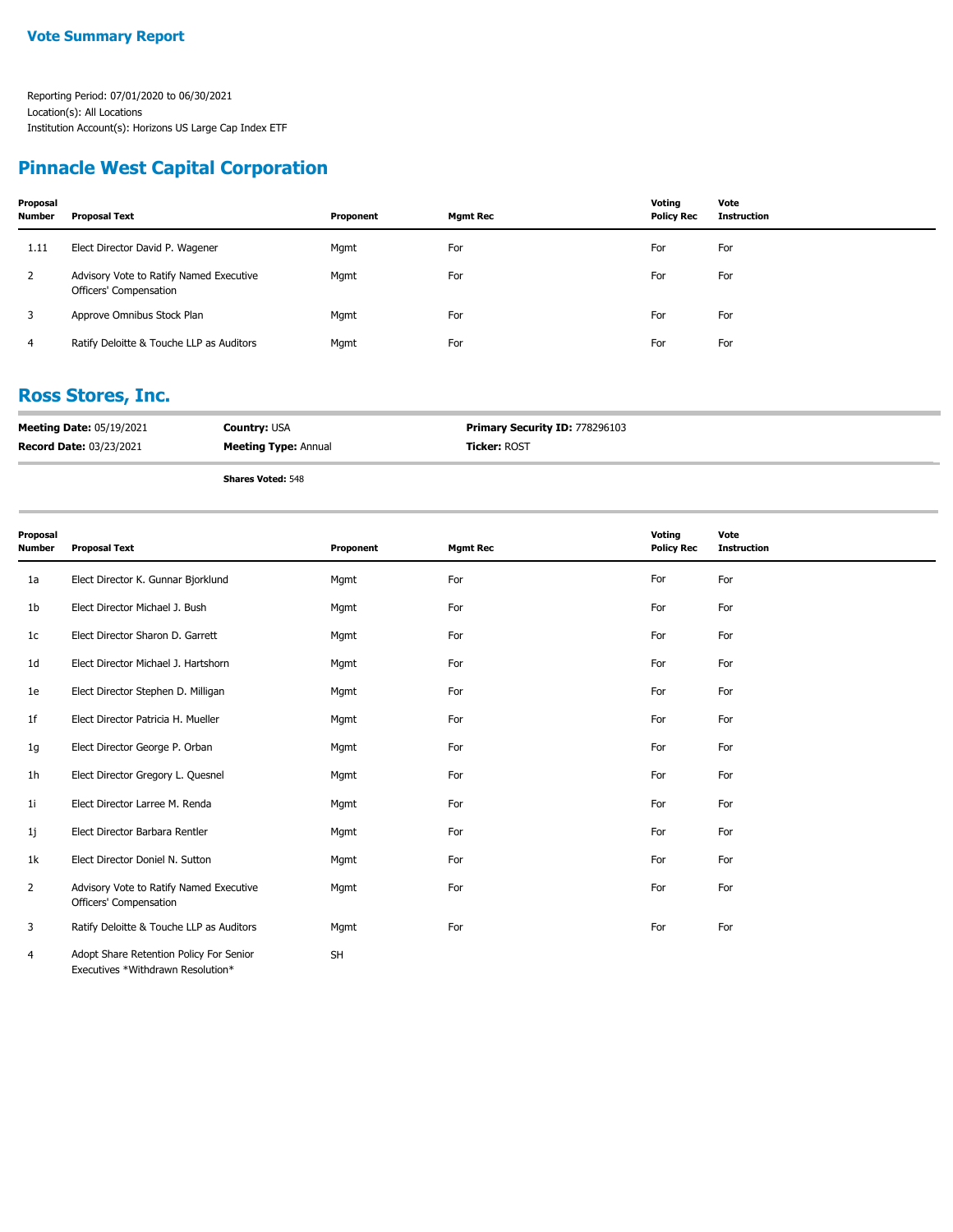## **SS&C Technologies Holdings, Inc.**

| <b>Meeting Date: 05/19/2021</b> | <b>Country: USA</b>         | <b>Primary Security ID: 78467J100</b> |
|---------------------------------|-----------------------------|---------------------------------------|
| <b>Record Date: 03/22/2021</b>  | <b>Meeting Type: Annual</b> | <b>Ticker:</b> SSNC                   |
|                                 | <b>Shares Voted: 322</b>    |                                       |

| <b>Shares Voted: 322</b> |  |
|--------------------------|--|
|                          |  |

| Proposal<br><b>Number</b> | <b>Proposal Text</b>                                              | Proponent | <b>Mgmt Rec</b> | Voting<br><b>Policy Rec</b> | Vote<br><b>Instruction</b> |
|---------------------------|-------------------------------------------------------------------|-----------|-----------------|-----------------------------|----------------------------|
|                           | Elect Director Jonathan E. Michael                                | Mgmt      | For             | For                         | For                        |
|                           | Advisory Vote to Ratify Named Executive<br>Officers' Compensation | Mgmt      | For             | For                         | For                        |
|                           | Ratify PricewaterhouseCoopers LLP as<br>Auditors                  | Mgmt      | For             | For                         | For                        |

## **State Street Corporation**

| <b>Meeting Date: 05/19/2021</b> | <b>Country: USA</b>         | <b>Primary Security ID: 857477103</b> |
|---------------------------------|-----------------------------|---------------------------------------|
| <b>Record Date: 03/22/2021</b>  | <b>Meeting Type: Annual</b> | <b>Ticker:</b> STT                    |
|                                 |                             |                                       |

| Proposal<br>Number | <b>Proposal Text</b>                                              | Proponent | <b>Mgmt Rec</b> | Voting<br><b>Policy Rec</b> | Vote<br><b>Instruction</b> |
|--------------------|-------------------------------------------------------------------|-----------|-----------------|-----------------------------|----------------------------|
| 1a                 | Elect Director Patrick de Saint-Aignan                            | Mgmt      | For             | For                         | For                        |
| 1b                 | Elect Director Marie A. Chandoha                                  | Mgmt      | For             | For                         | For                        |
| 1c                 | Elect Director Amelia C. Fawcett                                  | Mgmt      | For             | For                         | For                        |
| 1d                 | Elect Director William C. Freda                                   | Mgmt      | For             | For                         | For                        |
| 1e                 | Elect Director Sara Mathew                                        | Mgmt      | For             | For                         | For                        |
| 1f                 | Elect Director William L. Meaney                                  | Mgmt      | For             | For                         | For                        |
| 1g                 | Elect Director Ronald P. O'Hanley                                 | Mgmt      | For             | For                         | For                        |
| 1h                 | Elect Director Sean O'Sullivan                                    | Mgmt      | For             | For                         | For                        |
| 1i                 | Elect Director Julio A. Portalatin                                | Mgmt      | For             | For                         | For                        |
| 1j                 | Elect Director John B. Rhea                                       | Mgmt      | For             | For                         | For                        |
| 1k                 | Elect Director Richard P. Sergel                                  | Mgmt      | For             | For                         | For                        |
| 11                 | Elect Director Gregory L. Summe                                   | Mgmt      | For             | For                         | For                        |
| $\overline{2}$     | Advisory Vote to Ratify Named Executive<br>Officers' Compensation | Mgmt      | For             | For                         | For                        |
| 3                  | Ratify Ernst & Young LLP as Auditors                              | Mgmt      | For             | For                         | For                        |
| 4                  | Report on Racial Equity Audit                                     | <b>SH</b> | Against         | Against                     | Against                    |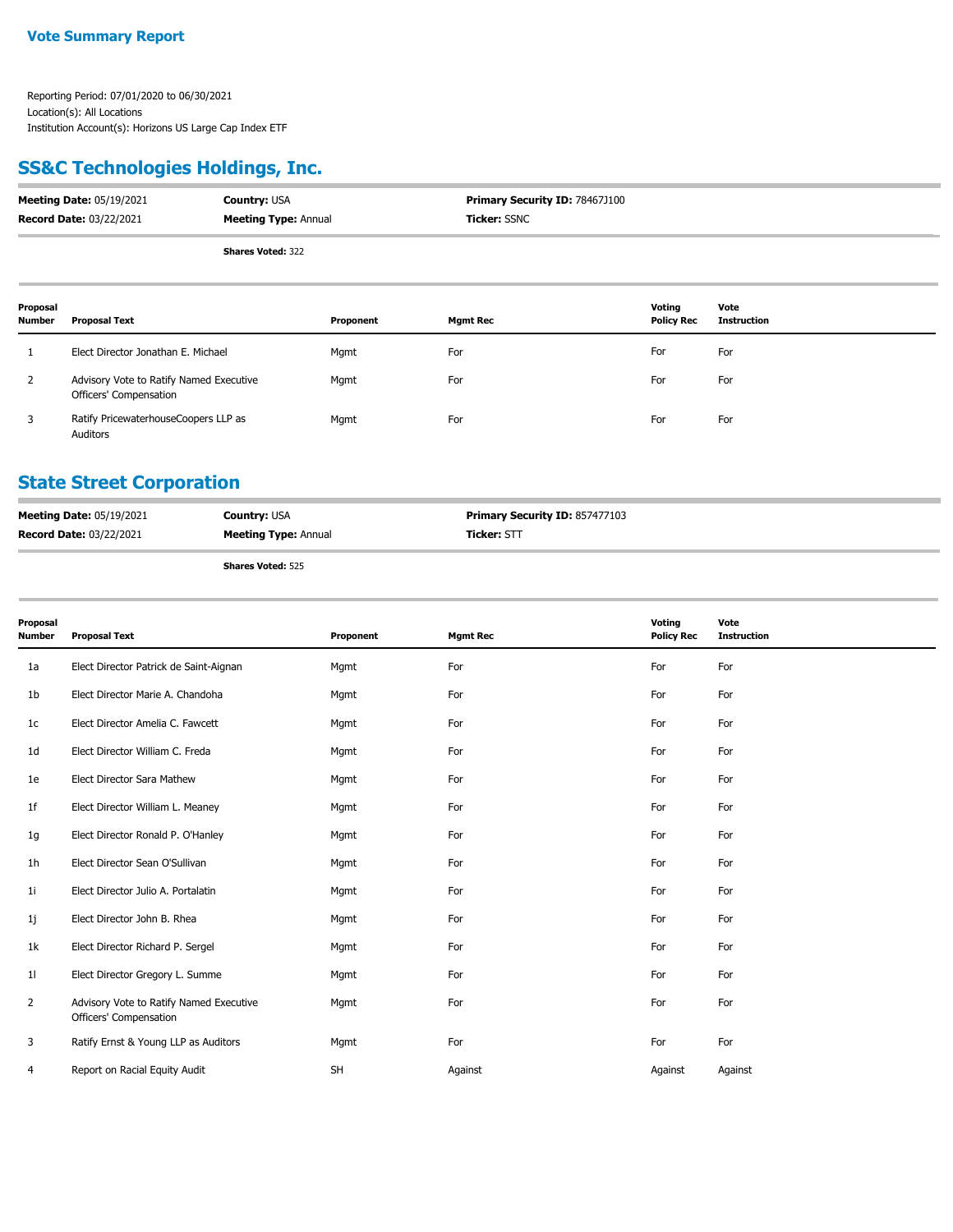# **Sun Communities, Inc.**

| <b>Meeting Date: 05/19/2021</b> | <b>Country: USA</b>         | <b>Primary Security ID: 866674104</b> |
|---------------------------------|-----------------------------|---------------------------------------|
| <b>Record Date: 03/12/2021</b>  | <b>Meeting Type: Annual</b> | <b>Ticker: SUI</b>                    |
|                                 | <b>Shares Voted: 165</b>    |                                       |

| Proposal<br><b>Number</b> | <b>Proposal Text</b>                                              | Proponent | <b>Mgmt Rec</b> | Voting<br><b>Policy Rec</b> | Vote<br><b>Instruction</b> |
|---------------------------|-------------------------------------------------------------------|-----------|-----------------|-----------------------------|----------------------------|
| 1a                        | Elect Director Gary A. Shiffman                                   | Mgmt      | For             | For                         | For                        |
| 1b                        | Elect Director Tonya Allen                                        | Mgmt      | For             | For                         | For                        |
| 1 <sub>c</sub>            | Elect Director Meghan G. Baivier                                  | Mgmt      | For             | For                         | For                        |
| 1 <sub>d</sub>            | Elect Director Stephanie W. Bergeron                              | Mgmt      | For             | For                         | For                        |
| 1e                        | Elect Director Brian M. Hermelin                                  | Mgmt      | For             | For                         | For                        |
| 1 <sub>f</sub>            | Elect Director Ronald A. Klein                                    | Mgmt      | For             | For                         | For                        |
| 1g                        | Elect Director Clunet R. Lewis                                    | Mgmt      | For             | For                         | For                        |
| 1 <sub>h</sub>            | Elect Director Arthur A. Weiss                                    | Mgmt      | For             | For                         | For                        |
| $\overline{2}$            | Advisory Vote to Ratify Named Executive<br>Officers' Compensation | Mgmt      | For             | For                         | For                        |
| 3                         | Ratify Grant Thornton LLP as Auditor                              | Mgmt      | For             | For                         | For                        |

## **The Hartford Financial Services Group, Inc.**

| <b>Meeting Date: 05/19/2021</b> | <b>Country: USA</b>         | <b>Primary Security ID: 416515104</b> |
|---------------------------------|-----------------------------|---------------------------------------|
| Record Date: 03/22/2021         | <b>Meeting Type: Annual</b> | <b>Ticker:</b> HIG                    |
|                                 | <b>Shares Voted: 561</b>    |                                       |

| Proposal<br>Number | <b>Proposal Text</b>                    | Proponent | <b>Mgmt Rec</b> | Voting<br><b>Policy Rec</b> | Vote<br><b>Instruction</b> |
|--------------------|-----------------------------------------|-----------|-----------------|-----------------------------|----------------------------|
| 1a                 | Elect Director Robert B. Allardice, III | Mgmt      | For             | For                         | For                        |
| 1b                 | Elect Director Larry D. De Shon         | Mgmt      | For             | For                         | For                        |
| 1c                 | Elect Director Carlos Dominguez         | Mgmt      | For             | For                         | For                        |
| 1d                 | <b>Elect Director Trevor Fetter</b>     | Mgmt      | For             | For                         | For                        |
| 1e                 | Elect Director Donna James              | Mgmt      | For             | For                         | For                        |
| 1f                 | Elect Director Kathryn A. Mikells       | Mgmt      | For             | For                         | For                        |
| 1g                 | Elect Director Michael G. Morris        | Mgmt      | For             | For                         | For                        |
| 1h                 | Elect Director Teresa W. Roseborough    | Mgmt      | For             | For                         | For                        |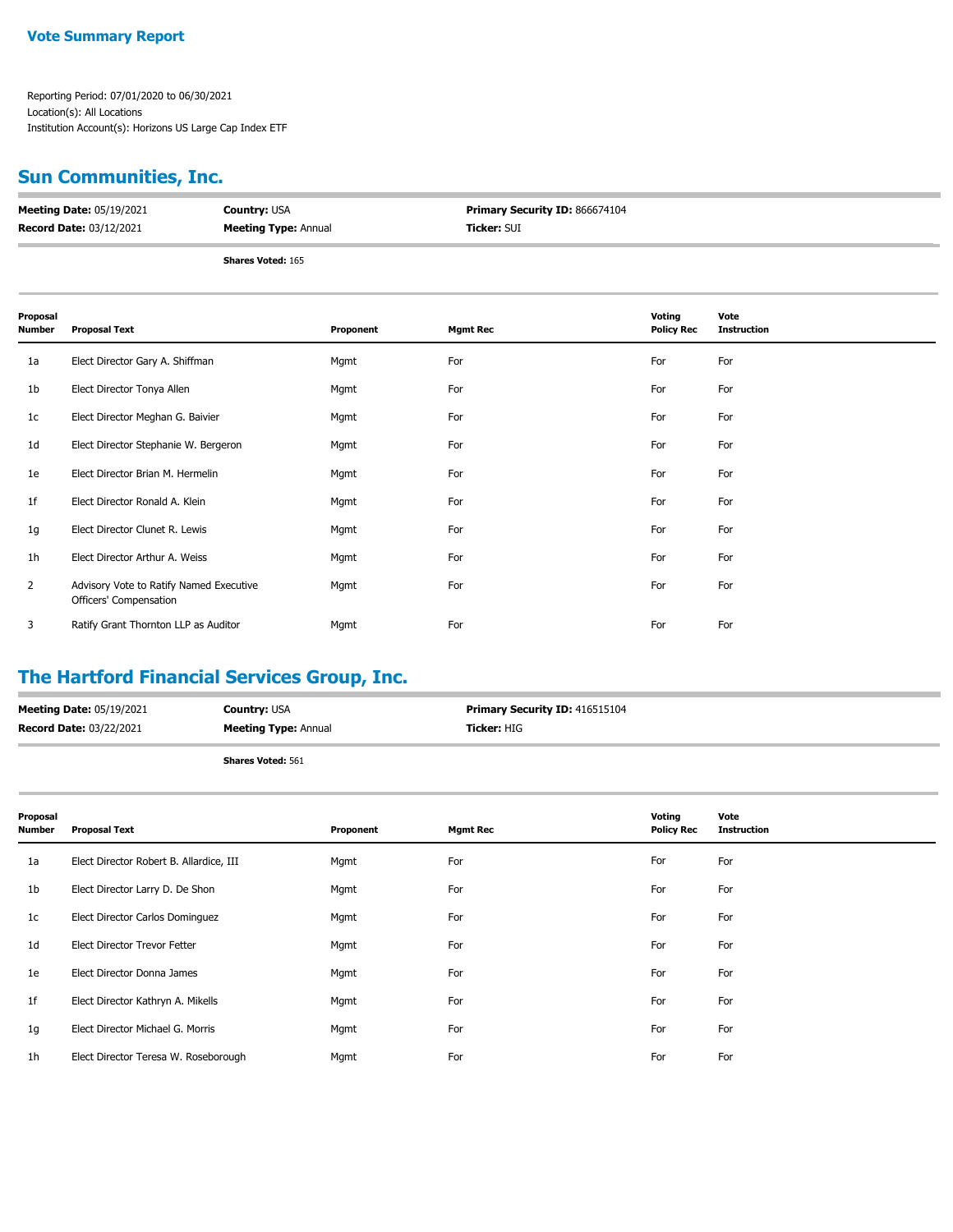### **The Hartford Financial Services Group, Inc.**

| Proposal<br><b>Number</b> | <b>Proposal Text</b>                                              | Proponent | <b>Mgmt Rec</b> | Voting<br><b>Policy Rec</b> | Vote<br><b>Instruction</b> |
|---------------------------|-------------------------------------------------------------------|-----------|-----------------|-----------------------------|----------------------------|
| 1i.                       | Elect Director Virginia P. Ruesterholz                            | Mgmt      | For             | For                         | For                        |
| 1j                        | Elect Director Christopher J. Swift                               | Mgmt      | For             | For                         | For                        |
| 1k                        | Elect Director Matthew E. Winter                                  | Mgmt      | For             | For                         | For                        |
| 11                        | Elect Director Greig Woodring                                     | Mgmt      | For             | For                         | For                        |
| $\overline{2}$            | Ratify Deloitte & Touche LLP as Auditors                          | Mgmt      | For             | For                         | For                        |
| 3                         | Advisory Vote to Ratify Named Executive<br>Officers' Compensation | Mgmt      | For             | For                         | For                        |

#### **Thermo Fisher Scientific Inc.**

| <b>Meeting Date: 05/19/2021</b> | <b>Country: USA</b>         | <b>Primary Security ID: 883556102</b> |
|---------------------------------|-----------------------------|---------------------------------------|
| <b>Record Date: 03/26/2021</b>  | <b>Meeting Type: Annual</b> | <b>Ticker:</b> TMO                    |
|                                 | <b>Shares Voted: 621</b>    |                                       |

| Proposal<br>Number | <b>Proposal Text</b>                                              | Proponent | <b>Mgmt Rec</b> | Voting<br><b>Policy Rec</b> | Vote<br><b>Instruction</b> |
|--------------------|-------------------------------------------------------------------|-----------|-----------------|-----------------------------|----------------------------|
| 1a                 | Elect Director Marc N. Casper                                     | Mgmt      | For             | For                         | For                        |
| 1b                 | Elect Director Nelson J. Chai                                     | Mgmt      | For             | For                         | For                        |
| 1c                 | Elect Director C. Martin Harris                                   | Mgmt      | For             | For                         | For                        |
| 1d                 | Elect Director Tyler Jacks                                        | Mgmt      | For             | For                         | For                        |
| 1e                 | Elect Director R. Alexandra Keith                                 | Mgmt      | For             | For                         | For                        |
| 1f                 | Elect Director Thomas J. Lynch                                    | Mgmt      | For             | For                         | For                        |
| 1g                 | Elect Director Jim P. Manzi                                       | Mgmt      | For             | For                         | For                        |
| 1h                 | Elect Director James C. Mullen                                    | Mgmt      | For             | For                         | For                        |
| 11                 | Elect Director Lars R. Sorensen                                   | Mgmt      | For             | For                         | For                        |
| 1j                 | Elect Director Debora L. Spar                                     | Mgmt      | For             | For                         | For                        |
| 1k                 | Elect Director Scott M. Sperling                                  | Mgmt      | For             | For                         | For                        |
| 11                 | Elect Director Dion J. Weisler                                    | Mgmt      | For             | For                         | For                        |
| 2                  | Advisory Vote to Ratify Named Executive<br>Officers' Compensation | Mgmt      | For             | For                         | For                        |
| 3                  | Ratify PricewaterhouseCoopers LLP as Auditor                      | Mgmt      | For             | For                         | For                        |
| 4                  | Provide Right to Call A Special Meeting                           | <b>SH</b> | Against         | For                         | For                        |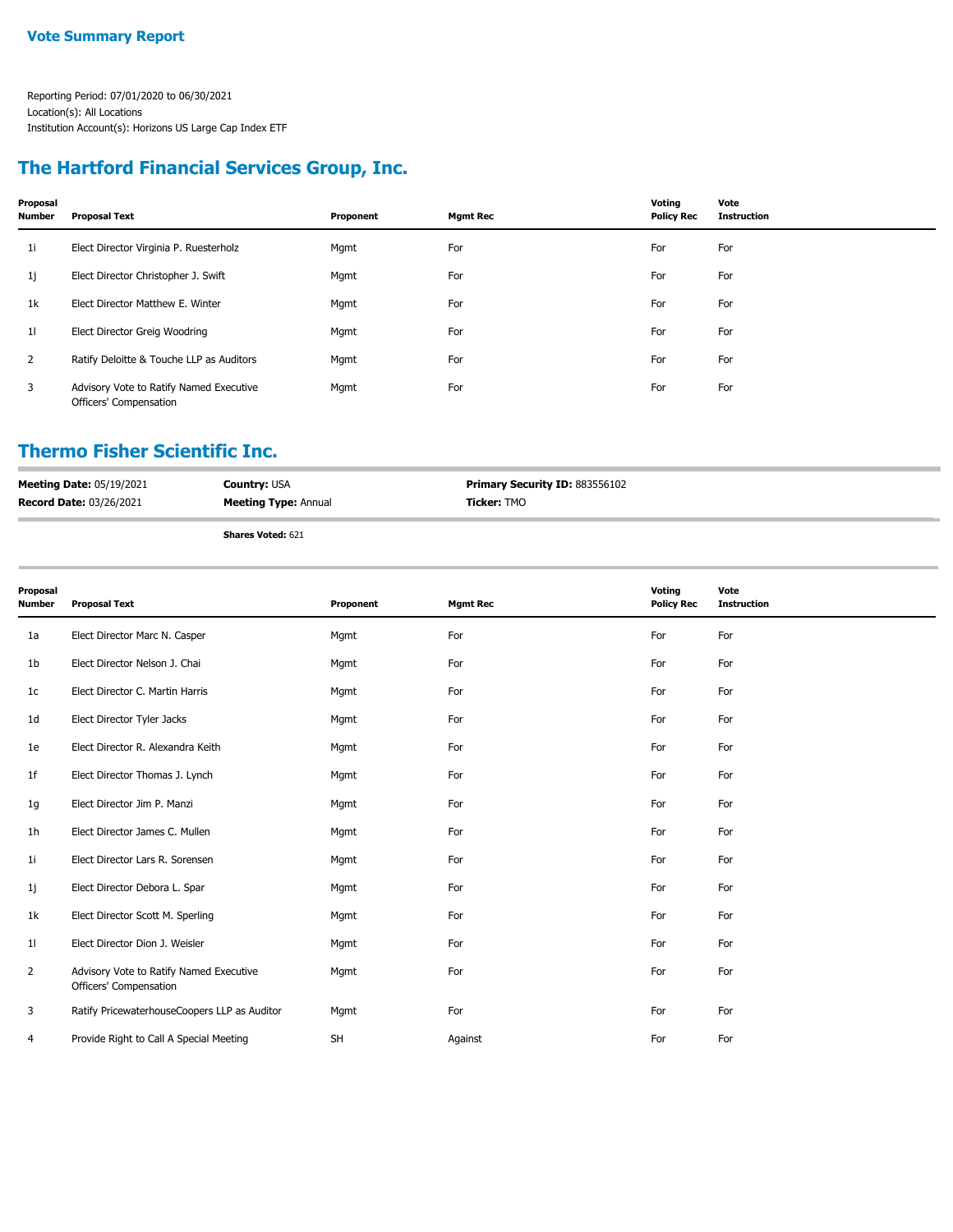## **Verisk Analytics, Inc.**

| <b>Meeting Date: 05/19/2021</b> | <b>Country: USA</b>         | <b>Primary Security ID: 92345Y106</b> |
|---------------------------------|-----------------------------|---------------------------------------|
| <b>Record Date: 03/22/2021</b>  | <b>Meeting Type: Annual</b> | <b>Ticker:</b> VRSK                   |
|                                 |                             |                                       |

**Shares Voted:** 253

| Proposal<br><b>Number</b> | <b>Proposal Text</b>                                              | Proponent | <b>Mgmt Rec</b> | Voting<br><b>Policy Rec</b> | Vote<br>Instruction |
|---------------------------|-------------------------------------------------------------------|-----------|-----------------|-----------------------------|---------------------|
| 1a                        | Elect Director Samuel G. Liss                                     | Mgmt      | For             | For                         | For                 |
| 1b                        | Elect Director Bruce E. Hansen                                    | Mgmt      | For             | For                         | For                 |
| 1c                        | Elect Director Therese M. Vaughan                                 | Mgmt      | For             | For                         | For                 |
| 1 <sub>d</sub>            | Elect Director Kathleen A. Hogenson                               | Mgmt      | For             | For                         | For                 |
| 2                         | Advisory Vote to Ratify Named Executive<br>Officers' Compensation | Mgmt      | For             | For                         | For                 |
| 3                         | Approve Omnibus Stock Plan                                        | Mgmt      | For             | For                         | For                 |
| 4                         | Ratify Deloitte & Touche LLP as Auditors                          | Mgmt      | For             | For                         | For                 |

### **Vertex Pharmaceuticals Incorporated**

| <b>Record Date: 03/25/2021</b><br><b>Ticker: VRTX</b><br><b>Meeting Type: Annual</b> | <b>Meeting Date: 05/19/2021</b> | <b>Country: USA</b> | <b>Primary Security ID: 92532F100</b> |
|--------------------------------------------------------------------------------------|---------------------------------|---------------------|---------------------------------------|
|                                                                                      |                                 |                     |                                       |

| Proposal<br>Number | <b>Proposal Text</b>                 | Proponent | <b>Mgmt Rec</b> | Voting<br><b>Policy Rec</b> | Vote<br><b>Instruction</b> |
|--------------------|--------------------------------------|-----------|-----------------|-----------------------------|----------------------------|
| 1.1                | Elect Director Sangeeta Bhatia       | Mgmt      | For             | For                         | For                        |
| 1.2                | Elect Director Lloyd Carney          | Mgmt      | For             | For                         | For                        |
| 1.3                | Elect Director Alan Garber           | Mgmt      | For             | For                         | For                        |
| 1.4                | Elect Director Terrence Kearney      | Mgmt      | For             | For                         | For                        |
| 1.5                | Elect Director Reshma Kewalramani    | Mgmt      | For             | For                         | For                        |
| 1.6                | Elect Director Yuchun Lee            | Mgmt      | For             | For                         | For                        |
| 1.7                | Elect Director Jeffrey Leiden        | Mgmt      | For             | For                         | For                        |
| 1.8                | Elect Director Margaret McGlynn      | Mgmt      | For             | For                         | For                        |
| 1.9                | Elect Director Diana McKenzie        | Mgmt      | For             | For                         | For                        |
| 1.10               | Elect Director Bruce Sachs           | Mgmt      | For             | For                         | For                        |
| $\overline{2}$     | Ratify Ernst & Young LLP as Auditors | Mgmt      | For             | For                         | For                        |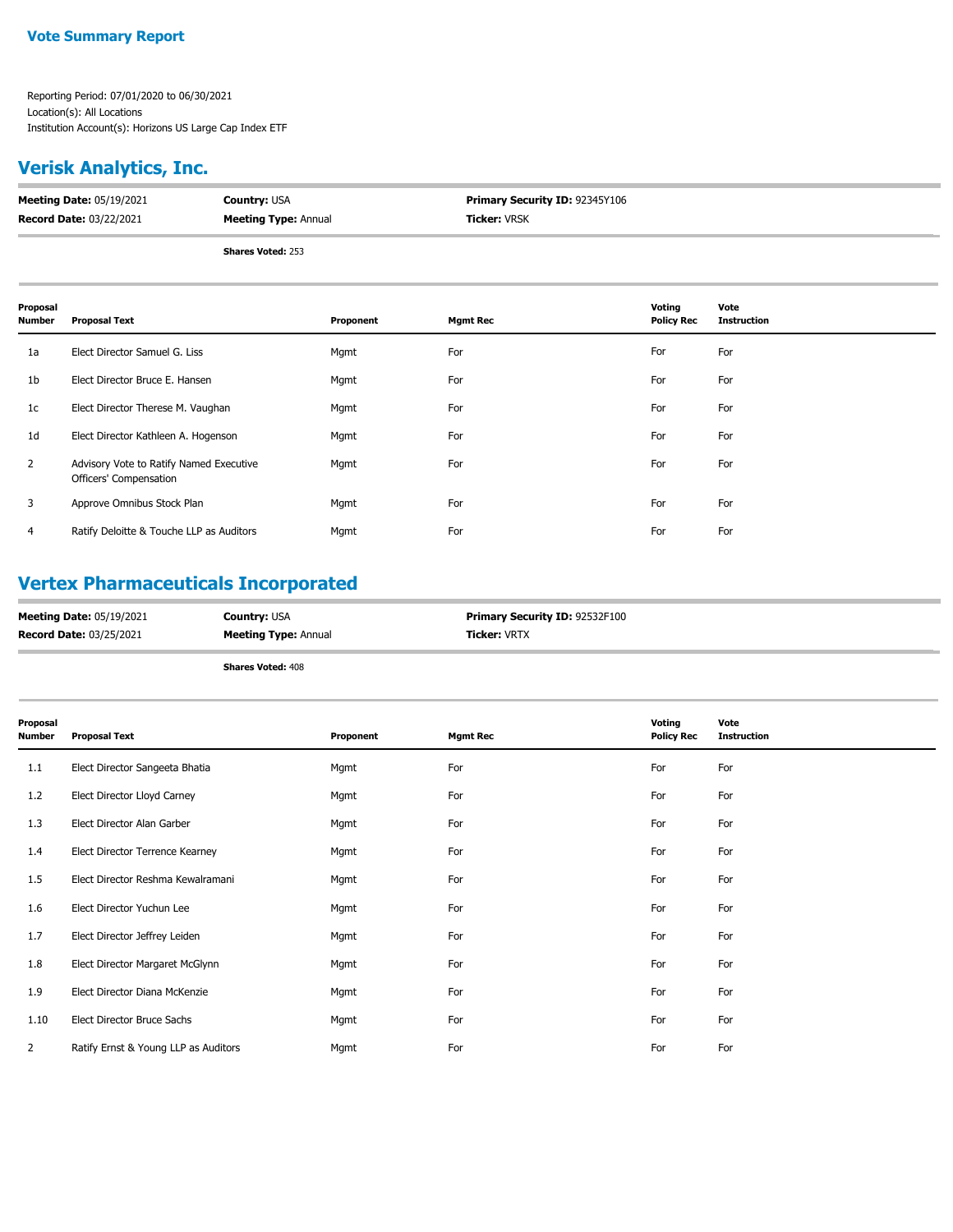### **Vertex Pharmaceuticals Incorporated**

| Proposal<br><b>Number</b> | Proposal Text                                                     | Proponent | <b>Mgmt Rec</b> | Voting<br><b>Policy Rec</b> | Vote<br><b>Instruction</b> |
|---------------------------|-------------------------------------------------------------------|-----------|-----------------|-----------------------------|----------------------------|
| 3                         | Advisory Vote to Ratify Named Executive<br>Officers' Compensation | Mgmt      | For             | For                         | For                        |
| 4                         | Report on Lobbying Payments and Policy                            | <b>SH</b> | Against         | For                         | For                        |
| 5                         | Report on Political Contributions and<br>Expenditures             | <b>SH</b> | Against         | For                         | For                        |

### **Westinghouse Air Brake Technologies Corporation**

| <b>Meeting Date: 05/19/2021</b> | <b>Country: USA</b>         | <b>Primary Security ID: 929740108</b> |
|---------------------------------|-----------------------------|---------------------------------------|
| <b>Record Date: 03/22/2021</b>  | <b>Meeting Type: Annual</b> | Ticker: WAB                           |
|                                 |                             |                                       |

**Shares Voted:** 281

| Proposal<br>Number | <b>Proposal Text</b>                                              | Proponent | <b>Mgmt Rec</b> | Voting<br><b>Policy Rec</b> | Vote<br><b>Instruction</b> |
|--------------------|-------------------------------------------------------------------|-----------|-----------------|-----------------------------|----------------------------|
| 1.1                | Elect Director Linda Harty                                        | Mgmt      | For             | For                         | For                        |
| 1.2                | Elect Director Brian Hehir                                        | Mgmt      | For             | For                         | For                        |
| 1.3                | Elect Director Michael Howell                                     | Mgmt      | For             | For                         | For                        |
| 2                  | Advisory Vote to Ratify Named Executive<br>Officers' Compensation | Mgmt      | For             | For                         | For                        |
| 3                  | Ratify Ernst & Young LLP as Auditors                              | Mgmt      | For             | For                         | For                        |

### **Xcel Energy Inc.**

| <b>Meeting Date: 05/19/2021</b> | <b>Country: USA</b>         | <b>Primary Security ID: 98389B100</b> |
|---------------------------------|-----------------------------|---------------------------------------|
| <b>Record Date: 03/22/2021</b>  | <b>Meeting Type: Annual</b> | <b>Ticker: XEL</b>                    |

| Proposal<br><b>Number</b> | <b>Proposal Text</b>             | Proponent | <b>Mgmt Rec</b> | Voting<br><b>Policy Rec</b> | Vote<br><b>Instruction</b> |
|---------------------------|----------------------------------|-----------|-----------------|-----------------------------|----------------------------|
| 1a                        | Elect Director Lynn Casey        | Mgmt      | For             | For                         | For                        |
| 1 <sub>b</sub>            | Elect Director Ben Fowke         | Mgmt      | For             | For                         | For                        |
| 1c                        | Elect Director Robert Frenzel    | Mgmt      | For             | For                         | For                        |
| 1 <sub>d</sub>            | Elect Director Netha Johnson     | Mgmt      | For             | For                         | For                        |
| 1e                        | Elect Director Patricia Kampling | Mgmt      | For             | For                         | For                        |
| 1f                        | Elect Director George Kehl       | Mgmt      | For             | For                         | For                        |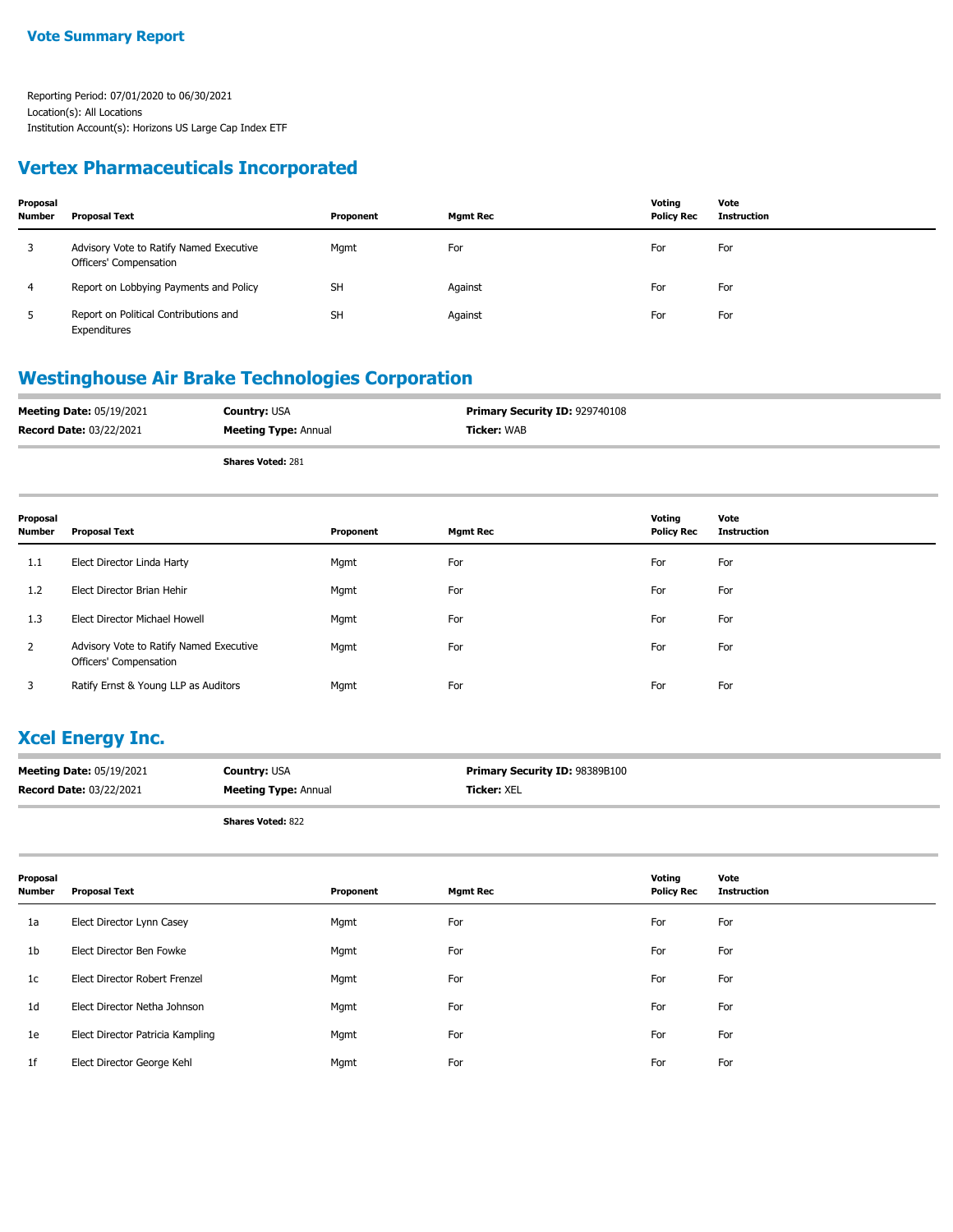### **Xcel Energy Inc.**

| Proposal<br><b>Number</b> | <b>Proposal Text</b>                                                 | Proponent | <b>Mgmt Rec</b> | Voting<br><b>Policy Rec</b> | Vote<br><b>Instruction</b> |
|---------------------------|----------------------------------------------------------------------|-----------|-----------------|-----------------------------|----------------------------|
| 1g                        | Elect Director Richard O'Brien                                       | Mgmt      | For             | For                         | For                        |
| 1h                        | Elect Director Charles Pardee                                        | Mgmt      | For             | For                         | For                        |
| 11                        | Elect Director Christopher Policinski                                | Mgmt      | For             | For                         | For                        |
| 1j                        | Elect Director James Prokopanko                                      | Mgmt      | For             | For                         | For                        |
| 1k                        | Elect Director David Westerlund                                      | Mgmt      | For             | For                         | For                        |
| 11                        | Elect Director Kim Williams                                          | Mgmt      | For             | For                         | For                        |
| 1 <sub>m</sub>            | Elect Director Timothy Wolf                                          | Mgmt      | For             | For                         | For                        |
| 1n                        | Elect Director Daniel Yohannes                                       | Mgmt      | For             | For                         | For                        |
| 2                         | Advisory Vote to Ratify Named Executive<br>Officers' Compensation    | Mgmt      | For             | For                         | For                        |
| 3                         | Ratify Deloitte & Touche LLP as Auditors                             | Mgmt      | For             | For                         | For                        |
| 4                         | Report on Costs and Benefits of<br><b>Climate-Related Activities</b> | <b>SH</b> | Against         | Against                     | Against                    |

## **Alliant Energy Corporation**

| <b>Meeting Date: 05/20/2021</b> | <b>Country: USA</b>         | <b>Primary Security ID: 018802108</b> |
|---------------------------------|-----------------------------|---------------------------------------|
| <b>Record Date: 03/19/2021</b>  | <b>Meeting Type: Annual</b> | <b>Ticker: LNT</b>                    |
|                                 | <b>Shares Voted: 392</b>    |                                       |

| Proposal<br><b>Number</b> | <b>Proposal Text</b>                                                         | Proponent | <b>Mgmt Rec</b> | Voting<br><b>Policy Rec</b> | Vote<br><b>Instruction</b> |
|---------------------------|------------------------------------------------------------------------------|-----------|-----------------|-----------------------------|----------------------------|
| 1.1                       | Elect Director Roger K. Newport                                              | Mgmt      | For             | For                         | For                        |
| 1.2                       | Elect Director Dean C. Oestreich                                             | Mgmt      | For             | For                         | For                        |
| 1.3                       | Elect Director Carol P. Sanders                                              | Mgmt      | For             | For                         | For                        |
| $\overline{2}$            | Advisory Vote to Ratify Named Executive<br>Officers' Compensation            | Mgmt      | For             | For                         | For                        |
| 3                         | Ratify Deloitte & Touche LLP as Auditors                                     | Mgmt      | For             | For                         | For                        |
| $\overline{4}$            | Report on Costs and Benefits of<br><b>Environmental Related Expenditures</b> | <b>SH</b> | Against         | Against                     | Against                    |

### **Altria Group, Inc.**

| <b>Meeting Date: 05/20/2021</b> | <b>Country: USA</b>         | <b>Primary Security ID: 02209S103</b> |
|---------------------------------|-----------------------------|---------------------------------------|
| <b>Record Date: 03/29/2021</b>  | <b>Meeting Type: Annual</b> | <b>Ticker:</b> MO                     |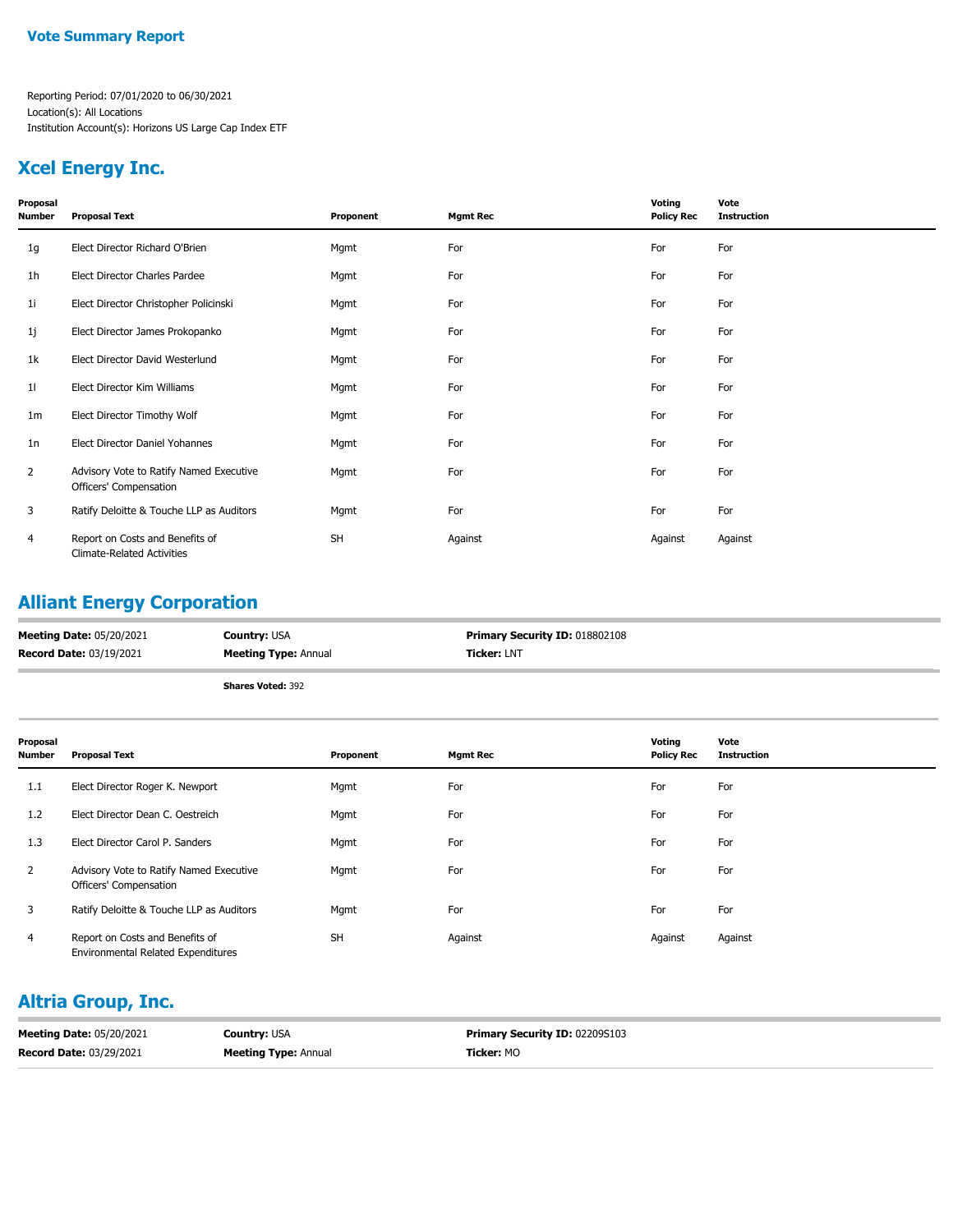#### **Vote Summary Report**

Reporting Period: 07/01/2020 to 06/30/2021 Location(s): All Locations Institution Account(s): Horizons US Large Cap Index ETF

## **Altria Group, Inc.**

**Shares Voted:** 3,170

| Proposal<br>Number | <b>Proposal Text</b>                                                      | Proponent | <b>Mgmt Rec</b> | Voting<br><b>Policy Rec</b> | Vote<br><b>Instruction</b> |
|--------------------|---------------------------------------------------------------------------|-----------|-----------------|-----------------------------|----------------------------|
| 1a                 | Elect Director John T. Casteen, III                                       | Mgmt      | For             | For                         | For                        |
| 1b                 | Elect Director Dinyar S. Devitre                                          | Mgmt      | For             | For                         | For                        |
| 1c                 | Elect Director William F. Gifford, Jr.                                    | Mgmt      | For             | For                         | For                        |
| 1d                 | Elect Director Debra J. Kelly-Ennis                                       | Mgmt      | For             | For                         | For                        |
| 1e                 | Elect Director W. Leo Kiely, III                                          | Mgmt      | For             | For                         | For                        |
| 1f                 | Elect Director Kathryn B. McQuade                                         | Mgmt      | For             | For                         | For                        |
| 1g                 | Elect Director George Munoz                                               | Mgmt      | For             | For                         | For                        |
| 1h                 | Elect Director Mark E. Newman                                             | Mgmt      | For             | For                         | For                        |
| 1i                 | Elect Director Nabil Y. Sakkab                                            | Mgmt      | For             | For                         | For                        |
| 1j                 | Elect Director Virginia E. Shanks                                         | Mgmt      | For             | For                         | For                        |
| 1k                 | Elect Director Ellen R. Strahlman                                         | Mgmt      | For             | For                         | For                        |
| $\overline{2}$     | Ratify PricewaterhouseCoopers LLP as Auditor                              | Mgmt      | For             | For                         | For                        |
| 3                  | Advisory Vote to Ratify Named Executive<br>Officers' Compensation         | Mgmt      | For             | For                         | For                        |
| 4                  | Report on Underage Tobacco Prevention<br>Policies and Marketing Practices | <b>SH</b> | Against         | For                         | For                        |
| 5                  | Report on Lobbying Payments and Policy                                    | <b>SH</b> | Against         | For                         | For                        |

## **AvalonBay Communities, Inc.**

| <b>Meeting Date: 05/20/2021</b> | <b>Country: USA</b>         | <b>Primary Security ID: 053484101</b> |
|---------------------------------|-----------------------------|---------------------------------------|
| <b>Record Date: 03/25/2021</b>  | <b>Meeting Type: Annual</b> | <b>Ticker: AVB</b>                    |
|                                 | <b>Shares Voted: 218</b>    |                                       |

| Proposal<br><b>Number</b> | <b>Proposal Text</b>                 | Proponent | <b>Mgmt Rec</b> | Voting<br><b>Policy Rec</b> | Vote<br>Instruction |
|---------------------------|--------------------------------------|-----------|-----------------|-----------------------------|---------------------|
| 1a                        | Elect Director Glyn F. Aeppel        | Mgmt      | For             | For                         | For                 |
| 1b                        | Elect Director Terry S. Brown        | Mgmt      | For             | For                         | For                 |
| 1c                        | Elect Director Alan B. Buckelew      | Mgmt      | For             | For                         | For                 |
| 1d                        | Elect Director Ronald L. Havner, Jr. | Mgmt      | For             | For                         | For                 |
| 1e                        | Elect Director Stephen P. Hills      | Mgmt      | For             | For                         | For                 |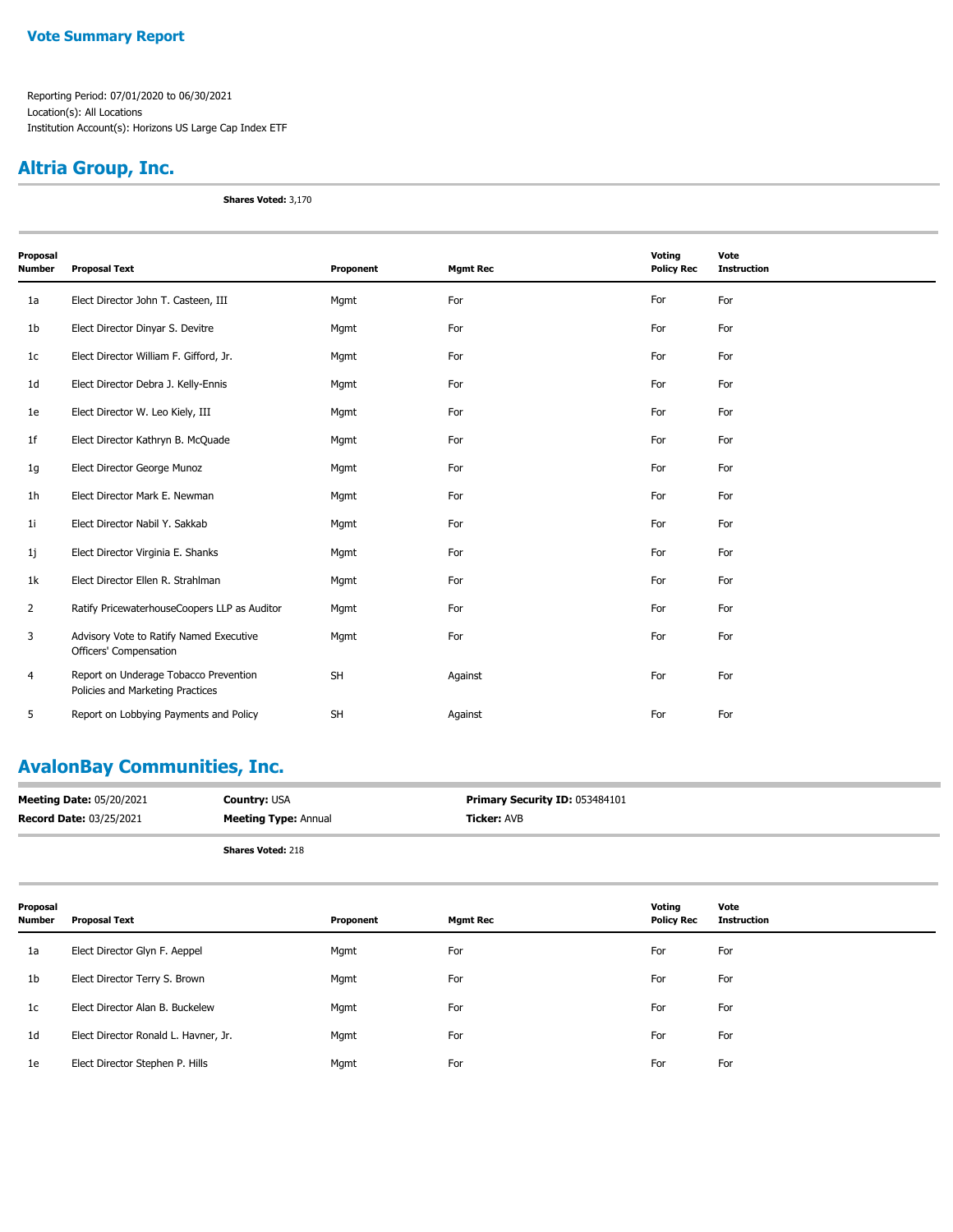### **AvalonBay Communities, Inc.**

| Proposal<br>Number | <b>Proposal Text</b>                                              | Proponent | <b>Mgmt Rec</b> | Voting<br><b>Policy Rec</b> | Vote<br><b>Instruction</b> |
|--------------------|-------------------------------------------------------------------|-----------|-----------------|-----------------------------|----------------------------|
| 1f                 | Elect Director Christopher B. Howard                              | Mgmt      | For             | For                         | For                        |
| 1g                 | Elect Director Richard J. Lieb                                    | Mgmt      | For             | For                         | For                        |
| 1h                 | Elect Director Nnenna Lynch                                       | Mgmt      | For             | For                         | For                        |
| 11                 | Elect Director Timothy J. Naughton                                | Mgmt      | For             | For                         | For                        |
| 1j                 | Elect Director Benjamin W. Schall                                 | Mgmt      | For             | For                         | For                        |
| 1k                 | Elect Director Susan Swanezy                                      | Mgmt      | For             | For                         | For                        |
| 11                 | Elect Director W. Edward Walter                                   | Mgmt      | For             | For                         | For                        |
| $\mathbf{2}$       | Ratify Ernst & Young LLP as Auditors                              | Mgmt      | For             | For                         | For                        |
| 3                  | Advisory Vote to Ratify Named Executive<br>Officers' Compensation | Mgmt      | For             | For                         | For                        |

# **CDW Corporation**

| <b>Meeting Date: 05/20/2021</b> | <b>Country: USA</b>         | <b>Primary Security ID: 12514G108</b> |
|---------------------------------|-----------------------------|---------------------------------------|
| <b>Record Date: 03/24/2021</b>  | <b>Meeting Type: Annual</b> | Ticker: CDW                           |

| Proposal<br>Number | <b>Proposal Text</b>                                              | Proponent | <b>Mgmt Rec</b> | Voting<br><b>Policy Rec</b> | Vote<br><b>Instruction</b> |
|--------------------|-------------------------------------------------------------------|-----------|-----------------|-----------------------------|----------------------------|
| 1a                 | Elect Director Virginia C. Addicott                               | Mgmt      | For             | For                         | For                        |
| 1b                 | Elect Director James A. Bell                                      | Mgmt      | For             | For                         | For                        |
| 1c                 | Elect Director Lynda M. Clarizio                                  | Mgmt      | For             | For                         | For                        |
| 1d                 | Elect Director Paul J. Finnegan                                   | Mgmt      | For             | For                         | For                        |
| 1e                 | Elect Director Anthony R. Foxx                                    | Mgmt      | For             | For                         | For                        |
| 1f                 | Elect Director Christine A. Leahy                                 | Mgmt      | For             | For                         | For                        |
| 1g                 | Elect Director Sanjay Mehrotra                                    | Mgmt      | For             | For                         | For                        |
| 1h                 | Elect Director David W. Nelms                                     | Mgmt      | For             | For                         | For                        |
| 1i                 | Elect Director Joseph R. Swedish                                  | Mgmt      | For             | For                         | For                        |
| 1j                 | Elect Director Donna F. Zarcone                                   | Mgmt      | For             | For                         | For                        |
| 2                  | Advisory Vote to Ratify Named Executive<br>Officers' Compensation | Mgmt      | For             | For                         | For                        |
| 3                  | Ratify Ernst & Young LLP as Auditor                               | Mgmt      | For             | For                         | For                        |
| 4                  | Eliminate Supermajority Vote Requirement                          | Mgmt      | For             | For                         | For                        |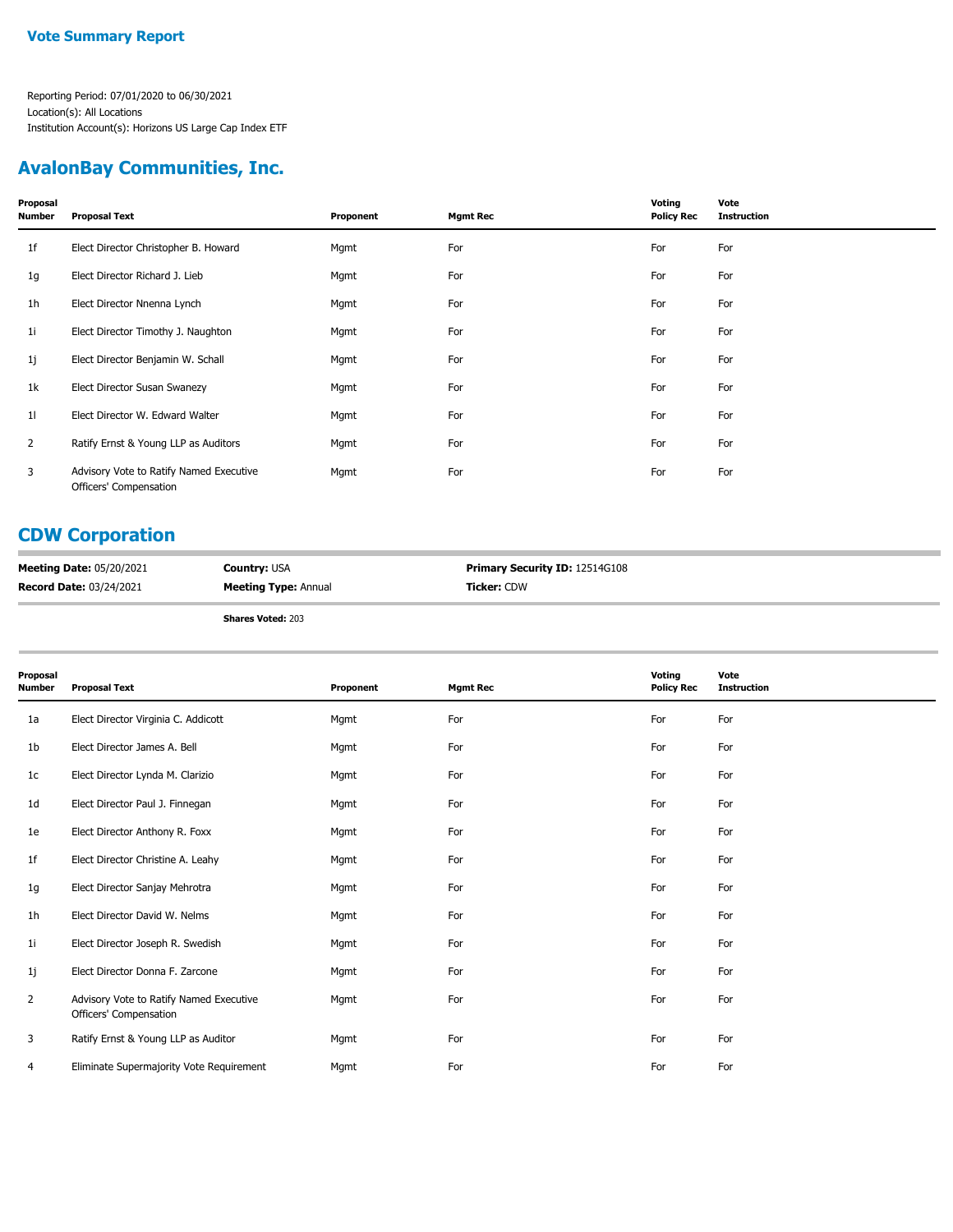## **CDW Corporation**

| Proposal<br><b>Number</b> | <b>Proposal Text</b>                                                                                           | Proponent | <b>Mgmt Rec</b> | Votina<br><b>Policy Rec</b> | Vote<br>Instruction |
|---------------------------|----------------------------------------------------------------------------------------------------------------|-----------|-----------------|-----------------------------|---------------------|
| ь                         | Amend Certificate of Incorporation to<br>Eliminate Obsolete Competition and<br>Corporate Opportunity Provision | Mgmt      | For             | For                         | For                 |
| 6                         | Approve Omnibus Stock Plan                                                                                     | Mgmt      | For             | For                         | For                 |
|                           | Amend Qualified Employee Stock Purchase<br>Plan                                                                | Mgmt      | For             | For                         | For                 |

#### **Chubb Limited**

| <b>Meeting Date: 05/20/2021</b> | <b>Country: Switzerland</b> | Primary Security ID: H1467J104 |
|---------------------------------|-----------------------------|--------------------------------|
| <b>Record Date: 03/26/2021</b>  | <b>Meeting Type: Annual</b> | <b>Ticker:</b> CB              |
|                                 | <b>Shares Voted: 613</b>    |                                |

| Proposal<br><b>Number</b> | <b>Proposal Text</b>                                                                                     | Proponent | <b>Mgmt Rec</b> | Voting<br><b>Policy Rec</b> | Vote<br><b>Instruction</b> |
|---------------------------|----------------------------------------------------------------------------------------------------------|-----------|-----------------|-----------------------------|----------------------------|
| 1                         | Accept Financial Statements and Statutory<br>Reports                                                     | Mgmt      | For             | For                         | For                        |
| 2.1                       | Allocate Disposable Profit                                                                               | Mgmt      | For             | For                         | For                        |
| 2.2                       | Approve Dividend Distribution From Legal<br>Reserves Through Capital Contributions<br>Reserve Subaccount | Mgmt      | For             | For                         | For                        |
| 3                         | Approve Discharge of Board of Directors                                                                  | Mgmt      | For             | For                         | For                        |
| 4.1                       | Ratify PricewaterhouseCoopers AG (Zurich) as<br><b>Statutory Auditor</b>                                 | Mgmt      | For             | For                         | For                        |
| 4.2                       | Ratify PricewaterhouseCoopers LLP (United<br>States) as Independent Registered Accounting<br>Firm        | Mgmt      | For             | For                         | For                        |
| 4.3                       | Ratify BDO AG (Zurich) as Special Audit Firm                                                             | Mgmt      | For             | For                         | For                        |
| 5.1                       | Elect Director Evan G. Greenberg                                                                         | Mgmt      | For             | For                         | For                        |
| 5.2                       | Elect Director Michael P. Connors                                                                        | Mgmt      | For             | For                         | For                        |
| 5.3                       | Elect Director Michael G. Atieh                                                                          | Mgmt      | For             | For                         | For                        |
| 5.4                       | Elect Director Sheila P. Burke                                                                           | Mgmt      | For             | For                         | For                        |
| 5.5                       | Elect Director Mary Cirillo                                                                              | Mgmt      | For             | For                         | For                        |
| 5.6                       | Elect Director Robert J. Hugin                                                                           | Mgmt      | For             | For                         | For                        |
| 5.7                       | Elect Director Robert W. Scully                                                                          | Mgmt      | For             | For                         | For                        |
| 5.8                       | Elect Director Eugene B. Shanks, Jr.                                                                     | Mgmt      | For             | For                         | For                        |
| 5.9                       | Elect Director Theodore E. Shasta                                                                        | Mgmt      | For             | For                         | For                        |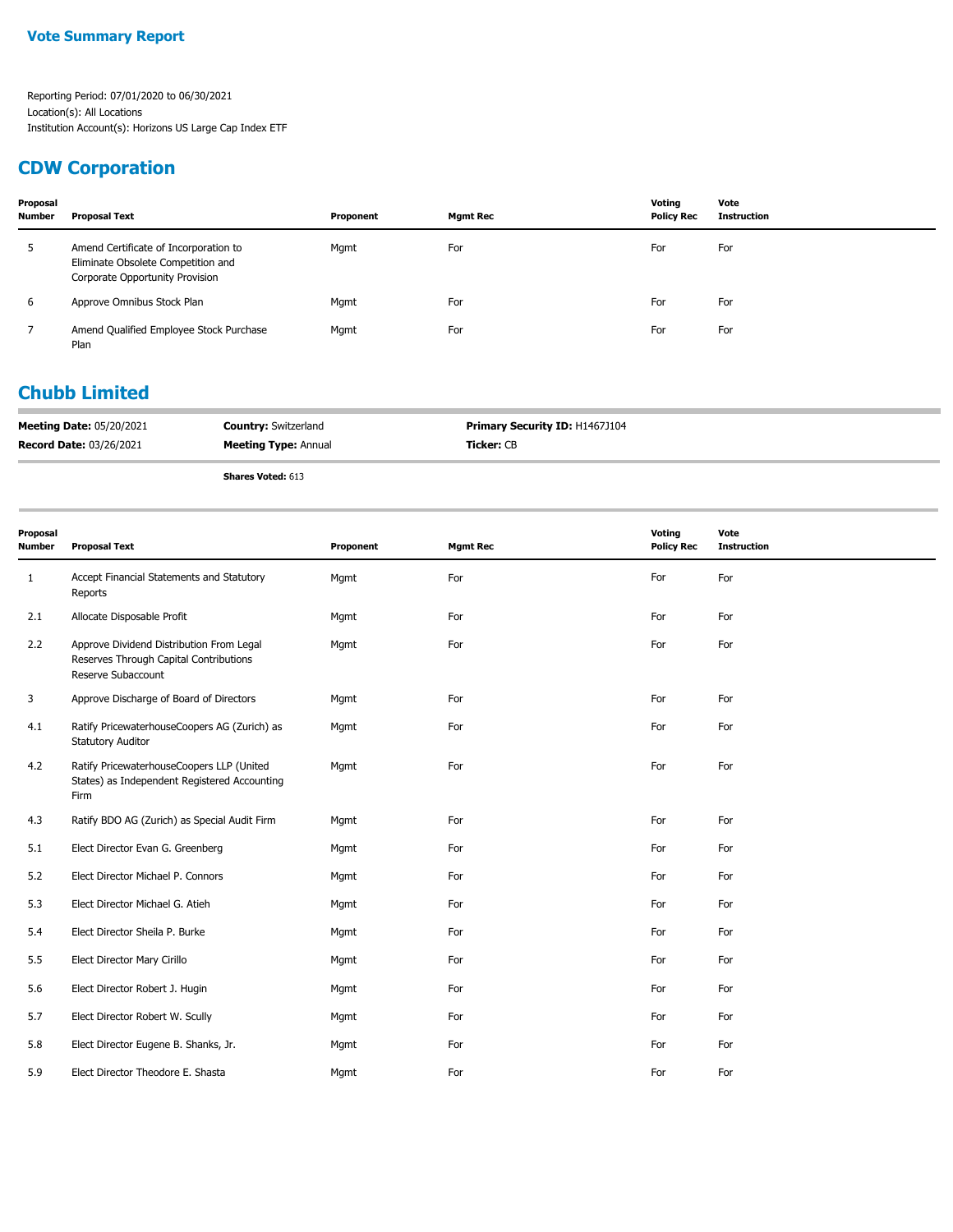### **Chubb Limited**

| Proposal<br><b>Number</b> | <b>Proposal Text</b>                                                                                           | Proponent | <b>Mgmt Rec</b> | Voting<br><b>Policy Rec</b> | Vote<br><b>Instruction</b> |
|---------------------------|----------------------------------------------------------------------------------------------------------------|-----------|-----------------|-----------------------------|----------------------------|
| 5.10                      | Elect Director David H. Sidwell                                                                                | Mgmt      | For             | For                         | For                        |
| 5.11                      | Elect Director Olivier Steimer                                                                                 | Mgmt      | For             | For                         | For                        |
| 5.12                      | Elect Director Luis Tellez                                                                                     | Mgmt      | For             | For                         | For                        |
| 5.13                      | Elect Director Frances F. Townsend                                                                             | Mgmt      | For             | For                         | For                        |
| 6                         | Elect Evan G. Greenberg as Board Chairman                                                                      | Mgmt      | For             | Against                     | Against                    |
| 7.1                       | Elect Michael P. Connors as Member of the<br><b>Compensation Committee</b>                                     | Mgmt      | For             | For                         | For                        |
| 7.2                       | Elect Mary Cirillo as Member of the<br><b>Compensation Committee</b>                                           | Mgmt      | For             | For                         | For                        |
| 7.3                       | Elect Frances F. Townsend as Member of the<br><b>Compensation Committee</b>                                    | Mgmt      | For             | For                         | For                        |
| 8                         | Designate Homburger AG as Independent<br>Proxy                                                                 | Mgmt      | For             | For                         | For                        |
| 9                         | Amend Omnibus Stock Plan                                                                                       | Mgmt      | For             | For                         | For                        |
| 10                        | Approve CHF 86,557,222.50 Reduction in<br>Share Capital via Cancellation in Nominal<br>Value of CHF 24.15 each | Mgmt      | For             | For                         | For                        |
| 11.1                      | Approve the Maximum Aggregate<br>Remuneration of Directors                                                     | Mgmt      | For             | For                         | For                        |
| 11.2                      | Approve Remuneration of Executive<br>Management in the Amount of USD 48 Million<br>for Fiscal 2022             | Mgmt      | For             | For                         | For                        |
| 12                        | Advisory Vote to Ratify Named Executive<br>Officers' Compensation                                              | Mgmt      | For             | For                         | For                        |
| 13                        | Transact Other Business (Voting)                                                                               | Mgmt      | For             | Against                     | Against                    |

### **DexCom, Inc.**

| <b>Meeting Date: 05/20/2021</b><br><b>Record Date: 03/31/2021</b> |                               | <b>Country: USA</b><br><b>Meeting Type: Annual</b> |           | Primary Security ID: 252131107<br>Ticker: DXCM |                 |                             |                            |  |
|-------------------------------------------------------------------|-------------------------------|----------------------------------------------------|-----------|------------------------------------------------|-----------------|-----------------------------|----------------------------|--|
|                                                                   |                               | <b>Shares Voted: 13</b>                            |           |                                                |                 |                             |                            |  |
| Proposal<br><b>Number</b>                                         | <b>Proposal Text</b>          |                                                    | Proponent |                                                | <b>Mgmt Rec</b> | Voting<br><b>Policy Rec</b> | Vote<br><b>Instruction</b> |  |
| 1.1                                                               | Elect Director Kevin R. Sayer |                                                    | Mgmt      | For                                            |                 | For                         | For                        |  |

| ---       | $1.0000$ $1.00000$ $1.00000$ $1.00000$ | .    | .   | .   | .   |
|-----------|----------------------------------------|------|-----|-----|-----|
| 1. 2<br>ᆠ | Elect Director Nicholas Augustinos     | Mgmt | For | For | For |
| 1.3       | Elect Director Bridgette P. Heller     | Mgmt | For | For | For |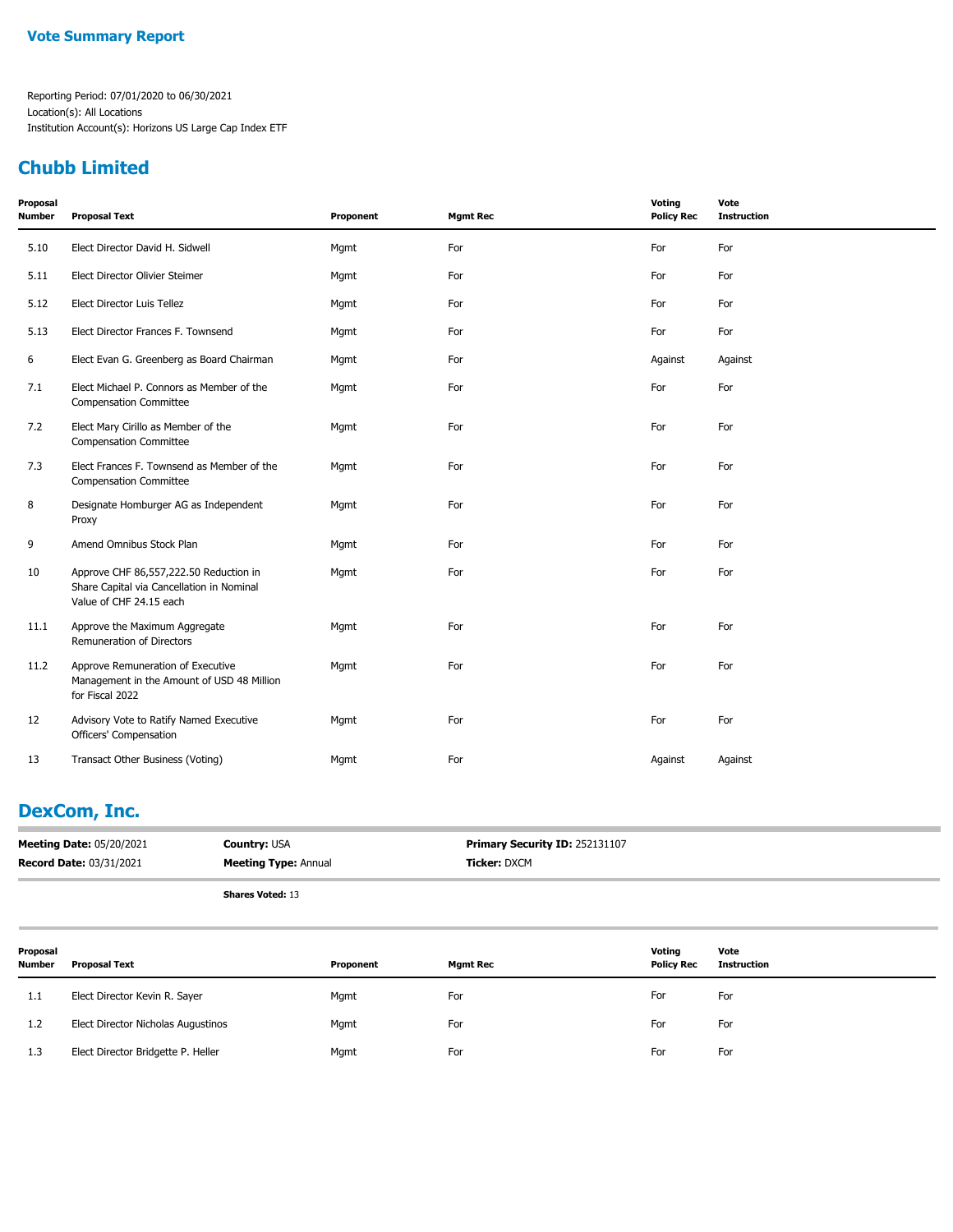## **DexCom, Inc.**

| Proposal<br><b>Number</b> | <b>Proposal Text</b>                                              | Proponent | Mgmt Rec | Voting<br><b>Policy Rec</b> | Vote<br>Instruction |
|---------------------------|-------------------------------------------------------------------|-----------|----------|-----------------------------|---------------------|
|                           | Ratify Ernst & Young LLP as Auditors                              | Mgmt      | For      | For                         | For                 |
|                           | Advisory Vote to Ratify Named Executive<br>Officers' Compensation | Mgmt      | For      | For                         | For                 |
| 4                         | Declassify the Board of Directors                                 | Mgmt      | For      | For                         | For                 |

### **DTE Energy Company**

| <b>Meeting Date: 05/20/2021</b> | <b>Country: USA</b>         | Primary Security ID: 233331107 |
|---------------------------------|-----------------------------|--------------------------------|
| <b>Record Date: 03/23/2021</b>  | <b>Meeting Type: Annual</b> | <b>Ticker:</b> DTE             |
|                                 | <b>Shares Voted: 274</b>    |                                |

| Proposal<br><b>Number</b> | <b>Proposal Text</b>                                                         | Proponent | <b>Mgmt Rec</b> | Voting<br><b>Policy Rec</b> | Vote<br><b>Instruction</b> |
|---------------------------|------------------------------------------------------------------------------|-----------|-----------------|-----------------------------|----------------------------|
| 1.1                       | Elect Director Gerard M. Anderson                                            | Mgmt      | For             | For                         | For                        |
| 1.2                       | Elect Director David A. Brandon                                              | Mgmt      | For             | For                         | For                        |
| 1.3                       | Elect Director Charles G. McClure, Jr.                                       | Mgmt      | For             | For                         | For                        |
| 1.4                       | Elect Director Gail J. McGovern                                              | Mgmt      | For             | For                         | For                        |
| 1.5                       | Elect Director Mark A. Murray                                                | Mgmt      | For             | For                         | For                        |
| 1.6                       | Elect Director Gerardo Norcia                                                | Mgmt      | For             | For                         | For                        |
| 1.7                       | Elect Director Ruth G. Shaw                                                  | Mgmt      | For             | For                         | For                        |
| 1.8                       | Elect Director Robert C. Skaggs, Jr.                                         | Mgmt      | For             | For                         | For                        |
| 1.9                       | Elect Director David A. Thomas                                               | Mgmt      | For             | For                         | For                        |
| 1.10                      | Elect Director Gary H. Torgow                                                | Mgmt      | For             | For                         | For                        |
| 1.11                      | Elect Director James H. Vandenberghe                                         | Mgmt      | For             | For                         | For                        |
| 1.12                      | Elect Director Valerie M. Williams                                           | Mgmt      | For             | For                         | For                        |
| $\overline{2}$            | Ratify PricewaterhouseCoopers LLP as<br>Auditors                             | Mgmt      | For             | For                         | For                        |
| 3                         | Advisory Vote to Ratify Named Executive<br>Officers' Compensation            | Mgmt      | For             | For                         | For                        |
| 4                         | Amend Omnibus Stock Plan                                                     | Mgmt      | For             | For                         | For                        |
| 5                         | Report on Political Contributions                                            | SH        | Against         | For                         | For                        |
| 6                         | Report on Costs and Benefits of<br><b>Environmental Related Expenditures</b> | SH        | Against         | Against                     | Against                    |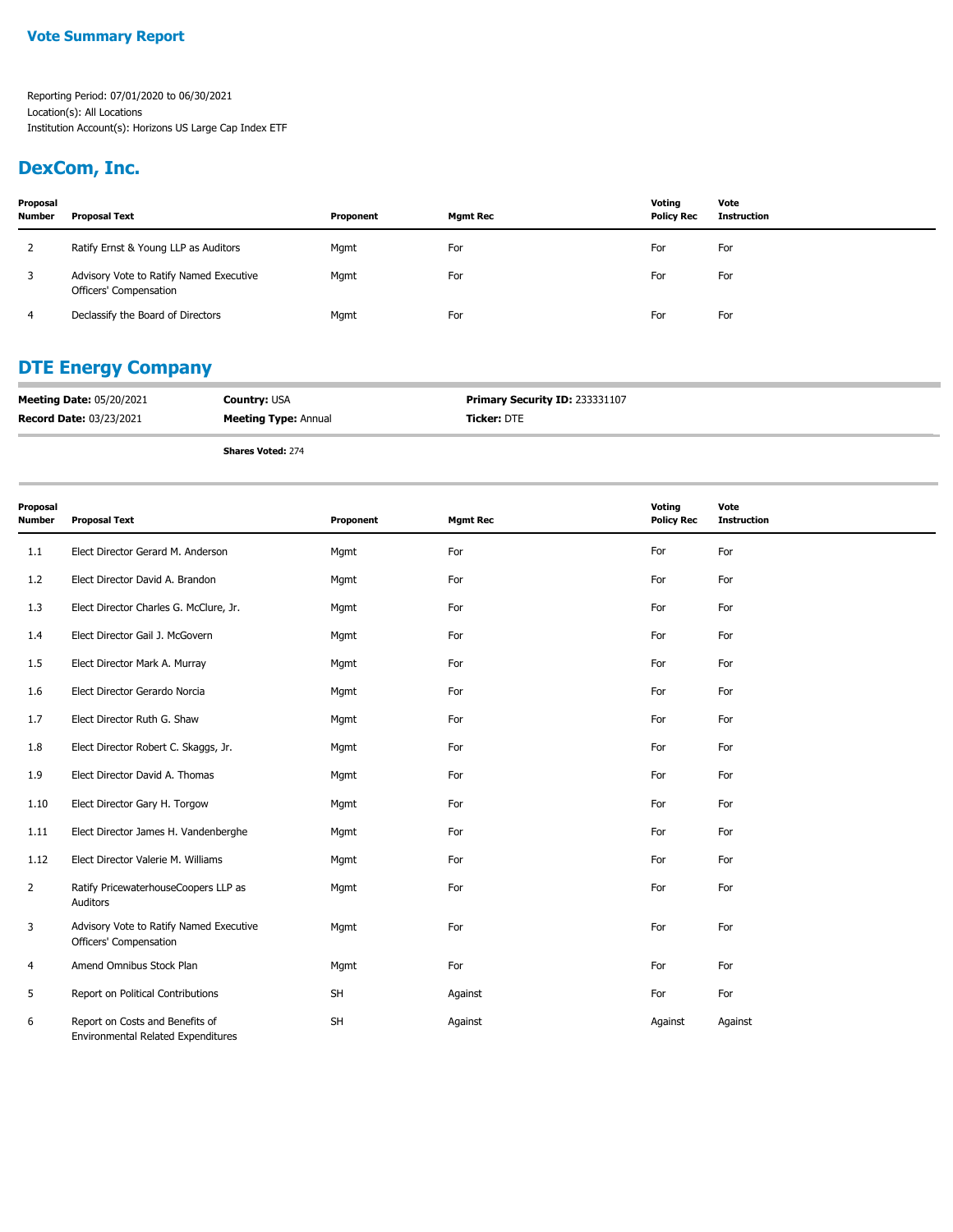#### **Vote Summary Report**

Reporting Period: 07/01/2020 to 06/30/2021 Location(s): All Locations Institution Account(s): Horizons US Large Cap Index ETF

## **Hasbro, Inc.**

| <b>Meeting Date: 05/20/2021</b> | <b>Country: USA</b>         | <b>Primary Security ID: 418056107</b> |
|---------------------------------|-----------------------------|---------------------------------------|
| <b>Record Date: 03/24/2021</b>  | <b>Meeting Type: Annual</b> | <b>Ticker:</b> HAS                    |
|                                 |                             |                                       |

**Shares Voted:** 200

| Proposal<br>Number | <b>Proposal Text</b>                                              | Proponent | <b>Mgmt Rec</b> | Voting<br><b>Policy Rec</b> | Vote<br><b>Instruction</b> |
|--------------------|-------------------------------------------------------------------|-----------|-----------------|-----------------------------|----------------------------|
| 1.1                | Elect Director Kenneth A. Bronfin                                 | Mgmt      | For             | For                         | For                        |
| 1.2                | Elect Director Michael R. Burns                                   | Mgmt      | For             | For                         | For                        |
| 1.3                | Elect Director Hope F. Cochran                                    | Mgmt      | For             | For                         | For                        |
| 1.4                | Elect Director Lisa Gersh                                         | Mgmt      | For             | For                         | For                        |
| 1.5                | Elect Director Brian D. Goldner                                   | Mgmt      | For             | For                         | For                        |
| 1.6                | Elect Director Tracy A. Leinbach                                  | Mgmt      | For             | For                         | For                        |
| 1.7                | Elect Director Edward M. Philip                                   | Mgmt      | For             | For                         | For                        |
| 1.8                | Elect Director Laurel J. Richie                                   | Mgmt      | For             | For                         | For                        |
| 1.9                | Elect Director Richard S. Stoddart                                | Mgmt      | For             | For                         | For                        |
| 1.10               | Elect Director Mary Beth West                                     | Mgmt      | For             | For                         | For                        |
| 1.11               | Elect Director Linda K. Zecher                                    | Mgmt      | For             | For                         | For                        |
| 2                  | Advisory Vote to Ratify Named Executive<br>Officers' Compensation | Mgmt      | For             | For                         | For                        |
| 3                  | Ratify KPMG LLP as Auditor                                        | Mgmt      | For             | For                         | For                        |

## **Kansas City Southern**

| <b>Meeting Date: 05/20/2021</b> | <b>Country: USA</b>         | <b>Primary Security ID: 485170302</b> |
|---------------------------------|-----------------------------|---------------------------------------|
| <b>Record Date: 03/22/2021</b>  | <b>Meeting Type: Annual</b> | <b>Ticker:</b> KSU                    |
|                                 |                             |                                       |

| Proposal<br><b>Number</b> | <b>Proposal Text</b>                 | Proponent | <b>Mgmt Rec</b> | Voting<br><b>Policy Rec</b> | Vote<br>Instruction |
|---------------------------|--------------------------------------|-----------|-----------------|-----------------------------|---------------------|
| 1.1                       | Elect Director Lydia I. Beebe        | Mgmt      | For             | For                         | For                 |
| 1.2                       | Elect Director Lu M. Cordova         | Mgmt      | For             | For                         | For                 |
| 1.3                       | Elect Director Robert J. Druten      | Mgmt      | For             | For                         | For                 |
| 1.4                       | Elect Director Antonio O. Garza, Jr. | Mgmt      | For             | For                         | For                 |
| 1.5                       | Elect Director David Garza-Santos    | Mgmt      | For             | For                         | For                 |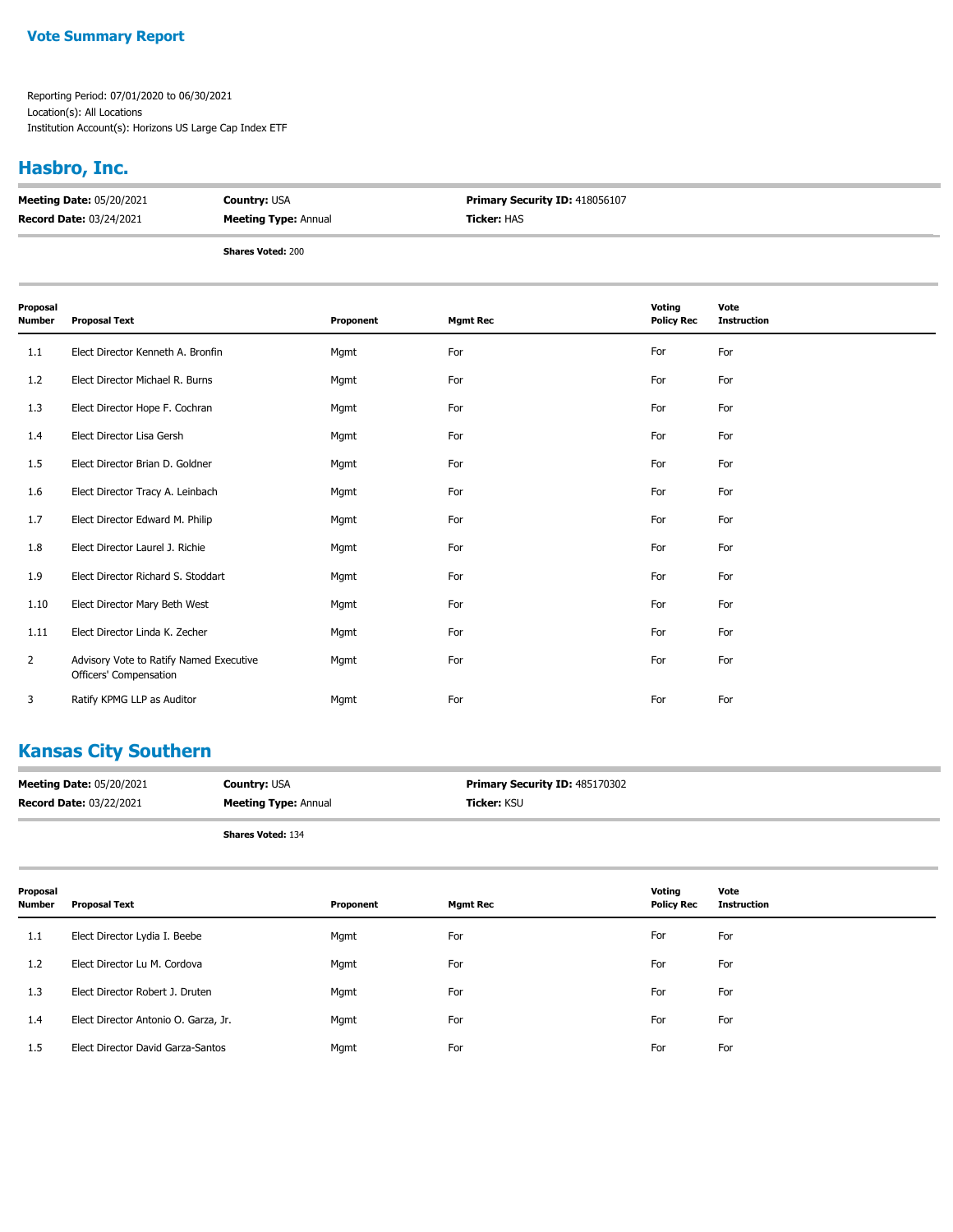### **Kansas City Southern**

| Proposal<br><b>Number</b> | <b>Proposal Text</b>                                              | Proponent | <b>Mgmt Rec</b> | Voting<br><b>Policy Rec</b> | Vote<br><b>Instruction</b> |
|---------------------------|-------------------------------------------------------------------|-----------|-----------------|-----------------------------|----------------------------|
| 1.6                       | Elect Director Janet H. Kennedy                                   | Mgmt      | For             | For                         | For                        |
| 1.7                       | Elect Director Mitchell J. Krebs                                  | Mgmt      | For             | For                         | For                        |
| 1.8                       | Elect Director Henry J. Maier                                     | Mgmt      | For             | For                         | For                        |
| 1.9                       | Elect Director Thomas A. McDonnell                                | Mgmt      | For             | For                         | For                        |
| 1.10                      | Elect Director Patrick J. Ottensmeyer                             | Mgmt      | For             | For                         | For                        |
| 2                         | Ratify PricewaterhouseCoopers LLP as Auditor                      | Mgmt      | For             | For                         | For                        |
| 3                         | Advisory Vote to Ratify Named Executive<br>Officers' Compensation | Mgmt      | For             | Against                     | Against                    |

## **Marsh & McLennan Companies, Inc.**

| <b>Meeting Date: 05/20/2021</b> | <b>Country: USA</b>         | <b>Primary Security ID: 571748102</b> |
|---------------------------------|-----------------------------|---------------------------------------|
| <b>Record Date: 03/22/2021</b>  | <b>Meeting Type: Annual</b> | <b>Ticker:</b> MMC                    |
|                                 |                             |                                       |

| <b>Shares Voted: 794</b> |  |
|--------------------------|--|
|                          |  |

| Proposal<br><b>Number</b> | <b>Proposal Text</b>                                              | Proponent | <b>Mgmt Rec</b> | Voting<br><b>Policy Rec</b> | Vote<br><b>Instruction</b> |
|---------------------------|-------------------------------------------------------------------|-----------|-----------------|-----------------------------|----------------------------|
| 1a                        | Elect Director Anthony K. Anderson                                | Mgmt      | For             | For                         | For                        |
| 1b                        | Elect Director Oscar Fanjul                                       | Mgmt      | For             | For                         | For                        |
| 1 <sub>c</sub>            | Elect Director Daniel S. Glaser                                   | Mgmt      | For             | For                         | For                        |
| 1 <sub>d</sub>            | Elect Director H. Edward Hanway                                   | Mgmt      | For             | For                         | For                        |
| 1e                        | Elect Director Deborah C. Hopkins                                 | Mgmt      | For             | For                         | For                        |
| 1f                        | Elect Director Tamara Ingram                                      | Mgmt      | For             | For                         | For                        |
| 1g                        | Elect Director Jane H. Lute                                       | Mgmt      | For             | For                         | For                        |
| 1 <sub>h</sub>            | Elect Director Steven A. Mills                                    | Mgmt      | For             | For                         | For                        |
| 1i                        | Elect Director Bruce P. Nolop                                     | Mgmt      | For             | For                         | For                        |
| 1j                        | Elect Director Marc D. Oken                                       | Mgmt      | For             | For                         | For                        |
| 1k                        | Elect Director Morton O. Schapiro                                 | Mgmt      | For             | For                         | For                        |
| 11                        | Elect Director Lloyd M. Yates                                     | Mgmt      | For             | For                         | For                        |
| 1 <sub>m</sub>            | Elect Director R. David Yost                                      | Mgmt      | For             | For                         | For                        |
| $\overline{2}$            | Advisory Vote to Ratify Named Executive<br>Officers' Compensation | Mgmt      | For             | For                         | For                        |
| 3                         | Ratify Deloitte & Touche LLP as Auditor                           | Mgmt      | For             | For                         | For                        |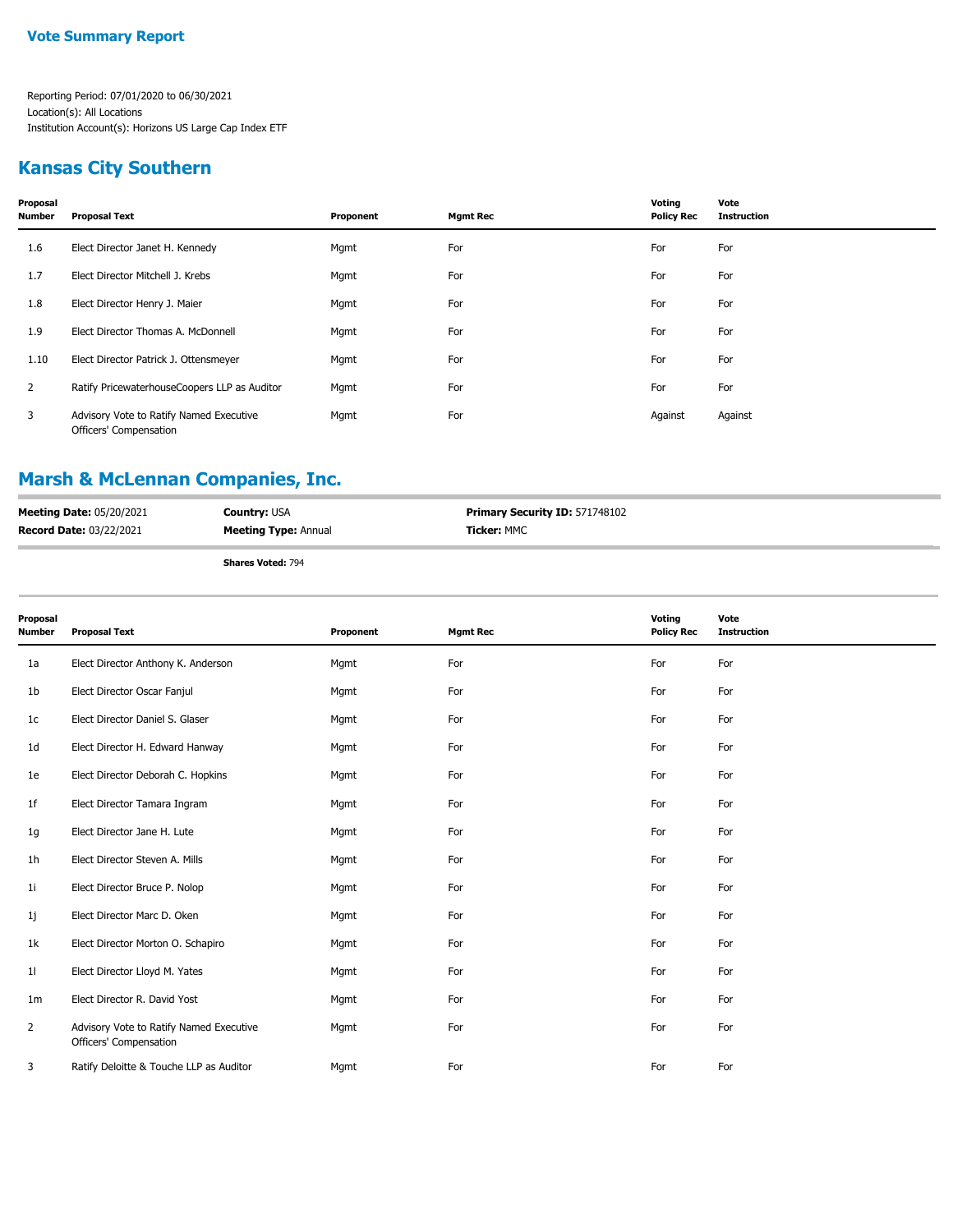### **McDonald's Corporation**

| <b>Meeting Date: 05/20/2021</b> | <b>Country: USA</b>         | <b>Primary Security ID: 580135101</b> |
|---------------------------------|-----------------------------|---------------------------------------|
| <b>Record Date: 03/22/2021</b>  | <b>Meeting Type: Annual</b> | <b>Ticker: MCD</b>                    |
|                                 | <b>Shares Voted: 1,169</b>  |                                       |

| Proposal<br>Number | <b>Proposal Text</b>                                              | Proponent | <b>Mgmt Rec</b> | Voting<br><b>Policy Rec</b> | Vote<br><b>Instruction</b> |
|--------------------|-------------------------------------------------------------------|-----------|-----------------|-----------------------------|----------------------------|
| 1a                 | Elect Director Lloyd Dean                                         | Mgmt      | For             | For                         | For                        |
| 1b                 | Elect Director Robert Eckert                                      | Mgmt      | For             | For                         | For                        |
| 1c                 | Elect Director Catherine Engelbert                                | Mgmt      | For             | For                         | For                        |
| 1d                 | Elect Director Margaret Georgiadis                                | Mgmt      | For             | For                         | For                        |
| 1e                 | Elect Director Enrique Hernandez, Jr.                             | Mgmt      | For             | For                         | For                        |
| 1f                 | Elect Director Christopher Kempczinski                            | Mgmt      | For             | For                         | For                        |
| 1g                 | Elect Director Richard Lenny                                      | Mgmt      | For             | For                         | For                        |
| 1h                 | Elect Director John Mulligan                                      | Mgmt      | For             | For                         | For                        |
| 11                 | Elect Director Sheila Penrose                                     | Mgmt      | For             | For                         | For                        |
| 1j                 | Elect Director John Rogers, Jr.                                   | Mgmt      | For             | For                         | For                        |
| 1k                 | Elect Director Paul Walsh                                         | Mgmt      | For             | For                         | For                        |
| 11                 | <b>Elect Director Miles White</b>                                 | Mgmt      | For             | For                         | For                        |
| 2                  | Advisory Vote to Ratify Named Executive<br>Officers' Compensation | Mgmt      | For             | For                         | For                        |
| 3                  | Ratify Ernst & Young LLP as Auditors                              | Mgmt      | For             | For                         | For                        |
| 4                  | Report on Sugar and Public Health                                 | <b>SH</b> | Against         | Against                     | Against                    |
| 5                  | Report on Antibiotics and Public Health Costs                     | <b>SH</b> | Against         | Against                     | Against                    |
| 6                  | Provide Right to Act by Written Consent                           | <b>SH</b> | Against         | For                         | For                        |

### **Morgan Stanley**

| <b>Meeting Date: 05/20/2021</b><br><b>Record Date: 03/22/2021</b> |                      | <b>Country: USA</b><br><b>Meeting Type: Annual</b> |           | Primary Security ID: 617446448<br><b>Ticker: MS</b> |                             |                     |
|-------------------------------------------------------------------|----------------------|----------------------------------------------------|-----------|-----------------------------------------------------|-----------------------------|---------------------|
|                                                                   |                      | Shares Voted: 2,237                                |           |                                                     |                             |                     |
| Proposal<br>Number                                                | <b>Proposal Text</b> |                                                    | Proponent | <b>Mgmt Rec</b>                                     | Voting<br><b>Policy Rec</b> | Vote<br>Instruction |

1a Elect Director Elizabeth Corley **For Mgmt** For For For For For For For For For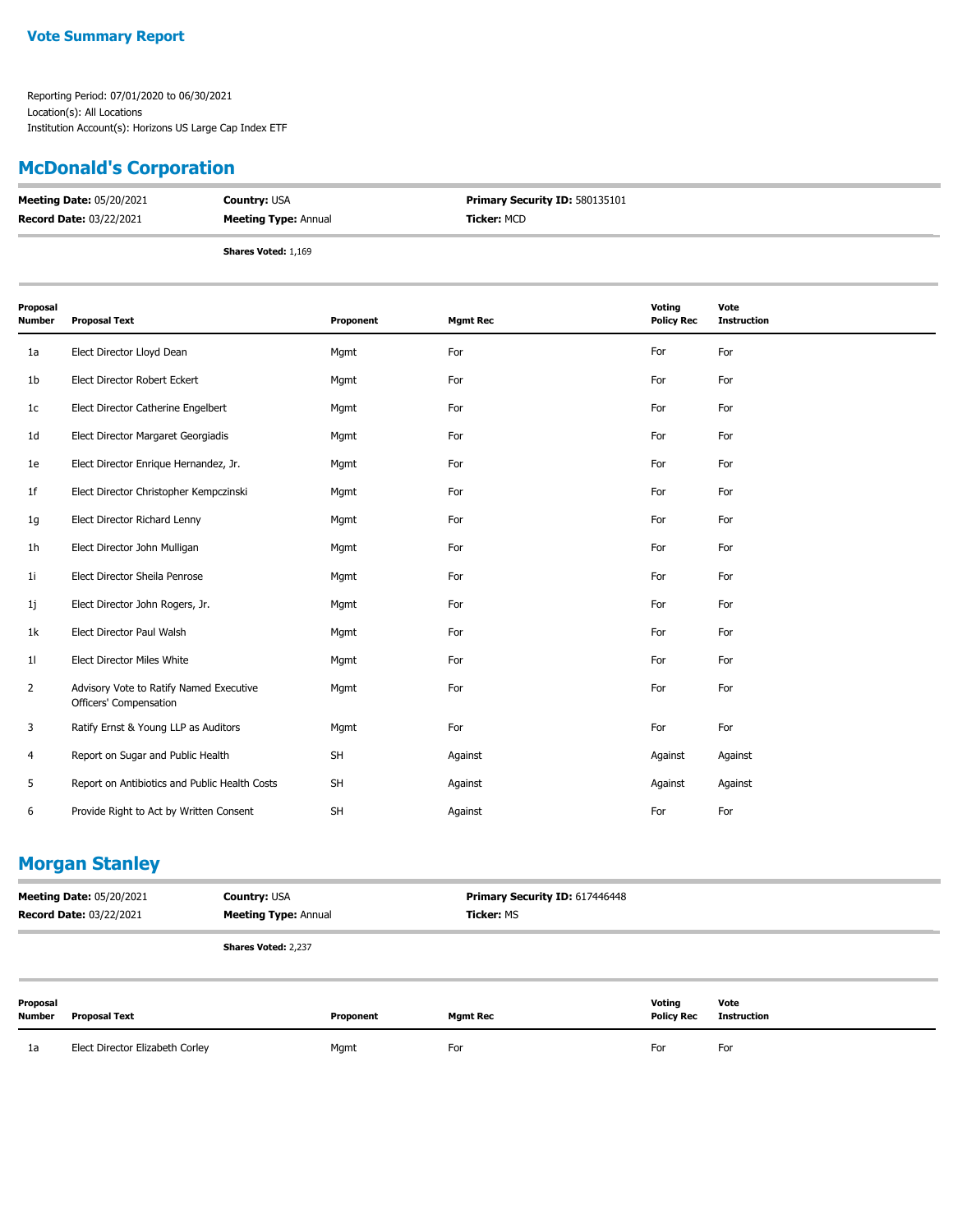### **Morgan Stanley**

| Proposal<br><b>Number</b> | <b>Proposal Text</b>                                              | Proponent | <b>Mgmt Rec</b> | Voting<br><b>Policy Rec</b> | Vote<br><b>Instruction</b> |
|---------------------------|-------------------------------------------------------------------|-----------|-----------------|-----------------------------|----------------------------|
| 1 <sub>b</sub>            | Elect Director Alistair Darling                                   | Mgmt      | For             | For                         | For                        |
| 1 <sub>c</sub>            | Elect Director Thomas H. Glocer                                   | Mgmt      | For             | For                         | For                        |
| 1d                        | Elect Director James P. Gorman                                    | Mgmt      | For             | For                         | For                        |
| 1e                        | Elect Director Robert H. Herz                                     | Mgmt      | For             | For                         | For                        |
| 1 <sup>f</sup>            | Elect Director Nobuyuki Hirano                                    | Mgmt      | For             | For                         | For                        |
| 1g                        | Elect Director Hironori Kamezawa                                  | Mgmt      | For             | For                         | For                        |
| 1 <sub>h</sub>            | Elect Director Shelley B. Leibowitz                               | Mgmt      | For             | For                         | For                        |
| 1i                        | Elect Director Stephen J. Luczo                                   | Mgmt      | For             | For                         | For                        |
| 1j                        | Elect Director Jami Miscik                                        | Mgmt      | For             | For                         | For                        |
| 1k                        | Elect Director Dennis M. Nally                                    | Mgmt      | For             | For                         | For                        |
| 11                        | Elect Director Mary L. Schapiro                                   | Mgmt      | For             | For                         | For                        |
| 1 <sub>m</sub>            | Elect Director Perry M. Traquina                                  | Mgmt      | For             | For                         | For                        |
| 1n                        | Elect Director Rayford Wilkins, Jr.                               | Mgmt      | For             | For                         | For                        |
| 2                         | Ratify Deloitte & Touche LLP as Auditors                          | Mgmt      | For             | For                         | For                        |
| 3                         | Advisory Vote to Ratify Named Executive<br>Officers' Compensation | Mgmt      | For             | For                         | For                        |
| 4                         | Amend Omnibus Stock Plan                                          | Mgmt      | For             | For                         | For                        |

## **NextEra Energy, Inc.**

| <b>Meeting Date: 05/20/2021</b> | <b>Country: USA</b>         | <b>Primary Security ID: 65339F101</b> |
|---------------------------------|-----------------------------|---------------------------------------|
| <b>Record Date: 03/23/2021</b>  | <b>Meeting Type: Annual</b> | <b>Ticker:</b> NEE                    |
|                                 |                             |                                       |

**Shares Voted:** 3,069

| Proposal<br><b>Number</b> | <b>Proposal Text</b>               | Proponent | <b>Mgmt Rec</b> | Voting<br><b>Policy Rec</b> | Vote<br><b>Instruction</b> |
|---------------------------|------------------------------------|-----------|-----------------|-----------------------------|----------------------------|
| 1a                        | Elect Director Sherry S. Barrat    | Mgmt      | For             | For                         | For                        |
| 1 <sub>b</sub>            | Elect Director James L. Camaren    | Mgmt      | For             | For                         | For                        |
| 1c                        | Elect Director Kenneth B. Dunn     | Mgmt      | For             | For                         | For                        |
| 1d                        | Elect Director Naren K. Gursahaney | Mgmt      | For             | For                         | For                        |
| 1e                        | Elect Director Kirk S. Hachigian   | Mgmt      | For             | For                         | For                        |
| 1 <sup>f</sup>            | Elect Director Amy B. Lane         | Mgmt      | For             | For                         | For                        |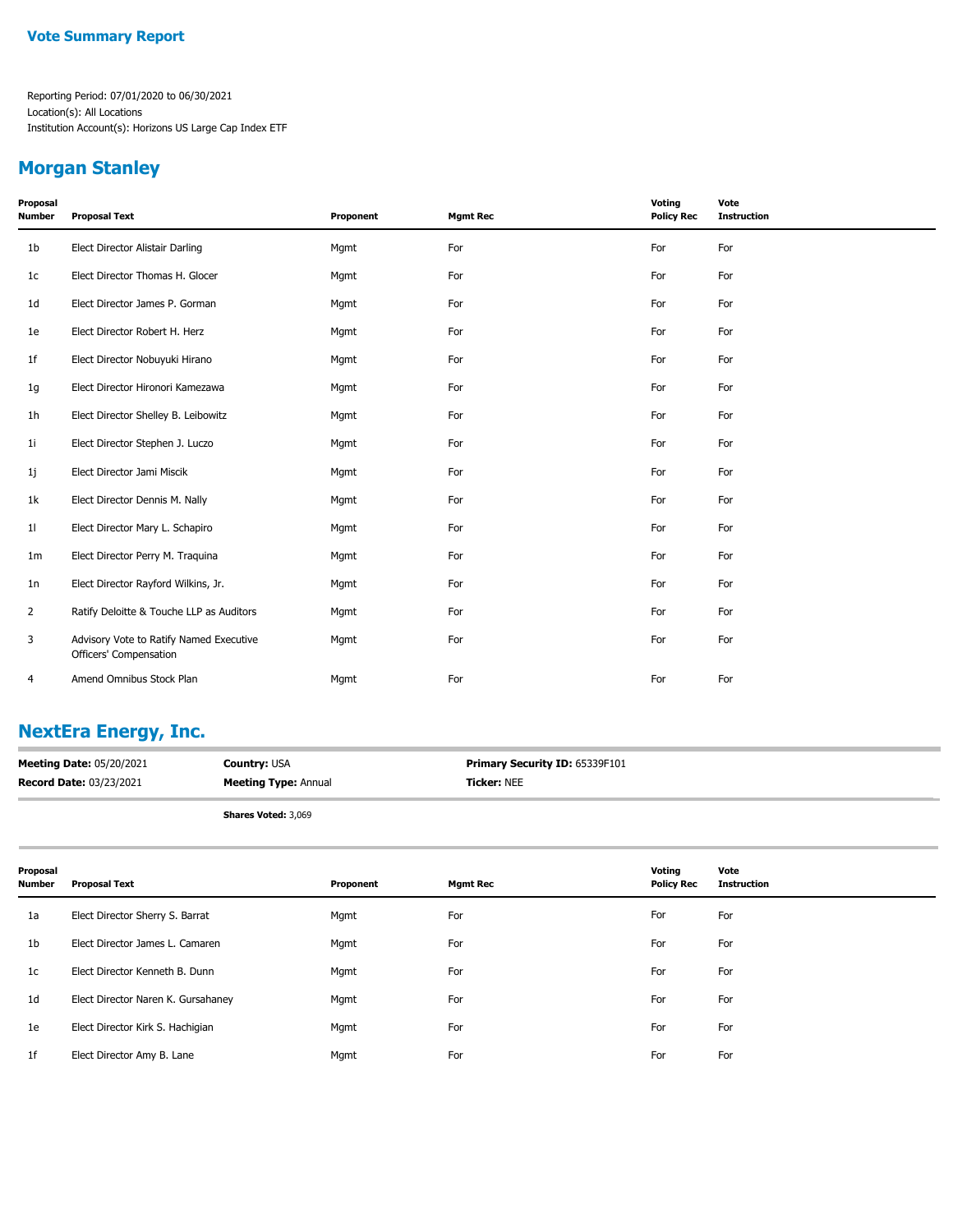### **NextEra Energy, Inc.**

| Proposal<br>Number | <b>Proposal Text</b>                                              | Proponent | <b>Mgmt Rec</b> | Voting<br><b>Policy Rec</b> | Vote<br><b>Instruction</b> |
|--------------------|-------------------------------------------------------------------|-----------|-----------------|-----------------------------|----------------------------|
| 1g                 | Elect Director David L. Porges                                    | Mgmt      | For             | For                         | For                        |
| 1h                 | Elect Director James L. Robo                                      | Mgmt      | For             | For                         | For                        |
| 1i                 | Elect Director Rudy E. Schupp                                     | Mgmt      | For             | For                         | For                        |
| 1j                 | Elect Director John L. Skolds                                     | Mgmt      | For             | For                         | For                        |
| 1k                 | Elect Director Lynn M. Utter                                      | Mgmt      | For             | For                         | For                        |
| 11                 | Elect Director Darryl L. Wilson                                   | Mgmt      | For             | For                         | For                        |
| $\overline{2}$     | Ratify Deloitte & Touche LLP as Auditors                          | Mgmt      | For             | For                         | For                        |
| 3                  | Advisory Vote to Ratify Named Executive<br>Officers' Compensation | Mgmt      | For             | For                         | For                        |
| 4                  | Approve Omnibus Stock Plan                                        | Mgmt      | For             | For                         | For                        |
| 5                  | Provide Right to Act by Written Consent                           | <b>SH</b> | Against         | For                         | For                        |
|                    |                                                                   |           |                 |                             |                            |

## **PG&E Corporation**

| <b>Meeting Date: 05/20/2021</b> | <b>Country: USA</b>         | <b>Primary Security ID: 69331C108</b> |
|---------------------------------|-----------------------------|---------------------------------------|
| <b>Record Date: 03/22/2021</b>  | <b>Meeting Type: Annual</b> | <b>Ticker: PCG</b>                    |

**Shares Voted:** 2,362

| Proposal<br>Number | <b>Proposal Text</b>                                              | Proponent | <b>Mgmt Rec</b> | Voting<br><b>Policy Rec</b> | Vote<br><b>Instruction</b> |
|--------------------|-------------------------------------------------------------------|-----------|-----------------|-----------------------------|----------------------------|
| 1a                 | Elect Director Cheryl F. Campbell                                 | Mgmt      | For             | For                         | For                        |
| 1b                 | Elect Director Kerry W. Cooper                                    | Mgmt      | For             | For                         | For                        |
| 1c                 | Elect Director Arno L. Harris                                     | Mgmt      | For             | For                         | For                        |
| 1d                 | Elect Director Michael R. Niggli                                  | Mgmt      | For             | For                         | For                        |
| 1e                 | Elect Director Oluwadara (Dara) J. Treseder                       | Mgmt      | For             | For                         | For                        |
| 1f                 | Elect Director Benjamin F. Wilson                                 | Mgmt      | For             | For                         | For                        |
| $\overline{2}$     | Ratify Deloitte & Touche LLP as Auditors                          | Mgmt      | For             | For                         | For                        |
| 3                  | Advisory Vote to Ratify Named Executive<br>Officers' Compensation | Mgmt      | For             | For                         | For                        |
| 4                  | Approve Omnibus Stock Plan                                        | Mgmt      | For             | For                         | For                        |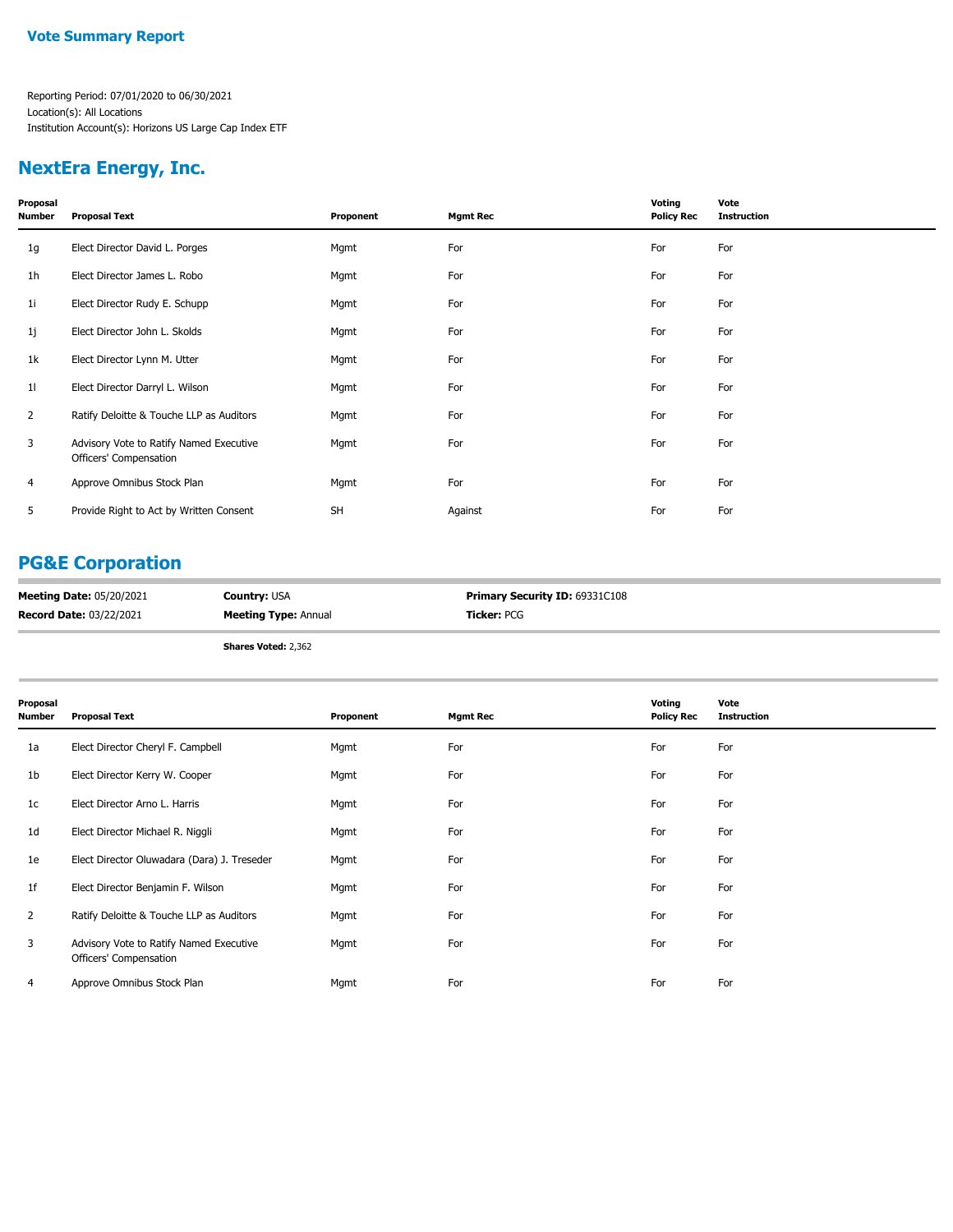# **Synchrony Financial**

| <b>Meeting Date: 05/20/2021</b> | <b>Country: USA</b>         | <b>Primary Security ID: 87165B103</b> |
|---------------------------------|-----------------------------|---------------------------------------|
| <b>Record Date: 03/25/2021</b>  | <b>Meeting Type: Annual</b> | <b>Ticker: SYF</b>                    |
|                                 | <b>Shares Voted: 807</b>    |                                       |

| Proposal<br>Number | <b>Proposal Text</b>                                              | Proponent | <b>Mgmt Rec</b> | Voting<br><b>Policy Rec</b> | Vote<br><b>Instruction</b> |
|--------------------|-------------------------------------------------------------------|-----------|-----------------|-----------------------------|----------------------------|
| 1a                 | Elect Director Margaret M. Keane                                  | Mgmt      | For             | For                         | For                        |
| 1b                 | Elect Director Fernando Aguirre                                   | Mgmt      | For             | For                         | For                        |
| 1c                 | Elect Director Paget L. Alves                                     | Mgmt      | For             | For                         | For                        |
| 1d                 | Elect Director Arthur W. Coviello, Jr.                            | Mgmt      | For             | For                         | For                        |
| 1e                 | Elect Director Brian D. Doubles                                   | Mgmt      | For             | For                         | For                        |
| 1f                 | Elect Director William W. Graylin                                 | Mgmt      | For             | For                         | For                        |
| 1g                 | Elect Director Roy A. Guthrie                                     | Mgmt      | For             | For                         | For                        |
| 1h                 | Elect Director Jeffrey G. Naylor                                  | Mgmt      | For             | For                         | For                        |
| 11                 | Elect Director P.W. "Bill" Parker                                 | Mgmt      | For             | For                         | For                        |
| 1j                 | Elect Director Laurel J. Richie                                   | Mgmt      | For             | For                         | For                        |
| 1k                 | Elect Director Olympia J. Snowe                                   | Mgmt      | For             | For                         | For                        |
| 11                 | Elect Director Ellen M. Zane                                      | Mgmt      | For             | For                         | For                        |
| $\overline{2}$     | Advisory Vote to Ratify Named Executive<br>Officers' Compensation | Mgmt      | For             | For                         | For                        |
| 3                  | Advisory Vote on Say on Pay Frequency                             | Mgmt      | One Year        | One Year                    | One Year                   |
| 4                  | Ratify KPMG LLP as Auditors                                       | Mgmt      | For             | For                         | For                        |

## **The Home Depot, Inc.**

| <b>Meeting Date: 05/20/2021</b> | <b>Country: USA</b>         | <b>Primary Security ID: 437076102</b> |
|---------------------------------|-----------------------------|---------------------------------------|
| <b>Record Date: 03/22/2021</b>  | <b>Meeting Type: Annual</b> | <b>Ticker: HD</b>                     |
|                                 | <b>Shares Voted: 1,688</b>  |                                       |

| Proposal<br><b>Number</b> | <b>Proposal Text</b>           | Proponent | <b>Mgmt Rec</b> | Voting<br><b>Policy Rec</b> | Vote<br><b>Instruction</b> |
|---------------------------|--------------------------------|-----------|-----------------|-----------------------------|----------------------------|
| 1a                        | Elect Director Gerard J. Arpey | Mgmt      | For             | For                         | For                        |
| 1b                        | Elect Director Ari Bousbib     | Mgmt      | For             | For                         | For                        |
| 1c                        | Elect Director Jeffery H. Boyd | Mgmt      | For             | For                         | For                        |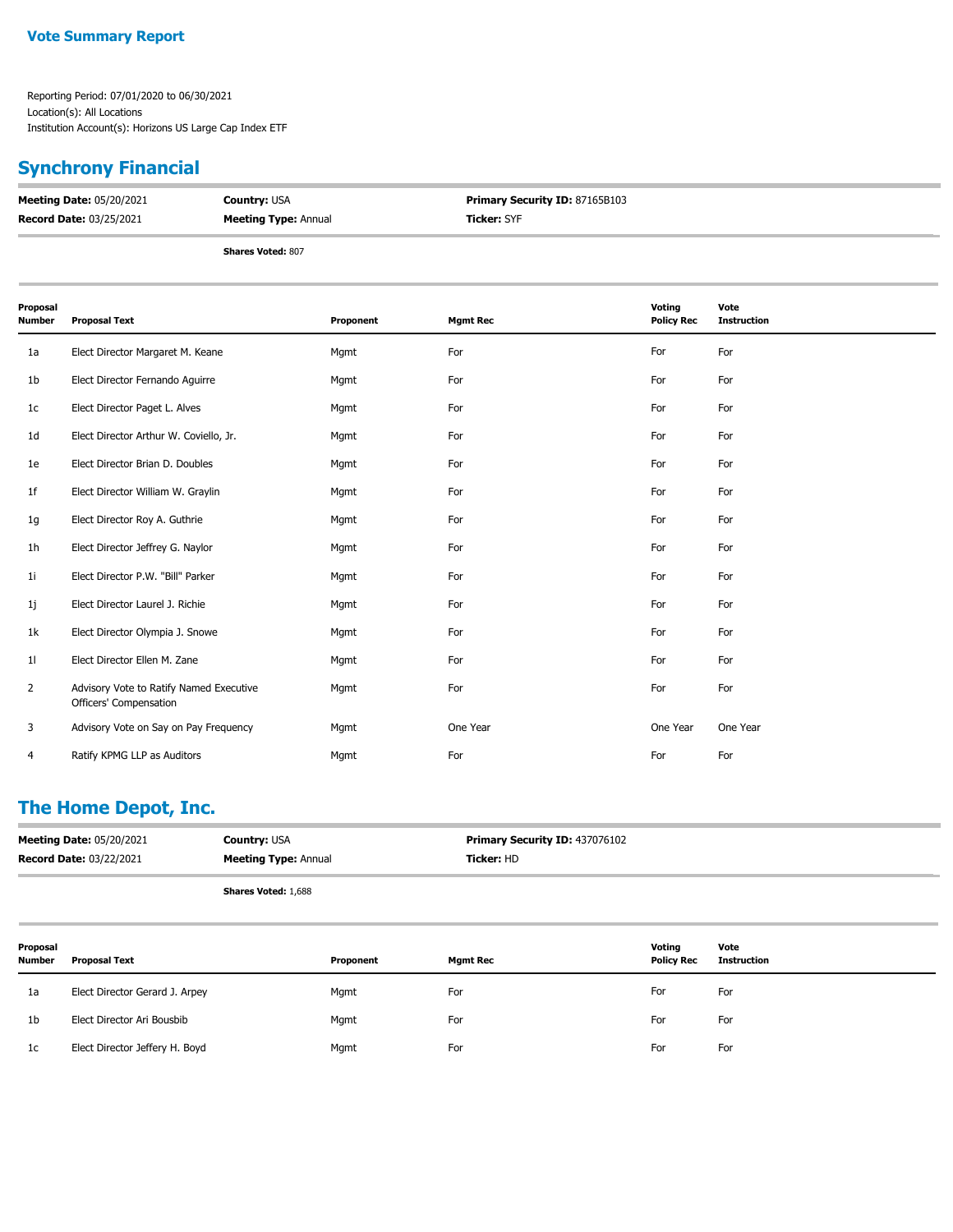### **The Home Depot, Inc.**

| Proposal<br><b>Number</b> | <b>Proposal Text</b>                                              | Proponent | <b>Mgmt Rec</b> | Voting<br><b>Policy Rec</b> | Vote<br><b>Instruction</b> |
|---------------------------|-------------------------------------------------------------------|-----------|-----------------|-----------------------------|----------------------------|
| 1 <sub>d</sub>            | Elect Director Gregory D. Brenneman                               | Mgmt      | For             | For                         | For                        |
| 1e                        | Elect Director J. Frank Brown                                     | Mgmt      | For             | For                         | For                        |
| 1f                        | Elect Director Albert P. Carey                                    | Mgmt      | For             | For                         | For                        |
| 1g                        | Elect Director Helena B. Foulkes                                  | Mgmt      | For             | For                         | For                        |
| 1h                        | Elect Director Linda R. Gooden                                    | Mgmt      | For             | For                         | For                        |
| 11                        | Elect Director Wayne M. Hewett                                    | Mgmt      | For             | For                         | For                        |
| 1j                        | Elect Director Manuel Kadre                                       | Mgmt      | For             | For                         | For                        |
| 1k                        | Elect Director Stephanie C. Linnartz                              | Mgmt      | For             | For                         | For                        |
| 11                        | Elect Director Craig A. Menear                                    | Mgmt      | For             | For                         | For                        |
| 2                         | Ratify KPMG LLP as Auditors                                       | Mgmt      | For             | For                         | For                        |
| 3                         | Advisory Vote to Ratify Named Executive<br>Officers' Compensation | Mgmt      | For             | For                         | For                        |
| 4                         | Amend Shareholder Written Consent<br>Provisions                   | <b>SH</b> | Against         | For                         | For                        |
| 5                         | Report on Political Contributions Congruency<br>Analysis          | <b>SH</b> | Against         | For                         | For                        |
| 6                         | Report on Prison Labor in the Supply Chain                        | SH        | Against         | Against                     | Against                    |

## **The Travelers Companies, Inc.**

| <b>Meeting Date: 05/20/2021</b> | <b>Country: USA</b>         | <b>Primary Security ID: 89417E109</b> |
|---------------------------------|-----------------------------|---------------------------------------|
| <b>Record Date: 03/23/2021</b>  | <b>Meeting Type: Annual</b> | <b>Ticker: TRV</b>                    |
|                                 |                             |                                       |

| Proposal<br>Number | <b>Proposal Text</b>                 | Proponent | Mgmt Rec | Voting<br><b>Policy Rec</b> | Vote<br><b>Instruction</b> |
|--------------------|--------------------------------------|-----------|----------|-----------------------------|----------------------------|
| 1a                 | Elect Director Alan L. Beller        | Mgmt      | For      | For                         | For                        |
| 1 <sub>b</sub>     | Elect Director Janet M. Dolan        | Mgmt      | For      | For                         | For                        |
| 1c                 | Elect Director Patricia L. Higgins   | Mgmt      | For      | For                         | For                        |
| 1 <sub>d</sub>     | Elect Director William J. Kane       | Mgmt      | For      | For                         | For                        |
| 1e                 | Elect Director Thomas B. Leonardi    | Mgmt      | For      | For                         | For                        |
| 1f                 | Elect Director Clarence Otis, Jr.    | Mgmt      | For      | For                         | For                        |
| 1g                 | Elect Director Elizabeth E. Robinson | Mgmt      | For      | For                         | For                        |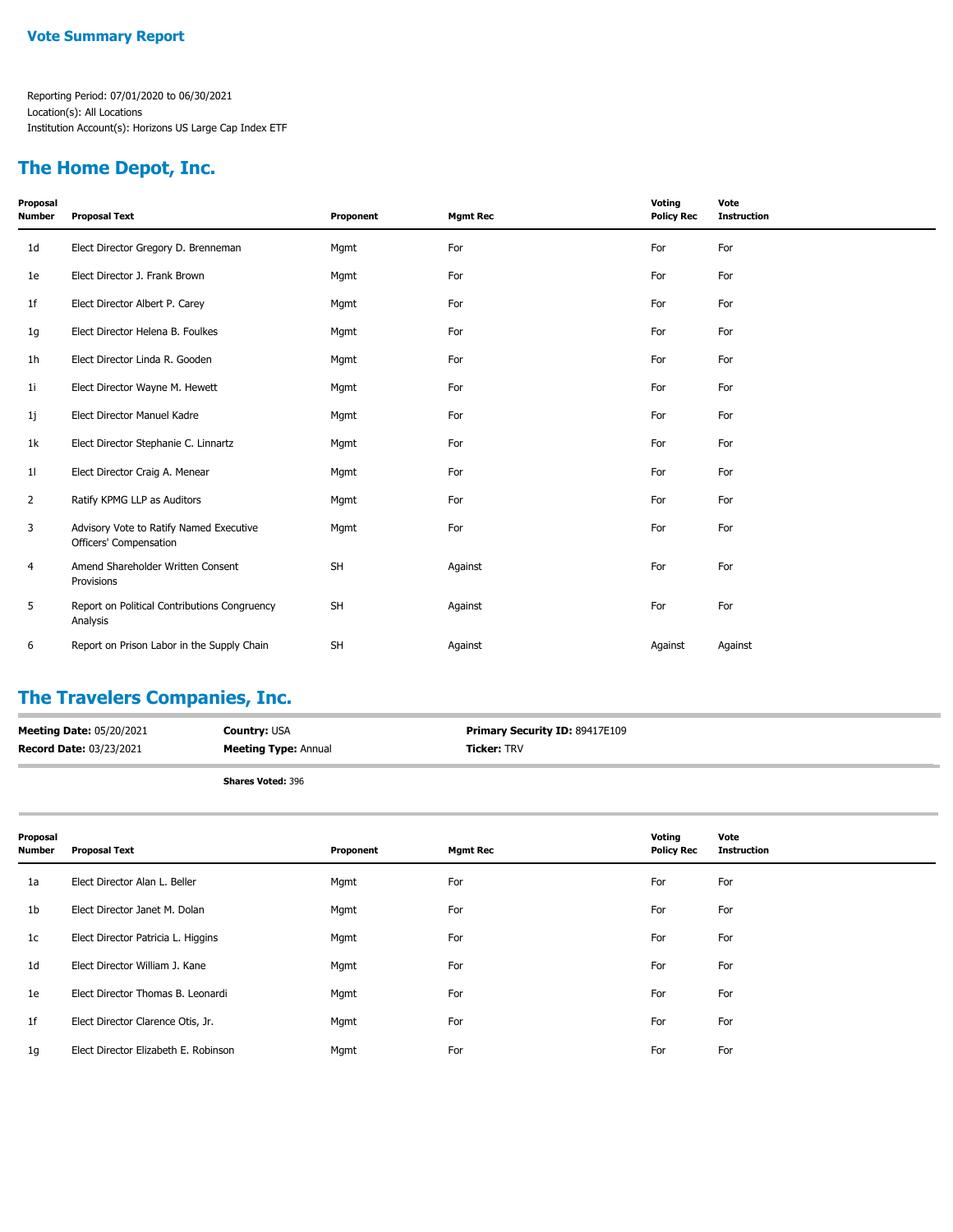### **The Travelers Companies, Inc.**

| Proposal<br>Number | <b>Proposal Text</b>                                              | Proponent | <b>Mgmt Rec</b> | Voting<br><b>Policy Rec</b> | Vote<br><b>Instruction</b> |
|--------------------|-------------------------------------------------------------------|-----------|-----------------|-----------------------------|----------------------------|
| 1h                 | Elect Director Philip T. (Pete) Ruegger, III                      | Mgmt      | For             | For                         | For                        |
| 1i                 | Elect Director Todd C. Schermerhorn                               | Mgmt      | For             | For                         | For                        |
| 1j                 | Elect Director Alan D. Schnitzer                                  | Mgmt      | For             | For                         | For                        |
| 1k                 | Elect Director Laurie J. Thomsen                                  | Mgmt      | For             | For                         | For                        |
| $\overline{2}$     | Ratify KPMG LLP as Auditors                                       | Mgmt      | For             | For                         | For                        |
| 3                  | Advisory Vote to Ratify Named Executive<br>Officers' Compensation | Mgmt      | For             | For                         | For                        |
| 4                  | Amend Omnibus Stock Plan                                          | Mgmt      | For             | For                         | For                        |
|                    |                                                                   |           |                 |                             |                            |

#### **Zoetis Inc.**

| <b>Meeting Date: 05/20/2021</b> | <b>Country:</b> USA         | <b>Primary Security ID: 98978V103</b> |
|---------------------------------|-----------------------------|---------------------------------------|
| <b>Record Date: 03/26/2021</b>  | <b>Meeting Type: Annual</b> | <b>Ticker:</b> ZTS                    |

**Shares Voted:** 746

| Proposal<br><b>Number</b> | <b>Proposal Text</b>                                              | Proponent | Mgmt Rec | Voting<br><b>Policy Rec</b> | Vote<br><b>Instruction</b> |
|---------------------------|-------------------------------------------------------------------|-----------|----------|-----------------------------|----------------------------|
| 1a                        | Elect Director Sanjay Khosla                                      | Mgmt      | For      | For                         | For                        |
| 1 <sub>b</sub>            | Elect Director Antoinette R. Leatherberry                         | Mgmt      | For      | For                         | For                        |
| 1c                        | Elect Director Willie M. Reed                                     | Mgmt      | For      | For                         | For                        |
| 1d                        | Elect Director Linda Rhodes                                       | Mgmt      | For      | For                         | For                        |
| 2                         | Advisory Vote to Ratify Named Executive<br>Officers' Compensation | Mgmt      | For      | For                         | For                        |
| 3                         | Ratify KPMG LLP as Auditor                                        | Mgmt      | For      | For                         | For                        |
| 4                         | Adopt Simple Majority Vote                                        | <b>SH</b> | Against  | For                         | For                        |

## **Cable One, Inc.**

| <b>Meeting Date: 05/21/2021</b> | <b>Country: USA</b>         | <b>Primary Security ID: 12685J105</b> |
|---------------------------------|-----------------------------|---------------------------------------|
| <b>Record Date: 04/05/2021</b>  | <b>Meeting Type: Annual</b> | <b>Ticker: CABO</b>                   |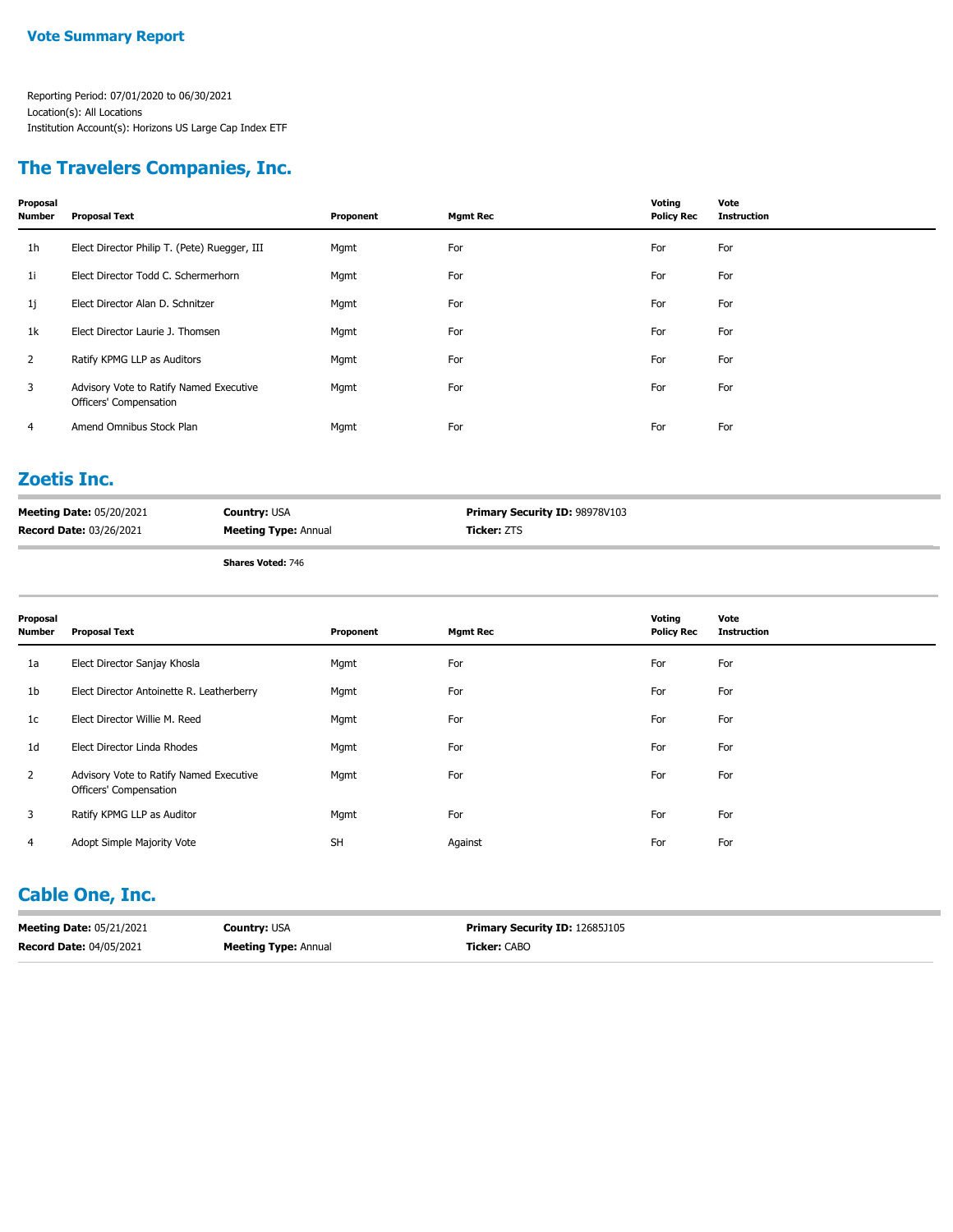#### **Vote Summary Report**

Reporting Period: 07/01/2020 to 06/30/2021 Location(s): All Locations Institution Account(s): Horizons US Large Cap Index ETF

## **Cable One, Inc.**

**Shares Voted:** 9

| Proposal<br><b>Number</b> | <b>Proposal Text</b>                                              | Proponent | <b>Mgmt Rec</b> | Voting<br><b>Policy Rec</b> | Vote<br><b>Instruction</b> |
|---------------------------|-------------------------------------------------------------------|-----------|-----------------|-----------------------------|----------------------------|
| 1a                        | Elect Director Thomas S. Gayner                                   | Mgmt      | For             | Against                     | Against                    |
| 1 <sub>b</sub>            | Elect Director Deborah J. Kissire                                 | Mgmt      | For             | For                         | For                        |
| 1c                        | Elect Director Thomas O. Might                                    | Mgmt      | For             | For                         | For                        |
| 1d                        | Elect Director Kristine E. Miller                                 | Mgmt      | For             | Against                     | Against                    |
| 2                         | Ratify PricewaterhouseCoopers LLP as<br>Auditors                  | Mgmt      | For             | For                         | For                        |
| 3                         | Advisory Vote to Ratify Named Executive<br>Officers' Compensation | Mgmt      | For             | For                         | For                        |

## **Crown Castle International Corp.**

| <b>Meeting Date: 05/21/2021</b> | <b>Country: USA</b>         | <b>Primary Security ID: 22822V101</b> |
|---------------------------------|-----------------------------|---------------------------------------|
| <b>Record Date: 03/22/2021</b>  | <b>Meeting Type: Annual</b> | <b>Ticker:</b> CCI                    |
|                                 | <b>Shares Voted: 674</b>    |                                       |

| Proposal<br><b>Number</b> | <b>Proposal Text</b>                             | Proponent | <b>Mgmt Rec</b> | Voting<br><b>Policy Rec</b> | Vote<br><b>Instruction</b> |
|---------------------------|--------------------------------------------------|-----------|-----------------|-----------------------------|----------------------------|
| 1a                        | Elect Director P. Robert Bartolo                 | Mgmt      | For             | For                         | For                        |
| 1 <sub>b</sub>            | Elect Director Jay A. Brown                      | Mgmt      | For             | For                         | For                        |
| 1c                        | Elect Director Cindy Christy                     | Mgmt      | For             | For                         | For                        |
| 1d                        | Elect Director Ari Q. Fitzgerald                 | Mgmt      | For             | For                         | For                        |
| 1e                        | Elect Director Andrea J. Goldsmith               | Mgmt      | For             | For                         | For                        |
| 1f                        | Elect Director Lee W. Hogan                      | Mgmt      | For             | For                         | For                        |
| 1g                        | Elect Director Tammy K. Jones                    | Mgmt      | For             | For                         | For                        |
| 1h                        | Elect Director J. Landis Martin                  | Mgmt      | For             | For                         | For                        |
| 11                        | Elect Director Anthony J. Melone                 | Mgmt      | For             | For                         | For                        |
| 1j                        | Elect Director W. Benjamin Moreland              | Mgmt      | For             | For                         | For                        |
| 1k                        | Elect Director Kevin A. Stephens                 | Mgmt      | For             | For                         | For                        |
| 11                        | Elect Director Matthew Thornton, III             | Mgmt      | For             | For                         | For                        |
| $\overline{2}$            | Ratify PricewaterhouseCoopers LLP as<br>Auditors | Mgmt      | For             | For                         | For                        |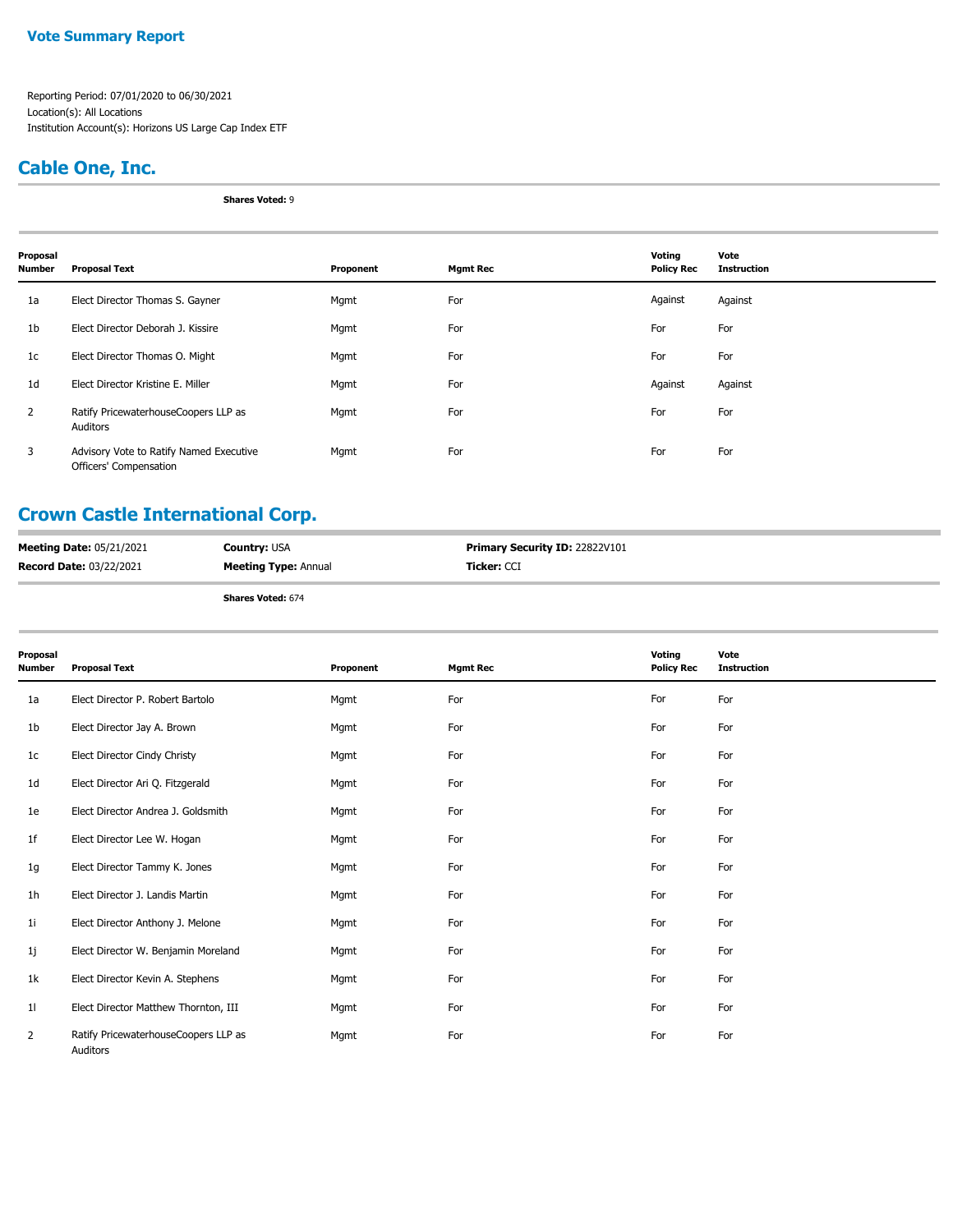### **Crown Castle International Corp.**

| Proposal<br><b>Number</b> | <b>Proposal Text</b>                                              | Proponent | Mamt Rec | Voting<br><b>Policy Rec</b> | Vote<br>Instruction |
|---------------------------|-------------------------------------------------------------------|-----------|----------|-----------------------------|---------------------|
|                           | Advisory Vote to Ratify Named Executive<br>Officers' Compensation | Mgmt      | For      | For                         | For                 |
|                           | Advisory Vote on Say on Pay Frequency                             | Mgmt      | One Year | One Year                    | One Year            |

## **Honeywell International Inc.**

| <b>Meeting Date: 05/21/2021</b> | <b>Country: USA</b>         | <b>Primary Security ID: 438516106</b> |
|---------------------------------|-----------------------------|---------------------------------------|
| <b>Record Date: 03/26/2021</b>  | <b>Meeting Type: Annual</b> | <b>Ticker:</b> HON                    |
|                                 |                             |                                       |

**Shares Voted:** 1,100

| Proposal<br><b>Number</b> | <b>Proposal Text</b>                                              | Proponent | <b>Mgmt Rec</b> | Voting<br><b>Policy Rec</b> | Vote<br><b>Instruction</b> |
|---------------------------|-------------------------------------------------------------------|-----------|-----------------|-----------------------------|----------------------------|
| 1A                        | Elect Director Darius Adamczyk                                    | Mgmt      | For             | For                         | For                        |
| 1B                        | Elect Director Duncan B. Angove                                   | Mgmt      | For             | For                         | For                        |
| 1C                        | Elect Director William S. Ayer                                    | Mgmt      | For             | For                         | For                        |
| 1D                        | Elect Director Kevin Burke                                        | Mgmt      | For             | For                         | For                        |
| 1E                        | Elect Director D. Scott Davis                                     | Mgmt      | For             | For                         | For                        |
| 1F                        | Elect Director Deborah Flint                                      | Mgmt      | For             | For                         | For                        |
| 1G                        | Elect Director Judd Gregg                                         | Mgmt      | For             | For                         | For                        |
| 1H                        | Elect Director Grace D. Lieblein                                  | Mgmt      | For             | For                         | For                        |
| 1I                        | Elect Director Raymond T. Odierno                                 | Mgmt      | For             | For                         | For                        |
| 1J                        | Elect Director George Paz                                         | Mgmt      | For             | For                         | For                        |
| 1K                        | Elect Director Robin L. Washington                                | Mgmt      | For             | For                         | For                        |
| $\overline{2}$            | Advisory Vote to Ratify Named Executive<br>Officers' Compensation | Mqmt      | For             | For                         | For                        |
| 3                         | Ratify Deloitte & Touche LLP as Auditor                           | Mgmt      | For             | For                         | For                        |
| 4                         | Provide Right to Act by Written Consent                           | <b>SH</b> | Against         | For                         | For                        |

### **Quest Diagnostics Incorporated**

| <b>Meeting Date: 05/21/2021</b> | <b>Country: USA</b>         | <b>Primary Security ID: 74834L100</b> |
|---------------------------------|-----------------------------|---------------------------------------|
| <b>Record Date: 03/22/2021</b>  | <b>Meeting Type: Annual</b> | <b>Ticker:</b> DGX                    |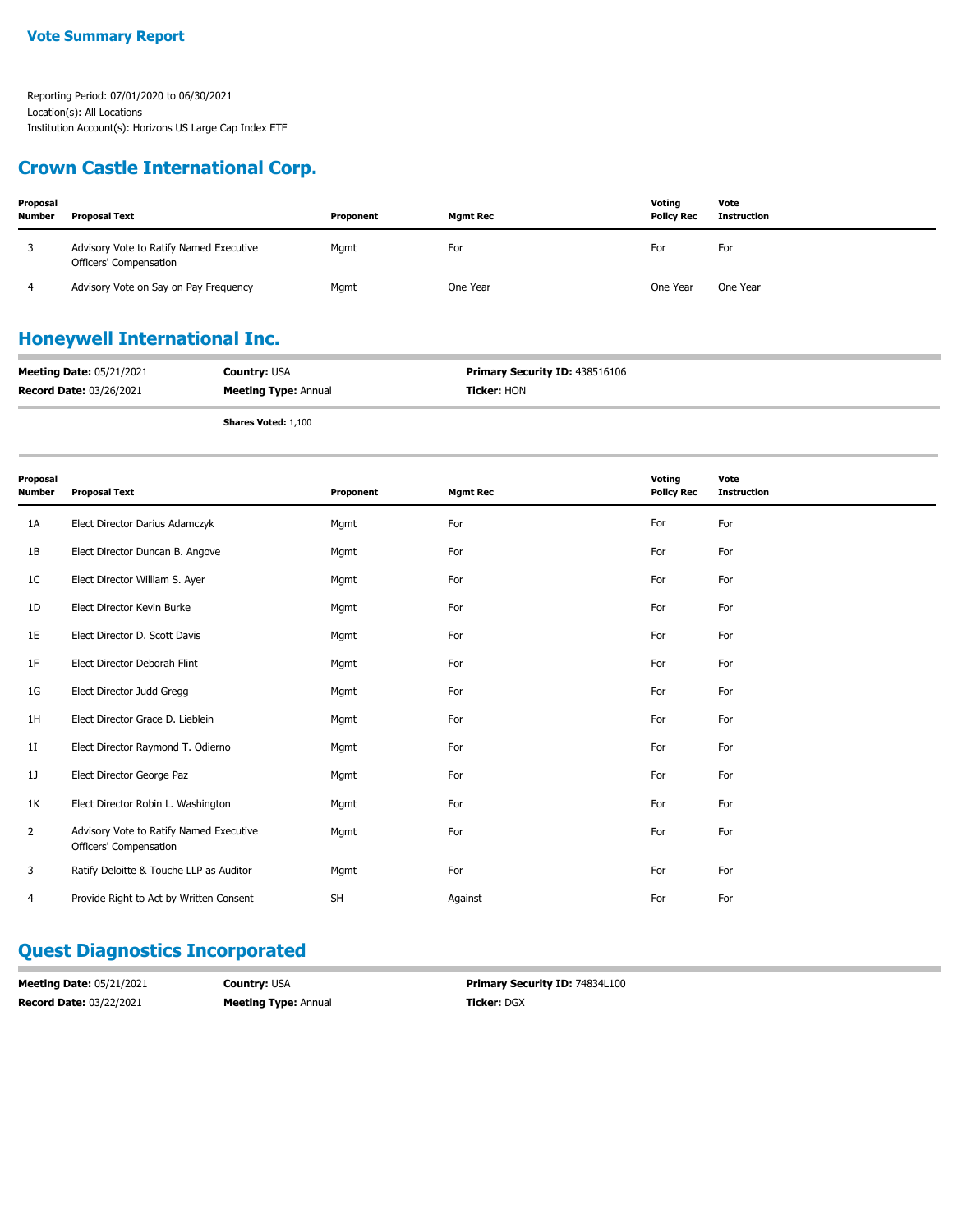### **Quest Diagnostics Incorporated**

**Shares Voted:** 211

| Proposal<br>Number | <b>Proposal Text</b>                                              | Proponent | <b>Mgmt Rec</b> | Voting<br><b>Policy Rec</b> | Vote<br><b>Instruction</b> |
|--------------------|-------------------------------------------------------------------|-----------|-----------------|-----------------------------|----------------------------|
| 1.1                | Elect Director Vicky B. Gregg                                     | Mgmt      | For             | For                         | For                        |
| 1.2                | Elect Director Wright L. Lassiter, III                            | Mgmt      | For             | For                         | For                        |
| 1.3                | Elect Director Timothy L. Main                                    | Mgmt      | For             | For                         | For                        |
| 1.4                | Elect Director Denise M. Morrison                                 | Mgmt      | For             | For                         | For                        |
| 1.5                | Elect Director Gary M. Pfeiffer                                   | Mgmt      | For             | For                         | For                        |
| 1.6                | Elect Director Timothy M. Ring                                    | Mgmt      | For             | For                         | For                        |
| 1.7                | Elect Director Stephen H. Rusckowski                              | Mgmt      | For             | For                         | For                        |
| 1.8                | Elect Director Helen I. Torley                                    | Mgmt      | For             | For                         | For                        |
| 1.9                | Elect Director Gail R. Wilensky                                   | Mgmt      | For             | For                         | For                        |
| $\overline{2}$     | Advisory Vote to Ratify Named Executive<br>Officers' Compensation | Mgmt      | For             | For                         | For                        |
| 3                  | Ratify PricewaterhouseCoopers LLP as<br>Auditors                  | Mgmt      | For             | For                         | For                        |
| 4                  | Provide Right to Act by Written Consent                           | <b>SH</b> | Against         | For                         | For                        |

## **Republic Services, Inc.**

| <b>Meeting Date: 05/21/2021</b> | <b>Country: USA</b>         | Primary Security ID: 760759100 |
|---------------------------------|-----------------------------|--------------------------------|
| <b>Record Date: 03/22/2021</b>  | <b>Meeting Type: Annual</b> | <b>Ticker:</b> RSG             |
|                                 |                             |                                |

| Proposal<br><b>Number</b> | <b>Proposal Text</b>             | Proponent | <b>Mgmt Rec</b> | Voting<br><b>Policy Rec</b> | Vote<br><b>Instruction</b> |
|---------------------------|----------------------------------|-----------|-----------------|-----------------------------|----------------------------|
| 1a                        | Elect Director Manuel Kadre      | Mgmt      | For             | For                         | For                        |
| 1b                        | Elect Director Tomago Collins    | Mgmt      | For             | For                         | For                        |
| 1 <sub>c</sub>            | Elect Director Michael A. Duffy  | Mgmt      | For             | For                         | For                        |
| 1d                        | Elect Director Thomas W. Handley | Mgmt      | For             | For                         | For                        |
| 1e                        | Elect Director Jennifer M. Kirk  | Mgmt      | For             | For                         | For                        |
| 1f                        | Elect Director Michael Larson    | Mgmt      | For             | For                         | For                        |
| 1g                        | Elect Director Kim S. Pegula     | Mgmt      | For             | For                         | For                        |
| 1 <sub>h</sub>            | Elect Director James P. Snee     | Mgmt      | For             | For                         | For                        |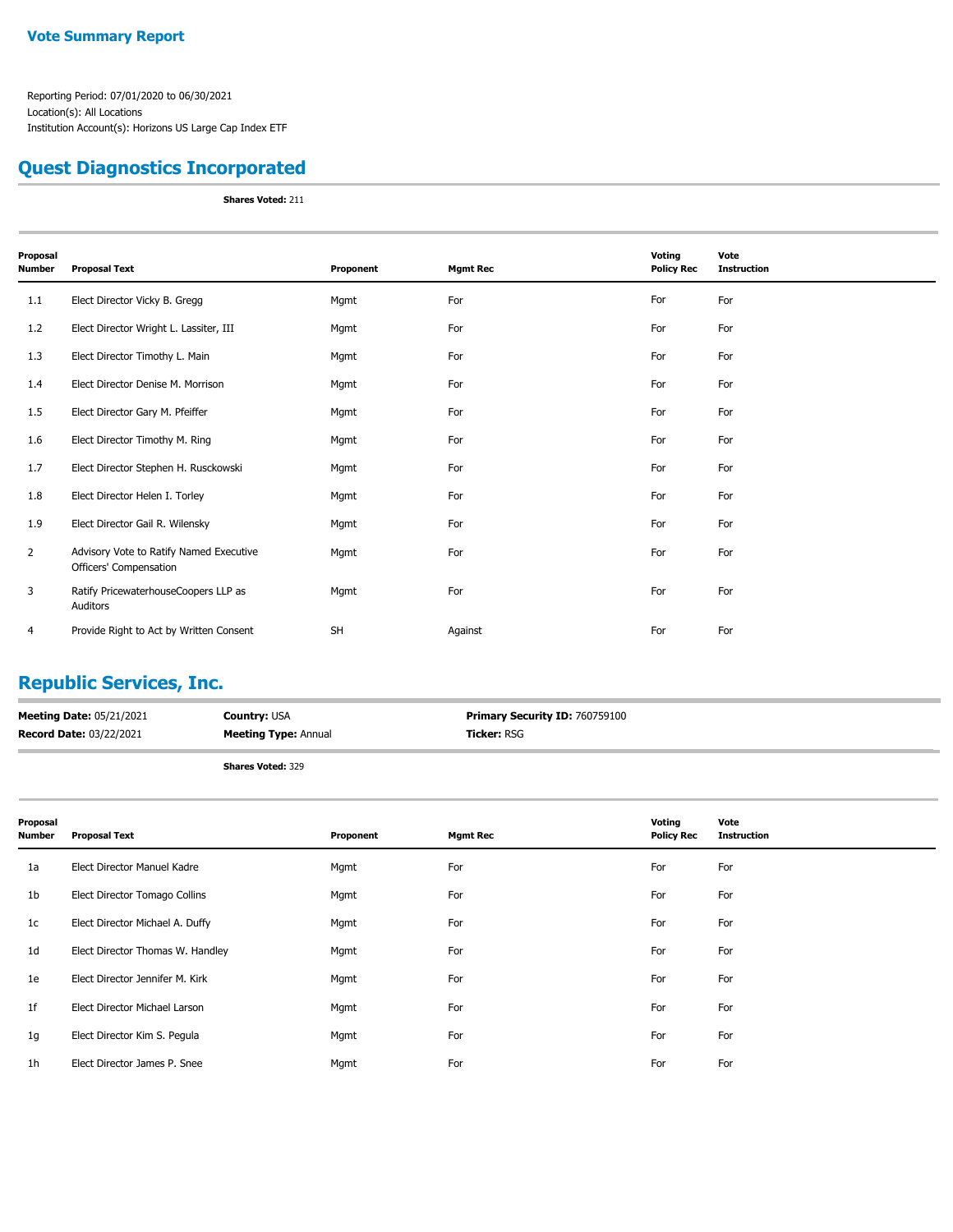## **Republic Services, Inc.**

| Proposal<br><b>Number</b> | <b>Proposal Text</b>                                                            | Proponent | <b>Mgmt Rec</b> | Voting<br><b>Policy Rec</b> | Vote<br><b>Instruction</b> |
|---------------------------|---------------------------------------------------------------------------------|-----------|-----------------|-----------------------------|----------------------------|
| 1i                        | Elect Director Brian S. Tyler                                                   | Mgmt      | For             | For                         | For                        |
| 1j                        | Elect Director Sandra M. Volpe                                                  | Mgmt      | For             | For                         | For                        |
| 1k                        | Elect Director Katharine B. Weymouth                                            | Mgmt      | For             | For                         | For                        |
| $\mathbf{2}$              | Advisory Vote to Ratify Named Executive<br>Officers' Compensation               | Mgmt      | For             | For                         | For                        |
| 3                         | Ratify Ernst & Young LLP as Auditors                                            | Mgmt      | For             | For                         | For                        |
| 4                         | Report on Integrating ESG Metrics Into<br><b>Executive Compensation Program</b> | <b>SH</b> | Against         | Against                     | Against                    |

### **BioMarin Pharmaceutical Inc.**

| <b>Meeting Date: 05/25/2021</b> | <b>Country: USA</b>         | <b>Primary Security ID: 09061G101</b> |
|---------------------------------|-----------------------------|---------------------------------------|
| <b>Record Date: 03/29/2021</b>  | <b>Meeting Type: Annual</b> | <b>Ticker: BMRN</b>                   |
|                                 | <b>Shares Voted: 283</b>    |                                       |

| Proposal<br>Number | <b>Proposal Text</b>                                              | Proponent | <b>Mgmt Rec</b> | Voting<br><b>Policy Rec</b> | Vote<br><b>Instruction</b> |
|--------------------|-------------------------------------------------------------------|-----------|-----------------|-----------------------------|----------------------------|
| 1.1                | Elect Director Jean-Jacques Bienaime                              | Mgmt      | For             | For                         | For                        |
| 1.2                | Elect Director Elizabeth McKee Anderson                           | Mgmt      | For             | For                         | For                        |
| 1.3                | Elect Director Willard Dere                                       | Mgmt      | For             | For                         | For                        |
| 1.4                | Elect Director Michael Grey                                       | Mgmt      | For             | Withhold                    | Withhold                   |
| 1.5                | Elect Director Elaine J. Heron                                    | Mgmt      | For             | For                         | For                        |
| 1.6                | Elect Director Maykin Ho                                          | Mgmt      | For             | For                         | For                        |
| 1.7                | Elect Director Robert J. Hombach                                  | Mgmt      | For             | For                         | For                        |
| 1.8                | Elect Director V. Bryan Lawlis                                    | Mgmt      | For             | For                         | For                        |
| 1.9                | Elect Director Richard A. Meier                                   | Mgmt      | For             | For                         | For                        |
| 1.10               | Elect Director David E.I. Pyott                                   | Mgmt      | For             | For                         | For                        |
| 1.11               | Elect Director Dennis J. Slamon                                   | Mgmt      | For             | For                         | For                        |
| $\overline{2}$     | Ratify KPMG LLP as Auditors                                       | Mgmt      | For             | For                         | For                        |
| 3                  | Advisory Vote to Ratify Named Executive<br>Officers' Compensation | Mgmt      | For             | For                         | For                        |
| 4                  | Amend Omnibus Stock Plan                                          | Mgmt      | For             | For                         | For                        |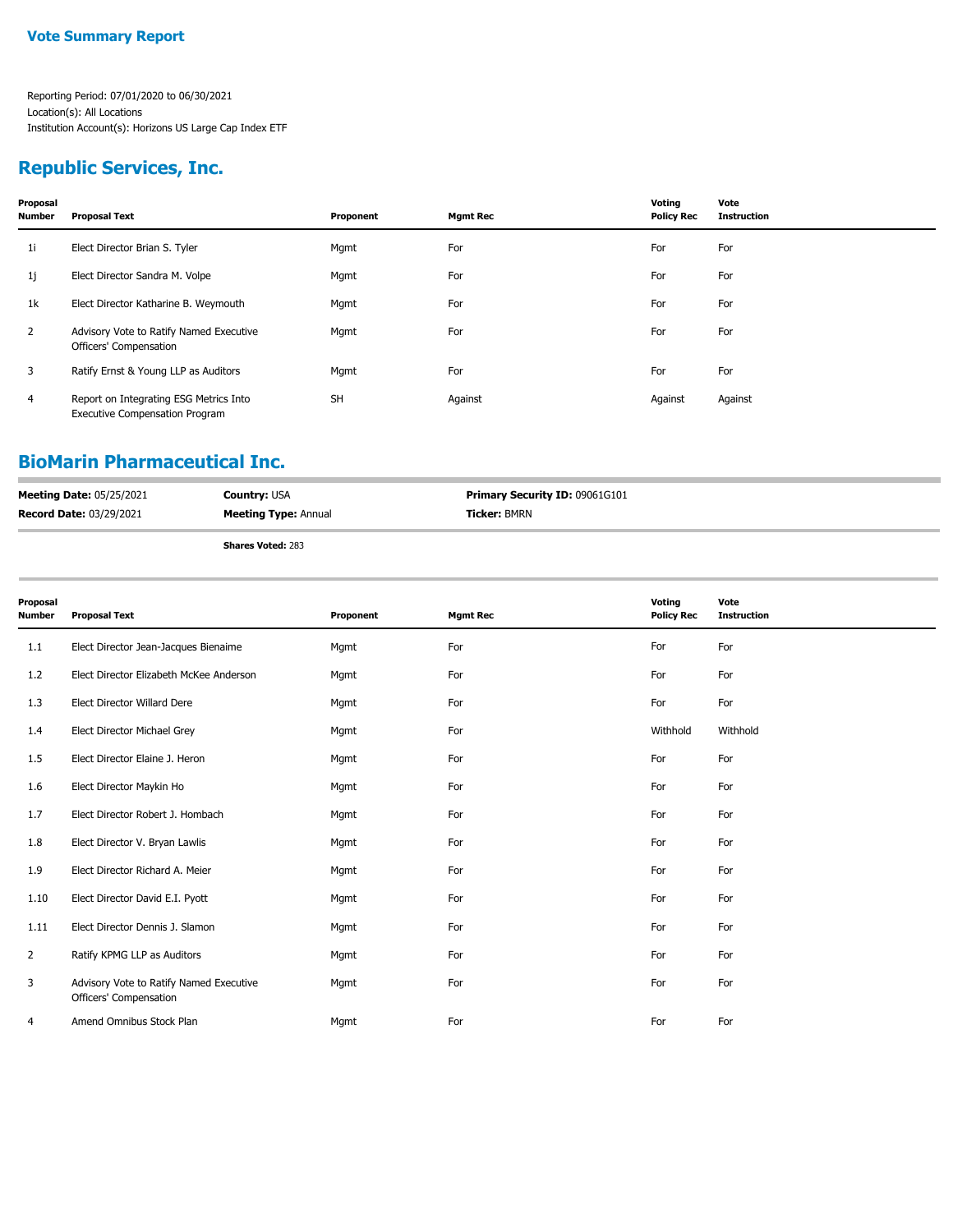### **M&T Bank Corporation**

| <b>Meeting Date: 05/25/2021</b> | <b>Country: USA</b>          | <b>Primary Security ID: 55261F104</b> |
|---------------------------------|------------------------------|---------------------------------------|
| <b>Record Date: 04/19/2021</b>  | <b>Meeting Type: Special</b> | Ticker: MTB                           |
|                                 | <b>Shares Voted: 205</b>     |                                       |

| Proposal<br><b>Number</b> | Proposal Text                          | Proponent | <b>Mgmt Rec</b> | Voting<br><b>Policy Rec</b> | Vote<br>Instruction |
|---------------------------|----------------------------------------|-----------|-----------------|-----------------------------|---------------------|
|                           | Increase Authorized Preferred Stock    | Mgmt      | For             | For                         | For                 |
|                           | Issue Shares in Connection with Merger | Mgmt      | For             | For                         | For                 |
|                           | Adjourn Meeting                        | Mgmt      | For             | For                         | For                 |

### **Merck & Co., Inc.**

| <b>Meeting Date: 05/25/2021</b> | <b>Country: USA</b>         | Primary Security ID: 58933Y105 |
|---------------------------------|-----------------------------|--------------------------------|
| <b>Record Date: 03/26/2021</b>  | <b>Meeting Type: Annual</b> | <b>Ticker: MRK</b>             |
|                                 |                             |                                |

**Shares Voted:** 3,935

| Proposal<br><b>Number</b> | <b>Proposal Text</b>                                              | Proponent | <b>Mgmt Rec</b> | Voting<br><b>Policy Rec</b> | Vote<br><b>Instruction</b> |
|---------------------------|-------------------------------------------------------------------|-----------|-----------------|-----------------------------|----------------------------|
| 1a                        | Elect Director Leslie A. Brun                                     | Mgmt      | For             | For                         | For                        |
| 1b                        | Elect Director Mary Ellen Coe                                     | Mgmt      | For             | For                         | For                        |
| 1c                        | Elect Director Pamela J. Craig                                    | Mgmt      | For             | For                         | For                        |
| 1d                        | Elect Director Kenneth C. Frazier                                 | Mgmt      | For             | For                         | For                        |
| 1e                        | Elect Director Thomas H. Glocer                                   | Mgmt      | For             | For                         | For                        |
| 1f                        | Elect Director Risa J. Lavizzo-Mourey                             | Mgmt      | For             | For                         | For                        |
| 1g                        | Elect Director Stephen L. Mayo                                    | Mgmt      | For             | For                         | For                        |
| 1h                        | Elect Director Paul B. Rothman                                    | Mgmt      | For             | For                         | For                        |
| 11                        | Elect Director Patricia F. Russo                                  | Mgmt      | For             | For                         | For                        |
| 1j                        | Elect Director Christine E. Seidman                               | Mgmt      | For             | For                         | For                        |
| 1k                        | Elect Director Inge G. Thulin                                     | Mgmt      | For             | For                         | For                        |
| 11                        | Elect Director Kathy J. Warden                                    | Mgmt      | For             | For                         | For                        |
| 1m                        | Elect Director Peter C. Wendell                                   | Mgmt      | For             | For                         | For                        |
| 2                         | Advisory Vote to Ratify Named Executive<br>Officers' Compensation | Mgmt      | For             | For                         | For                        |
| 3                         | Ratify PricewaterhouseCoopers LLP as<br>Auditors                  | Mgmt      | For             | For                         | For                        |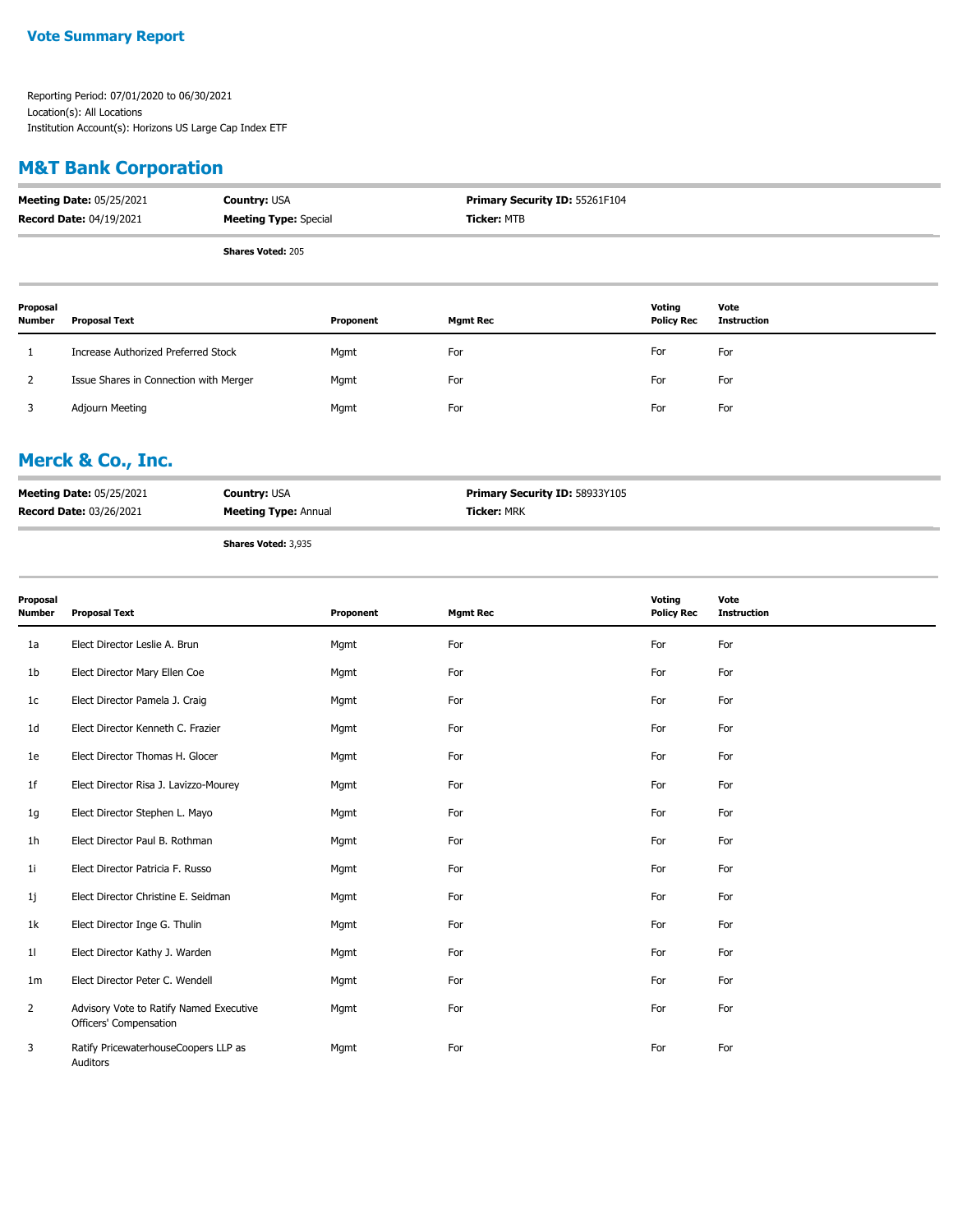#### **Vote Summary Report**

Reporting Period: 07/01/2020 to 06/30/2021 Location(s): All Locations Institution Account(s): Horizons US Large Cap Index ETF

### **Merck & Co., Inc.**

| Proposal<br><b>Number</b> | Proposal Text                           | Proponent | <b>Mgmt Rec</b> | Voting<br><b>Policy Rec</b> | Vote<br>Instruction |
|---------------------------|-----------------------------------------|-----------|-----------------|-----------------------------|---------------------|
|                           | Provide Right to Act by Written Consent | <b>SH</b> | Against         | For                         | For                 |
|                           | Report on Access to COVID-19 Products   | <b>SH</b> | Against         | For                         | For                 |

### **NiSource Inc.**

| <b>Meeting Date: 05/25/2021</b> | <b>Country: USA</b>         | <b>Primary Security ID: 65473P105</b> |
|---------------------------------|-----------------------------|---------------------------------------|
| <b>Record Date: 03/30/2021</b>  | <b>Meeting Type: Annual</b> | <b>Ticker:</b> NI                     |

**Shares Voted:** 651

| Proposal<br><b>Number</b> | <b>Proposal Text</b>                                              | Proponent | <b>Mgmt Rec</b> | Voting<br><b>Policy Rec</b> | Vote<br><b>Instruction</b> |
|---------------------------|-------------------------------------------------------------------|-----------|-----------------|-----------------------------|----------------------------|
| 1a                        | Elect Director Peter A. Altabef                                   | Mgmt      | For             | For                         | For                        |
| 1 <sub>b</sub>            | Elect Director Theodore H. Bunting, Jr.                           | Mgmt      | For             | For                         | For                        |
| 1c                        | Elect Director Eric L. Butler                                     | Mgmt      | For             | For                         | For                        |
| 1 <sub>d</sub>            | Elect Director Aristides S. Candris                               | Mgmt      | For             | For                         | For                        |
| 1e                        | Elect Director Wayne S. DeVeydt                                   | Mgmt      | For             | For                         | For                        |
| 1f                        | Elect Director Joseph Hamrock                                     | Mgmt      | For             | For                         | For                        |
| 1g                        | Elect Director Deborah A. Henretta                                | Mgmt      | For             | For                         | For                        |
| 1 <sub>h</sub>            | Elect Director Deborah A. P. Hersman                              | Mgmt      | For             | For                         | For                        |
| 11                        | Elect Director Michael E. Jesanis                                 | Mgmt      | For             | For                         | For                        |
| 1j                        | Elect Director Kevin T. Kabat                                     | Mgmt      | For             | For                         | For                        |
| 1k                        | Elect Director Carolyn Y. Woo                                     | Mgmt      | For             | For                         | For                        |
| 11                        | Elect Director Lloyd M. Yates                                     | Mgmt      | For             | For                         | For                        |
| 2                         | Advisory Vote to Ratify Named Executive<br>Officers' Compensation | Mgmt      | For             | For                         | For                        |
| 3                         | Ratify Deloitte & Touche LLP as Auditors                          | Mgmt      | For             | For                         | For                        |
| 4                         | Amend Proxy Access Right                                          | SH        | Against         | For                         | For                        |

### **The Allstate Corporation**

| <b>Meeting Date: 05/25/2021</b> | <b>Country: USA</b>         | <b>Primary Security ID: 020002101</b> |
|---------------------------------|-----------------------------|---------------------------------------|
| <b>Record Date: 03/26/2021</b>  | <b>Meeting Type: Annual</b> | <b>Ticker: ALL</b>                    |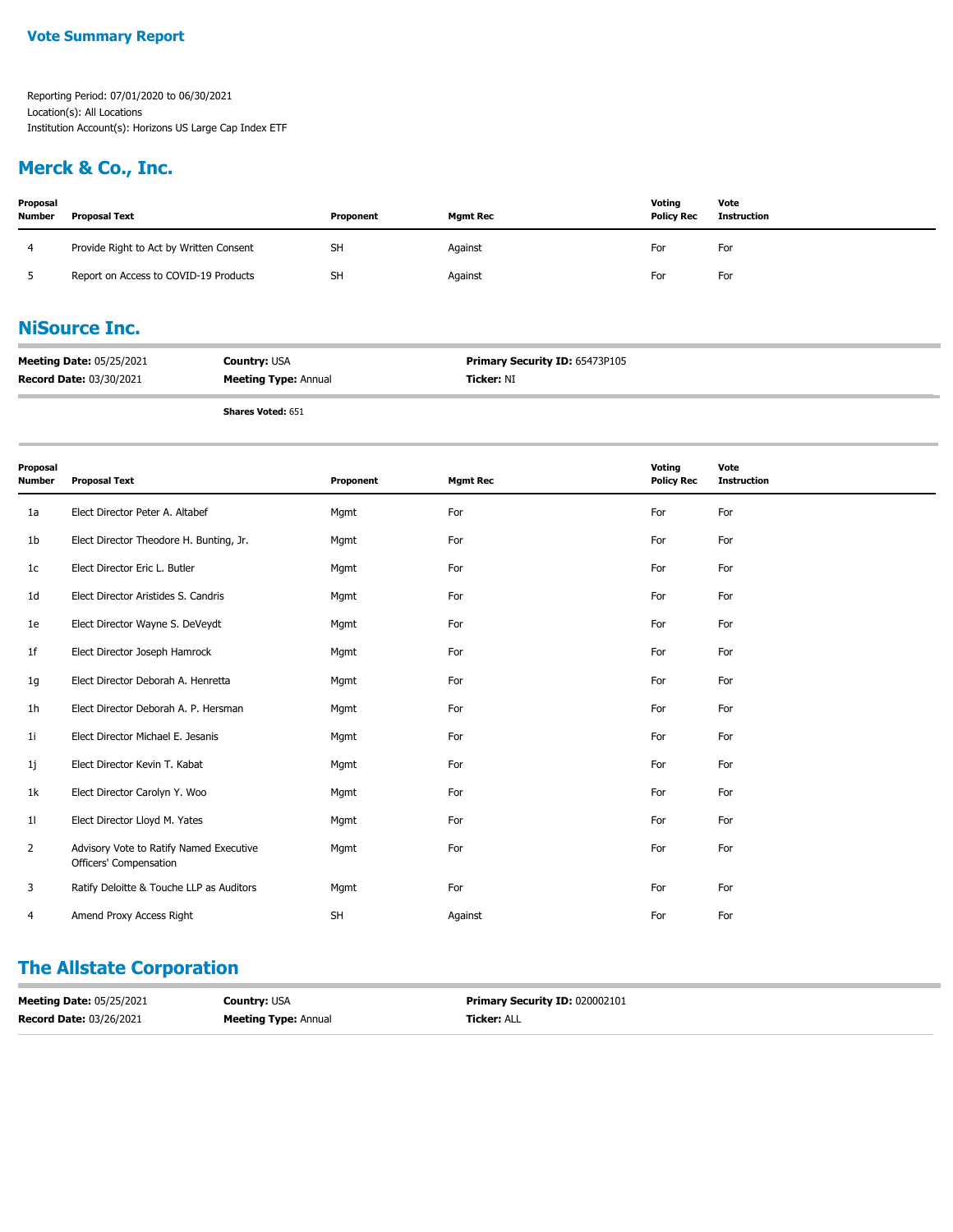### **The Allstate Corporation**

**Shares Voted:** 465

| Proposal<br><b>Number</b> | <b>Proposal Text</b>                                              | Proponent | <b>Mgmt Rec</b> | Voting<br><b>Policy Rec</b> | Vote<br><b>Instruction</b> |
|---------------------------|-------------------------------------------------------------------|-----------|-----------------|-----------------------------|----------------------------|
| 1a                        | Elect Director Donald E. Brown                                    | Mgmt      | For             | For                         | For                        |
| 1 <sub>b</sub>            | Elect Director Kermit R. Crawford                                 | Mgmt      | For             | For                         | For                        |
| 1 <sub>c</sub>            | Elect Director Michael L. Eskew                                   | Mgmt      | For             | For                         | For                        |
| 1 <sub>d</sub>            | Elect Director Richard T. Hume                                    | Mgmt      | For             | For                         | For                        |
| 1e                        | Elect Director Margaret M. Keane                                  | Mgmt      | For             | For                         | For                        |
| 1 <sup>f</sup>            | Elect Director Siddharth N. (Bobby) Mehta                         | Mgmt      | For             | For                         | For                        |
| 1g                        | Elect Director Jacques P. Perold                                  | Mgmt      | For             | For                         | For                        |
| 1 <sub>h</sub>            | Elect Director Andrea Redmond                                     | Mgmt      | For             | For                         | For                        |
| 11                        | Elect Director Gregg M. Sherrill                                  | Mgmt      | For             | For                         | For                        |
| 1j                        | Elect Director Judith A. Sprieser                                 | Mgmt      | For             | For                         | For                        |
| 1k                        | Elect Director Perry M. Traquina                                  | Mgmt      | For             | For                         | For                        |
| 11                        | Elect Director Thomas J. Wilson                                   | Mgmt      | For             | For                         | For                        |
| $\overline{2}$            | Advisory Vote to Ratify Named Executive<br>Officers' Compensation | Mgmt      | For             | For                         | For                        |
| 3                         | Ratify Deloitte & Touche LLP as Auditors                          | Mgmt      | For             | For                         | For                        |
| 4                         | Amend Proxy Access Right                                          | <b>SH</b> | Against         | For                         | For                        |

# **Ventas, Inc.**

| <b>Meeting Date: 05/25/2021</b> | <b>Country: USA</b>         | Primary Security ID: 92276F100 |
|---------------------------------|-----------------------------|--------------------------------|
| <b>Record Date: 03/31/2021</b>  | <b>Meeting Type: Annual</b> | <b>Ticker: VTR</b>             |
|                                 |                             |                                |

| Proposal<br><b>Number</b> | Proposal Text                     | Proponent | <b>Mgmt Rec</b> | Voting<br><b>Policy Rec</b> | Vote<br><b>Instruction</b> |
|---------------------------|-----------------------------------|-----------|-----------------|-----------------------------|----------------------------|
| 1a                        | Elect Director Melody C. Barnes   | Mgmt      | For             | For                         | For                        |
| 1 <sub>b</sub>            | Elect Director Debra A. Cafaro    | Mgmt      | For             | For                         | For                        |
| 1c                        | Elect Director Jay M. Gellert     | Mgmt      | For             | For                         | For                        |
| 1d                        | Elect Director Matthew J. Lustig  | Mgmt      | For             | For                         | For                        |
| 1e                        | Elect Director Roxanne M. Martino | Mgmt      | For             | For                         | For                        |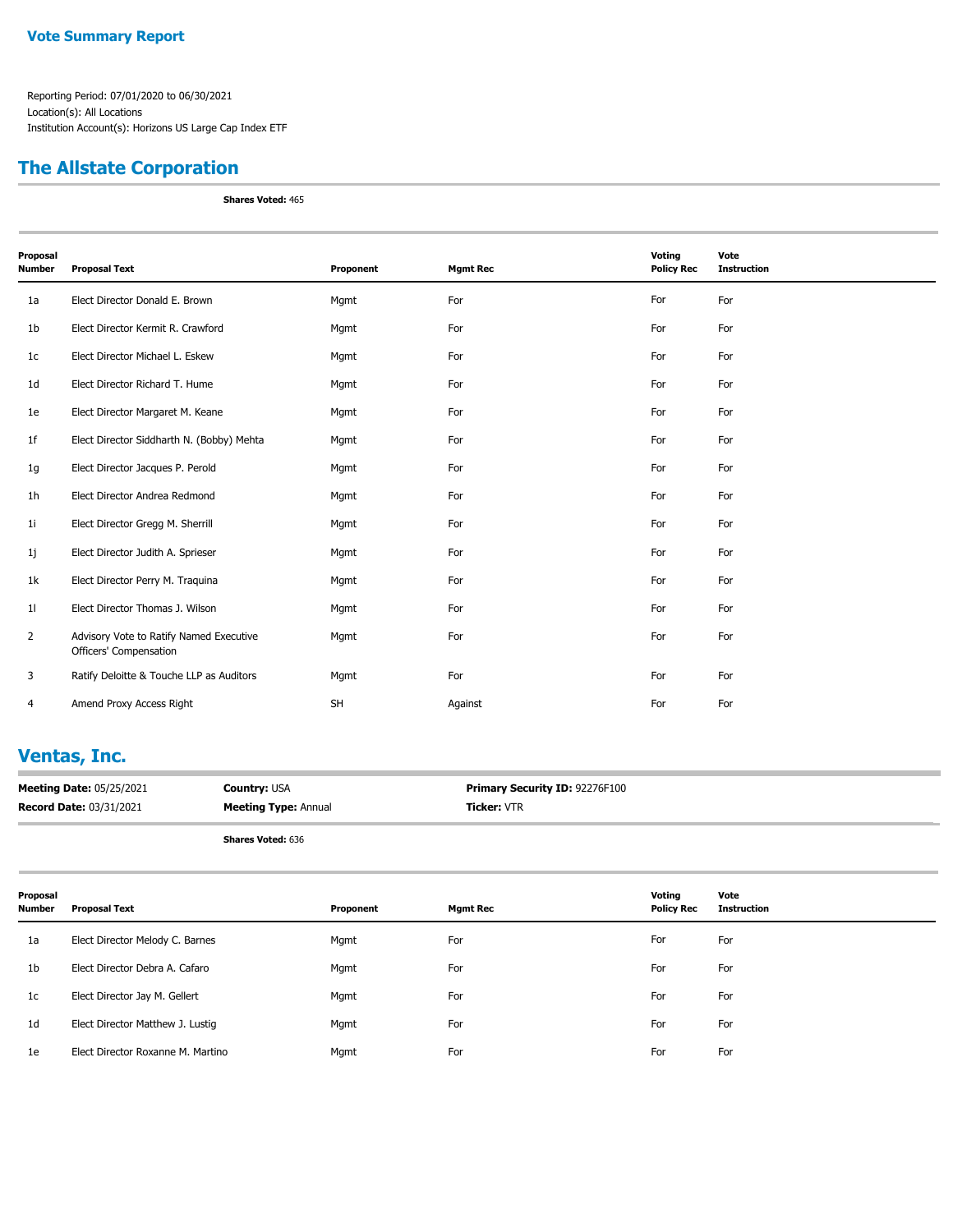#### **Vote Summary Report**

Reporting Period: 07/01/2020 to 06/30/2021 Location(s): All Locations Institution Account(s): Horizons US Large Cap Index ETF

### **Ventas, Inc.**

| Proposal<br>Number | <b>Proposal Text</b>                                              | Proponent | <b>Mgmt Rec</b> | Voting<br><b>Policy Rec</b> | Vote<br><b>Instruction</b> |
|--------------------|-------------------------------------------------------------------|-----------|-----------------|-----------------------------|----------------------------|
| 1f                 | Elect Director Marguerite M. Nader                                | Mgmt      | For             | For                         | For                        |
| 1g                 | Elect Director Sean P. Nolan                                      | Mgmt      | For             | For                         | For                        |
| 1h                 | Elect Director Walter C. Rakowich                                 | Mgmt      | For             | For                         | For                        |
| 1i                 | Elect Director Robert D. Reed                                     | Mgmt      | For             | For                         | For                        |
| 1j                 | Elect Director James D. Shelton                                   | Mgmt      | For             | For                         | For                        |
| 1k                 | Elect Director Maurice S. Smith                                   | Mgmt      | For             | For                         | For                        |
| $\mathbf{2}$       | Advisory Vote to Ratify Named Executive<br>Officers' Compensation | Mgmt      | For             | For                         | For                        |
| 3                  | Ratify KPMG LLP as Auditors                                       | Mgmt      | For             | For                         | For                        |
|                    |                                                                   |           |                 |                             |                            |

### **Advance Auto Parts, Inc.**

| <b>Meeting Date: 05/26/2021</b> | <b>Country: USA</b>         | <b>Primary Security ID: 00751Y106</b> |
|---------------------------------|-----------------------------|---------------------------------------|
| <b>Record Date: 03/29/2021</b>  | <b>Meeting Type: Annual</b> | <b>Ticker:</b> AAP                    |

| Proposal<br>Number | <b>Proposal Text</b>                                              | Proponent | <b>Mgmt Rec</b> | Voting<br><b>Policy Rec</b> | Vote<br><b>Instruction</b> |
|--------------------|-------------------------------------------------------------------|-----------|-----------------|-----------------------------|----------------------------|
| 1a                 | Elect Director Carla J. Bailo                                     | Mgmt      | For             | For                         | For                        |
| 1b                 | Elect Director John F. Ferraro                                    | Mgmt      | For             | For                         | For                        |
| 1c                 | Elect Director Thomas R. Greco                                    | Mgmt      | For             | For                         | For                        |
| 1d                 | Elect Director Jeffrey J. Jones, II                               | Mgmt      | For             | For                         | For                        |
| 1e                 | Elect Director Eugene I. Lee, Jr.                                 | Mgmt      | For             | For                         | For                        |
| 1f                 | Elect Director Sharon L. McCollam                                 | Mgmt      | For             | For                         | For                        |
| 1g                 | Elect Director Douglas A. Pertz                                   | Mgmt      | For             | For                         | For                        |
| 1 <sub>h</sub>     | Elect Director Nigel Travis                                       | Mgmt      | For             | For                         | For                        |
| 1i                 | Elect Director Arthur L. Valdez, Jr.                              | Mgmt      | For             | For                         | For                        |
| 2                  | Advisory Vote to Ratify Named Executive<br>Officers' Compensation | Mgmt      | For             | For                         | For                        |
| 3                  | Ratify Deloitte & Touche LLP as Auditors                          | Mgmt      | For             | For                         | For                        |
| 4                  | Amend Proxy Access Right                                          | SH        | Against         | For                         | For                        |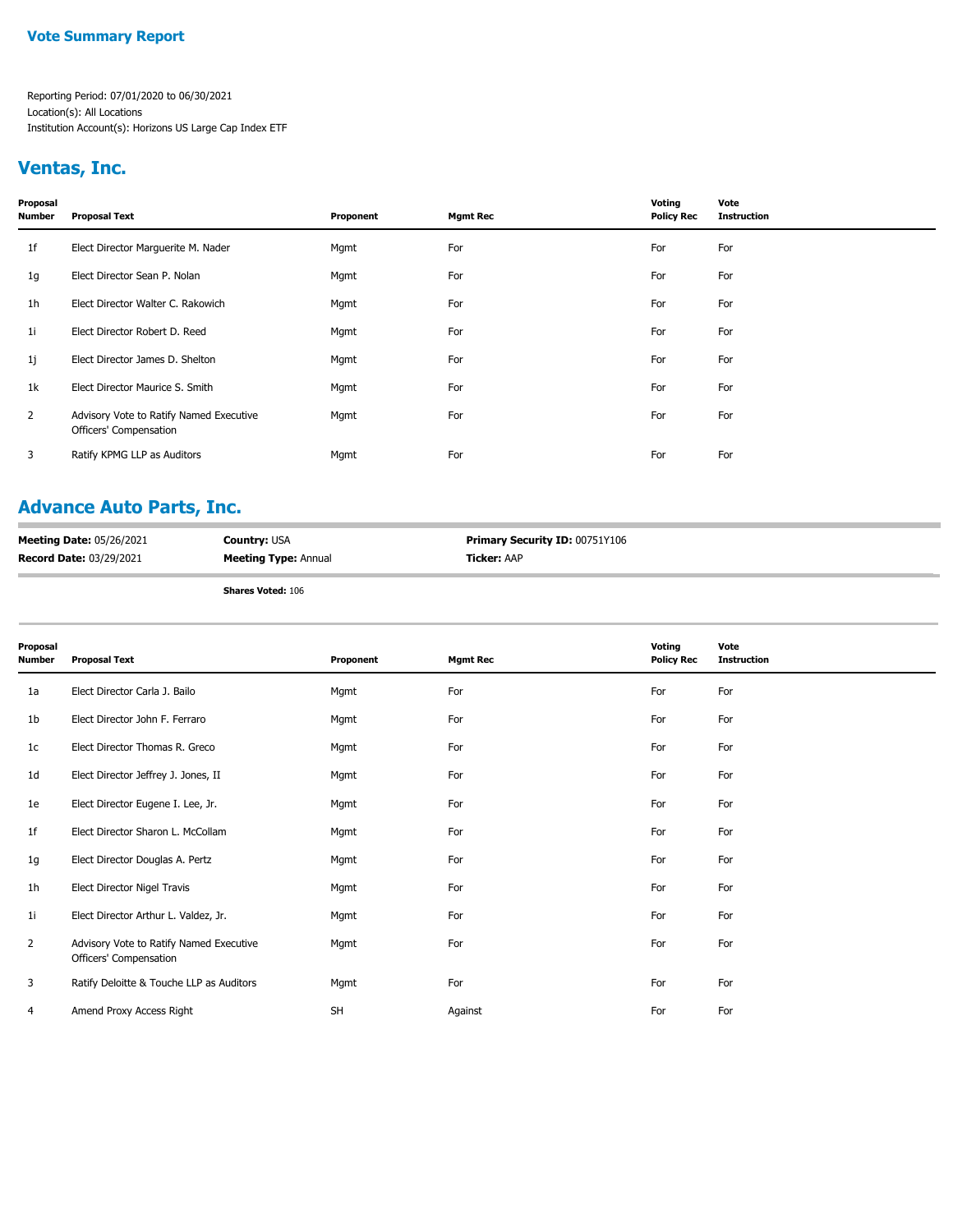### **Amazon.com, Inc.**

| <b>Meeting Date: 05/26/2021</b> | <b>Country: USA</b>         | <b>Primary Security ID: 023135106</b> |  |
|---------------------------------|-----------------------------|---------------------------------------|--|
| <b>Record Date: 04/01/2021</b>  | <b>Meeting Type: Annual</b> | <b>Ticker: AMZN</b>                   |  |
|                                 | $-1$ $-1$ $-1$              |                                       |  |

| Proposal<br>Number | <b>Proposal Text</b>                                                                                                                                    | Proponent | <b>Mgmt Rec</b> | Voting<br><b>Policy Rec</b> | Vote<br><b>Instruction</b> |
|--------------------|---------------------------------------------------------------------------------------------------------------------------------------------------------|-----------|-----------------|-----------------------------|----------------------------|
| 1a                 | Elect Director Jeffrey P. Bezos                                                                                                                         | Mgmt      | For             | For                         | For                        |
| 1b                 | Elect Director Keith B. Alexander                                                                                                                       | Mgmt      | For             | For                         | For                        |
| 1c                 | Elect Director Jamie S. Gorelick                                                                                                                        | Mgmt      | For             | For                         | For                        |
| 1d                 | Elect Director Daniel P. Huttenlocher                                                                                                                   | Mgmt      | For             | For                         | For                        |
| 1e                 | Elect Director Judith A. McGrath                                                                                                                        | Mgmt      | For             | For                         | For                        |
| 1f                 | Elect Director Indra K. Nooyi                                                                                                                           | Mgmt      | For             | For                         | For                        |
| 1g                 | Elect Director Jonathan J. Rubinstein                                                                                                                   | Mgmt      | For             | For                         | For                        |
| 1h                 | Elect Director Thomas O. Ryder                                                                                                                          | Mgmt      | For             | For                         | For                        |
| 1i                 | Elect Director Patricia Q. Stonesifer                                                                                                                   | Mgmt      | For             | For                         | For                        |
| 1j                 | Elect Director Wendell P. Weeks                                                                                                                         | Mgmt      | For             | For                         | For                        |
| 2                  | Ratify Ernst & Young LLP as Auditor                                                                                                                     | Mgmt      | For             | For                         | For                        |
| 3                  | Advisory Vote to Ratify Named Executive<br>Officers' Compensation                                                                                       | Mgmt      | For             | Against                     | Against                    |
| 4                  | Report on Customers' Use of its Surveillance<br>and Computer Vision Products Capabilities or<br>Cloud Products Contribute to Human Rights<br>Violations | <b>SH</b> | Against         | For                         | For                        |
| 5                  | Require Independent Board Chair                                                                                                                         | <b>SH</b> | Against         | Against                     | Against                    |
| 6                  | Report on Gender/Racial Pay Gap                                                                                                                         | <b>SH</b> | Against         | For                         | For                        |
| 7                  | Report on Promotion Data                                                                                                                                | <b>SH</b> | Against         | Against                     | Against                    |
| 8                  | Report on the Impacts of Plastic Packaging                                                                                                              | <b>SH</b> | Against         | For                         | For                        |
| 9                  | Oversee and Report on a Civil Rights, Equity,<br>Diversity and Inclusion Audit                                                                          | <b>SH</b> | Against         | For                         | For                        |
| 10                 | Adopt a Policy to Include Hourly Employees<br>as Director Candidates                                                                                    | <b>SH</b> | Against         | For                         | For                        |
| 11                 | Report on Board Oversight of Risks Related to<br>Anti-Competitive Practices                                                                             | <b>SH</b> | Against         | For                         | For                        |
| 12                 | Reduce Ownership Threshold for<br>Shareholders to Call Special Meeting                                                                                  | <b>SH</b> | Against         | For                         | For                        |
| 13                 | Report on Lobbying Payments and Policy                                                                                                                  | <b>SH</b> | Against         | For                         | For                        |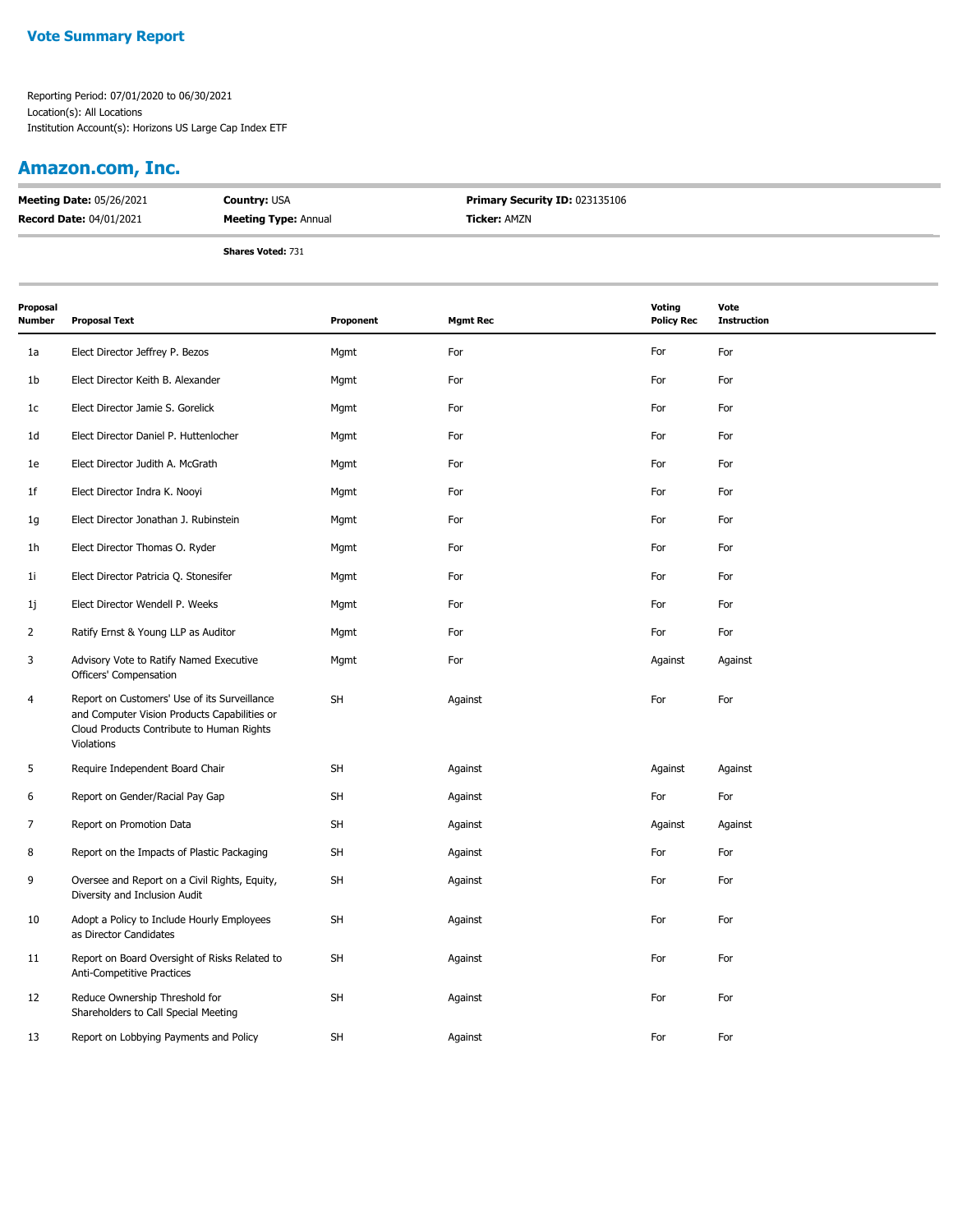#### **Amazon.com, Inc.**

| Proposal<br><b>Number</b> | <b>Proposal Text</b>                                                         | Proponent | <b>Mgmt Rec</b> | Votina<br><b>Policy Rec</b> | Vote<br>Instruction |
|---------------------------|------------------------------------------------------------------------------|-----------|-----------------|-----------------------------|---------------------|
| 14                        | Report on Potential Human Rights Impacts of<br>Customers' Use of Rekognition | <b>SH</b> | Against         | For                         | For                 |

## **American Tower Corporation**

| <b>Meeting Date: 05/26/2021</b> | <b>Country: USA</b>         | <b>Primary Security ID: 03027X100</b> |
|---------------------------------|-----------------------------|---------------------------------------|
| <b>Record Date: 03/29/2021</b>  | <b>Meeting Type: Annual</b> | <b>Ticker:</b> AMT                    |
|                                 | <b>Shares Voted: 756</b>    |                                       |

| Proposal<br><b>Number</b> | <b>Proposal Text</b>                                                   | Proponent | <b>Mgmt Rec</b> | Voting<br><b>Policy Rec</b> | Vote<br><b>Instruction</b> |
|---------------------------|------------------------------------------------------------------------|-----------|-----------------|-----------------------------|----------------------------|
| 1a                        | Elect Director Thomas A. Bartlett                                      | Mgmt      | For             | For                         | For                        |
| 1 <sub>b</sub>            | Elect Director Raymond P. Dolan                                        | Mgmt      | For             | For                         | For                        |
| 1 <sub>c</sub>            | Elect Director Kenneth R. Frank                                        | Mgmt      | For             | For                         | For                        |
| 1 <sub>d</sub>            | Elect Director Robert D. Hormats                                       | Mgmt      | For             | For                         | For                        |
| 1e                        | Elect Director Gustavo Lara Cantu                                      | Mgmt      | For             | For                         | For                        |
| 1f                        | Elect Director Grace D. Lieblein                                       | Mgmt      | For             | For                         | For                        |
| 1g                        | Elect Director Craig Macnab                                            | Mgmt      | For             | For                         | For                        |
| 1 <sub>h</sub>            | Elect Director JoAnn A. Reed                                           | Mgmt      | For             | For                         | For                        |
| 11                        | Elect Director Pamela D.A. Reeve                                       | Mgmt      | For             | For                         | For                        |
| 1j                        | Elect Director David E. Sharbutt                                       | Mgmt      | For             | For                         | For                        |
| 1k                        | Elect Director Bruce L. Tanner                                         | Mgmt      | For             | For                         | For                        |
| 11                        | Elect Director Samme L. Thompson                                       | Mgmt      | For             | For                         | For                        |
| $\overline{2}$            | Ratify Deloitte & Touche LLP as Auditor                                | Mgmt      | For             | For                         | For                        |
| 3                         | Advisory Vote to Ratify Named Executive<br>Officers' Compensation      | Mgmt      | For             | For                         | For                        |
| 4                         | Reduce Ownership Threshold for<br>Shareholders to Call Special Meeting | SH        | Against         | For                         | For                        |
| 5                         | Establish a Board Committee on Human<br>Rights                         | <b>SH</b> | Against         | Against                     | Against                    |

#### **Anthem, Inc.**

| <b>Meeting Date: 05/26/2021</b> | <b>Country: USA</b>         | <b>Primary Security ID: 036752103</b> |
|---------------------------------|-----------------------------|---------------------------------------|
| <b>Record Date: 03/22/2021</b>  | <b>Meeting Type: Annual</b> | <b>Ticker: ANTM</b>                   |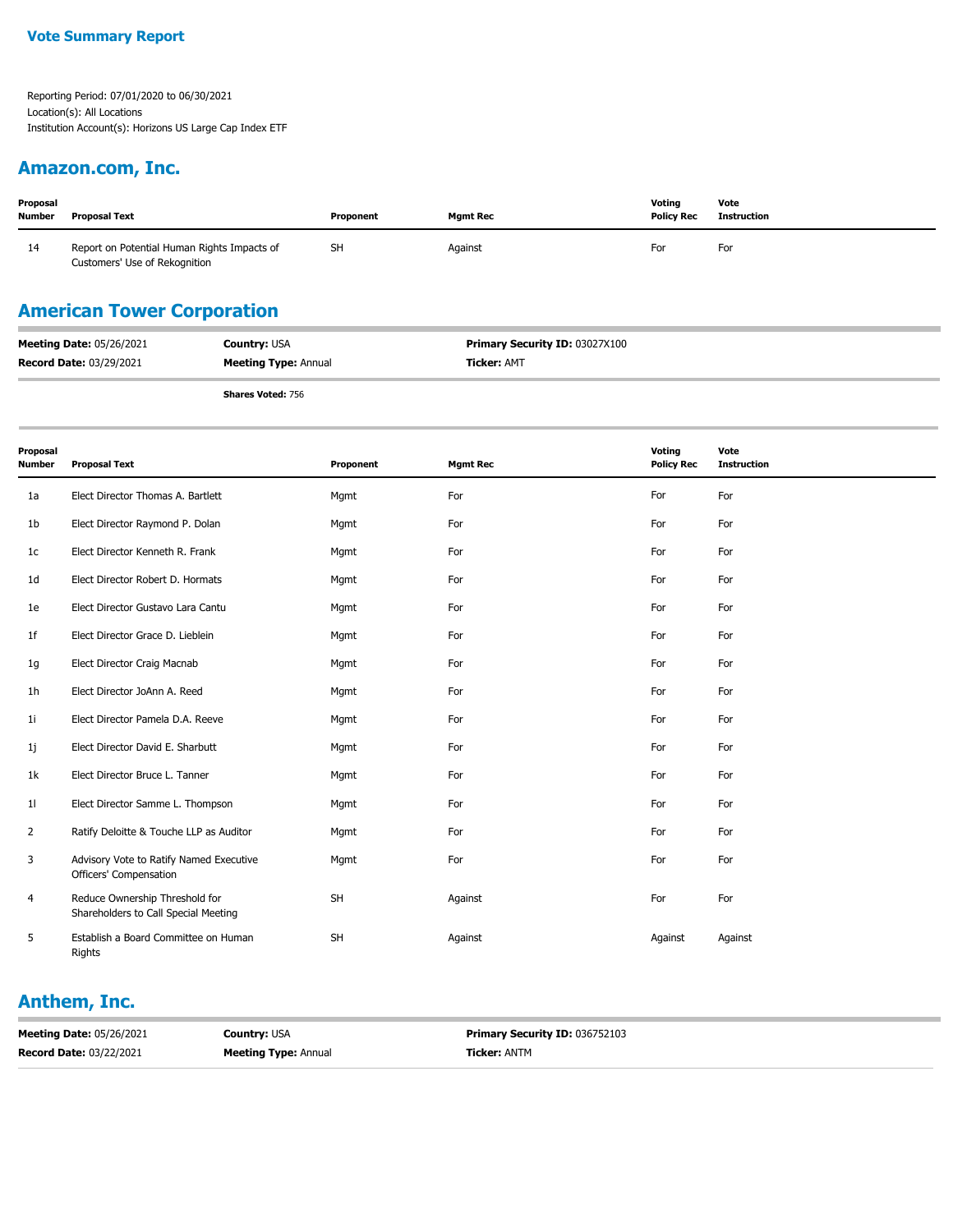#### **Vote Summary Report**

Reporting Period: 07/01/2020 to 06/30/2021 Location(s): All Locations Institution Account(s): Horizons US Large Cap Index ETF

### **Anthem, Inc.**

**Shares Voted:** 390

| Proposal<br><b>Number</b> | <b>Proposal Text</b>                                              | Proponent | <b>Mgmt Rec</b> | Voting<br><b>Policy Rec</b> | Vote<br><b>Instruction</b> |
|---------------------------|-------------------------------------------------------------------|-----------|-----------------|-----------------------------|----------------------------|
| 1.1                       | Elect Director Lewis Hay, III                                     | Mgmt      | For             | For                         | For                        |
| 1.2                       | Elect Director Antonio F. Neri                                    | Mgmt      | For             | For                         | For                        |
| 1.3                       | Elect Director Ramiro G. Peru                                     | Mgmt      | For             | For                         | For                        |
| 2                         | Advisory Vote to Ratify Named Executive<br>Officers' Compensation | Mgmt      | For             | For                         | For                        |
| 3                         | Ratify Ernst & Young LLP as Auditors                              | Mgmt      | For             | For                         | For                        |

## **BlackRock, Inc.**

| <b>Meeting Date: 05/26/2021</b> | <b>Country: USA</b>         | <b>Primary Security ID: 09247X101</b> |
|---------------------------------|-----------------------------|---------------------------------------|
| <b>Record Date: 03/29/2021</b>  | <b>Meeting Type: Annual</b> | <b>Ticker:</b> BLK                    |
|                                 |                             |                                       |

| Proposal<br><b>Number</b> | <b>Proposal Text</b>                       | Proponent | <b>Mgmt Rec</b> | Voting<br><b>Policy Rec</b> | Vote<br><b>Instruction</b> |
|---------------------------|--------------------------------------------|-----------|-----------------|-----------------------------|----------------------------|
| 1a                        | Elect Director Bader M. Alsaad             | Mgmt      | For             | For                         | For                        |
| 1b                        | Elect Director Pamela Daley                | Mgmt      | For             | For                         | For                        |
| 1c                        | Elect Director Jessica P. Einhorn          | Mgmt      | For             | For                         | For                        |
| 1d                        | Elect Director Laurence D. Fink            | Mgmt      | For             | For                         | For                        |
| 1e                        | Elect Director William E. Ford             | Mgmt      | For             | For                         | For                        |
| 1f                        | Elect Director Fabrizio Freda              | Mgmt      | For             | For                         | For                        |
| 1g                        | Elect Director Murry S. Gerber             | Mgmt      | For             | For                         | For                        |
| 1h                        | Elect Director Margaret 'Peggy' L. Johnson | Mgmt      | For             | For                         | For                        |
| 11                        | Elect Director Robert S. Kapito            | Mgmt      | For             | For                         | For                        |
| 1j                        | Elect Director Cheryl D. Mills             | Mgmt      | For             | For                         | For                        |
| 1k                        | Elect Director Gordon M. Nixon             | Mgmt      | For             | For                         | For                        |
| 11                        | Elect Director Charles H. Robbins          | Mgmt      | For             | For                         | For                        |
| 1m                        | Elect Director Marco Antonio Slim Domit    | Mgmt      | For             | For                         | For                        |
| 1n                        | Elect Director Hans E. Vestberg            | Mgmt      | For             | For                         | For                        |
| 10 <sup>°</sup>           | Elect Director Susan L. Wagner             | Mgmt      | For             | For                         | For                        |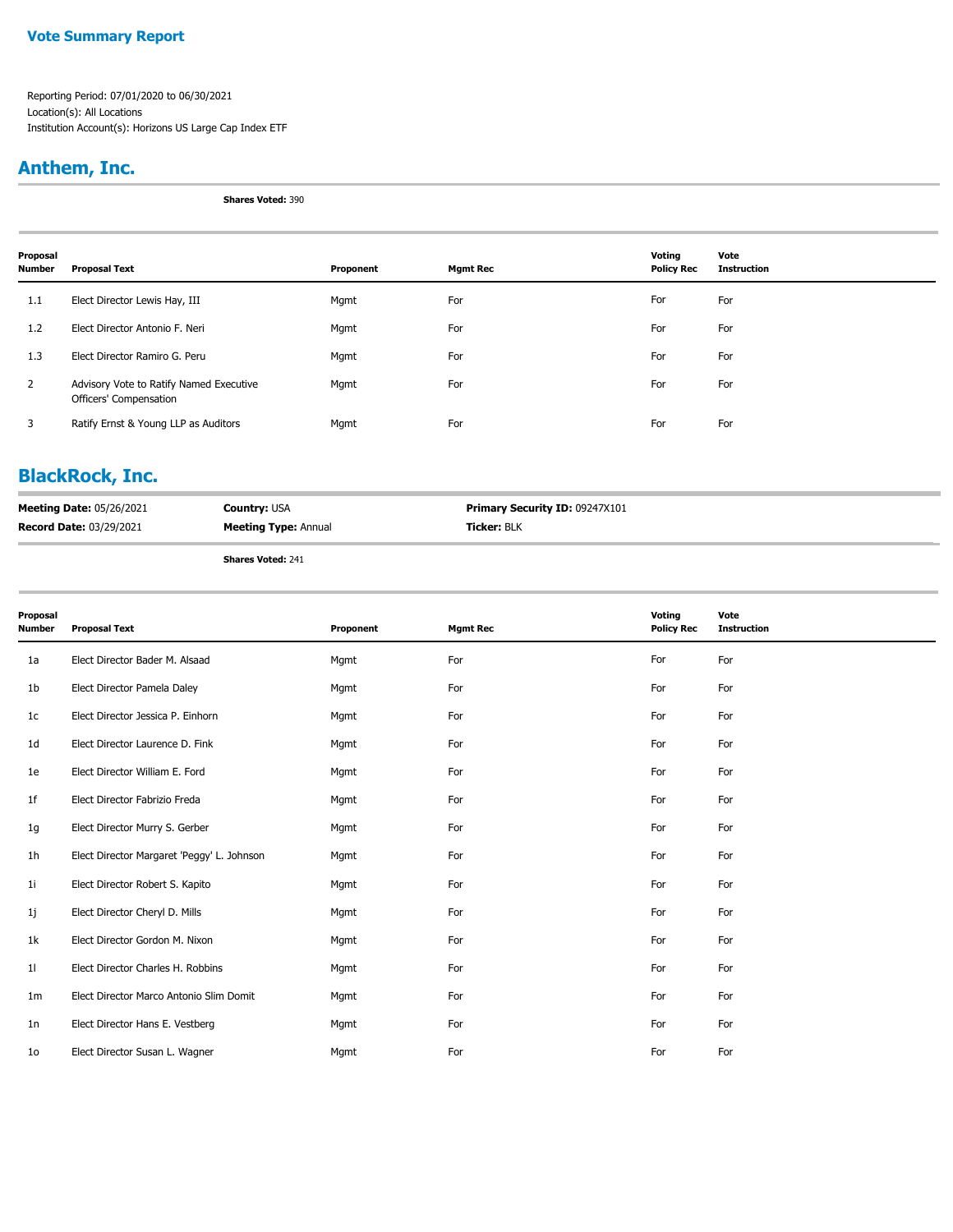## **BlackRock, Inc.**

| Proposal<br>Number | <b>Proposal Text</b>                                                                                                | Proponent | <b>Mgmt Rec</b> | Voting<br><b>Policy Rec</b> | Vote<br><b>Instruction</b> |
|--------------------|---------------------------------------------------------------------------------------------------------------------|-----------|-----------------|-----------------------------|----------------------------|
| 1p                 | Elect Director Mark Wilson                                                                                          | Mgmt      | For             | For                         | For                        |
| $\overline{2}$     | Advisory Vote to Ratify Named Executive<br>Officers' Compensation                                                   | Mgmt      | For             | For                         | For                        |
| 3                  | Ratify Deloitte LLP as Auditors                                                                                     | Mgmt      | For             | For                         | For                        |
| 4a                 | Provide Right to Call Special Meeting                                                                               | Mgmt      | For             | For                         | For                        |
| 4b                 | Eliminate Supermajority Vote Requirement                                                                            | Mgmt      | For             | For                         | For                        |
| 4c                 | Amend Charter to Eliminate Provisions that<br>are No Longer Applicable and Make Other<br><b>Technical Revisions</b> | Mgmt      | For             | For                         | For                        |
| 5                  | Amend Certificate of Incorporation to Become<br>a Public Benefit Corporation                                        | <b>SH</b> | Against         | Against                     | Against                    |

## **Chevron Corporation**

| <b>Meeting Date: 05/26/2021</b> | <b>Country: USA</b>         | Primary Security ID: 166764100 |
|---------------------------------|-----------------------------|--------------------------------|
| <b>Record Date: 03/29/2021</b>  | <b>Meeting Type: Annual</b> | <b>Ticker: CVX</b>             |
|                                 | <b>Shares Voted: 3,285</b>  |                                |

| Proposal<br><b>Number</b> | <b>Proposal Text</b>                             | Proponent | <b>Mgmt Rec</b> | Voting<br><b>Policy Rec</b> | Vote<br><b>Instruction</b> |
|---------------------------|--------------------------------------------------|-----------|-----------------|-----------------------------|----------------------------|
| 1a                        | Elect Director Wanda M. Austin                   | Mgmt      | For             | For                         | For                        |
| 1b                        | Elect Director John B. Frank                     | Mgmt      | For             | For                         | For                        |
| 1c                        | Elect Director Alice P. Gast                     | Mgmt      | For             | For                         | For                        |
| 1 <sub>d</sub>            | Elect Director Enrique Hernandez, Jr.            | Mgmt      | For             | For                         | For                        |
| 1e                        | Elect Director Marillyn A. Hewson                | Mgmt      | For             | For                         | For                        |
| 1f                        | Elect Director Jon M. Huntsman, Jr.              | Mgmt      | For             | For                         | For                        |
| 1g                        | Elect Director Charles W. Moorman, IV            | Mgmt      | For             | For                         | For                        |
| 1h                        | Elect Director Dambisa F. Moyo                   | Mgmt      | For             | For                         | For                        |
| 1i                        | Elect Director Debra Reed-Klages                 | Mgmt      | For             | For                         | For                        |
| 1j                        | Elect Director Ronald D. Sugar                   | Mgmt      | For             | For                         | For                        |
| 1k                        | Elect Director D. James Umpleby, III             | Mgmt      | For             | For                         | For                        |
| 11                        | Elect Director Michael K. Wirth                  | Mgmt      | For             | For                         | For                        |
| 2                         | Ratify PricewaterhouseCoopers LLP as<br>Auditors | Mgmt      | For             | For                         | For                        |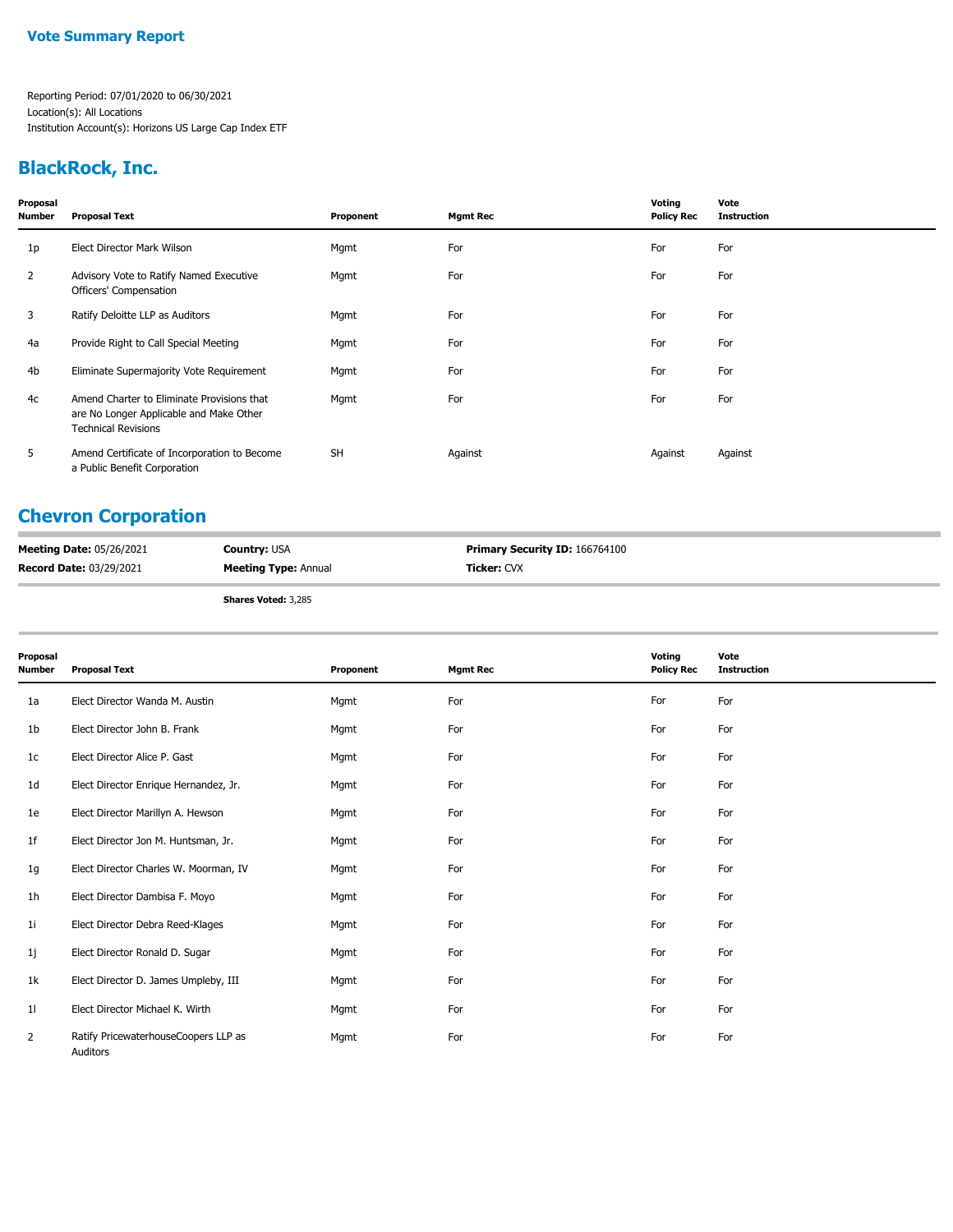### **Chevron Corporation**

| Proposal<br><b>Number</b> | <b>Proposal Text</b>                                                         | Proponent | <b>Mgmt Rec</b> | Voting<br><b>Policy Rec</b> | Vote<br><b>Instruction</b> |
|---------------------------|------------------------------------------------------------------------------|-----------|-----------------|-----------------------------|----------------------------|
| 3                         | Advisory Vote to Ratify Named Executive<br>Officers' Compensation            | Mgmt      | For             | For                         | For                        |
| 4                         | Reduce Scope 3 Emissions                                                     | <b>SH</b> | Against         | For                         | For                        |
| 5                         | Report on Impacts of Net Zero 2050 Scenario                                  | <b>SH</b> | Against         | For                         | For                        |
| 6                         | Amend Certificate of Incorporation to Become<br>a Public Benefit Corporation | <b>SH</b> | Against         | Against                     | Against                    |
| $\overline{7}$            | Report on Lobbying Payments and Policy                                       | <b>SH</b> | Against         | For                         | For                        |
| 8                         | Require Independent Board Chair                                              | <b>SH</b> | Against         | Against                     | Against                    |
| 9                         | Reduce Ownership Threshold for<br>Shareholders to Call Special Meeting       | <b>SH</b> | Against         | For                         | For                        |

## **Coupa Software Incorporated**

| <b>Meeting Date: 05/26/2021</b> | <b>Country: USA</b>         | <b>Primary Security ID: 22266L106</b> |
|---------------------------------|-----------------------------|---------------------------------------|
| <b>Record Date: 04/01/2021</b>  | <b>Meeting Type: Annual</b> | <b>Ticker: COUP</b>                   |
|                                 |                             |                                       |

**Shares Voted:** 123

| Proposal<br><b>Number</b> | Proposal Text                                                     | Proponent | <b>Mgmt Rec</b> | Votina<br><b>Policy Rec</b> | Vote<br>Instruction |
|---------------------------|-------------------------------------------------------------------|-----------|-----------------|-----------------------------|---------------------|
| 1.1                       | Elect Director Roger Siboni                                       | Mgmt      | For             | Withhold                    | Withhold            |
| 1.2                       | Elect Director Tayloe Stansbury                                   | Mgmt      | For             | Withhold                    | Withhold            |
|                           | Ratify Ernst & Young LLP as Auditors                              | Mgmt      | For             | For                         | For                 |
| 3                         | Advisory Vote to Ratify Named Executive<br>Officers' Compensation | Mgmt      | For             | For                         | For                 |

### **DENTSPLY SIRONA Inc.**

| <b>Meeting Date: 05/26/2021</b> | <b>Country: USA</b>         | <b>Primary Security ID: 24906P109</b> |
|---------------------------------|-----------------------------|---------------------------------------|
| <b>Record Date: 03/29/2021</b>  | <b>Meeting Type: Annual</b> | <b>Ticker:</b> XRAY                   |
|                                 | <b>Shares Voted: 341</b>    |                                       |

| Proposal<br><b>Number</b> | Proposal Text                       | Proponent | Mgmt Rec | Voting<br><b>Policy Rec</b> | Vote<br><b>Instruction</b> |
|---------------------------|-------------------------------------|-----------|----------|-----------------------------|----------------------------|
| 1a                        | Elect Director Eric K. Brandt       | Mgmt      | For      | For                         | For                        |
| 1b                        | Elect Director Donald M. Casey, Jr. | Mgmt      | For      | For                         | For                        |
| 1c                        | Elect Director Willie A. Deese      | Mgmt      | For      | For                         | For                        |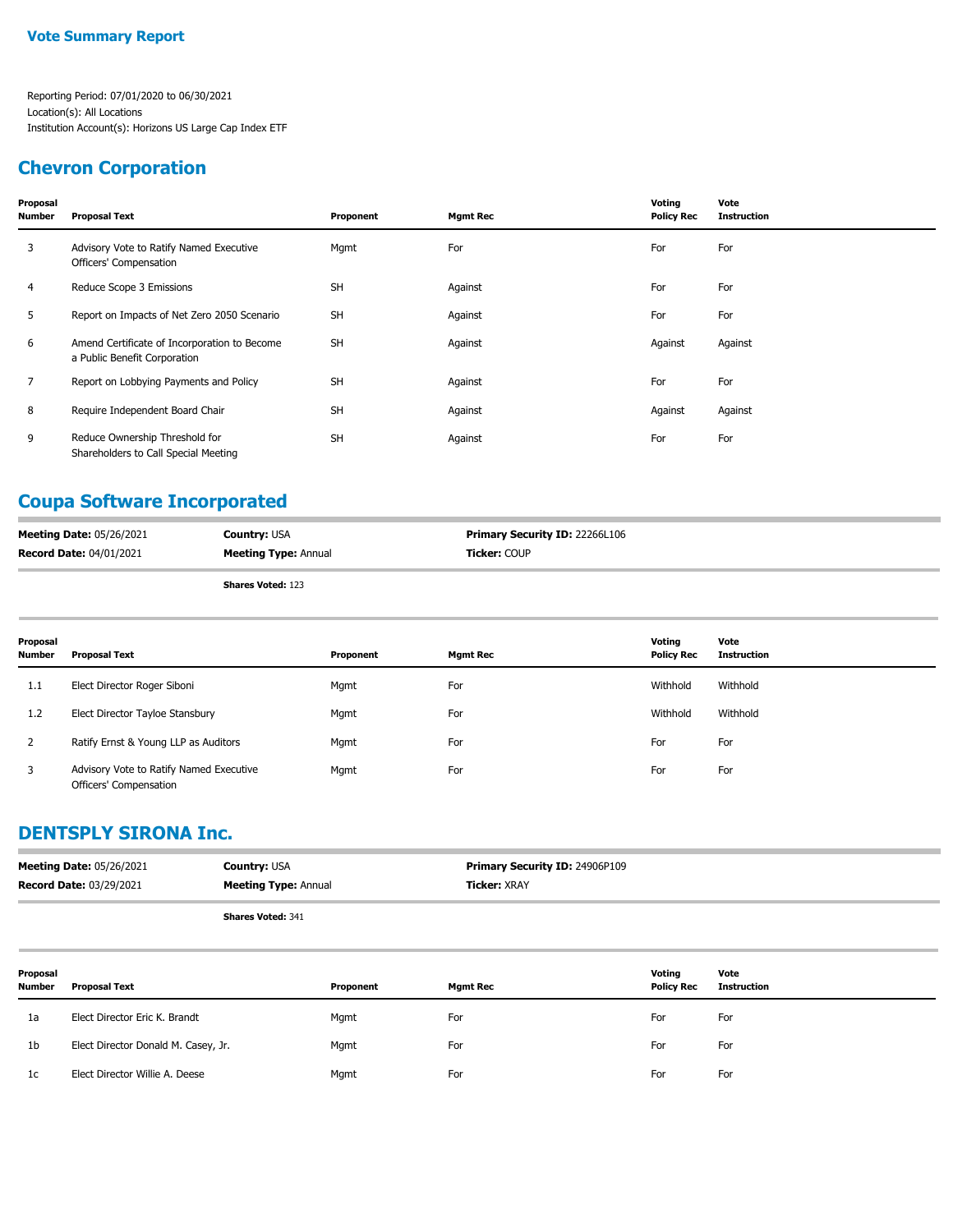### **DENTSPLY SIRONA Inc.**

| Proposal<br>Number | <b>Proposal Text</b>                                              | Proponent | <b>Mgmt Rec</b> | Voting<br><b>Policy Rec</b> | Vote<br><b>Instruction</b> |
|--------------------|-------------------------------------------------------------------|-----------|-----------------|-----------------------------|----------------------------|
| 1d                 | Elect Director Betsy D. Holden                                    | Mgmt      | For             | For                         | For                        |
| 1e                 | Elect Director Clyde R. Hosein                                    | Mgmt      | For             | For                         | For                        |
| 1f                 | Elect Director Arthur D. Kowaloff                                 | Mgmt      | For             | For                         | For                        |
| 1g                 | Elect Director Harry M. Jansen Kraemer, Jr.                       | Mgmt      | For             | For                         | For                        |
| 1h                 | Elect Director Gregory T. Lucier                                  | Mgmt      | For             | For                         | For                        |
| 1i                 | Elect Director Leslie F. Varon                                    | Mgmt      | For             | For                         | For                        |
| 1j                 | Elect Director Janet S. Vergis                                    | Mgmt      | For             | For                         | For                        |
| $\overline{2}$     | Ratify PricewaterhouseCoopers LLP as<br>Auditors                  | Mgmt      | For             | For                         | For                        |
| 3                  | Advisory Vote to Ratify Named Executive<br>Officers' Compensation | Mgmt      | For             | For                         | For                        |

## **Dollar General Corporation**

| <b>Meeting Date: 05/26/2021</b> | <b>Country:</b> USA         | <b>Primary Security ID: 256677105</b> |
|---------------------------------|-----------------------------|---------------------------------------|
| <b>Record Date: 03/18/2021</b>  | <b>Meeting Type: Annual</b> | <b>Ticker:</b> DG                     |

| Proposal<br>Number | <b>Proposal Text</b>                                                                     | Proponent | <b>Mgmt Rec</b> | Voting<br><b>Policy Rec</b> | Vote<br><b>Instruction</b> |
|--------------------|------------------------------------------------------------------------------------------|-----------|-----------------|-----------------------------|----------------------------|
| 1a                 | Elect Director Warren F. Bryant                                                          | Mgmt      | For             | For                         | For                        |
| 1b                 | Elect Director Michael M. Calbert                                                        | Mgmt      | For             | For                         | For                        |
| 1c                 | Elect Director Patricia D. Fili-Krushel                                                  | Mgmt      | For             | For                         | For                        |
| 1d                 | Elect Director Timothy I. McGuire                                                        | Mgmt      | For             | For                         | For                        |
| 1e                 | Elect Director William C. Rhodes, III                                                    | Mgmt      | For             | For                         | For                        |
| 1f                 | Elect Director Debra A. Sandler                                                          | Mgmt      | For             | For                         | For                        |
| 1g                 | Elect Director Ralph E. Santana                                                          | Mgmt      | For             | For                         | For                        |
| 1h                 | Elect Director Todd J. Vasos                                                             | Mgmt      | For             | For                         | For                        |
| $\overline{2}$     | Advisory Vote to Ratify Named Executive<br>Officers' Compensation                        | Mgmt      | For             | For                         | For                        |
| 3                  | Ratify Ernst & Young LLP as Auditors                                                     | Mgmt      | For             | For                         | For                        |
| 4                  | Approve Omnibus Stock Plan                                                               | Mgmt      | For             | For                         | For                        |
| 5                  | Provide Right to Call Special Meeting of the<br>total of 25% of Outstanding Common Stock | Mgmt      | For             | For                         | For                        |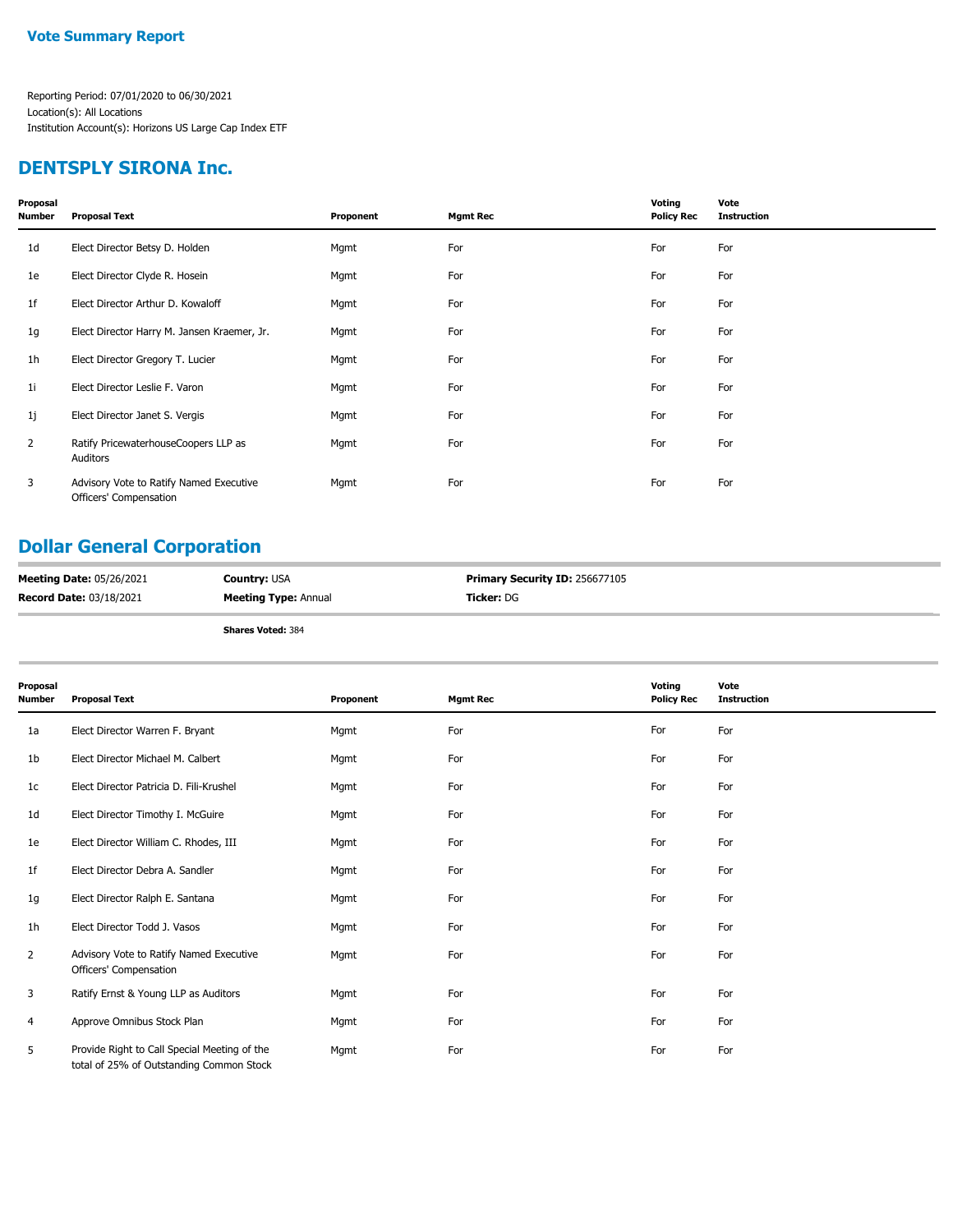### **Dollar General Corporation**

| Proposal<br><b>Number</b> | <b>Proposal Text</b>                                                                       |                                             | Proponent | <b>Mgmt Rec</b>                                | Voting<br><b>Policy Rec</b> | Vote<br><b>Instruction</b> |  |  |  |
|---------------------------|--------------------------------------------------------------------------------------------|---------------------------------------------|-----------|------------------------------------------------|-----------------------------|----------------------------|--|--|--|
| 6                         | Provide Right to Call A Special Meeting of the<br>total of 10% of Outstanding Common Stock |                                             | <b>SH</b> | Against                                        | For                         | For                        |  |  |  |
|                           | <b>Equinix, Inc.</b>                                                                       |                                             |           |                                                |                             |                            |  |  |  |
|                           | Meeting Date: 05/26/2021<br>Record Date: 04/01/2021                                        | Country: USA<br><b>Meeting Type: Annual</b> |           | Primary Security ID: 29444U700<br>Ticker: EQIX |                             |                            |  |  |  |
|                           |                                                                                            | <b>Shares Voted: 151</b>                    |           |                                                |                             |                            |  |  |  |
| Proposal<br><b>Number</b> | <b>Proposal Text</b>                                                                       |                                             | Proponent | <b>Mgmt Rec</b>                                | Voting<br><b>Policy Rec</b> | Vote<br><b>Instruction</b> |  |  |  |
| 1.1                       | Elect Director Thomas Bartlett                                                             |                                             | Mgmt      | For                                            | For                         | For                        |  |  |  |
| 1.2                       | Elect Director Nanci Caldwell                                                              |                                             | Mgmt      | For                                            | For                         | For                        |  |  |  |
| 1.3                       | Elect Director Adaire Fox-Martin                                                           |                                             | Mgmt      | For                                            | For                         | For                        |  |  |  |
| 1.4                       | Elect Director Gary Hromadko                                                               |                                             | Mgmt      | For                                            | For                         | For                        |  |  |  |
| 1.5                       | Elect Director Irving Lyons, III                                                           |                                             | Mgmt      | For                                            | For                         | For                        |  |  |  |
| 1.6                       | Elect Director Charles Meyers                                                              |                                             | Mgmt      | For                                            | For                         | For                        |  |  |  |
| 1.7                       | Elect Director Christopher Paisley                                                         |                                             | Mgmt      | For                                            | For                         | For                        |  |  |  |
| 1.8                       | Elect Director Sandra Rivera                                                               |                                             | Mgmt      | For                                            | For                         | For                        |  |  |  |
| 1.9                       | Elect Director Peter Van Camp                                                              |                                             | Mgmt      | For                                            | For                         | For                        |  |  |  |
| 2                         | Advisory Vote to Ratify Named Executive<br>Officers' Compensation                          |                                             | Mgmt      | For                                            | For                         | For                        |  |  |  |
| 3                         | Ratify PricewaterhouseCoopers LLP as<br>Auditors                                           |                                             | Mgmt      | For                                            | For                         | For                        |  |  |  |
| 4                         | Reduce Ownership Threshold for<br>Shareholders to Request Action by Written<br>Consent     |                                             | <b>SH</b> | Against                                        | For                         | For                        |  |  |  |

### **Extra Space Storage Inc.**

| <b>Meeting Date: 05/26/2021</b> | <b>Country: USA</b>         | <b>Primary Security ID: 30225T102</b> |
|---------------------------------|-----------------------------|---------------------------------------|
| <b>Record Date: 03/29/2021</b>  | <b>Meeting Type: Annual</b> | <b>Ticker:</b> EXR                    |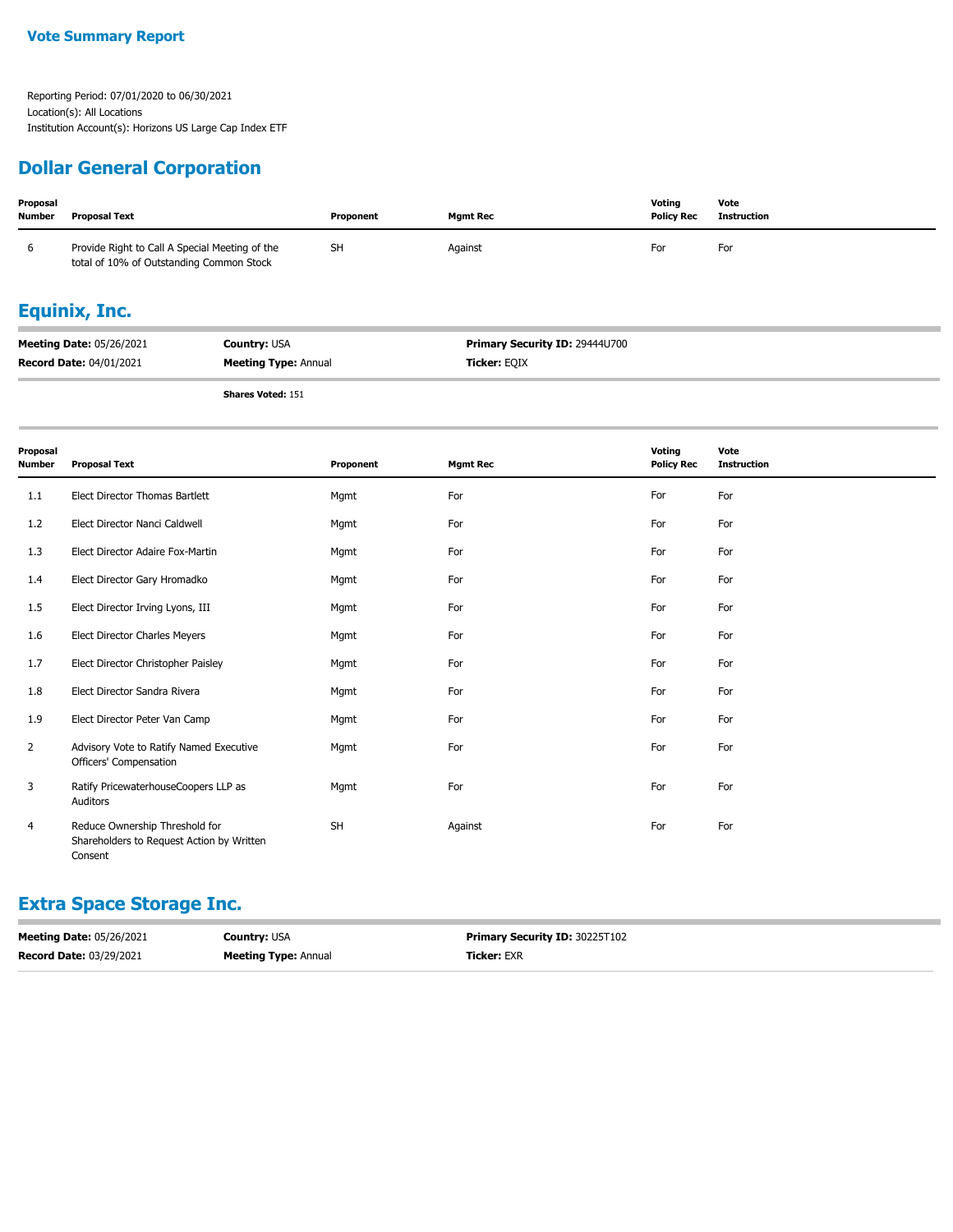### **Extra Space Storage Inc.**

**Shares Voted:** 202

| Proposal<br><b>Number</b> | <b>Proposal Text</b>                                              | Proponent | <b>Mgmt Rec</b> | <b>Voting</b><br><b>Policy Rec</b> | Vote<br><b>Instruction</b> |
|---------------------------|-------------------------------------------------------------------|-----------|-----------------|------------------------------------|----------------------------|
| 1.1                       | Elect Director Kenneth M. Woolley                                 | Mgmt      | For             | For                                | For                        |
| 1.2                       | Elect Director Joseph D. Margolis                                 | Mgmt      | For             | For                                | For                        |
| 1.3                       | Elect Director Roger B. Porter                                    | Mgmt      | For             | For                                | For                        |
| 1.4                       | Elect Director Joseph J. Bonner                                   | Mgmt      | For             | For                                | For                        |
| 1.5                       | Elect Director Gary L. Crittenden                                 | Mgmt      | For             | For                                | For                        |
| 1.6                       | Elect Director Spencer F. Kirk                                    | Mgmt      | For             | For                                | For                        |
| 1.7                       | Elect Director Dennis J. Letham                                   | Mgmt      | For             | For                                | For                        |
| 1.8                       | Elect Director Diane Olmstead                                     | Mgmt      | For             | For                                | For                        |
| 1.9                       | Elect Director Julia Vander Ploeg                                 | Mgmt      | For             | For                                | For                        |
| $\overline{2}$            | Ratify Ernst & Young LLP as Auditors                              | Mgmt      | For             | For                                | For                        |
| 3                         | Advisory Vote to Ratify Named Executive<br>Officers' Compensation | Mgmt      | For             | For                                | For                        |
| 4                         | Advisory Vote on Say on Pay Frequency                             | Mgmt      | One Year        | One Year                           | One Year                   |

# **Exxon Mobil Corporation**

| <b>Meeting Date: 05/26/2021</b> | <b>Country: USA</b>                | <b>Primary Security ID: 30231G102</b> |
|---------------------------------|------------------------------------|---------------------------------------|
| Record Date: 03/29/2021         | <b>Meeting Type: Proxy Contest</b> | <b>Ticker:</b> XOM                    |
|                                 | <b>Shares Voted: 7,207</b>         |                                       |

| Proposal<br>Number | <b>Proposal Text</b>                | Proponent | <b>Mgmt Rec</b> | Voting<br><b>Policy Rec</b> | Vote<br><b>Instruction</b> |
|--------------------|-------------------------------------|-----------|-----------------|-----------------------------|----------------------------|
|                    | Management Proxy (Blue Proxy Card)  | Mgmt      |                 |                             |                            |
| 1.1                | Elect Director Michael J. Angelakis | Mgmt      | For             | Do Not<br>Vote              | Do Not<br>Vote             |
| 1.2                | Elect Director Susan K. Avery       | Mgmt      | For             | Do Not<br>Vote              | Do Not<br>Vote             |
| 1.3                | Elect Director Angela F. Braly      | Mgmt      | For             | Do Not<br>Vote              | Do Not<br>Vote             |
| 1.4                | Elect Director Ursula M. Burns      | Mgmt      | For             | Do Not<br>Vote              | Do Not<br>Vote             |
| 1.5                | Elect Director Kenneth C. Frazier   | Mgmt      | For             | Do Not<br>Vote              | Do Not<br>Vote             |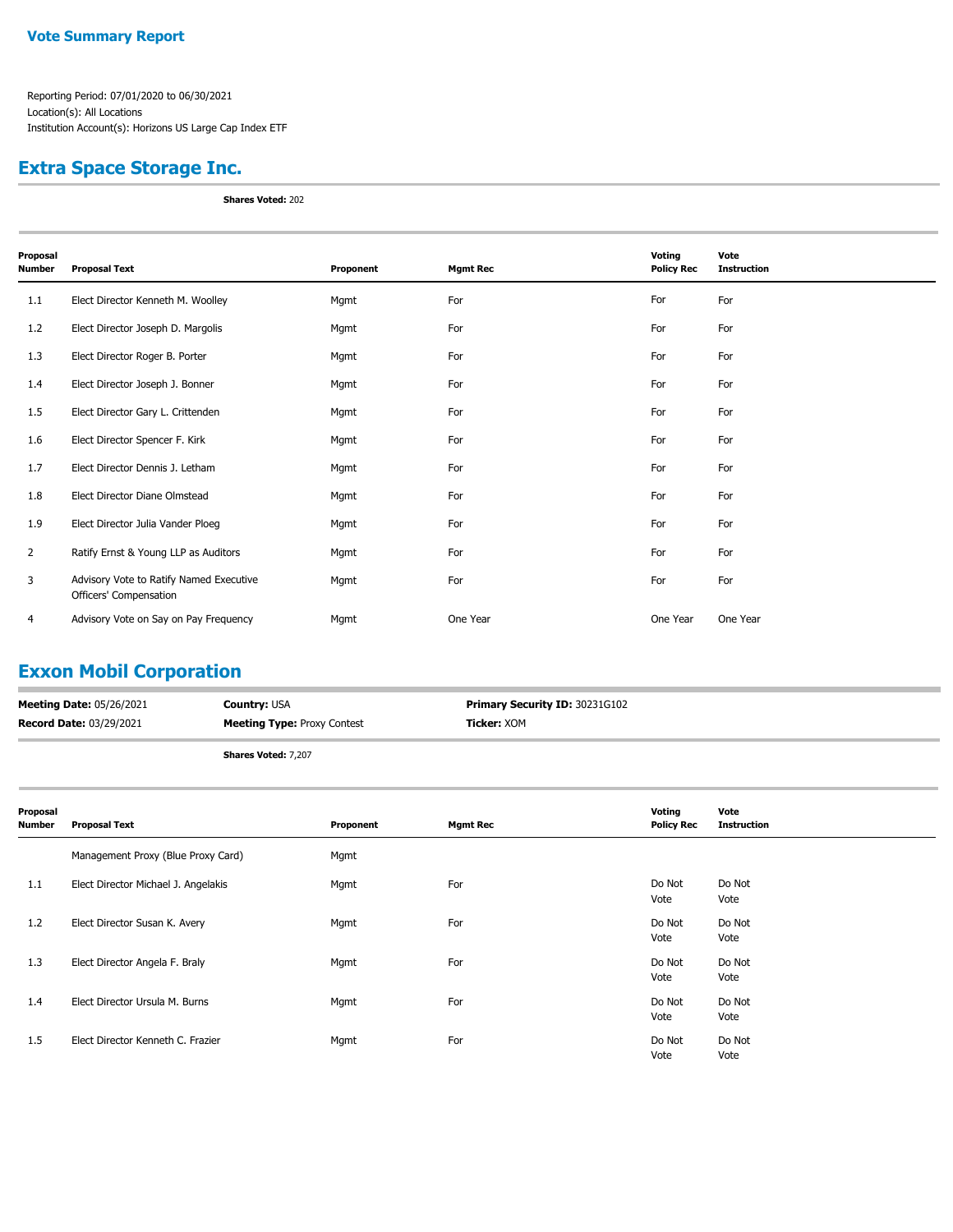### **Exxon Mobil Corporation**

| Proposal<br><b>Number</b> | <b>Proposal Text</b>                                                         | Proponent | <b>Mgmt Rec</b> | <b>Voting</b><br><b>Policy Rec</b> | Vote<br><b>Instruction</b> |
|---------------------------|------------------------------------------------------------------------------|-----------|-----------------|------------------------------------|----------------------------|
| 1.6                       | Elect Director Joseph L. Hooley                                              | Mgmt      | For             | Do Not<br>Vote                     | Do Not<br>Vote             |
| 1.7                       | Elect Director Steven A. Kandarian                                           | Mgmt      | For             | Do Not<br>Vote                     | Do Not<br>Vote             |
| 1.8                       | Elect Director Douglas R. Oberhelman                                         | Mgmt      | For             | Do Not<br>Vote                     | Do Not<br>Vote             |
| 1.9                       | Elect Director Samuel J. Palmisano                                           | Mgmt      | For             | Do Not<br>Vote                     | Do Not<br>Vote             |
| 1.10                      | Elect Director Jeffrey W. Ubben                                              | Mgmt      | For             | Do Not<br>Vote                     | Do Not<br>Vote             |
| 1.11                      | Elect Director Darren W. Woods                                               | Mgmt      | For             | Do Not<br>Vote                     | Do Not<br>Vote             |
| 1.12                      | Elect Director Wan Zulkiflee                                                 | Mgmt      | For             | Do Not<br>Vote                     | Do Not<br>Vote             |
| $\overline{2}$            | Ratify PricewaterhouseCoopers LLP as<br>Auditors                             | Mgmt      | For             | Do Not<br>Vote                     | Do Not<br>Vote             |
| 3                         | Advisory Vote to Ratify Named Executive<br>Officers' Compensation            | Mgmt      | For             | Do Not<br>Vote                     | Do Not<br>Vote             |
| 4                         | Require Independent Board Chair                                              | <b>SH</b> | Against         | Do Not<br>Vote                     | Do Not<br>Vote             |
| 5                         | Reduce Ownership Threshold for<br>Shareholders to Call Special Meeting       | <b>SH</b> | Against         | Do Not<br>Vote                     | Do Not<br>Vote             |
| 6                         | Issue Audited Report on Financial Impacts of<br>IEA's Net Zero 2050 Scenario | SH        | Against         | Do Not<br>Vote                     | Do Not<br>Vote             |
| $\overline{7}$            | Report on Costs and Benefits of<br>Environmental-Related Expenditures        | <b>SH</b> | Against         | Do Not<br>Vote                     | Do Not<br>Vote             |
| 8                         | Report on Political Contributions                                            | <b>SH</b> | Against         | Do Not<br>Vote                     | Do Not<br>Vote             |
| 9                         | Report on Lobbying Payments and Policy                                       | SH        | Against         | Do Not<br>Vote                     | Do Not<br>Vote             |
| 10                        | Report on Corporate Climate Lobbying<br>Aligned with Paris Agreement         | SH        | Against         | Do Not<br>Vote                     | Do Not<br>Vote             |
|                           | Dissident Proxy (White Proxy Card)                                           | Mgmt      |                 |                                    |                            |
| 1.1                       | Elect Director Gregory J. Goff                                               | SH        | For             | For                                | For                        |
| 1.2                       | Elect Director Kaisa Hietala                                                 | <b>SH</b> | For             | For                                | For                        |
| 1.3                       | Elect Director Alexander A. Karsner                                          | <b>SH</b> | For             | For                                | For                        |
| 1.4                       | Elect Director Anders Runevad                                                | <b>SH</b> | For             | Withhold                           | Withhold                   |
| 1.5                       | Management Nominee Michael J. Angelakis                                      | <b>SH</b> | For             | For                                | For                        |
| 1.6                       | Management Nominee Susan K. Avery                                            | <b>SH</b> | For             | For                                | For                        |
| 1.7                       | Management Nominee Angela F. Braly                                           | SH        | For             | For                                | For                        |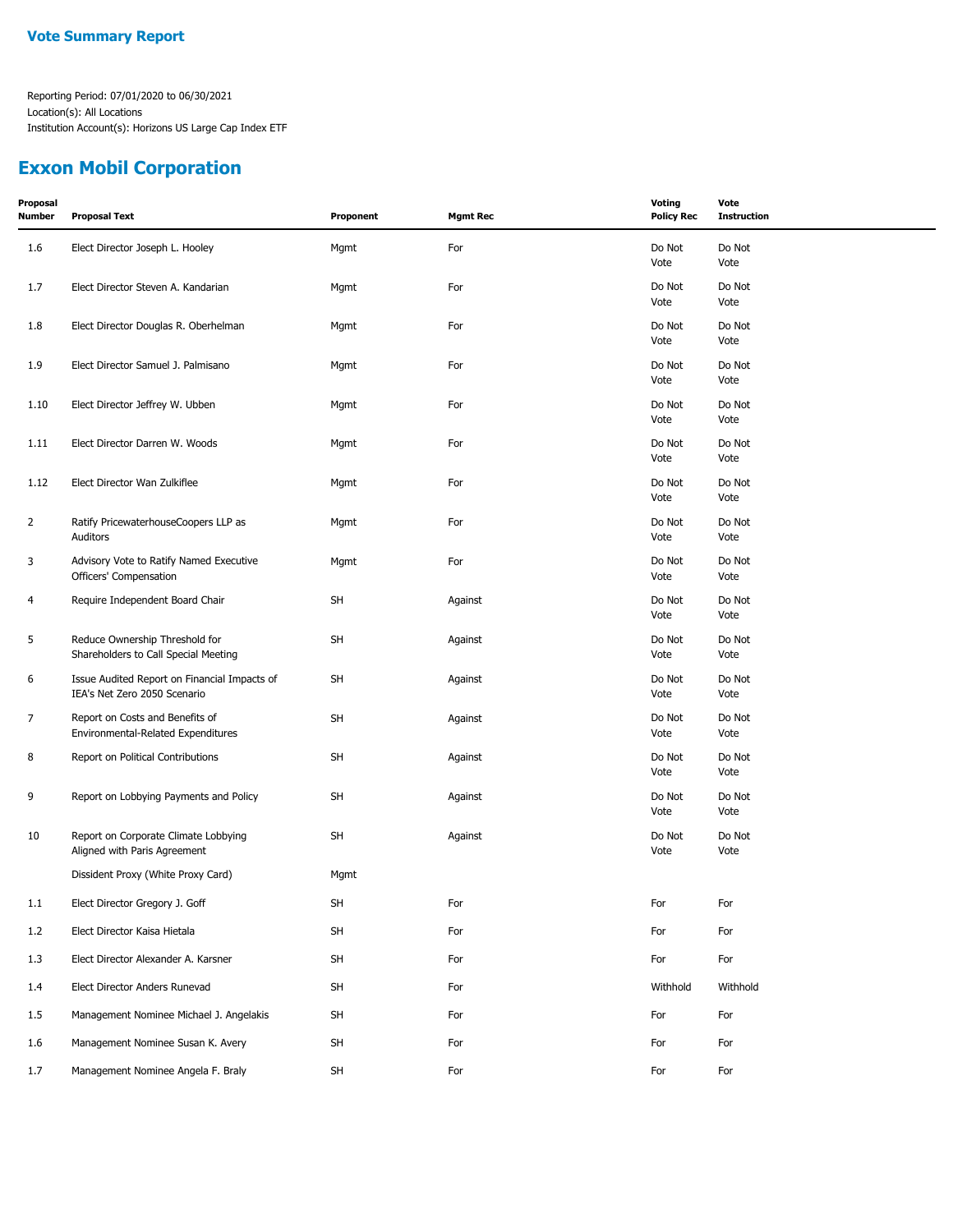### **Exxon Mobil Corporation**

| Proposal<br><b>Number</b> | <b>Proposal Text</b>                                                         | Proponent | <b>Mgmt Rec</b> | Voting<br><b>Policy Rec</b> | Vote<br><b>Instruction</b> |
|---------------------------|------------------------------------------------------------------------------|-----------|-----------------|-----------------------------|----------------------------|
| 1.8                       | Management Nominee Ursula M. Burns                                           | SH        | For             | For                         | For                        |
| 1.9                       | Management Nominee Kenneth C. Frazier                                        | <b>SH</b> | For             | For                         | For                        |
| 1.10                      | Management Nominee Joseph L. Hooley                                          | <b>SH</b> | For             | For                         | For                        |
| 1.11                      | Management Nominee Jeffrey W. Ubben                                          | SH        | For             | For                         | For                        |
| 1.12                      | Management Nominee Darren W. Woods                                           | <b>SH</b> | For             | For                         | For                        |
| $\overline{2}$            | Ratify PricewaterhouseCoopers LLP as<br>Auditors                             | Mgmt      | For             | For                         | For                        |
| 3                         | Advisory Vote to Ratify Named Executive<br>Officers' Compensation            | Mgmt      | Against         | For                         | For                        |
| 4                         | Require Independent Board Chair                                              | <b>SH</b> | None            | Against                     | Against                    |
| 5                         | Reduce Ownership Threshold for<br>Shareholders to Call Special Meeting       | SH        | None            | For                         | For                        |
| 6                         | Issue Audited Report on Financial Impacts of<br>IEA's Net Zero 2050 Scenario | <b>SH</b> | None            | For                         | For                        |
| $\overline{7}$            | Report on Costs and Benefits of<br>Environmental-Related Expenditures        | <b>SH</b> | None            | Against                     | Against                    |
| 8                         | Report on Political Contributions                                            | <b>SH</b> | None            | For                         | For                        |
| 9                         | Report on Lobbying Payments and Policy                                       | <b>SH</b> | None            | For                         | For                        |
| 10                        | Report on Corporate Climate Lobbying<br>Aligned with Paris Agreement         | <b>SH</b> | None            | For                         | For                        |

## **Facebook, Inc.**

| <b>Meeting Date: 05/26/2021</b> | <b>Country: USA</b>         | <b>Primary Security ID: 30303M102</b> |
|---------------------------------|-----------------------------|---------------------------------------|
| <b>Record Date: 04/01/2021</b>  | <b>Meeting Type: Annual</b> | <b>Ticker:</b> FB                     |
|                                 |                             |                                       |

**Shares Voted:** 4,083

| Proposal<br>Number | <b>Proposal Text</b>              | Proponent | <b>Mgmt Rec</b> | Voting<br><b>Policy Rec</b> | Vote<br><b>Instruction</b> |
|--------------------|-----------------------------------|-----------|-----------------|-----------------------------|----------------------------|
| 1.1                | Elect Director Peggy Alford       | Mgmt      | For             | For                         | For                        |
| 1.2                | Elect Director Marc L. Andreessen | Mgmt      | For             | Withhold                    | Withhold                   |
| 1.3                | Elect Director Andrew W. Houston  | Mgmt      | For             | Withhold                    | Withhold                   |
| 1.4                | Elect Director Nancy Killefer     | Mgmt      | For             | For                         | For                        |
| 1.5                | Elect Director Robert M. Kimmitt  | Mgmt      | For             | For                         | For                        |
| 1.6                | Elect Director Sheryl K. Sandberg | Mgmt      | For             | For                         | For                        |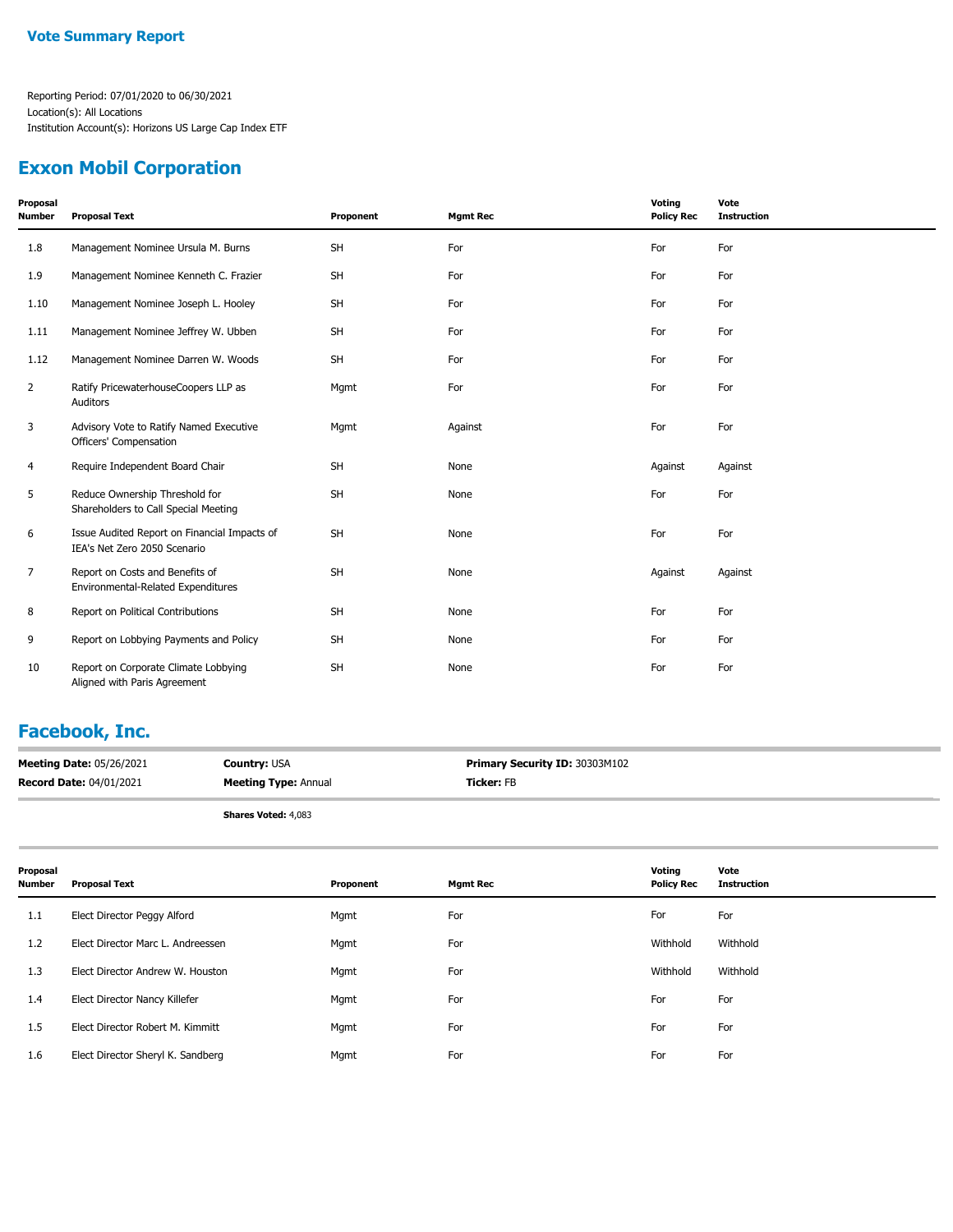### **Facebook, Inc.**

| Proposal<br><b>Number</b> | <b>Proposal Text</b>                                                              | Proponent | <b>Mgmt Rec</b> | Voting<br><b>Policy Rec</b> | Vote<br><b>Instruction</b> |
|---------------------------|-----------------------------------------------------------------------------------|-----------|-----------------|-----------------------------|----------------------------|
| 1.7                       | Elect Director Peter A. Thiel                                                     | Mgmt      | For             | Withhold                    | Withhold                   |
| 1.8                       | Elect Director Tracey T. Travis                                                   | Mgmt      | For             | For                         | For                        |
| 1.9                       | Elect Director Mark Zuckerberg                                                    | Mgmt      | For             | For                         | For                        |
| 2                         | Ratify Ernst & Young LLP as Auditors                                              | Mgmt      | For             | For                         | For                        |
| 3                         | Amend Non-Employee Director Compensation<br>Policy                                | Mgmt      | For             | Against                     | Against                    |
| 4                         | Approve Recapitalization Plan for all Stock to<br>Have One-vote per Share         | <b>SH</b> | Against         | For                         | For                        |
| 5                         | Require Independent Board Chair                                                   | <b>SH</b> | Against         | For                         | For                        |
| 6                         | Report on Online Child Sexual Exploitation                                        | SH        | Against         | For                         | For                        |
| $\overline{7}$            | Require Independent Director Nominee with<br>Human and/or Civil Rights Experience | SH        | Against         | Against                     | Against                    |
| 8                         | Report on Platform Misuse                                                         | SH        | Against         | For                         | For                        |
| 9                         | Amend Certificate of Incorporation to Become<br>a Public Benefit Corporation      | <b>SH</b> | Against         | Against                     | Against                    |

# **Illumina, Inc.**

| <b>Meeting Date: 05/26/2021</b> | <b>Country: USA</b>         | <b>Primary Security ID: 452327109</b> |
|---------------------------------|-----------------------------|---------------------------------------|
| <b>Record Date: 03/31/2021</b>  | <b>Meeting Type: Annual</b> | <b>Ticker:</b> ILMN                   |
|                                 | <b>Shares Voted: 248</b>    |                                       |

| Proposal<br>Number | <b>Proposal Text</b>                                              | Proponent | <b>Mgmt Rec</b> | Voting<br><b>Policy Rec</b> | Vote<br><b>Instruction</b> |
|--------------------|-------------------------------------------------------------------|-----------|-----------------|-----------------------------|----------------------------|
| 1A                 | Elect Director Caroline D. Dorsa                                  | Mgmt      | For             | For                         | For                        |
| 1B                 | Elect Director Robert S. Epstein                                  | Mgmt      | For             | For                         | For                        |
| 1C                 | Elect Director Scott Gottlieb                                     | Mgmt      | For             | For                         | For                        |
| 1D                 | Elect Director Gary S. Guthart                                    | Mgmt      | For             | For                         | For                        |
| 1E                 | Elect Director Philip W. Schiller                                 | Mgmt      | For             | For                         | For                        |
| 1F                 | Elect Director John W. Thompson                                   | Mgmt      | For             | For                         | For                        |
| $\overline{2}$     | Ratify Ernst & Young LLP as Auditors                              | Mgmt      | For             | For                         | For                        |
| 3                  | Advisory Vote to Ratify Named Executive<br>Officers' Compensation | Mgmt      | For             | For                         | For                        |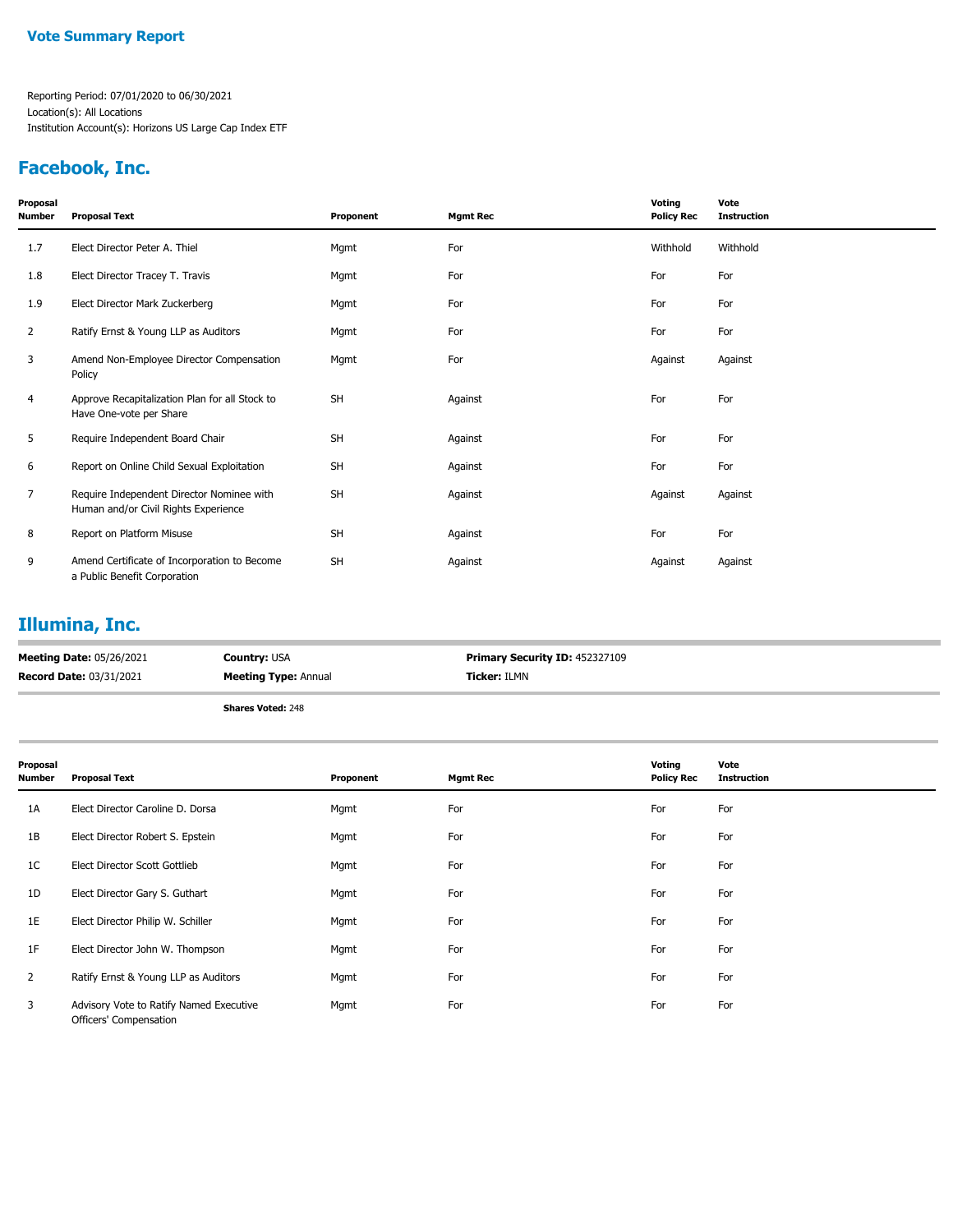## **Incyte Corporation**

| <b>Meeting Date: 05/26/2021</b> | <b>Country: USA</b>         | Primary Security ID: 45337C102 |
|---------------------------------|-----------------------------|--------------------------------|
| <b>Record Date: 03/29/2021</b>  | <b>Meeting Type: Annual</b> | <b>Ticker: INCY</b>            |
|                                 |                             |                                |

**Shares Voted:** 290

| Proposal<br><b>Number</b> | <b>Proposal Text</b>                                              | Proponent | <b>Mgmt Rec</b> | <b>Voting</b><br><b>Policy Rec</b> | Vote<br><b>Instruction</b> |
|---------------------------|-------------------------------------------------------------------|-----------|-----------------|------------------------------------|----------------------------|
| 1.1                       | Elect Director Julian C. Baker                                    | Mgmt      | For             | For                                | For                        |
| 1.2                       | Elect Director Jean-Jacques Bienaime                              | Mgmt      | For             | For                                | For                        |
| 1.3                       | Elect Director Paul J. Clancy                                     | Mgmt      | For             | For                                | For                        |
| 1.4                       | Elect Director Wendy L. Dixon                                     | Mgmt      | For             | For                                | For                        |
| 1.5                       | Elect Director Jacqualyn A. Fouse                                 | Mgmt      | For             | For                                | For                        |
| 1.6                       | Elect Director Edmund P. Harrigan                                 | Mgmt      | For             | For                                | For                        |
| 1.7                       | Elect Director Katherine A. High                                  | Mgmt      | For             | For                                | For                        |
| 1.8                       | Elect Director Herve Hoppenot                                     | Mgmt      | For             | For                                | For                        |
| $\overline{2}$            | Advisory Vote to Ratify Named Executive<br>Officers' Compensation | Mgmt      | For             | For                                | For                        |
| 3                         | Amend Omnibus Stock Plan                                          | Mgmt      | For             | For                                | For                        |
| 4                         | Ratify Ernst & Young LLP as Auditors                              | Mgmt      | For             | For                                | For                        |

## **Medical Properties Trust, Inc.**

| <b>Meeting Date: 05/26/2021</b> | <b>Country: USA</b>         | <b>Primary Security ID: 58463J304</b> |
|---------------------------------|-----------------------------|---------------------------------------|
| <b>Record Date: 03/29/2021</b>  | <b>Meeting Type: Annual</b> | <b>Ticker: MPW</b>                    |
|                                 |                             |                                       |

| Proposal<br><b>Number</b> | <b>Proposal Text</b>                     | Proponent | <b>Mgmt Rec</b> | Voting<br><b>Policy Rec</b> | Vote<br><b>Instruction</b> |
|---------------------------|------------------------------------------|-----------|-----------------|-----------------------------|----------------------------|
| 1.1                       | Elect Director Edward K. Aldag, Jr.      | Mgmt      | For             | For                         | For                        |
| 1.2                       | Elect Director G. Steven Dawson          | Mgmt      | For             | For                         | For                        |
| 1.3                       | Elect Director R. Steven Hamner          | Mgmt      | For             | For                         | For                        |
| $1.4^{\circ}$             | Elect Director Caterina A. Mozingo       | Mgmt      | For             | For                         | For                        |
| 1.5                       | Elect Director Elizabeth N. Pitman       | Mgmt      | For             | For                         | For                        |
| 1.6                       | Elect Director C. Reynolds Thompson, III | Mgmt      | For             | For                         | For                        |
| 1.7                       | Elect Director D. Paul Sparks, Jr.       | Mgmt      | For             | For                         | For                        |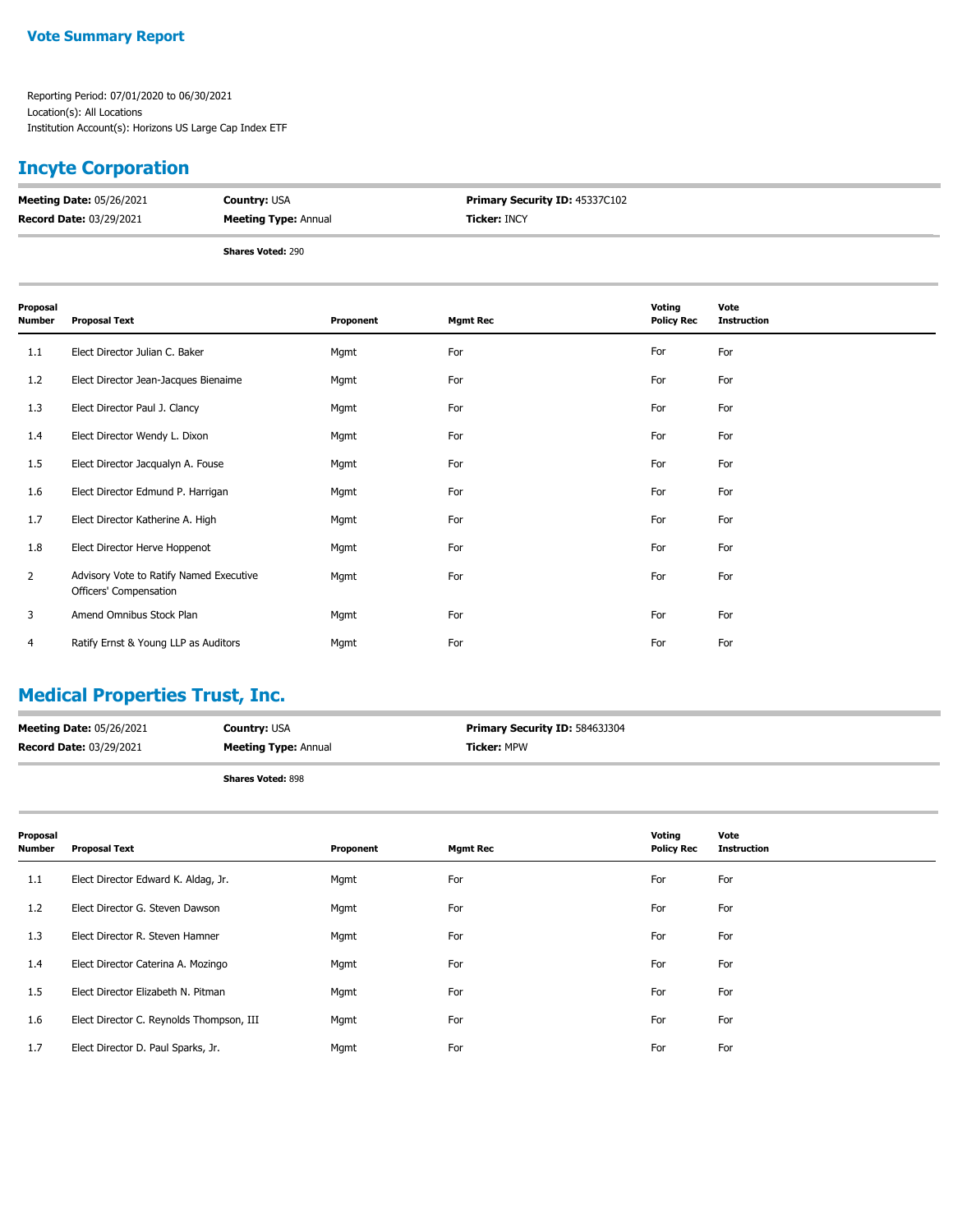## **Medical Properties Trust, Inc.**

| Proposal<br><b>Number</b> | Proposal Text                                                     | Proponent | <b>Mgmt Rec</b> | Votina<br><b>Policy Rec</b> | Vote<br>Instruction |
|---------------------------|-------------------------------------------------------------------|-----------|-----------------|-----------------------------|---------------------|
| 1.8                       | Elect Director Michael G. Stewart                                 | Mgmt      | For             | For                         | For                 |
| 2                         | Ratify PricewaterhouseCoopers LLP as<br>Auditors                  | Mgmt      | For             | For                         | For                 |
| 3                         | Advisory Vote to Ratify Named Executive<br>Officers' Compensation | Mgmt      | For             | For                         | For                 |

## **ONEOK, Inc.**

| <b>Meeting Date: 05/26/2021</b> | <b>Country: USA</b>         | <b>Primary Security ID: 682680103</b> |
|---------------------------------|-----------------------------|---------------------------------------|
| <b>Record Date: 03/29/2021</b>  | <b>Meeting Type: Annual</b> | <b>Ticker: OKE</b>                    |

**Shares Voted:** 754

| Proposal<br><b>Number</b> | <b>Proposal Text</b>                                              | Proponent | <b>Mgmt Rec</b> | Voting<br><b>Policy Rec</b> | Vote<br><b>Instruction</b> |
|---------------------------|-------------------------------------------------------------------|-----------|-----------------|-----------------------------|----------------------------|
| 1.1                       | Elect Director Brian L. Derksen                                   | Mgmt      | For             | For                         | For                        |
| 1.2                       | Elect Director Julie H. Edwards                                   | Mgmt      | For             | For                         | For                        |
| 1.3                       | Elect Director John W. Gibson                                     | Mgmt      | For             | For                         | For                        |
| 1.4                       | Elect Director Mark W. Helderman                                  | Mgmt      | For             | For                         | For                        |
| 1.5                       | Elect Director Randall J. Larson                                  | Mgmt      | For             | For                         | For                        |
| 1.6                       | Elect Director Steven J. Malcolm                                  | Mgmt      | For             | For                         | For                        |
| 1.7                       | Elect Director Jim W. Mogg                                        | Mgmt      | For             | For                         | For                        |
| 1.8                       | Elect Director Pattye L. Moore                                    | Mgmt      | For             | For                         | For                        |
| 1.9                       | Elect Director Eduardo A. Rodriguez                               | Mgmt      | For             | For                         | For                        |
| 1.10                      | Elect Director Gerald B. Smith                                    | Mgmt      | For             | For                         | For                        |
| 1.11                      | Elect Director Terry K. Spencer                                   | Mgmt      | For             | For                         | For                        |
| 2                         | Ratify PricewaterhouseCoopers LLP as<br>Auditors                  | Mgmt      | For             | For                         | For                        |
| 3                         | Advisory Vote to Ratify Named Executive<br>Officers' Compensation | Mgmt      | For             | For                         | For                        |

## **PayPal Holdings, Inc.**

| <b>Meeting Date: 05/26/2021</b> | <b>Country: USA</b>         | <b>Primary Security ID: 70450Y103</b> |
|---------------------------------|-----------------------------|---------------------------------------|
| <b>Record Date: 03/30/2021</b>  | <b>Meeting Type: Annual</b> | Ticker: PYPL                          |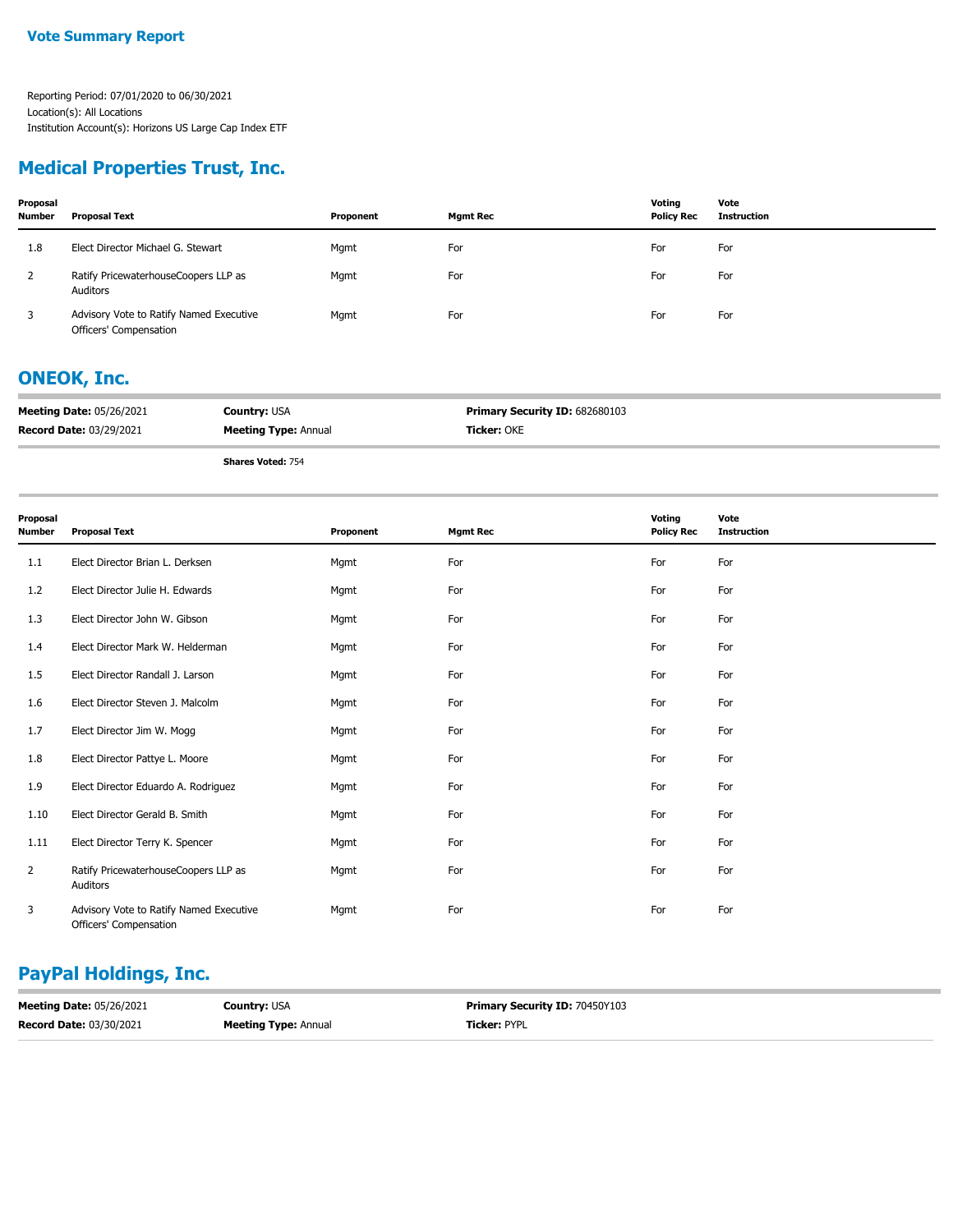# **PayPal Holdings, Inc.**

**Shares Voted:** 2,001

| Proposal       |                                                                                                 |           |                 | Voting            | Vote               |
|----------------|-------------------------------------------------------------------------------------------------|-----------|-----------------|-------------------|--------------------|
| <b>Number</b>  | <b>Proposal Text</b>                                                                            | Proponent | <b>Mgmt Rec</b> | <b>Policy Rec</b> | <b>Instruction</b> |
| 1a             | Elect Director Rodney C. Adkins                                                                 | Mgmt      | For             | For               | For                |
| 1 <sub>b</sub> | Elect Director Jonathan Christodoro                                                             | Mgmt      | For             | For               | For                |
| 1 <sub>c</sub> | Elect Director John J. Donahoe                                                                  | Mgmt      | For             | For               | For                |
| 1 <sub>d</sub> | Elect Director David W. Dorman                                                                  | Mgmt      | For             | For               | For                |
| 1e             | Elect Director Belinda J. Johnson                                                               | Mgmt      | For             | For               | For                |
| 1f             | Elect Director Gail J. McGovern                                                                 | Mgmt      | For             | For               | For                |
| 1g             | Elect Director Deborah M. Messemer                                                              | Mgmt      | For             | For               | For                |
| 1 <sub>h</sub> | Elect Director David M. Moffett                                                                 | Mgmt      | For             | For               | For                |
| 1 <sub>i</sub> | Elect Director Ann M. Sarnoff                                                                   | Mgmt      | For             | For               | For                |
| 1j             | Elect Director Daniel H. Schulman                                                               | Mgmt      | For             | For               | For                |
| 1k             | Elect Director Frank D. Yeary                                                                   | Mgmt      | For             | For               | For                |
| $\overline{2}$ | Advisory Vote to Ratify Named Executive<br>Officers' Compensation                               | Mgmt      | For             | For               | For                |
| 3              | Ratify PricewaterhouseCoopers LLP as<br>Auditors                                                | Mgmt      | For             | For               | For                |
| 4              | Provide Right to Act by Written Consent                                                         | SH        | Against         | For               | For                |
| 5              | Report on Whether Written Policies or<br>Unwritten Norms Reinforce Racism in<br>Company Culture | <b>SH</b> | Against         | Against           | Against            |

## **The Southern Company**

| <b>Meeting Date: 05/26/2021</b> | <b>Country: USA</b>         | Primary Security ID: 842587107 |
|---------------------------------|-----------------------------|--------------------------------|
| <b>Record Date: 03/29/2021</b>  | <b>Meeting Type: Annual</b> | <b>Ticker: SO</b>              |
|                                 | <b>Shares Voted: 1,800</b>  |                                |

| Proposal<br><b>Number</b> | Proposal Text                         | Proponent | <b>Mgmt Rec</b> | Votina<br><b>Policy Rec</b> | Vote<br>Instruction |
|---------------------------|---------------------------------------|-----------|-----------------|-----------------------------|---------------------|
| 1a                        | Elect Director Janaki Akella          | Mgmt      | For             | For                         | For                 |
| 1 <sub>b</sub>            | Elect Director Juanita Powell Baranco | Mgmt      | For             | For                         | For                 |
| 1c                        | Elect Director Henry A. Clark, III    | Mgmt      | For             | For                         | For                 |
| 1 <sub>d</sub>            | Elect Director Anthony F. Earley, Jr. | Mgmt      | For             | For                         | For                 |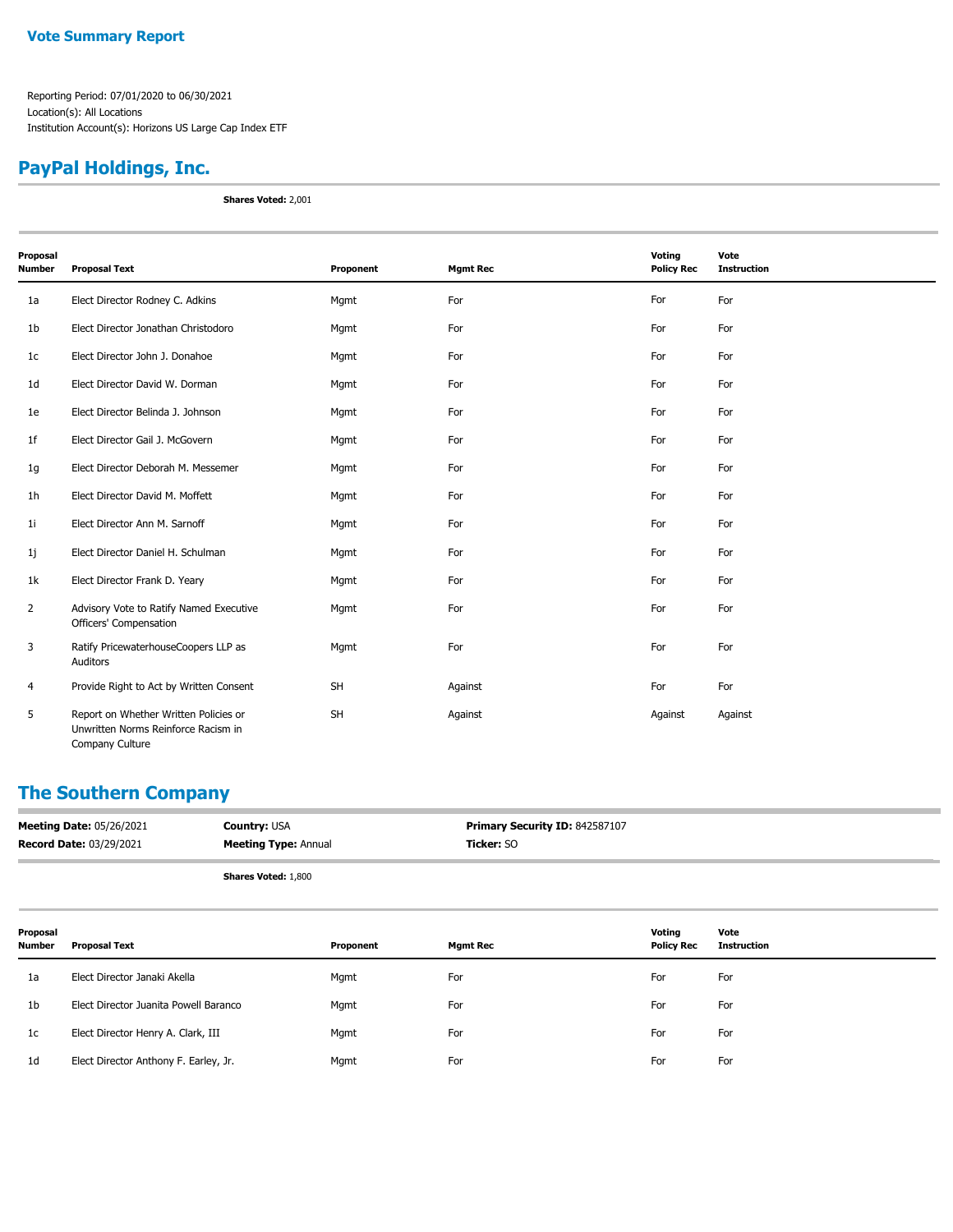## **The Southern Company**

| Proposal<br>Number | <b>Proposal Text</b>                                              | Proponent | <b>Mgmt Rec</b> | Voting<br><b>Policy Rec</b> | Vote<br><b>Instruction</b> |
|--------------------|-------------------------------------------------------------------|-----------|-----------------|-----------------------------|----------------------------|
| 1e                 | Elect Director Thomas A. Fanning                                  | Mgmt      | For             | For                         | For                        |
| 1f                 | Elect Director David J. Grain                                     | Mgmt      | For             | For                         | For                        |
| 1g                 | Elect Director Colette D. Honorable                               | Mgmt      | For             | For                         | For                        |
| 1h                 | Elect Director Donald M. James                                    | Mgmt      | For             | For                         | For                        |
| 1i                 | Elect Director John D. Johns                                      | Mgmt      | For             | For                         | For                        |
| 1j                 | Elect Director Dale E. Klein                                      | Mgmt      | For             | For                         | For                        |
| 1k                 | Elect Director Ernest J. Moniz                                    | Mgmt      | For             | For                         | For                        |
| 11                 | Elect Director William G. Smith, Jr.                              | Mgmt      | For             | For                         | For                        |
| 1m                 | Elect Director E. Jenner Wood, III                                | Mgmt      | For             | For                         | For                        |
| $\overline{2}$     | Advisory Vote to Ratify Named Executive<br>Officers' Compensation | Mgmt      | For             | For                         | For                        |
| 3                  | Approve Omnibus Stock Plan                                        | Mgmt      | For             | For                         | For                        |
| 4                  | Ratify Deloitte & Touche LLP as Auditors                          | Mgmt      | For             | For                         | For                        |
| 5                  | Reduce Supermajority Vote Requirement                             | Mgmt      | For             | For                         | For                        |
|                    |                                                                   |           |                 |                             |                            |

### **Welltower Inc.**

| <b>Meeting Date: 05/26/2021</b> | <b>Country: USA</b>         | <b>Primary Security ID: 95040Q104</b> |
|---------------------------------|-----------------------------|---------------------------------------|
| <b>Record Date: 03/30/2021</b>  | <b>Meeting Type: Annual</b> | <b>Ticker: WELL</b>                   |
|                                 | Shares Voted: 711           |                                       |

| Proposal<br><b>Number</b> | <b>Proposal Text</b>              | Proponent | <b>Mgmt Rec</b> | Voting<br><b>Policy Rec</b> | Vote<br><b>Instruction</b> |
|---------------------------|-----------------------------------|-----------|-----------------|-----------------------------|----------------------------|
| 1a                        | Elect Director Kenneth J. Bacon   | Mgmt      | For             | For                         | For                        |
| 1 <sub>b</sub>            | Elect Director Karen B. DeSalvo   | Mgmt      | For             | For                         | For                        |
| 1c                        | Elect Director Jeffrey H. Donahue | Mgmt      | For             | For                         | For                        |
| 1d                        | Elect Director Philip L. Hawkins  | Mgmt      | For             | For                         | For                        |
| 1e                        | Elect Director Dennis G. Lopez    | Mgmt      | For             | For                         | For                        |
| 1 <sup>f</sup>            | Elect Director Shankh Mitra       | Mgmt      | For             | For                         | For                        |
| 1g                        | Elect Director Ade J. Patton      | Mgmt      | For             | For                         | For                        |
| 1 <sub>h</sub>            | Elect Director Diana W. Reid      | Mgmt      | For             | For                         | For                        |
| 1i                        | Elect Director Sergio D. Rivera   | Mgmt      | For             | For                         | For                        |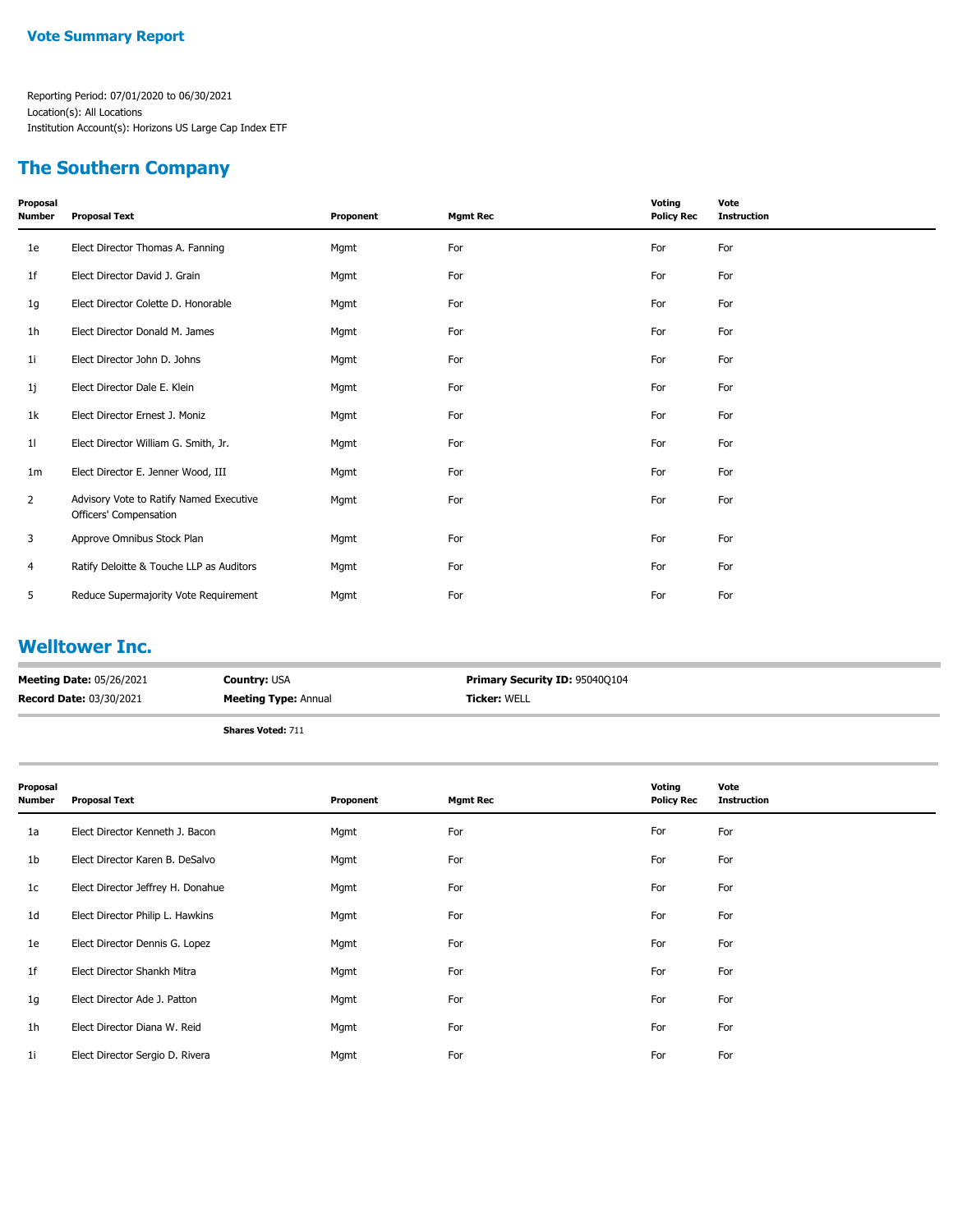### **Welltower Inc.**

| Proposal<br><b>Number</b> | <b>Proposal Text</b>                                              | Proponent | <b>Mgmt Rec</b> | Votina<br><b>Policy Rec</b> | Vote<br>Instruction |
|---------------------------|-------------------------------------------------------------------|-----------|-----------------|-----------------------------|---------------------|
| 1j                        | Elect Director Johnese M. Spisso                                  | Mgmt      | For             | For                         | For                 |
| 1k                        | Elect Director Kathryn M. Sullivan                                | Mgmt      | For             | For                         | For                 |
|                           | Ratify Ernst & Young LLP as Auditors                              | Mgmt      | For             | For                         | For                 |
| 3                         | Advisory Vote to Ratify Named Executive<br>Officers' Compensation | Mgmt      | For             | For                         | For                 |

### **Masimo Corporation**

| <b>Meeting Date: 05/27/2021</b> | <b>Country: USA</b>         | <b>Primary Security ID: 574795100</b> |
|---------------------------------|-----------------------------|---------------------------------------|
| <b>Record Date: 04/05/2021</b>  | <b>Meeting Type: Annual</b> | <b>Ticker: MASI</b>                   |
|                                 | .<br>--                     |                                       |

**Shares Voted:** 80

| Proposal<br><b>Number</b> | Proposal Text                                                     | Proponent | <b>Mgmt Rec</b> | Votina<br><b>Policy Rec</b> | Vote<br><b>Instruction</b> |
|---------------------------|-------------------------------------------------------------------|-----------|-----------------|-----------------------------|----------------------------|
|                           | Elect Director Joe Kiani                                          | Mgmt      | For             | For                         | For                        |
|                           | Ratify Grant Thornton LLP as Auditors                             | Mgmt      | For             | For                         | For                        |
| 3                         | Advisory Vote to Ratify Named Executive<br>Officers' Compensation | Mgmt      | For             | For                         | For                        |

### **Pinterest, Inc.**

| <b>Meeting Date: 05/27/2021</b> | <b>Country: USA</b>         | <b>Primary Security ID: 72352L106</b> |
|---------------------------------|-----------------------------|---------------------------------------|
| <b>Record Date: 04/01/2021</b>  | <b>Meeting Type: Annual</b> | <b>Ticker:</b> PINS                   |
|                                 |                             |                                       |

| Proposal<br><b>Number</b> | <b>Proposal Text</b>                                              | Proponent | <b>Mgmt Rec</b> | Voting<br><b>Policy Rec</b> | Vote<br><b>Instruction</b> |
|---------------------------|-------------------------------------------------------------------|-----------|-----------------|-----------------------------|----------------------------|
| 1a                        | Elect Director Fredric Reynolds                                   | Mgmt      | For             | Against                     | Against                    |
| 1b                        | Elect Director Evan Sharp                                         | Mgmt      | For             | Against                     | Against                    |
| 1 <sub>c</sub>            | Elect Director Andrea Wishom                                      | Mgmt      | For             | For                         | For                        |
| 2                         | Ratify Ernst & Young LLP as Auditors                              | Mgmt      | For             | For                         | For                        |
| 3                         | Advisory Vote to Ratify Named Executive<br>Officers' Compensation | Mgmt      | For             | For                         | For                        |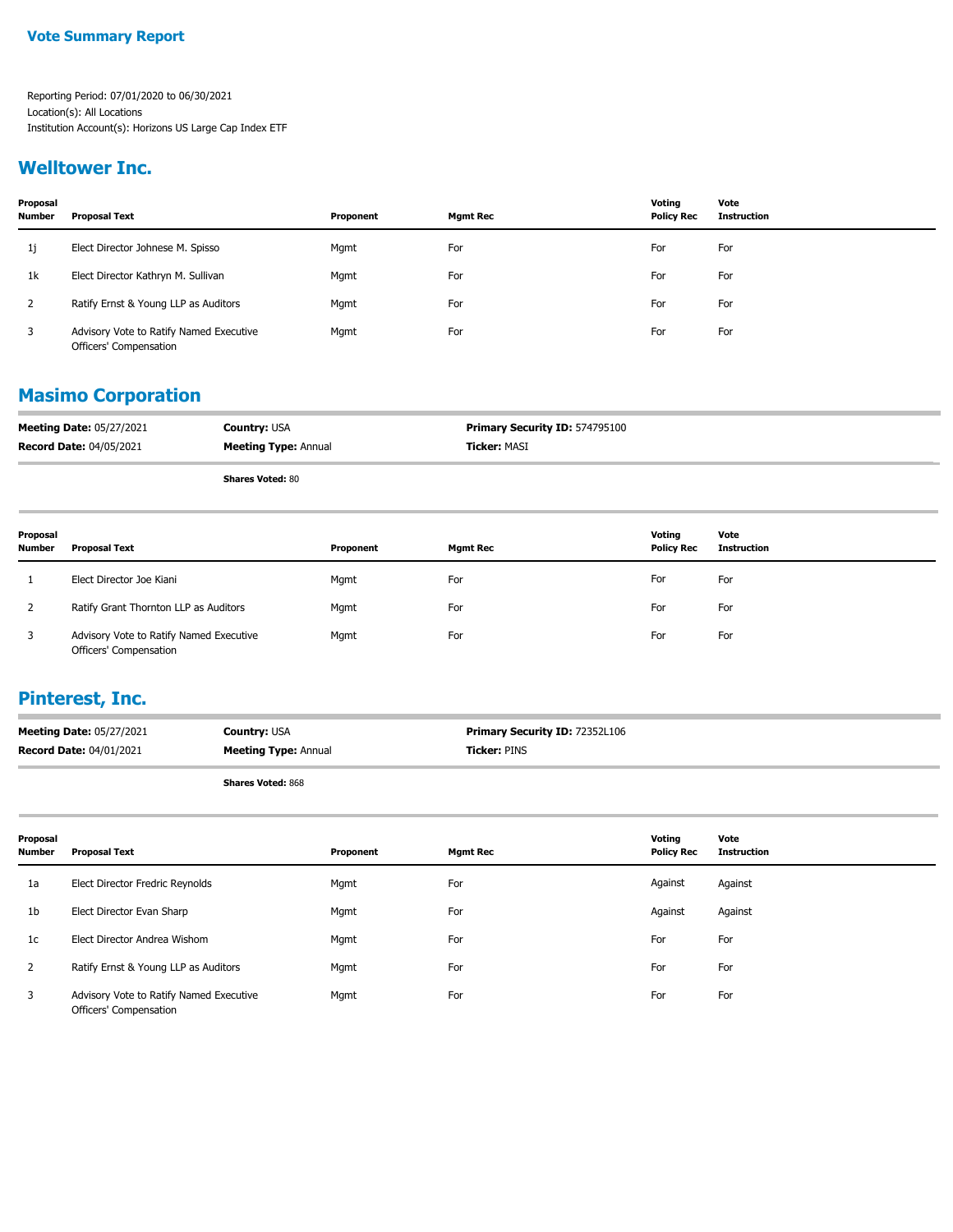## **Pioneer Natural Resources Company**

| <b>Meeting Date: 05/27/2021</b> | <b>Country: USA</b>         | Primary Security ID: 723787107 |
|---------------------------------|-----------------------------|--------------------------------|
| <b>Record Date: 04/01/2021</b>  | <b>Meeting Type: Annual</b> | <b>Ticker: PXD</b>             |
|                                 | <b>Shares Voted: 366</b>    |                                |

| Proposal<br><b>Number</b> | <b>Proposal Text</b>                                              | Proponent | <b>Mgmt Rec</b> | Voting<br><b>Policy Rec</b> | Vote<br><b>Instruction</b> |
|---------------------------|-------------------------------------------------------------------|-----------|-----------------|-----------------------------|----------------------------|
| 1a                        | Elect Director A.R. Alameddine                                    | Mgmt      | For             | For                         | For                        |
| 1 <sub>b</sub>            | Elect Director Edison C. Buchanan                                 | Mgmt      | For             | For                         | For                        |
| 1 <sub>c</sub>            | Elect Director Matt Gallagher                                     | Mgmt      | For             | For                         | For                        |
| 1 <sub>d</sub>            | Elect Director Phillip A. Gobe                                    | Mgmt      | For             | For                         | For                        |
| 1e                        | Elect Director Larry R. Grillot                                   | Mgmt      | For             | For                         | For                        |
| 1f                        | Elect Director Stacy P. Methvin                                   | Mgmt      | For             | For                         | For                        |
| 1g                        | Elect Director Royce W. Mitchell                                  | Mgmt      | For             | For                         | For                        |
| 1 <sub>h</sub>            | Elect Director Frank A. Risch                                     | Mgmt      | For             | For                         | For                        |
| 1 <sub>i</sub>            | Elect Director Scott D. Sheffield                                 | Mgmt      | For             | For                         | For                        |
| 1j                        | Elect Director J. Kenneth Thompson                                | Mgmt      | For             | For                         | For                        |
| 1k                        | Elect Director Phoebe A. Wood                                     | Mgmt      | For             | For                         | For                        |
| 11                        | Elect Director Michael D. Wortley                                 | Mgmt      | For             | For                         | For                        |
| $\overline{2}$            | Ratify Ernst & Young LLP as Auditors                              | Mgmt      | For             | For                         | For                        |
| 3                         | Advisory Vote to Ratify Named Executive<br>Officers' Compensation | Mgmt      | For             | For                         | For                        |
| 4                         | Amend Qualified Employee Stock Purchase<br>Plan                   | Mgmt      | For             | For                         | For                        |

## **The Trade Desk, Inc.**

| <b>Meeting Date: 05/27/2021</b><br><b>Record Date: 03/31/2021</b> |                                                  | <b>Country: USA</b><br><b>Meeting Type: Annual</b> |           | Primary Security ID: 88339J105<br>Ticker: TTD |                             |                            |
|-------------------------------------------------------------------|--------------------------------------------------|----------------------------------------------------|-----------|-----------------------------------------------|-----------------------------|----------------------------|
|                                                                   |                                                  | <b>Shares Voted: 6</b>                             |           |                                               |                             |                            |
| Proposal<br><b>Number</b>                                         | <b>Proposal Text</b>                             |                                                    | Proponent | <b>Mgmt Rec</b>                               | Voting<br><b>Policy Rec</b> | Vote<br><b>Instruction</b> |
| 1.1                                                               | Elect Director David R. Pickles                  |                                                    | Mgmt      | For                                           | For                         | For                        |
| 1.2                                                               | Elect Director Gokul Rajaram                     |                                                    | Mgmt      | For                                           | Withhold                    | Withhold                   |
| 2                                                                 | Ratify PricewaterhouseCoopers LLP as<br>Auditors |                                                    | Mgmt      | For                                           | For                         | For                        |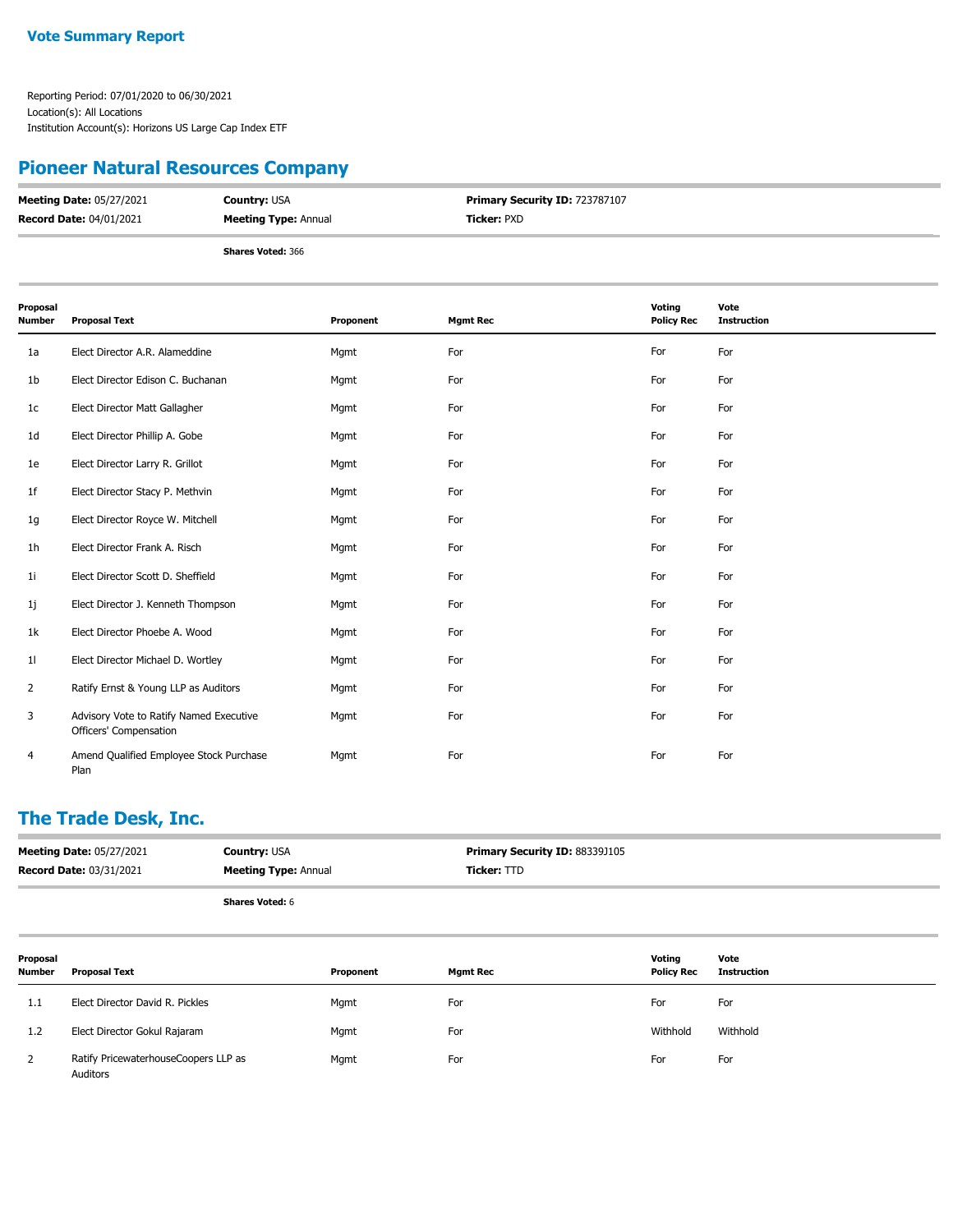#### **Vote Summary Report**

Reporting Period: 07/01/2020 to 06/30/2021 Location(s): All Locations Institution Account(s): Horizons US Large Cap Index ETF

## **UDR, Inc.**

| <b>Meeting Date: 05/27/2021</b> | <b>Country: USA</b>         | <b>Primary Security ID: 902653104</b> |  |
|---------------------------------|-----------------------------|---------------------------------------|--|
| <b>Record Date: 03/29/2021</b>  | <b>Meeting Type: Annual</b> | <b>Ticker: UDR</b>                    |  |
|                                 | <b>Shares Voted: 458</b>    |                                       |  |

| Proposal<br>Number | <b>Proposal Text</b>                                              | Proponent | <b>Mgmt Rec</b> | Voting<br><b>Policy Rec</b> | Vote<br><b>Instruction</b> |
|--------------------|-------------------------------------------------------------------|-----------|-----------------|-----------------------------|----------------------------|
| 1a                 | Elect Director Katherine A. Cattanach                             | Mgmt      | For             | For                         | For                        |
| 1 <sub>b</sub>     | Elect Director Jon A. Grove                                       | Mgmt      | For             | For                         | For                        |
| 1c                 | Elect Director Mary Ann King                                      | Mgmt      | For             | For                         | For                        |
| 1d                 | Elect Director James D. Klingbeil                                 | Mgmt      | For             | For                         | For                        |
| 1e                 | Elect Director Clint D. McDonnough                                | Mgmt      | For             | For                         | For                        |
| 1f                 | Elect Director Diane M. Morefield                                 | Mgmt      | For             | For                         | For                        |
| 1g                 | Elect Director Robert A. McNamara                                 | Mgmt      | For             | For                         | For                        |
| 1 <sub>h</sub>     | Elect Director Mark R. Patterson                                  | Mgmt      | For             | For                         | For                        |
| 1i                 | Elect Director Thomas W. Toomey                                   | Mgmt      | For             | For                         | For                        |
| $\overline{2}$     | Ratify Ernst & Young LLP as Auditors                              | Mgmt      | For             | For                         | For                        |
| 3                  | Advisory Vote to Ratify Named Executive<br>Officers' Compensation | Mgmt      | For             | For                         | For                        |
| 4                  | Amend Omnibus Stock Plan                                          | Mgmt      | For             | For                         | For                        |

## **VeriSign, Inc.**

| <b>Meeting Date: 05/27/2021</b> | <b>Country: USA</b>         | <b>Primary Security ID: 92343E102</b> |
|---------------------------------|-----------------------------|---------------------------------------|
| <b>Record Date: 04/01/2021</b>  | <b>Meeting Type: Annual</b> | <b>Ficker:</b> VRSN                   |
|                                 |                             |                                       |

| Proposal<br>Number | <b>Proposal Text</b>                | Proponent | <b>Mgmt Rec</b> | Voting<br><b>Policy Rec</b> | Vote<br><b>Instruction</b> |
|--------------------|-------------------------------------|-----------|-----------------|-----------------------------|----------------------------|
| 1.1                | Elect Director D. James Bidzos      | Mgmt      | For             | For                         | For                        |
| 1.2                | Elect Director Yehuda Ari Buchalter | Mgmt      | For             | For                         | For                        |
| 1.3                | Elect Director Kathleen A. Cote     | Mgmt      | For             | For                         | For                        |
| 1.4                | Elect Director Thomas F. Frist, III | Mgmt      | For             | For                         | For                        |
| 1.5                | Elect Director Jamie S. Gorelick    | Mgmt      | For             | For                         | For                        |
| 1.6                | Elect Director Roger H. Moore       | Mgmt      | For             | For                         | For                        |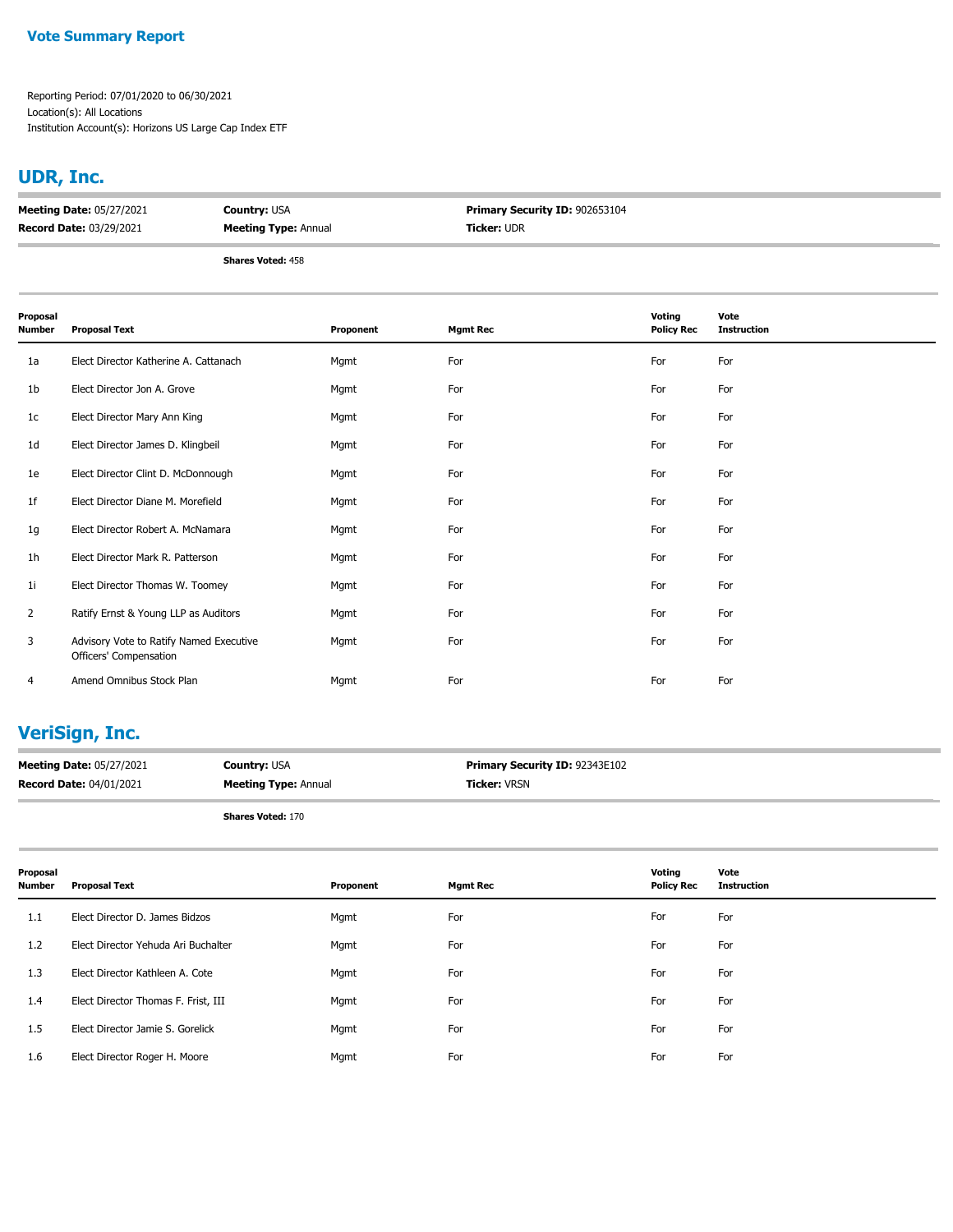### **VeriSign, Inc.**

| Proposal<br><b>Number</b> | <b>Proposal Text</b>                                              | Proponent | <b>Mgmt Rec</b> | Votina<br><b>Policy Rec</b> | Vote<br><b>Instruction</b> |
|---------------------------|-------------------------------------------------------------------|-----------|-----------------|-----------------------------|----------------------------|
| 1.7                       | Elect Director Louis A. Simpson                                   | Mgmt      | For             | For                         | For                        |
| 1.8                       | Elect Director Timothy Tomlinson                                  | Mgmt      | For             | For                         | For                        |
| 2                         | Advisory Vote to Ratify Named Executive<br>Officers' Compensation | Mgmt      | For             | For                         | For                        |
| 3                         | Ratify KPMG LLP as Auditors                                       | Mgmt      | For             | For                         | For                        |
| 4                         | Provide Right to Act by Written Consent                           | <b>SH</b> | Against         | For                         | For                        |

## **DocuSign, Inc.**

| <b>Meeting Date: 05/28/2021</b> | <b>Country: USA</b>         | <b>Primary Security ID: 256163106</b> |
|---------------------------------|-----------------------------|---------------------------------------|
| <b>Record Date: 04/08/2021</b>  | <b>Meeting Type: Annual</b> | <b>Ticker:</b> DOCU                   |
|                                 | <b>Shares Voted: 308</b>    |                                       |

| Proposal<br>Number | <b>Proposal Text</b>                                              | Proponent | <b>Mgmt Rec</b> | Voting<br><b>Policy Rec</b> | Vote<br><b>Instruction</b> |
|--------------------|-------------------------------------------------------------------|-----------|-----------------|-----------------------------|----------------------------|
| 1.1                | Elect Director Enrique Salem                                      | Mgmt      | For             | Withhold                    | Withhold                   |
| 1.2                | Elect Director Peter Solvik                                       | Mgmt      | For             | Withhold                    | Withhold                   |
| 1.3                | Elect Director Inhi Cho Suh                                       | Mgmt      | For             | Withhold                    | Withhold                   |
| 1.4                | Elect Director Mary Agnes "Maggie"<br>Wilderotter                 | Mgmt      | For             | Withhold                    | Withhold                   |
| $\mathbf{2}$       | Ratify PricewaterhouseCoopers LLP as<br>Auditors                  | Mgmt      | For             | For                         | For                        |
| 3                  | Advisory Vote to Ratify Named Executive<br>Officers' Compensation | Mgmt      | For             | For                         | For                        |

## **Lowe's Companies, Inc.**

| <b>Meeting Date: 05/28/2021</b> | <b>Country: USA</b>         | <b>Primary Security ID: 548661107</b> |
|---------------------------------|-----------------------------|---------------------------------------|
| <b>Record Date: 03/22/2021</b>  | <b>Meeting Type: Annual</b> | <b>Ticker: LOW</b>                    |
|                                 | <b>Shares Voted: 1,149</b>  |                                       |

| Proposal<br><b>Number</b> | <b>Proposal Text</b>               | Proponent | <b>Mgmt Rec</b> | Voting<br><b>Policy Rec</b> | Vote<br><b>Instruction</b> |
|---------------------------|------------------------------------|-----------|-----------------|-----------------------------|----------------------------|
| -1.1                      | Elect Director Raul Alvarez        | Mgmt      | For             | For                         | For                        |
| 1.2                       | Elect Director David H. Batchelder | Mgmt      | For             | For                         | For                        |
| 1.3                       | Elect Director Angela F. Braly     | Mgmt      | For             | For                         | For                        |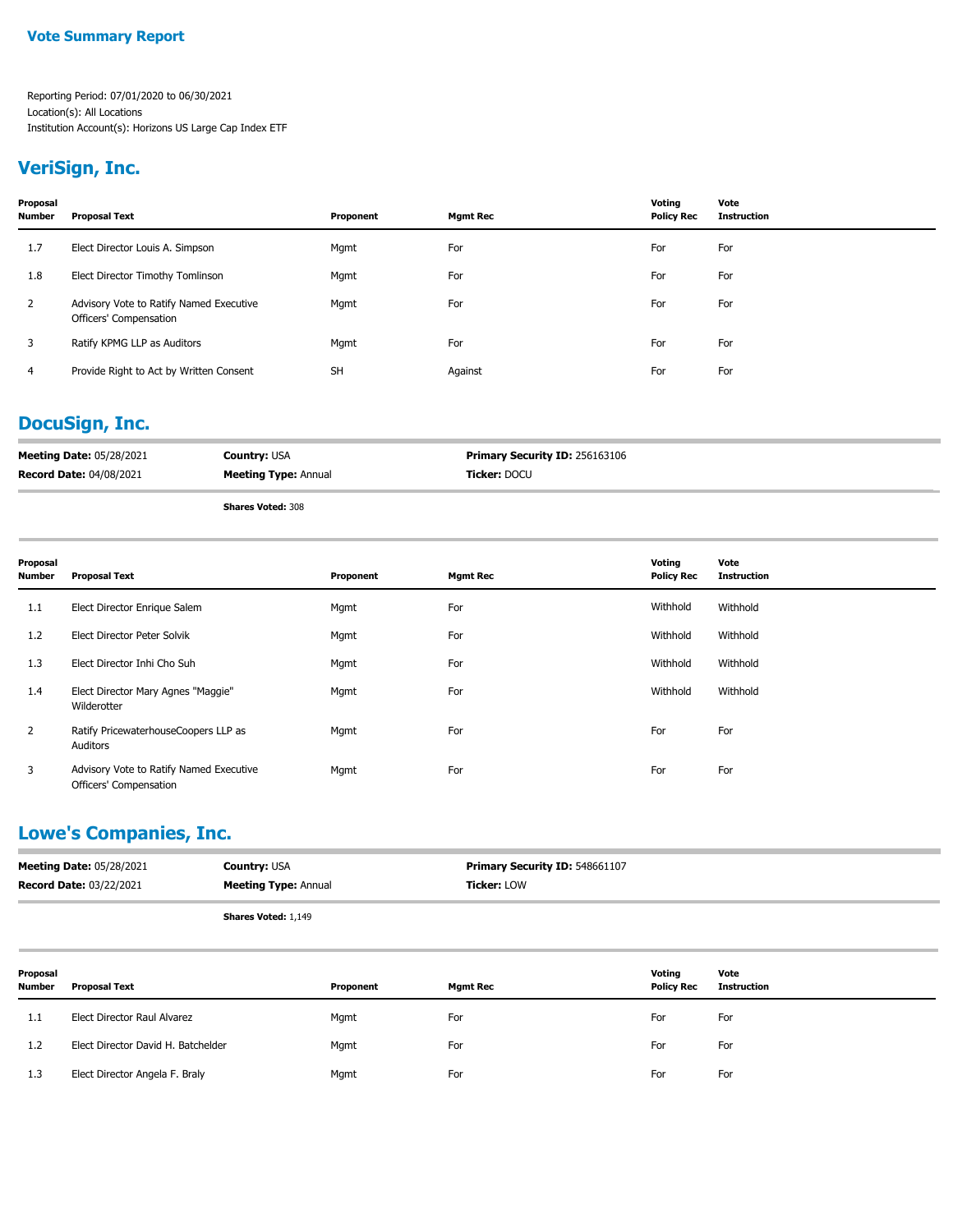## **Lowe's Companies, Inc.**

| Proposal<br>Number | <b>Proposal Text</b>                                              | Proponent | <b>Mgmt Rec</b> | Voting<br><b>Policy Rec</b> | Vote<br><b>Instruction</b> |
|--------------------|-------------------------------------------------------------------|-----------|-----------------|-----------------------------|----------------------------|
| 1.4                | Elect Director Sandra B. Cochran                                  | Mgmt      | For             | For                         | For                        |
| 1.5                | Elect Director Laurie Z. Douglas                                  | Mgmt      | For             | For                         | For                        |
| 1.6                | Elect Director Richard W. Dreiling                                | Mgmt      | For             | For                         | For                        |
| 1.7                | Elect Director Marvin R. Ellison                                  | Mgmt      | For             | For                         | For                        |
| 1.8                | Elect Director Daniel J. Heinrich                                 | Mgmt      | For             | For                         | For                        |
| 1.9                | Elect Director Brian C. Rogers                                    | Mgmt      | For             | For                         | For                        |
| 1.10               | Elect Director Bertram L. Scott                                   | Mgmt      | For             | For                         | For                        |
| 1.11               | Elect Director Mary Beth West                                     | Mgmt      | For             | For                         | For                        |
| $\mathbf{2}$       | Advisory Vote to Ratify Named Executive<br>Officers' Compensation | Mgmt      | For             | For                         | For                        |
| 3                  | Ratify Deloitte & Touche LLP as Auditor                           | Mgmt      | For             | For                         | For                        |
| 4                  | Amend Proxy Access Right                                          | <b>SH</b> | Against         | For                         | For                        |

# **LyondellBasell Industries N.V.**

|                                 | .<br>$-1$                   |                                       |
|---------------------------------|-----------------------------|---------------------------------------|
| <b>Record Date: 04/30/2021</b>  | <b>Meeting Type: Annual</b> | <b>Ticker:</b> LYB                    |
| <b>Meeting Date: 05/28/2021</b> | <b>Country: Netherlands</b> | <b>Primary Security ID: N53745100</b> |

| Proposal<br><b>Number</b> | <b>Proposal Text</b>                 | Proponent | <b>Mgmt Rec</b> | Voting<br><b>Policy Rec</b> | Vote<br><b>Instruction</b> |
|---------------------------|--------------------------------------|-----------|-----------------|-----------------------------|----------------------------|
| 1a                        | Elect Director Jacques Aigrain       | Mgmt      | For             | For                         | For                        |
| 1b                        | Elect Director Lincoln Benet         | Mgmt      | For             | For                         | For                        |
| 1c                        | Elect Director Jagjeet (Jeet) Bindra | Mgmt      | For             | For                         | For                        |
| 1 <sub>d</sub>            | Elect Director Robin Buchanan        | Mgmt      | For             | For                         | For                        |
| 1e                        | Elect Director Anthony (Tony) Chase  | Mgmt      | For             | For                         | For                        |
| 1f                        | Elect Director Stephen Cooper        | Mgmt      | For             | For                         | For                        |
| 1g                        | Elect Director Nance Dicciani        | Mgmt      | For             | For                         | For                        |
| 1 <sub>h</sub>            | Elect Director Robert (Bob) Dudley   | Mgmt      | For             | For                         | For                        |
| 11                        | Elect Director Claire Farley         | Mgmt      | For             | For                         | For                        |
| 1j                        | Elect Director Michael Hanley        | Mgmt      | For             | For                         | For                        |
| 1k                        | Elect Director Albert Manifold       | Mgmt      | For             | For                         | For                        |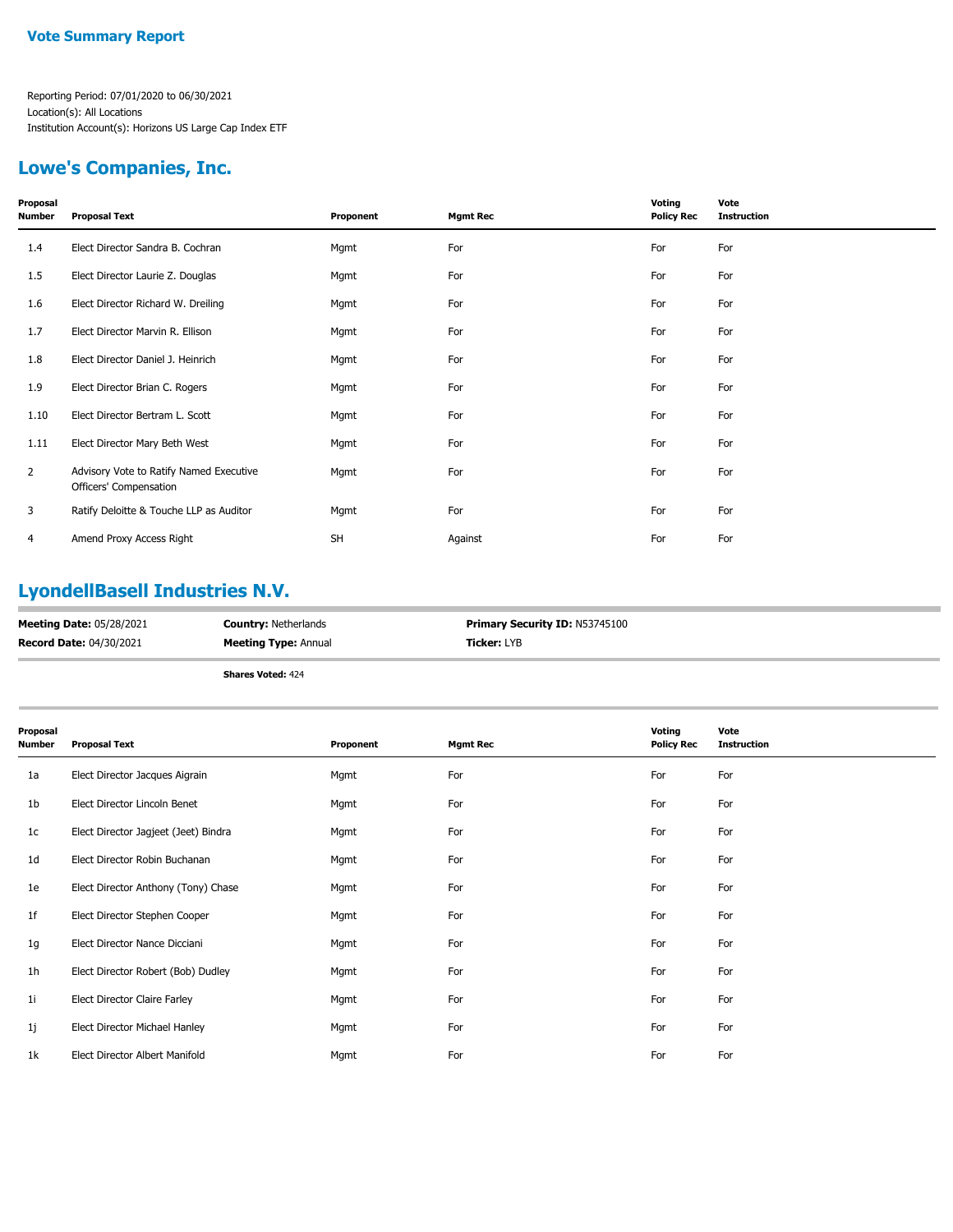### **LyondellBasell Industries N.V.**

| Proposal<br>Number | <b>Proposal Text</b>                                                       | Proponent | <b>Mgmt Rec</b> | Voting<br><b>Policy Rec</b> | Vote<br><b>Instruction</b> |
|--------------------|----------------------------------------------------------------------------|-----------|-----------------|-----------------------------|----------------------------|
| 11                 | Elect Director Bhavesh (Bob) Patel                                         | Mgmt      | For             | For                         | For                        |
| $\overline{2}$     | Approve Discharge of Directors                                             | Mgmt      | For             | For                         | For                        |
| 3                  | Adopt Financial Statements and Statutory<br>Reports                        | Mgmt      | For             | For                         | For                        |
| 4                  | Ratify PricewaterhouseCoopers Accountants<br>N.V. as Auditors              | Mgmt      | For             | For                         | For                        |
| 5                  | Ratify PricewaterhouseCoopers LLP as<br>Auditors                           | Mgmt      | For             | For                         | For                        |
| 6                  | Advisory Vote to Ratify Named Executive<br>Officers' Compensation          | Mgmt      | For             | For                         | For                        |
| $\overline{7}$     | Authorize Repurchase of Up to 10 Percent of<br><b>Issued Share Capital</b> | Mgmt      | For             | For                         | For                        |
| 8                  | Approve Cancellation of Shares                                             | Mgmt      | For             | For                         | For                        |
| 9                  | Amend Omnibus Stock Plan                                                   | Mgmt      | For             | For                         | For                        |
| 10                 | Amend Qualified Employee Stock Purchase<br>Plan                            | Mgmt      | For             | For                         | For                        |

## **Arista Networks, Inc.**

| <b>Meeting Date: 06/01/2021</b> | <b>Country: USA</b>         | Primary Security ID: 040413106 |
|---------------------------------|-----------------------------|--------------------------------|
| <b>Record Date: 04/08/2021</b>  | <b>Meeting Type: Annual</b> | <b>Ticker:</b> ANET            |
|                                 | <b>Shares Voted: 94</b>     |                                |

| Proposal<br><b>Number</b> | <b>Proposal Text</b>                                              | Proponent | <b>Mgmt Rec</b> | Voting<br><b>Policy Rec</b> | Vote<br><b>Instruction</b> |
|---------------------------|-------------------------------------------------------------------|-----------|-----------------|-----------------------------|----------------------------|
| 1.1                       | Elect Director Kelly Battles                                      | Mgmt      | For             | For                         | For                        |
| 1.2                       | Elect Director Andreas Bechtolsheim                               | Mgmt      | For             | Withhold                    | Withhold                   |
| 1.3                       | Elect Director Jayshree Ullal                                     | Mgmt      | For             | Withhold                    | Withhold                   |
| $\overline{2}$            | Advisory Vote to Ratify Named Executive<br>Officers' Compensation | Mgmt      | For             | For                         | For                        |
| 3                         | Ratify Ernst & Young LLP as Auditors                              | Mgmt      | For             | For                         | For                        |

# **Cognizant Technology Solutions Corporation**

| <b>Meeting Date: 06/01/2021</b> | <b>Country:</b> USA         | <b>Primary Security ID: 192446102</b> |
|---------------------------------|-----------------------------|---------------------------------------|
| <b>Record Date: 04/05/2021</b>  | <b>Meeting Type: Annual</b> | <b>Ticker: CTSH</b>                   |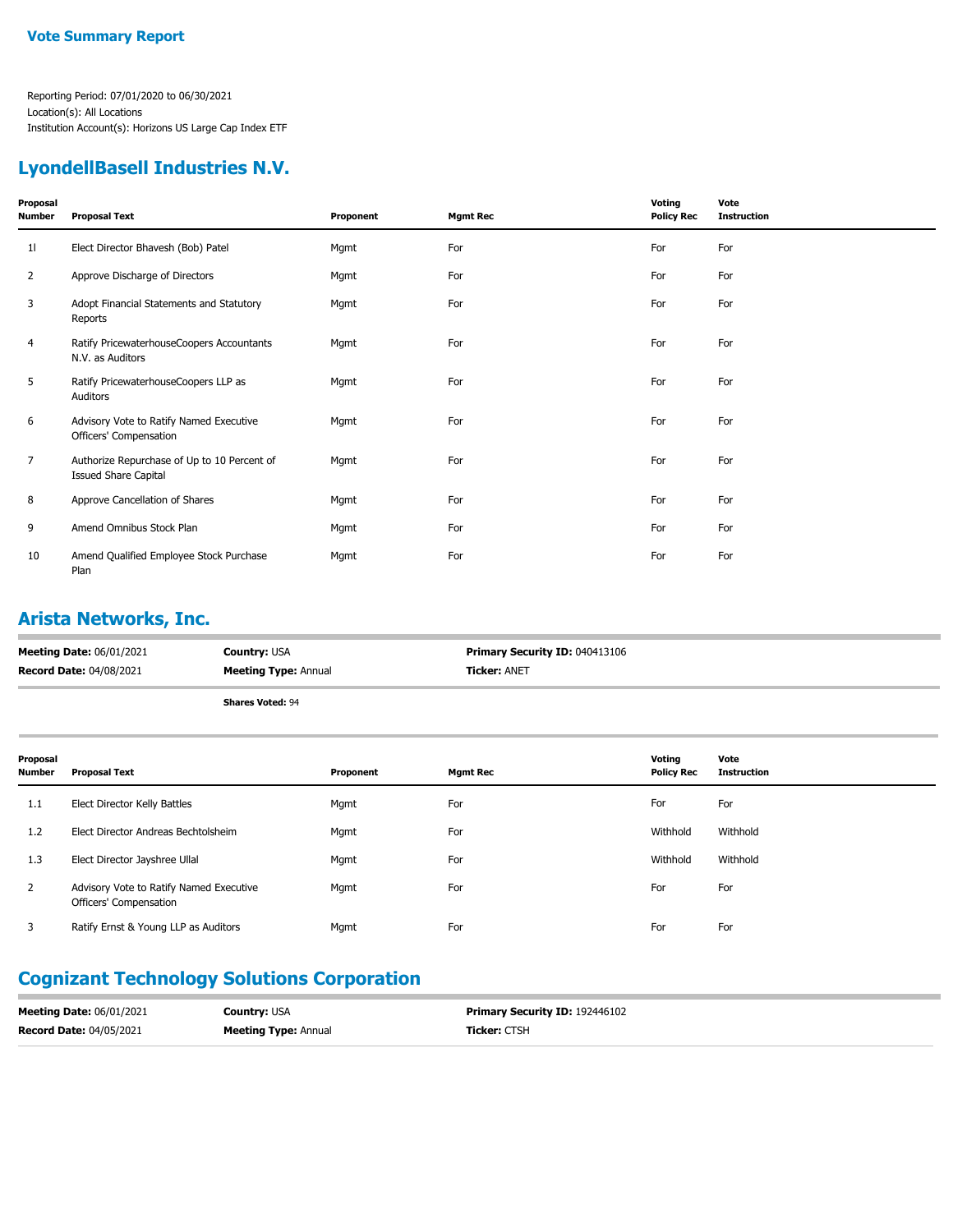## **Cognizant Technology Solutions Corporation**

**Shares Voted:** 910

| Proposal<br><b>Number</b> | <b>Proposal Text</b>                                              | Proponent | <b>Mgmt Rec</b> | Voting<br><b>Policy Rec</b> | Vote<br><b>Instruction</b> |
|---------------------------|-------------------------------------------------------------------|-----------|-----------------|-----------------------------|----------------------------|
| 1a                        | Elect Director Zein Abdalla                                       | Mgmt      | For             | For                         | For                        |
| 1b                        | Elect Director Vinita Bali                                        | Mgmt      | For             | For                         | For                        |
| 1c                        | Elect Director Maureen Breakiron-Evans                            | Mgmt      | For             | For                         | For                        |
| 1 <sub>d</sub>            | Elect Director Archana Deskus                                     | Mgmt      | For             | For                         | For                        |
| 1e                        | Elect Director John M. Dineen                                     | Mgmt      | For             | For                         | For                        |
| 1 <sub>f</sub>            | Elect Director Brian Humphries                                    | Mgmt      | For             | For                         | For                        |
| 1g                        | Elect Director Leo S. Mackay, Jr.                                 | Mgmt      | For             | For                         | For                        |
| 1 <sub>h</sub>            | Elect Director Michael Patsalos-Fox                               | Mgmt      | For             | For                         | For                        |
| 1 <sub>i</sub>            | Elect Director Joseph M. Velli                                    | Mgmt      | For             | For                         | For                        |
| 1j                        | Elect Director Sandra S. Wijnberg                                 | Mgmt      | For             | For                         | For                        |
| $\overline{2}$            | Advisory Vote to Ratify Named Executive<br>Officers' Compensation | Mgmt      | For             | For                         | For                        |
| 3                         | Ratify PricewaterhouseCoopers LLP as<br>Auditors                  | Mgmt      | For             | For                         | For                        |
| 4                         | Provide Right to Act by Written Consent                           | <b>SH</b> | Against         | Against                     | Against                    |

## **Alphabet Inc.**

| <b>Meeting Date: 06/02/2021</b> | <b>Country: USA</b>         | Primary Security ID: 02079K305 |
|---------------------------------|-----------------------------|--------------------------------|
| <b>Record Date: 04/06/2021</b>  | <b>Meeting Type: Annual</b> | Ticker: GOOGL                  |
|                                 |                             |                                |

| Proposal<br><b>Number</b> | <b>Proposal Text</b>                  | Proponent | <b>Mgmt Rec</b> | Voting<br><b>Policy Rec</b> | Vote<br><b>Instruction</b> |
|---------------------------|---------------------------------------|-----------|-----------------|-----------------------------|----------------------------|
| 1a                        | Elect Director Larry Page             | Mgmt      | For             | For                         | For                        |
| 1b                        | Elect Director Sergey Brin            | Mgmt      | For             | For                         | For                        |
| 1c                        | Elect Director Sundar Pichai          | Mgmt      | For             | For                         | For                        |
| 1d                        | Elect Director John L. Hennessy       | Mgmt      | For             | For                         | For                        |
| 1e                        | Elect Director Frances H. Arnold      | Mgmt      | For             | For                         | For                        |
| 1 <sup>f</sup>            | Elect Director L. John Doerr          | Mgmt      | For             | Against                     | Against                    |
| 1 <sub>g</sub>            | Elect Director Roger W. Ferguson, Jr. | Mgmt      | For             | For                         | For                        |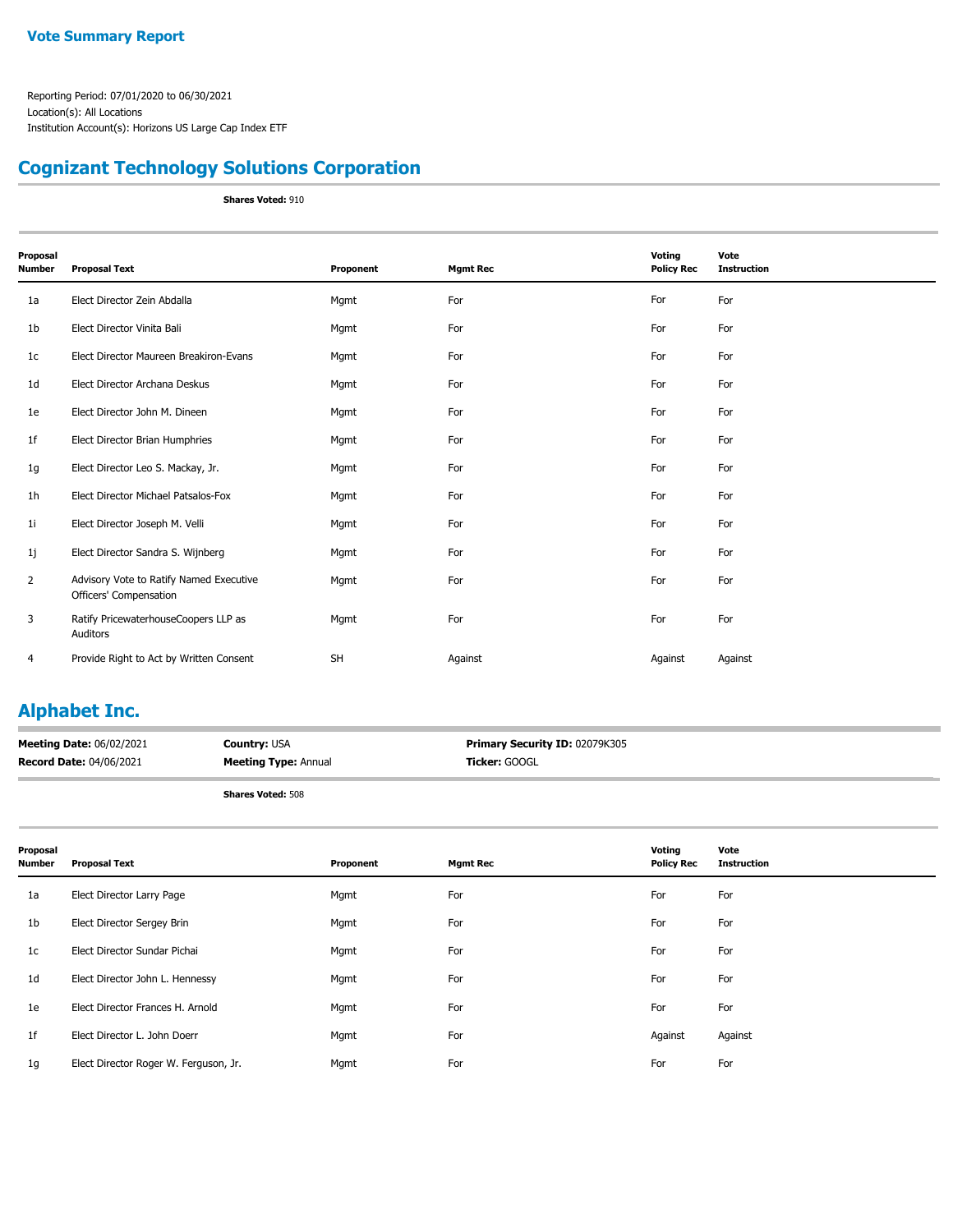## **Alphabet Inc.**

| Proposal<br><b>Number</b> | <b>Proposal Text</b>                                                                                                   | Proponent | <b>Mgmt Rec</b> | Voting<br><b>Policy Rec</b> | Vote<br><b>Instruction</b> |
|---------------------------|------------------------------------------------------------------------------------------------------------------------|-----------|-----------------|-----------------------------|----------------------------|
| 1 <sub>h</sub>            | Elect Director Ann Mather                                                                                              | Mgmt      | For             | Against                     | Against                    |
| 1 <sub>i</sub>            | Elect Director Alan R. Mulally                                                                                         | Mgmt      | For             | For                         | For                        |
| 1j                        | Elect Director K. Ram Shriram                                                                                          | Mgmt      | For             | Against                     | Against                    |
| 1k                        | Elect Director Robin L. Washington                                                                                     | Mgmt      | For             | Against                     | Against                    |
| 2                         | Ratify Ernst & Young LLP as Auditors                                                                                   | Mgmt      | For             | For                         | For                        |
| 3                         | Approve Omnibus Stock Plan                                                                                             | Mgmt      | For             | Against                     | Against                    |
| 4                         | Approve Recapitalization Plan for all Stock to<br>Have One-vote per Share                                              | <b>SH</b> | Against         | For                         | For                        |
| 5                         | Require Independent Director Nominee with<br>Human and/or Civil Rights Experience                                      | <b>SH</b> | Against         | For                         | For                        |
| 6                         | Assess Feasibility of Including Sustainability<br>as a Performance Measure for Senior<br><b>Executive Compensation</b> | SH        | Against         | For                         | For                        |
| 7                         | Report on Takedown Requests                                                                                            | <b>SH</b> | Against         | For                         | For                        |
| 8                         | Report on Whistleblower Policies and<br>Practices                                                                      | <b>SH</b> | Against         | Against                     | Against                    |
| 9                         | Report on Charitable Contributions                                                                                     | SH        | Against         | Against                     | Against                    |
| 10                        | Report on Risks Related to Anticompetitive<br>Practices                                                                | <b>SH</b> | Against         | For                         | For                        |
| 11                        | Amend Certificate of Incorporation to Become<br>a Public Benefit Corporation                                           | <b>SH</b> | Against         | Against                     | Against                    |

### **Aon plc**

| <b>Meeting Date: 06/02/2021</b> | <b>Country: Ireland</b>     | <b>Primary Security ID: G0403H108</b> |
|---------------------------------|-----------------------------|---------------------------------------|
| <b>Record Date: 04/08/2021</b>  | <b>Meeting Type: Annual</b> | <b>Ticker:</b> AON                    |

| Proposal<br><b>Number</b> | <b>Proposal Text</b>               | Proponent | <b>Mgmt Rec</b> | Voting<br><b>Policy Rec</b> | Vote<br><b>Instruction</b> |
|---------------------------|------------------------------------|-----------|-----------------|-----------------------------|----------------------------|
| 1.1                       | Elect Director Lester B. Knight    | Mgmt      | For             | For                         | For                        |
| 1.2                       | Elect Director Gregory C. Case     | Mgmt      | For             | For                         | For                        |
| 1.3                       | Elect Director Jin-Yong Cai        | Mgmt      | For             | For                         | For                        |
| 1.4                       | Elect Director Jeffrey C. Campbell | Mgmt      | For             | For                         | For                        |
| 1.5                       | Elect Director Fulvio Conti        | Mgmt      | For             | For                         | For                        |
| 1.6                       | Elect Director Cheryl A. Francis   | Mgmt      | For             | For                         | For                        |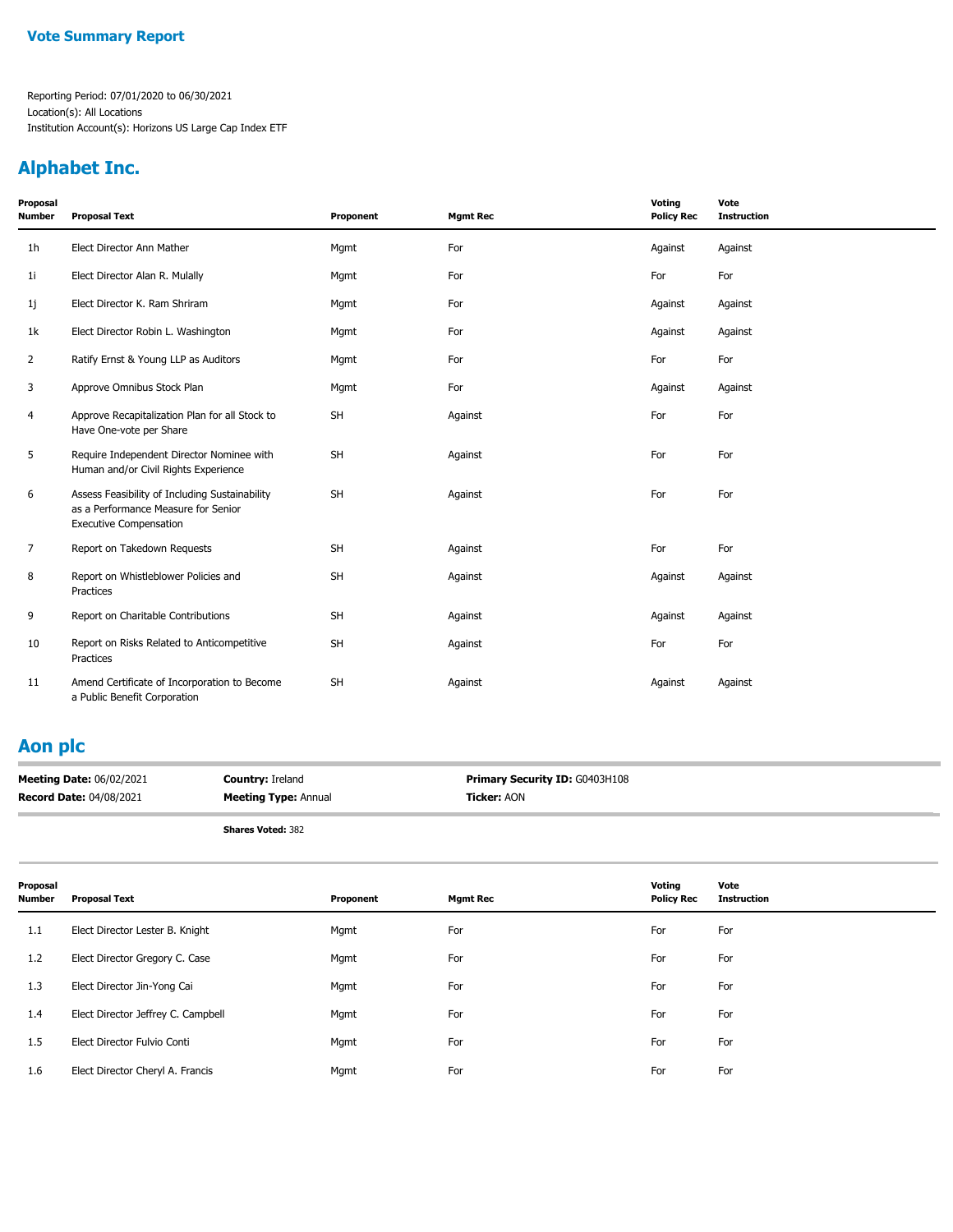## **Aon plc**

| Proposal<br><b>Number</b> | <b>Proposal Text</b>                                                                                                                                             | Proponent | <b>Mgmt Rec</b> | Voting<br><b>Policy Rec</b> | Vote<br><b>Instruction</b> |
|---------------------------|------------------------------------------------------------------------------------------------------------------------------------------------------------------|-----------|-----------------|-----------------------------|----------------------------|
| 1.7                       | Elect Director J. Michael Losh                                                                                                                                   | Mgmt      | For             | For                         | For                        |
| 1.8                       | Elect Director Richard B. Myers                                                                                                                                  | Mgmt      | For             | For                         | For                        |
| 1.9                       | Elect Director Richard C. Notebaert                                                                                                                              | Mgmt      | For             | For                         | For                        |
| 1.10                      | Elect Director Gloria Santona                                                                                                                                    | Mgmt      | For             | For                         | For                        |
| 1.11                      | Elect Director Byron O. Spruell                                                                                                                                  | Mgmt      | For             | For                         | For                        |
| 1.12                      | Elect Director Carolyn Y. Woo                                                                                                                                    | Mgmt      | For             | For                         | For                        |
| 2                         | Advisory Vote to Ratify Named Executive<br>Officers' Compensation                                                                                                | Mgmt      | For             | For                         | For                        |
| 3                         | Ratify Ernst & Young LLP as Auditors                                                                                                                             | Mgmt      | For             | For                         | For                        |
| 4                         | Ratify Ernst & Young Chartered Accountants<br>as Statutory Auditor                                                                                               | Mgmt      | For             | For                         | For                        |
| 5                         | Authorize Board to Fix Remuneration of<br>Auditors                                                                                                               | Mgmt      | For             | For                         | For                        |
| 6                         | Amend Articles of Association Re: Article 190                                                                                                                    | Mgmt      | For             | For                         | For                        |
| $\overline{7}$            | Authorize the Board of Directors to Capitalize<br>Certain Non-distributable Reserves                                                                             | Mgmt      | For             | For                         | For                        |
| 8                         | Approve Creation of Distributable Profits by<br>the Reduction and Cancellation of the<br>Amounts Capitalized Pursuant to the Authority<br>Given Under Proposal 7 | Mgmt      | For             | For                         | For                        |

## **Biogen Inc.**

| <b>Meeting Date: 06/02/2021</b> | <b>Country: USA</b>         | <b>Primary Security ID: 09062X103</b> |
|---------------------------------|-----------------------------|---------------------------------------|
| <b>Record Date: 04/09/2021</b>  | <b>Meeting Type: Annual</b> | <b>Ticker: BIIB</b>                   |
|                                 | <b>Shares Voted: 260</b>    |                                       |

| Proposal<br>Number | <b>Proposal Text</b>               | Proponent | <b>Mgmt Rec</b> | Voting<br><b>Policy Rec</b> | Vote<br><b>Instruction</b> |
|--------------------|------------------------------------|-----------|-----------------|-----------------------------|----------------------------|
| 1a                 | Elect Director Alexander J. Denner | Mgmt      | For             | For                         | For                        |
| 1b                 | Elect Director Caroline D. Dorsa   | Mgmt      | For             | For                         | For                        |
| 1c                 | Elect Director Maria C. Freire     | Mgmt      | For             | For                         | For                        |
| 1d                 | Elect Director William A. Hawkins  | Mgmt      | For             | For                         | For                        |
| 1e                 | Elect Director William D. Jones    | Mgmt      | For             | For                         | For                        |
| 1f                 | Elect Director Nancy L. Leaming    | Mgmt      | For             | For                         | For                        |
| 1g                 | Elect Director Jesus B. Mantas     | Mgmt      | For             | For                         | For                        |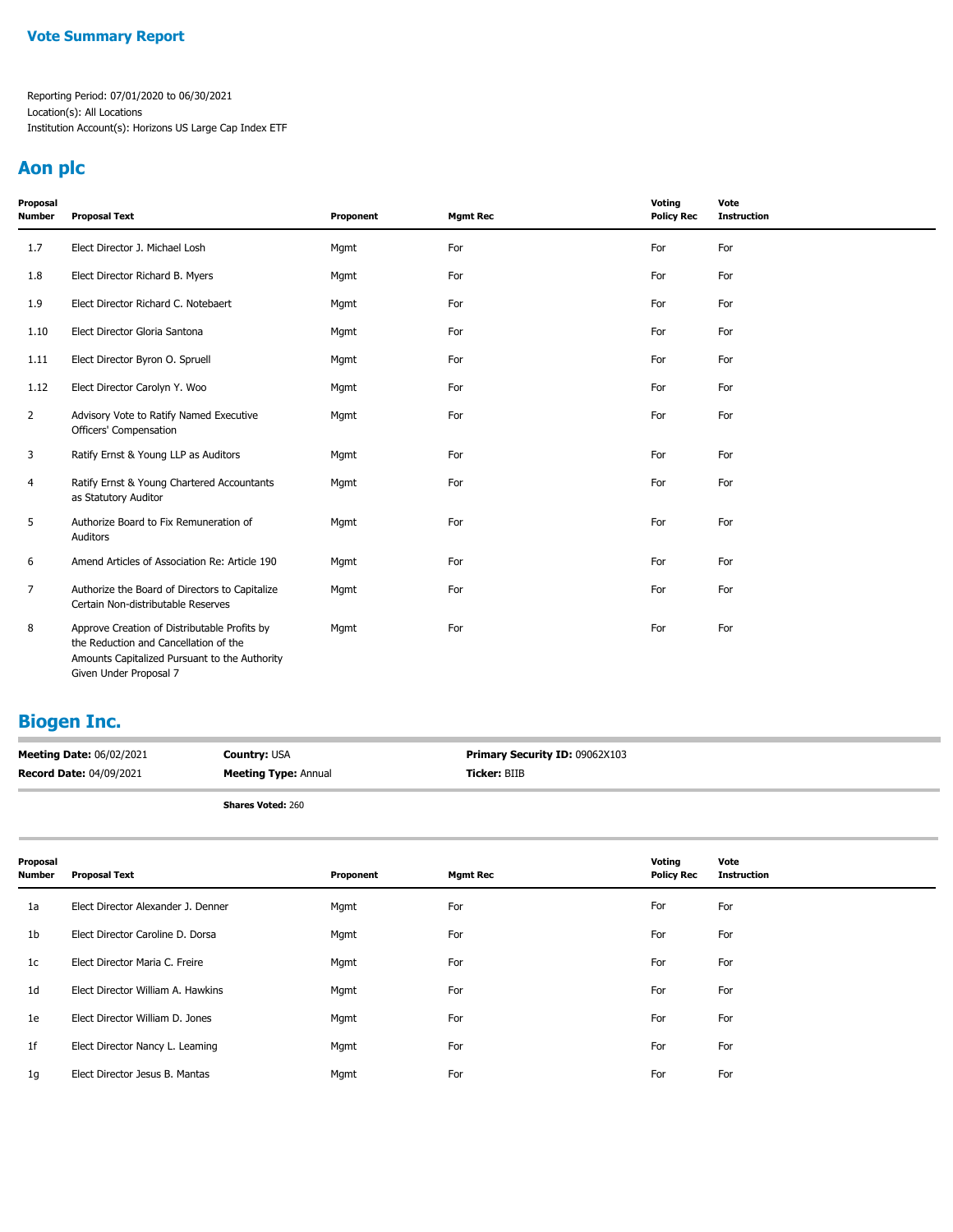## **Biogen Inc.**

| Proposal<br>Number | <b>Proposal Text</b>                                                           | Proponent | <b>Mgmt Rec</b> | Voting<br><b>Policy Rec</b> | Vote<br><b>Instruction</b> |
|--------------------|--------------------------------------------------------------------------------|-----------|-----------------|-----------------------------|----------------------------|
| 1 <sub>h</sub>     | Elect Director Richard C. Mulligan                                             | Mgmt      | For             | For                         | For                        |
| 1i                 | Elect Director Stelios Papadopoulos                                            | Mgmt      | For             | For                         | For                        |
| 1j                 | Elect Director Brian S. Posner                                                 | Mgmt      | For             | For                         | For                        |
| 1k                 | Elect Director Eric K. Rowinsky                                                | Mgmt      | For             | For                         | For                        |
| 11                 | Elect Director Stephen A. Sherwin                                              | Mgmt      | For             | For                         | For                        |
| 1 <sub>m</sub>     | Elect Director Michel Vounatsos                                                | Mgmt      | For             | For                         | For                        |
| 2                  | Ratify PricewaterhouseCoopers LLP as<br>Auditors                               | Mgmt      | For             | For                         | For                        |
| 3                  | Advisory Vote to Ratify Named Executive<br>Officers' Compensation              | Mgmt      | For             | Against                     | Against                    |
| 4                  | Amend Certificate of Incorporation to Add<br>Federal Forum Selection Provision | Mgmt      | For             | For                         | For                        |
| 5                  | Report on Lobbying Payments and Policy                                         | SH        | Against         | For                         | For                        |
| 6                  | Report on Gender Pay Gap                                                       | <b>SH</b> | Against         | Against                     | Against                    |

### **Comcast Corporation**

| <b>Meeting Date: 06/02/2021</b> | <b>Country: USA</b>         | <b>Primary Security ID: 20030N101</b> |
|---------------------------------|-----------------------------|---------------------------------------|
| <b>Record Date: 04/05/2021</b>  | <b>Meeting Type: Annual</b> | <b>Ticker: CMCSA</b>                  |
|                                 | .<br>$-1$                   |                                       |

**Shares Voted:** 7,749

| Proposal<br>Number | <b>Proposal Text</b>                | Proponent | <b>Mgmt Rec</b> | Voting<br><b>Policy Rec</b> | Vote<br><b>Instruction</b> |
|--------------------|-------------------------------------|-----------|-----------------|-----------------------------|----------------------------|
| 1.1                | Elect Director Kenneth J. Bacon     | Mgmt      | For             | For                         | For                        |
| 1.2                | Elect Director Madeline S. Bell     | Mgmt      | For             | For                         | For                        |
| 1.3                | Elect Director Naomi M. Bergman     | Mgmt      | For             | For                         | For                        |
| 1.4                | Elect Director Edward D. Breen      | Mgmt      | For             | For                         | For                        |
| 1.5                | Elect Director Gerald L. Hassell    | Mgmt      | For             | For                         | For                        |
| 1.6                | Elect Director Jeffrey A. Honickman | Mgmt      | For             | For                         | For                        |
| 1.7                | Elect Director Maritza G. Montiel   | Mgmt      | For             | For                         | For                        |
| 1.8                | Elect Director Asuka Nakahara       | Mgmt      | For             | For                         | For                        |
| 1.9                | Elect Director David C. Novak       | Mgmt      | For             | For                         | For                        |
| 1.10               | Elect Director Brian L. Roberts     | Mgmt      | For             | For                         | For                        |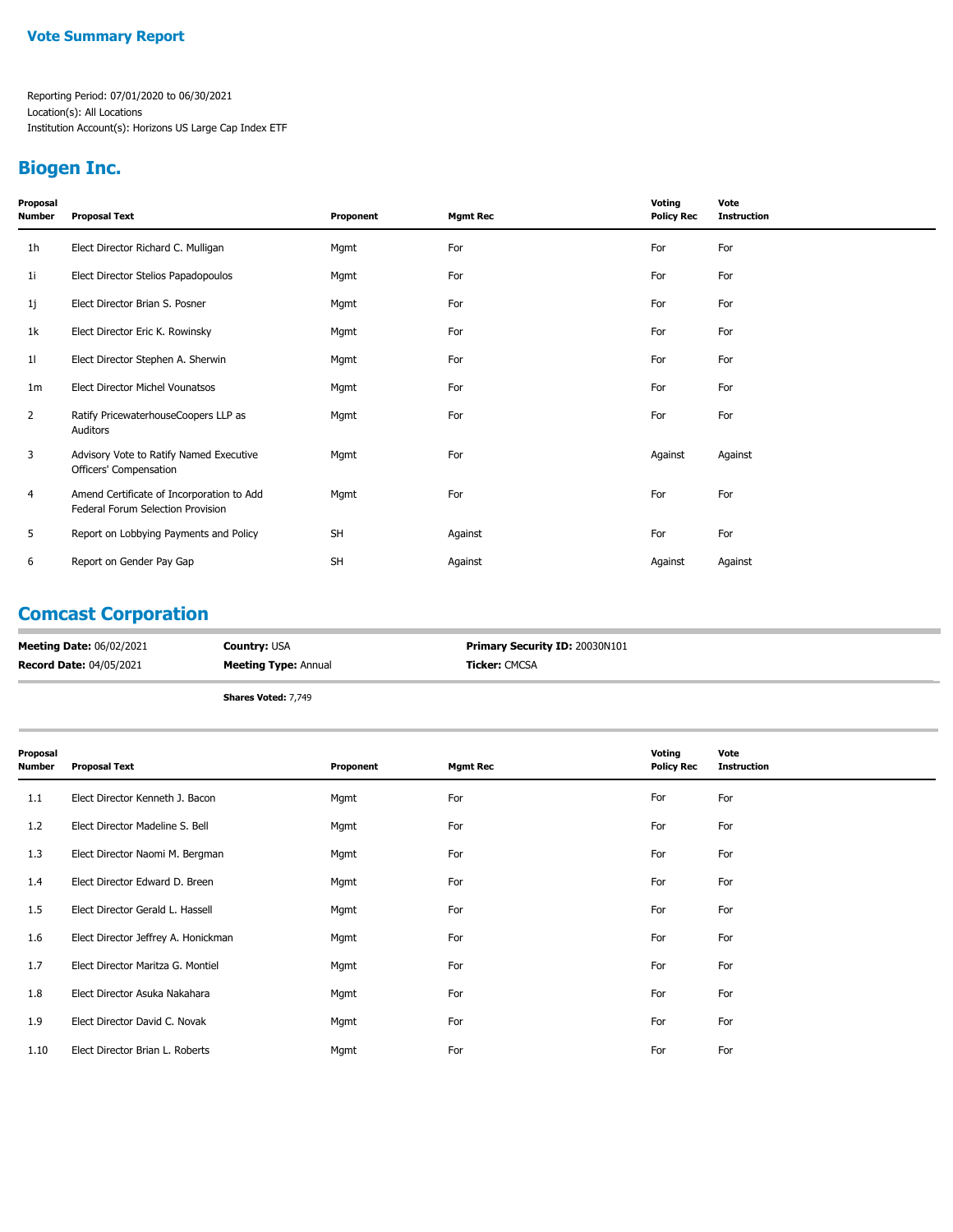### **Comcast Corporation**

| Proposal<br><b>Number</b> | <b>Proposal Text</b>                                                           | Proponent | Mamt Rec | Votina<br><b>Policy Rec</b> | Vote<br>Instruction |
|---------------------------|--------------------------------------------------------------------------------|-----------|----------|-----------------------------|---------------------|
| -2                        | Advisory Vote to Ratify Named Executive<br>Officers' Compensation              | Mgmt      | For      | For                         | For                 |
|                           | Ratify Deloitte & Touche LLP as Auditors                                       | Mgmt      | For      | For                         | For                 |
| 4                         | Report on Risks Posed by the Failing to<br>Prevent Workplace Sexual Harassment | <b>SH</b> | Against  | Against                     | Against             |

### **CoStar Group, Inc.**

| <b>Meeting Date: 06/02/2021</b> | <b>Country: USA</b>         | <b>Primary Security ID: 22160N109</b> |
|---------------------------------|-----------------------------|---------------------------------------|
| <b>Record Date: 04/07/2021</b>  | <b>Meeting Type: Annual</b> | Ticker: CSGP                          |

**Shares Voted:** 67

| Proposal<br><b>Number</b> | <b>Proposal Text</b>                                              | Proponent | <b>Mgmt Rec</b> | Voting<br><b>Policy Rec</b> | Vote<br><b>Instruction</b> |
|---------------------------|-------------------------------------------------------------------|-----------|-----------------|-----------------------------|----------------------------|
| 1a                        | Elect Director Michael R. Klein                                   | Mgmt      | For             | For                         | For                        |
| 1b                        | Elect Director Andrew C. Florance                                 | Mgmt      | For             | For                         | For                        |
| 1 <sup>c</sup>            | Elect Director Laura Cox Kaplan                                   | Mgmt      | For             | For                         | For                        |
| 1d                        | Elect Director Michael J. Glosserman                              | Mgmt      | For             | For                         | For                        |
| 1e                        | Elect Director John W. Hill                                       | Mgmt      | For             | For                         | For                        |
| 1 <sup>f</sup>            | Elect Director Robert W. Musslewhite                              | Mgmt      | For             | For                         | For                        |
| 1g                        | Elect Director Christopher J. Nassetta                            | Mgmt      | For             | For                         | For                        |
| 1h                        | Elect Director Louise S. Sams                                     | Mgmt      | For             | For                         | For                        |
| 2                         | Ratify Ernst & Young LLP as Auditors                              | Mgmt      | For             | For                         | For                        |
| 3                         | Advisory Vote to Ratify Named Executive<br>Officers' Compensation | Mgmt      | For             | For                         | For                        |
| 4                         | Increase Authorized Common Stock                                  | Mgmt      | For             | For                         | For                        |
| 5                         | Amend Qualified Employee Stock Purchase<br>Plan                   | Mgmt      | For             | For                         | For                        |
| 6                         | Eliminate Supermajority Vote Requirement                          | <b>SH</b> | Against         | For                         | For                        |

## **GoDaddy Inc.**

| <b>Meeting Date: 06/02/2021</b> | <b>Country: USA</b>         | <b>Primary Security ID: 380237107</b> |
|---------------------------------|-----------------------------|---------------------------------------|
| <b>Record Date: 04/12/2021</b>  | <b>Meeting Type: Annual</b> | <b>Ticker: GDDY</b>                   |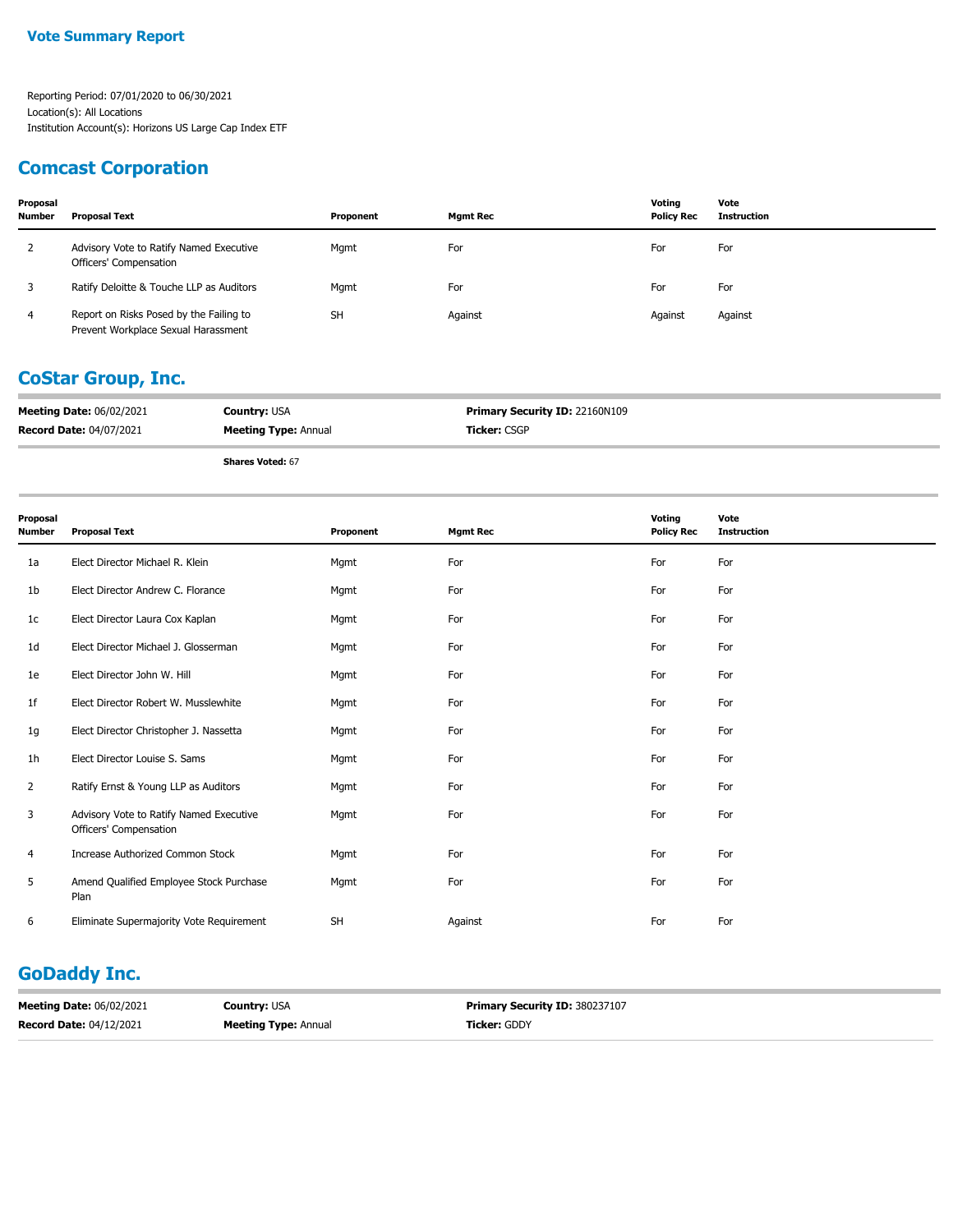#### **Vote Summary Report**

Reporting Period: 07/01/2020 to 06/30/2021 Location(s): All Locations Institution Account(s): Horizons US Large Cap Index ETF

## **GoDaddy Inc.**

**Shares Voted:** 262

| Proposal<br><b>Number</b> | <b>Proposal Text</b>                                              | Proponent | <b>Mgmt Rec</b> | Voting<br><b>Policy Rec</b> | Vote<br><b>Instruction</b> |
|---------------------------|-------------------------------------------------------------------|-----------|-----------------|-----------------------------|----------------------------|
| 1.1                       | Elect Director Herald Y. Chen                                     | Mgmt      | For             | Withhold                    | Withhold                   |
| 1.2                       | Elect Director Brian H. Sharples                                  | Mgmt      | For             | Withhold                    | Withhold                   |
| 1.3                       | Elect Director Leah Sweet                                         | Mgmt      | For             | Withhold                    | Withhold                   |
| $\overline{2}$            | Ratify Ernst & Young LLP as Auditors                              | Mgmt      | For             | For                         | For                        |
| 3                         | Advisory Vote to Ratify Named Executive<br>Officers' Compensation | Mgmt      | For             | Against                     | Against                    |

## **Hess Corporation**

| <b>Meeting Date: 06/02/2021</b> | <b>Country: USA</b>         | <b>Primary Security ID: 42809H107</b> |
|---------------------------------|-----------------------------|---------------------------------------|
| <b>Record Date: 04/12/2021</b>  | <b>Meeting Type: Annual</b> | <b>Ticker:</b> HES                    |
|                                 |                             |                                       |

| Proposal<br><b>Number</b> | <b>Proposal Text</b>                                              | Proponent | <b>Mgmt Rec</b> | Voting<br><b>Policy Rec</b> | Vote<br><b>Instruction</b> |
|---------------------------|-------------------------------------------------------------------|-----------|-----------------|-----------------------------|----------------------------|
| 1a                        | Elect Director Terrence J. Checki                                 | Mgmt      | For             | For                         | For                        |
| 1b                        | Elect Director Leonard S. Coleman, Jr.                            | Mgmt      | For             | For                         | For                        |
| 1 <sub>c</sub>            | Elect Director Joaquin Duato                                      | Mgmt      | For             | For                         | For                        |
| 1d                        | Elect Director John B. Hess                                       | Mgmt      | For             | For                         | For                        |
| 1e                        | Elect Director Edith E. Holiday                                   | Mgmt      | For             | For                         | For                        |
| 1f                        | Elect Director Marc S. Lipschultz                                 | Mgmt      | For             | For                         | For                        |
| 1g                        | Elect Director David McManus                                      | Mgmt      | For             | For                         | For                        |
| 1 <sub>h</sub>            | Elect Director Kevin O. Meyers                                    | Mgmt      | For             | For                         | For                        |
| 1 <sub>i</sub>            | Elect Director Karyn F. Ovelmen                                   | Mgmt      | For             | For                         | For                        |
| 1j                        | Elect Director James H. Quigley                                   | Mgmt      | For             | For                         | For                        |
| 1k                        | Elect Director William G. Schrader                                | Mgmt      | For             | For                         | For                        |
| 2                         | Advisory Vote to Ratify Named Executive<br>Officers' Compensation | Mgmt      | For             | For                         | For                        |
| 3                         | Ratify Ernst & Young LLP as Auditors                              | Mgmt      | For             | For                         | For                        |
| 4                         | Amend Omnibus Stock Plan                                          | Mgmt      | For             | For                         | For                        |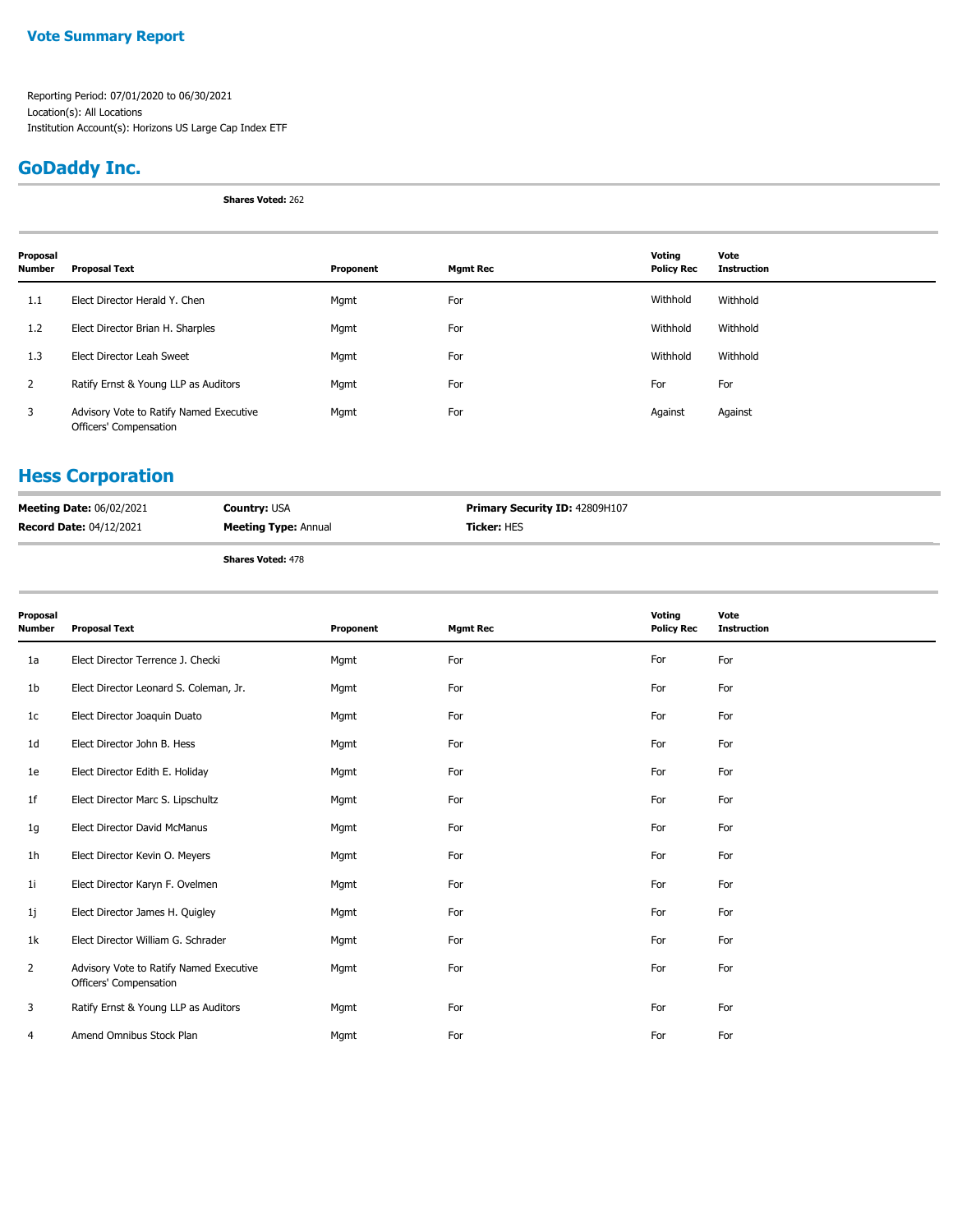### **Royal Caribbean Cruises Ltd.**

| <b>Meeting Date: 06/02/2021</b> | <b>Country: Liberia</b>     | <b>Primary Security ID: V7780T103</b> |
|---------------------------------|-----------------------------|---------------------------------------|
| <b>Record Date: 04/08/2021</b>  | <b>Meeting Type: Annual</b> | <b>Ticker: RCL</b>                    |
|                                 | <b>Shares Voted: 320</b>    |                                       |

| Proposal<br><b>Number</b> | <b>Proposal Text</b>                                              | Proponent | <b>Mgmt Rec</b> | Voting<br><b>Policy Rec</b> | Vote<br><b>Instruction</b> |
|---------------------------|-------------------------------------------------------------------|-----------|-----------------|-----------------------------|----------------------------|
| 1a                        | Elect Director John F. Brock                                      | Mgmt      | For             | For                         | For                        |
| 1 <sub>b</sub>            | Elect Director Richard D. Fain                                    | Mgmt      | For             | For                         | For                        |
| 1c                        | Elect Director Stephen R. Howe, Jr.                               | Mgmt      | For             | For                         | For                        |
| 1 <sub>d</sub>            | Elect Director William L. Kimsey                                  | Mgmt      | For             | For                         | For                        |
| 1e                        | Elect Director Amy McPherson                                      | Mgmt      | For             | For                         | For                        |
| 1 <sub>f</sub>            | Elect Director Maritza G. Montiel                                 | Mgmt      | For             | For                         | For                        |
| 1g                        | Elect Director Ann S. Moore                                       | Mgmt      | For             | For                         | For                        |
| 1 <sub>h</sub>            | Elect Director Eyal M. Ofer                                       | Mgmt      | For             | For                         | For                        |
| 1 <sub>i</sub>            | Elect Director William K. Reilly                                  | Mgmt      | For             | For                         | For                        |
| 1j                        | Elect Director Vagn O. Sorensen                                   | Mgmt      | For             | For                         | For                        |
| 1k                        | Elect Director Donald Thompson                                    | Mgmt      | For             | For                         | For                        |
| 11                        | Elect Director Arne Alexander Wilhelmsen                          | Mgmt      | For             | For                         | For                        |
| 2                         | Advisory Vote to Ratify Named Executive<br>Officers' Compensation | Mgmt      | For             | Against                     | Against                    |
| 3                         | Amend Qualified Employee Stock Purchase<br>Plan                   | Mgmt      | For             | For                         | For                        |
| $\overline{4}$            | Ratify PricewaterhouseCoopers LLP as<br>Auditors                  | Mgmt      | For             | For                         | For                        |
| 5                         | Report on Political Contributions Disclosure                      | SH        | Against         | For                         | For                        |

## **Ulta Beauty, Inc.**

| <b>Meeting Date: 06/02/2021</b> | <b>Country: USA</b>         | <b>Primary Security ID: 90384S303</b> |
|---------------------------------|-----------------------------|---------------------------------------|
| <b>Record Date: 04/05/2021</b>  | <b>Meeting Type: Annual</b> | <b>Ticker:</b> ULTA                   |
|                                 |                             |                                       |

| Proposal<br><b>Number</b> | <b>Proposal Text</b>                 | Proponent | <b>Mgmt Rec</b> | Voting<br><b>Policy Rec</b> | Vote<br><b>Instruction</b> |
|---------------------------|--------------------------------------|-----------|-----------------|-----------------------------|----------------------------|
| 1.1                       | Elect Director Catherine A. Halligan | Mgmt      | For             | For                         | For                        |
| 1.2                       | Elect Director David C. Kimbell      | Mgmt      | For             | For                         | For                        |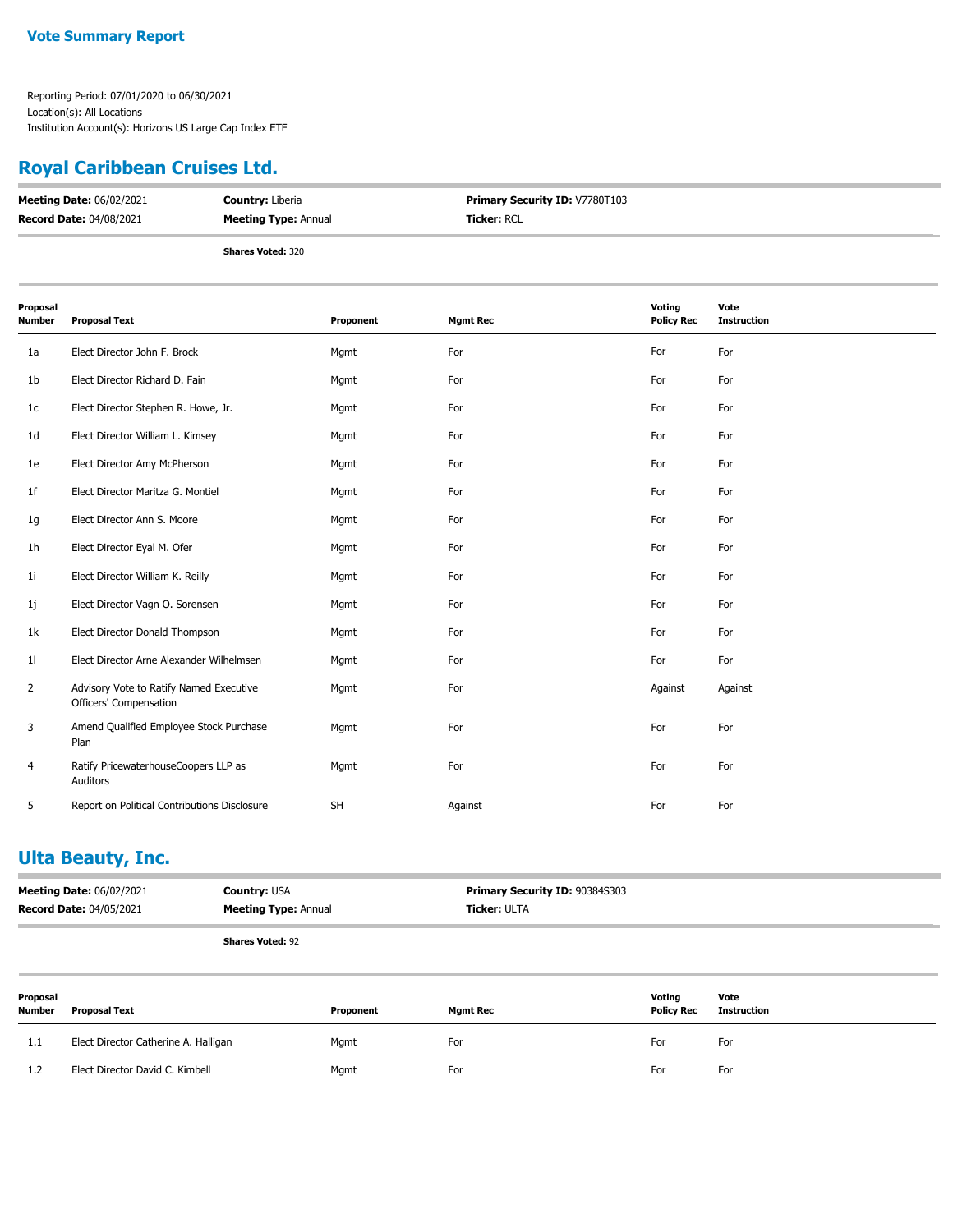## **Ulta Beauty, Inc.**

| Proposal<br><b>Number</b> | Proposal Text                                                     | Proponent | Mgmt Rec | Votina<br><b>Policy Rec</b> | Vote<br><b>Instruction</b> |
|---------------------------|-------------------------------------------------------------------|-----------|----------|-----------------------------|----------------------------|
| 1.3                       | Elect Director George R. Mrkonic                                  | Mgmt      | For      | For                         | For                        |
| 1.4                       | Elect Director Lorna E. Nagler                                    | Mgmt      | For      | For                         | For                        |
|                           | Ratify Ernst & Young LLP as Auditors                              | Mgmt      | For      | For                         | For                        |
| 3                         | Advisory Vote to Ratify Named Executive<br>Officers' Compensation | Mgmt      | For      | For                         | For                        |

### **Walmart Inc.**

| <b>Meeting Date: 06/02/2021</b> | <b>Country: USA</b>         | <b>Primary Security ID: 931142103</b> |
|---------------------------------|-----------------------------|---------------------------------------|
| <b>Record Date: 04/09/2021</b>  | <b>Meeting Type: Annual</b> | <b>Ticker: WMT</b>                    |
|                                 | Chause Matade 3, 443        |                                       |

**Shares Voted:** 2,442

| Proposal<br><b>Number</b> | <b>Proposal Text</b>                                              | Proponent | <b>Mgmt Rec</b> | Voting<br><b>Policy Rec</b> | Vote<br>Instruction |
|---------------------------|-------------------------------------------------------------------|-----------|-----------------|-----------------------------|---------------------|
| 1a                        | Elect Director Cesar Conde                                        | Mgmt      | For             | For                         | For                 |
| 1b                        | Elect Director Timothy P. Flynn                                   | Mgmt      | For             | For                         | For                 |
| 1 <sub>c</sub>            | Elect Director Sarah J. Friar                                     | Mgmt      | For             | For                         | For                 |
| 1 <sub>d</sub>            | Elect Director Carla A. Harris                                    | Mgmt      | For             | For                         | For                 |
| 1e                        | Elect Director Thomas W. Horton                                   | Mgmt      | For             | For                         | For                 |
| 1f                        | Elect Director Marissa A. Mayer                                   | Mgmt      | For             | For                         | For                 |
| 1g                        | Elect Director C. Douglas McMillon                                | Mgmt      | For             | For                         | For                 |
| 1 <sub>h</sub>            | Elect Director Gregory B. Penner                                  | Mgmt      | For             | For                         | For                 |
| 11                        | Elect Director Steven S Reinemund                                 | Mgmt      | For             | For                         | For                 |
| 1j                        | Elect Director Randall L. Stephenson                              | Mgmt      | For             | For                         | For                 |
| 1k                        | Elect Director S. Robson Walton                                   | Mgmt      | For             | For                         | For                 |
| 11                        | Elect Director Steuart L. Walton                                  | Mgmt      | For             | For                         | For                 |
| $\overline{2}$            | Advisory Vote to Ratify Named Executive<br>Officers' Compensation | Mgmt      | For             | For                         | For                 |
| 3                         | Ratify Ernst & Young LLP as Auditors                              | Mgmt      | For             | For                         | For                 |
| 4                         | Report on Refrigerants Released from<br>Operations                | SH        | Against         | Against                     | Against             |
| 5                         | Report on Lobbying Payments and Policy                            | SH        | Against         | For                         | For                 |
| 6                         | Report on Alignment of Racial Justice Goals<br>and Starting Wages | SH        | Against         | For                         | For                 |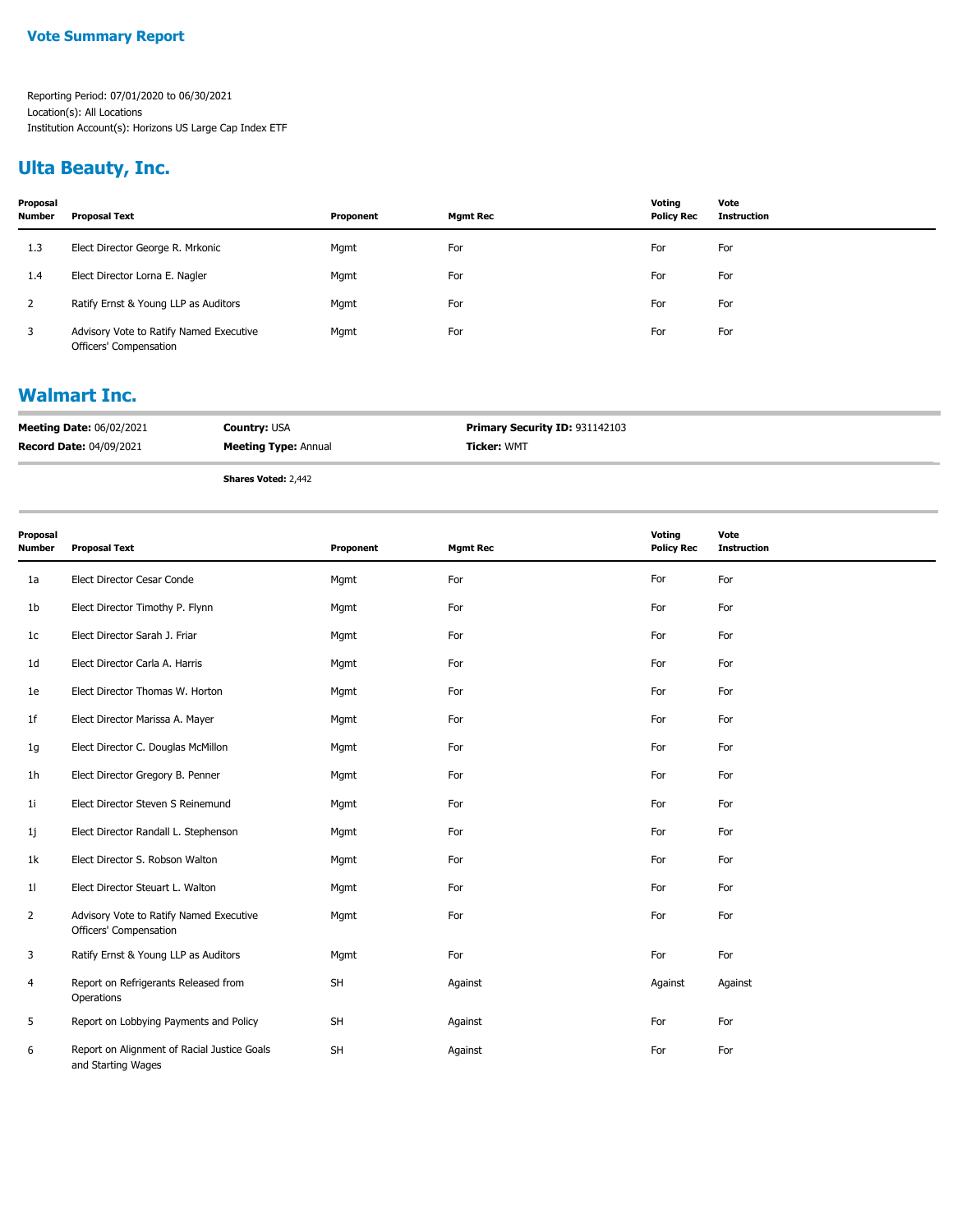### **Walmart Inc.**

| Proposal<br><b>Number</b> | <b>Proposal Text</b>                                                | Proponent | <b>Mgmt Rec</b> | Voting<br><b>Policy Rec</b> | Vote<br><b>Instruction</b> |
|---------------------------|---------------------------------------------------------------------|-----------|-----------------|-----------------------------|----------------------------|
|                           | Approve Creation of a Pandemic Workforce<br><b>Advisory Council</b> | <b>SH</b> | Against         | For                         | For                        |
| 8                         | Review of Statement on the Purpose of a<br>Corporation              | <b>SH</b> | Against         | Against                     | Against                    |

## **Akamai Technologies, Inc.**

| <b>Meeting Date: 06/03/2021</b> | <b>Country: USA</b>         | <b>Primary Security ID: 00971T101</b> |
|---------------------------------|-----------------------------|---------------------------------------|
| <b>Record Date: 04/09/2021</b>  | <b>Meeting Type: Annual</b> | <b>Ticker: AKAM</b>                   |
|                                 |                             |                                       |

**Shares Voted:** 251

| Proposal<br><b>Number</b> | <b>Proposal Text</b>                                              | Proponent | <b>Mgmt Rec</b> | Voting<br><b>Policy Rec</b> | Vote<br><b>Instruction</b> |
|---------------------------|-------------------------------------------------------------------|-----------|-----------------|-----------------------------|----------------------------|
| 1.1                       | Elect Director Sharon Bowen                                       | Mgmt      | For             | For                         | For                        |
| 1.2                       | Elect Director Marianne Brown                                     | Mgmt      | For             | For                         | For                        |
| 1.3                       | Elect Director Monte Ford                                         | Mgmt      | For             | For                         | For                        |
| 1.4                       | Elect Director Jill Greenthal                                     | Mgmt      | For             | For                         | For                        |
| 1.5                       | Elect Director Dan Hesse                                          | Mgmt      | For             | For                         | For                        |
| 1.6                       | Elect Director Tom Killalea                                       | Mgmt      | For             | For                         | For                        |
| 1.7                       | Elect Director Tom Leighton                                       | Mgmt      | For             | For                         | For                        |
| 1.8                       | Elect Director Jonathan Miller                                    | Mgmt      | For             | For                         | For                        |
| 1.9                       | Elect Director Madhu Ranganathan                                  | Mgmt      | For             | For                         | For                        |
| 1.10                      | Elect Director Ben Verwaayen                                      | Mgmt      | For             | For                         | For                        |
| 1.11                      | Elect Director Bill Wagner                                        | Mgmt      | For             | For                         | For                        |
| 2                         | Amend Omnibus Stock Plan                                          | Mgmt      | For             | For                         | For                        |
| 3                         | Advisory Vote to Ratify Named Executive<br>Officers' Compensation | Mgmt      | For             | For                         | For                        |
| 4                         | Ratify PricewaterhouseCoopers LLP as<br>Auditors                  | Mgmt      | For             | For                         | For                        |

## **Allegion plc**

| <b>Meeting Date: 06/03/2021</b> | <b>Country: Ireland</b>     | <b>Primary Security ID: G0176J109</b> |
|---------------------------------|-----------------------------|---------------------------------------|
| <b>Record Date: 04/08/2021</b>  | <b>Meeting Type: Annual</b> | <b>Ticker: ALLE</b>                   |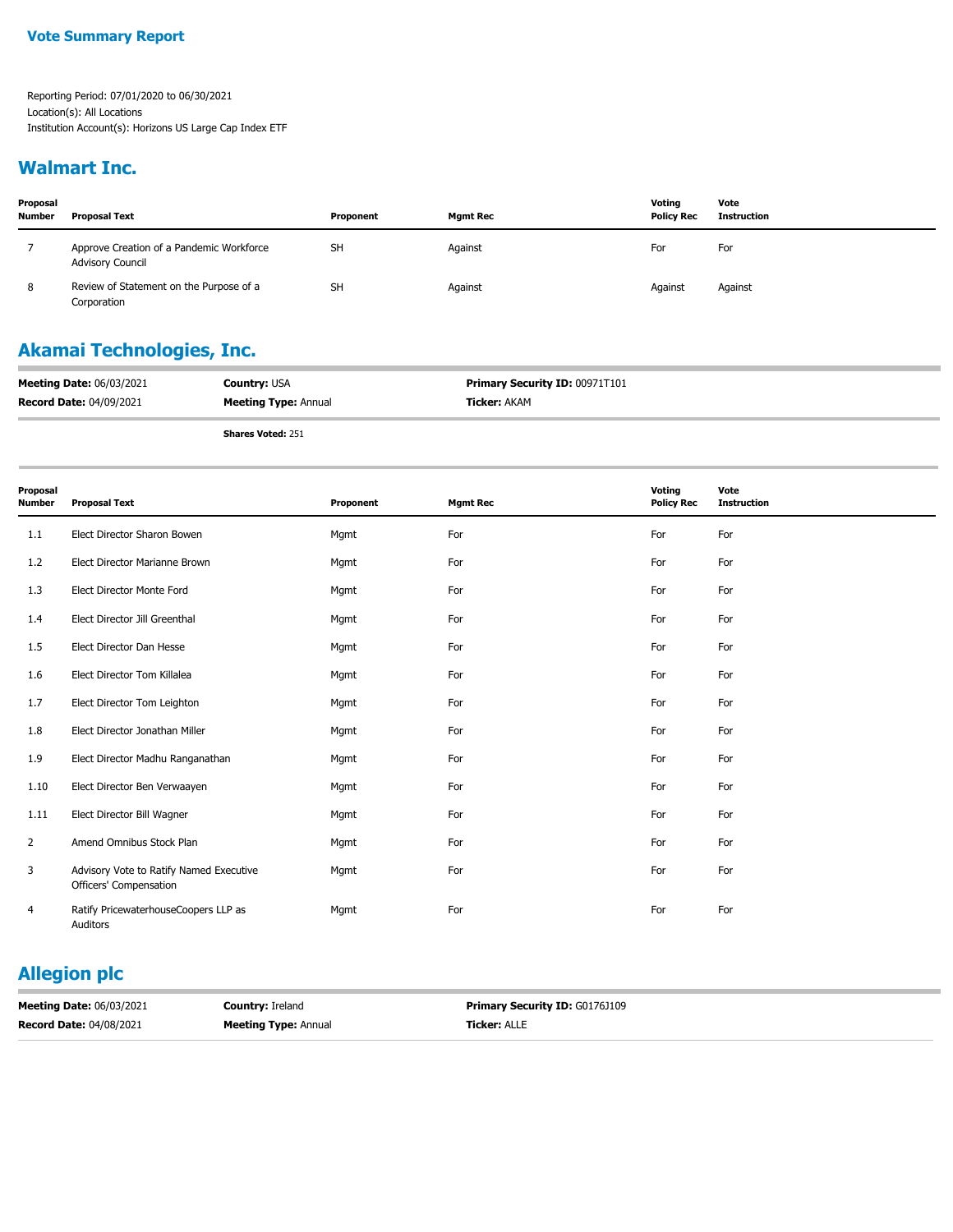#### **Vote Summary Report**

Reporting Period: 07/01/2020 to 06/30/2021 Location(s): All Locations Institution Account(s): Horizons US Large Cap Index ETF

## **Allegion plc**

**Shares Voted:** 144

| Proposal<br><b>Number</b> | <b>Proposal Text</b>                                                                           | Proponent | <b>Mgmt Rec</b> | Voting<br><b>Policy Rec</b> | Vote<br><b>Instruction</b> |
|---------------------------|------------------------------------------------------------------------------------------------|-----------|-----------------|-----------------------------|----------------------------|
| 1a                        | Elect Director Kirk S. Hachigian                                                               | Mgmt      | For             | For                         | For                        |
| 1 <sub>b</sub>            | Elect Director Steven C. Mizell                                                                | Mgmt      | For             | For                         | For                        |
| 1 <sub>c</sub>            | Elect Director Nicole Parent Haughey                                                           | Mgmt      | For             | For                         | For                        |
| 1 <sub>d</sub>            | Elect Director David D. Petratis                                                               | Mgmt      | For             | For                         | For                        |
| 1e                        | Elect Director Dean I. Schaffer                                                                | Mgmt      | For             | For                         | For                        |
| 1 <sub>f</sub>            | Elect Director Charles L. Szews                                                                | Mgmt      | For             | For                         | For                        |
| 1g                        | Elect Director Dev Vardhan                                                                     | Mgmt      | For             | For                         | For                        |
| 1h                        | Elect Director Martin E. Welch, III                                                            | Mgmt      | For             | For                         | For                        |
| $\overline{2}$            | Advisory Vote to Ratify Named Executive<br>Officers' Compensation                              | Mgmt      | For             | For                         | For                        |
| 3                         | Approve PricewaterhouseCoopers as Auditors<br>and Authorize Board to Fix Their<br>Remuneration | Mgmt      | For             | For                         | For                        |
| 4                         | Renew the Board's Authority to Issue Shares<br>Under Irish Law                                 | Mgmt      | For             | For                         | For                        |
| 5                         | Renew the Board's Authority to Opt-Out of<br><b>Statutory Pre-Emptions Rights</b>              | Mgmt      | For             | For                         | For                        |

### **Avalara, Inc.**

| <b>Meeting Date: 06/03/2021</b> | <b>Country: USA</b>         | <b>Primary Security ID: 05338G106</b> |
|---------------------------------|-----------------------------|---------------------------------------|
| <b>Record Date: 04/09/2021</b>  | <b>Meeting Type: Annual</b> | <b>Ticker: AVLR</b>                   |
|                                 | <b>Shares Voted: 127</b>    |                                       |

| Proposal<br>Number | <b>Proposal Text</b>                                              | Proponent | <b>Mgmt Rec</b> | Voting<br><b>Policy Rec</b> | Vote<br><b>Instruction</b> |
|--------------------|-------------------------------------------------------------------|-----------|-----------------|-----------------------------|----------------------------|
| 1.1                | Elect Director Marion Foote                                       | Mgmt      | For             | Withhold                    | Withhold                   |
| 1.2                | Elect Director Rajeev Singh                                       | Mgmt      | For             | Withhold                    | Withhold                   |
| 1.3                | Elect Director Kathleen Zwickert                                  | Mgmt      | For             | Withhold                    | Withhold                   |
| $\overline{2}$     | Advisory Vote to Ratify Named Executive<br>Officers' Compensation | Mgmt      | For             | For                         | For                        |
| 3                  | Ratify Deloitte & Touche LLP as Auditors                          | Mgmt      | For             | For                         | For                        |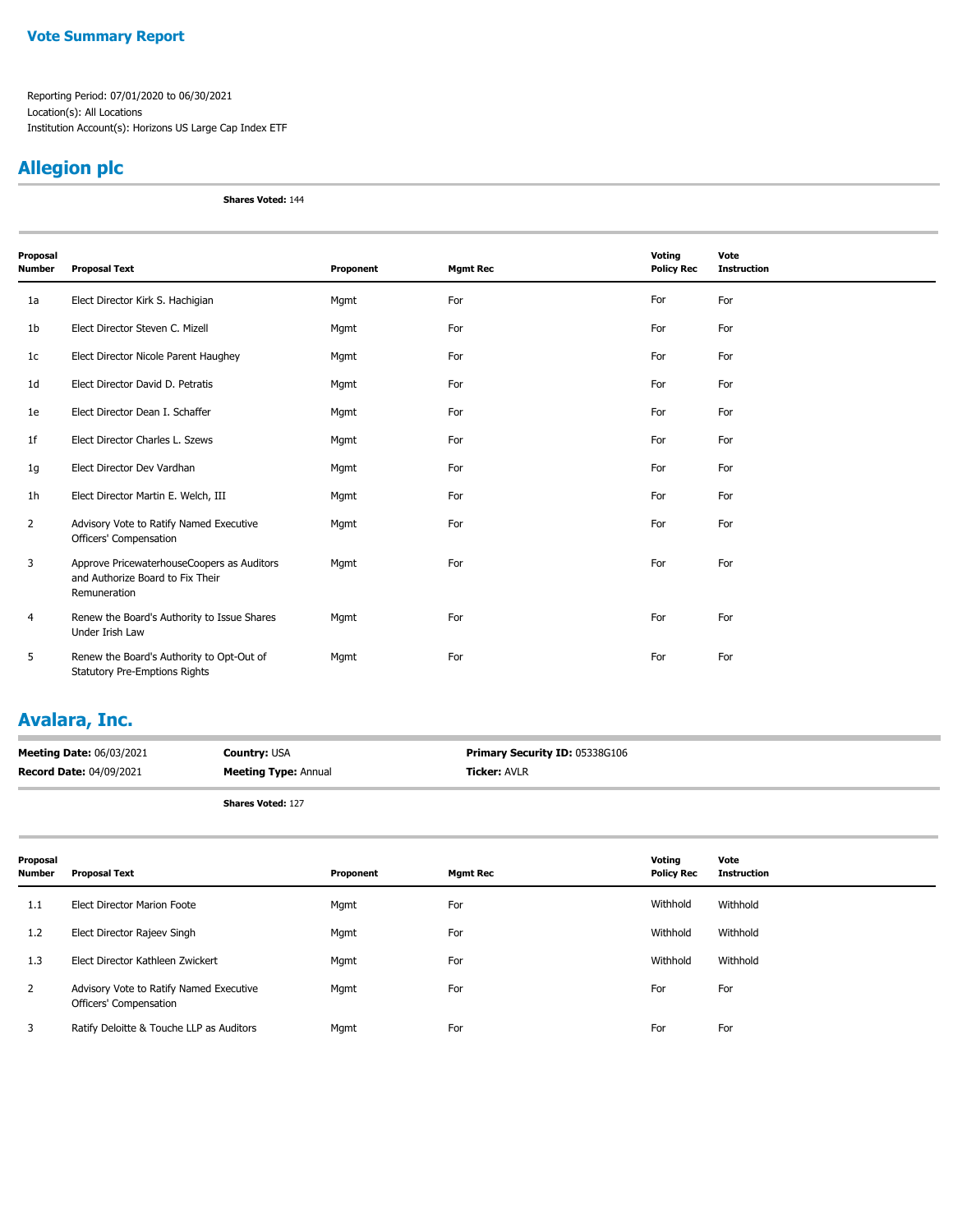### **Booking Holdings Inc.**

| <b>Meeting Date: 06/03/2021</b> | <b>Country: USA</b>         | Primary Security ID: 09857L108 |
|---------------------------------|-----------------------------|--------------------------------|
| <b>Record Date: 04/08/2021</b>  | <b>Meeting Type: Annual</b> | <b>Ticker: BKNG</b>            |
|                                 | <b>Shares Voted: 70</b>     |                                |

| Proposal<br><b>Number</b> | <b>Proposal Text</b>                                              | Proponent | <b>Mgmt Rec</b> | Voting<br><b>Policy Rec</b> | Vote<br><b>Instruction</b> |
|---------------------------|-------------------------------------------------------------------|-----------|-----------------|-----------------------------|----------------------------|
| 1.1                       | Elect Director Timothy M. Armstrong                               | Mgmt      | For             | For                         | For                        |
| 1.2                       | Elect Director Glenn D. Fogel                                     | Mgmt      | For             | For                         | For                        |
| 1.3                       | Elect Director Mirian M. Graddick-Weir                            | Mgmt      | For             | For                         | For                        |
| 1.4                       | Elect Director Wei Hopeman                                        | Mgmt      | For             | For                         | For                        |
| 1.5                       | Elect Director Robert J. Mylod, Jr.                               | Mgmt      | For             | For                         | For                        |
| 1.6                       | Elect Director Charles H. Noski                                   | Mgmt      | For             | For                         | For                        |
| 1.7                       | Elect Director Nicholas J. Read                                   | Mgmt      | For             | For                         | For                        |
| 1.8                       | Elect Director Thomas E. Rothman                                  | Mgmt      | For             | For                         | For                        |
| 1.9                       | Elect Director Bob van Dijk                                       | Mgmt      | For             | For                         | For                        |
| 1.10                      | Elect Director Lynn M. Vojvodich                                  | Mgmt      | For             | For                         | For                        |
| 1.11                      | Elect Director Vanessa A. Wittman                                 | Mgmt      | For             | For                         | For                        |
| 2                         | Advisory Vote to Ratify Named Executive<br>Officers' Compensation | Mgmt      | For             | For                         | For                        |
| 3                         | Amend Omnibus Stock Plan                                          | Mgmt      | For             | For                         | For                        |
| 4                         | Ratify Deloitte & Touche LLP as Auditors                          | Mgmt      | For             | For                         | For                        |
| 5                         | Provide Right to Act by Written Consent                           | Mgmt      | For             | For                         | For                        |
| 6                         | Provide Right to Act by Written Consent                           | <b>SH</b> | Against         | For                         | For                        |
| 7                         | Report on Annual Climate Transition                               | SH        | Against         | For                         | For                        |
| 8                         | Annual Investor Advisory Vote on Climate<br>Plan                  | SH        | Against         | For                         | For                        |

## **Digital Realty Trust, Inc.**

| <b>Meeting Date: 06/03/2021</b> | <b>Country: USA</b>         | <b>Primary Security ID: 253868103</b> |
|---------------------------------|-----------------------------|---------------------------------------|
| <b>Record Date: 03/29/2021</b>  | <b>Meeting Type: Annual</b> | <b>Ticker: DLR</b>                    |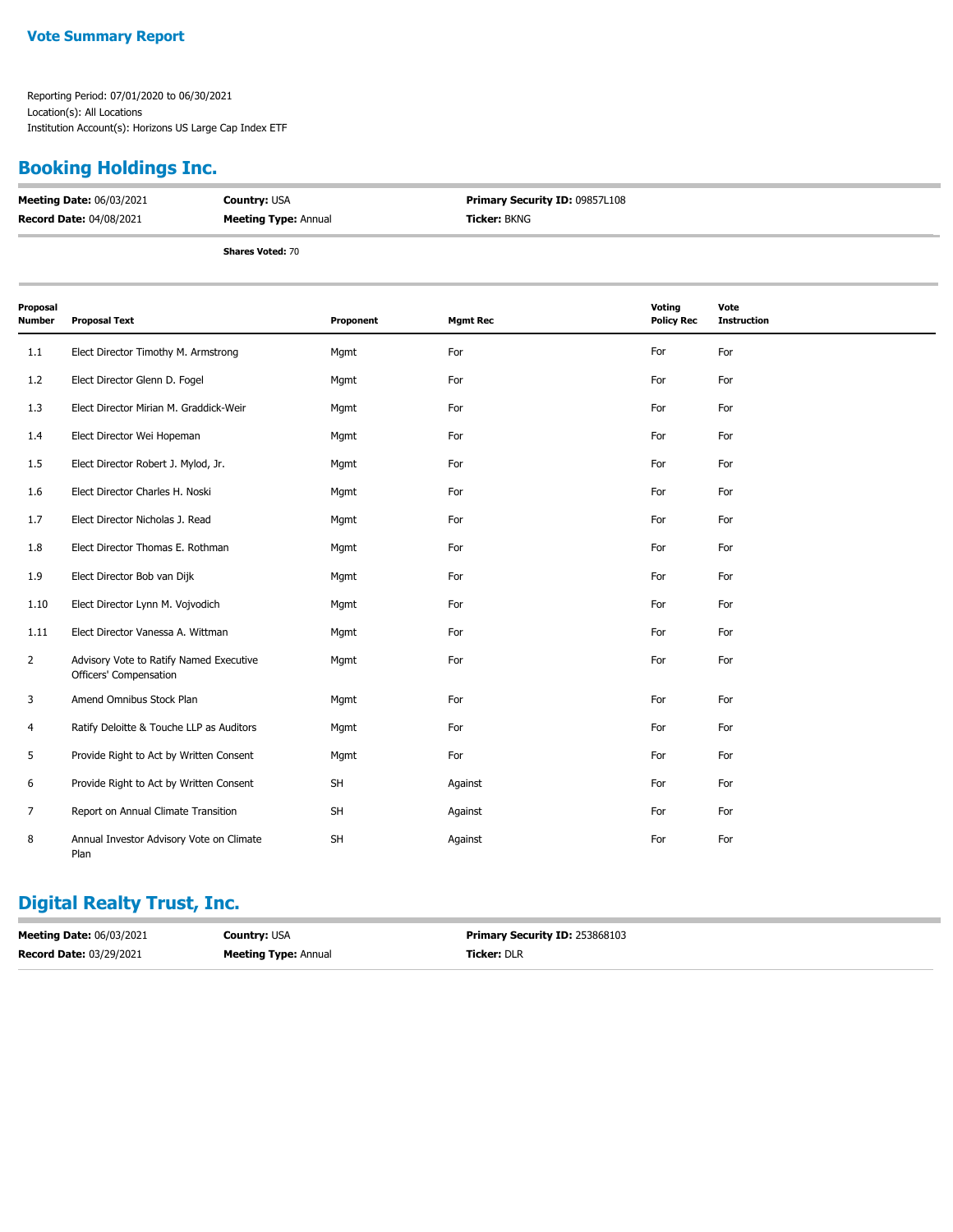## **Digital Realty Trust, Inc.**

**Shares Voted:** 477

| Proposal<br>Number | <b>Proposal Text</b>                                              | Proponent | <b>Mgmt Rec</b> | Voting<br><b>Policy Rec</b> | Vote<br><b>Instruction</b> |
|--------------------|-------------------------------------------------------------------|-----------|-----------------|-----------------------------|----------------------------|
| 1a                 | Elect Director Laurence A. Chapman                                | Mgmt      | For             | Against                     | Against                    |
| 1b                 | Elect Director Alexis Black Bjorlin                               | Mgmt      | For             | For                         | For                        |
| 1c                 | Elect Director VeraLinn "Dash" Jamieson                           | Mgmt      | For             | For                         | For                        |
| 1d                 | Elect Director Kevin J. Kennedy                                   | Mgmt      | For             | For                         | For                        |
| 1e                 | Elect Director William G. LaPerch                                 | Mgmt      | For             | Against                     | Against                    |
| 1f                 | Elect Director Jean F.H.P. Mandeville                             | Mgmt      | For             | For                         | For                        |
| 1g                 | Elect Director Afshin Mohebbi                                     | Mgmt      | For             | For                         | For                        |
| 1 <sub>h</sub>     | Elect Director Mark R. Patterson                                  | Mgmt      | For             | Against                     | Against                    |
| 1i                 | Elect Director Mary Hogan Preusse                                 | Mgmt      | For             | Against                     | Against                    |
| 1j                 | Elect Director Dennis E. Singleton                                | Mgmt      | For             | For                         | For                        |
| 1k                 | Elect Director A. William Stein                                   | Mgmt      | For             | For                         | For                        |
| $\overline{2}$     | Ratify KPMG LLP as Auditors                                       | Mgmt      | For             | For                         | For                        |
| 3                  | Advisory Vote to Ratify Named Executive<br>Officers' Compensation | Mgmt      | For             | For                         | For                        |

### **Gartner, Inc.**

| <b>Meeting Date: 06/03/2021</b> | <b>Country: USA</b>         | <b>Primary Security ID: 366651107</b> |
|---------------------------------|-----------------------------|---------------------------------------|
| <b>Record Date: 04/08/2021</b>  | <b>Meeting Type: Annual</b> | <b>Ticker: IT</b>                     |
|                                 |                             |                                       |

| Proposal<br><b>Number</b> | <b>Proposal Text</b>                 | Proponent | <b>Mgmt Rec</b> | Voting<br><b>Policy Rec</b> | Vote<br><b>Instruction</b> |
|---------------------------|--------------------------------------|-----------|-----------------|-----------------------------|----------------------------|
| 1a                        | Elect Director Peter E. Bisson       | Mgmt      | For             | For                         | For                        |
| 1 <sub>b</sub>            | Elect Director Richard J. Bressler   | Mgmt      | For             | For                         | For                        |
| 1 <sub>c</sub>            | Elect Director Raul E. Cesan         | Mgmt      | For             | For                         | For                        |
| 1 <sub>d</sub>            | Elect Director Karen E. Dykstra      | Mgmt      | For             | For                         | For                        |
| 1e                        | Elect Director Anne Sutherland Fuchs | Mgmt      | For             | For                         | For                        |
| 1 <sup>f</sup>            | Elect Director William O. Grabe      | Mgmt      | For             | For                         | For                        |
| 1g                        | Elect Director Eugene A. Hall        | Mgmt      | For             | For                         | For                        |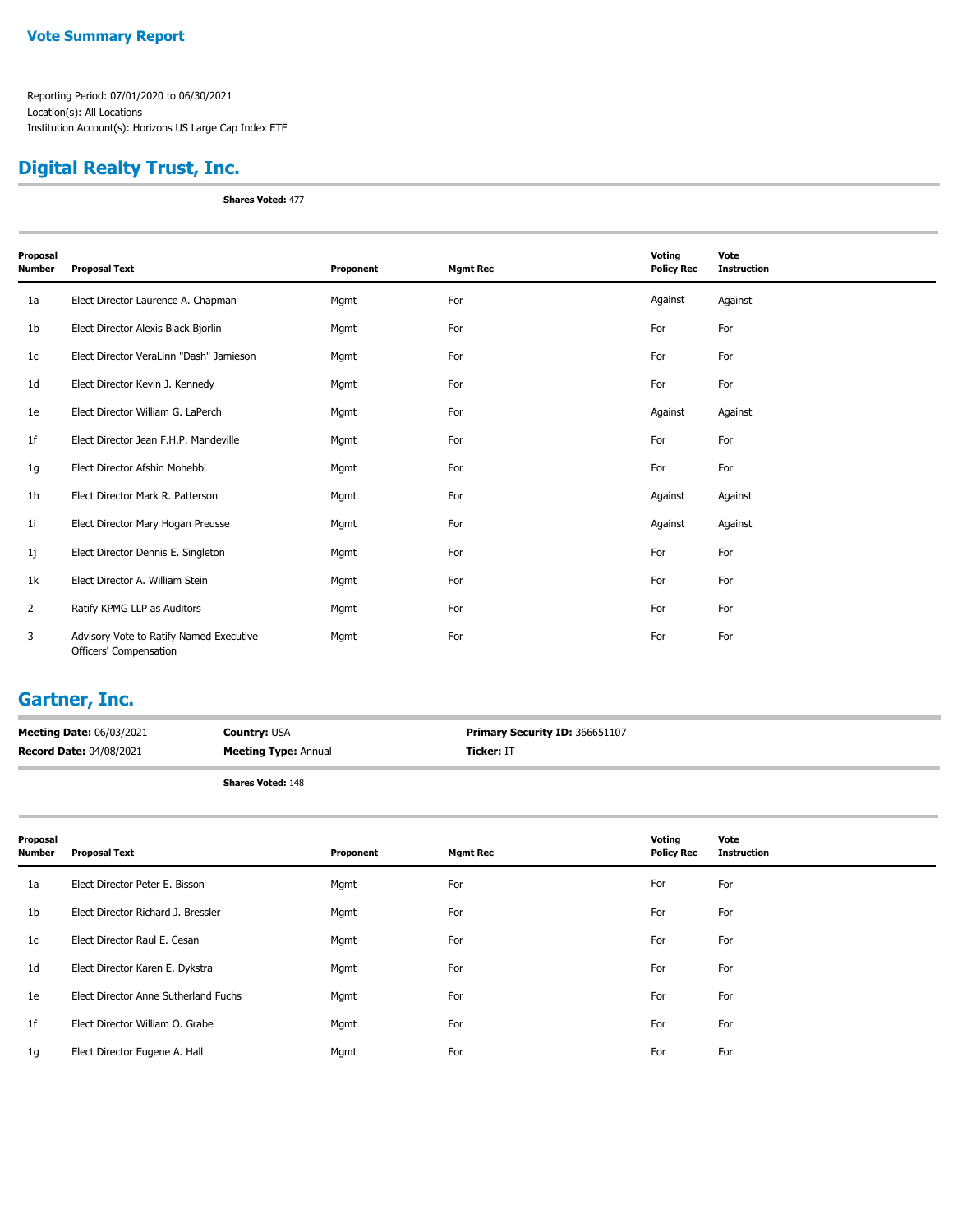#### **Vote Summary Report**

Reporting Period: 07/01/2020 to 06/30/2021 Location(s): All Locations Institution Account(s): Horizons US Large Cap Index ETF

### **Gartner, Inc.**

| Proposal<br><b>Number</b> | <b>Proposal Text</b>                                              | Proponent | <b>Mgmt Rec</b> | Voting<br><b>Policy Rec</b> | Vote<br>Instruction |
|---------------------------|-------------------------------------------------------------------|-----------|-----------------|-----------------------------|---------------------|
| 1h                        | Elect Director Stephen G. Pagliuca                                | Mgmt      | For             | For                         | For                 |
| 1i                        | Elect Director Eileen M. Serra                                    | Mgmt      | For             | For                         | For                 |
| 1j                        | Elect Director James C. Smith                                     | Mgmt      | For             | For                         | For                 |
| $\mathbf{2}$              | Advisory Vote to Ratify Named Executive<br>Officers' Compensation | Mgmt      | For             | For                         | For                 |
| 3                         | Ratify KPMG LLP as Auditors                                       | Mgmt      | For             | For                         | For                 |
| $\overline{4}$            | Amend Qualified Employee Stock Purchase<br>Plan                   | Mgmt      | For             | For                         | For                 |

### **Netflix, Inc.**

| <b>Meeting Date: 06/03/2021</b> | <b>Country: USA</b>         | <b>Primary Security ID: 64110L106</b> |
|---------------------------------|-----------------------------|---------------------------------------|
| <b>Record Date: 04/08/2021</b>  | <b>Meeting Type: Annual</b> | <b>Ticker: NFLX</b>                   |
|                                 | <b>Shares Voted: 741</b>    |                                       |

| Proposal<br>Number | <b>Proposal Text</b>                                              | Proponent | <b>Mgmt Rec</b> | Voting<br><b>Policy Rec</b> | Vote<br><b>Instruction</b> |
|--------------------|-------------------------------------------------------------------|-----------|-----------------|-----------------------------|----------------------------|
| 1a                 | Elect Director Richard N. Barton                                  | Mgmt      | For             | Withhold                    | Withhold                   |
| 1b                 | Elect Director Rodolphe Belmer                                    | Mgmt      | For             | Withhold                    | Withhold                   |
| 1c                 | Elect Director Bradford L. Smith                                  | Mgmt      | For             | Withhold                    | Withhold                   |
| 1d                 | Elect Director Anne M. Sweeney                                    | Mgmt      | For             | Withhold                    | Withhold                   |
| $\overline{2}$     | Ratify Ernst & Young LLP as Auditors                              | Mgmt      | For             | For                         | For                        |
| 3                  | Advisory Vote to Ratify Named Executive<br>Officers' Compensation | Mgmt      | For             | Against                     | Against                    |
| 4                  | Report on Political Contributions                                 | <b>SH</b> | Against         | For                         | For                        |
| 5                  | Adopt Simple Majority Vote                                        | <b>SH</b> | Against         | For                         | For                        |
| 6                  | Improve the Executive Compensation<br>Philosophy                  | <b>SH</b> | Against         | Against                     | Against                    |

# **NVIDIA Corporation**

| <b>Meeting Date: 06/03/2021</b> | <b>Country: USA</b>         | <b>Primary Security ID: 67066G104</b> |
|---------------------------------|-----------------------------|---------------------------------------|
| <b>Record Date: 04/05/2021</b>  | <b>Meeting Type: Annual</b> | <b>Ticker: NVDA</b>                   |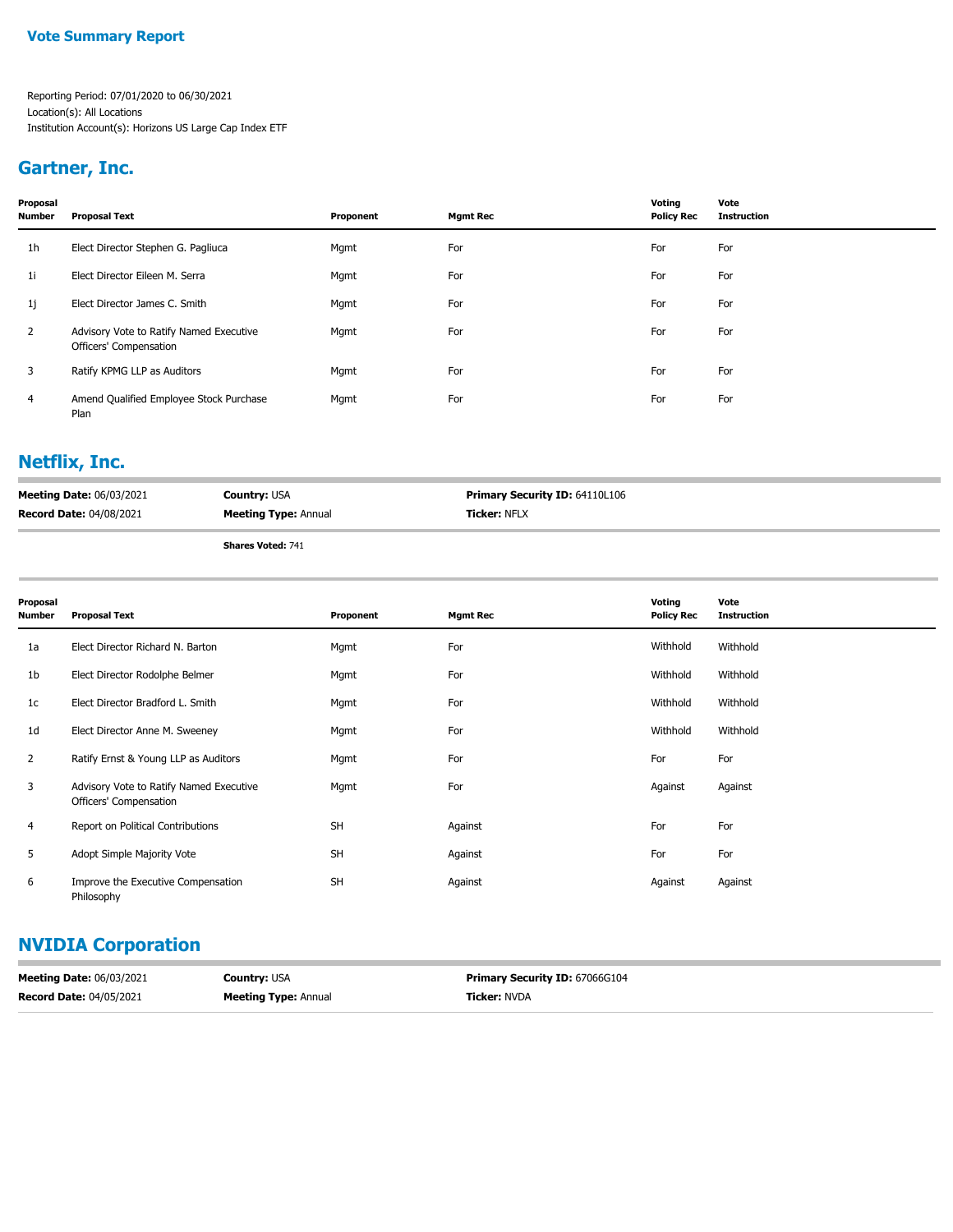## **NVIDIA Corporation**

**Shares Voted:** 1,014

| Proposal       |                                                                   |           |                 | Voting            | Vote               |
|----------------|-------------------------------------------------------------------|-----------|-----------------|-------------------|--------------------|
| <b>Number</b>  | <b>Proposal Text</b>                                              | Proponent | <b>Mgmt Rec</b> | <b>Policy Rec</b> | <b>Instruction</b> |
| 1a             | Elect Director Robert K. Burgess                                  | Mgmt      | For             | For               | For                |
| 1b             | Elect Director Tench Coxe                                         | Mgmt      | For             | For               | For                |
| 1 <sub>c</sub> | Elect Director John O. Dabiri                                     | Mgmt      | For             | For               | For                |
| 1 <sub>d</sub> | Elect Director Persis S. Drell                                    | Mgmt      | For             | For               | For                |
| 1e             | Elect Director Jen-Hsun Huang                                     | Mgmt      | For             | For               | For                |
| 1 <sub>f</sub> | Elect Director Dawn Hudson                                        | Mgmt      | For             | For               | For                |
| 1g             | Elect Director Harvey C. Jones                                    | Mgmt      | For             | For               | For                |
| 1h             | Elect Director Michael G. McCaffery                               | Mgmt      | For             | For               | For                |
| 11             | Elect Director Stephen C. Neal                                    | Mgmt      | For             | For               | For                |
| 1j             | Elect Director Mark L. Perry                                      | Mgmt      | For             | For               | For                |
| 1k             | Elect Director A. Brooke Seawell                                  | Mgmt      | For             | For               | For                |
| 11             | Elect Director Aarti Shah                                         | Mgmt      | For             | For               | For                |
| 1 <sub>m</sub> | Elect Director Mark A. Stevens                                    | Mgmt      | For             | For               | For                |
| $\overline{2}$ | Advisory Vote to Ratify Named Executive<br>Officers' Compensation | Mgmt      | For             | For               | For                |
| 3              | Ratify PricewaterhouseCoopers LLP as<br>Auditors                  | Mgmt      | For             | For               | For                |
| 4              | Increase Authorized Common Stock                                  | Mgmt      | For             | For               | For                |

### **Sarepta Therapeutics, Inc.**

| <b>Meeting Date: 06/03/2021</b> | <b>Country: USA</b>         | <b>Primary Security ID: 803607100</b> |
|---------------------------------|-----------------------------|---------------------------------------|
| <b>Record Date: 04/09/2021</b>  | <b>Meeting Type: Annual</b> | <b>Ticker: SRPT</b>                   |
|                                 | <b>Shares Voted: 128</b>    |                                       |

| Proposal<br><b>Number</b> | <b>Proposal Text</b>                                              | Proponent | <b>Mgmt Rec</b> | Votina<br><b>Policy Rec</b> | Vote<br><b>Instruction</b> |
|---------------------------|-------------------------------------------------------------------|-----------|-----------------|-----------------------------|----------------------------|
| 1.1                       | Elect Director Richard J. Barry                                   | Mgmt      | For             | For                         | For                        |
| 1.2                       | Elect Director M. Kathleen Behrens                                | Mgmt      | For             | For                         | For                        |
| 1.3                       | Elect Director Claude Nicaise                                     | Mgmt      | For             | For                         | For                        |
| 2                         | Advisory Vote to Ratify Named Executive<br>Officers' Compensation | Mgmt      | For             | For                         | For                        |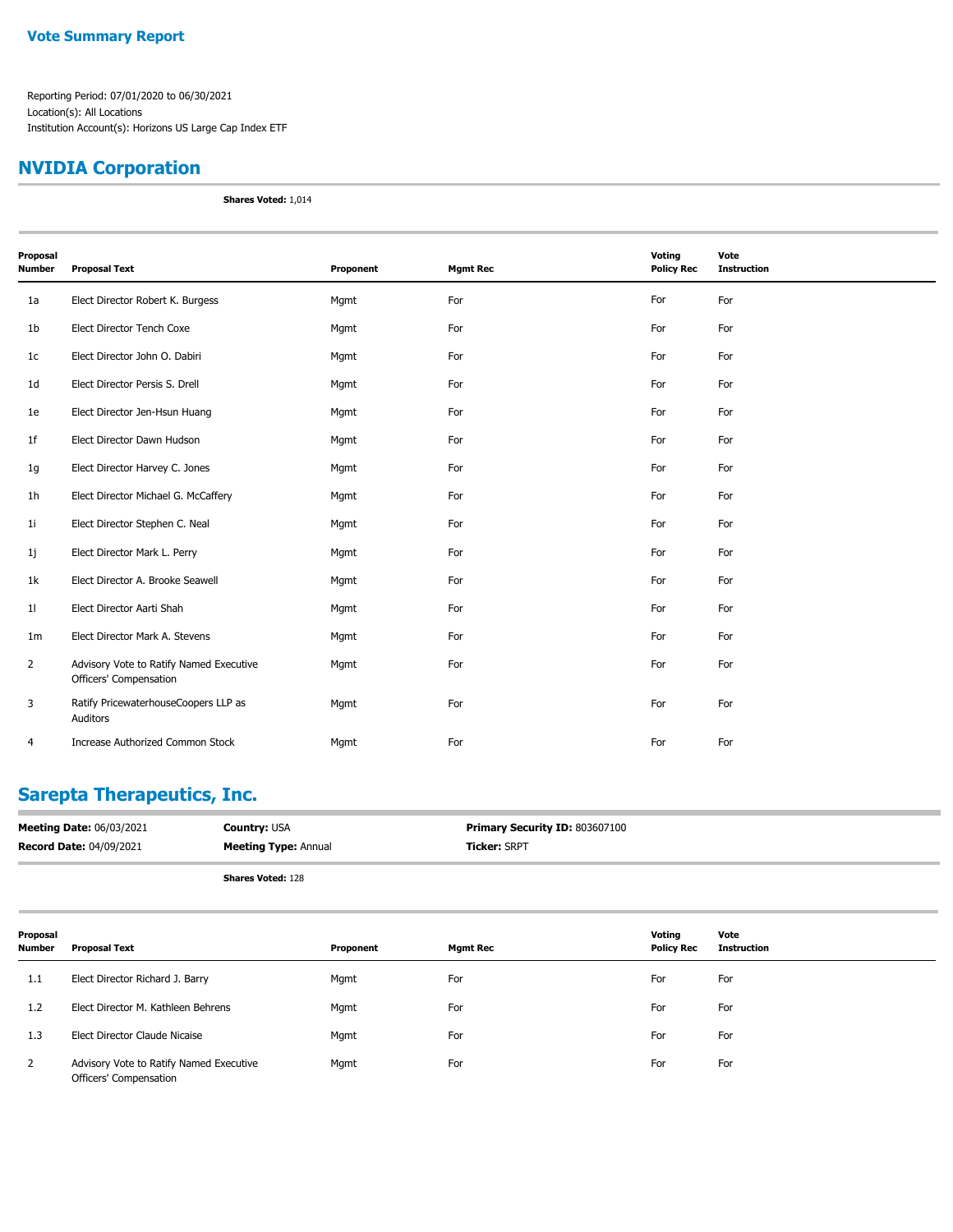### **Sarepta Therapeutics, Inc.**

| Proposal<br><b>Number</b> | Proposal Text                   |                             | Proponent | <b>Mgmt Rec</b>                | Voting<br><b>Policy Rec</b> | Vote<br><b>Instruction</b> |
|---------------------------|---------------------------------|-----------------------------|-----------|--------------------------------|-----------------------------|----------------------------|
|                           | Ratify KPMG LLP as Auditors     |                             | Mgmt      | For                            | For                         | For                        |
| <b>T-Mobile US, Inc.</b>  |                                 |                             |           |                                |                             |                            |
|                           | <b>Meeting Date: 06/03/2021</b> | <b>Country: USA</b>         |           | Primary Security ID: 872590104 |                             |                            |
|                           | <b>Record Date: 04/07/2021</b>  | <b>Meeting Type: Annual</b> |           | <b>Ticker: TMUS</b>            |                             |                            |
|                           |                                 | $-1$ $-1$ $-2$              |           |                                |                             |                            |

**Shares Voted:** 997

| Proposal<br><b>Number</b> | <b>Proposal Text</b>                             | Proponent | <b>Mgmt Rec</b> | Votina<br><b>Policy Rec</b> | Vote<br><b>Instruction</b> |
|---------------------------|--------------------------------------------------|-----------|-----------------|-----------------------------|----------------------------|
| 1.1                       | Elect Director Marcelo Claure                    | Mgmt      | For             | Withhold                    | Withhold                   |
| 1.2                       | Elect Director Srikant M. Datar                  | Mgmt      | For             | For                         | For                        |
| 1.3                       | Elect Director Bavan M. Holloway                 | Mgmt      | For             | For                         | For                        |
| 1.4                       | Elect Director Timotheus Hottges                 | Mgmt      | For             | Withhold                    | Withhold                   |
| 1.5                       | Elect Director Christian P. Illek                | Mgmt      | For             | Withhold                    | Withhold                   |
| 1.6                       | Elect Director Raphael Kubler                    | Mgmt      | For             | Withhold                    | Withhold                   |
| 1.7                       | Elect Director Thorsten Langheim                 | Mgmt      | For             | Withhold                    | Withhold                   |
| 1.8                       | Elect Director Dominique Leroy                   | Mgmt      | For             | Withhold                    | Withhold                   |
| 1.9                       | Elect Director G. Michael (Mike) Sievert         | Mgmt      | For             | Withhold                    | Withhold                   |
| 1.10                      | Elect Director Teresa A. Taylor                  | Mgmt      | For             | For                         | For                        |
| 1.11                      | Elect Director Omar Tazi                         | Mgmt      | For             | Withhold                    | Withhold                   |
| 1.12                      | Elect Director Kelvin R. Westbrook               | Mgmt      | For             | Withhold                    | Withhold                   |
| 1.13                      | Elect Director Michael Wilkens                   | Mgmt      | For             | Withhold                    | Withhold                   |
| $\overline{2}$            | Ratify PricewaterhouseCoopers LLP as<br>Auditors | Mgmt      | For             | For                         | For                        |

# **Trane Technologies Plc**

| <b>Meeting Date: 06/03/2021</b> | <b>Country: Ireland</b>     | <b>Primary Security ID: G8994E103</b> |
|---------------------------------|-----------------------------|---------------------------------------|
| <b>Record Date: 04/08/2021</b>  | <b>Meeting Type: Annual</b> | <b>Ticker:</b> TT                     |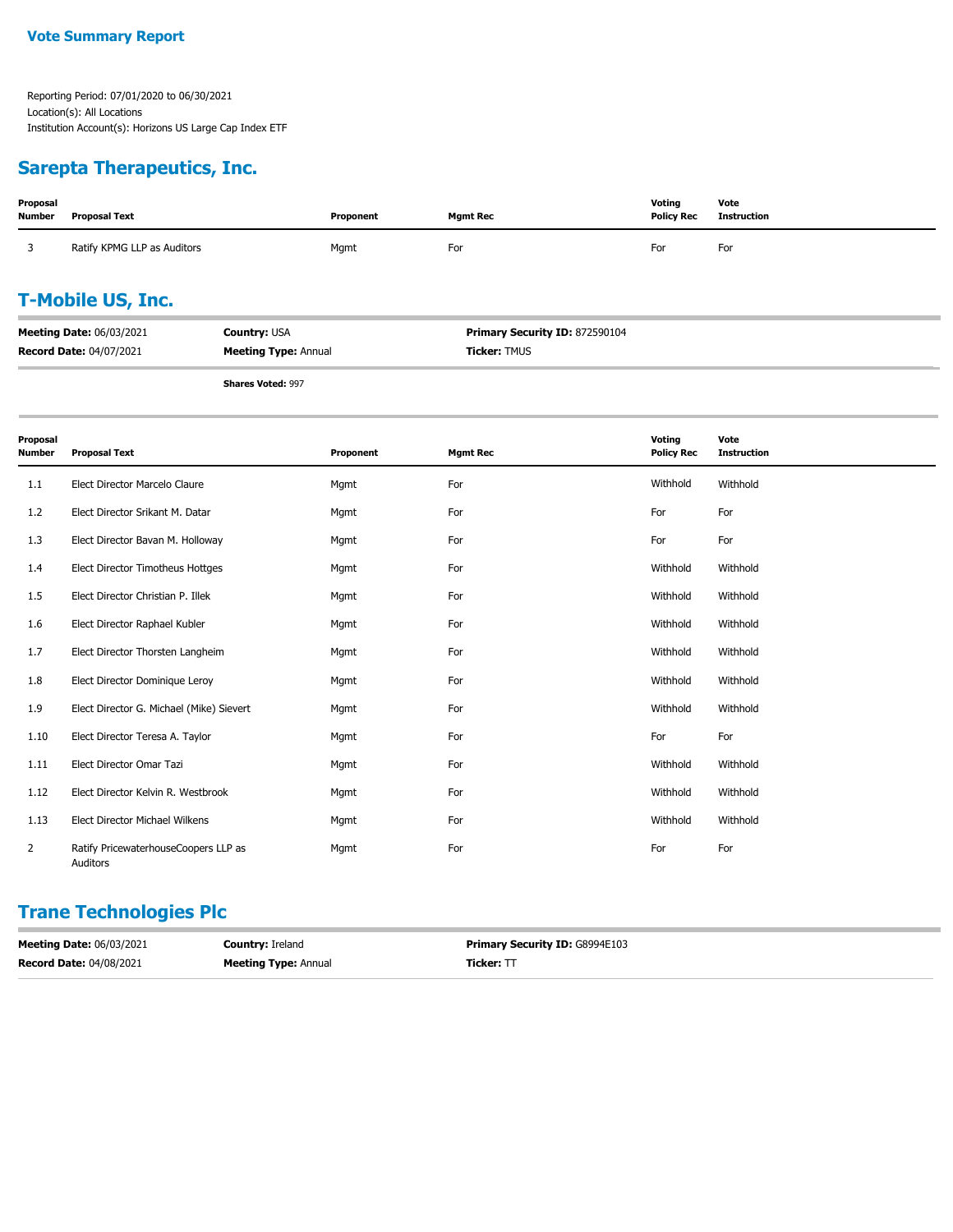## **Trane Technologies Plc**

**Shares Voted:** 408

| Proposal<br><b>Number</b> | <b>Proposal Text</b>                                                                               | Proponent | <b>Mgmt Rec</b> | Voting<br><b>Policy Rec</b> | Vote<br><b>Instruction</b> |
|---------------------------|----------------------------------------------------------------------------------------------------|-----------|-----------------|-----------------------------|----------------------------|
| 1a                        | Elect Director Kirk E. Arnold                                                                      | Mgmt      | For             | For                         | For                        |
| 1 <sub>b</sub>            | Elect Director Ann C. Berzin                                                                       | Mgmt      | For             | For                         | For                        |
| 1c                        | Elect Director John Bruton                                                                         | Mgmt      | For             | For                         | For                        |
| 1 <sub>d</sub>            | Elect Director Jared L. Cohon                                                                      | Mgmt      | For             | For                         | For                        |
| 1e                        | Elect Director Gary D. Forsee                                                                      | Mgmt      | For             | For                         | For                        |
| 1 <sub>f</sub>            | Elect Director Linda P. Hudson                                                                     | Mgmt      | For             | For                         | For                        |
| 1g                        | Elect Director Michael W. Lamach                                                                   | Mgmt      | For             | For                         | For                        |
| 1h                        | Elect Director Myles P. Lee                                                                        | Mgmt      | For             | For                         | For                        |
| 11                        | Elect Director April Miller Boise                                                                  | Mgmt      | For             | For                         | For                        |
| 1j                        | Elect Director Karen B. Peetz                                                                      | Mgmt      | For             | For                         | For                        |
| 1k                        | Elect Director John P. Surma                                                                       | Mgmt      | For             | For                         | For                        |
| 11                        | Elect Director Tony L. White                                                                       | Mgmt      | For             | For                         | For                        |
| $\overline{2}$            | Advisory Vote to Ratify Named Executive<br>Officers' Compensation                                  | Mgmt      | For             | For                         | For                        |
| 3                         | Approve PricewaterhouseCoopers LLP as<br>Auditors and Authorize Board to Fix Their<br>Remuneration | Mgmt      | For             | For                         | For                        |
| 4                         | Authorize Issue of Equity                                                                          | Mgmt      | For             | For                         | For                        |
| 5                         | Renew Directors' Authority to Issue Shares<br>for Cash                                             | Mgmt      | For             | For                         | For                        |
| 6                         | Authorize Reissuance of Repurchased Shares                                                         | Mgmt      | For             | For                         | For                        |

### **Citrix Systems, Inc.**

| <b>Meeting Date: 06/04/2021</b> | <b>Country: USA</b>         | <b>Primary Security ID: 177376100</b> |
|---------------------------------|-----------------------------|---------------------------------------|
| <b>Record Date: 04/06/2021</b>  | <b>Meeting Type:</b> Annual | <b>Ticker:</b> CTXS                   |
|                                 |                             |                                       |

| Proposal<br><b>Number</b> | Proposal Text                      | Proponent | <b>Mgmt Rec</b> | Voting<br><b>Policy Rec</b> | Vote<br>Instruction |
|---------------------------|------------------------------------|-----------|-----------------|-----------------------------|---------------------|
| 1a                        | Elect Director Robert M. Calderoni | Mgmt      | For             | For                         | For                 |
| 1 <sub>b</sub>            | Elect Director Nanci E. Caldwell   | Mgmt      | For             | For                         | For                 |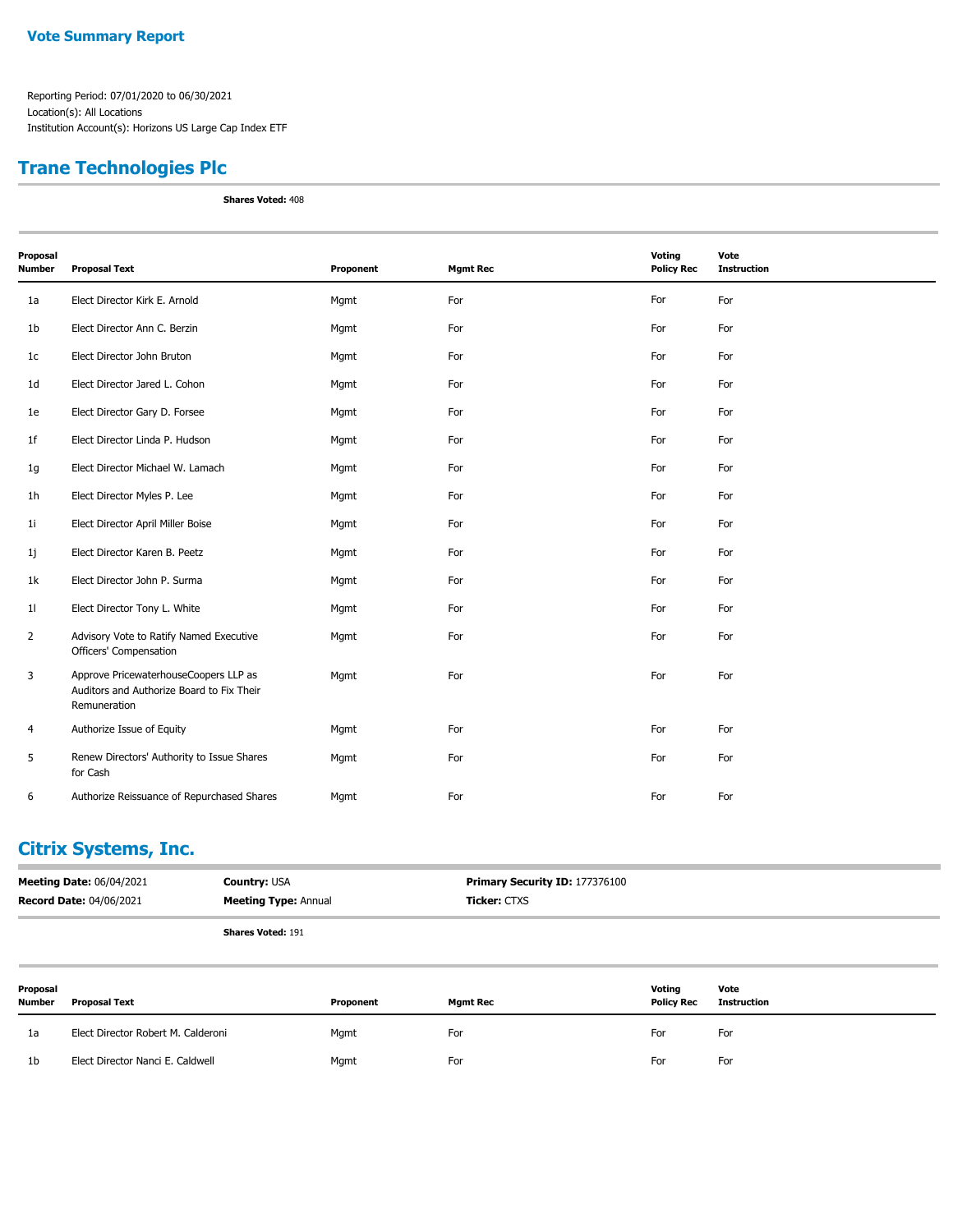## **Citrix Systems, Inc.**

| Proposal<br>Number | <b>Proposal Text</b>                                              | Proponent | <b>Mgmt Rec</b> | Voting<br><b>Policy Rec</b> | Vote<br><b>Instruction</b> |
|--------------------|-------------------------------------------------------------------|-----------|-----------------|-----------------------------|----------------------------|
| 1c                 | Elect Director Murray J. Demo                                     | Mgmt      | For             | For                         | For                        |
| 1d                 | Elect Director Ajei S. Gopal                                      | Mgmt      | For             | For                         | For                        |
| 1e                 | Elect Director David J. Henshall                                  | Mgmt      | For             | For                         | For                        |
| 1f                 | Elect Director Thomas E. Hogan                                    | Mgmt      | For             | For                         | For                        |
| 1g                 | Elect Director Moira A. Kilcoyne                                  | Mgmt      | For             | For                         | For                        |
| 1h                 | Elect Director Robert E. Knowling, Jr.                            | Mgmt      | For             | For                         | For                        |
| 1i                 | Elect Director Peter J. Sacripanti                                | Mgmt      | For             | For                         | For                        |
| 1j                 | Elect Director J. Donald Sherman                                  | Mgmt      | For             | For                         | For                        |
| $\overline{2}$     | Ratify Ernst & Young LLP as Auditors                              | Mgmt      | For             | For                         | For                        |
| 3                  | Advisory Vote to Ratify Named Executive<br>Officers' Compensation | Mgmt      | For             | For                         | For                        |
| 4                  | Adopt Simple Majority Vote                                        | <b>SH</b> | None            | For                         | For                        |

### **Garmin Ltd.**

| <b>Record Date: 04/09/2021</b>  | <b>Meeting Type: Annual</b> | <b>Ticker:</b> GRMN                   |
|---------------------------------|-----------------------------|---------------------------------------|
| <b>Meeting Date: 06/04/2021</b> | <b>Country: Switzerland</b> | <b>Primary Security ID: H2906T109</b> |

| Proposal<br>Number | <b>Proposal Text</b>                                                     | Proponent | <b>Mgmt Rec</b> | Voting<br><b>Policy Rec</b> | Vote<br><b>Instruction</b> |
|--------------------|--------------------------------------------------------------------------|-----------|-----------------|-----------------------------|----------------------------|
| 1                  | Accept Consolidated Financial Statements and<br><b>Statutory Reports</b> | Mgmt      | For             | For                         | For                        |
| $\mathbf{2}$       | Approve Allocation of Income and Dividends                               | Mgmt      | For             | For                         | For                        |
| 3                  | Approve Dividends                                                        | Mgmt      | For             | For                         | For                        |
| 4                  | Approve Discharge of Board and Senior<br>Management                      | Mgmt      | For             | For                         | For                        |
| 5.1                | Elect Director Jonathan C. Burrell                                       | Mgmt      | For             | For                         | For                        |
| 5.2                | Elect Director Joseph J. Hartnett                                        | Mgmt      | For             | For                         | For                        |
| 5.3                | Elect Director Min H. Kao                                                | Mgmt      | For             | For                         | For                        |
| 5.4                | Elect Director Catherine A. Lewis                                        | Mgmt      | For             | For                         | For                        |
| 5.5                | Elect Director Charles W. Peffer                                         | Mgmt      | For             | For                         | For                        |
| 5.6                | Elect Director Clifton A. Pemble                                         | Mgmt      | For             | For                         | For                        |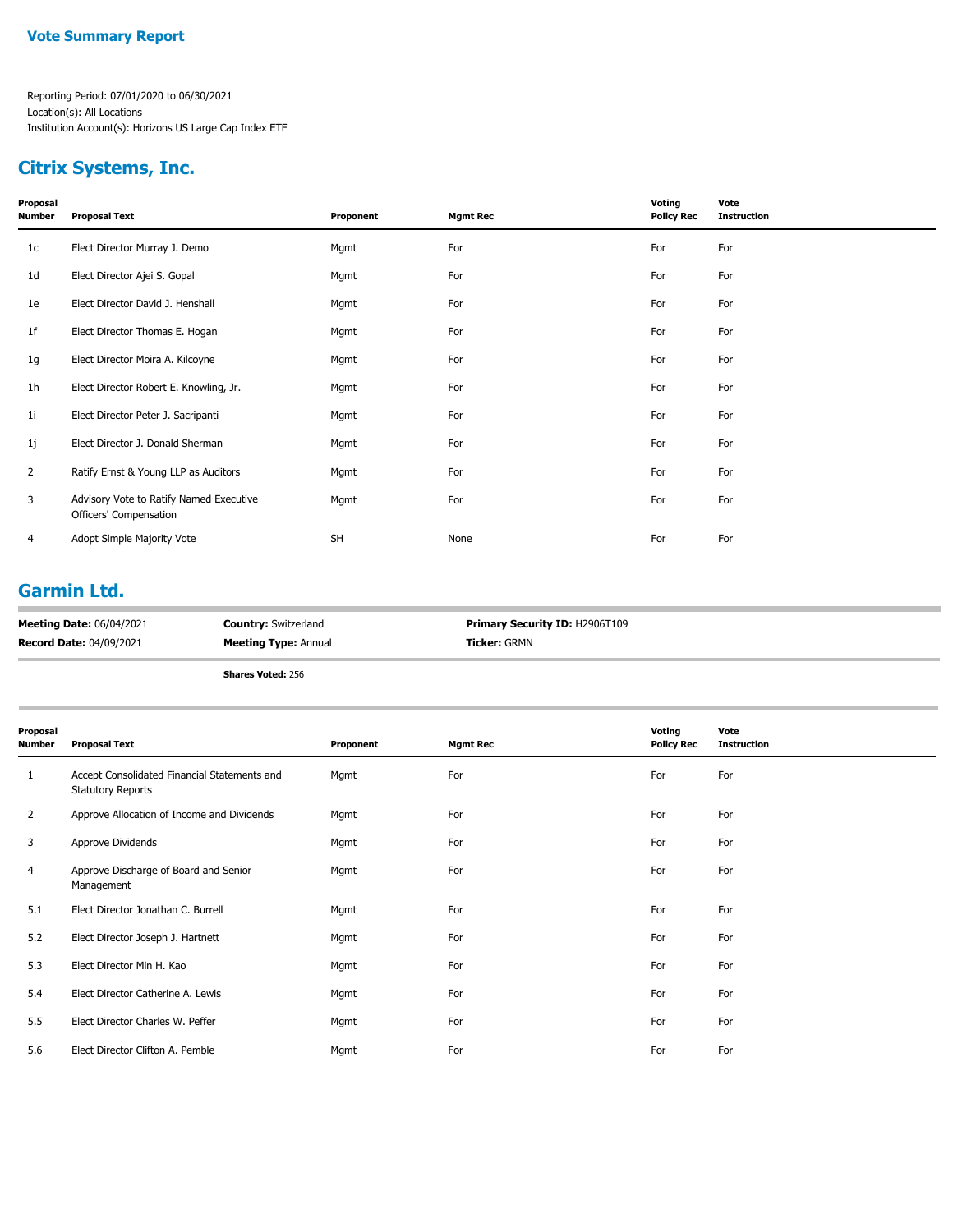## **Garmin Ltd.**

| Proposal<br><b>Number</b> | <b>Proposal Text</b>                                                                                                         | Proponent | <b>Mgmt Rec</b> | Voting<br><b>Policy Rec</b> | Vote<br><b>Instruction</b> |
|---------------------------|------------------------------------------------------------------------------------------------------------------------------|-----------|-----------------|-----------------------------|----------------------------|
| 6                         | Elect Min H. Kao as Board Chairman                                                                                           | Mgmt      | For             | For                         | For                        |
| 7.1                       | Appoint Jonathan C. Burrell as Member of the<br><b>Compensation Committee</b>                                                | Mgmt      | For             | For                         | For                        |
| 7.2                       | Appoint Joseph J. Hartnett as Member of the<br><b>Compensation Committee</b>                                                 | Mgmt      | For             | For                         | For                        |
| 7.3                       | Appoint Catherine A. Lewis as Member of the<br><b>Compensation Committee</b>                                                 | Mgmt      | For             | For                         | For                        |
| 7.4                       | Appoint Charles W. Peffer as Member of the<br><b>Compensation Committee</b>                                                  | Mgmt      | For             | For                         | For                        |
| 8                         | Designate Wuersch & Gering LLP as<br><b>Independent Proxy</b>                                                                | Mgmt      | For             | For                         | For                        |
| 9                         | Ratify Ernst & Young LLP as Auditors and<br>Ernst & Young Ltd as Statutory Auditor                                           | Mgmt      | For             | For                         | For                        |
| 10                        | Advisory Vote to Ratify Named Executive<br>Officers' Compensation                                                            | Mgmt      | For             | For                         | For                        |
| 11                        | Approve Fiscal Year 2022 Maximum<br>Aggregate Compensation for the Executive<br>Management                                   | Mgmt      | For             | For                         | For                        |
| 12                        | Approve Maximum Aggregate Compensation<br>for the Board of Directors for the Period<br>Between the 2021 AGM and the 2022 AGM | Mgmt      | For             | For                         | For                        |

## **RingCentral, Inc.**

| <b>Meeting Date: 06/04/2021</b> | <b>Country: USA</b>         | <b>Primary Security ID: 76680R206</b> |
|---------------------------------|-----------------------------|---------------------------------------|
| <b>Record Date: 04/23/2021</b>  | <b>Meeting Type:</b> Annual | <b>Ticker: RNG</b>                    |
|                                 |                             |                                       |

| Proposal<br><b>Number</b> | <b>Proposal Text</b>            | Proponent | <b>Mgmt Rec</b> | Voting<br><b>Policy Rec</b> | Vote<br><b>Instruction</b> |
|---------------------------|---------------------------------|-----------|-----------------|-----------------------------|----------------------------|
| 1.1                       | Elect Director Vladimir Shmunis | Mgmt      | For             | For                         | For                        |
| 1.2                       | Elect Director Kenneth Goldman  | Mgmt      | For             | For                         | For                        |
| 1.3                       | Elect Director Michelle McKenna | Mgmt      | For             | For                         | For                        |
| 1.4                       | Elect Director Robert Theis     | Mgmt      | For             | For                         | For                        |
| 1.5                       | Elect Director Allan Thygesen   | Mgmt      | For             | For                         | For                        |
| 1.6                       | Elect Director Neil Williams    | Mgmt      | For             | For                         | For                        |
| 1.7                       | Elect Director Mignon Clyburn   | Mgmt      | For             | For                         | For                        |
| 1.8                       | Elect Director Arne Duncan      | Mgmt      | For             | For                         | For                        |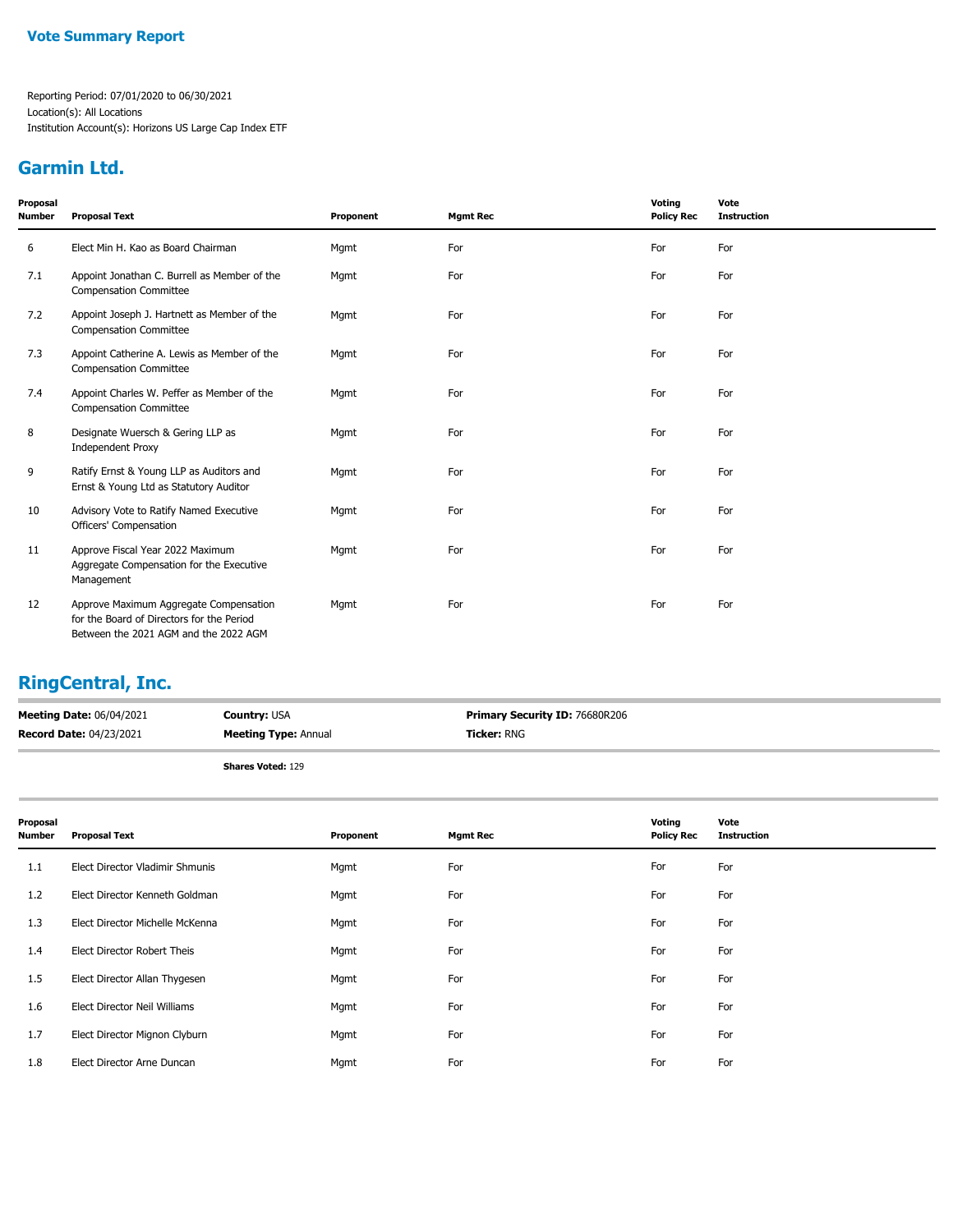### **RingCentral, Inc.**

| Proposal<br><b>Number</b> | Proposal Text                                                     | Proponent | <b>Mgmt Rec</b> | Votina<br><b>Policy Rec</b> | Vote<br>Instruction |
|---------------------------|-------------------------------------------------------------------|-----------|-----------------|-----------------------------|---------------------|
|                           | Ratify KPMG LLP as Auditors                                       | Mgmt      | For             | For                         | For                 |
|                           | Advisory Vote to Ratify Named Executive<br>Officers' Compensation | Mgmt      | For             | Against                     | Against             |

### **ServiceNow, Inc.**

| <b>Meeting Date: 06/07/2021</b> | <b>Country: USA</b>         | <b>Primary Security ID: 81762P102</b> |
|---------------------------------|-----------------------------|---------------------------------------|
| <b>Record Date: 04/09/2021</b>  | <b>Meeting Type: Annual</b> | <b>Ticker: NOW</b>                    |
|                                 |                             |                                       |

**Shares Voted:** 332

**Proposal Number Proposal Text Proponent Mgmt Rec Voting Policy Rec Vote Instruction** 1a Elect Director Susan L. Bostrom **For For Mgmt For** For For For For For For For 1b Elect Director Jonathan C. Chadwick Mgmt Mgmt For For For For For For For For 1c Elect Director Lawrence J. Jackson, Jr. Mgmt For For For 1d Elect Director Frederic B. Luddy Mgmt Mgmt For For For For For For For For 1e Elect Director Jeffrey A. Miller Mgmt For For For Advisory Vote to Ratify Named Executive Mgmt For For For Officers' Compensation 2 Ratify PricewaterhouseCoopers LLP as Mgmt For For For Auditors 3 4 Provide Right to Call Special Meeting Mgmt Mgmt For For For For For For For For 5 Approve Omnibus Stock Plan **For For Mgmt** For For For For For For For For Amend Qualified Employee Stock Purchase Mgmt For For For Plan 6

### **UnitedHealth Group Incorporated**

| <b>Meeting Date: 06/07/2021</b> | <b>Country: USA</b>         | <b>Primary Security ID: 91324P102</b> |
|---------------------------------|-----------------------------|---------------------------------------|
| <b>Record Date: 04/09/2021</b>  | <b>Meeting Type: Annual</b> | <b>Ticker: UNH</b>                    |
|                                 | <b>Shares Voted: 1.611</b>  |                                       |

| Proposal<br><b>Number</b> | Proposal Text                   | Proponent | <b>Mgmt Rec</b> | Voting<br><b>Policy Rec</b> | Vote<br>Instruction |
|---------------------------|---------------------------------|-----------|-----------------|-----------------------------|---------------------|
| 1a                        | Elect Director Richard T. Burke | Mgmt      | For             | For                         | For                 |
| 1b                        | Elect Director Timothy P. Flynn | Mgmt      | For             | For                         | For                 |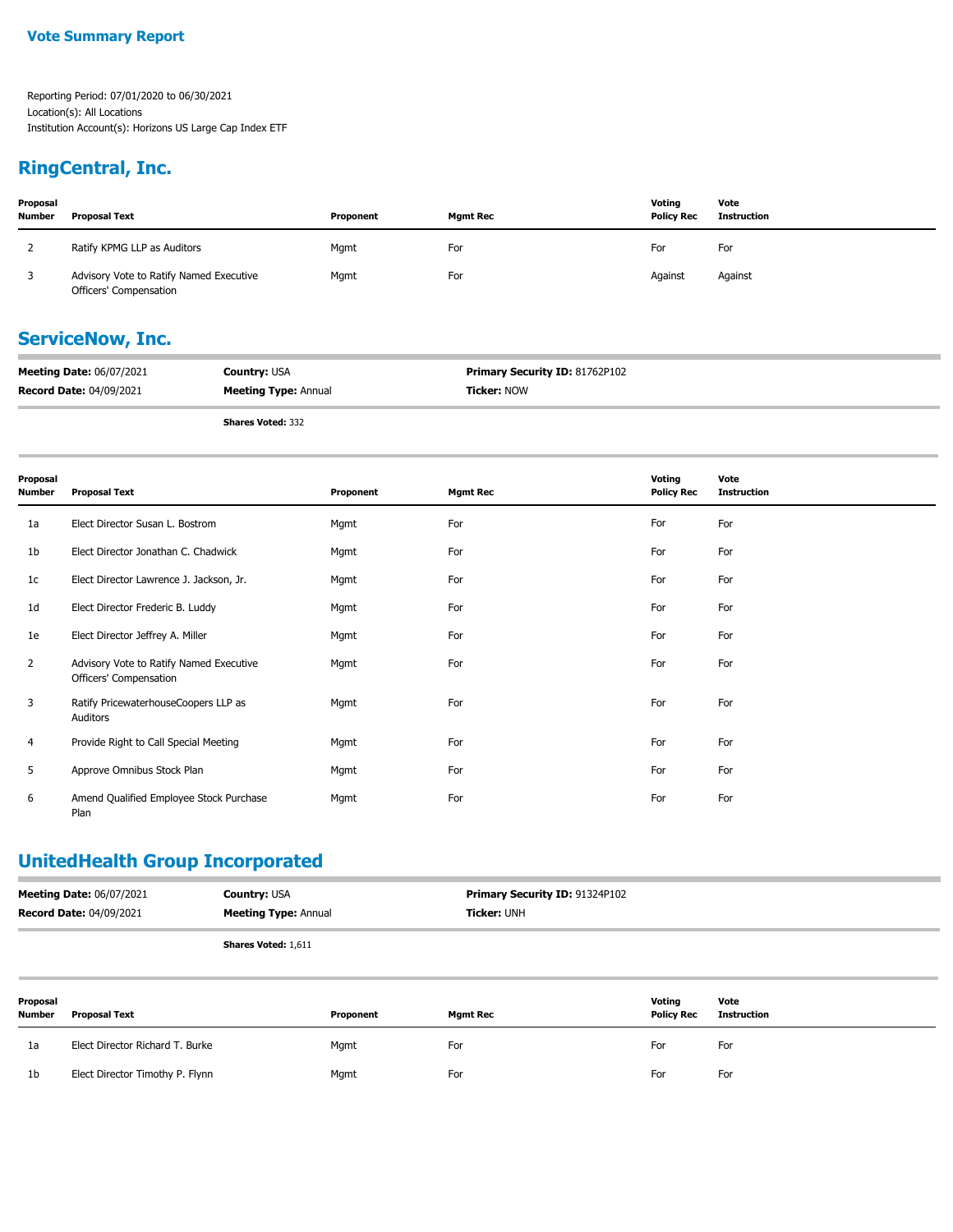## **UnitedHealth Group Incorporated**

| Proposal<br>Number | <b>Proposal Text</b>                                                   | Proponent | <b>Mgmt Rec</b> | Voting<br><b>Policy Rec</b> | Vote<br><b>Instruction</b> |
|--------------------|------------------------------------------------------------------------|-----------|-----------------|-----------------------------|----------------------------|
| 1 <sub>c</sub>     | Elect Director Stephen J. Hemsley                                      | Mgmt      | For             | For                         | For                        |
| 1d                 | Elect Director Michele J. Hooper                                       | Mgmt      | For             | For                         | For                        |
| 1e                 | Elect Director F. William McNabb, III                                  | Mgmt      | For             | For                         | For                        |
| 1f                 | Elect Director Valerie C. Montgomery Rice                              | Mgmt      | For             | For                         | For                        |
| 1g                 | Elect Director John H. Noseworthy                                      | Mgmt      | For             | For                         | For                        |
| 1h                 | Elect Director Gail R. Wilensky                                        | Mgmt      | For             | For                         | For                        |
| 1i                 | <b>Elect Director Andrew Witty</b>                                     | Mgmt      | For             | For                         | For                        |
| 2                  | Advisory Vote to Ratify Named Executive<br>Officers' Compensation      | Mgmt      | For             | Against                     | Against                    |
| 3                  | Ratify Deloitte & Touche LLP as Auditors                               | Mgmt      | For             | For                         | For                        |
| 4                  | Amend Qualified Employee Stock Purchase<br>Plan                        | Mgmt      | For             | For                         | For                        |
| 5                  | Reduce Ownership Threshold for<br>Shareholders to Call Special Meeting | SH        | Against         | For                         | For                        |

### **EPAM Systems, Inc.**

| <b>Meeting Date: 06/08/2021</b> | <b>Country: USA</b>         | <b>Primary Security ID: 29414B104</b> |
|---------------------------------|-----------------------------|---------------------------------------|
| <b>Record Date: 04/12/2021</b>  | <b>Meeting Type: Annual</b> | <b>Ticker:</b> EPAM                   |
|                                 | .<br>$-1$                   |                                       |

**Shares Voted:** 92

| Proposal<br>Number | <b>Proposal Text</b>                                              | Proponent | <b>Mgmt Rec</b> | Voting<br><b>Policy Rec</b> | Vote<br><b>Instruction</b> |
|--------------------|-------------------------------------------------------------------|-----------|-----------------|-----------------------------|----------------------------|
| 1.1                | Elect Director Arkadiy Dobkin                                     | Mgmt      | For             | For                         | For                        |
| 1.2                | Elect Director Robert E. Segert                                   | Mgmt      | For             | For                         | For                        |
| 2                  | Ratify Deloitte & Touche LLP as Auditors                          | Mgmt      | For             | For                         | For                        |
| 3                  | Advisory Vote to Ratify Named Executive<br>Officers' Compensation | Mgmt      | For             | For                         | For                        |
| 4                  | Advisory Vote on Say on Pay Frequency                             | Mgmt      | One Year        | One Year                    | One Year                   |
| 5                  | Approve Qualified Employee Stock Purchase<br>Plan                 | Mgmt      | For             | For                         | For                        |

## **Fortive Corporation**

| <b>Meeting Date: 06/08/2021</b> | <b>Country: USA</b>         | <b>Primary Security ID: 34959J108</b> |
|---------------------------------|-----------------------------|---------------------------------------|
| <b>Record Date: 04/12/2021</b>  | <b>Meeting Type: Annual</b> | Ticker: FTV                           |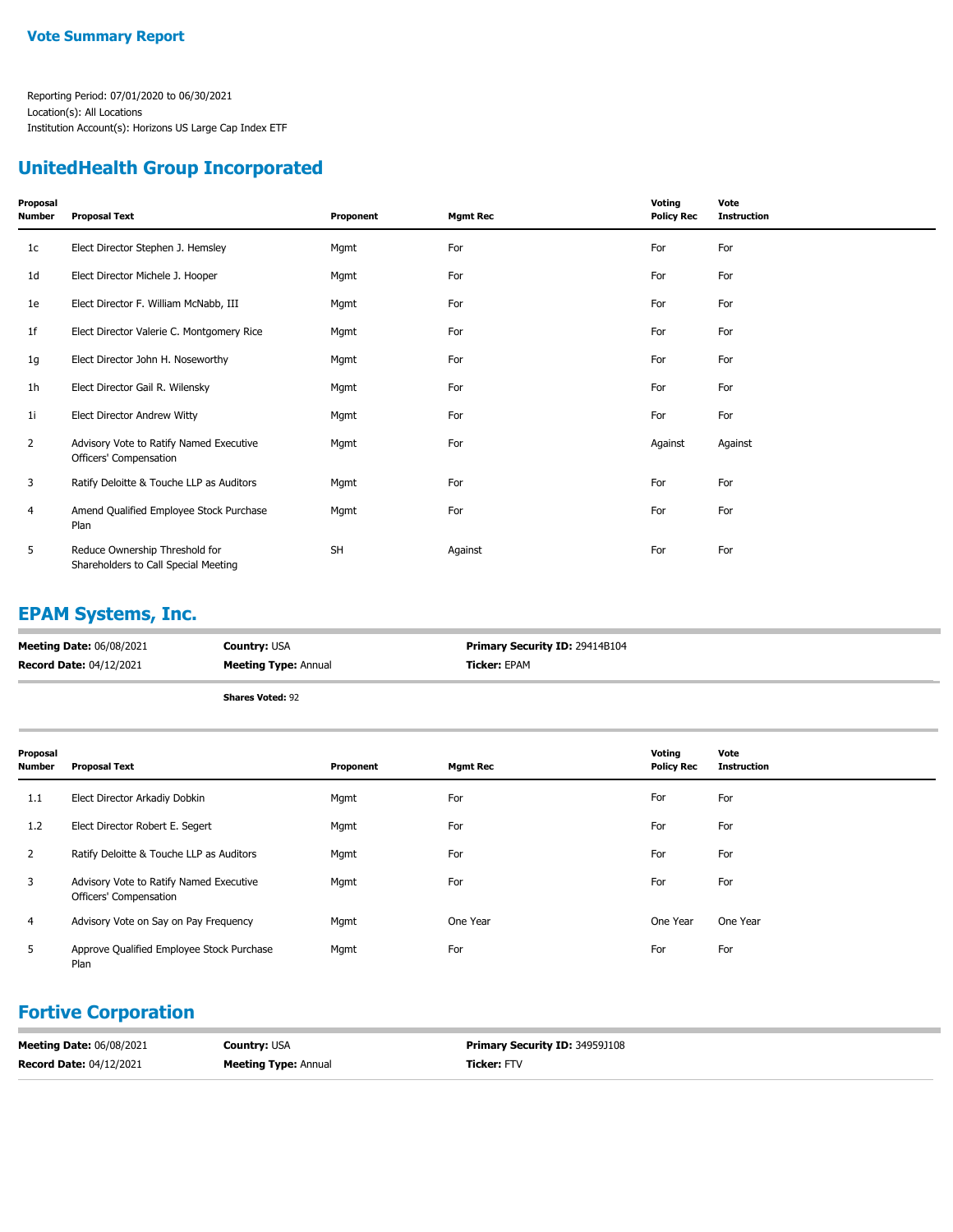## **Fortive Corporation**

**Shares Voted:** 554

| Proposal<br>Number | <b>Proposal Text</b>                                              | Proponent | <b>Mgmt Rec</b> | Voting<br><b>Policy Rec</b> | Vote<br><b>Instruction</b> |
|--------------------|-------------------------------------------------------------------|-----------|-----------------|-----------------------------|----------------------------|
| 1a                 | Elect Director Daniel L. Comas                                    | Mgmt      | For             | For                         | For                        |
| 1b                 | Elect Director Feroz Dewan                                        | Mgmt      | For             | For                         | For                        |
| 1c                 | Elect Director Sharmistha Dubey                                   | Mgmt      | For             | For                         | For                        |
| 1d                 | Elect Director Rejji P. Hayes                                     | Mgmt      | For             | For                         | For                        |
| 1e                 | Elect Director James A. Lico                                      | Mgmt      | For             | For                         | For                        |
| 1f                 | Elect Director Kate D. Mitchell                                   | Mgmt      | For             | For                         | For                        |
| 1g                 | Elect Director Jeannine Sargent                                   | Mgmt      | For             | For                         | For                        |
| 1h                 | Elect Director Alan G. Spoon                                      | Mgmt      | For             | For                         | For                        |
| $\overline{2}$     | Ratify Ernst & Young LLP as Auditors                              | Mgmt      | For             | For                         | For                        |
| 3                  | Advisory Vote to Ratify Named Executive<br>Officers' Compensation | Mgmt      | For             | For                         | For                        |
| 4                  | Provide Right to Call Special Meeting                             | Mgmt      | For             | For                         | For                        |
| 5                  | Provide Right to Act by Written Consent                           | <b>SH</b> | Against         | For                         | For                        |

## **Freeport-McMoRan Inc.**

| <b>Meeting Date: 06/08/2021</b> | <b>Country: USA</b>         | <b>Primary Security ID: 35671D857</b> |
|---------------------------------|-----------------------------|---------------------------------------|
| <b>Record Date: 04/12/2021</b>  | <b>Meeting Type: Annual</b> | <b>Ticker:</b> FCX                    |
|                                 | <b>Shares Voted: 2,466</b>  |                                       |

| Proposal<br>Number | <b>Proposal Text</b>                   | Proponent | <b>Mgmt Rec</b> | Voting<br><b>Policy Rec</b> | Vote<br><b>Instruction</b> |
|--------------------|----------------------------------------|-----------|-----------------|-----------------------------|----------------------------|
| 1.1                | Elect Director David P. Abney          | Mgmt      | For             | For                         | For                        |
| 1.2                | Elect Director Richard C. Adkerson     | Mgmt      | For             | For                         | For                        |
| 1.3                | Elect Director Robert W. Dudley        | Mgmt      | For             | For                         | For                        |
| 1.4                | Elect Director Lydia H. Kennard        | Mgmt      | For             | For                         | For                        |
| 1.5                | Elect Director Dustan E. McCoy         | Mgmt      | For             | For                         | For                        |
| 1.6                | Elect Director John J. Stephens        | Mgmt      | For             | For                         | For                        |
| 1.7                | Elect Director Frances Fragos Townsend | Mgmt      | For             | For                         | For                        |
| 2                  | Ratify Ernst & Young LLP as Auditors   | Mgmt      | For             | For                         | For                        |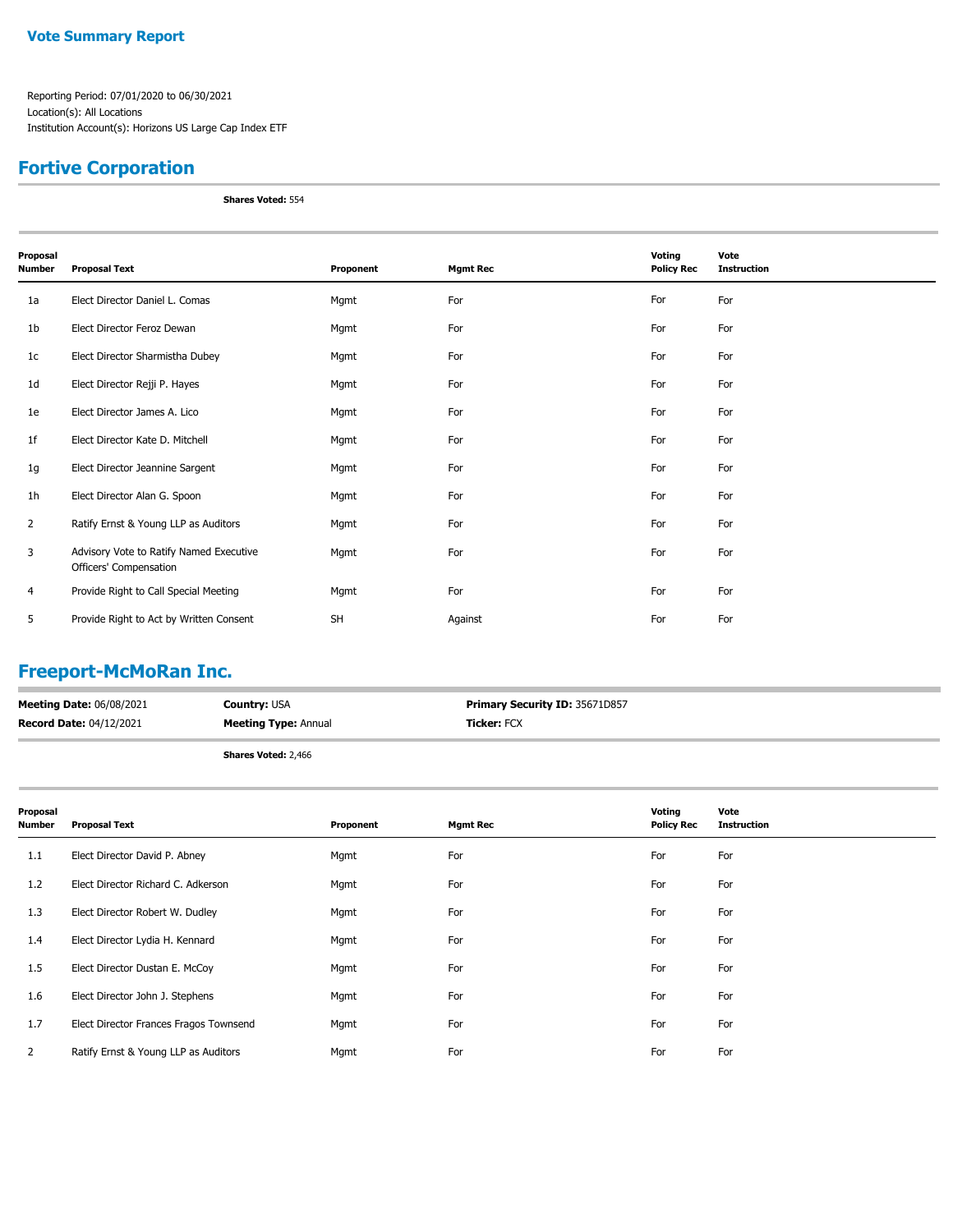### **Freeport-McMoRan Inc.**

| Proposal<br><b>Number</b> | <b>Proposal Text</b>                                              | Proponent | <b>Mgmt Rec</b> | Voting<br><b>Policy Rec</b> | Vote<br>Instruction |
|---------------------------|-------------------------------------------------------------------|-----------|-----------------|-----------------------------|---------------------|
|                           | Advisory Vote to Ratify Named Executive<br>Officers' Compensation | Mgmt      | For             | For                         | For                 |

## **The TJX Companies, Inc.**

| <b>Meeting Date: 06/08/2021</b> | <b>Country: USA</b>         | <b>Primary Security ID: 872540109</b> |
|---------------------------------|-----------------------------|---------------------------------------|
| <b>Record Date: 04/09/2021</b>  | <b>Meeting Type: Annual</b> | <b>Ticker: TJX</b>                    |
|                                 |                             |                                       |

**Shares Voted:** 1,876

| Proposal<br><b>Number</b> | <b>Proposal Text</b>                                              | Proponent | <b>Mgmt Rec</b> | Voting<br><b>Policy Rec</b> | Vote<br><b>Instruction</b> |
|---------------------------|-------------------------------------------------------------------|-----------|-----------------|-----------------------------|----------------------------|
| 1a                        | Elect Director Zein Abdalla                                       | Mgmt      | For             | For                         | For                        |
| 1b                        | Elect Director Jose B. Alvarez                                    | Mgmt      | For             | For                         | For                        |
| 1 <sup>c</sup>            | Elect Director Alan M. Bennett                                    | Mgmt      | For             | For                         | For                        |
| 1d                        | Elect Director Rosemary T. Berkery                                | Mgmt      | For             | For                         | For                        |
| 1e                        | Elect Director David T. Ching                                     | Mgmt      | For             | For                         | For                        |
| 1f                        | Elect Director C. Kim Goodwin                                     | Mgmt      | For             | For                         | For                        |
| 1g                        | Elect Director Ernie Herrman                                      | Mgmt      | For             | For                         | For                        |
| 1 <sub>h</sub>            | Elect Director Michael F. Hines                                   | Mgmt      | For             | For                         | For                        |
| 1i                        | Elect Director Amy B. Lane                                        | Mgmt      | For             | For                         | For                        |
| 1j                        | Elect Director Carol Meyrowitz                                    | Mgmt      | For             | For                         | For                        |
| 1k                        | Elect Director Jackwyn L. Nemerov                                 | Mgmt      | For             | For                         | For                        |
| 11                        | Elect Director John F. O'Brien                                    | Mgmt      | For             | For                         | For                        |
| $\overline{2}$            | Ratify PricewaterhouseCoopers as Auditors                         | Mgmt      | For             | For                         | For                        |
| 3                         | Advisory Vote to Ratify Named Executive<br>Officers' Compensation | Mgmt      | For             | For                         | For                        |
| 4                         | Report on Animal Welfare                                          | <b>SH</b> | Against         | Against                     | Against                    |
| 5                         | Report on Pay Disparity                                           | <b>SH</b> | Against         | Against                     | Against                    |

## **Workday, Inc.**

| <b>Meeting Date: 06/08/2021</b> | <b>Country: USA</b>         | <b>Primary Security ID: 98138H101</b> |
|---------------------------------|-----------------------------|---------------------------------------|
| <b>Record Date: 04/12/2021</b>  | <b>Meeting Type: Annual</b> | <b>Ticker: WDAY</b>                   |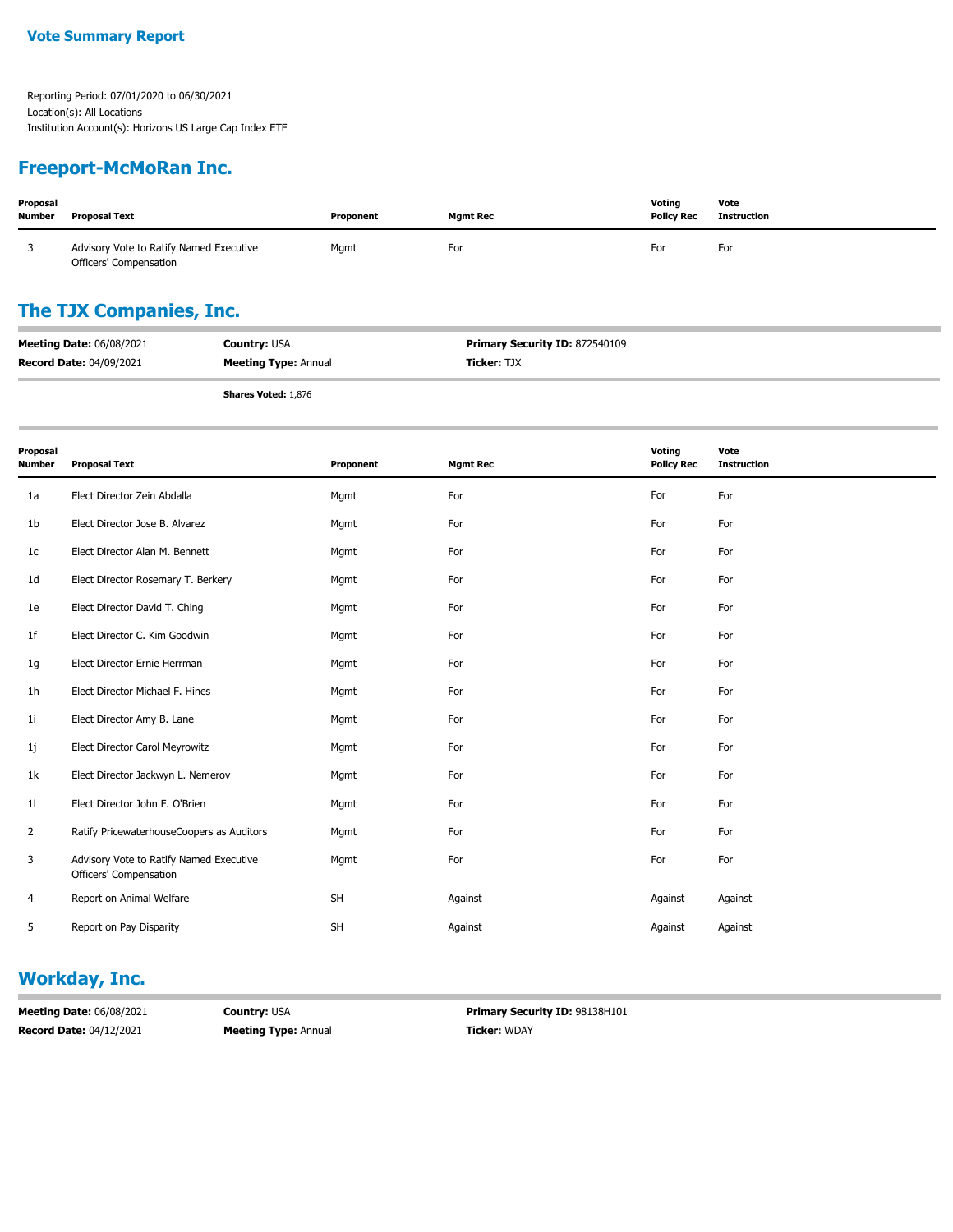#### **Vote Summary Report**

Reporting Period: 07/01/2020 to 06/30/2021 Location(s): All Locations Institution Account(s): Horizons US Large Cap Index ETF

## **Workday, Inc.**

**Shares Voted:** 303

| Proposal<br><b>Number</b> | <b>Proposal Text</b>                                              | Proponent | <b>Mgmt Rec</b> | Voting<br><b>Policy Rec</b> | Vote<br><b>Instruction</b> |
|---------------------------|-------------------------------------------------------------------|-----------|-----------------|-----------------------------|----------------------------|
| 1.1                       | Elect Director Aneel Bhusri                                       | Mgmt      | For             | For                         | For                        |
| 1.2                       | Elect Director Ann-Marie Campbell                                 | Mgmt      | For             | For                         | For                        |
| 1.3                       | Elect Director David A. Duffield                                  | Mgmt      | For             | For                         | For                        |
| 1.4                       | Elect Director Lee J. Styslinger, III                             | Mgmt      | For             | For                         | For                        |
| $\overline{2}$            | Ratify Ernst & Young LLP as Auditors                              | Mgmt      | For             | For                         | For                        |
| 3                         | Advisory Vote to Ratify Named Executive<br>Officers' Compensation | Mgmt      | For             | For                         | For                        |
| 4                         | Advisory Vote on Say on Pay Frequency                             | Mgmt      | One Year        | One Year                    | One Year                   |

## **Caterpillar Inc.**

| <b>Meeting Date: 06/09/2021</b> | <b>Country: USA</b>         | <b>Primary Security ID: 149123101</b> |
|---------------------------------|-----------------------------|---------------------------------------|
| <b>Record Date: 04/12/2021</b>  | <b>Meeting Type: Annual</b> | <b>Ticker:</b> CAT                    |

| Proposal<br>Number | <b>Proposal Text</b>                                              | Proponent | <b>Mgmt Rec</b> | Voting<br><b>Policy Rec</b> | Vote<br><b>Instruction</b> |
|--------------------|-------------------------------------------------------------------|-----------|-----------------|-----------------------------|----------------------------|
| 1.1                | Elect Director Kelly A. Ayotte                                    | Mgmt      | For             | For                         | For                        |
| 1.2                | Elect Director David L. Calhoun                                   | Mgmt      | For             | For                         | For                        |
| 1.3                | Elect Director Daniel M. Dickinson                                | Mgmt      | For             | For                         | For                        |
| 1.4                | Elect Director Gerald Johnson                                     | Mgmt      | For             | For                         | For                        |
| 1.5                | Elect Director David W. MacLennan                                 | Mgmt      | For             | For                         | For                        |
| 1.6                | Elect Director Debra L. Reed-Klages                               | Mgmt      | For             | For                         | For                        |
| 1.7                | Elect Director Edward B. Rust, Jr.                                | Mgmt      | For             | For                         | For                        |
| 1.8                | Elect Director Susan C. Schwab                                    | Mgmt      | For             | For                         | For                        |
| 1.9                | Elect Director D. James Umpleby, III                              | Mgmt      | For             | For                         | For                        |
| 1.10               | Elect Director Miles D. White                                     | Mgmt      | For             | For                         | For                        |
| 1.11               | Elect Director Rayford Wilkins, Jr.                               | Mgmt      | For             | For                         | For                        |
| $\overline{2}$     | Ratify PricewaterhouseCoopers as Auditors                         | Mgmt      | For             | For                         | For                        |
| 3                  | Advisory Vote to Ratify Named Executive<br>Officers' Compensation | Mgmt      | For             | For                         | For                        |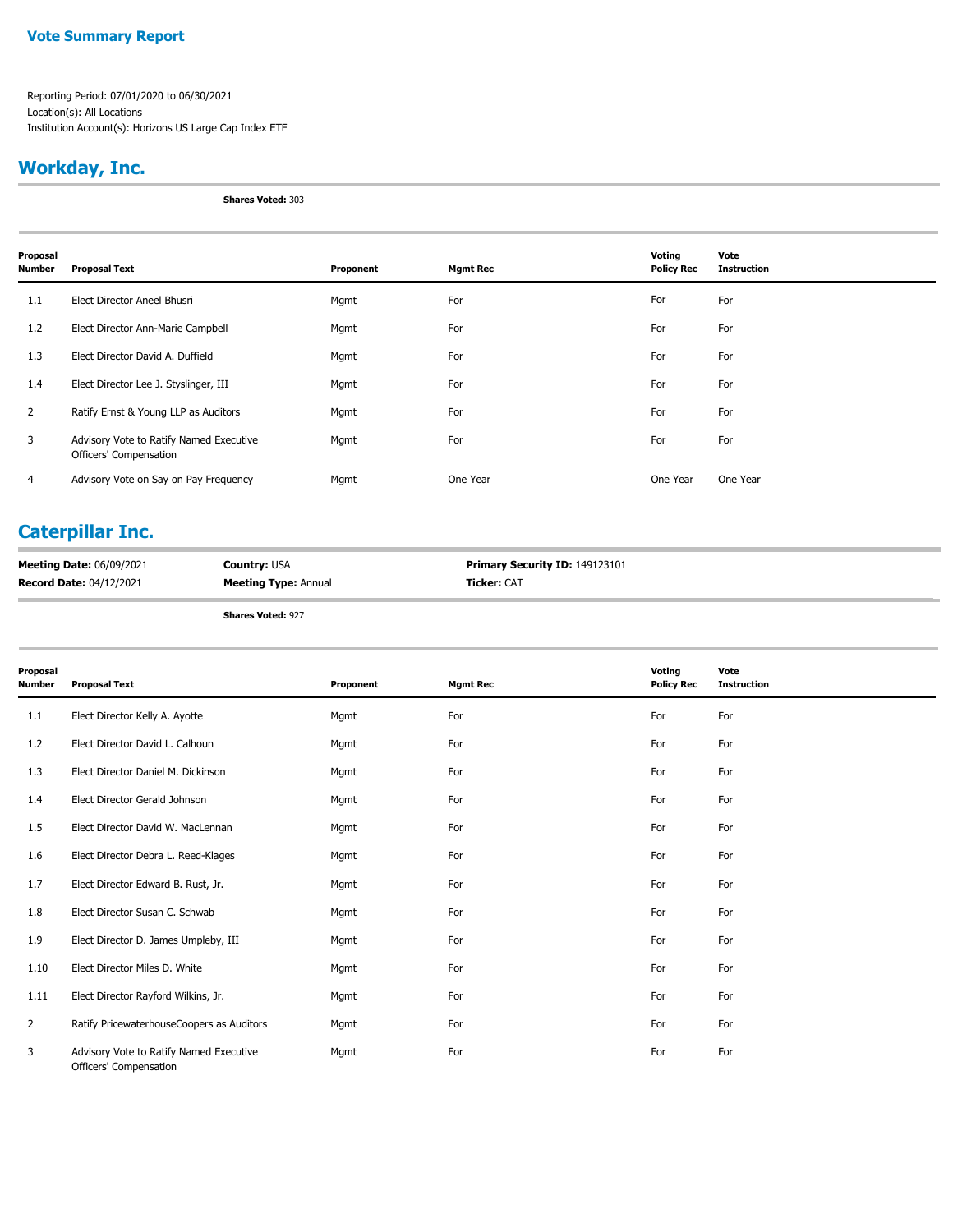#### **Vote Summary Report**

Reporting Period: 07/01/2020 to 06/30/2021 Location(s): All Locations Institution Account(s): Horizons US Large Cap Index ETF

## **Caterpillar Inc.**

| Proposal<br><b>Number</b> | Proposal Text                                                            | Proponent | <b>Mgmt Rec</b> | Votina<br><b>Policy Rec</b> | Vote<br>Instruction |
|---------------------------|--------------------------------------------------------------------------|-----------|-----------------|-----------------------------|---------------------|
| 4                         | Report on Climate Policy                                                 | <b>SH</b> | Against         | For                         | For                 |
| 5.                        | Report on Diversity and Inclusion Efforts                                | <b>SH</b> | Against         | Against                     | Against             |
| 6                         | Amend Certificate of Incorporate to become<br>Public Benefit Corporation | <b>SH</b> | Against         | Against                     | Against             |
|                           | Provide Right to Act by Written Consent                                  | <b>SH</b> | Against         | For                         | For                 |

### **Expedia Group, Inc.**

| <b>Meeting Date: 06/09/2021</b> | <b>Country: USA</b>         | <b>Primary Security ID: 30212P303</b> |
|---------------------------------|-----------------------------|---------------------------------------|
| <b>Record Date: 04/12/2021</b>  | <b>Meeting Type: Annual</b> | <b>Ticker: EXPE</b>                   |
|                                 | <b>Shares Voted: 231</b>    |                                       |

| Proposal<br><b>Number</b> | <b>Proposal Text</b>                                  | Proponent | <b>Mgmt Rec</b> | Voting<br><b>Policy Rec</b> | Vote<br><b>Instruction</b> |
|---------------------------|-------------------------------------------------------|-----------|-----------------|-----------------------------|----------------------------|
| 1a                        | Elect Director Samuel Altman                          | Mgmt      | For             | For                         | For                        |
| 1b                        | Elect Director Beverly Anderson                       | Mgmt      | For             | For                         | For                        |
| 1 <sub>c</sub>            | Elect Director Susan Athey                            | Mgmt      | For             | For                         | For                        |
| 1d                        | Elect Director Chelsea Clinton                        | Mgmt      | For             | Withhold                    | Withhold                   |
| 1e                        | Elect Director Barry Diller                           | Mgmt      | For             | For                         | For                        |
| 1f                        | Elect Director Jon Gieselman - Withdrawn              | Mgmt      |                 |                             |                            |
| 1g                        | Elect Director Craig Jacobson                         | Mgmt      | For             | Withhold                    | Withhold                   |
| 1h                        | Elect Director Peter Kern                             | Mgmt      | For             | For                         | For                        |
| 1 <sub>i</sub>            | Elect Director Dara Khosrowshahi                      | Mgmt      | For             | For                         | For                        |
| 1j                        | Elect Director Patricia Menendez-Cambo                | Mgmt      | For             | For                         | For                        |
| 1k                        | Elect Director Greg Mondre                            | Mgmt      | For             | For                         | For                        |
| 11                        | Elect Director David Sambur - Withdrawn               | Mgmt      |                 |                             |                            |
| 1m                        | Elect Director Alex von Furstenberg                   | Mgmt      | For             | For                         | For                        |
| 1n                        | Elect Director Julie Whalen                           | Mgmt      | For             | For                         | For                        |
| 2                         | Amend Qualified Employee Stock Purchase<br>Plan       | Mgmt      | For             | For                         | For                        |
| 3                         | Ratify Ernst & Young LLP as Auditors                  | Mgmt      | For             | For                         | For                        |
| 4                         | Report on Political Contributions and<br>Expenditures | <b>SH</b> | Against         | For                         | For                        |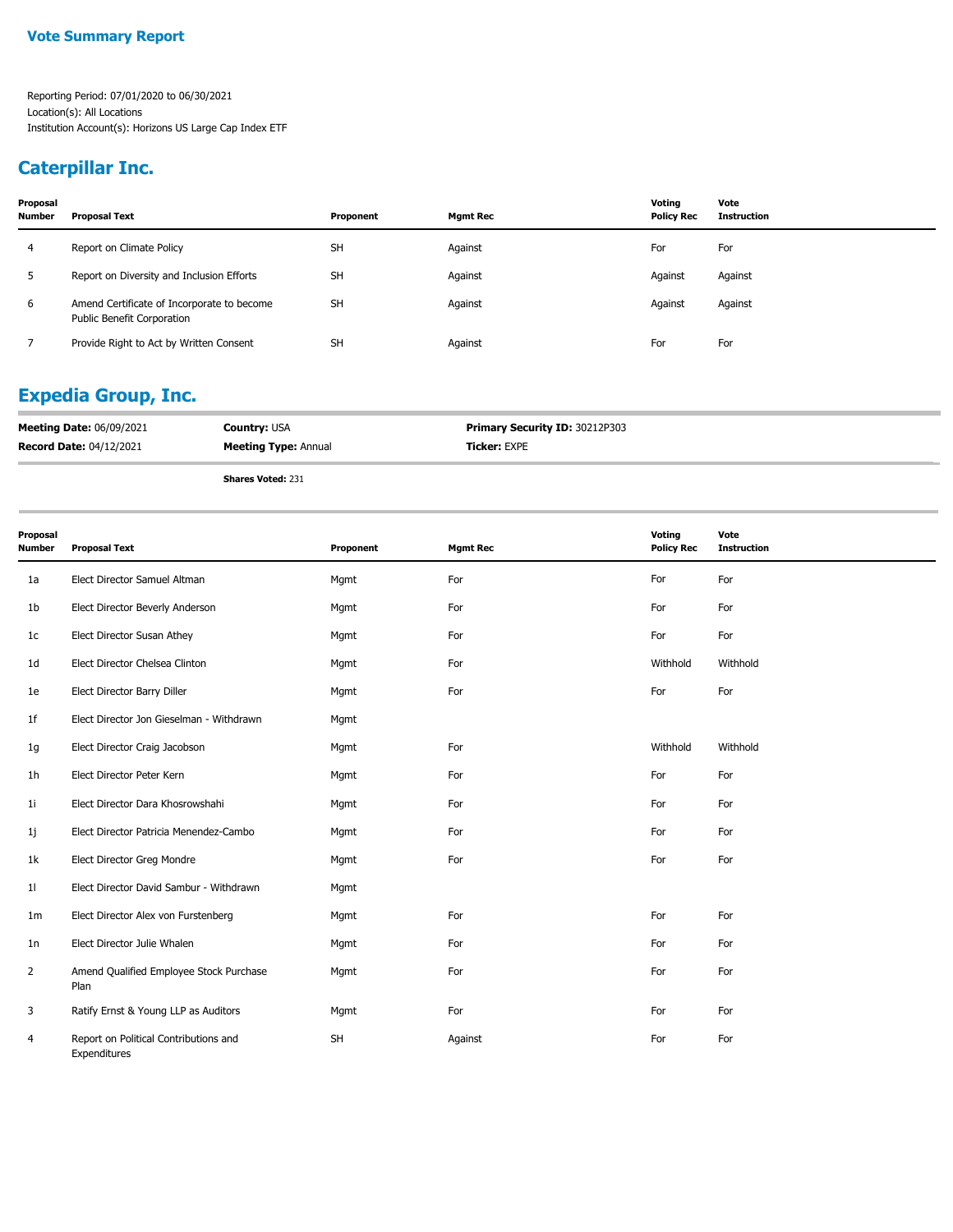### **MarketAxess Holdings Inc.**

| <b>Meeting Date: 06/09/2021</b> | <b>Country: USA</b>         | <b>Primary Security ID: 57060D108</b> |
|---------------------------------|-----------------------------|---------------------------------------|
| <b>Record Date: 04/12/2021</b>  | <b>Meeting Type: Annual</b> | <b>Ticker: MKTX</b>                   |
|                                 | <b>Shares Voted: 58</b>     |                                       |

**Proposal Number Proposal Text Proponent Mgmt Rec Voting Policy Rec Vote Instruction** 1a Elect Director Richard M. McVey Mgmt For For For 1b Elect Director Nancy Altobello Mgmt For For For 1c Elect Director Steven L. Begleiter **Mgmt** For For For For For For For For For 1d Elect Director Stephen P. Casper **For For Mgmt For For For For For** For For For For 1e Elect Director Jane Chwick Mgmt For For For 1f Elect Director Christopher R. Concannon Mgmt Mgmt For For For For For For For 1g Elect Director William F. Cruger Mgmt For For For 1h Elect Director Kourtney Gibson Mgmt For For For 1i Elect Director Justin G. Gmelich **Mgmt For** For For For For For For For For For 1j Elect Director Richard G. Ketchum Mgmt Mgmt For For For For For For For 1k Elect Director Emily H. Portney Mgmt For For For 1l Elect Director Richard L. Prager Mgmt For For For Ratify PricewaterhouseCoopers LLP as Mgmt For For For Auditors 2 Advisory Vote to Ratify Named Executive Mgmt For For For Officers' Compensation 3

### **Target Corporation**

| <b>Meeting Date: 06/09/2021</b> | <b>Country: USA</b>         | <b>Primary Security ID: 87612E106</b> |
|---------------------------------|-----------------------------|---------------------------------------|
| <b>Record Date: 04/12/2021</b>  | <b>Meeting Type: Annual</b> | <b>Ticker: TGT</b>                    |
|                                 | <b>Shares Voted: 852</b>    |                                       |

| Proposal<br>Number | Proposal Text                        | Proponent | Mgmt Rec | Voting<br><b>Policy Rec</b> | Vote<br>Instruction |
|--------------------|--------------------------------------|-----------|----------|-----------------------------|---------------------|
| 1a                 | Elect Director Douglas M. Baker, Jr. | Mgmt      | For      | For                         | For                 |
| 1 <sub>b</sub>     | Elect Director George S. Barrett     | Mgmt      | For      | For                         | For                 |
| 1c                 | Elect Director Brian C. Cornell      | Mgmt      | For      | For                         | For                 |
| 1 <sub>d</sub>     | Elect Director Robert L. Edwards     | Mgmt      | For      | For                         | For                 |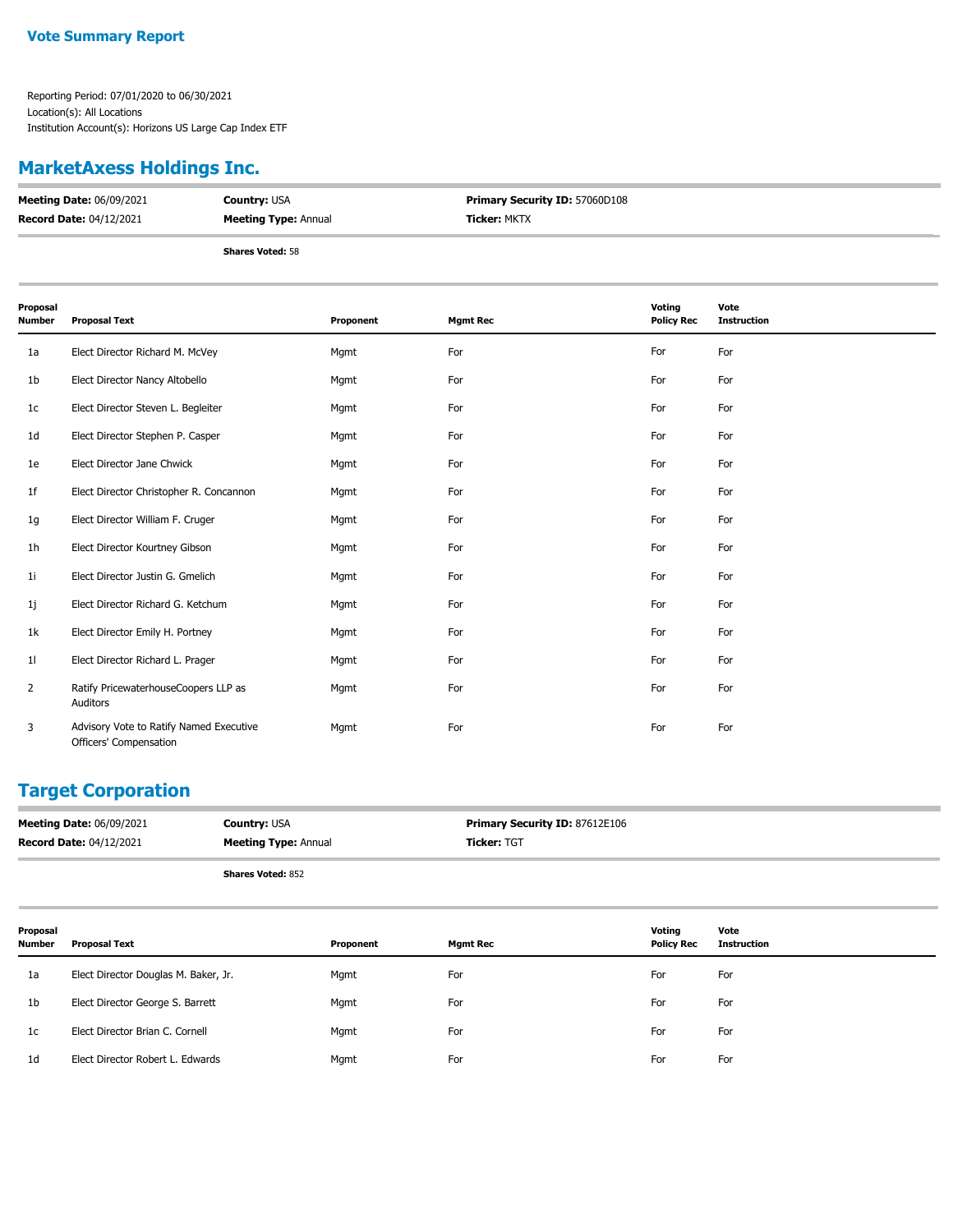### **Target Corporation**

| Proposal<br><b>Number</b> | <b>Proposal Text</b>                                              | Proponent | <b>Mgmt Rec</b> | Voting<br><b>Policy Rec</b> | Vote<br><b>Instruction</b> |
|---------------------------|-------------------------------------------------------------------|-----------|-----------------|-----------------------------|----------------------------|
| 1e                        | Elect Director Melanie L. Healey                                  | Mgmt      | For             | For                         | For                        |
| 1 <sup>f</sup>            | Elect Director Donald R. Knauss                                   | Mgmt      | For             | For                         | For                        |
| 1g                        | Elect Director Christine A. Leahy                                 | Mgmt      | For             | For                         | For                        |
| 1 <sub>h</sub>            | Elect Director Monica C. Lozano                                   | Mgmt      | For             | For                         | For                        |
| 11                        | Elect Director Mary E. Minnick                                    | Mgmt      | For             | For                         | For                        |
| 1j                        | Elect Director Derica W. Rice                                     | Mgmt      | For             | For                         | For                        |
| 1k                        | Elect Director Kenneth L. Salazar                                 | Mgmt      | For             | For                         | For                        |
| 11                        | Elect Director Dmitri L. Stockton                                 | Mgmt      | For             | For                         | For                        |
| 2                         | Ratify Ernst & Young LLP as Auditors                              | Mgmt      | For             | For                         | For                        |
| 3                         | Advisory Vote to Ratify Named Executive<br>Officers' Compensation | Mgmt      | For             | For                         | For                        |
| 4                         | Amend Proxy Access Right                                          | <b>SH</b> | Against         | For                         | For                        |

### **Datadog, Inc.**

| <b>Meeting Date: 06/10/2021</b> | <b>Country: USA</b>         | <b>Primary Security ID: 23804L103</b> |
|---------------------------------|-----------------------------|---------------------------------------|
| <b>Record Date: 04/13/2021</b>  | <b>Meeting Type: Annual</b> | <b>Ticker:</b> DDOG                   |
|                                 |                             |                                       |

**Shares Voted:** 274

| Proposal<br>Number | <b>Proposal Text</b>                                              | Proponent | <b>Mgmt Rec</b> | Voting<br><b>Policy Rec</b> | Vote<br><b>Instruction</b> |
|--------------------|-------------------------------------------------------------------|-----------|-----------------|-----------------------------|----------------------------|
| 1a                 | Elect Director Alexis Le-Quoc                                     | Mgmt      | For             | Withhold                    | Withhold                   |
| 1 <sub>b</sub>     | Elect Director Michael Callahan                                   | Mgmt      | For             | Withhold                    | Withhold                   |
| $\overline{2}$     | Advisory Vote to Ratify Named Executive<br>Officers' Compensation | Mgmt      | For             | For                         | For                        |
| 3                  | Advisory Vote on Say on Pay Frequency                             | Mgmt      | One Year        | One Year                    | One Year                   |
| 4                  | Ratify Deloitte & Touche LLP as Auditors                          | Mgmt      | For             | For                         | For                        |

### **Dollar Tree, Inc.**

| <b>Meeting Date: 06/10/2021</b> | <b>Country: USA</b>         | <b>Primary Security ID: 256746108</b> |
|---------------------------------|-----------------------------|---------------------------------------|
| <b>Record Date: 04/09/2021</b>  | <b>Meeting Type: Annual</b> | <b>Ticker: DLTR</b>                   |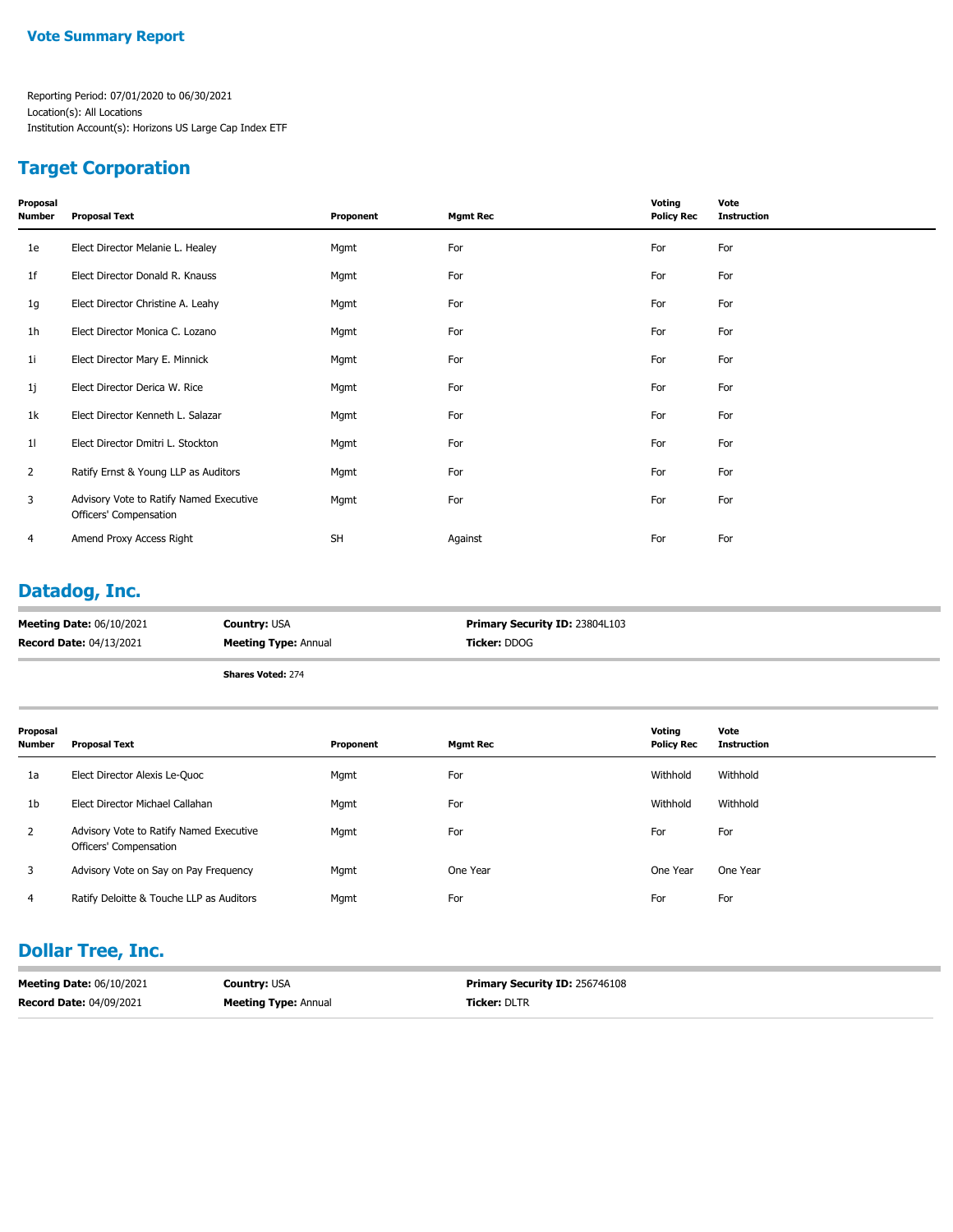Reporting Period: 07/01/2020 to 06/30/2021 Location(s): All Locations Institution Account(s): Horizons US Large Cap Index ETF

# **Dollar Tree, Inc.**

**Shares Voted:** 396

| Proposal<br><b>Number</b> | <b>Proposal Text</b>                                              | Proponent | <b>Mgmt Rec</b> | Voting<br><b>Policy Rec</b> | Vote<br><b>Instruction</b> |
|---------------------------|-------------------------------------------------------------------|-----------|-----------------|-----------------------------|----------------------------|
| 1a                        | Elect Director Arnold S. Barron                                   | Mgmt      | For             | For                         | For                        |
| 1 <sub>b</sub>            | Elect Director Gregory M. Bridgeford                              | Mgmt      | For             | For                         | For                        |
| 1 <sub>c</sub>            | Elect Director Thomas W. Dickson                                  | Mgmt      | For             | For                         | For                        |
| 1 <sub>d</sub>            | Elect Director Lemuel E. Lewis                                    | Mgmt      | For             | For                         | For                        |
| 1e                        | Elect Director Jeffrey G. Naylor                                  | Mgmt      | For             | For                         | For                        |
| 1f                        | Elect Director Winnie Y. Park                                     | Mgmt      | For             | For                         | For                        |
| 1g                        | Elect Director Bob Sasser                                         | Mgmt      | For             | For                         | For                        |
| 1 <sub>h</sub>            | Elect Director Stephanie P. Stahl                                 | Mgmt      | For             | For                         | For                        |
| 1 <sub>i</sub>            | Elect Director Carrie A. Wheeler                                  | Mgmt      | For             | For                         | For                        |
| 1j                        | Elect Director Thomas E. Whiddon                                  | Mgmt      | For             | For                         | For                        |
| 1k                        | Elect Director Michael A. Witynski                                | Mgmt      | For             | For                         | For                        |
| $\overline{2}$            | Advisory Vote to Ratify Named Executive<br>Officers' Compensation | Mgmt      | For             | For                         | For                        |
| 3                         | Ratify KPMG LLP as Auditors                                       | Mgmt      | For             | For                         | For                        |
| 4                         | Approve Omnibus Stock Plan                                        | Mgmt      | For             | For                         | For                        |

# **FLEETCOR Technologies, Inc.**

| <b>Meeting Date: 06/10/2021</b> | <b>Country: USA</b>         | <b>Primary Security ID: 339041105</b> |
|---------------------------------|-----------------------------|---------------------------------------|
| <b>Record Date: 04/16/2021</b>  | <b>Meeting Type: Annual</b> | <b>Ticker: FLT</b>                    |
|                                 | <b>Shares Voted: 134</b>    |                                       |

| Proposal<br><b>Number</b> | <b>Proposal Text</b>                | Proponent | <b>Mgmt Rec</b> | Voting<br><b>Policy Rec</b> | Vote<br><b>Instruction</b> |
|---------------------------|-------------------------------------|-----------|-----------------|-----------------------------|----------------------------|
| 1a                        | Elect Director Steven T. Stull      | Mgmt      | For             | For                         | For                        |
| 1b                        | Elect Director Michael Buckman      | Mgmt      | For             | For                         | For                        |
| 1c                        | Elect Director Thomas M. Hagerty    | Mgmt      | For             | For                         | For                        |
| 1d                        | Elect Director Mark A. Johnson      | Mgmt      | For             | For                         | For                        |
| 1e                        | Elect Director Archie L. Jones, Jr. | Mgmt      | For             | For                         | For                        |
| 1f                        | Elect Director Hala G. Moddelmog    | Mgmt      | For             | For                         | For                        |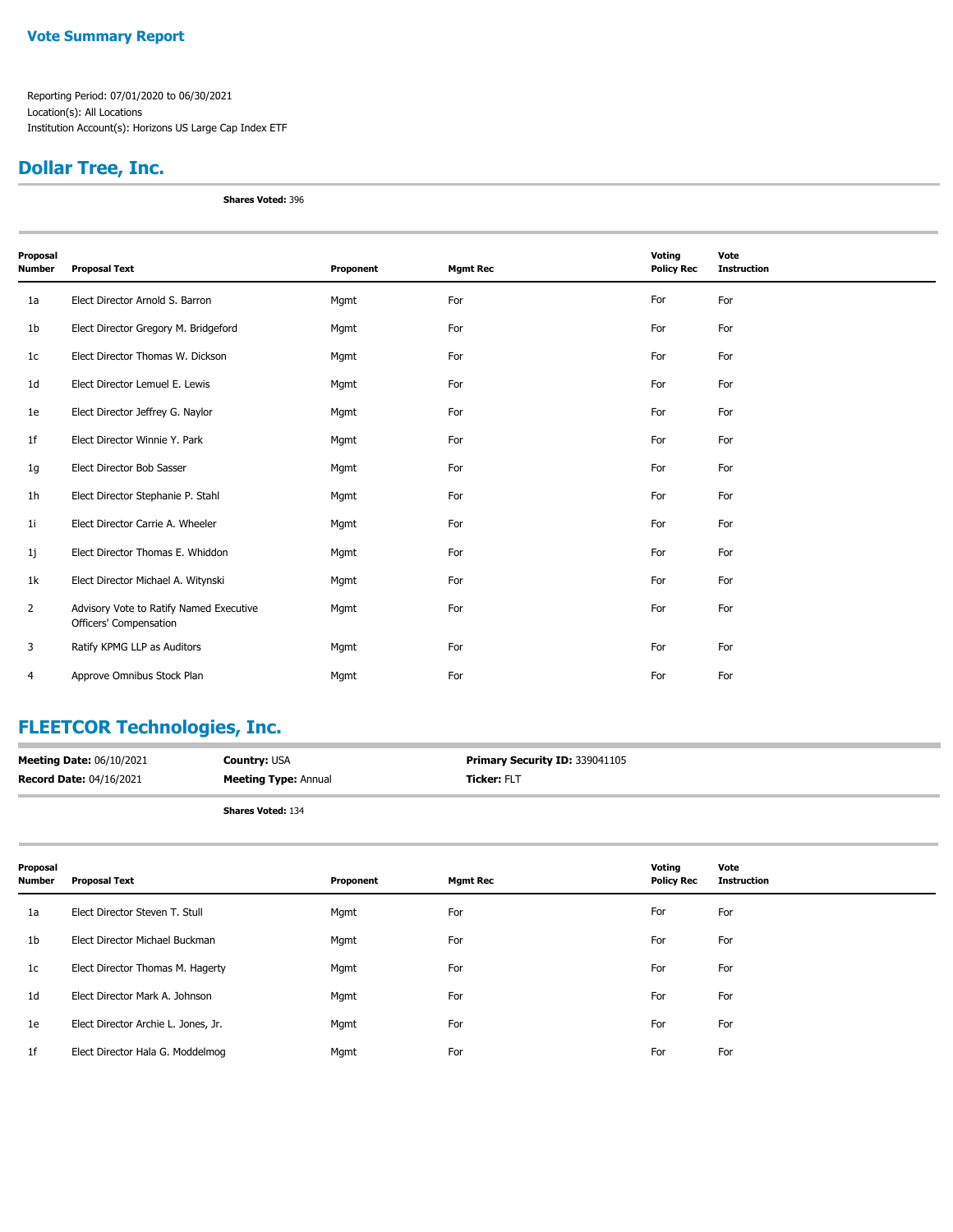### **FLEETCOR Technologies, Inc.**

| Proposal<br><b>Number</b> | <b>Proposal Text</b>                                              | Proponent | <b>Mgmt Rec</b> | Votina<br><b>Policy Rec</b> | Vote<br>Instruction |
|---------------------------|-------------------------------------------------------------------|-----------|-----------------|-----------------------------|---------------------|
| 1g                        | Elect Director Jeffrey S. Sloan                                   | Mgmt      | For             | For                         | For                 |
| ∠                         | Ratify Ernst & Young LLP as Auditors                              | Mgmt      | For             | For                         | For                 |
| 3                         | Advisory Vote to Ratify Named Executive<br>Officers' Compensation | Mgmt      | For             | For                         | For                 |
| 4                         | Provide Right to Act by Written Consent                           | <b>SH</b> | Against         | For                         | For                 |

### **Monolithic Power Systems, Inc.**

| <b>Meeting Date: 06/10/2021</b> | <b>Country: USA</b>         | Primary Security ID: 609839105 |
|---------------------------------|-----------------------------|--------------------------------|
| <b>Record Date: 04/19/2021</b>  | <b>Meeting Type: Annual</b> | <b>Ticker: MPWR</b>            |
|                                 | <b>Shares Voted: 65</b>     |                                |

| Proposal<br><b>Number</b> | Proposal Text                                                     | Proponent | <b>Mgmt Rec</b> | Voting<br><b>Policy Rec</b> | Vote<br><b>Instruction</b> |
|---------------------------|-------------------------------------------------------------------|-----------|-----------------|-----------------------------|----------------------------|
| 1.1                       | Elect Director Eugen Elmiger                                      | Mgmt      | For             | For                         | For                        |
| 1.2                       | Elect Director Jeff Zhou                                          | Mgmt      | For             | For                         | For                        |
|                           | Ratify Ernst & Young LLP as Auditors                              | Mgmt      | For             | For                         | For                        |
| 3                         | Advisory Vote to Ratify Named Executive<br>Officers' Compensation | Mgmt      | For             | For                         | For                        |

#### **Roku, Inc.**

| <b>Meeting Date: 06/10/2021</b> | <b>Country: USA</b>         | <b>Primary Security ID: 77543R102</b> |
|---------------------------------|-----------------------------|---------------------------------------|
| <b>Record Date: 04/16/2021</b>  | <b>Meeting Type: Annual</b> | Ticker: ROKU                          |
|                                 |                             |                                       |

**Shares Voted:** 179

| Proposal<br><b>Number</b> | <b>Proposal Text</b>                                              | Proponent | <b>Mgmt Rec</b> | Voting<br><b>Policy Rec</b> | Vote<br><b>Instruction</b> |
|---------------------------|-------------------------------------------------------------------|-----------|-----------------|-----------------------------|----------------------------|
| 1a                        | Elect Director Ravi Ahuja                                         | Mgmt      | For             | Withhold                    | Withhold                   |
| 1 <sub>b</sub>            | Elect Director Mai Fyfield                                        | Mgmt      | For             | Withhold                    | Withhold                   |
| 1c                        | Elect Director Laurie Simon Hodrick                               | Mgmt      | For             | For                         | For                        |
| $\mathbf{2}$              | Advisory Vote to Ratify Named Executive<br>Officers' Compensation | Mgmt      | For             | Against                     | Against                    |
| 3                         | Ratify Deloitte & Touche LLP as Auditors                          | Mgmt      | For             | For                         | For                        |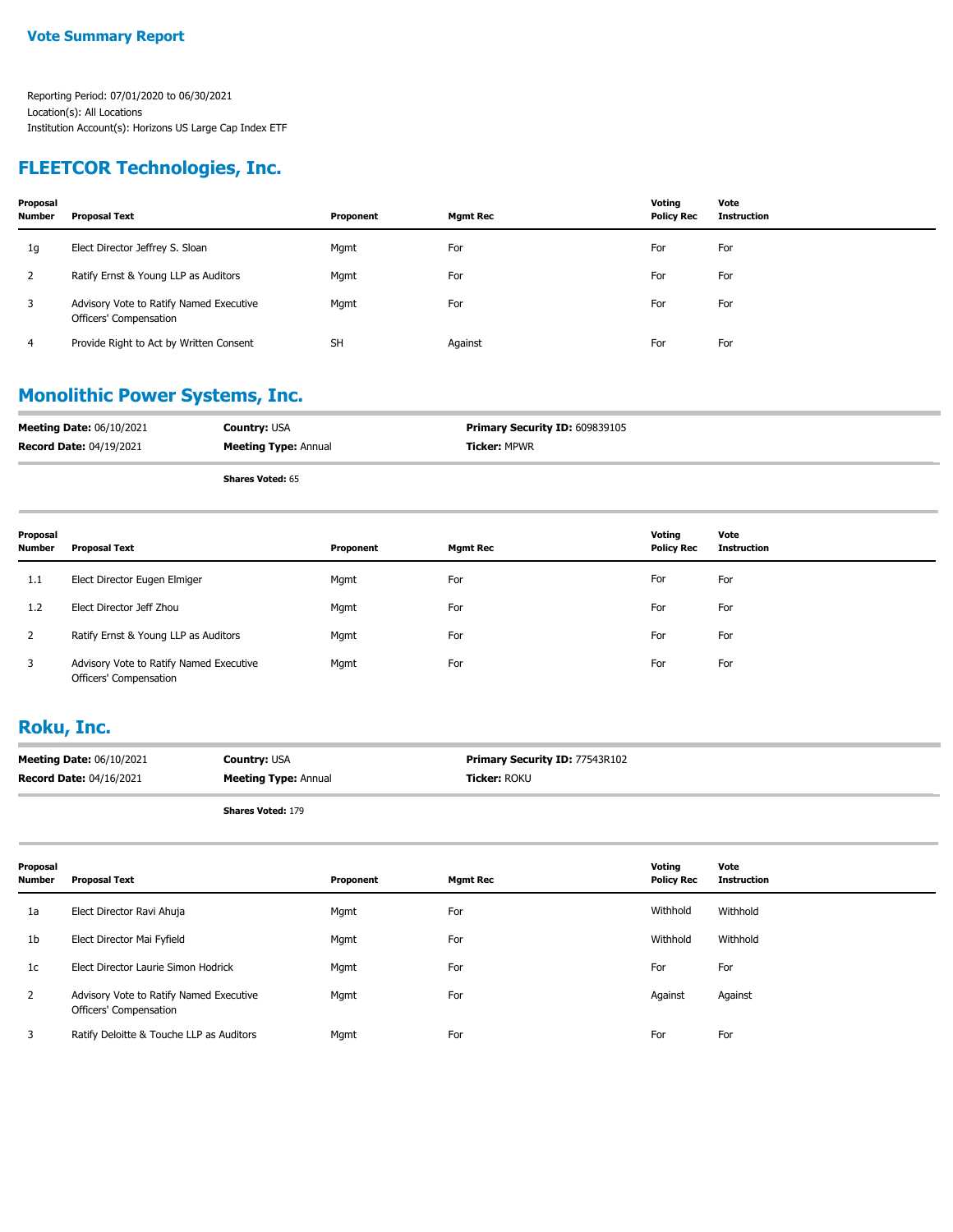Reporting Period: 07/01/2020 to 06/30/2021 Location(s): All Locations Institution Account(s): Horizons US Large Cap Index ETF

# **salesforce.com, inc.**

| <b>Meeting Date: 06/10/2021</b> | <b>Country: USA</b>         | <b>Primary Security ID: 79466L302</b> |
|---------------------------------|-----------------------------|---------------------------------------|
| <b>Record Date: 04/15/2021</b>  | <b>Meeting Type: Annual</b> | <b>Ticker: CRM</b>                    |
|                                 | <b>Shares Voted: 1,508</b>  |                                       |

| Proposal<br>Number | <b>Proposal Text</b>                                                         | Proponent | <b>Mgmt Rec</b> | Voting<br><b>Policy Rec</b> | Vote<br><b>Instruction</b> |
|--------------------|------------------------------------------------------------------------------|-----------|-----------------|-----------------------------|----------------------------|
| 1a                 | Elect Director Marc Benioff                                                  | Mgmt      | For             | For                         | For                        |
| 1b                 | Elect Director Craig Conway                                                  | Mgmt      | For             | For                         | For                        |
| 1c                 | Elect Director Parker Harris                                                 | Mgmt      | For             | For                         | For                        |
| 1d                 | Elect Director Alan Hassenfeld                                               | Mgmt      | For             | For                         | For                        |
| 1e                 | Elect Director Neelie Kroes                                                  | Mgmt      | For             | For                         | For                        |
| 1f                 | Elect Director Colin Powell                                                  | Mgmt      | For             | For                         | For                        |
| 1g                 | Elect Director Sanford Robertson                                             | Mgmt      | For             | For                         | For                        |
| 1 <sub>h</sub>     | Elect Director John V. Roos                                                  | Mgmt      | For             | For                         | For                        |
| 1i                 | Elect Director Robin Washington                                              | Mgmt      | For             | For                         | For                        |
| 1j                 | Elect Director Maynard Webb                                                  | Mgmt      | For             | For                         | For                        |
| 1k                 | Elect Director Susan Wojcicki                                                | Mgmt      | For             | For                         | For                        |
| $\overline{2}$     | Amend Omnibus Stock Plan                                                     | Mgmt      | For             | For                         | For                        |
| 3                  | Ratify Ernst & Young LLP as Auditors                                         | Mgmt      | For             | For                         | For                        |
| 4                  | Advisory Vote to Ratify Named Executive<br>Officers' Compensation            | Mgmt      | For             | For                         | For                        |
| 5                  | Amend Certificate of Incorporation to Become<br>a Public Benefit Corporation | <b>SH</b> | Against         | Against                     | Against                    |

# **Etsy, Inc.**

|                    | <b>Meeting Date: 06/11/2021</b><br><b>Record Date: 04/13/2021</b> | <b>Country: USA</b><br><b>Meeting Type: Annual</b> |  | Primary Security ID: 29786A106<br><b>Ticker: ETSY</b> |                             |                            |
|--------------------|-------------------------------------------------------------------|----------------------------------------------------|--|-------------------------------------------------------|-----------------------------|----------------------------|
|                    |                                                                   | <b>Shares Voted: 214</b>                           |  |                                                       |                             |                            |
| Proposal<br>Number | Proposal Text                                                     | Proponent                                          |  | <b>Mgmt Rec</b>                                       | Voting<br><b>Policy Rec</b> | Vote<br><b>Instruction</b> |

| 1a             | Elect Director Gary S. Briggs  | Mgmt | For | Withhold | Withhold |
|----------------|--------------------------------|------|-----|----------|----------|
| 1 <sub>b</sub> | Elect Director Edith W. Cooper | Mgmt | For | Withhold | Withhold |
| 1c             | Elect Director Melissa Reiff   | Mgmt | For | Withhold | Withhold |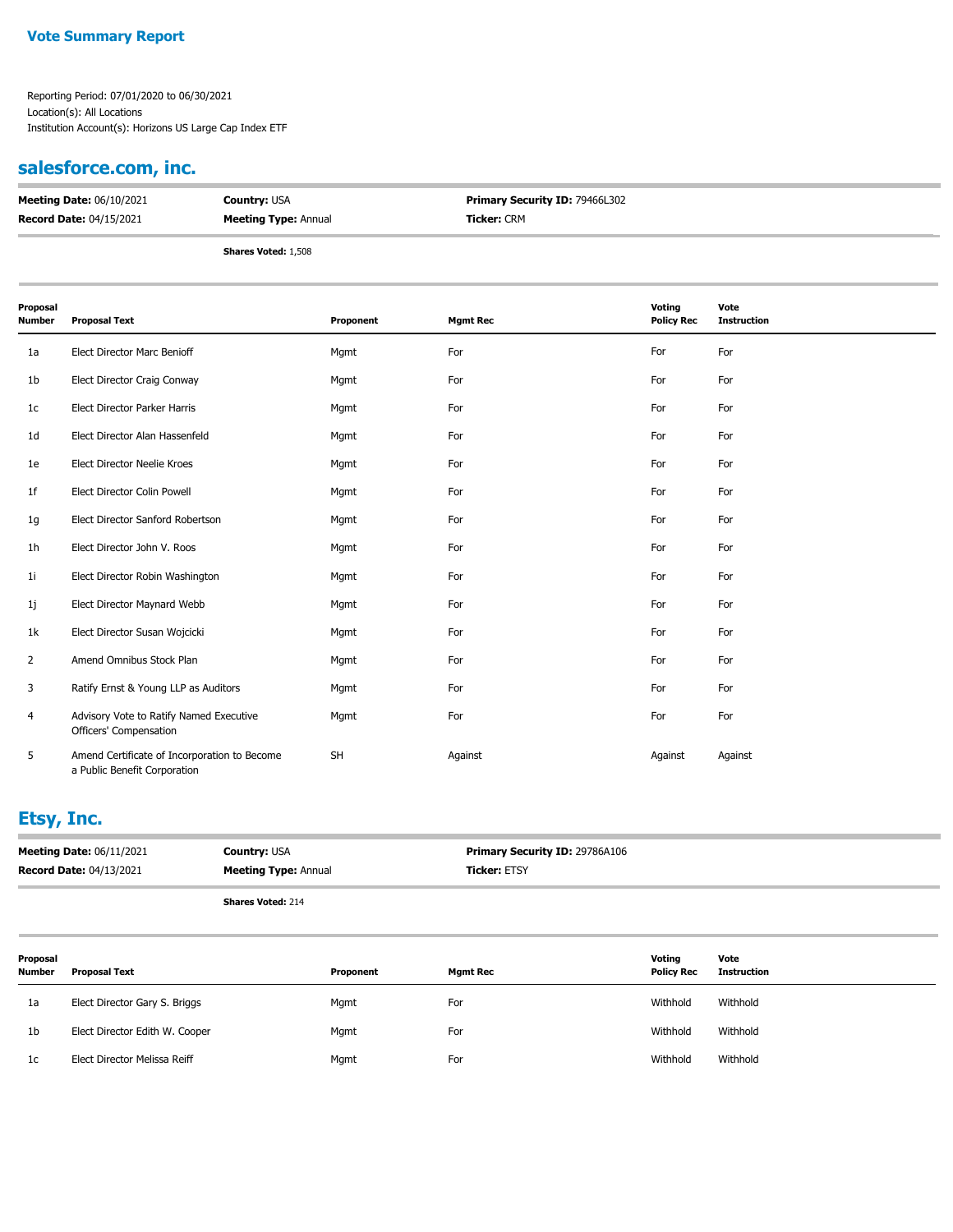# **Etsy, Inc.**

| Proposal<br><b>Number</b> | <b>Proposal Text</b>                                              | Proponent | Mamt Rec | Voting<br><b>Policy Rec</b> | Vote<br>Instruction |
|---------------------------|-------------------------------------------------------------------|-----------|----------|-----------------------------|---------------------|
|                           | Ratify PricewaterhouseCoopers LLP as<br>Auditors                  | Mgmt      | For      | For                         | For                 |
| 3                         | Advisory Vote to Ratify Named Executive<br>Officers' Compensation | Mgmt      | For      | For                         | For                 |

# **General Motors Company**

| <b>Meeting Date: 06/14/2021</b> | <b>Country: USA</b>         | <b>Primary Security ID: 37045V100</b> |
|---------------------------------|-----------------------------|---------------------------------------|
| <b>Record Date: 04/15/2021</b>  | <b>Meeting Type: Annual</b> | Ticker: GM                            |
|                                 |                             |                                       |

**Shares Voted:** 2,187

| Proposal<br><b>Number</b> | <b>Proposal Text</b>                                              | Proponent | <b>Mgmt Rec</b> | Voting<br><b>Policy Rec</b> | Vote<br><b>Instruction</b> |
|---------------------------|-------------------------------------------------------------------|-----------|-----------------|-----------------------------|----------------------------|
| 1a                        | Elect Director Mary T. Barra                                      | Mgmt      | For             | For                         | For                        |
| 1b                        | Elect Director Wesley G. Bush                                     | Mgmt      | For             | For                         | For                        |
| 1c                        | Elect Director Linda R. Gooden                                    | Mgmt      | For             | For                         | For                        |
| 1 <sub>d</sub>            | Elect Director Joseph Jimenez                                     | Mgmt      | For             | For                         | For                        |
| 1e                        | Elect Director Jane L. Mendillo                                   | Mgmt      | For             | For                         | For                        |
| 1f                        | Elect Director Judith A. Miscik                                   | Mgmt      | For             | For                         | For                        |
| 1g                        | Elect Director Patricia F. Russo                                  | Mgmt      | For             | For                         | For                        |
| 1 <sub>h</sub>            | Elect Director Thomas M. Schoewe                                  | Mgmt      | For             | For                         | For                        |
| 11                        | Elect Director Carol M. Stephenson                                | Mgmt      | For             | For                         | For                        |
| 1j                        | Elect Director Mark A. Tatum                                      | Mgmt      | For             | For                         | For                        |
| 1k                        | Elect Director Devin N. Wenig                                     | Mgmt      | For             | For                         | For                        |
| 11                        | Elect Director Margaret C. Whitman                                | Mgmt      | For             | For                         | For                        |
| 2                         | Advisory Vote to Ratify Named Executive<br>Officers' Compensation | Mgmt      | For             | For                         | For                        |
| 3                         | Ratify Ernst & Young LLP as Auditors                              | Mgmt      | For             | For                         | For                        |
| 4                         | Provide Right to Act by Written Consent                           | SH        | Against         | For                         | For                        |
| 5                         | Link Executive Pay to Social Criteria                             | <b>SH</b> | Against         | Against                     | Against                    |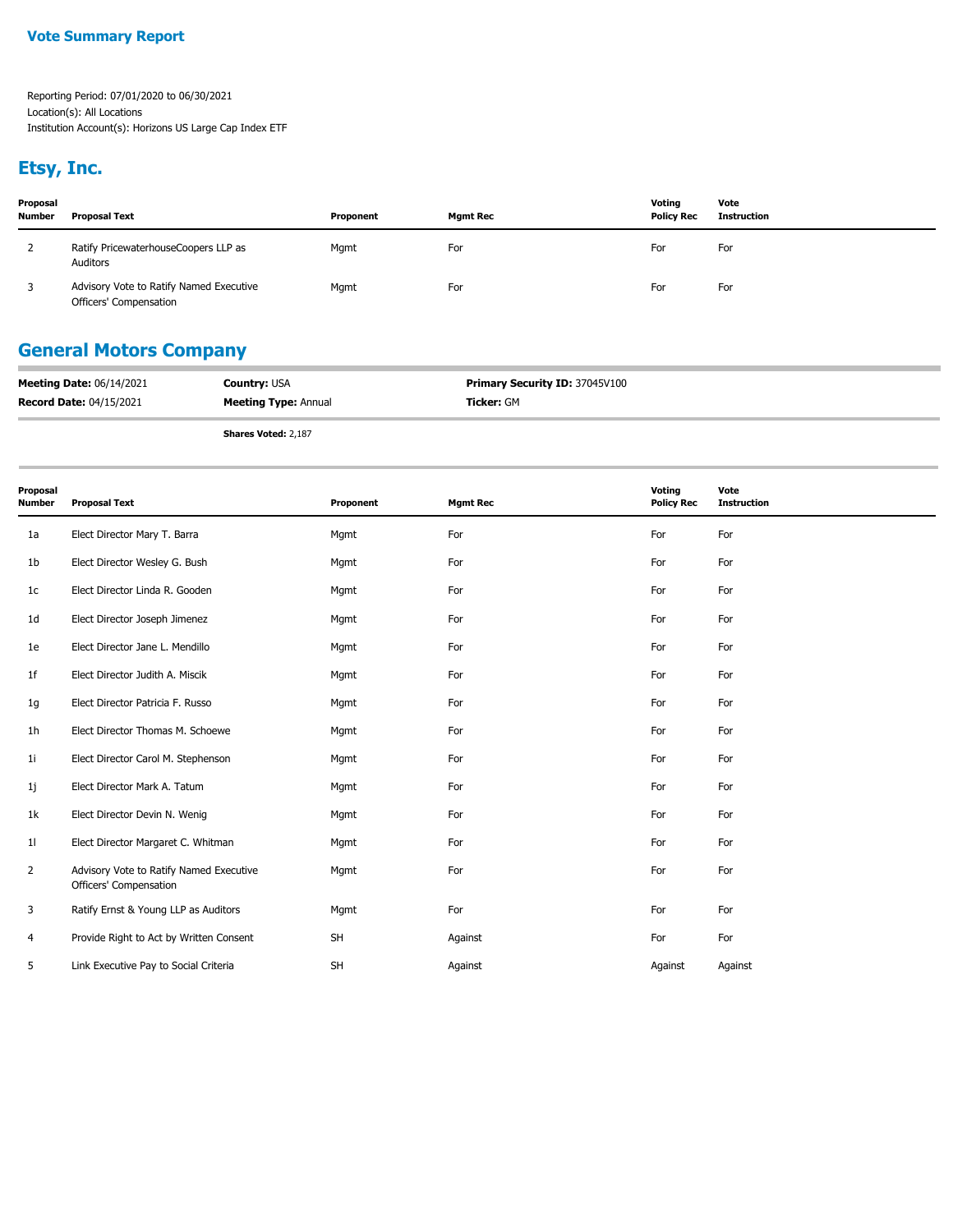### **Roper Technologies, Inc.**

| <b>Meeting Date: 06/14/2021</b> | <b>Country: USA</b>         | <b>Primary Security ID: 776696106</b> |
|---------------------------------|-----------------------------|---------------------------------------|
| <b>Record Date: 04/19/2021</b>  | <b>Meeting Type: Annual</b> | <b>Ticker: ROP</b>                    |
|                                 | <b>Shares Voted: 171</b>    |                                       |

| Proposal<br><b>Number</b> | <b>Proposal Text</b>                                              | Proponent | <b>Mgmt Rec</b> | Voting<br><b>Policy Rec</b> | Vote<br><b>Instruction</b> |
|---------------------------|-------------------------------------------------------------------|-----------|-----------------|-----------------------------|----------------------------|
| 1.1                       | Elect Director Shellye L. Archambeau                              | Mgmt      | For             | For                         | For                        |
| 1.2                       | Elect Director Amy Woods Brinkley                                 | Mgmt      | For             | For                         | For                        |
| 1.3                       | Elect Director John F. Fort, III                                  | Mgmt      | For             | For                         | For                        |
| 1.4                       | Elect Director L. Neil Hunn                                       | Mgmt      | For             | For                         | For                        |
| 1.5                       | Elect Director Robert D. Johnson                                  | Mgmt      | For             | For                         | For                        |
| 1.6                       | Elect Director Laura G. Thatcher                                  | Mgmt      | For             | For                         | For                        |
| 1.7                       | Elect Director Richard F. Wallman                                 | Mgmt      | For             | For                         | For                        |
| 1.8                       | Elect Director Christopher Wright                                 | Mgmt      | For             | For                         | For                        |
| $\overline{2}$            | Advisory Vote to Ratify Named Executive<br>Officers' Compensation | Mgmt      | For             | For                         | For                        |
| 3                         | Ratify PricewaterhouseCoopers LLP as<br>Auditors                  | Mgmt      | For             | For                         | For                        |
| 4                         | Approve Omnibus Stock Plan                                        | Mgmt      | For             | For                         | For                        |

### **eBay Inc.**

| <b>Meeting Date: 06/15/2021</b> | <b>Country: USA</b>         | <b>Primary Security ID: 278642103</b> |
|---------------------------------|-----------------------------|---------------------------------------|
| <b>Record Date: 04/19/2021</b>  | <b>Meeting Type: Annual</b> | <b>Ticker: EBAY</b>                   |
|                                 |                             |                                       |

**Shares Voted:** 1,089

| Proposal<br><b>Number</b> | <b>Proposal Text</b>            | Proponent | <b>Mgmt Rec</b> | Voting<br><b>Policy Rec</b> | Vote<br>Instruction |
|---------------------------|---------------------------------|-----------|-----------------|-----------------------------|---------------------|
| 1a                        | Elect Director Anthony J. Bates | Mgmt      | For             | For                         | For                 |
| 1 <sub>b</sub>            | Elect Director Adriane M. Brown | Mgmt      | For             | For                         | For                 |
| 1c                        | Elect Director Diana Farrell    | Mgmt      | For             | For                         | For                 |
| 1 <sub>d</sub>            | Elect Director Logan D. Green   | Mgmt      | For             | For                         | For                 |
| 1e                        | Elect Director Bonnie S. Hammer | Mgmt      | For             | For                         | For                 |
| 1 <sup>f</sup>            | Elect Director E. Carol Hayles  | Mgmt      | For             | For                         | For                 |
| 1g                        | Elect Director Jamie Iannone    | Mgmt      | For             | For                         | For                 |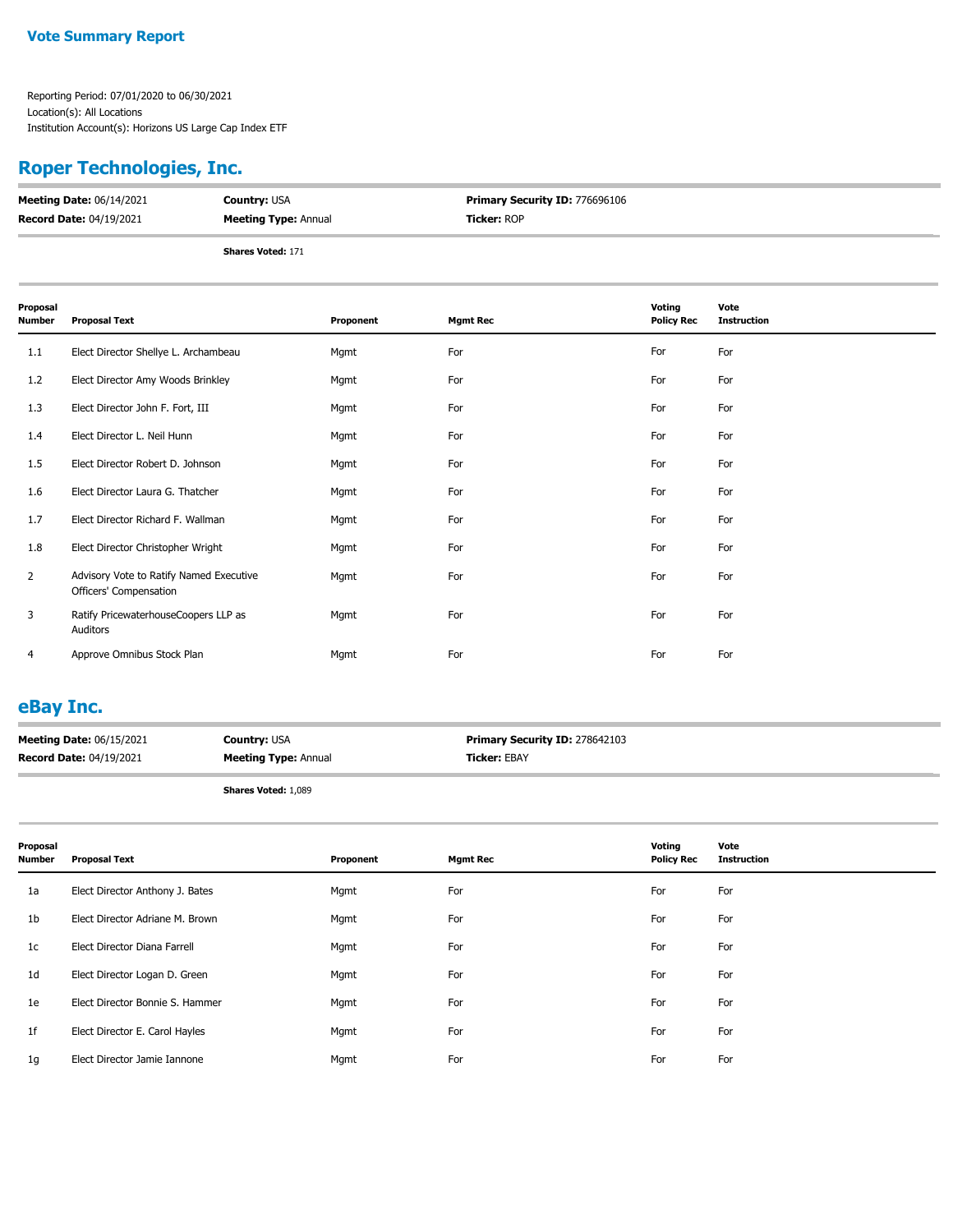Reporting Period: 07/01/2020 to 06/30/2021 Location(s): All Locations Institution Account(s): Horizons US Large Cap Index ETF

### **eBay Inc.**

| Proposal<br>Number | <b>Proposal Text</b>                                              | Proponent | <b>Mgmt Rec</b> | Voting<br><b>Policy Rec</b> | Vote<br><b>Instruction</b> |
|--------------------|-------------------------------------------------------------------|-----------|-----------------|-----------------------------|----------------------------|
| 1 <sub>h</sub>     | Elect Director Kathleen C. Mitic                                  | Mgmt      | For             | For                         | For                        |
| 1i                 | Elect Director Matthew J. Murphy                                  | Mgmt      | For             | For                         | For                        |
| 1j                 | Elect Director Paul S. Pressler                                   | Mgmt      | For             | For                         | For                        |
| 1k                 | Elect Director Mohak Shroff                                       | Mgmt      | For             | For                         | For                        |
| 11                 | Elect Director Robert H. Swan                                     | Mgmt      | For             | For                         | For                        |
| 1 <sub>m</sub>     | Elect Director Perry M. Traquina                                  | Mgmt      | For             | For                         | For                        |
| $\overline{2}$     | Ratify PricewaterhouseCoopers LLP as<br>Auditors                  | Mgmt      | For             | For                         | For                        |
| 3                  | Advisory Vote to Ratify Named Executive<br>Officers' Compensation | Mgmt      | For             | For                         | For                        |
| $\overline{4}$     | Improve Principles of Executive<br>Compensation Program           | <b>SH</b> | Against         | Against                     | Against                    |
| 5                  | Provide Right to Act by Written Consent                           | <b>SH</b> | Against         | For                         | For                        |

# **Match Group, Inc.**

| <b>Meeting Date: 06/15/2021</b> | <b>Country: USA</b>         | <b>Primary Security ID: 57667L107</b> |
|---------------------------------|-----------------------------|---------------------------------------|
| <b>Record Date: 04/16/2021</b>  | <b>Meeting Type: Annual</b> | <b>Ticker: MTCH</b>                   |

**Shares Voted:** 408

| Proposal<br>Number | <b>Proposal Text</b>                              | Proponent | <b>Mgmt Rec</b> | Voting<br><b>Policy Rec</b> | Vote<br><b>Instruction</b> |
|--------------------|---------------------------------------------------|-----------|-----------------|-----------------------------|----------------------------|
| 1a                 | Elect Director Wendi Murdoch                      | Mgmt      | For             | For                         | For                        |
| 1 <sub>b</sub>     | Elect Director Glenn H. Schiffman                 | Mgmt      | For             | For                         | For                        |
| 1c                 | Elect Director Pamela S. Seymon                   | Mgmt      | For             | For                         | For                        |
| $\overline{2}$     | Approve Qualified Employee Stock Purchase<br>Plan | Mgmt      | For             | For                         | For                        |
| 3                  | Ratify Ernst & Young LLP as Auditors              | Mgmt      | For             | For                         | For                        |

# **MetLife, Inc.**

| <b>Meeting Date: 06/15/2021</b> | <b>Country:</b> USA         | <b>Primary Security ID: 59156R108</b> |
|---------------------------------|-----------------------------|---------------------------------------|
| <b>Record Date: 04/22/2021</b>  | <b>Meeting Type: Annual</b> | <b>Ticker: MET</b>                    |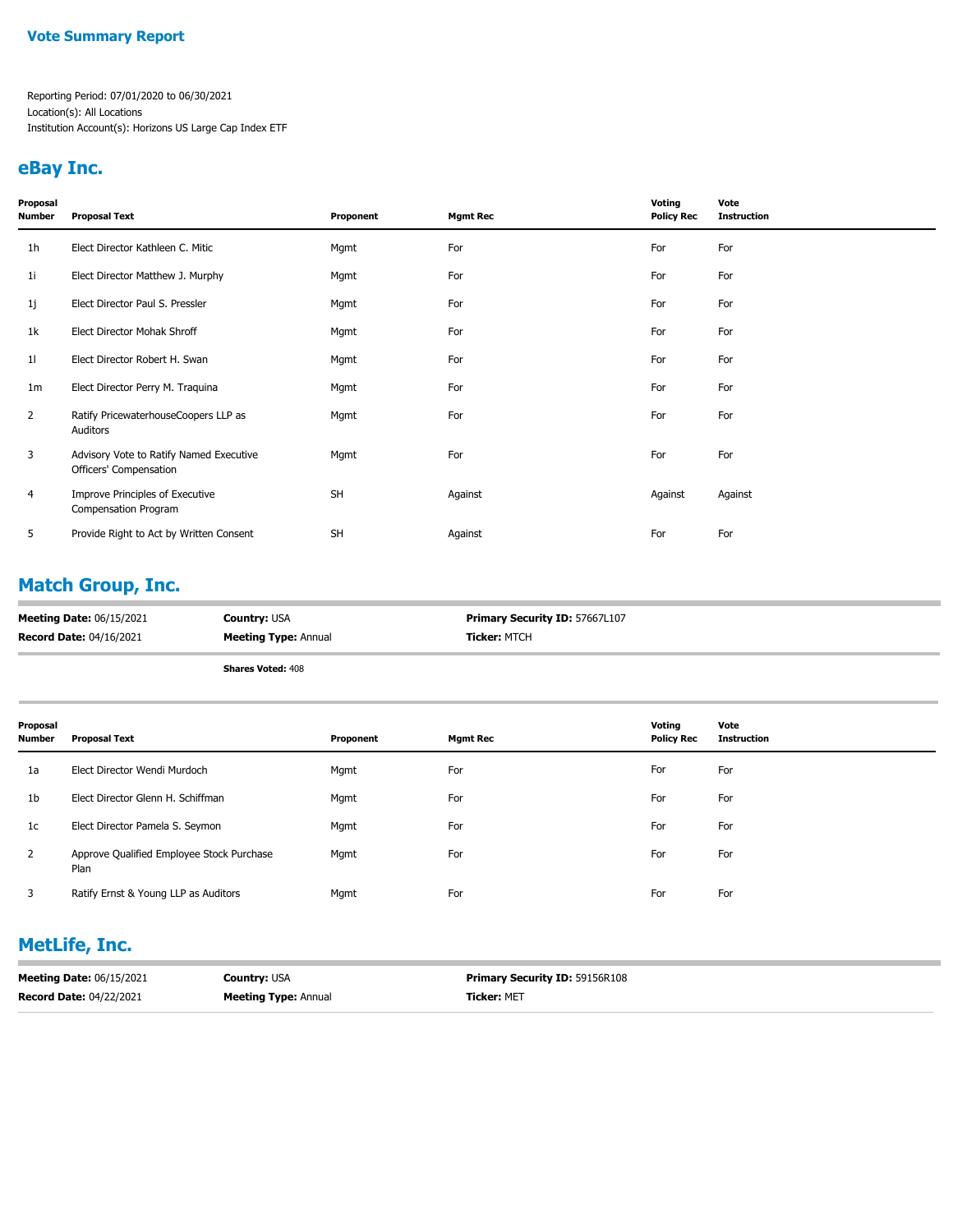Reporting Period: 07/01/2020 to 06/30/2021 Location(s): All Locations Institution Account(s): Horizons US Large Cap Index ETF

# **MetLife, Inc.**

**Shares Voted:** 1,143

| Proposal<br><b>Number</b> | <b>Proposal Text</b>                                              | Proponent | <b>Mgmt Rec</b> | Voting<br><b>Policy Rec</b> | Vote<br><b>Instruction</b> |
|---------------------------|-------------------------------------------------------------------|-----------|-----------------|-----------------------------|----------------------------|
| 1a                        | Elect Director Cheryl W. Grise                                    | Mgmt      | For             | For                         | For                        |
| 1 <sub>b</sub>            | Elect Director Carlos M. Gutierrez                                | Mgmt      | For             | For                         | For                        |
| 1 <sub>c</sub>            | Elect Director Gerald L. Hassell                                  | Mgmt      | For             | For                         | For                        |
| 1 <sub>d</sub>            | Elect Director David L. Herzog                                    | Mgmt      | For             | For                         | For                        |
| 1e                        | Elect Director R. Glenn Hubbard                                   | Mgmt      | For             | For                         | For                        |
| 1 <sup>f</sup>            | Elect Director Edward J. Kelly, III                               | Mgmt      | For             | For                         | For                        |
| 1g                        | Elect Director William E. Kennard                                 | Mgmt      | For             | For                         | For                        |
| 1 <sub>h</sub>            | Elect Director Michel A. Khalaf                                   | Mgmt      | For             | For                         | For                        |
| 11                        | Elect Director Catherine R. Kinney                                | Mgmt      | For             | For                         | For                        |
| 1j                        | Elect Director Diana L. McKenzie                                  | Mgmt      | For             | For                         | For                        |
| 1k                        | Elect Director Denise M. Morrison                                 | Mgmt      | For             | For                         | For                        |
| 11                        | Elect Director Mark A. Weinberger                                 | Mgmt      | For             | For                         | For                        |
| 2                         | Ratify Deloitte & Touche LLP as Auditors                          | Mgmt      | For             | For                         | For                        |
| 3                         | Advisory Vote to Ratify Named Executive<br>Officers' Compensation | Mgmt      | For             | For                         | For                        |

### **Monster Beverage Corporation**

| <b>Meeting Date: 06/15/2021</b> | <b>Country: USA</b>         | <b>Primary Security ID: 61174X109</b> |
|---------------------------------|-----------------------------|---------------------------------------|
| <b>Record Date: 04/22/2021</b>  | <b>Meeting Type: Annual</b> | <b>Ticker: MNST</b>                   |
|                                 | <b>Shares Voted: 607</b>    |                                       |

| Proposal<br>Number | <b>Proposal Text</b>                | Proponent | <b>Mgmt Rec</b> | Voting<br><b>Policy Rec</b> | Vote<br><b>Instruction</b> |
|--------------------|-------------------------------------|-----------|-----------------|-----------------------------|----------------------------|
| 1.1                | Elect Director Rodney C. Sacks      | Mgmt      | For             | For                         | For                        |
| 1.2                | Elect Director Hilton H. Schlosberg | Mgmt      | For             | For                         | For                        |
| 1.3                | Elect Director Mark J. Hall         | Mgmt      | For             | For                         | For                        |
| 1.4                | Elect Director James L. Dinkins     | Mgmt      | For             | For                         | For                        |
| $1.5\phantom{0}$   | Elect Director Gary P. Fayard       | Mgmt      | For             | For                         | For                        |
| 1.6                | Elect Director Jeanne P. Jackson    | Mgmt      | For             | For                         | For                        |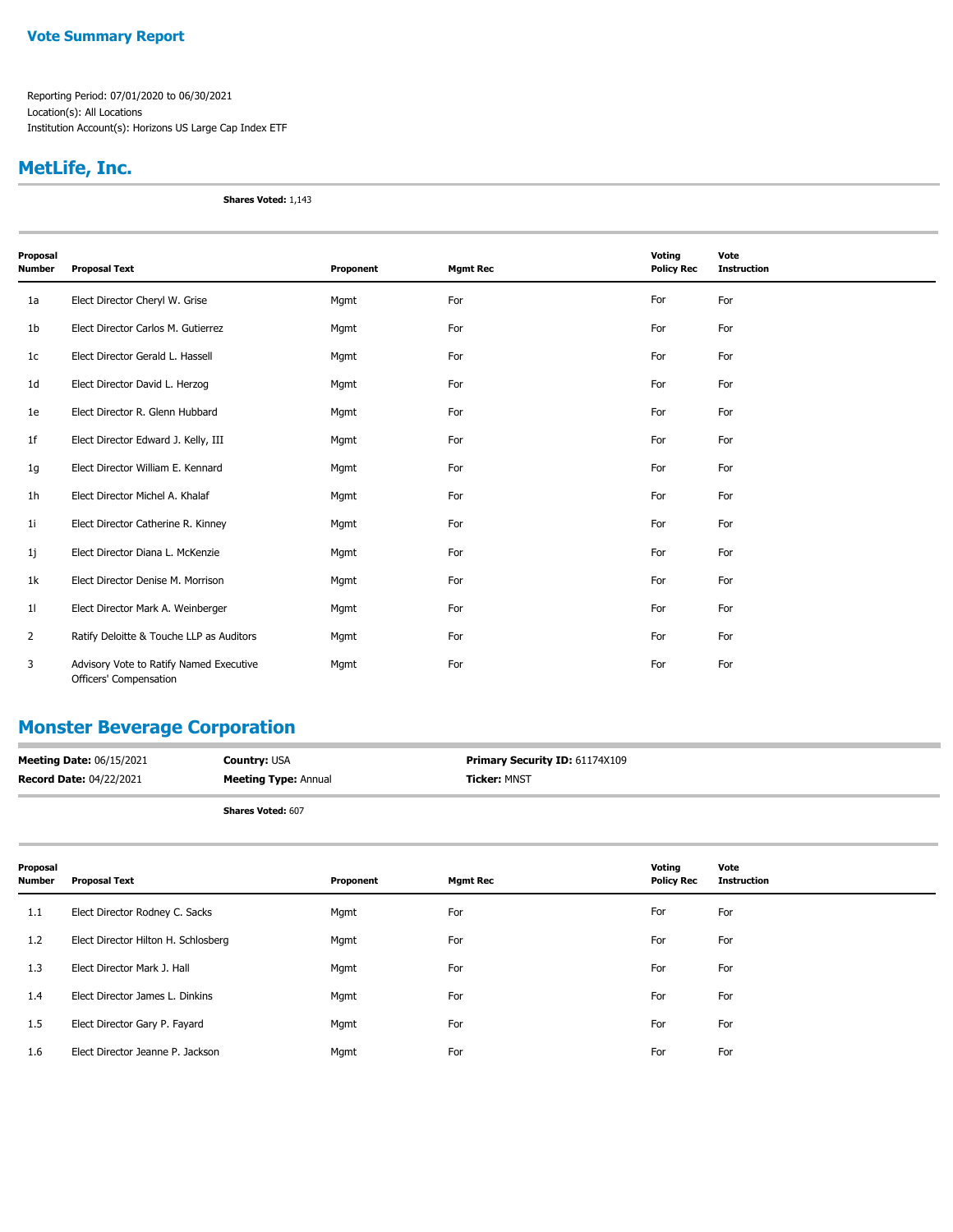### **Monster Beverage Corporation**

| Proposal<br>Number | <b>Proposal Text</b>                                              | Proponent | Mgmt Rec | Voting<br><b>Policy Rec</b> | Vote<br><b>Instruction</b> |
|--------------------|-------------------------------------------------------------------|-----------|----------|-----------------------------|----------------------------|
| 1.7                | Elect Director Steven G. Pizula                                   | Mgmt      | For      | For                         | For                        |
| 1.8                | Elect Director Benjamin M. Polk                                   | Mgmt      | For      | For                         | For                        |
| 1.9                | Elect Director Mark S. Vidergauz                                  | Mgmt      | For      | For                         | For                        |
| 2                  | Ratify Deloitte & Touche LLP as Auditors                          | Mgmt      | For      | For                         | For                        |
| 3                  | Advisory Vote to Ratify Named Executive<br>Officers' Compensation | Mgmt      | For      | For                         | For                        |
| 4                  | Annual Vote and Report on Climate Change                          | <b>SH</b> | Against  | Against                     | Against                    |

### **Nasdaq, Inc.**

| <b>Meeting Date: 06/15/2021</b> | <b>Country: USA</b>         | <b>Primary Security ID: 631103108</b> |
|---------------------------------|-----------------------------|---------------------------------------|
| <b>Record Date: 04/19/2021</b>  | <b>Meeting Type: Annual</b> | <b>Ticker: NDAQ</b>                   |
|                                 |                             |                                       |

**Shares Voted:** 172

| Proposal<br><b>Number</b> | <b>Proposal Text</b>                                              | Proponent | <b>Mgmt Rec</b> | Voting<br><b>Policy Rec</b> | Vote<br><b>Instruction</b> |
|---------------------------|-------------------------------------------------------------------|-----------|-----------------|-----------------------------|----------------------------|
| 1a                        | Elect Director Melissa M. Arnoldi                                 | Mgmt      | For             | For                         | For                        |
| 1b                        | Elect Director Charlene T. Begley                                 | Mgmt      | For             | For                         | For                        |
| 1c                        | Elect Director Steven D. Black                                    | Mgmt      | For             | For                         | For                        |
| 1d                        | Elect Director Adena T. Friedman                                  | Mgmt      | For             | For                         | For                        |
| 1e                        | Elect Director Essa Kazim                                         | Mgmt      | For             | For                         | For                        |
| 1f                        | Elect Director Thomas A. Kloet                                    | Mgmt      | For             | For                         | For                        |
| 1g                        | Elect Director John D. Rainey                                     | Mgmt      | For             | For                         | For                        |
| 1 <sub>h</sub>            | Elect Director Michael R. Splinter                                | Mgmt      | For             | For                         | For                        |
| 1i                        | Elect Director Jacob Wallenberg                                   | Mgmt      | For             | For                         | For                        |
| 1j                        | Elect Director Alfred W. Zollar                                   | Mgmt      | For             | For                         | For                        |
| 2                         | Advisory Vote to Ratify Named Executive<br>Officers' Compensation | Mgmt      | For             | For                         | For                        |
| 3                         | Ratify Ernst & Young LLP as Auditors                              | Mgmt      | For             | For                         | For                        |
| 4                         | Provide Right to Act by Written Consent                           | <b>SH</b> | Against         | For                         | For                        |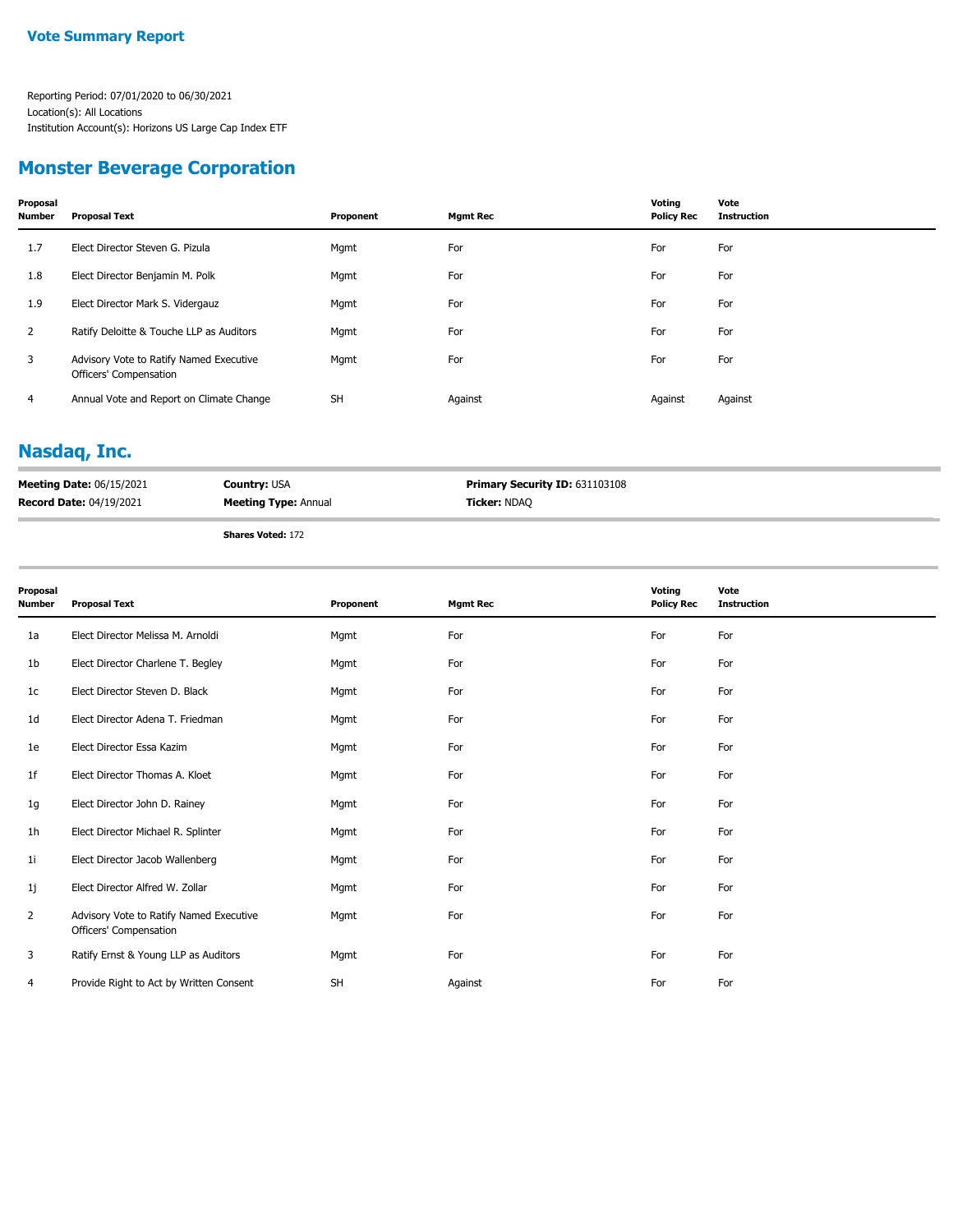Reporting Period: 07/01/2020 to 06/30/2021 Location(s): All Locations Institution Account(s): Horizons US Large Cap Index ETF

# **Square, Inc.**

| <b>Meeting Date: 06/15/2021</b> | <b>Country: USA</b>         | <b>Primary Security ID: 852234103</b> |
|---------------------------------|-----------------------------|---------------------------------------|
| <b>Record Date: 04/22/2021</b>  | <b>Meeting Type: Annual</b> | <b>Ticker:</b> SO                     |
|                                 |                             |                                       |

**Shares Voted:** 626

| Proposal<br><b>Number</b> | <b>Proposal Text</b>                                                      | Proponent | <b>Mgmt Rec</b> | Voting<br><b>Policy Rec</b> | Vote<br><b>Instruction</b> |
|---------------------------|---------------------------------------------------------------------------|-----------|-----------------|-----------------------------|----------------------------|
| 1.1                       | Elect Director Randy Garutti                                              | Mgmt      | For             | Withhold                    | Withhold                   |
| 1.2                       | Elect Director Mary Meeker                                                | Mgmt      | For             | Withhold                    | Withhold                   |
| 1.3                       | Elect Director Lawrence Summers                                           | Mgmt      | For             | Withhold                    | Withhold                   |
| 1.4                       | Elect Director Darren Walker                                              | Mgmt      | For             | Withhold                    | Withhold                   |
| 2                         | Advisory Vote to Ratify Named Executive<br>Officers' Compensation         | Mgmt      | For             | Against                     | Against                    |
| 3                         | Ratify Ernst & Young LLP as Auditors                                      | Mgmt      | For             | For                         | For                        |
| 4                         | Require Independent Board Chair                                           | <b>SH</b> | Against         | For                         | For                        |
| 5                         | Approve Recapitalization Plan for all Stock to<br>Have One-vote per Share | <b>SH</b> | Against         | For                         | For                        |

# **W. R. Berkley Corporation**

| <b>Meeting Date: 06/15/2021</b> | <b>Country: USA</b>         | <b>Primary Security ID: 084423102</b> |
|---------------------------------|-----------------------------|---------------------------------------|
| <b>Record Date: 04/19/2021</b>  | <b>Meeting Type: Annual</b> | <b>Ticker: WRB</b>                    |
|                                 | <b>Shares Voted: 206</b>    |                                       |

| Proposal<br><b>Number</b> | <b>Proposal Text</b>                                              | Proponent | <b>Mgmt Rec</b> | Voting<br><b>Policy Rec</b> | Vote<br><b>Instruction</b> |
|---------------------------|-------------------------------------------------------------------|-----------|-----------------|-----------------------------|----------------------------|
| 1a                        | Elect Director William R. Berkley                                 | Mgmt      | For             | For                         | For                        |
| 1b                        | Elect Director Christopher L. Augostini                           | Mgmt      | For             | For                         | For                        |
| 1c                        | Elect Director Mark E. Brockbank                                  | Mgmt      | For             | Against                     | Against                    |
| 1 <sub>d</sub>            | Elect Director Mark L. Shapiro                                    | Mgmt      | For             | For                         | For                        |
| 1e                        | Elect Director Jonathan Talisman                                  | Mgmt      | For             | For                         | For                        |
| $\overline{2}$            | Amend Non-Employee Director Omnibus<br>Stock Plan                 | Mgmt      | For             | For                         | For                        |
| 3                         | Advisory Vote to Ratify Named Executive<br>Officers' Compensation | Mgmt      | For             | For                         | For                        |
| 4                         | Ratify KPMG LLP as Auditors                                       | Mgmt      | For             | For                         | For                        |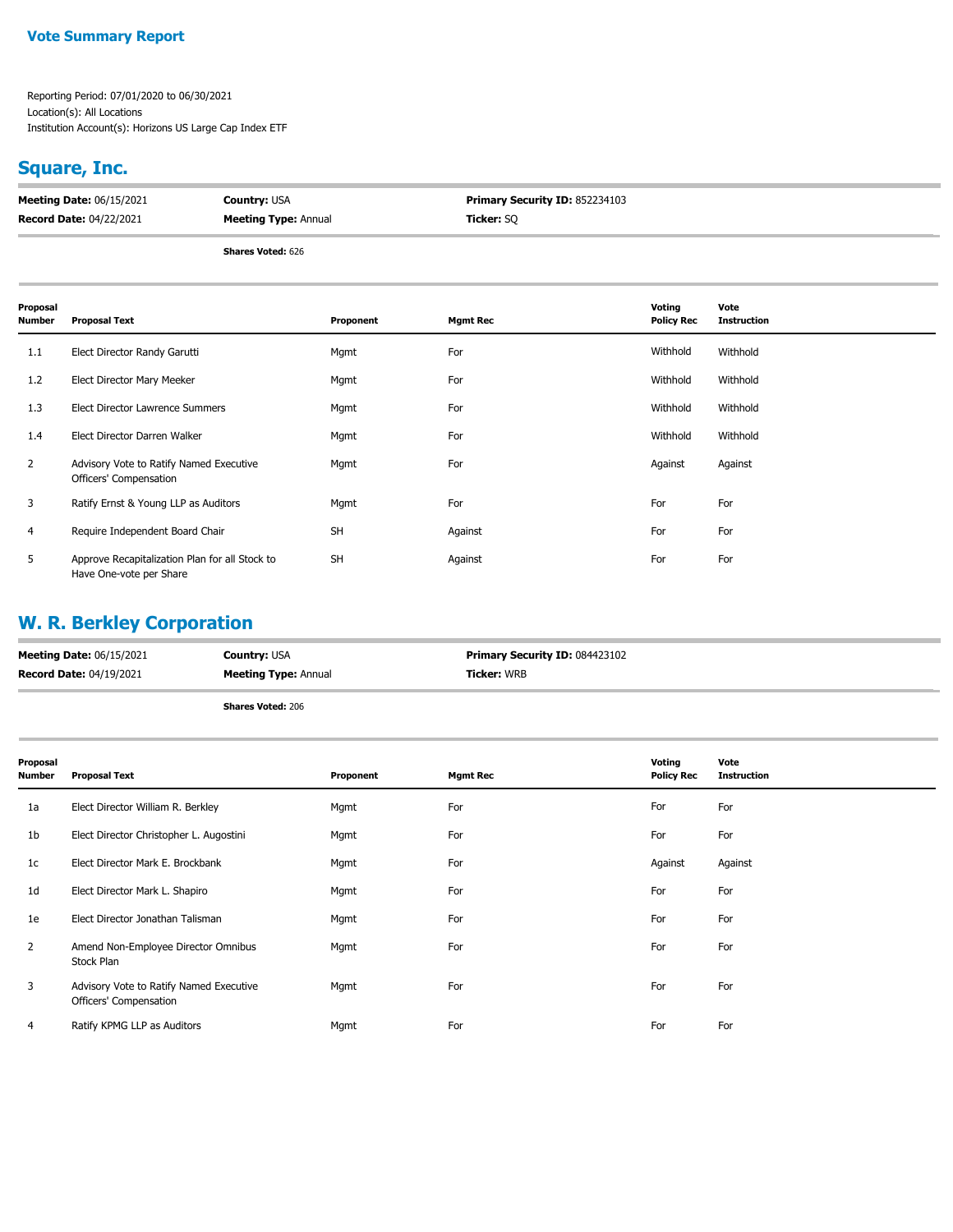### **Altice USA, Inc.**

| <b>Meeting Date: 06/16/2021</b> | <b>Country: USA</b>         | <b>Primary Security ID: 02156K103</b> |
|---------------------------------|-----------------------------|---------------------------------------|
| <b>Record Date: 04/19/2021</b>  | <b>Meeting Type: Annual</b> | <b>Ticker:</b> ATUS                   |
|                                 |                             |                                       |

**Shares Voted:** 522

| Proposal<br><b>Number</b> | <b>Proposal Text</b>                                       | Proponent | <b>Mgmt Rec</b> | Voting<br><b>Policy Rec</b> | Vote<br><b>Instruction</b> |
|---------------------------|------------------------------------------------------------|-----------|-----------------|-----------------------------|----------------------------|
| 1a                        | Elect Director Patrick Drahi                               | Mgmt      | For             | Against                     | Against                    |
| 1b                        | Elect Director Gerrit Jan Bakker                           | Mgmt      | For             | Against                     | Against                    |
| 1 <sub>c</sub>            | Elect Director Manon Brouillette *Withdrawn<br>Resolution* | Mgmt      |                 |                             |                            |
| 1 <sub>d</sub>            | Elect Director David Drahi                                 | Mgmt      | For             | Against                     | Against                    |
| 1e                        | Elect Director Dexter Goei                                 | Mgmt      | For             | Against                     | Against                    |
| 1f                        | Elect Director Mark Mullen                                 | Mgmt      | For             | Against                     | Against                    |
| 1g                        | Elect Director Dennis Okhuijsen                            | Mgmt      | For             | Against                     | Against                    |
| 1 <sub>h</sub>            | Elect Director Charles Stewart                             | Mgmt      | For             | Against                     | Against                    |
| 1 <sub>i</sub>            | Elect Director Raymond Svider                              | Mgmt      | For             | Against                     | Against                    |
| $\overline{2}$            | Ratify KPMG LLP as Auditors                                | Mgmt      | For             | For                         | For                        |

### **Autodesk, Inc.**

| <b>Meeting Date: 06/16/2021</b> | <b>Country: USA</b>         | <b>Primary Security ID: 052769106</b> |
|---------------------------------|-----------------------------|---------------------------------------|
| <b>Record Date: 04/19/2021</b>  | <b>Meeting Type: Annual</b> | <b>Ticker:</b> ADSK                   |
|                                 | <b>Shares Voted: 360</b>    |                                       |

| Proposal<br><b>Number</b> | <b>Proposal Text</b>                | Proponent | <b>Mgmt Rec</b> | Voting<br><b>Policy Rec</b> | Vote<br><b>Instruction</b> |
|---------------------------|-------------------------------------|-----------|-----------------|-----------------------------|----------------------------|
| 1a                        | Elect Director Andrew Anagnost      | Mgmt      | For             | For                         | For                        |
| 1 <sub>b</sub>            | Elect Director Karen Blasing        | Mgmt      | For             | For                         | For                        |
| 1 <sub>c</sub>            | Elect Director Reid French          | Mgmt      | For             | For                         | For                        |
| 1 <sub>d</sub>            | Elect Director Ayanna Howard        | Mgmt      | For             | For                         | For                        |
| 1e                        | Elect Director Blake Irving         | Mgmt      | For             | For                         | For                        |
| 1f                        | Elect Director Mary T. McDowell     | Mgmt      | For             | For                         | For                        |
| 1g                        | Elect Director Stephen Milligan     | Mgmt      | For             | For                         | For                        |
| 1 <sub>h</sub>            | Elect Director Lorrie M. Norrington | Mgmt      | For             | For                         | For                        |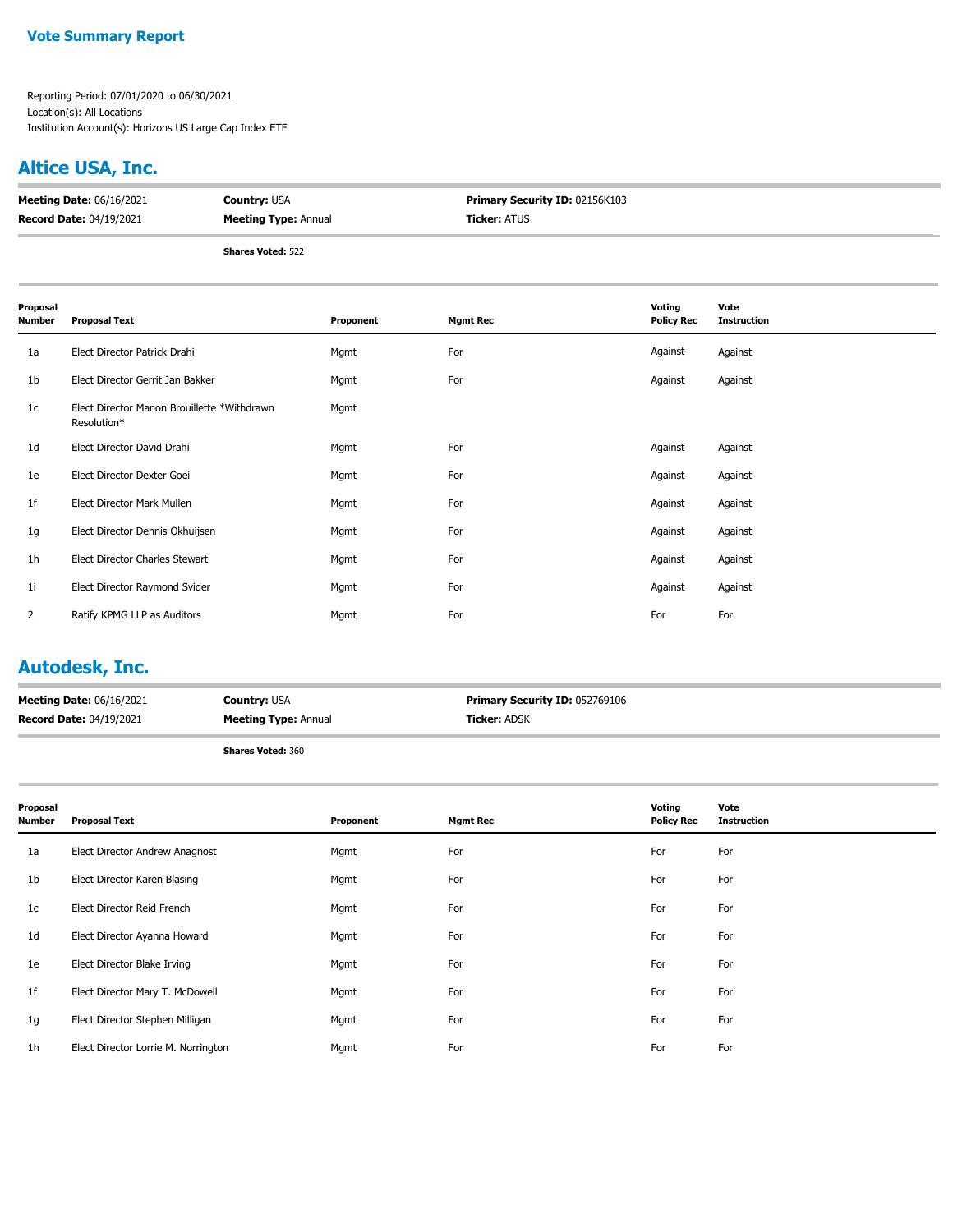### **Autodesk, Inc.**

| Proposal<br><b>Number</b> | Proposal Text                                                     | Proponent | Mgmt Rec | Votina<br><b>Policy Rec</b> | Vote<br><b>Instruction</b> |
|---------------------------|-------------------------------------------------------------------|-----------|----------|-----------------------------|----------------------------|
| 1i                        | Elect Director Elizabeth (Betsy) Rafael                           | Mgmt      | For      | For                         | For                        |
| 1j                        | Elect Director Stacy J. Smith                                     | Mgmt      | For      | For                         | For                        |
|                           | Ratify Ernst & Young LLP as Auditors                              | Mgmt      | For      | For                         | For                        |
| 3                         | Advisory Vote to Ratify Named Executive<br>Officers' Compensation | Mgmt      | For      | For                         | For                        |

### **Best Buy Co., Inc.**

| <b>Meeting Date: 06/16/2021</b> | <b>Country: USA</b>         | <b>Primary Security ID: 086516101</b> |
|---------------------------------|-----------------------------|---------------------------------------|
| <b>Record Date: 04/19/2021</b>  | <b>Meeting Type: Annual</b> | <b>Ticker: BBY</b>                    |
|                                 | <b>Shares Voted: 380</b>    |                                       |

| Proposal<br><b>Number</b> | <b>Proposal Text</b>                                              | Proponent | <b>Mgmt Rec</b> | Voting<br><b>Policy Rec</b> | Vote<br><b>Instruction</b> |
|---------------------------|-------------------------------------------------------------------|-----------|-----------------|-----------------------------|----------------------------|
| 1a                        | Elect Director Corie S. Barry                                     | Mgmt      | For             | For                         | For                        |
| 1b                        | Elect Director Lisa M. Caputo                                     | Mgmt      | For             | For                         | For                        |
| 1c                        | Elect Director J. Patrick Doyle                                   | Mgmt      | For             | For                         | For                        |
| 1d                        | Elect Director David W. Kenny                                     | Mgmt      | For             | For                         | For                        |
| 1e                        | Elect Director Mario J. Marte                                     | Mgmt      | For             | For                         | For                        |
| 1f                        | Elect Director Karen A. McLoughlin                                | Mgmt      | For             | For                         | For                        |
| 1g                        | Elect Director Thomas L. "Tommy" Millner                          | Mgmt      | For             | For                         | For                        |
| 1 <sub>h</sub>            | Elect Director Claudia F. Munce                                   | Mgmt      | For             | For                         | For                        |
| 11                        | Elect Director Richelle P. Parham                                 | Mgmt      | For             | For                         | For                        |
| 1j                        | Elect Director Steven E. Rendle                                   | Mgmt      | For             | For                         | For                        |
| 1k                        | Elect Director Eugene A. Woods                                    | Mgmt      | For             | For                         | For                        |
| $\overline{2}$            | Ratify Deloitte & Touche LLP as Auditors                          | Mgmt      | For             | For                         | For                        |
| 3                         | Advisory Vote to Ratify Named Executive<br>Officers' Compensation | Mgmt      | For             | For                         | For                        |
| 4                         | Provide Right to Act by Written Consent                           | SH        | Against         | For                         | For                        |

# **Black Knight, Inc.**

| <b>Meeting Date: 06/16/2021</b> | <b>Country: USA</b>         | <b>Primary Security ID: 09215C105</b> |
|---------------------------------|-----------------------------|---------------------------------------|
| <b>Record Date: 04/19/2021</b>  | <b>Meeting Type: Annual</b> | <b>Ticker:</b> BKI                    |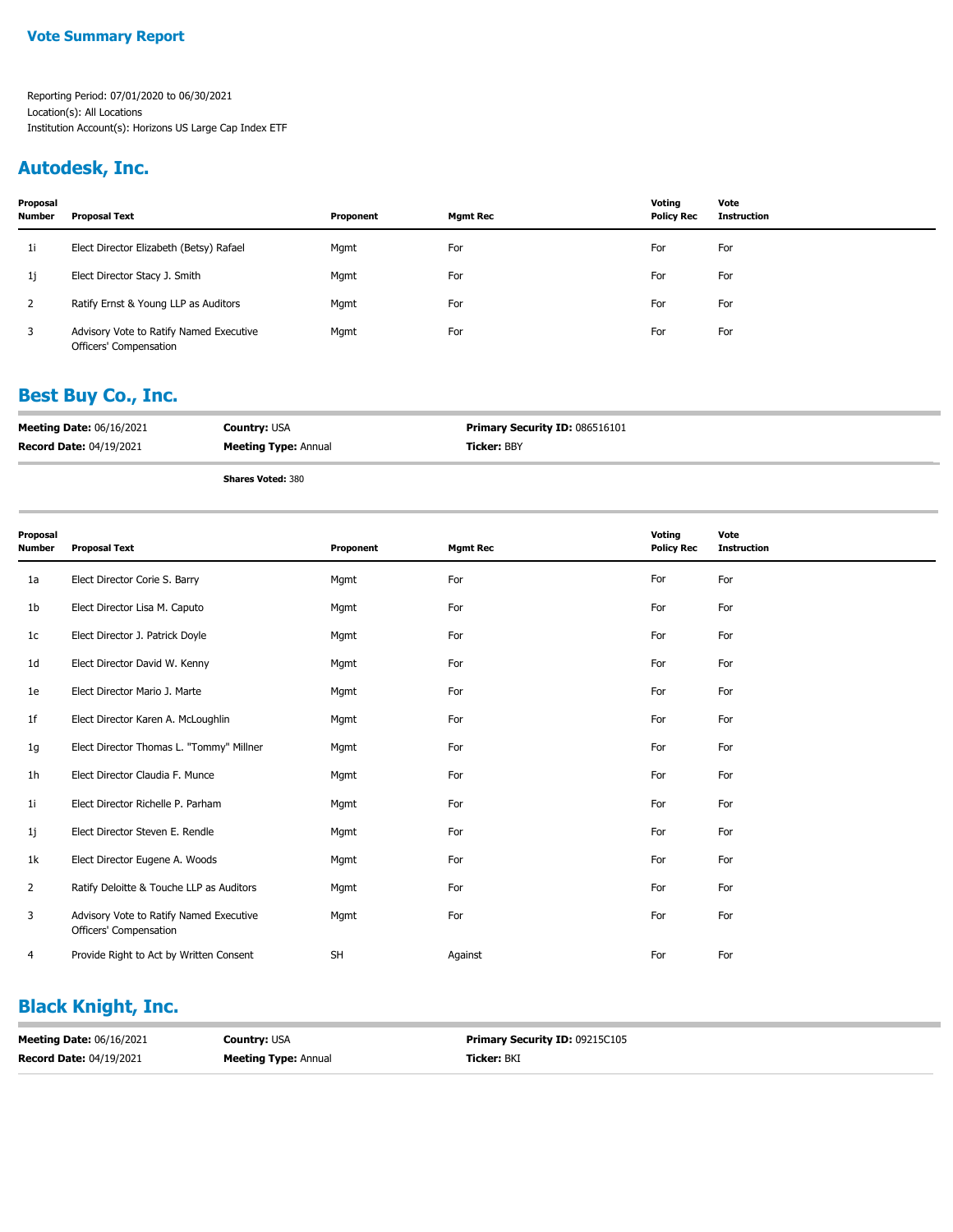Reporting Period: 07/01/2020 to 06/30/2021 Location(s): All Locations Institution Account(s): Horizons US Large Cap Index ETF

### **Black Knight, Inc.**

**Shares Voted:** 229

| Proposal<br>Number | <b>Proposal Text</b>                                              | Proponent | <b>Mgmt Rec</b> | Voting<br><b>Policy Rec</b> | Vote<br><b>Instruction</b> |
|--------------------|-------------------------------------------------------------------|-----------|-----------------|-----------------------------|----------------------------|
| 1.1                | Elect Director William P. Foley, II                               | Mgmt      | For             | Withhold                    | Withhold                   |
| 1.2                | Elect Director Anthony M. Jabbour                                 | Mgmt      | For             | For                         | For                        |
| 1.3                | Elect Director Catherine (Katie) L. Burke                         | Mgmt      | For             | For                         | For                        |
| 1.4                | Elect Director Thomas M. Hagerty                                  | Mgmt      | For             | For                         | For                        |
| 1.5                | Elect Director Joseph M. Otting                                   | Mgmt      | For             | For                         | For                        |
| 1.6                | Elect Director John D. Rood                                       | Mgmt      | For             | For                         | For                        |
| 1.7                | Elect Director Nancy L. Shanik                                    | Mgmt      | For             | For                         | For                        |
| $\mathbf{2}$       | Advisory Vote to Ratify Named Executive<br>Officers' Compensation | Mgmt      | For             | For                         | For                        |
| 3                  | Ratify KPMG LLP as Auditors                                       | Mgmt      | For             | For                         | For                        |

# **Fidelity National Financial, Inc.**

| <b>Meeting Date: 06/16/2021</b> | <b>Country: USA</b>         | <b>Primary Security ID: 31620R303</b> |
|---------------------------------|-----------------------------|---------------------------------------|
| <b>Record Date: 04/19/2021</b>  | <b>Meeting Type: Annual</b> | <b>Ticker: FNF</b>                    |

**Shares Voted:** 421

| Proposal<br>Number | <b>Proposal Text</b>                                              | Proponent | <b>Mgmt Rec</b> | Voting<br><b>Policy Rec</b> | Vote<br><b>Instruction</b> |
|--------------------|-------------------------------------------------------------------|-----------|-----------------|-----------------------------|----------------------------|
| 1.1                | Elect Director Raymond R. Quirk                                   | Mgmt      | For             | For                         | For                        |
| 1.2                | Elect Director Sandra D. Morgan                                   | Mgmt      | For             | For                         | For                        |
| 1.3                | Elect Director Heather H. Murren                                  | Mgmt      | For             | For                         | For                        |
| 1.4                | Elect Director John D. Rood                                       | Mgmt      | For             | For                         | For                        |
| $\overline{2}$     | Advisory Vote to Ratify Named Executive<br>Officers' Compensation | Mgmt      | For             | For                         | For                        |
| 3                  | Ratify Ernst & Young LLP as Auditors                              | Mgmt      | For             | For                         | For                        |

### **Ingersoll Rand Inc.**

| <b>Meeting Date: 06/16/2021</b> | <b>Country: USA</b>         | <b>Primary Security ID: 45687V106</b> |
|---------------------------------|-----------------------------|---------------------------------------|
| <b>Record Date: 04/20/2021</b>  | <b>Meeting Type: Annual</b> | <b>Ticker:</b> IR                     |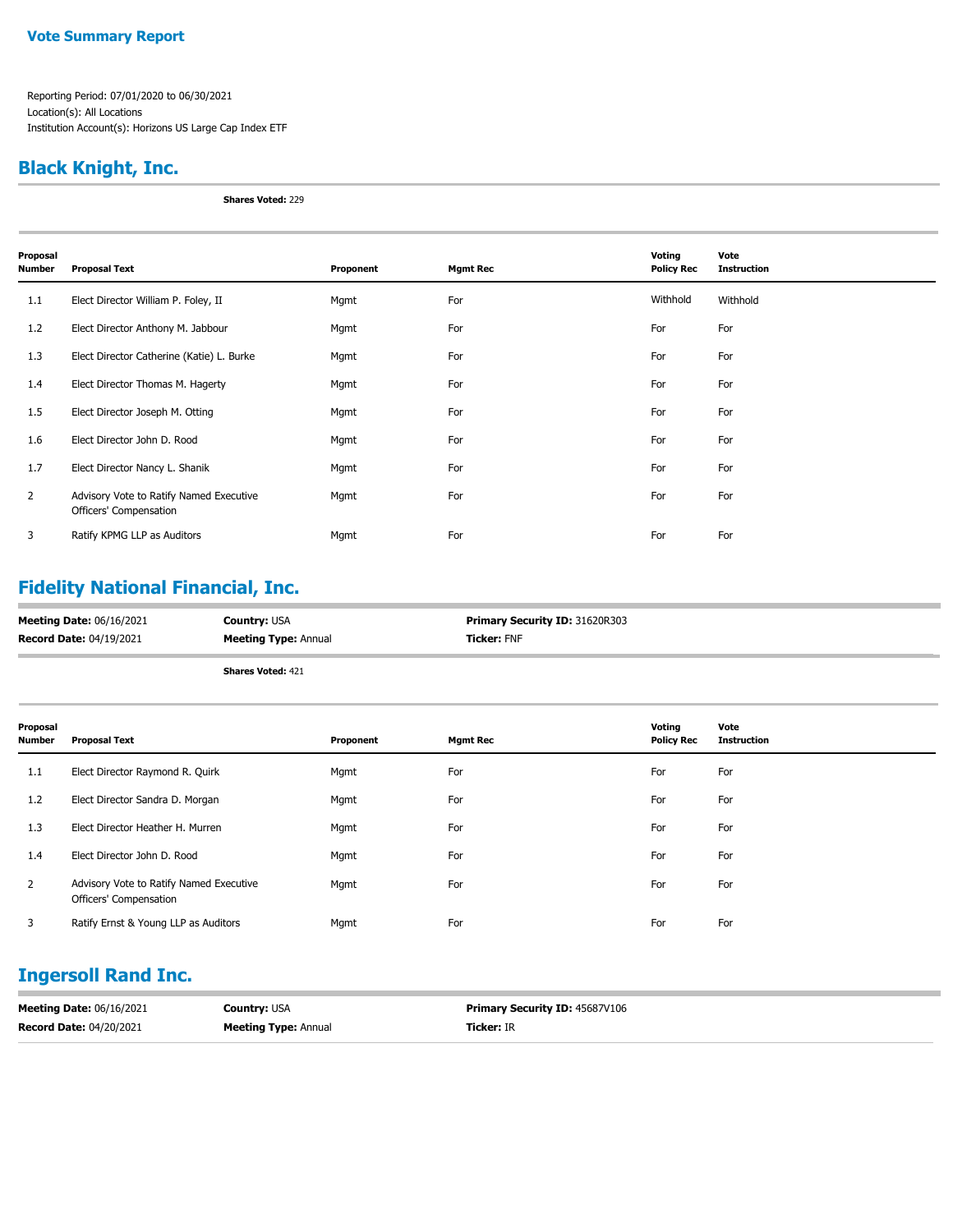# **Ingersoll Rand Inc.**

**Shares Voted:** 559

| Proposal<br><b>Number</b> | <b>Proposal Text</b>                                                              | Proponent | <b>Mgmt Rec</b> | Voting<br><b>Policy Rec</b> | Vote<br><b>Instruction</b> |
|---------------------------|-----------------------------------------------------------------------------------|-----------|-----------------|-----------------------------|----------------------------|
| $\mathbf{1}$              | Declassify the Board of Directors                                                 | Mgmt      | For             | For                         | For                        |
| $\overline{2}$            | Eliminate Supermajority Vote Requirement to<br>Amend Certificate of Incorporation | Mgmt      | For             | For                         | For                        |
| 3                         | Eliminate Supermajority Vote Requirement to<br>Amend Bylaws                       | Mgmt      | For             | For                         | For                        |
| $\overline{4}$            | Ratify Deloitte & Touche LLP as Auditors                                          | Mgmt      | For             | For                         | For                        |
| 5                         | Advisory Vote to Ratify Named Executive<br>Officers' Compensation                 | Mgmt      | For             | For                         | For                        |
|                           | If Proposal 1 is Approved, Elect Ten Director<br>Nominees                         | Mgmt      |                 |                             |                            |
| 6a.1                      | Elect Director Peter M. Stavros                                                   | Mgmt      | For             | For                         | For                        |
| 6a.2                      | Elect Director Kirk E. Arnold                                                     | Mgmt      | For             | For                         | For                        |
| 6a.3                      | Elect Director Elizabeth Centoni                                                  | Mgmt      | For             | For                         | For                        |
| 6a.4                      | Elect Director William P. Donnelly                                                | Mgmt      | For             | For                         | For                        |
| 6a.5                      | Elect Director Gary D. Forsee                                                     | Mgmt      | For             | For                         | For                        |
| 6a.6                      | Elect Director John Humphrey                                                      | Mgmt      | For             | For                         | For                        |
| 6a.7                      | Elect Director Marc E. Jones                                                      | Mgmt      | For             | For                         | For                        |
| 6a.8                      | Elect Director Vicente Reynal                                                     | Mgmt      | For             | For                         | For                        |
| 6a.9                      | Elect Director Joshua T. Weisenbeck                                               | Mgmt      | For             | For                         | For                        |
| 6a.10                     | Elect Director Tony L. White                                                      | Mgmt      | For             | For                         | For                        |
|                           | If Proposal 1 is Not Approved, Elect Four<br>Class I Director Nominees            | Mgmt      |                 |                             |                            |
| 6b.11                     | Elect Director Peter M. Stavros                                                   | Mgmt      | For             | For                         | For                        |
| 6b.12                     | Elect Director Elizabeth Centoni                                                  | Mgmt      | For             | For                         | For                        |
| 6b.13                     | Elect Director Gary D. Forsee                                                     | Mgmt      | For             | For                         | For                        |
| 6b.14                     | Elect Director Tony L. White                                                      | Mgmt      | For             | For                         | For                        |

#### **Twilio Inc.**

| <b>Meeting Date: 06/16/2021</b> | <b>Country: USA</b>         | <b>Primary Security ID: 90138F102</b> |
|---------------------------------|-----------------------------|---------------------------------------|
| <b>Record Date: 04/19/2021</b>  | <b>Meeting Type: Annual</b> | <b>Ticker: TWLO</b>                   |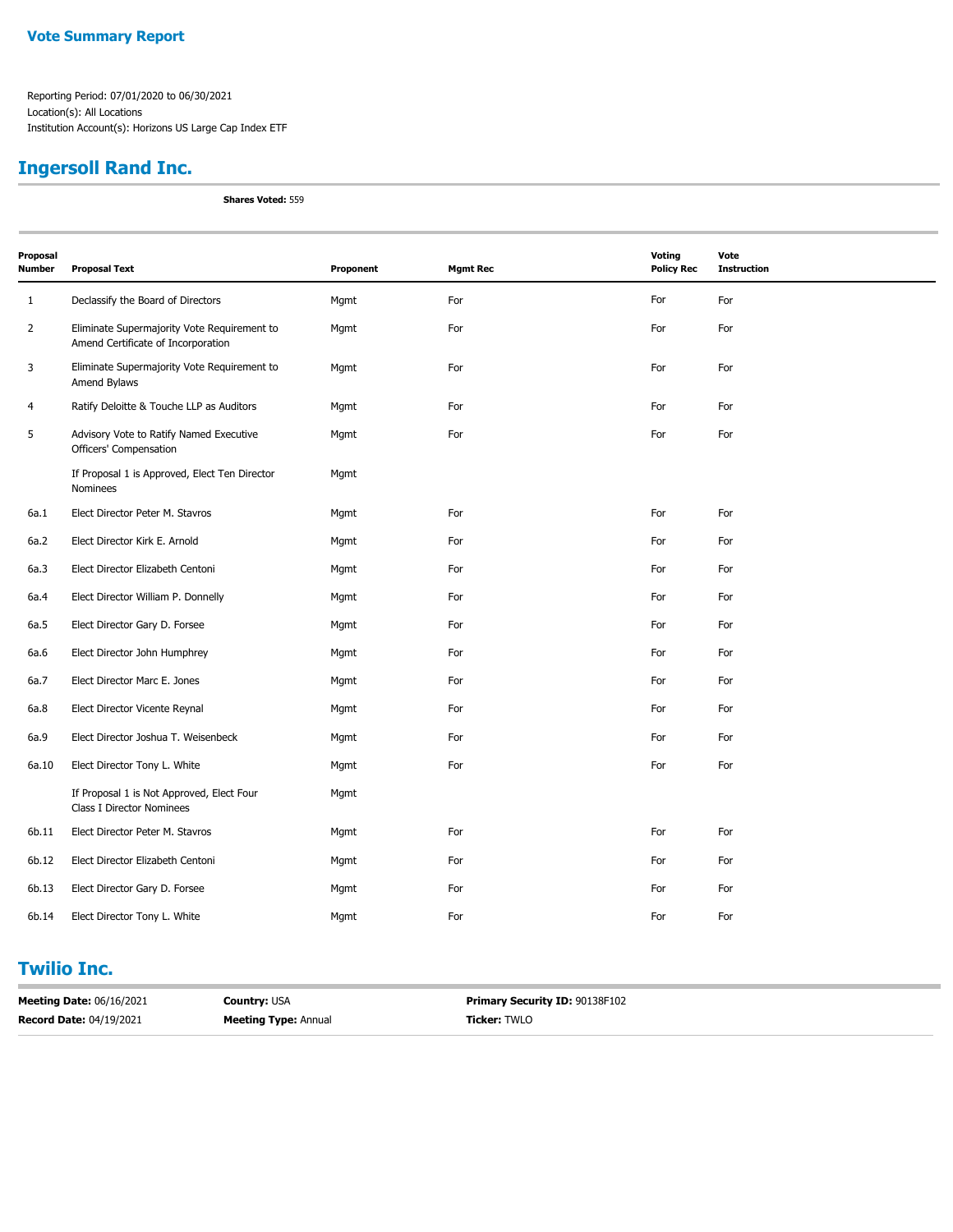Reporting Period: 07/01/2020 to 06/30/2021 Location(s): All Locations Institution Account(s): Horizons US Large Cap Index ETF

#### **Twilio Inc.**

**Shares Voted:** 226

| Proposal<br><b>Number</b> | <b>Proposal Text</b>                                              | Proponent | <b>Mgmt Rec</b> | Voting<br><b>Policy Rec</b> | Vote<br><b>Instruction</b> |
|---------------------------|-------------------------------------------------------------------|-----------|-----------------|-----------------------------|----------------------------|
| 1.1                       | Elect Director Jeff Lawson                                        | Mgmt      | For             | Withhold                    | Withhold                   |
| 1.2                       | Elect Director Byron Deeter                                       | Mgmt      | For             | Withhold                    | Withhold                   |
| 1.3                       | Elect Director Jeffrey Epstein                                    | Mgmt      | For             | Withhold                    | Withhold                   |
| 2                         | Ratify KPMG LLP as Auditors                                       | Mgmt      | For             | For                         | For                        |
| 3                         | Advisory Vote to Ratify Named Executive<br>Officers' Compensation | Mgmt      | For             | Against                     | Against                    |

# **Delta Air Lines, Inc.**

| <b>Meeting Date: 06/17/2021</b> | <b>Country: USA</b>         | <b>Primary Security ID: 247361702</b> |
|---------------------------------|-----------------------------|---------------------------------------|
| <b>Record Date: 04/30/2021</b>  | <b>Meeting Type: Annual</b> | <b>Ticker:</b> DAL                    |
|                                 |                             |                                       |

**Shares Voted:** 1,042

| Proposal<br><b>Number</b> | <b>Proposal Text</b>                                              | Proponent | <b>Mgmt Rec</b> | Voting<br><b>Policy Rec</b> | Vote<br><b>Instruction</b> |
|---------------------------|-------------------------------------------------------------------|-----------|-----------------|-----------------------------|----------------------------|
| 1a                        | Elect Director Edward H. Bastian                                  | Mgmt      | For             | For                         | For                        |
| 1 <sub>b</sub>            | Elect Director Francis S. Blake                                   | Mgmt      | For             | For                         | For                        |
| 1c                        | Elect Director Ashton B. Carter                                   | Mgmt      | For             | For                         | For                        |
| 1 <sub>d</sub>            | Elect Director David G. DeWalt                                    | Mgmt      | For             | For                         | For                        |
| 1e                        | Elect Director William H. Easter, III                             | Mgmt      | For             | For                         | For                        |
| 1f                        | Elect Director Christopher A. Hazleton                            | Mgmt      | For             | For                         | For                        |
| 1g                        | Elect Director Michael P. Huerta                                  | Mgmt      | For             | For                         | For                        |
| 1 <sub>h</sub>            | Elect Director Jeanne P. Jackson                                  | Mgmt      | For             | For                         | For                        |
| 1 <sub>i</sub>            | Elect Director George N. Mattson                                  | Mgmt      | For             | For                         | For                        |
| 1j                        | Elect Director Sergio A.L. Rial                                   | Mgmt      | For             | For                         | For                        |
| 1k                        | Elect Director David S. Taylor                                    | Mgmt      | For             | For                         | For                        |
| 11                        | Elect Director Kathy N. Waller                                    | Mgmt      | For             | For                         | For                        |
| 2                         | Advisory Vote to Ratify Named Executive<br>Officers' Compensation | Mgmt      | For             | For                         | For                        |
| 3                         | Ratify Ernst & Young LLP as Auditors                              | Mgmt      | For             | For                         | For                        |
| 4                         | Provide Right to Act by Written Consent                           | SH        | Against         | For                         | For                        |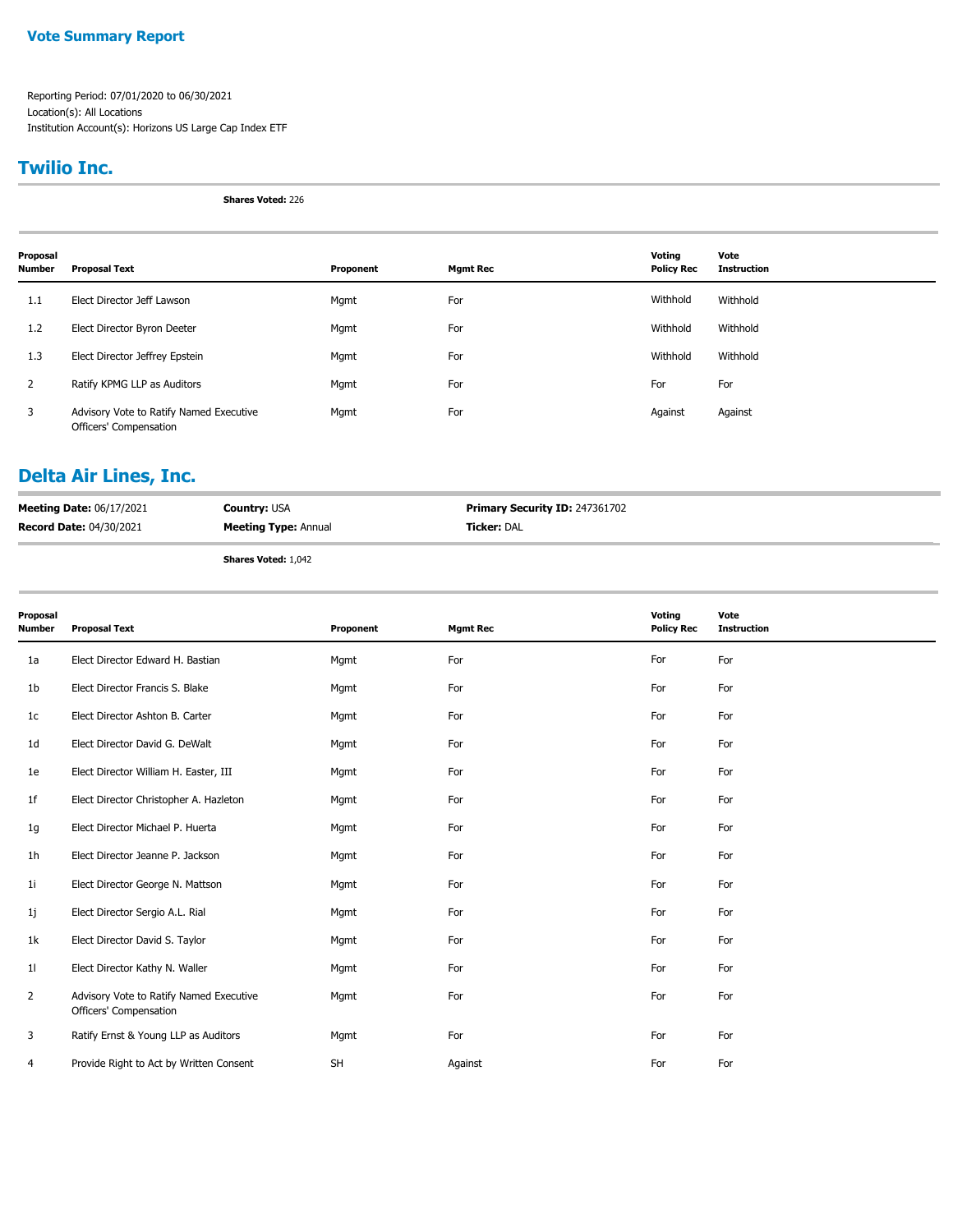Reporting Period: 07/01/2020 to 06/30/2021 Location(s): All Locations Institution Account(s): Horizons US Large Cap Index ETF

# **Delta Air Lines, Inc.**

| Proposal<br><b>Number</b> | <b>Proposal Text</b>       | Proponent | <b>Mgmt Rec</b> | Voting<br><b>Policy Rec</b> | Vote<br>Instruction |
|---------------------------|----------------------------|-----------|-----------------|-----------------------------|---------------------|
|                           | Report on Climate Lobbying | <b>SH</b> | Against         | For                         | For                 |
|                           | <b>Equity Residential</b>  |           |                 |                             |                     |

| <b>Meeting Date: 06/17/2021</b> | <b>Country: USA</b>         | <b>Primary Security ID: 29476L107</b> |
|---------------------------------|-----------------------------|---------------------------------------|
| <b>Record Date: 03/31/2021</b>  | <b>Meeting Type: Annual</b> | <b>Ticker: EOR</b>                    |

**Shares Voted:** 626

| Proposal<br><b>Number</b> | <b>Proposal Text</b>                                              | Proponent | <b>Mgmt Rec</b> | Voting<br><b>Policy Rec</b> | Vote<br><b>Instruction</b> |
|---------------------------|-------------------------------------------------------------------|-----------|-----------------|-----------------------------|----------------------------|
| 1.1                       | Elect Director Angela M. Aman                                     | Mgmt      | For             | For                         | For                        |
| 1.2                       | Elect Director Raymond Bennett                                    | Mgmt      | For             | For                         | For                        |
| 1.3                       | Elect Director Linda Walker Bynoe                                 | Mgmt      | For             | For                         | For                        |
| 1.4                       | Elect Director Connie K. Duckworth                                | Mgmt      | For             | For                         | For                        |
| 1.5                       | Elect Director Mary Kay Haben                                     | Mgmt      | For             | For                         | For                        |
| 1.6                       | Elect Director Tahsinul Zia Huque                                 | Mgmt      | For             | For                         | For                        |
| 1.7                       | Elect Director John E. Neal                                       | Mgmt      | For             | For                         | For                        |
| 1.8                       | Elect Director David J. Neithercut                                | Mgmt      | For             | For                         | For                        |
| 1.9                       | Elect Director Mark J. Parrell                                    | Mgmt      | For             | For                         | For                        |
| 1.10                      | Elect Director Mark S. Shapiro                                    | Mgmt      | For             | For                         | For                        |
| 1.11                      | Elect Director Stephen E. Sterrett                                | Mgmt      | For             | For                         | For                        |
| 1.12                      | Elect Director Samuel Zell                                        | Mgmt      | For             | For                         | For                        |
| $\overline{2}$            | Ratify Ernst & Young LLP as Auditors                              | Mgmt      | For             | For                         | For                        |
| 3                         | Advisory Vote to Ratify Named Executive<br>Officers' Compensation | Mgmt      | For             | For                         | For                        |

# **Generac Holdings Inc.**

| <b>Meeting Date: 06/17/2021</b> | <b>Country: USA</b>         | <b>Primary Security ID: 368736104</b> |
|---------------------------------|-----------------------------|---------------------------------------|
| <b>Record Date: 04/19/2021</b>  | <b>Meeting Type: Annual</b> | <b>Ticker:</b> GNRC                   |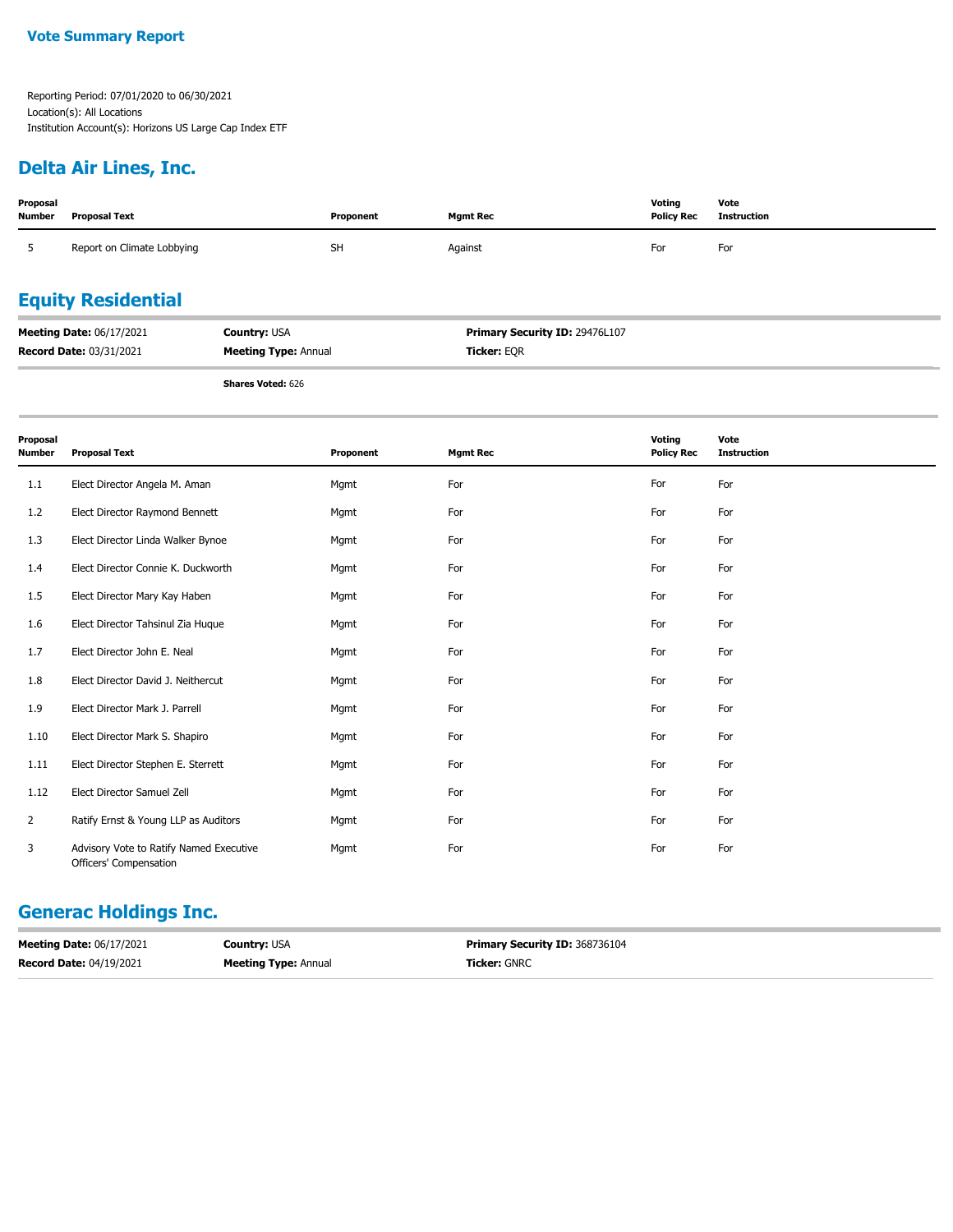Reporting Period: 07/01/2020 to 06/30/2021 Location(s): All Locations Institution Account(s): Horizons US Large Cap Index ETF

### **Generac Holdings Inc.**

**Shares Voted:** 102

| Proposal<br>Number | <b>Proposal Text</b>                                              | Proponent | <b>Mgmt Rec</b> | Voting<br><b>Policy Rec</b> | Vote<br><b>Instruction</b> |
|--------------------|-------------------------------------------------------------------|-----------|-----------------|-----------------------------|----------------------------|
| 1.1                | Elect Director Robert D. Dixon                                    | Mgmt      | For             | For                         | For                        |
| 1.2                | Elect Director David A. Ramon                                     | Mgmt      | For             | For                         | For                        |
| 1.3                | Elect Director William D. Jenkins, Jr.                            | Mgmt      | For             | For                         | For                        |
| 1.4                | Elect Director Kathryn V. Roedel                                  | Mgmt      | For             | For                         | For                        |
| $\overline{2}$     | Ratify Deloitte & Touche LLP as Auditors                          | Mgmt      | For             | For                         | For                        |
| 3                  | Advisory Vote to Ratify Named Executive<br>Officers' Compensation | Mgmt      | For             | For                         | For                        |

#### **Okta, Inc.**

| <b>Meeting Date: 06/17/2021</b> | <b>Country: USA</b>         | <b>Primary Security ID: 679295105</b> |
|---------------------------------|-----------------------------|---------------------------------------|
| <b>Record Date: 04/19/2021</b>  | <b>Meeting Type: Annual</b> | <b>Ticker:</b> OKTA                   |

**Shares Voted:** 8

| Proposal<br><b>Number</b> | Proposal Text                                                     | Proponent | Mgmt Rec | Votina<br><b>Policy Rec</b> | Vote<br>Instruction |
|---------------------------|-------------------------------------------------------------------|-----------|----------|-----------------------------|---------------------|
| 1.1                       | Elect Director Todd McKinnon                                      | Mgmt      | For      | Withhold                    | Withhold            |
| 1.2                       | Elect Director Michael Stankey                                    | Mgmt      | For      | Withhold                    | Withhold            |
|                           | Ratify Ernst & Young LLP as Auditors                              | Mgmt      | For      | For                         | For                 |
|                           | Advisory Vote to Ratify Named Executive<br>Officers' Compensation | Mgmt      | For      | For                         | For                 |

# **Splunk Inc.**

| <b>Meeting Date: 06/17/2021</b> | <b>Country: USA</b>         | <b>Primary Security ID: 848637104</b> |
|---------------------------------|-----------------------------|---------------------------------------|
| <b>Record Date: 04/21/2021</b>  | <b>Meeting Type: Annual</b> | <b>Ticker: SPLK</b>                   |
|                                 | <b>Shares Voted: 264</b>    |                                       |

| Proposal<br><b>Number</b> | <b>Proposal Text</b>      | Proponent | <b>Mgmt Rec</b> | Voting<br><b>Policy Rec</b> | Vote<br>Instruction |
|---------------------------|---------------------------|-----------|-----------------|-----------------------------|---------------------|
| 1a                        | Elect Director Sara Baack | Mgmt      | For             | For                         | For                 |
| 1b                        | Elect Director Sean Boyle | Mgmt      | For             | For                         | For                 |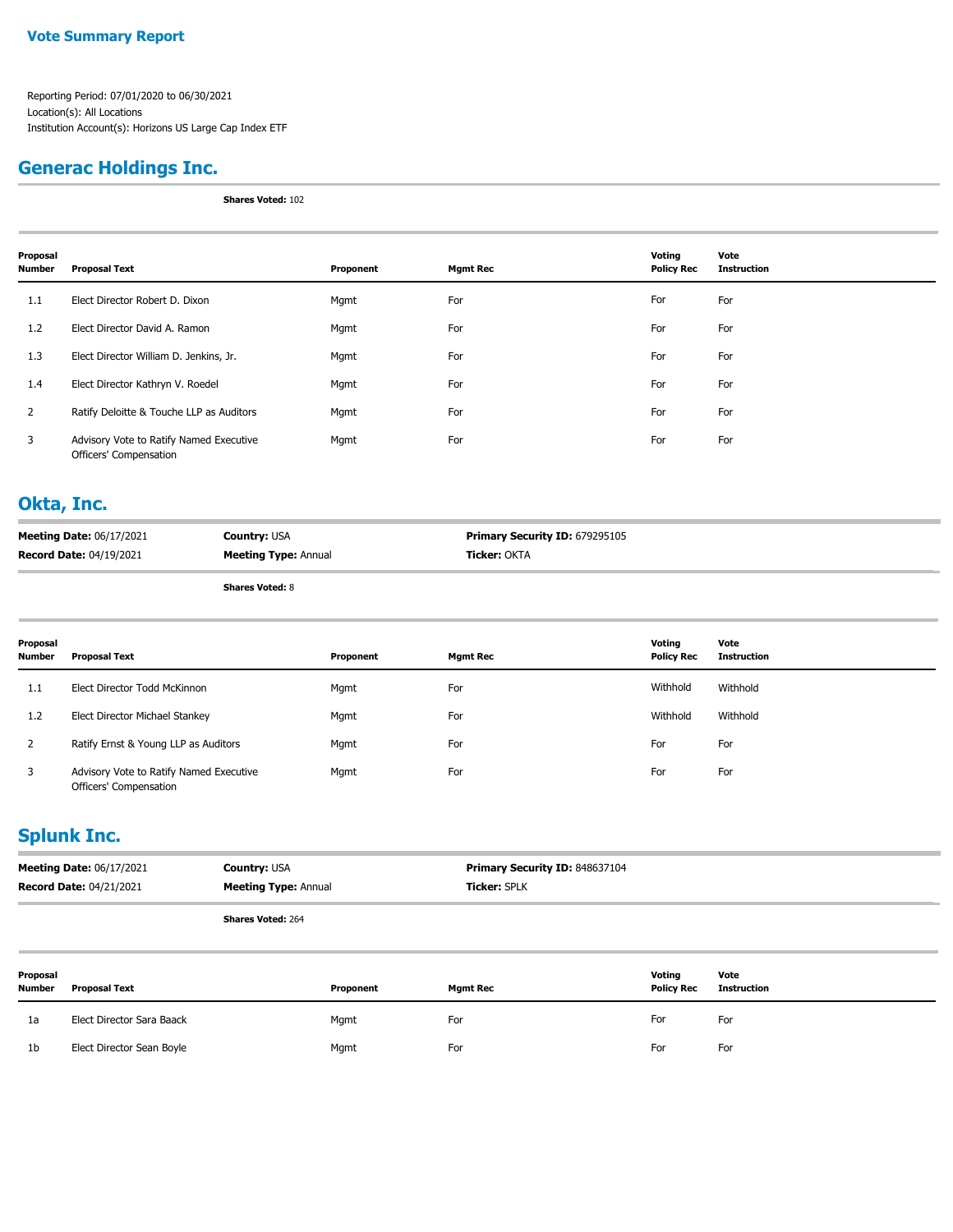### **Splunk Inc.**

| Proposal<br><b>Number</b> | <b>Proposal Text</b>                                              | Proponent | <b>Mgmt Rec</b> | Voting<br><b>Policy Rec</b> | Vote<br><b>Instruction</b> |
|---------------------------|-------------------------------------------------------------------|-----------|-----------------|-----------------------------|----------------------------|
| 1c                        | Elect Director Douglas Merritt                                    | Mgmt      | For             | For                         | For                        |
| 1 <sub>d</sub>            | Elect Director Graham Smith                                       | Mgmt      | For             | For                         | For                        |
| 2                         | Ratify PricewaterhouseCoopers LLP as<br>Auditors                  | Mgmt      | For             | For                         | For                        |
| 3                         | Advisory Vote to Ratify Named Executive<br>Officers' Compensation | Mgmt      | For             | Against                     | Against                    |

# **W. P. Carey Inc.**

| <b>Meeting Date: 06/17/2021</b> | <b>Country: USA</b>         | <b>Primary Security ID: 92936U109</b> |
|---------------------------------|-----------------------------|---------------------------------------|
| <b>Record Date: 03/25/2021</b>  | <b>Meeting Type: Annual</b> | <b>Ticker:</b> WPC                    |
|                                 |                             |                                       |

**Shares Voted:** 272

| Proposal<br><b>Number</b> | <b>Proposal Text</b>                                              | Proponent | <b>Mgmt Rec</b> | Voting<br><b>Policy Rec</b> | Vote<br><b>Instruction</b> |
|---------------------------|-------------------------------------------------------------------|-----------|-----------------|-----------------------------|----------------------------|
| 1a                        | Elect Director Mark A. Alexander                                  | Mgmt      | For             | For                         | For                        |
| 1b                        | Elect Director Tonit M. Calaway                                   | Mgmt      | For             | For                         | For                        |
| 1c                        | Elect Director Peter J. Farrell                                   | Mgmt      | For             | For                         | For                        |
| 1d                        | Elect Director Robert J. Flanagan                                 | Mgmt      | For             | For                         | For                        |
| 1e                        | Elect Director Jason E. Fox                                       | Mgmt      | For             | For                         | For                        |
| 1f                        | Elect Director Axel K.A. Hansing                                  | Mgmt      | For             | For                         | For                        |
| 1g                        | Elect Director Jean Hoysradt                                      | Mgmt      | For             | For                         | For                        |
| 1 <sub>h</sub>            | Elect Director Margaret G. Lewis                                  | Mgmt      | For             | For                         | For                        |
| 1 <sub>i</sub>            | Elect Director Christopher J. Niehaus                             | Mgmt      | For             | For                         | For                        |
| 1j                        | Elect Director Nick J.M. van Ommen                                | Mgmt      | For             | For                         | For                        |
| 2                         | Advisory Vote to Ratify Named Executive<br>Officers' Compensation | Mgmt      | For             | For                         | For                        |
| 3                         | Ratify PricewaterhouseCoopers LLP as<br>Auditors                  | Mgmt      | For             | For                         | For                        |

# **Zoom Video Communications, Inc.**

| <b>Meeting Date: 06/17/2021</b> | <b>Country:</b> USA         | <b>Primary Security ID: 98980L101</b> |
|---------------------------------|-----------------------------|---------------------------------------|
| <b>Record Date: 04/19/2021</b>  | <b>Meeting Type: Annual</b> | <b>Ticker:</b> ZM                     |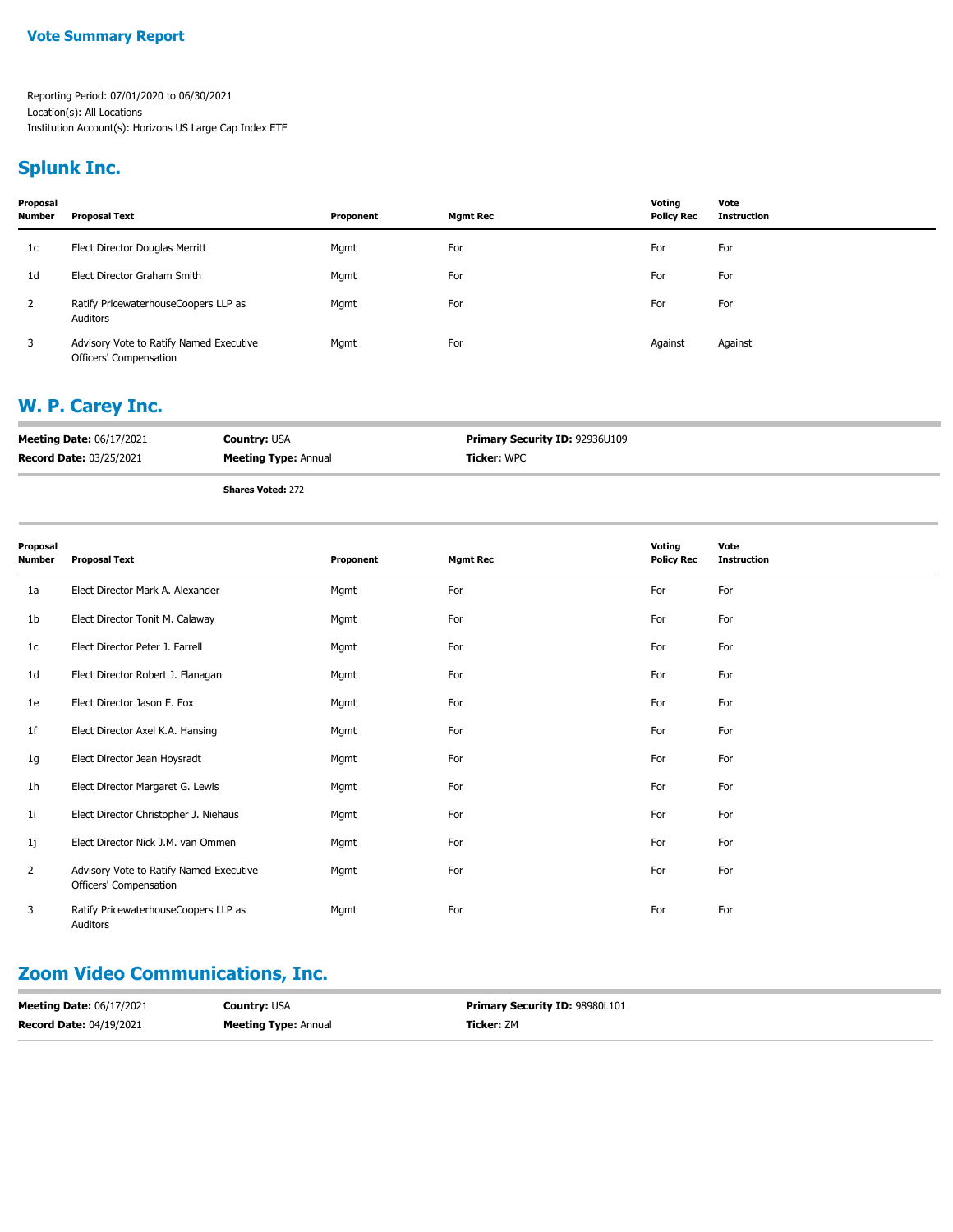### **Zoom Video Communications, Inc.**

**Shares Voted:** 318

| Proposal<br>Number | <b>Proposal Text</b>                                              | Proponent | Mgmt Rec | Voting<br><b>Policy Rec</b> | Vote<br><b>Instruction</b> |
|--------------------|-------------------------------------------------------------------|-----------|----------|-----------------------------|----------------------------|
| 1.1                | Elect Director Jonathan Chadwick                                  | Mgmt      | For      | Withhold                    | Withhold                   |
| 1.2                | Elect Director Kimberly L. Hammonds                               | Mgmt      | For      | Withhold                    | Withhold                   |
| 1.3                | Elect Director Dan Scheinman                                      | Mgmt      | For      | Withhold                    | Withhold                   |
| 2                  | Ratify KPMG LLP as Auditors                                       | Mgmt      | For      | For                         | For                        |
| 3                  | Advisory Vote to Ratify Named Executive<br>Officers' Compensation | Mgmt      | For      | Against                     | Against                    |
| 4                  | Advisory Vote on Say on Pay Frequency                             | Mgmt      | One Year | One Year                    | One Year                   |

#### **Fortinet, Inc.**

| <b>Meeting Date: 06/18/2021</b> | <b>Country: USA</b>         | <b>Primary Security ID: 34959E109</b> |
|---------------------------------|-----------------------------|---------------------------------------|
| <b>Record Date: 04/26/2021</b>  | <b>Meeting Type: Annual</b> | <b>Ticker: FTNT</b>                   |

**Shares Voted:** 226

| Proposal<br><b>Number</b> | <b>Proposal Text</b>                                              | Proponent | <b>Mgmt Rec</b> | Voting<br><b>Policy Rec</b> | Vote<br><b>Instruction</b> |
|---------------------------|-------------------------------------------------------------------|-----------|-----------------|-----------------------------|----------------------------|
| 1.1                       | Elect Director Ken Xie                                            | Mgmt      | For             | For                         | For                        |
| 1.2                       | Elect Director Michael Xie                                        | Mgmt      | For             | For                         | For                        |
| 1.3                       | Elect Director Kelly Ducourty                                     | Mgmt      | For             | For                         | For                        |
| 1.4                       | Elect Director Kenneth A. Goldman                                 | Mgmt      | For             | For                         | For                        |
| 1.5                       | Elect Director Ming Hsieh                                         | Mgmt      | For             | For                         | For                        |
| 1.6                       | Elect Director Jean Hu                                            | Mgmt      | For             | For                         | For                        |
| 1.7                       | Elect Director William H. Neukom                                  | Mgmt      | For             | For                         | For                        |
| 1.8                       | Elect Director Judith Sim                                         | Mgmt      | For             | For                         | For                        |
| $\overline{2}$            | Ratify Deloitte & Touche LLP as Auditors                          | Mgmt      | For             | For                         | For                        |
| 3                         | Advisory Vote to Ratify Named Executive<br>Officers' Compensation | Mgmt      | For             | For                         | For                        |

# **Keurig Dr Pepper Inc.**

| <b>Meeting Date: 06/18/2021</b> | <b>Country:</b> USA         | <b>Primary Security ID: 49271V100</b> |
|---------------------------------|-----------------------------|---------------------------------------|
| <b>Record Date: 04/19/2021</b>  | <b>Meeting Type: Annual</b> | <b>Ticker:</b> KDP                    |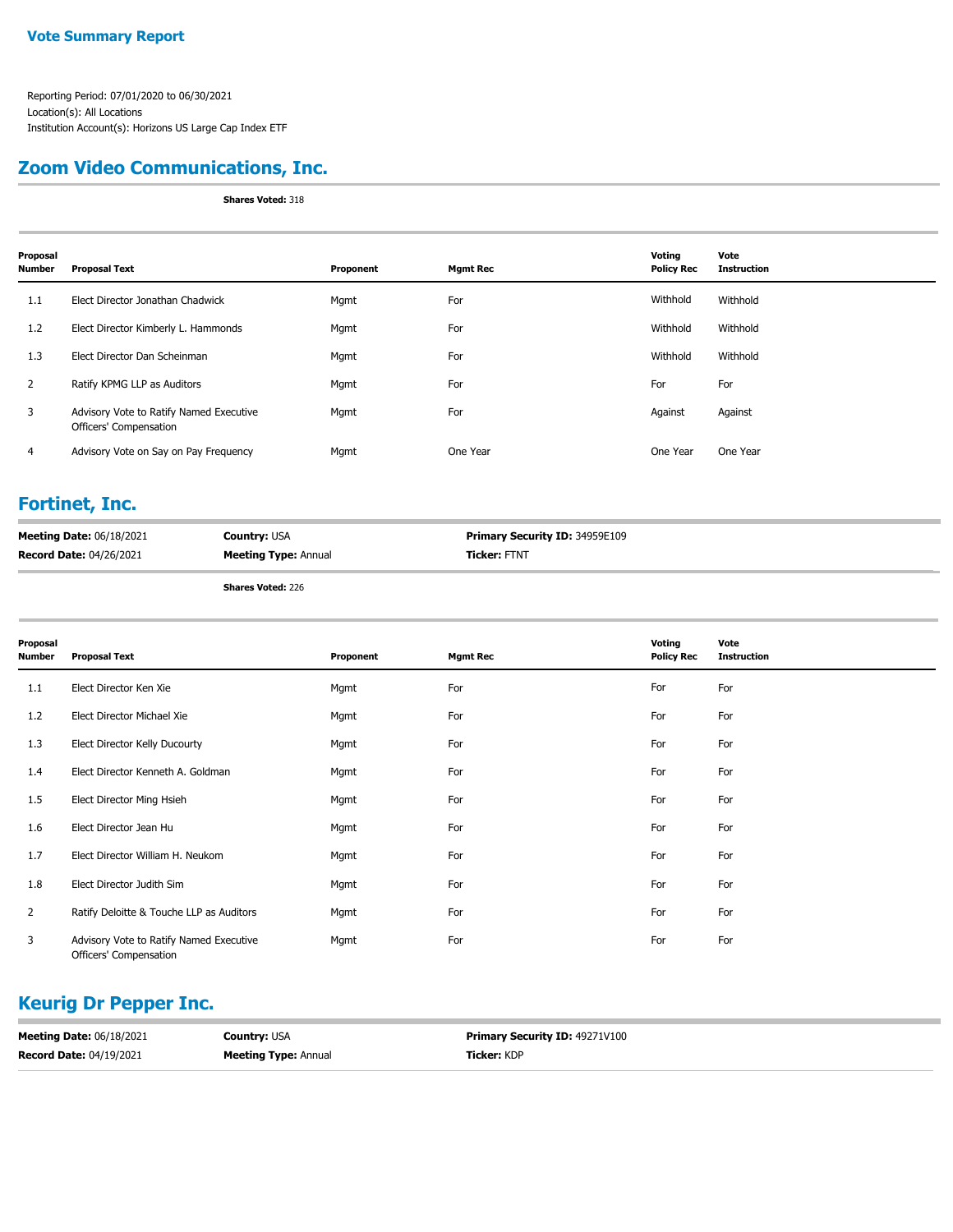### **Keurig Dr Pepper Inc.**

**Shares Voted:** 1,132

| Proposal<br><b>Number</b> | <b>Proposal Text</b>                                              | Proponent | <b>Mgmt Rec</b> | Voting<br><b>Policy Rec</b> | Vote<br><b>Instruction</b> |
|---------------------------|-------------------------------------------------------------------|-----------|-----------------|-----------------------------|----------------------------|
|                           |                                                                   |           |                 |                             |                            |
| 1A                        | Elect Director Robert J. Gamgort                                  | Mgmt      | For             | For                         | For                        |
| 1B                        | Elect Director Olivier Goudet                                     | Mgmt      | For             | For                         | For                        |
| 1 <sup>C</sup>            | Elect Director Peter Harf                                         | Mgmt      | For             | For                         | For                        |
| 1D                        | Elect Director Juliette Hickman                                   | Mgmt      | For             | For                         | For                        |
| 1E                        | Elect Director Genevieve Hovde                                    | Mgmt      | For             | For                         | For                        |
| 1F                        | Elect Director Paul S. Michaels                                   | Mgmt      | For             | For                         | For                        |
| 1G                        | Elect Director Pamela H. Patsley                                  | Mgmt      | For             | For                         | For                        |
| 1H                        | Elect Director Gerhard Pleuhs                                     | Mgmt      | For             | For                         | For                        |
| 1I                        | Elect Director Lubomira Rochet                                    | Mgmt      | For             | For                         | For                        |
| 1]                        | Elect Director Debra Sandler                                      | Mgmt      | For             | For                         | For                        |
| 1K                        | Elect Director Robert Singer                                      | Mgmt      | For             | For                         | For                        |
| 1L                        | Elect Director Justine Tan                                        | Mgmt      | For             | For                         | For                        |
| 1M                        | Elect Director Nelson Urdaneta                                    | Mgmt      | For             | For                         | For                        |
| 1 <sub>N</sub>            | Elect Director Larry D. Young                                     | Mgmt      | For             | For                         | For                        |
| $\overline{2}$            | Advisory Vote to Ratify Named Executive<br>Officers' Compensation | Mgmt      | For             | For                         | For                        |
| 3                         | Ratify Deloitte & Touche LLP as Auditors                          | Mgmt      | For             | For                         | For                        |

# **Activision Blizzard, Inc.**

| <b>Meeting Date: 06/21/2021</b> | <b>Country: USA</b>         | Primary Security ID: 00507V109 |
|---------------------------------|-----------------------------|--------------------------------|
| <b>Record Date: 04/19/2021</b>  | <b>Meeting Type: Annual</b> | <b>Ticker: ATVI</b>            |
|                                 | <b>Shares Voted: 1,255</b>  |                                |

| Proposal<br>Number | <b>Proposal Text</b>                | Proponent | <b>Mgmt Rec</b> | Voting<br><b>Policy Rec</b> | Vote<br>Instruction |
|--------------------|-------------------------------------|-----------|-----------------|-----------------------------|---------------------|
| 1a                 | Elect Director Reveta Bowers        | Mgmt      | For             | For                         | For                 |
| 1 <sub>b</sub>     | Elect Director Robert Corti         | Mgmt      | For             | For                         | For                 |
| 1c                 | Elect Director Hendrik Hartong, III | Mgmt      | For             | For                         | For                 |
| 1 <sub>d</sub>     | Elect Director Brian Kelly          | Mgmt      | For             | For                         | For                 |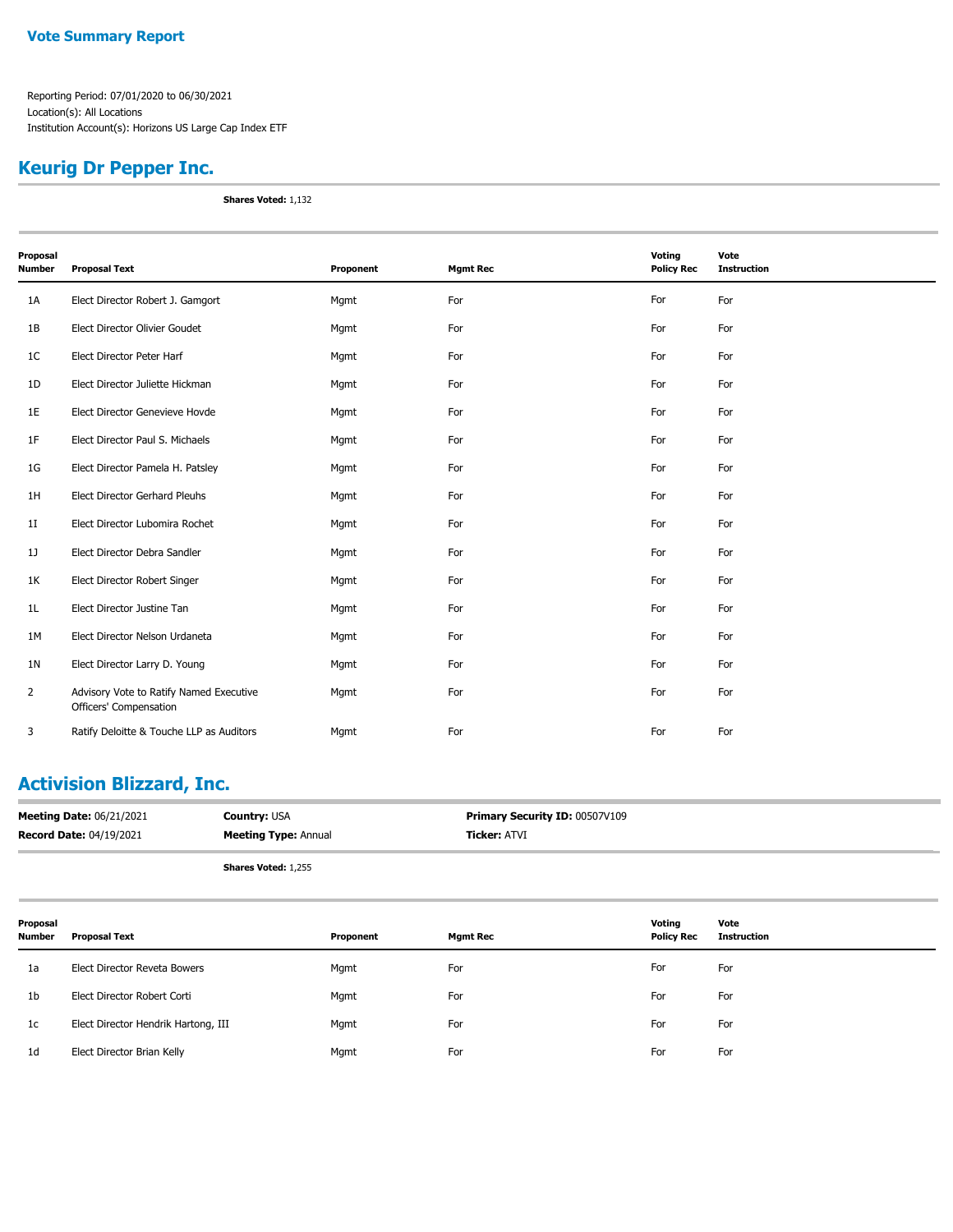### **Activision Blizzard, Inc.**

| Proposal<br>Number | <b>Proposal Text</b>                                              | Proponent | <b>Mgmt Rec</b> | Voting<br><b>Policy Rec</b> | Vote<br><b>Instruction</b> |
|--------------------|-------------------------------------------------------------------|-----------|-----------------|-----------------------------|----------------------------|
| 1e                 | Elect Director Robert Kotick                                      | Mgmt      | For             | For                         | For                        |
| 1f                 | Elect Director Barry Meyer                                        | Mgmt      | For             | For                         | For                        |
| 1g                 | Elect Director Robert Morgado                                     | Mgmt      | For             | For                         | For                        |
| 1h                 | Elect Director Peter Nolan                                        | Mgmt      | For             | For                         | For                        |
| 11                 | Elect Director Dawn Ostroff                                       | Mgmt      | For             | For                         | For                        |
| 1j                 | Elect Director Casey Wasserman                                    | Mgmt      | For             | For                         | For                        |
| $\overline{2}$     | Advisory Vote to Ratify Named Executive<br>Officers' Compensation | Mgmt      | For             | Against                     | Against                    |
| 3                  | Ratify PricewaterhouseCoopers LLP as<br>Auditors                  | Mgmt      | For             | For                         | For                        |

# **Dell Technologies Inc.**

| <b>Meeting Date: 06/22/2021</b> | <b>Country: USA</b>         | <b>Primary Security ID: 24703L202</b> |
|---------------------------------|-----------------------------|---------------------------------------|
| <b>Record Date: 04/26/2021</b>  | <b>Meeting Type: Annual</b> | <b>Ticker: DELL</b>                   |
|                                 | <b>Shares Voted: 402</b>    |                                       |

| Proposal<br><b>Number</b> | <b>Proposal Text</b>                                              | Proponent | <b>Mgmt Rec</b> | Voting<br><b>Policy Rec</b> | Vote<br><b>Instruction</b> |
|---------------------------|-------------------------------------------------------------------|-----------|-----------------|-----------------------------|----------------------------|
| 1.1                       | Elect Director Michael S. Dell                                    | Mgmt      | For             | Withhold                    | Withhold                   |
| 1.2                       | Elect Director David W. Dorman                                    | Mgmt      | For             | Withhold                    | Withhold                   |
| 1.3                       | Elect Director Egon Durban                                        | Mgmt      | For             | Withhold                    | Withhold                   |
| 1.4                       | Elect Director William D. Green                                   | Mgmt      | For             | Withhold                    | Withhold                   |
| 1.5                       | Elect Director Simon Patterson                                    | Mgmt      | For             | Withhold                    | Withhold                   |
| 1.6                       | Elect Director Lynn M. Vojvodich                                  | Mgmt      | For             | Withhold                    | Withhold                   |
| 1.7                       | Elect Director Ellen J. Kullman                                   | Mgmt      | For             | Withhold                    | Withhold                   |
| 2                         | Ratify PricewaterhouseCoopers LLP as<br>Auditors                  | Mgmt      | For             | For                         | For                        |
| 3                         | Advisory Vote to Ratify Named Executive<br>Officers' Compensation | Mgmt      | For             | For                         | For                        |

### **Mastercard Incorporated**

| <b>Meeting Date: 06/22/2021</b> | <b>Country: USA</b>         | <b>Primary Security ID: 576360104</b> |
|---------------------------------|-----------------------------|---------------------------------------|
| <b>Record Date: 04/23/2021</b>  | <b>Meeting Type: Annual</b> | <b>Ticker: MA</b>                     |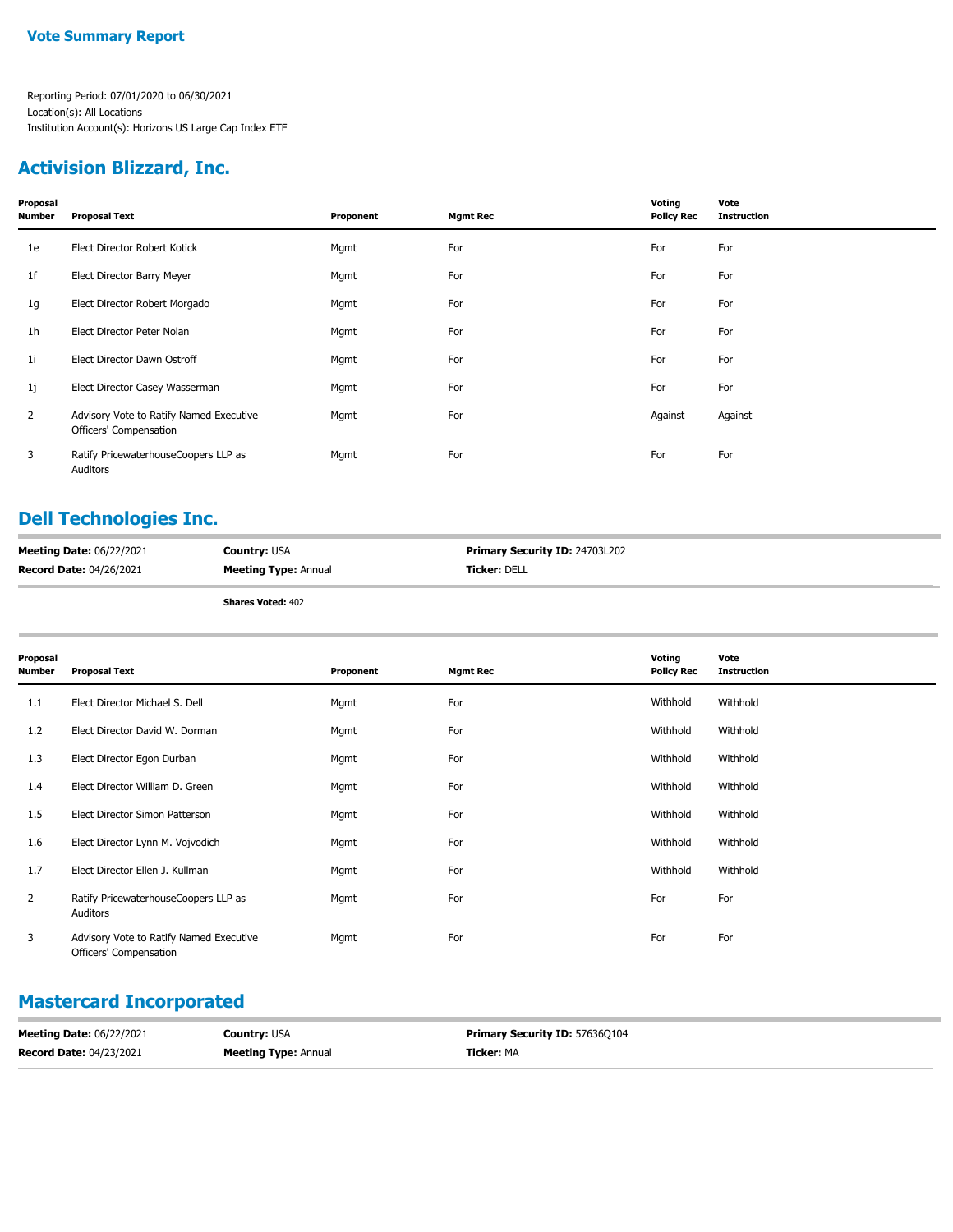### **Mastercard Incorporated**

**Shares Voted:** 1,434

| Proposal<br><b>Number</b> | <b>Proposal Text</b>                                              | Proponent | <b>Mgmt Rec</b> | Voting<br><b>Policy Rec</b> | Vote<br><b>Instruction</b> |
|---------------------------|-------------------------------------------------------------------|-----------|-----------------|-----------------------------|----------------------------|
|                           |                                                                   |           |                 |                             |                            |
| 1a                        | Elect Director Ajay Banga                                         | Mgmt      | For             | For                         | For                        |
| 1 <sub>b</sub>            | Elect Director Merit E. Janow                                     | Mgmt      | For             | For                         | For                        |
| 1c                        | Elect Director Richard K. Davis                                   | Mgmt      | For             | For                         | For                        |
| 1 <sub>d</sub>            | Elect Director Steven J. Freiberg                                 | Mgmt      | For             | For                         | For                        |
| 1e                        | Elect Director Julius Genachowski                                 | Mgmt      | For             | For                         | For                        |
| 1 <sup>f</sup>            | Elect Director Choon Phong Goh                                    | Mgmt      | For             | For                         | For                        |
| 1g                        | Elect Director Oki Matsumoto                                      | Mgmt      | For             | For                         | For                        |
| 1 <sub>h</sub>            | Elect Director Michael Miebach                                    | Mgmt      | For             | For                         | For                        |
| 1 <sub>i</sub>            | Elect Director Youngme Moon                                       | Mgmt      | For             | For                         | For                        |
| 1j                        | Elect Director Rima Qureshi                                       | Mgmt      | For             | For                         | For                        |
| 1k                        | Elect Director Jose Octavio Reyes Lagunes                         | Mgmt      | For             | For                         | For                        |
| 11                        | Elect Director Gabrielle Sulzberger                               | Mgmt      | For             | For                         | For                        |
| 1 <sub>m</sub>            | Elect Director Jackson Tai                                        | Mgmt      | For             | For                         | For                        |
| 1n                        | Elect Director Lance Uggla                                        | Mgmt      | For             | For                         | For                        |
| $\overline{2}$            | Advisory Vote to Ratify Named Executive<br>Officers' Compensation | Mgmt      | For             | Against                     | Against                    |
| 3                         | Ratify PricewaterhouseCoopers LLP as<br>Auditors                  | Mgmt      | For             | For                         | For                        |
| 4                         | Amend Omnibus Stock Plan                                          | Mgmt      | For             | For                         | For                        |
| 5                         | Amend Non-Employee Director Omnibus<br>Stock Plan                 | Mgmt      | For             | For                         | For                        |
| 6                         | Eliminate Supermajority Vote Requirement                          | Mgmt      | For             | For                         | For                        |

### **Veeva Systems Inc.**

| <b>Meeting Date: 06/23/2021</b><br><b>Record Date: 04/30/2021</b> |                            | <b>Country: USA</b><br><b>Meeting Type: Annual</b> |           | Primary Security ID: 922475108<br><b>Ticker: VEEV</b> |                             |                     |
|-------------------------------------------------------------------|----------------------------|----------------------------------------------------|-----------|-------------------------------------------------------|-----------------------------|---------------------|
|                                                                   |                            | <b>Shares Voted: 223</b>                           |           |                                                       |                             |                     |
| Proposal<br>Number                                                | <b>Proposal Text</b>       |                                                    | Proponent | <b>Mgmt Rec</b>                                       | Voting<br><b>Policy Rec</b> | Vote<br>Instruction |
| 1a                                                                | Elect Director Mark Carges |                                                    | Mgmt      | For                                                   | For                         | For                 |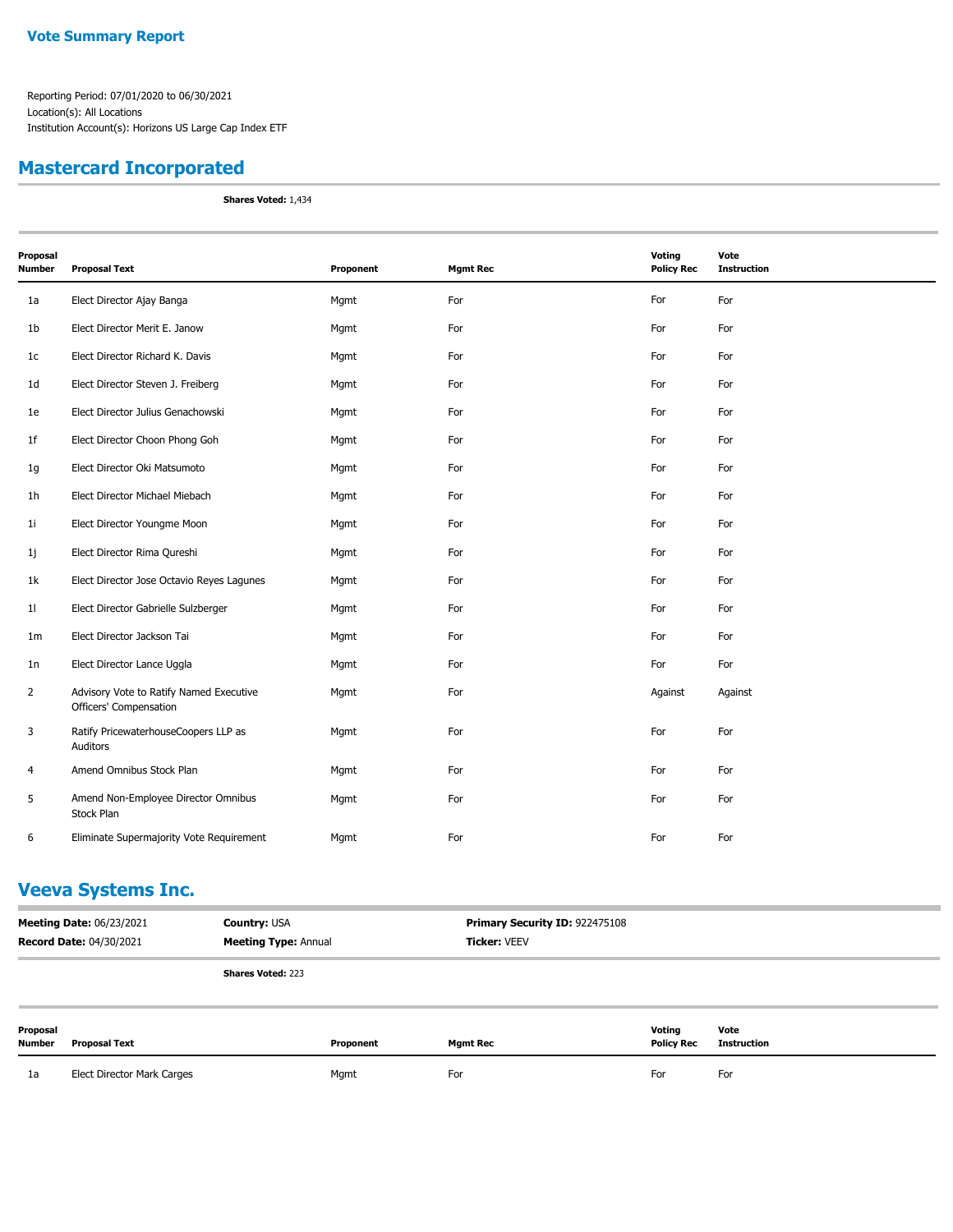### **Veeva Systems Inc.**

| Proposal<br><b>Number</b> | <b>Proposal Text</b>                                                           | Proponent | <b>Mgmt Rec</b> | Voting<br><b>Policy Rec</b> | Vote<br><b>Instruction</b> |
|---------------------------|--------------------------------------------------------------------------------|-----------|-----------------|-----------------------------|----------------------------|
| 1 <sub>b</sub>            | Elect Director Paul E. Chamberlain                                             | Mgmt      | For             | For                         | For                        |
| 1 <sub>c</sub>            | Elect Director Ronald E.F. Codd                                                | Mgmt      | For             | For                         | For                        |
| 1 <sub>d</sub>            | Elect Director Peter P. Gassner                                                | Mgmt      | For             | For                         | For                        |
| 1e                        | Elect Director Mary Lynne Hedley                                               | Mgmt      | For             | For                         | For                        |
| 1f                        | Elect Director Gordon Ritter                                                   | Mgmt      | For             | For                         | For                        |
| 1g                        | Elect Director Paul Sekhri                                                     | Mgmt      | For             | Against                     | Against                    |
| 1 <sub>h</sub>            | Elect Director Matthew J. Wallach                                              | Mgmt      | For             | For                         | For                        |
| $\overline{2}$            | Ratify KPMG LLP as Auditors                                                    | Mgmt      | For             | For                         | For                        |
| 3                         | Advisory Vote to Ratify Named Executive<br>Officers' Compensation              | Mgmt      | For             | For                         | For                        |
| $\overline{4}$            | Advisory Vote on Say on Pay Frequency                                          | Mgmt      | Three Years     | One Year                    | One Year                   |
| 5                         | Provide Right to Call Special Meeting                                          | Mgmt      | For             | For                         | For                        |
| 6                         | Provide Right to Call a Special Meeting at a 15<br>Percent Ownership Threshold | <b>SH</b> | Against         | For                         | For                        |

### **The Kroger Co.**

| <b>Meeting Date: 06/24/2021</b> | <b>Country: USA</b>         | <b>Primary Security ID: 501044101</b> |
|---------------------------------|-----------------------------|---------------------------------------|
| <b>Record Date: 04/26/2021</b>  | <b>Meeting Type: Annual</b> | <b>Ticker:</b> KR                     |
|                                 | <b>Shares Voted: 1,197</b>  |                                       |

| Proposal<br>Number | <b>Proposal Text</b>                                    | Proponent | <b>Mgmt Rec</b> | Voting<br><b>Policy Rec</b> | Vote<br><b>Instruction</b> |
|--------------------|---------------------------------------------------------|-----------|-----------------|-----------------------------|----------------------------|
| 1a                 | Elect Director Nora A. Aufreiter                        | Mgmt      | For             | For                         | For                        |
| 1b                 | Elect Director Kevin M. Brown                           | Mgmt      | For             | For                         | For                        |
| 1c                 | Elect Director Anne Gates                               | Mgmt      | For             | For                         | For                        |
| 1d                 | Elect Director Karen M. Hoguet                          | Mgmt      | For             | For                         | For                        |
| 1e                 | Elect Director W. Rodney McMullen                       | Mgmt      | For             | For                         | For                        |
| 1f                 | Elect Director Clyde R. Moore                           | Mgmt      | For             | For                         | For                        |
| 1g                 | Elect Director Ronald L. Sargent                        | Mgmt      | For             | For                         | For                        |
| 1h                 | Elect Director J. Amanda Sourry Knox<br>(Amanda Sourry) | Mgmt      | For             | For                         | For                        |
| 1i                 | Elect Director Mark S. Sutton                           | Mgmt      | For             | For                         | For                        |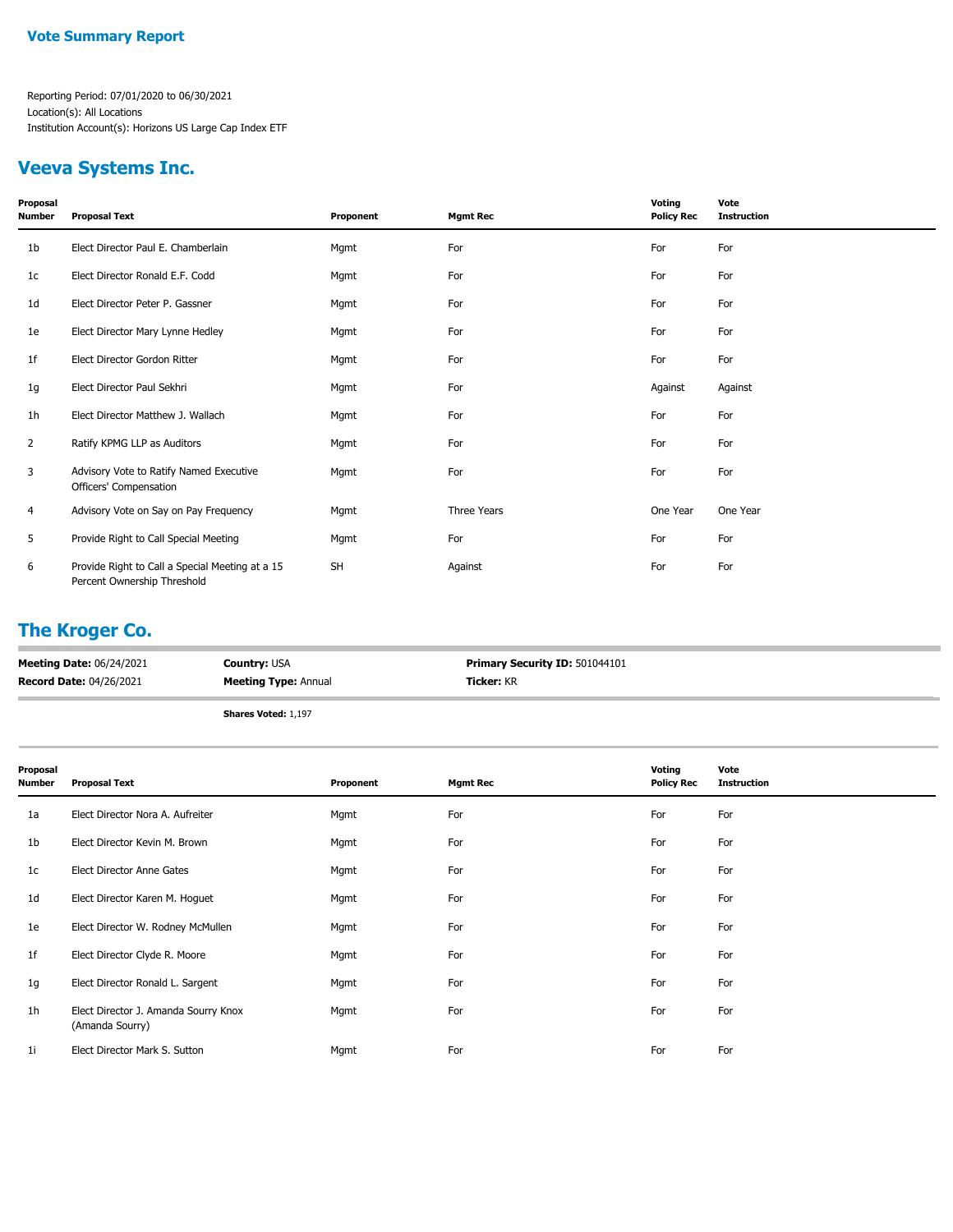### **The Kroger Co.**

| Proposal<br><b>Number</b> | <b>Proposal Text</b>                                              | Proponent | <b>Mgmt Rec</b> | Voting<br><b>Policy Rec</b> | Vote<br><b>Instruction</b> |
|---------------------------|-------------------------------------------------------------------|-----------|-----------------|-----------------------------|----------------------------|
| 1j                        | Elect Director Ashok Vemuri                                       | Mgmt      | For             | For                         | For                        |
| 2                         | Advisory Vote to Ratify Named Executive<br>Officers' Compensation | Mgmt      | For             | For                         | For                        |
| 3                         | Ratify PricewaterhouseCoopers LLC as Auditor                      | Mgmt      | For             | For                         | For                        |
| 4                         | Assess Environmental Impact of<br>Non-Recyclable Packaging        | <b>SH</b> | Against         | For                         | For                        |

# **Twitter, Inc.**

| <b>Meeting Date: 06/24/2021</b> | <b>Country: USA</b>         | <b>Primary Security ID: 90184L102</b> |
|---------------------------------|-----------------------------|---------------------------------------|
| <b>Record Date: 04/05/2021</b>  | <b>Meeting Type: Annual</b> | <b>Ticker: TWTR</b>                   |
|                                 |                             |                                       |

**Shares Voted:** 1,324

| Proposal       |                                                                                   |           |                 | Voting            | Vote               |
|----------------|-----------------------------------------------------------------------------------|-----------|-----------------|-------------------|--------------------|
| Number         | <b>Proposal Text</b>                                                              | Proponent | <b>Mgmt Rec</b> | <b>Policy Rec</b> | <b>Instruction</b> |
| 1a             | Elect Director Jesse Cohn                                                         | Mgmt      | For             | For               | For                |
| 1b             | Elect Director Martha Lane Fox                                                    | Mgmt      | For             | For               | For                |
| 1c             | Elect Director Fei-Fei Li                                                         | Mgmt      | For             | For               | For                |
| 1d             | Elect Director David Rosenblatt                                                   | Mgmt      | For             | For               | For                |
| $\overline{2}$ | Advisory Vote to Ratify Named Executive<br>Officers' Compensation                 | Mgmt      | For             | For               | For                |
| 3              | Advisory Vote on Say on Pay Frequency                                             | Mgmt      | One Year        | One Year          | One Year           |
| 4              | Ratify PricewaterhouseCoopers LLP as<br>Auditors                                  | Mgmt      | For             | For               | For                |
| 5              | Declassify the Board of Directors                                                 | Mgmt      | For             | For               | For                |
| 6              | Report on Climate Change *Withdrawn<br>Resolution*                                | <b>SH</b> |                 |                   |                    |
| $\overline{7}$ | Require Independent Director Nominee with<br>Human and/or Civil Rights Experience | SH        | Against         | Against           | Against            |

### **CarMax, Inc.**

| <b>Meeting Date: 06/29/2021</b> | <b>Country: USA</b>         | <b>Primary Security ID: 143130102</b> |
|---------------------------------|-----------------------------|---------------------------------------|
| <b>Record Date: 04/23/2021</b>  | <b>Meeting Type: Annual</b> | <b>Ticker:</b> KMX                    |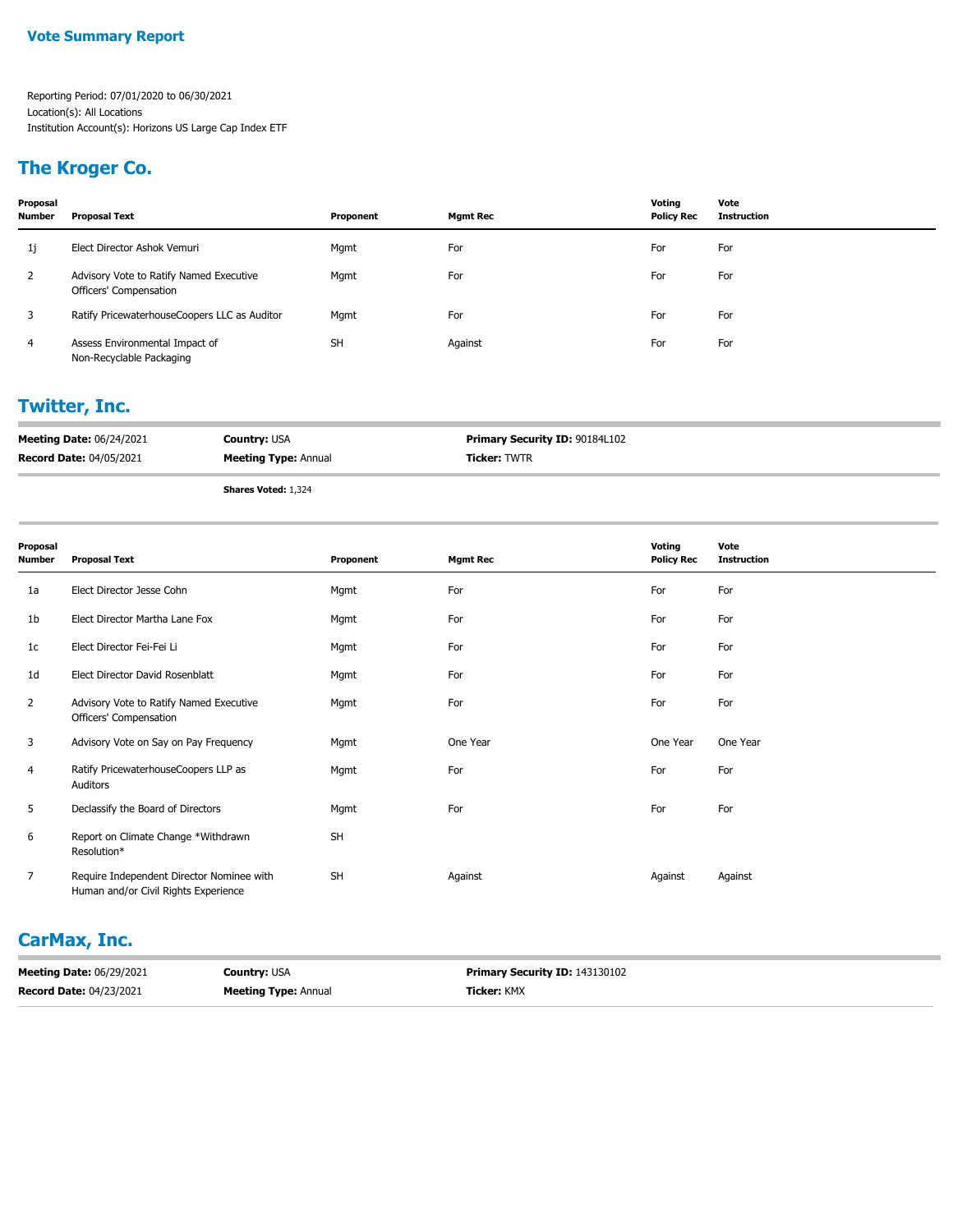Reporting Period: 07/01/2020 to 06/30/2021 Location(s): All Locations Institution Account(s): Horizons US Large Cap Index ETF

### **CarMax, Inc.**

**Shares Voted:** 266

| Proposal       |                                                                   |           |                 | Voting            | Vote               |
|----------------|-------------------------------------------------------------------|-----------|-----------------|-------------------|--------------------|
| <b>Number</b>  | <b>Proposal Text</b>                                              | Proponent | <b>Mgmt Rec</b> | <b>Policy Rec</b> | <b>Instruction</b> |
| 1a             | Elect Director Peter J. Bensen                                    | Mgmt      | For             | For               | For                |
| 1 <sub>b</sub> | Elect Director Ronald E. Blaylock                                 | Mgmt      | For             | For               | For                |
| 1 <sub>c</sub> | Elect Director Sona Chawla                                        | Mgmt      | For             | For               | For                |
| 1 <sub>d</sub> | Elect Director Thomas J. Folliard                                 | Mgmt      | For             | For               | For                |
| 1e             | Elect Director Shira Goodman                                      | Mgmt      | For             | For               | For                |
| 1 <sub>f</sub> | Elect Director Robert J. Hombach                                  | Mgmt      | For             | For               | For                |
| 1g             | Elect Director David W. McCreight                                 | Mgmt      | For             | For               | For                |
| 1 <sub>h</sub> | Elect Director William D. Nash                                    | Mgmt      | For             | For               | For                |
| 11             | Elect Director Mark F. O'Neil                                     | Mgmt      | For             | For               | For                |
| 1j             | Elect Director Pietro Satriano                                    | Mgmt      | For             | For               | For                |
| 1k             | Elect Director Marcella Shinder                                   | Mgmt      | For             | For               | For                |
| 11             | Elect Director Mitchell D. Steenrod                               | Mgmt      | For             | For               | For                |
| 2              | Ratify KPMG LLP as Auditors                                       | Mgmt      | For             | For               | For                |
| 3              | Advisory Vote to Ratify Named Executive<br>Officers' Compensation | Mgmt      | For             | For               | For                |
| 4              | Report on Political Contributions and<br>Expenditures             | <b>SH</b> | Against         | For               | For                |

### **MongoDB, Inc.**

| <b>Meeting Date: 06/29/2021</b> | <b>Country: USA</b>         | Primary Security ID: 60937P106 |
|---------------------------------|-----------------------------|--------------------------------|
| <b>Record Date: 04/30/2021</b>  | <b>Meeting Type: Annual</b> | <b>Ticker: MDB</b>             |
|                                 | <b>Shares Voted: 92</b>     |                                |

| Proposal<br><b>Number</b> | Proposal Text                                                     | Proponent | <b>Mgmt Rec</b> | Voting<br><b>Policy Rec</b> | Vote<br><b>Instruction</b> |
|---------------------------|-------------------------------------------------------------------|-----------|-----------------|-----------------------------|----------------------------|
| 1.1                       | Elect Director Roelof Botha                                       | Mgmt      | For             | Withhold                    | Withhold                   |
| 1.2                       | Elect Director Dev Ittycheria                                     | Mgmt      | For             | Withhold                    | Withhold                   |
| 1.3                       | Elect Director John McMahon                                       | Mgmt      | For             | Withhold                    | Withhold                   |
| 2                         | Advisory Vote to Ratify Named Executive<br>Officers' Compensation | Mgmt      | For             | For                         | For                        |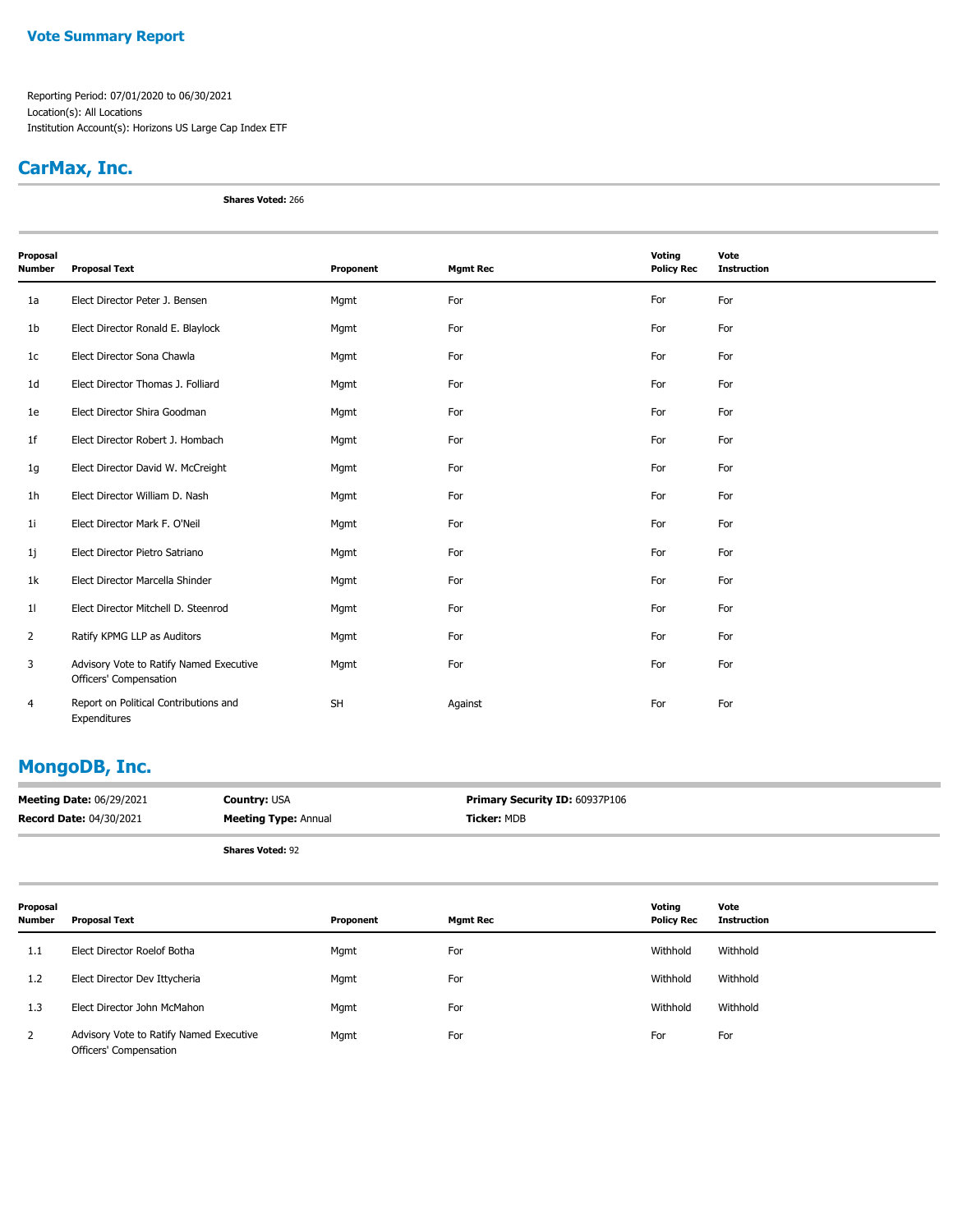### **MongoDB, Inc.**

| Proposal<br><b>Number</b> | <b>Proposal Text</b>                             | Proponent | <b>Mgmt Rec</b> | Votina<br><b>Policy Rec</b> | Vote<br><b>Instruction</b> |
|---------------------------|--------------------------------------------------|-----------|-----------------|-----------------------------|----------------------------|
|                           | Ratify PricewaterhouseCoopers LLP as<br>Auditors | Mgmt      | For             | For                         | For                        |

# **CrowdStrike Holdings, Inc.**

| <b>Meeting Date: 06/30/2021</b> | <b>Country: USA</b>         | <b>Primary Security ID: 22788C105</b> |
|---------------------------------|-----------------------------|---------------------------------------|
| <b>Record Date: 05/05/2021</b>  | <b>Meeting Type: Annual</b> | <b>Ticker: CRWD</b>                   |
|                                 | <b>Shares Voted: 296</b>    |                                       |

| Proposal<br><b>Number</b> | <b>Proposal Text</b>                                              | Proponent | <b>Mgmt Rec</b> | Voting<br><b>Policy Rec</b> | Vote<br><b>Instruction</b> |
|---------------------------|-------------------------------------------------------------------|-----------|-----------------|-----------------------------|----------------------------|
| 1.1                       | Elect Director Roxanne S. Austin                                  | Mgmt      | For             | Withhold                    | Withhold                   |
| 1.2                       | Elect Director Sameer K. Gandhi                                   | Mgmt      | For             | Withhold                    | Withhold                   |
| 1.3                       | Elect Director Gerhard Watzinger                                  | Mgmt      | For             | Withhold                    | Withhold                   |
| $\mathbf{2}$              | Ratify PricewaterhouseCoopers LLP as<br>Auditors                  | Mgmt      | For             | For                         | For                        |
| 3                         | Advisory Vote to Ratify Named Executive<br>Officers' Compensation | Mgmt      | For             | Against                     | Against                    |
| 4                         | Advisory Vote on Say on Pay Frequency                             | Mgmt      | Three Years     | One Year                    | One Year                   |
| 5.                        | Amend Qualified Employee Stock Purchase<br>Plan                   | Mgmt      | For             | For                         | For                        |

# **Exact Sciences Corporation**

| <b>Meeting Date: 06/30/2021</b> | <b>Country: USA</b>         | <b>Primary Security ID: 30063P105</b> |
|---------------------------------|-----------------------------|---------------------------------------|
| <b>Record Date: 05/06/2021</b>  | <b>Meeting Type: Annual</b> | <b>Ticker: EXAS</b>                   |
|                                 |                             |                                       |

**Shares Voted:** 275

| Proposal<br>Number | <b>Proposal Text</b>                                              | Proponent | <b>Mgmt Rec</b> | Voting<br><b>Policy Rec</b> | Vote<br><b>Instruction</b> |
|--------------------|-------------------------------------------------------------------|-----------|-----------------|-----------------------------|----------------------------|
| 1.1                | Elect Director Paul Clancy                                        | Mgmt      | For             | For                         | For                        |
| 1.2                | Elect Director Pierre Jacquet                                     | Mgmt      | For             | For                         | For                        |
| 1.3                | Elect Director Daniel Levangie                                    | Mgmt      | For             | For                         | For                        |
| 2                  | Ratify PricewaterhouseCoopers, LLP as<br>Auditors                 | Mgmt      | For             | For                         | For                        |
| 3                  | Advisory Vote to Ratify Named Executive<br>Officers' Compensation | Mgmt      | For             | Against                     | Against                    |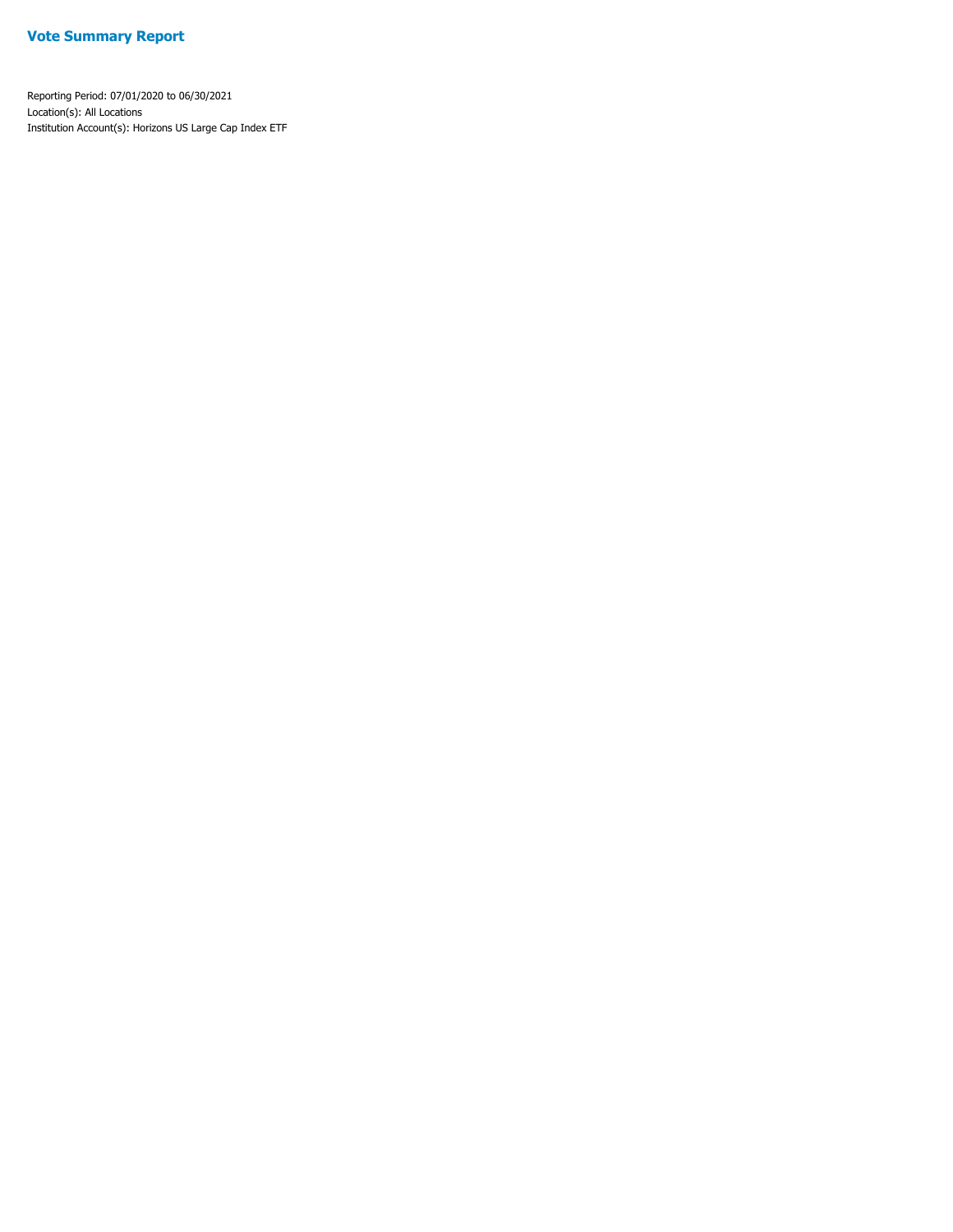#### **Meeting Date Range: 01-Jul-2020 To 06-Dec-2021**

#### **Selected Accounts**

|                                | <b>VMWARE, INC.</b>                                 |                                                                                                                                               |            |                |              |                             |    |             |         |                       |
|--------------------------------|-----------------------------------------------------|-----------------------------------------------------------------------------------------------------------------------------------------------|------------|----------------|--------------|-----------------------------|----|-------------|---------|-----------------------|
| Security:                      |                                                     | 928563402                                                                                                                                     |            |                |              | Meeting Type:               |    | Annual      |         |                       |
| Ticker:                        |                                                     | <b>VMW</b>                                                                                                                                    |            |                |              | Meeting Date:               |    | 15-Jul-2020 |         |                       |
| <b>ISIN</b>                    |                                                     | US9285634021                                                                                                                                  |            |                |              | Vote Deadline Date:         |    | 14-Jul-2020 |         |                       |
| Agenda                         |                                                     | 935225993                                                                                                                                     | Management |                |              | <b>Total Ballot Shares:</b> |    | 42          |         |                       |
| Last Vote Date:<br>29-May-2020 |                                                     |                                                                                                                                               |            |                |              |                             |    |             |         |                       |
| <b>Item</b>                    | Proposal                                            |                                                                                                                                               |            | Recommendation | Default Vote | For                         |    | Against     | Abstain | <b>Take No Action</b> |
| $\overline{1}$                 |                                                     | Election of Director: Anthony Bates                                                                                                           |            | For            | None         |                             | 42 | 0           | 0       | 0                     |
| $\overline{2}$                 | Proxy Statement.                                    | An advisory vote to approve named executive<br>officer compensation, as described in VMware's                                                 |            | For            | None         |                             | 42 | $\mathbf 0$ | 0       | 0                     |
| 3                              | VMware's Board of Directors of<br>January 29, 2021. | To ratify the selection by the Audit Committee of<br>PricewaterhouseCoopers LLP as VMware's<br>independent auditor for the fiscal year ending |            | For            | None         |                             | 42 | 0           | 0       | 0                     |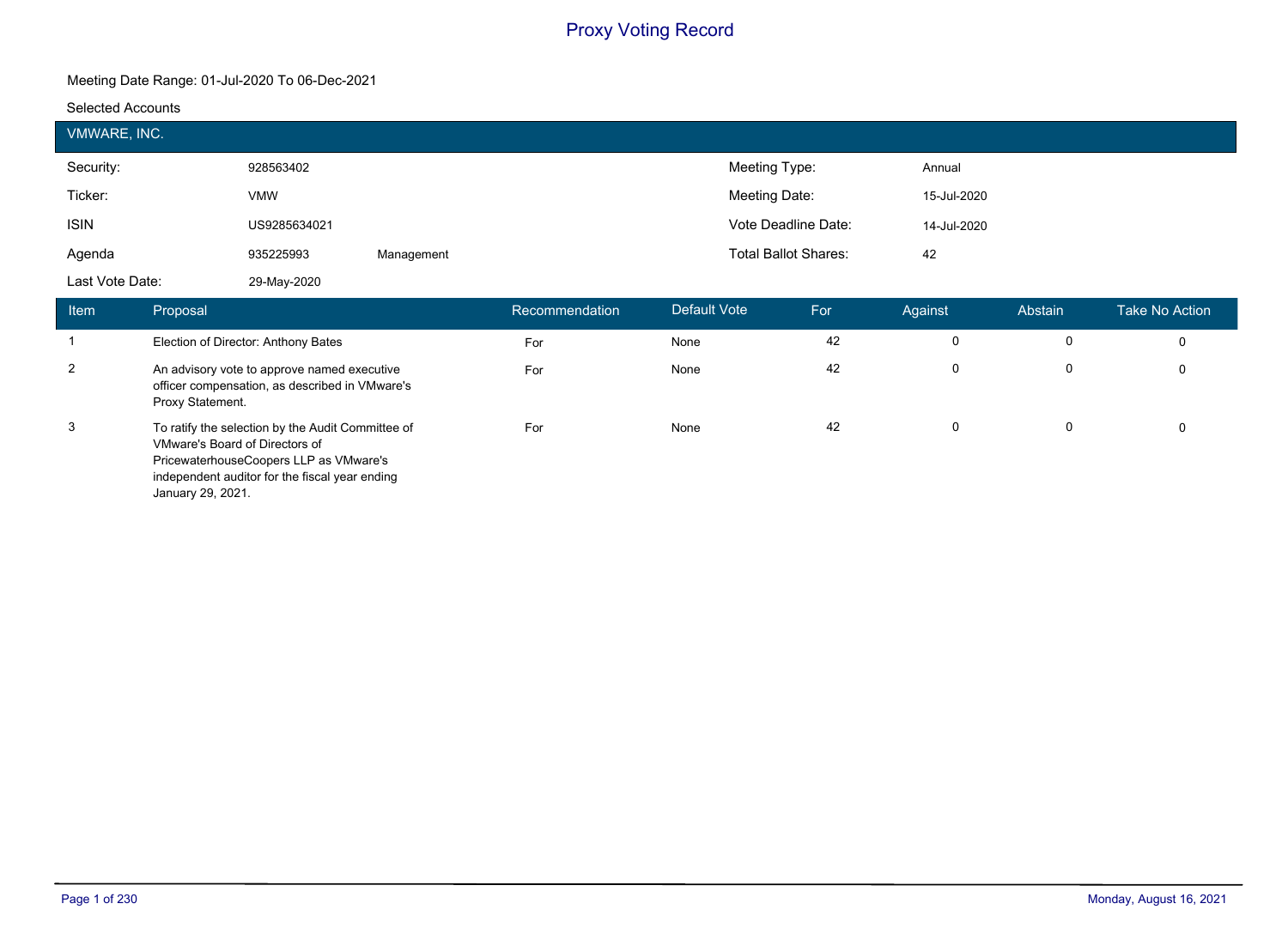| E*TRADE FINANCIAL CORPORATION |              |            |                             |             |  |  |  |
|-------------------------------|--------------|------------|-----------------------------|-------------|--|--|--|
| Security:                     | 269246401    |            | Meeting Type:               | Special     |  |  |  |
| Ticker:                       | <b>ETFC</b>  |            | Meeting Date:               | 17-Jul-2020 |  |  |  |
| <b>ISIN</b>                   | US2692464017 |            | Vote Deadline Date:         | 16-Jul-2020 |  |  |  |
| Agenda                        | 935240298    | Management | <b>Total Ballot Shares:</b> | 123         |  |  |  |
| Last Vote Date:               | 17-Jun-2020  |            |                             |             |  |  |  |

| <b>Item</b> | Proposal                                                                                                                                                                                                                                                                    | Recommendation | Default Vote | For | Against     | Abstain | <b>Take No Action</b> |
|-------------|-----------------------------------------------------------------------------------------------------------------------------------------------------------------------------------------------------------------------------------------------------------------------------|----------------|--------------|-----|-------------|---------|-----------------------|
|             | Proposal to adopt the Agreement and Plan of<br>Merger, dated as of February 20, 2020 (as it may<br>be amended from time to time, the "merger"<br>agreement"), by and among Morgan Stanley,<br>Moon-Eagle Merger Sub, Inc. and E*TRADE<br>Financial Corporation ("E*TRADE"). | For            | None         | 123 | $\Omega$    | 0       | 0                     |
| 2           | Proposal to approve, on an advisory (non-binding)<br>basis, certain compensation that may be paid or<br>become payable to E*TRADE's named executive<br>officers in connection with the merger.                                                                              | For            | None         | 123 | $\Omega$    | 0       | 0                     |
| 3           | Proposal to adjourn the E*TRADE special<br>meeting, if necessary or appropriate, to solicit<br>additional proxies in favor of the merger<br>agreement proposal if there are not sufficient<br>votes at the time of such adjournment to adopt the<br>merger agreement.       | For            | None         | 123 | $\mathbf 0$ | 0       | 0                     |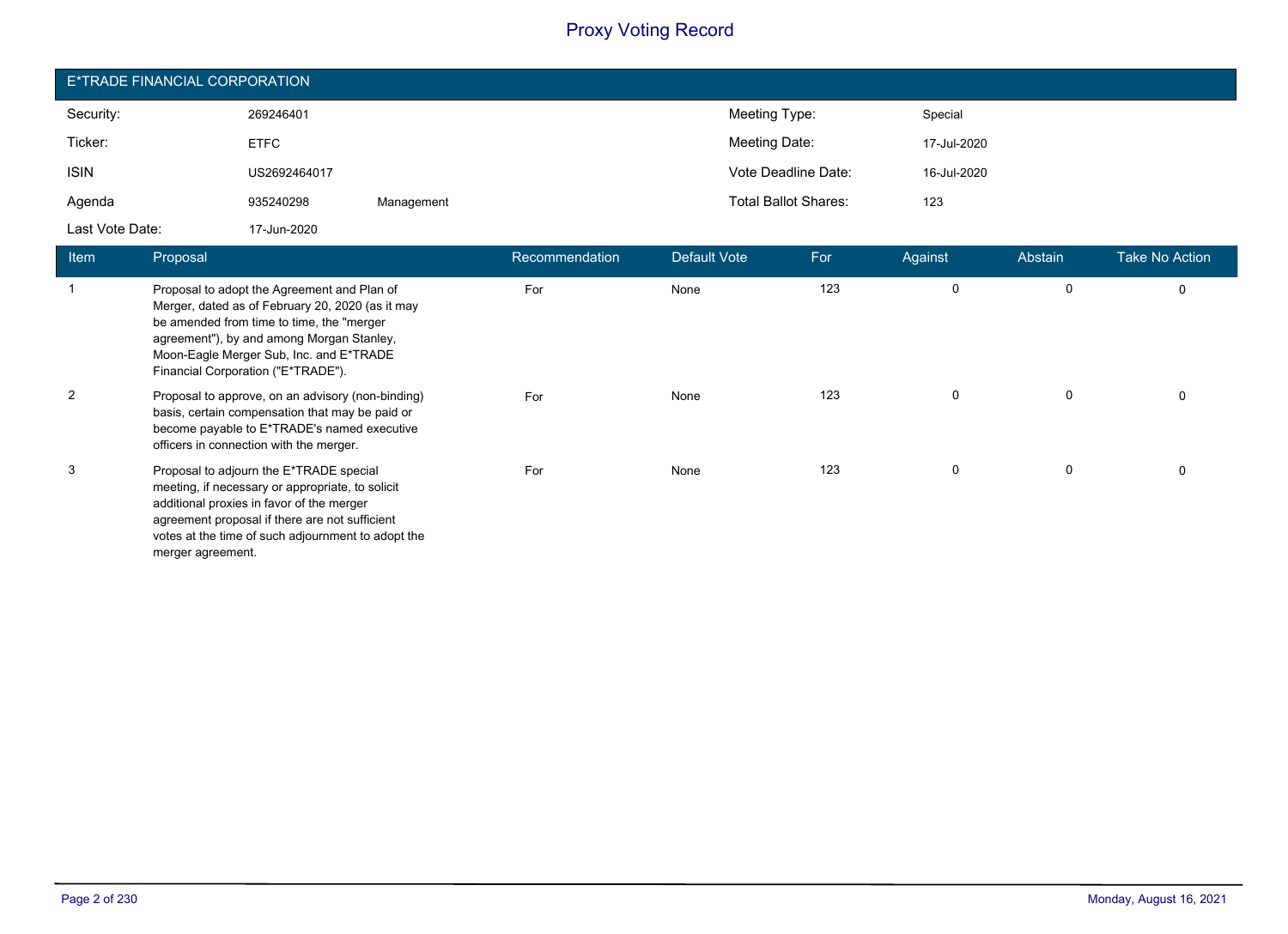| <b>CONSTELLATION BRANDS, INC.</b> |              |            |                             |             |  |  |  |
|-----------------------------------|--------------|------------|-----------------------------|-------------|--|--|--|
| Security:                         | 21036P108    |            | Meeting Type:               | Annual      |  |  |  |
| Ticker:                           | <b>STZ</b>   |            | Meeting Date:               | 21-Jul-2020 |  |  |  |
| <b>ISIN</b>                       | US21036P1084 |            | Vote Deadline Date:         | 20-Jul-2020 |  |  |  |
| Agenda                            | 935230754    | Management | <b>Total Ballot Shares:</b> | 85          |  |  |  |
| Last Vote Date:                   | 06-Jun-2020  |            |                             |             |  |  |  |

| <b>Item</b>    | Proposal                                                                                                                                                  | Recommendation | <b>Default Vote</b> | For | Against      | Abstain     | Take No Action |
|----------------|-----------------------------------------------------------------------------------------------------------------------------------------------------------|----------------|---------------------|-----|--------------|-------------|----------------|
| -1             | <b>DIRECTOR</b>                                                                                                                                           | For            | None                |     |              |             |                |
|                | <b>Christy Clark</b>                                                                                                                                      |                |                     | 85  | 0            | 0           | $\Omega$       |
|                | Jennifer M. Daniels<br>2                                                                                                                                  |                |                     | 85  | 0            | 0           | $\Omega$       |
|                | Jerry Fowden<br>3                                                                                                                                         |                |                     | 85  | $\mathbf 0$  | 0           | $\Omega$       |
|                | Ernesto M. Hernandez                                                                                                                                      |                |                     | 85  | $\Omega$     | 0           | 0              |
|                | S. Somersille Johnson<br>5                                                                                                                                |                |                     | 85  | $\Omega$     | 0           | $\Omega$       |
|                | James A. Locke III<br>6                                                                                                                                   |                |                     | 85  | 0            | 0           | 0              |
|                | J. Manuel Madero Garza                                                                                                                                    |                |                     | 85  | $\mathbf 0$  | $\mathbf 0$ | $\Omega$       |
|                | Daniel J. McCarthy<br>8                                                                                                                                   |                |                     | 85  | 0            | 0           | 0              |
|                | William A. Newlands<br>9                                                                                                                                  |                |                     | 85  | $\mathbf 0$  | 0           | 0              |
|                | <b>Richard Sands</b><br>10                                                                                                                                |                |                     | 85  | $\mathbf{0}$ | 0           | $\Omega$       |
|                | <b>Robert Sands</b><br>11                                                                                                                                 |                |                     | 85  | 0            | 0           | 0              |
|                | Judy A. Schmeling<br>12                                                                                                                                   |                |                     | 85  | $\Omega$     | $\mathbf 0$ | 0              |
| $\overline{c}$ | To ratify the selection of KPMG LLP as the<br>Company's independent registered public<br>accounting firm for the fiscal year ending February<br>28, 2021. | For            | None                | 85  | 0            | 0           | 0              |
| 3              | To approve, by an advisory vote, the<br>compensation of the Company's named executive<br>officers as disclosed in the Proxy Statement.                    | For            | None                | 85  | 0            | 0           | 0              |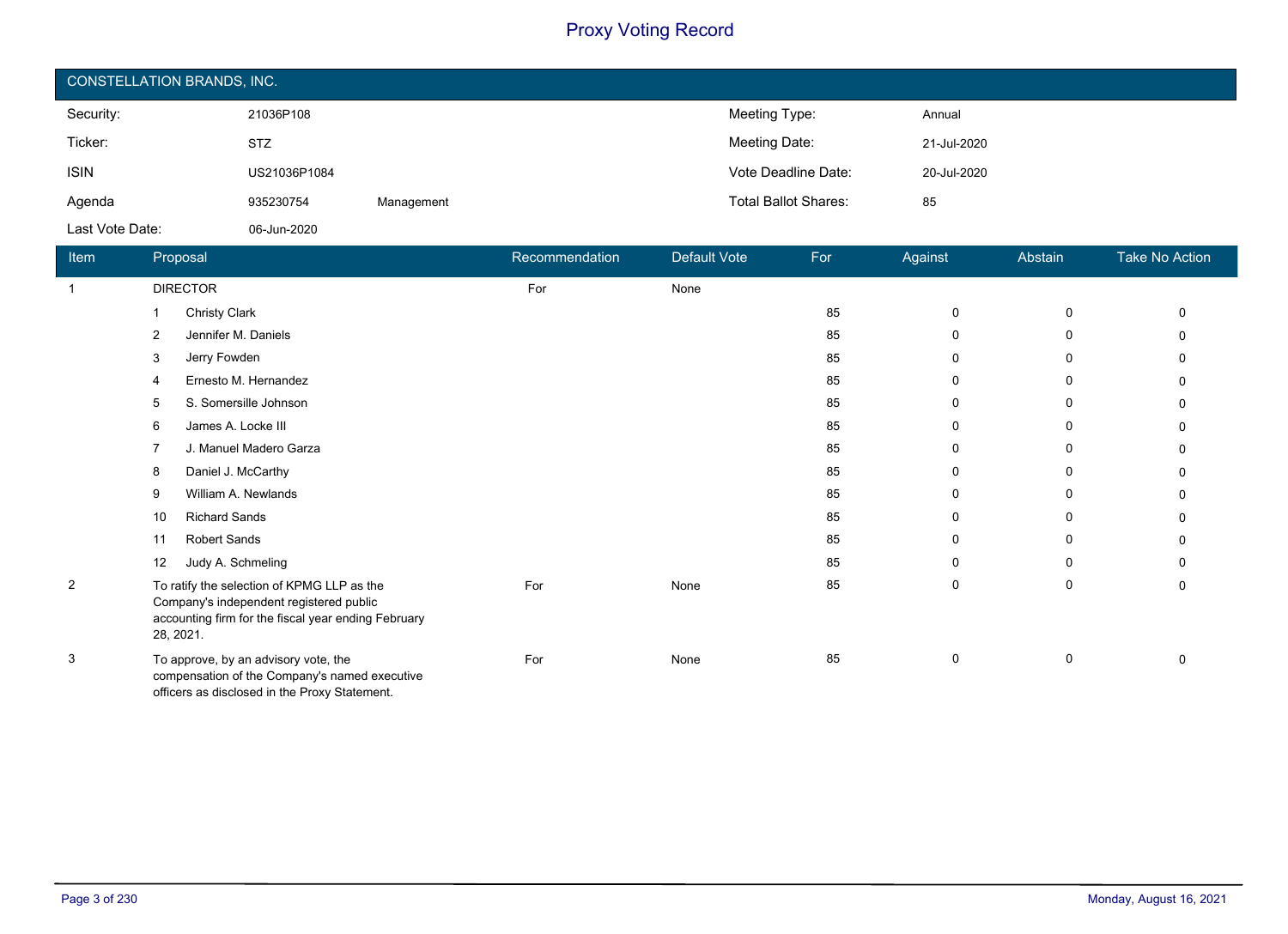| <b>EXACT SCIENCES CORPORATION</b> |              |            |                             |             |  |  |
|-----------------------------------|--------------|------------|-----------------------------|-------------|--|--|
| Security:                         | 30063P105    |            | Meeting Type:               | Annual      |  |  |
| Ticker:                           | <b>EXAS</b>  |            | Meeting Date:               | 23-Jul-2020 |  |  |
| <b>ISIN</b>                       | US30063P1057 |            | Vote Deadline Date:         | 22-Jul-2020 |  |  |
| Agenda                            | 935236706    | Management | <b>Total Ballot Shares:</b> | 161         |  |  |
| Last Vote Date:                   | 12-Jun-2020  |            |                             |             |  |  |

| Item           | Proposal                                                                                                                                                                                 | Recommendation | Default Vote | For | Against     | Abstain | <b>Take No Action</b> |
|----------------|------------------------------------------------------------------------------------------------------------------------------------------------------------------------------------------|----------------|--------------|-----|-------------|---------|-----------------------|
|                | <b>DIRECTOR</b>                                                                                                                                                                          | For            | None         |     |             |         |                       |
|                | Eli Casdin                                                                                                                                                                               |                |              | 161 | $\mathbf 0$ | 0       | 0                     |
|                | $\overline{2}$<br>James E. Doyle                                                                                                                                                         |                |              | 161 | $\mathbf 0$ | 0       | 0                     |
|                | 3<br>Freda Lewis-Hall                                                                                                                                                                    |                |              | 161 | 0           | 0       | 0                     |
|                | Kathleen Sebelius                                                                                                                                                                        |                |              | 161 | 0           | 0       | 0                     |
| $\overline{2}$ | To ratify the appointment of<br>PricewaterhouseCoopers, LLP as the Company's<br>independent registered public accounting firm for<br>2020.                                               | For            | None         | 161 | $\mathbf 0$ | 0       | $\mathbf 0$           |
| 3              | To approve on an advisory basis the<br>compensation of the Company's named executive<br>officers.                                                                                        | For            | None         | 161 | 0           | 0       | 0                     |
| 4              | To approve an amendment to the Company's<br>Certificate of Incorporation increasing the number<br>of authorized shares of common stock from<br>200,000,000 shares to 400,000,000 shares. | For            | None         | 161 | 0           | 0       | 0                     |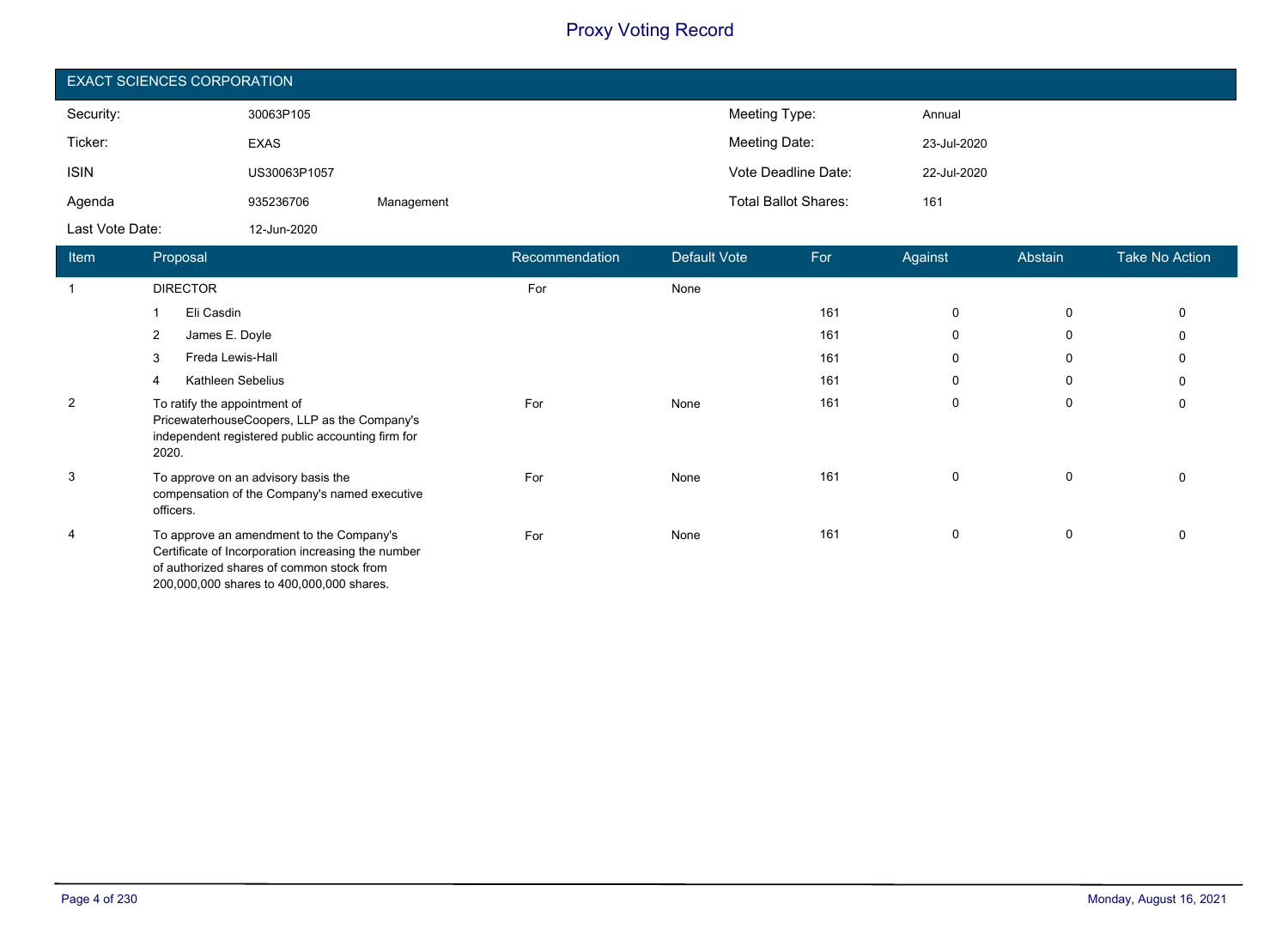| MARVELL TECHNOLOGY GROUP LTD. |              |            |                             |             |  |  |
|-------------------------------|--------------|------------|-----------------------------|-------------|--|--|
| Security:                     | G5876H105    |            | Meeting Type:               | Annual      |  |  |
| Ticker:                       | <b>MRVL</b>  |            | Meeting Date:               | 23-Jul-2020 |  |  |
| <b>ISIN</b>                   | BMG5876H1051 |            | Vote Deadline Date:         | 22-Jul-2020 |  |  |
| Agenda                        | 935232126    | Management | <b>Total Ballot Shares:</b> | 364         |  |  |
| Last Vote Date:               | 02-Jun-2020  |            |                             |             |  |  |

| Item           | Proposal                                                                                                                                                                                                                                                                                          | Recommendation | Default Vote | For | Against     | Abstain      | <b>Take No Action</b> |
|----------------|---------------------------------------------------------------------------------------------------------------------------------------------------------------------------------------------------------------------------------------------------------------------------------------------------|----------------|--------------|-----|-------------|--------------|-----------------------|
|                | Election of Director: Tudor Brown                                                                                                                                                                                                                                                                 | For            | None         | 364 | 0           | 0            | $\Omega$              |
| $\overline{2}$ | Election of Director: Brad Buss                                                                                                                                                                                                                                                                   | For            | None         | 364 | 0           | 0            | 0                     |
| 3              | Election of Director: Edward Frank                                                                                                                                                                                                                                                                | For            | None         | 364 | 0           | 0            | $\Omega$              |
| 4              | Election of Director: Richard S. Hill                                                                                                                                                                                                                                                             | For            | None         | 364 | 0           | 0            | $\Omega$              |
| 5              | Election of Director: Bethany Mayer                                                                                                                                                                                                                                                               | For            | None         | 364 | 0           | 0            | $\Omega$              |
| 6              | Election of Director: Matthew J. Murphy                                                                                                                                                                                                                                                           | For            | None         | 364 | $\mathbf 0$ | 0            | $\Omega$              |
| 7              | Election of Director: Michael Strachan                                                                                                                                                                                                                                                            | For            | None         | 364 | 0           | 0            | $\mathbf{0}$          |
| 8              | Election of Director: Robert E. Switz                                                                                                                                                                                                                                                             | For            | None         | 364 | 0           | $\mathbf{0}$ | $\mathbf{0}$          |
| 9              | An advisory (non-binding) vote to approve<br>compensation of our named executive officers.                                                                                                                                                                                                        | For            | None         | 364 | 0           | 0            | 0                     |
| 10             | The appointment of Deloitte & Touche LLP as our<br>auditors and independent registered public<br>accounting firm, and authorization of the audit<br>committee, acting on behalf of our board of<br>directors, to fix the remuneration of the firm for the<br>fiscal year ending January 30, 2021. | For            | None         | 364 | 0           | 0            | $\mathbf{0}$          |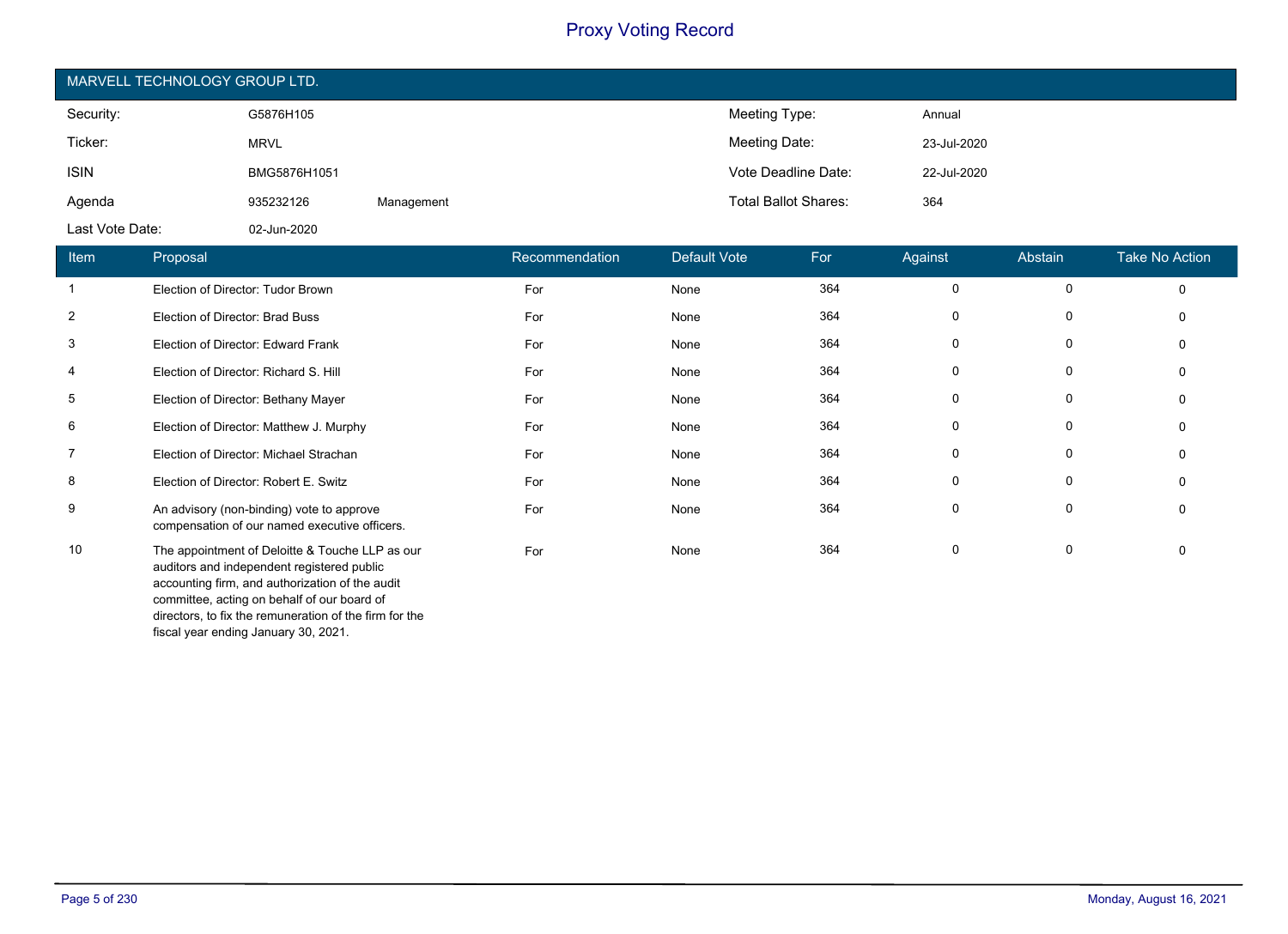| <b>STERIS PLC</b> |              |            |                             |             |
|-------------------|--------------|------------|-----------------------------|-------------|
| Security:         | G8473T100    |            | Meeting Type:               | Annual      |
| Ticker:           | <b>STE</b>   |            | Meeting Date:               | 28-Jul-2020 |
| <b>ISIN</b>       | IE00BFY8C754 |            | Vote Deadline Date:         | 27-Jul-2020 |
| Agenda            | 935236768    | Management | <b>Total Ballot Shares:</b> | 45          |
| Last Vote Date:   | 13-Jun-2020  |            |                             |             |

| Item           | Proposal                                                                                                                                                                                                                                                                                                                                                                          | Recommendation | <b>Default Vote</b> | For | Against     | Abstain      | <b>Take No Action</b> |
|----------------|-----------------------------------------------------------------------------------------------------------------------------------------------------------------------------------------------------------------------------------------------------------------------------------------------------------------------------------------------------------------------------------|----------------|---------------------|-----|-------------|--------------|-----------------------|
| $\mathbf{1}$   | Re-election of Director: Richard C. Breeden                                                                                                                                                                                                                                                                                                                                       | For            | None                | 45  | 0           | $\mathsf{O}$ | $\mathbf 0$           |
| $\sqrt{2}$     | Re-election of Director: Cynthia L. Feldmann                                                                                                                                                                                                                                                                                                                                      | For            | None                | 45  | 0           | 0            | $\mathbf 0$           |
| 3              | Re-election of Director: Dr. Jacqueline B.<br>Kosecoff                                                                                                                                                                                                                                                                                                                            | For            | None                | 45  | 0           | 0            | $\Omega$              |
| 4              | Re-election of Director: David B. Lewis                                                                                                                                                                                                                                                                                                                                           | For            | None                | 45  | 0           | $\mathbf 0$  | $\Omega$              |
| 5              | Re-election of Director: Walter M Rosebrough, Jr.                                                                                                                                                                                                                                                                                                                                 | For            | None                | 45  | $\mathbf 0$ | 0            | $\Omega$              |
| 6              | Re-election of Director: Dr. Nirav R. Shah                                                                                                                                                                                                                                                                                                                                        | For            | None                | 45  | $\mathbf 0$ | 0            | $\Omega$              |
| $\overline{7}$ | Re-election of Director: Dr. Mohsen M. Sohi                                                                                                                                                                                                                                                                                                                                       | For            | None                | 45  | $\mathbf 0$ | $\mathbf 0$  | $\mathbf 0$           |
| 8              | Re-election of Director: Dr. Richard M. Steeves                                                                                                                                                                                                                                                                                                                                   | For            | None                | 45  | $\mathbf 0$ | 0            | $\Omega$              |
| 9              | To ratify the appointment of Ernst & Young LLP<br>as the Company's independent registered public<br>accounting firm for the year ending March 31,<br>2021.                                                                                                                                                                                                                        | For            | None                | 45  | $\mathbf 0$ | $\mathbf 0$  | $\mathbf 0$           |
| 10             | To appoint Ernst & Young Chartered Accountants<br>as the Company's Irish statutory auditor under the<br>Act to hold office until the conclusion of the<br>Company's next Annual General Meeting.                                                                                                                                                                                  | For            | None                | 45  | $\mathbf 0$ | $\mathbf 0$  | $\Omega$              |
| 11             | To authorize the Directors of the Company or the<br>Audit Committee to determine the remuneration of<br>Ernst & Young Chartered Accountants as the<br>Company's Irish statutory auditor.                                                                                                                                                                                          | For            | None                | 45  | $\mathsf 0$ | $\mathsf{O}$ | $\Omega$              |
| 12             | To approve, on a non-binding advisory basis, the<br>compensation of the Company's named executive<br>officers as disclosed pursuant to the disclosure<br>rules of the Securities and Exchange<br>Commission, including the Compensation<br>Discussion and Analysis and the tabular and<br>narrative disclosure contained in the Company's<br>proxy statement dated June 12, 2020. | For            | None                | 45  | $\mathbf 0$ | 0            | $\Omega$              |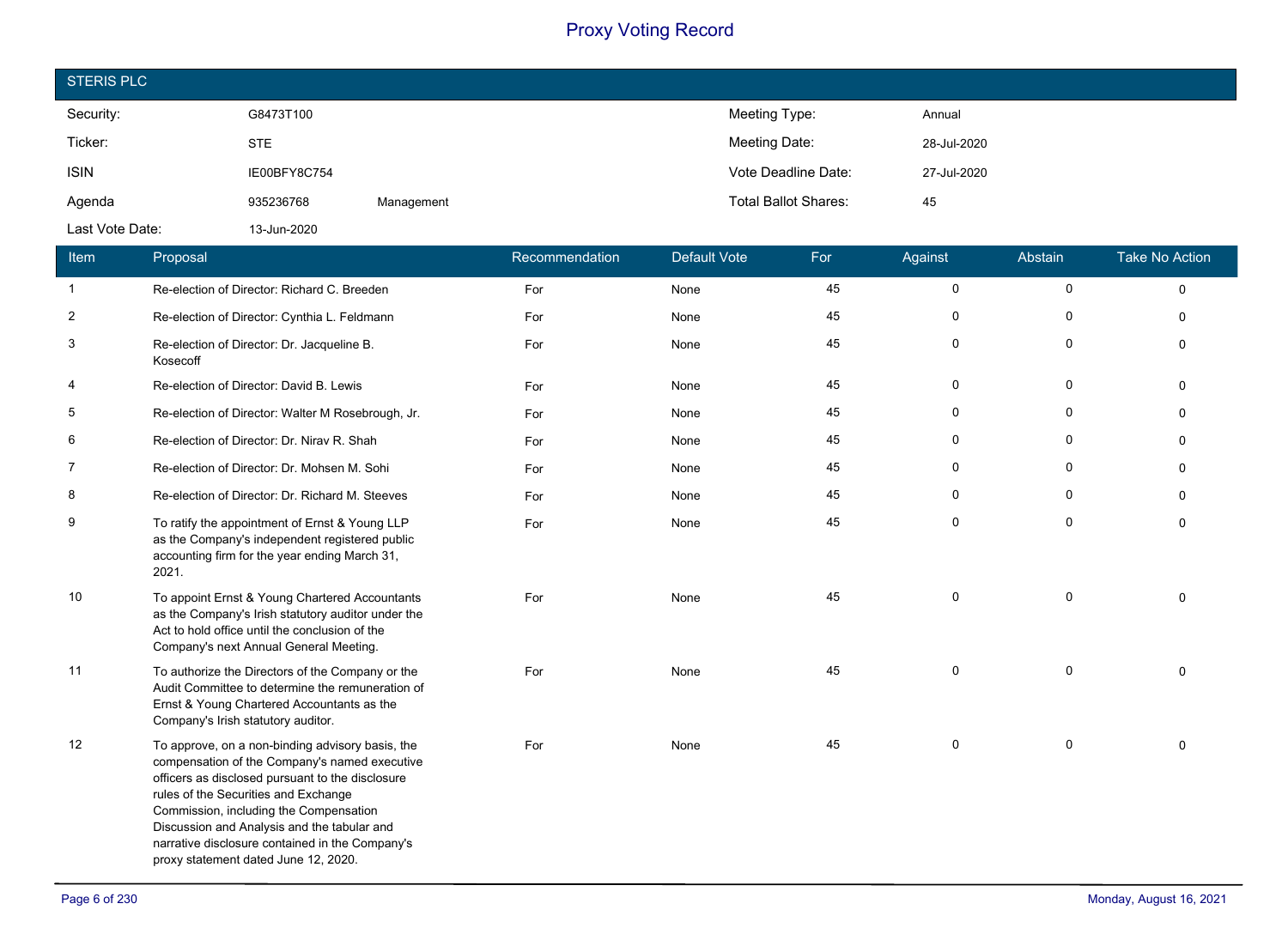| <b>VF CORPORATION</b> |              |            |                             |             |  |  |
|-----------------------|--------------|------------|-----------------------------|-------------|--|--|
| Security:             | 918204108    |            | Meeting Type:               | Annual      |  |  |
| Ticker:               | <b>VFC</b>   |            | Meeting Date:               | 28-Jul-2020 |  |  |
| <b>ISIN</b>           | US9182041080 |            | Vote Deadline Date:         | 27-Jul-2020 |  |  |
| Agenda                | 935235831    | Management | <b>Total Ballot Shares:</b> | 180         |  |  |
| Last Vote Date:       | 19-Jun-2020  |            |                             |             |  |  |

| Item           | Proposal                                                                                                                                             | Recommendation | Default Vote | For | Against | Abstain | <b>Take No Action</b> |
|----------------|------------------------------------------------------------------------------------------------------------------------------------------------------|----------------|--------------|-----|---------|---------|-----------------------|
| $\overline{1}$ | <b>DIRECTOR</b>                                                                                                                                      | For            | None         |     |         |         |                       |
|                | Richard T. Carucci                                                                                                                                   |                |              | 180 | 0       | 0       | $\mathbf{0}$          |
|                | Juliana L. Chugg<br>2                                                                                                                                |                |              | 180 | 0       | 0       | 0                     |
|                | Benno Dorer<br>3                                                                                                                                     |                |              | 180 | 0       | 0       | 0                     |
|                | Mark S. Hoplamazian<br>4                                                                                                                             |                |              | 180 | 0       | 0       | 0                     |
|                | Laura W. Lang<br>5                                                                                                                                   |                |              | 180 | 0       | 0       | 0                     |
|                | W. Alan McCollough<br>6                                                                                                                              |                |              | 180 | 0       | 0       | 0                     |
|                | W. Rodney McMullen                                                                                                                                   |                |              | 180 | 0       | 0       | 0                     |
|                | Clarence Otis, Jr.<br>8                                                                                                                              |                |              | 180 | 0       | 0       | 0                     |
|                | Steven E. Rendle<br>9                                                                                                                                |                |              | 180 | 0       | 0       | 0                     |
|                | Carol L. Roberts<br>10                                                                                                                               |                |              | 180 | 0       | 0       | 0                     |
|                | Matthew J. Shattock<br>11                                                                                                                            |                |              | 180 | 0       | 0       | 0                     |
|                | Veronica B. Wu<br>12                                                                                                                                 |                |              | 180 | 0       | 0       | $\mathbf{0}$          |
| $\overline{2}$ | Advisory vote to approve named executive officer<br>compensation.                                                                                    | For            | None         | 180 | 0       | 0       | 0                     |
| 3              | Ratification of the selection of<br>PricewaterhouseCoopers LLP as VF's<br>independent registered public accounting firm for<br>the 2021 fiscal year. | For            | None         | 180 | 0       | 0       | 0                     |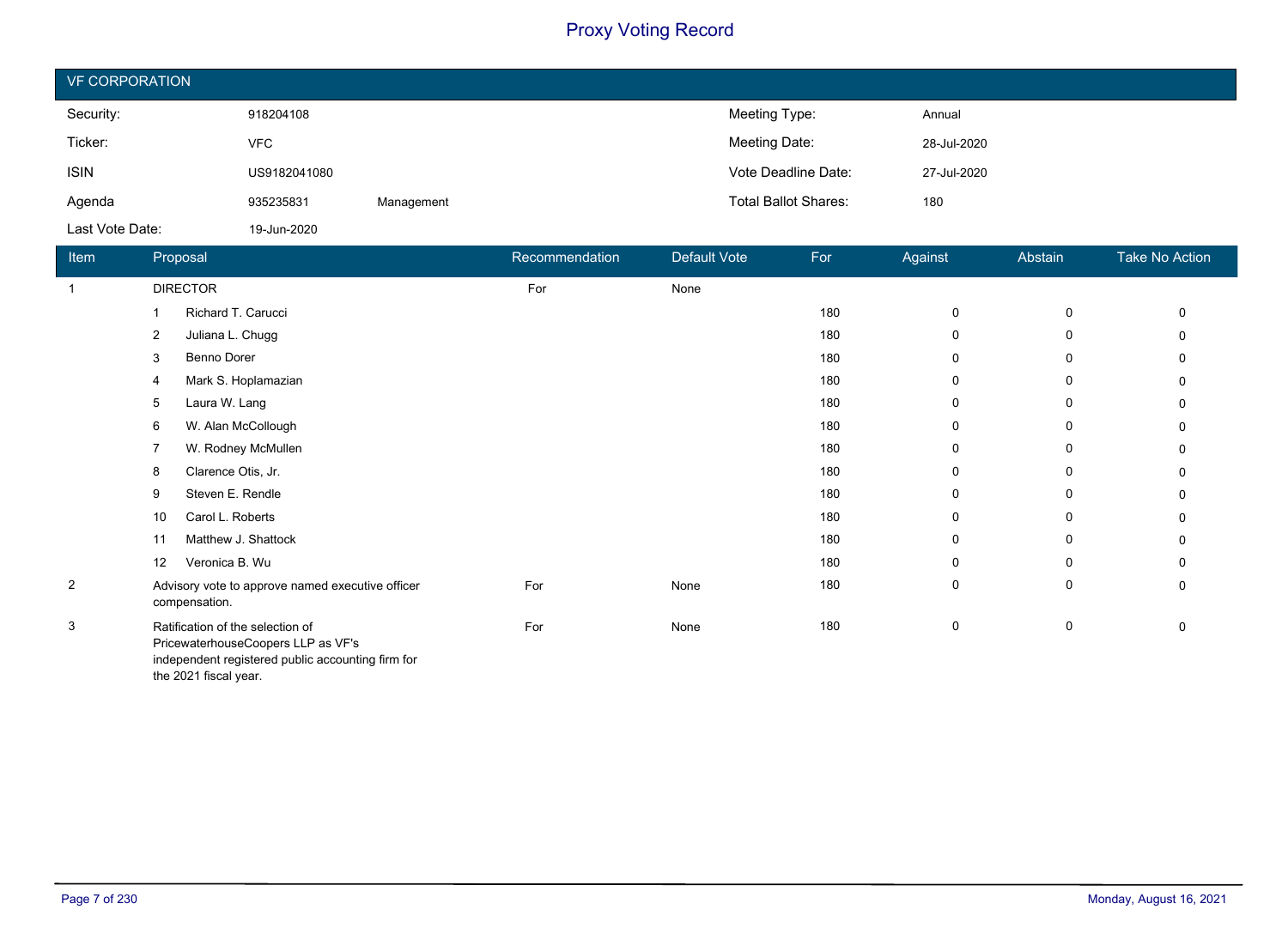| BOOZ ALLEN HAMILTON HOLDING CORPORATION |                                                                                                                                                       |                                        |            |                |                             |                     |             |             |                       |
|-----------------------------------------|-------------------------------------------------------------------------------------------------------------------------------------------------------|----------------------------------------|------------|----------------|-----------------------------|---------------------|-------------|-------------|-----------------------|
| Security:                               |                                                                                                                                                       | 099502106                              |            |                | Meeting Type:               |                     | Annual      |             |                       |
| Ticker:                                 |                                                                                                                                                       | <b>BAH</b>                             |            |                | Meeting Date:               |                     | 29-Jul-2020 |             |                       |
| <b>ISIN</b>                             |                                                                                                                                                       | US0995021062                           |            |                |                             | Vote Deadline Date: | 28-Jul-2020 |             |                       |
| Agenda                                  |                                                                                                                                                       | 935238508                              | Management |                | <b>Total Ballot Shares:</b> |                     | 2572        |             |                       |
| Last Vote Date:                         |                                                                                                                                                       | 30-Jun-2020                            |            |                |                             |                     |             |             |                       |
| Item                                    | Proposal                                                                                                                                              |                                        |            | Recommendation | Default Vote                | For                 | Against     | Abstain     | <b>Take No Action</b> |
|                                         |                                                                                                                                                       | Election of Director: Ralph W. Shrader |            | For            | None                        | 75                  | 0           | 0           | 0                     |
| $\overline{2}$                          | Election of Director: Joan Lordi C. Amble                                                                                                             |                                        | For        | None           | 75                          | $\mathbf 0$         | 0           | $\Omega$    |                       |
| 3                                       | Election of Director: Michèle A. Flournoy                                                                                                             |                                        |            | For            | None                        | 75                  | $\mathbf 0$ | 0           | 0                     |
| 4                                       | Ratification of the appointment of Ernst & Young<br>LLP as the Company's registered independent<br>public accountants for fiscal year 2021.           |                                        |            | For            | None                        | 75                  | 0           | 0           | 0                     |
| 5                                       | Advisory vote to approve the compensation of the<br>Company's named executive officers.                                                               |                                        |            | For            | None                        | 75                  | $\mathbf 0$ | $\mathbf 0$ | 0                     |
| 6                                       | Approval of the adoption of the Fifth Amended<br>and Restated Certificate of Incorporation to,<br>among other things, eliminate classification of the |                                        | For        | None           | 75                          | 0                   | 0           | 0           |                       |

Board of Directors.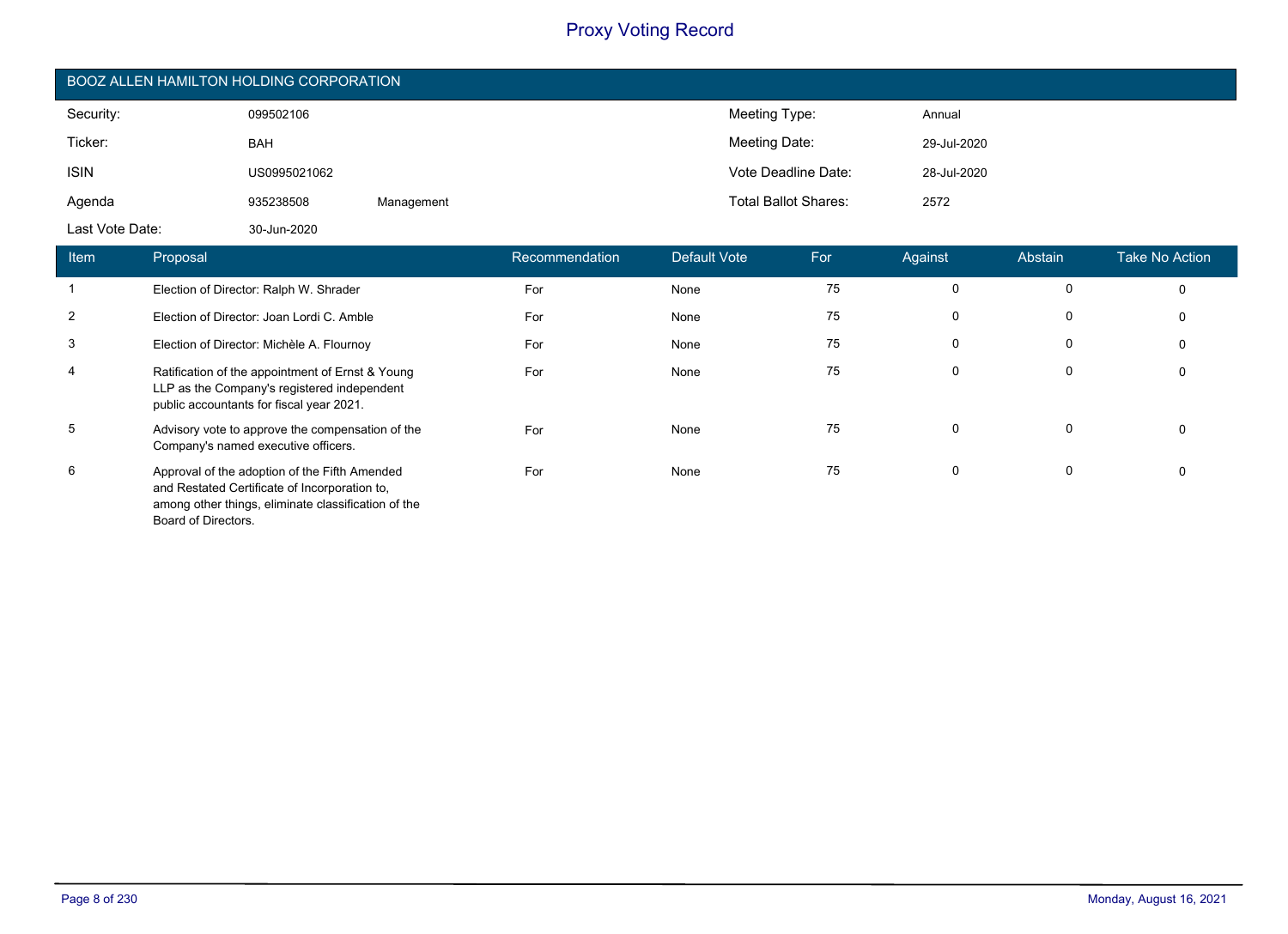| MCKESSON CORPORATION |              |            |                             |             |  |  |
|----------------------|--------------|------------|-----------------------------|-------------|--|--|
| Security:            | 58155Q103    |            | Meeting Type:               | Annual      |  |  |
| Ticker:              | <b>MCK</b>   |            | Meeting Date:               | 29-Jul-2020 |  |  |
| <b>ISIN</b>          | US58155Q1031 |            | Vote Deadline Date:         | 28-Jul-2020 |  |  |
| Agenda               | 935239182    | Management | <b>Total Ballot Shares:</b> | 87          |  |  |
| Last Vote Date:      | 19-Jun-2020  |            |                             |             |  |  |

| Item           | Proposal                                                                                                                                                                    | Recommendation | <b>Default Vote</b> | For | Against     | Abstain     | <b>Take No Action</b> |
|----------------|-----------------------------------------------------------------------------------------------------------------------------------------------------------------------------|----------------|---------------------|-----|-------------|-------------|-----------------------|
| $\overline{1}$ | Election of Director for a one-year term: Dominic<br>J. Caruso                                                                                                              | For            | None                | 87  | $\mathbf 0$ | $\pmb{0}$   | $\Omega$              |
| $\overline{2}$ | Election of Director for a one-year term: N.<br>Anthony Coles, M.D.                                                                                                         | For            | None                | 87  | 0           | 0           | 0                     |
| 3              | Election of Director for a one-year term: M.<br>Christine Jacobs                                                                                                            | For            | None                | 87  | 0           | $\pmb{0}$   | $\Omega$              |
| 4              | Election of Director for a one-year term: Donald R.<br>Knauss                                                                                                               | For            | None                | 87  | 0           | 0           | $\Omega$              |
| $\overline{5}$ | Election of Director for a one-year term: Marie L.<br>Knowles                                                                                                               | For            | None                | 87  | 0           | 0           | $\Omega$              |
| 6              | Election of Director for a one-year term: Bradley<br>E. Lerman                                                                                                              | For            | None                | 87  | 0           | 0           | $\Omega$              |
| $\overline{7}$ | Election of Director for a one-year term: Maria<br>Martinez                                                                                                                 | For            | None                | 87  | $\mathbf 0$ | 0           | $\Omega$              |
| 8              | Election of Director for a one-year term: Edward<br>A. Mueller                                                                                                              | For            | None                | 87  | $\mathbf 0$ | 0           | $\Omega$              |
| 9              | Election of Director for a one-year term: Susan R.<br>Salka                                                                                                                 | For            | None                | 87  | $\mathbf 0$ | $\mathbf 0$ | $\Omega$              |
| 10             | Election of Director for a one-year term: Brian S.<br>Tyler                                                                                                                 | For            | None                | 87  | 0           | $\mathbf 0$ | $\Omega$              |
| 11             | Election of Director for a one-year term: Kenneth<br>E. Washington, Ph.D.                                                                                                   | For            | None                | 87  | $\mathbf 0$ | $\pmb{0}$   | $\Omega$              |
| 12             | Ratification of the appointment of Deloitte &<br>Touche LLP as the company's independent<br>registered public accounting firm for the fiscal<br>year ending March 31, 2021. | For            | None                | 87  | $\mathbf 0$ | $\mathbf 0$ | $\Omega$              |
| 13             | Advisory vote on executive compensation.                                                                                                                                    | For            | None                | 87  | $\mathbf 0$ | 0           | $\Omega$              |
| 14             | Shareholder proposal on action by written consent<br>of shareholders.                                                                                                       | Against        | None                | 0   | 87          | 0           | $\mathbf 0$           |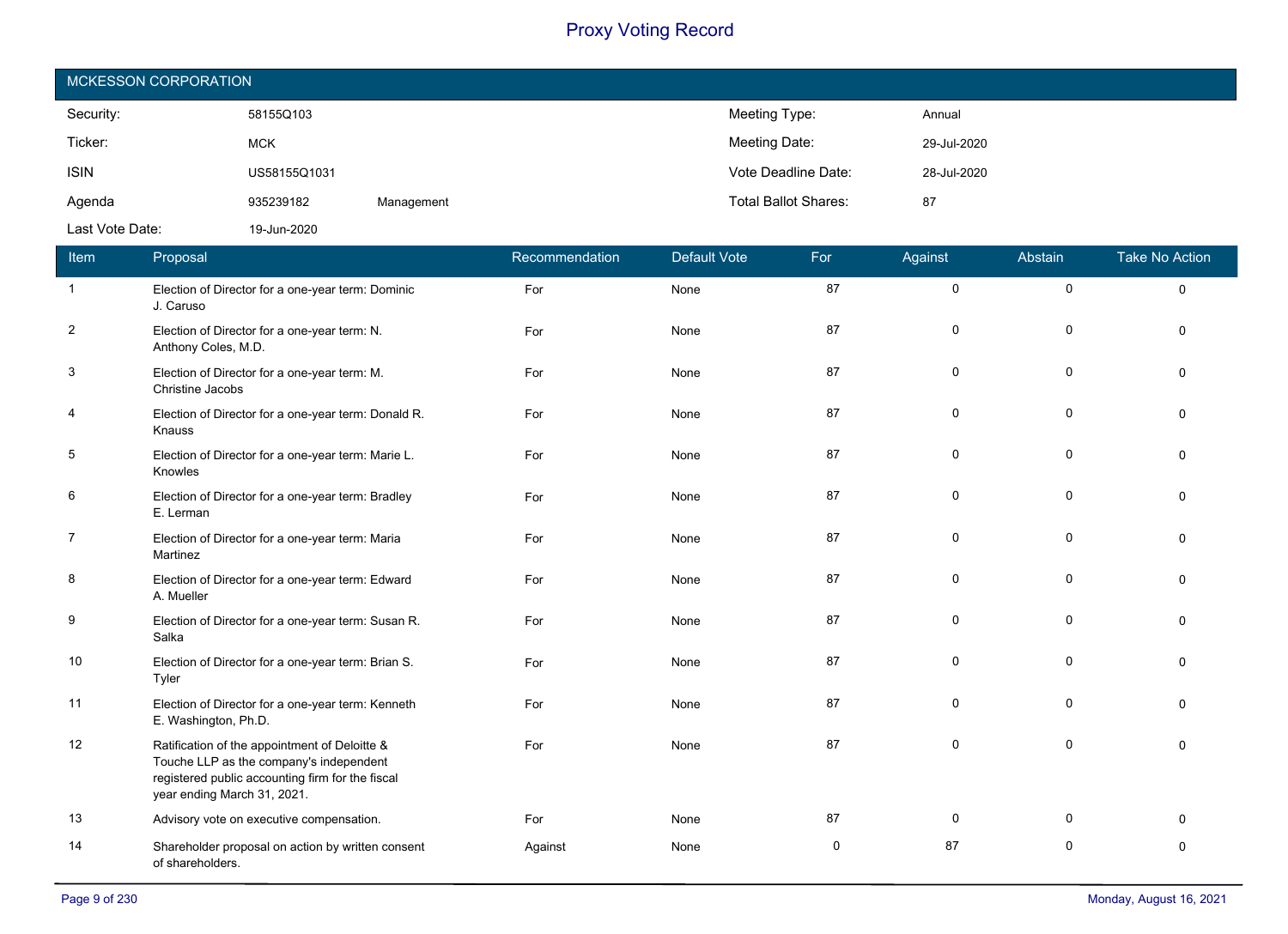| <b>Item</b> | Proposal                                                                       | Recommendation | Default Vote | For | Against | Abstain | Take No Action |
|-------------|--------------------------------------------------------------------------------|----------------|--------------|-----|---------|---------|----------------|
| 15          | Shareholder proposal on disclosure of lobbying<br>activities and expenditures. | Against        | None         |     |         |         |                |
| 16          | Shareholder proposal on statement of purpose of<br>a corporation.              | Against        | None         |     |         |         |                |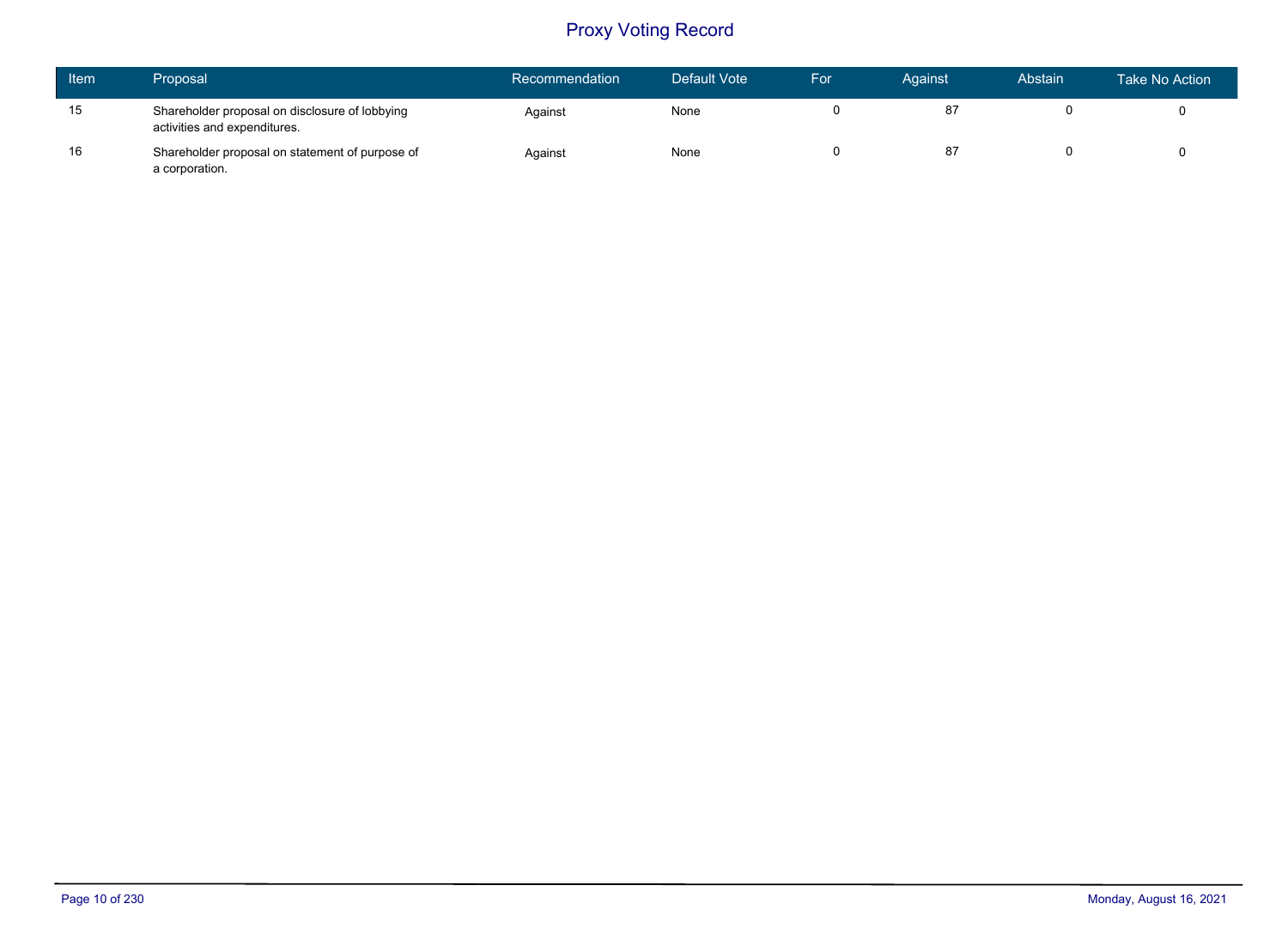| QORVO, INC.     |              |            |                             |             |
|-----------------|--------------|------------|-----------------------------|-------------|
| Security:       | 74736K101    |            | Meeting Type:               | Annual      |
| Ticker:         | QRVO         |            | Meeting Date:               | 04-Aug-2020 |
| <b>ISIN</b>     | US74736K1016 |            | Vote Deadline Date:         | 03-Aug-2020 |
| Agenda          | 935242191    | Management | <b>Total Ballot Shares:</b> | 62          |
| Last Vote Date: | 24-Jun-2020  |            |                             |             |

| Item           | Proposal                                                                                                                                            | Recommendation | <b>Default Vote</b> | For | Against     | Abstain     | Take No Action |
|----------------|-----------------------------------------------------------------------------------------------------------------------------------------------------|----------------|---------------------|-----|-------------|-------------|----------------|
| $\mathbf 1$    | <b>DIRECTOR</b>                                                                                                                                     | For            | None                |     |             |             |                |
|                | Ralph G. Quinsey                                                                                                                                    |                |                     | 62  | $\mathbf 0$ | $\mathbf 0$ | $\mathbf{0}$   |
|                | Robert A. Bruggeworth<br>2                                                                                                                          |                |                     | 62  | 0           | 0           | 0              |
|                | Jeffery R. Gardner<br>3                                                                                                                             |                |                     | 62  | 0           | 0           | $\Omega$       |
|                | John R. Harding<br>4                                                                                                                                |                |                     | 62  | 0           | 0           | 0              |
|                | David H.Y. Ho<br>5                                                                                                                                  |                |                     | 62  | 0           | 0           | 0              |
|                | Roderick D. Nelson<br>6                                                                                                                             |                |                     | 62  | 0           | 0           | $\Omega$       |
|                | Dr. Walden C. Rhines                                                                                                                                |                |                     | 62  | $\mathbf 0$ | 0           | 0              |
|                | Susan L. Spradley<br>8                                                                                                                              |                |                     | 62  | 0           | 0           | 0              |
|                | Walter H. Wilkinson, Jr<br>9                                                                                                                        |                |                     | 62  | $\mathbf 0$ | 0           | $\Omega$       |
| $\overline{2}$ | To approve, on an advisory basis, the<br>compensation of our Named Executive Officers<br>(as defined in the proxy statement).                       | For            | None                | 62  | 0           | 0           | 0              |
| 3              | To ratify the appointment of Ernst & Young LLP<br>as our independent registered public accounting<br>firm for the fiscal year ending April 3, 2021. | For            | None                | 62  | 0           | $\mathbf 0$ | 0              |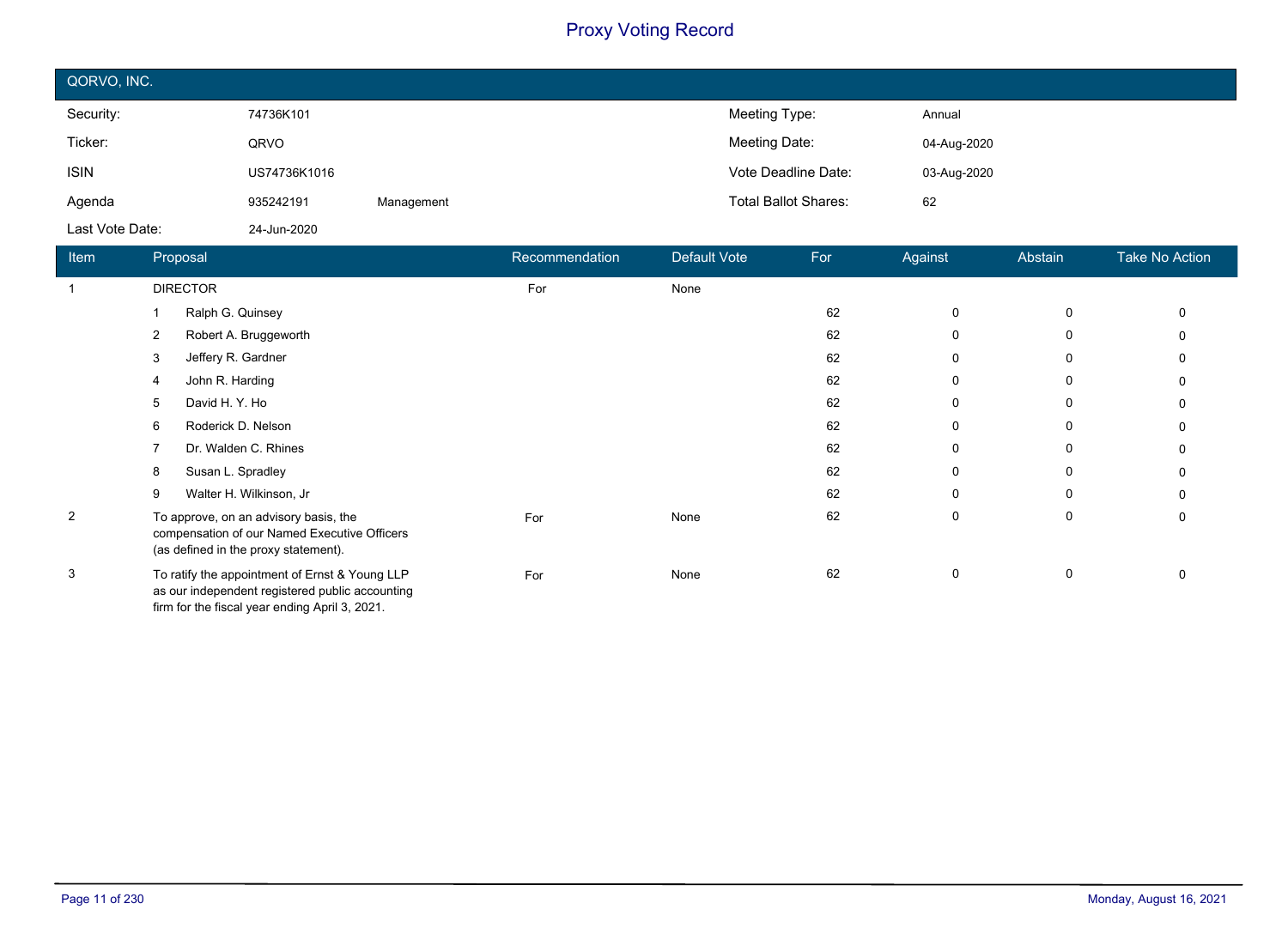| XILINX, INC.    |              |            |                             |             |
|-----------------|--------------|------------|-----------------------------|-------------|
| Security:       | 983919101    |            | Meeting Type:               | Annual      |
| Ticker:         | <b>XLNX</b>  |            | Meeting Date:               | 05-Aug-2020 |
| <b>ISIN</b>     | US9839191015 |            | Vote Deadline Date:         | 04-Aug-2020 |
| Agenda          | 935240527    | Management | <b>Total Ballot Shares:</b> | 1152        |
| Last Vote Date: | 27-Jun-2020  |            |                             |             |

| Item           | Proposal                                                                                                                               | Recommendation | Default Vote | For | Against      | Abstain      | <b>Take No Action</b> |
|----------------|----------------------------------------------------------------------------------------------------------------------------------------|----------------|--------------|-----|--------------|--------------|-----------------------|
| $\mathbf 1$    | Election of Director: Dennis Segers                                                                                                    | For            | None         | 137 | $\mathbf 0$  | $\mathbf{0}$ | $\Omega$              |
| $\overline{2}$ | Election of Director: Raman K. Chitkara                                                                                                | For            | None         | 137 | 0            | 0            |                       |
| 3              | Election of Director: Saar Gillai                                                                                                      | For            | None         | 137 | 0            | 0            |                       |
| 4              | Election of Director: Ronald S. Jankov                                                                                                 | For            | None         | 137 | 0            | 0            |                       |
| 5              | Election of Director: Mary Louise Krakauer                                                                                             | For            | None         | 137 | 0            | 0            |                       |
| 6              | Election of Director: Thomas H. Lee                                                                                                    | For            | None         | 137 | 0            | 0            |                       |
| 7              | Election of Director: Jon A. Olson                                                                                                     | For            | None         | 137 | 0            | 0            |                       |
| 8              | Election of Director: Victor Peng                                                                                                      | For            | None         | 137 | 0            | 0            |                       |
| 9              | Election of Director: Elizabeth W. Vanderslice                                                                                         | For            | None         | 137 | $\mathbf{0}$ | $\Omega$     |                       |
| 10             | Proposal to approve, on an advisory basis, the<br>compensation of the Company's named executive<br>officers.                           | For            | None         | 137 | 0            | 0            |                       |
| 11             | Proposal to ratify the appointment of Ernst &<br>Young LLP as the Company's independent<br>registered accounting firm for fiscal 2021. | For            | None         | 137 | 0            | 0            |                       |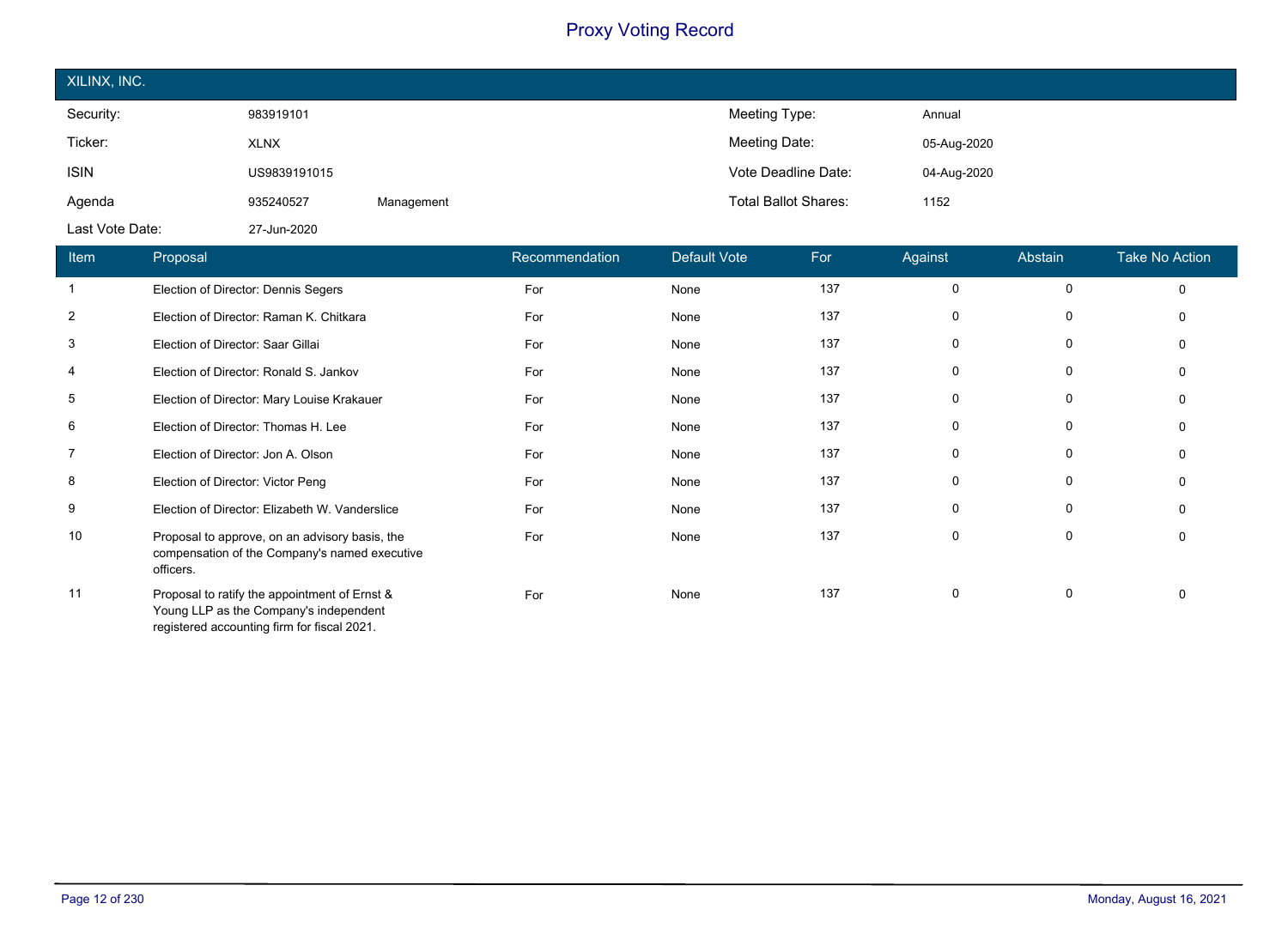| ELECTRONIC ARTS INC. |              |            |                             |             |  |  |  |
|----------------------|--------------|------------|-----------------------------|-------------|--|--|--|
| Security:            | 285512109    |            | Meeting Type:               | Annual      |  |  |  |
| Ticker:              | EA           |            | Meeting Date:               | 06-Aug-2020 |  |  |  |
| <b>ISIN</b>          | US2855121099 |            | Vote Deadline Date:         | 05-Aug-2020 |  |  |  |
| Agenda               | 935241707    | Management | <b>Total Ballot Shares:</b> | 157         |  |  |  |
| Last Vote Date:      | 23-Jun-2020  |            |                             |             |  |  |  |

| Item           | Proposal                                                                                                                                          | Recommendation | <b>Default Vote</b> | For | Against     | Abstain     | <b>Take No Action</b> |
|----------------|---------------------------------------------------------------------------------------------------------------------------------------------------|----------------|---------------------|-----|-------------|-------------|-----------------------|
|                | Election of Director: Leonard S. Coleman                                                                                                          | For            | None                | 157 | 0           | $\mathbf 0$ | $\Omega$              |
| $\overline{2}$ | Election of Director: Jay C. Hoag                                                                                                                 | For            | None                | 157 | 0           | 0           | $\Omega$              |
| 3              | Election of Director: Jeffrey T. Huber                                                                                                            | For            | None                | 157 | $\mathbf 0$ | $\mathbf 0$ | $\Omega$              |
| 4              | Election of Director: Lawrence F. Probst III                                                                                                      | For            | None                | 157 | 0           | 0           | $\Omega$              |
| 5              | Election of Director: Talbott Roche                                                                                                               | For            | None                | 157 | 0           | 0           | $\Omega$              |
| 6              | Election of Director: Richard A. Simonson                                                                                                         | For            | None                | 157 | 0           | 0           | $\Omega$              |
| $\overline{7}$ | Election of Director: Luis A. Ubinas                                                                                                              | For            | None                | 157 | $\mathbf 0$ | 0           | $\Omega$              |
| 8              | Election of Director: Heidi J. Ueberroth                                                                                                          | For            | None                | 157 | 0           | $\mathbf 0$ | $\Omega$              |
| 9              | Election of Director: Andrew Wilson                                                                                                               | For            | None                | 157 | 0           | 0           | $\Omega$              |
| 10             | Advisory vote to approve named executive officer<br>compensation.                                                                                 | For            | None                | 157 | $\mathbf 0$ | 0           | $\Omega$              |
| 11             | Ratification of the appointment of KPMG LLP as<br>our independent public registered accounting firm<br>for the fiscal year ending March 31, 2021. | For            | None                | 157 | 0           | 0           | 0                     |
| 12             | To consider and vote upon a stockholder<br>proposal, if properly presented at the Annual<br>Meeting, on whether to allow stockholders to act      | Against        | None                | 0   | 157         | 0           | $\mathbf 0$           |

by written consent.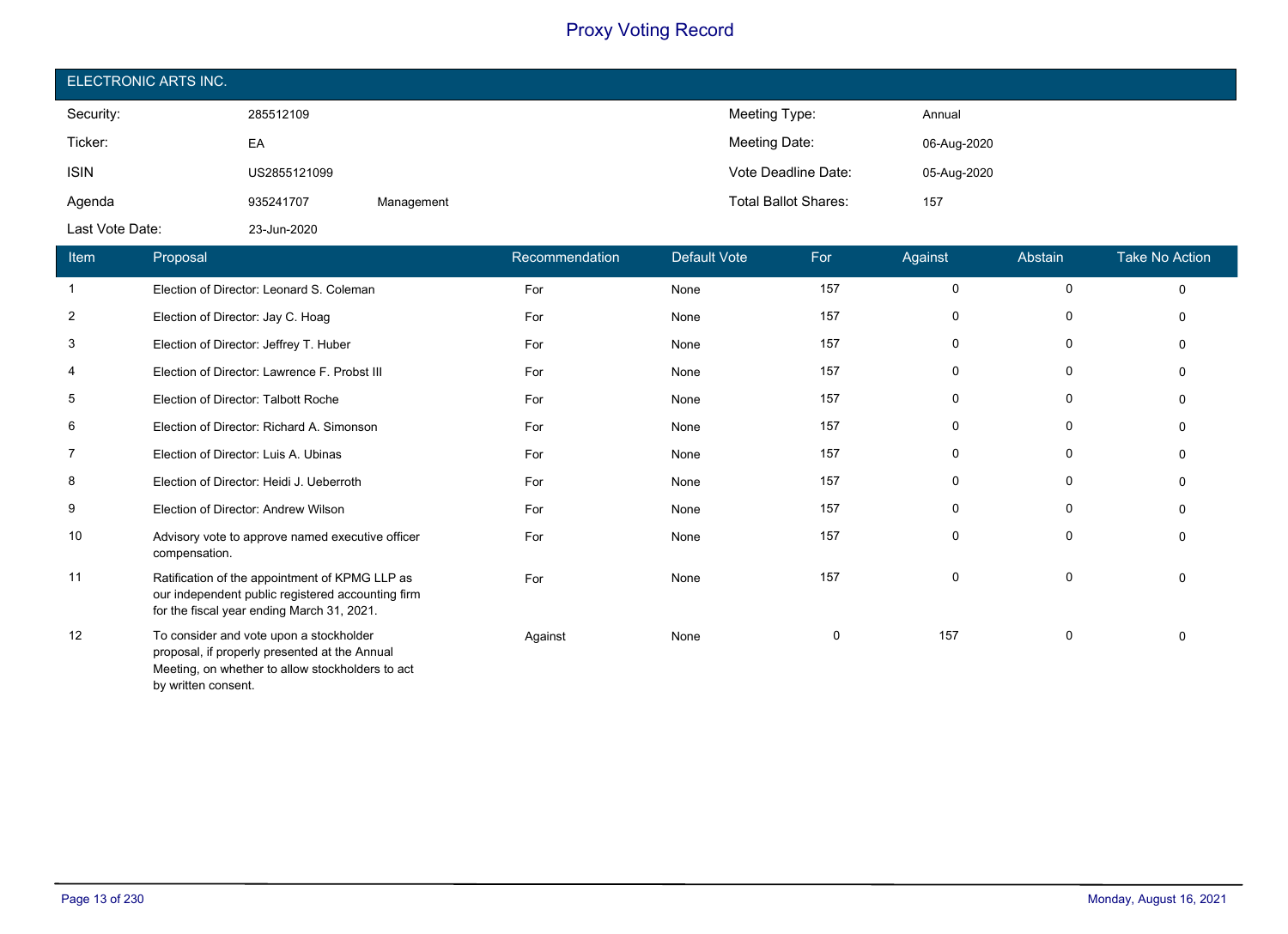|                                          | MICROCHIP TECHNOLOGY INCORPORATED |            |                           |                            |                             |              |             |                |                         |  |
|------------------------------------------|-----------------------------------|------------|---------------------------|----------------------------|-----------------------------|--------------|-------------|----------------|-------------------------|--|
| Security:                                | 595017104                         |            |                           |                            | Meeting Type:               |              | Annual      |                |                         |  |
| Ticker:                                  | <b>MCHP</b>                       |            |                           |                            | Meeting Date:               |              | 18-Aug-2020 |                |                         |  |
| <b>ISIN</b>                              | US5950171042                      |            |                           |                            | Vote Deadline Date:         |              | 17-Aug-2020 |                |                         |  |
| Agenda                                   | 935248357                         | Management |                           |                            | <b>Total Ballot Shares:</b> |              | 142         |                |                         |  |
| Last Vote Date:                          | 15-Jul-2020                       |            |                           |                            |                             |              |             |                |                         |  |
| <b>The company</b><br><b>Designation</b> |                                   |            | De a a marca a maladiana. | $D = 4 \cdot 14 \cdot 164$ |                             | <b>TEACH</b> | $A = -1$    | $A$ is $A = 1$ | $T = 1.4$ May $A = 1.4$ |  |

| <b>Item</b>    | Proposal                                                                                                                                                                      | Recommendation | Default Vote | For | Against     | Abstain  | Take No Action |
|----------------|-------------------------------------------------------------------------------------------------------------------------------------------------------------------------------|----------------|--------------|-----|-------------|----------|----------------|
|                | Election of Director: Steve Sanghi                                                                                                                                            | For            | None         | 142 | 0           | $\Omega$ | 0              |
| $\overline{2}$ | Election of Director: Matthew W. Chapman                                                                                                                                      | For            | None         | 142 | 0           | 0        | 0              |
| 3              | Election of Director: L.B. Day                                                                                                                                                | For            | None         | 142 | $\mathbf 0$ | 0        | 0              |
| $\overline{4}$ | Election of Director: Esther L. Johnson                                                                                                                                       | For            | None         | 142 | $\mathbf 0$ | 0        | 0              |
| 5              | Election of Director: Wade F. Meyercord                                                                                                                                       | For            | None         | 142 | $\mathbf 0$ | 0        | 0              |
| 6              | Proposal to ratify the appointment of Ernst &<br>Young LLP as the independent registered public<br>accounting firm of Microchip for the fiscal year<br>ending March 31, 2021. | For            | None         | 142 | $\mathbf 0$ | 0        | 0              |
| $\overline{7}$ | Proposal to approve, on an advisory (non-binding)<br>basis, the compensation of our named executives.                                                                         | For            | None         | 142 | 0           | 0        | 0              |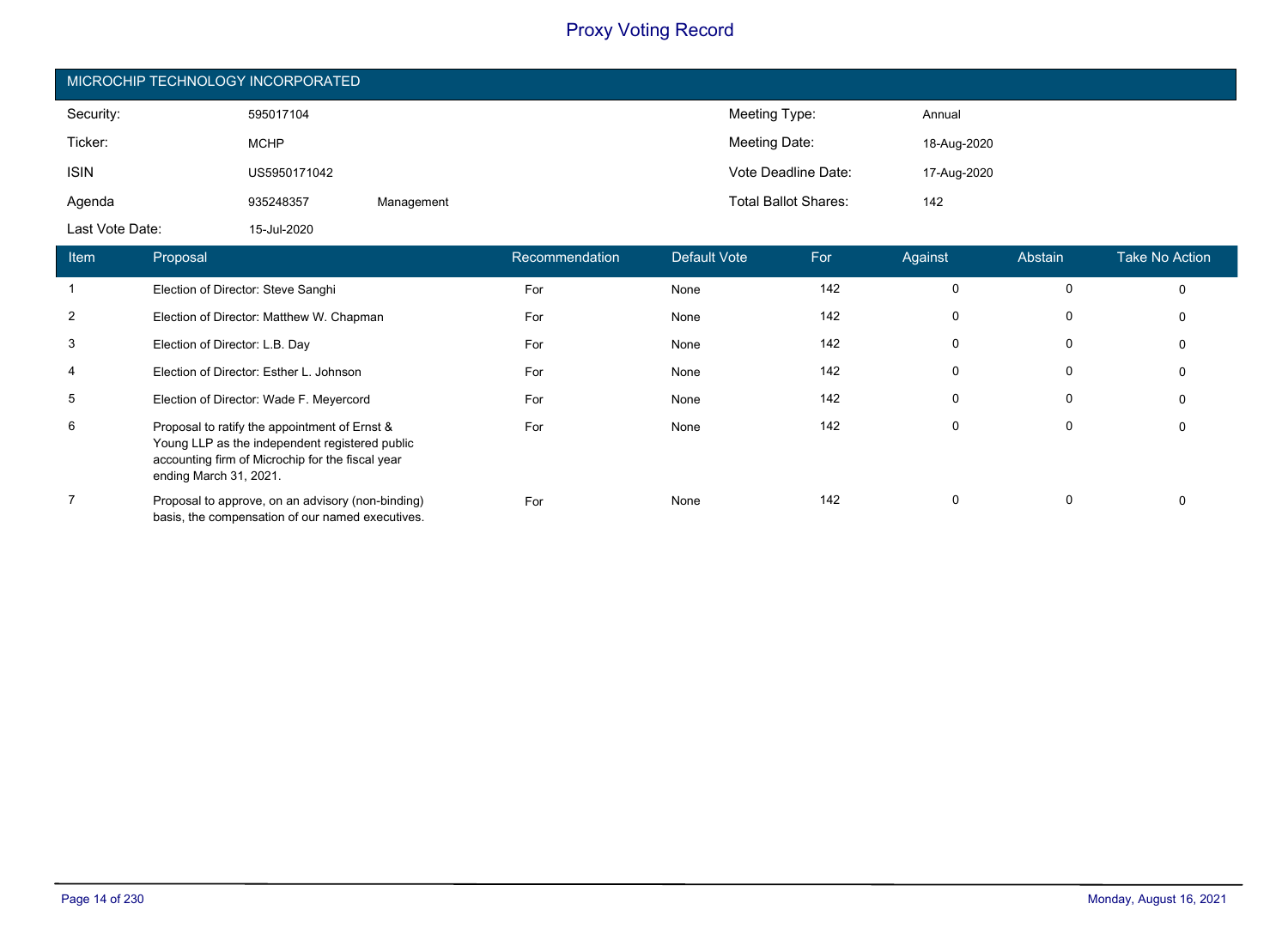| THE J. M. SMUCKER COMPANY |              |            |                             |             |  |  |  |
|---------------------------|--------------|------------|-----------------------------|-------------|--|--|--|
| Security:                 | 832696405    |            | Meeting Type:               | Annual      |  |  |  |
| Ticker:                   | <b>SJM</b>   |            | Meeting Date:               | 19-Aug-2020 |  |  |  |
| <b>ISIN</b>               | US8326964058 |            | Vote Deadline Date:         | 18-Aug-2020 |  |  |  |
| Agenda                    | 935244599    | Management | <b>Total Ballot Shares:</b> | 66          |  |  |  |
| Last Vote Date:           | 02-Jul-2020  |            |                             |             |  |  |  |

| Item           | Proposal                                                                                                                                        | Recommendation | <b>Default Vote</b> | For | Against     | Abstain     | <b>Take No Action</b> |
|----------------|-------------------------------------------------------------------------------------------------------------------------------------------------|----------------|---------------------|-----|-------------|-------------|-----------------------|
| $\mathbf{1}$   | Election of Director whose term of office will<br>expire in 2021: Susan E. Chapman-Hughes                                                       | For            | None                | 66  | $\mathbf 0$ | 0           | $\Omega$              |
| $\overline{2}$ | Election of Director whose term of office will<br>expire in 2021: Paul J. Dolan                                                                 | For            | None                | 66  | 0           | $\mathbf 0$ | $\Omega$              |
| 3              | Election of Director whose term of office will<br>expire in 2021: Jay L. Henderson                                                              | For            | None                | 66  | 0           | 0           | $\Omega$              |
| $\overline{4}$ | Election of Director whose term of office will<br>expire in 2021: Kirk L. Perry                                                                 | For            | None                | 66  | 0           | $\mathbf 0$ | $\Omega$              |
| 5              | Election of Director whose term of office will<br>expire in 2021: Sandra Pianalto                                                               | For            | None                | 66  | 0           | 0           | $\Omega$              |
| 6              | Election of Director whose term of office will<br>expire in 2021: Nancy Lopez Russell                                                           | For            | None                | 66  | 0           | $\mathbf 0$ | $\Omega$              |
| $\overline{7}$ | Election of Director whose term of office will<br>expire in 2021: Alex Shumate                                                                  | For            | None                | 66  | 0           | 0           | $\Omega$              |
| 8              | Election of Director whose term of office will<br>expire in 2021: Mark T. Smucker                                                               | For            | None                | 66  | 0           | 0           | $\Omega$              |
| 9              | Election of Director whose term of office will<br>expire in 2021: Richard K. Smucker                                                            | For            | None                | 66  | 0           | $\mathbf 0$ | $\Omega$              |
| 10             | Election of Director whose term of office will<br>expire in 2021: Timothy P. Smucker                                                            | For            | None                | 66  | 0           | 0           | $\Omega$              |
| 11             | Election of Director whose term of office will<br>expire in 2021: Jodi L. Taylor                                                                | For            | None                | 66  | 0           | $\mathbf 0$ | $\Omega$              |
| 12             | Election of Director whose term of office will<br>expire in 2021: Dawn C. Willoughby                                                            | For            | None                | 66  | 0           | 0           | $\Omega$              |
| 13             | Ratification of appointment of Ernst & Young LLP<br>as the Company's Independent Registered Public<br>Accounting Firm for the 2021 fiscal year. | For            | None                | 66  | $\mathbf 0$ | $\mathbf 0$ | $\Omega$              |
| 14             | Advisory approval of the Company's executive<br>compensation.                                                                                   | For            | None                | 66  | 0           | $\Omega$    | $\Omega$              |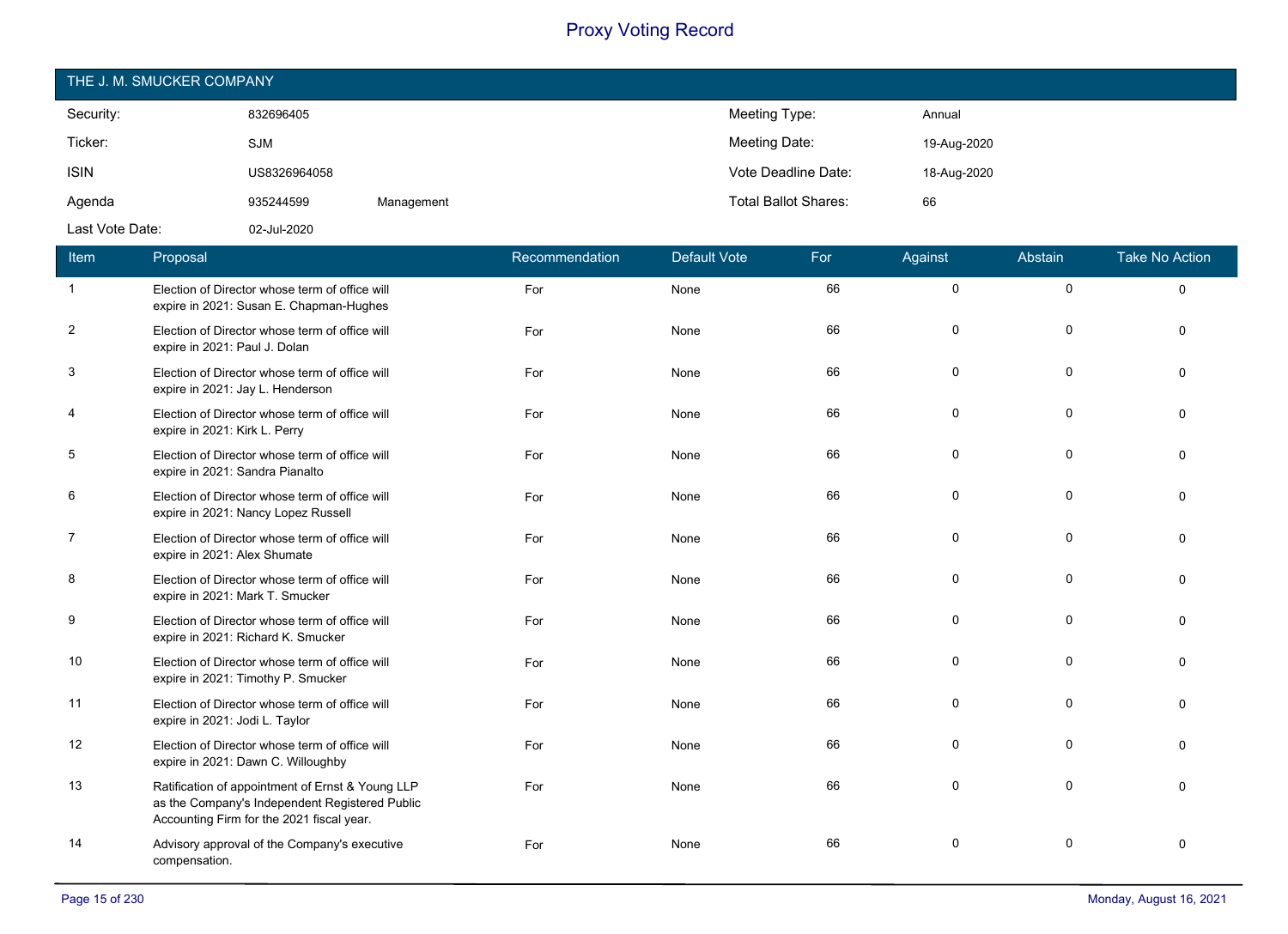| <b>Item</b> | <b>Proposal</b>                                                                       | Recommendation | Default Vote | For | Against | Abstain | Take No Action |
|-------------|---------------------------------------------------------------------------------------|----------------|--------------|-----|---------|---------|----------------|
| 15          | Approval of The J. M. Smucker Company 2020<br>Equity and Incentive Compensation Plan. | -or            | None         | 66  |         |         |                |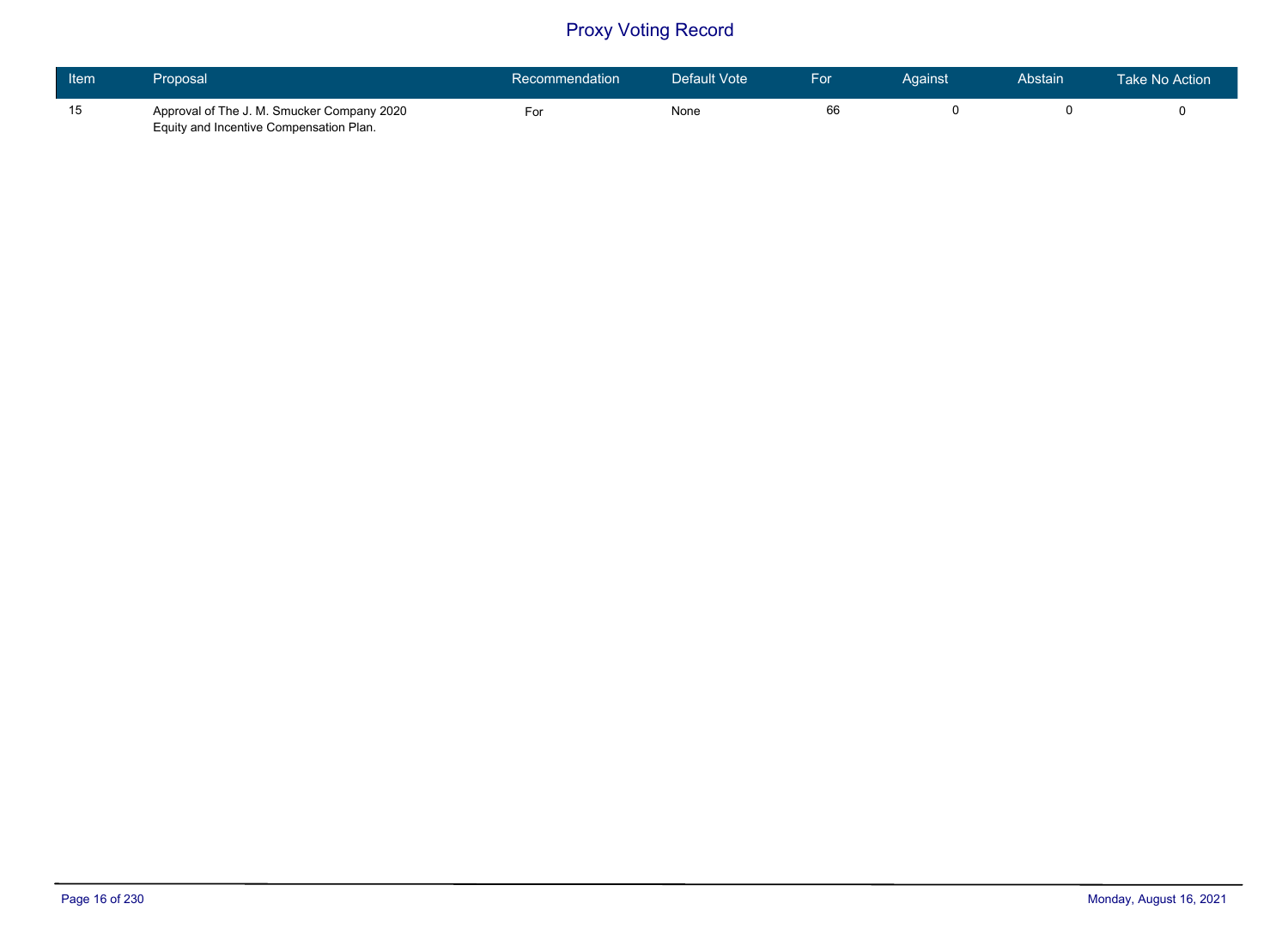| WILLIS TOWERS WATSON PLC |              |            |  |                             |             |  |  |
|--------------------------|--------------|------------|--|-----------------------------|-------------|--|--|
| Security:                | G96629103    |            |  | Meeting Type:               | Special     |  |  |
| Ticker:                  | <b>WLTW</b>  |            |  | Meeting Date:               | 26-Aug-2020 |  |  |
| <b>ISIN</b>              | IE00BDB6Q211 |            |  | Vote Deadline Date:         | 25-Aug-2020 |  |  |
| Agenda                   | 935249234    | Management |  | <b>Total Ballot Shares:</b> | 77          |  |  |
| Last Vote Date:          | 14-Jul-2020  |            |  |                             |             |  |  |

| <b>Item</b>    | Proposal                                                                                                                                                                                                                                                                                                                                                                                               | Recommendation | <b>Default Vote</b> | For | Against     | Abstain | <b>Take No Action</b> |
|----------------|--------------------------------------------------------------------------------------------------------------------------------------------------------------------------------------------------------------------------------------------------------------------------------------------------------------------------------------------------------------------------------------------------------|----------------|---------------------|-----|-------------|---------|-----------------------|
| $\mathbf{1}$   | Ordinary Resolution to approve the scheme, as<br>described in the joint proxy statement, in its<br>original form or with or subject to any<br>modification(s), addition(s) or condition(s)<br>approved or imposed by the High Court of Ireland,<br>and to authorize the directors of WTW to take all<br>such actions as they consider necessary or<br>appropriate for carrying the scheme into effect. | For            | None                | 77  | 0           | 0       | $\mathbf 0$           |
| $\overline{c}$ | Special Resolution to amend the constitution of<br>WTW, referred to as the "WTW Constitution," so<br>that any WTW Shares that are issued on or after<br>the WTW Voting Record Time will either be<br>subject to the terms of the scheme or will be<br>immediately and automatically acquired by Aon<br>for the scheme consideration.                                                                   | For            | None                | 77  | 0           | 0       | $\Omega$              |
| 3              | Ordinary Resolution to approve, on a non-binding,<br>advisory basis, specified compensatory<br>arrangements between WTW and its named<br>executive officers relating to the transaction.                                                                                                                                                                                                               | For            | None                | 77  | 0           | 0       | $\Omega$              |
| $\overline{4}$ | Ordinary Resolution to approve any motion by the<br>chairman of the WTW EGM to adjourn the WTW<br>EGM, or any adjournments thereof, to solicit<br>additional proxies in favour of the approval of the<br>resolutions if there are insufficient votes at the<br>time of the WTW EGM to approve resolutions 1<br>and 2.                                                                                  | For            | None                | 77  | $\mathbf 0$ | 0       | $\Omega$              |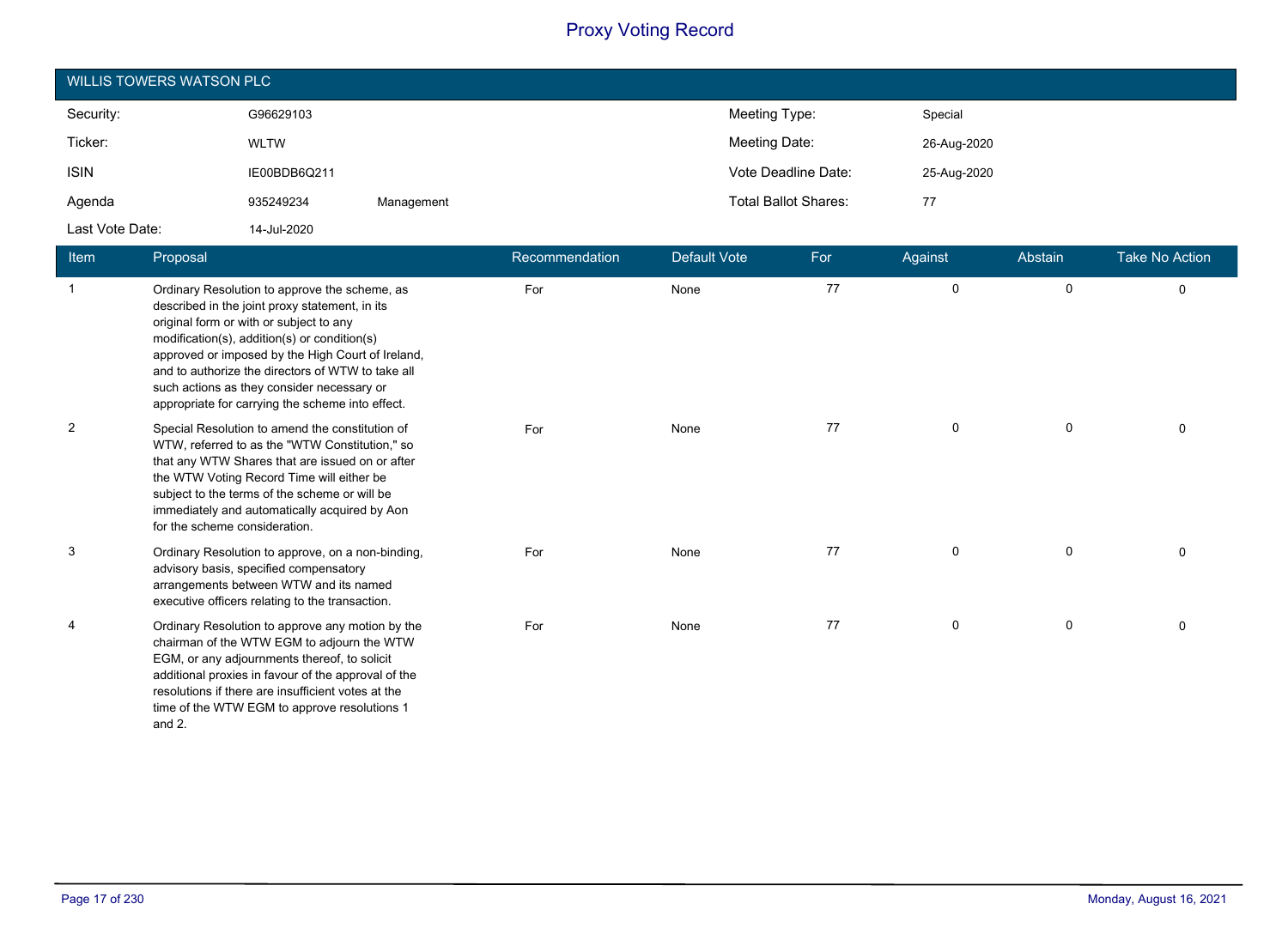|                 | <b>WILLIS TOWERS WATSON PLC</b> |                                                                                                                                                                                                        |            |                |               |                             |             |             |                |
|-----------------|---------------------------------|--------------------------------------------------------------------------------------------------------------------------------------------------------------------------------------------------------|------------|----------------|---------------|-----------------------------|-------------|-------------|----------------|
| Security:       |                                 | Meeting Type:<br>G96629111                                                                                                                                                                             |            |                | Special       |                             |             |             |                |
| Ticker:         |                                 |                                                                                                                                                                                                        |            |                | Meeting Date: |                             | 26-Aug-2020 |             |                |
| <b>ISIN</b>     |                                 | IE00B4XGY116                                                                                                                                                                                           |            |                |               | Vote Deadline Date:         |             | 25-Aug-2020 |                |
| Agenda          |                                 | 935249246                                                                                                                                                                                              | Management |                |               | <b>Total Ballot Shares:</b> | 77          |             |                |
| Last Vote Date: |                                 | 14-Jul-2020                                                                                                                                                                                            |            |                |               |                             |             |             |                |
| <b>Item</b>     | Proposal                        |                                                                                                                                                                                                        |            | Recommendation | Default Vote  | For                         | Against     | Abstain     | Take No Action |
| 1               |                                 | To approve the scheme, as described in the joint<br>proxy statement, in its original form or with or<br>subject to any modification(s), addition(s) or<br>condition(s) approved or imposed by the High |            | For            | None          | 77                          | 0           | 0           | 0              |

Court of Ireland.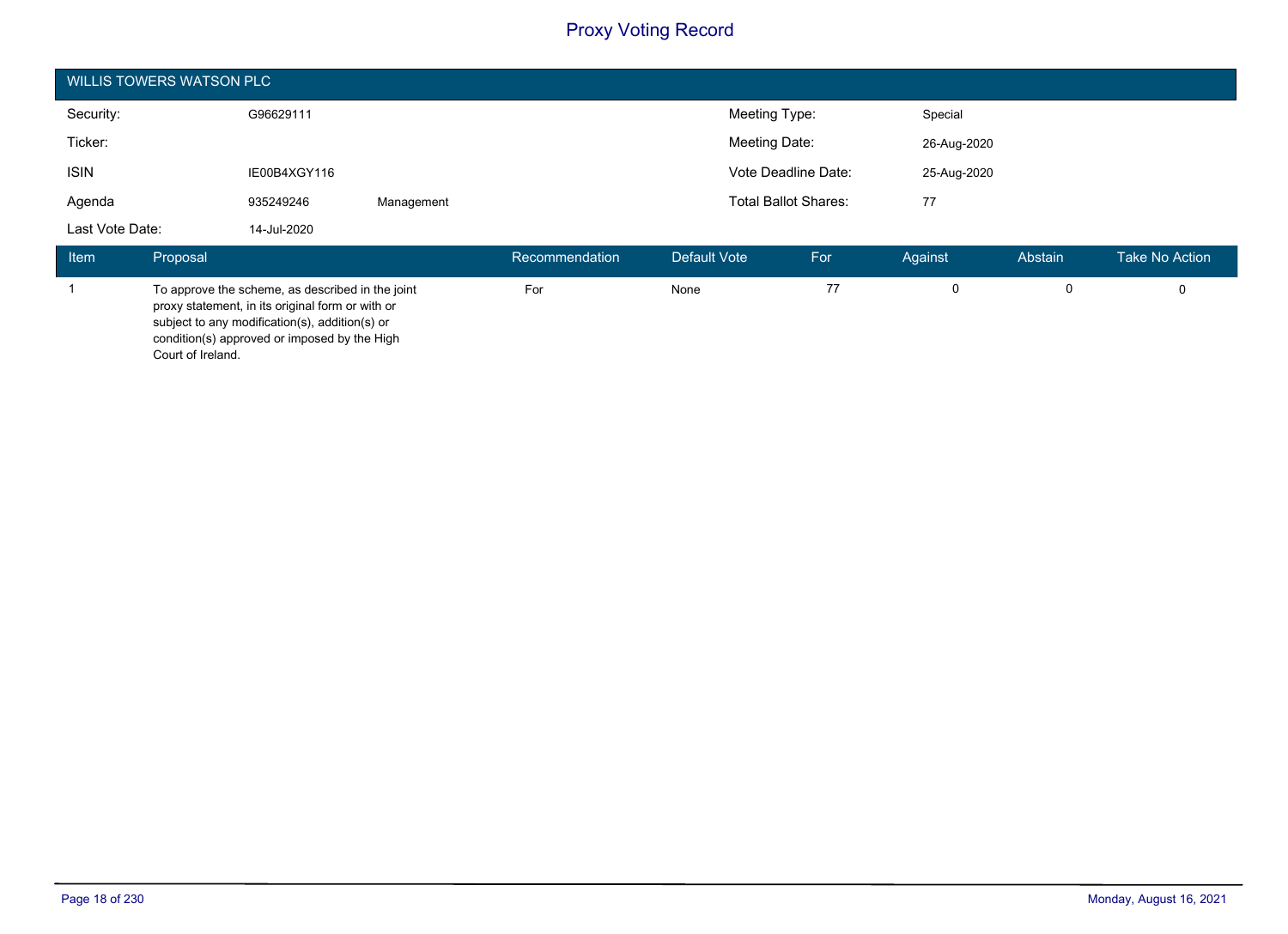| INTERNATIONAL FLAVORS & FRAGRANCES INC. |              |            |                             |             |  |  |
|-----------------------------------------|--------------|------------|-----------------------------|-------------|--|--|
| Security:                               | 459506101    |            | Meeting Type:               | Special     |  |  |
| Ticker:                                 | <b>IFF</b>   |            | Meeting Date:               | 27-Aug-2020 |  |  |
| <b>ISIN</b>                             | US4595061015 |            | Vote Deadline Date:         | 26-Aug-2020 |  |  |
| Agenda                                  | 935255566    | Management | <b>Total Ballot Shares:</b> | 65          |  |  |
| Last Vote Date:                         | 30-Jul-2020  |            |                             |             |  |  |

| <b>Item</b> | Proposal                                                                                                                                                                                                                      | ˈ Recommendation ˈ | Default Vote | For | Against  | Abstain | <b>Take No Action</b> |
|-------------|-------------------------------------------------------------------------------------------------------------------------------------------------------------------------------------------------------------------------------|--------------------|--------------|-----|----------|---------|-----------------------|
|             | To approve the issuance of shares of IFF<br>common stock to the stockholders of Nutrition and<br>Biosciences, Inc. in the Merger pursuant to the<br>terms of the Merger Agreement (the "Share"<br>Issuance").                 | For                | None         | 65  | 0        |         |                       |
| 2           | To approve the adjournment of the Special<br>Meeting, if necessary or appropriate, to solicit<br>additional proxies if there are not sufficient votes<br>at the time of the Special Meeting to approve the<br>Share Issuance. | For                | None         | 65  | $\Omega$ |         |                       |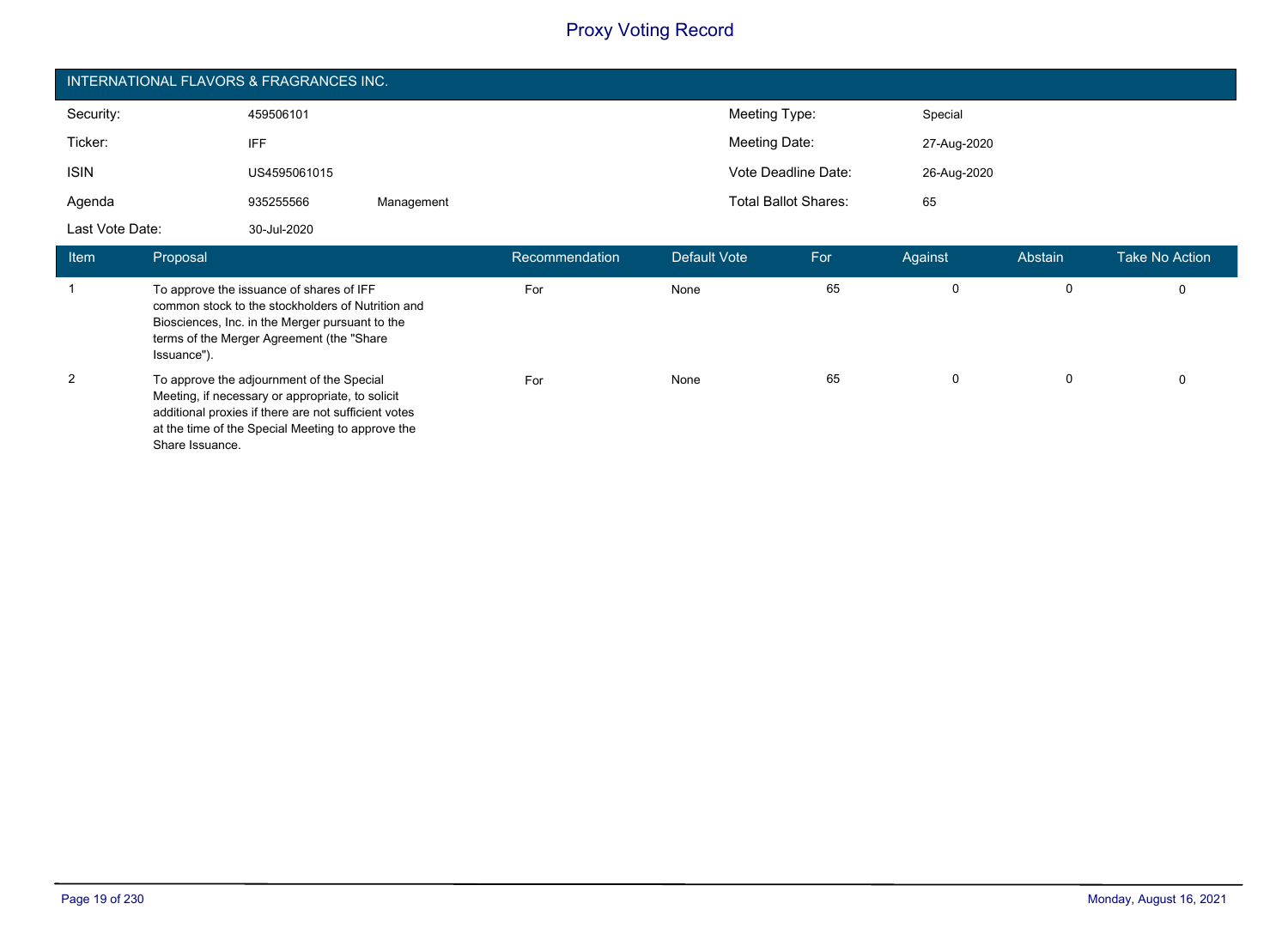| NORTONLIFELOCK INC. |              |            |                             |             |  |  |  |
|---------------------|--------------|------------|-----------------------------|-------------|--|--|--|
| Security:           | 668771108    |            | Meeting Type:               | Annual      |  |  |  |
| Ticker:             | <b>NLOK</b>  |            | Meeting Date:               | 08-Sep-2020 |  |  |  |
| <b>ISIN</b>         | US6687711084 |            | Vote Deadline Date:         | 04-Sep-2020 |  |  |  |
| Agenda              | 935251190    | Management | <b>Total Ballot Shares:</b> | 353         |  |  |  |
| Last Vote Date:     | 23-Jul-2020  |            |                             |             |  |  |  |

| Item           | Proposal                                                                                                                         | Recommendation | Default Vote | For | Against     | Abstain     | <b>Take No Action</b> |
|----------------|----------------------------------------------------------------------------------------------------------------------------------|----------------|--------------|-----|-------------|-------------|-----------------------|
|                | Election of Director: Sue Barsamian                                                                                              | For            | None         | 353 | $\mathbf 0$ | $\mathbf 0$ | $\Omega$              |
| $\overline{2}$ | Election of Director: Eric K. Brandt                                                                                             | For            | None         | 353 | 0           | 0           |                       |
| 3              | Election of Director: Frank E. Dangeard                                                                                          | For            | None         | 353 | 0           | $\Omega$    |                       |
| $\overline{4}$ | Election of Director: Nora M. Denzel                                                                                             | For            | None         | 353 | $\Omega$    | 0           | O                     |
| 5              | Election of Director: Peter A. Feld                                                                                              | For            | None         | 353 | 0           | 0           | 0                     |
| 6              | Election of Director: Kenneth Y. Hao                                                                                             | For            | None         | 353 | $\Omega$    | $\Omega$    |                       |
| 7              | Election of Director: David W. Humphrey                                                                                          | For            | None         | 353 | $\Omega$    | 0           | $\Omega$              |
| 8              | Election of Director: Vincent Pilette                                                                                            | For            | None         | 353 | 0           | 0           |                       |
| 9              | Ratification of the appointment of KPMG LLP as<br>our independent registered public accounting firm<br>for the 2021 fiscal year. | For            | None         | 353 | $\Omega$    | 0           | $\Omega$              |
| 10             | Advisory vote to approve executive<br>compensation.                                                                              | For            | None         | 353 | $\Omega$    | $\Omega$    | $\Omega$              |
| 11             | Stockholder proposal regarding political spending<br>disclosure.                                                                 | Against        | None         | 0   | 353         | 0           |                       |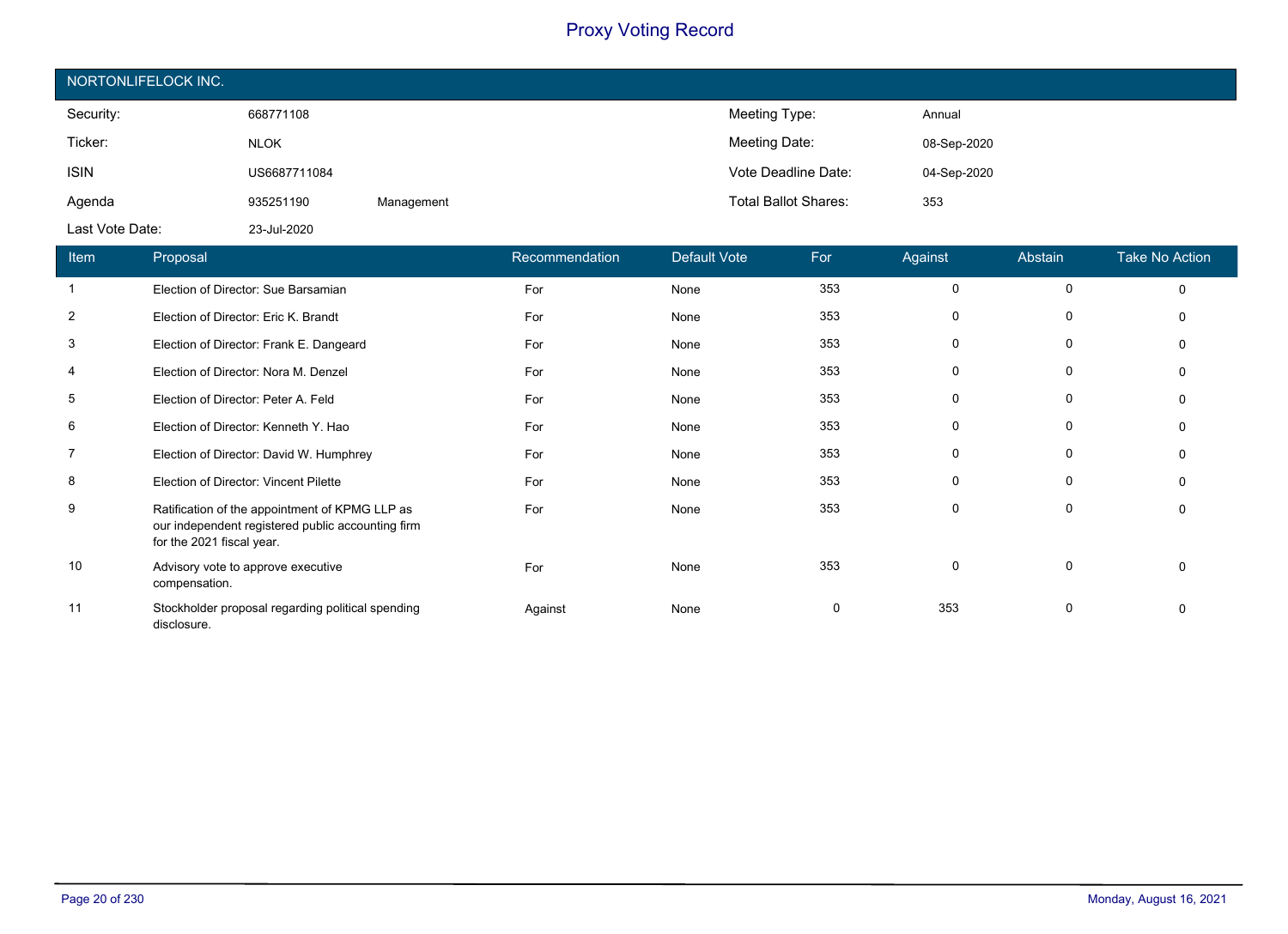| NETAPP, INC     |              |            |                             |             |
|-----------------|--------------|------------|-----------------------------|-------------|
| Security:       | 64110D104    |            | Meeting Type:               | Annual      |
| Ticker:         | <b>NTAP</b>  |            | Meeting Date:               | 10-Sep-2020 |
| <b>ISIN</b>     | US64110D1046 |            | Vote Deadline Date:         | 09-Sep-2020 |
| Agenda          | 935253877    | Management | <b>Total Ballot Shares:</b> | 139         |
| Last Vote Date: | 01-Aug-2020  |            |                             |             |

| Item           | <b>Proposal</b>                                                                                                                                                  | Recommendation | Default Vote | For | Against      | Abstain     | <b>Take No Action</b> |
|----------------|------------------------------------------------------------------------------------------------------------------------------------------------------------------|----------------|--------------|-----|--------------|-------------|-----------------------|
|                | Election of Director: T. Michael Nevens                                                                                                                          | For            | None         | 139 | $\Omega$     | $\Omega$    | $\Omega$              |
| $\overline{2}$ | Election of Director: Deepak Ahuja                                                                                                                               | For            | None         | 139 | 0            | $\Omega$    | O                     |
| 3              | Election of Director: Gerald Held                                                                                                                                | For            | None         | 139 | 0            | 0           |                       |
| 4              | Election of Director: Kathryn M. Hill                                                                                                                            | For            | None         | 139 | 0            | 0           |                       |
| 5              | Election of Director: Deborah L. Kerr                                                                                                                            | For            | None         | 139 | $\mathbf{0}$ | 0           | n                     |
| 6              | Election of Director: George Kurian                                                                                                                              | For            | None         | 139 | 0            | 0           |                       |
| 7              | Election of Director: Scott F. Schenkel                                                                                                                          | For            | None         | 139 | $\Omega$     | 0           |                       |
| 8              | Election of Director: George T. Shaheen                                                                                                                          | For            | None         | 139 | 0            | 0           | 0                     |
| 9              | To hold an advisory vote to approve Named<br>Executive Officer compensation.                                                                                     | For            | None         | 139 | 0            | $\mathbf 0$ | $\Omega$              |
| 10             | To ratify the appointment of Deloitte & Touche<br>LLP as NetApp's independent registered public<br>accounting firm for the fiscal year ending April 30,<br>2021. | For            | None         | 139 | $\Omega$     | 0           | $\Omega$              |
| 11             | To approve a stockholder proposal for stockholder<br>action by written consent.                                                                                  | Against        | None         | 0   | 139          | 0           | $\Omega$              |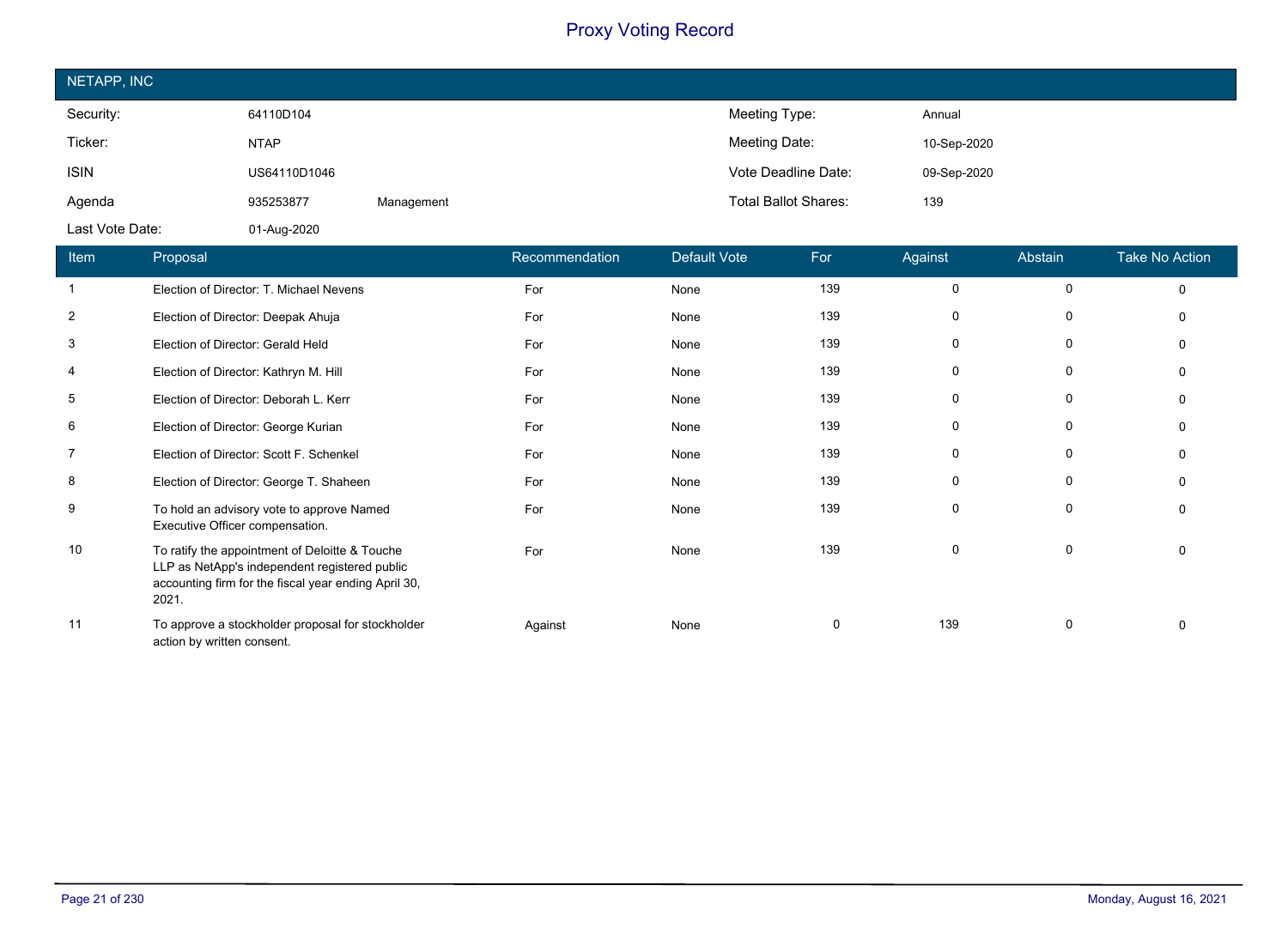| TAKE-TWO INTERACTIVE SOFTWARE, INC. |              |            |                             |             |  |  |
|-------------------------------------|--------------|------------|-----------------------------|-------------|--|--|
| Security:                           | 874054109    |            | Meeting Type:               | Annual      |  |  |
| Ticker:                             | <b>TTWO</b>  |            | Meeting Date:               | 16-Sep-2020 |  |  |
| <b>ISIN</b>                         | US8740541094 |            | Vote Deadline Date:         | 15-Sep-2020 |  |  |
| Agenda                              | 935256758    | Management | <b>Total Ballot Shares:</b> | 68          |  |  |
| Last Vote Date:                     | 04-Aug-2020  |            |                             |             |  |  |

| Item           | Proposal                                                                                                                                                      | Recommendation | Default Vote | For | Against     | Abstain     | <b>Take No Action</b> |
|----------------|---------------------------------------------------------------------------------------------------------------------------------------------------------------|----------------|--------------|-----|-------------|-------------|-----------------------|
| -1             | Election of Director: Strauss Zelnick                                                                                                                         | For            | None         | 68  | $\mathbf 0$ | $\pmb{0}$   | $\mathbf 0$           |
| $\overline{2}$ | Election of Director: Michael Dornemann                                                                                                                       | For            | None         | 68  | $\mathbf 0$ | 0           | $\Omega$              |
| 3              | Election of Director: J. Moses                                                                                                                                | For            | None         | 68  | $\mathbf 0$ | $\mathbf 0$ | $\Omega$              |
| 4              | Election of Director: Michael Sheresky                                                                                                                        | For            | None         | 68  | 0           | 0           | $\Omega$              |
| 5              | Election of Director: LaVerne Srinivasan                                                                                                                      | For            | None         | 68  | 0           | 0           | $\Omega$              |
| 6              | Election of Director: Susan Tolson                                                                                                                            | For            | None         | 68  | 0           | 0           | $\Omega$              |
| 7              | Election of Director: Paul Viera                                                                                                                              | For            | None         | 68  | 0           | 0           | $\Omega$              |
| 8              | Election of Director: Roland Hernandez                                                                                                                        | For            | None         | 68  | $\Omega$    | 0           | $\Omega$              |
| 9              | Approval, on a non-binding advisory basis, of the<br>compensation of the Company's "named<br>executive officers" as disclosed in the Proxy<br>Statement.      | For            | None         | 68  | 0           | 0           | $\Omega$              |
| 10             | Approval of the Amended and Restated Take-Two<br>Interactive Software, Inc. 2017 Stock Incentive<br>Plan.                                                     | For            | None         | 68  | 0           | 0           | $\Omega$              |
| 11             | Ratification of the appointment of Ernst & Young<br>LLP as our Independent registered public<br>accounting firm for the fiscal year ending March<br>31, 2021. | For            | None         | 68  | 0           | 0           | $\Omega$              |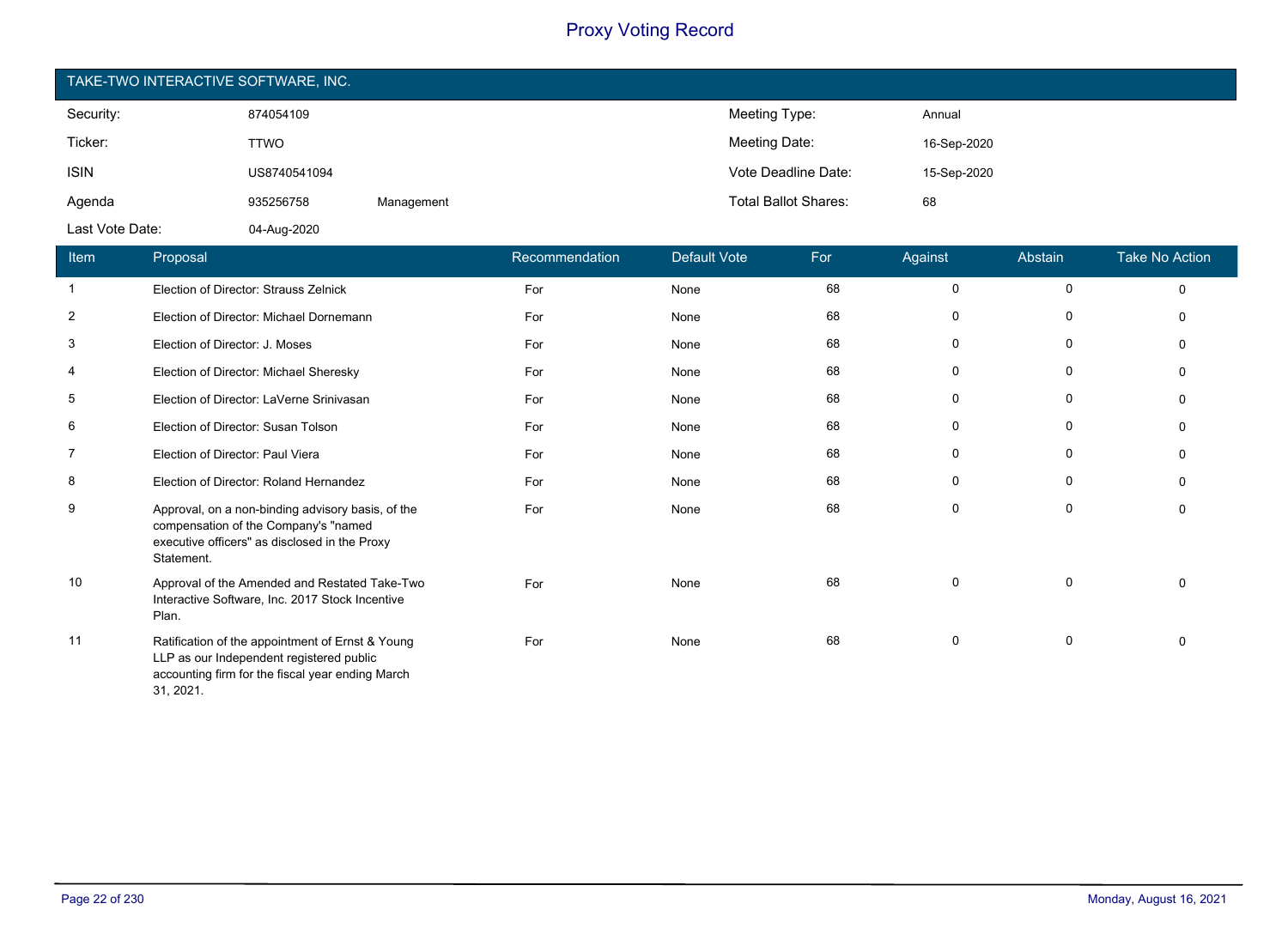| NIKE, INC.      |              |            |                             |             |
|-----------------|--------------|------------|-----------------------------|-------------|
| Security:       | 654106103    |            | Meeting Type:               | Annual      |
| Ticker:         | <b>NKE</b>   |            | Meeting Date:               | 17-Sep-2020 |
| <b>ISIN</b>     | US6541061031 |            | Vote Deadline Date:         | 16-Sep-2020 |
| Agenda          | 935256378    | Management | <b>Total Ballot Shares:</b> | 757         |
| Last Vote Date: | 01-Aug-2020  |            |                             |             |

| Item           | Proposal                                                                                                        | Recommendation | Default Vote | For | Against     | Abstain      | <b>Take No Action</b> |
|----------------|-----------------------------------------------------------------------------------------------------------------|----------------|--------------|-----|-------------|--------------|-----------------------|
|                | Election of Class B Director: Alan B. Graf, Jr.                                                                 | For            | None         | 757 | $\mathbf 0$ |              | $\mathbf 0$           |
| 2              | Election of Class B Director: Peter B. Henry                                                                    | For            | None         | 757 | $\mathbf 0$ | 0            | $\mathbf 0$           |
| 3              | Election of Class B Director: Michelle A. Peluso                                                                | For            | None         | 757 | $\mathbf 0$ | 0            | 0                     |
| 4              | To approve executive compensation by an<br>advisory vote.                                                       | For            | None         | 757 | $\mathbf 0$ | 0            | $\mathbf 0$           |
| 5              | To ratify the appointment of<br>PricewaterhouseCoopers LLP as independent<br>registered public accounting firm. | For            | None         | 757 | $\mathbf 0$ | $\mathbf{0}$ | 0                     |
| 6              | To approve the Nike, Inc. Stock Incentive Plan, as<br>amended and restated.                                     | For            | None         | 757 | $\Omega$    | $\mathbf{0}$ | $\mathbf 0$           |
| $\overline{7}$ | To consider a shareholder proposal regarding<br>political contributions disclosure.                             | Against        | None         | 0   | 757         | 0            | $\mathbf 0$           |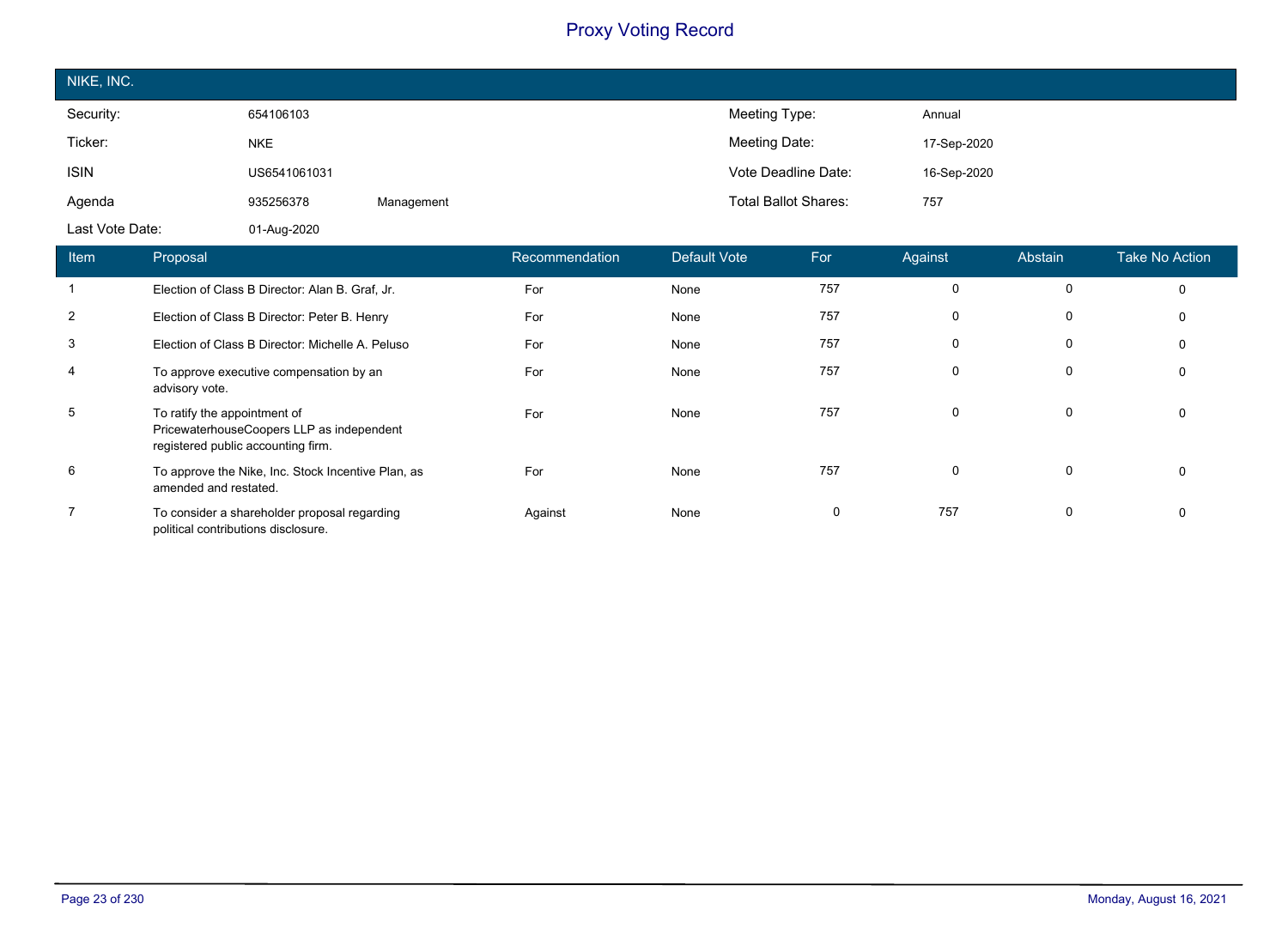| <b>FEDEX CORPORATION</b> |              |            |                             |             |  |  |  |
|--------------------------|--------------|------------|-----------------------------|-------------|--|--|--|
| Security:                | 31428X106    |            | Meeting Type:               | Annual      |  |  |  |
| Ticker:                  | <b>FDX</b>   |            | Meeting Date:               | 21-Sep-2020 |  |  |  |
| <b>ISIN</b>              | US31428X1063 |            | Vote Deadline Date:         | 18-Sep-2020 |  |  |  |
| Agenda                   | 935258346    | Management | <b>Total Ballot Shares:</b> | 148         |  |  |  |
| Last Vote Date:          | 11-Aug-2020  |            |                             |             |  |  |  |

| Item           | Proposal                                                                                                                         | Recommendation | <b>Default Vote</b> | For      | Against     | Abstain  | <b>Take No Action</b> |
|----------------|----------------------------------------------------------------------------------------------------------------------------------|----------------|---------------------|----------|-------------|----------|-----------------------|
| $\mathbf{1}$   | Election of Director: MARVIN R. ELLISON                                                                                          | For            | None                | 148      | $\mathsf 0$ | 0        | $\mathbf 0$           |
| $\overline{2}$ | Election of Director: SUSAN PATRICIA GRIFFITH                                                                                    | For            | None                | 148      | 0           | 0        | $\Omega$              |
| 3              | Election of Director: JOHN C. ("CHRIS") INGLIS                                                                                   | For            | None                | 148      | 0           | 0        | $\Omega$              |
| 4              | Election of Director: KIMBERLY A. JABAL                                                                                          | For            | None                | 148      | 0           | 0        | $\Omega$              |
| 5              | Election of Director: SHIRLEY ANN JACKSON                                                                                        | For            | None                | 148      | 0           | $\Omega$ | $\Omega$              |
| 6              | Election of Director: R. BRAD MARTIN                                                                                             | For            | None                | 148      | 0           | $\Omega$ | $\Omega$              |
| $\overline{7}$ | Election of Director: JOSHUA COOPER RAMO                                                                                         | For            | None                | 148      | 0           | 0        | 0                     |
| 8              | Election of Director: SUSAN C. SCHWAB                                                                                            | For            | None                | 148      | 0           | $\Omega$ | $\Omega$              |
| 9              | Election of Director: FREDERICK W. SMITH                                                                                         | For            | None                | 148      | 0           | $\Omega$ | $\Omega$              |
| 10             | Election of Director: DAVID P. STEINER                                                                                           | For            | None                | 148      | 0           | 0        | 0                     |
| 11             | Election of Director: RAJESH SUBRAMANIAM                                                                                         | For            | None                | 148      | 0           | $\Omega$ | $\Omega$              |
| 12             | Election of Director: PAUL S. WALSH                                                                                              | For            | None                | 148      | 0           | 0        | $\Omega$              |
| 13             | Advisory vote to approve named executive officer<br>compensation.                                                                | For            | None                | 148      | 0           | 0        | $\Omega$              |
| 14             | Ratify the appointment of Ernst & Young LLP as<br>FedEx's independent registered public accounting<br>firm for fiscal year 2021. | For            | None                | 148      | $\Omega$    | $\Omega$ | $\Omega$              |
| 15             | Stockholder proposal regarding lobbying activity<br>and expenditure report.                                                      | Against        | None                | $\Omega$ | 148         | $\Omega$ | $\Omega$              |
| 16             | Stockholder proposal regarding political<br>disclosure.                                                                          | Against        | None                | 0        | 148         | $\Omega$ | $\Omega$              |
| 17             | Stockholder proposal regarding employee<br>representation on the Board of Directors.                                             | Against        | None                | 0        | 148         | 0        | $\Omega$              |
| 18             | Stockholder proposal regarding shareholder right<br>to act by written consent.                                                   | Against        | None                | $\Omega$ | 148         | $\Omega$ | $\Omega$              |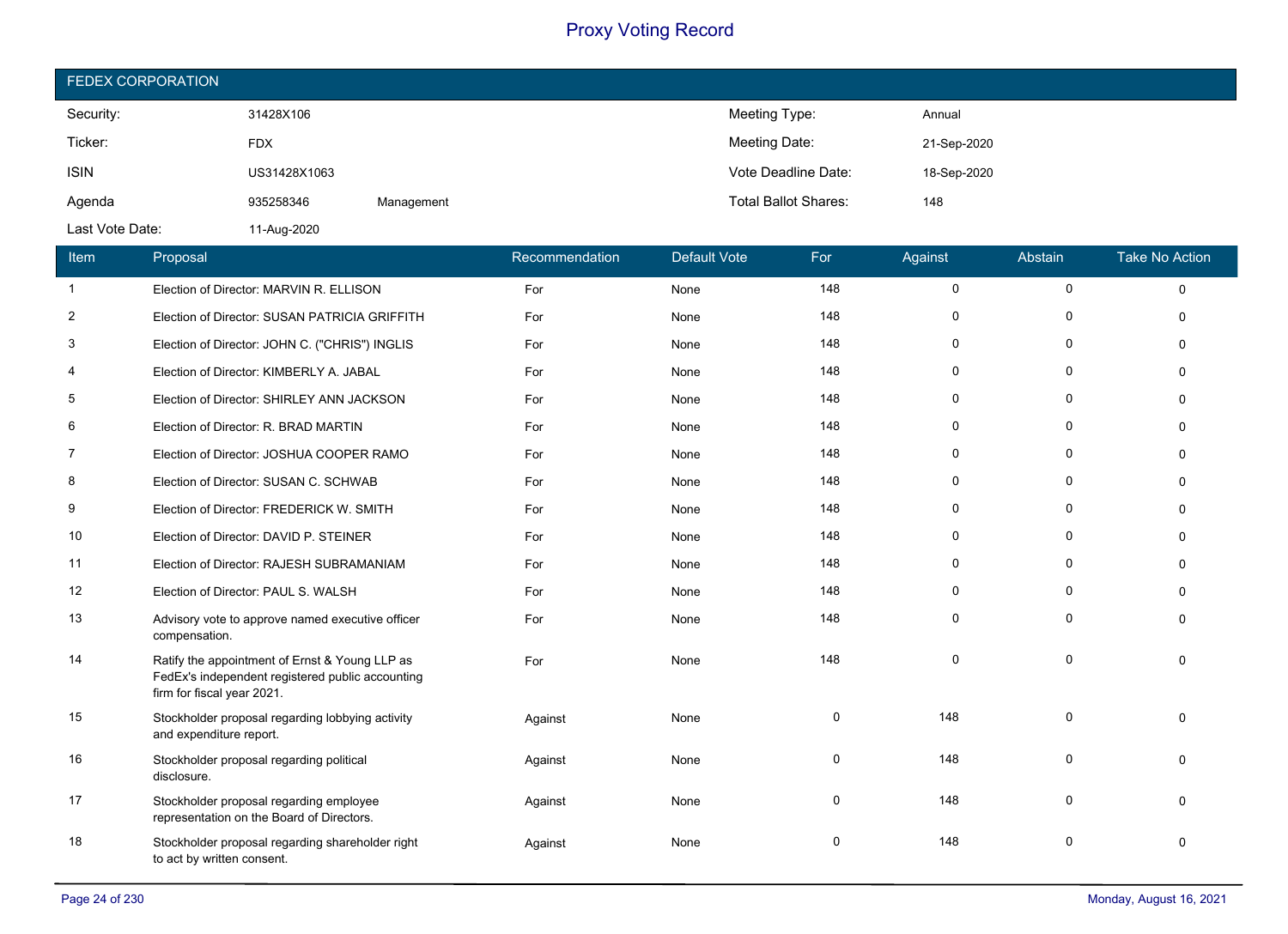| Item | Proposal                                                                               | Recommendation | Default Vote | For | Against | Abstain | Take No Action |
|------|----------------------------------------------------------------------------------------|----------------|--------------|-----|---------|---------|----------------|
| 19   | Stockholder proposal regarding integrating ESG<br>metrics into executive compensation. | Against        | None         |     | 148     |         |                |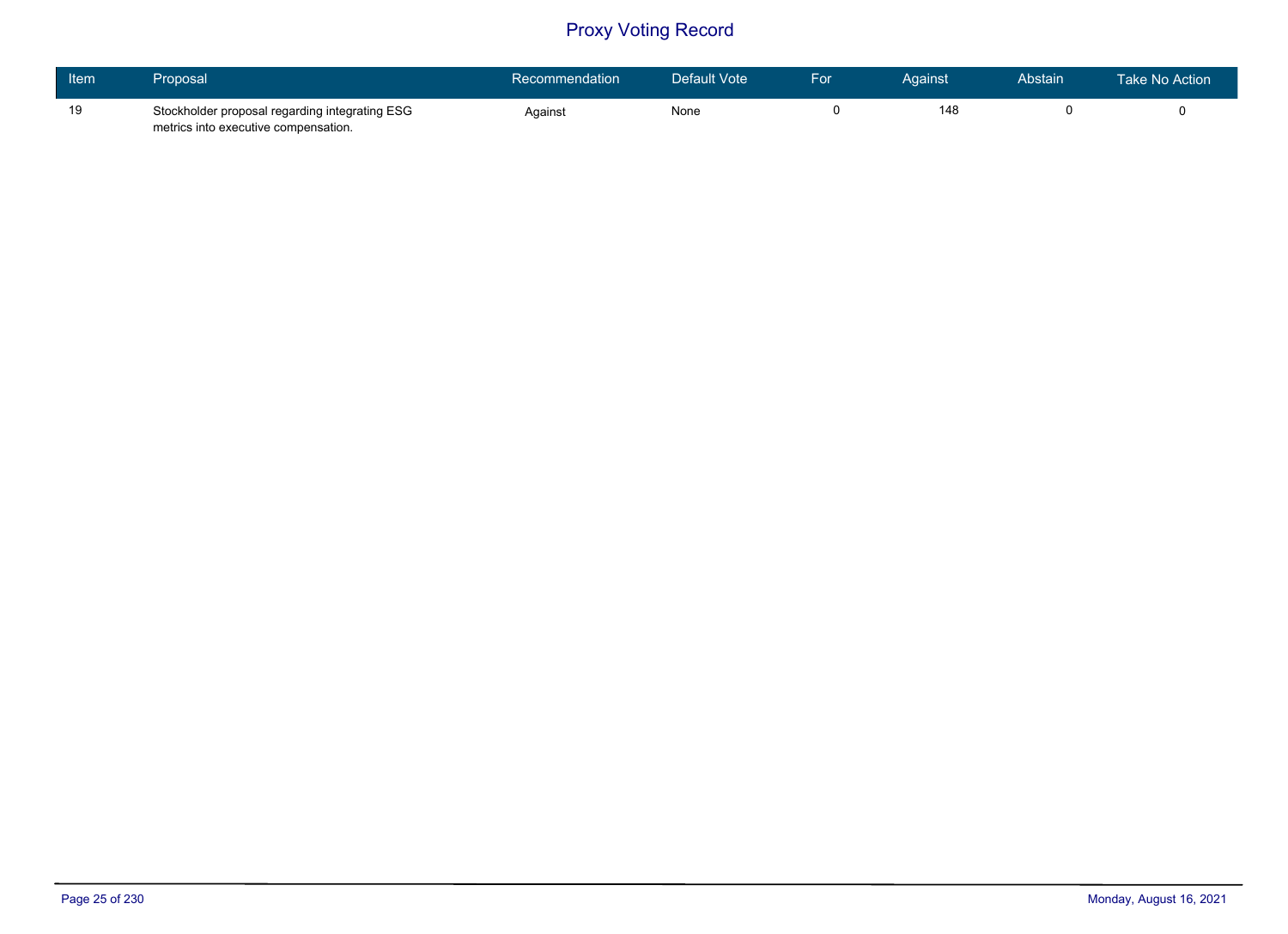| <b>GENERAL MILLS, INC.</b> |              |            |                             |             |  |  |  |
|----------------------------|--------------|------------|-----------------------------|-------------|--|--|--|
| Security:                  | 370334104    |            | Meeting Type:               | Annual      |  |  |  |
| Ticker:                    | GIS          |            | Meeting Date:               | 22-Sep-2020 |  |  |  |
| <b>ISIN</b>                | US3703341046 |            | Vote Deadline Date:         | 21-Sep-2020 |  |  |  |
| Agenda                     | 935257976    | Management | <b>Total Ballot Shares:</b> | 371         |  |  |  |
| Last Vote Date:            | 11-Aug-2020  |            |                             |             |  |  |  |

| Item           | Proposal                                                                    | Recommendation | <b>Default Vote</b> | For | Against      | Abstain     | Take No Action |
|----------------|-----------------------------------------------------------------------------|----------------|---------------------|-----|--------------|-------------|----------------|
|                | Election of Director: R. Kerry Clark                                        | For            | None                | 371 | $\Omega$     | 0           |                |
| $\overline{2}$ | Election of Director: David M. Cordani                                      | For            | None                | 371 | <sup>0</sup> | 0           |                |
| 3              | Election of Director: Roger W. Ferguson Jr.                                 | For            | None                | 371 | $\Omega$     | 0           |                |
| 4              | Election of Director: Jeffrey L. Harmening                                  | For            | None                | 371 | $\Omega$     | 0           |                |
| 5              | Election of Director: Maria G. Henry                                        | For            | None                | 371 | $\Omega$     | 0           |                |
| 6              | Election of Director: Jo Ann Jenkins                                        | For            | None                | 371 | $\Omega$     | 0           |                |
| 7              | Election of Director: Elizabeth C. Lempres                                  | For            | None                | 371 | $\Omega$     | $\mathbf 0$ |                |
| 8              | Election of Director: Diane L. Neal                                         | For            | None                | 371 | 0            | 0           |                |
| 9              | Election of Director: Steve Odland                                          | For            | None                | 371 | 0            | $\Omega$    |                |
| 10             | Election of Director: Maria A. Sastre                                       | For            | None                | 371 | $\Omega$     | $\Omega$    |                |
| 11             | Election of Director: Eric D. Sprunk                                        | For            | None                | 371 | $\Omega$     | 0           |                |
| 12             | Election of Director: Jorge A. Uribe                                        | For            | None                | 371 | $\Omega$     | 0           |                |
| 13             | Advisory Vote on Executive Compensation.                                    | For            | None                | 371 | $\Omega$     | 0           |                |
| 14             | Ratify Appointment of the Independent Registered<br>Public Accounting Firm. | For            | None                | 371 | $\Omega$     | 0           |                |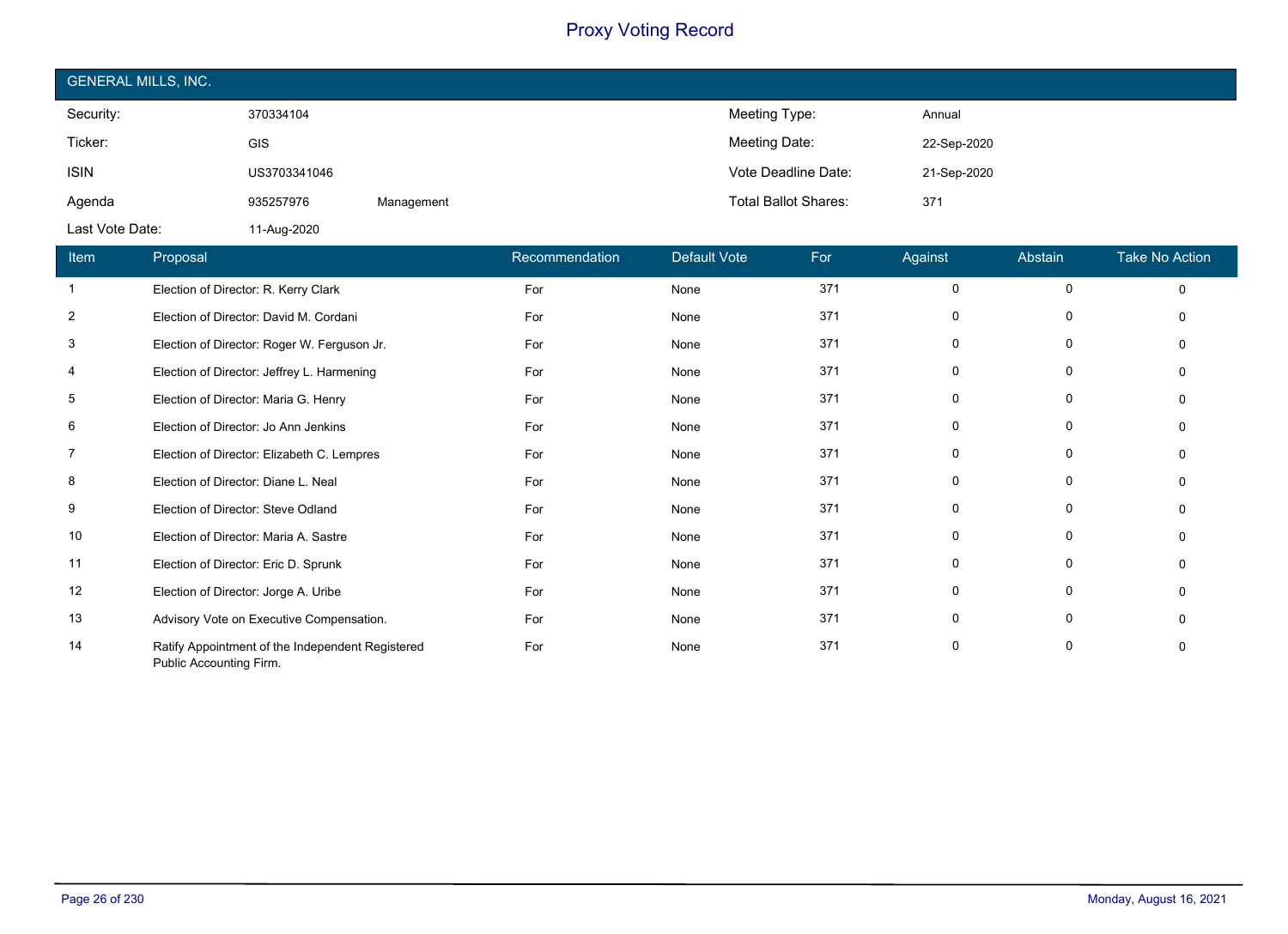| TESLA, INC.     |              |            |                             |             |
|-----------------|--------------|------------|-----------------------------|-------------|
| Security:       | 88160R101    |            | Meeting Type:               | Annual      |
| Ticker:         | <b>TSLA</b>  |            | Meeting Date:               | 22-Sep-2020 |
| <b>ISIN</b>     | US88160R1014 |            | Vote Deadline Date:         | 21-Sep-2020 |
| Agenda          | 935259514    | Management | <b>Total Ballot Shares:</b> | 2904        |
| Last Vote Date: | 14-Aug-2020  |            |                             |             |

| <b>Item</b>    | Proposal                                                                                                                                                                               | Recommendation | <b>Default Vote</b> | For      | Against     | Abstain  | <b>Take No Action</b> |
|----------------|----------------------------------------------------------------------------------------------------------------------------------------------------------------------------------------|----------------|---------------------|----------|-------------|----------|-----------------------|
|                | Election of Class I Director to serve for a term of<br>three years: Elon Musk                                                                                                          | For            | None                | 90       | $\mathbf 0$ | $\Omega$ | $\Omega$              |
| $\overline{2}$ | Election of Class I Director to serve for a term of<br>three years: Robyn Denholm                                                                                                      | For            | None                | 90       | 0           | $\Omega$ | $\Omega$              |
| 3              | Election of Class I Director to serve for a term of<br>three years: Hiromichi Mizuno                                                                                                   | For            | None                | 90       | $\mathbf 0$ | 0        | $\Omega$              |
| 4              | Tesla proposal to approve executive<br>compensation on a non-binding advisory basis.                                                                                                   | For            | None                | 90       | $\mathbf 0$ | $\Omega$ | $\Omega$              |
| 5              | Tesla proposal to ratify the appointment of<br>PricewaterhouseCoopers LLP as Tesla's<br>independent registered public accounting firm for<br>the fiscal year ending December 31, 2020. | For            | None                | 90       | 0           | $\Omega$ | $\Omega$              |
| 6              | Stockholder proposal regarding paid advertising.                                                                                                                                       | Against        | None                | $\Omega$ | 90          | $\Omega$ | $\Omega$              |
|                | Stockholder proposal regarding simple majority<br>voting provisions in our governing documents.                                                                                        | Against        | None                | 0        | 90          | 0        | $\mathbf{0}$          |
| 8              | Stockholder proposal regarding reporting on<br>employee arbitration.                                                                                                                   | Against        | None                | $\Omega$ | 90          | $\Omega$ | $\Omega$              |
| 9              | Stockholder proposal regarding additional<br>reporting on human rights.                                                                                                                | Against        | None                | $\Omega$ | 90          | $\Omega$ | $\Omega$              |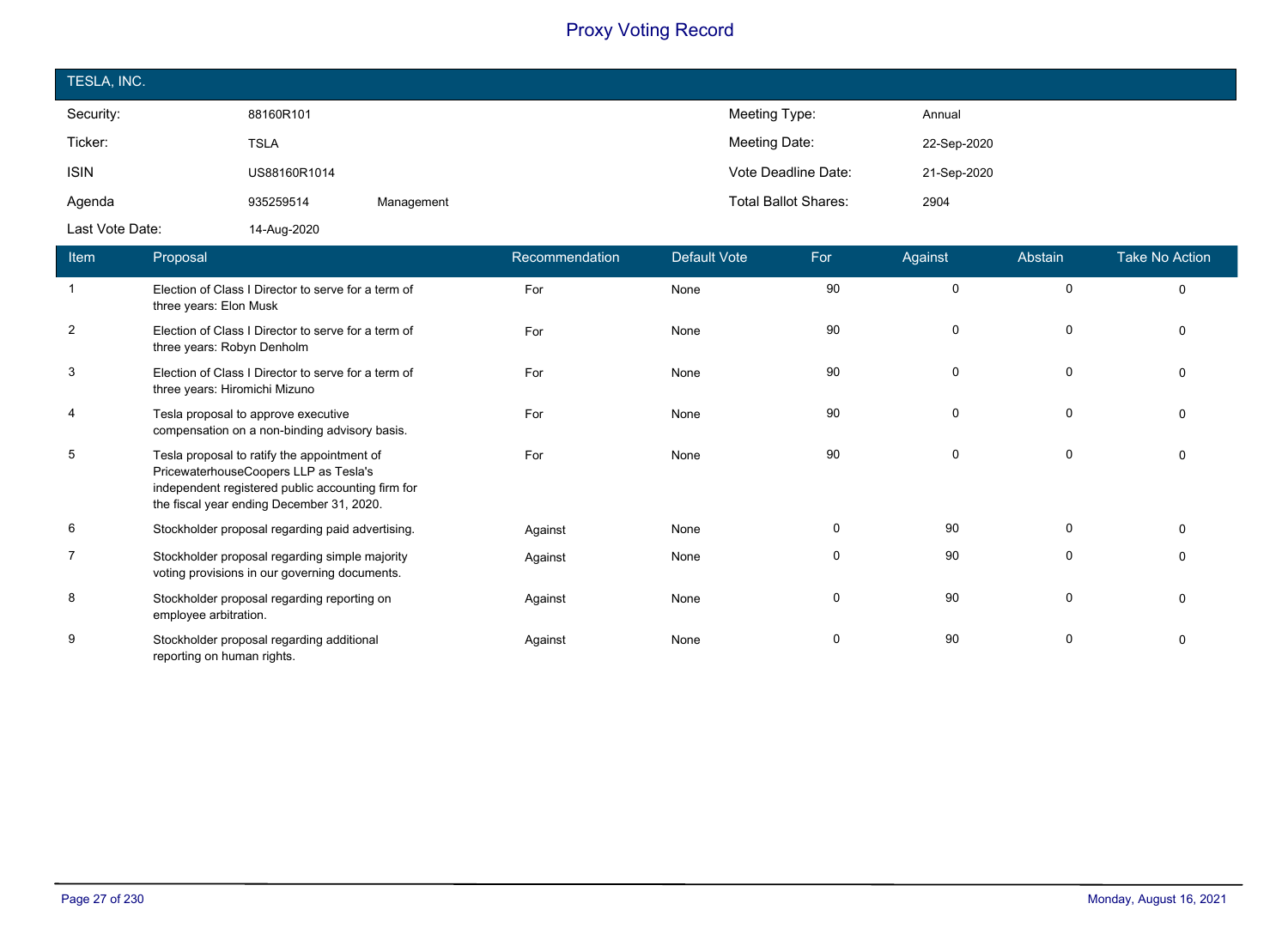| CONAGRA BRANDS, INC. |              |            |                             |             |  |  |  |
|----------------------|--------------|------------|-----------------------------|-------------|--|--|--|
| Security:            | 205887102    |            | Meeting Type:               | Annual      |  |  |  |
| Ticker:              | <b>CAG</b>   |            | Meeting Date:               | 23-Sep-2020 |  |  |  |
| <b>ISIN</b>          | US2058871029 |            | Vote Deadline Date:         | 22-Sep-2020 |  |  |  |
| Agenda               | 935259374    | Management | <b>Total Ballot Shares:</b> | 291         |  |  |  |
| Last Vote Date:      | 14-Aug-2020  |            |                             |             |  |  |  |

| Item           | Proposal                                                                                   | Recommendation | <b>Default Vote</b> | For | Against      | Abstain  | <b>Take No Action</b> |
|----------------|--------------------------------------------------------------------------------------------|----------------|---------------------|-----|--------------|----------|-----------------------|
|                | Election of Director: Anil Arora                                                           | For            | None                | 291 | $\Omega$     | $\Omega$ | $\Omega$              |
| 2              | Election of Director: Thomas K. Brown                                                      | For            | None                | 291 |              |          |                       |
| 3              | Election of Director: Sean M. Connolly                                                     | For            | None                | 291 | n            |          |                       |
| 4              | Election of Director: Joie A. Gregor                                                       | For            | None                | 291 | <sup>0</sup> | $\Omega$ |                       |
| 5              | Election of Director: Rajive Johri                                                         | For            | None                | 291 | 0            |          |                       |
| 6              | Election of Director: Richard H. Lenny                                                     | For            | None                | 291 | n            |          |                       |
| $\overline{7}$ | Election of Director: Melissa Lora                                                         | For            | None                | 291 |              | $\Omega$ |                       |
| 8              | Election of Director: Ruth Ann Marshall                                                    | For            | None                | 291 | 0            |          |                       |
| 9              | Election of Director: Craig P. Omtvedt                                                     | For            | None                | 291 | $\Omega$     |          |                       |
| 10             | Election of Director: Scott Ostfeld                                                        | For            | None                | 291 | <sup>0</sup> | $\Omega$ |                       |
| 11             | Ratification of the appointment of KPMG LLP as<br>our independent auditor for fiscal 2021. | For            | None                | 291 | $\Omega$     |          |                       |
| 12             | Advisory approval of our named executive officer<br>compensation.                          | For            | None                | 291 |              |          |                       |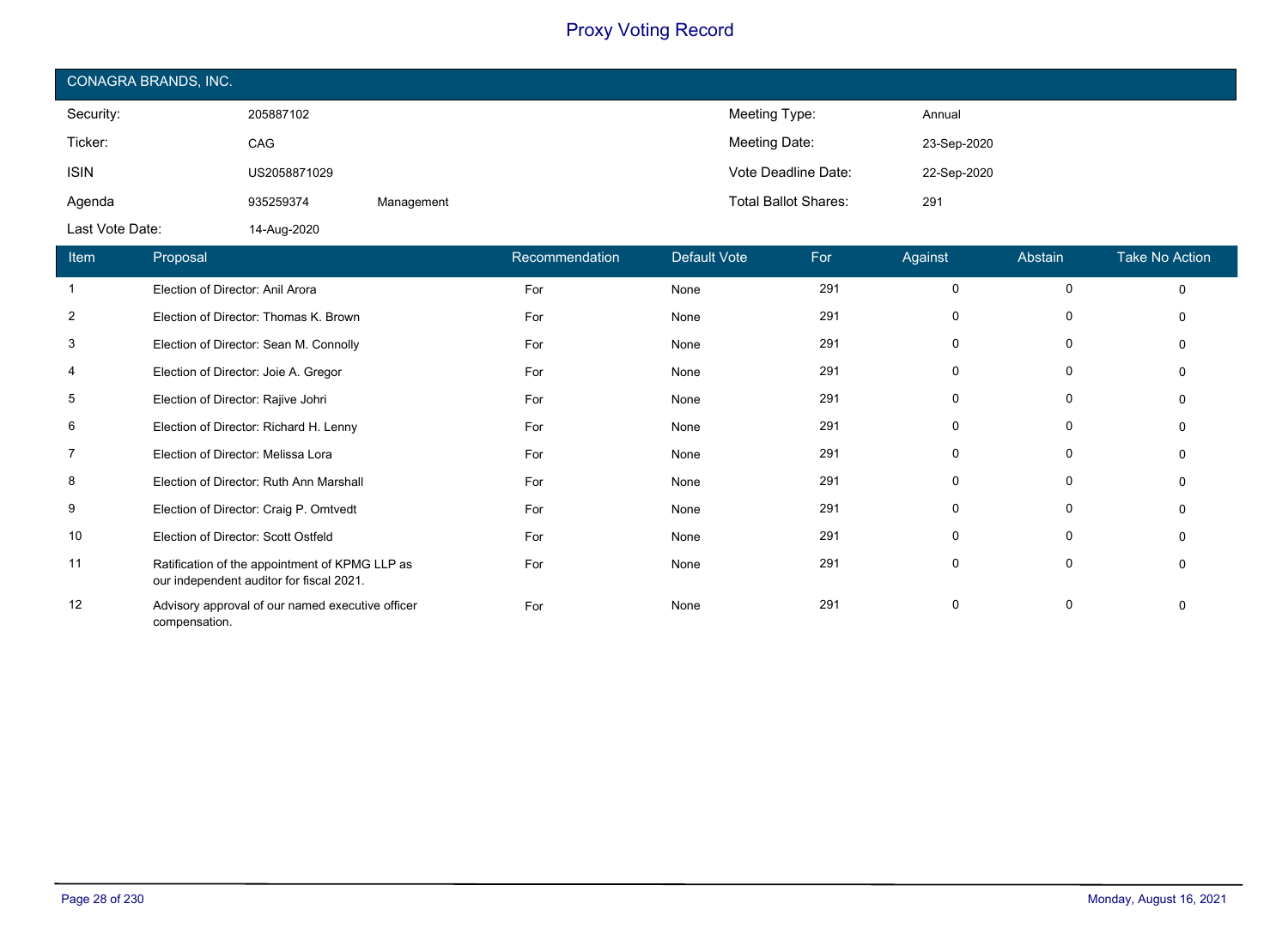| DARDEN RESTAURANTS, INC. |              |            |                             |             |  |  |  |
|--------------------------|--------------|------------|-----------------------------|-------------|--|--|--|
| Security:                | 237194105    |            | Meeting Type:               | Annual      |  |  |  |
| Ticker:                  | <b>DRI</b>   |            | Meeting Date:               | 23-Sep-2020 |  |  |  |
| <b>ISIN</b>              | US2371941053 |            | Vote Deadline Date:         | 22-Sep-2020 |  |  |  |
| Agenda                   | 935257914    | Management | <b>Total Ballot Shares:</b> | 74          |  |  |  |
| Last Vote Date:          | 11-Aug-2020  |            |                             |             |  |  |  |

| <b>Item</b>    | Proposal                                                                                                                                  | Recommendation | <b>Default Vote</b> | For | Against     | Abstain     | Take No Action |
|----------------|-------------------------------------------------------------------------------------------------------------------------------------------|----------------|---------------------|-----|-------------|-------------|----------------|
|                | <b>DIRECTOR</b>                                                                                                                           | For            | None                |     |             |             |                |
|                | Margaret Shân Atkins                                                                                                                      |                |                     | 74  | $\mathbf 0$ | 0           | $\Omega$       |
|                | James P. Fogarty<br>2                                                                                                                     |                |                     | 74  | 0           | 0           | 0              |
|                | Cynthia T. Jamison<br>3                                                                                                                   |                |                     | 74  | 0           | 0           |                |
|                | Eugene I. Lee, Jr.<br>4                                                                                                                   |                |                     | 74  | $\Omega$    | 0           |                |
|                | Nana Mensah<br>5                                                                                                                          |                |                     | 74  | 0           | $\mathbf 0$ | 0              |
|                | William S. Simon<br>6                                                                                                                     |                |                     | 74  | $\Omega$    | 0           | $\Omega$       |
|                | Charles M. Sonsteby                                                                                                                       |                |                     | 74  | 0           | 0           | 0              |
|                | Timothy J. Wilmott<br>8                                                                                                                   |                |                     | 74  | $\Omega$    | $\mathbf 0$ |                |
| $\overline{2}$ | To obtain advisory approval of the Company's<br>executive compensation.                                                                   | For            | None                | 74  | 0           | 0           | 0              |
| 3              | To ratify the appointment of KPMG LLP as our<br>independent registered public accounting firm for<br>the fiscal year ending May 30, 2021. | For            | None                | 74  | 0           | 0           | 0              |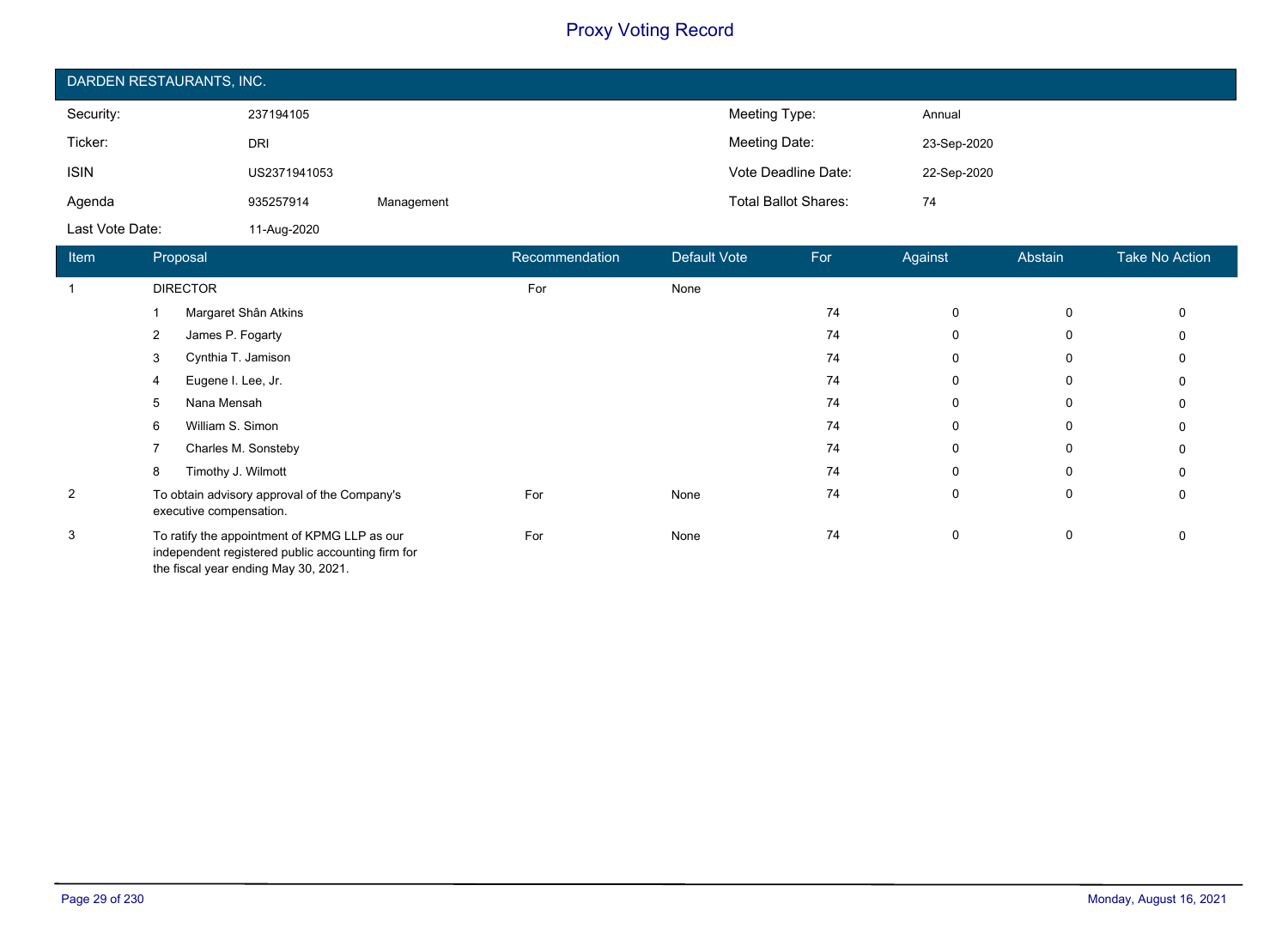| LAMB WESTON HOLDINGS, INC. |              |            |                             |             |  |  |  |
|----------------------------|--------------|------------|-----------------------------|-------------|--|--|--|
| Security:                  | 513272104    |            | Meeting Type:               | Annual      |  |  |  |
| Ticker:                    | LW           |            | Meeting Date:               | 24-Sep-2020 |  |  |  |
| <b>ISIN</b>                | US5132721045 |            | Vote Deadline Date:         | 23-Sep-2020 |  |  |  |
| Agenda                     | 935257178    | Management | <b>Total Ballot Shares:</b> | 88          |  |  |  |
| Last Vote Date:            | 06-Aug-2020  |            |                             |             |  |  |  |

| Item           | Proposal                                                                                     | Recommendation | <b>Default Vote</b> | For | Against  | Abstain  | <b>Take No Action</b> |
|----------------|----------------------------------------------------------------------------------------------|----------------|---------------------|-----|----------|----------|-----------------------|
|                | Election of Director: Peter J. Bensen                                                        | For            | None                | 88  | 0        | $\Omega$ | $\mathbf 0$           |
| 2              | Election of Director: Charles A. Blixt                                                       | For            | None                | 88  | 0        |          |                       |
| 3              | Election of Director: Robert J. Coviello                                                     | For            | None                | 88  | $\Omega$ |          |                       |
| 4              | Election of Director: André J. Hawaux                                                        | For            | None                | 88  | $\Omega$ | n        |                       |
| 5              | Election of Director: W.G. Jurgensen                                                         | For            | None                | 88  | 0        |          |                       |
| 6              | Election of Director: Thomas P. Maurer                                                       | For            | None                | 88  | 0        |          | O                     |
| $\overline{7}$ | Election of Director: Robert A. Niblock                                                      | For            | None                | 88  | $\Omega$ | $\Omega$ | $\Omega$              |
| 8              | Election of Director: Hala G. Moddelmog                                                      | For            | None                | 88  | 0        |          | O                     |
| 9              | Election of Director: Maria Renna Sharpe                                                     | For            | None                | 88  | 0        |          | O                     |
| 10             | Election of Director: Thomas P. Werner                                                       | For            | None                | 88  | $\Omega$ | $\Omega$ | O                     |
| 11             | Advisory Vote to Approve Executive<br>Compensation.                                          | For            | None                | 88  | 0        |          | O                     |
| 12             | Ratification of the Appointment of KPMG LLP as<br>Independent Auditors for Fiscal Year 2021. | For            | None                | 88  | 0        |          | $\Omega$              |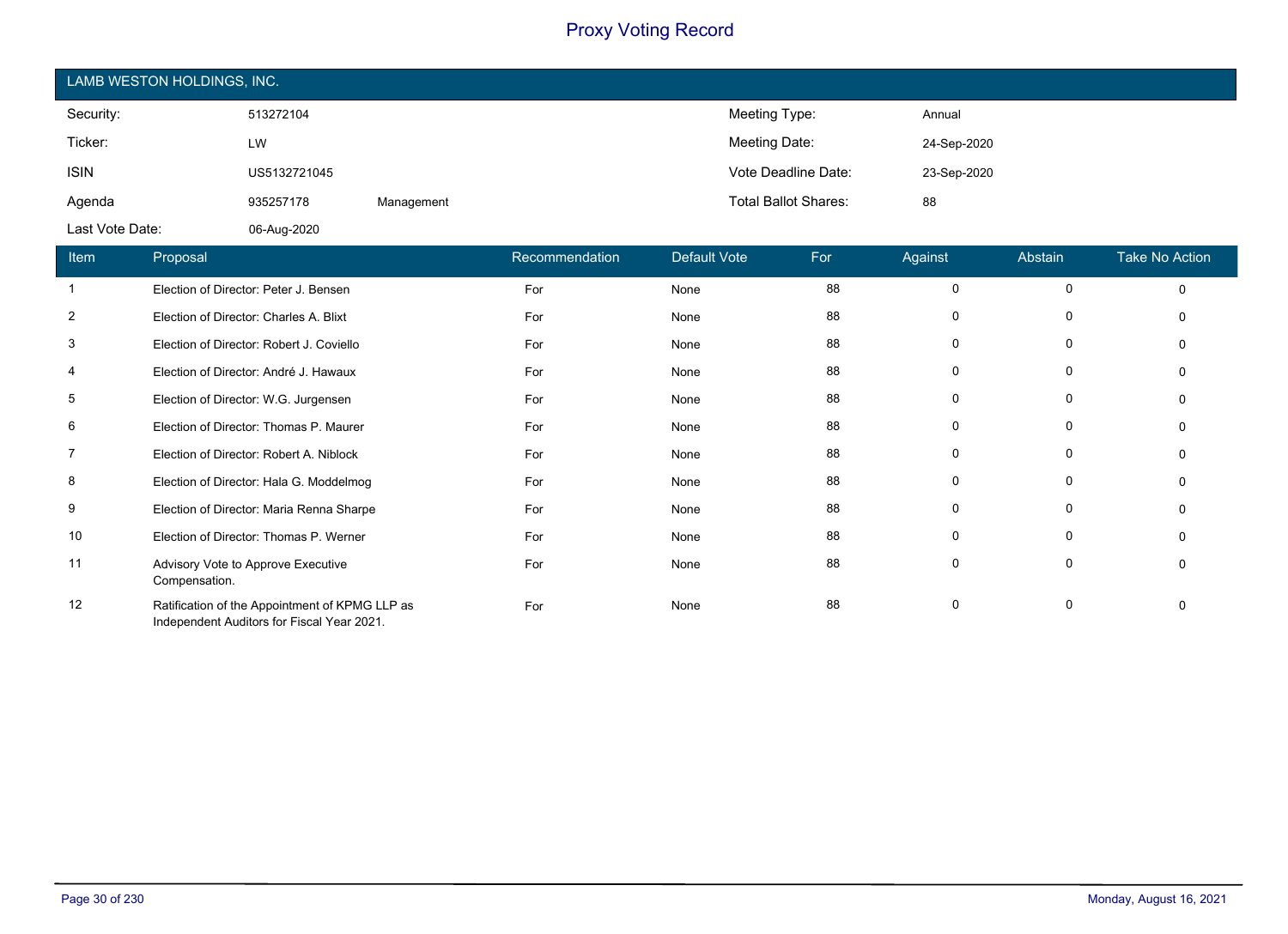| ANALOG DEVICES, INC. |              |            |                             |             |  |  |
|----------------------|--------------|------------|-----------------------------|-------------|--|--|
| Security:            | 032654105    |            | Meeting Type:               | Special     |  |  |
| Ticker:              | ADI          |            | Meeting Date:               | 08-Oct-2020 |  |  |
| <b>ISIN</b>          | US0326541051 |            | Vote Deadline Date:         | 07-Oct-2020 |  |  |
| Agenda               | 935270392    | Management | <b>Total Ballot Shares:</b> | 6781        |  |  |
| Last Vote Date:      | 09-Sep-2020  |            |                             |             |  |  |

| <b>Item</b> | Proposal                                                                                                                                                                                                                                                                                                                                                                                                                                                                                                                                                         | Recommendation | Default Vote | For | Against | Abstain | <b>Take No Action</b> |
|-------------|------------------------------------------------------------------------------------------------------------------------------------------------------------------------------------------------------------------------------------------------------------------------------------------------------------------------------------------------------------------------------------------------------------------------------------------------------------------------------------------------------------------------------------------------------------------|----------------|--------------|-----|---------|---------|-----------------------|
| 1           | To approve the issuance of shares of common<br>stock, par value \$0.16 2/3 per share, of Analog<br>Devices, Inc. ("Analog Devices") to the<br>stockholders of Maxim Integrated Products, Inc.<br>("Maxim") in connection with the merger<br>contemplated by the Agreement and Plan of<br>Merger, dated as of July 12, 2020 (as it may be<br>amended from time to time), by and among<br>Analog Devices, Magneto Corp., a Delaware<br>corporation and wholly-owned subsidiary of<br>Analog Devices, and Maxim (the "Analog Devices"<br>share issuance proposal"). | For            | None         | 251 | 0       | 0       | 0                     |
| 2           | To adjourn the Special Meeting, if necessary or<br>appropriate, to solicit additional proxies if there<br>are not sufficient votes at the time of the Special<br>Meeting to approve the Analog Devices share<br>issuance proposal or to ensure that any<br>supplement or amendment to the accompanying<br>joint proxy statement/prospectus is timely<br>provided to Analog Devices shareholders.                                                                                                                                                                 | For            | None         | 251 | 0       | 0       | 0                     |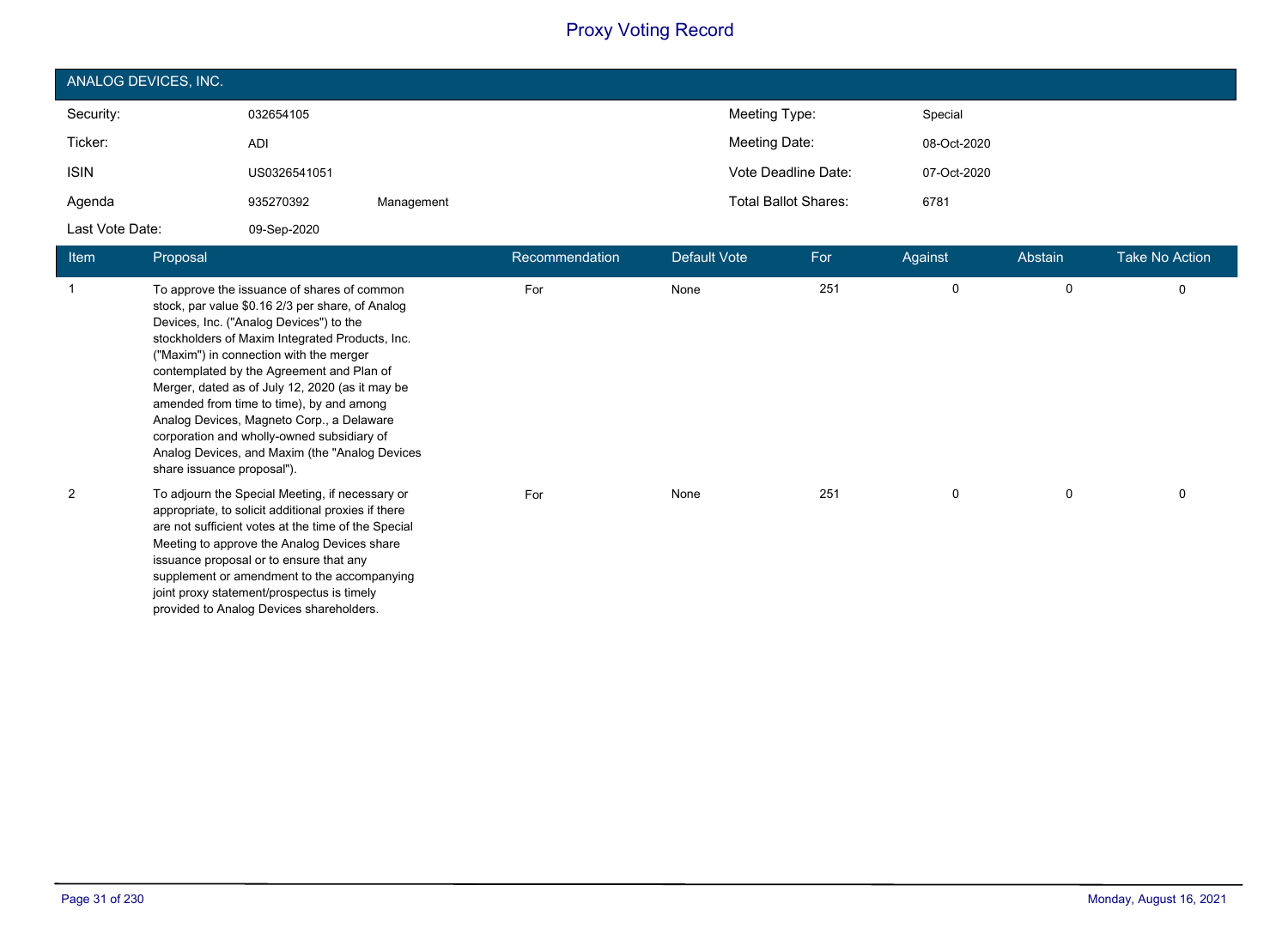| MAXIM INTEGRATED PRODUCTS, INC. |              |            |                             |             |  |  |  |
|---------------------------------|--------------|------------|-----------------------------|-------------|--|--|--|
| Security:                       | 57772K101    |            | Meeting Type:               | Special     |  |  |  |
| Ticker:                         | <b>MXIM</b>  |            | Meeting Date:               | 08-Oct-2020 |  |  |  |
| <b>ISIN</b>                     | US57772K1016 |            | Vote Deadline Date:         | 07-Oct-2020 |  |  |  |
| Agenda                          | 935270455    | Management | <b>Total Ballot Shares:</b> | 6026        |  |  |  |
| Last Vote Date:                 | 09-Sep-2020  |            |                             |             |  |  |  |

| <b>Item</b>    | Proposal                                                                                                                                                                                                                                                                                                                                                                                                  | Recommendation | Default Vote | For | Against | Abstain | <b>Take No Action</b> |
|----------------|-----------------------------------------------------------------------------------------------------------------------------------------------------------------------------------------------------------------------------------------------------------------------------------------------------------------------------------------------------------------------------------------------------------|----------------|--------------|-----|---------|---------|-----------------------|
|                | To adopt the Agreement and Plan of Merger,<br>dated as of July 12, 2020 (as it may be amended<br>from time to time, the "Merger Agreement"), by<br>and among Analog Devices, Inc. ("Analog<br>Devices"), Magneto Corp., a Delaware<br>corporation and wholly-owned subsidiary of<br>Analog Devices, and Maxim Integrated Products,<br>Inc. ("Maxim" and, this proposal, the "Maxim"<br>merger proposal"). | For            | None         | 183 | 0       | 0       | 0                     |
| $\overline{2}$ | To approve, on a non-binding, advisory basis, the<br>compensation that may be paid or become<br>payable to Maxim's named executive officers that<br>is based on or otherwise relates to the<br>transactions contemplated by the Merger<br>Agreement (the "Maxim compensation proposal").                                                                                                                  | For            | None         | 183 | 0       | 0       | 0                     |
| 3              | To adjourn the Special Meeting, if necessary or<br>appropriate, to solicit additional proxies if there<br>are not sufficient votes at the time of the Special<br>Meeting to approve the Maxim merger proposal or<br>to ensure that any supplement or amendment to<br>the accompanying joint proxy<br>statement/prospectus is timely provided to Maxim<br>stockholders (the "Maxim adjournment proposal"). | For            | None         | 183 | 0       | 0       | 0                     |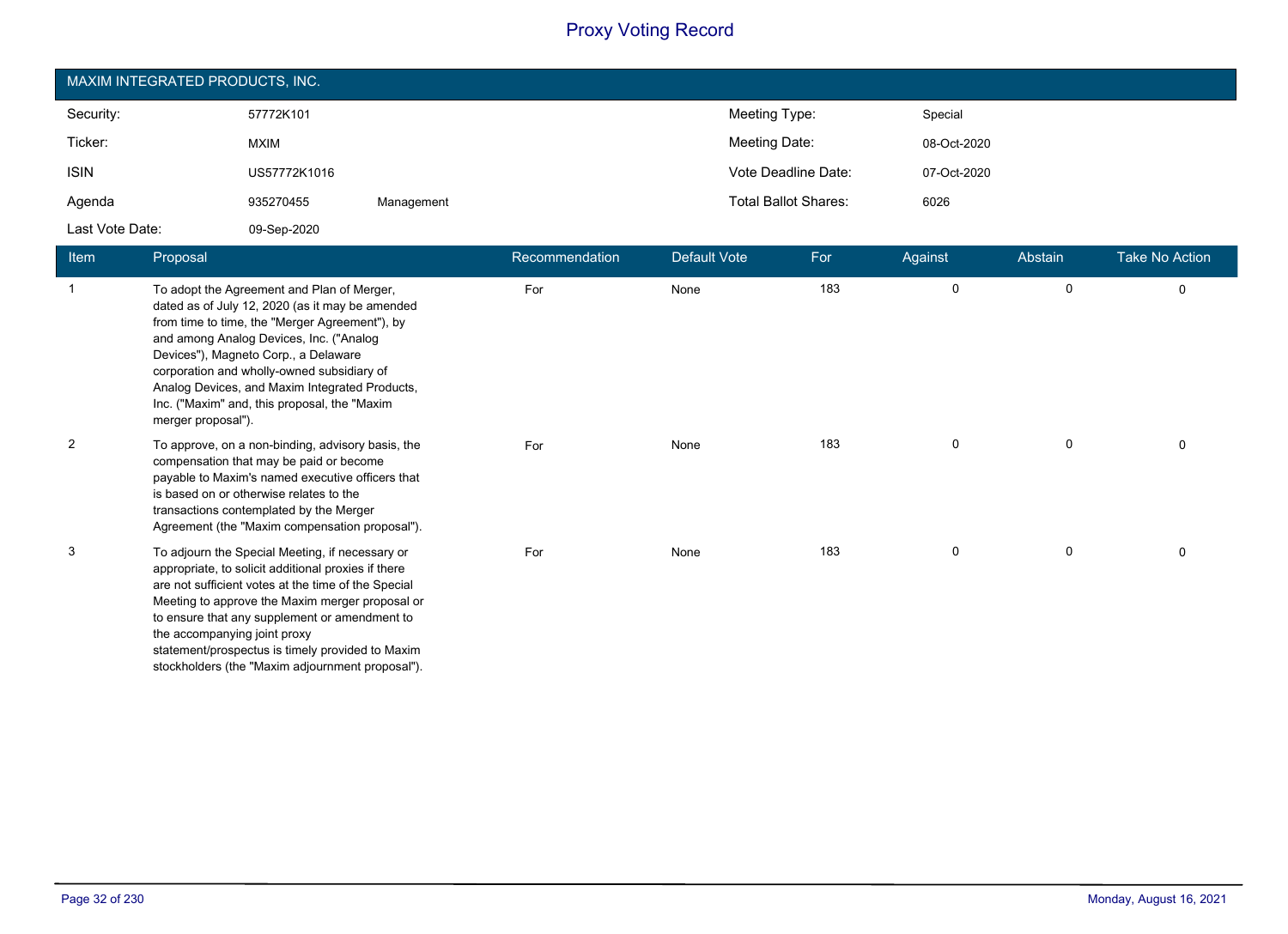| RPM INTERNATIONAL INC. |              |            |                             |             |  |  |
|------------------------|--------------|------------|-----------------------------|-------------|--|--|
| Security:              | 749685103    |            | Meeting Type:               | Annual      |  |  |
| Ticker:                | <b>RPM</b>   |            | Meeting Date:               | 08-Oct-2020 |  |  |
| <b>ISIN</b>            | US7496851038 |            | Vote Deadline Date:         | 07-Oct-2020 |  |  |
| Agenda                 | 935266191    | Management | <b>Total Ballot Shares:</b> | 85          |  |  |
| Last Vote Date:        | 28-Aug-2020  |            |                             |             |  |  |

| Item           | Proposal                                                                                                              | Recommendation | Default Vote | For | Against | Abstain | <b>Take No Action</b> |
|----------------|-----------------------------------------------------------------------------------------------------------------------|----------------|--------------|-----|---------|---------|-----------------------|
|                | <b>DIRECTOR</b>                                                                                                       | For            | None         |     |         |         |                       |
|                | Julie A. Lagacy                                                                                                       |                |              | 85  | 0       | 0       | 0                     |
|                | Robert A. Livingston                                                                                                  |                |              | 85  | 0       | 0       | 0                     |
|                | Frederick R. Nance<br>3                                                                                               |                |              | 85  | 0       | 0       | 0                     |
|                | William B. Summers, Jr.<br>4                                                                                          |                |              | 85  | 0       | 0       | 0                     |
| $\overline{2}$ | Approve the Company's executive compensation.                                                                         | For            | None         | 85  | 0       | 0       | 0                     |
| 3              | Ratify the appointment of Deloitte & Touche LLP<br>as the Company's independent registered public<br>accounting firm. | For            | None         | 85  | 0       | 0       | 0                     |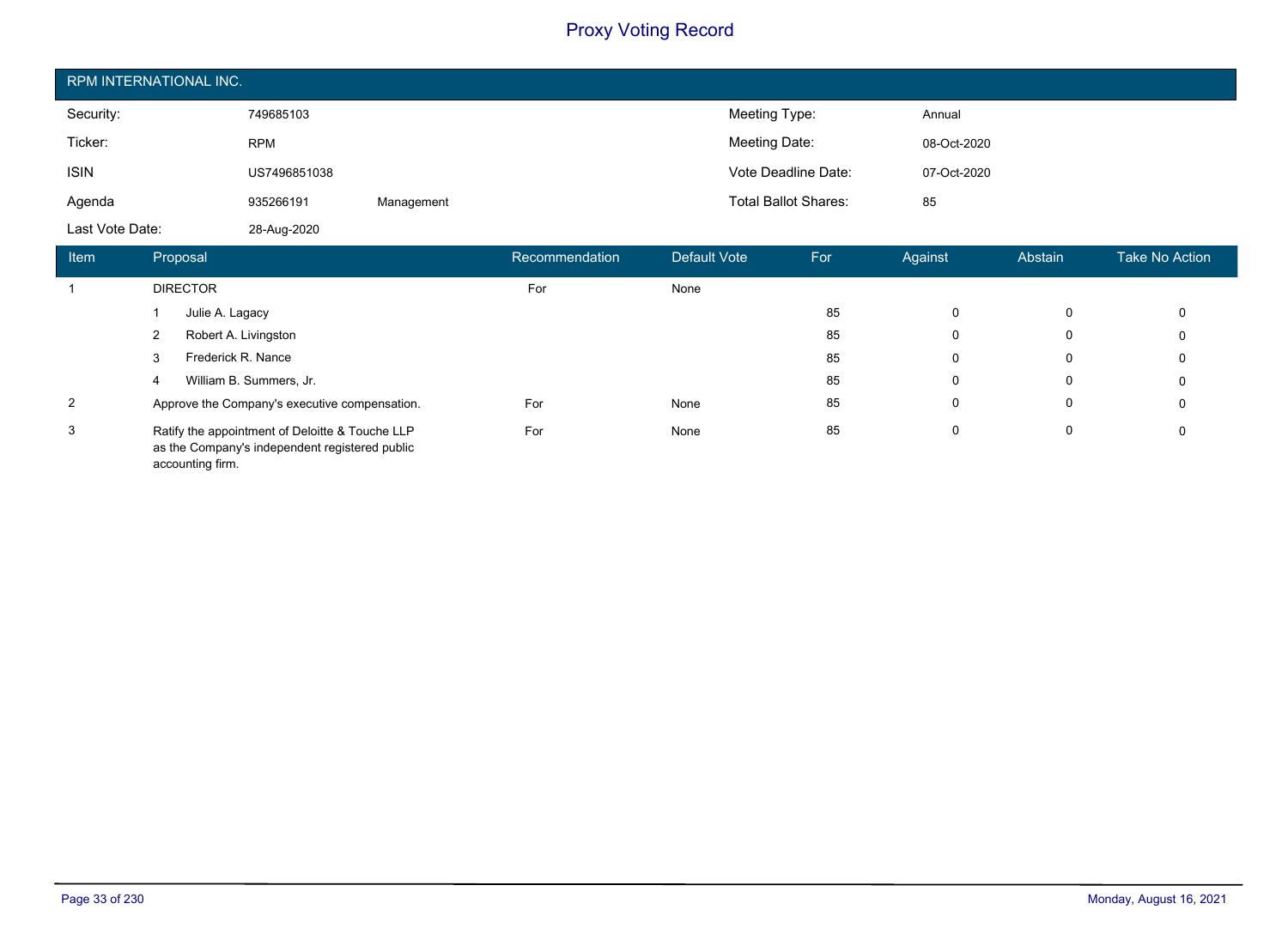|                 | THE PROCTER & GAMBLE COMPANY |                                                                                           |            |                |                     |                             |              |             |                       |
|-----------------|------------------------------|-------------------------------------------------------------------------------------------|------------|----------------|---------------------|-----------------------------|--------------|-------------|-----------------------|
| Security:       |                              | 742718109                                                                                 |            |                | Meeting Type:       |                             | Annual       |             |                       |
| Ticker:         |                              | PG                                                                                        |            |                | Meeting Date:       |                             | 13-Oct-2020  |             |                       |
| <b>ISIN</b>     |                              | US7427181091                                                                              |            |                |                     | Vote Deadline Date:         | 12-Oct-2020  |             |                       |
| Agenda          |                              | 935264969                                                                                 | Management |                |                     | <b>Total Ballot Shares:</b> | 27205        |             |                       |
| Last Vote Date: |                              | 29-Aug-2020                                                                               |            |                |                     |                             |              |             |                       |
| Item            | Proposal                     |                                                                                           |            | Recommendation | <b>Default Vote</b> | For                         | Against      | Abstain     | <b>Take No Action</b> |
| $\mathbf{1}$    |                              | ELECTION OF DIRECTOR: Francis S. Blake                                                    |            | For            | None                | 1692                        | $\mathbf 0$  | $\pmb{0}$   | $\Omega$              |
| $\overline{2}$  |                              | ELECTION OF DIRECTOR: Angela F. Braly                                                     |            | For            | None                | 1692                        | $\mathbf 0$  | $\Omega$    | $\Omega$              |
| 3               |                              | ELECTION OF DIRECTOR: Amy L. Chang                                                        |            | For            | None                | 1692                        | $\mathbf 0$  | $\mathbf 0$ | $\Omega$              |
| 4               |                              | ELECTION OF DIRECTOR: Joseph Jimenez                                                      |            | For            | None                | 1692                        | $\mathbf 0$  | $\Omega$    | $\Omega$              |
| 5               |                              | ELECTION OF DIRECTOR: Debra L. Lee                                                        |            | For            | None                | 1692                        | $\mathbf 0$  | $\mathbf 0$ | $\Omega$              |
| 6               |                              | ELECTION OF DIRECTOR: Terry J. Lundgren                                                   |            | For            | None                | 1692                        | $\mathbf 0$  | $\Omega$    | $\Omega$              |
| $\overline{7}$  | McCarthy                     | ELECTION OF DIRECTOR: Christine M.                                                        |            | For            | None                | 1692                        | $\mathbf 0$  | $\mathbf 0$ | $\Omega$              |
| 8               | McNerney, Jr.                | ELECTION OF DIRECTOR: W. James                                                            |            | For            | None                | 1692                        | $\mathbf 0$  | $\Omega$    | $\Omega$              |
| 9               |                              | ELECTION OF DIRECTOR: Nelson Peltz                                                        |            | For            | None                | 1692                        | $\mathbf 0$  | $\mathbf 0$ | $\Omega$              |
| 10              |                              | ELECTION OF DIRECTOR: David S. Taylor                                                     |            | For            | None                | 1692                        | $\Omega$     | $\Omega$    | $\Omega$              |
| 11              |                              | ELECTION OF DIRECTOR: Margaret C. Whitman                                                 |            | For            | None                | 1692                        | $\Omega$     | $\Omega$    | $\Omega$              |
| 12              |                              | ELECTION OF DIRECTOR: Patricia A. Woertz                                                  |            | For            | None                | 1692                        | $\Omega$     | $\Omega$    | $\Omega$              |
| 13              | Public Accounting Firm.      | Ratify Appointment of the Independent Registered                                          |            | For            | None                | 1692                        | $\mathbf{0}$ | $\Omega$    | $\Omega$              |
| 14              |                              | Advisory Vote to Approve the Company's<br>Executive Compensation (the "Say on Pay" vote). |            | For            | None                | 1692                        | 0            | $\mathbf 0$ | $\Omega$              |

| 14 | Advisory Vote to Approve the Company's<br>Executive Compensation (the "Say on Pay" vote).                   | For     | None | 1692 |      |  |
|----|-------------------------------------------------------------------------------------------------------------|---------|------|------|------|--|
| 15 | Approval of The Procter & Gamble Company<br>International Stock Ownership Plan, As Amended<br>and Restated. | For     | None | 1692 |      |  |
| 16 | Shareholder Proposal - Report on Efforts to<br>Eliminate Deforestation.                                     | Against | None | 0    | 1692 |  |
| 17 | Shareholder Proposal - Annual Report on<br>Diversity.                                                       | Against | None | 0    | 1692 |  |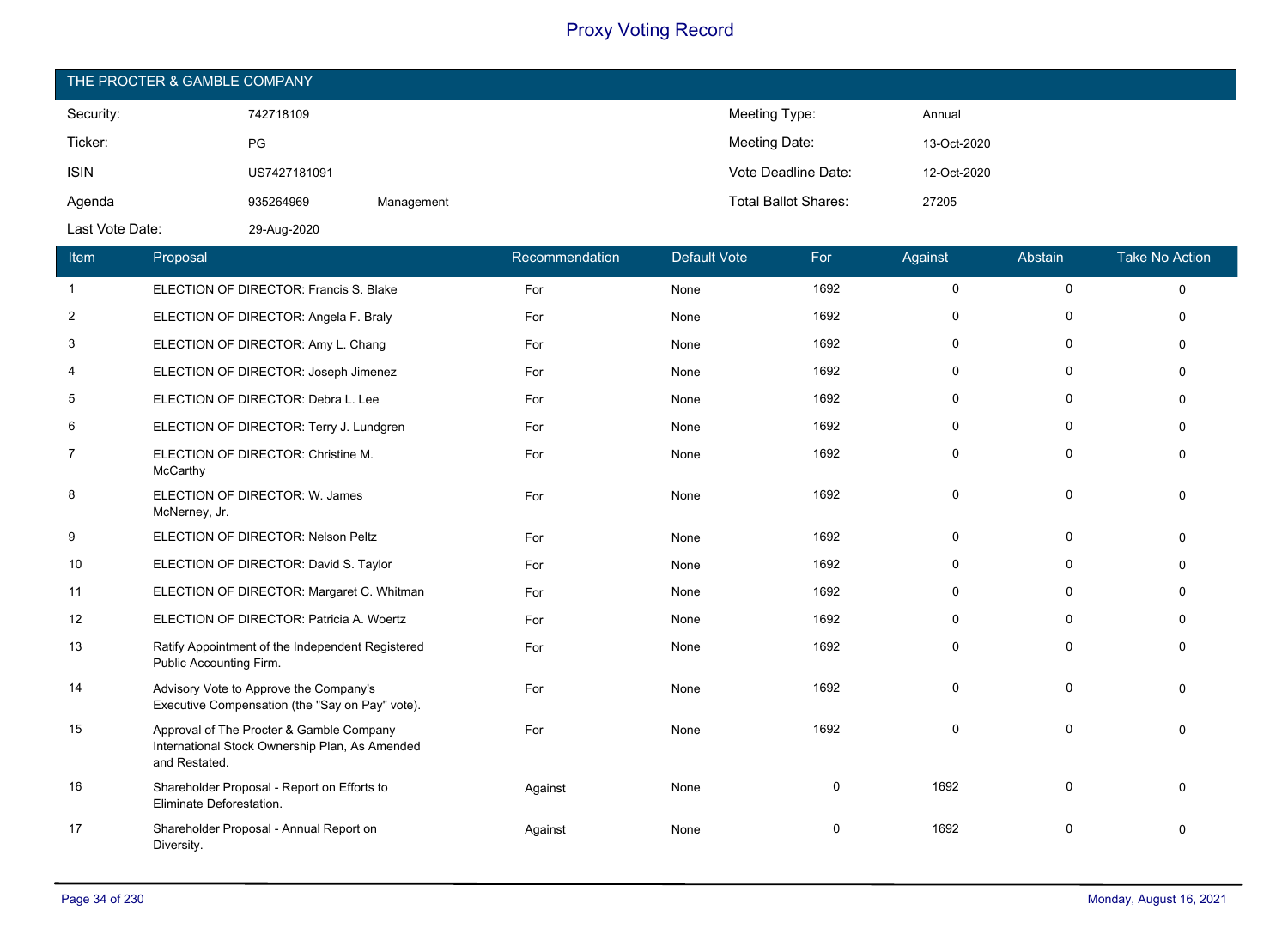| PAYCHEX, INC.   |              |            |                             |             |
|-----------------|--------------|------------|-----------------------------|-------------|
| Security:       | 704326107    |            | Meeting Type:               | Annual      |
| Ticker:         | <b>PAYX</b>  |            | Meeting Date:               | 15-Oct-2020 |
| <b>ISIN</b>     | US7043261079 |            | Vote Deadline Date:         | 14-Oct-2020 |
| Agenda          | 935267066    | Management | <b>Total Ballot Shares:</b> | 5394        |
| Last Vote Date: | 05-Sep-2020  |            |                             |             |

| Item | Proposal                                                                                             | Recommendation | Default Vote | For | Against     | Abstain     | Take No Action |
|------|------------------------------------------------------------------------------------------------------|----------------|--------------|-----|-------------|-------------|----------------|
|      | Election of Director: B. Thomas Golisano                                                             | For            | None         | 216 | 0           | $\mathbf 0$ | $\Omega$       |
| 2    | Election of Director: Thomas F. Bonadio                                                              | For            | None         | 216 | 0           | 0           | $\mathbf{0}$   |
| 3    | Election of Director: Joseph G. Doody                                                                | For            | None         | 216 | 0           | 0           | $\mathbf{0}$   |
| 4    | Election of Director: David J.S. Flaschen                                                            | For            | None         | 216 | 0           | 0           | $\mathbf{0}$   |
| 5    | Election of Director: Pamela A. Joseph                                                               | For            | None         | 216 | 0           | 0           | $\mathbf{0}$   |
| 6    | Election of Director: Martin Mucci                                                                   | For            | None         | 216 | 0           | 0           | $\mathbf{0}$   |
| 7    | Election of Director: Joseph M. Tucci                                                                | For            | None         | 216 | 0           | 0           | $\mathbf{0}$   |
| 8    | Election of Director: Joseph M. Velli                                                                | For            | None         | 216 | $\mathbf 0$ | 0           | $\Omega$       |
| 9    | Election of Director: Kara Wilson                                                                    | For            | None         | 216 | 0           | 0           | 0              |
| 10   | ADVISORY VOTE TO APPROVE NAMED<br>EXECUTIVE OFFICER COMPENSATION.                                    | For            | None         | 216 | $\mathbf 0$ | 0           | 0              |
| 11   | TO APPROVE AND AMEND THE PAYCHEX,<br>INC. 2002 STOCK INCENTIVE PLAN.                                 | For            | None         | 216 | $\mathbf 0$ | $\mathbf 0$ | $\mathbf{0}$   |
| 12   | RATIFICATION OF SELECTION OF<br>PRICEWATERHOUSECOOPERS LLP TO<br>SERVE AS THE INDEPENDENT REGISTERED | For            | None         | 216 | 0           | 0           | $\mathbf{0}$   |

PUBLIC ACCOUNTING FIRM.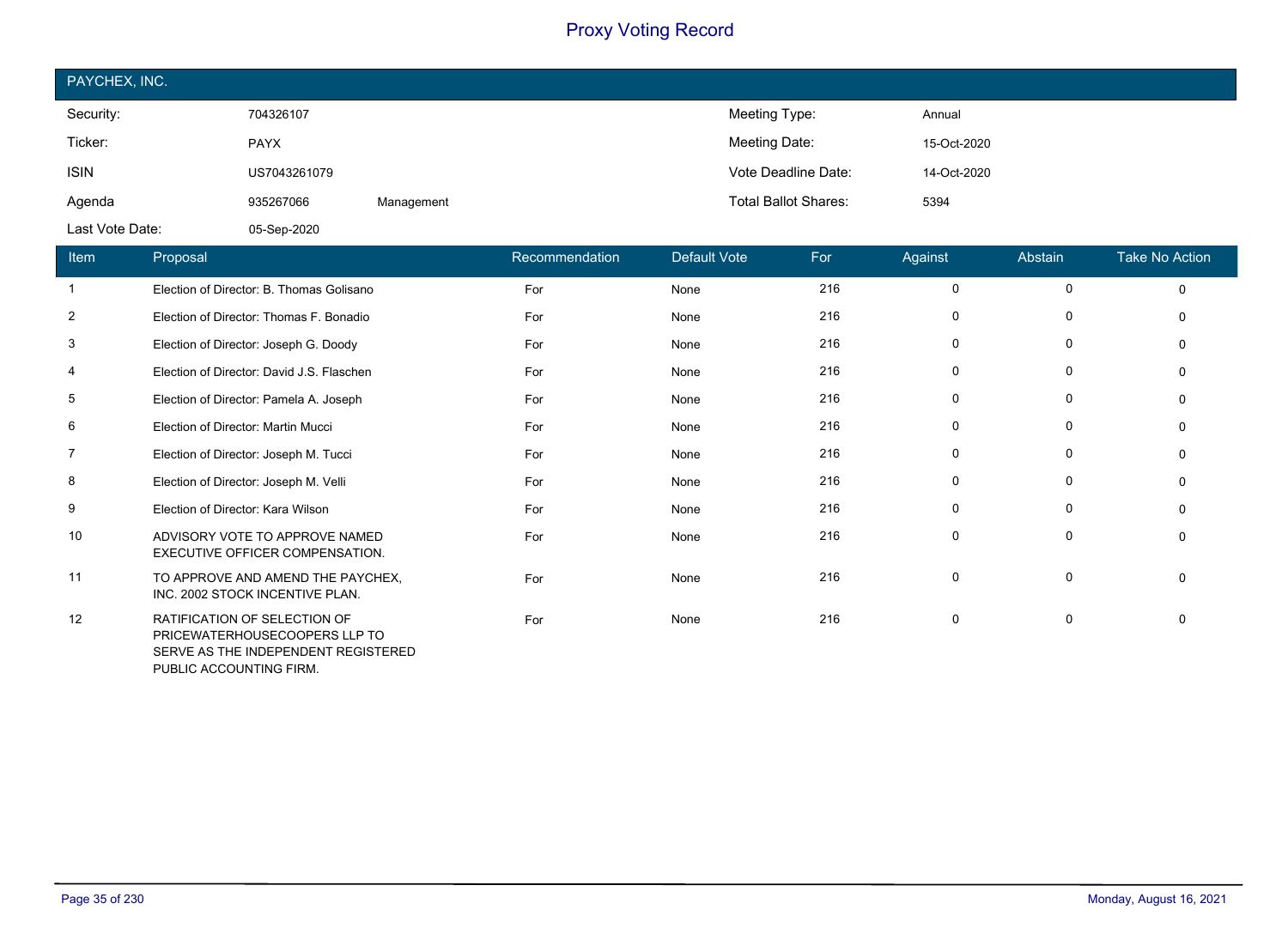| VARIAN MEDICAL SYSTEMS, INC. |              |            |                             |             |  |  |  |
|------------------------------|--------------|------------|-----------------------------|-------------|--|--|--|
| Security:                    | 92220P105    |            | Meeting Type:               | Special     |  |  |  |
| Ticker:                      | <b>VAR</b>   |            | Meeting Date:               | 15-Oct-2020 |  |  |  |
| <b>ISIN</b>                  | US92220P1057 |            | Vote Deadline Date:         | 14-Oct-2020 |  |  |  |
| Agenda                       | 935274821    | Management | <b>Total Ballot Shares:</b> | 184         |  |  |  |
| Last Vote Date:              | 19-Sep-2020  |            |                             |             |  |  |  |

| <b>Item</b> | Proposal                                                                                                                                                                                                                                                                                  | Recommendation | Default Vote | For | Against     | Abstain | <b>Take No Action</b> |
|-------------|-------------------------------------------------------------------------------------------------------------------------------------------------------------------------------------------------------------------------------------------------------------------------------------------|----------------|--------------|-----|-------------|---------|-----------------------|
|             | To approve and adopt the Agreement and Plan of<br>Merger, dated as of August 2, 2020 (as it may be<br>amended from time to time, the "merger<br>agreement").                                                                                                                              | For            | None         | 61  | $\mathbf 0$ | 0       | 0                     |
| 2           | To adjourn the Special Meeting, if necessary or<br>appropriate, to solicit additional proxies in favor of<br>the proposal to approve and adopt the merger<br>agreement if there are not sufficient votes at the<br>time of such adjournment to approve and adopt<br>the merger agreement. | For            | None         | 61  | $\mathbf 0$ | 0       | 0                     |
| 3           | To approve, on a non-binding, advisory basis,<br>certain compensation that will or may be paid or<br>become payable to Varian's named executive<br>officers that is based on or otherwise relates to<br>the merger.                                                                       | For            | None         | 61  | $\mathbf 0$ | 0       | $\Omega$              |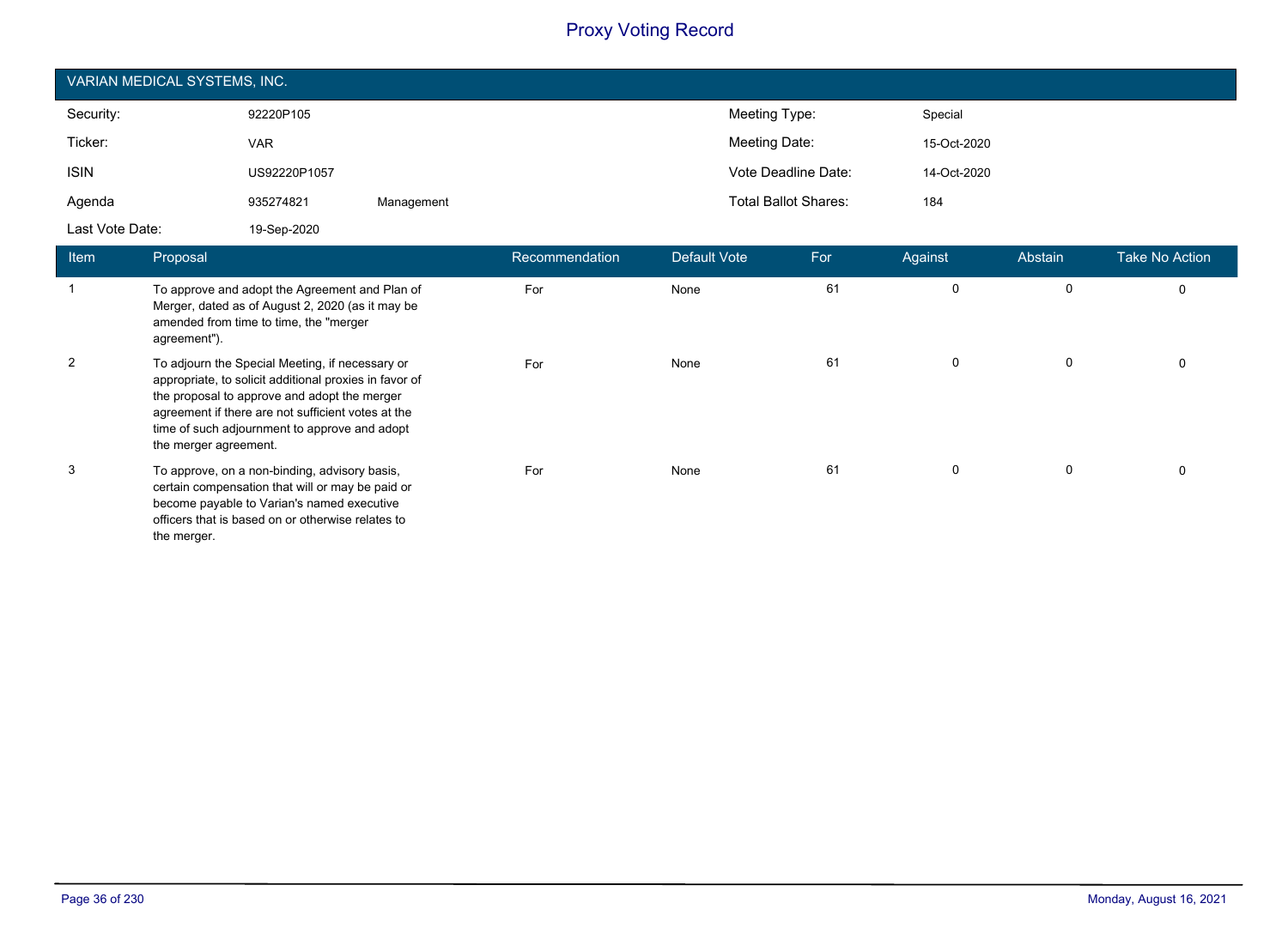| SEAGATE TECHNOLOGY PLC |              |            |                             |             |  |  |  |
|------------------------|--------------|------------|-----------------------------|-------------|--|--|--|
| Security:              | G7945M107    |            | Meeting Type:               | Annual      |  |  |  |
| Ticker:                | <b>STX</b>   |            | Meeting Date:               | 22-Oct-2020 |  |  |  |
| <b>ISIN</b>            | IE00B58JVZ52 |            | Vote Deadline Date:         | 21-Oct-2020 |  |  |  |
| Agenda                 | 935267016    | Management | <b>Total Ballot Shares:</b> | 2177        |  |  |  |
| Last Vote Date:        | 03-Sep-2020  |            |                             |             |  |  |  |

| Item       | Proposal                                                                                                                                                                                                                                                                                       | Recommendation | Default Vote | For | Against  | Abstain      | <b>Take No Action</b> |
|------------|------------------------------------------------------------------------------------------------------------------------------------------------------------------------------------------------------------------------------------------------------------------------------------------------|----------------|--------------|-----|----------|--------------|-----------------------|
| 1          | Election of Director: Mark W. Adams                                                                                                                                                                                                                                                            | For            | None         | 155 | 0        | 0            | $\Omega$              |
| $\sqrt{2}$ | Election of Director: Judy Bruner                                                                                                                                                                                                                                                              | For            | None         | 155 | 0        | 0            | $\Omega$              |
| 3          | Election of Director: Michael R. Cannon                                                                                                                                                                                                                                                        | For            | None         | 155 | 0        | 0            | $\Omega$              |
| 4          | Election of Director: William T. Coleman                                                                                                                                                                                                                                                       | For            | None         | 155 | $\Omega$ | 0            |                       |
| 5          | Election of Director: Jay L. Geldmacher                                                                                                                                                                                                                                                        | For            | None         | 155 | 0        | $\mathbf{0}$ |                       |
| 6          | Election of Director: Dylan G. Haggart                                                                                                                                                                                                                                                         | For            | None         | 155 | 0        | 0            |                       |
| 7          | Election of Director: Stephen J. Luczo                                                                                                                                                                                                                                                         | For            | None         | 155 | 0        | 0            | $\Omega$              |
| 8          | Election of Director: William D. Mosley                                                                                                                                                                                                                                                        | For            | None         | 155 | 0        | 0            | $\Omega$              |
| 9          | Election of Director: Stephanie Tilenius                                                                                                                                                                                                                                                       | For            | None         | 155 | 0        | 0            | ∩                     |
| 10         | Election of Director: Edward J. Zander                                                                                                                                                                                                                                                         | For            | None         | 155 | 0        | 0            |                       |
| 11         | Approve, in an advisory, non binding vote, the<br>compensation of the Company's named executive<br>officers ("Say-on-Pay").                                                                                                                                                                    | For            | None         | 155 | $\Omega$ | $\mathbf 0$  | $\Omega$              |
| 12         | Ratify, in an advisory, non-binding vote, the<br>appointment of Ernst & Young LLP as the<br>independent auditors of the Company for fiscal<br>year 2021, and to authorize, in a binding vote, the<br>Audit Committee of the Company's Board of<br>Directors to set the auditors' remuneration. | For            | None         | 155 | $\Omega$ | 0            | $\Omega$              |
| 13         | In accordance with Irish law, determine the price<br>range at which the Company can re-allot shares<br>that it holds as treasury shares.                                                                                                                                                       | For            | None         | 155 | $\Omega$ | 0            |                       |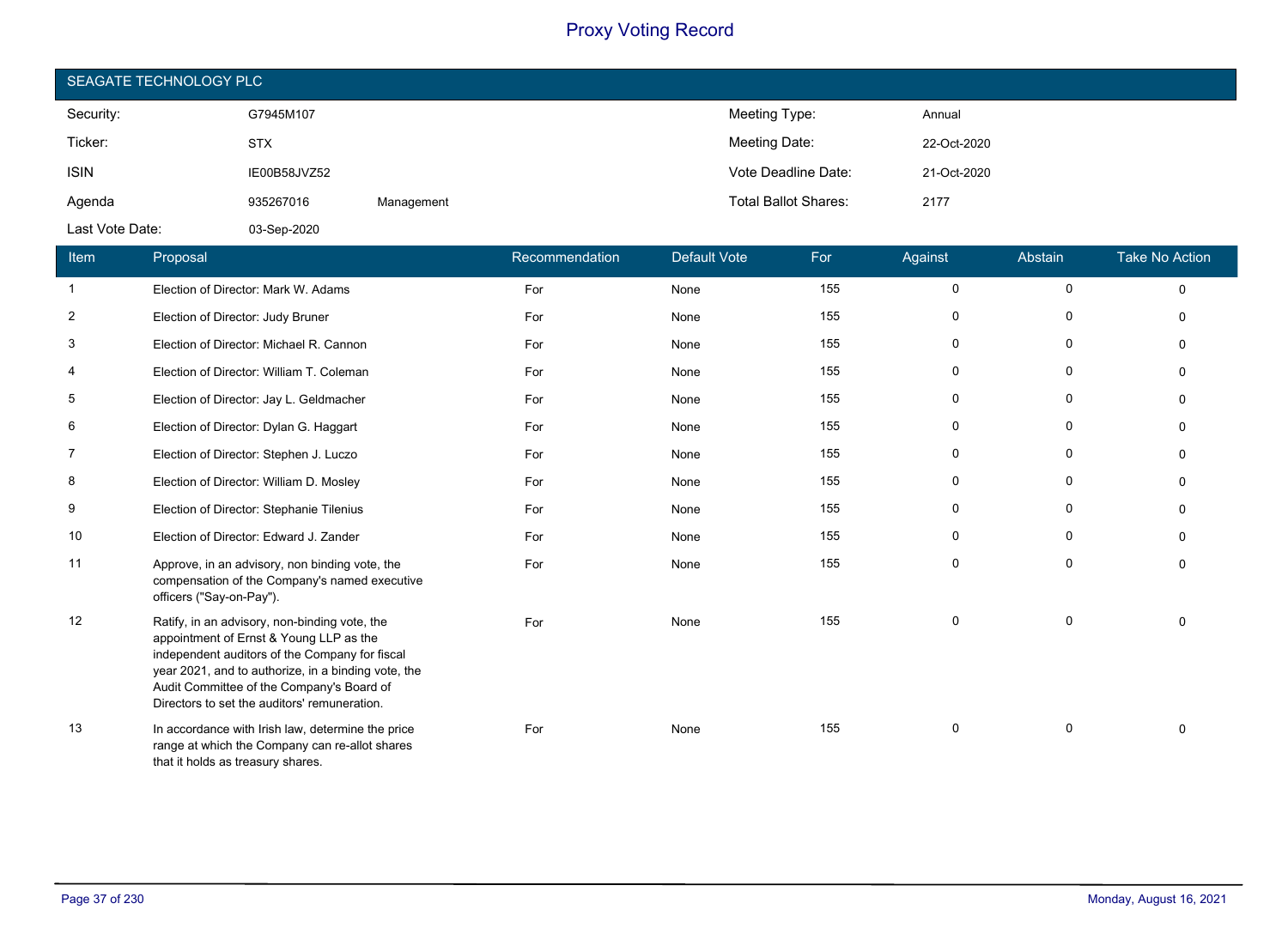| <b>CINTAS CORPORATION</b> |              |            |                             |             |  |  |
|---------------------------|--------------|------------|-----------------------------|-------------|--|--|
| Security:                 | 172908105    |            | Meeting Type:               | Annual      |  |  |
| Ticker:                   | <b>CTAS</b>  |            | Meeting Date:               | 27-Oct-2020 |  |  |
| <b>ISIN</b>               | US1729081059 |            | Vote Deadline Date:         | 26-Oct-2020 |  |  |
| Agenda                    | 935270126    | Management | <b>Total Ballot Shares:</b> | 1590        |  |  |
| Last Vote Date:           | 16-Sep-2020  |            |                             |             |  |  |

| Item           | Proposal                                                                                                                                          | Recommendation | <b>Default Vote</b> | For      | Against     | Abstain      | <b>Take No Action</b> |
|----------------|---------------------------------------------------------------------------------------------------------------------------------------------------|----------------|---------------------|----------|-------------|--------------|-----------------------|
|                | Election of Director: Gerald S. Adolph                                                                                                            | For            | None                | 57       | 0           | $\mathbf{0}$ | $\Omega$              |
| $\overline{2}$ | Election of Director: John F. Barrett                                                                                                             | For            | None                | 57       | 0           | 0            | $\Omega$              |
| 3              | Election of Director: Melanie W. Barstad                                                                                                          | For            | None                | 57       | $\mathbf 0$ | 0            | $\Omega$              |
| 4              | Election of Director: Karen L. Carnahan                                                                                                           | For            | None                | 57       | 0           | 0            | $\Omega$              |
| 5              | Election of Director: Robert E. Coletti                                                                                                           | For            | None                | 57       | 0           | 0            | $\Omega$              |
| 6              | Election of Director: Scott D. Farmer                                                                                                             | For            | None                | 57       | 0           | 0            | 0                     |
| 7              | Election of Director: Joseph Scaminace                                                                                                            | For            | None                | 57       | 0           | 0            | $\Omega$              |
| 8              | Election of Director: Ronald W. Tysoe                                                                                                             | For            | None                | 57       | 0           | 0            | $\Omega$              |
| 9              | To approve, on an advisory basis, named<br>executive officer compensation.                                                                        | For            | None                | 57       | 0           | 0            | $\Omega$              |
| 10             | To ratify Ernst & Young LLP as our independent<br>registered public accounting firm for fiscal year<br>2021.                                      | For            | None                | 57       | $\mathbf 0$ | 0            | $\Omega$              |
| 11             | A shareholder proposal requesting the Company<br>provide a semiannual report on political<br>contributions, if properly presented at the meeting. | Against        | None                | $\Omega$ | 57          | 0            | $\Omega$              |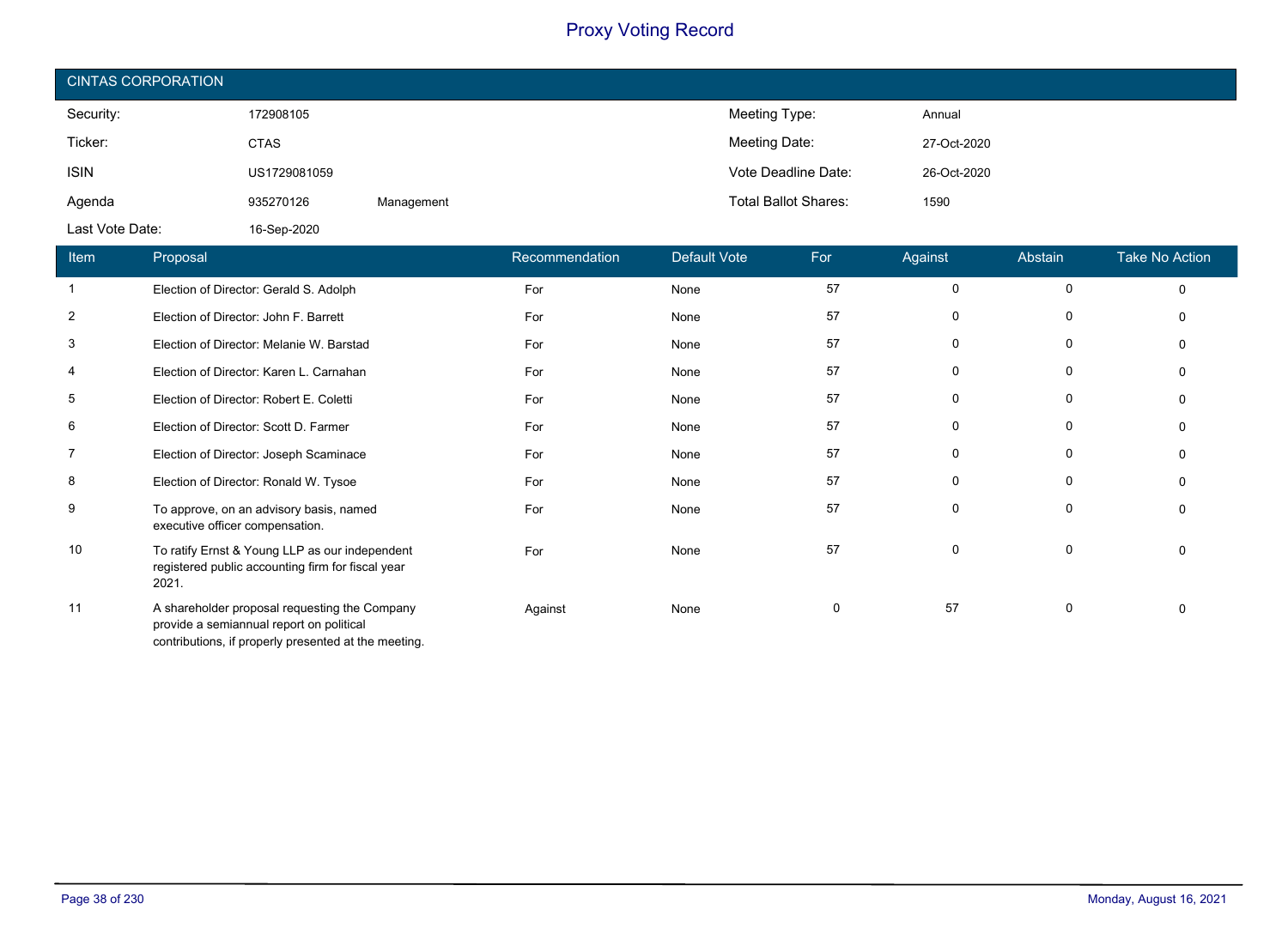| PARKER-HANNIFIN CORPORATION |              |            |                             |             |  |  |  |
|-----------------------------|--------------|------------|-----------------------------|-------------|--|--|--|
| Security:                   | 701094104    |            | Meeting Type:               | Annual      |  |  |  |
| Ticker:                     | PH           |            | Meeting Date:               | 28-Oct-2020 |  |  |  |
| <b>ISIN</b>                 | US7010941042 |            | Vote Deadline Date:         | 27-Oct-2020 |  |  |  |
| Agenda                      | 935278487    | Management | <b>Total Ballot Shares:</b> | 85          |  |  |  |
| Last Vote Date:             | 29-Sep-2020  |            |                             |             |  |  |  |

| Item           | Proposal                                                                                                                                                         | Recommendation | <b>Default Vote</b> | For | Against      | Abstain  | <b>Take No Action</b> |
|----------------|------------------------------------------------------------------------------------------------------------------------------------------------------------------|----------------|---------------------|-----|--------------|----------|-----------------------|
|                | Election of Director: Lee C. Banks                                                                                                                               | For            | None                | 85  | $\Omega$     | $\Omega$ |                       |
| $\overline{2}$ | Election of Director: Robert G. Bohn                                                                                                                             | For            | None                | 85  | $\Omega$     | 0        |                       |
| 3              | Election of Director: Linda A. Harty                                                                                                                             | For            | None                | 85  | <sup>0</sup> | 0        |                       |
| 4              | Election of Director: Kevin A. Lobo                                                                                                                              | For            | None                | 85  | $\Omega$     | $\Omega$ |                       |
| 5              | Election of Director: Candy M. Obourn                                                                                                                            | For            | None                | 85  | $\Omega$     | 0        |                       |
| 6              | Election of Director: Joseph Scaminace                                                                                                                           | For            | None                | 85  | ŋ            | $\Omega$ |                       |
| $\overline{7}$ | Election of Director: Åke Svensson                                                                                                                               | For            | None                | 85  | $\Omega$     | $\Omega$ |                       |
| 8              | Election of Director: Laura K. Thompson                                                                                                                          | For            | None                | 85  | 0            | 0        |                       |
| 9              | Election of Director: James R. Verrier                                                                                                                           | For            | None                | 85  | ŋ            | $\Omega$ |                       |
| 10             | Election of Director: James L. Wainscott                                                                                                                         | For            | None                | 85  | $\Omega$     | $\Omega$ |                       |
| 11             | Election of Director: Thomas L. Williams                                                                                                                         | For            | None                | 85  | $\Omega$     | 0        |                       |
| 12             | Ratification of the appointment of Deloitte &<br>Touche LLP as our independent registered public<br>accounting firm for the fiscal year ending June 30,<br>2021. | For            | None                | 85  | $\Omega$     | $\Omega$ |                       |
| 13             | Approval of, on a non-binding, advisory basis, the<br>compensation of our Named Executive Officers.                                                              | For            | None                | 85  | $\Omega$     | 0        |                       |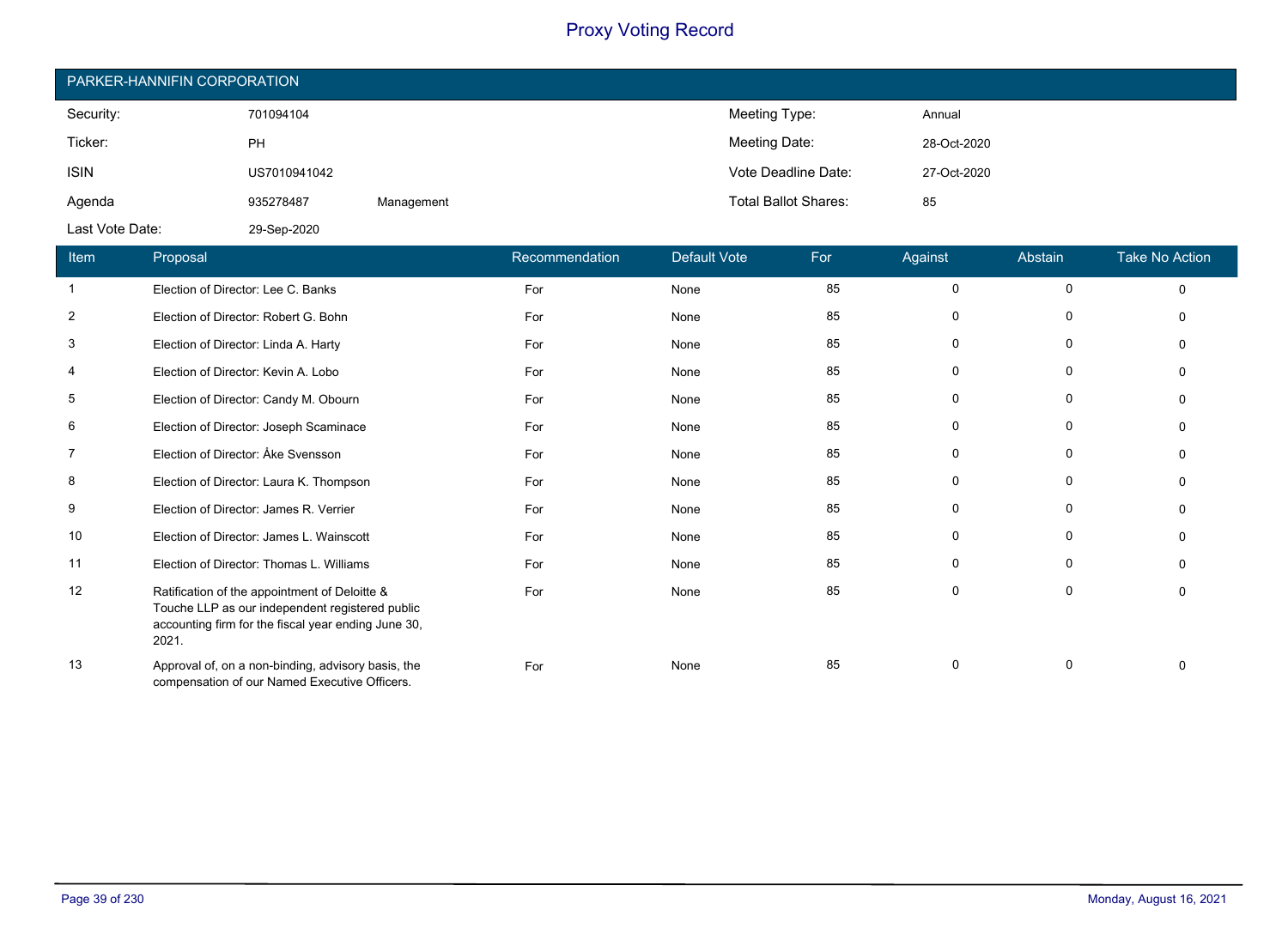| CATALENT, INC.  |              |            |                             |             |  |  |
|-----------------|--------------|------------|-----------------------------|-------------|--|--|
| Security:       | 148806102    |            | Meeting Type:               | Annual      |  |  |
| Ticker:         | <b>CTLT</b>  |            | Meeting Date:               | 29-Oct-2020 |  |  |
| <b>ISIN</b>     | US1488061029 |            | Vote Deadline Date:         | 28-Oct-2020 |  |  |
| Agenda          | 935271293    | Management | <b>Total Ballot Shares:</b> | 104         |  |  |
| Last Vote Date: | 19-Sep-2020  |            |                             |             |  |  |

| <b>Item</b>    | Proposal                                                                              | Recommendation | Default Vote | For | Against  | Abstain  | <b>Take No Action</b> |
|----------------|---------------------------------------------------------------------------------------|----------------|--------------|-----|----------|----------|-----------------------|
| 1              | Election of Director: Madhavan Balachandran                                           | For            | None         | 104 | 0        |          | $\Omega$              |
| $\overline{2}$ | Election of Director: J. Martin Carroll                                               | For            | None         | 104 |          |          | 0                     |
| 3              | Election of Director: Rolf Classon                                                    | For            | None         | 104 | $\Omega$ |          | 0                     |
| 4              | Election of Director: John J. Greisch                                                 | For            | None         | 104 | 0        | $\Omega$ | $\Omega$              |
| 5              | Election of Director: Christa Kreuzburg                                               | For            | None         | 104 | 0        | 0        |                       |
| 6              | Election of Director: Gregory T. Lucier                                               | For            | None         | 104 | 0        |          |                       |
| $\overline{7}$ | Ratify the appointment of Ernst & Young LLP as<br>our independent auditor.            | For            | None         | 104 | $\Omega$ |          |                       |
| 8              | To approve, by non-binding vote, the<br>compensation of our named executive officers. | For            | None         | 104 | $\Omega$ | $\Omega$ |                       |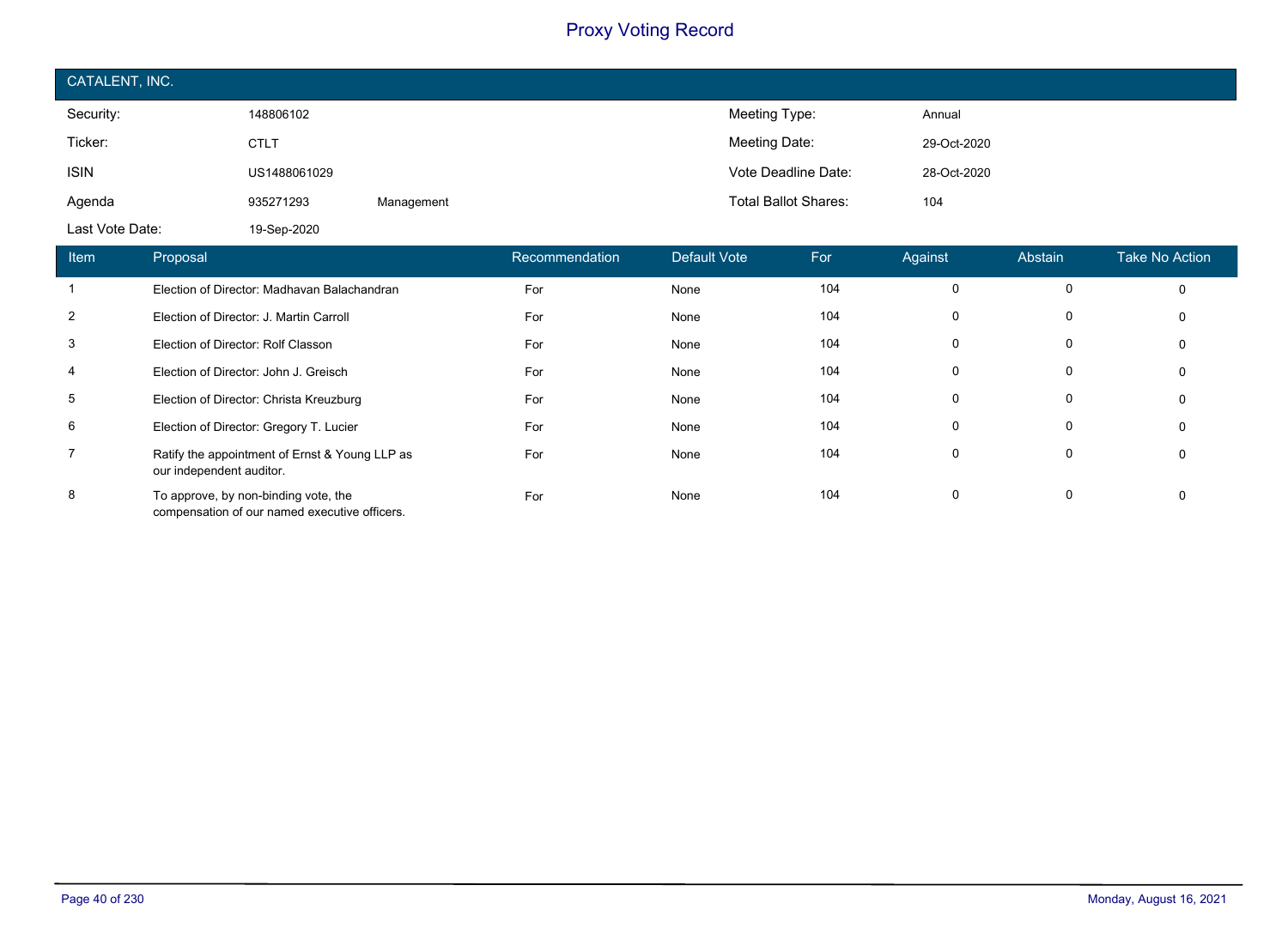| TELADOC HEALTH, INC. |              |            |                             |             |  |  |
|----------------------|--------------|------------|-----------------------------|-------------|--|--|
| Security:            | 87918A105    |            | Meeting Type:               | Special     |  |  |
| Ticker:              | <b>TDOC</b>  |            | Meeting Date:               | 29-Oct-2020 |  |  |
| <b>ISIN</b>          | US87918A1051 |            | Vote Deadline Date:         | 28-Oct-2020 |  |  |
| Agenda               | 935274794    | Management | <b>Total Ballot Shares:</b> | 53          |  |  |
| Last Vote Date:      | 19-Sep-2020  |            |                             |             |  |  |

| Item           | Proposal                                                                                                                                                                                                                                                                                                                                                                                                                                                                                     | Recommendation | <b>Default Vote</b> | For | Against | Abstain | <b>Take No Action</b> |
|----------------|----------------------------------------------------------------------------------------------------------------------------------------------------------------------------------------------------------------------------------------------------------------------------------------------------------------------------------------------------------------------------------------------------------------------------------------------------------------------------------------------|----------------|---------------------|-----|---------|---------|-----------------------|
| $\mathbf{1}$   | Approval of Share Issuance. To approve the<br>issuance of shares of Teladoc Health, Inc.<br>("Teladoc") common stock to the shareholders of<br>Livongo Health, Inc. ("Livongo") pursuant to the<br>Agreement and Plan of Merger, dated as of<br>August 5, 2020, by and among Teladoc, Livongo,<br>and Tempranillo Merger Sub, Inc., a wholly-<br>owned subsidiary of Teladoc (the "Teladoc share<br>issuance proposal").                                                                     | For            | None                | 53  | 0       | 0       | 0                     |
| $\overline{2}$ | Adoption of Charter Amendment. To adopt an<br>amendment to the certificate of incorporation of<br>Teladoc (the "Teladoc charter amendment<br>proposal")                                                                                                                                                                                                                                                                                                                                      | For            | None                | 53  | 0       | 0       |                       |
| 3              | Adjournment of Teladoc Shareholder Meeting. To<br>approve the adjournment of the Teladoc<br>shareholder meeting to solicit additional proxies if<br>there are not sufficient votes at the time of the<br>Teladoc shareholder meeting to approve the<br>Teladoc share issuance proposal and the Teladoc<br>charter amendment proposal or to ensure that any<br>supplement or amendment to the accompanying<br>joint proxy statement/prospectus is timely<br>provided to Teladoc shareholders. | For            | None                | 53  | 0       | 0       | $\Omega$              |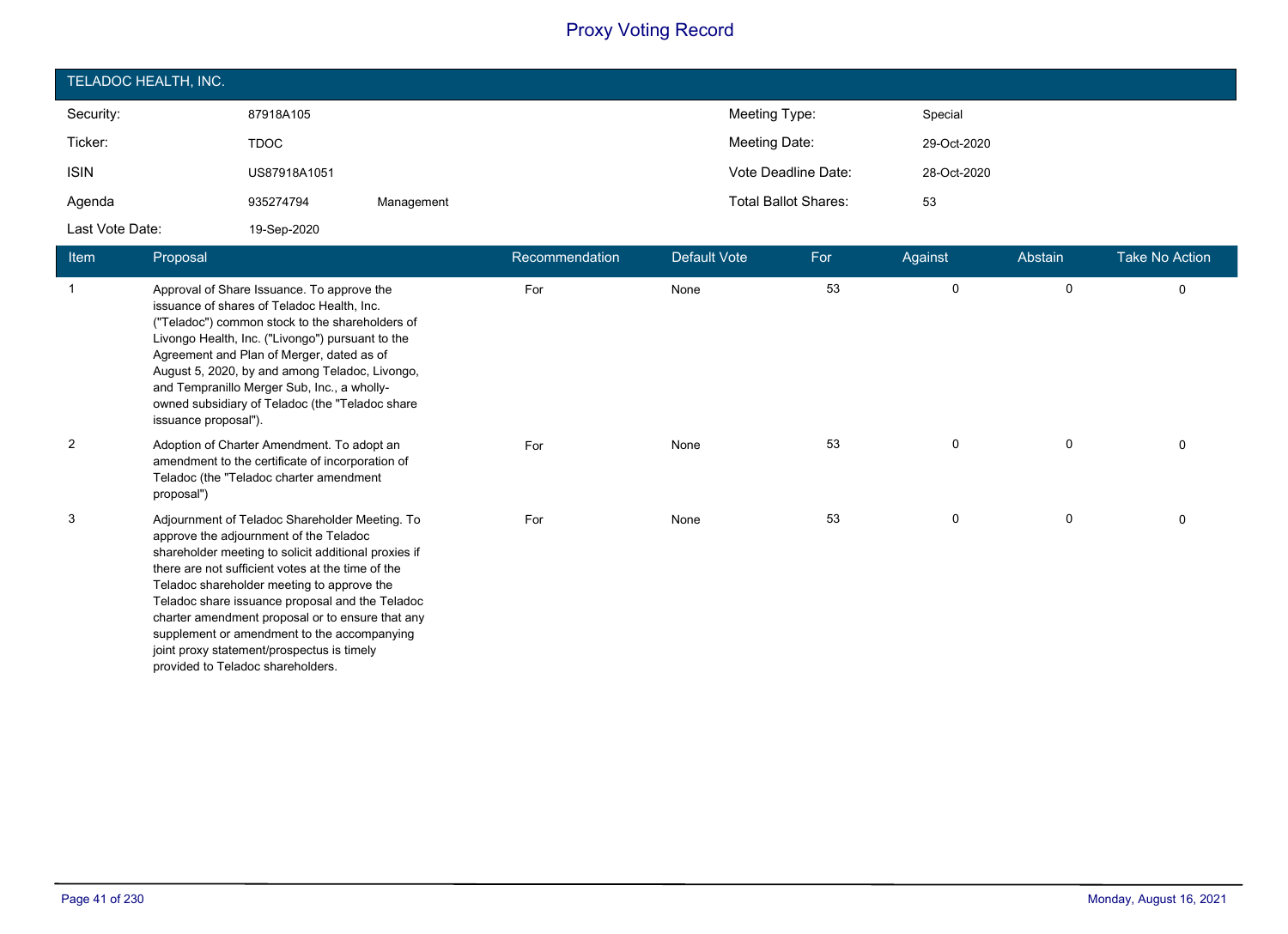| LAM RESEARCH CORPORATION |              |            |                             |             |  |  |  |
|--------------------------|--------------|------------|-----------------------------|-------------|--|--|--|
| Security:                | 512807108    |            | Meeting Type:               | Annual      |  |  |  |
| Ticker:                  | <b>LRCX</b>  |            | Meeting Date:               | 03-Nov-2020 |  |  |  |
| <b>ISIN</b>              | US5128071082 |            | Vote Deadline Date:         | 02-Nov-2020 |  |  |  |
| Agenda                   | 935272675    | Management | <b>Total Ballot Shares:</b> | 2937        |  |  |  |
| Last Vote Date:          | 24-Sep-2020  |            |                             |             |  |  |  |

| Item           | Proposal                                                                                                          | Recommendation | Default Vote | For | Against      | Abstain | <b>Take No Action</b> |
|----------------|-------------------------------------------------------------------------------------------------------------------|----------------|--------------|-----|--------------|---------|-----------------------|
| -1             | <b>DIRECTOR</b>                                                                                                   | For            | None         |     |              |         |                       |
|                | Sohail U. Ahmed                                                                                                   |                |              | 96  | 0            | 0       |                       |
|                | Timothy M. Archer<br>2                                                                                            |                |              | 96  | 0            | 0       |                       |
|                | Eric K. Brandt<br>3                                                                                               |                |              | 96  | $\Omega$     | 0       |                       |
|                | Michael R. Cannon<br>4                                                                                            |                |              | 96  | $\mathbf{0}$ | 0       |                       |
|                | Catherine P. Lego<br>5                                                                                            |                |              | 96  | 0            | 0       |                       |
|                | Bethany J. Mayer<br>6                                                                                             |                |              | 96  | $\Omega$     | 0       |                       |
|                | Abhijit Y. Talwalkar                                                                                              |                |              | 96  | $\mathbf{0}$ | 0       |                       |
|                | Lih Shyng (Rick L) Tsai<br>8                                                                                      |                |              | 96  | $\mathbf{0}$ | 0       | 0                     |
|                | Leslie F. Varon<br>9                                                                                              |                |              | 96  | $\Omega$     | 0       |                       |
| $\overline{2}$ | Advisory vote to approve the compensation of the<br>named executive officers of Lam Research, or<br>"Say on Pay." | For            | None         | 96  | 0            | 0       | 0                     |
| 3              | Ratification of the appointment of the independent<br>registered public accounting firm for fiscal year<br>2021.  | For            | None         | 96  | 0            | 0       |                       |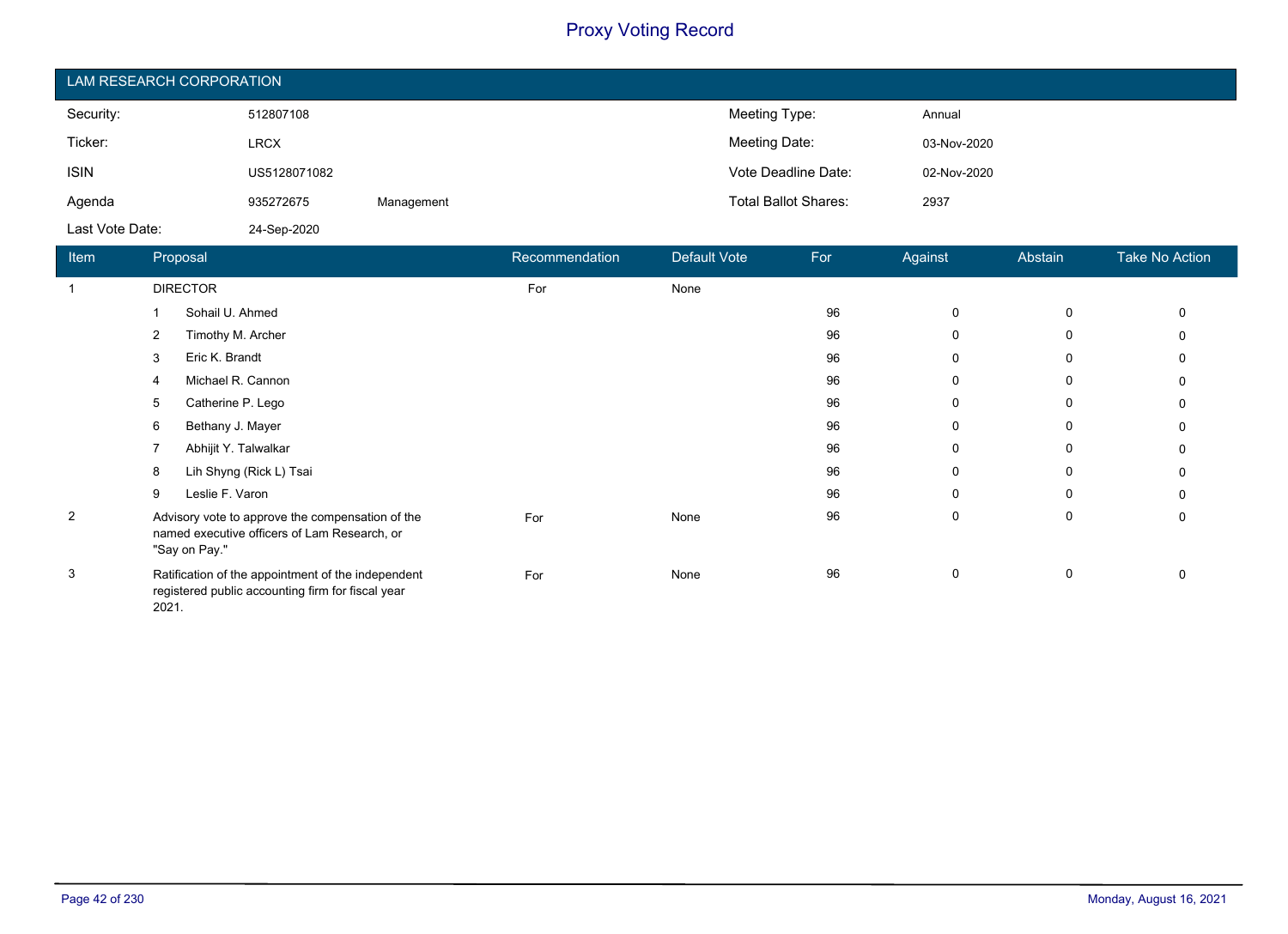| CARDINAL HEALTH, INC. |              |            |                             |             |  |  |  |
|-----------------------|--------------|------------|-----------------------------|-------------|--|--|--|
| Security:             | 14149Y108    |            | Meeting Type:               | Annual      |  |  |  |
| Ticker:               | CAH          |            | Meeting Date:               | 04-Nov-2020 |  |  |  |
| <b>ISIN</b>           | US14149Y1082 |            | Vote Deadline Date:         | 03-Nov-2020 |  |  |  |
| Agenda                | 935274631    | Management | <b>Total Ballot Shares:</b> | 197         |  |  |  |
| Last Vote Date:       | 24-Sep-2020  |            |                             |             |  |  |  |

| Item           | Proposal                                                                                                                                                    | Recommendation | <b>Default Vote</b> | For      | Against      | Abstain      | <b>Take No Action</b> |
|----------------|-------------------------------------------------------------------------------------------------------------------------------------------------------------|----------------|---------------------|----------|--------------|--------------|-----------------------|
| $\mathbf{1}$   | Election of Director: Carrie S. Cox                                                                                                                         | For            | None                | 197      | $\mathbf 0$  | $\mathbf 0$  | $\Omega$              |
| $\overline{2}$ | Election of Director: Calvin Darden                                                                                                                         | For            | None                | 197      | $\mathbf{0}$ | $\Omega$     | $\Omega$              |
| 3              | Election of Director: Bruce L. Downey                                                                                                                       | For            | None                | 197      | $\Omega$     | $\Omega$     | $\Omega$              |
| 4              | Election of Director: Sheri H. Edison                                                                                                                       | For            | None                | 197      | 0            | 0            | $\Omega$              |
| 5              | Election of Director: David C. Evans                                                                                                                        | For            | None                | 197      | $\mathbf 0$  | 0            | $\Omega$              |
| 6              | Election of Director: Patricia A. Hemingway Hall                                                                                                            | For            | None                | 197      | $\mathbf{0}$ | $\Omega$     | $\Omega$              |
| $\overline{7}$ | Election of Director: Akhil Johri                                                                                                                           | For            | None                | 197      | 0            | 0            | $\Omega$              |
| 8              | Election of Director: Michael C. Kaufmann                                                                                                                   | For            | None                | 197      | 0            | 0            | n                     |
| 9              | Election of Director: Gregory B. Kenny                                                                                                                      | For            | None                | 197      | 0            | $\Omega$     | $\Omega$              |
| 10             | Election of Director: Nancy Killefer                                                                                                                        | For            | None                | 197      | $\mathbf 0$  | $\mathbf 0$  | $\Omega$              |
| 11             | Election of Director: J. Michael Losh                                                                                                                       | For            | None                | 197      | $\mathbf 0$  | 0            | $\Omega$              |
| 12             | Election of Director: Dean A. Scarborough                                                                                                                   | For            | None                | 197      | $\mathbf{0}$ | $\Omega$     | $\Omega$              |
| 13             | Election of Director: John H. Weiland                                                                                                                       | For            | None                | 197      | $\mathbf{0}$ | $\Omega$     | $\Omega$              |
| 14             | To ratify the appointment of Ernst & Young LLP<br>as our independent auditor for the fiscal year<br>ending June 30, 2021.                                   | For            | None                | 197      | $\mathbf{0}$ | $\mathbf{0}$ | $\Omega$              |
| 15             | To approve, on a non-binding advisory basis, the<br>compensation of our named executive officers.                                                           | For            | None                | 197      | $\mathbf{0}$ | $\mathbf{0}$ | $\Omega$              |
| 16             | To approve an amendment to our Restated Code<br>of Regulations to reduce the share ownership<br>threshold for calling a special meeting of<br>shareholders. | For            | None                | 197      | $\Omega$     | $\mathbf{0}$ | $\Omega$              |
| 17             | Shareholder proposal to reduce the share<br>ownership threshold for calling a special meeting<br>of shareholders, if properly presented.                    | Against        | None                | $\Omega$ | 197          | 0            | $\Omega$              |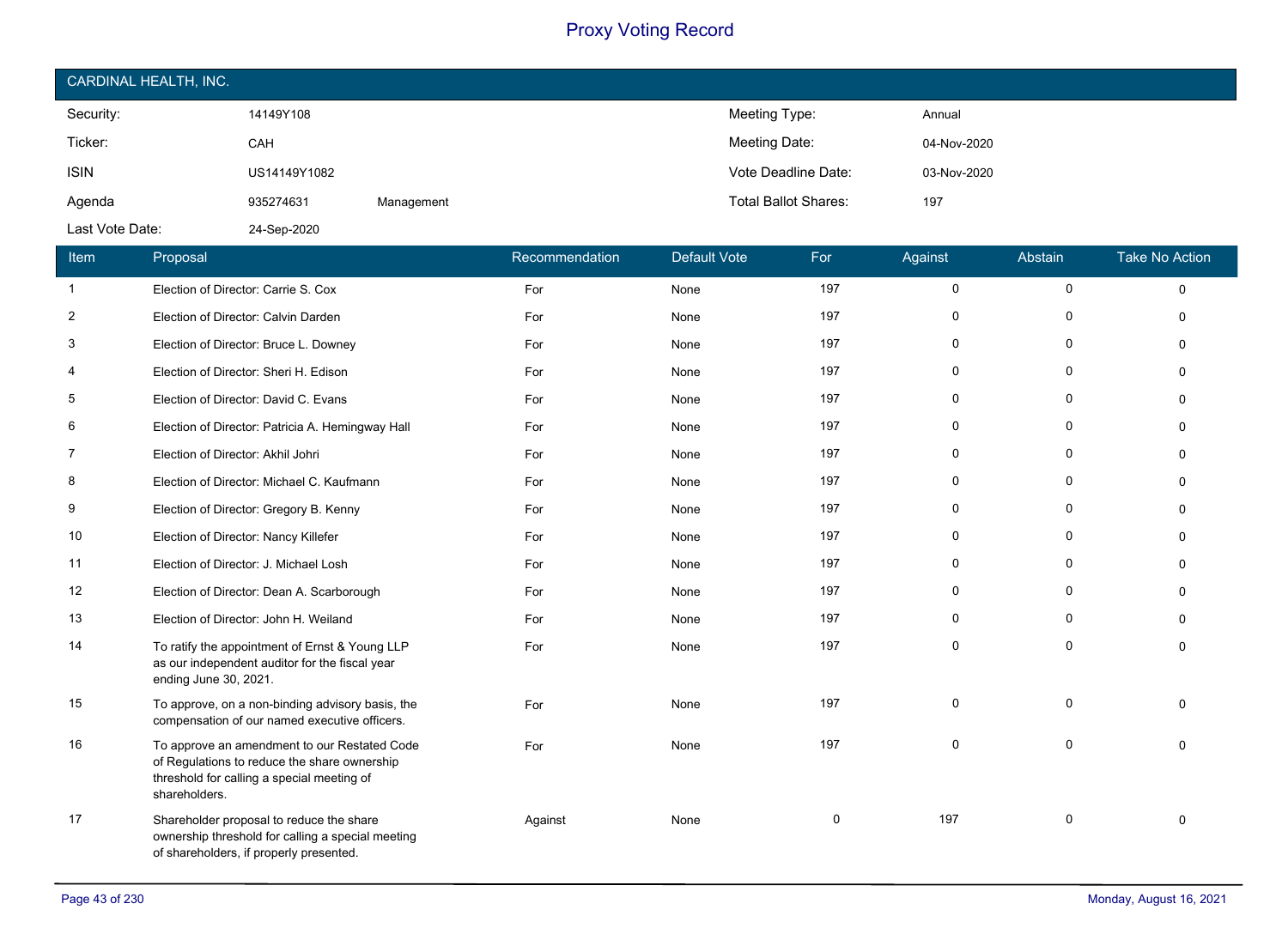| Item | Proposal                                                                                                                       | Recommendation | Default Vote | For | Against | Abstain | Take No Action |
|------|--------------------------------------------------------------------------------------------------------------------------------|----------------|--------------|-----|---------|---------|----------------|
| 18   | Shareholder proposal to adopt a policy that the<br>chairman of the board be an independent director,<br>if properly presented. | Against        | None         |     | 197     |         |                |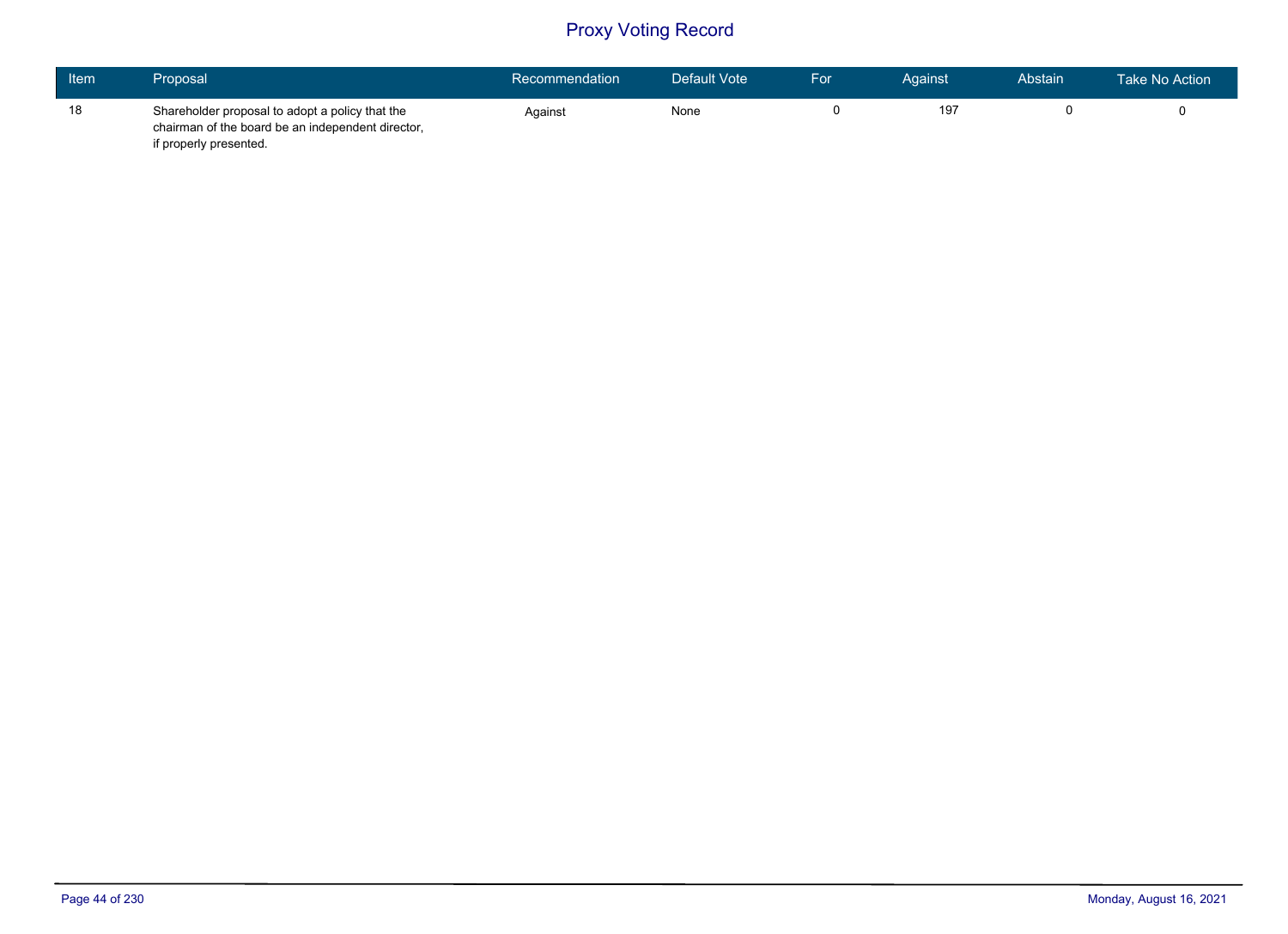| <b>KLA CORPORATION</b> |              |            |                             |             |  |  |  |
|------------------------|--------------|------------|-----------------------------|-------------|--|--|--|
| Security:              | 482480100    |            | Meeting Type:               | Annual      |  |  |  |
| Ticker:                | <b>KLAC</b>  |            | Meeting Date:               | 04-Nov-2020 |  |  |  |
| <b>ISIN</b>            | US4824801009 |            | Vote Deadline Date:         | 03-Nov-2020 |  |  |  |
| Agenda                 | 935275176    | Management | <b>Total Ballot Shares:</b> | 3001        |  |  |  |
| Last Vote Date:        | 24-Sep-2020  |            |                             |             |  |  |  |

| Item                    | Proposal                                                                                                                                                                        | Recommendation | <b>Default Vote</b> | For | Against     | Abstain     | <b>Take No Action</b> |
|-------------------------|---------------------------------------------------------------------------------------------------------------------------------------------------------------------------------|----------------|---------------------|-----|-------------|-------------|-----------------------|
| $\overline{\mathbf{1}}$ | Election of Director for a one-year term: Edward<br>Barnholt                                                                                                                    | For            | None                | 105 | $\mathbf 0$ | $\mathbf 0$ | $\mathbf 0$           |
| $\overline{2}$          | Election of Director for a one-year term: Robert<br>Calderoni                                                                                                                   | For            | None                | 105 | $\Omega$    | 0           | $\Omega$              |
| 3                       | Election of Director for a one-year term: Jeneanne<br>Hanley                                                                                                                    | For            | None                | 105 | $\Omega$    | $\Omega$    | $\Omega$              |
| 4                       | Election of Director for a one-year term: Emiko<br>Higashi                                                                                                                      | For            | None                | 105 | $\Omega$    | $\mathbf 0$ | $\Omega$              |
| 5                       | Election of Director for a one-year term: Kevin<br>Kennedy                                                                                                                      | For            | None                | 105 | 0           | 0           | $\Omega$              |
| 6                       | Election of Director for a one-year term: Gary<br>Moore                                                                                                                         | For            | None                | 105 | $\Omega$    | $\mathbf 0$ | $\Omega$              |
| $\overline{7}$          | Election of Director for a one-year term: Marie<br>Myers                                                                                                                        | For            | None                | 105 | 0           | 0           | $\Omega$              |
| 8                       | Election of Director for a one-year term: Kiran<br>Patel                                                                                                                        | For            | None                | 105 | $\Omega$    | $\Omega$    | $\Omega$              |
| 9                       | Election of Director for a one-year term: Victor<br>Peng                                                                                                                        | For            | None                | 105 | $\Omega$    | $\mathbf 0$ | $\Omega$              |
| 10                      | Election of Director for a one-year term: Robert<br>Rango                                                                                                                       | For            | None                | 105 | $\mathbf 0$ | 0           | $\Omega$              |
| 11                      | Election of Director for a one-year term: Richard<br>Wallace                                                                                                                    | For            | None                | 105 | $\Omega$    | $\Omega$    | $\Omega$              |
| 12                      | Ratification of the appointment of<br>PricewaterhouseCoopers LLP as the Company's<br>independent registered public accounting firm for<br>the fiscal year ending June 30, 2021. | For            | None                | 105 | $\Omega$    | $\mathbf 0$ | $\Omega$              |
| 13                      | Approval on a non-binding, advisory basis of our<br>named executive officer compensation.                                                                                       | For            | None                | 105 | $\mathbf 0$ | 0           | $\Omega$              |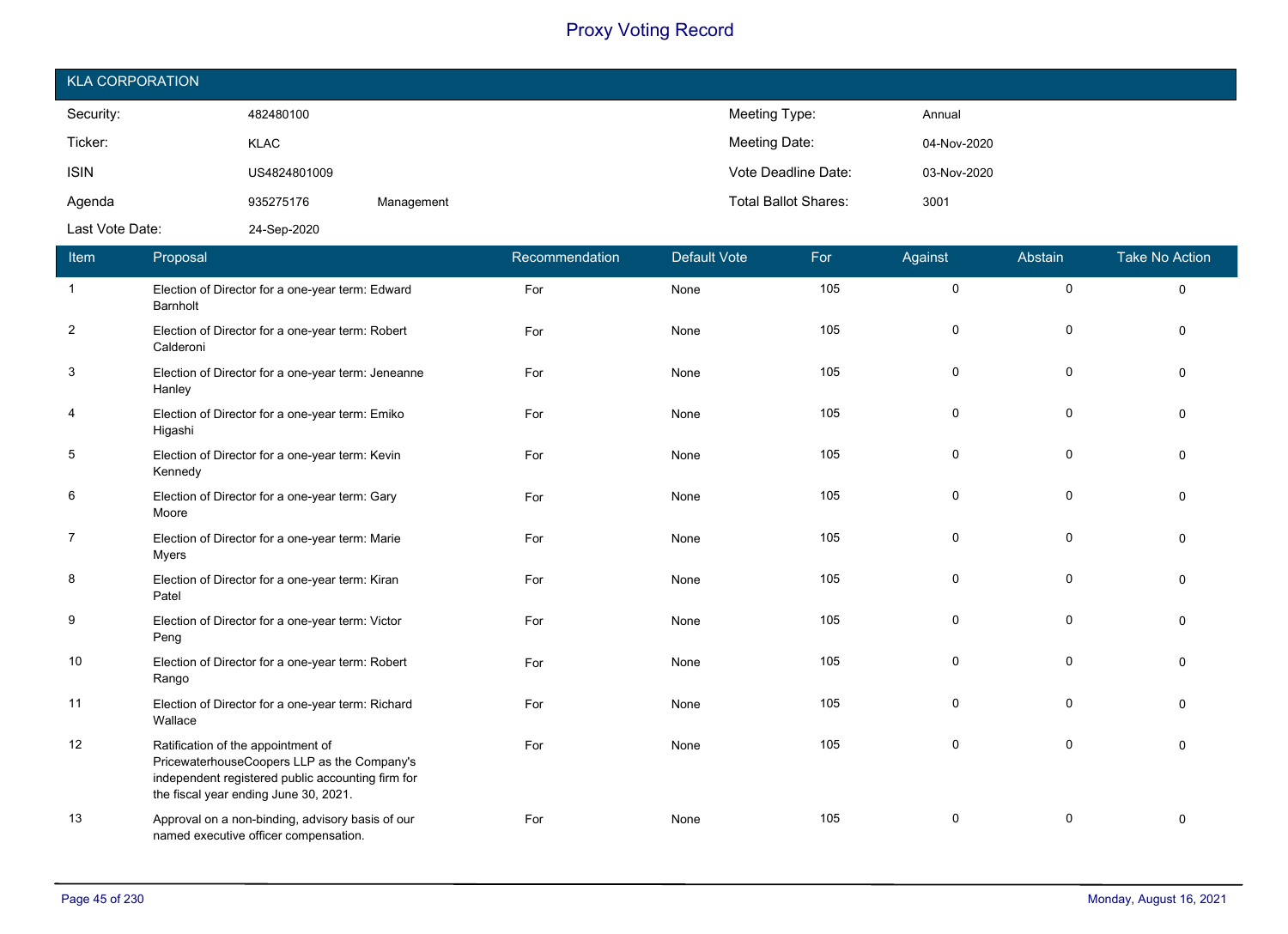| Item | Proposal                                                                                     | Recommendation | Default Vote | For | Against | <b>Abstain</b> | Take No Action |
|------|----------------------------------------------------------------------------------------------|----------------|--------------|-----|---------|----------------|----------------|
| 14   | Stockholder proposal regarding proxy access, if<br>properly submitted at the Annual Meeting. | Against        | None         |     | 105     |                |                |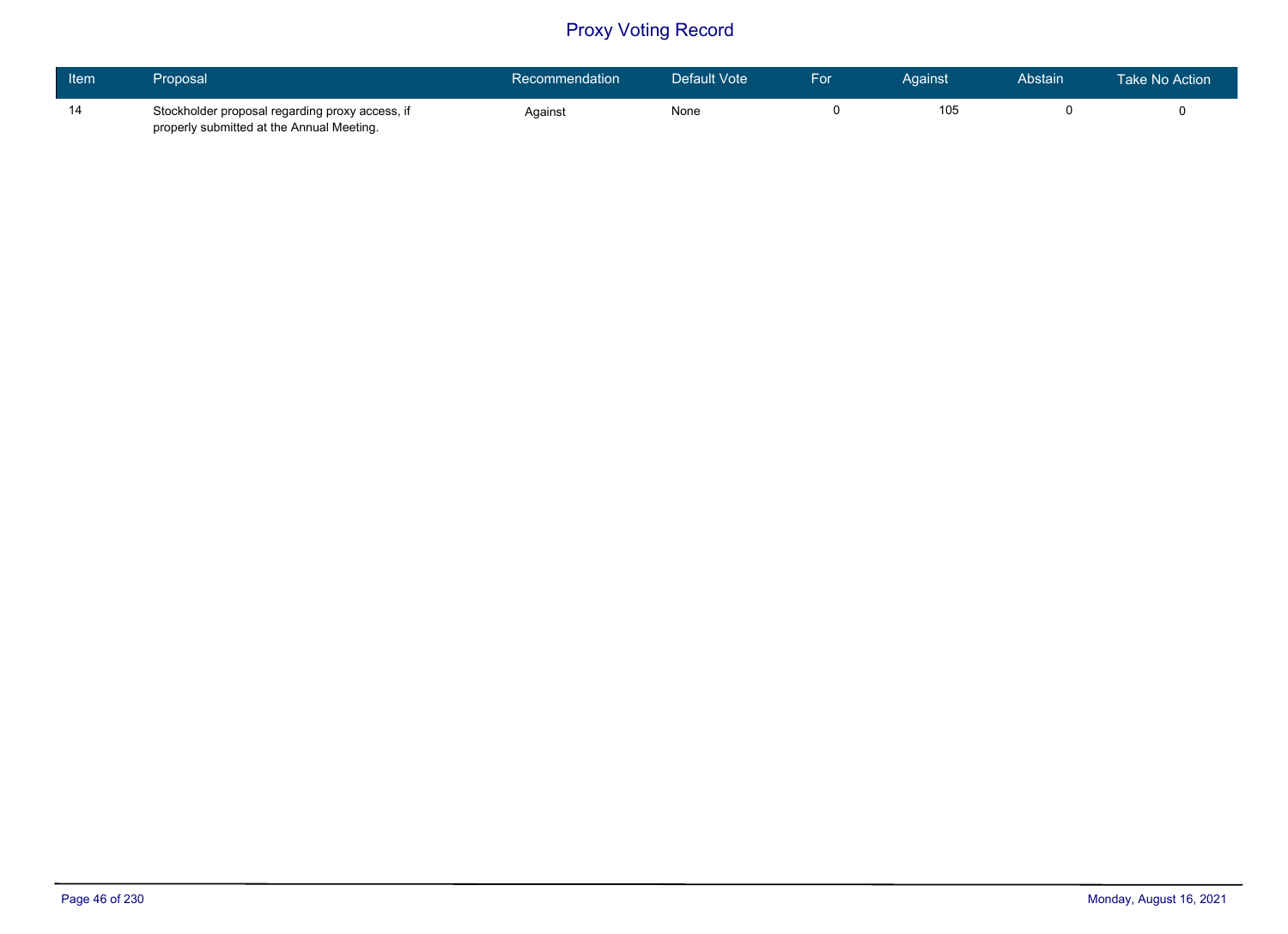| ORACLE CORPORATION |              |            |                             |             |  |  |  |  |
|--------------------|--------------|------------|-----------------------------|-------------|--|--|--|--|
| Security:          | 68389X105    |            | Meeting Type:               | Annual      |  |  |  |  |
| Ticker:            | ORCL         |            | Meeting Date:               | 04-Nov-2020 |  |  |  |  |
| <b>ISIN</b>        | US68389X1054 |            | Vote Deadline Date:         | 03-Nov-2020 |  |  |  |  |
| Agenda             | 935274554    | Management | <b>Total Ballot Shares:</b> | 11207       |  |  |  |  |
| Last Vote Date:    | 19-Sep-2020  |            |                             |             |  |  |  |  |

| Item           | Proposal                                                                       | Recommendation | Default Vote | For         | Against      | Abstain     | <b>Take No Action</b> |
|----------------|--------------------------------------------------------------------------------|----------------|--------------|-------------|--------------|-------------|-----------------------|
| $\overline{1}$ | <b>DIRECTOR</b>                                                                | For            | None         |             |              |             |                       |
|                | Jeffrey S. Berg<br>1                                                           |                |              | 1373        | $\mathbf 0$  | $\mathbf 0$ | $\Omega$              |
|                | Michael J. Boskin<br>2                                                         |                |              | 1373        | $\mathbf{0}$ | 0           | U                     |
|                | Safra A. Catz<br>3                                                             |                |              | 1373        | 0            | 0           |                       |
|                | Bruce R. Chizen<br>4                                                           |                |              | 1373        | 0            | 0           |                       |
|                | George H. Conrades<br>5                                                        |                |              | 1373        | 0            | 0           |                       |
|                | Lawrence J. Ellison<br>6                                                       |                |              | 1373        | 0            | 0           |                       |
|                | Rona A. Fairhead<br>7                                                          |                |              | 1373        | $\mathbf{0}$ | 0           |                       |
|                | Jeffrey O. Henley<br>8                                                         |                |              | 1373        | 0            | 0           | n                     |
|                | Renee J. James<br>9                                                            |                |              | 1373        | $\mathbf{0}$ | 0           |                       |
|                | Charles W. Moorman IV<br>10                                                    |                |              | 1373        | 0            | 0           |                       |
|                | Leon E. Panetta<br>11                                                          |                |              | 1373        | $\mathbf{0}$ | 0           | n                     |
|                | William G. Parrett<br>12                                                       |                |              | 1373        | $\mathbf{0}$ | 0           |                       |
|                | Naomi O. Seligman<br>13                                                        |                |              | 1373        | $\mathbf{0}$ | 0           |                       |
|                | Vishal Sikka<br>14                                                             |                |              | 1373        | 0            | 0           | 0                     |
| $\overline{2}$ | Advisory Vote to Approve Compensation of<br>Named Executive Officers.          | For            | None         | 1373        | 0            | 0           | 0                     |
| 3              | Approve the Oracle Corporation 2020 Equity<br>Incentive Plan.                  | For            | None         | 1373        | $\mathbf 0$  | 0           | 0                     |
| 4              | Ratification of Selection of Independent<br>Registered Public Accounting Firm. | For            | None         | 1373        | $\mathbf 0$  | $\pmb{0}$   | $\Omega$              |
| 5              | Stockholder Proposal Regarding Pay Equity<br>Report.                           | Against        | None         | $\mathbf 0$ | 1373         | 0           | $\Omega$              |
| 6              | Stockholder Proposal Regarding Independent<br>Board Chair.                     | Against        | None         | 0           | 1373         | 0           | 0                     |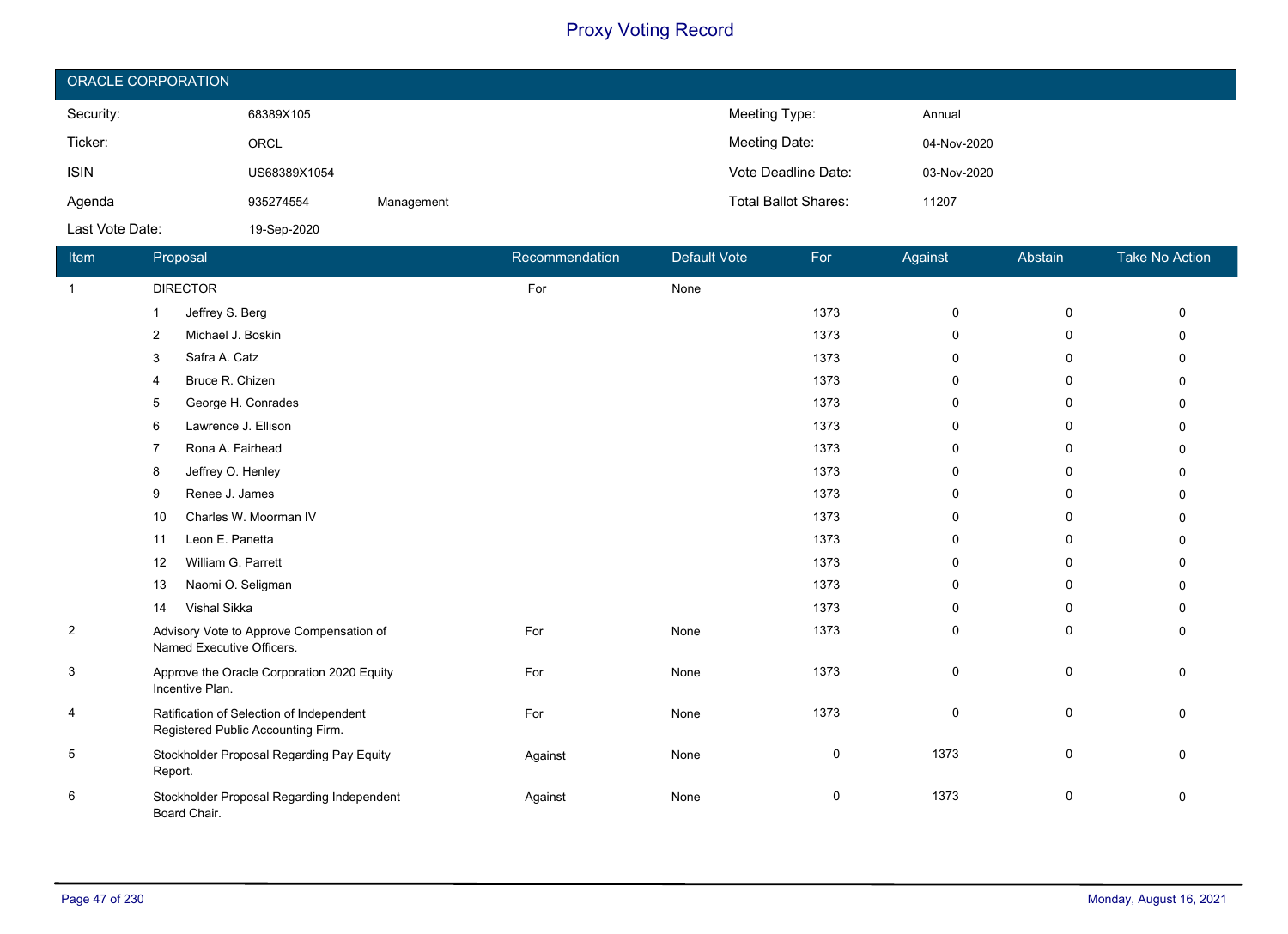| MAXIM INTEGRATED PRODUCTS, INC. |              |            |                             |             |  |  |  |  |
|---------------------------------|--------------|------------|-----------------------------|-------------|--|--|--|--|
| Security:                       | 57772K101    |            | Meeting Type:               | Annual      |  |  |  |  |
| Ticker:                         | <b>MXIM</b>  |            | Meeting Date:               | 05-Nov-2020 |  |  |  |  |
| <b>ISIN</b>                     | US57772K1016 |            | Vote Deadline Date:         | 04-Nov-2020 |  |  |  |  |
| Agenda                          | 935275506    | Management | <b>Total Ballot Shares:</b> | 6100        |  |  |  |  |
| Last Vote Date:                 | 26-Sep-2020  |            |                             |             |  |  |  |  |

| Item           | Proposal                                                                                                                                                                          | Recommendation | <b>Default Vote</b> | For | Against  | Abstain      | Take No Action |
|----------------|-----------------------------------------------------------------------------------------------------------------------------------------------------------------------------------|----------------|---------------------|-----|----------|--------------|----------------|
| $\mathbf{1}$   | Election of Director: William P. Sullivan                                                                                                                                         | For            | None                | 183 | 0        | 0            | $\Omega$       |
| $\overline{2}$ | Election of Director: Tunc Doluca                                                                                                                                                 | For            | None                | 183 | $\Omega$ | 0            | $\Omega$       |
| 3              | Election of Director: Tracy C. Accardi                                                                                                                                            | For            | None                | 183 | 0        | $\mathbf 0$  | $\Omega$       |
| 4              | Election of Director: James R. Bergman                                                                                                                                            | For            | None                | 183 | 0        | 0            | $\Omega$       |
| 5              | Election of Director: Joseph R. Bronson                                                                                                                                           | For            | None                | 183 | $\Omega$ | 0            | $\Omega$       |
| 6              | Election of Director: Robert E. Grady                                                                                                                                             | For            | None                | 183 | 0        | 0            | $\Omega$       |
| $\overline{7}$ | Election of Director: Mercedes Johnson                                                                                                                                            | For            | None                | 183 | 0        | 0            | $\Omega$       |
| 8              | Election of Director: William D. Watkins                                                                                                                                          | For            | None                | 183 | 0        | 0            | $\Omega$       |
| 9              | Election of Director: MaryAnn Wright                                                                                                                                              | For            | None                | 183 | 0        | $\mathbf{0}$ | $\Omega$       |
| 10             | To ratify the appointment of<br>PricewaterhouseCoopers LLP as Maxim<br>Integrated's independent registered public<br>accounting firm for the fiscal year ending June 26,<br>2021. | For            | None                | 183 | 0        | 0            | 0              |
| 11             | Advisory vote to approve named executive officer<br>compensation.                                                                                                                 | For            | None                | 183 | 0        | 0            | $\Omega$       |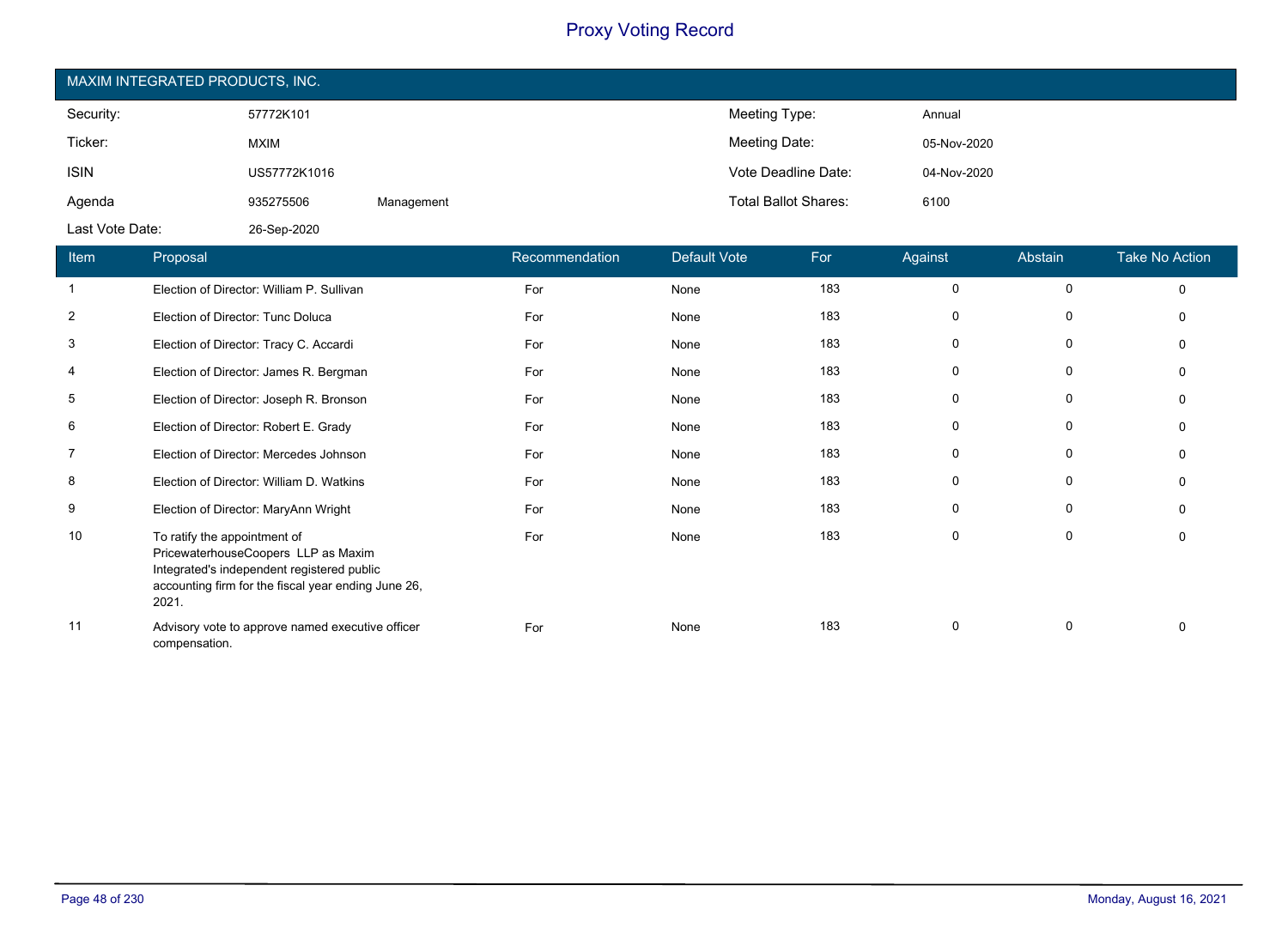| THE ESTEE LAUDER COMPANIES INC. |              |            |                             |             |  |  |  |  |
|---------------------------------|--------------|------------|-----------------------------|-------------|--|--|--|--|
| Security:                       | 518439104    |            | Meeting Type:               | Annual      |  |  |  |  |
| Ticker:                         | EL           |            | Meeting Date:               | 10-Nov-2020 |  |  |  |  |
| <b>ISIN</b>                     | US5184391044 |            | Vote Deadline Date:         | 09-Nov-2020 |  |  |  |  |
| Agenda                          | 935274530    | Management | <b>Total Ballot Shares:</b> | 142         |  |  |  |  |
| Last Vote Date:                 | 25-Sep-2020  |            |                             |             |  |  |  |  |

| Item | Proposal                                                                                                          | Recommendation | Default Vote | For | Against     | Abstain | Take No Action |
|------|-------------------------------------------------------------------------------------------------------------------|----------------|--------------|-----|-------------|---------|----------------|
|      | Election of Class III Director: Charlene Barshefsky                                                               | For            | None         | 142 | $\mathbf 0$ | 0       | 0              |
| 2    | Election of Class III Director: Wei Sun<br>Christianson                                                           | For            | None         | 142 | 0           | 0       | 0              |
| 3    | Election of Class III Director: Fabrizio Freda                                                                    | For            | None         | 142 | 0           | 0       | 0              |
| 4    | Election of Class III Director: Jane Lauder                                                                       | For            | None         | 142 | $\mathbf 0$ | 0       | 0              |
| 5    | Election of Class III Director: Leonard A. Lauder                                                                 | For            | None         | 142 | $\mathbf 0$ | 0       | 0              |
| 6    | Ratification of appointment of<br>PricewaterhouseCoopers LLP as independent<br>auditors for the 2021 fiscal year. | For            | None         | 142 | $\mathbf 0$ | 0       | 0              |
|      | Advisory vote to approve executive<br>compensation.                                                               | For            | None         | 142 | 0           | 0       | 0              |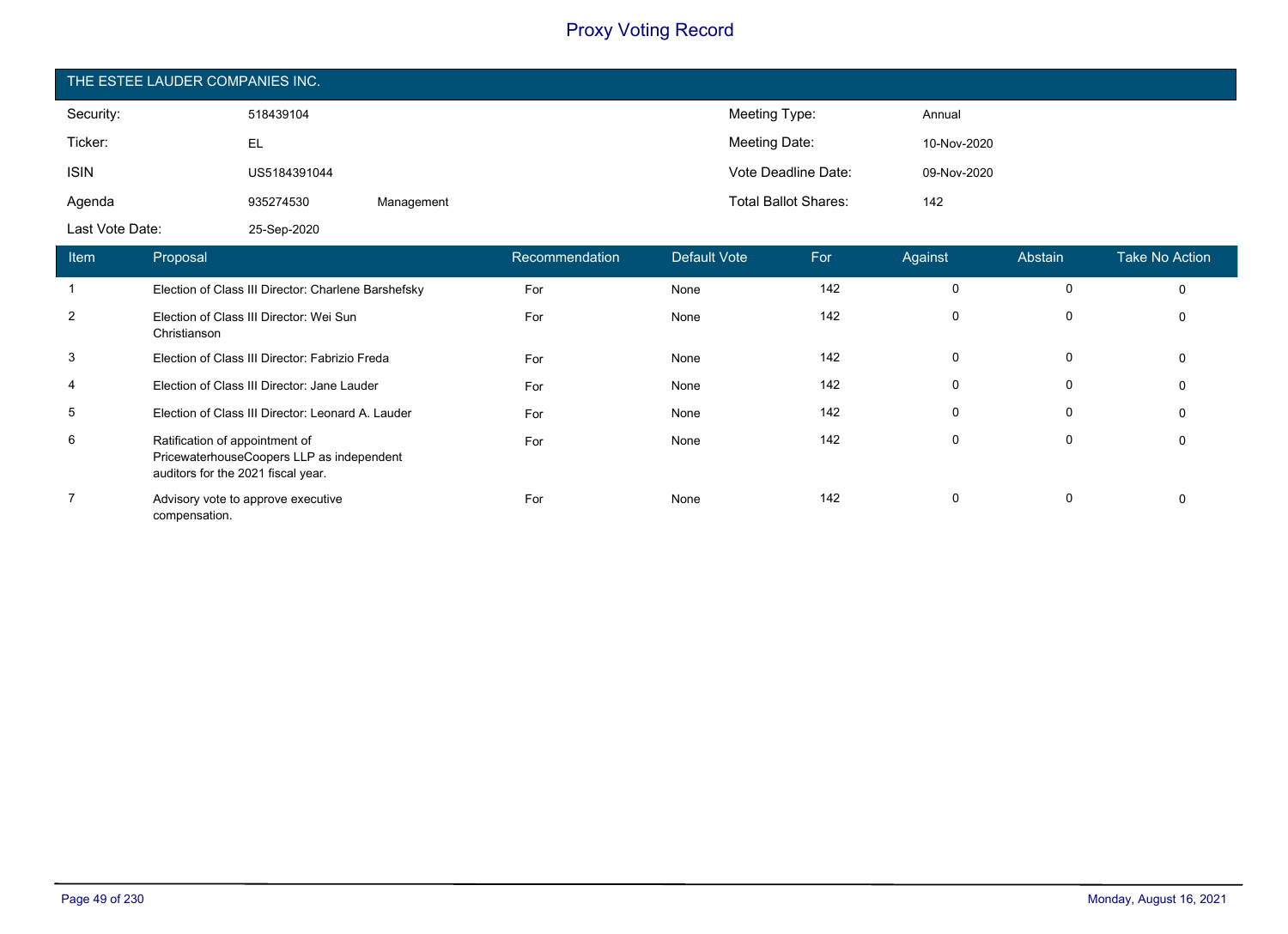| AUTOMATIC DATA PROCESSING, INC. |              |            |                             |             |  |  |  |  |
|---------------------------------|--------------|------------|-----------------------------|-------------|--|--|--|--|
| Security:                       | 053015103    |            | Meeting Type:               | Annual      |  |  |  |  |
| Ticker:                         | <b>ADP</b>   |            | Meeting Date:               | 11-Nov-2020 |  |  |  |  |
| <b>ISIN</b>                     | US0530151036 |            | Vote Deadline Date:         | 10-Nov-2020 |  |  |  |  |
| Agenda                          | 935276130    | Management | <b>Total Ballot Shares:</b> | 8363        |  |  |  |  |
| Last Vote Date:                 | 03-Oct-2020  |            |                             |             |  |  |  |  |

| Item           | Proposal                                                                                       | Recommendation | Default Vote | For | Against     | Abstain     | <b>Take No Action</b> |
|----------------|------------------------------------------------------------------------------------------------|----------------|--------------|-----|-------------|-------------|-----------------------|
|                | Election of Director: Peter Bisson                                                             | For            | None         | 273 | $\mathbf 0$ | $\mathbf 0$ | $\Omega$              |
| $\overline{2}$ | Election of Director: Richard T. Clark                                                         | For            | None         | 273 | 0           | 0           | $\Omega$              |
| 3              | Election of Director: Linnie M. Haynesworth                                                    | For            | None         | 273 | 0           | 0           |                       |
| 4              | Election of Director: John P. Jones                                                            | For            | None         | 273 | 0           | 0           |                       |
| 5              | Election of Director: Francine S. Katsoudas                                                    | For            | None         | 273 | $\mathbf 0$ | $\mathbf 0$ |                       |
| 6              | Election of Director: Nazzic S. Keene                                                          | For            | None         | 273 | 0           | 0           | $\Omega$              |
| 7              | Election of Director: Thomas J. Lynch                                                          | For            | None         | 273 | 0           | 0           | $\Omega$              |
| 8              | Election of Director: Scott F. Powers                                                          | For            | None         | 273 | 0           | 0           | $\Omega$              |
| 9              | Election of Director: William J. Ready                                                         | For            | None         | 273 | 0           | 0           |                       |
| 10             | Election of Director: Carlos A. Rodriguez                                                      | For            | None         | 273 | 0           | 0           |                       |
| 11             | Election of Director: Sandra S. Wijnberg                                                       | For            | None         | 273 | 0           | 0           |                       |
| 12             | Advisory Vote on Executive Compensation.                                                       | For            | None         | 273 | 0           | $\Omega$    |                       |
| 13             | Ratification of the Appointment of Auditors.                                                   | For            | None         | 273 | 0           | 0           | $\Omega$              |
| 14             | Stockholder proposal, if properly presented at the<br>meeting, to prepare a Report on Employee | Against        | None         | 0   | 273         | 0           | 0                     |

Representation on the Board of Directors.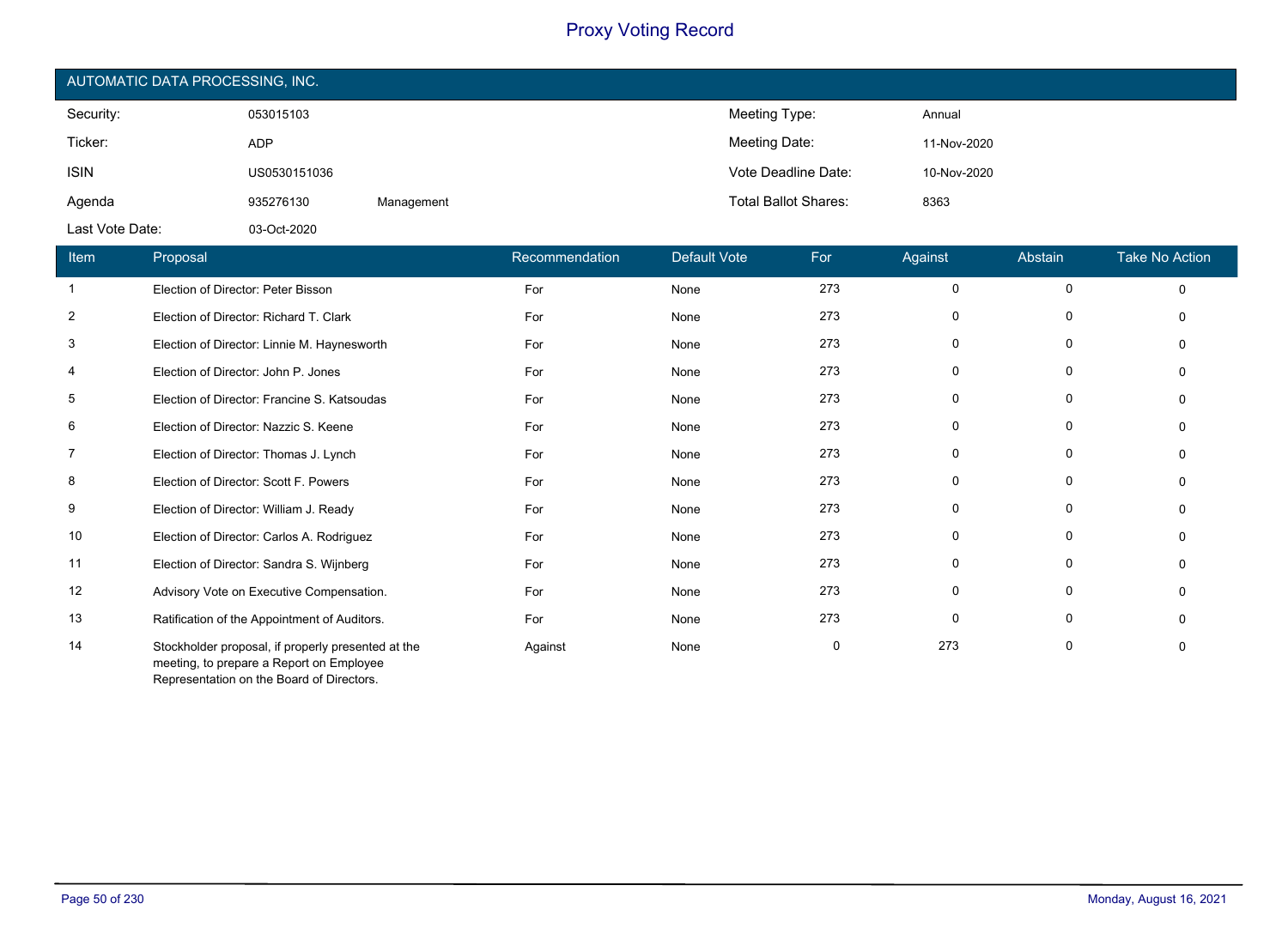| <b>FOX CORPORATION</b> |          |                                                                   |            |                             |                     |               |             |         |         |                |
|------------------------|----------|-------------------------------------------------------------------|------------|-----------------------------|---------------------|---------------|-------------|---------|---------|----------------|
| Security:              |          | 35137L105                                                         |            |                             |                     | Meeting Type: |             | Annual  |         |                |
| Ticker:                |          | <b>FOXA</b>                                                       |            |                             | Meeting Date:       |               | 12-Nov-2020 |         |         |                |
| <b>ISIN</b>            |          | US35137L1052                                                      |            |                             | Vote Deadline Date: |               | 11-Nov-2020 |         |         |                |
| Agenda                 |          | 935278843                                                         | Management | <b>Total Ballot Shares:</b> |                     | 5506          |             |         |         |                |
| Last Vote Date:        |          | 01-Oct-2020                                                       |            |                             |                     |               |             |         |         |                |
| Item                   | Proposal |                                                                   |            | Recommendation              | Default Vote        |               | For         | Against | Abstain | Take No Action |
|                        |          | THE ENCLOSED MATERIALS HAVE BEEN<br>SENT TO YOU FOR INFORMATIONAL |            | None                        | None                |               | 237         | 0       | 0       |                |

PURPOSES ONLY.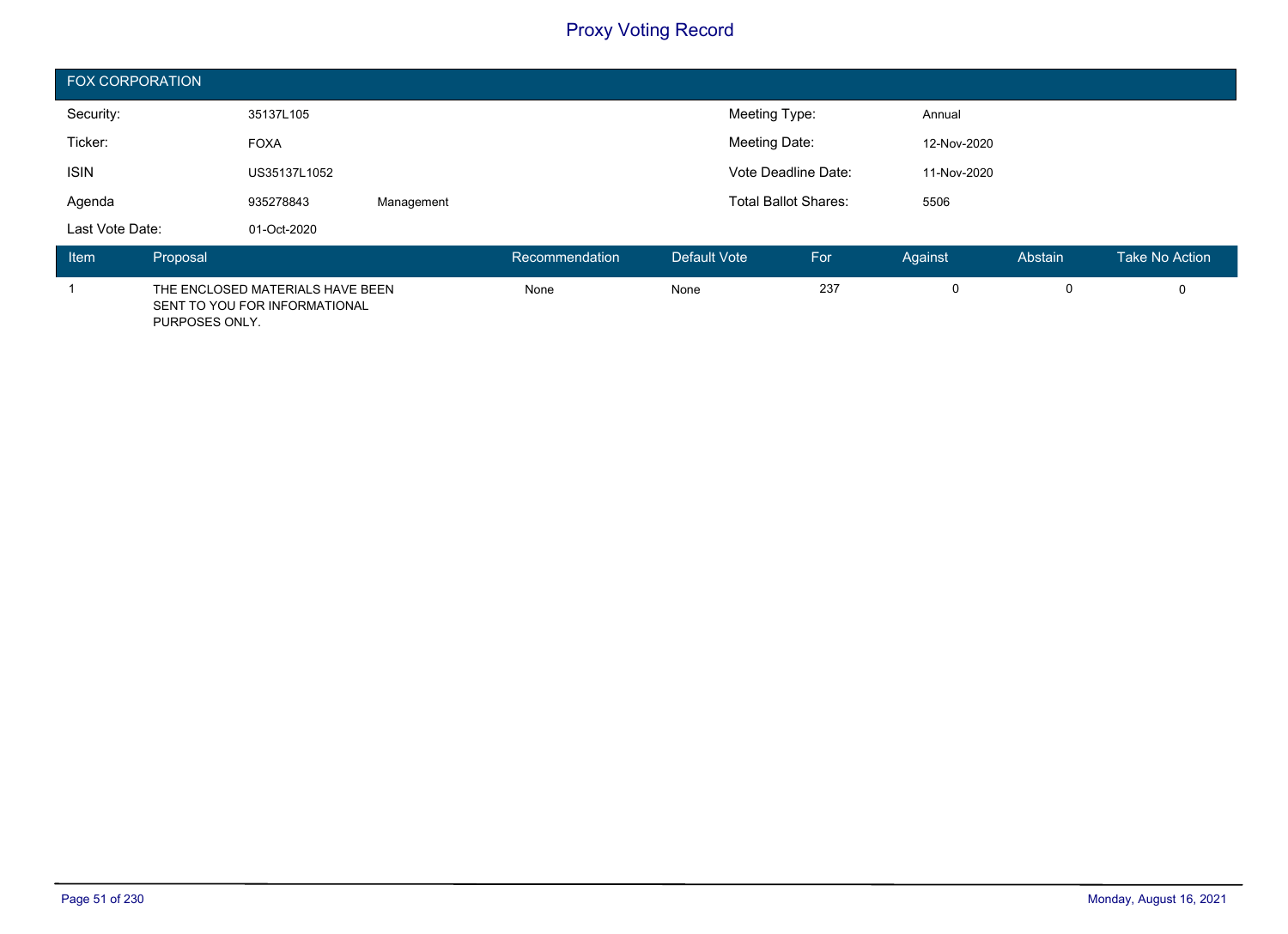| JACK HENRY & ASSOCIATES, INC. |              |            |                             |             |  |  |  |  |
|-------------------------------|--------------|------------|-----------------------------|-------------|--|--|--|--|
| Security:                     | 426281101    |            | Meeting Type:               | Annual      |  |  |  |  |
| Ticker:                       | <b>JKHY</b>  |            | Meeting Date:               | 17-Nov-2020 |  |  |  |  |
| <b>ISIN</b>                   | US4262811015 |            | Vote Deadline Date:         | 16-Nov-2020 |  |  |  |  |
| Agenda                        | 935282006    | Management | <b>Total Ballot Shares:</b> | 1228        |  |  |  |  |
| Last Vote Date:               | 07-Oct-2020  |            |                             |             |  |  |  |  |

| Item           | Proposal                                                                                                                                                                                                 | Recommendation | Default Vote | For | Against     | Abstain      | Take No Action |
|----------------|----------------------------------------------------------------------------------------------------------------------------------------------------------------------------------------------------------|----------------|--------------|-----|-------------|--------------|----------------|
| $\overline{1}$ | <b>DIRECTOR</b>                                                                                                                                                                                          | For            | None         |     |             |              |                |
|                | M. Flanigan                                                                                                                                                                                              |                |              | 52  | $\mathbf 0$ | 0            |                |
|                | J. Prim<br>2                                                                                                                                                                                             |                |              | 52  | 0           | $\mathbf{0}$ |                |
|                | T. Wilson<br>3                                                                                                                                                                                           |                |              | 52  | 0           | 0            |                |
|                | J. Fiegel<br>4                                                                                                                                                                                           |                |              | 52  | 0           | $\Omega$     |                |
|                | T. Wimsett<br>5                                                                                                                                                                                          |                |              | 52  | 0           | $\Omega$     |                |
|                | L. Kelly<br>6                                                                                                                                                                                            |                |              | 52  | 0           | $\mathbf{0}$ |                |
|                | S. Miyashiro                                                                                                                                                                                             |                |              | 52  | 0           | $\mathbf{0}$ |                |
|                | W. Brown<br>8                                                                                                                                                                                            |                |              | 52  | $\mathbf 0$ | $\Omega$     |                |
|                | D. Foss<br>9                                                                                                                                                                                             |                |              | 52  | 0           | $\Omega$     |                |
| $\overline{2}$ | To approve, on an advisory basis, the<br>compensation of our named executive officers.                                                                                                                   | For            | None         | 52  | 0           | $\mathbf{0}$ | ∩              |
| 3              | To approve an amendment to our certificate of<br>incorporation to remove a supermajority voting<br>standard for stockholder approval of an<br>acquisition of the company by another person or<br>entity. | For            | None         | 52  | 0           | $\mathbf 0$  | $\Omega$       |
| 4              | To ratify the selection of the Company's<br>independent registered public accounting firm.                                                                                                               | For            | None         | 52  | 0           | 0            | $\Omega$       |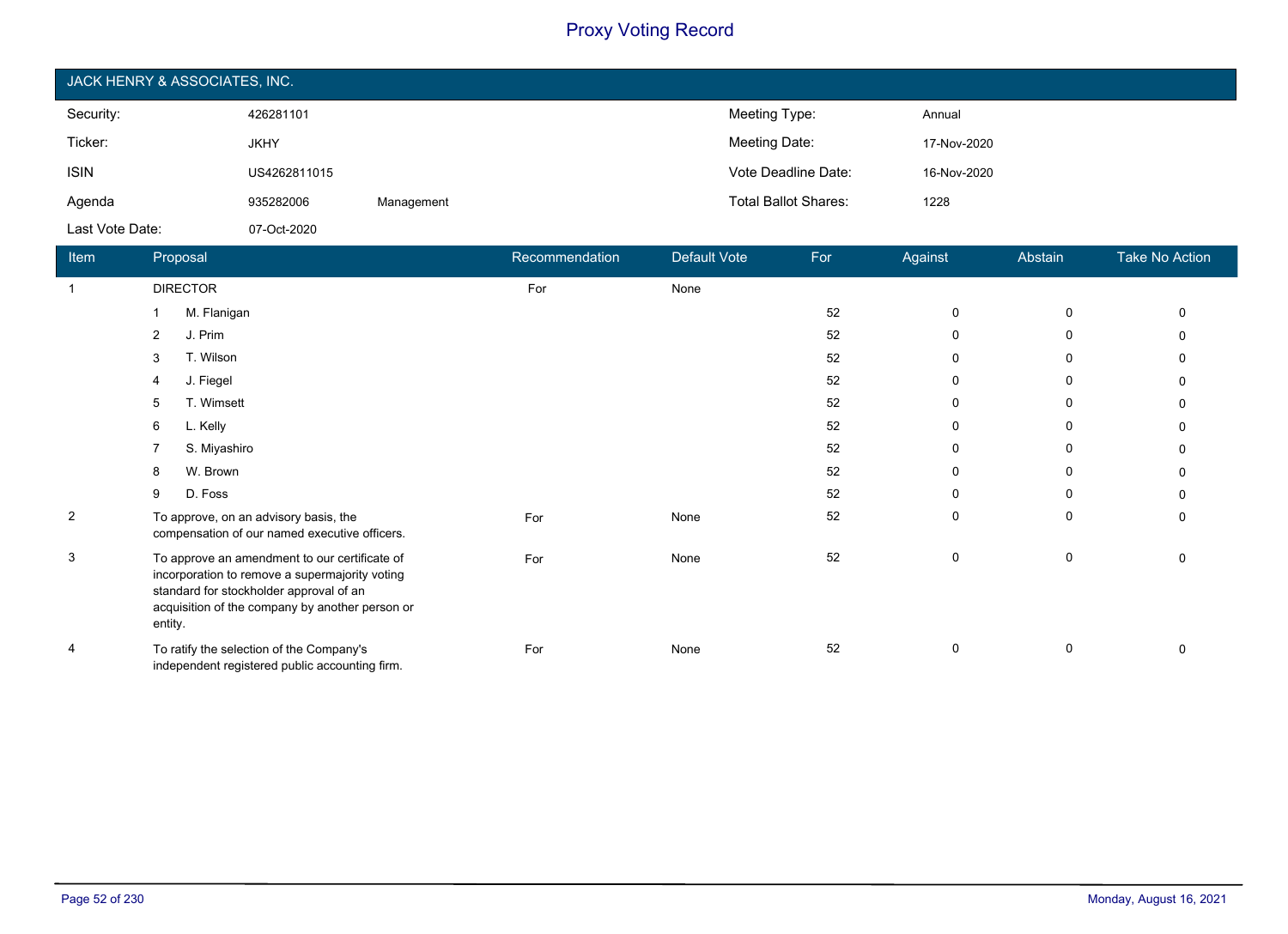| CAMPBELL SOUP COMPANY |              |            |                             |             |  |  |  |
|-----------------------|--------------|------------|-----------------------------|-------------|--|--|--|
| Security:             | 134429109    |            | Meeting Type:               | Annual      |  |  |  |
| Ticker:               | <b>CPB</b>   |            | Meeting Date:               | 18-Nov-2020 |  |  |  |
| <b>ISIN</b>           | US1344291091 |            | Vote Deadline Date:         | 17-Nov-2020 |  |  |  |
| Agenda                | 935279528    | Management | <b>Total Ballot Shares:</b> | 131         |  |  |  |
| Last Vote Date:       | 03-Oct-2020  |            |                             |             |  |  |  |

| Item           | Proposal                                                                                                                                              | Recommendation | Default Vote | For | Against      | Abstain | <b>Take No Action</b> |
|----------------|-------------------------------------------------------------------------------------------------------------------------------------------------------|----------------|--------------|-----|--------------|---------|-----------------------|
| -1             | Election of Director: Fabiola R. Arredondo                                                                                                            | For            | None         | 131 | 0            | 0       | 0                     |
| $\overline{2}$ | Election of Director: Howard M. Averill                                                                                                               | For            | None         | 131 | 0            | 0       | 0                     |
| 3              | Election of Director: John P. (JP) Bilbrey                                                                                                            | For            | None         | 131 | $\Omega$     | 0       | <sup>0</sup>          |
| 4              | Election of Director: Mark A. Clouse                                                                                                                  | For            | None         | 131 | $\mathbf{0}$ | 0       |                       |
| 5              | Election of Director: Bennett Dorrance                                                                                                                | For            | None         | 131 | 0            | 0       |                       |
| 6              | Election of Director: Maria Teresa (Tessa) Hilado                                                                                                     | For            | None         | 131 | 0            | 0       |                       |
| 7              | Election of Director: Sarah Hofstetter                                                                                                                | For            | None         | 131 | $\mathbf{0}$ | 0       |                       |
| 8              | Election of Director: Marc B. Lautenbach                                                                                                              | For            | None         | 131 | 0            | 0       |                       |
| 9              | Election of Director: Mary Alice D. Malone                                                                                                            | For            | None         | 131 | 0            | 0       |                       |
| 10             | Election of Director: Keith R. McLoughlin                                                                                                             | For            | None         | 131 | $\mathbf{0}$ | 0       |                       |
| 11             | Election of Director: Kurt T. Schmidt                                                                                                                 | For            | None         | 131 | $\mathbf{0}$ | 0       | <sup>0</sup>          |
| 12             | Election of Director: Archbold D. van Beuren                                                                                                          | For            | None         | 131 | 0            | 0       |                       |
| 13             | To ratify the appointment of<br>PricewaterhouseCoopers LLP as our Independent<br>registered public accounting firm for fiscal 2021.                   | For            | None         | 131 | $\mathbf{0}$ | 0       | <sup>0</sup>          |
| 14             | To vote on an advisory resolution to approve the<br>fiscal 2020 compensation of our named executive<br>officers, commonly referred to as "say on pay" | For            | None         | 131 | 0            | 0       |                       |

vote.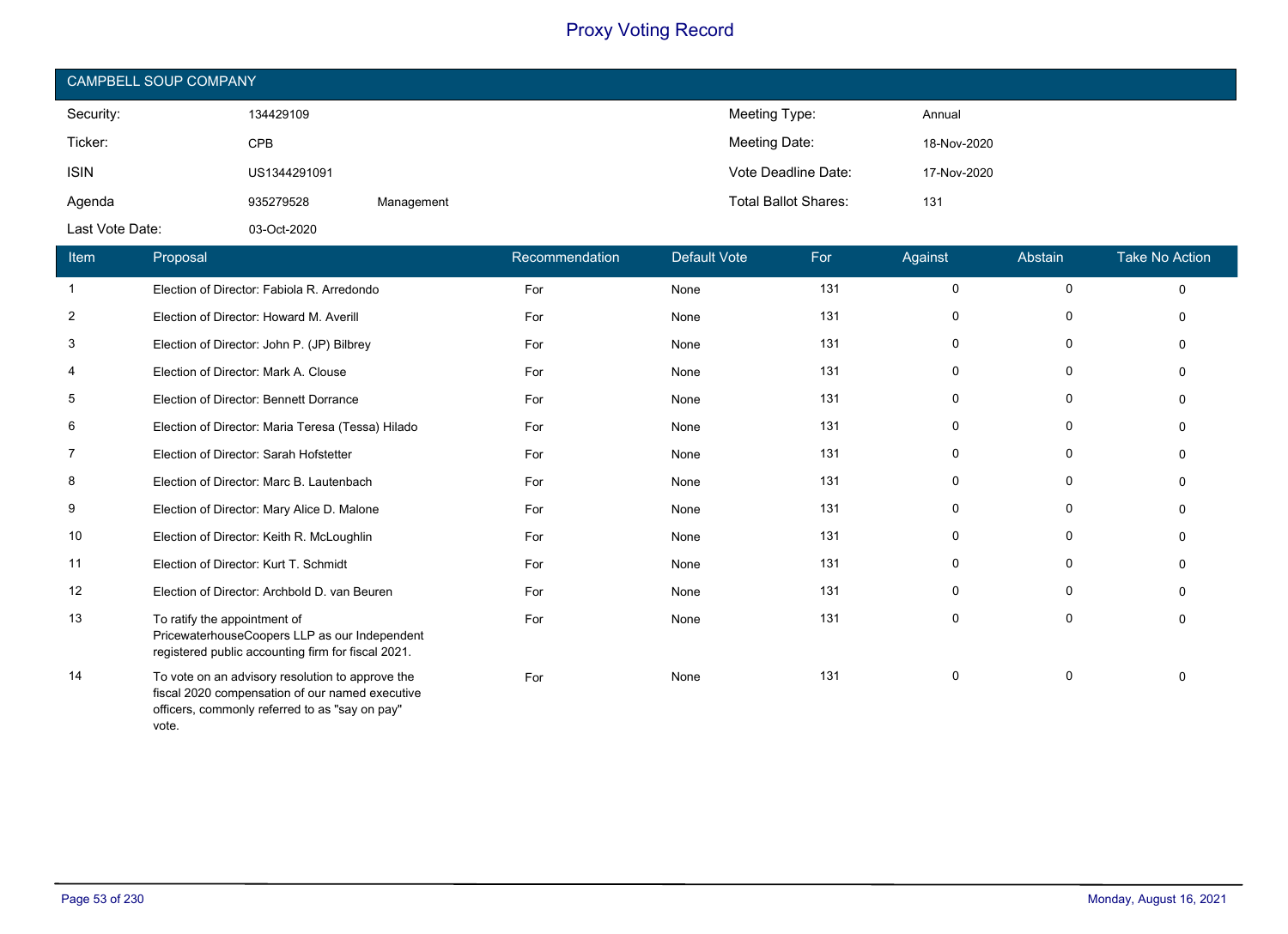| THE CLOROX COMPANY |              |            |                             |             |  |  |
|--------------------|--------------|------------|-----------------------------|-------------|--|--|
| Security:          | 189054109    |            | Meeting Type:               | Annual      |  |  |
| Ticker:            | <b>CLX</b>   |            | Meeting Date:               | 18-Nov-2020 |  |  |
| <b>ISIN</b>        | US1890541097 |            | Vote Deadline Date:         | 17-Nov-2020 |  |  |
| Agenda             | 935281383    | Management | <b>Total Ballot Shares:</b> | 84          |  |  |
| Last Vote Date:    | 07-Oct-2020  |            |                             |             |  |  |

| Item           | Proposal                                                                                                                        | Recommendation | <b>Default Vote</b> | For | Against  | Abstain      | <b>Take No Action</b> |
|----------------|---------------------------------------------------------------------------------------------------------------------------------|----------------|---------------------|-----|----------|--------------|-----------------------|
| $\mathbf{1}$   | Election of Director: Amy Banse                                                                                                 | For            | None                | 84  | 0        | 0            | $\Omega$              |
| $\overline{2}$ | Election of Director: Richard H. Carmona                                                                                        | For            | None                | 84  | $\Omega$ | 0            |                       |
| 3              | Election of Director: Benno Dorer                                                                                               | For            | None                | 84  | $\Omega$ | 0            |                       |
| 4              | Election of Director: Spencer C. Fleischer                                                                                      | For            | None                | 84  | $\Omega$ | $\mathbf 0$  |                       |
| 5              | Election of Director: Esther Lee                                                                                                | For            | None                | 84  | $\Omega$ | $\Omega$     |                       |
| 6              | Election of Director: A.D. David Mackay                                                                                         | For            | None                | 84  | $\Omega$ | 0            | $\Omega$              |
| $\overline{7}$ | Election of Director: Paul Parker                                                                                               | For            | None                | 84  | $\Omega$ | 0            | $\Omega$              |
| 8              | Election of Director: Linda Rendle                                                                                              | For            | None                | 84  | $\Omega$ | $\mathbf{0}$ | $\Omega$              |
| 9              | Election of Director: Matthew J. Shattock                                                                                       | For            | None                | 84  | 0        | 0            |                       |
| 10             | Election of Director: Kathryn Tesija                                                                                            | For            | None                | 84  | 0        | 0            |                       |
| 11             | Election of Director: Pamela Thomas-Graham                                                                                      | For            | None                | 84  | 0        | 0            |                       |
| 12             | Election of Director: Russell Weiner                                                                                            | For            | None                | 84  | $\Omega$ | 0            |                       |
| 13             | Election of Director: Christopher J. Williams                                                                                   | For            | None                | 84  | $\Omega$ | $\mathbf{0}$ |                       |
| 14             | Advisory Vote to Approve Executive<br>Compensation.                                                                             | For            | None                | 84  | $\Omega$ | $\Omega$     |                       |
| 15             | Ratification of the Selection of Ernst & Young LLP<br>as the Clorox Company's Independent Registered<br>Public Accounting Firm. | For            | None                | 84  | $\Omega$ | 0            | ∩                     |
| 16             | Approval of the Amended and Restated<br>Certificate of Incorporation to Eliminate<br>Supermajority Voting Provision.            | For            | None                | 84  | $\Omega$ | 0            | $\Omega$              |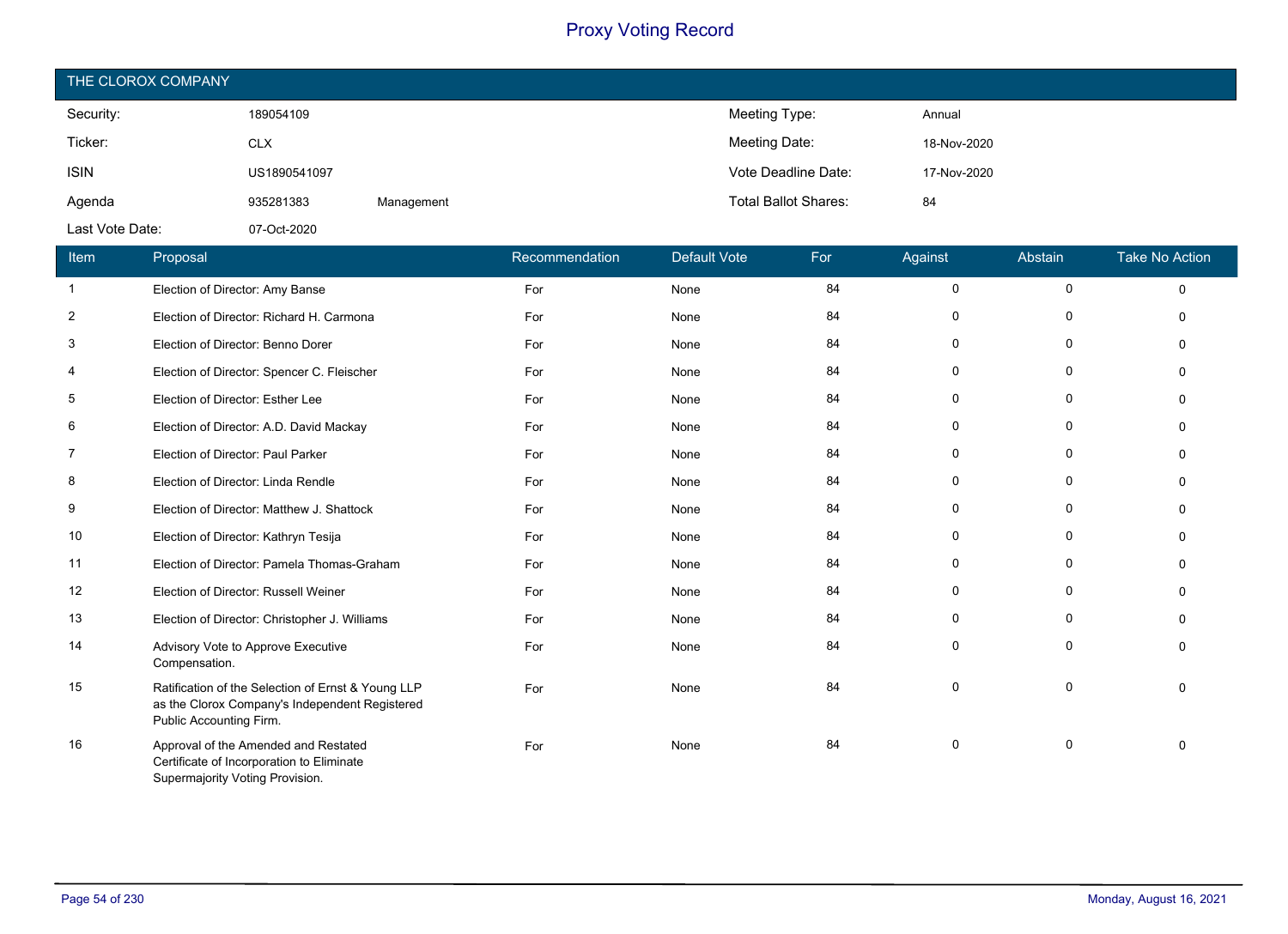| WESTERN DIGITAL CORPORATION |              |            |                             |             |  |  |
|-----------------------------|--------------|------------|-----------------------------|-------------|--|--|
| Security:                   | 958102105    |            | Meeting Type:               | Annual      |  |  |
| Ticker:                     | <b>WDC</b>   |            | Meeting Date:               | 18-Nov-2020 |  |  |
| <b>ISIN</b>                 | US9581021055 |            | Vote Deadline Date:         | 17-Nov-2020 |  |  |
| Agenda                      | 935281321    | Management | <b>Total Ballot Shares:</b> | 7007        |  |  |
| Last Vote Date:             | 06-Oct-2020  |            |                             |             |  |  |

| Item           | Proposal                                                                                                                                                                                               | Recommendation | <b>Default Vote</b> | For | Against  | Abstain     | <b>Take No Action</b> |
|----------------|--------------------------------------------------------------------------------------------------------------------------------------------------------------------------------------------------------|----------------|---------------------|-----|----------|-------------|-----------------------|
| $\mathbf{1}$   | Election Of Director: Kimberly E. Alexy                                                                                                                                                                | For            | None                | 196 | $\Omega$ | 0           | $\Omega$              |
| $\overline{2}$ | Election Of Director: Martin I. Cole                                                                                                                                                                   | For            | None                | 196 | $\Omega$ | 0           |                       |
| 3              | Election Of Director: Kathleen A. Cote                                                                                                                                                                 | For            | None                | 196 | 0        | 0           |                       |
| 4              | Election Of Director: Tunç Doluca                                                                                                                                                                      | For            | None                | 196 | 0        | $\mathbf 0$ |                       |
| 5              | Election Of Director: David V. Goeckeler                                                                                                                                                               | For            | None                | 196 | $\Omega$ | 0           |                       |
| 6              | Election Of Director: Matthew E. Massengill                                                                                                                                                            | For            | None                | 196 | $\Omega$ | 0           |                       |
| $\overline{7}$ | Election Of Director: Paula A. Price                                                                                                                                                                   | For            | None                | 196 | 0        | $\mathbf 0$ |                       |
| 8              | Election Of Director: Stephanie A. Streeter                                                                                                                                                            | For            | None                | 196 | $\Omega$ | $\mathbf 0$ |                       |
| 9              | To approve on an advisory basis the named<br>executive officer compensation disclosed in the<br>Proxy Statement.                                                                                       | For            | None                | 196 | $\Omega$ | $\Omega$    |                       |
| 10             | To approve an amendment and restatement of<br>our 2017 Performance Incentive Plan to increase<br>by 9.8 million the number of shares of our<br>common stock available for issuance under that<br>plan. | For            | None                | 196 | $\Omega$ | $\mathbf 0$ |                       |
| 11             | To ratify the appointment of KPMG LLP as our<br>independent registered public accounting firm for<br>fiscal 2021.                                                                                      | For            | None                | 196 | $\Omega$ | 0           |                       |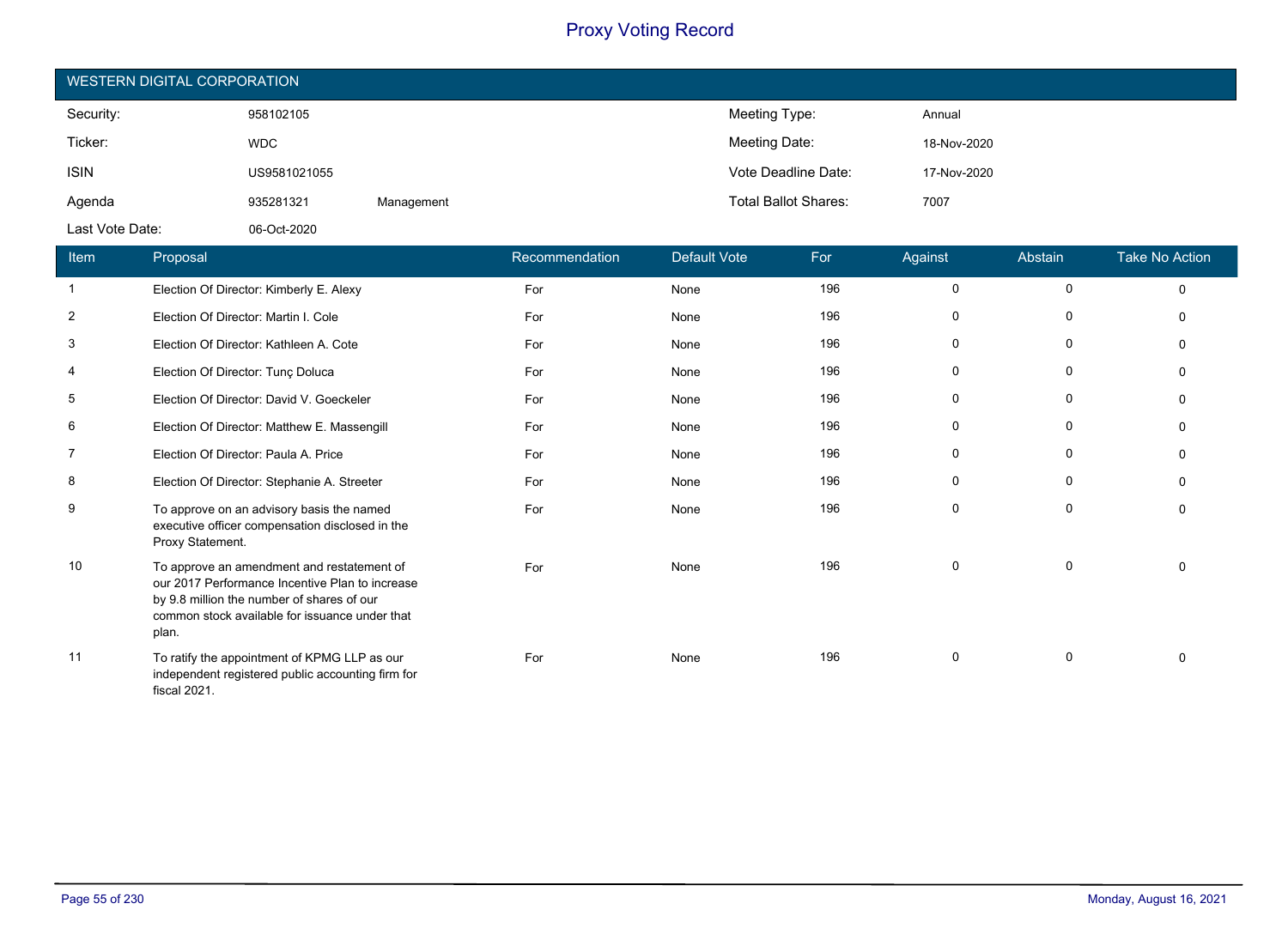| BROADRIDGE FINANCIAL SOLUTIONS, INC. |              |            |                             |             |  |  |
|--------------------------------------|--------------|------------|-----------------------------|-------------|--|--|
| Security:                            | 11133T103    |            | Meeting Type:               | Annual      |  |  |
| Ticker:                              | <b>BR</b>    |            | Meeting Date:               | 19-Nov-2020 |  |  |
| <b>ISIN</b>                          | US11133T1034 |            | Vote Deadline Date:         | 18-Nov-2020 |  |  |
| Agenda                               | 935279984    | Management | <b>Total Ballot Shares:</b> | 432         |  |  |
| Last Vote Date:                      | 07-Oct-2020  |            |                             |             |  |  |

| Item           | Proposal                                                                                                                                                         | Recommendation | <b>Default Vote</b> | For | Against  | Abstain     | <b>Take No Action</b> |
|----------------|------------------------------------------------------------------------------------------------------------------------------------------------------------------|----------------|---------------------|-----|----------|-------------|-----------------------|
| $\mathbf{1}$   | Election of Director to serve until the 2021 Annual<br>Meeting of Stockholders: Leslie A. Brun                                                                   | For            | None                | 76  | $\Omega$ | $\mathbf 0$ | $\Omega$              |
| $\overline{2}$ | Election of Director to serve until the 2021 Annual<br>Meeting of Stockholders: Pamela L. Carter                                                                 | For            | None                | 76  | 0        | $\mathbf 0$ | $\Omega$              |
| 3              | Election of Director to serve until the 2021 Annual<br>Meeting of Stockholders: Richard J. Daly                                                                  | For            | None                | 76  | 0        | 0           | $\Omega$              |
| 4              | Election of Director to serve until the 2021 Annual<br>Meeting of Stockholders: Robert N. Duelks                                                                 | For            | None                | 76  | 0        | $\mathbf 0$ | $\Omega$              |
| 5              | Election of Director to serve until the 2021 Annual<br>Meeting of Stockholders: Timothy C. Gokey                                                                 | For            | None                | 76  | 0        | 0           | $\Omega$              |
| 6              | Election of Director to serve until the 2021 Annual<br>Meeting of Stockholders: Brett A. Keller                                                                  | For            | None                | 76  | 0        | $\mathbf 0$ | $\Omega$              |
| $\overline{7}$ | Election of Director to serve until the 2021 Annual<br>Meeting of Stockholders: Maura A. Markus                                                                  | For            | None                | 76  | 0        | 0           | $\Omega$              |
| 8              | Election of Director to serve until the 2021 Annual<br>Meeting of Stockholders: Thomas J. Perna                                                                  | For            | None                | 76  | 0        | 0           | $\Omega$              |
| 9              | Election of Director to serve until the 2021 Annual<br>Meeting of Stockholders: Alan J. Weber                                                                    | For            | None                | 76  | $\Omega$ | $\Omega$    | $\Omega$              |
| 10             | Election of Director to serve until the 2021 Annual<br>Meeting of Stockholders: Amit K. Zavery                                                                   | For            | None                | 76  | 0        | 0           | $\Omega$              |
| 11             | Advisory vote to approve the compensation of the<br>Company's Named Executive Officers (the Say on<br>Pay Vote).                                                 | For            | None                | 76  | $\Omega$ | $\Omega$    | $\Omega$              |
| 12             | To ratify the appointment of Deloitte & Touche<br>LLP as the Company's independent registered<br>public accountants for the fiscal year ending June<br>30, 2021. | For            | None                | 76  | 0        | $\mathbf 0$ | $\Omega$              |
| 13             | Stockholder Proposal on Political Contributions.                                                                                                                 | Against        | None                | 0   | 76       | 0           | $\Omega$              |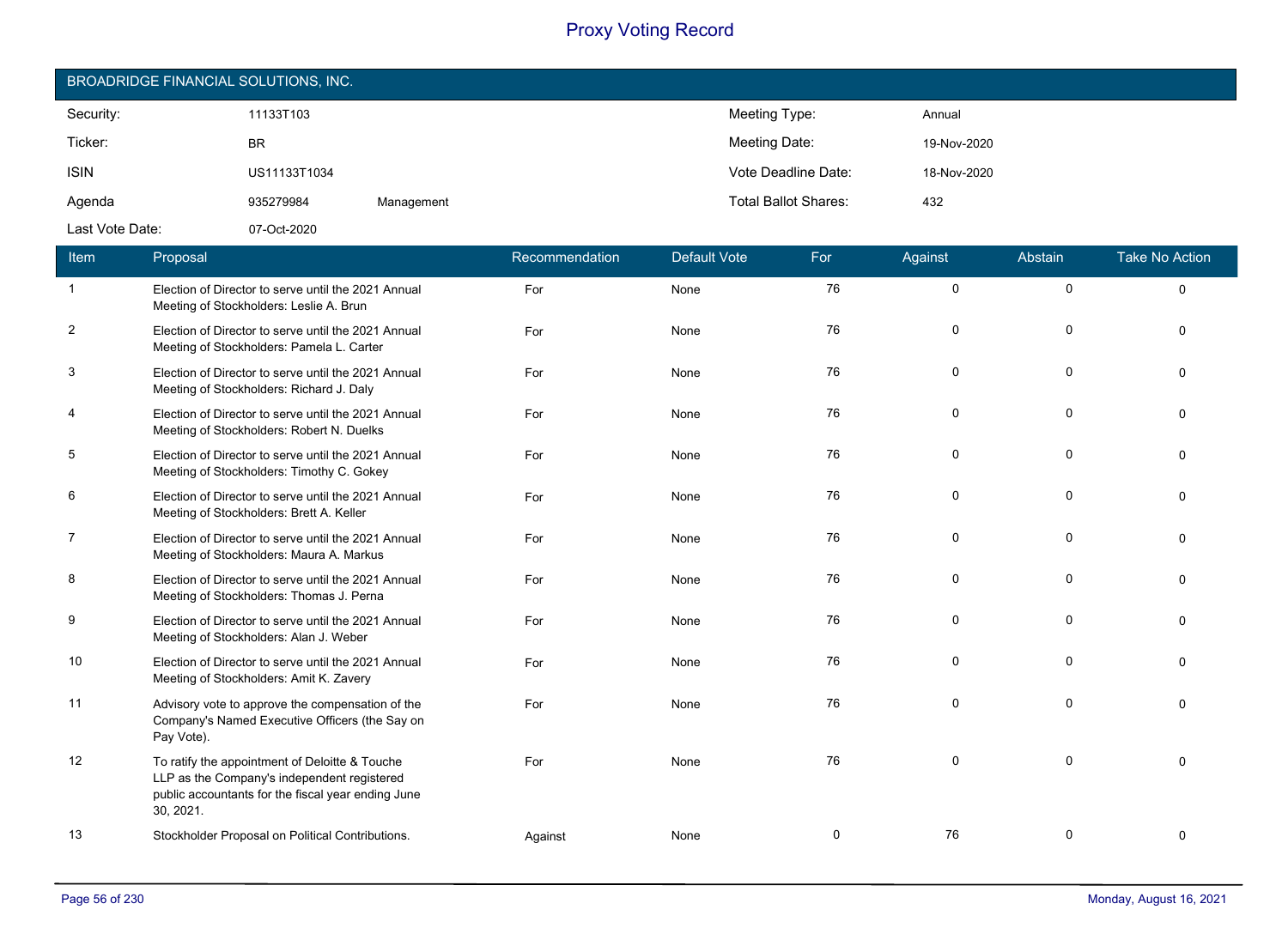| <b>RESMED INC.</b> |              |            |                             |             |
|--------------------|--------------|------------|-----------------------------|-------------|
| Security:          | 761152107    |            | Meeting Type:               | Annual      |
| Ticker:            | <b>RMD</b>   |            | Meeting Date:               | 19-Nov-2020 |
| <b>ISIN</b>        | US7611521078 |            | Vote Deadline Date:         | 18-Nov-2020 |
| Agenda             | 935280115    | Management | <b>Total Ballot Shares:</b> | 916         |
| Last Vote Date:    | 07-Oct-2020  |            |                             |             |

| Item | Proposal                                                                                                                                        | Recommendation | Default Vote | For | Against | Abstain | <b>Take No Action</b> |
|------|-------------------------------------------------------------------------------------------------------------------------------------------------|----------------|--------------|-----|---------|---------|-----------------------|
|      | Election of Director to serve until 2021 annual<br>meeting: Karen Drexler                                                                       | For            | None         | 95  |         |         | $\Omega$              |
| 2    | Election of Director to serve until 2021 annual<br>meeting: Michael Farrell                                                                     | For            | None         | 95  |         | 0       | $\Omega$              |
| 3    | Ratify our appointment of KPMG LLP as our<br>independent registered public accounting firm for<br>the fiscal year ending June 30, 2021.         | For            | None         | 95  |         | 0       |                       |
| 4    | Approve, on an advisory basis, the compensation<br>paid to our named executive officers, as disclosed<br>in the proxy statement ("say-on-pay"). | For            | None         | 95  |         | 0       |                       |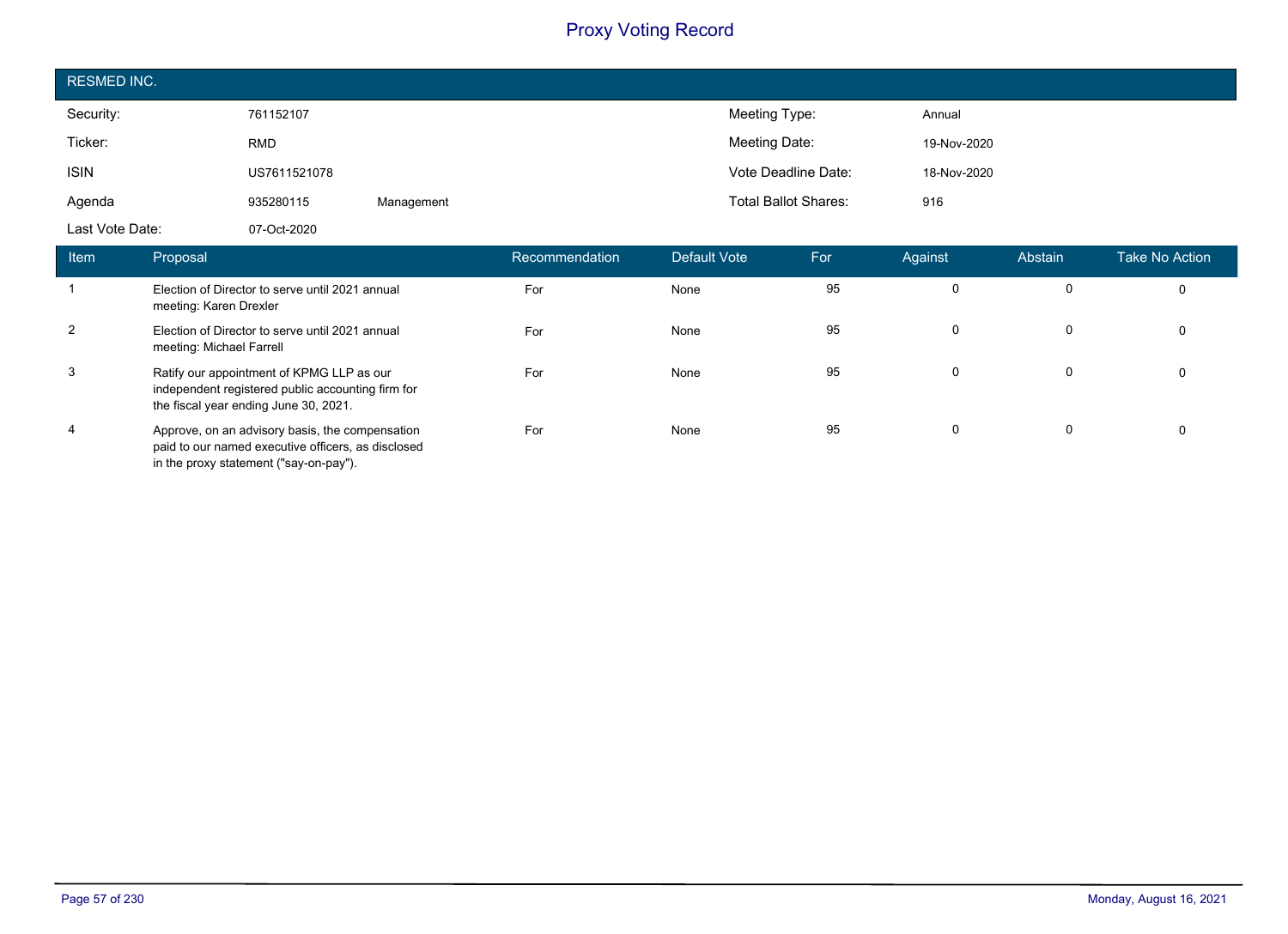| <b>SYSCO CORPORATION</b> |              |            |                             |             |  |  |
|--------------------------|--------------|------------|-----------------------------|-------------|--|--|
| Security:                | 871829107    |            | Meeting Type:               | Annual      |  |  |
| Ticker:                  | SYY          |            | Meeting Date:               | 20-Nov-2020 |  |  |
| <b>ISIN</b>              | US8718291078 |            | Vote Deadline Date:         | 19-Nov-2020 |  |  |
| Agenda                   | 935276457    | Management | <b>Total Ballot Shares:</b> | 332         |  |  |
| Last Vote Date:          | 08-Oct-2020  |            |                             |             |  |  |

| Item | Proposal                                                                                                                                     | Recommendation | <b>Default Vote</b> | For | Against  | Abstain     | <b>Take No Action</b> |
|------|----------------------------------------------------------------------------------------------------------------------------------------------|----------------|---------------------|-----|----------|-------------|-----------------------|
|      | Election of Director: Daniel J. Brutto                                                                                                       | For            | None                | 332 | 0        | 0           | $\Omega$              |
| 2    | Election of Director: John M. Cassaday                                                                                                       | For            | None                | 332 | $\Omega$ | $\Omega$    |                       |
| 3    | Election of Director: Joshua D. Frank                                                                                                        | For            | None                | 332 | $\Omega$ | 0           |                       |
| 4    | Election of Director: Larry C. Glasscock                                                                                                     | For            | None                | 332 | 0        | 0           |                       |
| 5    | Election of Director: Bradley M. Halverson                                                                                                   | For            | None                | 332 | $\Omega$ | 0           |                       |
| 6    | Election of Director: John M. Hinshaw                                                                                                        | For            | None                | 332 | $\Omega$ | 0           |                       |
| 7    | Election of Director: Kevin P. Hourican                                                                                                      | For            | None                | 332 | $\Omega$ | $\mathbf 0$ |                       |
| 8    | Election of Director: Hans-Joachim Koerber                                                                                                   | For            | None                | 332 | $\Omega$ | 0           |                       |
| 9    | Election of Director: Stephanie A. Lundquist                                                                                                 | For            | None                | 332 | 0        | 0           |                       |
| 10   | Election of Director: Nelson Peltz                                                                                                           | For            | None                | 332 | 0        | 0           |                       |
| 11   | Election of Director: Edward D. Shirley                                                                                                      | For            | None                | 332 | 0        | 0           |                       |
| 12   | Election of Director: Sheila G. Talton                                                                                                       | For            | None                | 332 | $\Omega$ | $\mathbf 0$ |                       |
| 13   | To approve, by advisory vote, the compensation<br>paid to Sysco's named executive officers, as<br>disclosed in Sysco's 2020 proxy statement. | For            | None                | 332 | $\Omega$ | 0           |                       |
| 14   | To ratify the appointment of Ernst & Young LLP<br>as Sysco's independent registered public<br>accounting firm for fiscal 2021.               | For            | None                | 332 | $\Omega$ | $\Omega$    |                       |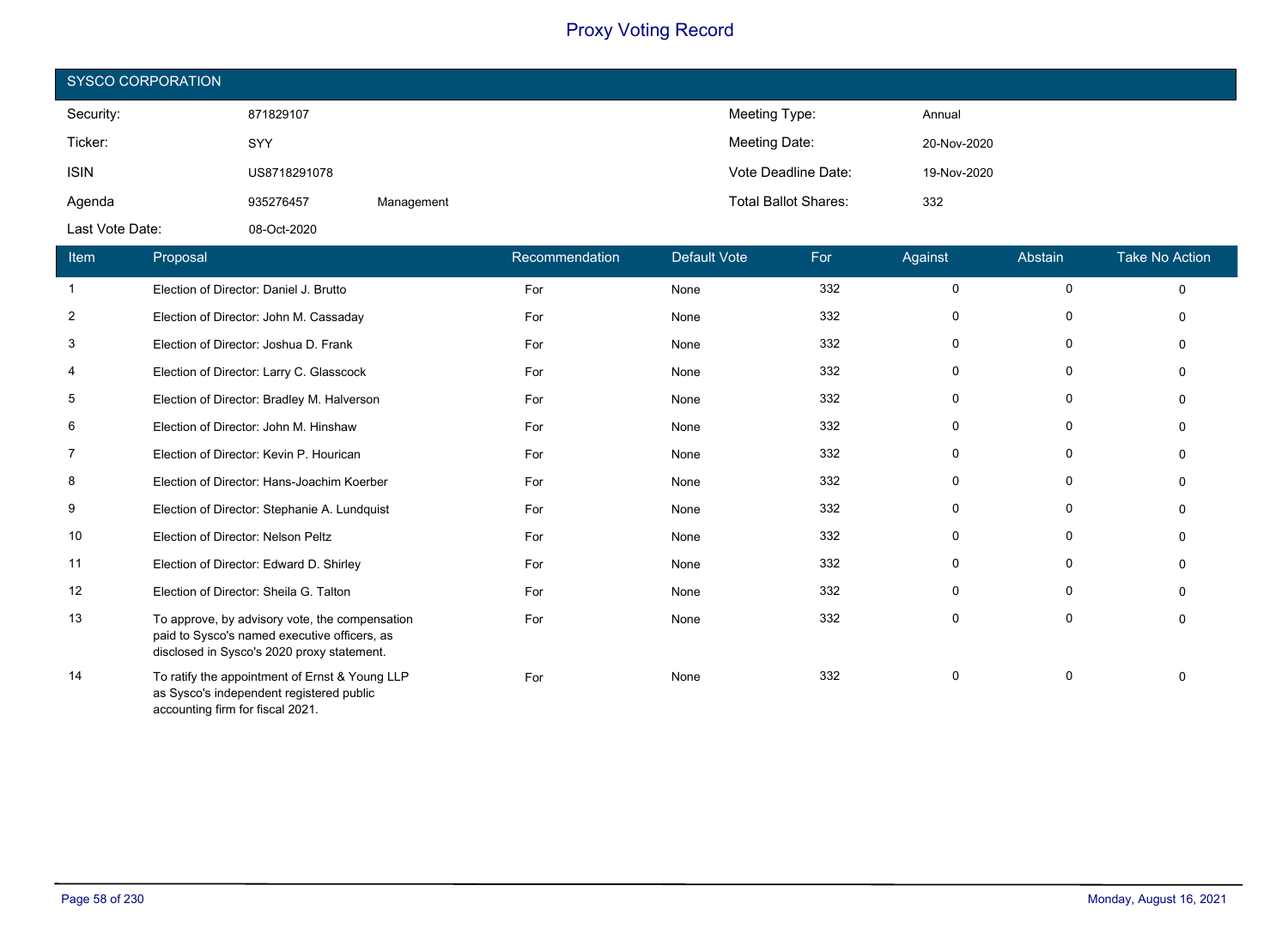| MICROSOFT CORPORATION |              |            |                             |             |  |  |  |
|-----------------------|--------------|------------|-----------------------------|-------------|--|--|--|
| Security:             | 594918104    |            | Meeting Type:               | Annual      |  |  |  |
| Ticker:               | <b>MSFT</b>  |            | Meeting Date:               | 02-Dec-2020 |  |  |  |
| <b>ISIN</b>           | US5949181045 |            | Vote Deadline Date:         | 01-Dec-2020 |  |  |  |
| Agenda                | 935284478    | Management | <b>Total Ballot Shares:</b> | 129897      |  |  |  |
| Last Vote Date:       | 21-Oct-2020  |            |                             |             |  |  |  |

| Item           | Proposal                                                                                  | Recommendation | <b>Default Vote</b> | For  | Against  | Abstain      | <b>Take No Action</b> |
|----------------|-------------------------------------------------------------------------------------------|----------------|---------------------|------|----------|--------------|-----------------------|
| $\mathbf{1}$   | Election of Director: Reid G. Hoffman                                                     | For            | None                | 5679 | $\Omega$ | $\mathbf 0$  | $\Omega$              |
| $\overline{2}$ | Election of Director: Hugh F. Johnston                                                    | For            | None                | 5679 | 0        | 0            |                       |
| 3              | Election of Director: Teri L. List-Stoll                                                  | For            | None                | 5679 | 0        | 0            |                       |
| 4              | Election of Director: Satya Nadella                                                       | For            | None                | 5679 | 0        | 0            |                       |
| 5              | Election of Director: Sandra E. Peterson                                                  | For            | None                | 5679 | $\Omega$ | 0            |                       |
| 6              | Election of Director: Penny S. Pritzker                                                   | For            | None                | 5679 | 0        | 0            |                       |
| 7              | Election of Director: Charles W. Scharf                                                   | For            | None                | 5679 | 0        | 0            |                       |
| 8              | Election of Director: Arne M. Sorenson                                                    | For            | None                | 5679 | 0        | $\Omega$     |                       |
| 9              | Election of Director: John W. Stanton                                                     | For            | None                | 5679 | $\Omega$ | 0            |                       |
| 10             | Election of Director: John W. Thompson                                                    | For            | None                | 5679 | 0        | $\mathbf{0}$ |                       |
| 11             | Election of Director: Emma N. Walmsley                                                    | For            | None                | 5679 | 0        | 0            |                       |
| 12             | Election of Director: Padmasree Warrior                                                   | For            | None                | 5679 | 0        | 0            |                       |
| 13             | Advisory vote to approve named executive officer<br>compensation.                         | For            | None                | 5679 | $\Omega$ | 0            |                       |
| 14             | Ratification of Deloitte & Touche LLP as our<br>independent auditor for fiscal year 2021. | For            | None                | 5679 | $\Omega$ | $\Omega$     |                       |
| 15             | Shareholder Proposal - Report on Employee<br>Representation on Board of Directors.        | Against        | None                | 0    | 5679     | $\Omega$     |                       |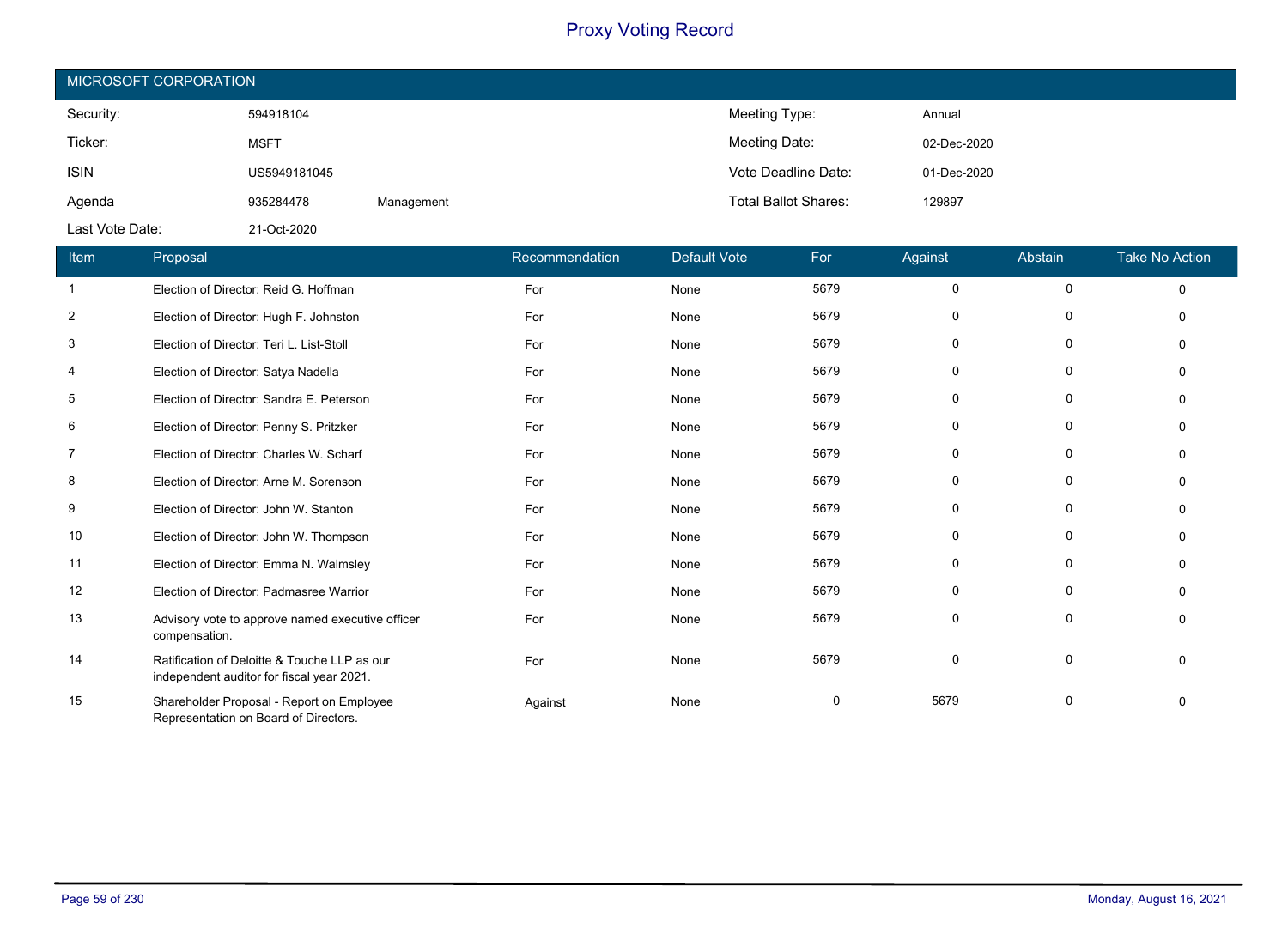| COPART, INC.    |              |            |                             |             |  |  |  |
|-----------------|--------------|------------|-----------------------------|-------------|--|--|--|
| Security:       | 217204106    |            | Meeting Type:               | Annual      |  |  |  |
| Ticker:         | <b>CPRT</b>  |            | Meeting Date:               | 04-Dec-2020 |  |  |  |
| <b>ISIN</b>     | US2172041061 |            | Vote Deadline Date:         | 03-Dec-2020 |  |  |  |
| Agenda          | 935296512    | Management | <b>Total Ballot Shares:</b> | 3689        |  |  |  |
| Last Vote Date: | 10-Nov-2020  |            |                             |             |  |  |  |

| Item | Proposal                                                                                                                                                                                      | Recommendation | <b>Default Vote</b> | For | Against     | Abstain     | <b>Take No Action</b> |
|------|-----------------------------------------------------------------------------------------------------------------------------------------------------------------------------------------------|----------------|---------------------|-----|-------------|-------------|-----------------------|
|      | Election of Director: Willis J. Johnson                                                                                                                                                       | For            | None                | 155 | $\mathbf 0$ | $\mathbf 0$ | $\Omega$              |
| 2    | Election of Director: A. Jayson Adair                                                                                                                                                         | For            | None                | 155 | $\Omega$    | 0           | $\Omega$              |
| 3    | Election of Director: Matt Blunt                                                                                                                                                              | For            | None                | 155 | 0           | 0           | $\Omega$              |
| 4    | Election of Director: Steven D. Cohan                                                                                                                                                         | For            | None                | 155 | 0           | 0           | $\Omega$              |
| 5    | Election of Director: Daniel J. Englander                                                                                                                                                     | For            | None                | 155 | 0           | 0           | $\Omega$              |
| 6    | Election of Director: James E. Meeks                                                                                                                                                          | For            | None                | 155 | 0           | 0           | $\Omega$              |
| 7    | Election of Director: Thomas N. Tryforos                                                                                                                                                      | For            | None                | 155 | 0           | 0           | $\Omega$              |
| 8    | Election of Director: Diane M. Morefield                                                                                                                                                      | For            | None                | 155 | 0           | 0           | $\Omega$              |
| 9    | Election of Director: Stephen Fisher                                                                                                                                                          | For            | None                | 155 | $\Omega$    | 0           | $\Omega$              |
| 10   | To approve, on an advisory (non-binding) basis,<br>the compensation of our named executive officers<br>(say-on-pay vote).                                                                     | For            | None                | 155 | $\mathbf 0$ | 0           | 0                     |
| 11   | To approve an amendment to our Amended and<br>Restated 2007 Equity Incentive Plan to increase<br>the number of shares reserved under the plan<br>from 32,000,000 shares to 36,000,000 shares. | For            | None                | 155 | 0           | $\mathbf 0$ | $\Omega$              |
| 12   | To ratify the appointment of Ernst & Young LLP<br>as our independent registered public accounting<br>firm for the fiscal year ending July 31, 2021.                                           | For            | None                | 155 | $\mathbf 0$ | $\mathbf 0$ | $\Omega$              |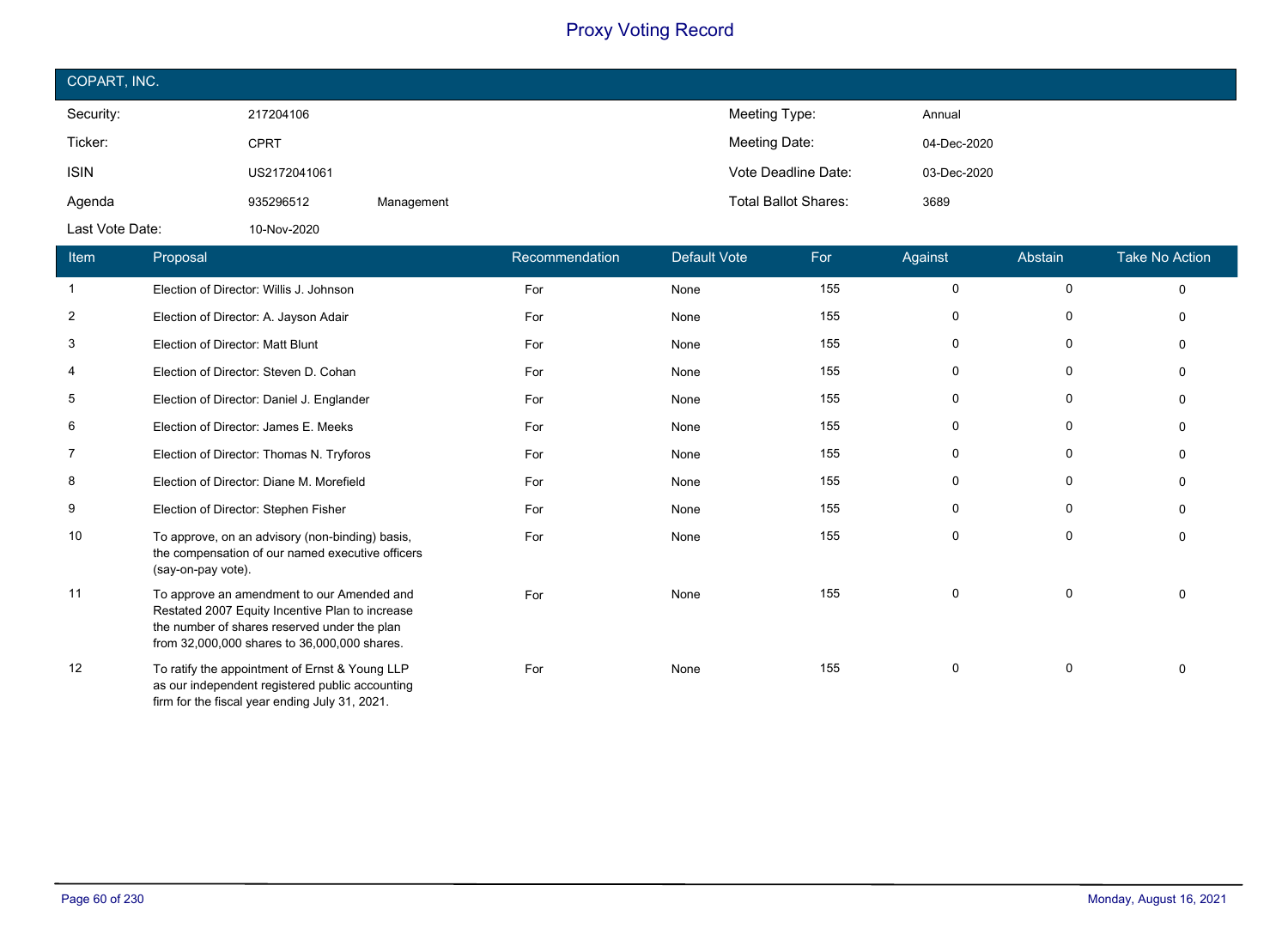|                  | PALO ALTO NETWORKS, INC. |            |                |              |                             |             |         |                |  |
|------------------|--------------------------|------------|----------------|--------------|-----------------------------|-------------|---------|----------------|--|
| Security:        | 697435105                |            |                |              | Meeting Type:               | Annual      |         |                |  |
| Ticker:          | <b>PANW</b>              |            |                |              | Meeting Date:               | 09-Dec-2020 |         |                |  |
| <b>ISIN</b>      | US6974351057             |            |                |              | Vote Deadline Date:         | 08-Dec-2020 |         |                |  |
| Agenda           | 935287501                | Management |                |              | <b>Total Ballot Shares:</b> | 950         |         |                |  |
| Last Vote Date:  | 22-Oct-2020              |            |                |              |                             |             |         |                |  |
| Proposal<br>Item |                          |            | Recommendation | Default Vote | For                         | Against     | Abstain | Take No Action |  |

|   | Election of Class III Director: Nikesh Arora                                                                                                        | For | None | 70 | 0 | 0        |
|---|-----------------------------------------------------------------------------------------------------------------------------------------------------|-----|------|----|---|----------|
| 2 | Election of Class III Director: Carl Eschenbach                                                                                                     | For | None | 70 |   | 0        |
| 3 | Election of Class III Director: Lorraine Twohill                                                                                                    | For | None | 70 | 0 | 0        |
| 4 | To ratify the appointment of Ernst & Young LLP<br>as our independent registered public accounting<br>firm for our fiscal year ending July 31, 2021. | For | None | 70 | 0 | $\Omega$ |
| 5 | To approve, on an advisory basis, the<br>compensation of our named executive officers.                                                              | For | None | 70 | 0 | 0        |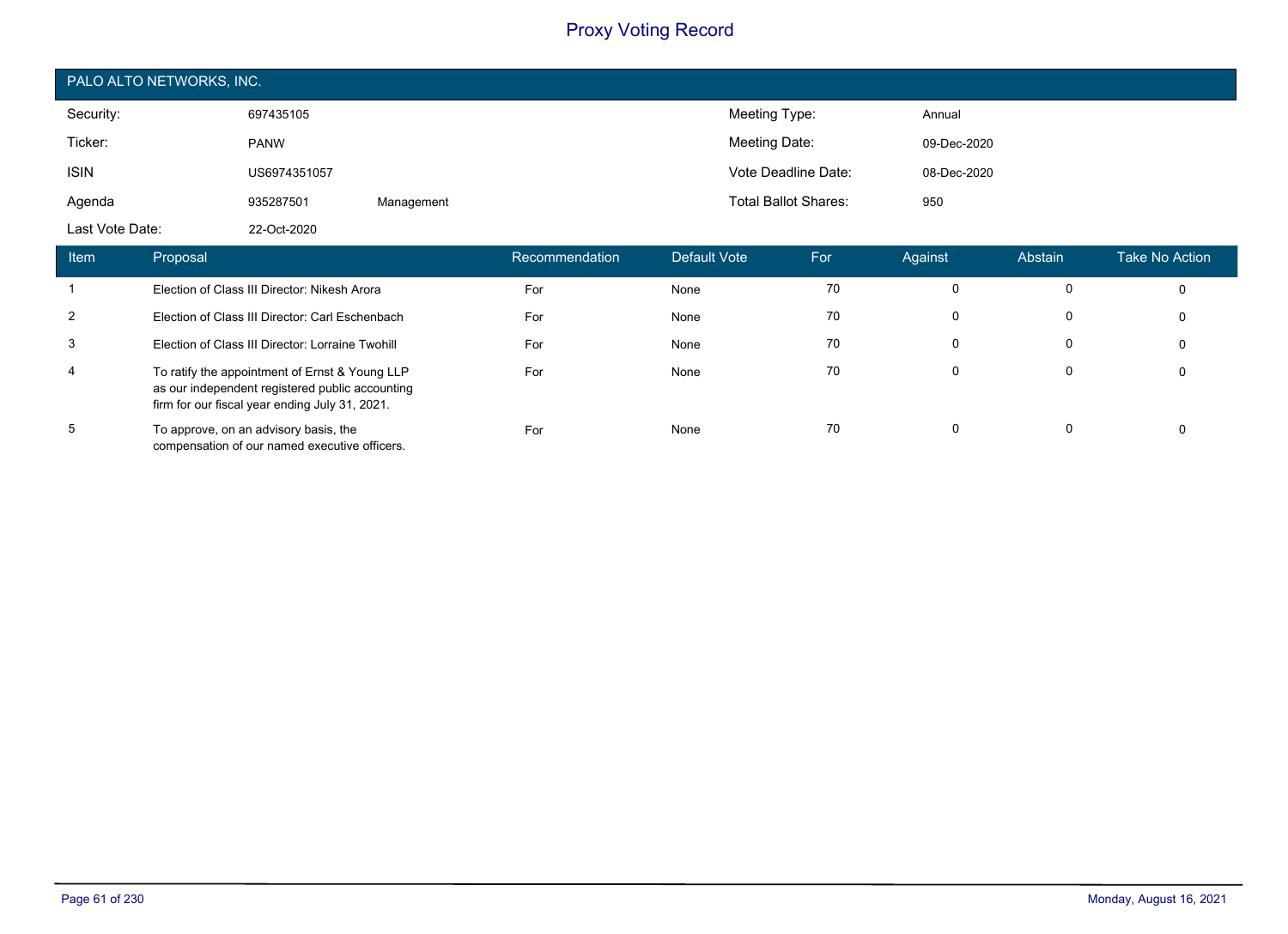| CISCO SYSTEMS, INC. |              |            |                             |             |  |  |  |
|---------------------|--------------|------------|-----------------------------|-------------|--|--|--|
| Security:           | 17275R102    |            | Meeting Type:               | Annual      |  |  |  |
| Ticker:             | <b>CSCO</b>  |            | Meeting Date:               | 10-Dec-2020 |  |  |  |
| <b>ISIN</b>         | US17275R1023 |            | Vote Deadline Date:         | 09-Dec-2020 |  |  |  |
| Agenda              | 935287498    | Management | <b>Total Ballot Shares:</b> | 78139       |  |  |  |
| Last Vote Date:     | 23-Oct-2020  |            |                             |             |  |  |  |

| Item           | Proposal                                                                                                                   | Recommendation | <b>Default Vote</b> | For  | Against      | Abstain      | <b>Take No Action</b> |
|----------------|----------------------------------------------------------------------------------------------------------------------------|----------------|---------------------|------|--------------|--------------|-----------------------|
| $\mathbf{1}$   | Election of Director: M. Michele Burns                                                                                     | For            | None                | 2951 | 0            | 0            | $\Omega$              |
| $\overline{2}$ | Election of Director: Wesley G. Bush                                                                                       | For            | None                | 2951 | 0            | 0            |                       |
| 3              | Election of Director: Michael D. Capellas                                                                                  | For            | None                | 2951 | $\Omega$     | 0            |                       |
| 4              | Election of Director: Mark Garrett                                                                                         | For            | None                | 2951 | $\Omega$     | 0            |                       |
| 5              | Election of Director: Dr. Kristina M. Johnson                                                                              | For            | None                | 2951 | $\Omega$     | $\mathbf 0$  |                       |
| 6              | Election of Director: Roderick C. McGeary                                                                                  | For            | None                | 2951 | $\Omega$     | $\mathbf{0}$ |                       |
| $\overline{7}$ | Election of Director: Charles H. Robbins                                                                                   | For            | None                | 2951 | $\Omega$     | $\mathbf{0}$ |                       |
| 8              | Election of Director: Arun Sarin                                                                                           | For            | None                | 2951 | 0            | 0            | ∩                     |
| 9              | Election of Director: Brenton L. Saunders                                                                                  | For            | None                | 2951 | 0            | 0            |                       |
| 10             | Election of Director: Dr. Lisa T. Su                                                                                       | For            | None                | 2951 | <sup>0</sup> | $\Omega$     |                       |
| 11             | Approval of the reincorporation of Cisco from<br>California to Delaware.                                                   | For            | None                | 2951 | $\Omega$     | 0            |                       |
| 12             | Approval of amendment and restatement of the<br>2005 Stock Incentive Plan.                                                 | For            | None                | 2951 | $\Omega$     | 0            |                       |
| 13             | Approval, on an advisory basis, of executive<br>compensation.                                                              | For            | None                | 2951 | $\Omega$     | 0            | ∩                     |
| 14             | Ratification of PricewaterhouseCoopers LLP as<br>Cisco's independent registered public accounting<br>firm for fiscal 2021. | For            | None                | 2951 | $\Omega$     | 0            | $\Omega$              |
| 15             | Approval to have Cisco's Board adopt a policy to<br>have an independent Board chairman.                                    | Against        | None                | 0    | 2951         | 0            |                       |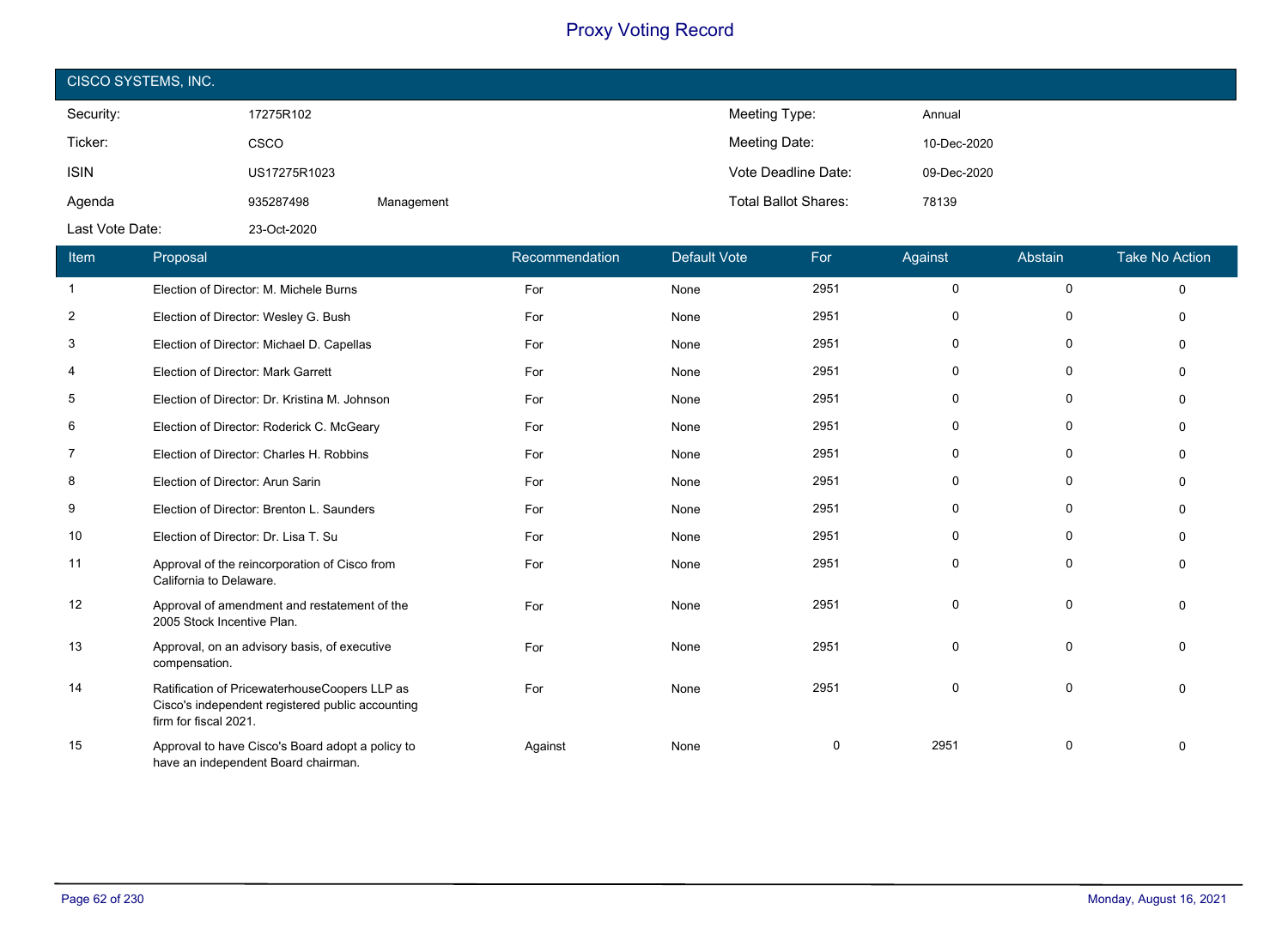| <b>MEDTRONIC PLC</b> |              |            |                             |             |  |  |  |
|----------------------|--------------|------------|-----------------------------|-------------|--|--|--|
| Security:            | G5960L103    |            | Meeting Type:               | Annual      |  |  |  |
| Ticker:              | <b>MDT</b>   |            | Meeting Date:               | 11-Dec-2020 |  |  |  |
| <b>ISIN</b>          | IE00BTN1Y115 |            | Vote Deadline Date:         | 10-Dec-2020 |  |  |  |
| Agenda               | 935288286    | Management | <b>Total Ballot Shares:</b> | 21544       |  |  |  |
| Last Vote Date:      | 30-Oct-2020  |            |                             |             |  |  |  |

| Item | Proposal                                                                                                                                                                                                                                                                                     | Recommendation | <b>Default Vote</b> | For  | Against     | Abstain      | <b>Take No Action</b> |
|------|----------------------------------------------------------------------------------------------------------------------------------------------------------------------------------------------------------------------------------------------------------------------------------------------|----------------|---------------------|------|-------------|--------------|-----------------------|
| -1   | Election of Director: Richard H. Anderson                                                                                                                                                                                                                                                    | For            | None                | 1097 | 0           | $\mathbf 0$  | $\Omega$              |
| 2    | Election of Director: Craig Arnold                                                                                                                                                                                                                                                           | For            | None                | 1097 | 0           | 0            | $\Omega$              |
| 3    | Election of Director: Scott C. Donnelly                                                                                                                                                                                                                                                      | For            | None                | 1097 | 0           | $\Omega$     | $\Omega$              |
| 4    | Election of Director: Andrea J. Goldsmith, Ph.D.                                                                                                                                                                                                                                             | For            | None                | 1097 | $\mathbf 0$ | $\mathbf 0$  | $\Omega$              |
| 5    | Election of Director: Randall J. Hogan, III                                                                                                                                                                                                                                                  | For            | None                | 1097 | $\mathbf 0$ | $\Omega$     | $\Omega$              |
| 6    | Election of Director: Michael O. Leavitt                                                                                                                                                                                                                                                     | For            | None                | 1097 | 0           | $\mathbf 0$  | $\mathbf 0$           |
| 7    | Election of Director: James T. Lenehan                                                                                                                                                                                                                                                       | For            | None                | 1097 | 0           | $\Omega$     | $\Omega$              |
| 8    | Election of Director: Kevin E. Lofton                                                                                                                                                                                                                                                        | For            | None                | 1097 | $\mathbf 0$ | $\mathbf 0$  | $\Omega$              |
| 9    | Election of Director: Geoffrey S. Martha                                                                                                                                                                                                                                                     | For            | None                | 1097 | $\Omega$    | $\Omega$     | $\Omega$              |
| 10   | Election of Director: Elizabeth G. Nabel, M.D.                                                                                                                                                                                                                                               | For            | None                | 1097 | 0           | $\mathbf 0$  | $\Omega$              |
| 11   | Election of Director: Denise M. O'Leary                                                                                                                                                                                                                                                      | For            | None                | 1097 | $\mathbf 0$ | $\Omega$     | $\Omega$              |
| 12   | Election of Director: Kendall J. Powell                                                                                                                                                                                                                                                      | For            | None                | 1097 | 0           | $\Omega$     | $\Omega$              |
| 13   | To ratify, in a non-binding vote, the appointment<br>of PricewaterhouseCoopers LLP as the<br>Company's independent auditor for fiscal year<br>2021 and to authorize, in a binding vote, the<br>Board of Directors, acting through the Audit<br>Committee, to set the auditor's remuneration. | For            | None                | 1097 | $\Omega$    | $\Omega$     | $\Omega$              |
| 14   | To approve, in a non-binding advisory vote,<br>named executive officer compensation (a "Say-<br>on-Pay" vote).                                                                                                                                                                               | For            | None                | 1097 | $\mathbf 0$ | $\mathbf{0}$ | $\Omega$              |
| 15   | To renew the Board's authority to issue shares.                                                                                                                                                                                                                                              | For            | None                | 1097 | $\mathbf 0$ | 0            | $\Omega$              |
| 16   | To renew the Board's authority to opt out of pre-<br>emption rights.                                                                                                                                                                                                                         | For            | None                | 1097 | 0           | 0            | 0                     |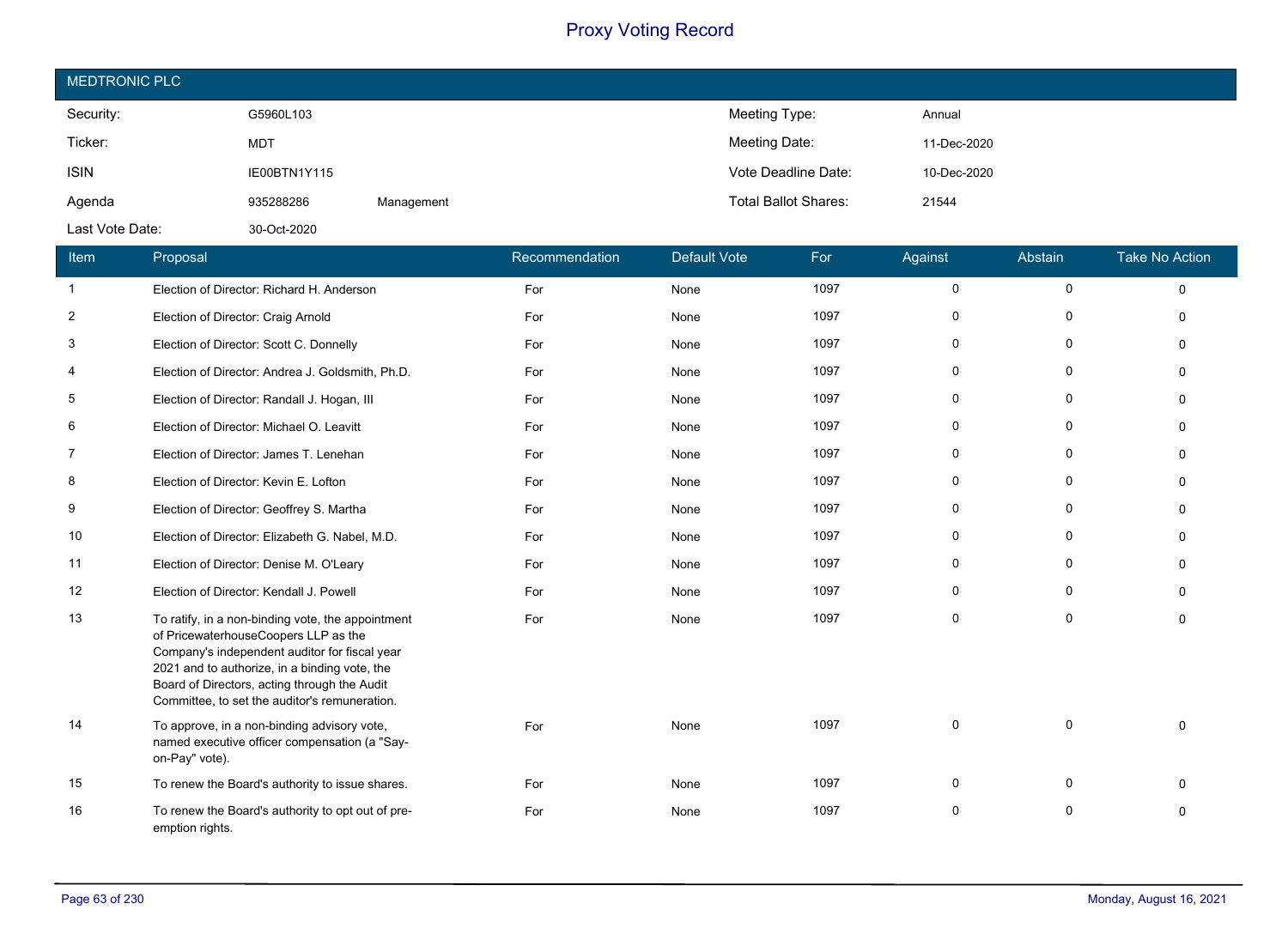| Item | Proposal <b>'</b>                             | Recommendation | Default Vote | For  | Aɑainst | Abstain | Take No Action |
|------|-----------------------------------------------|----------------|--------------|------|---------|---------|----------------|
| 17   | Authorizing the Company and any subsidiary of | ⊦or            | None         | 1097 |         |         |                |
|      | the Company to make overseas market           |                |              |      |         |         |                |
|      | purchases of Medtronic ordinary shares.       |                |              |      |         |         |                |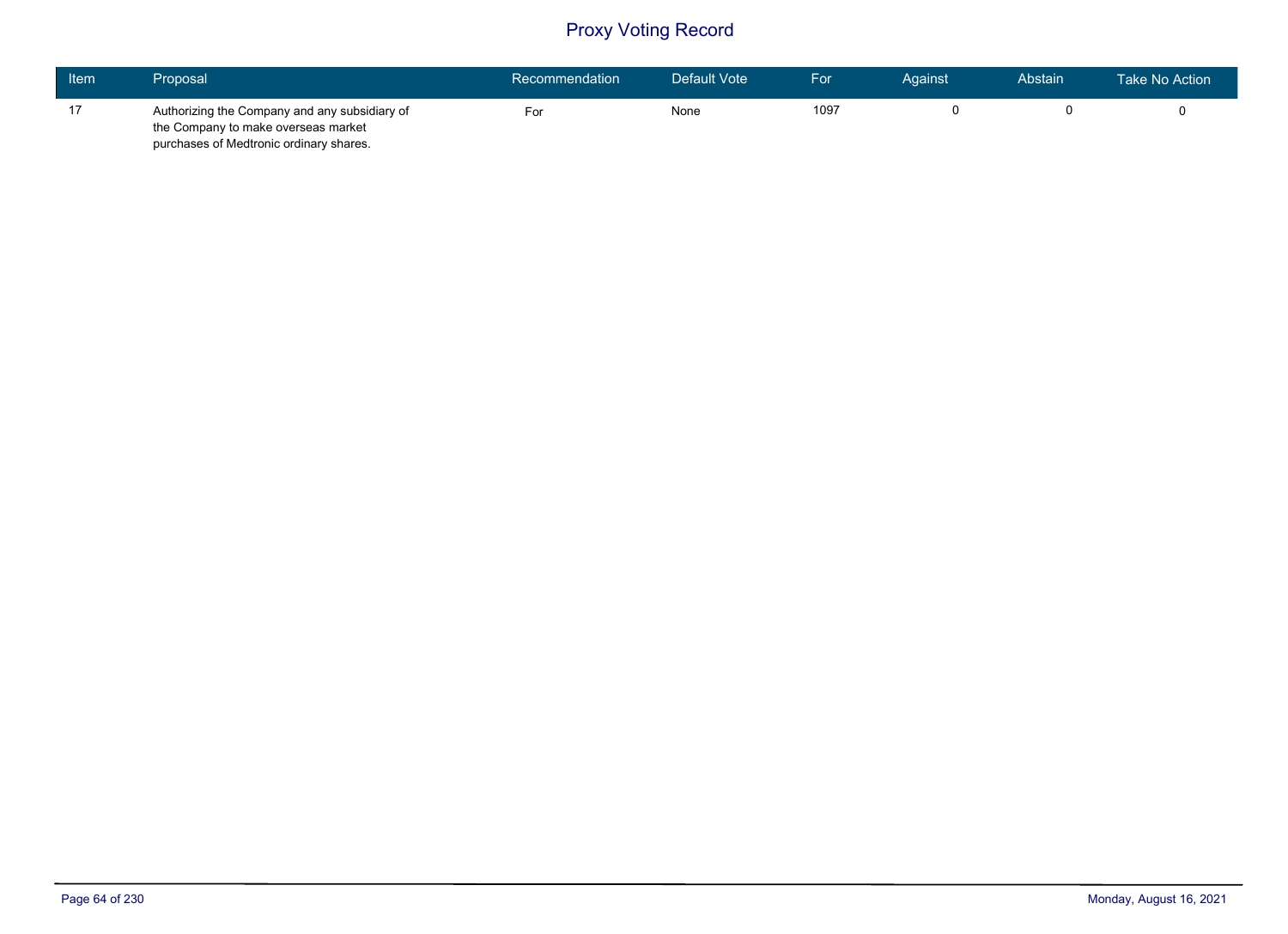| AUTOZONE, INC.  |              |            |                             |             |  |  |  |
|-----------------|--------------|------------|-----------------------------|-------------|--|--|--|
| Security:       | 053332102    |            | Meeting Type:               | Annual      |  |  |  |
| Ticker:         | <b>AZO</b>   |            | Meeting Date:               | 16-Dec-2020 |  |  |  |
| <b>ISIN</b>     | US0533321024 |            | Vote Deadline Date:         | 15-Dec-2020 |  |  |  |
| Agenda          | 935294520    | Management | <b>Total Ballot Shares:</b> | 17          |  |  |  |
| Last Vote Date: | 05-Nov-2020  |            |                             |             |  |  |  |

| Item           | Proposal                                                                                                           | Recommendation | <b>Default Vote</b> | For | Against     | Abstain     | <b>Take No Action</b> |
|----------------|--------------------------------------------------------------------------------------------------------------------|----------------|---------------------|-----|-------------|-------------|-----------------------|
|                | Election of Director: Douglas H. Brooks                                                                            | For            | None                | 17  | $\Omega$    | $\mathbf 0$ | $\Omega$              |
| 2              | Election of Director: Linda A. Goodspeed                                                                           | For            | None                | 17  | 0           | 0           |                       |
| 3              | Election of Director: Earl G. Graves, Jr.                                                                          | For            | None                | 17  | $\Omega$    | 0           |                       |
| $\overline{4}$ | Election of Director: Enderson Guimaraes                                                                           | For            | None                | 17  | $\Omega$    | $\Omega$    |                       |
| 5              | Election of Director: Michael M. Calbert                                                                           | For            | None                | 17  | $\Omega$    | 0           |                       |
| 6              | Election of Director: D. Bryan Jordan                                                                              | For            | None                | 17  | $\Omega$    | 0           |                       |
| 7              | Election of Director: Gale V. King                                                                                 | For            | None                | 17  | $\Omega$    | 0           |                       |
| 8              | Election of Director: George R. Mrkonic, Jr.                                                                       | For            | None                | 17  | 0           | $\Omega$    |                       |
| 9              | Election of Director: William C. Rhodes, III                                                                       | For            | None                | 17  | $\Omega$    | 0           |                       |
| 10             | Election of Director: Jill A. Soltau                                                                               | For            | None                | 17  | 0           | $\Omega$    |                       |
| 11             | Ratification of Ernst & Young LLP as independent<br>registered public accounting firm for the 2021<br>fiscal year. | For            | None                | 17  | $\Omega$    | $\Omega$    |                       |
| 12             | Approval of advisory vote on executive<br>compensation                                                             | For            | None                | 17  | $\mathbf 0$ | $\mathbf 0$ |                       |
| 13             | Approval of Autozone, Inc. 2020 Omnibus<br>Incentive Award Plan                                                    | For            | None                | 17  | $\Omega$    | 0           |                       |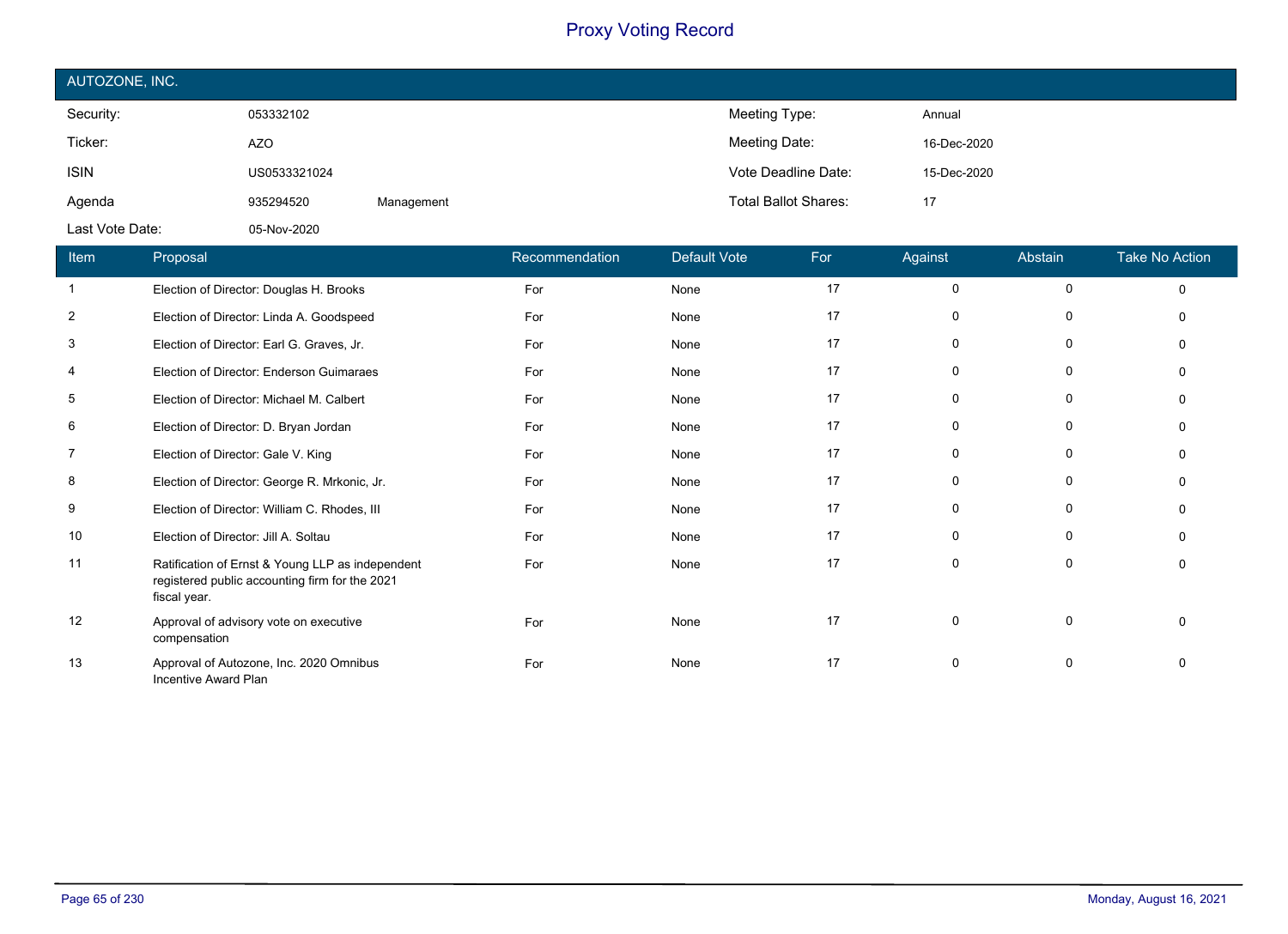| <b>FACTSET RESEARCH SYSTEMS INC.</b> |              |            |                             |             |  |  |  |  |
|--------------------------------------|--------------|------------|-----------------------------|-------------|--|--|--|--|
| Security:                            | 303075105    |            | Meeting Type:               | Annual      |  |  |  |  |
| Ticker:                              | <b>FDS</b>   |            | Meeting Date:               | 17-Dec-2020 |  |  |  |  |
| <b>ISIN</b>                          | US3030751057 |            | Vote Deadline Date:         | 16-Dec-2020 |  |  |  |  |
| Agenda                               | 935289896    | Management | <b>Total Ballot Shares:</b> | 36          |  |  |  |  |
| Last Vote Date:                      | 31-Oct-2020  |            |                             |             |  |  |  |  |

| Item           | Proposal                                                                                                                                                                        | Recommendation | <b>Default Vote</b> | For | Against     | Abstain     | <b>Take No Action</b> |
|----------------|---------------------------------------------------------------------------------------------------------------------------------------------------------------------------------|----------------|---------------------|-----|-------------|-------------|-----------------------|
| -1             | Election of Director: Robin A. Abrams (To serve a<br>three-year term expiring in concurrence with the<br>Annual Meeting of Stockholders for 2023.)                              | For            | None                | 36  | $\mathbf 0$ | $\mathbf 0$ | $\Omega$              |
| $\overline{2}$ | Election of Director: Laurie Siegel (To serve a<br>three-year term expiring in concurrence with the<br>Annual Meeting of Stockholders for 2023.)                                | For            | None                | 36  | $\mathbf 0$ | 0           |                       |
| 3              | Election of Director: Malcolm Frank (To serve a<br>three-year term expiring in concurrence with the<br>Annual Meeting of Stockholders for 2023.)                                | For            | None                | 36  | $\Omega$    | $\mathbf 0$ |                       |
| $\overline{4}$ | Election of Director: Siew Kai Choy (To serve a<br>one-year term expiring in concurrence with the<br>Annual Meeting of Stockholders for 2021.)                                  | For            | None                | 36  | $\Omega$    | $\mathbf 0$ |                       |
| 5              | Election of Director: Lee Shavel (To serve a one-<br>year term expiring in concurrence with the Annual<br>Meeting of Stockholders for 2021.)                                    | For            | None                | 36  | $\mathbf 0$ | 0           |                       |
| 6              | To ratify the appointment of the accounting firm of<br>Ernst & Young LLP as our independent registered<br>public accounting firm for the fiscal year ending<br>August 31, 2021. | For            | None                | 36  | $\Omega$    | 0           | $\Omega$              |
| 7              | To vote on a non-binding advisory resolution to<br>approve the compensation of our named<br>executive officers.                                                                 | For            | None                | 36  | 0           | 0           |                       |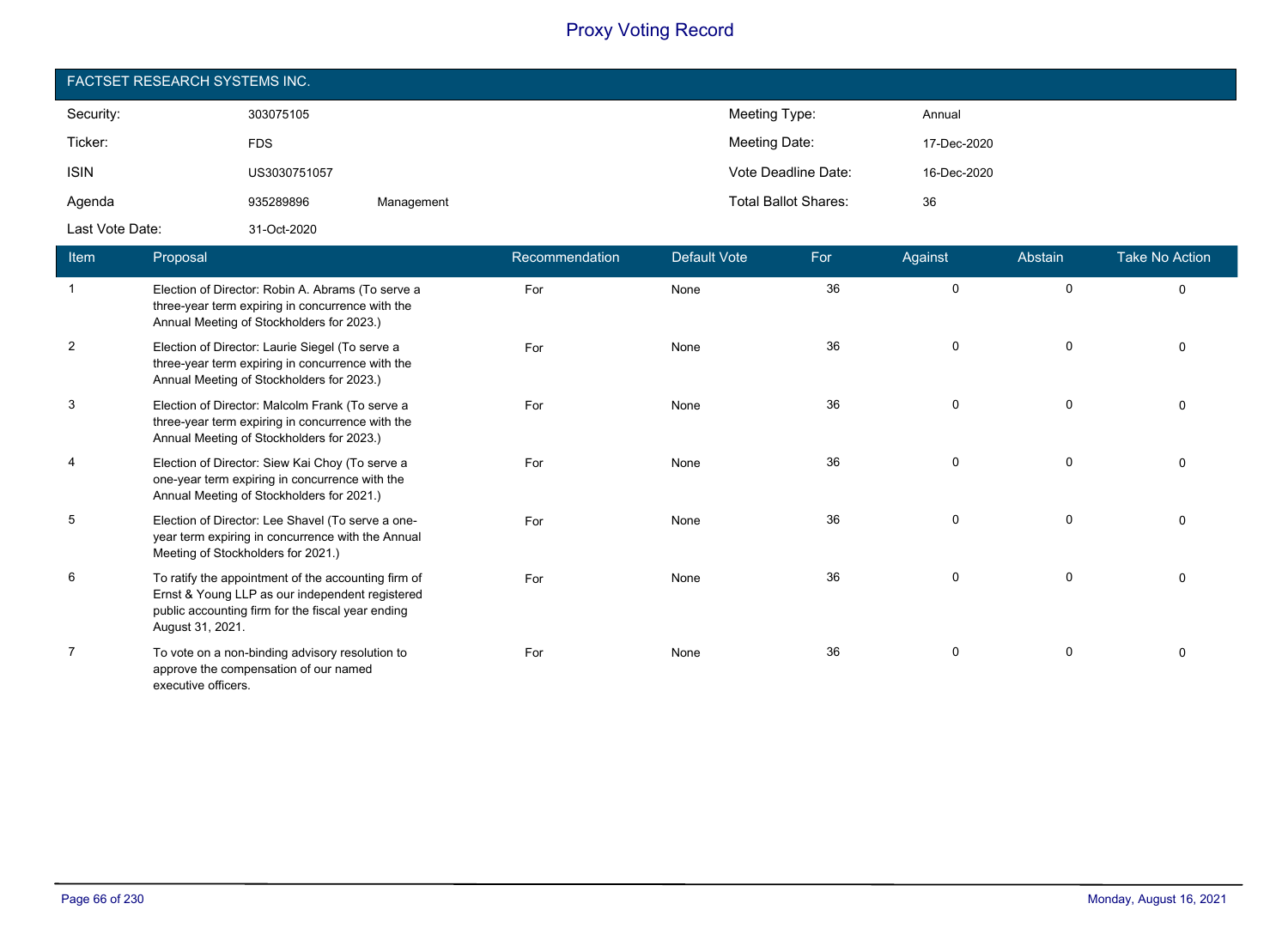| THE TRADE DESK, INC. |              |            |                             |             |  |  |  |  |
|----------------------|--------------|------------|-----------------------------|-------------|--|--|--|--|
| Security:            | 88339J105    |            | Meeting Type:               | Special     |  |  |  |  |
| Ticker:              | <b>TTD</b>   |            | Meeting Date:               | 22-Dec-2020 |  |  |  |  |
| <b>ISIN</b>          | US88339J1051 |            | Vote Deadline Date:         | 21-Dec-2020 |  |  |  |  |
| Agenda               | 935289745    | Management | <b>Total Ballot Shares:</b> | 29          |  |  |  |  |
| Last Vote Date:      | 28-Oct-2020  |            |                             |             |  |  |  |  |

| <b>Item</b>    | Proposal                                                                                                                                                                                                                                                                                                            | Recommendation | <b>Default Vote</b> | For | Against     | Abstain     | <b>Take No Action</b> |
|----------------|---------------------------------------------------------------------------------------------------------------------------------------------------------------------------------------------------------------------------------------------------------------------------------------------------------------------|----------------|---------------------|-----|-------------|-------------|-----------------------|
| $\overline{1}$ | The amendment of our certificate of incorporation<br>to change the events upon which all of our shares<br>of Class B common stock will automatically<br>convert into Class A common stock.                                                                                                                          | For            | None                | 29  | $\mathbf 0$ | $\mathbf 0$ | $\mathbf 0$           |
| $\overline{2}$ | The amendment of our certificate of incorporation<br>to permit stockholders to act by written consent<br>beginning on the first date on which the<br>outstanding shares of Class B common stock<br>represent less than 50% of the Company's<br>outstanding voting power.                                            | For            | None                | 29  | $\mathsf 0$ | $\pmb{0}$   | $\mathbf{0}$          |
| 3              | The amendment of our certificate of incorporation<br>to permit stockholders owning at least 20% of our<br>outstanding shares of common stock continuously<br>for one year to request special stockholder<br>meetings.                                                                                               | For            | None                | 29  | $\mathsf 0$ | 0           | $\mathbf{0}$          |
| 4              | The amendment of our certificate of incorporation<br>to provide that the holders of our Class A common<br>stock, voting as a single class, will be entitled to<br>elect one director if the total number of directors is<br>eight or fewer or two directors if the total number<br>of directors is nine or greater. | For            | None                | 29  | $\mathbf 0$ | 0           | $\Omega$              |
| 5              | The adoption of the Amended and Restated<br>Bylaws of the Company.                                                                                                                                                                                                                                                  | For            | None                | 29  | $\mathbf 0$ | $\mathbf 0$ | $\Omega$              |
| 6              | The approval of one or more adjournments of the<br>Special Meeting, if necessary, to solicit additional<br>proxies if there are insufficient votes at the time of<br>the Special Meeting to approve any of the<br>proposals to be considered at the meeting.                                                        | For            | None                | 29  | $\mathsf 0$ | 0           | $\Omega$              |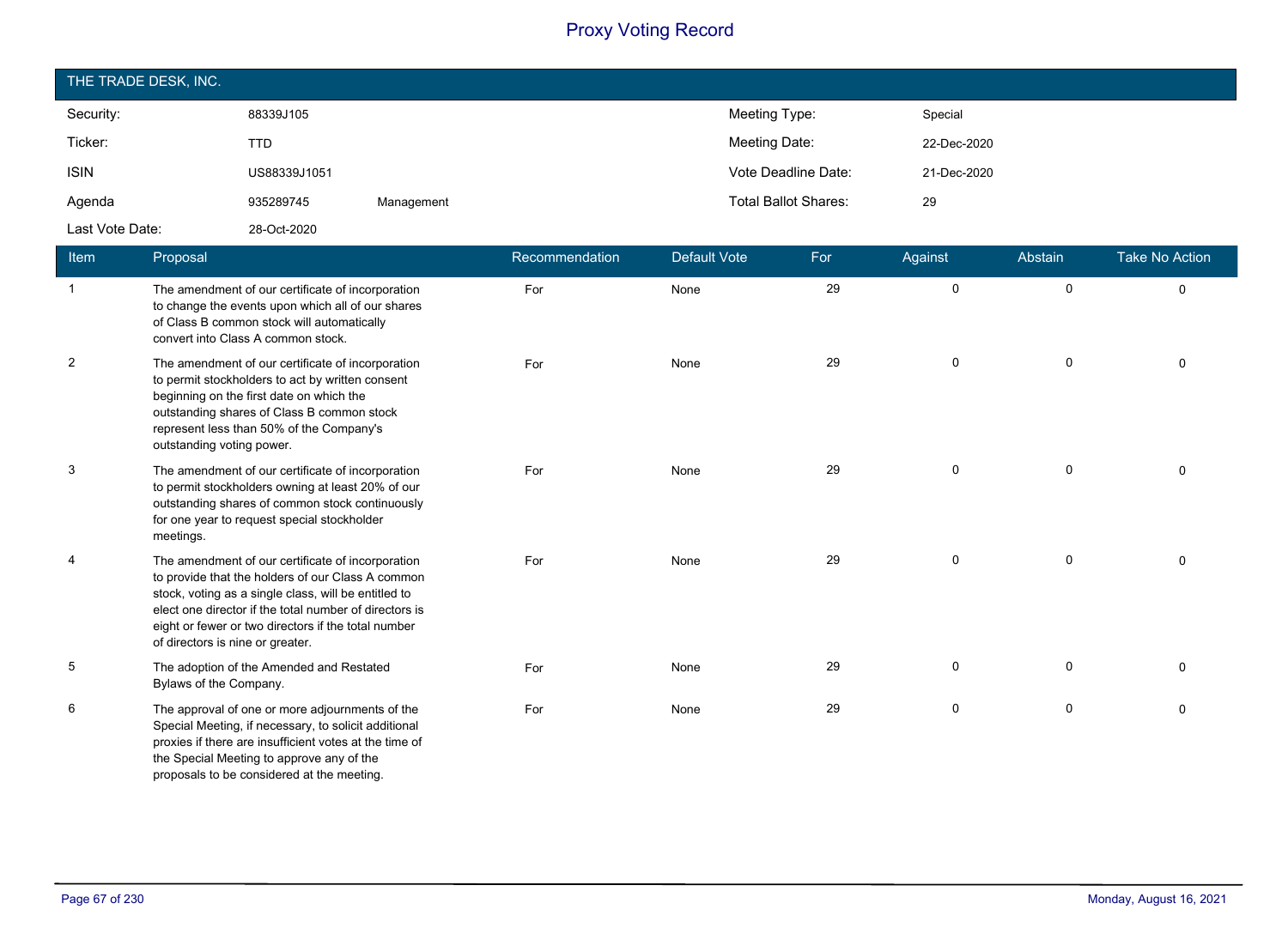| TIFFANY & CO.   |              |            |                             |             |  |  |  |  |
|-----------------|--------------|------------|-----------------------------|-------------|--|--|--|--|
| Security:       | 886547108    |            | Meeting Type:               | Special     |  |  |  |  |
| Ticker:         | <b>TIF</b>   |            | Meeting Date:               | 30-Dec-2020 |  |  |  |  |
| <b>ISIN</b>     | US8865471085 |            | Vote Deadline Date:         | 29-Dec-2020 |  |  |  |  |
| Agenda          | 935313053    | Management | <b>Total Ballot Shares:</b> | 139         |  |  |  |  |
| Last Vote Date: | 04-Dec-2020  |            |                             |             |  |  |  |  |

| Item | Proposal                                                                                                                                                                                                                                                                                                                                                                                                                                                                                                                                                                                 | Recommendation | Default Vote | For | Against | Abstain | Take No Action |
|------|------------------------------------------------------------------------------------------------------------------------------------------------------------------------------------------------------------------------------------------------------------------------------------------------------------------------------------------------------------------------------------------------------------------------------------------------------------------------------------------------------------------------------------------------------------------------------------------|----------------|--------------|-----|---------|---------|----------------|
|      | To adopt the Amended and Restated Agreement<br>and Plan of Merger, dated as of October 28,<br>2020, (the "merger agreement"), by and among<br>the Tiffany & Co. (the "Company"), LVMH Moët<br>Hennessy- Louis Vuitton SE, a societas Europaea<br>(European company) organized under the laws of<br>France ("Parent"), Breakfast Holdings Acquisition<br>Corp., a Delaware corporation and an indirect<br>wholly owned subsidiary of Parent ("Holding"),<br>and Breakfast Acquisition Corp., a Delaware<br>corporation and a direct wholly owned subsidiary<br>of Holding ("Merger Sub"). | For            | None         | 139 | 0       | 0       | 0              |
| 2    | The compensation proposal - To approve, by non-<br>binding, advisory vote, certain compensation<br>arrangements for the Company's named<br>executive officers in connection with the merger.                                                                                                                                                                                                                                                                                                                                                                                             | For            | None         | 139 | 0       | 0       | 0              |
| 3    | N/A                                                                                                                                                                                                                                                                                                                                                                                                                                                                                                                                                                                      | None           | None         | 139 | 0       | 0       | 0              |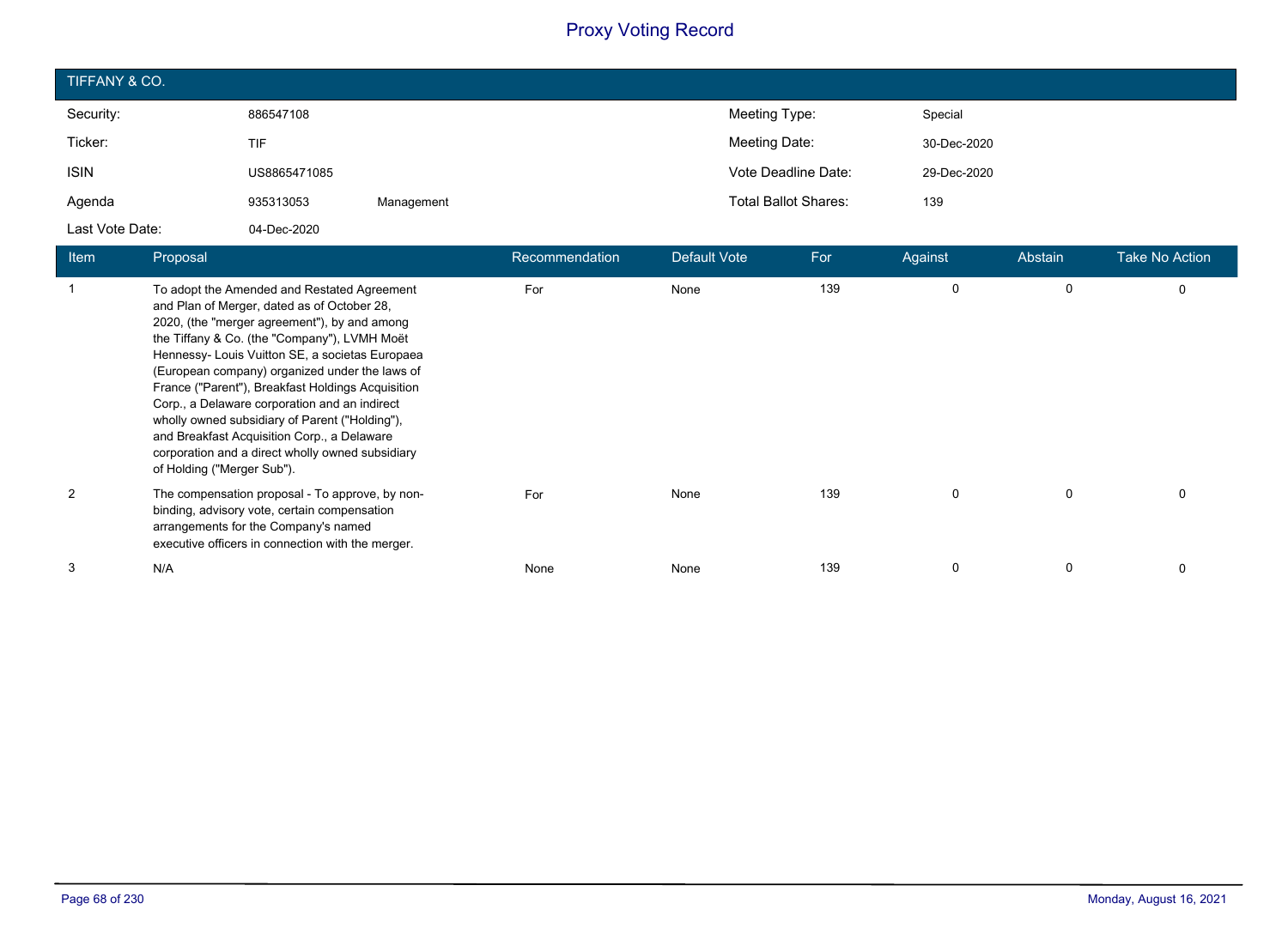| ZSCALER, INC.   |              |            |                             |             |  |  |  |  |
|-----------------|--------------|------------|-----------------------------|-------------|--|--|--|--|
| Security:       | 98980G102    |            | Meeting Type:               | Annual      |  |  |  |  |
| Ticker:         | ZS           |            | Meeting Date:               | 06-Jan-2021 |  |  |  |  |
| <b>ISIN</b>     | US98980G1022 |            | Vote Deadline Date:         | 05-Jan-2021 |  |  |  |  |
| Agenda          | 935301705    | Management | <b>Total Ballot Shares:</b> | 1083        |  |  |  |  |
| Last Vote Date: | 26-Nov-2020  |            |                             |             |  |  |  |  |

| ltem | Proposal                                                                                                                               | Recommendation | Default Vote | For | Against  | Abstain | Take No Action <b>\</b> |
|------|----------------------------------------------------------------------------------------------------------------------------------------|----------------|--------------|-----|----------|---------|-------------------------|
|      | <b>DIRECTOR</b>                                                                                                                        | For            | None         |     |          |         |                         |
|      | Jagtar ("Jay") Chaudhry                                                                                                                |                |              | 75  | 0        | 0       | $\mathbf 0$             |
|      | Amit Sinha                                                                                                                             |                |              | 75  | 0        | 0       | 0                       |
| 2    | To ratify the selection of PricewaterhouseCoopers<br>LLP as our independent registered public<br>accounting firm for fiscal year 2021. | For            | None         | 75  | $\Omega$ | 0       | 0                       |
| 3    | To approve on a non-binding, advisory basis, the<br>compensation of our named executive officers.                                      | For            | None         | 75  | 0        | 0       | 0                       |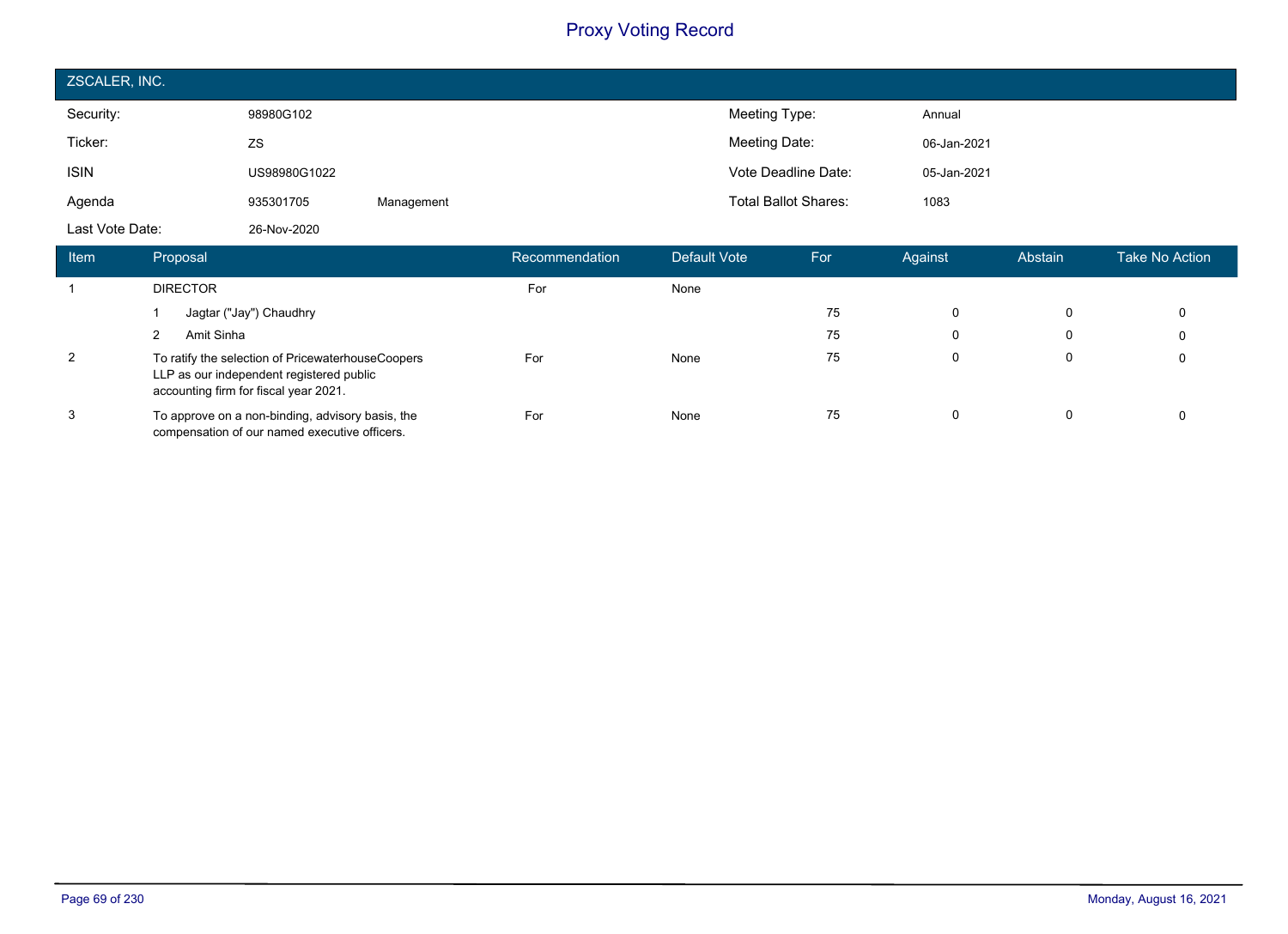| PIONEER NATURAL RESOURCES COMPANY |              |            |                             |             |  |  |  |  |
|-----------------------------------|--------------|------------|-----------------------------|-------------|--|--|--|--|
| Security:                         | 723787107    |            | Meeting Type:               | Special     |  |  |  |  |
| Ticker:                           | <b>PXD</b>   |            | Meeting Date:               | 12-Jan-2021 |  |  |  |  |
| <b>ISIN</b>                       | US7237871071 |            | Vote Deadline Date:         | 11-Jan-2021 |  |  |  |  |
| Agenda                            | 935316403    | Management | <b>Total Ballot Shares:</b> | 188         |  |  |  |  |
| Last Vote Date:                   | 11-Dec-2020  |            |                             |             |  |  |  |  |

| <b>Item</b> | Proposal                                                                                                                                                                                                                                                                                                                                                                                                                                                                                                                                                                                                                            | Recommendation | Default Vote | For | Against  | Abstain | Take No Action |
|-------------|-------------------------------------------------------------------------------------------------------------------------------------------------------------------------------------------------------------------------------------------------------------------------------------------------------------------------------------------------------------------------------------------------------------------------------------------------------------------------------------------------------------------------------------------------------------------------------------------------------------------------------------|----------------|--------------|-----|----------|---------|----------------|
|             | TO VOTE ON A PROPOSAL TO APPROVE THE<br><b>ISSUANCE OF SHARES OF PIONEER</b><br>COMMON STOCK, PAR VALUE \$0.01 PER<br>SHARE ("PIONEER COMMON STOCK"),<br>PURSUANT TO THE TERMS OF THE<br>AGREEMENT AND PLAN OF MERGER, DATED<br>AS OF OCTOBER 20, 2020 ("MERGER<br>AGREEMENT"), BY AND AMONG PIONEER,<br>PARSLEY ENERGY, INC. ("PARSLEY") AND<br>CERTAIN SUBSIDIARIES OF PIONEER AND<br>PARSLEY, AND OTHER SHARES OF PIONEER<br><b>COMMON STOCK RESERVED FOR ISSUANCE</b><br>IN CONNECTION WITH THE TRANSACTIONS<br>CONTEMPLATED BY THE MERGER<br>AGREEMENT (THE "STOCK ISSUANCE" AND<br>THE "PIONEER STOCK ISSUANCE<br>PROPOSAL"). | For            | None         | 188 | $\Omega$ | 0       | 0              |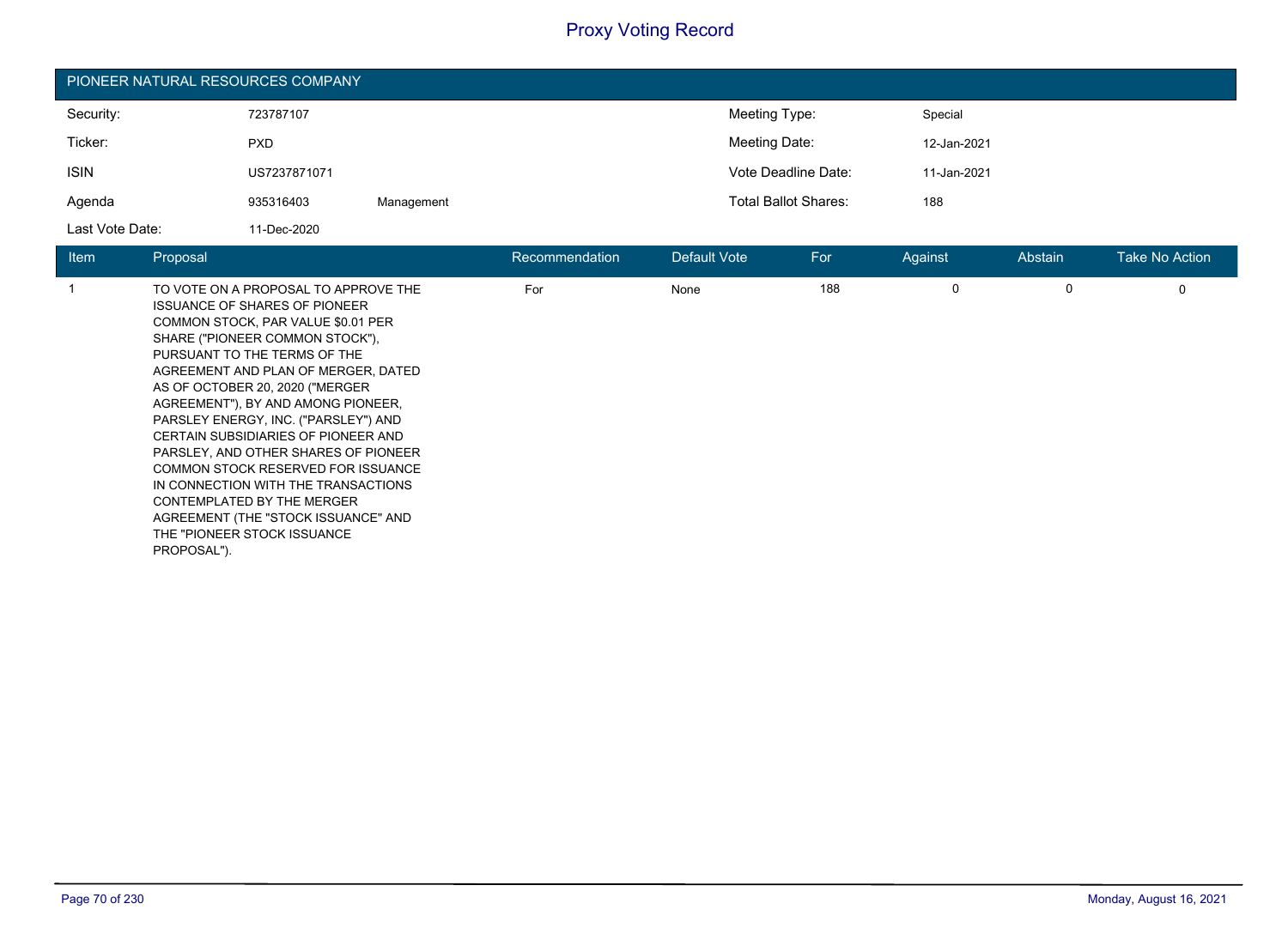| <b>VEEVA SYSTEMS INC.</b> |              |            |                |              |                             |             |         |                |
|---------------------------|--------------|------------|----------------|--------------|-----------------------------|-------------|---------|----------------|
| Security:                 | 922475108    |            |                |              | Meeting Type:               | Special     |         |                |
| Ticker:                   | <b>VEEV</b>  |            |                |              | Meeting Date:               | 13-Jan-2021 |         |                |
| <b>ISIN</b>               | US9224751084 |            |                |              | Vote Deadline Date:         | 12-Jan-2021 |         |                |
| Agenda                    | 935312518    | Management |                |              | <b>Total Ballot Shares:</b> | 138         |         |                |
| Last Vote Date:           | 05-Dec-2020  |            |                |              |                             |             |         |                |
| Item<br>Proposal          |              |            | Recommendation | Default Vote | For                         | Against     | Abstain | Take No Action |

| 115111 | i iupusal                                                                                                                                                          | MCWITHICHUAUVH | <b>Delault</b> vult | וט ו | nyallist | Avəlallı | LANG INU MULIUIL |
|--------|--------------------------------------------------------------------------------------------------------------------------------------------------------------------|----------------|---------------------|------|----------|----------|------------------|
|        | The adoption and approval of the amendments to<br>our Restated Certificate of Incorporation to<br>become a public benefit corporation.                             | For            | None                | 138  |          |          |                  |
| 2      | The adoption and approval of the amendments to<br>our Restated Certificate of Incorporation to<br>eliminate the classified structure of our Board of<br>Directors. | For            | None                | 138  |          |          |                  |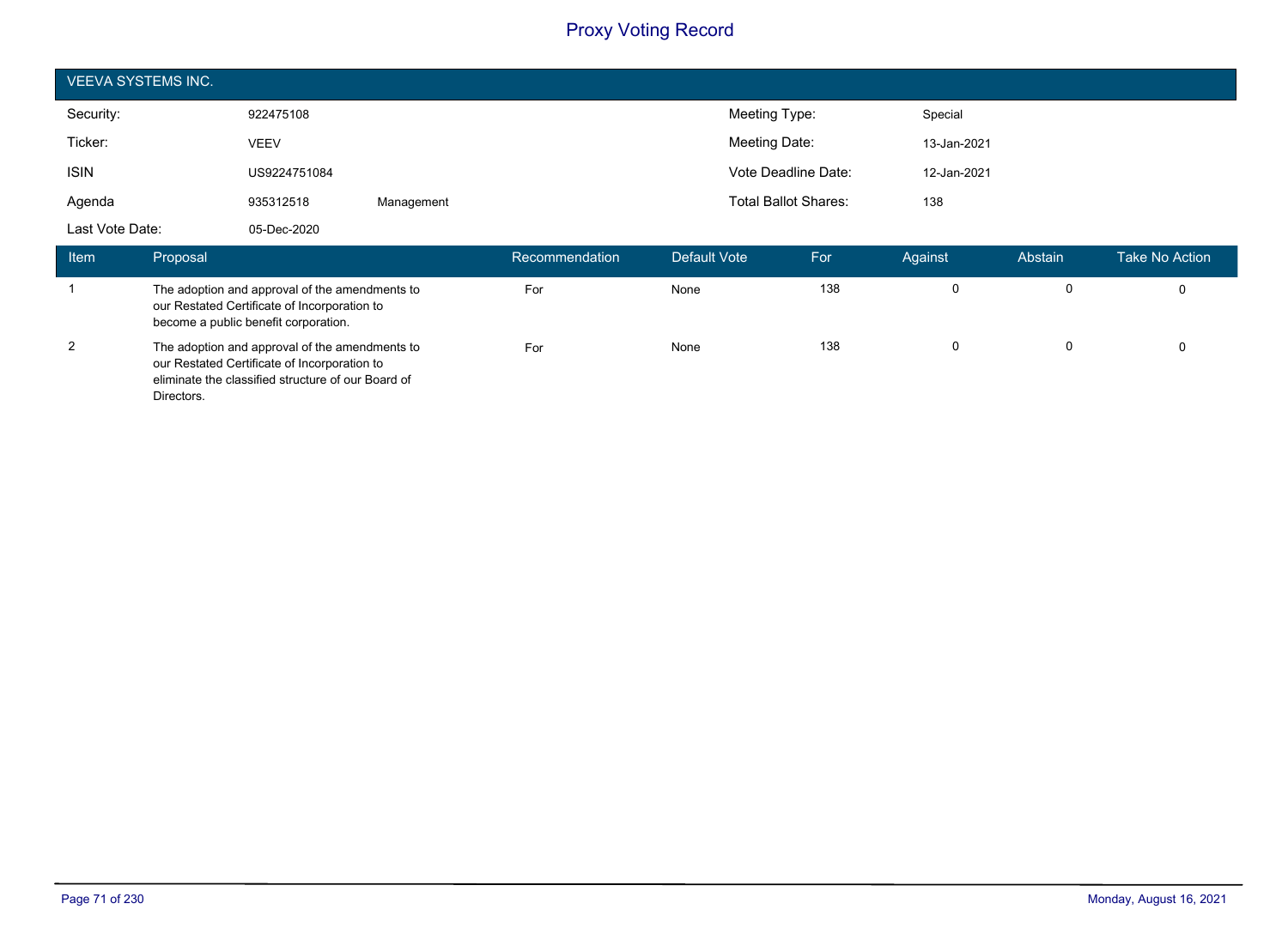| MICRON TECHNOLOGY, INC. |              |            |                             |             |  |  |  |  |
|-------------------------|--------------|------------|-----------------------------|-------------|--|--|--|--|
| Security:               | 595112103    |            | Meeting Type:               | Annual      |  |  |  |  |
| Ticker:                 | MU           |            | Meeting Date:               | 14-Jan-2021 |  |  |  |  |
| <b>ISIN</b>             | US5951121038 |            | Vote Deadline Date:         | 13-Jan-2021 |  |  |  |  |
| Agenda                  | 935308975    | Management | <b>Total Ballot Shares:</b> | 20078       |  |  |  |  |
| Last Vote Date:         | 02-Dec-2020  |            |                             |             |  |  |  |  |

| Item | <b>Proposal</b>                                                                                                                                                                                                            | Recommendation | <b>Default Vote</b> | For  | Against     | Abstain     | <b>Take No Action</b> |
|------|----------------------------------------------------------------------------------------------------------------------------------------------------------------------------------------------------------------------------|----------------|---------------------|------|-------------|-------------|-----------------------|
| 1    | Election of Director: Richard M. Beyer                                                                                                                                                                                     | For            | None                | 1131 | $\mathbf 0$ | $\mathbf 0$ | $\Omega$              |
| 2    | Election of Director: Lynn A. Dugle                                                                                                                                                                                        | For            | None                | 1131 | $\mathbf 0$ | $\mathbf 0$ | $\Omega$              |
| 3    | Election of Director: Steven J. Gomo                                                                                                                                                                                       | For            | None                | 1131 | $\mathbf 0$ | $\mathbf 0$ | $\Omega$              |
| 4    | Election of Director: Mary Pat McCarthy                                                                                                                                                                                    | For            | None                | 1131 | $\mathbf 0$ | $\mathbf 0$ | $\Omega$              |
| 5    | Election of Director: Sanjay Mehrotra                                                                                                                                                                                      | For            | None                | 1131 | $\mathbf 0$ | 0           | $\mathbf 0$           |
| 6    | Election of Director: Robert E. Switz                                                                                                                                                                                      | For            | None                | 1131 | $\mathbf 0$ | $\mathbf 0$ | $\mathbf 0$           |
| 7    | Election of Director: MaryAnn Wright                                                                                                                                                                                       | For            | None                | 1131 | 0           | 0           | $\Omega$              |
| 8    | PROPOSAL BY THE COMPANY TO APPROVE<br>A NON-BINDING RESOLUTION TO APPROVE<br>THE COMPENSATION OF OUR NAMED<br>EXECUTIVE OFFICERS AS DESCRIBED IN<br>THE PROXY STATEMENT.                                                   | For            | None                | 1131 | $\mathbf 0$ | $\mathbf 0$ | $\Omega$              |
| 9    | PROPOSAL BY THE COMPANY TO APPROVE<br>OUR AMENDED AND RESTATED 2007 EQUITY<br>INCENTIVE PLAN AND INCREASE THE<br>SHARES RESERVED FOR ISSUANCE<br>THEREUNDER BY 35 MILLION AS DESCRIBED<br>IN THE PROXY STATEMENT.          | For            | None                | 1131 | $\mathbf 0$ | $\mathbf 0$ | $\Omega$              |
| 10   | PROPOSAL BY THE COMPANY TO RATIFY<br>THE APPOINTMENT OF<br>PRICEWATERHOUSECOOPERS LLP AS THE<br><b>INDEPENDENT REGISTERED PUBLIC</b><br>ACCOUNTING FIRM OF THE COMPANY FOR<br>THE FISCAL YEAR ENDING SEPTEMBER 2,<br>2021. | For            | None                | 1131 | $\mathbf 0$ | 0           | $\Omega$              |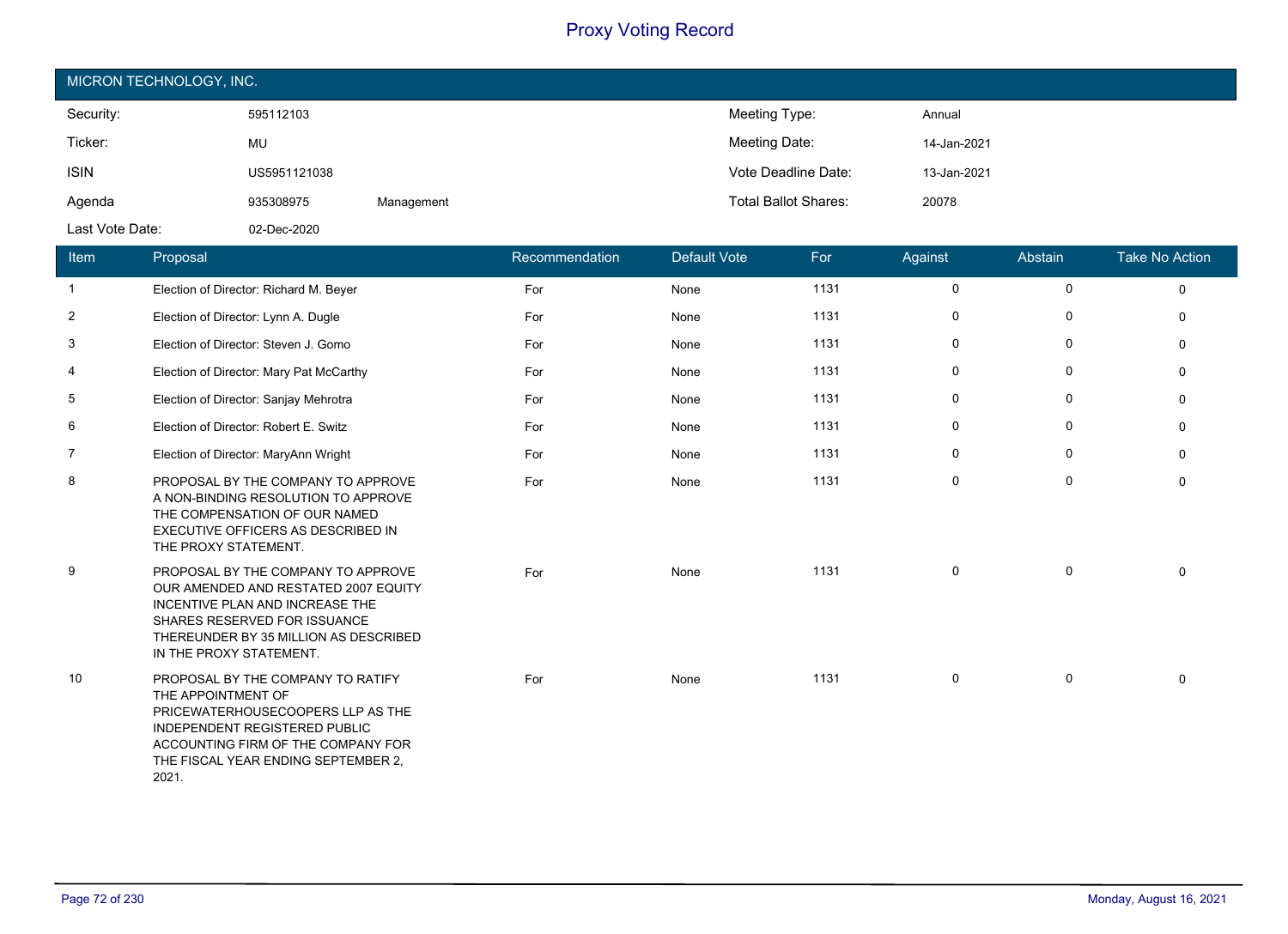| <b>CONOCOPHILLIPS</b> |              |            |                             |             |  |  |  |  |
|-----------------------|--------------|------------|-----------------------------|-------------|--|--|--|--|
| Security:             | 20825C104    |            | Meeting Type:               | Special     |  |  |  |  |
| Ticker:               | <b>COP</b>   |            | Meeting Date:               | 15-Jan-2021 |  |  |  |  |
| <b>ISIN</b>           | US20825C1045 |            | Vote Deadline Date:         | 14-Jan-2021 |  |  |  |  |
| Agenda                | 935317962    | Management | <b>Total Ballot Shares:</b> | 14014       |  |  |  |  |
| Last Vote Date:       | 17-Dec-2020  |            |                             |             |  |  |  |  |

| Item | Proposal                                                                                                                                                                                                                                                                                                                                                                                          | Recommendation | Default Vote | For  | Against | Abstain | <b>Take No Action</b> |
|------|---------------------------------------------------------------------------------------------------------------------------------------------------------------------------------------------------------------------------------------------------------------------------------------------------------------------------------------------------------------------------------------------------|----------------|--------------|------|---------|---------|-----------------------|
|      | To approve the issuance of shares of common<br>stock, par value \$0.01 per share, of<br>ConocoPhillips to the stockholders of Concho<br>Resources Inc. ("Concho") in connection with the<br>merger contemplated by the Agreement and Plan<br>of Merger, dated as of October 18, 2020 (as it<br>may be amended from time to time), among<br>ConocoPhillips, Falcon Merger Sub Corp. and<br>Concho. | For            | None         | 1231 |         |         |                       |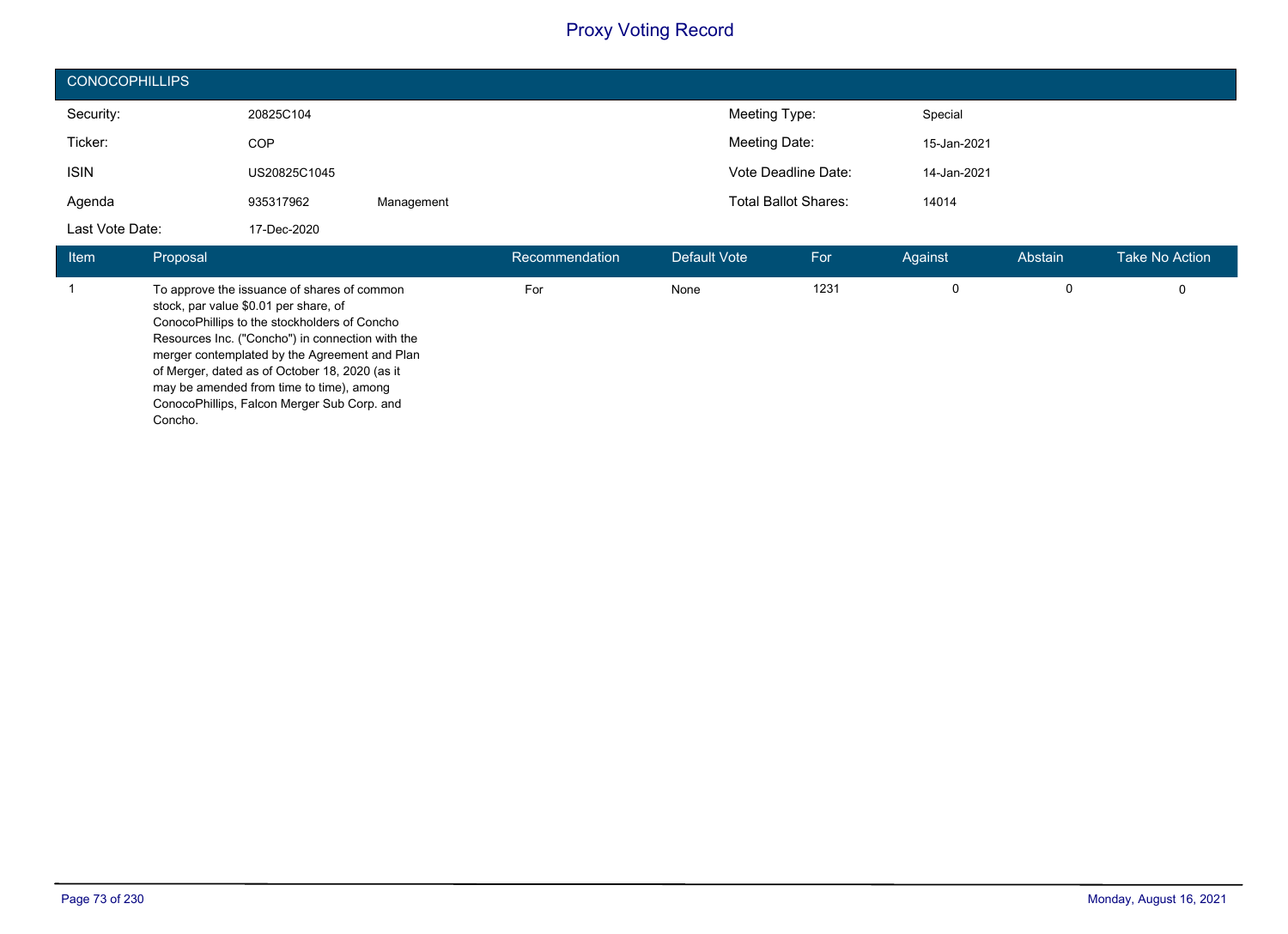| D.R. HORTON, INC.                  |              |            |                       |                  |                             |                  |             |                |                |
|------------------------------------|--------------|------------|-----------------------|------------------|-----------------------------|------------------|-------------|----------------|----------------|
| Security:                          | 23331A109    |            |                       |                  | Meeting Type:               |                  | Annual      |                |                |
| Ticker:                            | DHI          |            |                       |                  | Meeting Date:               |                  | 20-Jan-2021 |                |                |
| <b>ISIN</b>                        | US23331A1097 |            |                       |                  | Vote Deadline Date:         |                  | 19-Jan-2021 |                |                |
| Agenda                             | 935320870    | Management |                       |                  | <b>Total Ballot Shares:</b> |                  | 390         |                |                |
| Last Vote Date:                    | 29-Dec-2020  |            |                       |                  |                             |                  |             |                |                |
| H <sub>cm</sub><br><b>Dronoool</b> |              |            | <b>Docommondation</b> | $Dofquil$ $Moto$ |                             | $E_{\mathbf{A}}$ | A point     | <b>Abotoin</b> | Toko No Aotion |

| <b>Item</b>    | Proposal                                                                                             | Recommendation <sup>1</sup> | Default Vote | For | Against | Abstain  | <b>Take No Action</b> |
|----------------|------------------------------------------------------------------------------------------------------|-----------------------------|--------------|-----|---------|----------|-----------------------|
|                | Election of director: Donald R. Horton                                                               | For                         | None         | 390 | 0       | $\Omega$ | 0                     |
| 2              | Election of director: Barbara K. Allen                                                               | For                         | None         | 390 | 0       | 0        | 0                     |
| 3              | Election of director: Brad S. Anderson                                                               | For                         | None         | 390 | 0       | 0        | 0                     |
| 4              | Election of director: Michael R. Buchanan                                                            | For                         | None         | 390 | 0       | 0        | 0                     |
| 5              | Election of director: Michael W. Hewatt                                                              | For                         | None         | 390 | 0       | 0        | 0                     |
| 6              | Election of director: Maribess L. Miller                                                             | For                         | None         | 390 | 0       | 0        | 0                     |
| $\overline{7}$ | Approval of the advisory resolution on executive<br>compensation.                                    | For                         | None         | 390 | 0       | 0        | 0                     |
| 8              | Ratify the appointment of Ernst & Young LLP as<br>our independent registered public accounting firm. | For                         | None         | 390 | 0       | 0        | 0                     |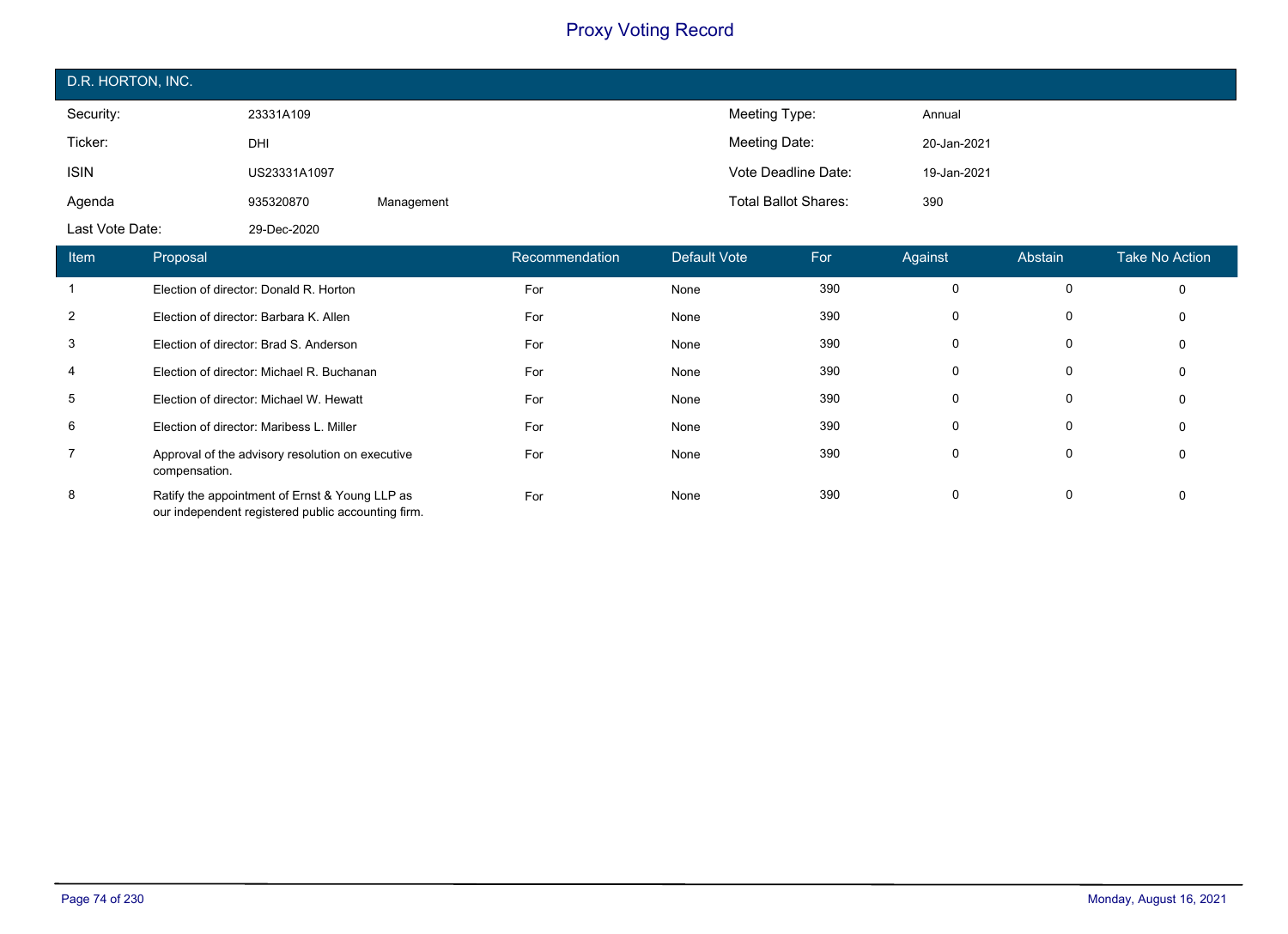| COSTCO WHOLESALE CORPORATION |              |            |                             |             |  |  |  |  |
|------------------------------|--------------|------------|-----------------------------|-------------|--|--|--|--|
| Security:                    | 22160K105    |            | Meeting Type:               | Annual      |  |  |  |  |
| Ticker:                      | COST         |            | Meeting Date:               | 21-Jan-2021 |  |  |  |  |
| <b>ISIN</b>                  | US22160K1051 |            | Vote Deadline Date:         | 20-Jan-2021 |  |  |  |  |
| Agenda                       | 935312796    | Management | <b>Total Ballot Shares:</b> | 20908       |  |  |  |  |
| Last Vote Date:              | 12-Dec-2020  |            |                             |             |  |  |  |  |

| <b>Item</b>    | Proposal                                                      |                    | Recommendation | Default Vote | For | Against     | Abstain | <b>Take No Action</b> |
|----------------|---------------------------------------------------------------|--------------------|----------------|--------------|-----|-------------|---------|-----------------------|
|                |                                                               | <b>DIRECTOR</b>    | For            | None         |     |             |         |                       |
|                |                                                               | Susan L. Decker    |                |              | 442 | 0           | 0       | 0                     |
|                | 2                                                             | Kenneth D. Denman  |                |              | 442 | 0           | 0       | 0                     |
|                | 3                                                             | Richard A. Galanti |                |              | 442 | 0           | 0       | 0                     |
|                | 4                                                             | W. Craig Jelinek   |                |              | 442 | 0           | 0       | 0                     |
|                | 5                                                             | Sally Jewell       |                |              | 442 | 0           | 0       | 0                     |
|                | 6                                                             | Charles T. Munger  |                |              | 442 | 0           | 0       | 0                     |
|                |                                                               | Jeffrey S. Raikes  |                |              | 442 | $\mathbf 0$ | 0       | 0                     |
| $\overline{2}$ | Ratification of selection of independent auditors.            |                    | For            | None         | 442 | 0           | 0       | 0                     |
| 3              | Approval, on an advisory basis, of executive<br>compensation. |                    | For            | None         | 442 | $\mathbf 0$ | 0       | 0                     |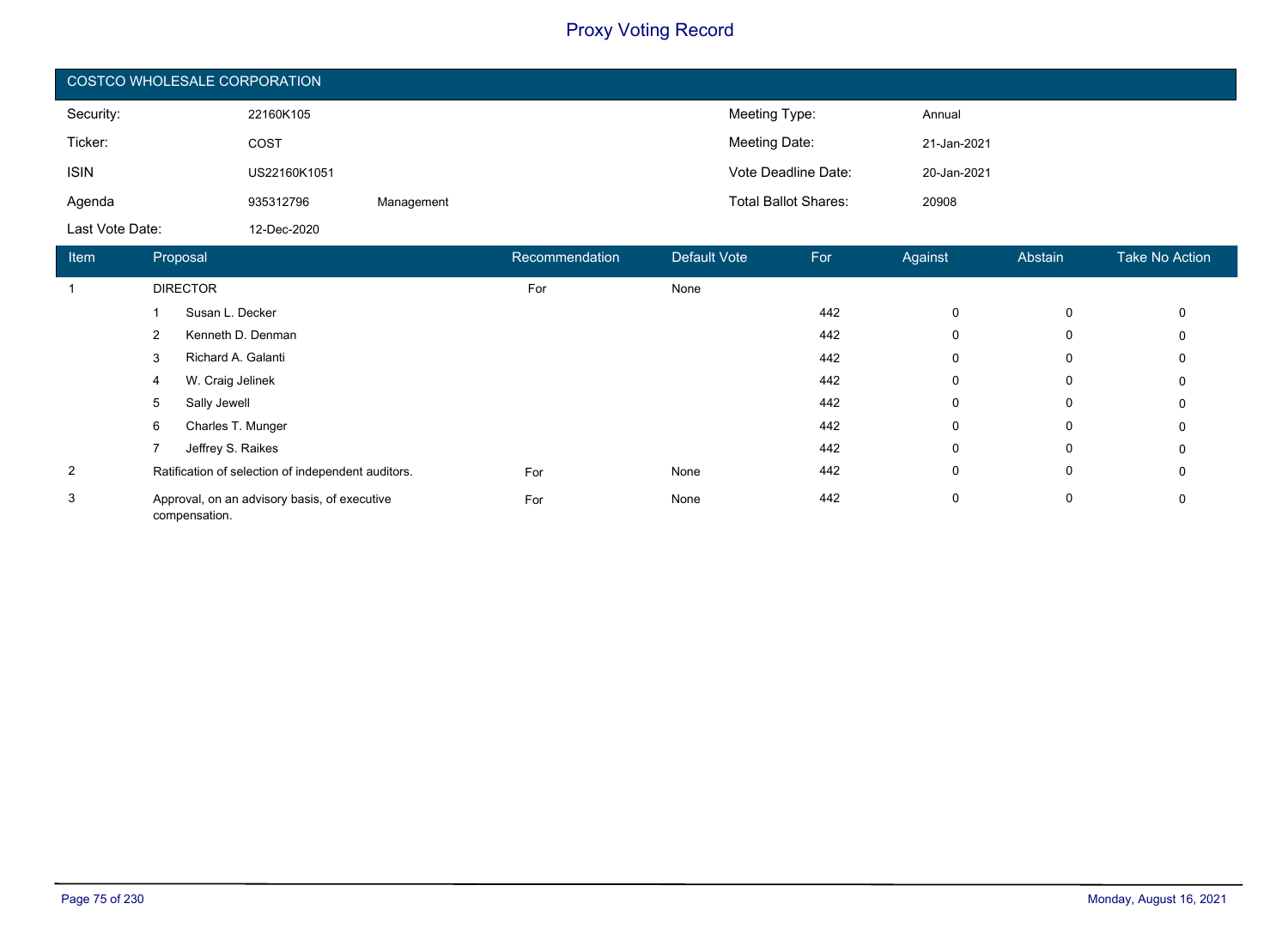| <b>INTUIT INC.</b> |              |            |                             |             |
|--------------------|--------------|------------|-----------------------------|-------------|
| Security:          | 461202103    |            | Meeting Type:               | Annual      |
| Ticker:            | <b>INTU</b>  |            | Meeting Date:               | 21-Jan-2021 |
| <b>ISIN</b>        | US4612021034 |            | Vote Deadline Date:         | 20-Jan-2021 |
| Agenda             | 935313217    | Management | <b>Total Ballot Shares:</b> | 5888        |
| Last Vote Date:    | 05-Dec-2020  |            |                             |             |

| Item           | Proposal                                                                                                                                               | Recommendation | Default Vote | For | Against | Abstain     | <b>Take No Action</b> |
|----------------|--------------------------------------------------------------------------------------------------------------------------------------------------------|----------------|--------------|-----|---------|-------------|-----------------------|
| -1             | Election of Director: Eve Burton                                                                                                                       | For            | None         | 260 | 0       | 0           | $\Omega$              |
| 2              | Election of Director: Scott D. Cook                                                                                                                    | For            | None         | 260 | 0       | 0           | $\Omega$              |
| 3              | Election of Director: Richard L. Dalzell                                                                                                               | For            | None         | 260 | 0       | 0           | $\Omega$              |
| 4              | Election of Director: Sasan K. Goodarzi                                                                                                                | For            | None         | 260 | 0       | 0           | $\Omega$              |
| 5              | Election of Director: Deborah Liu                                                                                                                      | For            | None         | 260 | 0       | 0           | $\Omega$              |
| 6              | Election of Director: Tekedra Mawakana                                                                                                                 | For            | None         | 260 | 0       | 0           | $\Omega$              |
| $\overline{7}$ | Election of Director: Suzanne Nora Johnson                                                                                                             | For            | None         | 260 | 0       | 0           | $\Omega$              |
| 8              | Election of Director: Dennis D. Powell                                                                                                                 | For            | None         | 260 | 0       | 0           | $\Omega$              |
| 9              | Election of Director: Brad D. Smith                                                                                                                    | For            | None         | 260 | 0       | 0           | $\Omega$              |
| 10             | Election of Director: Thomas Szkutak                                                                                                                   | For            | None         | 260 | 0       | 0           | $\Omega$              |
| 11             | Election of Director: Raul Vazquez                                                                                                                     | For            | None         | 260 | 0       | 0           |                       |
| 12             | Election of Director: Jeff Weiner                                                                                                                      | For            | None         | 260 | 0       | $\mathbf 0$ | $\Omega$              |
| 13             | Advisory vote to approve Intuit's executive<br>compensation (say-on-pay).                                                                              | For            | None         | 260 | 0       | 0           | 0                     |
| 14             | Ratification of the selection of Ernst & Young LLP<br>as Intuit's independent registered public<br>accounting firm for the fiscal year ending July 31, | For            | None         | 260 | 0       | $\mathbf 0$ | $\Omega$              |

2021.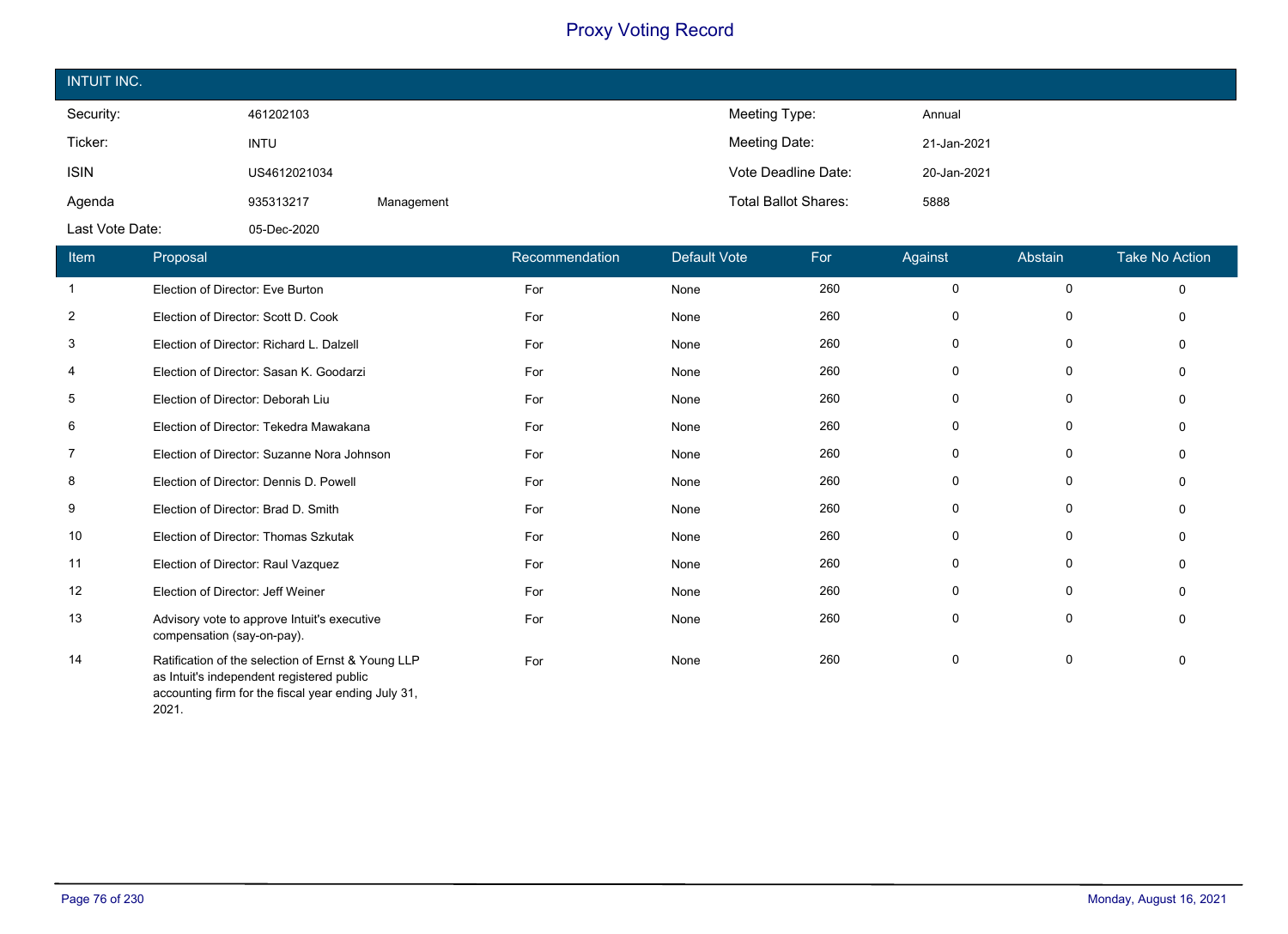| BECTON, DICKINSON AND COMPANY |              |            |                             |             |  |  |  |  |
|-------------------------------|--------------|------------|-----------------------------|-------------|--|--|--|--|
| Security:                     | 075887109    |            | Meeting Type:               | Annual      |  |  |  |  |
| Ticker:                       | <b>BDX</b>   |            | Meeting Date:               | 26-Jan-2021 |  |  |  |  |
| <b>ISIN</b>                   | US0758871091 |            | Vote Deadline Date:         | 25-Jan-2021 |  |  |  |  |
| Agenda                        | 935316845    | Management | <b>Total Ballot Shares:</b> | 787         |  |  |  |  |
| Last Vote Date:               | 18-Dec-2020  |            |                             |             |  |  |  |  |

| Item           | Proposal                                                                                                                                                      | Recommendation | <b>Default Vote</b> | For      | Against      | Abstain     | <b>Take No Action</b> |
|----------------|---------------------------------------------------------------------------------------------------------------------------------------------------------------|----------------|---------------------|----------|--------------|-------------|-----------------------|
| $\overline{1}$ | Election of Director: Catherine M. Burzik                                                                                                                     | For            | None                | 333      | $\mathsf{O}$ | $\mathbf 0$ | $\Omega$              |
| $\overline{2}$ | Election of Director: R. Andrew Eckert                                                                                                                        | For            | None                | 333      | 0            | 0           | $\mathbf{0}$          |
| 3              | Election of Director: Vincent A. Forlenza                                                                                                                     | For            | None                | 333      | $\mathbf 0$  | $\mathbf 0$ | $\Omega$              |
| 4              | Election of Director: Claire M. Fraser                                                                                                                        | For            | None                | 333      | $\mathbf 0$  | $\mathbf 0$ | $\Omega$              |
| 5              | Election of Director: Jeffrey W. Henderson                                                                                                                    | For            | None                | 333      | 0            | 0           | $\Omega$              |
| 6              | Election of Director: Christopher Jones                                                                                                                       | For            | None                | 333      | 0            | $\mathbf 0$ | $\Omega$              |
| 7              | Election of Director: Marshall O. Larsen                                                                                                                      | For            | None                | 333      | $\mathbf 0$  | 0           | $\Omega$              |
| 8              | Election of Director: David F. Melcher                                                                                                                        | For            | None                | 333      | 0            | 0           | $\mathbf{0}$          |
| 9              | Election of Director: Thomas E. Polen                                                                                                                         | For            | None                | 333      | $\mathbf 0$  | 0           | $\Omega$              |
| 10             | Election of Director: Claire Pomeroy                                                                                                                          | For            | None                | 333      | 0            | 0           | $\Omega$              |
| 11             | Election of Director: Rebecca W. Rimel                                                                                                                        | For            | None                | 333      | 0            | $\mathbf 0$ | $\Omega$              |
| 12             | Election of Director: Timothy M. Ring                                                                                                                         | For            | None                | 333      | 0            | 0           | $\Omega$              |
| 13             | Election of Director: Bertram L. Scott                                                                                                                        | For            | None                | 333      | 0            | 0           | $\Omega$              |
| 14             | Ratification of the selection of the independent<br>registered public accounting firm.                                                                        | For            | None                | 333      | $\mathbf 0$  | $\mathbf 0$ | $\Omega$              |
| 15             | Advisory vote to approve named executive officer<br>compensation.                                                                                             | For            | None                | 333      | $\mathbf 0$  | $\mathbf 0$ | $\mathbf{0}$          |
| 16             | Shareholder proposal seeking to lower the<br>ownership threshold required to call a special<br>shareholders meeting, if properly presented at the<br>meeting. | Against        | None                | $\Omega$ | 333          | 0           | $\Omega$              |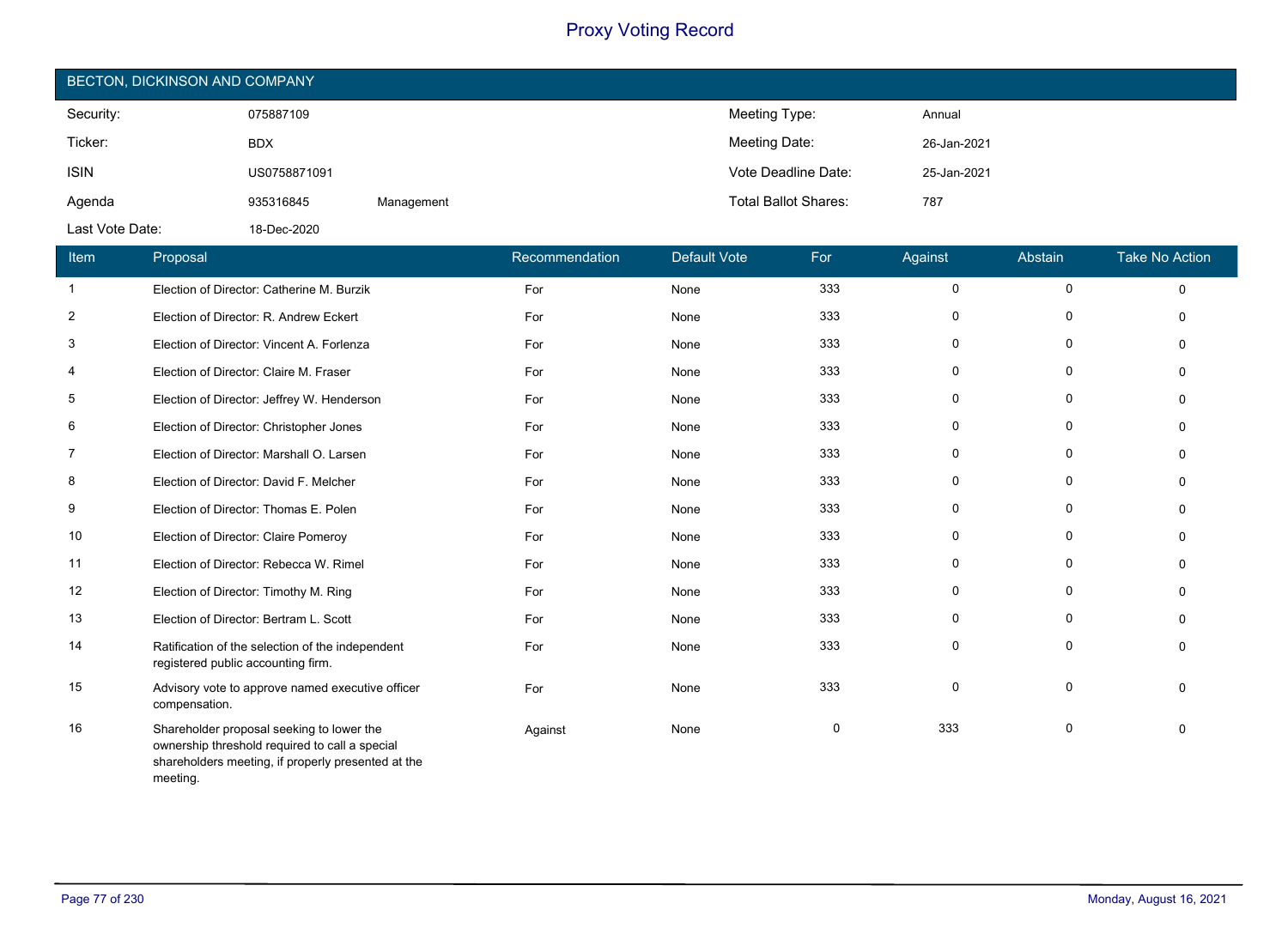| HORMEL FOODS CORPORATION |              |            |                             |             |  |  |  |
|--------------------------|--------------|------------|-----------------------------|-------------|--|--|--|
| Security:                | 440452100    |            | Meeting Type:               | Annual      |  |  |  |
| Ticker:                  | <b>HRL</b>   |            | Meeting Date:               | 26-Jan-2021 |  |  |  |
| <b>ISIN</b>              | US4404521001 |            | Vote Deadline Date:         | 25-Jan-2021 |  |  |  |
| Agenda                   | 935315564    | Management | <b>Total Ballot Shares:</b> | 289         |  |  |  |
| Last Vote Date:          | 17-Dec-2020  |            |                             |             |  |  |  |

| Item | Proposal                                                                                                                                                                                            | Recommendation | Default Vote | For | Against     | Abstain     | <b>Take No Action</b> |
|------|-----------------------------------------------------------------------------------------------------------------------------------------------------------------------------------------------------|----------------|--------------|-----|-------------|-------------|-----------------------|
| -1   | Election of Director: Prama Bhatt                                                                                                                                                                   | For            | None         | 289 | 0           | 0           | $\Omega$              |
| 2    | Election of Director: Gary C. Bhojwani                                                                                                                                                              | For            | None         | 289 | 0           | 0           | $\Omega$              |
| 3    | Election of Director: Terrell K. Crews                                                                                                                                                              | For            | None         | 289 | $\mathbf 0$ | 0           | $\Omega$              |
| 4    | Election of Director: Stephen M. Lacy                                                                                                                                                               | For            | None         | 289 | 0           | $\mathbf 0$ | $\Omega$              |
| 5    | Election of Director: Elsa A. Murano, Ph.D.                                                                                                                                                         | For            | None         | 289 | $\Omega$    | 0           | n                     |
| 6    | Election of Director: Susan K. Nestegard                                                                                                                                                            | For            | None         | 289 | 0           | 0           | $\Omega$              |
| 7    | Election of Director: William A. Newlands                                                                                                                                                           | For            | None         | 289 | 0           | 0           | n                     |
| 8    | Election of Director: Christopher J. Policinski                                                                                                                                                     | For            | None         | 289 | $\Omega$    | $\mathbf 0$ |                       |
| 9    | Election of Director: Jose Luis Prado                                                                                                                                                               | For            | None         | 289 | 0           | $\mathbf 0$ | n                     |
| 10   | Election of Director: Sally J. Smith                                                                                                                                                                | For            | None         | 289 | 0           | 0           | O                     |
| 11   | Election of Director: James P. Snee                                                                                                                                                                 | For            | None         | 289 | $\mathbf 0$ | 0           | $\Omega$              |
| 12   | Election of Director: Steven A. White                                                                                                                                                               | For            | None         | 289 | $\mathbf 0$ | 0           | $\Omega$              |
| 13   | Ratify the appointment by the Audit Committee of<br>the Board of Directors of Ernst & Young LLP as<br>independent registered public accounting firm for<br>the fiscal year ending October 31, 2021. | For            | None         | 289 | 0           | $\mathbf 0$ | $\Omega$              |
| 14   | Approve the Named Executive Officer<br>compensation as disclosed in the Company's<br>2021 annual meeting proxy statement.                                                                           | For            | None         | 289 | $\mathbf 0$ | $\mathbf 0$ | $\Omega$              |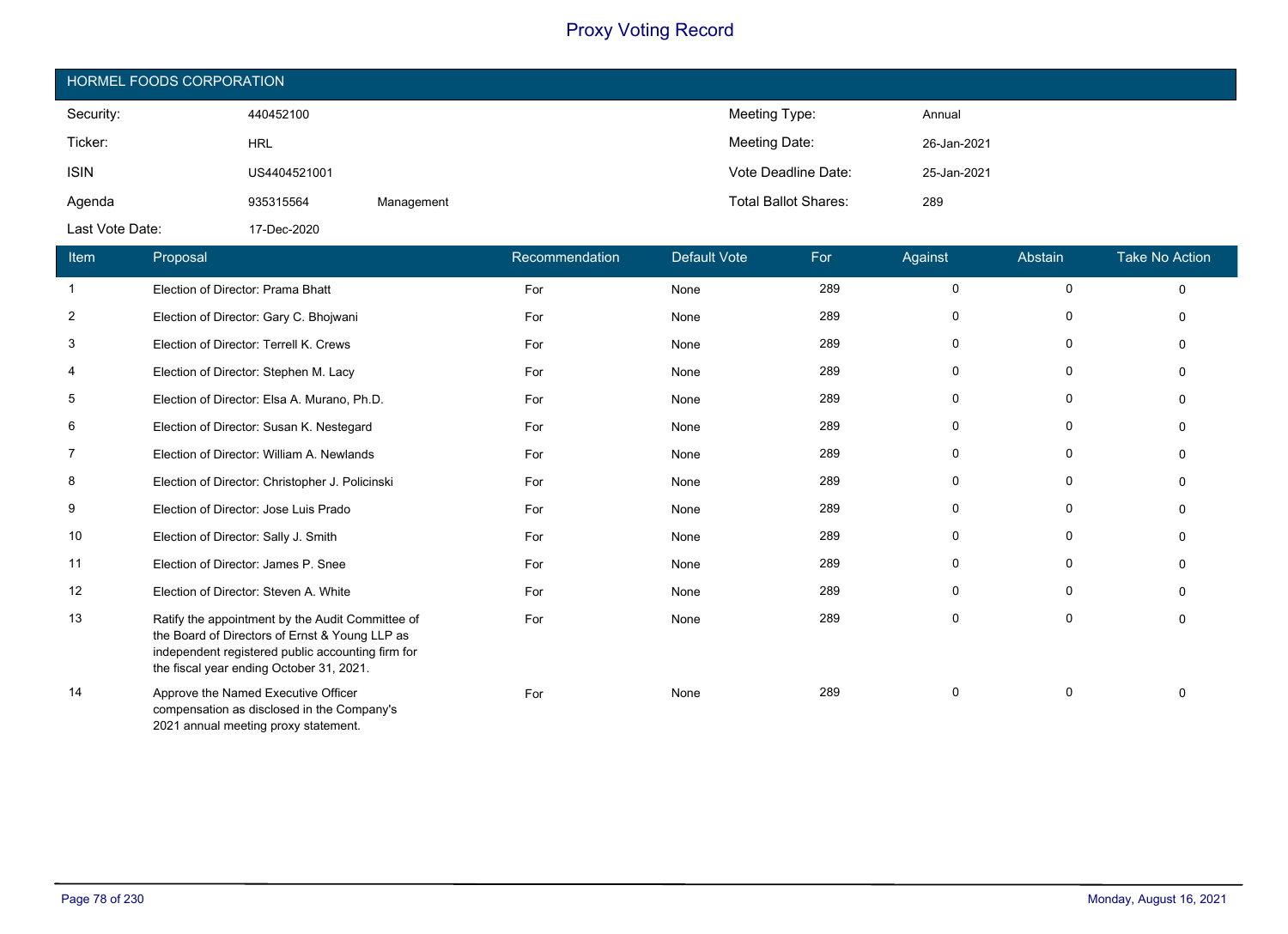| JACOBS ENGINEERING GROUP INC. |              |            |                             |             |  |  |  |
|-------------------------------|--------------|------------|-----------------------------|-------------|--|--|--|
| Security:                     | 469814107    |            | Meeting Type:               | Annual      |  |  |  |
| Ticker:                       |              |            | Meeting Date:               | 26-Jan-2021 |  |  |  |
| <b>ISIN</b>                   | US4698141078 |            | Vote Deadline Date:         | 25-Jan-2021 |  |  |  |
| Agenda                        | 935315057    | Management | <b>Total Ballot Shares:</b> | 149         |  |  |  |
| Last Vote Date:               | 12-Dec-2020  |            |                             |             |  |  |  |

| Item           | Proposal                                                                                                             | Recommendation | <b>Default Vote</b> | For | Against     | Abstain     | <b>Take No Action</b> |
|----------------|----------------------------------------------------------------------------------------------------------------------|----------------|---------------------|-----|-------------|-------------|-----------------------|
|                | Election of Director: Steven J. Demetriou                                                                            | For            | None                | 149 | 0           | 0           | $\mathbf 0$           |
| $\overline{2}$ | Election of Director: Christopher M.T. Thompson                                                                      | For            | None                | 149 | 0           | 0           | $\Omega$              |
| 3              | Election of Director: General Vincent K. Brooks                                                                      | For            | None                | 149 | $\mathbf 0$ | 0           | $\Omega$              |
| 4              | Election of Director: Robert C. Davidson, Jr.                                                                        | For            | None                | 149 | 0           | 0           | $\Omega$              |
| 5              | Election of Director: General Ralph E. Eberhart                                                                      | For            | None                | 149 | 0           | 0           | $\Omega$              |
| 6              | Election of Director: Manny Fernandez                                                                                | For            | None                | 149 | 0           | 0           | 0                     |
| 7              | Election of Director: Georgette D. Kiser                                                                             | For            | None                | 149 | 0           | 0           | $\Omega$              |
| 8              | Election of Director: Linda Fayne Levinson                                                                           | For            | None                | 149 | 0           | 0           | $\Omega$              |
| 9              | Election of Director: Barbara L. Loughran                                                                            | For            | None                | 149 | 0           | 0           | $\Omega$              |
| 10             | Election of Director: Robert A. McNamara                                                                             | For            | None                | 149 | $\mathbf 0$ | $\mathbf 0$ |                       |
| 11             | Election of Director: Peter J. Robertson                                                                             | For            | None                | 149 | 0           | 0           | $\Omega$              |
| 12             | Advisory vote to approve the Company's<br>executive compensation.                                                    | For            | None                | 149 | 0           | 0           | $\mathbf{0}$          |
| 13             | To ratify the appointment of Ernst & Young LLP<br>as the Company's independent registered public<br>accounting firm. | For            | None                | 149 | 0           | 0           | $\mathbf{0}$          |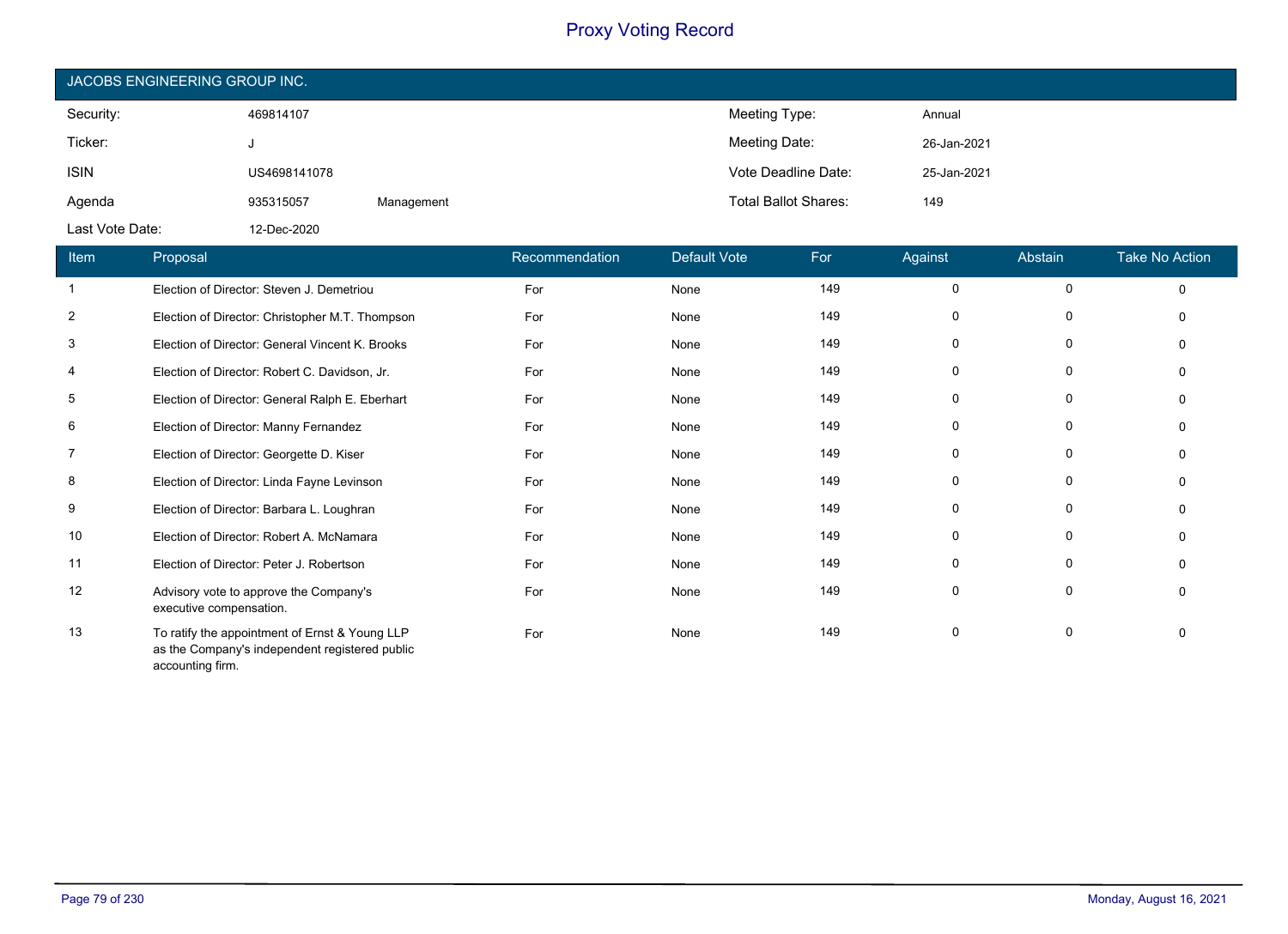| VISA INC.       |              |            |                             |             |
|-----------------|--------------|------------|-----------------------------|-------------|
| Security:       | 92826C839    |            | Meeting Type:               | Annual      |
| Ticker:         | v            |            | Meeting Date:               | 26-Jan-2021 |
| <b>ISIN</b>     | US92826C8394 |            | Vote Deadline Date:         | 25-Jan-2021 |
| Agenda          | 935315576    | Management | <b>Total Ballot Shares:</b> | 3049        |
| Last Vote Date: | 10-Dec-2020  |            |                             |             |

| Item           | Proposal                                                                                                                                              | Recommendation | <b>Default Vote</b> | For  | Against     | Abstain      | <b>Take No Action</b> |
|----------------|-------------------------------------------------------------------------------------------------------------------------------------------------------|----------------|---------------------|------|-------------|--------------|-----------------------|
| $\mathbf{1}$   | Election of Director: Lloyd A. Carney                                                                                                                 | For            | None                | 1704 | $\mathbf 0$ | 0            | $\Omega$              |
| $\overline{c}$ | Election of Director: Mary B. Cranston                                                                                                                | For            | None                | 1704 | $\Omega$    | 0            |                       |
| 3              | Election of Director: Francisco Javier Fernández-<br>Carbajal                                                                                         | For            | None                | 1704 | $\Omega$    | $\Omega$     | $\Omega$              |
| 4              | Election of Director: Alfred F. Kelly, Jr.                                                                                                            | For            | None                | 1704 | $\Omega$    | $\mathbf 0$  | $\Omega$              |
| 5              | Election of Director: Ramon Laguarta                                                                                                                  | For            | None                | 1704 | $\Omega$    | 0            | $\Omega$              |
| 6              | Election of Director: John F. Lundgren                                                                                                                | For            | None                | 1704 | $\Omega$    | $\Omega$     | $\Omega$              |
| 7              | Election of Director: Robert W. Matschullat                                                                                                           | For            | None                | 1704 | 0           | O            | $\Omega$              |
| 8              | Election of Director: Denise M. Morrison                                                                                                              | For            | None                | 1704 | $\Omega$    | $\Omega$     | $\Omega$              |
| 9              | Election of Director: Suzanne Nora Johnson                                                                                                            | For            | None                | 1704 | 0           | $\mathbf 0$  | $\Omega$              |
| 10             | Election of Director: Linda J. Rendle                                                                                                                 | For            | None                | 1704 | 0           | $\Omega$     |                       |
| 11             | Election of Director: John A. C. Swainson                                                                                                             | For            | None                | 1704 | $\Omega$    | $\mathbf{0}$ |                       |
| 12             | Election of Director: Maynard G. Webb, Jr.                                                                                                            | For            | None                | 1704 | 0           | $\mathbf 0$  | $\Omega$              |
| 13             | Approval, on an advisory basis, of compensation<br>paid to our named executive officers.                                                              | For            | None                | 1704 | 0           | $\mathbf 0$  |                       |
| 14             | Ratification of the appointment of KPMG LLP as<br>our independent registered public accounting firm<br>for the 2021 fiscal year.                      | For            | None                | 1704 | $\Omega$    | $\Omega$     | $\Omega$              |
| 15             | Approval of the Visa Inc. 2007 Equity Incentive<br>Compensation Plan, as amended and restated.                                                        | For            | None                | 1704 | $\Omega$    | $\Omega$     | $\Omega$              |
| 16             | Approval of an amendment to our Certificate of<br>Incorporation to enable the adoption of a special<br>meeting right for Class A common stockholders. | For            | None                | 1704 | $\Omega$    | $\Omega$     | $\Omega$              |
| 17             | To vote on a stockholder proposal requesting<br>stockholders' right to act by written consent, if<br>properly presented.                              | Against        | None                | 0    | 1704        | 0            | $\Omega$              |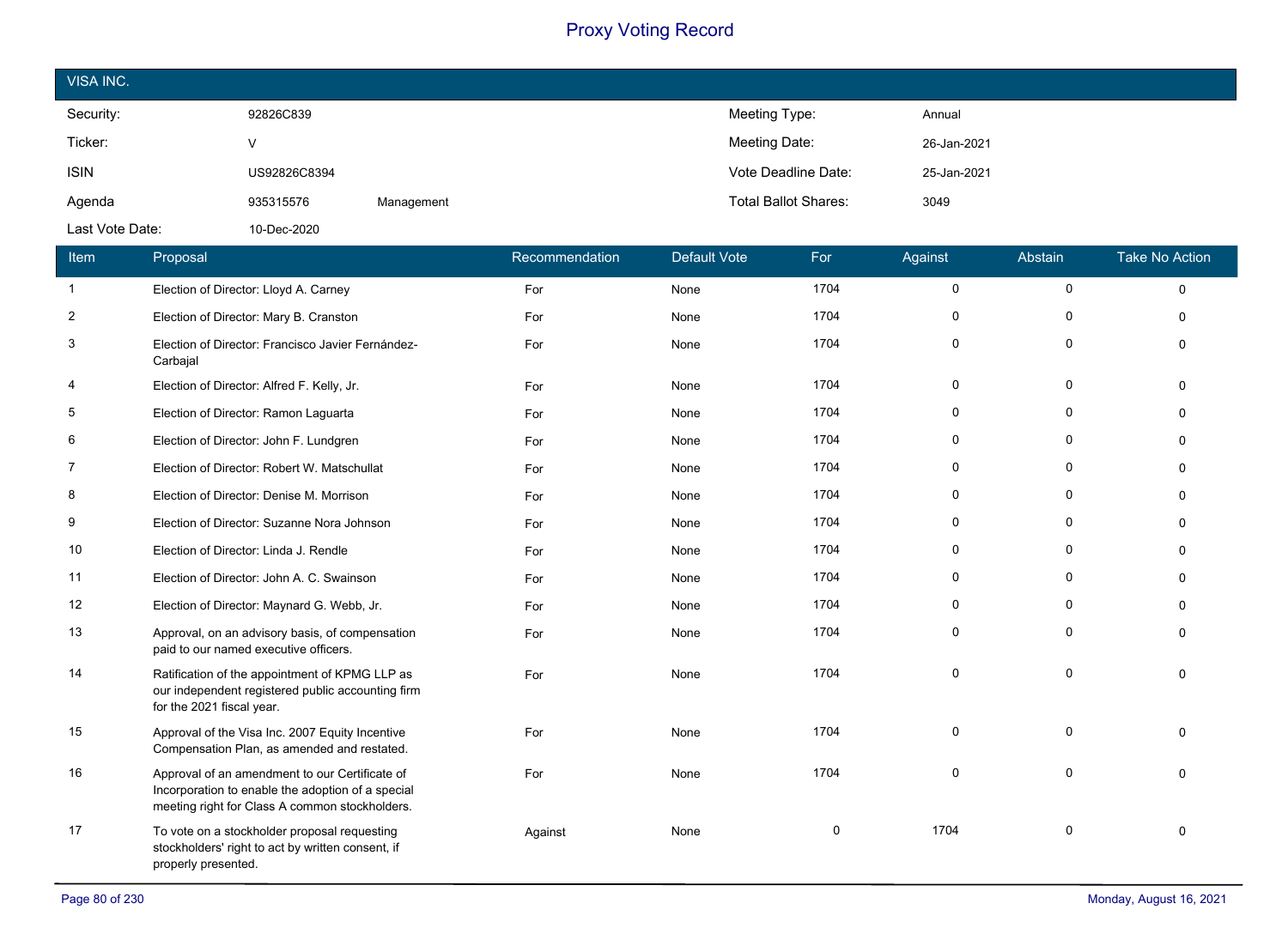| <b>Item</b> | Proposal                                                                                                                  | Recommendation | Default Vote | For | Against | Abstain | Take No Action \ |
|-------------|---------------------------------------------------------------------------------------------------------------------------|----------------|--------------|-----|---------|---------|------------------|
| 18          | To vote on a stockholder proposal to amend our<br>principles of executive compensation program, if<br>properly presented. | Against        | None         |     | 1704    |         |                  |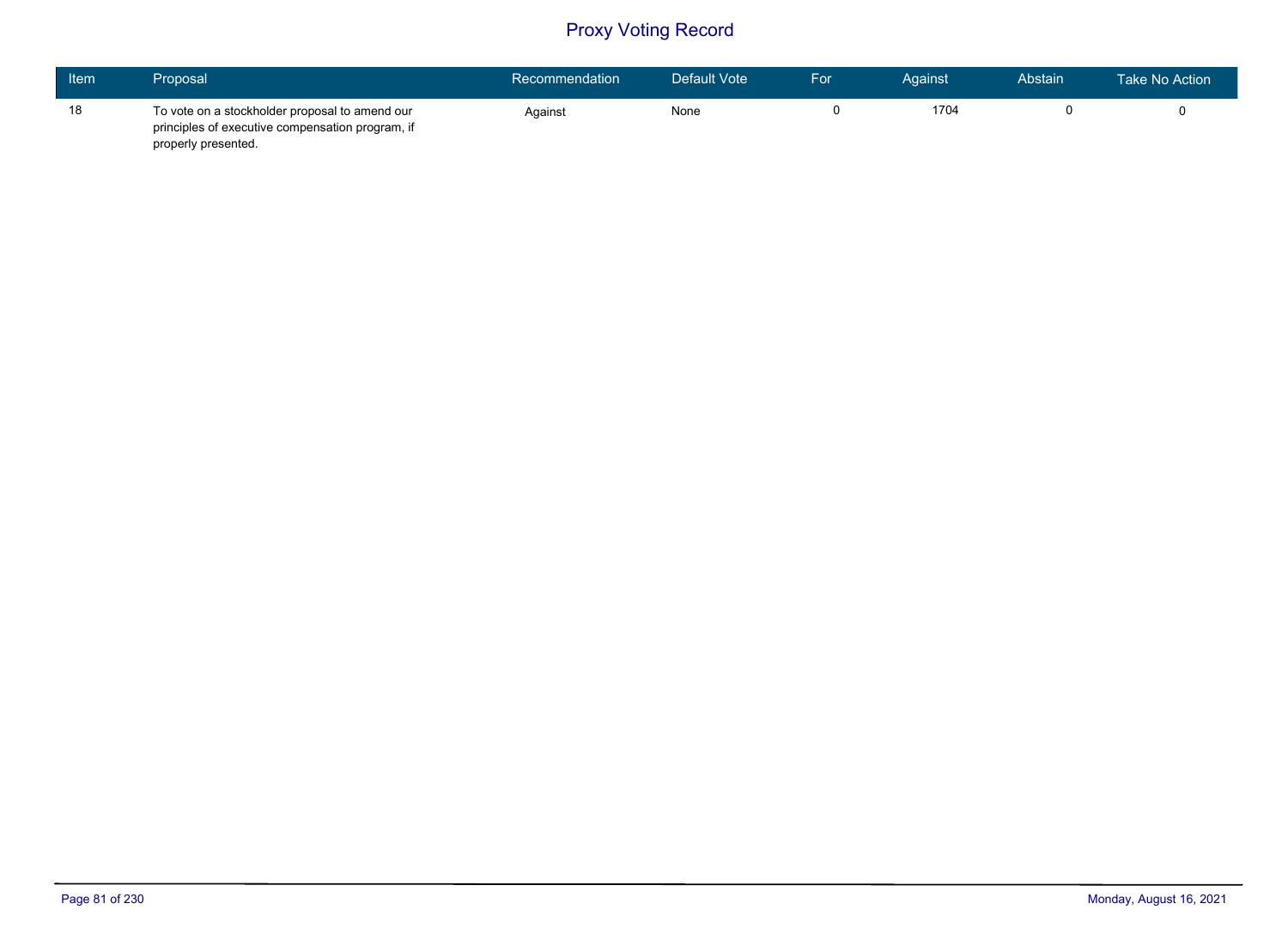| AIR PRODUCTS AND CHEMICALS, INC. |              |            |                             |             |  |  |
|----------------------------------|--------------|------------|-----------------------------|-------------|--|--|
| Security:                        | 009158106    |            | Meeting Type:               | Annual      |  |  |
| Ticker:                          | <b>APD</b>   |            | Meeting Date:               | 28-Jan-2021 |  |  |
| <b>ISIN</b>                      | US0091581068 |            | Vote Deadline Date:         | 27-Jan-2021 |  |  |
| Agenda                           | 935315045    | Management | <b>Total Ballot Shares:</b> | 16685       |  |  |
| Last Vote Date:                  | 10-Dec-2020  |            |                             |             |  |  |

| Item           | Proposal                                                                                                                                                               | Recommendation | Default Vote | For | Against     | Abstain     | <b>Take No Action</b> |
|----------------|------------------------------------------------------------------------------------------------------------------------------------------------------------------------|----------------|--------------|-----|-------------|-------------|-----------------------|
| $\mathbf{1}$   | Election of Director: Susan K. Carter                                                                                                                                  | For            | None         | 254 | 0           | $\mathbf 0$ | $\Omega$              |
| $\overline{2}$ | Election of Director: Charles I. Cogut                                                                                                                                 | For            | None         | 254 | $\mathbf 0$ | $\mathbf 0$ | $\Omega$              |
| 3              | Election of Director: Lisa A. Davis                                                                                                                                    | For            | None         | 254 | 0           | 0           | $\Omega$              |
| 4              | Election of Director: Chadwick C. Deaton                                                                                                                               | For            | None         | 254 | 0           | 0           | $\mathbf{0}$          |
| 5              | Election of Director: Seifollah Ghasemi                                                                                                                                | For            | None         | 254 | 0           | 0           | $\Omega$              |
| 6              | Election of Director: David H.Y. Ho                                                                                                                                    | For            | None         | 254 | 0           | 0           | 0                     |
| 7              | Election of Director: Edward L. Monser                                                                                                                                 | For            | None         | 254 | $\mathbf 0$ | 0           | $\Omega$              |
| 8              | Election of Director: Matthew H. Paull                                                                                                                                 | For            | None         | 254 | 0           | 0           | 0                     |
| 9              | Advisory vote approving the compensation of the<br>Company's named executive officers.                                                                                 | For            | None         | 254 | 0           | 0           | $\mathbf{0}$          |
| 10             | Approval of the Air Products and Chemicals, Inc.<br>2021 Long-Term Incentive Plan.                                                                                     | For            | None         | 254 | $\mathbf 0$ | $\mathbf 0$ | $\mathbf{0}$          |
| 11             | Ratify the appointment of Deloitte & Touche LLP<br>as the Company's independent registered public<br>accounting firm for the fiscal year ending<br>September 30, 2021. | For            | None         | 254 | $\mathbf 0$ | 0           | $\Omega$              |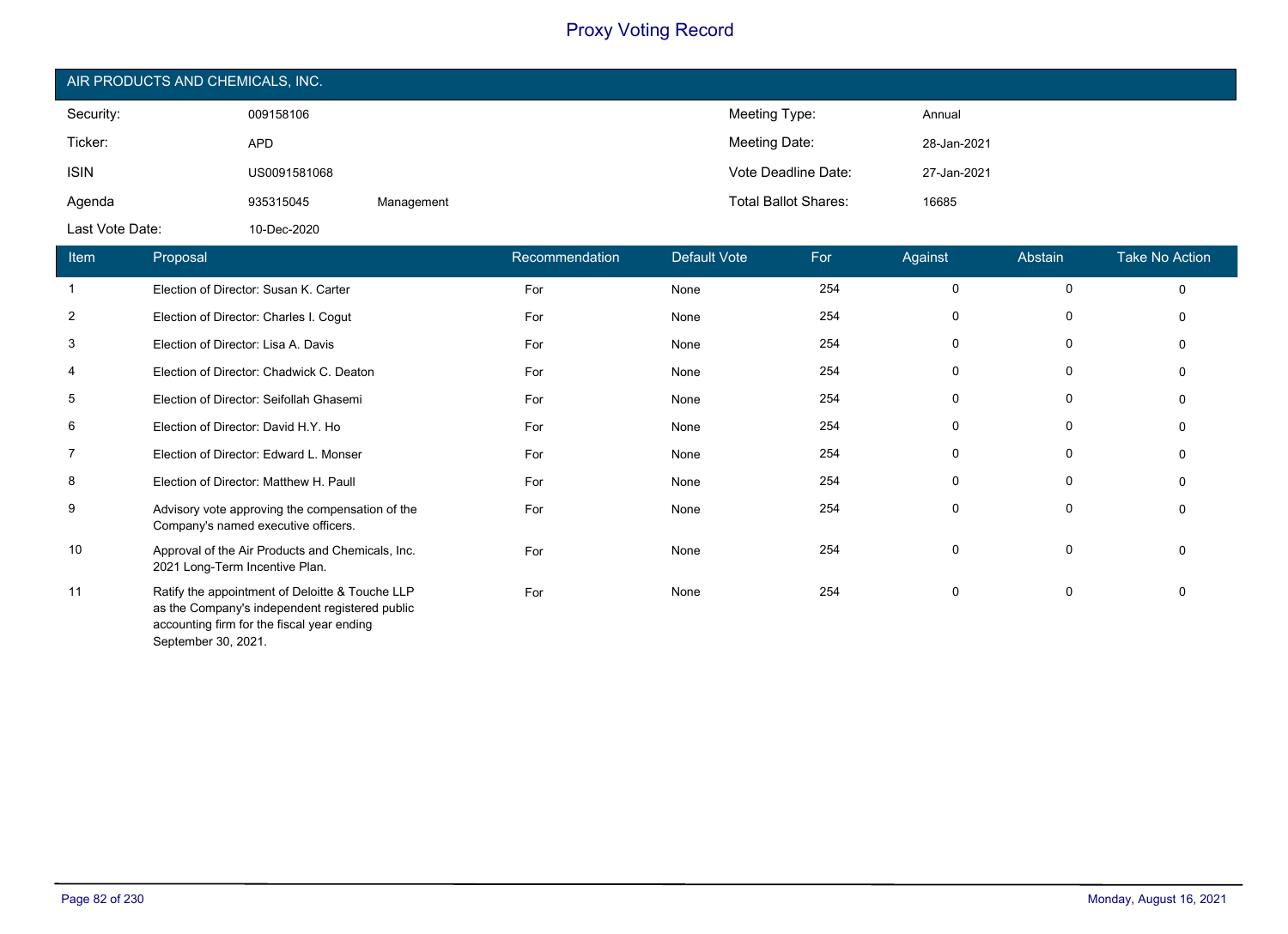| WALGREENS BOOTS ALLIANCE, INC. |              |            |                             |             |  |  |
|--------------------------------|--------------|------------|-----------------------------|-------------|--|--|
| Security:                      | 931427108    |            | Meeting Type:               | Annual      |  |  |
| Ticker:                        | <b>WBA</b>   |            | Meeting Date:               | 28-Jan-2021 |  |  |
| <b>ISIN</b>                    | US9314271084 |            | Vote Deadline Date:         | 27-Jan-2021 |  |  |
| Agenda                         | 935315071    | Management | <b>Total Ballot Shares:</b> | 14557       |  |  |
| Last Vote Date:                | 09-Dec-2020  |            |                             |             |  |  |

| Item           | Proposal                                                                                                                                  | Recommendation | <b>Default Vote</b> | For          | Against     | Abstain     | <b>Take No Action</b> |
|----------------|-------------------------------------------------------------------------------------------------------------------------------------------|----------------|---------------------|--------------|-------------|-------------|-----------------------|
| $\mathbf{1}$   | Election of Director: José E. Almeida                                                                                                     | For            | None                | 826          | 0           | $\mathbf 0$ | $\Omega$              |
| $\overline{2}$ | Election of Director: Janice M. Babiak                                                                                                    | For            | None                | 826          | $\mathbf 0$ | $\Omega$    | $\Omega$              |
| 3              | Election of Director: David J. Brailer                                                                                                    | For            | None                | 826          | 0           | 0           | $\Omega$              |
| 4              | Election of Director: William C. Foote                                                                                                    | For            | None                | 826          | $\mathbf 0$ | 0           | $\Omega$              |
| 5              | Election of Director: Ginger L. Graham                                                                                                    | For            | None                | 826          | 0           | 0           | $\Omega$              |
| 6              | Election of Director: Valerie B. Jarrett                                                                                                  | For            | None                | 826          | 0           | $\mathbf 0$ | $\Omega$              |
| 7              | Election of Director: John A. Lederer                                                                                                     | For            | None                | 826          | 0           | 0           | $\Omega$              |
| 8              | Election of Director: Dominic P. Murphy                                                                                                   | For            | None                | 826          | $\mathbf 0$ | $\mathbf 0$ | $\mathbf{0}$          |
| 9              | Election of Director: Stefano Pessina                                                                                                     | For            | None                | 826          | 0           | 0           | $\mathbf{0}$          |
| 10             | Election of Director: Nancy M. Schlichting                                                                                                | For            | None                | 826          | 0           | 0           | $\Omega$              |
| 11             | Election of Director: James A. Skinner                                                                                                    | For            | None                | 826          | $\mathbf 0$ | 0           | $\Omega$              |
| 12             | Ratification of the appointment of Deloitte &<br>Touche LLP as the independent registered public<br>accounting firm for fiscal year 2021. | For            | None                | 826          | $\mathbf 0$ | 0           | $\Omega$              |
| 13             | Advisory vote to approve named executive officer<br>compensation.                                                                         | For            | None                | 826          | $\mathbf 0$ | $\mathbf 0$ | $\Omega$              |
| 14             | Approval of the 2021 Walgreens Boots Alliance,<br>Inc. Omnibus Incentive Plan.                                                            | For            | None                | 826          | $\mathbf 0$ | $\Omega$    | $\Omega$              |
| 15             | Stockholder proposal requesting an independent<br>Board Chairman.                                                                         | Against        | None                | $\mathbf{0}$ | 826         | $\Omega$    | $\Omega$              |
| 16             | Stockholder proposal requesting report on how<br>health risks from COVID-19 impact the<br>Company's tobacco sales decision-making.        | Against        | None                | 0            | 826         | 0           | 0                     |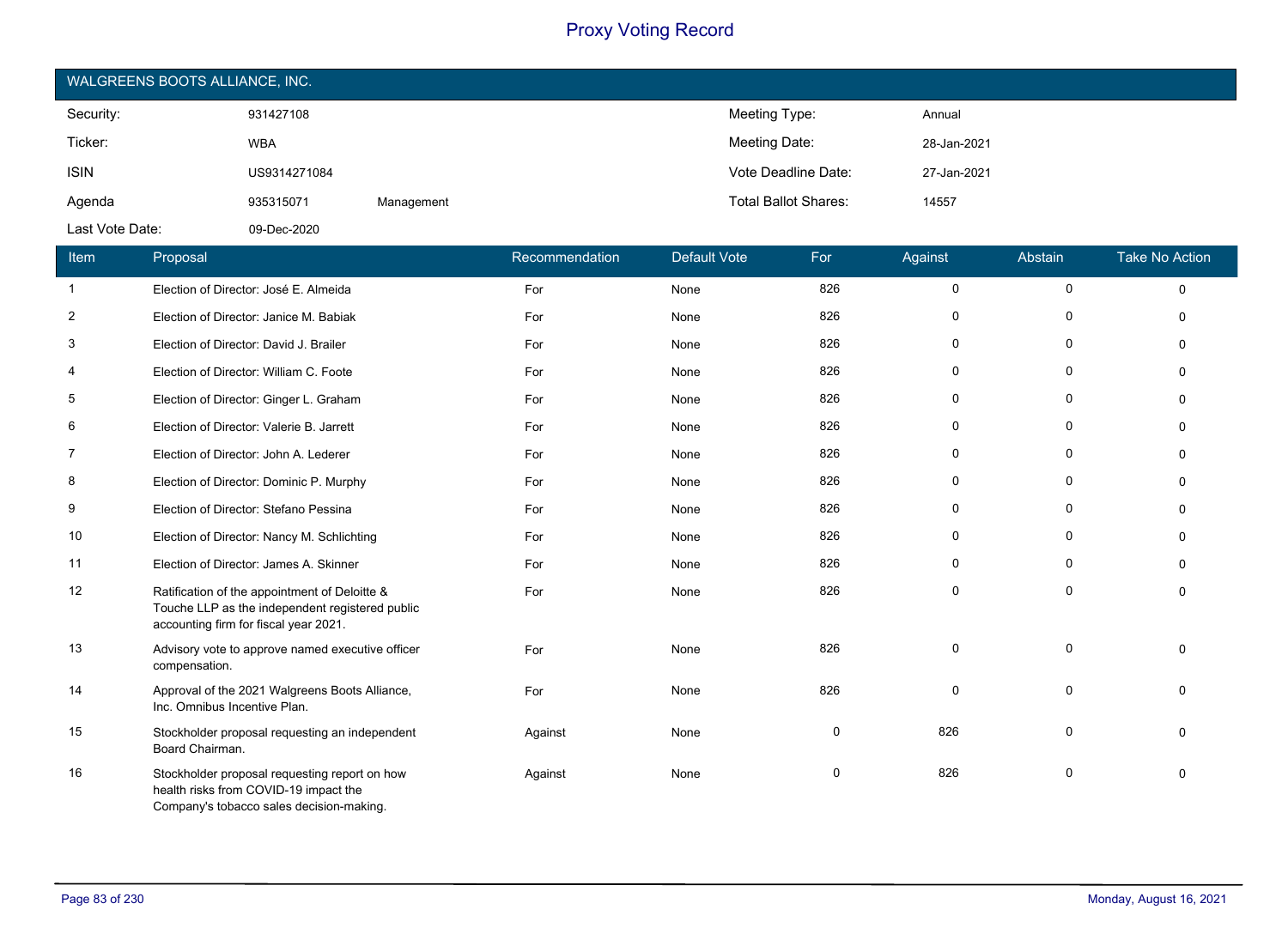| <b>WESTROCK COMPANY</b> |              |            |                             |             |  |  |
|-------------------------|--------------|------------|-----------------------------|-------------|--|--|
| Security:               | 96145D105    |            | Meeting Type:               | Annual      |  |  |
| Ticker:                 | <b>WRK</b>   |            | Meeting Date:               | 29-Jan-2021 |  |  |
| <b>ISIN</b>             | US96145D1054 |            | Vote Deadline Date:         | 28-Jan-2021 |  |  |
| Agenda                  | 935315691    | Management | <b>Total Ballot Shares:</b> | 294         |  |  |
| Last Vote Date:         | 15-Dec-2020  |            |                             |             |  |  |

| <b>Item</b>    | Proposal                                                   | Recommendation | <b>Default Vote</b> | For | Against     | Abstain      | <b>Take No Action</b> |
|----------------|------------------------------------------------------------|----------------|---------------------|-----|-------------|--------------|-----------------------|
| $\mathbf{1}$   | Election of Director: Colleen F. Arnold                    | For            | None                | 294 | 0           | $\mathbf 0$  | $\mathbf 0$           |
| $\overline{2}$ | Election of Director: Timothy J. Bernlohr                  | For            | None                | 294 | 0           | $\Omega$     | ∩                     |
| 3              | Election of Director: J. Powell Brown                      | For            | None                | 294 | 0           | $\Omega$     | $\Omega$              |
| 4              | Election of Director: Terrell K. Crews                     | For            | None                | 294 | 0           | 0            | ∩                     |
| 5              | Election of Director: Russell M. Currey                    | For            | None                | 294 | 0           | $\Omega$     | O                     |
| 6              | Election of Director: Suzan F. Harrison                    | For            | None                | 294 | 0           | $\Omega$     | ∩                     |
| 7              | Election of Director: John A. Luke, Jr.                    | For            | None                | 294 | 0           | $\Omega$     | ∩                     |
| 8              | Election of Director: Gracia C. Martore                    | For            | None                | 294 | 0           | $\mathbf{0}$ | $\Omega$              |
| 9              | Election of Director: James E. Nevels                      | For            | None                | 294 | 0           | $\Omega$     | $\Omega$              |
| 10             | Election of Director: Steven C. Voorhees                   | For            | None                | 294 | 0           | $\Omega$     | O                     |
| 11             | Election of Director: Bettina M. Whyte                     | For            | None                | 294 | 0           | $\Omega$     | O                     |
| 12             | Election of Director: Alan D. Wilson                       | For            | None                | 294 | 0           | $\Omega$     | O                     |
| 13             | Advisory Vote to Approve Executive<br>Compensation.        | For            | None                | 294 | $\mathbf 0$ |              | $\Omega$              |
| 14             | Approval of WestRock Company 2020 Incentive<br>Stock Plan. | For            | None                | 294 | 0           | $\Omega$     | $\Omega$              |
| 15             | Ratification of Appointment of Ernst & Young LLP.          | For            | None                | 294 | 0           |              | 0                     |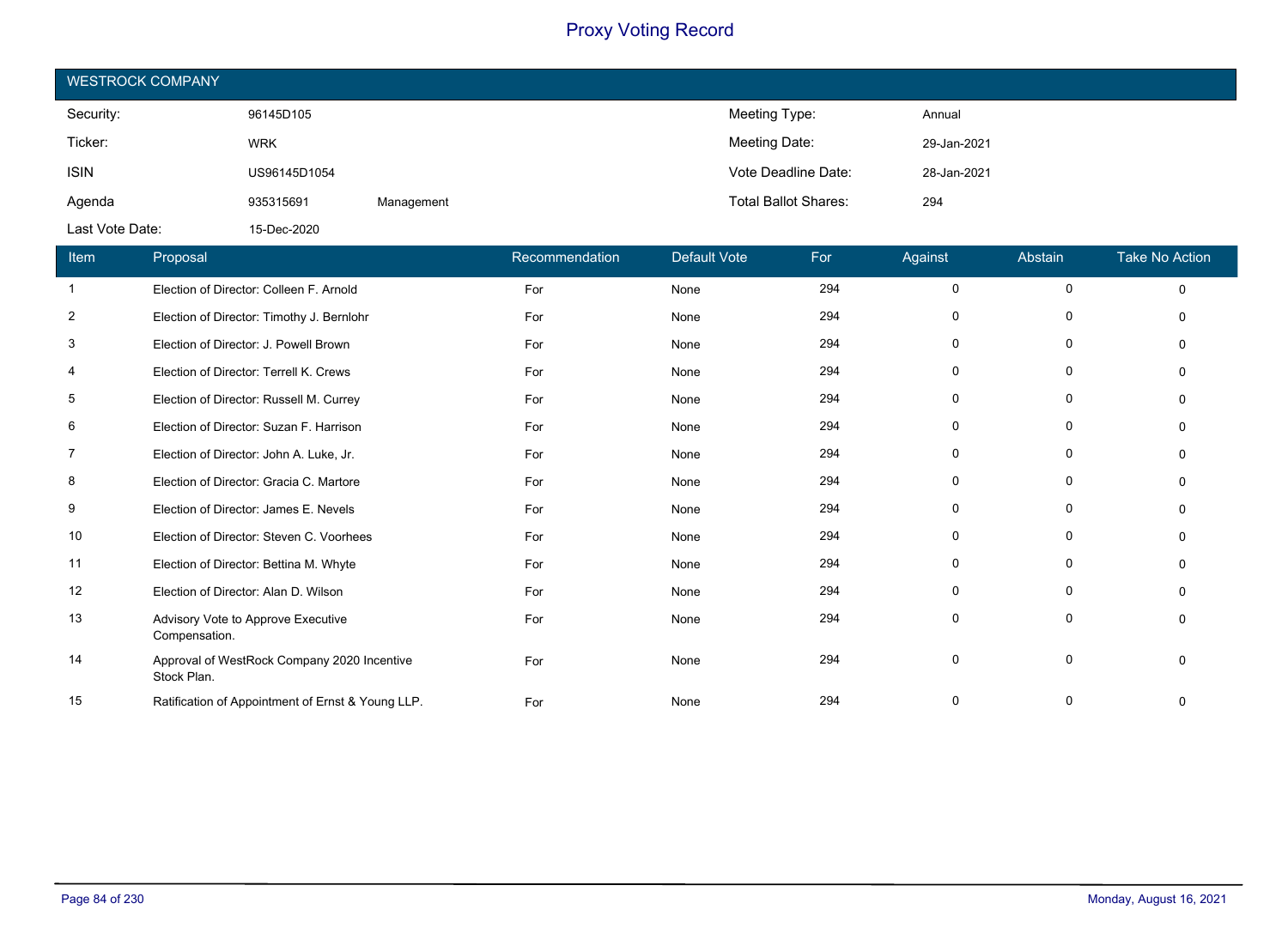| <b>EMERSON ELECTRIC CO.</b> |              |            |                             |             |  |  |
|-----------------------------|--------------|------------|-----------------------------|-------------|--|--|
| Security:                   | 291011104    |            | Meeting Type:               | Annual      |  |  |
| Ticker:                     | <b>EMR</b>   |            | Meeting Date:               | 02-Feb-2021 |  |  |
| <b>ISIN</b>                 | US2910111044 |            | Vote Deadline Date:         | 01-Feb-2021 |  |  |
| Agenda                      | 935317190    | Management | <b>Total Ballot Shares:</b> | 2479        |  |  |
| Last Vote Date:             | 15-Dec-2020  |            |                             |             |  |  |

| Item           | Proposal                                                                                   | Recommendation | Default Vote | For | Against     | Abstain | Take No Action |
|----------------|--------------------------------------------------------------------------------------------|----------------|--------------|-----|-------------|---------|----------------|
|                | <b>DIRECTOR</b>                                                                            | For            | None         |     |             |         |                |
|                | M. A. Blinn                                                                                |                |              | 604 | 0           | 0       | 0              |
|                | A. F. Golden<br>2                                                                          |                |              | 604 | 0           | 0       | 0              |
|                | C. Kendle<br>3                                                                             |                |              | 604 | $\mathbf 0$ | 0       | 0              |
|                | J. S. Turley<br>4                                                                          |                |              | 604 | 0           | 0       | 0              |
| $\overline{2}$ | Ratification of KPMG LLP as Independent<br>Registered Public Accounting Firm.              | For            | None         | 604 | $\mathbf 0$ | 0       | 0              |
| 3              | Approval, by non-binding advisory vote, of<br>Emerson Electric Co. executive compensation. | For            | None         | 604 | $\mathbf 0$ | 0       | 0              |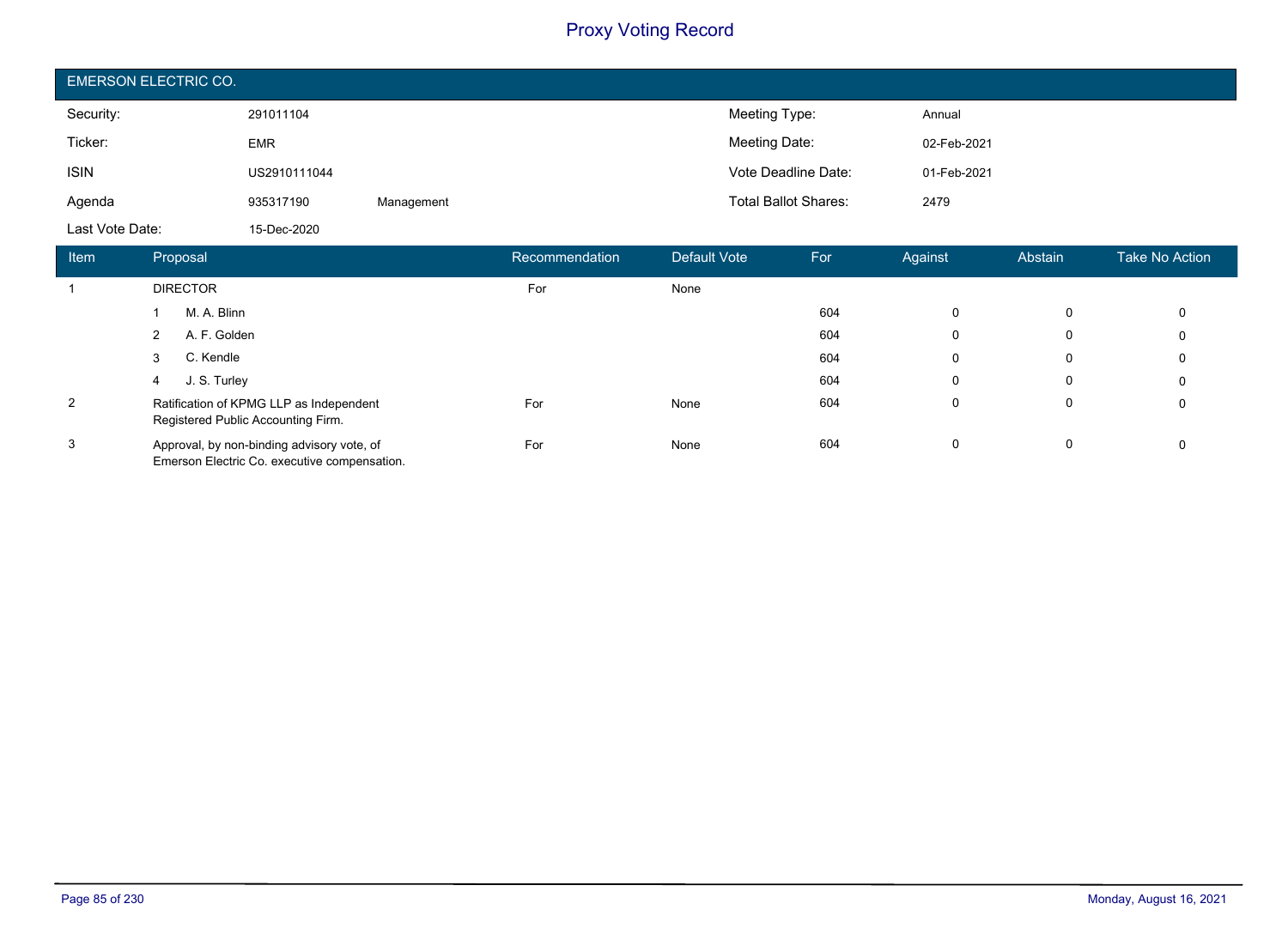| ROCKWELL AUTOMATION, INC. |              |            |                             |             |  |  |  |
|---------------------------|--------------|------------|-----------------------------|-------------|--|--|--|
| Security:                 | 773903109    |            | Meeting Type:               | Annual      |  |  |  |
| Ticker:                   | <b>ROK</b>   |            | Meeting Date:               | 02-Feb-2021 |  |  |  |
| <b>ISIN</b>               | US7739031091 |            | Vote Deadline Date:         | 01-Feb-2021 |  |  |  |
| Agenda                    | 935318534    | Management | <b>Total Ballot Shares:</b> | 733         |  |  |  |
| Last Vote Date:           | 24-Dec-2020  |            |                             |             |  |  |  |

| <b>Item</b>    | Proposal                                                                                                                    | Recommendation | Default Vote | For | Against  | Abstain | <b>Take No Action</b> |
|----------------|-----------------------------------------------------------------------------------------------------------------------------|----------------|--------------|-----|----------|---------|-----------------------|
|                | <b>DIRECTOR</b>                                                                                                             | For            | None         |     |          |         |                       |
|                | William P. Gipson                                                                                                           |                |              | 133 | 0        | 0       | 0                     |
|                | $\overline{2}$<br>J. Phillip Holloman                                                                                       |                |              | 133 | 0        | 0       | 0                     |
|                | Steven R. Kalmanson<br>3                                                                                                    |                |              | 133 | 0        | 0       | 0                     |
|                | Lawrence D. Kingsley<br>4                                                                                                   |                |              | 133 | $\Omega$ | 0       | 0                     |
|                | Lisa A. Payne<br>5                                                                                                          |                |              | 133 | 0        | 0       | 0                     |
| $\overline{2}$ | To approve, on an advisory basis, the<br>compensation of the Corporation's named<br>executive officers.                     | For            | None         | 133 | 0        | 0       | 0                     |
| 3              | To approve the selection of Deloitte & Touche<br>LLP as the Corporation's independent registered<br>public accounting firm. | For            | None         | 133 | 0        | 0       |                       |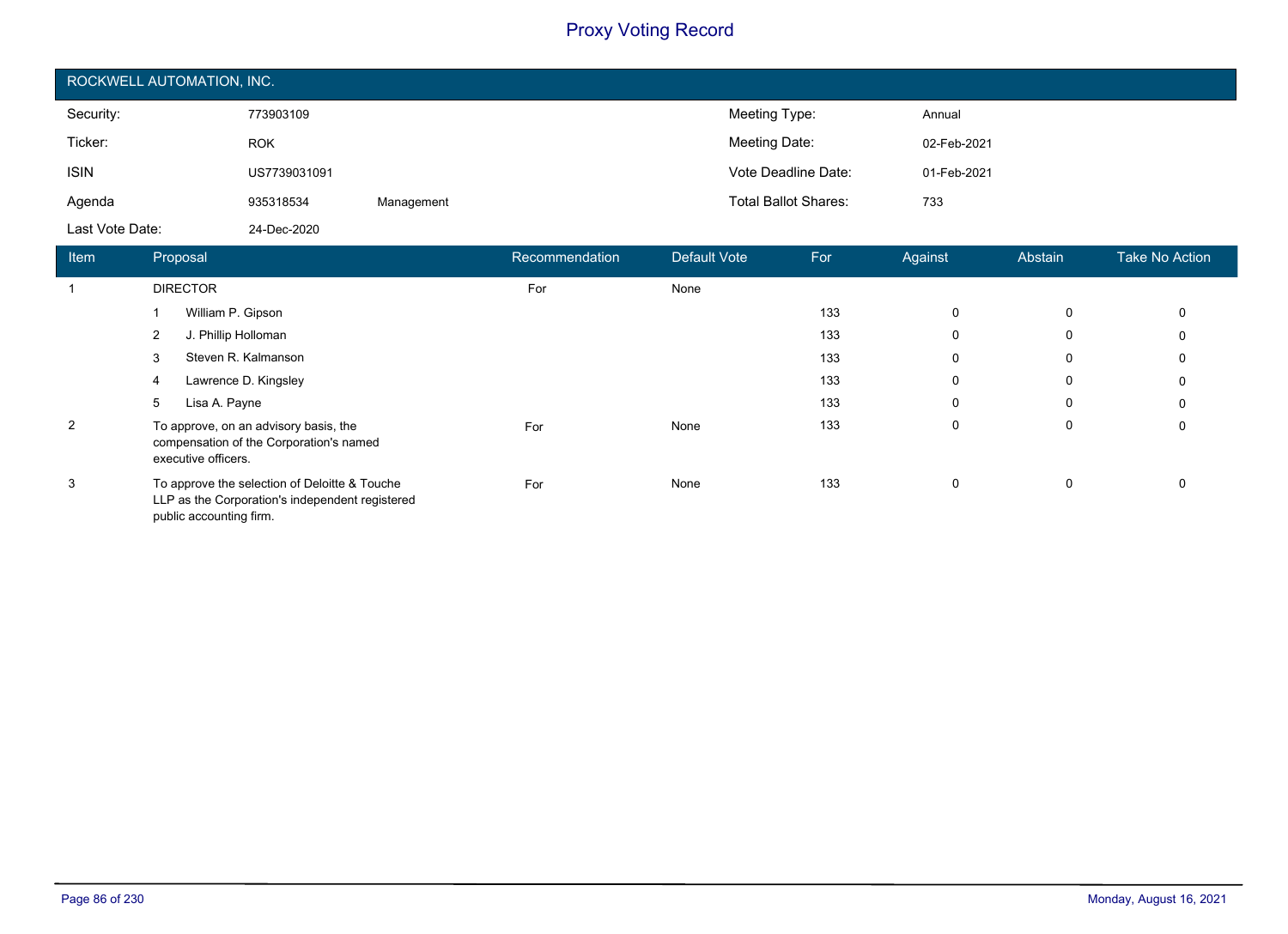| <b>ACCENTURE PLC</b> |              |            |                             |             |
|----------------------|--------------|------------|-----------------------------|-------------|
| Security:            | G1151C101    |            | Meeting Type:               | Annual      |
| Ticker:              | <b>ACN</b>   |            | Meeting Date:               | 03-Feb-2021 |
| <b>ISIN</b>          | IE00B4BNMY34 |            | Vote Deadline Date:         | 02-Feb-2021 |
| Agenda               | 935318128    | Management | <b>Total Ballot Shares:</b> | 33441       |
| Last Vote Date:      | 18-Dec-2020  |            |                             |             |

| Item           | Proposal                                                                                                                                                                                                                                     | Recommendation | <b>Default Vote</b> | For | Against      | Abstain     | <b>Take No Action</b> |
|----------------|----------------------------------------------------------------------------------------------------------------------------------------------------------------------------------------------------------------------------------------------|----------------|---------------------|-----|--------------|-------------|-----------------------|
| $\mathbf{1}$   | Appointment of Director: Jaime Ardila                                                                                                                                                                                                        | For            | None                | 732 | $\mathsf{O}$ | $\mathbf 0$ | $\Omega$              |
| $\overline{2}$ | Appointment of Director: Herbert Hainer                                                                                                                                                                                                      | For            | None                | 732 | 0            | 0           | $\Omega$              |
| 3              | Appointment of Director: Nancy McKinstry                                                                                                                                                                                                     | For            | None                | 732 | 0            | 0           | $\Omega$              |
| 4              | Appointment of Director: Beth E. Mooney                                                                                                                                                                                                      | For            | None                | 732 | $\mathbf 0$  | $\mathbf 0$ | $\mathbf{0}$          |
| 5              | Appointment of Director: Gilles C. Pélisson                                                                                                                                                                                                  | For            | None                | 732 | $\mathbf 0$  | $\mathbf 0$ | $\mathbf{0}$          |
| 6              | Appointment of Director: Paula A. Price                                                                                                                                                                                                      | For            | None                | 732 | $\mathbf 0$  | $\mathbf 0$ | $\Omega$              |
| $\overline{7}$ | Appointment of Director: Venkata (Murthy)<br>Renduchintala                                                                                                                                                                                   | For            | None                | 732 | $\mathbf 0$  | 0           | $\Omega$              |
| 8              | Appointment of Director: David Rowland                                                                                                                                                                                                       | For            | None                | 732 | $\mathbf 0$  | $\mathbf 0$ | $\Omega$              |
| 9              | Appointment of Director: Arun Sarin                                                                                                                                                                                                          | For            | None                | 732 | 0            | $\Omega$    | $\Omega$              |
| 10             | Appointment of Director: Julie Sweet                                                                                                                                                                                                         | For            | None                | 732 | 0            | 0           | $\Omega$              |
| 11             | Appointment of Director: Frank K. Tang                                                                                                                                                                                                       | For            | None                | 732 | $\mathbf 0$  | 0           | $\Omega$              |
| 12             | Appointment of Director: Tracey T. Travis                                                                                                                                                                                                    | For            | None                | 732 | $\mathbf 0$  | $\mathbf 0$ | $\Omega$              |
| 13             | To approve, in a non-binding vote, the<br>compensation of our named executive officers.                                                                                                                                                      | For            | None                | 732 | $\mathbf 0$  | $\Omega$    | $\Omega$              |
| 14             | To ratify, in a non-binding vote, the appointment<br>of KPMG LLP ("KPMG") as independent auditors<br>of Accenture and to authorize, in a binding vote,<br>the Audit Committee of the Board of Directors to<br>determine KPMG's remuneration. | For            | None                | 732 | $\mathbf 0$  | $\Omega$    | $\Omega$              |
| 15             | To grant the Board of Directors the authority to<br>issue shares under Irish law.                                                                                                                                                            | For            | None                | 732 | $\mathbf 0$  | $\Omega$    | $\Omega$              |
| 16             | To grant the Board of Directors the authority to<br>opt-out of pre-emption rights under Irish law.                                                                                                                                           | For            | None                | 732 | 0            | 0           | $\mathbf{0}$          |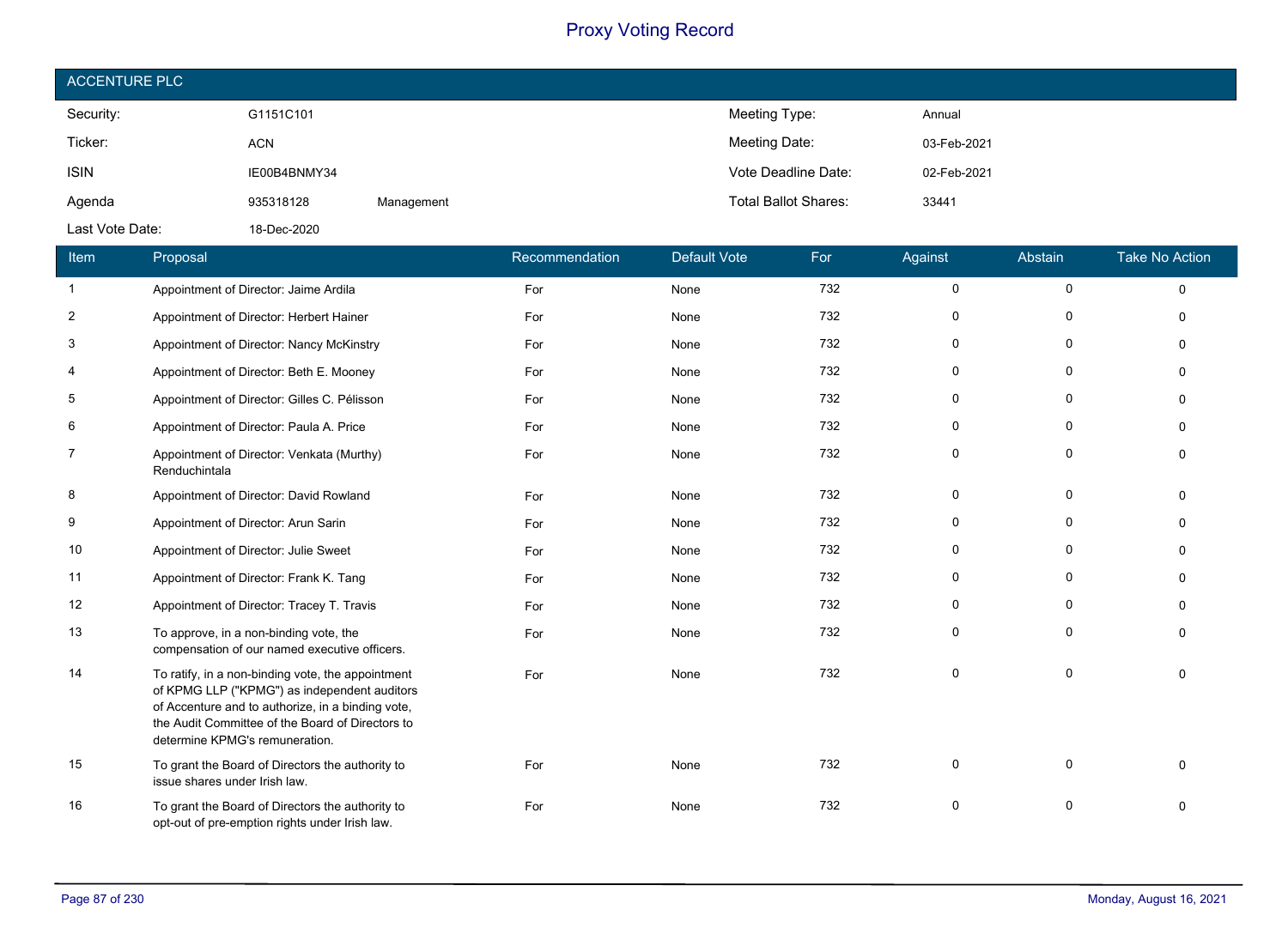| Item | Proposal                                                                                                                       | Recommendation | Default Vote | For | Against | Abstain | <b>Take No Action</b> |
|------|--------------------------------------------------------------------------------------------------------------------------------|----------------|--------------|-----|---------|---------|-----------------------|
| 17   | To determine the price range at which Accenture<br>can re-allot shares that it acquires as treasury<br>shares under Irish law. | For            | None         | 732 |         |         |                       |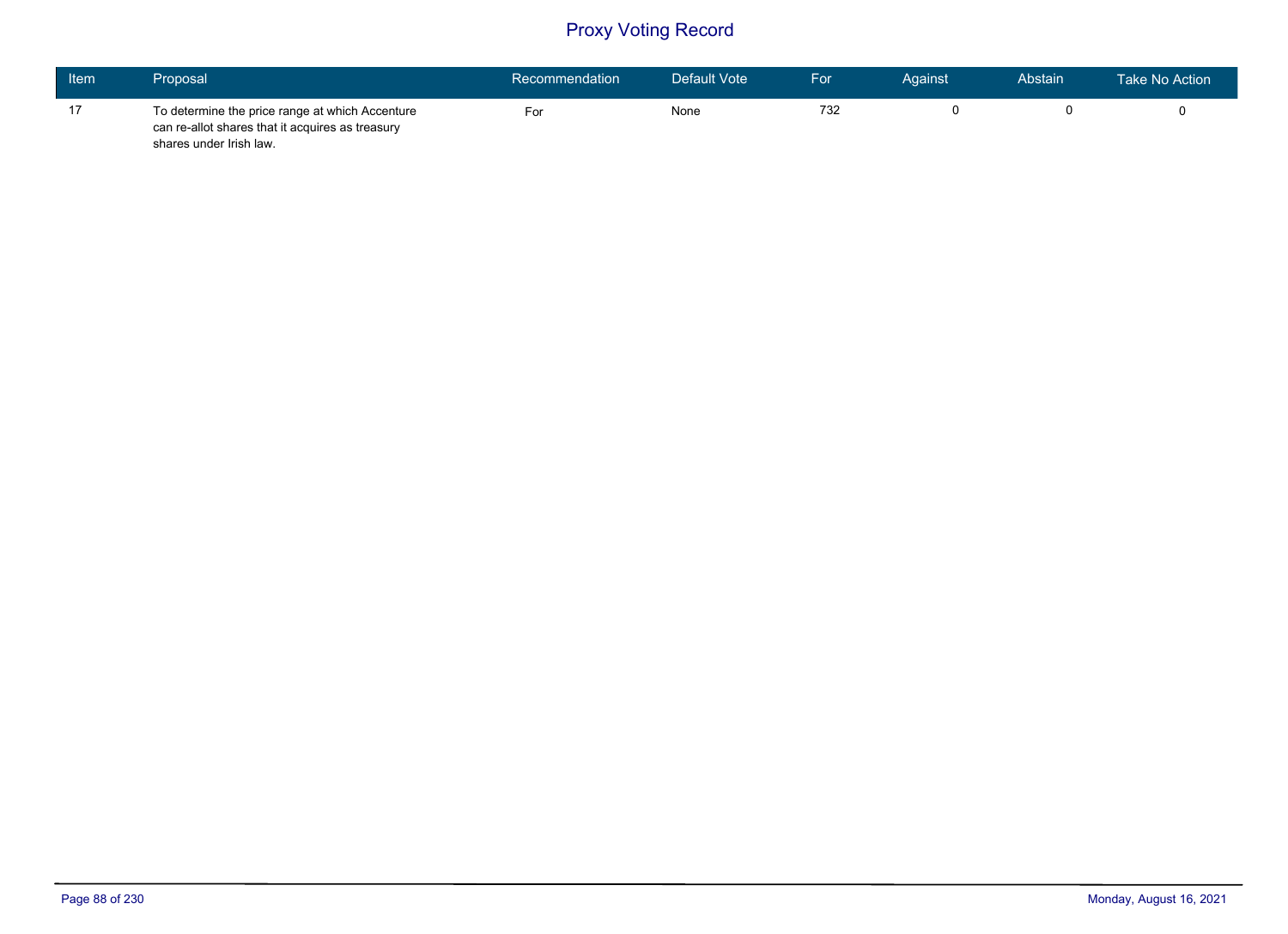| ATMOS ENERGY CORPORATION |              |            |                             |             |  |  |  |  |
|--------------------------|--------------|------------|-----------------------------|-------------|--|--|--|--|
| Security:                | 049560105    |            | Meeting Type:               | Annual      |  |  |  |  |
| Ticker:                  | <b>ATO</b>   |            | Meeting Date:               | 03-Feb-2021 |  |  |  |  |
| <b>ISIN</b>              | US0495601058 |            | Vote Deadline Date:         | 02-Feb-2021 |  |  |  |  |
| Agenda                   | 935318091    | Management | <b>Total Ballot Shares:</b> | 141         |  |  |  |  |
| Last Vote Date:          | 19-Dec-2020  |            |                             |             |  |  |  |  |

| Item           | Proposal                                                                                                                                                      | Recommendation | <b>Default Vote</b> | For | Against      | Abstain      | <b>Take No Action</b> |
|----------------|---------------------------------------------------------------------------------------------------------------------------------------------------------------|----------------|---------------------|-----|--------------|--------------|-----------------------|
| $\mathbf{1}$   | Election Of Director: J. Kevin Akers                                                                                                                          | For            | None                | 141 | $\mathbf 0$  | 0            | $\Omega$              |
| $\overline{2}$ | Election Of Director: Robert W. Best                                                                                                                          | For            | None                | 141 | $\mathbf 0$  | 0            | $\Omega$              |
| 3              | Election Of Director: Kim R. Cocklin                                                                                                                          | For            | None                | 141 | 0            | 0            | $\Omega$              |
| 4              | Election Of Director: Kelly H. Compton                                                                                                                        | For            | None                | 141 | 0            | $\mathbf 0$  | $\Omega$              |
| 5              | Election Of Director: Sean Donohue                                                                                                                            | For            | None                | 141 | $\mathbf{0}$ | $\mathbf 0$  | $\Omega$              |
| 6              | Election Of Director: Rafael G. Garza                                                                                                                         | For            | None                | 141 | $\mathbf{0}$ | $\mathbf 0$  | $\Omega$              |
| 7              | Election Of Director: Richard K. Gordon                                                                                                                       | For            | None                | 141 | 0            | 0            | $\Omega$              |
| 8              | Election Of Director: Robert C. Grable                                                                                                                        | For            | None                | 141 | 0            | 0            | $\Omega$              |
| 9              | Election Of Director: Nancy K. Quinn                                                                                                                          | For            | None                | 141 | 0            | 0            | $\Omega$              |
| 10             | Election Of Director: Richard A. Sampson                                                                                                                      | For            | None                | 141 | $\mathbf 0$  | $\mathbf 0$  | $\Omega$              |
| 11             | Election Of Director: Stephen R. Springer                                                                                                                     | For            | None                | 141 | $\mathbf 0$  | $\mathbf{0}$ | $\Omega$              |
| 12             | Election Of Director: Diana J. Walters                                                                                                                        | For            | None                | 141 | $\mathbf{0}$ | $\Omega$     | $\Omega$              |
| 13             | Election Of Director: Richard Ware II                                                                                                                         | For            | None                | 141 | $\mathbf 0$  | $\Omega$     | $\Omega$              |
| 14             | Election Of Director: Frank Yoho                                                                                                                              | For            | None                | 141 | $\mathbf{0}$ | $\Omega$     | $\Omega$              |
| 15             | Proposal to amend the Company's 1998 Long-<br>Term Incentive Plan.                                                                                            | For            | None                | 141 | $\mathbf 0$  | $\mathbf 0$  | $\Omega$              |
| 16             | Proposal to ratify the appointment of Ernst &<br>Young LLP as the Company's independent<br>registered public accounting firm for fiscal 2021.                 | For            | None                | 141 | 0            | $\mathbf{0}$ | $\Omega$              |
| 17             | Proposal for an advisory vote by shareholders to<br>approve the compensation of the Company's<br>named executive officers for fiscal 2020 ("Say-on-<br>Pay"). | For            | None                | 141 | 0            | 0            | $\Omega$              |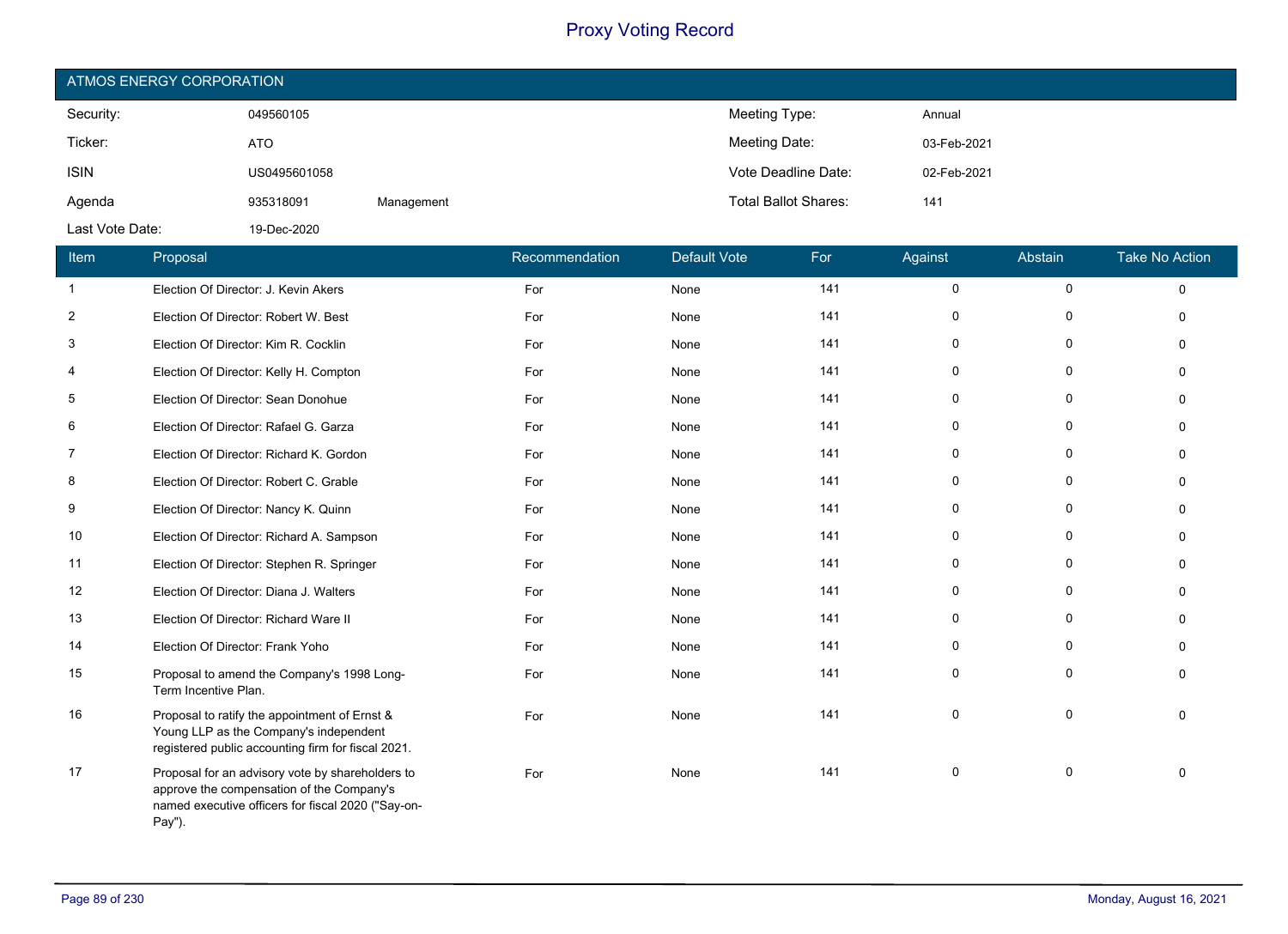| TYSON FOODS, INC. |              |            |                             |             |  |  |  |  |
|-------------------|--------------|------------|-----------------------------|-------------|--|--|--|--|
| Security:         | 902494103    |            | Meeting Type:               | Annual      |  |  |  |  |
| Ticker:           | <b>TSN</b>   |            | Meeting Date:               | 11-Feb-2021 |  |  |  |  |
| <b>ISIN</b>       | US9024941034 |            | Vote Deadline Date:         | 10-Feb-2021 |  |  |  |  |
| Agenda            | 935320476    | Management | <b>Total Ballot Shares:</b> | 335         |  |  |  |  |
| Last Vote Date:   | 25-Dec-2020  |            |                             |             |  |  |  |  |

| Item           | Proposal                                                                                                                                                        | Recommendation | <b>Default Vote</b> | For      | Against     | Abstain      | <b>Take No Action</b> |
|----------------|-----------------------------------------------------------------------------------------------------------------------------------------------------------------|----------------|---------------------|----------|-------------|--------------|-----------------------|
| $\mathbf{1}$   | Election of Director: John H. Tyson                                                                                                                             | For            | None                | 335      | $\pmb{0}$   | 0            | $\Omega$              |
| $\overline{2}$ | Election of Director: Les R. Baledge                                                                                                                            | For            | None                | 335      | 0           | $\Omega$     | $\Omega$              |
| 3              | Election of Director: Gaurdie E. Banister Jr.                                                                                                                   | For            | None                | 335      | $\Omega$    | $\mathbf{0}$ | $\Omega$              |
| 4              | Election of Director: Dean Banks                                                                                                                                | For            | None                | 335      | $\mathbf 0$ | 0            | $\Omega$              |
| 5              | Election of Director: Mike Beebe                                                                                                                                | For            | None                | 335      | 0           | $\mathbf{0}$ |                       |
| 6              | Election of Director: Maria Claudia Borras                                                                                                                      | For            | None                | 335      | 0           | 0            |                       |
| 7              | Election of Director: David J. Bronczek                                                                                                                         | For            | None                | 335      | $\Omega$    | $\mathbf{0}$ | $\Omega$              |
| 8              | Election of Director: Mikel A. Durham                                                                                                                           | For            | None                | 335      | $\Omega$    | 0            |                       |
| 9              | Election of Director: Jonathan D. Mariner                                                                                                                       | For            | None                | 335      | $\Omega$    | $\Omega$     |                       |
| 10             | Election of Director: Kevin M. McNamara                                                                                                                         | For            | None                | 335      | 0           | $\mathbf{0}$ |                       |
| 11             | Election of Director: Cheryl S. Miller                                                                                                                          | For            | None                | 335      | 0           | 0            |                       |
| 12             | Election of Director: Jeffrey K. Schomburger                                                                                                                    | For            | None                | 335      | $\Omega$    | 0            | $\Omega$              |
| 13             | Election of Director: Robert Thurber                                                                                                                            | For            | None                | 335      | 0           | $\mathbf{0}$ | O                     |
| 14             | Election of Director: Barbara A. Tyson                                                                                                                          | For            | None                | 335      | $\Omega$    | $\mathbf{0}$ | ŋ                     |
| 15             | Election of Director: Noel White                                                                                                                                | For            | None                | 335      | $\Omega$    | $\mathbf 0$  | $\Omega$              |
| 16             | To ratify the selection of PricewaterhouseCoopers<br>LLP as the independent registered public<br>accounting firm for the fiscal year ending October<br>2, 2021. | For            | None                | 335      | $\Omega$    | $\Omega$     | $\Omega$              |
| 17             | To approve the amendment and restatement of<br>the Tyson Foods, Inc. 2000 Stock Incentive Plan.                                                                 | For            | None                | 335      | $\Omega$    | $\mathbf 0$  | $\Omega$              |
| 18             | Shareholder proposal to request a report<br>regarding human rights due diligence.                                                                               | Against        | None                | 0        | 335         | $\mathbf 0$  |                       |
| 19             | Shareholder proposal regarding share voting.                                                                                                                    | Against        | None                | $\Omega$ | 335         | $\Omega$     | $\Omega$              |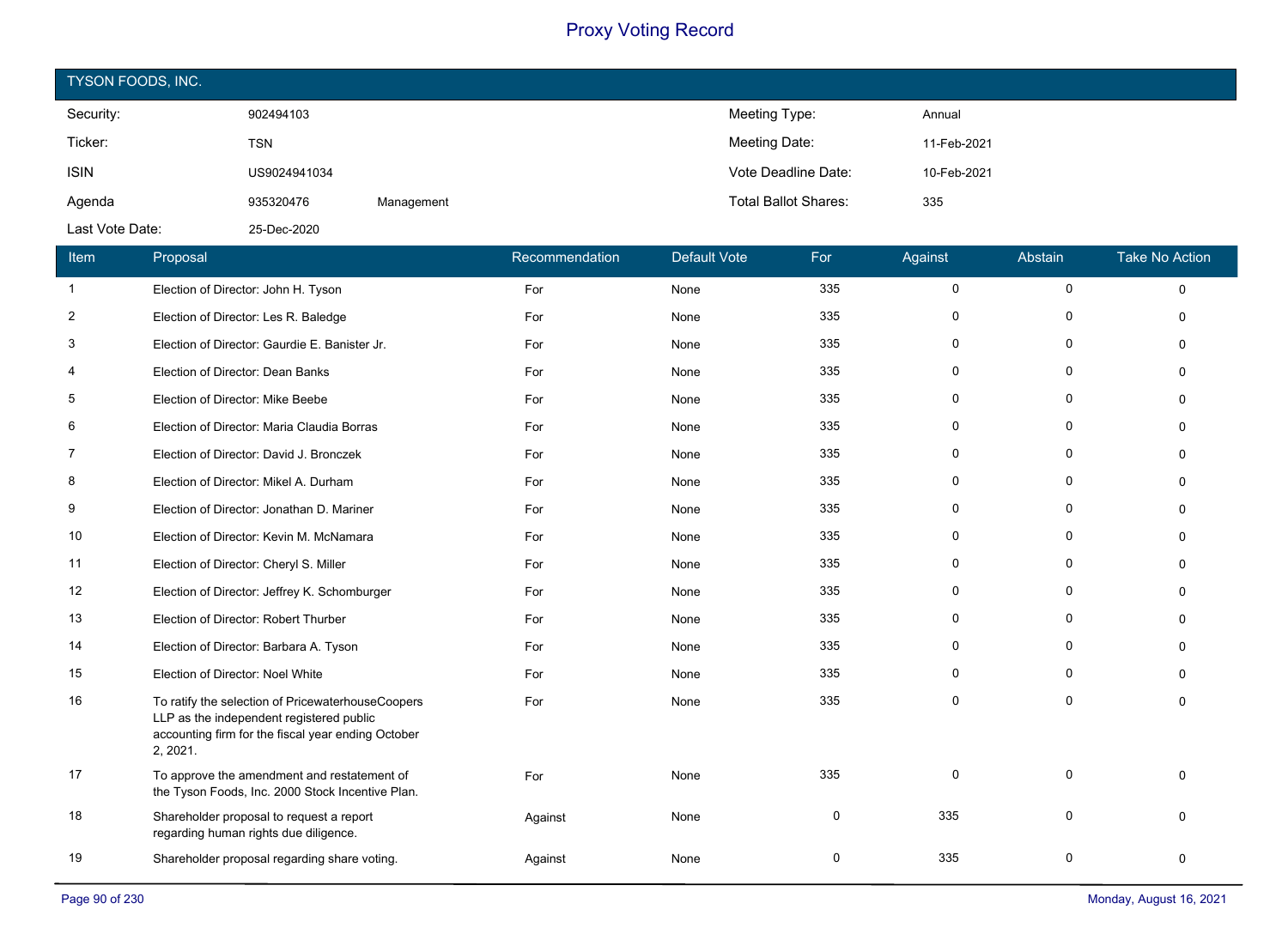| <b>Item</b> | Proposal                                                                                                                                                                                  | Recommendation | Default Vote | For | Against | Abstain | Take No Action |
|-------------|-------------------------------------------------------------------------------------------------------------------------------------------------------------------------------------------|----------------|--------------|-----|---------|---------|----------------|
| 20          | Shareholder proposal to request a report<br>disclosing the policy and procedures,<br>expenditures, and other activities related to<br>lobbying and grassroots lobbying<br>communications. | Against        | None         |     | 335     |         |                |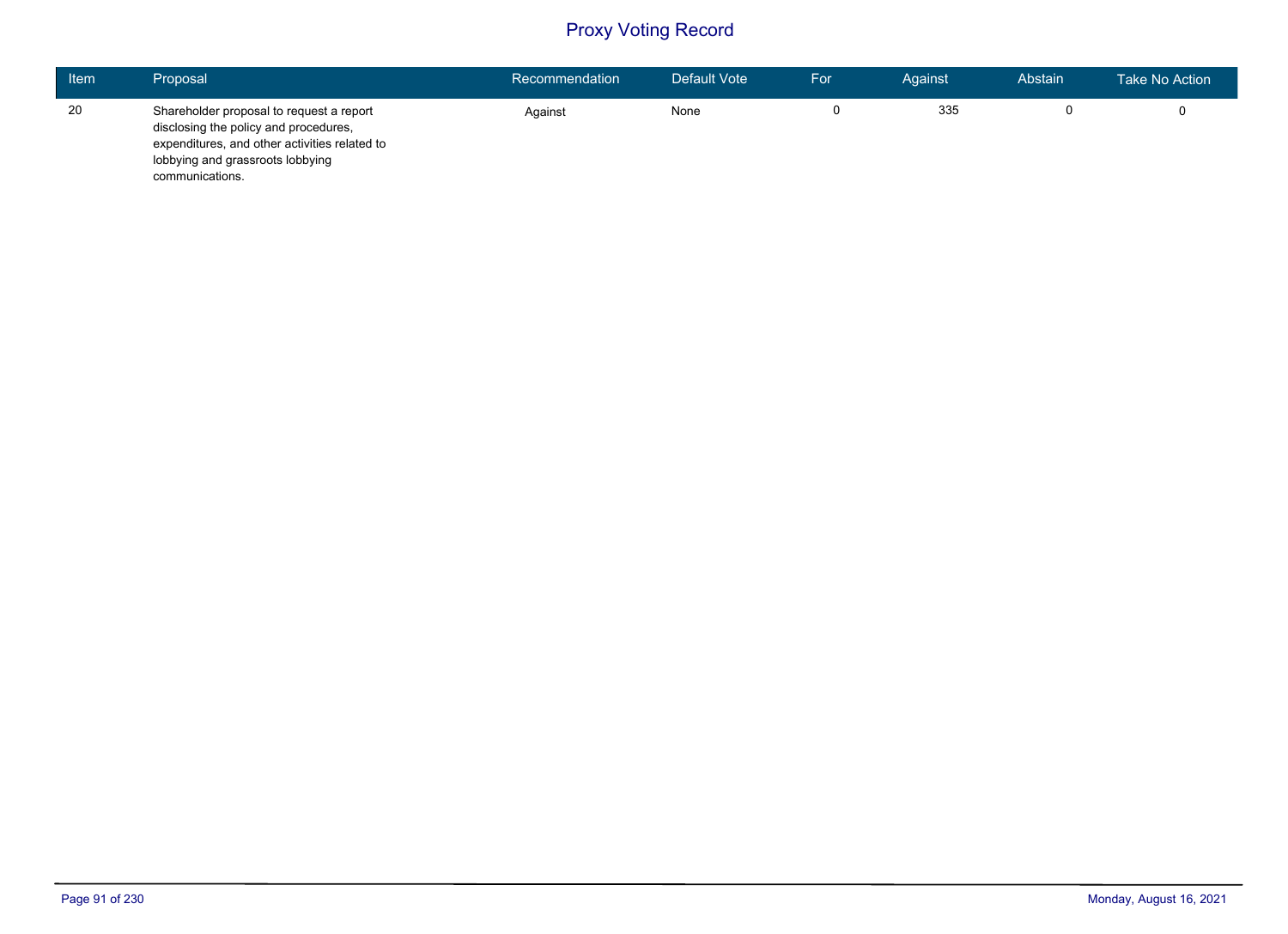| RAYMOND JAMES FINANCIAL, INC. |              |            |                             |             |  |  |  |  |
|-------------------------------|--------------|------------|-----------------------------|-------------|--|--|--|--|
| Security:                     | 754730109    |            | Meeting Type:               | Annual      |  |  |  |  |
| Ticker:                       | <b>RJF</b>   |            | Meeting Date:               | 18-Feb-2021 |  |  |  |  |
| <b>ISIN</b>                   | US7547301090 |            | Vote Deadline Date:         | 17-Feb-2021 |  |  |  |  |
| Agenda                        | 935322898    | Management | <b>Total Ballot Shares:</b> | 729         |  |  |  |  |
| Last Vote Date:               | 09-Jan-2021  |            |                             |             |  |  |  |  |

| Item           | <b>Proposal</b>                                                                                             | Recommendation | Default Vote | For | Against     | Abstain | <b>Take No Action</b> |
|----------------|-------------------------------------------------------------------------------------------------------------|----------------|--------------|-----|-------------|---------|-----------------------|
| -1             | Election of Director: Charles G. von Arentschildt                                                           | For            | None         | 141 | 0           | 0       | $\mathbf 0$           |
| $\overline{2}$ | Election of Director: Marlene Debel                                                                         | For            | None         | 141 | 0           | 0       | $\Omega$              |
| 3              | Election of Director: Robert M. Dutkowsky                                                                   | For            | None         | 141 | 0           | 0       | $\Omega$              |
| 4              | Election of Director: Jeffrey N. Edwards                                                                    | For            | None         | 141 | 0           | 0       | $\Omega$              |
| 5              | Election of Director: Benjamin C. Esty                                                                      | For            | None         | 141 | 0           | 0       | $\Omega$              |
| 6              | Election of Director: Anne Gates                                                                            | For            | None         | 141 | 0           | 0       | $\Omega$              |
| $\overline{7}$ | Election of Director: Francis S. Godbold                                                                    | For            | None         | 141 | $\mathbf 0$ | 0       | $\Omega$              |
| 8              | Election of Director: Thomas A. James                                                                       | For            | None         | 141 | 0           | 0       | $\Omega$              |
| 9              | Election of Director: Gordon L. Johnson                                                                     | For            | None         | 141 | 0           | 0       | 0                     |
| 10             | Election of Director: Roderick C. McGeary                                                                   | For            | None         | 141 | 0           | 0       | $\Omega$              |
| 11             | Election of Director: Paul C. Reilly                                                                        | For            | None         | 141 | 0           | 0       | $\Omega$              |
| 12             | Election of Director: Raj Seshadri                                                                          | For            | None         | 141 | $\mathbf 0$ | 0       | $\Omega$              |
| 13             | Election of Director: Susan N. Story                                                                        | For            | None         | 141 | 0           | 0       | $\Omega$              |
| 14             | Advisory vote to approve executive<br>compensation.                                                         | For            | None         | 141 | $\mathbf 0$ | 0       | $\Omega$              |
| 15             | To ratify the appointment of KPMG LLP as the<br>Company's independent registered public<br>accounting firm. | For            | None         | 141 | 0           | 0       | $\Omega$              |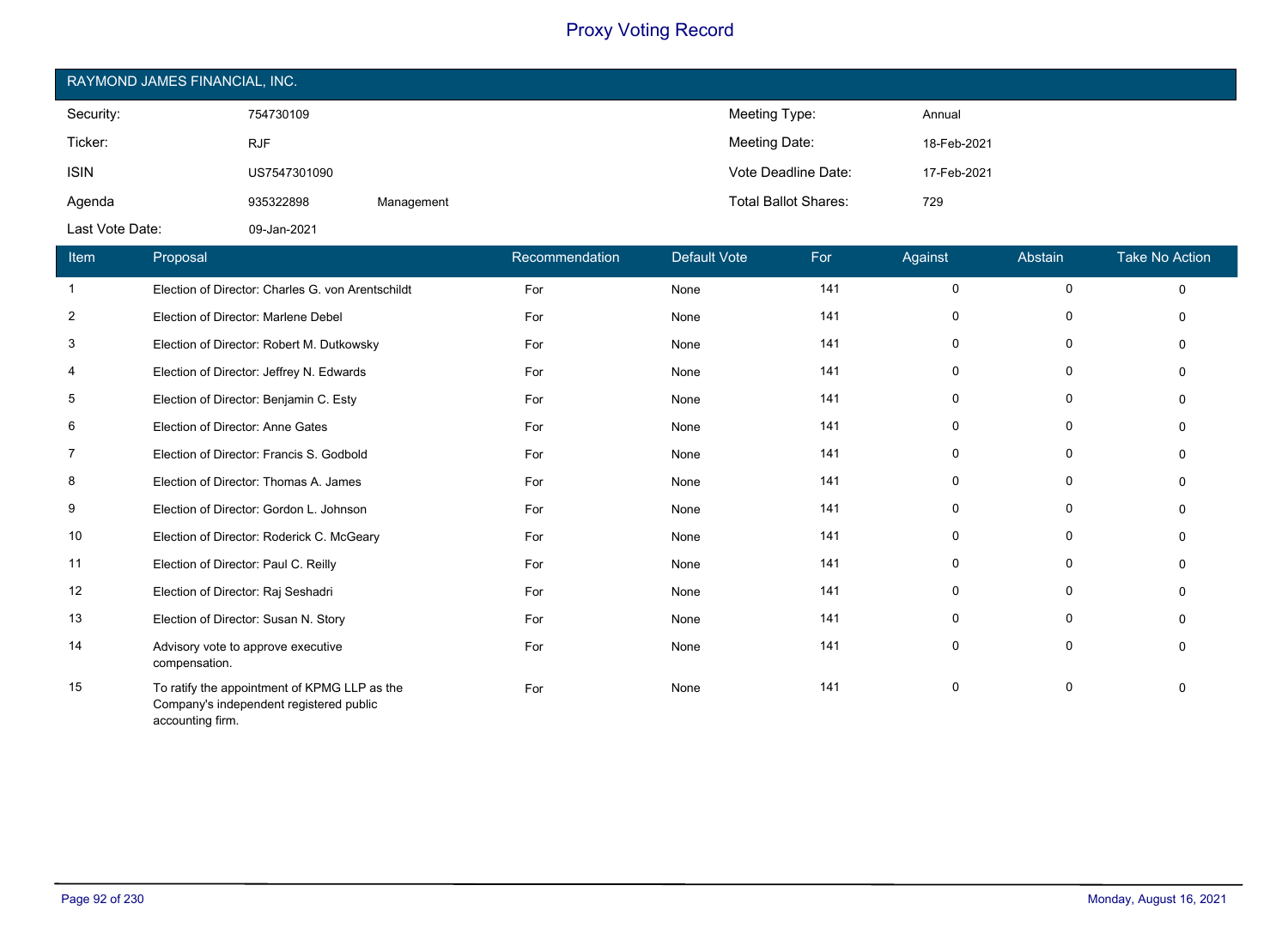| APPLE INC.      |              |            |                             |             |
|-----------------|--------------|------------|-----------------------------|-------------|
| Security:       | 037833100    |            | Meeting Type:               | Annual      |
| Ticker:         | AAPL         |            | Meeting Date:               | 23-Feb-2021 |
| <b>ISIN</b>     | US0378331005 |            | Vote Deadline Date:         | 22-Feb-2021 |
| Agenda          | 935323167    | Management | <b>Total Ballot Shares:</b> | 306912      |
| Last Vote Date: | 07-Jan-2021  |            |                             |             |

| Item           | <b>Proposal</b>                                                                                                                      | Recommendation | Default Vote | For   | Against     | Abstain  | <b>Take No Action</b> |
|----------------|--------------------------------------------------------------------------------------------------------------------------------------|----------------|--------------|-------|-------------|----------|-----------------------|
| -1             | Election of Director: James Bell                                                                                                     | For            | None         | 20412 | 0           | 0        | $\Omega$              |
| $\overline{2}$ | Election of Director: Tim Cook                                                                                                       | For            | None         | 20412 | 0           | 0        | $\Omega$              |
| 3              | Election of Director: Al Gore                                                                                                        | For            | None         | 20412 | 0           | 0        |                       |
| 4              | Election of Director: Andrea Jung                                                                                                    | For            | None         | 20412 | $\Omega$    | $\Omega$ | n                     |
| 5              | Election of Director: Art Levinson                                                                                                   | For            | None         | 20412 | 0           | 0        |                       |
| 6              | Election of Director: Monica Lozano                                                                                                  | For            | None         | 20412 | 0           | 0        |                       |
| 7              | Election of Director: Ron Sugar                                                                                                      | For            | None         | 20412 | 0           | 0        |                       |
| 8              | Election of Director: Sue Wagner                                                                                                     | For            | None         | 20412 | 0           | 0        | $\Omega$              |
| 9              | Ratification of the appointment of Ernst & Young<br>LLP as Apple's independent registered public<br>accounting firm for fiscal 2021. | For            | None         | 20412 | 0           | 0        | ∩                     |
| 10             | Advisory vote to approve executive<br>compensation.                                                                                  | For            | None         | 20412 | $\mathbf 0$ | 0        | $\Omega$              |
| 11             | A shareholder proposal entitled "Shareholder<br>Proxy Access Amendments".                                                            | Against        | None         | 0     | 20412       | 0        | $\Omega$              |
| 12             | A shareholder proposal entitled "Shareholder<br>Proposal to Improve Executive Compensation<br>Program".                              | Against        | None         | 0     | 20412       | 0        | $\Omega$              |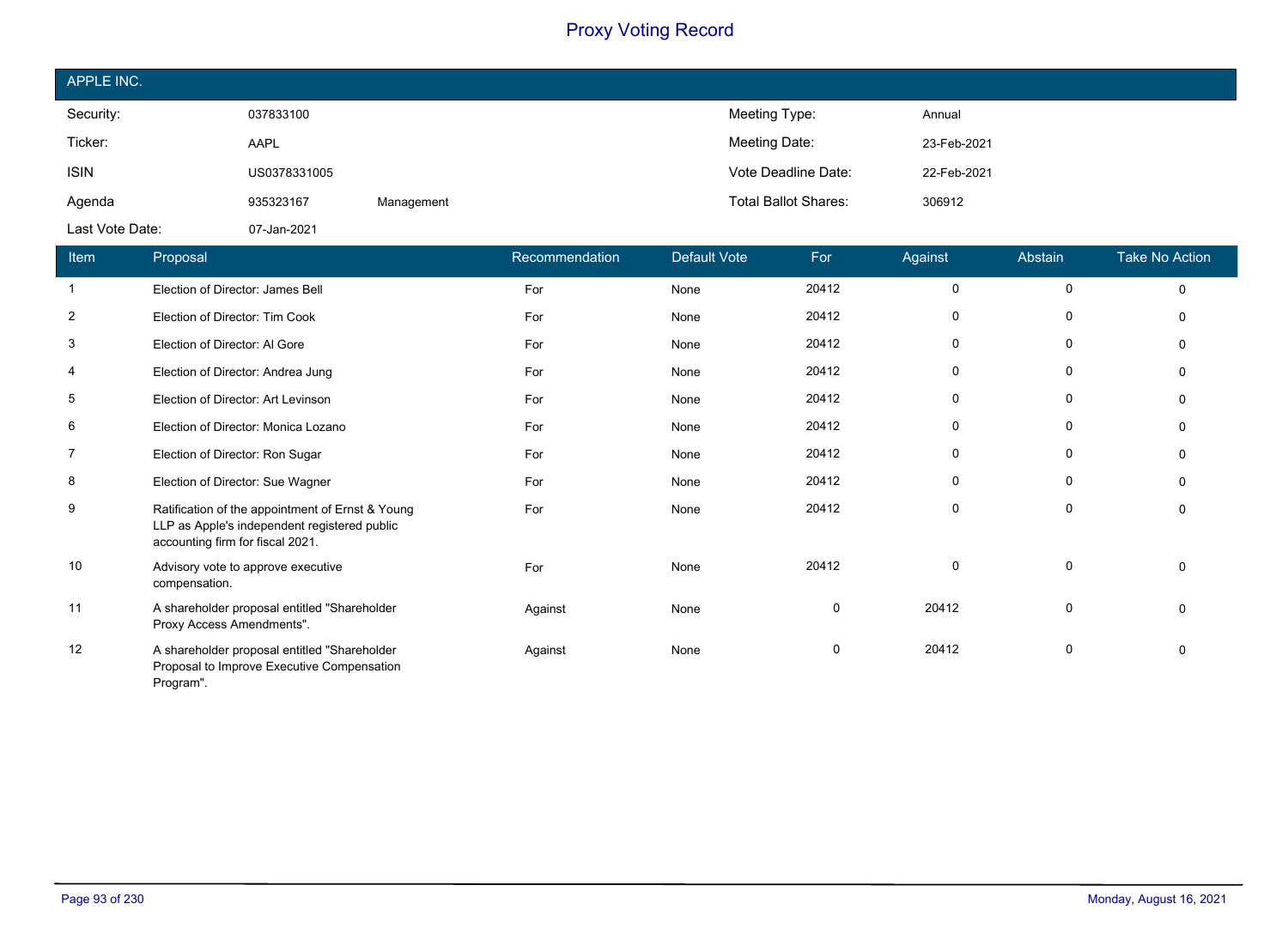| <b>DEERE &amp; COMPANY</b> |              |            |                             |             |  |  |  |  |
|----------------------------|--------------|------------|-----------------------------|-------------|--|--|--|--|
| Security:                  | 244199105    |            | Meeting Type:               | Annual      |  |  |  |  |
| Ticker:                    | DE           |            | Meeting Date:               | 24-Feb-2021 |  |  |  |  |
| <b>ISIN</b>                | US2441991054 |            | Vote Deadline Date:         | 23-Feb-2021 |  |  |  |  |
| Agenda                     | 935323143    | Management | <b>Total Ballot Shares:</b> | 382         |  |  |  |  |
| Last Vote Date:            | 12-Jan-2021  |            |                             |             |  |  |  |  |

| Item           | Proposal                                                                                      | Recommendation | <b>Default Vote</b> | For | Against  | Abstain     | <b>Take No Action</b> |
|----------------|-----------------------------------------------------------------------------------------------|----------------|---------------------|-----|----------|-------------|-----------------------|
|                | Election of Director: Tamra A. Erwin                                                          | For            | None                | 382 | $\Omega$ | $\mathbf 0$ | $\Omega$              |
| $\overline{2}$ | Election of Director: Alan C. Heuberger                                                       | For            | None                | 382 | $\Omega$ |             |                       |
| 3              | Election of Director: Charles O. Holliday, Jr.                                                | For            | None                | 382 | ŋ        | 0           |                       |
| 4              | Election of Director: Dipak C. Jain                                                           | For            | None                | 382 | 0        | 0           |                       |
| 5              | Election of Director: Michael O. Johanns                                                      | For            | None                | 382 |          | 0           |                       |
| 6              | Election of Director: Clayton M. Jones                                                        | For            | None                | 382 | 0        | 0           |                       |
| 7              | Election of Director: John C. May                                                             | For            | None                | 382 |          |             |                       |
| 8              | Election of Director: Gregory R. Page                                                         | For            | None                | 382 | $\Omega$ | 0           |                       |
| 9              | Election of Director: Sherry M. Smith                                                         | For            | None                | 382 | $\Omega$ | $\Omega$    |                       |
| 10             | Election of Director: Dmitri L. Stockton                                                      | For            | None                | 382 | $\Omega$ | $\Omega$    |                       |
| 11             | Election of Director: Sheila G. Talton                                                        | For            | None                | 382 | 0        | 0           |                       |
| 12             | Advisory vote on executive compensation.                                                      | For            | None                | 382 | ŋ        | $\Omega$    |                       |
| 13             | Ratification of the appointment of Deloitte &<br>Touche LLP as Deere's independent registered | For            | None                | 382 | 0        | 0           |                       |

public accounting firm for fiscal 2021.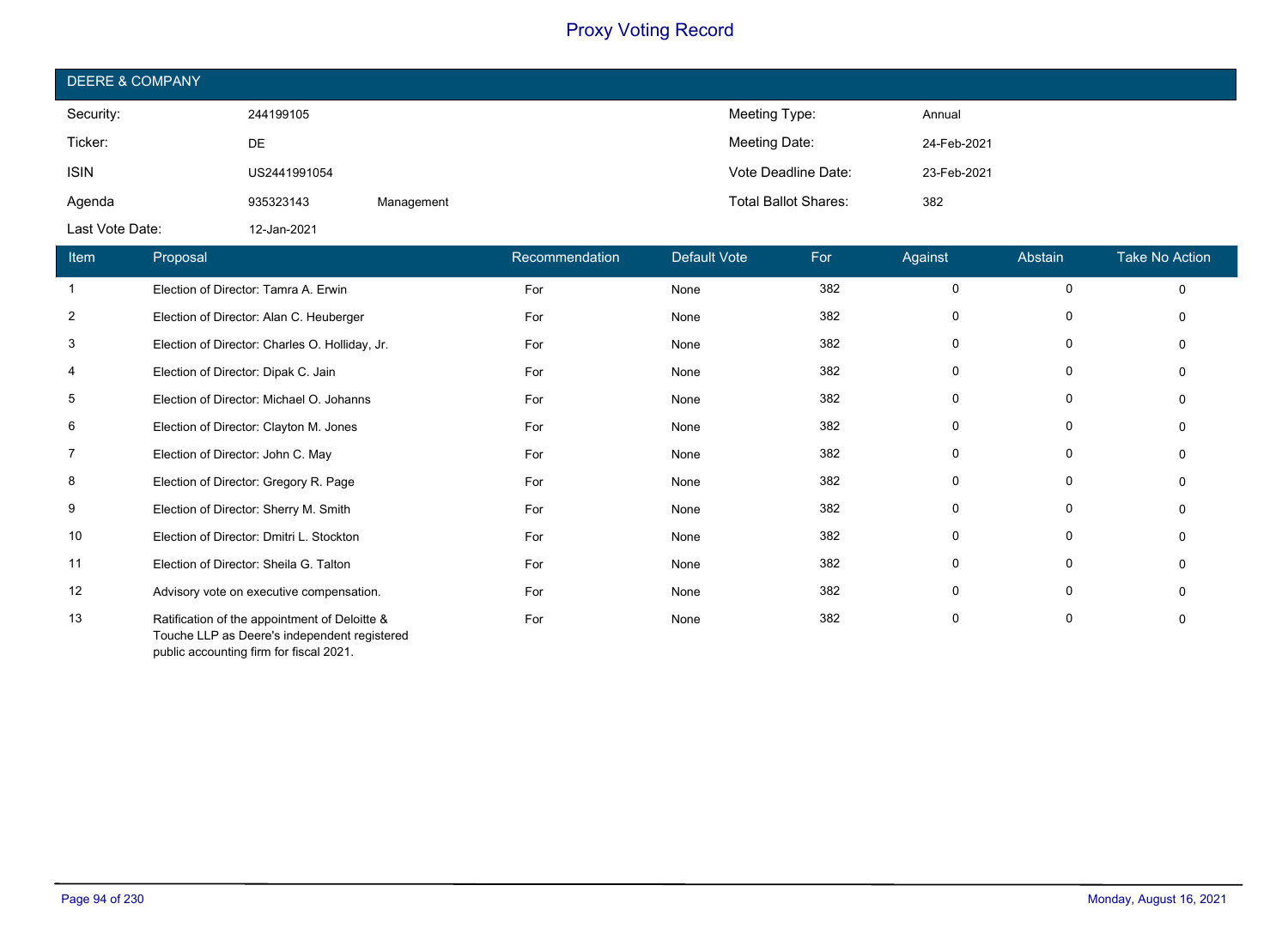| NORDSON CORPORATION |              |            |                             |             |  |  |
|---------------------|--------------|------------|-----------------------------|-------------|--|--|
| Security:           | 655663102    |            | Meeting Type:               | Annual      |  |  |
| Ticker:             | <b>NDSN</b>  |            | Meeting Date:               | 02-Mar-2021 |  |  |
| <b>ISIN</b>         | US6556631025 |            | Vote Deadline Date:         | 01-Mar-2021 |  |  |
| Agenda              | 935328232    | Management | <b>Total Ballot Shares:</b> | 70          |  |  |
| Last Vote Date:     | 23-Jan-2021  |            |                             |             |  |  |

| <b>Item</b>    | Proposal                                                                                                                                               | Recommendation | <b>Default Vote</b> | For | Against     | Abstain     | <b>Take No Action</b> |
|----------------|--------------------------------------------------------------------------------------------------------------------------------------------------------|----------------|---------------------|-----|-------------|-------------|-----------------------|
|                | <b>DIRECTOR</b>                                                                                                                                        | For            | None                |     |             |             |                       |
|                | John A. DeFord                                                                                                                                         |                |                     | 70  | 0           | $\mathbf 0$ | 0                     |
|                | Arthur L. George, Jr.<br>2                                                                                                                             |                |                     | 70  | 0           | 0           | 0                     |
|                | Frank M. Jaehnert<br>3                                                                                                                                 |                |                     | 70  | 0           | 0           | 0                     |
|                | Ginger M. Jones<br>4                                                                                                                                   |                |                     | 70  | 0           | 0           | 0                     |
|                | Jennifer A. Parmentier<br>5                                                                                                                            |                |                     | 70  | $\mathbf 0$ | 0           | 0                     |
| $\overline{2}$ | To ratify the appointment of Ernst & Young LLP<br>as our independent registered public accounting<br>firm for the fiscal year ending October 31, 2021. | For            | None                | 70  | $\mathbf 0$ | 0           | 0                     |
| 3              | Advisory vote to approve the compensation of our<br>named executive officers.                                                                          | For            | None                | 70  | $\mathbf 0$ | 0           | $\mathbf 0$           |
| 4              | To approve the Nordson Corporation 2021 Stock<br>Incentive and Award Plan.                                                                             | For            | None                | 70  | 0           | 0           | 0                     |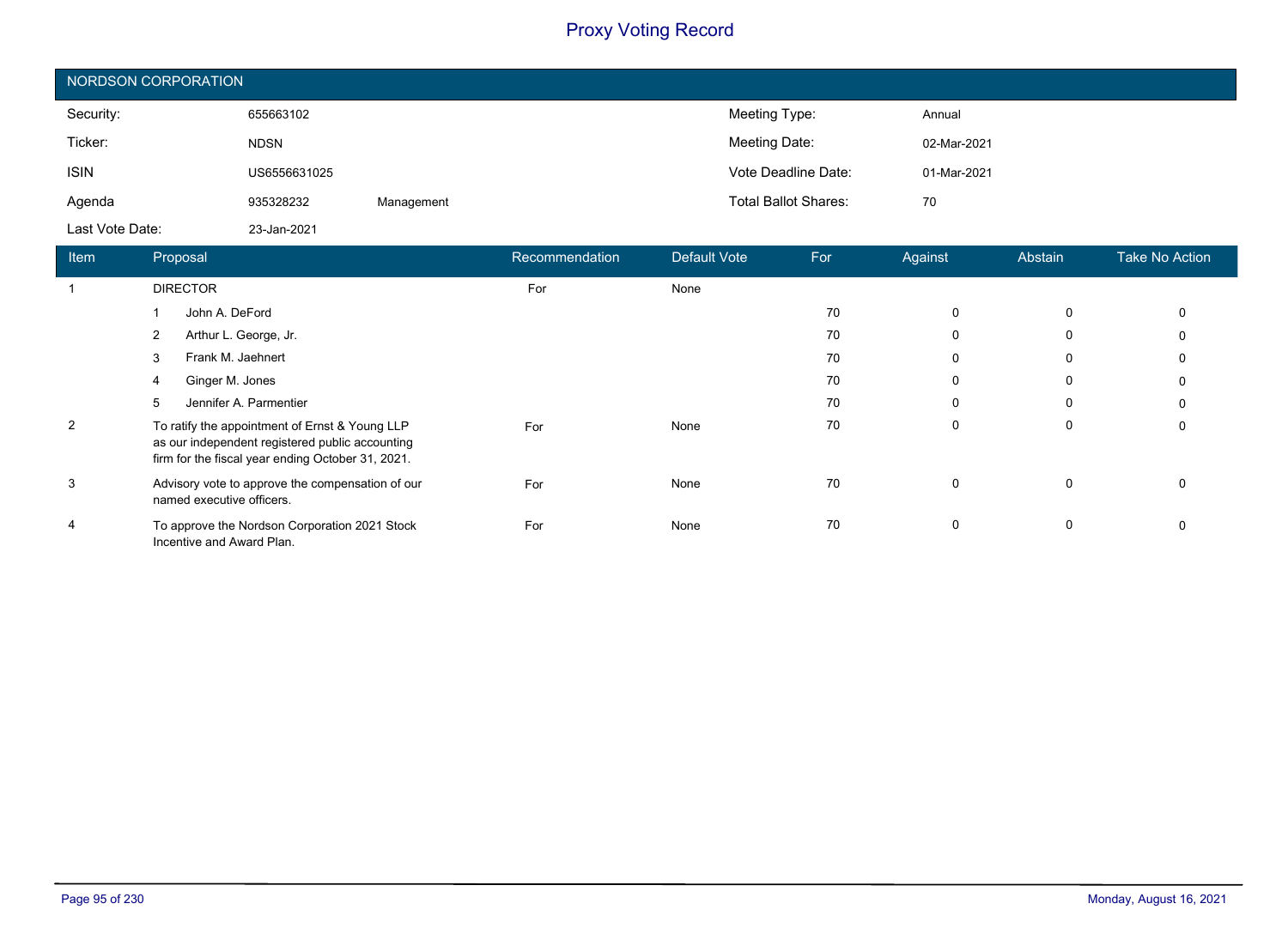| SLACK TECHNOLOGIES, INC. |              |            |                             |             |  |  |
|--------------------------|--------------|------------|-----------------------------|-------------|--|--|
| Security:                | 83088V102    |            | Meeting Type:               | Special     |  |  |
| Ticker:                  | <b>WORK</b>  |            | Meeting Date:               | 02-Mar-2021 |  |  |
| <b>ISIN</b>              | US83088V1026 |            | Vote Deadline Date:         | 01-Mar-2021 |  |  |
| Agenda                   | 935332623    | Management | <b>Total Ballot Shares:</b> | 566         |  |  |
| Last Vote Date:          | 04-Feb-2021  |            |                             |             |  |  |

| <b>Item</b>    | Proposal                                                                                                                                                                                                                                                                                                                                          | Recommendation | Default Vote | For | Against | Abstain | <b>Take No Action</b> |
|----------------|---------------------------------------------------------------------------------------------------------------------------------------------------------------------------------------------------------------------------------------------------------------------------------------------------------------------------------------------------|----------------|--------------|-----|---------|---------|-----------------------|
|                | A proposal to adopt the Agreement and Plan of<br>Merger, dated as of December 1, 2020 (as it may<br>be amended from time to time, the "merger<br>agreement"), among salesforce.com, inc., Skyline<br>Strategies I Inc., Skyline Strategies II LLC and<br>Slack Technologies, Inc. ("Slack") and approve<br>the transactions contemplated thereby. | For            | None         | 566 | 0       | 0       | 0                     |
| $\overline{2}$ | A proposal to approve, by a non-binding advisory<br>vote, certain compensation that may be paid or<br>become payable to Slack's named executive<br>officers that is based on or otherwise relates to<br>the mergers contemplated by the merger<br>agreement.                                                                                      | For            | None         | 566 | 0       | 0       | 0                     |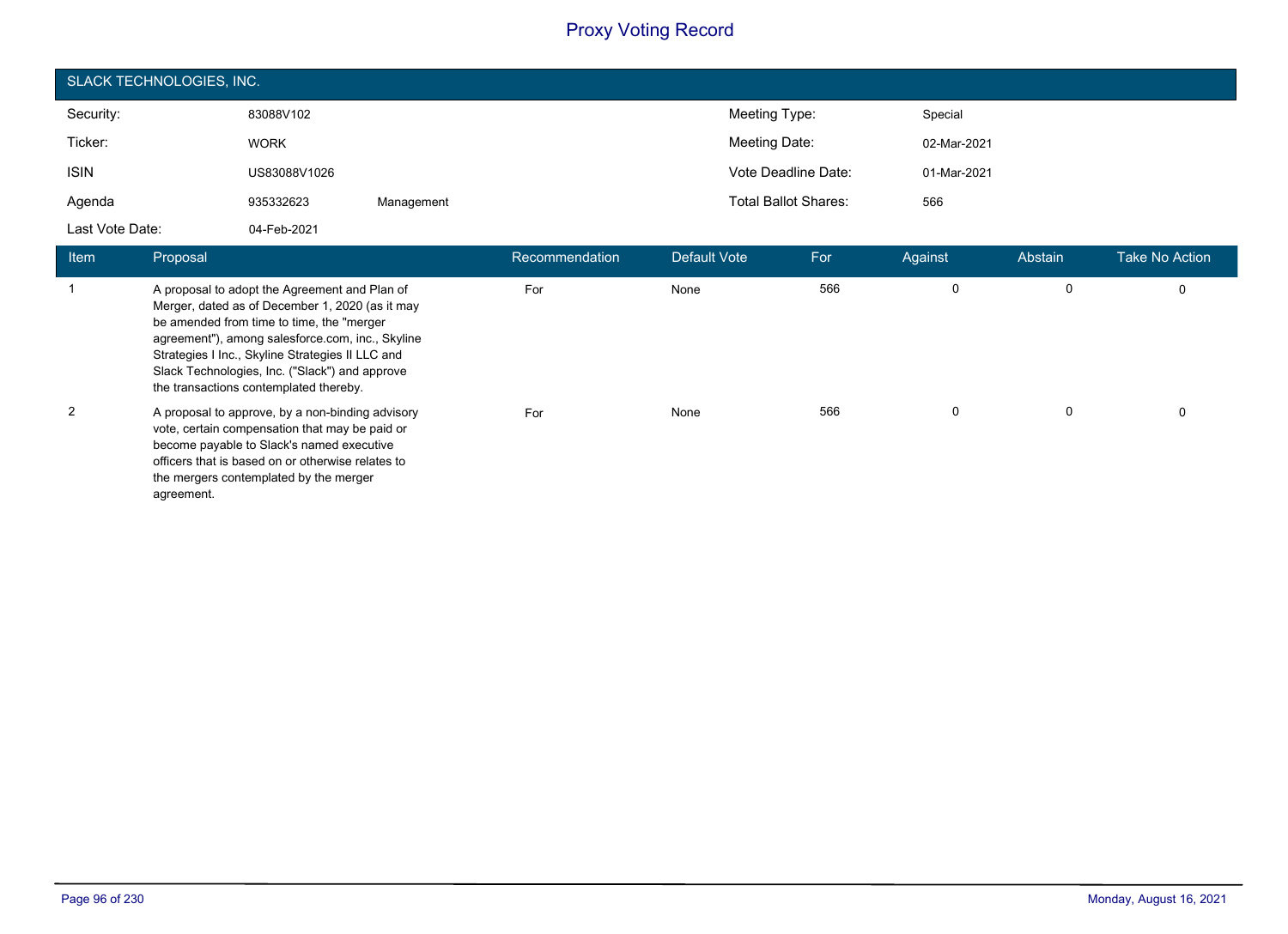| <b>FAIR ISAAC CORPORATION</b> |              |            |                             |             |  |  |
|-------------------------------|--------------|------------|-----------------------------|-------------|--|--|
| Security:                     | 303250104    |            | Meeting Type:               | Annual      |  |  |
| Ticker:                       | <b>FICO</b>  |            | Meeting Date:               | 03-Mar-2021 |  |  |
| <b>ISIN</b>                   | US3032501047 |            | Vote Deadline Date:         | 02-Mar-2021 |  |  |
| Agenda                        | 935328888    | Management | <b>Total Ballot Shares:</b> | 38          |  |  |
| Last Vote Date:               | 28-Jan-2021  |            |                             |             |  |  |

| <b>Item</b>    | Proposal                                                                                                                                                        | Recommendation | Default Vote | For | Against     | Abstain     | <b>Take No Action</b> |
|----------------|-----------------------------------------------------------------------------------------------------------------------------------------------------------------|----------------|--------------|-----|-------------|-------------|-----------------------|
| $\mathbf{1}$   | Election of Director: Braden R. Kelly                                                                                                                           | For            | None         | 38  | 0           | $\mathbf 0$ | $\mathbf 0$           |
| $\overline{2}$ | Election of Director: Fabiola R. Arredondo                                                                                                                      | For            | None         | 38  | 0           | 0           | $\Omega$              |
| 3              | Election of Director: James D. Kirsner                                                                                                                          | For            | None         | 38  | 0           | $\mathbf 0$ | $\Omega$              |
| 4              | Election of Director: William J. Lansing                                                                                                                        | For            | None         | 38  | 0           | 0           | $\Omega$              |
| 5              | Election of Director: Eva Manolis                                                                                                                               | For            | None         | 38  | $\mathbf 0$ | $\mathbf 0$ | $\Omega$              |
| 6              | Election of Director: Marc F. McMorris                                                                                                                          | For            | None         | 38  | 0           | 0           | $\mathbf{0}$          |
| $\overline{7}$ | Election of Director: Joanna Rees                                                                                                                               | For            | None         | 38  | $\mathbf 0$ | $\mathbf 0$ | $\mathbf{0}$          |
| 8              | Election of Director: David A. Rey                                                                                                                              | For            | None         | 38  | 0           | 0           | 0                     |
| 9              | To approve the 2021 Long-Term Incentive Plan.                                                                                                                   | For            | None         | 38  | 0           | 0           | $\Omega$              |
| 10             | To approve the advisory (non-binding) resolution<br>relating to the named executive officer<br>compensation as disclosed in the proxy<br>statement.             | For            | None         | 38  | $\mathbf 0$ | $\mathbf 0$ | $\Omega$              |
| 11             | To ratify the appointment of Deloitte & Touche<br>LLP as our independent registered public<br>accounting firm for the fiscal year ending<br>September 30, 2021. | For            | None         | 38  | $\mathbf 0$ | 0           | $\Omega$              |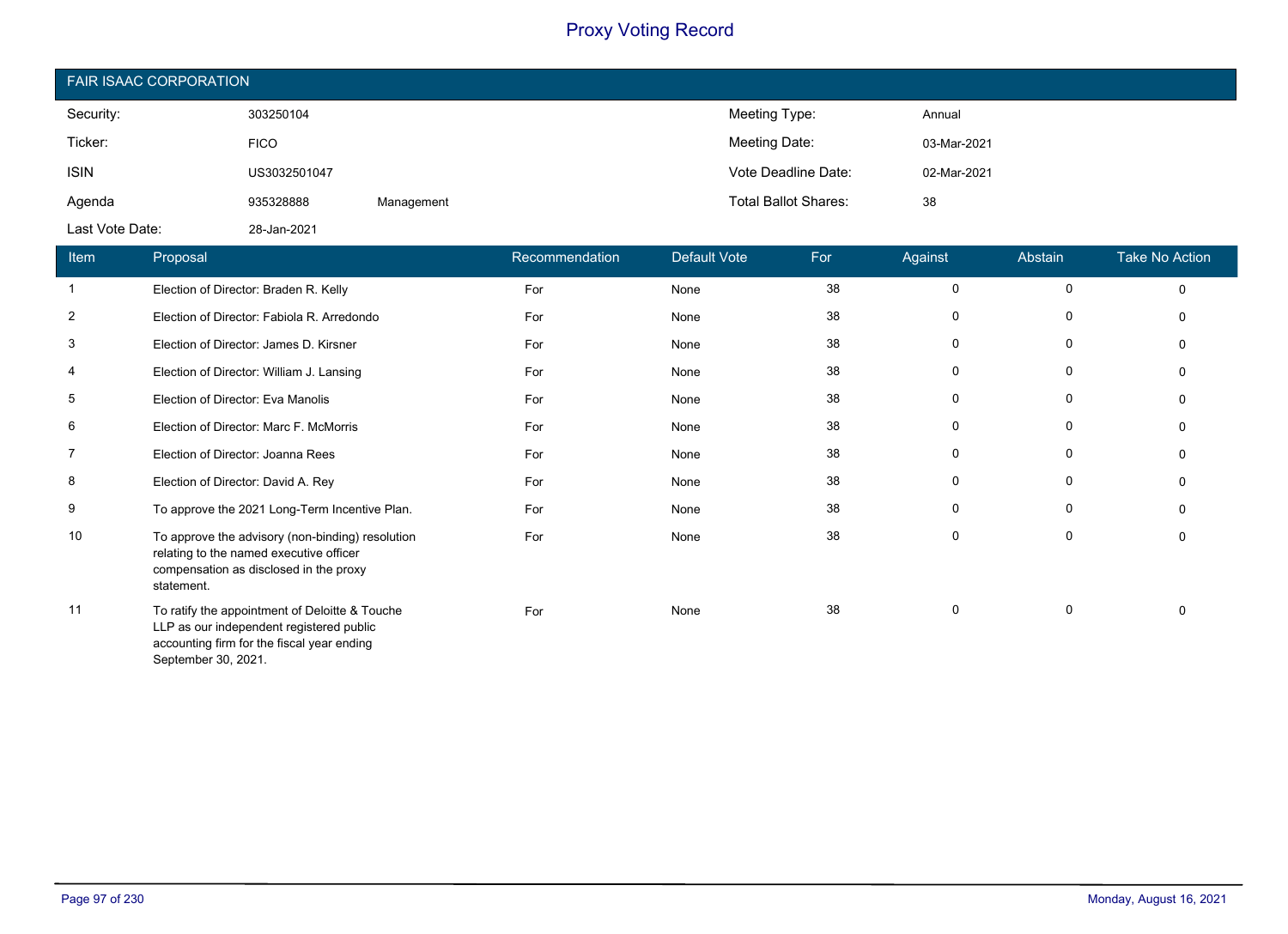| THE WALT DISNEY COMPANY |              |            |                             |             |  |  |  |
|-------------------------|--------------|------------|-----------------------------|-------------|--|--|--|
| Security:               | 254687106    |            | Meeting Type:               | Annual      |  |  |  |
| Ticker:                 | <b>DIS</b>   |            | Meeting Date:               | 09-Mar-2021 |  |  |  |
| <b>ISIN</b>             | US2546871060 |            | Vote Deadline Date:         | 08-Mar-2021 |  |  |  |
| Agenda                  | 935328206    | Management | <b>Total Ballot Shares:</b> | 5641        |  |  |  |
| Last Vote Date:         | 22-Jan-2021  |            |                             |             |  |  |  |

| Item           | Proposal                                                                                                                                | Recommendation | Default Vote | For         | Against     | Abstain     | Take No Action |
|----------------|-----------------------------------------------------------------------------------------------------------------------------------------|----------------|--------------|-------------|-------------|-------------|----------------|
| $\mathbf{1}$   | Election of Director: Susan E. Arnold                                                                                                   | For            | None         | 2211        | $\mathbf 0$ | 0           | $\mathbf 0$    |
| $\overline{c}$ | Election of Director: Mary T. Barra                                                                                                     | For            | None         | 2211        | 0           | 0           | $\Omega$       |
| 3              | Election of Director: Safra A. Catz                                                                                                     | For            | None         | 2211        | 0           | 0           | ∩              |
| 4              | Election of Director: Robert A. Chapek                                                                                                  | For            | None         | 2211        | 0           | $\mathbf 0$ | ∩              |
| 5              | Election of Director: Francis A. deSouza                                                                                                | For            | None         | 2211        | 0           | $\mathbf 0$ | ∩              |
| 6              | Election of Director: Michael B.G. Froman                                                                                               | For            | None         | 2211        | 0           | $\mathbf 0$ | ∩              |
| $\overline{7}$ | Election of Director: Robert A. Iger                                                                                                    | For            | None         | 2211        | 0           | 0           | O              |
| 8              | Election of Director: Maria Elena Lagomasino                                                                                            | For            | None         | 2211        | 0           | 0           | $\Omega$       |
| 9              | Election of Director: Mark G. Parker                                                                                                    | For            | None         | 2211        | 0           | 0           | O              |
| 10             | Election of Director: Derica W. Rice                                                                                                    | For            | None         | 2211        | 0           | $\mathbf 0$ | O              |
| 11             | To ratify the appointment of<br>PricewaterhouseCoopers LLP as the Company's<br>registered public accountants for fiscal 2021.           | For            | None         | 2211        | $\mathbf 0$ | $\mathbf 0$ | $\Omega$       |
| 12             | To approve the advisory resolution on executive<br>compensation.                                                                        | For            | None         | 2211        | $\Omega$    | 0           | $\Omega$       |
| 13             | Shareholder proposal requesting an annual report<br>disclosing information regarding the Company's<br>lobbying policies and activities. | Against        | None         | $\mathbf 0$ | 2211        | $\mathbf 0$ | $\Omega$       |
| 14             | Shareholder proposal requesting non-<br>management employees on director nominee<br>candidate lists.                                    | Against        | None         | $\mathbf 0$ | 2211        | 0           | $\Omega$       |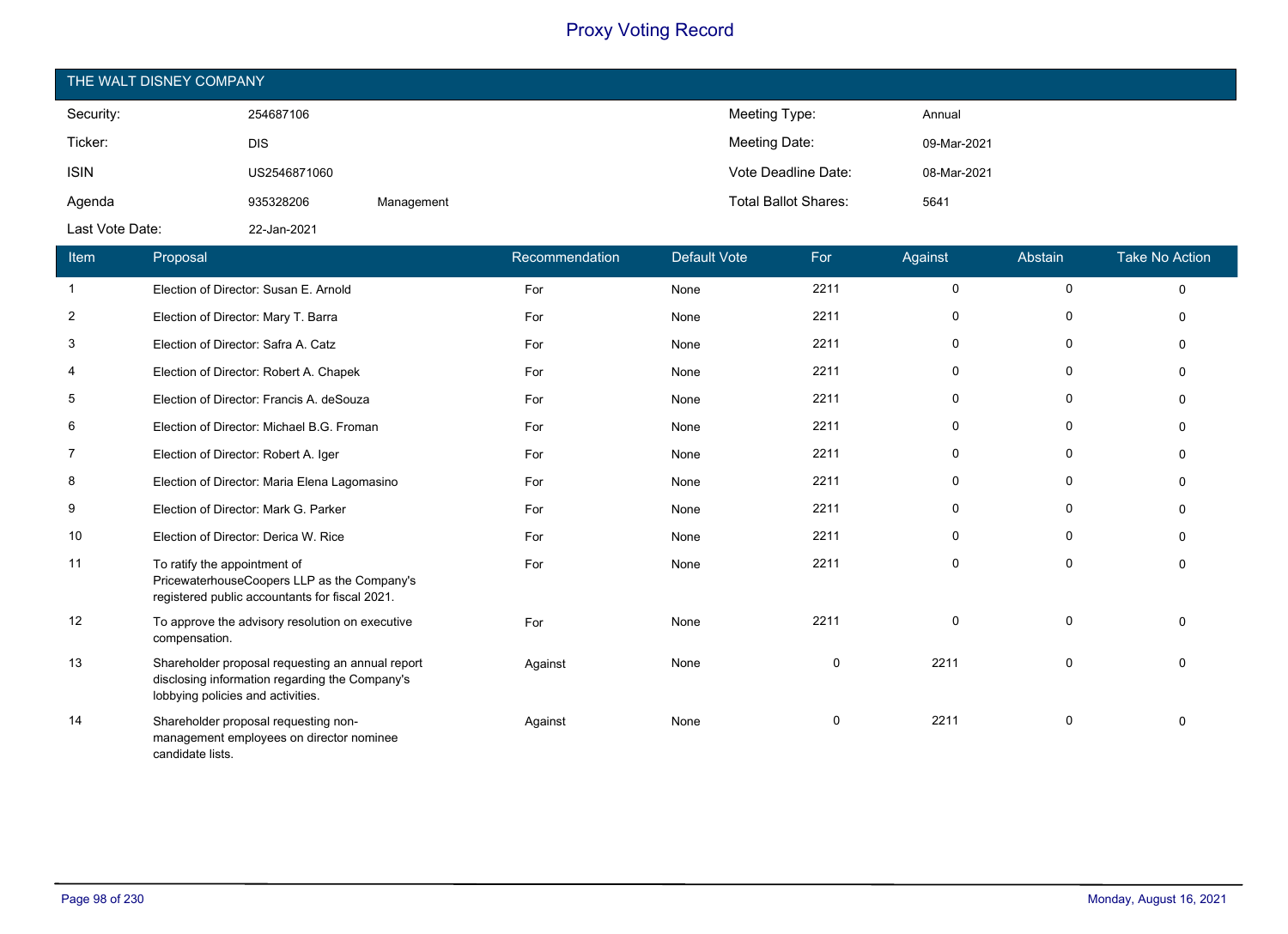| ANALOG DEVICES, INC. |              |            |                             |             |  |  |
|----------------------|--------------|------------|-----------------------------|-------------|--|--|
| Security:            | 032654105    |            | Meeting Type:               | Annual      |  |  |
| Ticker:              | <b>ADI</b>   |            | Meeting Date:               | 10-Mar-2021 |  |  |
| <b>ISIN</b>          | US0326541051 |            | Vote Deadline Date:         | 09-Mar-2021 |  |  |
| Agenda               | 935326252    | Management | <b>Total Ballot Shares:</b> | 8377        |  |  |
| Last Vote Date:      | 23-Jan-2021  |            |                             |             |  |  |

| Item           | Proposal                                                                                                      | Recommendation | <b>Default Vote</b> | For | Against  | Abstain     | <b>Take No Action</b> |
|----------------|---------------------------------------------------------------------------------------------------------------|----------------|---------------------|-----|----------|-------------|-----------------------|
| -1             | Election of Director: Ray Stata                                                                               | For            | None                | 501 | 0        | 0           | $\Omega$              |
| $\overline{2}$ | Election of Director: Vincent Roche                                                                           | For            | None                | 501 | 0        | 0           | O                     |
| 3              | Election of Director: James A. Champy                                                                         | For            | None                | 501 | $\Omega$ | 0           |                       |
| 4              | Election of Director: Anantha P. Chandrakasan                                                                 | For            | None                | 501 | 0        | 0           |                       |
| 5              | Election of Director: Bruce R. Evans                                                                          | For            | None                | 501 | 0        | 0           |                       |
| 6              | Election of Director: Edward H. Frank                                                                         | For            | None                | 501 | 0        | 0           | $\Omega$              |
| 7              | Election of Director: Laurie H. Glimcher                                                                      | For            | None                | 501 | $\Omega$ | 0           | $\Omega$              |
| 8              | Election of Director: Karen M. Golz                                                                           | For            | None                | 501 | 0        | 0           | n                     |
| 9              | Election of Director: Mark M. Little                                                                          | For            | None                | 501 | 0        | 0           |                       |
| 10             | Election of Director: Kenton J. Sicchitano                                                                    | For            | None                | 501 | 0        | $\mathbf 0$ |                       |
| 11             | Election of Director: Susie Wee                                                                               | For            | None                | 501 | 0        | 0           | $\Omega$              |
| 12             | Advisory resolution to approve the compensation<br>of our named executive officers.                           | For            | None                | 501 | 0        | 0           | $\Omega$              |
| 13             | Ratification of Ernst & Young LLP as our<br>independent registered public accounting firm for<br>fiscal 2021. | For            | None                | 501 | 0        | 0           | $\Omega$              |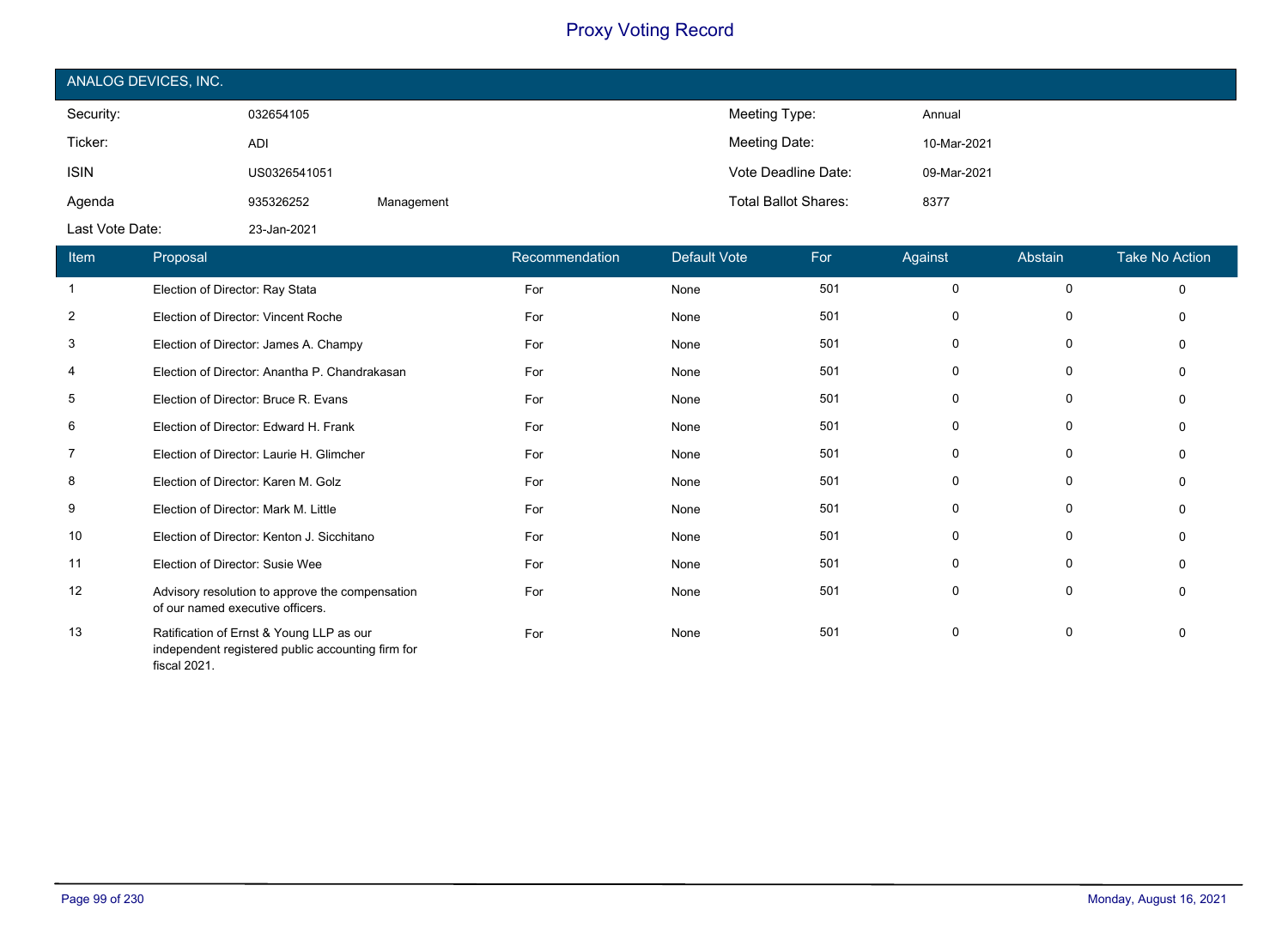| JOHNSON CONTROLS INTERNATIONAL PLC |              |            |                             |             |  |  |  |
|------------------------------------|--------------|------------|-----------------------------|-------------|--|--|--|
| Security:                          | G51502105    |            | Meeting Type:               | Annual      |  |  |  |
| Ticker:                            | <b>JCI</b>   |            | Meeting Date:               | 10-Mar-2021 |  |  |  |
| <b>ISIN</b>                        | IE00BY7QL619 |            | Vote Deadline Date:         | 09-Mar-2021 |  |  |  |
| Agenda                             | 935328244    | Management | <b>Total Ballot Shares:</b> | 1009        |  |  |  |
| Last Vote Date:                    | 23-Jan-2021  |            |                             |             |  |  |  |

| Item           | Proposal                                                                                                                           | Recommendation | <b>Default Vote</b> | For  | Against   | Abstain             | <b>Take No Action</b> |
|----------------|------------------------------------------------------------------------------------------------------------------------------------|----------------|---------------------|------|-----------|---------------------|-----------------------|
| $\mathbf{1}$   | Election of Director: Jean Blackwell                                                                                               | For            | None                | 1009 | $\pmb{0}$ | $\mathsf{O}\xspace$ | $\Omega$              |
| $\overline{2}$ | Election of Director: Pierre Cohade                                                                                                | For            | None                | 1009 | 0         | $\Omega$            |                       |
| 3              | Election of Director: Michael E. Daniels                                                                                           | For            | None                | 1009 | $\Omega$  | $\mathbf{0}$        |                       |
| 4              | Election of Director: Juan Pablo del Valle<br>Perochena                                                                            | For            | None                | 1009 | $\Omega$  | $\Omega$            | $\Omega$              |
| 5              | Election of Director: W. Roy Dunbar                                                                                                | For            | None                | 1009 | $\Omega$  | $\Omega$            | $\Omega$              |
| 6              | Election of Director: Gretchen R. Haggerty                                                                                         | For            | None                | 1009 | $\Omega$  | $\mathbf{0}$        | ∩                     |
| 7              | Election of Director: Simone Menne                                                                                                 | For            | None                | 1009 | 0         | 0                   |                       |
| 8              | Election of Director: George R. Oliver                                                                                             | For            | None                | 1009 | 0         | $\Omega$            | ∩                     |
| 9              | Election of Director: Jürgen Tinggren                                                                                              | For            | None                | 1009 | 0         | $\Omega$            | $\Omega$              |
| 10             | Election of Director: Mark Vergnano                                                                                                | For            | None                | 1009 | 0         | $\mathbf{0}$        |                       |
| 11             | Election of Director: R. David Yost                                                                                                | For            | None                | 1009 | $\Omega$  | $\mathbf 0$         |                       |
| 12             | Election of Director: John D. Young                                                                                                | For            | None                | 1009 | 0         | 0                   | $\Omega$              |
| 13             | To ratify the appointment of<br>PricewaterhouseCoopers LLP as the independent<br>auditors of the Company.                          | For            | None                | 1009 | $\Omega$  | $\Omega$            |                       |
| 14             | To authorize the Audit Committee of the Board of<br>Directors to set the auditors' remuneration.                                   | For            | None                | 1009 | 0         | $\mathbf 0$         | $\Omega$              |
| 15             | To authorize the Company and/or any subsidiary<br>of the Company to make market purchases of<br>Company shares.                    | For            | None                | 1009 | $\Omega$  | $\Omega$            |                       |
| 16             | To determine the price range at which the<br>Company can re-allot shares that it holds as<br>treasury shares (Special Resolution). | For            | None                | 1009 | $\Omega$  | $\Omega$            | $\Omega$              |
| 17             | To approve, in a non-binding advisory vote, the<br>compensation of the named executive officers.                                   | For            | None                | 1009 | $\Omega$  | $\Omega$            | $\Omega$              |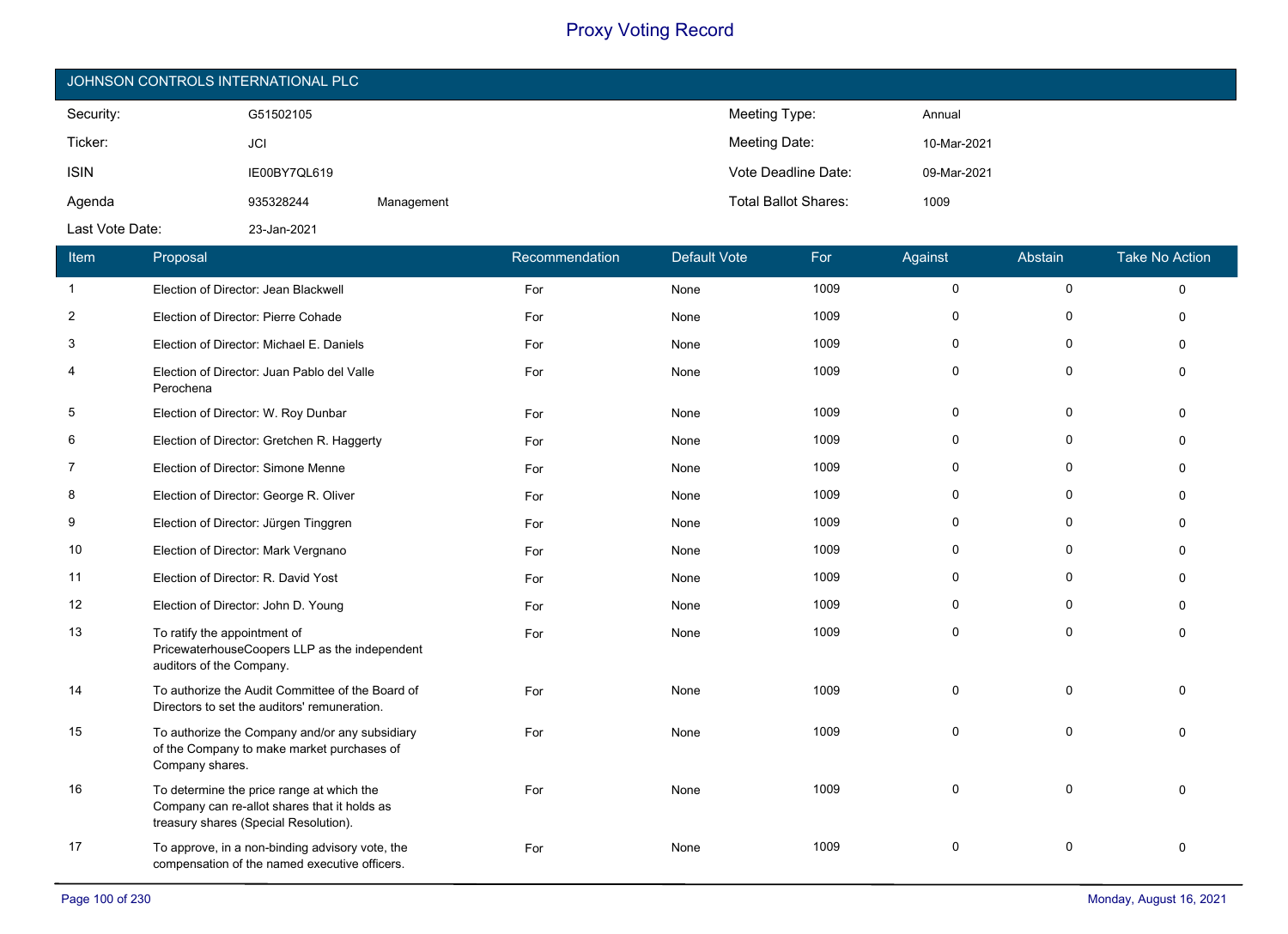| <b>Item</b> | Proposal                                                                                                                           | Recommendation | Default Vote | For  | Against | Abstain | Take No Action |
|-------------|------------------------------------------------------------------------------------------------------------------------------------|----------------|--------------|------|---------|---------|----------------|
| 18          | To approve the Johnson Controls International plc<br>2021 Equity and Incentive Plan.                                               | For            | None         | 1009 | 0       |         | 0              |
| 19          | To approve the Directors' authority to allot shares<br>up to approximately 33% of issued share capital.                            | For            | None         | 1009 | 0       | 0       | 0              |
| 20          | To approve the waiver of statutory pre-emption<br>rights with respect to up to 5% of issued share<br>capital (Special Resolution). | For            | None         | 1009 |         | 0       | 0              |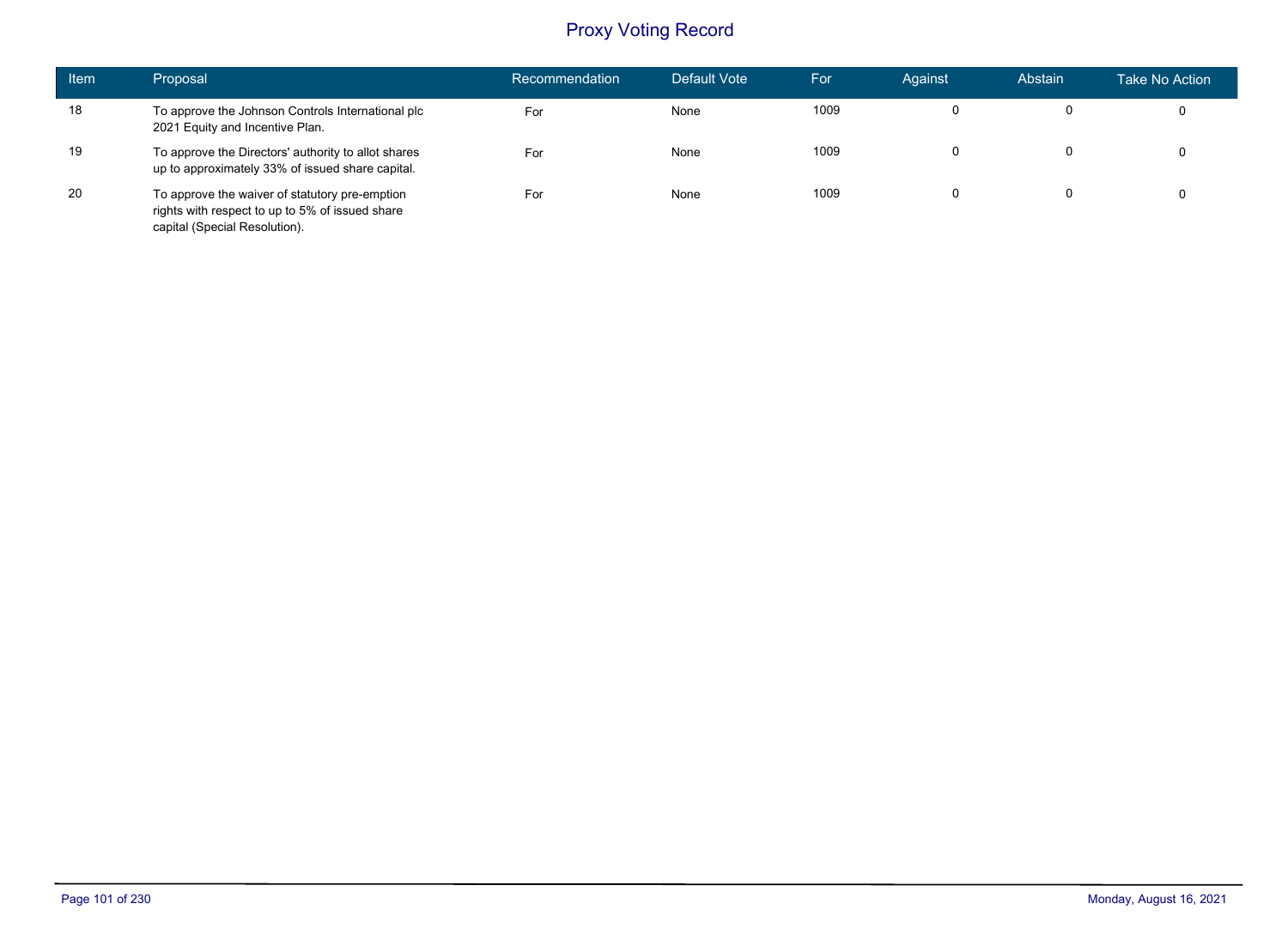| <b>QUALCOMM INCORPORATED</b> |              |            |                             |             |  |  |  |  |
|------------------------------|--------------|------------|-----------------------------|-------------|--|--|--|--|
| Security:                    | 747525103    |            | Meeting Type:               | Annual      |  |  |  |  |
| Ticker:                      | QCOM         |            | Meeting Date:               | 10-Mar-2021 |  |  |  |  |
| <b>ISIN</b>                  | US7475251036 |            | Vote Deadline Date:         | 09-Mar-2021 |  |  |  |  |
| Agenda                       | 935327569    | Management | <b>Total Ballot Shares:</b> | 26848       |  |  |  |  |
| Last Vote Date:              | 22-Jan-2021  |            |                             |             |  |  |  |  |

| Item           | Proposal                                                                                                                                         | Recommendation | <b>Default Vote</b> | For  | Against      | Abstain     | <b>Take No Action</b> |
|----------------|--------------------------------------------------------------------------------------------------------------------------------------------------|----------------|---------------------|------|--------------|-------------|-----------------------|
| $\mathbf{1}$   | Election of Director: Sylvia Acevedo                                                                                                             | For            | None                | 1380 | $\Omega$     | $\mathbf 0$ | $\Omega$              |
| $\overline{2}$ | Election of Director: Mark Fields                                                                                                                | For            | None                | 1380 | O            | $\Omega$    |                       |
| 3              | Election of Director: Jeffrey W. Henderson                                                                                                       | For            | None                | 1380 | 0            | 0           |                       |
| 4              | Election of Director: Gregory N. Johnson                                                                                                         | For            | None                | 1380 | $\Omega$     | $\Omega$    |                       |
| 5              | Election of Director: Ann M. Livermore                                                                                                           | For            | None                | 1380 | $\Omega$     | 0           |                       |
| 6              | Election of Director: Harish Manwani                                                                                                             | For            | None                | 1380 | 0            | $\Omega$    |                       |
| 7              | Election of Director: Mark D. McLaughlin                                                                                                         | For            | None                | 1380 | 0            | 0           |                       |
| 8              | Election of Director: Jamie S. Miller                                                                                                            | For            | None                | 1380 | $\Omega$     | $\Omega$    |                       |
| 9              | Election of Director: Steve Mollenkopf                                                                                                           | For            | None                | 1380 | $\Omega$     | $\Omega$    |                       |
| 10             | Election of Director: Clark T. Randt, Jr.                                                                                                        | For            | None                | 1380 | <sup>0</sup> | $\Omega$    |                       |
| 11             | Election of Director: Irene B. Rosenfeld                                                                                                         | For            | None                | 1380 | $\Omega$     | 0           |                       |
| 12             | Election of Director: Kornelis "Neil" Smit                                                                                                       | For            | None                | 1380 | 0            | $\Omega$    |                       |
| 13             | Election of Director: Jean-Pascal Tricoire                                                                                                       | For            | None                | 1380 | 0            | $\Omega$    |                       |
| 14             | Election of Director: Anthony J. Vinciquerra                                                                                                     | For            | None                | 1380 | 0            | $\Omega$    |                       |
| 15             | To ratify the selection of PricewaterhouseCoopers<br>LLP as our independent public accountants for<br>our fiscal year ending September 26, 2021. | For            | None                | 1380 | $\Omega$     | $\Omega$    | $\Omega$              |
| 16             | To approve, on an advisory basis, our executive<br>compensation.                                                                                 | For            | None                | 1380 | $\Omega$     | $\mathbf 0$ |                       |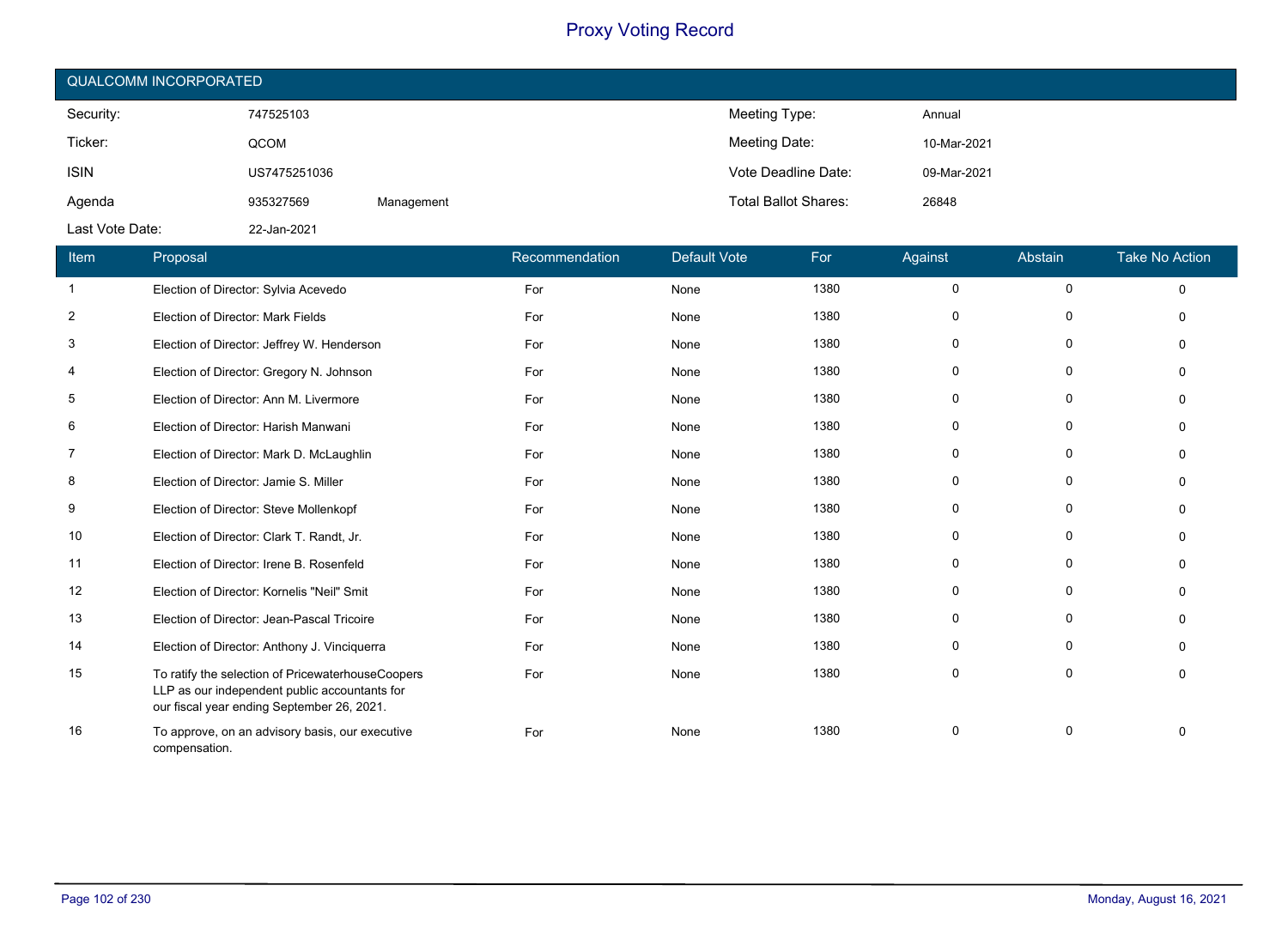| TE CONNECTIVITY LTD |              |            |                             |             |  |  |  |  |
|---------------------|--------------|------------|-----------------------------|-------------|--|--|--|--|
| Security:           | H84989104    |            | Meeting Type:               | Annual      |  |  |  |  |
| Ticker:             | TEL          |            | Meeting Date:               | 10-Mar-2021 |  |  |  |  |
| <b>ISIN</b>         | CH0102993182 |            | Vote Deadline Date:         | 08-Mar-2021 |  |  |  |  |
| Agenda              | 935327571    | Management | <b>Total Ballot Shares:</b> | 448         |  |  |  |  |
| Last Vote Date:     | 21-Jan-2021  |            |                             |             |  |  |  |  |

| Item         | Proposal                                                                                                 | Recommendation | <b>Default Vote</b> | For | Against     | Abstain      | <b>Take No Action</b> |
|--------------|----------------------------------------------------------------------------------------------------------|----------------|---------------------|-----|-------------|--------------|-----------------------|
| $\mathbf{1}$ | Election of Director: Pierre R. Brondeau                                                                 | For            | None                | 448 | $\mathbf 0$ | $\mathbf 0$  | $\Omega$              |
| 2            | Election of Director: Terrence R. Curtin                                                                 | For            | None                | 448 | $\Omega$    | O            | $\Omega$              |
| 3            | Election of Director: Carol A. ("John") Davidson                                                         | For            | None                | 448 | $\Omega$    | $\mathbf{0}$ | $\Omega$              |
| 4            | Election of Director: Lynn A. Dugle                                                                      | For            | None                | 448 | 0           | $\mathbf 0$  | $\Omega$              |
| 5            | Election of Director: William A. Jeffrey                                                                 | For            | None                | 448 | 0           | $\Omega$     |                       |
| 6            | Election of Director: David M. Kerko                                                                     | For            | None                | 448 | $\Omega$    | $\mathbf{0}$ |                       |
| 7            | Election of Director: Thomas J. Lynch                                                                    | For            | None                | 448 | $\Omega$    | $\mathbf{0}$ | ∩                     |
| 8            | Election of Director: Heath A. Mitts                                                                     | For            | None                | 448 | $\Omega$    | 0            |                       |
| 9            | Election of Director: Yong Nam                                                                           | For            | None                | 448 | 0           | $\mathbf{0}$ | $\Omega$              |
| 10           | Election of Director: Daniel J. Phelan                                                                   | For            | None                | 448 | 0           | 0            | $\Omega$              |
| 11           | Election of Director: Abhijit Y. Talwalkar                                                               | For            | None                | 448 | $\Omega$    | $\Omega$     |                       |
| 12           | Election of Director: Mark C. Trudeau                                                                    | For            | None                | 448 | $\Omega$    | $\Omega$     | ∩                     |
| 13           | Election of Director: Dawn C. Willoughby                                                                 | For            | None                | 448 | $\Omega$    | 0            | ∩                     |
| 14           | Election of Director: Laura H. Wright                                                                    | For            | None                | 448 | $\Omega$    | $\Omega$     |                       |
| 15           | To elect Thomas J. Lynch as the Chairman of the<br><b>Board of Directors</b>                             | For            | None                | 448 | $\Omega$    | $\mathbf{0}$ | $\Omega$              |
| 16           | To elect the member of the Management<br>Development and Compensation Committee:<br>Daniel J. Phelan     | For            | None                | 448 | $\Omega$    | $\Omega$     |                       |
| 17           | To elect the member of the Management<br>Development and Compensation Committee:<br>Abhijit Y. Talwalkar | For            | None                | 448 | $\Omega$    | $\Omega$     | $\Omega$              |
| 18           | To elect the member of the Management<br>Development and Compensation Committee:<br>Mark C. Trudeau      | For            | None                | 448 | $\Omega$    | $\mathbf 0$  | $\Omega$              |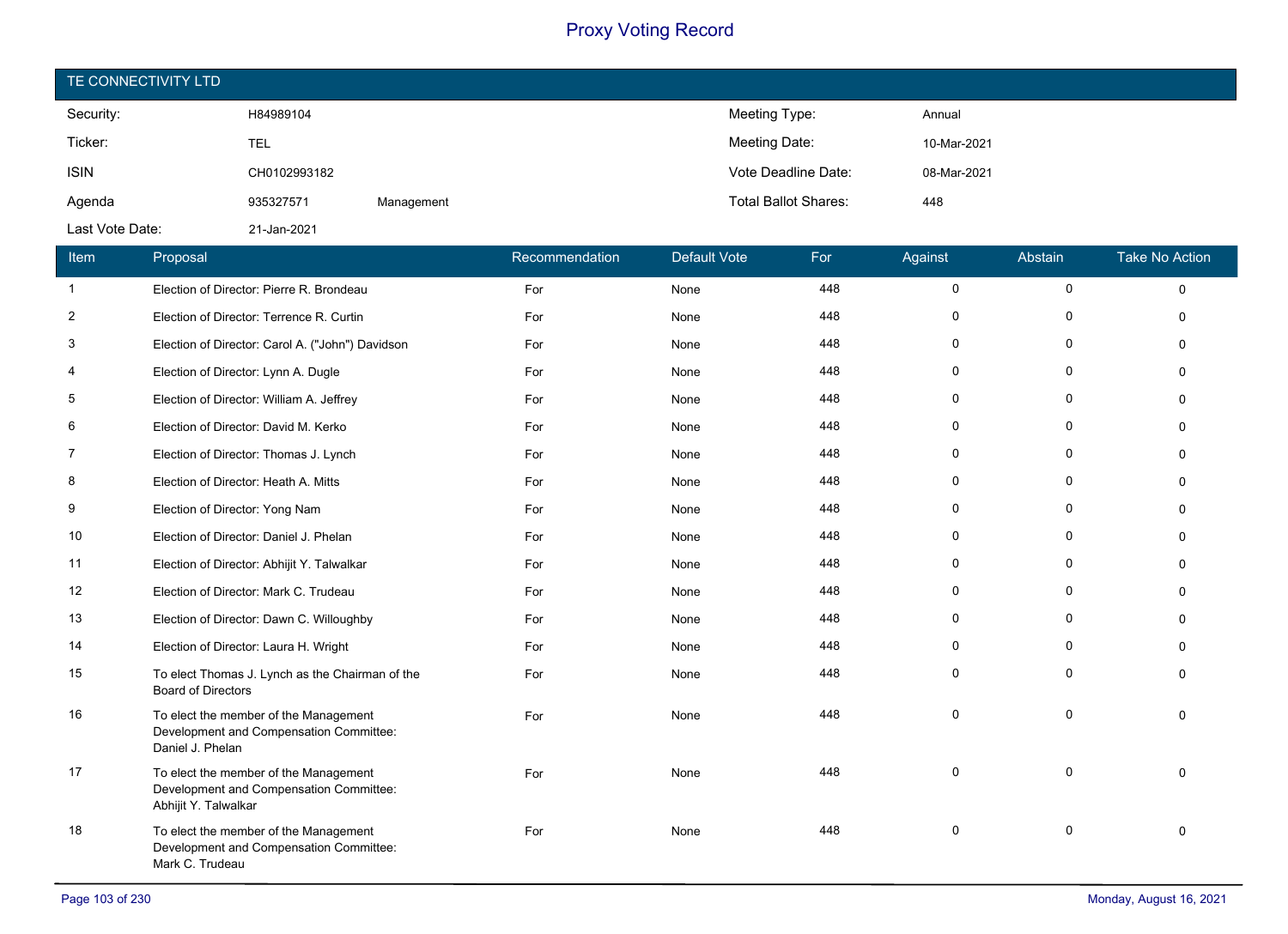| Item | Proposal                                                                                                                                                                                                                                                                                                                                                           | Recommendation | <b>Default Vote</b> | For | Against     | Abstain     | <b>Take No Action</b> |
|------|--------------------------------------------------------------------------------------------------------------------------------------------------------------------------------------------------------------------------------------------------------------------------------------------------------------------------------------------------------------------|----------------|---------------------|-----|-------------|-------------|-----------------------|
| 19   | To elect the member of the Management<br>Development and Compensation Committee:<br>Dawn C. Willoughby                                                                                                                                                                                                                                                             | For            | None                | 448 | $\pmb{0}$   | $\pmb{0}$   | $\mathbf 0$           |
| 20   | To elect Dr. René Schwarzenbach, of Proxy<br>Voting Services GmbH, or another individual<br>representative of Proxy Voting Services GmbH if<br>Dr. Schwarzenbach is unable to serve at the<br>relevant meeting, as the independent proxy at the<br>2022 annual meeting of TE Connectivity and any<br>shareholder meeting that may be held prior to that<br>meeting | For            | None                | 448 | 0           | $\mathbf 0$ | $\mathbf{0}$          |
| 21   | To approve the 2020 Annual Report of TE<br>Connectivity Ltd. (excluding the statutory financial<br>statements for the fiscal year ended September<br>25, 2020, the consolidated financial statements<br>for the fiscal year ended September 25, 2020 and<br>the Swiss Compensation Report for the fiscal year<br>ended September 25, 2020)                         | For            | None                | 448 | $\mathbf 0$ | $\mathbf 0$ | $\Omega$              |
| 22   | To approve the statutory financial statements of<br>TE Connectivity Ltd. for the fiscal year ended<br>September 25, 2020                                                                                                                                                                                                                                           | For            | None                | 448 | $\mathbf 0$ | $\mathbf 0$ | $\mathbf{0}$          |
| 23   | To approve the consolidated financial statements<br>of TE Connectivity Ltd. for the fiscal year ended<br>September 25, 2020                                                                                                                                                                                                                                        | For            | None                | 448 | 0           | $\mathbf 0$ | $\Omega$              |
| 24   | To release the members of the Board of Directors<br>and executive officers of TE Connectivity for<br>activities during the fiscal year ended September<br>25, 2020                                                                                                                                                                                                 | For            | None                | 448 | $\mathbf 0$ | $\mathbf 0$ | $\Omega$              |
| 25   | To elect Deloitte & Touche LLP as TE<br>Connectivity's independent registered public<br>accounting firm for fiscal year 2021                                                                                                                                                                                                                                       | For            | None                | 448 | $\pmb{0}$   | 0           | $\mathbf 0$           |
| 26   | To elect Deloitte AG, Zurich, Switzerland, as TE<br>Connectivity's Swiss registered auditor until the<br>next annual general meeting of TE Connectivity                                                                                                                                                                                                            | For            | None                | 448 | 0           | $\mathbf 0$ | $\Omega$              |
| 27   | To elect PricewaterhouseCoopers AG, Zurich,<br>Switzerland, as TE Connectivity's special auditor<br>until the next annual general meeting of TE<br>Connectivity                                                                                                                                                                                                    | For            | None                | 448 | 0           | $\mathbf 0$ | $\Omega$              |
| 28   | An advisory vote to approve named executive<br>officer compensation                                                                                                                                                                                                                                                                                                | For            | None                | 448 | $\mathbf 0$ | $\mathbf 0$ | 0                     |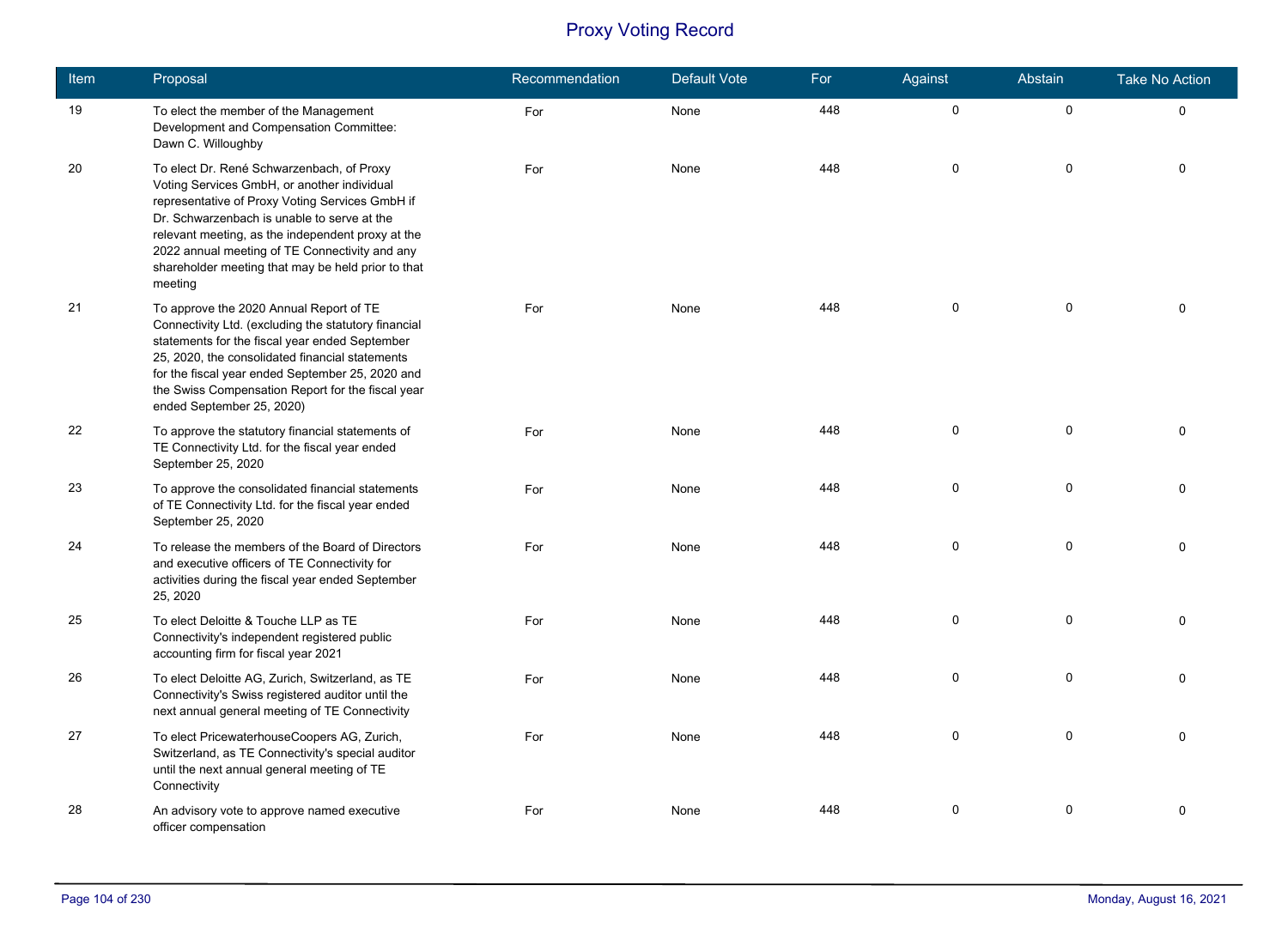| <b>Item</b> | Proposal                                                                                                                                                                                                                                                                                                | Recommendation | <b>Default Vote</b> | For | Against      | Abstain     | <b>Take No Action</b> |
|-------------|---------------------------------------------------------------------------------------------------------------------------------------------------------------------------------------------------------------------------------------------------------------------------------------------------------|----------------|---------------------|-----|--------------|-------------|-----------------------|
| 29          | A binding vote to approve fiscal year 2022<br>maximum aggregate compensation amount for<br>executive management                                                                                                                                                                                         | For            | None                | 448 | $\mathbf 0$  | $\mathbf 0$ | 0                     |
| 30          | A binding vote to approve fiscal year 2022<br>maximum aggregate compensation amount for<br>the Board of Directors                                                                                                                                                                                       | For            | None                | 448 | $\mathbf 0$  | $\mathbf 0$ | $\Omega$              |
| 31          | To approve the carryforward of unappropriated<br>accumulated earnings at September 25, 2020                                                                                                                                                                                                             | For            | None                | 448 | $\mathbf 0$  | $\mathbf 0$ | $\Omega$              |
| 32          | To approve a dividend payment to shareholders<br>equal to \$2.00 per issued share to be paid in four<br>equal quarterly installments of \$0.50 starting with<br>the third fiscal quarter of 2021 and ending in the<br>second fiscal quarter of 2022 pursuant to the<br>terms of the dividend resolution | For            | None                | 448 | 0            | 0           | $\Omega$              |
| 33          | To approve a reduction of share capital for shares<br>acquired under TE Connectivity's share<br>repurchase program and related amendments to<br>the articles of association of TE Connectivity Ltd.                                                                                                     | For            | None                | 448 | 0            | $\mathbf 0$ | $\Omega$              |
| 34          | To approve the authorization of additional shares<br>under the TE Connectivity Ltd. Employee Stock<br>Purchase Plan                                                                                                                                                                                     | For            | None                | 448 | $\mathbf{0}$ | $\Omega$    | $\Omega$              |
| 35          | To approve the Amended and Restated TE<br>Connectivity Ltd. 2007 Stock Incentive Plan for<br>purposes of Section 162(m) of the Internal<br>Revenue Code                                                                                                                                                 | For            | None                | 448 | $\mathbf{0}$ | 0           | $\Omega$              |
| 36          | To approve any adjournments or postponements<br>of the meeting                                                                                                                                                                                                                                          | For            | None                | 448 | 0            | 0           | $\Omega$              |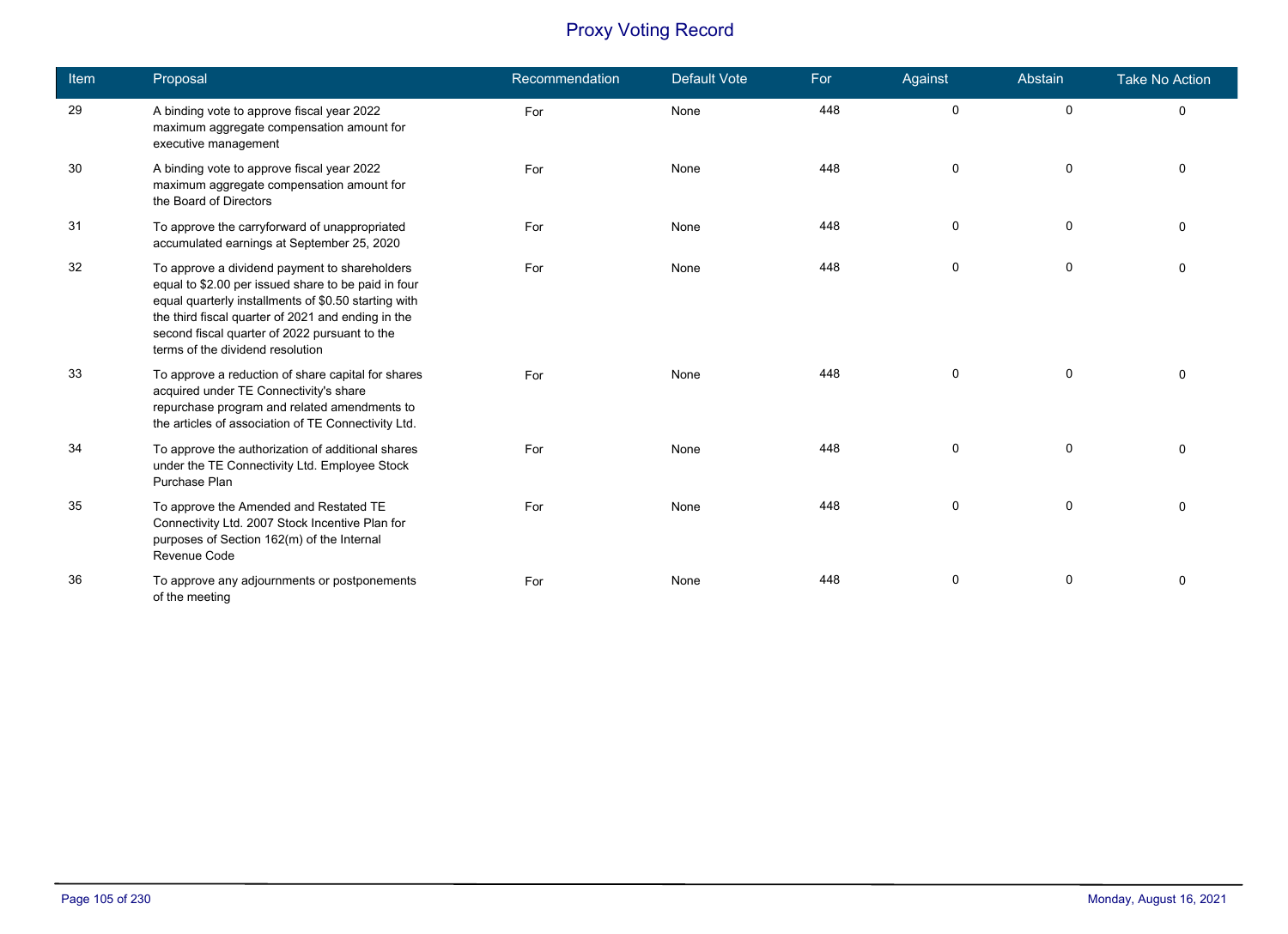| TE CONNECTIVITY LTD |              |            |                             |             |  |  |  |  |
|---------------------|--------------|------------|-----------------------------|-------------|--|--|--|--|
| Security:           | H84989104    |            | Meeting Type:               | Annual      |  |  |  |  |
| Ticker:             | TEL          |            | Meeting Date:               | 10-Mar-2021 |  |  |  |  |
| <b>ISIN</b>         | CH0102993182 |            | Vote Deadline Date:         | 08-Mar-2021 |  |  |  |  |
| Agenda              | 935338144    | Management | <b>Total Ballot Shares:</b> | 428         |  |  |  |  |
| Last Vote Date:     | 24-Feb-2021  |            |                             |             |  |  |  |  |

| Item           | Proposal                                                                                                 | Recommendation | <b>Default Vote</b> | For | Against             | Abstain   | <b>Take No Action</b> |
|----------------|----------------------------------------------------------------------------------------------------------|----------------|---------------------|-----|---------------------|-----------|-----------------------|
| $\mathbf{1}$   | Election of Director: Pierre R. Brondeau                                                                 | For            | None                | 428 | $\mathsf{O}\xspace$ | $\pmb{0}$ | 0                     |
| $\overline{2}$ | Election of Director: Terrence R. Curtin                                                                 | For            | None                | 428 | 0                   | $\Omega$  | $\Omega$              |
| 3              | Election of Director: Carol A. ("John") Davidson                                                         | For            | None                | 428 | 0                   | $\Omega$  | $\Omega$              |
| 4              | Election of Director: Lynn A. Dugle                                                                      | For            | None                | 428 | 0                   | 0         | $\Omega$              |
| 5              | Election of Director: William A. Jeffrey                                                                 | For            | None                | 428 | 0                   | $\Omega$  | $\Omega$              |
| 6              | Election of Director: David M. Kerko                                                                     | For            | None                | 428 | 0                   | 0         | $\Omega$              |
| 7              | Election of Director: Thomas J. Lynch                                                                    | For            | None                | 428 | 0                   | $\Omega$  | $\Omega$              |
| 8              | Election of Director: Heath A. Mitts                                                                     | For            | None                | 428 | 0                   | 0         | $\Omega$              |
| 9              | Election of Director: Yong Nam                                                                           | For            | None                | 428 | 0                   | $\Omega$  | $\Omega$              |
| 10             | Election of Director: Daniel J. Phelan                                                                   | For            | None                | 428 | 0                   | $\Omega$  | $\Omega$              |
| 11             | Election of Director: Abhijit Y. Talwalkar                                                               | For            | None                | 428 | 0                   | $\Omega$  | $\Omega$              |
| 12             | Election of Director: Mark C. Trudeau                                                                    | For            | None                | 428 | 0                   | $\Omega$  | $\Omega$              |
| 13             | Election of Director: Dawn C. Willoughby                                                                 | For            | None                | 428 | $\Omega$            | $\Omega$  | $\Omega$              |
| 14             | Election of Director: Laura H. Wright                                                                    | For            | None                | 428 | $\Omega$            | $\Omega$  | $\Omega$              |
| 15             | To elect Thomas J. Lynch as the Chairman of the<br><b>Board of Directors</b>                             | For            | None                | 428 | 0                   | $\Omega$  | $\Omega$              |
| 16             | To elect the member of the Management<br>Development and Compensation Committee:<br>Daniel J. Phelan     | For            | None                | 428 | $\Omega$            | $\Omega$  | $\Omega$              |
| 17             | To elect the member of the Management<br>Development and Compensation Committee:<br>Abhijit Y. Talwalkar | For            | None                | 428 | $\Omega$            | $\Omega$  | $\Omega$              |
| 18             | To elect the member of the Management<br>Development and Compensation Committee:<br>Mark C. Trudeau      | For            | None                | 428 | 0                   | 0         | $\Omega$              |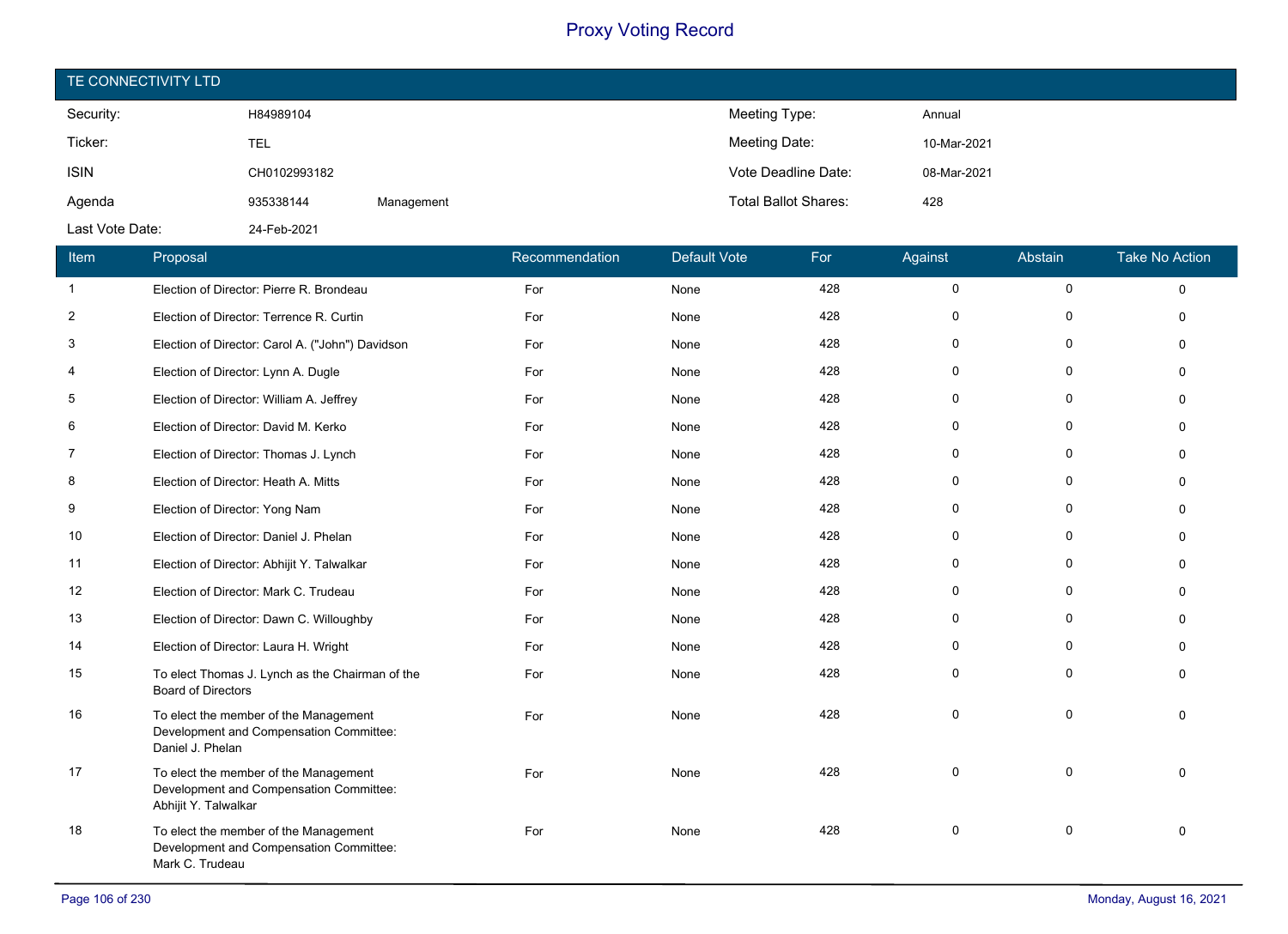| Item | Proposal                                                                                                                                                                                                                                                                                                                                                           | Recommendation | Default Vote | For | Against     | Abstain     | <b>Take No Action</b> |
|------|--------------------------------------------------------------------------------------------------------------------------------------------------------------------------------------------------------------------------------------------------------------------------------------------------------------------------------------------------------------------|----------------|--------------|-----|-------------|-------------|-----------------------|
| 19   | To elect the member of the Management<br>Development and Compensation Committee:<br>Dawn C. Willoughby                                                                                                                                                                                                                                                             | For            | None         | 428 | $\pmb{0}$   | $\pmb{0}$   | $\mathbf 0$           |
| 20   | To elect Dr. René Schwarzenbach, of Proxy<br>Voting Services GmbH, or another individual<br>representative of Proxy Voting Services GmbH if<br>Dr. Schwarzenbach is unable to serve at the<br>relevant meeting, as the independent proxy at the<br>2022 annual meeting of TE Connectivity and any<br>shareholder meeting that may be held prior to that<br>meeting | For            | None         | 428 | 0           | 0           | $\Omega$              |
| 21   | To approve the 2020 Annual Report of TE<br>Connectivity Ltd. (excluding the statutory financial<br>statements for the fiscal year ended September<br>25, 2020, the consolidated financial statements<br>for the fiscal year ended September 25, 2020 and<br>the Swiss Compensation Report for the fiscal year<br>ended September 25, 2020)                         | For            | None         | 428 | 0           | 0           | $\Omega$              |
| 22   | To approve the statutory financial statements of<br>TE Connectivity Ltd. for the fiscal year ended<br>September 25, 2020                                                                                                                                                                                                                                           | For            | None         | 428 | 0           | $\mathbf 0$ | $\Omega$              |
| 23   | To approve the consolidated financial statements<br>of TE Connectivity Ltd. for the fiscal year ended<br>September 25, 2020                                                                                                                                                                                                                                        | For            | None         | 428 | 0           | 0           | $\Omega$              |
| 24   | To release the members of the Board of Directors<br>and executive officers of TE Connectivity for<br>activities during the fiscal year ended September<br>25, 2020                                                                                                                                                                                                 | For            | None         | 428 | 0           | $\mathbf 0$ | $\Omega$              |
| 25   | To elect Deloitte & Touche LLP as TE<br>Connectivity's independent registered public<br>accounting firm for fiscal year 2021                                                                                                                                                                                                                                       | For            | None         | 428 | $\pmb{0}$   | 0           | $\Omega$              |
| 26   | To elect Deloitte AG, Zurich, Switzerland, as TE<br>Connectivity's Swiss registered auditor until the<br>next annual general meeting of TE Connectivity                                                                                                                                                                                                            | For            | None         | 428 | $\mathbf 0$ | 0           | $\Omega$              |
| 27   | To elect PricewaterhouseCoopers AG, Zurich,<br>Switzerland, as TE Connectivity's special auditor<br>until the next annual general meeting of TE<br>Connectivity                                                                                                                                                                                                    | For            | None         | 428 | 0           | 0           | $\Omega$              |
| 28   | An advisory vote to approve named executive<br>officer compensation                                                                                                                                                                                                                                                                                                | For            | None         | 428 | 0           | 0           | 0                     |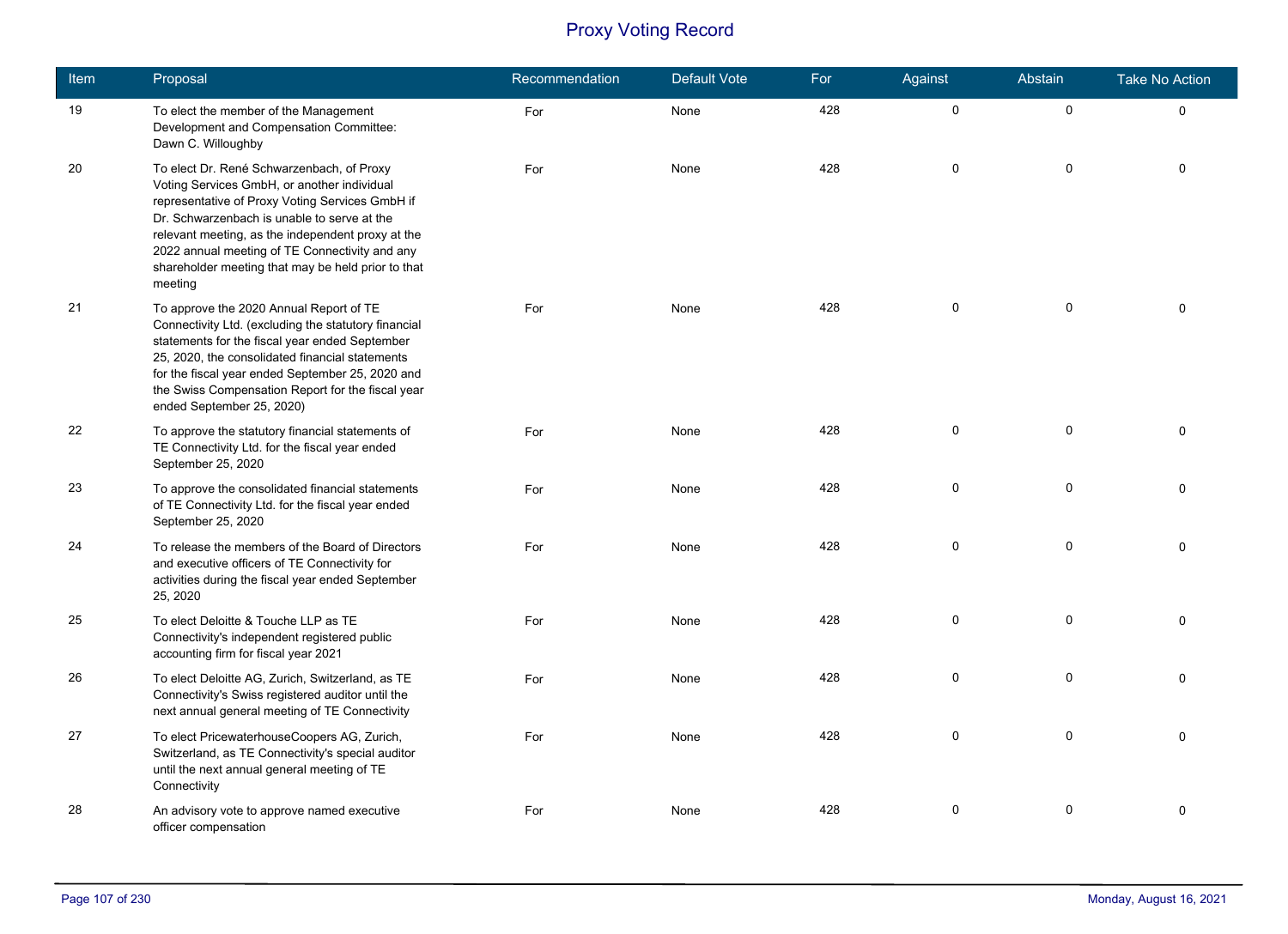| <b>Item</b> | Proposal                                                                                                                                                                                                                                                                                                | Recommendation | <b>Default Vote</b> | For | Against      | Abstain     | <b>Take No Action</b> |
|-------------|---------------------------------------------------------------------------------------------------------------------------------------------------------------------------------------------------------------------------------------------------------------------------------------------------------|----------------|---------------------|-----|--------------|-------------|-----------------------|
| 29          | A binding vote to approve fiscal year 2022<br>maximum aggregate compensation amount for<br>executive management                                                                                                                                                                                         | For            | None                | 428 | $\mathbf 0$  | $\mathbf 0$ | 0                     |
| 30          | A binding vote to approve fiscal year 2022<br>maximum aggregate compensation amount for<br>the Board of Directors                                                                                                                                                                                       | For            | None                | 428 | $\mathbf 0$  | $\mathbf 0$ | $\Omega$              |
| 31          | To approve the carryforward of unappropriated<br>accumulated earnings at September 25, 2020                                                                                                                                                                                                             | For            | None                | 428 | $\mathbf 0$  | $\mathbf 0$ | $\Omega$              |
| 32          | To approve a dividend payment to shareholders<br>equal to \$2.00 per issued share to be paid in four<br>equal quarterly installments of \$0.50 starting with<br>the third fiscal quarter of 2021 and ending in the<br>second fiscal quarter of 2022 pursuant to the<br>terms of the dividend resolution | For            | None                | 428 | 0            | 0           | $\Omega$              |
| 33          | To approve a reduction of share capital for shares<br>acquired under TE Connectivity's share<br>repurchase program and related amendments to<br>the articles of association of TE Connectivity Ltd.                                                                                                     | For            | None                | 428 | 0            | $\mathbf 0$ | $\Omega$              |
| 34          | To approve the authorization of additional shares<br>under the TE Connectivity Ltd. Employee Stock<br>Purchase Plan                                                                                                                                                                                     | For            | None                | 428 | $\mathbf{0}$ | $\mathbf 0$ | $\Omega$              |
| 35          | To approve the Amended and Restated TE<br>Connectivity Ltd. 2007 Stock Incentive Plan for<br>purposes of Section 162(m) of the Internal<br>Revenue Code                                                                                                                                                 | For            | None                | 428 | 0            | 0           | $\Omega$              |
| 36          | To approve any adjournments or postponements<br>of the meeting                                                                                                                                                                                                                                          | For            | None                | 428 | 0            | 0           | $\Omega$              |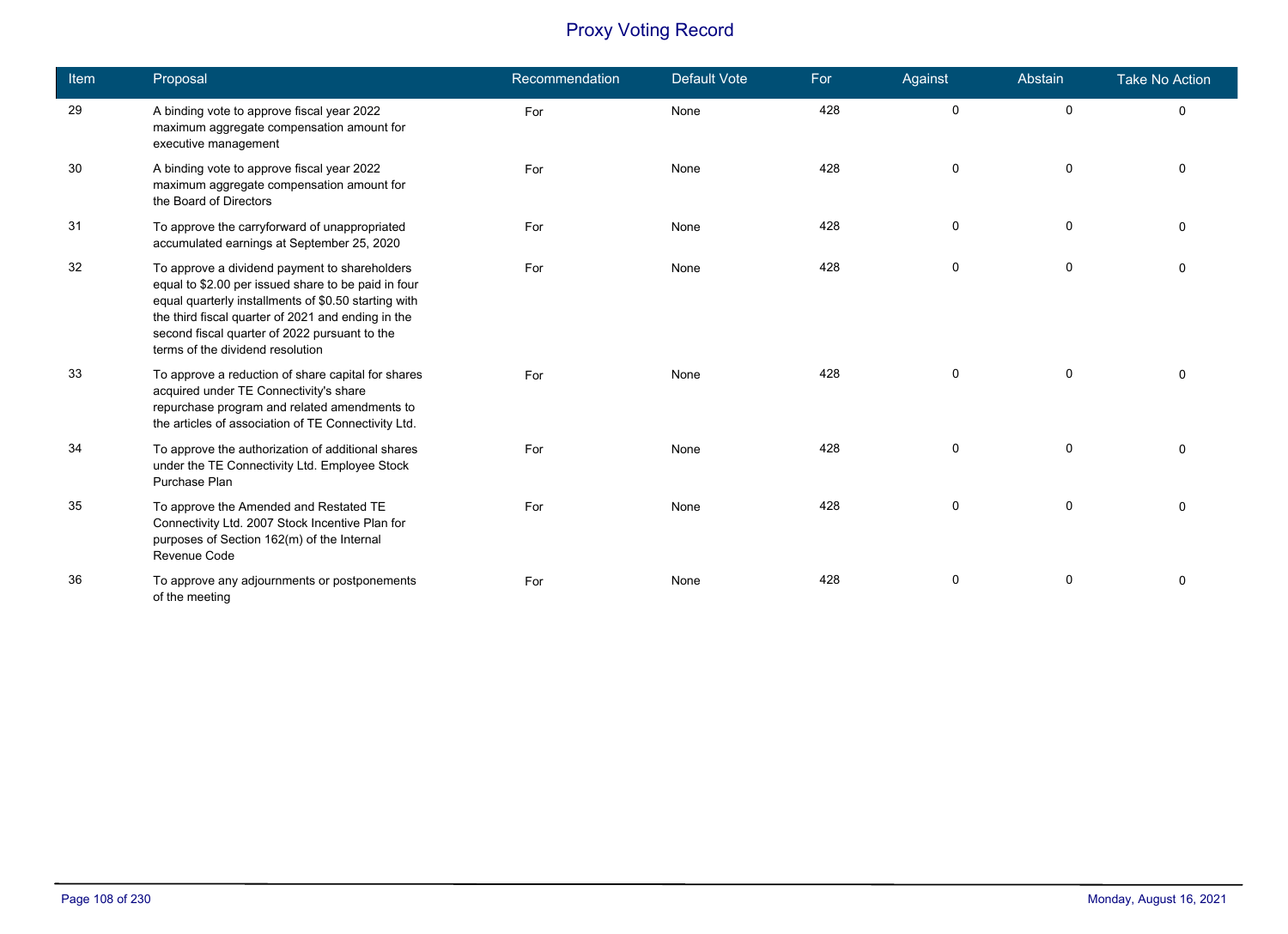| AMERISOURCEBERGEN CORPORATION |              |            |                             |             |  |  |  |  |
|-------------------------------|--------------|------------|-----------------------------|-------------|--|--|--|--|
| Security:                     | 03073E105    |            | Meeting Type:               | Annual      |  |  |  |  |
| Ticker:                       | <b>ABC</b>   |            | Meeting Date:               | 11-Mar-2021 |  |  |  |  |
| <b>ISIN</b>                   | US03073E1055 |            | Vote Deadline Date:         | 10-Mar-2021 |  |  |  |  |
| Agenda                        | 935328939    | Management | <b>Total Ballot Shares:</b> | 182         |  |  |  |  |
| Last Vote Date:               | 29-Jan-2021  |            |                             |             |  |  |  |  |

| Item           | Proposal                                                                                                                     | Recommendation | <b>Default Vote</b> | For         | Against     | Abstain     | <b>Take No Action</b> |
|----------------|------------------------------------------------------------------------------------------------------------------------------|----------------|---------------------|-------------|-------------|-------------|-----------------------|
| $\mathbf{1}$   | Election of Director: Ornella Barra                                                                                          | For            | None                | 182         | $\mathbf 0$ | $\mathbf 0$ | $\Omega$              |
| $\overline{2}$ | Election of Director: Steven H. Collis                                                                                       | For            | None                | 182         | 0           | 0           | $\Omega$              |
| 3              | Election of Director: D. Mark Durcan                                                                                         | For            | None                | 182         | $\mathbf 0$ | 0           | $\Omega$              |
| $\overline{4}$ | Election of Director: Richard W. Gochnauer                                                                                   | For            | None                | 182         | $\mathbf 0$ | 0           | $\Omega$              |
| 5              | Election of Director: Lon R. Greenberg                                                                                       | For            | None                | 182         | $\mathbf 0$ | $\mathbf 0$ | $\Omega$              |
| 6              | Election of Director: Jane E. Henney, M.D.                                                                                   | For            | None                | 182         | 0           | 0           | $\Omega$              |
| 7              | Election of Director: Kathleen W. Hyle                                                                                       | For            | None                | 182         | $\mathbf 0$ | 0           | $\Omega$              |
| 8              | Election of Director: Michael J. Long                                                                                        | For            | None                | 182         | 0           | 0           | $\Omega$              |
| 9              | Election of Director: Henry W. McGee                                                                                         | For            | None                | 182         | $\mathbf 0$ | $\mathbf 0$ | $\Omega$              |
| 10             | Election of Director: Dennis M. Nally                                                                                        | For            | None                | 182         | $\mathbf 0$ | 0           | $\Omega$              |
| 11             | Ratification of Ernst & Young LLP as the<br>Company's independent registered public<br>accounting firm for fiscal year 2021. | For            | None                | 182         | $\mathbf 0$ | 0           | $\mathbf{0}$          |
| 12             | Advisory vote to approve the compensation of<br>named executive officers.                                                    | For            | None                | 182         | 0           | 0           | $\Omega$              |
| 13             | Stockholder proposal, if properly presented, to<br>adopt a policy that the Chair of the Board be an<br>Independent Director. | Against        | None                | $\mathbf 0$ | 182         | 0           | $\Omega$              |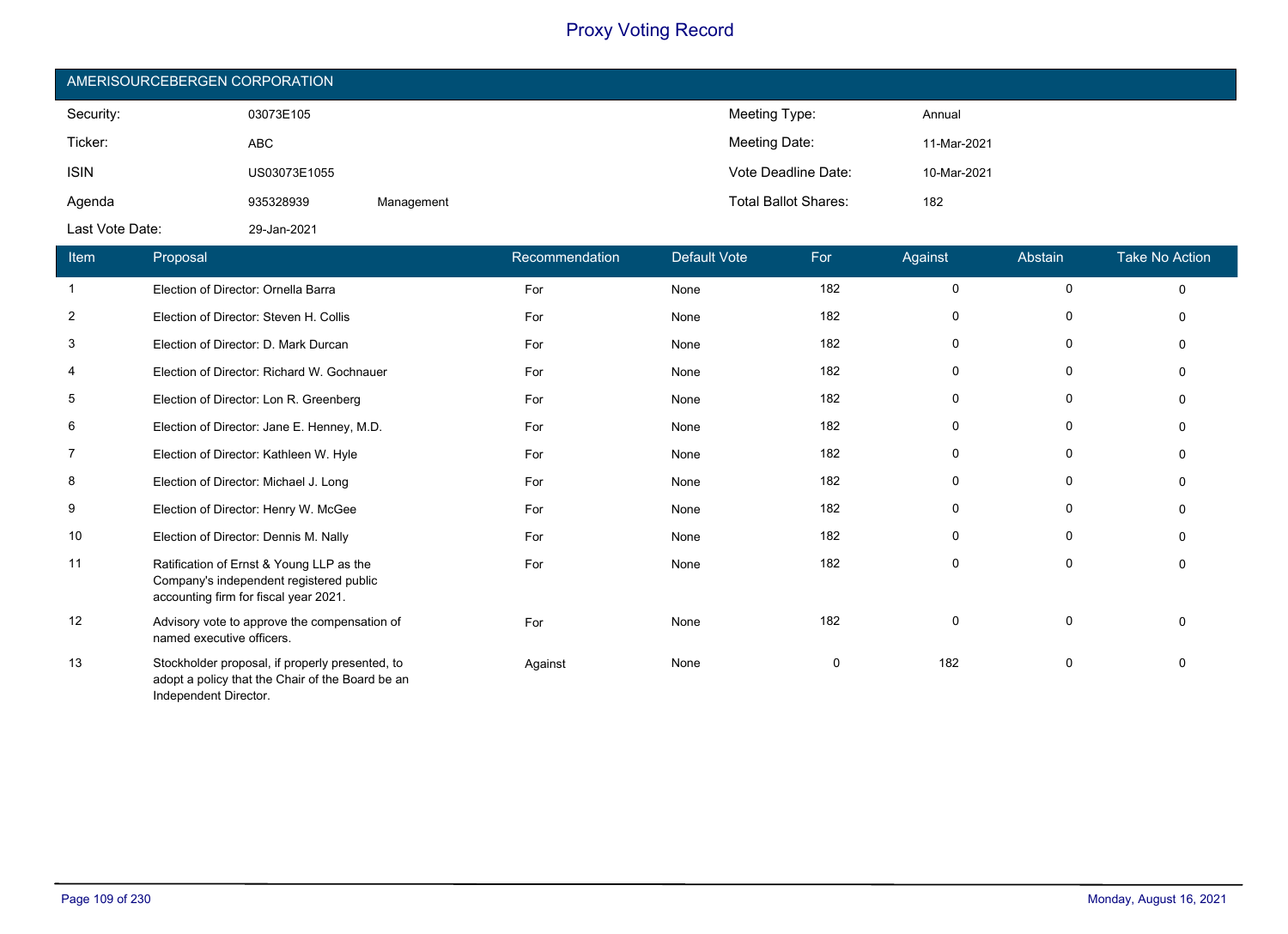| APPLIED MATERIALS, INC. |              |            |                             |             |  |  |  |  |
|-------------------------|--------------|------------|-----------------------------|-------------|--|--|--|--|
| Security:               | 038222105    |            | Meeting Type:               | Annual      |  |  |  |  |
| Ticker:                 | AMAT         |            | Meeting Date:               | 11-Mar-2021 |  |  |  |  |
| <b>ISIN</b>             | US0382221051 |            | Vote Deadline Date:         | 10-Mar-2021 |  |  |  |  |
| Agenda                  | 935329373    | Management | <b>Total Ballot Shares:</b> | 23077       |  |  |  |  |
| Last Vote Date:         | 29-Jan-2021  |            |                             |             |  |  |  |  |

| Item           | Proposal                                                                                                                                                                                                                          | Recommendation | <b>Default Vote</b> | For  | Against     | Abstain     | <b>Take No Action</b> |
|----------------|-----------------------------------------------------------------------------------------------------------------------------------------------------------------------------------------------------------------------------------|----------------|---------------------|------|-------------|-------------|-----------------------|
| $\mathbf{1}$   | Election of Director: Rani Borkar                                                                                                                                                                                                 | For            | None                | 1112 | $\mathbf 0$ | 0           | $\Omega$              |
| $\overline{2}$ | Election of Director: Judy Bruner                                                                                                                                                                                                 | For            | None                | 1112 | $\mathbf 0$ | $\mathbf 0$ | $\Omega$              |
| 3              | Election of Director: Xun (Eric) Chen                                                                                                                                                                                             | For            | None                | 1112 | 0           | 0           | $\Omega$              |
| 4              | Election of Director: Aart J. de Geus                                                                                                                                                                                             | For            | None                | 1112 | $\Omega$    | $\mathbf 0$ | $\Omega$              |
| 5              | Election of Director: Gary E. Dickerson                                                                                                                                                                                           | For            | None                | 1112 | $\Omega$    | 0           | $\Omega$              |
| 6              | Election of Director: Thomas J. Iannotti                                                                                                                                                                                          | For            | None                | 1112 | $\mathbf 0$ | 0           | $\Omega$              |
| 7              | Election of Director: Alexander A. Karsner                                                                                                                                                                                        | For            | None                | 1112 | 0           | 0           | ŋ                     |
| 8              | Election of Director: Adrianna C. Ma                                                                                                                                                                                              | For            | None                | 1112 | 0           | 0           |                       |
| 9              | Election of Director: Yvonne McGill                                                                                                                                                                                               | For            | None                | 1112 | $\Omega$    | 0           |                       |
| 10             | Election of Director: Scott A. McGregor                                                                                                                                                                                           | For            | None                | 1112 | 0           | 0           | $\Omega$              |
| 11             | Approval, on an advisory basis, of the<br>compensation of Applied Materials' named<br>executive officers for fiscal year 2020.                                                                                                    | For            | None                | 1112 | 0           | $\mathbf 0$ | $\Omega$              |
| 12             | Ratification of the appointment of KPMG LLP as<br>Applied Materials' independent registered public<br>accounting firm for fiscal year 2021.                                                                                       | For            | None                | 1112 | $\Omega$    | $\mathbf 0$ | $\Omega$              |
| 13             | Approval of the amended and restated Employee<br>Stock Incentive Plan.                                                                                                                                                            | For            | None                | 1112 | $\mathbf 0$ | $\mathbf 0$ | $\Omega$              |
| 14             | Approval of the Omnibus Employees' Stock<br>Purchase Plan.                                                                                                                                                                        | For            | None                | 1112 | $\Omega$    | $\mathbf 0$ |                       |
| 15             | Shareholder proposal to adopt a policy, and<br>amend our governing documents as necessary, to<br>require the Chairman of the Board to be<br>independent whenever possible including the next<br>Chairman of the Board transition. | Against        | None                | 0    | 1112        | $\mathbf 0$ | $\Omega$              |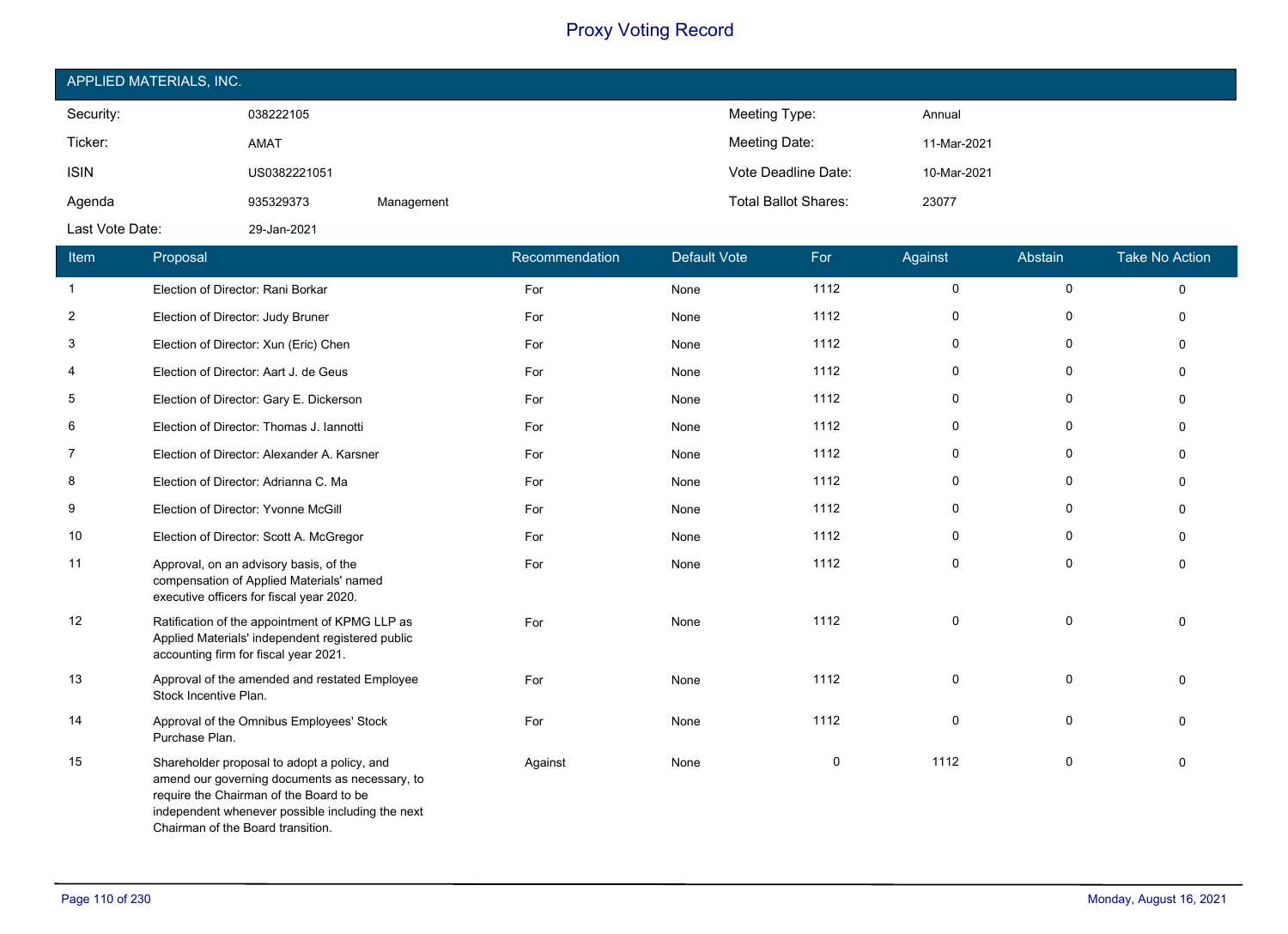| Item | Proposal                                                                                                                        | Recommendation | Default Vote | For | Against | Abstain | Take No Action |
|------|---------------------------------------------------------------------------------------------------------------------------------|----------------|--------------|-----|---------|---------|----------------|
| 16   | Shareholder proposal to improve the executive<br>compensation program and policy to include CEO<br>pay ratio and other factors. | Against        | None         |     | 1112    |         |                |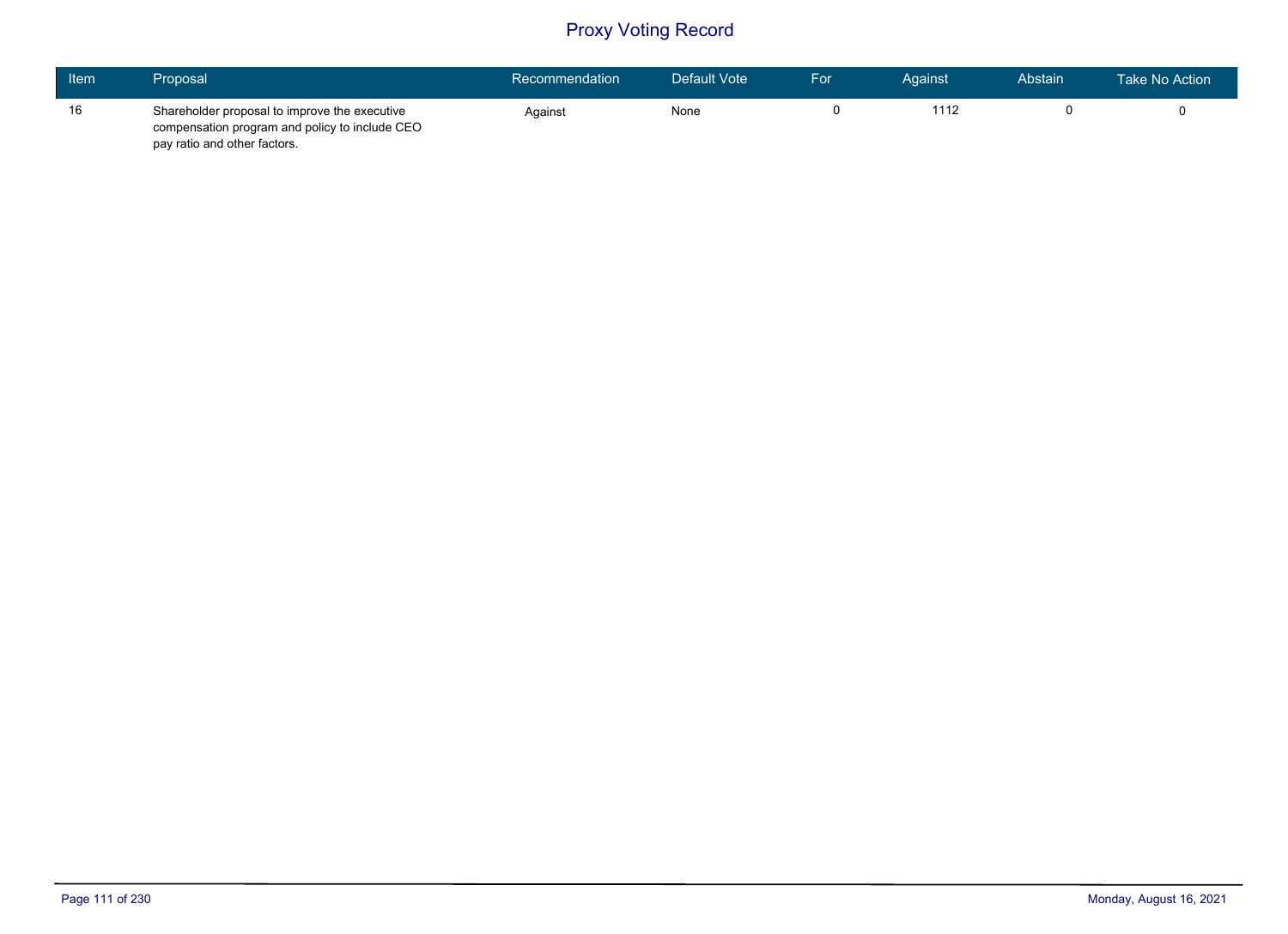| HOLOGIC, INC.   |              |            |                             |             |  |  |  |
|-----------------|--------------|------------|-----------------------------|-------------|--|--|--|
| Security:       | 436440101    |            | Meeting Type:               | Annual      |  |  |  |
| Ticker:         | <b>HOLX</b>  |            | Meeting Date:               | 11-Mar-2021 |  |  |  |
| <b>ISIN</b>     | US4364401012 |            | Vote Deadline Date:         | 10-Mar-2021 |  |  |  |
| Agenda          | 935326579    | Management | <b>Total Ballot Shares:</b> | 315         |  |  |  |
| Last Vote Date: | 22-Jan-2021  |            |                             |             |  |  |  |

| Item           | Proposal                                                                                                                         | Recommendation | Default Vote | For | Against  | Abstain | <b>Take No Action</b> |
|----------------|----------------------------------------------------------------------------------------------------------------------------------|----------------|--------------|-----|----------|---------|-----------------------|
|                | Election of Director: Stephen P. MacMillan                                                                                       | For            | None         | 315 | 0        | 0       | 0                     |
| $\overline{2}$ | Election of Director: Sally W. Crawford                                                                                          | For            | None         | 315 | 0        | 0       | 0                     |
| 3              | Election of Director: Charles J. Dockendorff                                                                                     | For            | None         | 315 | 0        | 0       | 0                     |
| 4              | Election of Director: Scott T. Garrett                                                                                           | For            | None         | 315 | 0        | 0       | 0                     |
| 5              | Election of Director: Ludwig N. Hantson                                                                                          | For            | None         | 315 | 0        | 0       | 0                     |
| 6              | Election of Director: Namal Nawana                                                                                               | For            | None         | 315 | 0        | 0       | 0                     |
| $\overline{7}$ | Election of Director: Christiana Stamoulis                                                                                       | For            | None         | 315 | 0        | 0       | 0                     |
| 8              | Election of Director: Amy M. Wendell                                                                                             | For            | None         | 315 | 0        | 0       | 0                     |
| 9              | A non-binding advisory resolution to approve<br>executive compensation.                                                          | For            | None         | 315 | $\Omega$ | 0       | 0                     |
| 10             | Ratification of the appointment of Ernst & Young<br>LLP as our independent registered public<br>accounting firm for fiscal 2021. | For            | None         | 315 | 0        | 0       | 0                     |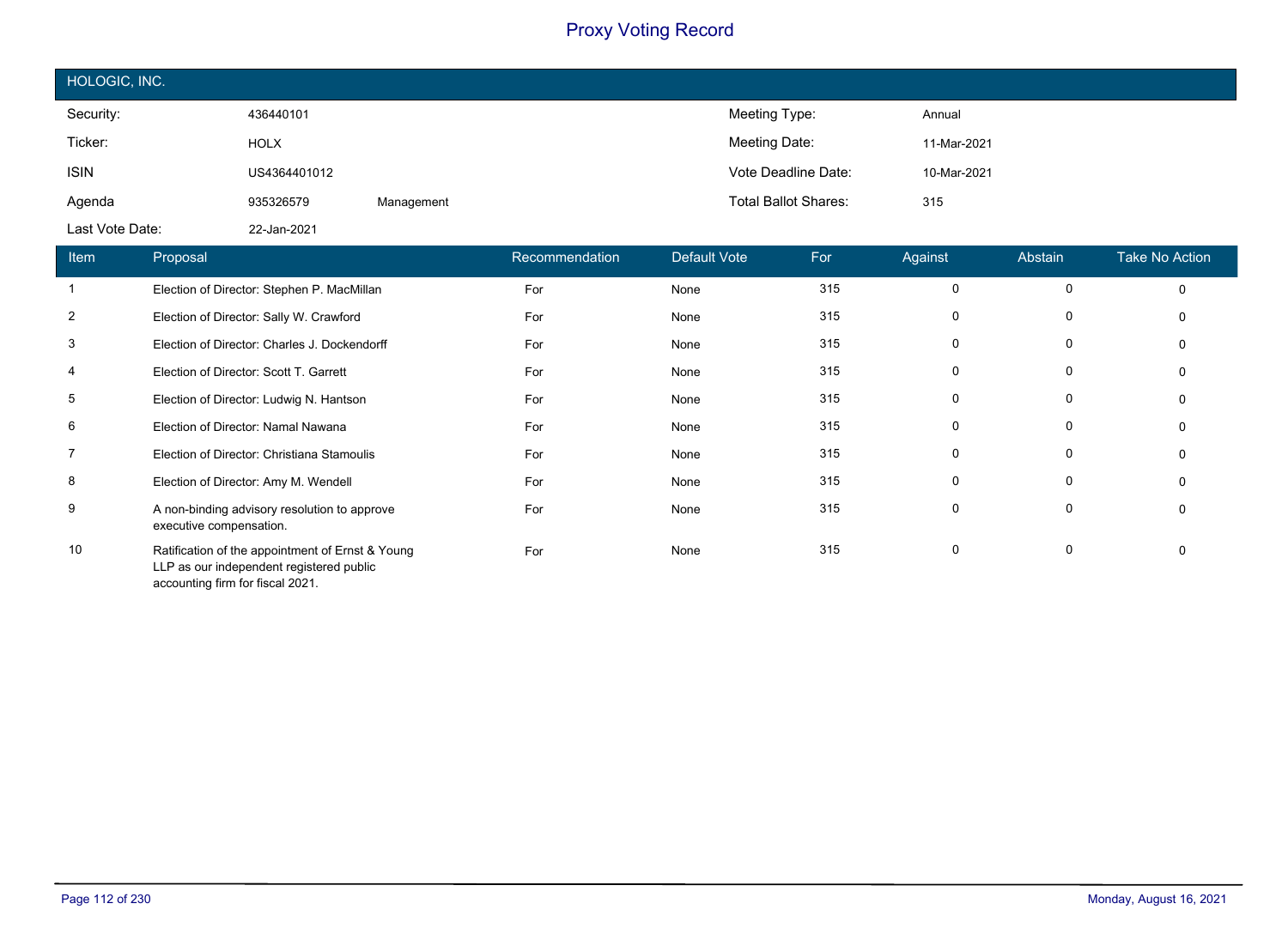| <b>IHS MARKIT LTD</b> |              |            |                                    |  |
|-----------------------|--------------|------------|------------------------------------|--|
| Security:             | G47567105    |            | Meeting Type:<br>Special           |  |
| Ticker:               | <b>INFO</b>  |            | Meeting Date:<br>11-Mar-2021       |  |
| <b>ISIN</b>           | BMG475671050 |            | Vote Deadline Date:<br>10-Mar-2021 |  |
| Agenda                | 935329462    | Management | <b>Total Ballot Shares:</b><br>448 |  |
| Last Vote Date:       | 26-Jan-2021  |            |                                    |  |

| Item | Proposal                                                                                                                                                                                                                                                                                                                                                                                                                                                                                                                                                       | Recommendation | Default Vote | For | Against  | Abstain     | <b>Take No Action</b> |
|------|----------------------------------------------------------------------------------------------------------------------------------------------------------------------------------------------------------------------------------------------------------------------------------------------------------------------------------------------------------------------------------------------------------------------------------------------------------------------------------------------------------------------------------------------------------------|----------------|--------------|-----|----------|-------------|-----------------------|
|      | Approval and Adoption of the Merger Agreement,<br>the Statutory Merger Agreement and the<br>Transactions Contemplated Thereby. To vote on<br>a proposal to approve and adopt the Agreement<br>and Plan of Merger, dated as of November 29,<br>2020, as amended by Amendment No. 1, dated<br>as of January 20, 2021, and as it may further be<br>amended from time to time, by and among S&P<br>Global Inc., Sapphire Subsidiary, Ltd., and IHS<br>Markit Ltd., the statutory merger agreement<br>among the same, and the transactions<br>contemplated thereby. | For            | None         | 448 | $\Omega$ | $\mathbf 0$ | $\Omega$              |
| 2    | IHS Markit Ltd. Merger-Related Compensation.<br>To vote on a proposal to approve, by advisory<br>(non-binding) vote, certain compensation<br>arrangements that may be paid or become<br>payable to IHS Markit Ltd.'s named executive<br>officers in connection with the merger.                                                                                                                                                                                                                                                                                | For            | None         | 448 | $\Omega$ | 0           | $\Omega$              |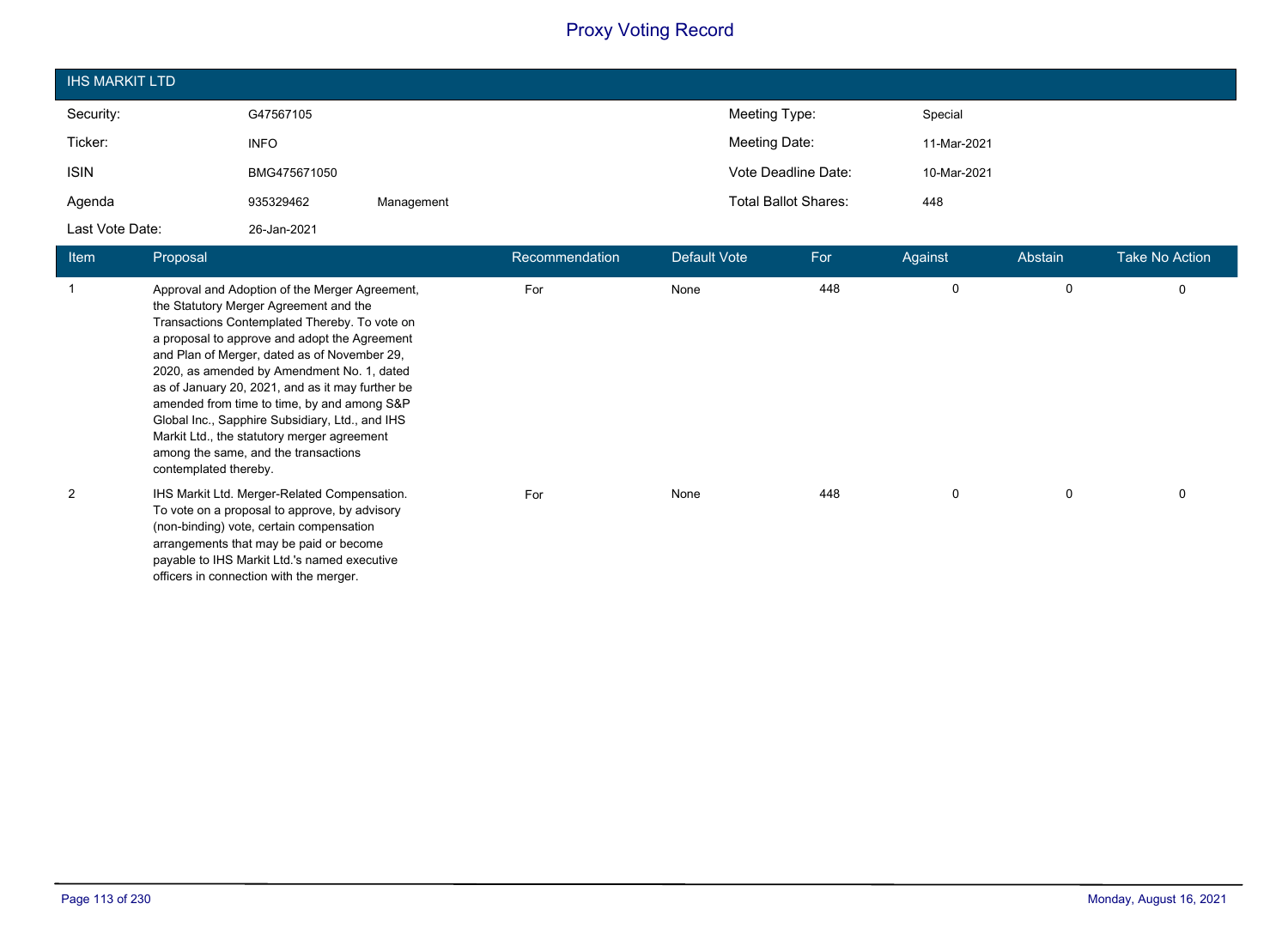| S&P GLOBAL INC. |              |            |                             |             |  |  |  |
|-----------------|--------------|------------|-----------------------------|-------------|--|--|--|
| Security:       | 78409V104    |            | Meeting Type:               | Special     |  |  |  |
| Ticker:         | <b>SPGI</b>  |            | Meeting Date:               | 11-Mar-2021 |  |  |  |
| <b>ISIN</b>     | US78409V1044 |            | Vote Deadline Date:         | 10-Mar-2021 |  |  |  |
| Agenda          | 935329816    | Management | <b>Total Ballot Shares:</b> | 1487        |  |  |  |
| Last Vote Date: | 27-Jan-2021  |            |                             |             |  |  |  |

| <b>Item</b> | Proposal                                                                                                                                                                                                                                                                                                                                                                                                                                                                                                                | Recommendation | Default Vote | For | Against | Abstain | <b>Take No Action</b> |
|-------------|-------------------------------------------------------------------------------------------------------------------------------------------------------------------------------------------------------------------------------------------------------------------------------------------------------------------------------------------------------------------------------------------------------------------------------------------------------------------------------------------------------------------------|----------------|--------------|-----|---------|---------|-----------------------|
|             | Approval of the S&P Global Share Issuance. To<br>vote on a proposal to approve the issuance of<br>S&P Global Inc. common stock, par value \$1.00<br>per share, to the shareholders of IHS Markit Ltd.<br>in connection with the merger contemplated by<br>Agreement and Plan of Merger dated Nov. 29.<br>2020, as amended by Amendment No. 1, dated<br>as of January 20, 2021, and as it may further be<br>amended from time to time, by and among S&P<br>Global Inc., Sapphire Subsidiary, Ltd. and IHS<br>Markit Ltd. | For            | None         | 295 | 0       | 0       |                       |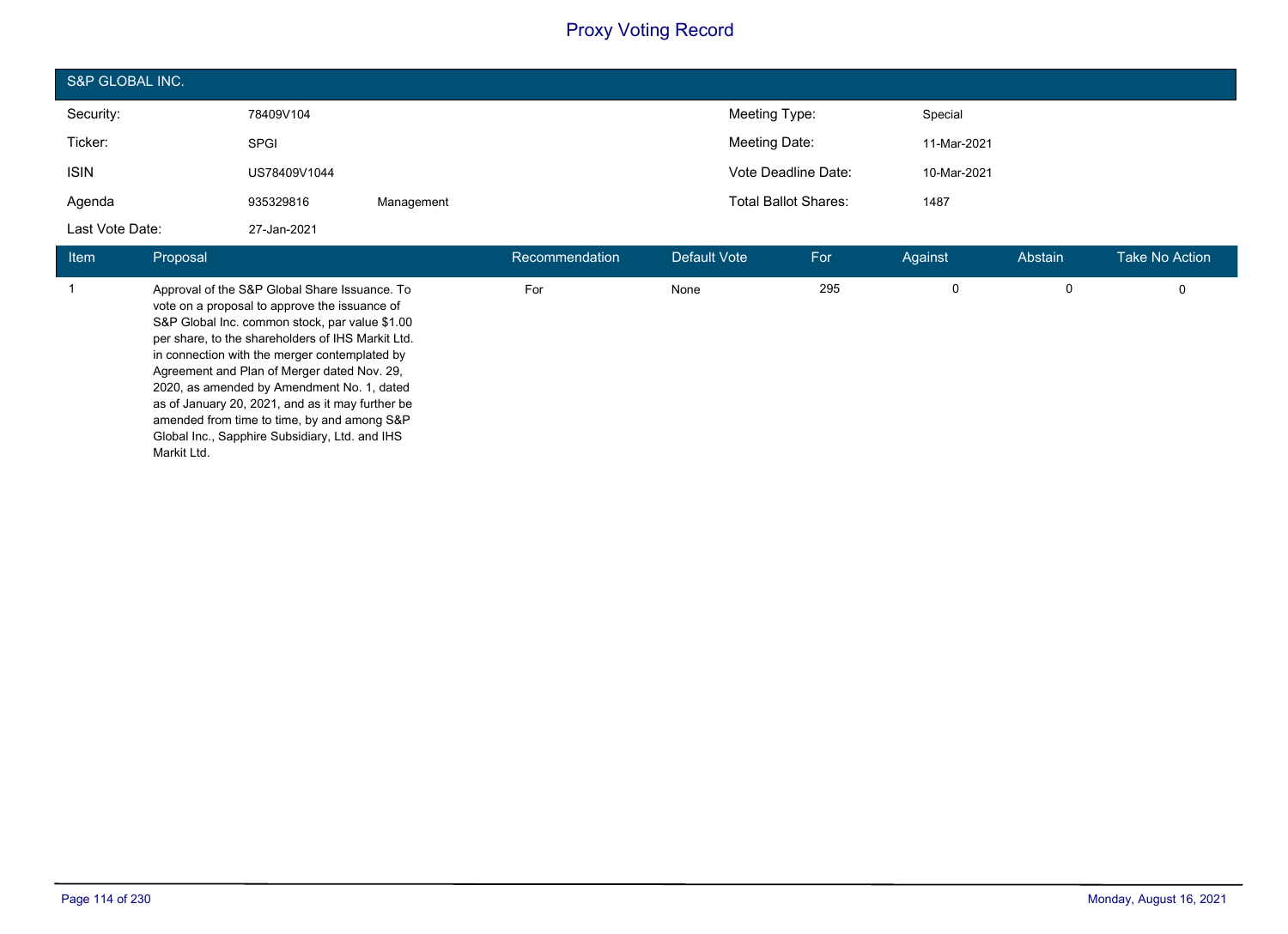| AGILENT TECHNOLOGIES, INC. |              |            |                             |             |  |  |  |  |
|----------------------------|--------------|------------|-----------------------------|-------------|--|--|--|--|
| Security:                  | 00846U101    |            | Meeting Type:               | Annual      |  |  |  |  |
| Ticker:                    | A            |            | Meeting Date:               | 17-Mar-2021 |  |  |  |  |
| <b>ISIN</b>                | US00846U1016 |            | Vote Deadline Date:         | 16-Mar-2021 |  |  |  |  |
| Agenda                     | 935330085    | Management | <b>Total Ballot Shares:</b> | 377         |  |  |  |  |
| Last Vote Date:            | 05-Feb-2021  |            |                             |             |  |  |  |  |

| <b>Item</b>    | Proposal                                                                                                                                          |     | Default Vote | For | Against  | Abstain | Take No Action |
|----------------|---------------------------------------------------------------------------------------------------------------------------------------------------|-----|--------------|-----|----------|---------|----------------|
|                | Election of Director: Mala Anand                                                                                                                  | For | None         | 377 | $\Omega$ | 0       | 0              |
| 2              | Election of Director: Koh Boon Hwee                                                                                                               | For | None         | 377 | 0        | 0       | 0              |
| 3              | Election of Director: Michael R. McMullen                                                                                                         | For | None         | 377 | $\Omega$ | 0       | 0              |
| $\overline{4}$ | Election of Director: Daniel K. Podolsky, M.D.                                                                                                    | For | None         | 377 | 0        | 0       | 0              |
| 5              | To approve, on a non-binding advisory basis, the<br>compensation of our named executive officers.                                                 | For | None         | 377 | $\Omega$ | 0       | 0              |
| 6              | To ratify the Audit and Finance Committee's<br>appointment of PricewaterhouseCoopers LLP as<br>our independent registered public accounting firm. | For | None         | 377 | $\Omega$ | 0       | 0              |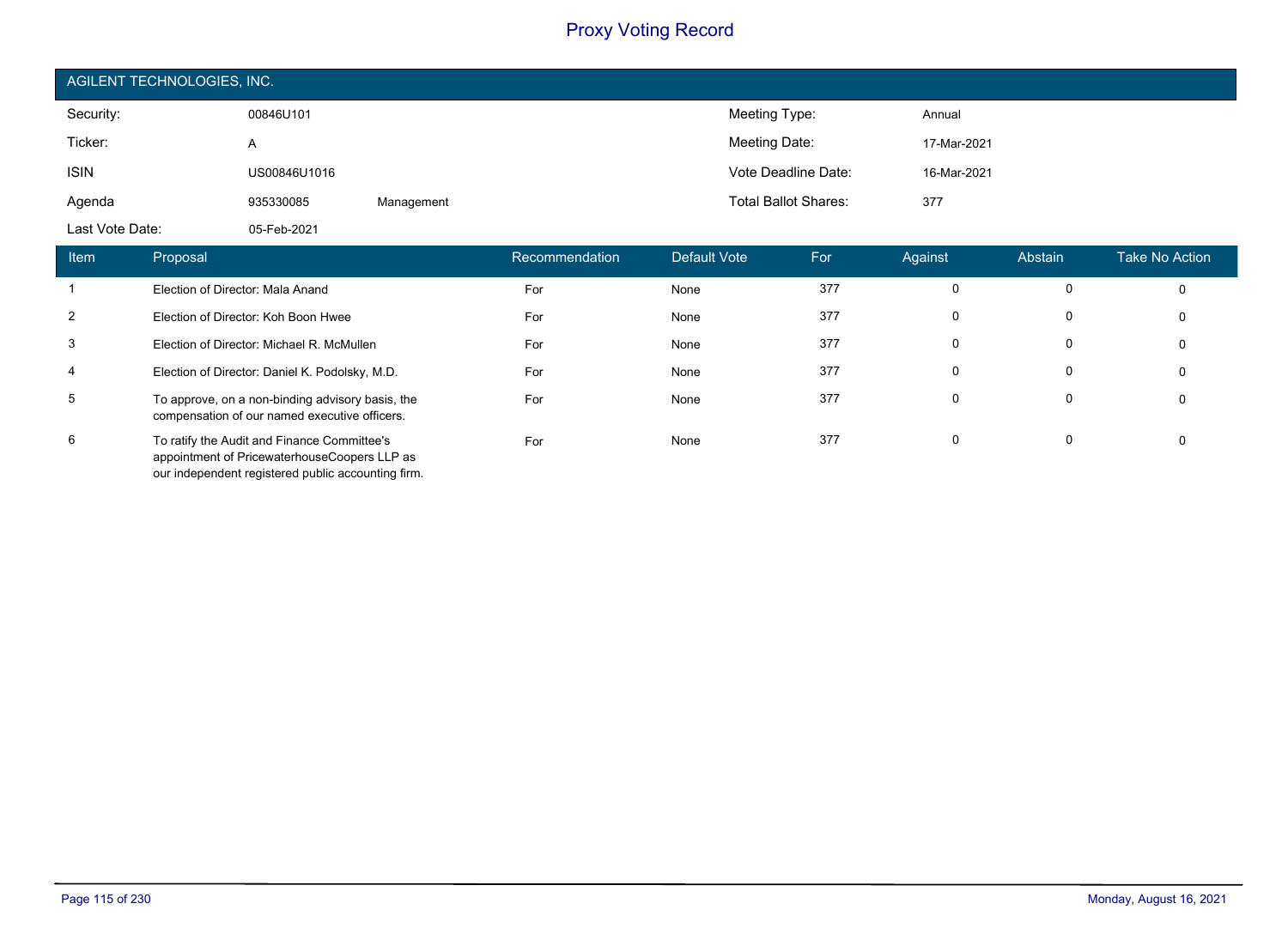| STARBUCKS CORPORATION |              |            |                             |             |  |  |  |
|-----------------------|--------------|------------|-----------------------------|-------------|--|--|--|
| Security:             | 855244109    |            | Meeting Type:               | Annual      |  |  |  |
| Ticker:               | <b>SBUX</b>  |            | Meeting Date:               | 17-Mar-2021 |  |  |  |
| <b>ISIN</b>           | US8552441094 |            | Vote Deadline Date:         | 16-Mar-2021 |  |  |  |
| Agenda                | 935326935    | Management | <b>Total Ballot Shares:</b> | 28014       |  |  |  |
| Last Vote Date:       | 23-Jan-2021  |            |                             |             |  |  |  |

| Item           | Proposal                                                                                                                       | Recommendation | <b>Default Vote</b> | For  | Against  | Abstain     | <b>Take No Action</b> |
|----------------|--------------------------------------------------------------------------------------------------------------------------------|----------------|---------------------|------|----------|-------------|-----------------------|
| -1             | Election of Director: Richard E. Allison, Jr.                                                                                  | For            | None                | 1429 | 0        | 0           | $\mathbf 0$           |
| $\overline{2}$ | Election of Director: Rosalind G. Brewer<br>(Withdrawn)                                                                        | For            | None                | 1429 | $\Omega$ | $\Omega$    | $\Omega$              |
| 3              | Election of Director: Andrew Campion                                                                                           | For            | None                | 1429 | 0        | 0           |                       |
| 4              | Election of Director: Mary N. Dillon                                                                                           | For            | None                | 1429 | $\Omega$ | 0           |                       |
| 5              | Election of Director: Isabel Ge Mahe                                                                                           | For            | None                | 1429 | $\Omega$ | 0           |                       |
| 6              | Election of Director: Mellody Hobson                                                                                           | For            | None                | 1429 | $\Omega$ | 0           |                       |
| 7              | Election of Director: Kevin R. Johnson                                                                                         | For            | None                | 1429 | $\Omega$ | $\mathbf 0$ |                       |
| 8              | Election of Director: Jørgen Vig Knudstorp                                                                                     | For            | None                | 1429 | 0        | 0           |                       |
| 9              | Election of Director: Satya Nadella                                                                                            | For            | None                | 1429 | 0        | 0           |                       |
| 10             | Election of Director: Joshua Cooper Ramo                                                                                       | For            | None                | 1429 | 0        | 0           |                       |
| 11             | Election of Director: Clara Shih                                                                                               | For            | None                | 1429 | $\Omega$ | 0           |                       |
| 12             | Election of Director: Javier G. Teruel                                                                                         | For            | None                | 1429 | $\Omega$ | $\mathbf 0$ |                       |
| 13             | Advisory resolution to approve our executive<br>officer compensation.                                                          | For            | None                | 1429 | $\Omega$ | $\Omega$    |                       |
| 14             | Ratification of selection of Deloitte & Touche LLP<br>as our independent registered public accounting<br>firm for fiscal 2021. | For            | None                | 1429 | $\Omega$ | 0           |                       |
| 15             | Employee Board Representation.                                                                                                 | Against        | None                | 0    | 1429     | 0           |                       |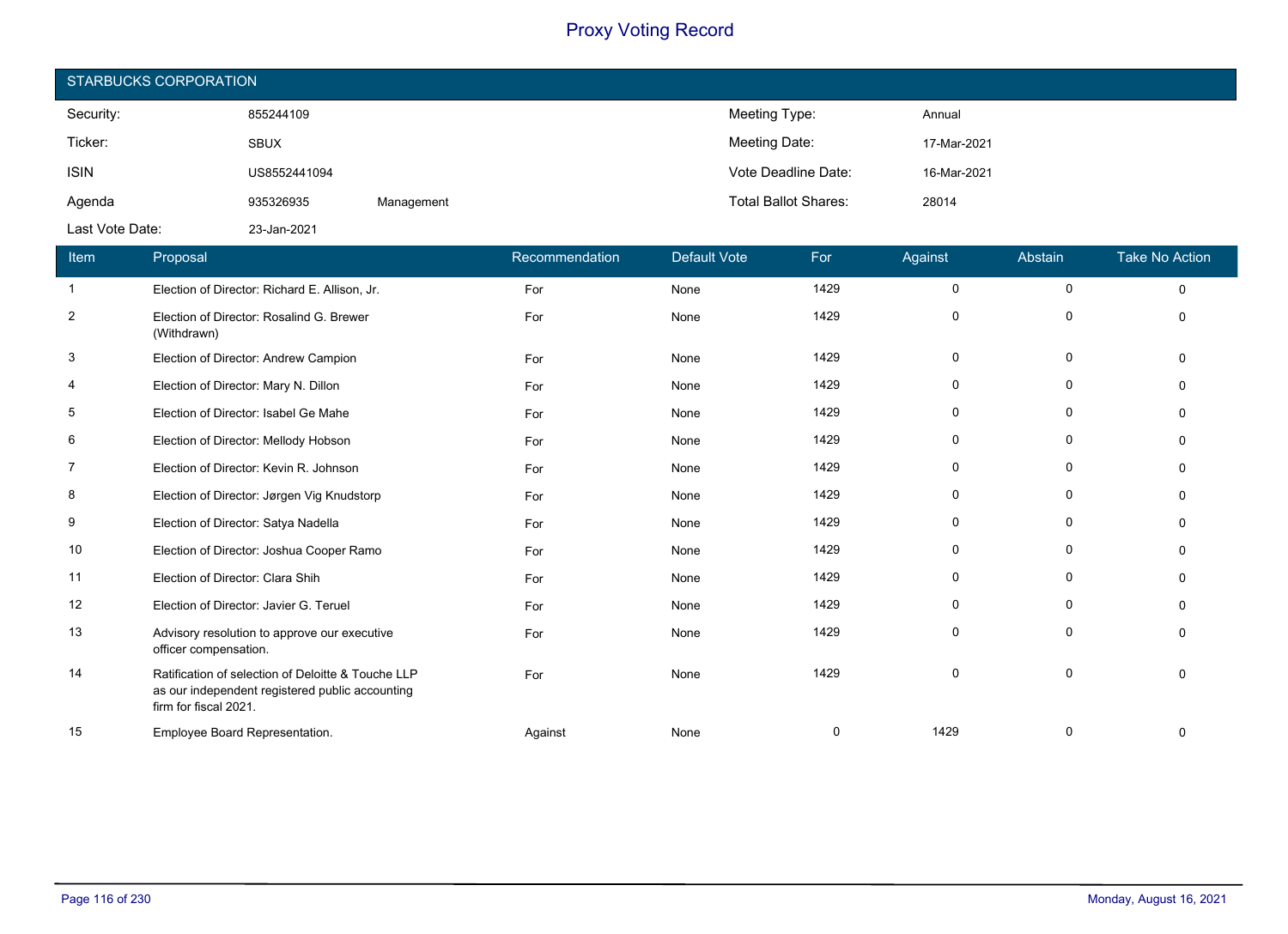| THE COOPER COMPANIES, INC.             |              |            |                              |                             |                     |    |                            |                 |                                                    |
|----------------------------------------|--------------|------------|------------------------------|-----------------------------|---------------------|----|----------------------------|-----------------|----------------------------------------------------|
| Security:                              | 216648402    |            |                              |                             | Meeting Type:       |    | Annual                     |                 |                                                    |
| Ticker:                                | COO          |            |                              |                             | Meeting Date:       |    | 17-Mar-2021                |                 |                                                    |
| <b>ISIN</b>                            | US2166484020 |            |                              |                             | Vote Deadline Date: |    | 16-Mar-2021                |                 |                                                    |
| Agenda                                 | 935329715    | Management |                              | <b>Total Ballot Shares:</b> |                     | 66 |                            |                 |                                                    |
| Last Vote Date:                        | 30-Jan-2021  |            |                              |                             |                     |    |                            |                 |                                                    |
| the company's company's company's com- |              |            | <b>CONTRACTOR</b> CONTRACTOR |                             |                     |    | <b>A Contract Contract</b> | <b>ALCOHOL:</b> | <b>The Committee Committee Committee Committee</b> |

| <b>Item</b>    | Proposal                                                                                                                                                                              | Recommendation | Default Vote | For | Against      | Abstain | <b>Take No Action</b> |
|----------------|---------------------------------------------------------------------------------------------------------------------------------------------------------------------------------------|----------------|--------------|-----|--------------|---------|-----------------------|
| 1              | Election of Director: Colleen E. Jay                                                                                                                                                  | For            | None         | 66  | 0            | 0       | 0                     |
| $\overline{2}$ | Election of Director: William A. Kozy                                                                                                                                                 | For            | None         | 66  | 0            | 0       | 0                     |
| 3              | Election of Director: Jody S. Lindell                                                                                                                                                 | For            | None         | 66  | 0            | 0       | 0                     |
| 4              | Election of Director: Teresa S. Madden                                                                                                                                                | For            | None         | 66  | 0            | 0       | 0                     |
| 5              | Election of Director: Gary S. Petersmeyer                                                                                                                                             | For            | None         | 66  | 0            | 0       | 0                     |
| 6              | Election of Director: Robert S. Weiss                                                                                                                                                 | For            | None         | 66  | $\mathbf{0}$ | 0       | 0                     |
| $\overline{7}$ | Election of Director: Albert G. White III                                                                                                                                             | For            | None         | 66  | 0            | 0       | 0                     |
| 8              | Ratification of the appointment of KPMG LLP as<br>the independent registered public accounting firm<br>for The Cooper Companies, Inc. for the fiscal year<br>ending October 31, 2021. | For            | None         | 66  | 0            | 0       | 0                     |
| 9              | An advisory vote on the compensation of our<br>named executive officers as presented in the<br>Proxy Statement.                                                                       | For            | None         | 66  | 0            | 0       | 0                     |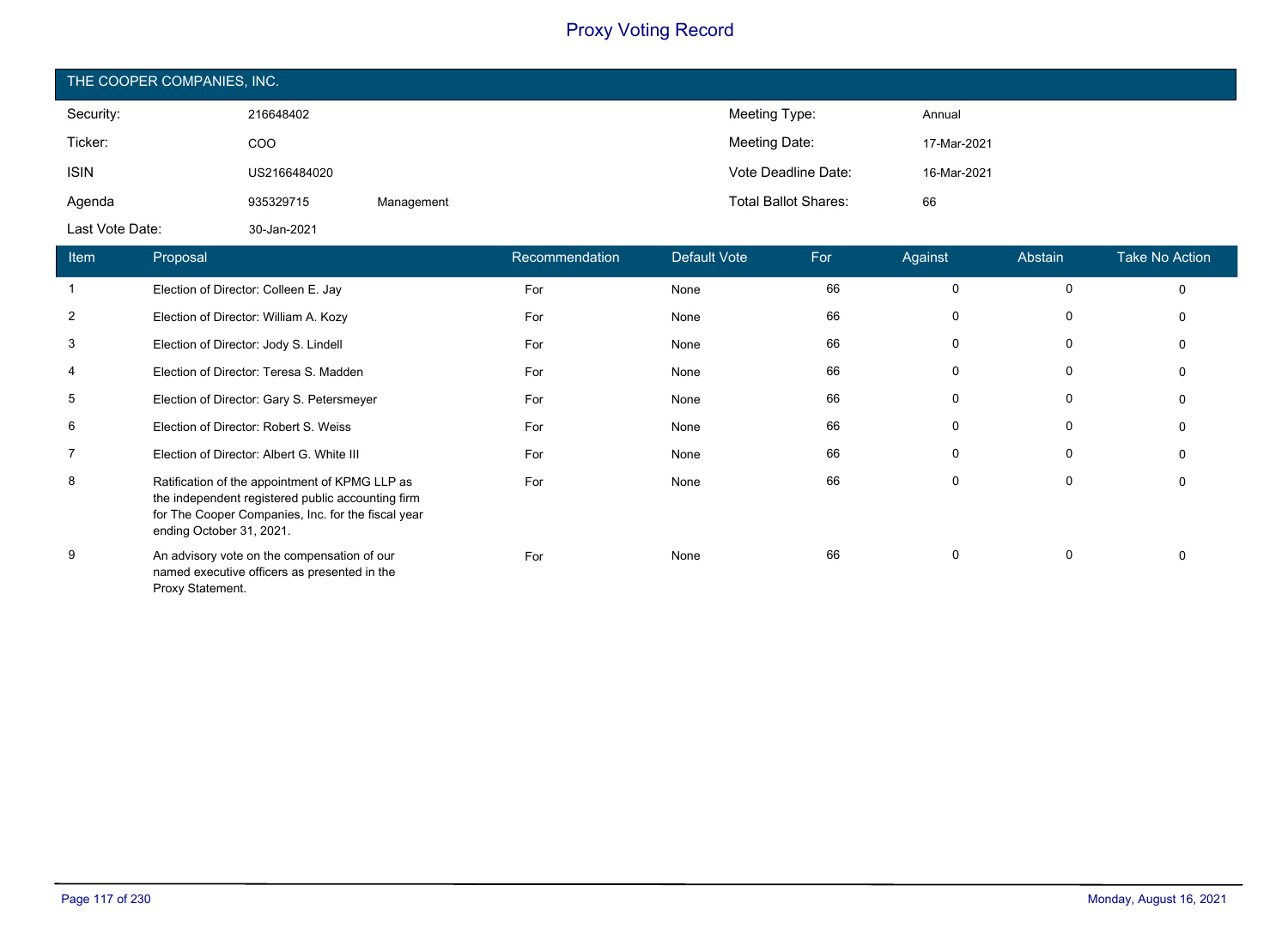| <b>TRANSDIGM GROUP INCORPORATED</b> |              |            |                             |             |  |  |  |
|-------------------------------------|--------------|------------|-----------------------------|-------------|--|--|--|
| Security:                           | 893641100    |            | Meeting Type:               | Annual      |  |  |  |
| Ticker:                             | <b>TDG</b>   |            | Meeting Date:               | 18-Mar-2021 |  |  |  |
| <b>ISIN</b>                         | US8936411003 |            | Vote Deadline Date:         | 17-Mar-2021 |  |  |  |
| Agenda                              | 935331873    | Management | <b>Total Ballot Shares:</b> | 63          |  |  |  |
| Last Vote Date:                     | 06-Feb-2021  |            |                             |             |  |  |  |

| Item           | Proposal                                                                                                                                   | Recommendation | Default Vote | For | Against      | Abstain | <b>Take No Action</b> |
|----------------|--------------------------------------------------------------------------------------------------------------------------------------------|----------------|--------------|-----|--------------|---------|-----------------------|
|                | <b>DIRECTOR</b>                                                                                                                            | For            | None         |     |              |         |                       |
|                | David Barr                                                                                                                                 |                |              | 63  | $\mathbf 0$  | 0       |                       |
|                | Mervin Dunn<br>2                                                                                                                           |                |              | 63  | $\mathbf{0}$ | 0       |                       |
|                | Michael Graff<br>3                                                                                                                         |                |              | 63  | 0            | 0       |                       |
|                | Sean Hennessy<br>4                                                                                                                         |                |              | 63  | 0            | 0       |                       |
|                | W. Nicholas Howley<br>5                                                                                                                    |                |              | 63  | 0            | 0       |                       |
|                | Raymond Laubenthal<br>6                                                                                                                    |                |              | 63  | 0            | 0       |                       |
|                | Gary E. McCullough<br>7                                                                                                                    |                |              | 63  | 0            | 0       |                       |
|                | Michele Santana<br>8                                                                                                                       |                |              | 63  | 0            | 0       |                       |
|                | Robert Small<br>9                                                                                                                          |                |              | 63  | 0            | 0       |                       |
|                | John Staer<br>10                                                                                                                           |                |              | 63  | 0            | 0       |                       |
|                | Kevin Stein<br>11                                                                                                                          |                |              | 63  | 0            | 0       |                       |
| $\overline{2}$ | To approve (in an advisory vote) compensation<br>paid to the Company's named executive officers.                                           | For            | None         | 63  | 0            | 0       | 0                     |
| 3              | To ratify the selection of Ernst & Young LLP as<br>the Company's independent accountants for the<br>fiscal year ending September 30, 2021. | For            | None         | 63  | 0            | 0       | 0                     |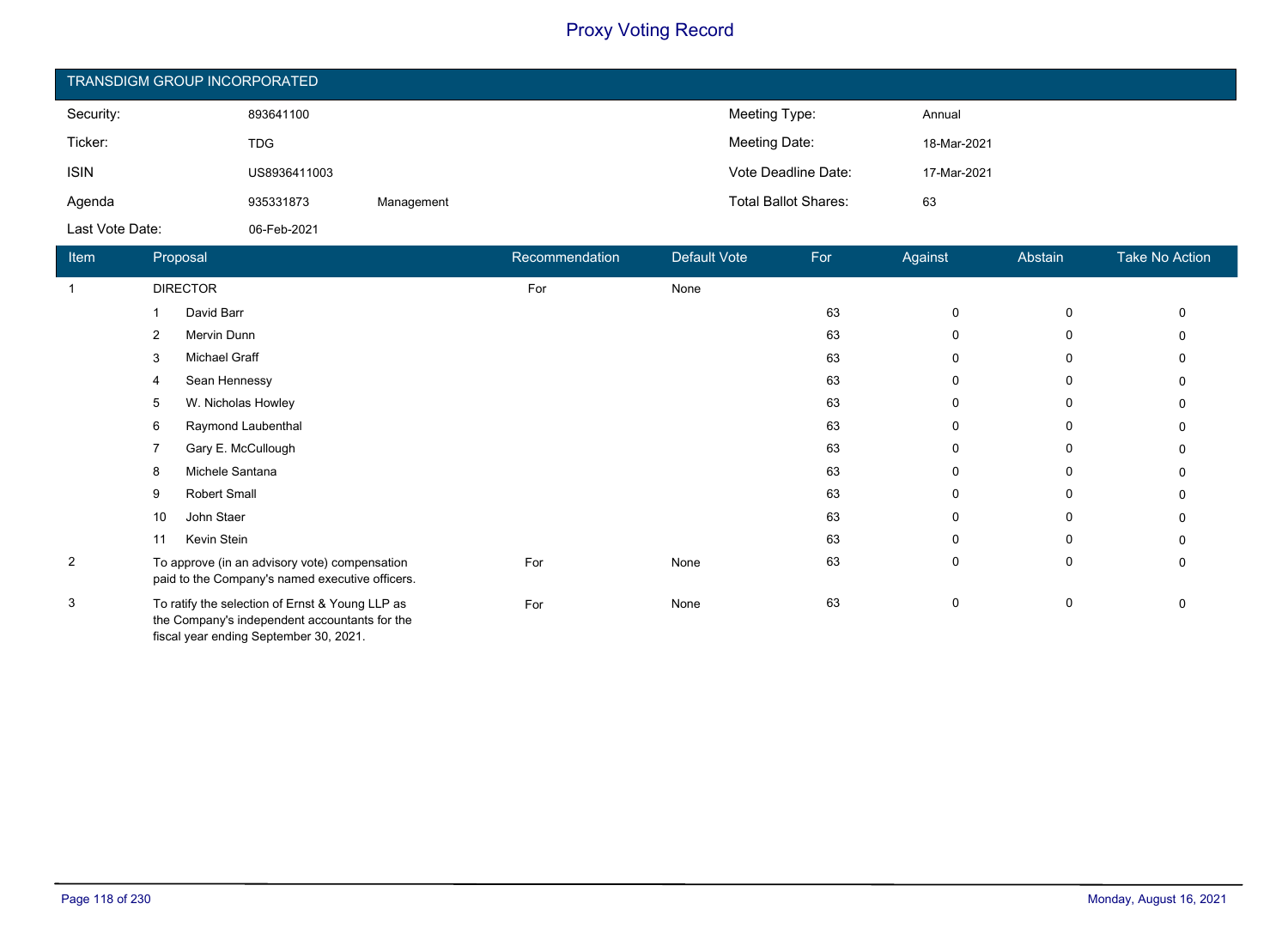| HUNTINGTON BANCSHARES INCORPORATED |              |            |                                     |  |  |  |  |
|------------------------------------|--------------|------------|-------------------------------------|--|--|--|--|
| Security:                          | 446150104    |            | Meeting Type:<br>Special            |  |  |  |  |
| Ticker:                            | <b>HBAN</b>  |            | Meeting Date:<br>25-Mar-2021        |  |  |  |  |
| <b>ISIN</b>                        | US4461501045 |            | Vote Deadline Date:<br>24-Mar-2021  |  |  |  |  |
| Agenda                             | 935338649    | Management | <b>Total Ballot Shares:</b><br>1306 |  |  |  |  |
| Last Vote Date:                    | 24-Feb-2021  |            |                                     |  |  |  |  |

| Item           | Proposal                                                                                                                                                                                                                                                                                                                                                                                                                                                                                                                                                                                         | Recommendation | Default Vote | For  | Against | Abstain     | <b>Take No Action</b> |
|----------------|--------------------------------------------------------------------------------------------------------------------------------------------------------------------------------------------------------------------------------------------------------------------------------------------------------------------------------------------------------------------------------------------------------------------------------------------------------------------------------------------------------------------------------------------------------------------------------------------------|----------------|--------------|------|---------|-------------|-----------------------|
| $\overline{1}$ | Approval of the merger of TCF Financial<br>Corporation ("TCF") with and into Huntington<br>Bancshares Incorporated ("Huntington"), as<br>contemplated by the Agreement and Plan of<br>Merger, dated as of December 13, 2020 (as it<br>may be amended from time to time), by and<br>between Huntington and TCF, with Huntington as<br>the surviving corporation (the "Huntington merger<br>proposal").                                                                                                                                                                                            | For            | None         | 1306 | 0       | $\mathbf 0$ | 0                     |
| $\overline{c}$ | Approval of an amendment to Huntington's<br>charter to increase the number of authorized<br>shares of Huntington common stock from one<br>billion five hundred million shares (1,500,000,000)<br>to two billion two hundred fifty million shares<br>(2,250,000,000) (the "Huntington authorized share<br>count proposal").                                                                                                                                                                                                                                                                       | For            | None         | 1306 | 0       | 0           | $\mathbf 0$           |
| 3              | Approval of the adjournment of special meeting of<br>Huntington shareholders, if necessary or<br>appropriate, to solicit additional proxies if,<br>immediately prior to such adjournment, there are<br>not sufficient votes at the time of the Huntington<br>special meeting to approve the Huntington merger<br>proposal or the Huntington authorized share count<br>proposal or to ensure that any supplement or<br>amendment to the accompanying joint proxy<br>statement/prospectus is timely provided to holders<br>of Huntington common stock (the "Huntington"<br>adjournment proposal"). | For            | None         | 1306 | 0       | 0           | $\mathbf 0$           |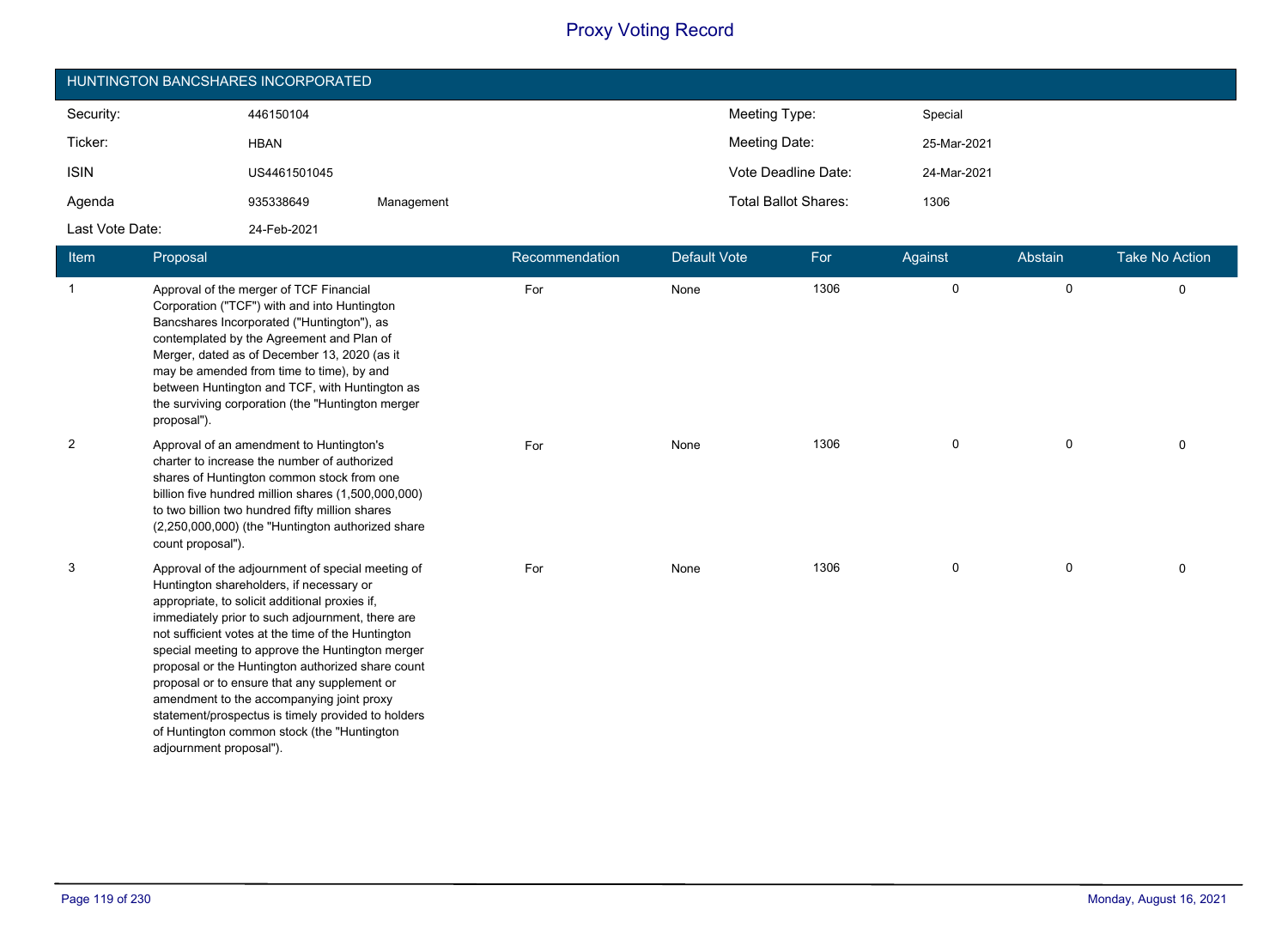| MCCORMICK & COMPANY, INCORPORATED |              |            |                             |             |  |  |
|-----------------------------------|--------------|------------|-----------------------------|-------------|--|--|
| Security:                         | 579780206    |            | Meeting Type:               | Annual      |  |  |
| Ticker:                           | <b>MKC</b>   |            | Meeting Date:               | 31-Mar-2021 |  |  |
| <b>ISIN</b>                       | US5797802064 |            | Vote Deadline Date:         | 30-Mar-2021 |  |  |
| Agenda                            | 935333586    | Management | <b>Total Ballot Shares:</b> | 1312        |  |  |
| Last Vote Date:                   | 18-Feb-2021  |            |                             |             |  |  |

| <b>Item</b> | Proposal                                                                                                                                                                                                                                                                                                                                           | Recommendation | Default Vote | For | Against | Abstain | Take No Action |
|-------------|----------------------------------------------------------------------------------------------------------------------------------------------------------------------------------------------------------------------------------------------------------------------------------------------------------------------------------------------------|----------------|--------------|-----|---------|---------|----------------|
|             | YOU ARE CORDIALLY INVITED TO ATTEND<br>THE ANNUAL MEETING OF STOCKHOLDERS<br>OF McCORMICK & COMPANY,<br>INCORPORATED (THE "COMPANY") TO BE<br>HELD VIA A VIRTUAL SHAREHOLDER<br>MEETING ON WEDNESDAY, MARCH 31, 2021<br>AT 10:00 AM EDT. PLEASE USE THE<br>FOLLOWING URL TO ACCESS THE MEETING<br>(WWW.VIRTUALSHAREHOLDERMEETING.CO<br>M/MKC2021). | None           | None         | 335 | 0       | 0       | 0              |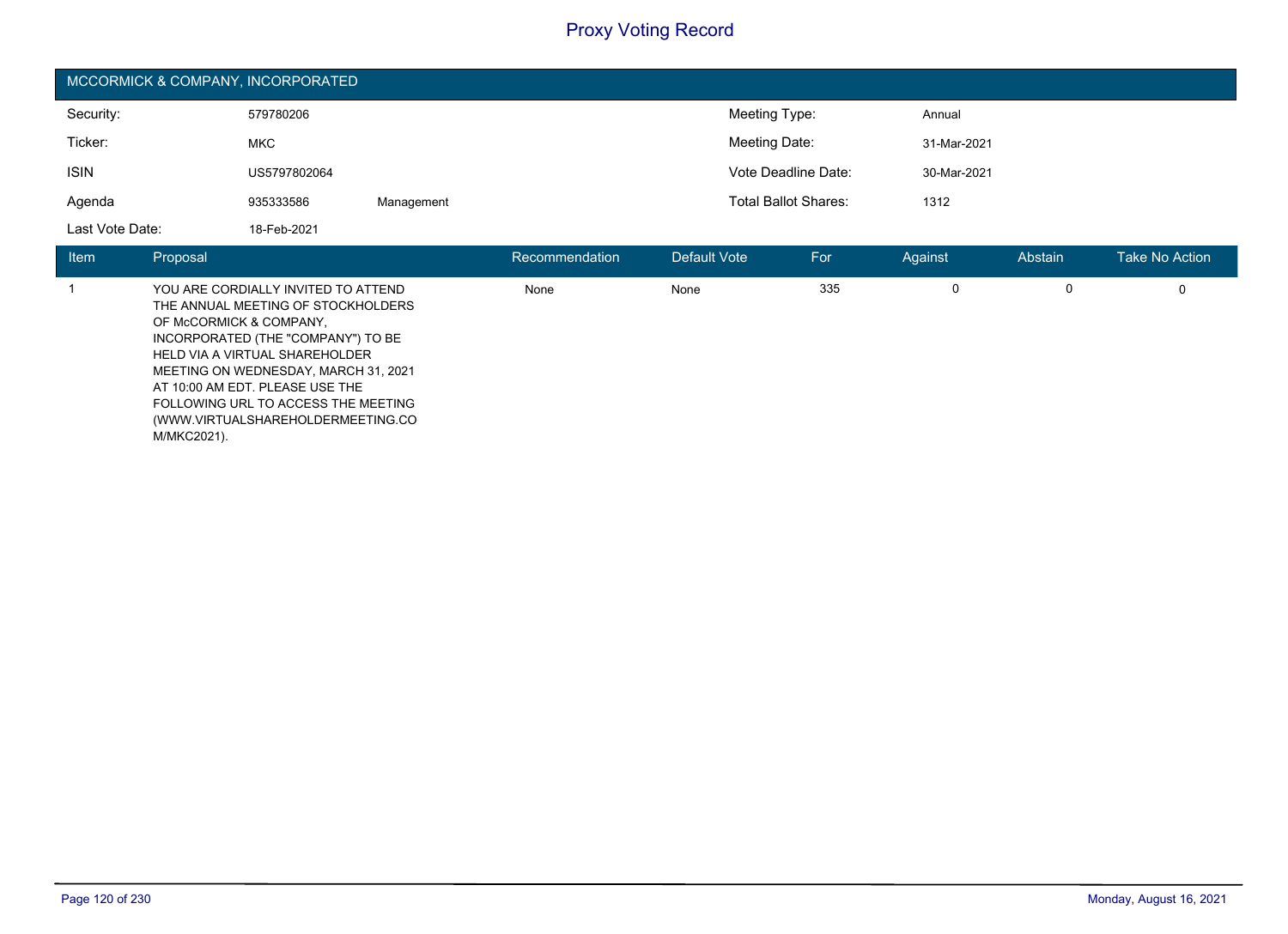| <b>BROADCOM INC</b> |              |            |                             |             |
|---------------------|--------------|------------|-----------------------------|-------------|
| Security:           | 11135F101    |            | Meeting Type:               | Annual      |
| Ticker:             | AVGO         |            | Meeting Date:               | 05-Apr-2021 |
| <b>ISIN</b>         | US11135F1012 |            | Vote Deadline Date:         | 01-Apr-2021 |
| Agenda              | 935335768    | Management | <b>Total Ballot Shares:</b> | 25869       |
| Last Vote Date:     | 20-Feb-2021  |            |                             |             |

| Item           | <b>Proposal</b>                                                                                                                                                                  | Recommendation | <b>Default Vote</b> | For | Against     | Abstain      | <b>Take No Action</b> |
|----------------|----------------------------------------------------------------------------------------------------------------------------------------------------------------------------------|----------------|---------------------|-----|-------------|--------------|-----------------------|
| $\mathbf{1}$   | Election of Director: Ms. Diane M. Bryant                                                                                                                                        | For            | None                | 514 | 0           | $\Omega$     | $\Omega$              |
| 2              | Election of Director: Ms. Gayla J. Delly                                                                                                                                         | For            | None                | 514 | 0           | $\mathbf{0}$ |                       |
| 3              | Election of Director: Mr. Raul J. Fernandez                                                                                                                                      | For            | None                | 514 | 0           | $\mathbf{0}$ |                       |
| 4              | Election of Director: Mr. Eddy W. Hartenstein                                                                                                                                    | For            | None                | 514 | 0           | 0            |                       |
| 5              | Election of Director: Mr. Check Kian Low                                                                                                                                         | For            | None                | 514 | 0           | $\Omega$     |                       |
| 6              | Election of Director: Ms. Justine F. Page                                                                                                                                        | For            | None                | 514 | 0           | $\Omega$     |                       |
| $\overline{7}$ | Election of Director: Dr. Henry Samueli                                                                                                                                          | For            | None                | 514 | 0           | $\mathbf{0}$ |                       |
| 8              | Election of Director: Mr. Hock E. Tan                                                                                                                                            | For            | None                | 514 | 0           | $\Omega$     |                       |
| 9              | Election of Director: Mr. Harry L. You                                                                                                                                           | For            | None                | 514 | $\mathbf 0$ | 0            |                       |
| 10             | Ratification of the appointment of<br>Pricewaterhouse-Coopers LLP as Broadcom's<br>independent registered public accounting firm for<br>the fiscal year ending October 31, 2021. | For            | None                | 514 | $\mathbf 0$ | 0            |                       |
| 11             | Approval of an amendment and restatement of<br>Broadcom's 2012 Stock Incentive Plan.                                                                                             | For            | None                | 514 | 0           | $\Omega$     | n                     |
| 12             | Advisory vote to approve compensation of<br>Broadcom's named executive officers.                                                                                                 | For            | None                | 514 | 0           | $\Omega$     |                       |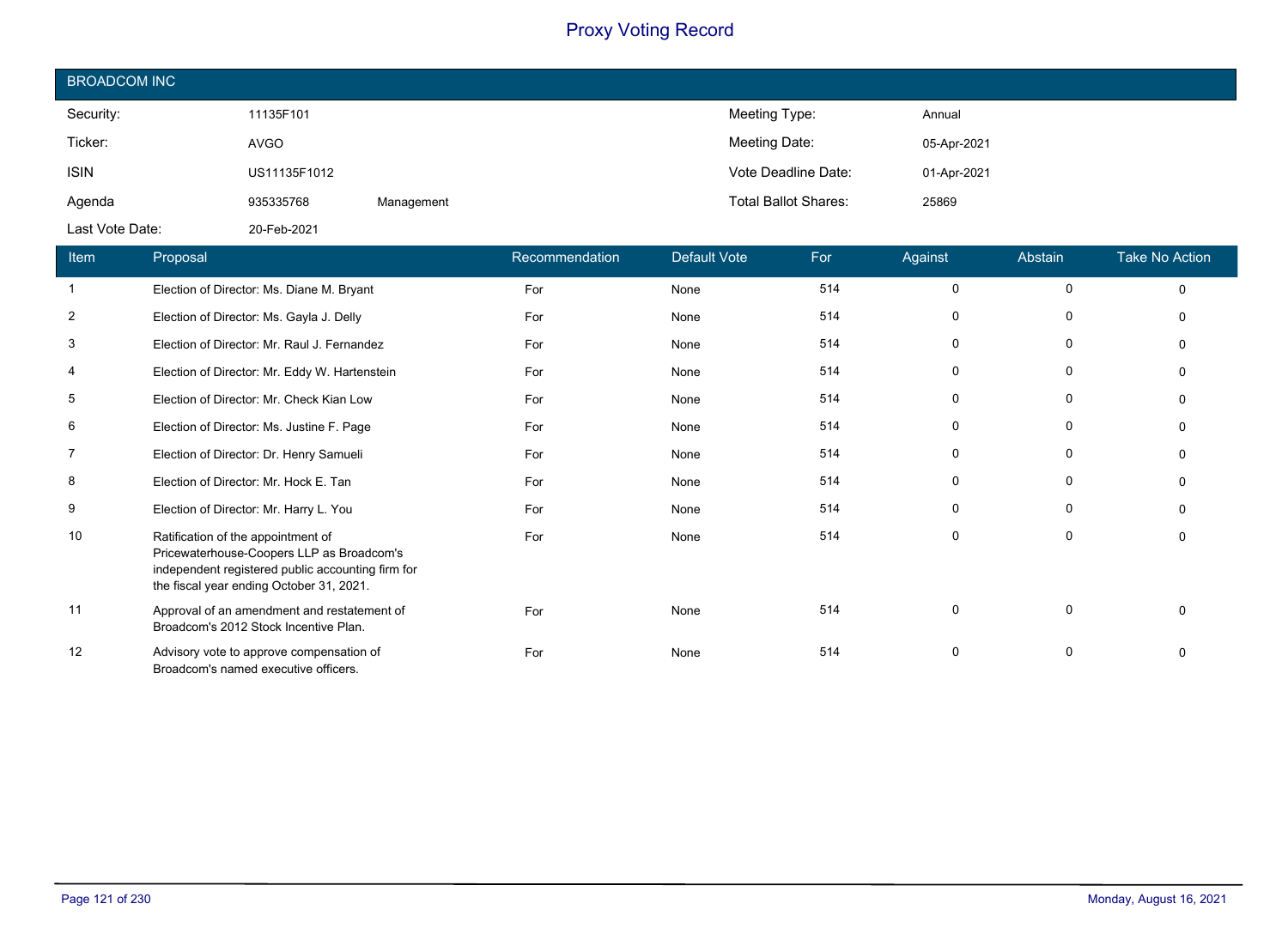| ADVANCED MICRO DEVICES, INC. |              |            |                             |             |  |  |  |
|------------------------------|--------------|------------|-----------------------------|-------------|--|--|--|
| Security:                    | 007903107    |            | Meeting Type:               | Special     |  |  |  |
| Ticker:                      | AMD          |            | Meeting Date:               | 07-Apr-2021 |  |  |  |
| <b>ISIN</b>                  | US0079031078 |            | Vote Deadline Date:         | 06-Apr-2021 |  |  |  |
| Agenda                       | 935345810    | Management | <b>Total Ballot Shares:</b> | 28660       |  |  |  |
| Last Vote Date:              | 09-Mar-2021  |            |                             |             |  |  |  |

| <b>Item</b> | Proposal                                                                                                                                                                                                                                                                                                                                                                                                                                | Recommendation | Default Vote | For  | Against  | Abstain | <b>Take No Action</b> |
|-------------|-----------------------------------------------------------------------------------------------------------------------------------------------------------------------------------------------------------------------------------------------------------------------------------------------------------------------------------------------------------------------------------------------------------------------------------------|----------------|--------------|------|----------|---------|-----------------------|
| 1           | Approve the issuance of shares of common stock,<br>par value \$0.01 per share, of AMD to the<br>stockholders of Xilinx, Inc. ("Xilinx") in connection<br>with the merger contemplated by the Agreement<br>and Plan of Merger, dated October 26, 2020, as it<br>may be amended from time to time, by and<br>among AMD, Thrones Merger Sub, Inc., a wholly<br>owned subsidiary of AMD, and Xilinx (the "AMD<br>share issuance proposal"). | For            | None         | 1548 | 0        | 0       | 0                     |
| 2           | Approve the adjournment of the Special Meeting,<br>if necessary or appropriate, to solicit additional<br>proxies if there are insufficient votes at the time of<br>the Special Meeting to approve the AMD share<br>issuance proposal or to ensure that any<br>supplement or amendment to the accompanying<br>joint proxy statement/prospectus is timely<br>provided to the stockholders of AMD.                                         | For            | None         | 1548 | $\Omega$ | 0       | 0                     |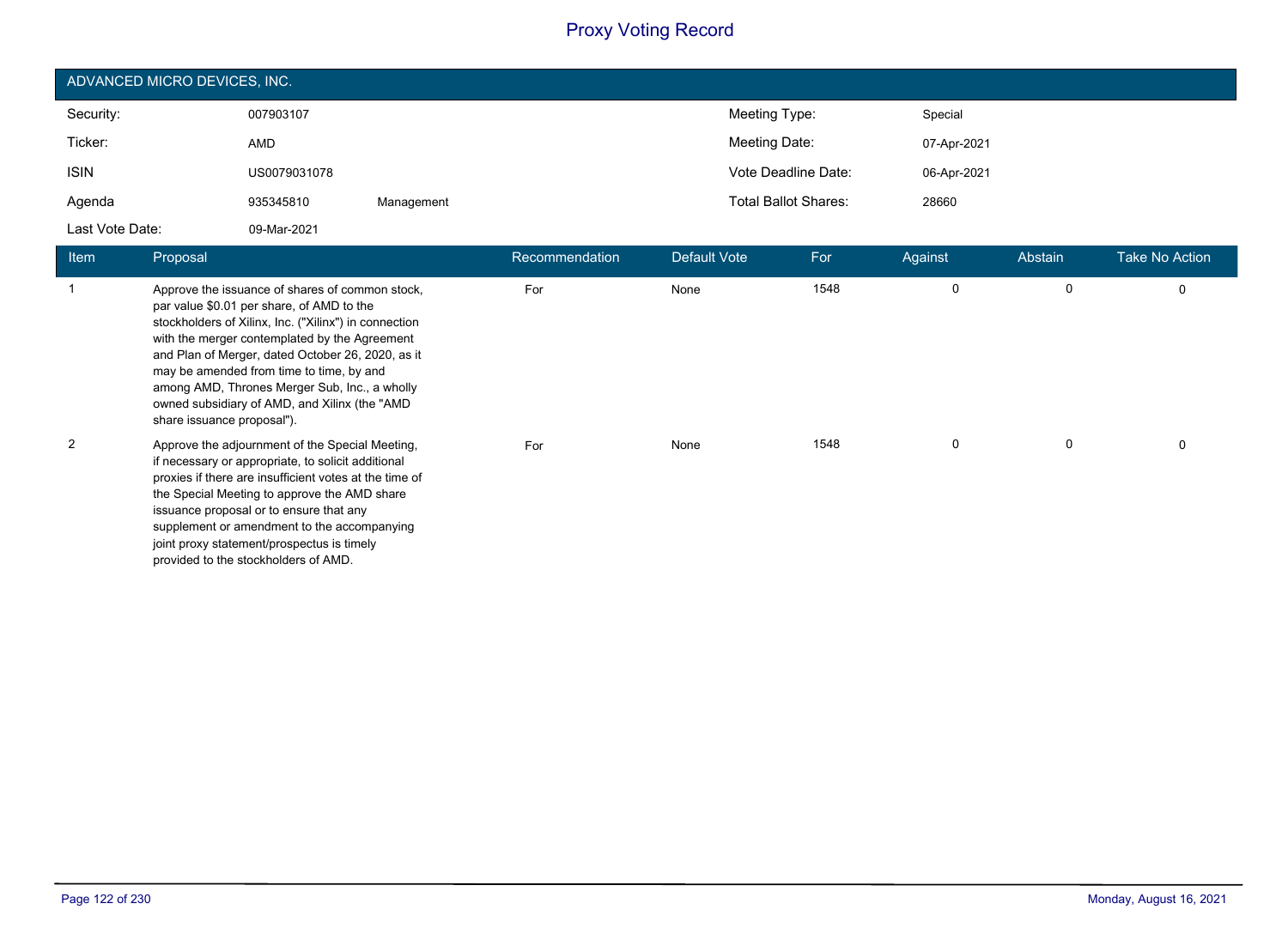| LENNAR CORPORATION |              |            |                             |             |
|--------------------|--------------|------------|-----------------------------|-------------|
| Security:          | 526057104    |            | Meeting Type:               | Annual      |
| Ticker:            | LEN          |            | Meeting Date:               | 07-Apr-2021 |
| <b>ISIN</b>        | US5260571048 |            | Vote Deadline Date:         | 06-Apr-2021 |
| Agenda             | 935339300    | Management | <b>Total Ballot Shares:</b> | 351         |
| Last Vote Date:    | 26-Feb-2021  |            |                             |             |

| Item           | Proposal                                                                                                                                                             | Recommendation | <b>Default Vote</b> | For | Against | Abstain     | <b>Take No Action</b> |
|----------------|----------------------------------------------------------------------------------------------------------------------------------------------------------------------|----------------|---------------------|-----|---------|-------------|-----------------------|
| $\overline{1}$ | Election of Director to serve until the 2022 Annual<br>Meeting: Amy Banse                                                                                            | For            | None                | 351 | 0       | 0           | $\mathbf 0$           |
| $\overline{2}$ | Election of Director to serve until the 2022 Annual<br>Meeting: Rick Beckwitt                                                                                        | For            | None                | 351 | 0       | 0           | $\Omega$              |
| 3              | Election of Director to serve until the 2022 Annual<br>Meeting: Steven L. Gerard                                                                                     | For            | None                | 351 | 0       | 0           | $\Omega$              |
| 4              | Election of Director to serve until the 2022 Annual<br>Meeting: Tig Gilliam                                                                                          | For            | None                | 351 | 0       | 0           | $\Omega$              |
| 5              | Election of Director to serve until the 2022 Annual<br>Meeting: Sherrill W. Hudson                                                                                   | For            | None                | 351 | 0       | $\mathbf 0$ | $\Omega$              |
| 6              | Election of Director to serve until the 2022 Annual<br>Meeting: Jonathan M. Jaffe                                                                                    | For            | None                | 351 | 0       | 0           | $\Omega$              |
| $\overline{7}$ | Election of Director to serve until the 2022 Annual<br>Meeting: Sidney Lapidus                                                                                       | For            | None                | 351 | 0       | 0           | $\Omega$              |
| 8              | Election of Director to serve until the 2022 Annual<br>Meeting: Teri P. McClure                                                                                      | For            | None                | 351 | 0       | 0           | 0                     |
| 9              | Election of Director to serve until the 2022 Annual<br>Meeting: Stuart Miller                                                                                        | For            | None                | 351 | 0       | 0           | $\Omega$              |
| 10             | Election of Director to serve until the 2022 Annual<br>Meeting: Armando Olivera                                                                                      | For            | None                | 351 | 0       | 0           | $\Omega$              |
| 11             | Election of Director to serve until the 2022 Annual<br>Meeting: Jeffrey Sonnenfeld                                                                                   | For            | None                | 351 | 0       | 0           | $\Omega$              |
| 12             | Approval, on an advisory basis, of the<br>compensation of our named executive officers.                                                                              | For            | None                | 351 | 0       | 0           | $\Omega$              |
| 13             | Ratification of the appointment of Deloitte &<br>Touche LLP as our independent registered public<br>accounting firm for our fiscal year ending<br>November 30, 2021. | For            | None                | 351 | 0       | 0           | $\mathbf{0}$          |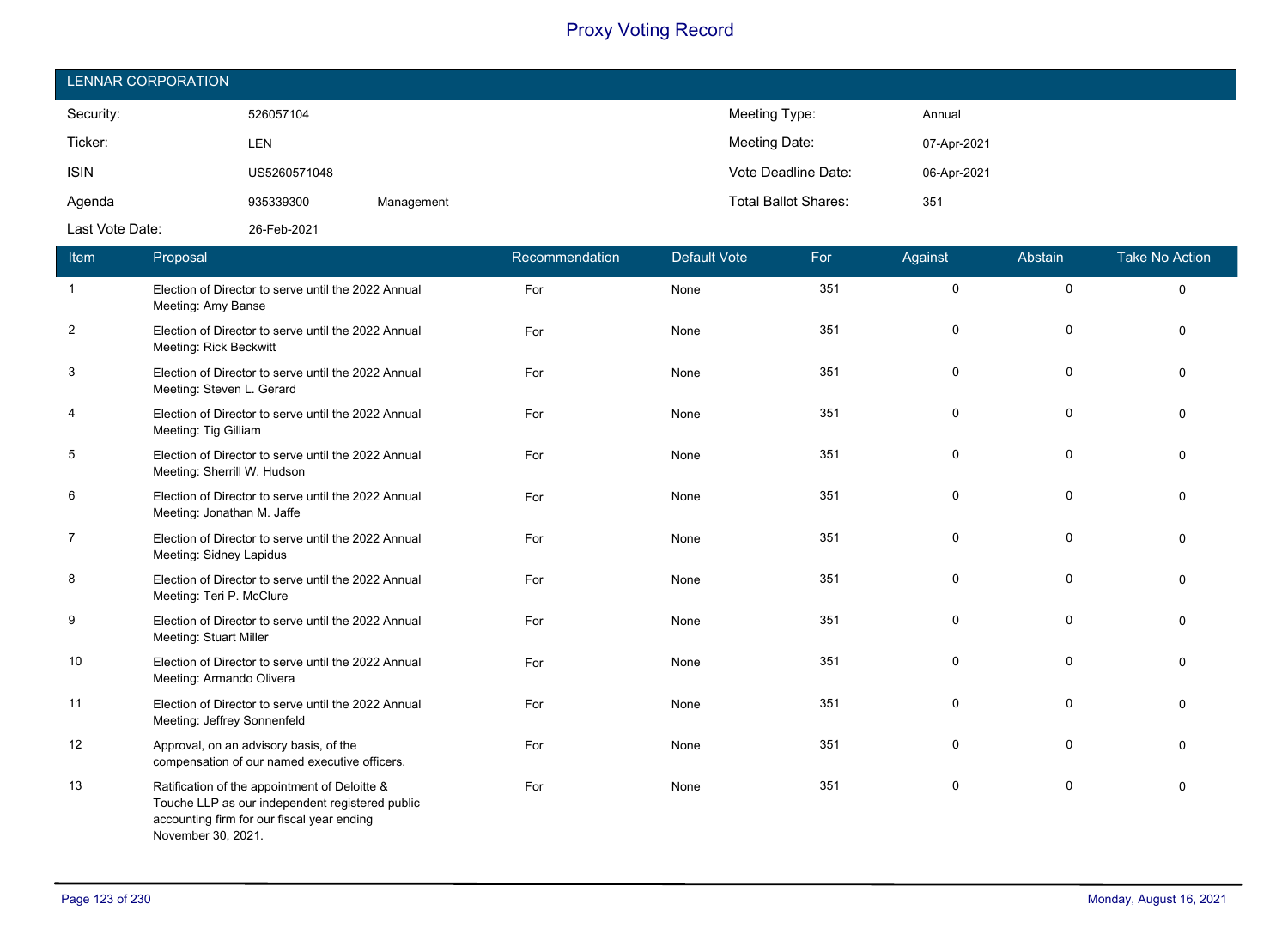| Item | Proposal                                                                           | Recommendation | Default Vote | For | Against         | Abstain | Take No Action |
|------|------------------------------------------------------------------------------------|----------------|--------------|-----|-----------------|---------|----------------|
| 14   | Approval of a stockholder proposal regarding our<br>common stock voting structure. | Against        | None         |     | 35 <sup>′</sup> |         |                |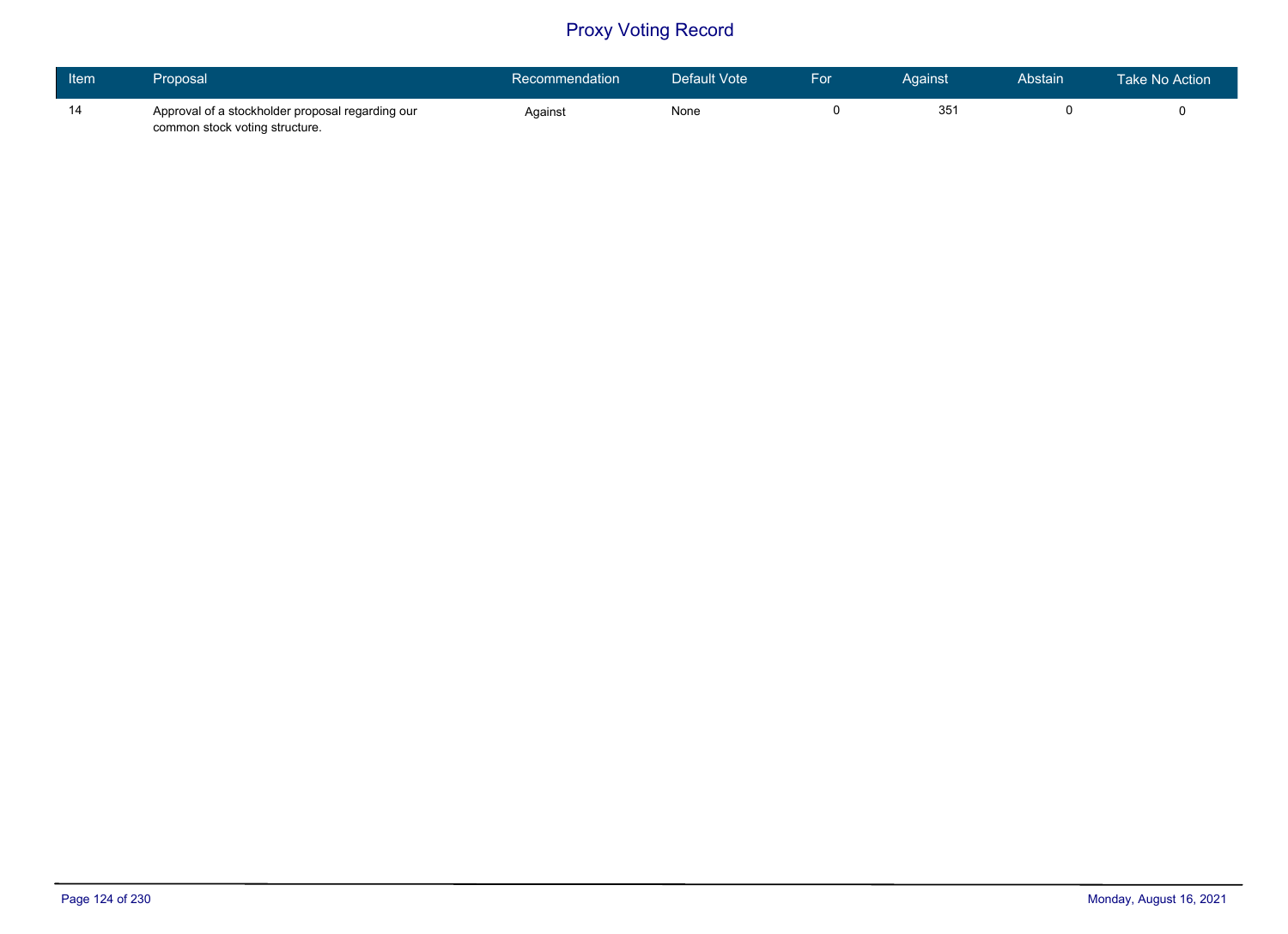| SCHLUMBERGER LIMITED (SCHLUMBERGER N.V.) |              |            |                             |             |  |  |
|------------------------------------------|--------------|------------|-----------------------------|-------------|--|--|
| Security:                                | 806857108    |            | Meeting Type:               | Annual      |  |  |
| Ticker:                                  | <b>SLB</b>   |            | Meeting Date:               | 07-Apr-2021 |  |  |
| <b>ISIN</b>                              | AN8068571086 |            | Vote Deadline Date:         | 06-Apr-2021 |  |  |
| Agenda                                   | 935338170    | Management | <b>Total Ballot Shares:</b> | 129181      |  |  |
| Last Vote Date:                          | 27-Feb-2021  |            |                             |             |  |  |

| Item           | Proposal                                                                                                                                                                                                                                                                             | Recommendation | <b>Default Vote</b> | For  | Against      | Abstain      | <b>Take No Action</b> |
|----------------|--------------------------------------------------------------------------------------------------------------------------------------------------------------------------------------------------------------------------------------------------------------------------------------|----------------|---------------------|------|--------------|--------------|-----------------------|
| $\mathbf{1}$   | Election of Director: Patrick de La Chevardière                                                                                                                                                                                                                                      | For            | None                | 1799 | 0            | $\mathsf{O}$ | $\Omega$              |
| $\overline{2}$ | Election of Director: Miguel M. Galuccio                                                                                                                                                                                                                                             | For            | None                | 1799 | $\mathbf{0}$ | 0            | $\Omega$              |
| 3              | Election of Director: Olivier Le Peuch                                                                                                                                                                                                                                               | For            | None                | 1799 | $\Omega$     | $\Omega$     | $\Omega$              |
| 4              | Election of Director: Tatiana A. Mitrova                                                                                                                                                                                                                                             | For            | None                | 1799 | $\mathbf 0$  | $\mathbf{0}$ | $\Omega$              |
| 5              | Election of Director: Maria M. Hanssen                                                                                                                                                                                                                                               | For            | None                | 1799 | $\mathbf{0}$ | $\mathbf 0$  | $\Omega$              |
| 6              | Election of Director: Mark G. Papa                                                                                                                                                                                                                                                   | For            | None                | 1799 | $\Omega$     | $\Omega$     | $\Omega$              |
| $\overline{7}$ | Election of Director: Henri Seydoux                                                                                                                                                                                                                                                  | For            | None                | 1799 | 0            | $\Omega$     | $\Omega$              |
| 8              | Election of Director: Jeff W. Sheets                                                                                                                                                                                                                                                 | For            | None                | 1799 | $\mathbf 0$  | $\mathbf 0$  | $\Omega$              |
| 9              | Approval of the advisory resolution to approve our<br>executive compensation.                                                                                                                                                                                                        | For            | None                | 1799 | $\mathbf{0}$ | $\mathbf{0}$ | $\Omega$              |
| 10             | Approval of our consolidated balance sheet as of<br>December 31, 2020; our consolidated statement<br>of income for the year ended December 31, 2020;<br>and our Board of Directors' declarations of<br>dividends in 2020, as reflected in our 2020 Annual<br>Report to Stockholders. | For            | None                | 1799 | $\mathbf 0$  | $\Omega$     | $\Omega$              |
| 11             | Ratification of the appointment of<br>PricewaterhouseCoopers LLP as our independent<br>auditors for 2021.                                                                                                                                                                            | For            | None                | 1799 | $\mathbf 0$  | $\mathbf 0$  | $\Omega$              |
| 12             | Approval of an amendment and restatement of<br>the 2017 Schlumberger Omnibus Stock Incentive<br>Plan.                                                                                                                                                                                | For            | None                | 1799 | $\mathbf 0$  | $\mathbf 0$  | $\Omega$              |
| 13             | Approval of an amendment and restatement of<br>the Schlumberger Discounted Stock Purchase<br>Plan.                                                                                                                                                                                   | For            | None                | 1799 | $\mathbf 0$  | $\mathbf 0$  | $\Omega$              |
| 14             | Approval of an amendment and restatement of<br>the 2004 Stock and Deferral Plan for Non-<br>Employee Directors.                                                                                                                                                                      | For            | None                | 1799 | $\mathbf 0$  | 0            | $\Omega$              |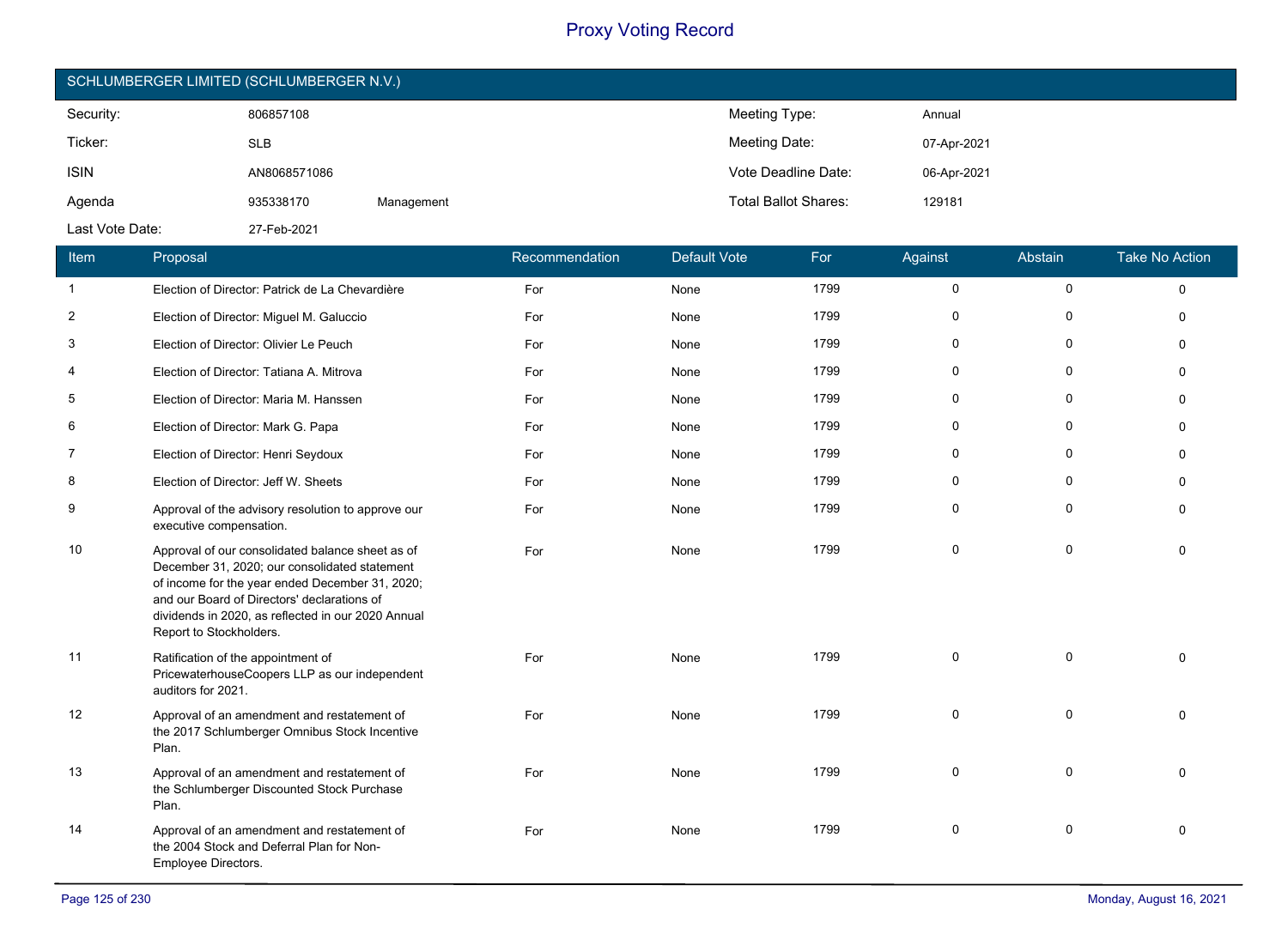| XILINX, INC.    |              |            |               |                             |             |
|-----------------|--------------|------------|---------------|-----------------------------|-------------|
| Security:       | 983919101    |            | Meeting Type: |                             | Special     |
| Ticker:         | <b>XLNX</b>  |            | Meeting Date: |                             | 07-Apr-2021 |
| <b>ISIN</b>     | US9839191015 |            |               | Vote Deadline Date:         | 06-Apr-2021 |
| Agenda          | 935346735    | Management |               | <b>Total Ballot Shares:</b> | 7730        |
| Last Vote Date: | 10-Mar-2021  |            |               |                             |             |

| <b>Item</b>    | Proposal                                                                                                                                                                                                                                                                                                                                                                                                                                                                                   | Recommendation | <b>Default Vote</b> | For | Against     | Abstain     | <b>Take No Action</b> |
|----------------|--------------------------------------------------------------------------------------------------------------------------------------------------------------------------------------------------------------------------------------------------------------------------------------------------------------------------------------------------------------------------------------------------------------------------------------------------------------------------------------------|----------------|---------------------|-----|-------------|-------------|-----------------------|
|                | Proposal to adopt the Agreement and Plan of<br>Merger, dated October 26, 2020, as it may be<br>amended from time to time, which is referred to as<br>the "merger agreement," among Advanced Micro<br>Devices, Inc., which is referred to as "AMD,"<br>Thrones Merger Sub, Inc., a wholly owned<br>subsidiary of AMD, which is referred to as "Merger<br>Sub," and Xilinx, which proposal is referred to as<br>the "Xilinx merger proposal".                                                | For            | None                | 317 | 0           | $\mathbf 0$ | 0                     |
| $\overline{c}$ | Proposal to approve, on a non-binding advisory<br>basis, the compensation that may be paid or<br>become payable to Xilinx's named executive<br>officers that is based on or otherwise relates to<br>the transactions contemplated by the merger<br>agreement, which proposal is referred to as the<br>"Xilinx compensation proposal".                                                                                                                                                      | For            | None                | 317 | $\mathbf 0$ | $\mathbf 0$ | 0                     |
| 3              | Proposal to approve the adjournment of the Xilinx<br>special meeting, if necessary or appropriate, to<br>solicit additional proxies if there are insufficient<br>votes at the time of the Xilinx special meeting to<br>approve the Xilinx merger proposal or to ensure<br>that any supplement or amendment to the<br>accompanying joint proxy statement/prospectus is<br>timely provided to Xilinx stockholders, which<br>proposal is referred to as the "Xilinx adjournment<br>proposal". | For            | None                | 317 | 0           | $\mathbf 0$ | $\Omega$              |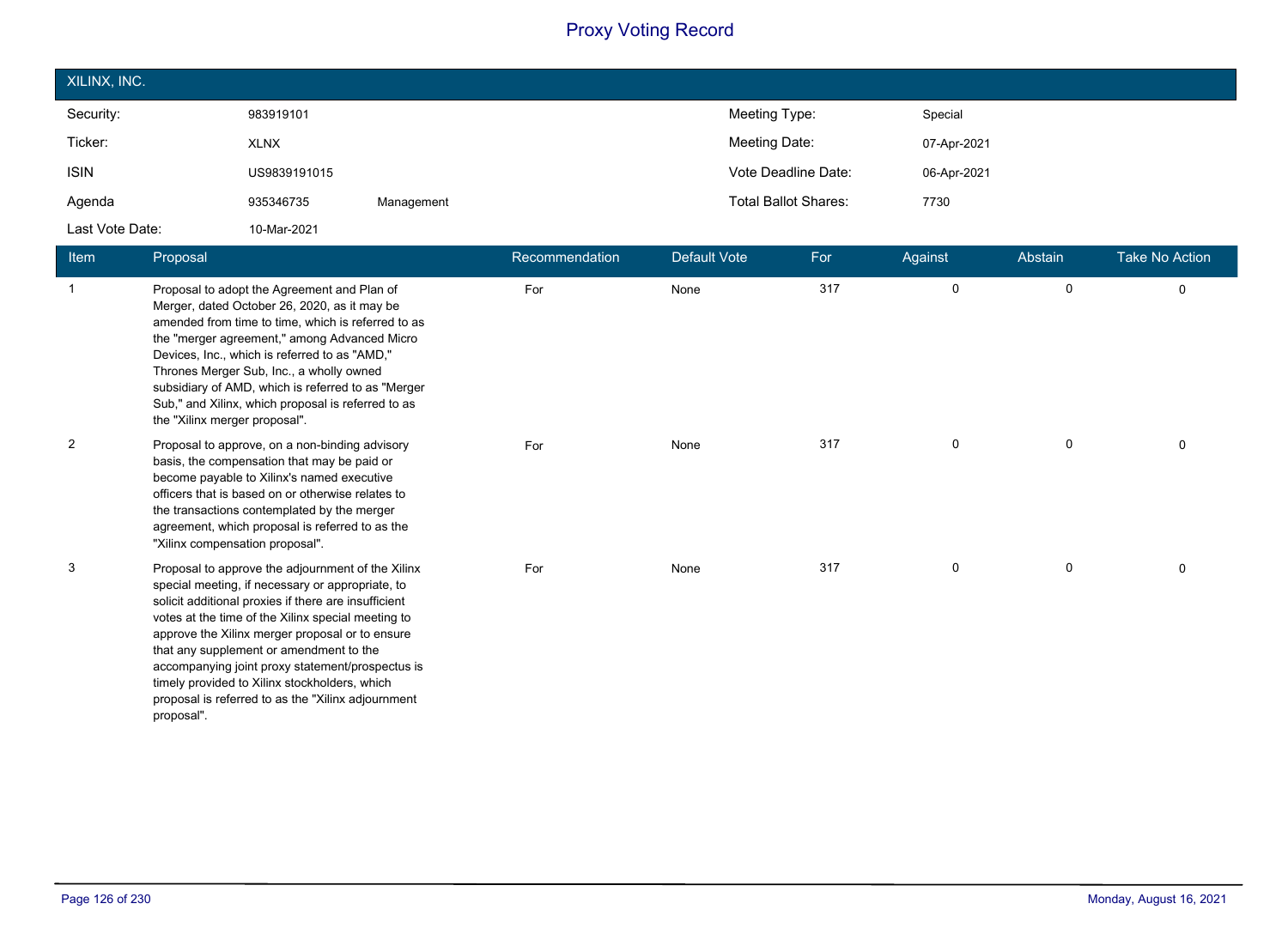| SYNOPSYS, INC.  |              |            |                             |             |  |  |
|-----------------|--------------|------------|-----------------------------|-------------|--|--|
| Security:       | 871607107    |            | Meeting Type:               | Annual      |  |  |
| Ticker:         | <b>SNPS</b>  |            | Meeting Date:               | 08-Apr-2021 |  |  |
| <b>ISIN</b>     | US8716071076 |            | Vote Deadline Date:         | 07-Apr-2021 |  |  |
| Agenda          | 935337255    | Management | <b>Total Ballot Shares:</b> | 3076        |  |  |
| Last Vote Date: | 20-Feb-2021  |            |                             |             |  |  |

| Item           | Proposal                                                                                                                                                                                          | Recommendation | <b>Default Vote</b> | For         | Against      | Abstain      | <b>Take No Action</b> |
|----------------|---------------------------------------------------------------------------------------------------------------------------------------------------------------------------------------------------|----------------|---------------------|-------------|--------------|--------------|-----------------------|
| $\mathbf{1}$   | Election of Director: Aart J. de Geus                                                                                                                                                             | For            | None                | 197         | 0            | $\mathbf 0$  | $\mathbf 0$           |
| $\overline{2}$ | Election of Director: Chi-Foon Chan                                                                                                                                                               | For            | None                | 197         | $\mathbf 0$  | 0            | $\Omega$              |
| 3              | Election of Director: Janice D. Chaffin                                                                                                                                                           | For            | None                | 197         | 0            | 0            | $\Omega$              |
| 4              | Election of Director: Bruce R. Chizen                                                                                                                                                             | For            | None                | 197         | $\mathbf{0}$ | $\mathbf 0$  | ∩                     |
| 5              | Election of Director: Mercedes Johnson                                                                                                                                                            | For            | None                | 197         | $\Omega$     | 0            | $\Omega$              |
| 6              | Election of Director: Chrysostomos L. "Max"<br><b>Nikias</b>                                                                                                                                      | For            | None                | 197         | $\mathbf 0$  | $\mathbf{0}$ | $\Omega$              |
| $\overline{7}$ | Election of Director: Jeannine P. Sargent                                                                                                                                                         | For            | None                | 197         | $\mathbf 0$  | 0            | $\Omega$              |
| 8              | Election of Director: John Schwarz                                                                                                                                                                | For            | None                | 197         | $\mathbf{0}$ | $\mathbf 0$  | $\Omega$              |
| 9              | Election of Director: Roy Vallee                                                                                                                                                                  | For            | None                | 197         | $\mathbf 0$  | $\mathbf{0}$ | $\Omega$              |
| 10             | To approve our 2006 Employee Equity Incentive<br>Plan, as amended, in order to, among other items,<br>increase the number of shares available for<br>issuance under the plan by 4,700,000 shares. | For            | None                | 197         | $\mathbf 0$  | $\mathbf 0$  | $\Omega$              |
| 11             | To approve, on an advisory basis, the<br>compensation of our named executive officers, as<br>disclosed in the Proxy Statement.                                                                    | For            | None                | 197         | $\Omega$     | $\mathbf 0$  | $\Omega$              |
| 12             | To ratify the selection of KPMG LLP as our<br>independent registered public accounting firm for<br>the fiscal year ending October 30, 2021.                                                       | For            | None                | 197         | $\Omega$     | $\mathbf 0$  | $\Omega$              |
| 13             | To vote on the stockholder proposal regarding<br>special stockholder meetings, if properly<br>presented at the meeting.                                                                           | Against        | None                | $\mathbf 0$ | 197          | $\mathbf 0$  | $\Omega$              |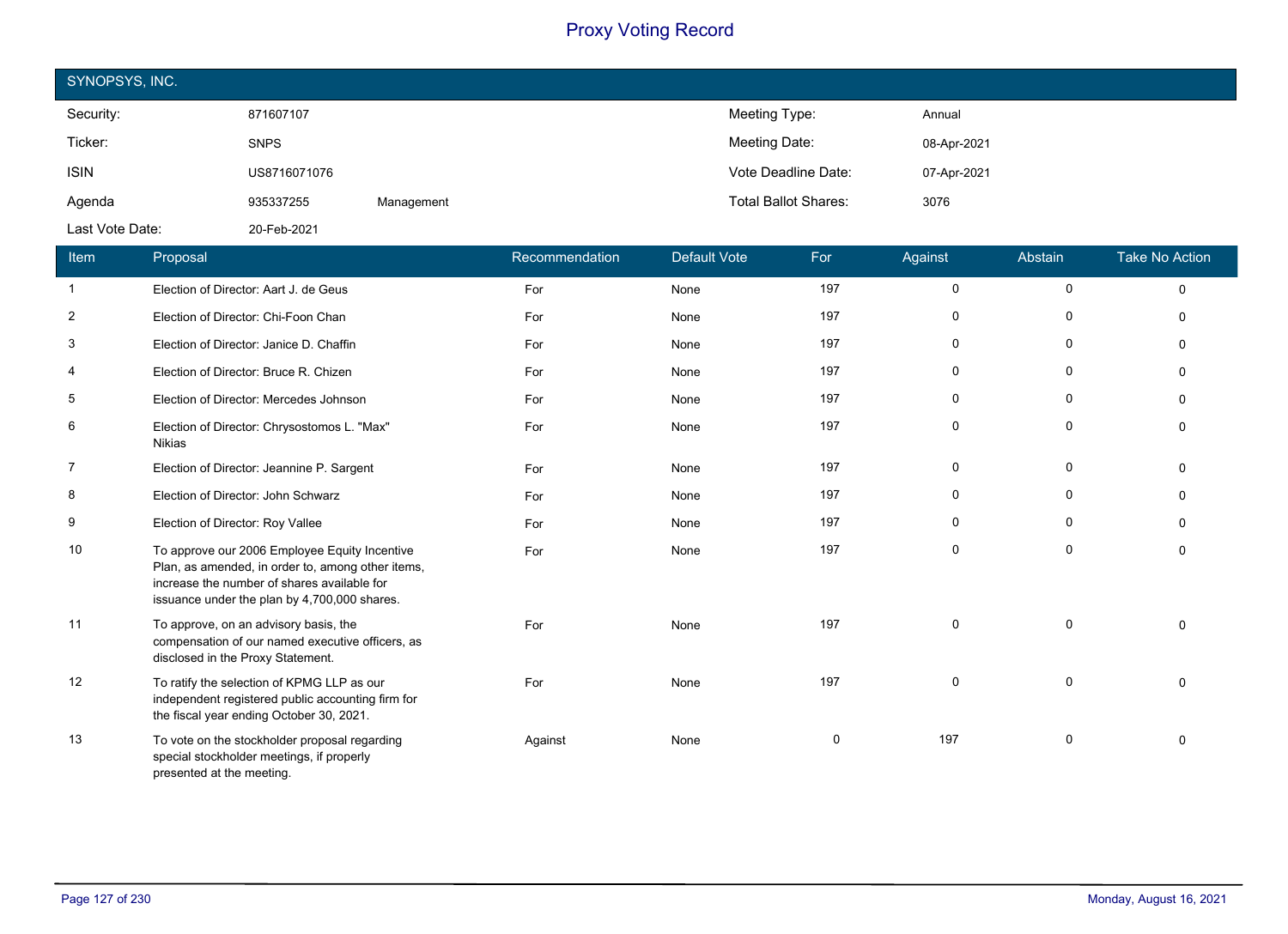| HP INC.         |              |            |                             |             |
|-----------------|--------------|------------|-----------------------------|-------------|
| Security:       | 40434L105    |            | Meeting Type:               | Annual      |
| Ticker:         | <b>HPQ</b>   |            | Meeting Date:               | 13-Apr-2021 |
| <b>ISIN</b>     | US40434L1052 |            | Vote Deadline Date:         | 12-Apr-2021 |
| Agenda          | 935339021    | Management | <b>Total Ballot Shares:</b> | 1678        |
| Last Vote Date: | 25-Feb-2021  |            |                             |             |

| Item           | Proposal                                                                                                                                                        | Recommendation | Default Vote | For  | Against     | Abstain     | <b>Take No Action</b> |
|----------------|-----------------------------------------------------------------------------------------------------------------------------------------------------------------|----------------|--------------|------|-------------|-------------|-----------------------|
| -1             | Election of Director: Aida M. Alvarez                                                                                                                           | For            | None         | 1678 | 0           | $\mathbf 0$ | $\mathbf 0$           |
| 2              | Election of Director: Shumeet Banerji                                                                                                                           | For            | None         | 1678 | 0           | 0           | $\Omega$              |
| 3              | Election of Director: Robert R. Bennett                                                                                                                         | For            | None         | 1678 | 0           | 0           | $\mathbf{0}$          |
| 4              | Election of Director: Charles V. Bergh                                                                                                                          | For            | None         | 1678 | 0           | 0           | $\Omega$              |
| 5              | Election of Director: Stacy Brown-Philpot                                                                                                                       | For            | None         | 1678 | 0           | 0           | $\mathbf{0}$          |
| 6              | Election of Director: Stephanie A. Burns                                                                                                                        | For            | None         | 1678 | 0           | 0           | $\Omega$              |
| $\overline{7}$ | Election of Director: Mary Anne Citrino                                                                                                                         | For            | None         | 1678 | $\mathbf 0$ | 0           | $\Omega$              |
| 8              | Election of Director: Richard Clemmer                                                                                                                           | For            | None         | 1678 | 0           | 0           | $\Omega$              |
| 9              | Election of Director: Enrique Lores                                                                                                                             | For            | None         | 1678 | $\mathbf 0$ | $\mathbf 0$ | $\Omega$              |
| 10             | Election of Director: Judith Miscik                                                                                                                             | For            | None         | 1678 | 0           | 0           | $\Omega$              |
| 11             | Election of Director: Subra Suresh                                                                                                                              | For            | None         | 1678 | $\mathbf 0$ | 0           | $\Omega$              |
| 12             | To ratify the appointment of Ernst & Young LLP<br>as HP Inc.'s independent registered public<br>accounting firm for the fiscal year ending October<br>31, 2021. | For            | None         | 1678 | $\mathbf 0$ | 0           | $\mathbf{0}$          |
| 13             | To approve, on an advisory basis, HP Inc.'s<br>executive compensation.                                                                                          | For            | None         | 1678 | $\mathbf 0$ | $\Omega$    | $\Omega$              |
| 14             | Stockholder proposal requesting stockholders'<br>right to act by written consent, if properly<br>presented at the annual meeting.                               | Against        | None         | 0    | 1678        | 0           | $\mathbf{0}$          |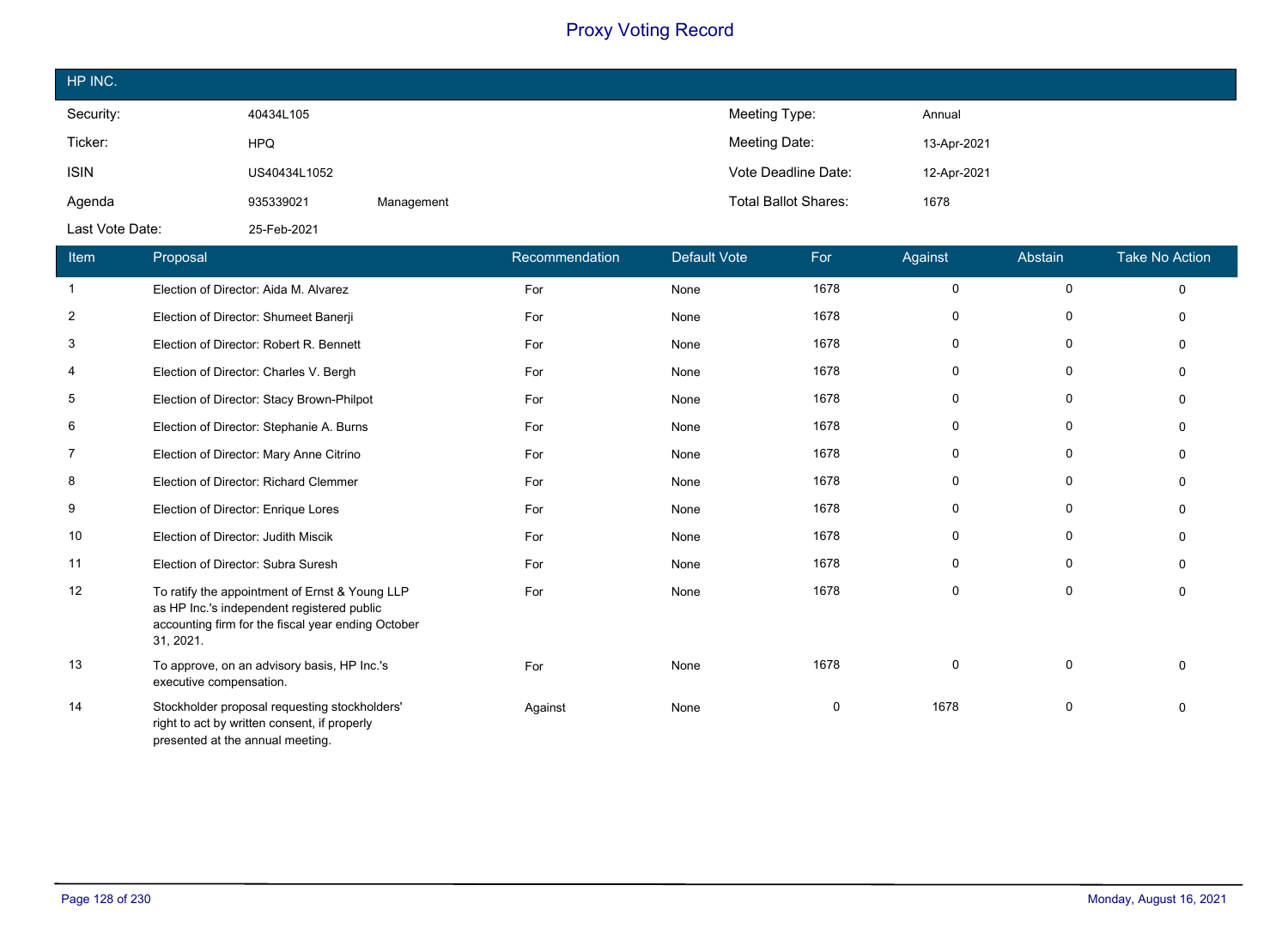| THE BANK OF NEW YORK MELLON CORPORATION |              |            |                             |             |  |  |
|-----------------------------------------|--------------|------------|-----------------------------|-------------|--|--|
| Security:                               | 064058100    |            | Meeting Type:               | Annual      |  |  |
| Ticker:                                 | BK           |            | Meeting Date:               | 13-Apr-2021 |  |  |
| <b>ISIN</b>                             | US0640581007 |            | Vote Deadline Date:         | 12-Apr-2021 |  |  |
| Agenda                                  | 935338132    | Management | <b>Total Ballot Shares:</b> | 1051        |  |  |
| Last Vote Date:                         | 03-Mar-2021  |            |                             |             |  |  |

| Item           | Proposal                                                                                                 | Recommendation | Default Vote | For         | Against     | Abstain     | <b>Take No Action</b> |
|----------------|----------------------------------------------------------------------------------------------------------|----------------|--------------|-------------|-------------|-------------|-----------------------|
| -1             | Election of Director: Linda Z. Cook                                                                      | For            | None         | 1051        | 0           | 0           | 0                     |
| $\overline{2}$ | Election of Director: Joseph J. Echevarria                                                               | For            | None         | 1051        | $\Omega$    | 0           | $\Omega$              |
| 3              | Election of Director: Thomas P. "Todd" Gibbons                                                           | For            | None         | 1051        | 0           | 0           | $\Omega$              |
| 4              | Election of Director: M. Amy Gilliland                                                                   | For            | None         | 1051        | 0           | 0           | $\Omega$              |
| 5              | Election of Director: Jeffrey A. Goldstein                                                               | For            | None         | 1051        | 0           | 0           | $\Omega$              |
| 6              | Election of Director: K. Guru Gowrappan                                                                  | For            | None         | 1051        | 0           | $\mathbf 0$ | $\Omega$              |
| -7             | Election of Director: Ralph Izzo                                                                         | For            | None         | 1051        | 0           | $\mathbf 0$ | $\Omega$              |
| 8              | Election of Director: Edmund F. "Ted" Kelly                                                              | For            | None         | 1051        | $\Omega$    | 0           | $\Omega$              |
| 9              | Election of Director: Elizabeth E. Robinson                                                              | For            | None         | 1051        | 0           | 0           | $\Omega$              |
| 10             | Election of Director: Samuel C. Scott III                                                                | For            | None         | 1051        | 0           | 0           | $\Omega$              |
| 11             | Election of Director: Frederick O. Terrell                                                               | For            | None         | 1051        | 0           | 0           | $\Omega$              |
| 12             | Election of Director: Alfred W. "Al" Zollar                                                              | For            | None         | 1051        | 0           | 0           |                       |
| 13             | Advisory resolution to approve the 2020<br>compensation of our named executive officers.                 | For            | None         | 1051        | 0           | $\mathbf 0$ | $\Omega$              |
| 14             | Ratification of KPMG LLP as our independent<br>auditor for 2021.                                         | For            | None         | 1051        | $\mathbf 0$ | $\mathbf 0$ | $\Omega$              |
| 15             | Stockholder proposal regarding stockholder<br>requests for a record date to initiate written<br>consent. | Against        | None         | $\mathbf 0$ | 1051        | 0           | $\Omega$              |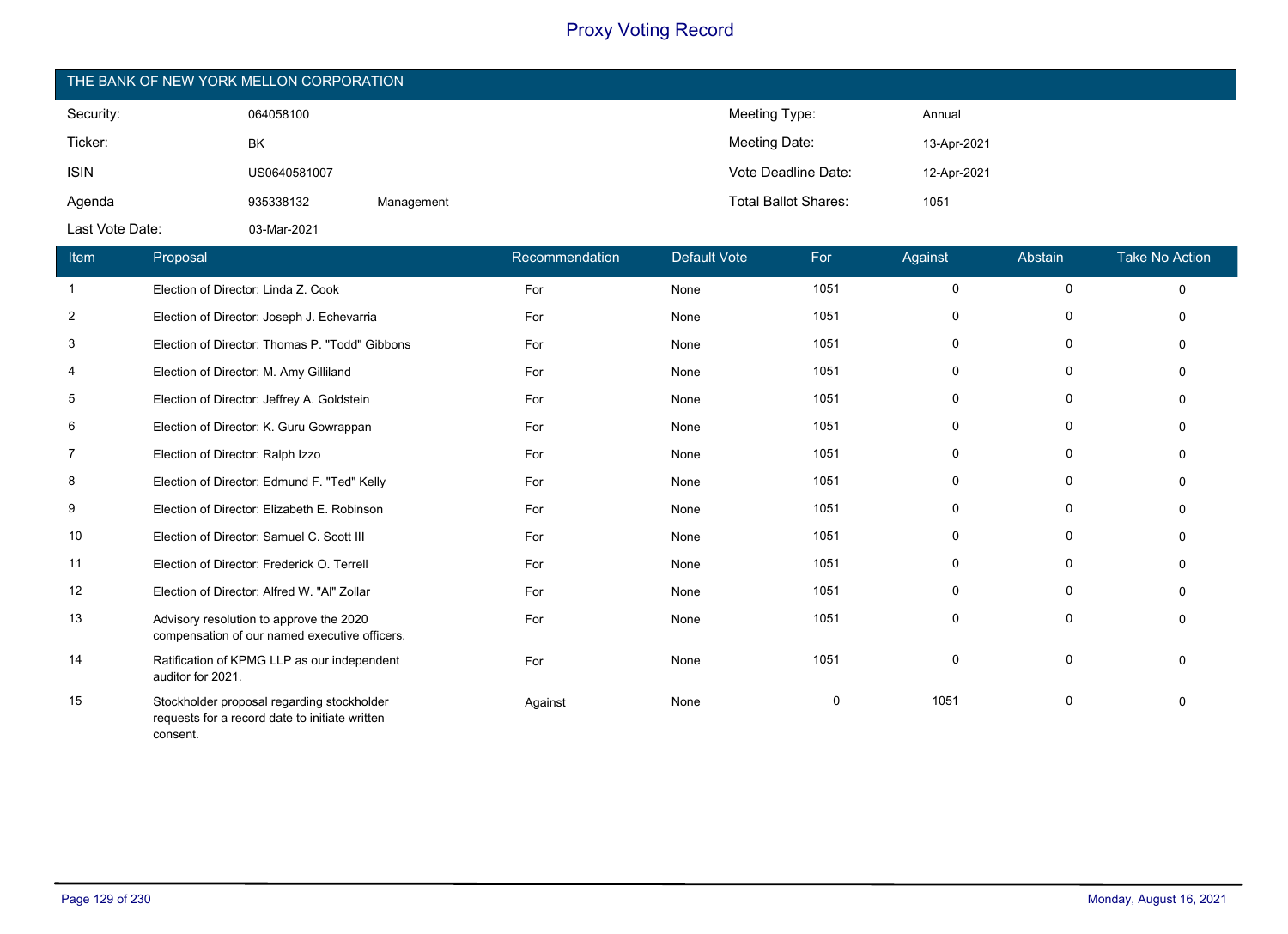| SEAGATE TECHNOLOGY PLC |              |            |                             |             |  |  |
|------------------------|--------------|------------|-----------------------------|-------------|--|--|
| Security:              | G7945M107    |            | Meeting Type:               | Special     |  |  |
| Ticker:                | <b>STX</b>   |            | Meeting Date:               | 14-Apr-2021 |  |  |
| <b>ISIN</b>            | IE00B58JVZ52 |            | Vote Deadline Date:         | 13-Apr-2021 |  |  |
| Agenda                 | 935342028    | Management | <b>Total Ballot Shares:</b> | 3703        |  |  |
| Last Vote Date:        | 09-Mar-2021  |            |                             |             |  |  |

| <b>Item</b>    | Proposal                                                                                                                                                                                                                                                                                                                                                                                                        | Recommendation | Default Vote | For | Against     | Abstain     | <b>Take No Action</b> |
|----------------|-----------------------------------------------------------------------------------------------------------------------------------------------------------------------------------------------------------------------------------------------------------------------------------------------------------------------------------------------------------------------------------------------------------------|----------------|--------------|-----|-------------|-------------|-----------------------|
| $\mathbf{1}$   | Approve the Scheme, as described in the proxy<br>statement, in its original form or with or subject to<br>any modification, addition or condition approved<br>or imposed by the Irish Court, and the directors of<br>Seagate be authorized to take all such action as<br>they consider necessary or appropriate for<br>carrying the Scheme of Arrangement into effect.                                          | For            | None         | 294 | $\mathbf 0$ | $\mathbf 0$ | $\Omega$              |
| $\overline{2}$ | Amend the articles of association of Seagate,<br>which are part of the Seagate Constitution,<br>referred to as the "Articles", by adding a new<br>Article 194, so that the Seagate Ordinary Shares<br>that are issued on or after the Voting Record Time<br>will either be subject to the terms of the Scheme<br>or will be immediately and automatically acquired<br>by Holdings for the Scheme Consideration. | For            | None         | 294 | 0           | $\mathbf 0$ | 0                     |
| 3              | Approve, on an advisory, non-binding basis, the<br>reduction of the share premium of Holdings<br>resulting from a capitalisation of the merger<br>reserve arising in its books of account as a result<br>of the consummation of the Scheme in order to<br>create distributable reserves in Holdings.                                                                                                            | For            | None         | 294 | 0           | 0           | 0                     |
| 4              | Approve any motion by the chair of the EGM to<br>adjourn the EGM, or any adjournments thereof, to<br>another time and place if necessary or<br>appropriate to solicit additional proxies if there are<br>insufficient votes at the time of the EGM to<br>approve proposals 1 and 2.                                                                                                                             | For            | None         | 294 | 0           | 0           | 0                     |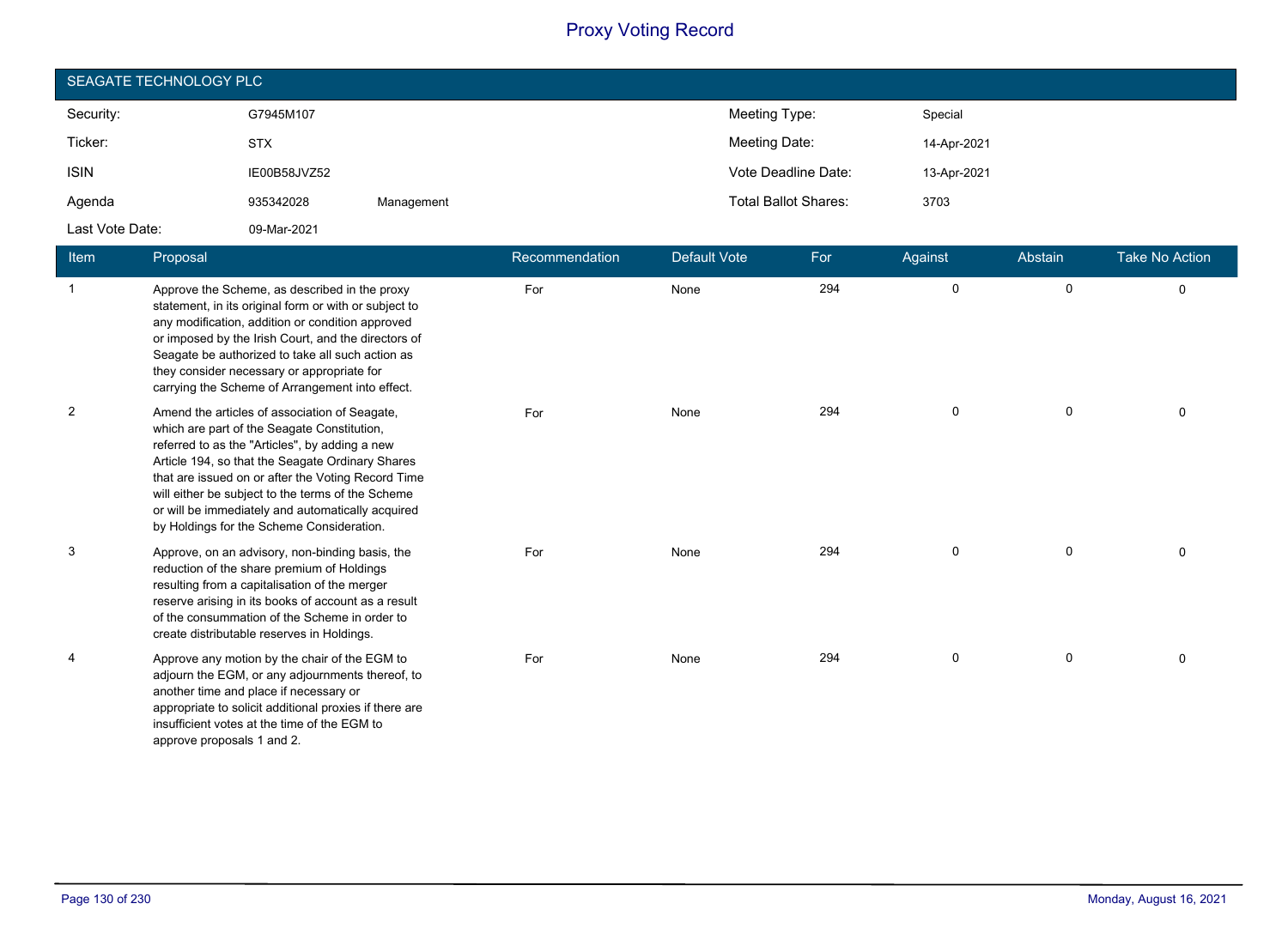|                 | SEAGATE TECHNOLOGY PLC |                                                                                                                                                                                                 |            |                |               |                             |             |             |                |
|-----------------|------------------------|-------------------------------------------------------------------------------------------------------------------------------------------------------------------------------------------------|------------|----------------|---------------|-----------------------------|-------------|-------------|----------------|
| Security:       |                        | G7945M111                                                                                                                                                                                       |            |                | Meeting Type: |                             | Special     |             |                |
| Ticker:         |                        |                                                                                                                                                                                                 |            |                | Meeting Date: |                             | 14-Apr-2021 |             |                |
| <b>ISIN</b>     |                        |                                                                                                                                                                                                 |            |                |               | Vote Deadline Date:         | 13-Apr-2021 |             |                |
| Agenda          |                        | 935342030                                                                                                                                                                                       | Management |                |               | <b>Total Ballot Shares:</b> | 3703        |             |                |
| Last Vote Date: |                        | 09-Mar-2021                                                                                                                                                                                     |            |                |               |                             |             |             |                |
| <b>Item</b>     | Proposal               |                                                                                                                                                                                                 |            | Recommendation | Default Vote  | For                         | Against     | Abstain     | Take No Action |
|                 |                        | To approve the Scheme, as described in the<br>proxy statement, in its original form or with or<br>subject to any modification, addition or condition<br>approved or imposed by the Irish Court. |            | For            | None          | 294                         | 0           | $\mathbf 0$ | $\Omega$       |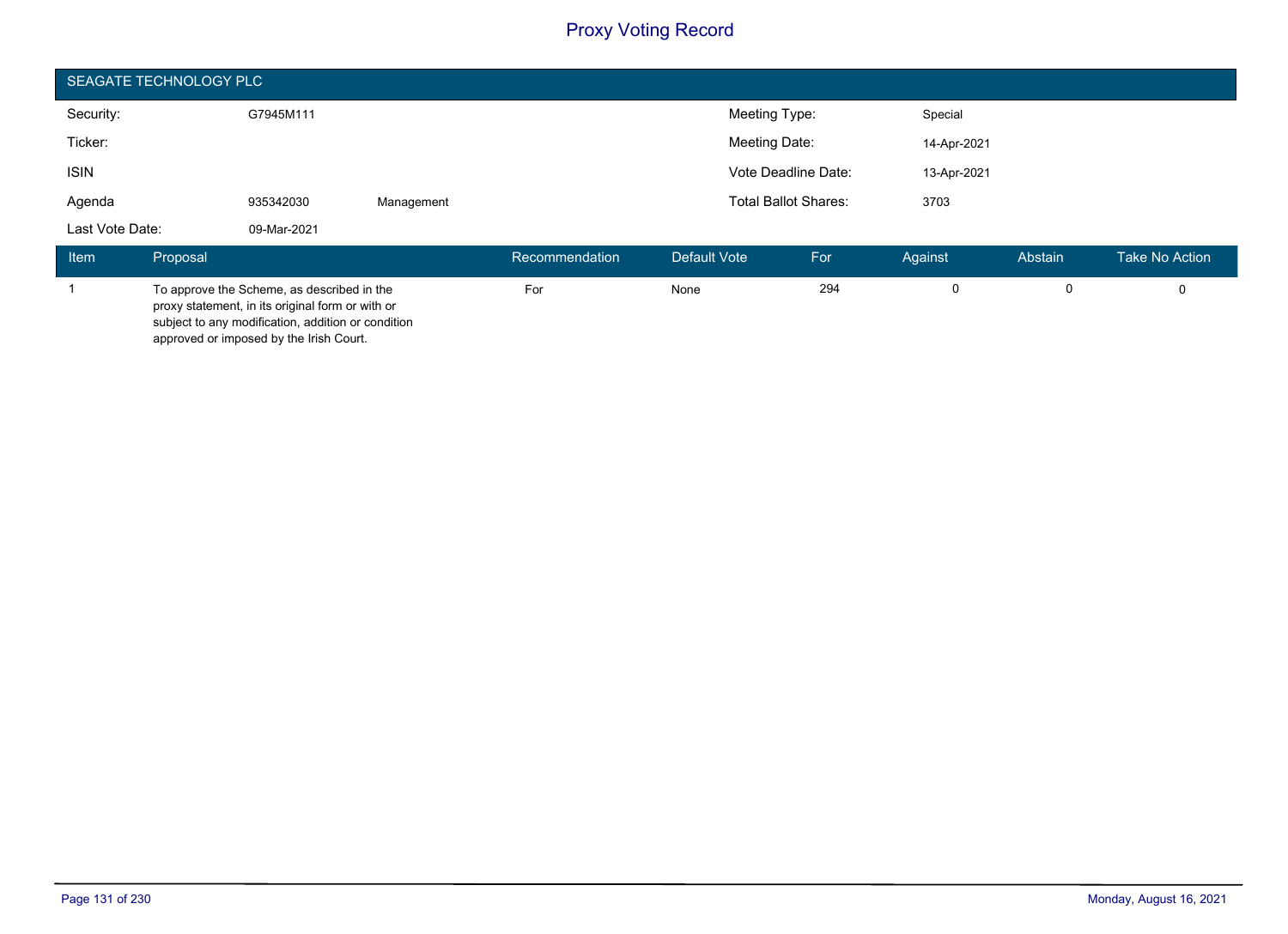| <b>CELANESE CORPORATION</b> |              |            |                             |             |  |
|-----------------------------|--------------|------------|-----------------------------|-------------|--|
| Security:                   | 150870103    |            | Meeting Type:               | Annual      |  |
| Ticker:                     | СE           |            | Meeting Date:               | 15-Apr-2021 |  |
| <b>ISIN</b>                 | US1508701034 |            | Vote Deadline Date:         | 14-Apr-2021 |  |
| Agenda                      | 935340846    | Management | <b>Total Ballot Shares:</b> | 145         |  |
| Last Vote Date:             | 06-Mar-2021  |            |                             |             |  |

| Item           | Proposal                                                                                                       | Recommendation | <b>Default Vote</b> | For | Against  | Abstain  | <b>Take No Action</b> |
|----------------|----------------------------------------------------------------------------------------------------------------|----------------|---------------------|-----|----------|----------|-----------------------|
| $\mathbf{1}$   | Election of Director: Jean S. Blackwell                                                                        | For            | None                | 145 | 0        | $\Omega$ | $\Omega$              |
| $\overline{2}$ | Election of Director: William M. Brown                                                                         | For            | None                | 145 |          | 0        |                       |
| 3              | Election of Director: Edward G. Galante                                                                        | For            | None                | 145 | O        | $\Omega$ |                       |
| 4              | Election of Director: Kathryn M. Hill                                                                          | For            | None                | 145 | 0        |          |                       |
| 5              | Election of Director: David F. Hoffmeister                                                                     | For            | None                | 145 | O        | 0        |                       |
| 6              | Election of Director: Dr. Jay V. Ihlenfeld                                                                     | For            | None                | 145 | 0        | 0        |                       |
| $\overline{7}$ | Election of Director: Deborah J. Kissire                                                                       | For            | None                | 145 |          | 0        |                       |
| 8              | Election of Director: Kim K.W. Rucker                                                                          | For            | None                | 145 | 0        | $\Omega$ |                       |
| 9              | Election of Director: Lori J. Ryerkerk                                                                         | For            | None                | 145 | 0        | 0        |                       |
| 10             | Election of Director: John K. Wulff                                                                            | For            | None                | 145 | $\Omega$ | $\Omega$ |                       |
| 11             | Ratification of the selection of KPMG LLP as our<br>independent registered public accounting firm for<br>2021. | For            | None                | 145 | 0        | 0        |                       |
| 12             | Advisory vote to approve executive<br>compensation.                                                            | For            | None                | 145 | $\Omega$ | 0        |                       |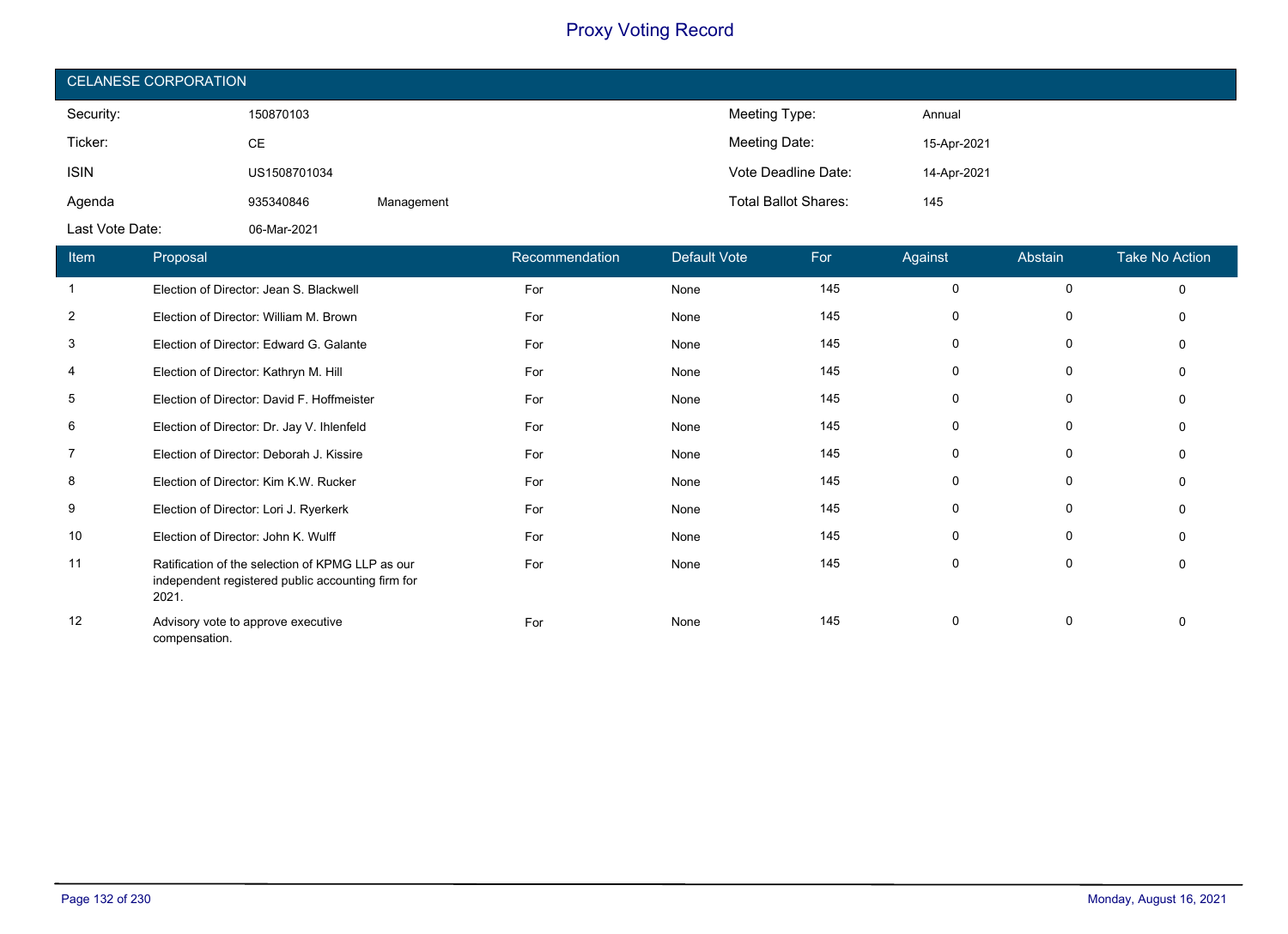| DOW INC.        |              |            |                             |             |
|-----------------|--------------|------------|-----------------------------|-------------|
| Security:       | 260557103    |            | Meeting Type:               | Annual      |
| Ticker:         | <b>DOW</b>   |            | Meeting Date:               | 15-Apr-2021 |
| <b>ISIN</b>     | US2605571031 |            | Vote Deadline Date:         | 14-Apr-2021 |
| Agenda          | 935340567    | Management | <b>Total Ballot Shares:</b> | 958         |
| Last Vote Date: | 06-Mar-2021  |            |                             |             |

| Item           | Proposal                                                                                                                                | Recommendation | <b>Default Vote</b> | For | Against     | Abstain      | <b>Take No Action</b> |
|----------------|-----------------------------------------------------------------------------------------------------------------------------------------|----------------|---------------------|-----|-------------|--------------|-----------------------|
| $\mathbf{1}$   | Election of Director: Samuel R. Allen                                                                                                   | For            | None                | 958 | $\mathbf 0$ | $\mathsf{O}$ | $\mathbf 0$           |
| $\overline{2}$ | Election of Director: Gaurdie Banister Jr.                                                                                              | For            | None                | 958 | $\mathbf 0$ | $\mathbf 0$  | $\Omega$              |
| 3              | Election of Director: Wesley G. Bush                                                                                                    | For            | None                | 958 | 0           | 0            | $\Omega$              |
| 4              | Election of Director: Richard K. Davis                                                                                                  | For            | None                | 958 | 0           | 0            | $\mathbf{0}$          |
| 5              | Election of Director: Debra L. Dial                                                                                                     | For            | None                | 958 | 0           | $\mathbf 0$  | $\Omega$              |
| 6              | Election of Director: Jeff M. Fettig                                                                                                    | For            | None                | 958 | $\mathbf 0$ | $\mathbf 0$  | $\Omega$              |
| 7              | Election of Director: Jim Fitterling                                                                                                    | For            | None                | 958 | 0           | 0            | $\Omega$              |
| 8              | Election of Director: Jacqueline C. Hinman                                                                                              | For            | None                | 958 | 0           | 0            | $\Omega$              |
| 9              | Election of Director: Luis A. Moreno                                                                                                    | For            | None                | 958 | $\mathbf 0$ | $\mathbf 0$  | $\Omega$              |
| 10             | Election of Director: Jill S. Wyant                                                                                                     | For            | None                | 958 | 0           | 0            | $\Omega$              |
| 11             | Election of Director: Daniel W. Yohannes                                                                                                | For            | None                | 958 | 0           | 0            | $\Omega$              |
| 12             | Advisory Resolution to Approve Executive<br>Compensation.                                                                               | For            | None                | 958 | 0           | $\mathbf 0$  | $\Omega$              |
| 13             | Approval of the Amendment to the 2019 Stock<br>Incentive Plan.                                                                          | For            | None                | 958 | $\mathbf 0$ | $\mathbf 0$  | $\Omega$              |
| 14             | Approval of the 2021 Employee Stock Purchase<br>Plan.                                                                                   | For            | None                | 958 | $\mathbf 0$ | 0            | $\Omega$              |
| 15             | Ratification of the Appointment of Deloitte &<br>Touche LLP as the Company's Independent<br>Registered Public Accounting Firm for 2021. | For            | None                | 958 | $\mathbf 0$ | 0            | $\Omega$              |
| 16             | Stockholder Proposal - Shareholder Right to Act<br>by Written Consent.                                                                  | Against        | None                | 0   | 958         | 0            | $\mathbf{0}$          |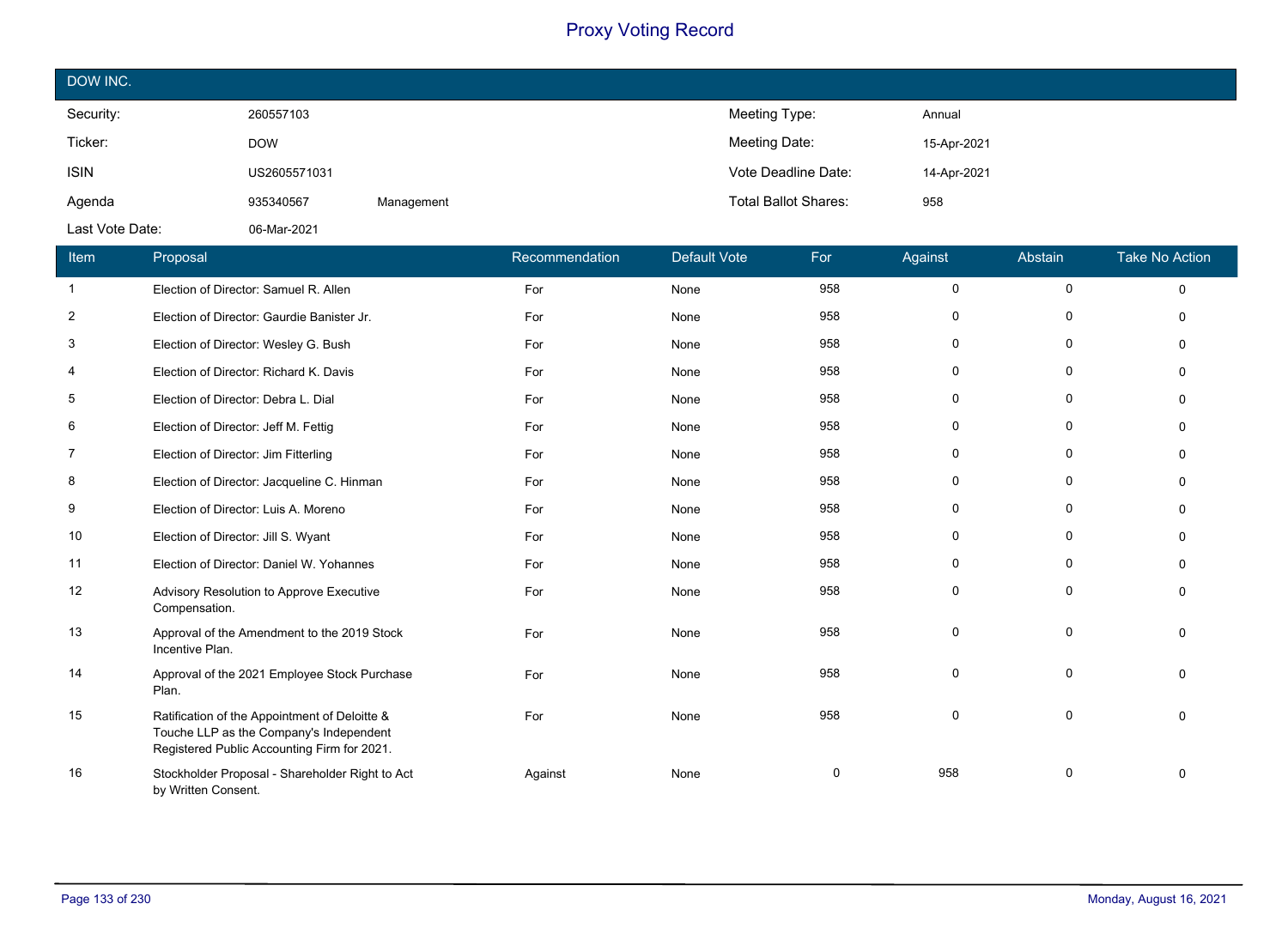|                 | MARVELL TECHNOLOGY GROUP LTD. |            |                             |             |  |  |  |
|-----------------|-------------------------------|------------|-----------------------------|-------------|--|--|--|
| Security:       | G5876H105                     |            | Meeting Type:               | Special     |  |  |  |
| Ticker:         | <b>MRVL</b>                   |            | Meeting Date:               | 15-Apr-2021 |  |  |  |
| <b>ISIN</b>     | BMG5876H1051                  |            | Vote Deadline Date:         | 14-Apr-2021 |  |  |  |
| Agenda          | 935353475                     | Management | <b>Total Ballot Shares:</b> | 21070       |  |  |  |
| Last Vote Date: | 17-Mar-2021                   |            |                             |             |  |  |  |

| <b>Item</b>  | Proposal                                                                                                                                                                                                                                                                                                                                                                                                                                                                                                   | Recommendation | <b>Default Vote</b> | For | Against     | Abstain      | <b>Take No Action</b> |
|--------------|------------------------------------------------------------------------------------------------------------------------------------------------------------------------------------------------------------------------------------------------------------------------------------------------------------------------------------------------------------------------------------------------------------------------------------------------------------------------------------------------------------|----------------|---------------------|-----|-------------|--------------|-----------------------|
| $\mathbf{1}$ | THE MARVELL BYE-LAW AMENDMENT<br>PROPOSAL: To approve an amendment to<br>Marvell's Fourth Amended and Restated Bye-<br>Laws to reduce the shareholder vote required to<br>approve a merger with any other company from<br>the affirmative vote of 75% of the votes cast at a<br>general meeting of the shareholders, the statutory<br>default under Bermuda law, to a simple majority of<br>the votes cast at a general meeting of the<br>shareholders.                                                    | For            | None                | 905 | 0           | $\mathsf{O}$ | $\mathbf 0$           |
| 2            | THE MARVELL MERGER PROPOSAL. To<br>approve: (i) the Agreement and Plan of Merger<br>and Reorganization, dated as of October 29,<br>2020, by and among Marvell, Marvell Technology,<br>Inc. (f/k/a Maui HoldCo, Inc.), a wholly owned<br>subsidiary of Marvell ("HoldCo"), Maui Acquisition<br>Company Ltd, a wholly owned subsidiary of<br>HoldCo ("Bermuda Merger Sub"), Indigo<br>Acquisition Corp., a wholly owned subsidiary of<br>HoldCo ("Delaware Merger Sub"), and Inphi<br>Corporation ("Inphi"). | For            | None                | 905 | 0           | 0            | $\Omega$              |
| 3            | THE MARVELL ADJOURNMENT PROPOSAL:<br>To approve the adjournment of the Marvell<br>shareholder meeting, if necessary or appropriate,<br>to permit further solicitation of proxies if there are<br>not sufficient votes at the time of the Marvell<br>shareholder meeting to approve the Marvell Bye-<br>Law Amendment Proposal or the Marvell Merger<br>Proposal.                                                                                                                                           | For            | None                | 905 | $\mathbf 0$ | $\mathbf 0$  | $\Omega$              |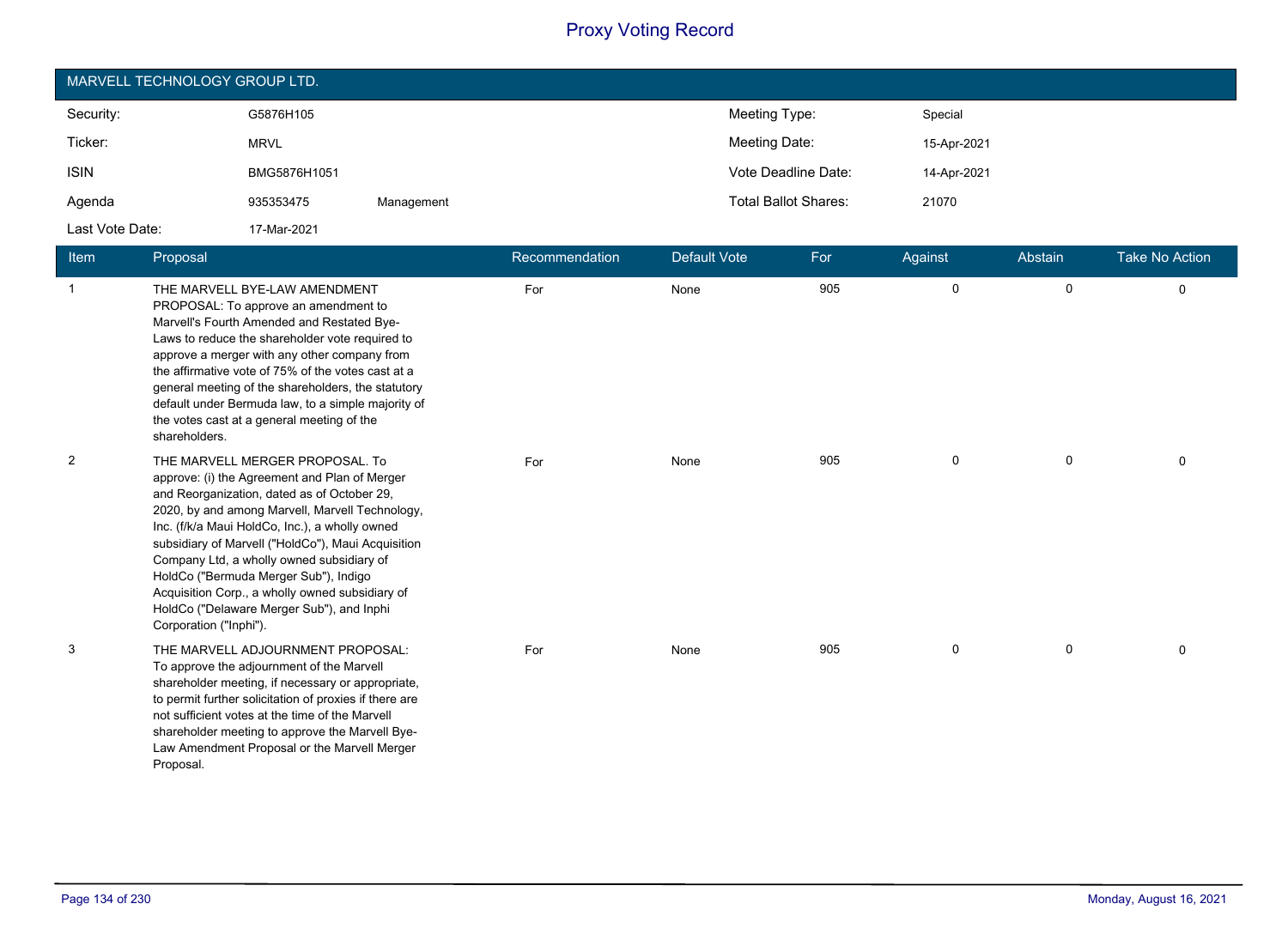| PPG INDUSTRIES, INC. |              |            |                             |             |
|----------------------|--------------|------------|-----------------------------|-------------|
| Security:            | 693506107    |            | Meeting Type:               | Annual      |
| Ticker:              | <b>PPG</b>   |            | Meeting Date:               | 15-Apr-2021 |
| <b>ISIN</b>          | US6935061076 |            | Vote Deadline Date:         | 14-Apr-2021 |
| Agenda               | 935339336    | Management | <b>Total Ballot Shares:</b> | 305         |
| Last Vote Date:      | 05-Mar-2021  |            |                             |             |

| <b>Item</b>    | Proposal                                                                                                                                                         | Recommendation | Default Vote | For | Against     | Abstain     | <b>Take No Action</b> |
|----------------|------------------------------------------------------------------------------------------------------------------------------------------------------------------|----------------|--------------|-----|-------------|-------------|-----------------------|
| $\overline{1}$ | ELECTION OF DIRECTOR FOR THE TERM<br>ENDING 2024: STEVEN A. DAVIS                                                                                                | For            | None         | 305 | $\mathbf 0$ | 0           | $\mathbf 0$           |
| $\overline{2}$ | ELECTION OF DIRECTOR FOR THE TERM<br>ENDING 2024: MICHAEL W. LAMACH                                                                                              | For            | None         | 305 | 0           | 0           | 0                     |
| 3              | ELECTION OF DIRECTOR FOR THE TERM<br>ENDING 2024: MICHAEL T. NALLY                                                                                               | For            | None         | 305 | 0           | 0           | $\Omega$              |
| 4              | ELECTION OF DIRECTOR FOR THE TERM<br>ENDING 2024: GUILLERMO NOVO                                                                                                 | For            | None         | 305 | 0           | 0           | $\mathbf 0$           |
| 5              | ELECTION OF DIRECTOR FOR THE TERM<br>ENDING 2024: MARTIN H. RICHENHAGEN                                                                                          | For            | None         | 305 | 0           | 0           | $\mathbf{0}$          |
| 6              | ELECTION OF DIRECTOR FOR THE TERM<br><b>ENDING 2024: CATHERINE R. SMITH</b>                                                                                      | For            | None         | 305 | 0           | $\pmb{0}$   | $\mathbf 0$           |
| $\overline{7}$ | APPROVE THE COMPENSATION OF THE<br>COMPANY'S NAMED EXECUTIVE OFFICERS<br>ON AN ADVISORY BASIS.                                                                   | For            | None         | 305 | 0           | 0           | $\Omega$              |
| 8              | PROPOSAL TO APPROVE AN AMENDMENT<br>TO THE COMPANY'S ARTICLES OF<br>INCORPORATION TO PROVIDE FOR THE<br>ANNUAL ELECTION OF DIRECTORS.                            | For            | None         | 305 | 0           | $\mathbf 0$ | $\mathbf 0$           |
| 9              | PROPOSAL TO APPROVE AMENDMENTS TO<br>THE COMPANY'S ARTICLES OF<br><b>INCORPORATION AND BYLAWS TO REPLACE</b><br>THE SUPERMAJORITY VOTING<br><b>REQUIREMENTS.</b> | For            | None         | 305 | 0           | 0           | $\Omega$              |
| 10             | RATIFY THE APPOINTMENT OF<br>PRICEWATERHOUSECOOPERS LLP AS THE<br>COMPANY'S INDEPENDENT REGISTERED<br>PUBLIC ACCOUNTING FIRM FOR 2021.                           | For            | None         | 305 | 0           | 0           | $\mathbf{0}$          |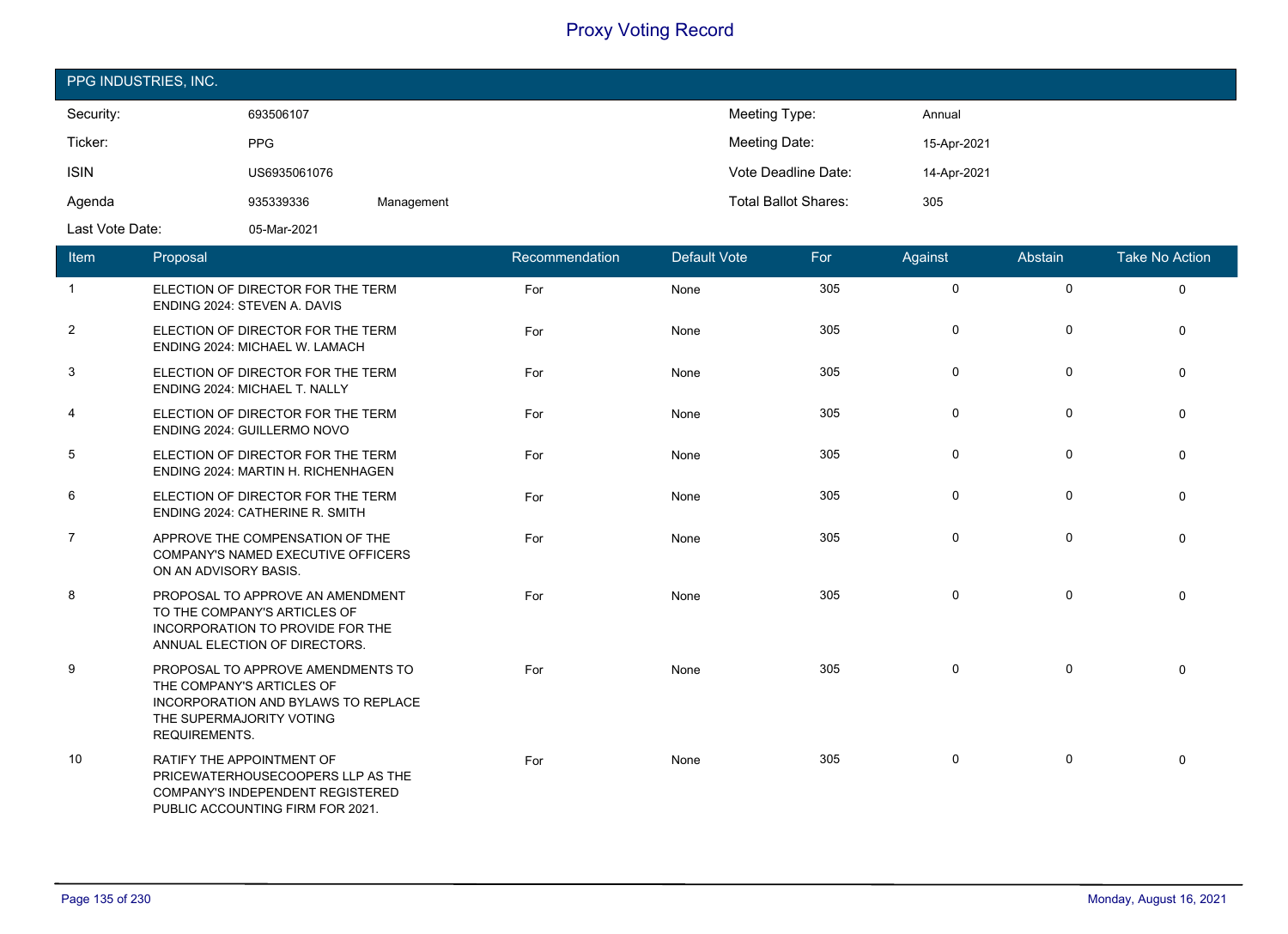| Item | Proposal                                                                                                        | Recommendation | Default Vote | For | Against | Abstain | Take No Action |
|------|-----------------------------------------------------------------------------------------------------------------|----------------|--------------|-----|---------|---------|----------------|
| 11   | SHAREHOLDER PROPOSAL TO ADOPT A<br>POLICY REQUIRING AN INDEPENDENT<br>BOARD CHAIRMAN, IF PROPERLY<br>PRESENTED. | Against        | None         |     | 305     |         |                |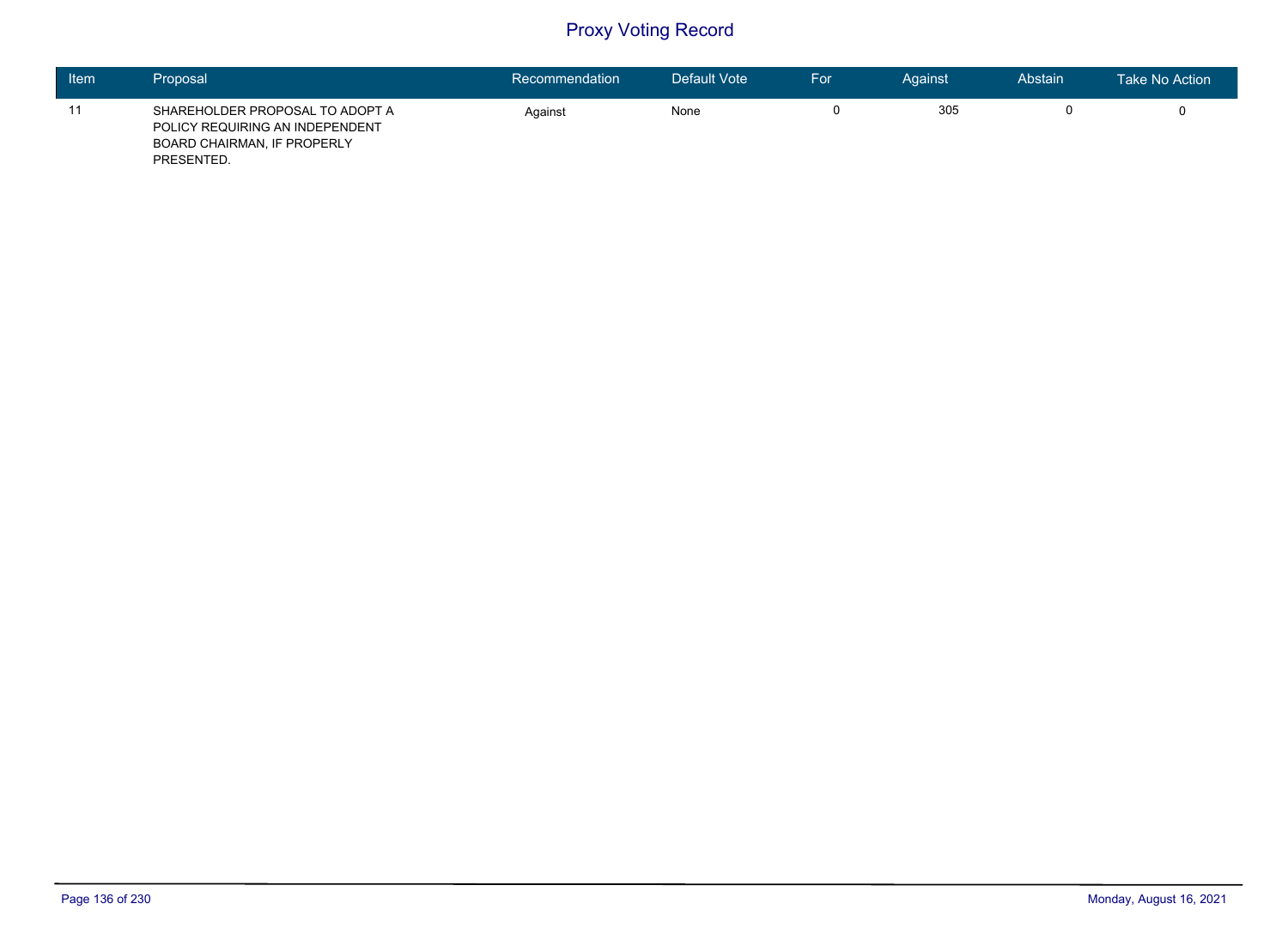| ADOBE INC       |              |            |                                      |  |
|-----------------|--------------|------------|--------------------------------------|--|
| Security:       | 00724F101    |            | Meeting Type:<br>Annual              |  |
| Ticker:         | <b>ADBE</b>  |            | Meeting Date:<br>20-Apr-2021         |  |
| <b>ISIN</b>     | US00724F1012 |            | Vote Deadline Date:<br>19-Apr-2021   |  |
| Agenda          | 935343412    | Management | <b>Total Ballot Shares:</b><br>13453 |  |
| Last Vote Date: | 12-Mar-2021  |            |                                      |  |

| Item           | Proposal                                                                                                                                      | Recommendation | <b>Default Vote</b> | For | Against      | Abstain     | <b>Take No Action</b> |
|----------------|-----------------------------------------------------------------------------------------------------------------------------------------------|----------------|---------------------|-----|--------------|-------------|-----------------------|
| $\overline{1}$ | Election of Director for a term of one year: Amy<br>Banse                                                                                     | For            | None                | 618 | $\mathbf 0$  | $\mathbf 0$ | $\Omega$              |
| $\overline{2}$ | Election of Director for a term of one year:<br>Melanie Boulden                                                                               | For            | None                | 618 | $\mathbf{0}$ | $\mathbf 0$ | $\Omega$              |
| 3              | Election of Director for a term of one year: Frank<br>Calderoni                                                                               | For            | None                | 618 | $\mathbf 0$  | $\mathbf 0$ |                       |
| $\overline{a}$ | Election of Director for a term of one year: James<br>Daley                                                                                   | For            | None                | 618 | $\mathbf 0$  | $\pmb{0}$   |                       |
| 5              | Election of Director for a term of one year: Laura<br>Desmond                                                                                 | For            | None                | 618 | 0            | 0           |                       |
| 6              | Election of Director for a term of one year:<br>Shantanu Narayen                                                                              | For            | None                | 618 | $\mathbf{0}$ | 0           |                       |
| $\overline{7}$ | Election of Director for a term of one year:<br>Kathleen Oberg                                                                                | For            | None                | 618 | $\mathbf 0$  | $\mathbf 0$ |                       |
| 8              | Election of Director for a term of one year:<br>Dheeraj Pandey                                                                                | For            | None                | 618 | $\mathbf 0$  | $\mathbf 0$ |                       |
| 9              | Election of Director for a term of one year: David<br><b>Ricks</b>                                                                            | For            | None                | 618 | $\mathbf 0$  | $\mathbf 0$ | $\Omega$              |
| 10             | Election of Director for a term of one year: Daniel<br>Rosensweig                                                                             | For            | None                | 618 | $\mathbf 0$  | $\mathbf 0$ |                       |
| 11             | Election of Director for a term of one year: John<br>Warnock                                                                                  | For            | None                | 618 | $\mathbf 0$  | $\mathbf 0$ |                       |
| 12             | Approve the Adobe Inc. 2019 Equity Incentive<br>Plan, as amended, to increase the available share<br>reserve by 6 million shares.             | For            | None                | 618 | $\Omega$     | $\mathbf 0$ | $\Omega$              |
| 13             | Ratify the appointment of KPMG LLP as our<br>independent registered public accounting firm for<br>our fiscal year ending on December 3, 2021. | For            | None                | 618 | 0            | 0           | $\Omega$              |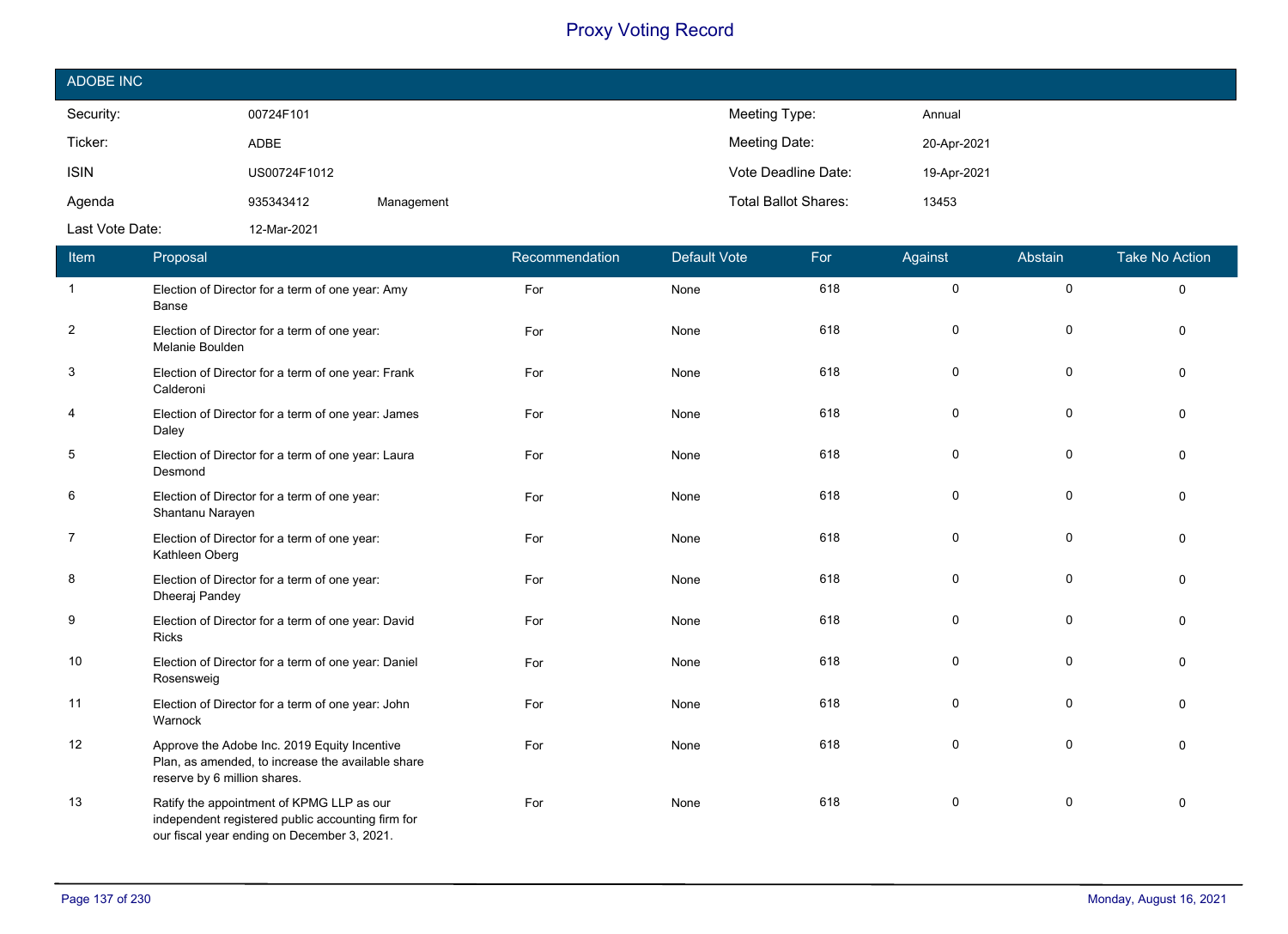| Item | Proposal                                                                            | Recommendation | Default Vote | For | Against | Abstain | Take No Action |
|------|-------------------------------------------------------------------------------------|----------------|--------------|-----|---------|---------|----------------|
| 14   | Approve, on an advisory basis, the compensation<br>of our named executive officers. | For            | None         | 618 |         |         |                |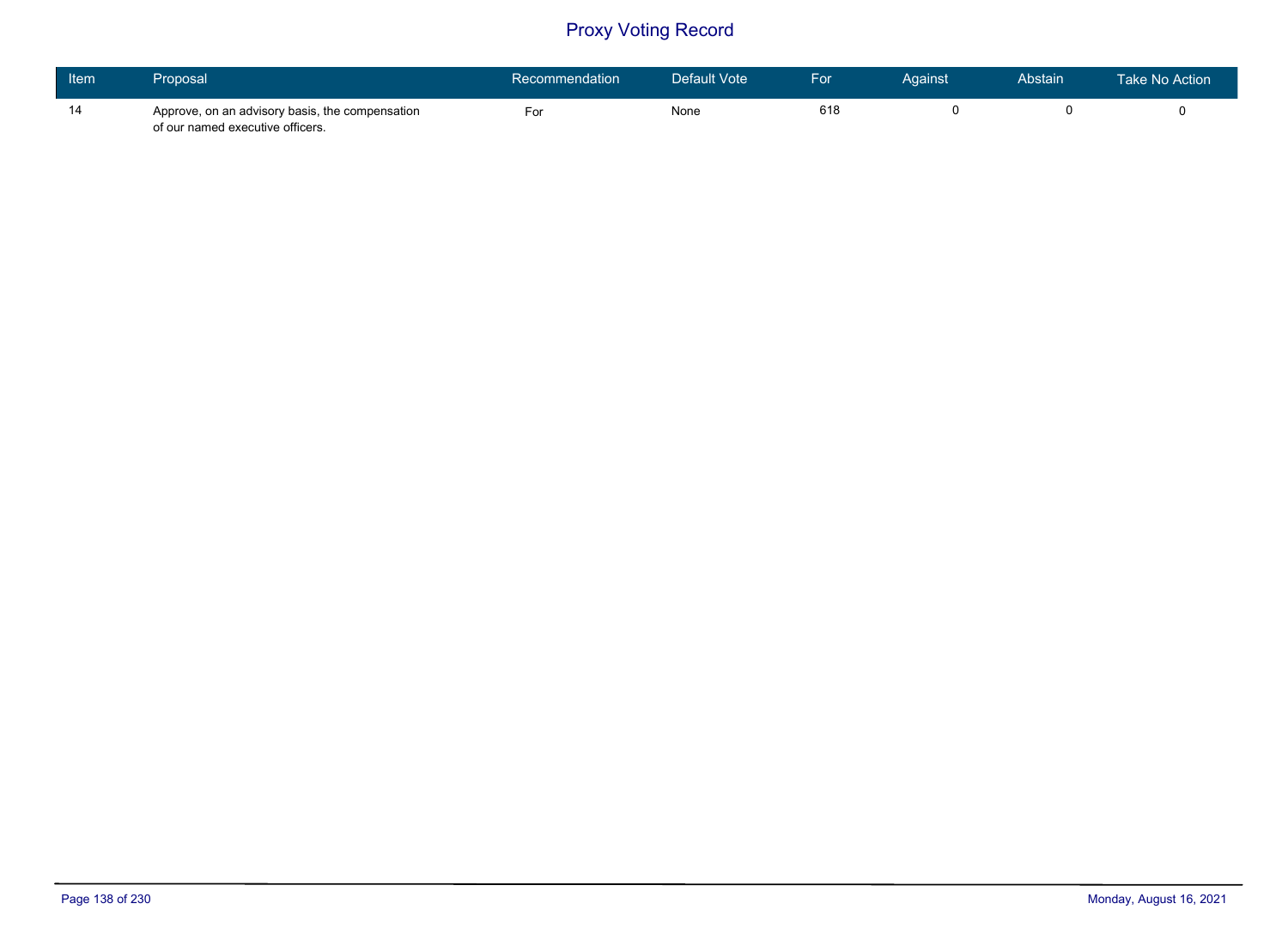| AMERICAN ELECTRIC POWER COMPANY, INC. |              |            |                             |             |  |  |  |  |
|---------------------------------------|--------------|------------|-----------------------------|-------------|--|--|--|--|
| Security:                             | 025537101    |            | Meeting Type:               | Annual      |  |  |  |  |
| Ticker:                               | <b>AEP</b>   |            | Meeting Date:               | 20-Apr-2021 |  |  |  |  |
| <b>ISIN</b>                           | US0255371017 |            | Vote Deadline Date:         | 19-Apr-2021 |  |  |  |  |
| Agenda                                | 935342749    | Management | <b>Total Ballot Shares:</b> | 10060       |  |  |  |  |
| Last Vote Date:                       | 12-Mar-2021  |            |                             |             |  |  |  |  |

| Item | Proposal                                                                                                                                                                            | Recommendation | <b>Default Vote</b> | For | Against     | Abstain      | <b>Take No Action</b> |
|------|-------------------------------------------------------------------------------------------------------------------------------------------------------------------------------------|----------------|---------------------|-----|-------------|--------------|-----------------------|
| -1   | Election of Director: Nicholas K. Akins                                                                                                                                             | For            | None                | 642 | 0           | $\mathbf 0$  | $\Omega$              |
| 2    | Election of Director: David J. Anderson                                                                                                                                             | For            | None                | 642 | $\Omega$    | 0            | $\Omega$              |
| 3    | Election of Director: J. Barnie Beasley, Jr.                                                                                                                                        | For            | None                | 642 | $\Omega$    | 0            | n                     |
| 4    | Election of Director: Art A. Garcia                                                                                                                                                 | For            | None                | 642 | 0           | $\mathbf{0}$ | n                     |
| 5    | Election of Director: Linda A. Goodspeed                                                                                                                                            | For            | None                | 642 | 0           | $\mathbf 0$  |                       |
| 6    | Election of Director: Thomas E. Hoaglin                                                                                                                                             | For            | None                | 642 | $\Omega$    | 0            |                       |
| 7    | Election of Director: Sandra Beach Lin                                                                                                                                              | For            | None                | 642 | 0           | $\mathbf 0$  | $\Omega$              |
| 8    | Election of Director: Margaret M. McCarthy                                                                                                                                          | For            | None                | 642 | $\Omega$    | $\Omega$     | $\Omega$              |
| 9    | Election of Director: Stephen S. Rasmussen                                                                                                                                          | For            | None                | 642 | $\Omega$    | $\Omega$     | n                     |
| 10   | Election of Director: Oliver G. Richard III                                                                                                                                         | For            | None                | 642 | 0           | 0            |                       |
| 11   | Election of Director: Daryl Roberts                                                                                                                                                 | For            | None                | 642 | $\Omega$    | $\mathbf 0$  | n                     |
| 12   | Election of Director: Sara Martinez Tucker                                                                                                                                          | For            | None                | 642 | 0           | $\mathbf 0$  | $\Omega$              |
| 13   | Ratification of the appointment of<br>PricewaterhouseCoopers LLP as the Company's<br>independent registered public accounting firm for<br>the fiscal year ending December 31, 2021. | For            | None                | 642 | $\mathbf 0$ | $\mathbf 0$  | $\Omega$              |
| 14   | Advisory approval of the Company's executive<br>compensation.                                                                                                                       | For            | None                | 642 | $\Omega$    | 0            |                       |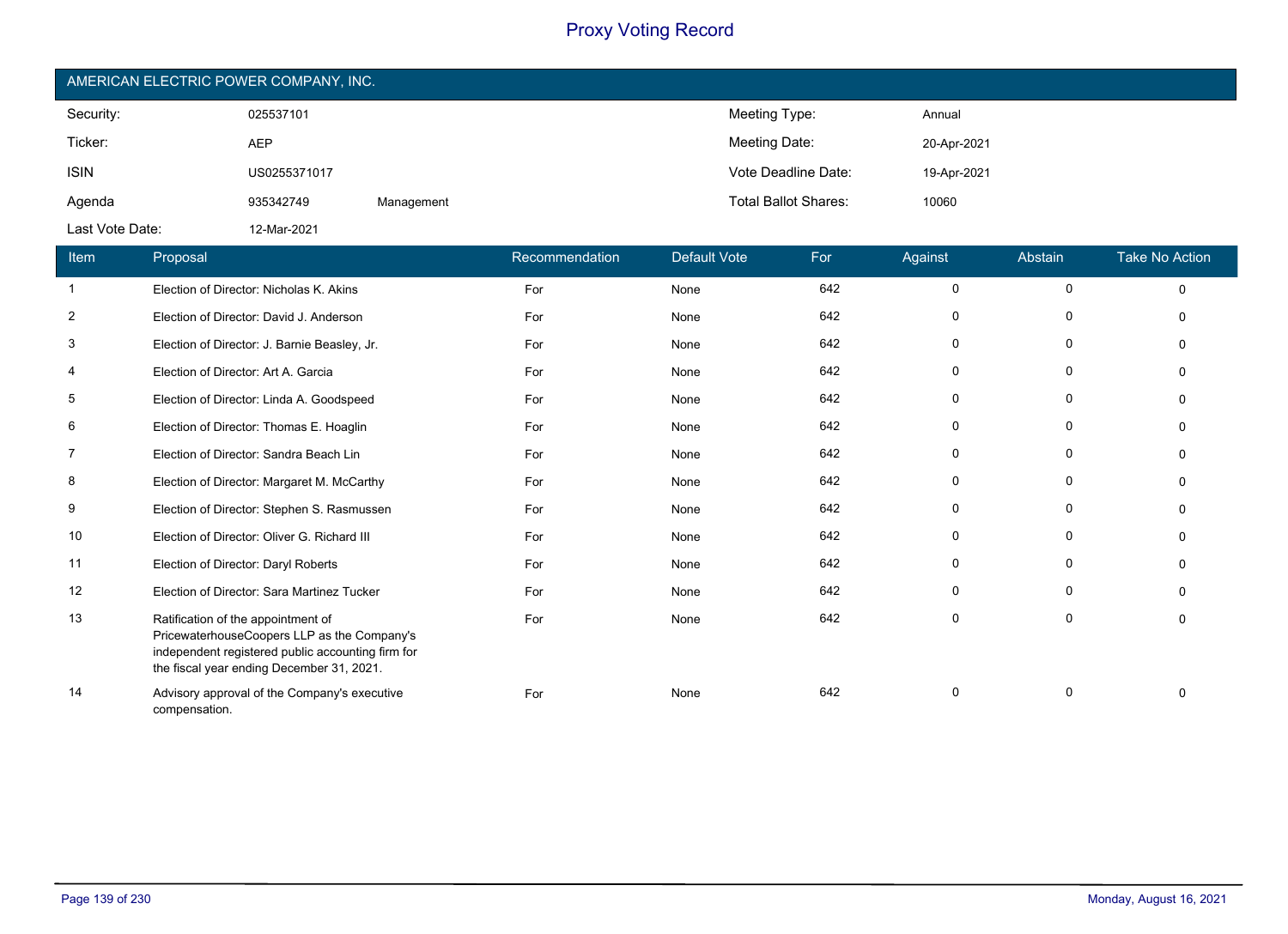| <b>BANK OF AMERICA CORPORATION</b> |              |            |                             |             |  |  |  |  |
|------------------------------------|--------------|------------|-----------------------------|-------------|--|--|--|--|
| Security:                          | 060505104    |            | Meeting Type:               | Annual      |  |  |  |  |
| Ticker:                            | <b>BAC</b>   |            | Meeting Date:               | 20-Apr-2021 |  |  |  |  |
| <b>ISIN</b>                        | US0605051046 |            | Vote Deadline Date:         | 19-Apr-2021 |  |  |  |  |
| Agenda                             | 935345670    | Management | <b>Total Ballot Shares:</b> | 28812       |  |  |  |  |
| Last Vote Date:                    | 09-Mar-2021  |            |                             |             |  |  |  |  |

| Item           | Proposal                                                                                    | Recommendation | <b>Default Vote</b> | For   | Against     | Abstain      | <b>Take No Action</b> |
|----------------|---------------------------------------------------------------------------------------------|----------------|---------------------|-------|-------------|--------------|-----------------------|
| $\mathbf{1}$   | Election of Director: Sharon L. Allen                                                       | For            | None                | 10958 | $\mathbf 0$ | $\mathbf 0$  | $\Omega$              |
| $\overline{2}$ | Election of Director: Susan S. Bies                                                         | For            | None                | 10958 | $\mathbf 0$ | $\mathbf 0$  | $\Omega$              |
| 3              | Election of Director: Frank P. Bramble, Sr.                                                 | For            | None                | 10958 | $\mathbf 0$ | $\Omega$     | $\Omega$              |
| 4              | Election of Director: Pierre J.P. de Weck                                                   | For            | None                | 10958 | 0           | 0            | $\Omega$              |
| 5              | Election of Director: Arnold W. Donald                                                      | For            | None                | 10958 | $\mathbf 0$ | $\Omega$     | $\Omega$              |
| 6              | Election of Director: Linda P. Hudson                                                       | For            | None                | 10958 | 0           | 0            | $\Omega$              |
| 7              | Election of Director: Monica C. Lozano                                                      | For            | None                | 10958 | 0           | $\Omega$     | $\Omega$              |
| 8              | Election of Director: Thomas J. May                                                         | For            | None                | 10958 | 0           | $\Omega$     | $\Omega$              |
| 9              | Election of Director: Brian T. Moynihan                                                     | For            | None                | 10958 | $\Omega$    | $\Omega$     | $\Omega$              |
| 10             | Election of Director: Lionel L. Nowell III                                                  | For            | None                | 10958 | 0           | $\mathbf 0$  | $\Omega$              |
| 11             | Election of Director: Denise L. Ramos                                                       | For            | None                | 10958 | 0           | $\Omega$     | $\Omega$              |
| 12             | Election of Director: Clayton S. Rose                                                       | For            | None                | 10958 | $\Omega$    | $\Omega$     | $\Omega$              |
| 13             | Election of Director: Michael D. White                                                      | For            | None                | 10958 | $\mathbf 0$ | $\Omega$     | $\Omega$              |
| 14             | Election of Director: Thomas D. Woods                                                       | For            | None                | 10958 | 0           | $\Omega$     | $\Omega$              |
| 15             | Election of Director: R. David Yost                                                         | For            | None                | 10958 | 0           | 0            | $\Omega$              |
| 16             | Election of Director: Maria T. Zuber                                                        | For            | None                | 10958 | 0           | 0            | $\Omega$              |
| 17             | Approving our executive compensation (an<br>advisory, nonbinding "Say on Pay" resolution).  | For            | None                | 10958 | 0           | $\mathbf{0}$ | $\Omega$              |
| 18             | Ratifying the appointment of our independent<br>registered public accounting firm for 2021. | For            | None                | 10958 | $\Omega$    | $\Omega$     | $\Omega$              |
| 19             | Amending and restating the Bank of America<br>Corporation Key Employee Equity Plan.         | For            | None                | 10958 | 0           | 0            | $\mathbf{0}$          |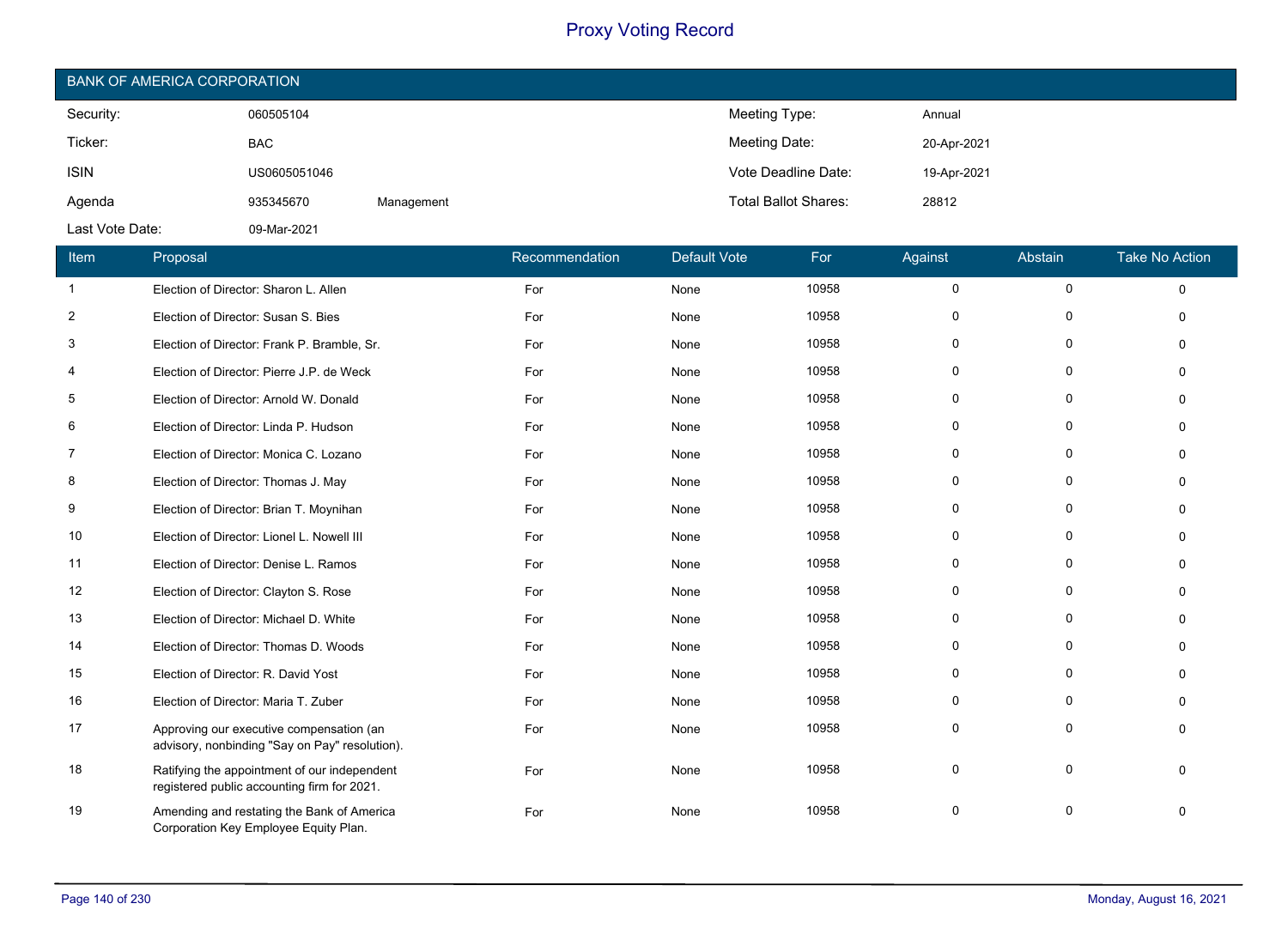| <b>Item</b> | Proposal                                                                                       | Recommendation | Default Vote | For      | Against | Abstain | Take No Action |
|-------------|------------------------------------------------------------------------------------------------|----------------|--------------|----------|---------|---------|----------------|
| 20          | Shareholder proposal requesting amendments to<br>our proxy access by law.                      | Against        | None         | $\Omega$ | 10958   |         | 0              |
| 21          | Shareholder proposal requesting amendments to<br>allow shareholders to act by written consent. | Against        | None         | $\Omega$ | 10958   |         |                |
| 22          | Shareholder proposal requesting a change in<br>organizational form.                            | Against        | None         | 0        | 10958   |         | 0              |
| 23          | Shareholder proposal requesting a racial equity<br>audit.                                      | Against        | None         | 0        | 10958   | 0       | 0              |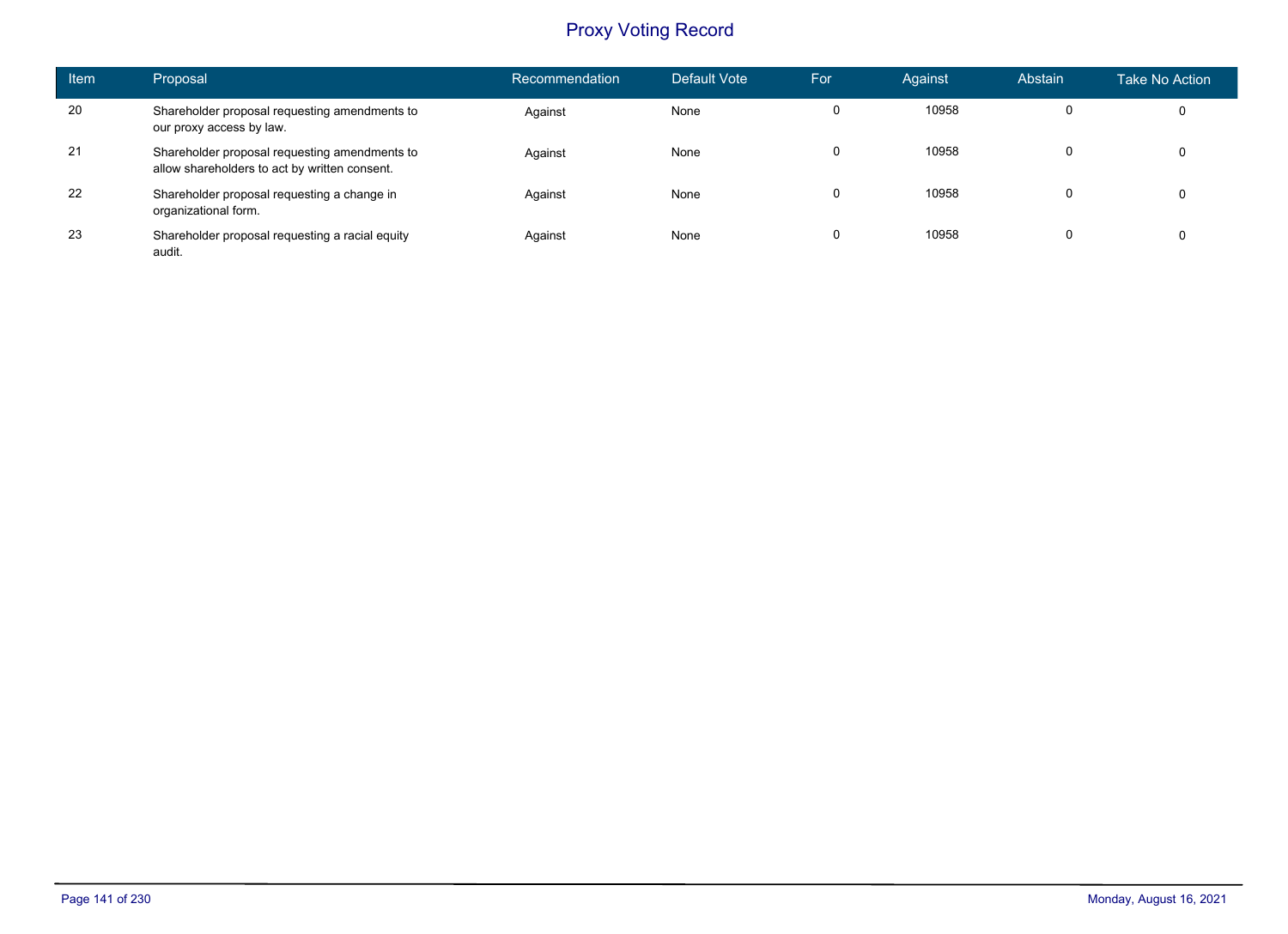| <b>M&amp;T BANK CORPORATION</b> |              |            |                             |             |  |  |  |  |
|---------------------------------|--------------|------------|-----------------------------|-------------|--|--|--|--|
| Security:                       | 55261F104    |            | Meeting Type:               | Annual      |  |  |  |  |
| Ticker:                         | MTB          |            | Meeting Date:               | 20-Apr-2021 |  |  |  |  |
| <b>ISIN</b>                     | US55261F1049 |            | Vote Deadline Date:         | 19-Apr-2021 |  |  |  |  |
| Agenda                          | 935345733    | Management | <b>Total Ballot Shares:</b> | 169         |  |  |  |  |
| Last Vote Date:                 | 09-Mar-2021  |            |                             |             |  |  |  |  |

| Item           |                | Proposal                                                                 | Recommendation | Default Vote | For | Against     | Abstain     | Take No Action |
|----------------|----------------|--------------------------------------------------------------------------|----------------|--------------|-----|-------------|-------------|----------------|
| $\mathbf{1}$   |                | <b>DIRECTOR</b>                                                          | For            | None         |     |             |             |                |
|                |                | C. Angela Bontempo                                                       |                |              | 169 | 0           | $\mathsf 0$ | $\Omega$       |
|                | $\overline{2}$ | Robert T. Brady                                                          |                |              | 169 | 0           | 0           | 0              |
|                | 3              | Calvin G. Butler, Jr.                                                    |                |              | 169 | 0           | 0           | 0              |
|                | 4              | T. J. Cunningham III                                                     |                |              | 169 | $\mathbf 0$ | 0           | 0              |
|                | 5              | Gary N. Geisel                                                           |                |              | 169 | 0           | 0           | 0              |
|                | 6              | Leslie V. Godridge                                                       |                |              | 169 | 0           | 0           | 0              |
|                |                | Richard S. Gold                                                          |                |              | 169 | 0           | 0           | 0              |
|                | 8              | Richard A. Grossi                                                        |                |              | 169 | 0           | 0           | 0              |
|                | 9              | René F. Jones                                                            |                |              | 169 | 0           | 0           | $\mathbf{0}$   |
|                | 10             | Richard H. Ledgett, Jr.                                                  |                |              | 169 | 0           | 0           | 0              |
|                | 11             | Newton P.S. Merrill                                                      |                |              | 169 | 0           | 0           | 0              |
|                | 12             | Kevin J. Pearson                                                         |                |              | 169 | 0           | 0           | 0              |
|                | 13             | Melinda R. Rich                                                          |                |              | 169 | 0           | 0           | $\mathbf{0}$   |
|                | 14             | Robert E. Sadler, Jr.                                                    |                |              | 169 | 0           | 0           | 0              |
|                | 15             | Denis J. Salamone                                                        |                |              | 169 | 0           | 0           | 0              |
|                | 16             | John R. Scannell                                                         |                |              | 169 | 0           | 0           | $\Omega$       |
|                | 17             | David S. Scharfstein                                                     |                |              | 169 | 0           | 0           | 0              |
|                | 18             | Rudina Seseri                                                            |                |              | 169 | 0           | 0           | 0              |
|                | 19             | Herbert L. Washington                                                    |                |              | 169 | 0           | 0           | 0              |
| $\overline{2}$ |                | TO APPROVE THE COMPENSATION OF M&T<br>BANK CORPORATION'S NAMED EXECUTIVE | For            | None         | 169 | 0           | 0           | 0              |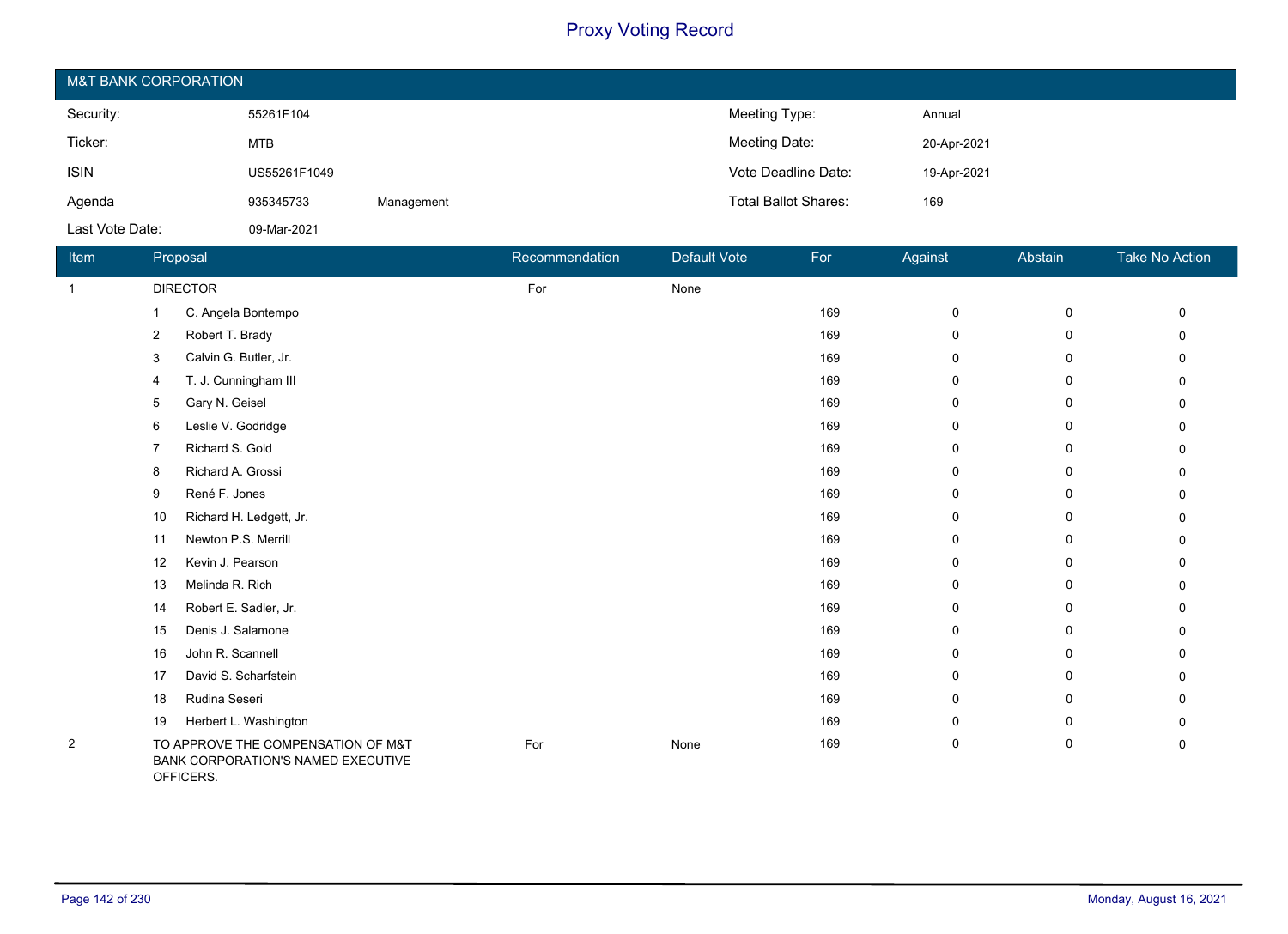| <b>Item</b> | Proposal                                                                                                                                                                                   | Recommendation | Default Vote | For | Against | Abstain | Take No Action |
|-------------|--------------------------------------------------------------------------------------------------------------------------------------------------------------------------------------------|----------------|--------------|-----|---------|---------|----------------|
|             | TO RATIFY THE APPOINTMENT OF<br>PRICEWATERHOUSECOOPERS LLP AS THE<br>INDEPENDENT REGISTERED PUBLIC<br>ACCOUNTING FIRM OF M&T BANK<br>CORPORATION FOR THE YEAR ENDING<br>DECEMBER 31, 2021. | For            | None         | 169 |         | 0       |                |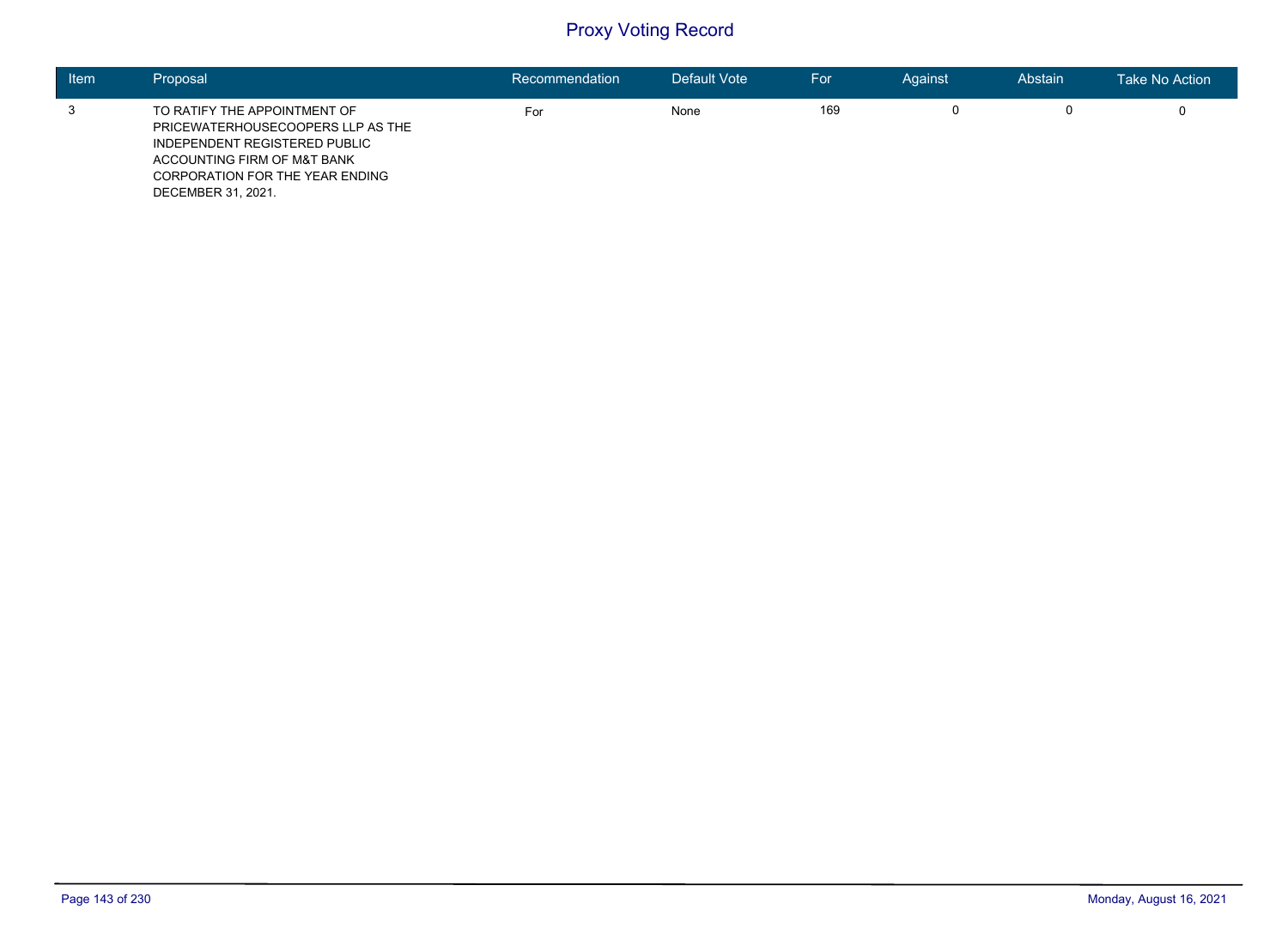| <b>MOODY'S CORPORATION</b> |              |            |                             |             |  |  |  |  |
|----------------------------|--------------|------------|-----------------------------|-------------|--|--|--|--|
| Security:                  | 615369105    |            | Meeting Type:               | Annual      |  |  |  |  |
| Ticker:                    | <b>MCO</b>   |            | Meeting Date:               | 20-Apr-2021 |  |  |  |  |
| <b>ISIN</b>                | US6153691059 |            | Vote Deadline Date:         | 19-Apr-2021 |  |  |  |  |
| Agenda                     | 935344438    | Management | <b>Total Ballot Shares:</b> | 210         |  |  |  |  |
| Last Vote Date:            | 11-Mar-2021  |            |                             |             |  |  |  |  |

| Item           | Proposal                                                                                                                    | Recommendation | <b>Default Vote</b> | For | Against     | Abstain     | <b>Take No Action</b> |
|----------------|-----------------------------------------------------------------------------------------------------------------------------|----------------|---------------------|-----|-------------|-------------|-----------------------|
|                | Election of Director: Jorge A. Bermudez                                                                                     | For            | None                | 210 | 0           | 0           | $\mathbf 0$           |
| $\overline{2}$ | Election of Director: Thérèse Esperdy                                                                                       | For            | None                | 210 | 0           | 0           | $\Omega$              |
| 3              | Election of Director: Robert Fauber                                                                                         | For            | None                | 210 | $\mathbf 0$ | 0           | $\Omega$              |
| $\overline{4}$ | Election of Director: Vincent A. Forlenza                                                                                   | For            | None                | 210 | 0           | 0           | $\Omega$              |
| 5              | Election of Director: Kathryn M. Hill                                                                                       | For            | None                | 210 | 0           | 0           | $\Omega$              |
| 6              | Election of Director: Lloyd W. Howell, Jr.                                                                                  | For            | None                | 210 | 0           | 0           | $\Omega$              |
| 7              | Election of Director: Raymond W. McDaniel, Jr.                                                                              | For            | None                | 210 | 0           | 0           | $\Omega$              |
| 8              | Election of Director: Leslie F. Seidman                                                                                     | For            | None                | 210 | $\mathbf 0$ | 0           | $\Omega$              |
| 9              | Election of Director: Bruce Van Saun                                                                                        | For            | None                | 210 | $\mathbf 0$ | 0           | $\Omega$              |
| 10             | Ratification of the appointment of KPMG LLP as<br>independent registered public accounting firm of<br>the Company for 2021. | For            | None                | 210 | 0           | 0           | $\mathbf{0}$          |
| 11             | Advisory resolution approving executive<br>compensation.                                                                    | For            | None                | 210 | 0           | $\mathbf 0$ | $\Omega$              |
| 12             | Advisory "Say-on-Climate Plan" resolution<br>approving the Company's 2020 Decarbonization<br>Plan.                          | For            | None                | 210 | 0           | 0           | $\mathbf{0}$          |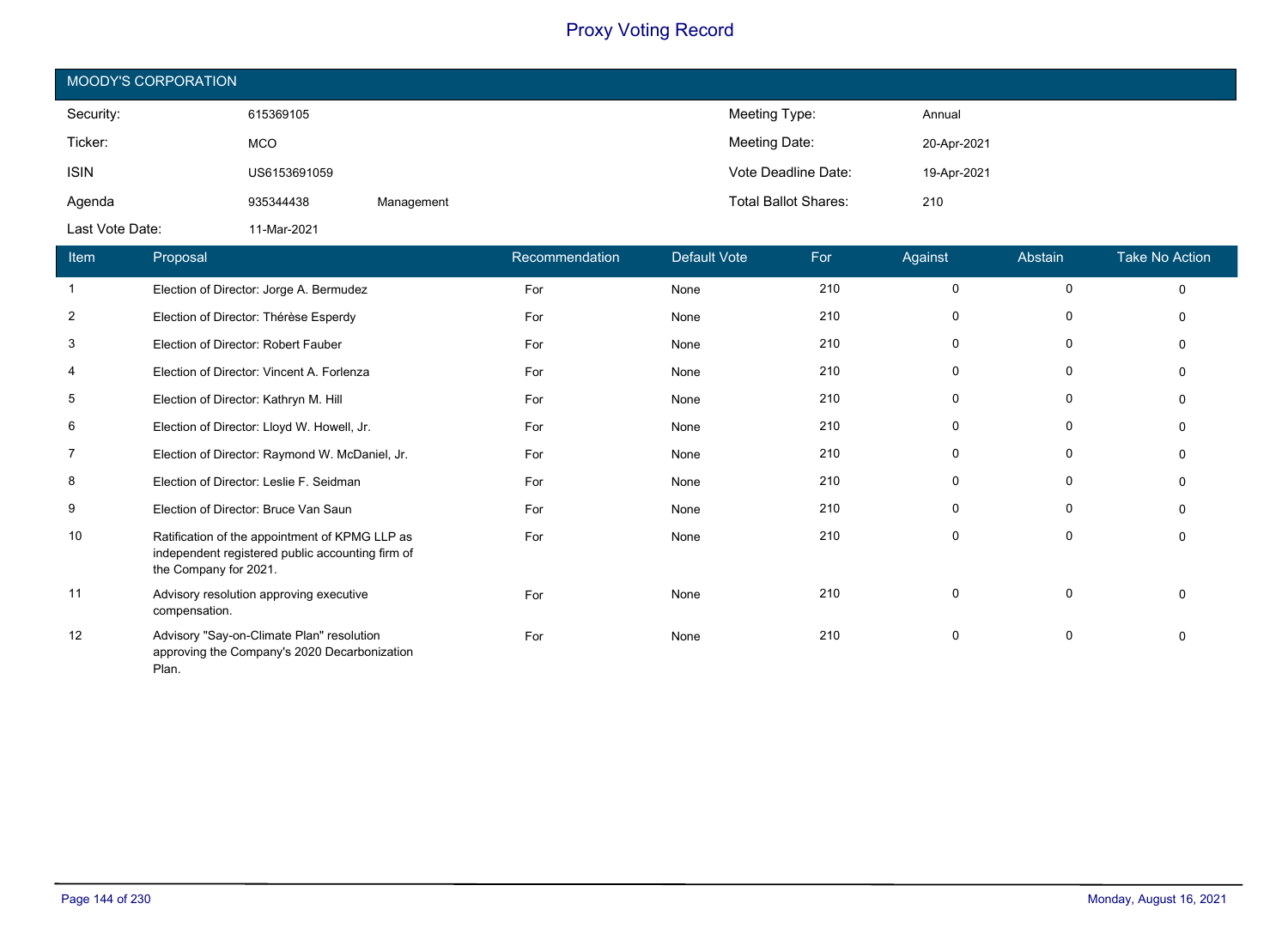| NORTHERN TRUST CORPORATION |              |            |                             |             |  |  |  |
|----------------------------|--------------|------------|-----------------------------|-------------|--|--|--|
| Security:                  | 665859104    |            | Meeting Type:               | Annual      |  |  |  |
| Ticker:                    | <b>NTRS</b>  |            | Meeting Date:               | 20-Apr-2021 |  |  |  |
| <b>ISIN</b>                | US6658591044 |            | Vote Deadline Date:         | 19-Apr-2021 |  |  |  |
| Agenda                     | 935342333    | Management | <b>Total Ballot Shares:</b> | 1410        |  |  |  |
| Last Vote Date:            | 10-Mar-2021  |            |                             |             |  |  |  |

| Item           | Proposal                                                                                                                                                              | Recommendation | Default Vote | For | Against | Abstain     | <b>Take No Action</b> |
|----------------|-----------------------------------------------------------------------------------------------------------------------------------------------------------------------|----------------|--------------|-----|---------|-------------|-----------------------|
| $\mathbf{1}$   | Election of Director: Linda Walker Bynoe                                                                                                                              | For            | None         | 257 | 0       | 0           | $\mathbf 0$           |
| $\overline{2}$ | Election of Director: Susan Crown                                                                                                                                     | For            | None         | 257 | 0       | 0           | $\Omega$              |
| 3              | Election of Director: Dean M. Harrison                                                                                                                                | For            | None         | 257 | 0       | 0           | $\Omega$              |
| 4              | Election of Director: Jay L. Henderson                                                                                                                                | For            | None         | 257 | 0       | 0           | $\Omega$              |
| 5              | Election of Director: Marcy S. Klevorn                                                                                                                                | For            | None         | 257 | 0       | 0           | $\Omega$              |
| 6              | Election of Director: Siddharth N. (Bobby) Mehta                                                                                                                      | For            | None         | 257 | 0       | $\mathbf 0$ | $\Omega$              |
| $\overline{7}$ | Election of Director: Michael G. O'Grady                                                                                                                              | For            | None         | 257 | 0       | 0           | $\Omega$              |
| 8              | Election of Director: Jose Luis Prado                                                                                                                                 | For            | None         | 257 | 0       | 0           | $\Omega$              |
| 9              | Election of Director: Thomas E. Richards                                                                                                                              | For            | None         | 257 | 0       | 0           | $\Omega$              |
| 10             | Election of Director: Martin P. Slark                                                                                                                                 | For            | None         | 257 | 0       | 0           | $\Omega$              |
| 11             | Election of Director: David H. B. Smith, Jr.                                                                                                                          | For            | None         | 257 | 0       | 0           | $\Omega$              |
| 12             | Election of Director: Donald Thompson                                                                                                                                 | For            | None         | 257 | 0       | 0           | $\Omega$              |
| 13             | Election of Director: Charles A. Tribbett III                                                                                                                         | For            | None         | 257 | 0       | 0           | $\Omega$              |
| 14             | Approval, by an advisory vote, of the 2020<br>compensation of the Corporation's named<br>executive officers.                                                          | For            | None         | 257 | 0       | 0           | $\mathbf 0$           |
| 15             | Ratification of the appointment of KPMG LLP as<br>the Corporation's independent registered public<br>accounting firm for the fiscal year ending<br>December 31, 2021. | For            | None         | 257 | 0       | 0           | $\Omega$              |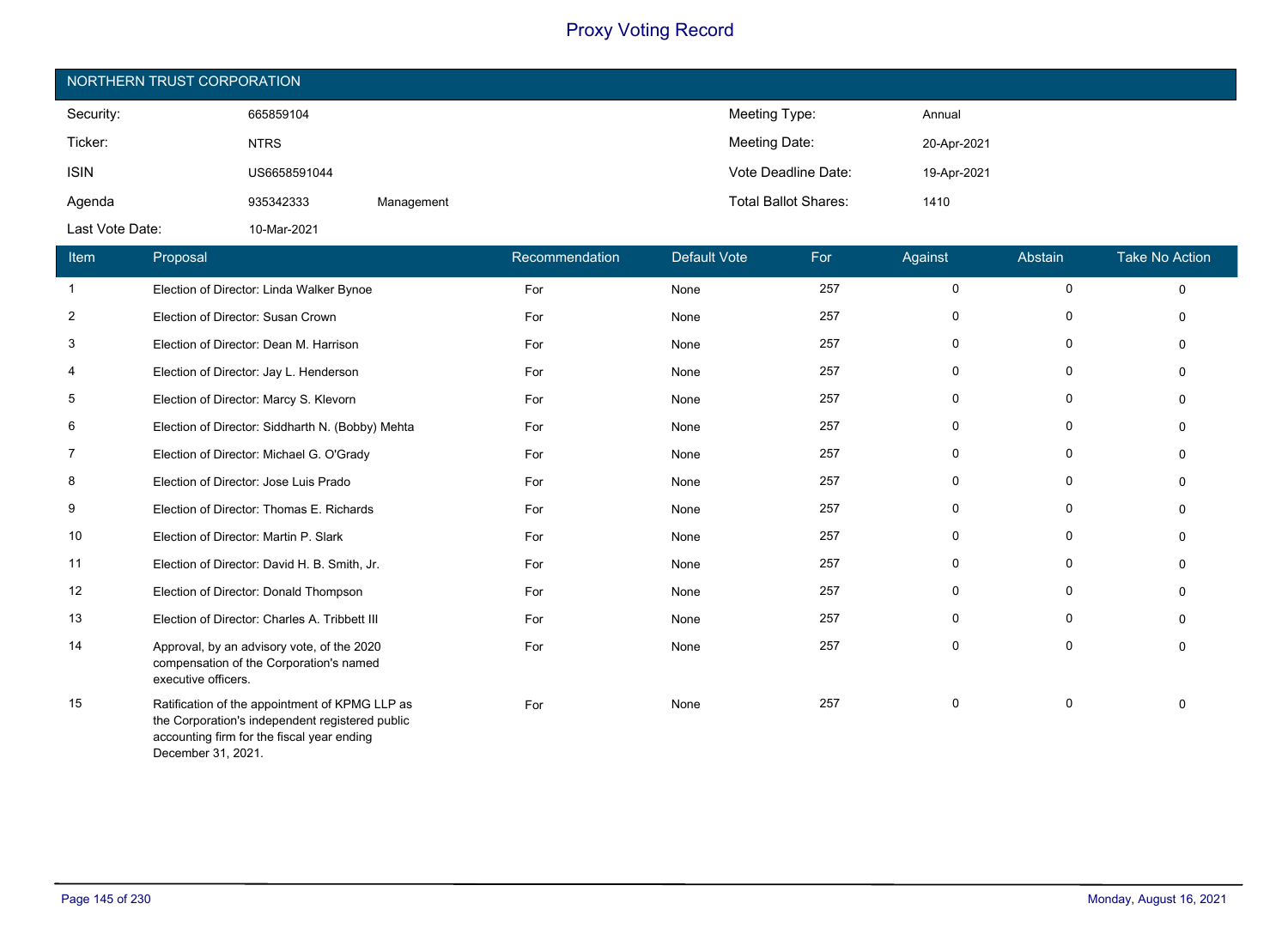| PUBLIC SERVICE ENTERPRISE GROUP INC. |              |            |                             |             |  |  |  |
|--------------------------------------|--------------|------------|-----------------------------|-------------|--|--|--|
| Security:                            | 744573106    |            | Meeting Type:               | Annual      |  |  |  |
| Ticker:                              | <b>PEG</b>   |            | Meeting Date:               | 20-Apr-2021 |  |  |  |
| <b>ISIN</b>                          | US7445731067 |            | Vote Deadline Date:         | 19-Apr-2021 |  |  |  |
| Agenda                               | 935350734    | Management | <b>Total Ballot Shares:</b> | 654         |  |  |  |
| Last Vote Date:                      | 16-Mar-2021  |            |                             |             |  |  |  |

| Item           | Proposal                                                                                                 | Recommendation | Default Vote | For | Against     | Abstain      | <b>Take No Action</b> |
|----------------|----------------------------------------------------------------------------------------------------------|----------------|--------------|-----|-------------|--------------|-----------------------|
| -1             | Election of Director: Ralph Izzo                                                                         | For            | None         | 654 | 0           | 0            | $\mathbf 0$           |
| $\overline{2}$ | Election of Director: Shirley Ann Jackson                                                                | For            | None         | 654 | $\mathbf 0$ | 0            | $\Omega$              |
| 3              | Election of Director: Willie A. Deese                                                                    | For            | None         | 654 | 0           | 0            | $\Omega$              |
| $\overline{4}$ | Election of Director: David Lilley                                                                       | For            | None         | 654 | 0           | 0            | $\Omega$              |
| 5              | Election of Director: Barry H. Ostrowsky                                                                 | For            | None         | 654 | $\mathbf 0$ | $\mathbf 0$  | $\Omega$              |
| 6              | Election of Director: Scott G. Stephenson                                                                | For            | None         | 654 | 0           | 0            | $\Omega$              |
| 7              | Election of Director: Laura A. Sugg                                                                      | For            | None         | 654 | $\mathbf 0$ | 0            | $\Omega$              |
| 8              | Election of Director: John P. Surma                                                                      | For            | None         | 654 | 0           | 0            | $\Omega$              |
| 9              | Election of Director: Susan Tomasky                                                                      | For            | None         | 654 | 0           | 0            | $\Omega$              |
| 10             | Election of Director: Alfred W. Zollar                                                                   | For            | None         | 654 | $\mathbf 0$ | 0            | $\Omega$              |
| 11             | Advisory vote on the approval of executive<br>compensation.                                              | For            | None         | 654 | $\mathbf 0$ | 0            | $\mathbf{0}$          |
| 12             | Ratification of the appointment of Deloitte &<br>Touche LLP as Independent Auditor for the year<br>2021. | For            | None         | 654 | 0           | 0            | $\Omega$              |
| 13             | Approval of the 2021 Equity Compensation Plan<br>for Outside Directors.                                  | For            | None         | 654 | $\mathbf 0$ | $\mathbf{0}$ | $\Omega$              |
| 14             | Approval of the 2021 Long-Term Incentive Plan.                                                           | For            | None         | 654 | 0           | 0            | 0                     |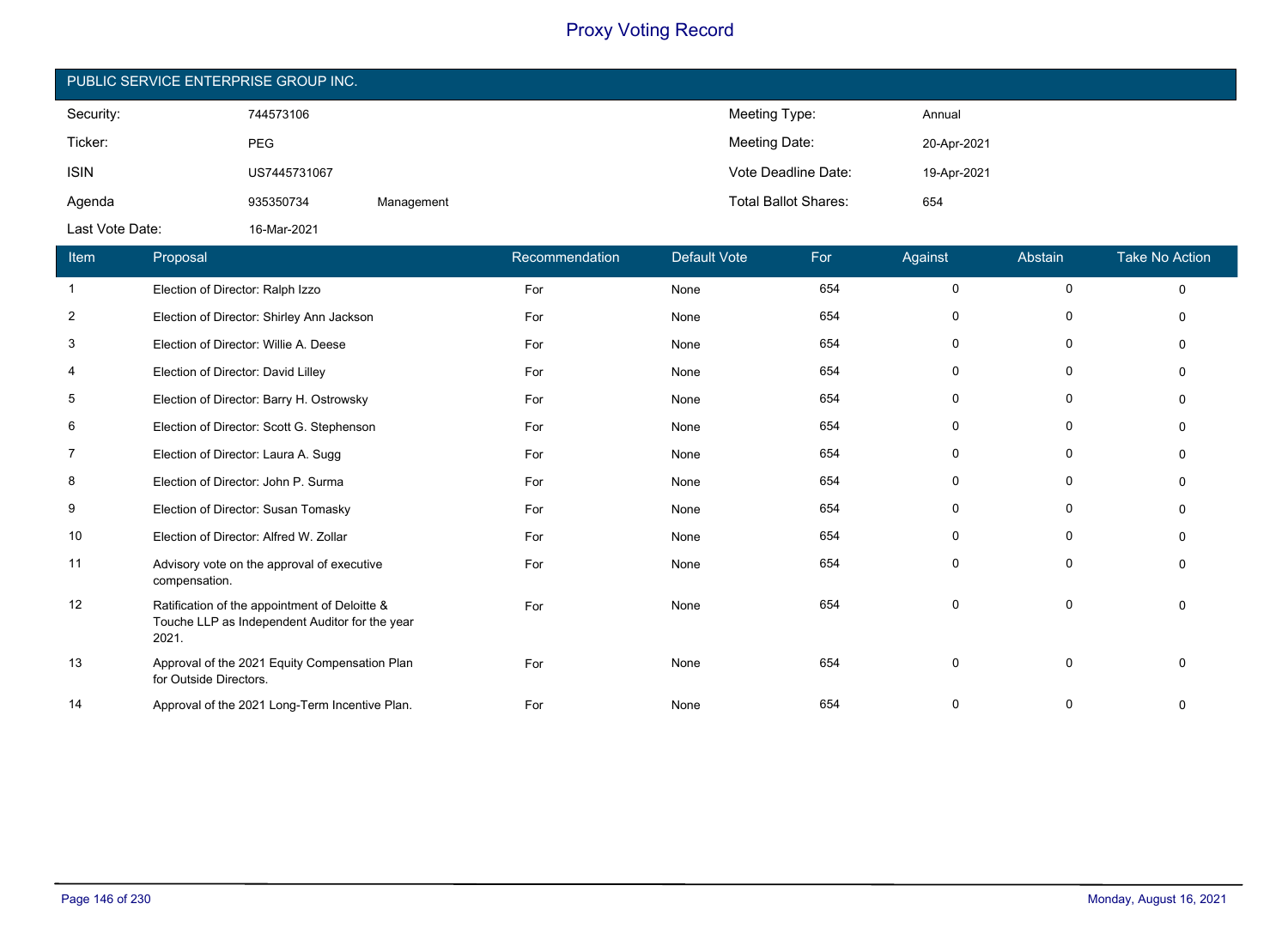| THE BOEING COMPANY |              |            |                             |             |
|--------------------|--------------|------------|-----------------------------|-------------|
| Security:          | 097023105    |            | Meeting Type:               | Annual      |
| Ticker:            | BA           |            | Meeting Date:               | 20-Apr-2021 |
| <b>ISIN</b>        | US0970231058 |            | Vote Deadline Date:         | 19-Apr-2021 |
| Agenda             | 935340884    | Management | <b>Total Ballot Shares:</b> | 3418        |
| Last Vote Date:    | 10-Mar-2021  |            |                             |             |

| Item           | Proposal                                                                            | Recommendation | <b>Default Vote</b> | For | Against  | Abstain     | <b>Take No Action</b> |
|----------------|-------------------------------------------------------------------------------------|----------------|---------------------|-----|----------|-------------|-----------------------|
|                | Election of Director: Robert A. Bradway                                             | For            | None                | 730 | 0        | $\mathbf 0$ | $\Omega$              |
| $\overline{2}$ | Election of Director: David L. Calhoun                                              | For            | None                | 730 | $\Omega$ | 0           |                       |
| 3              | Election of Director: Lynne M. Doughtie                                             | For            | None                | 730 | 0        | 0           |                       |
| 4              | Election of Director: Edmund P. Giambastiani Jr.                                    | For            | None                | 730 | $\Omega$ | $\Omega$    |                       |
| 5              | Election of Director: Lynn J. Good                                                  | For            | None                | 730 | 0        | 0           |                       |
| 6              | Election of Director: Akhil Johri                                                   | For            | None                | 730 | $\Omega$ | 0           |                       |
| 7              | Election of Director: Lawrence W. Kellner                                           | For            | None                | 730 | 0        | 0           |                       |
| 8              | Election of Director: Steven M. Mollenkopf                                          | For            | None                | 730 | $\Omega$ | 0           |                       |
| 9              | Election of Director: John M. Richardson                                            | For            | None                | 730 | $\Omega$ | 0           |                       |
| 10             | Election of Director: Ronald A. Williams                                            | For            | None                | 730 | $\Omega$ | 0           |                       |
| 11             | Approve, on an Advisory Basis, Named Executive<br>Officer Compensation.             | For            | None                | 730 | $\Omega$ | 0           |                       |
| 12             | Ratify the Appointment of Deloitte & Touche LLP<br>as Independent Auditor for 2021. | For            | None                | 730 | 0        | 0           |                       |
| 13             | Additional Report on Lobbying Activities.                                           | Against        | None                | 0   | 730      | 0           |                       |
| 14             | Written Consent.                                                                    | Against        | None                | 0   | 730      | 0           |                       |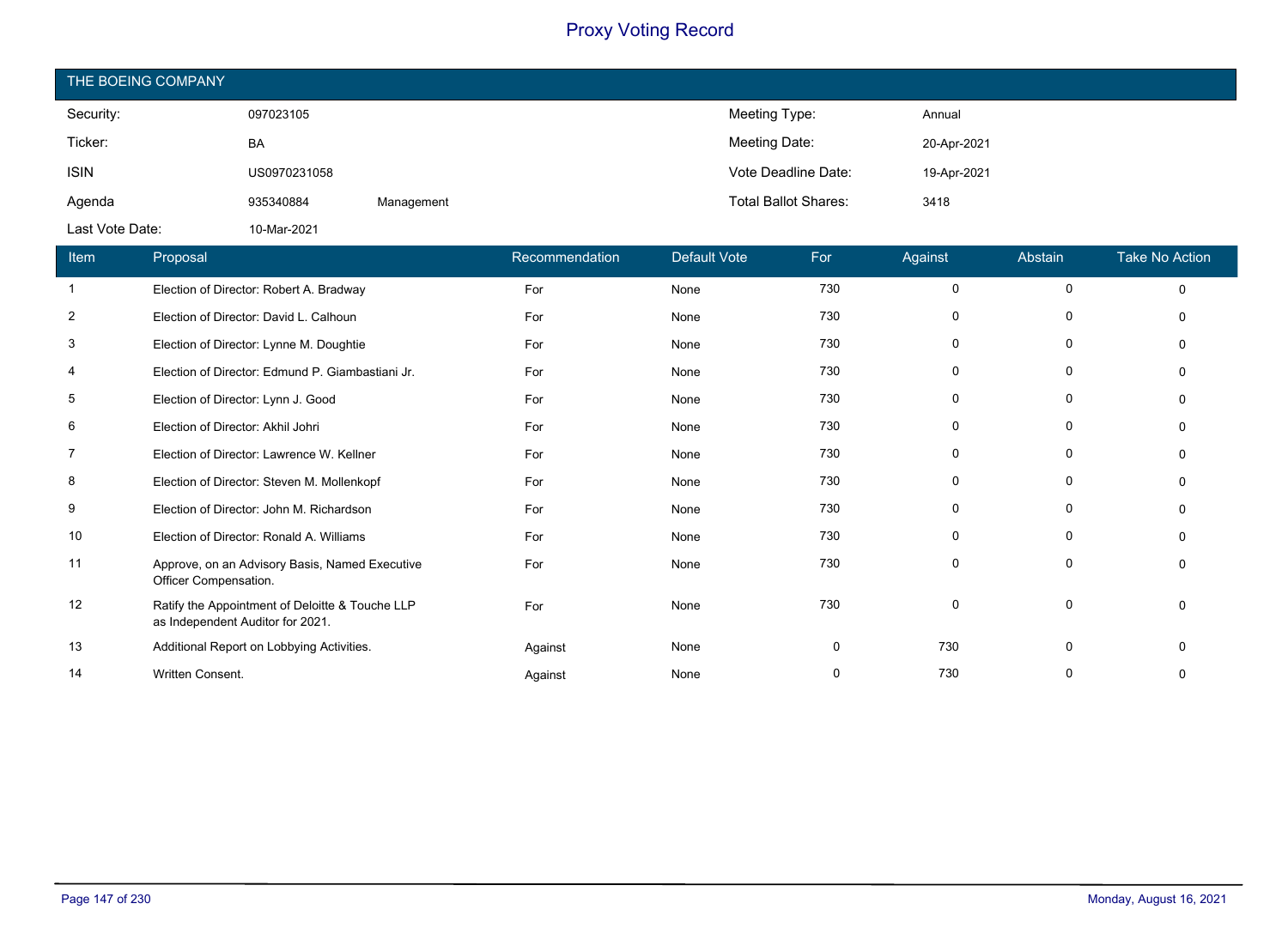| THE COCA-COLA COMPANY |              |            |                             |             |  |  |  |
|-----------------------|--------------|------------|-----------------------------|-------------|--|--|--|
| Security:             | 191216100    |            | Meeting Type:               | Annual      |  |  |  |
| Ticker:               | KO           |            | Meeting Date:               | 20-Apr-2021 |  |  |  |
| <b>ISIN</b>           | US1912161007 |            | Vote Deadline Date:         | 19-Apr-2021 |  |  |  |
| Agenda                | 935342547    | Management | <b>Total Ballot Shares:</b> | 13605       |  |  |  |
| Last Vote Date:       | 12-Mar-2021  |            |                             |             |  |  |  |

| Item           | Proposal                                                                         | Recommendation | <b>Default Vote</b> | For  | Against     | Abstain     | <b>Take No Action</b> |
|----------------|----------------------------------------------------------------------------------|----------------|---------------------|------|-------------|-------------|-----------------------|
|                | Election of Director: Herbert A. Allen                                           | For            | None                | 4996 | $\mathbf 0$ | 0           | $\Omega$              |
| $\overline{2}$ | Election of Director: Marc Bolland                                               | For            | None                | 4996 | $\Omega$    | 0           |                       |
| 3              | Election of Director: Ana Botin                                                  | For            | None                | 4996 | $\Omega$    | 0           |                       |
| 4              | Election of Director: Christopher C. Davis                                       | For            | None                | 4996 | $\Omega$    | 0           |                       |
| 5              | Election of Director: Barry Diller                                               | For            | None                | 4996 | $\Omega$    | 0           |                       |
| 6              | Election of Director: Helene D. Gayle                                            | For            | None                | 4996 | $\Omega$    | $\mathbf 0$ |                       |
| 7              | Election of Director: Alexis M. Herman                                           | For            | None                | 4996 | $\Omega$    | $\Omega$    |                       |
| 8              | Election of Director: Robert A. Kotick                                           | For            | None                | 4996 | 0           | 0           |                       |
| 9              | Election of Director: Maria Elena Lagomasino                                     | For            | None                | 4996 | 0           | 0           |                       |
| 10             | Election of Director: James Quincey                                              | For            | None                | 4996 | 0           | 0           |                       |
| 11             | Election of Director: Caroline J. Tsay                                           | For            | None                | 4996 | $\Omega$    | 0           |                       |
| 12             | Election of Director: David B. Weinberg                                          | For            | None                | 4996 | $\Omega$    | $\Omega$    |                       |
| 13             | Advisory vote to approve executive<br>compensation.                              | For            | None                | 4996 | 0           | 0           |                       |
| 14             | Ratification of the appointment of Ernst & Young<br>LLP as Independent Auditors. | For            | None                | 4996 | $\Omega$    | $\Omega$    |                       |
| 15             | Shareowner proposal on sugar and public health.                                  | Against        | None                | 0    | 4996        |             |                       |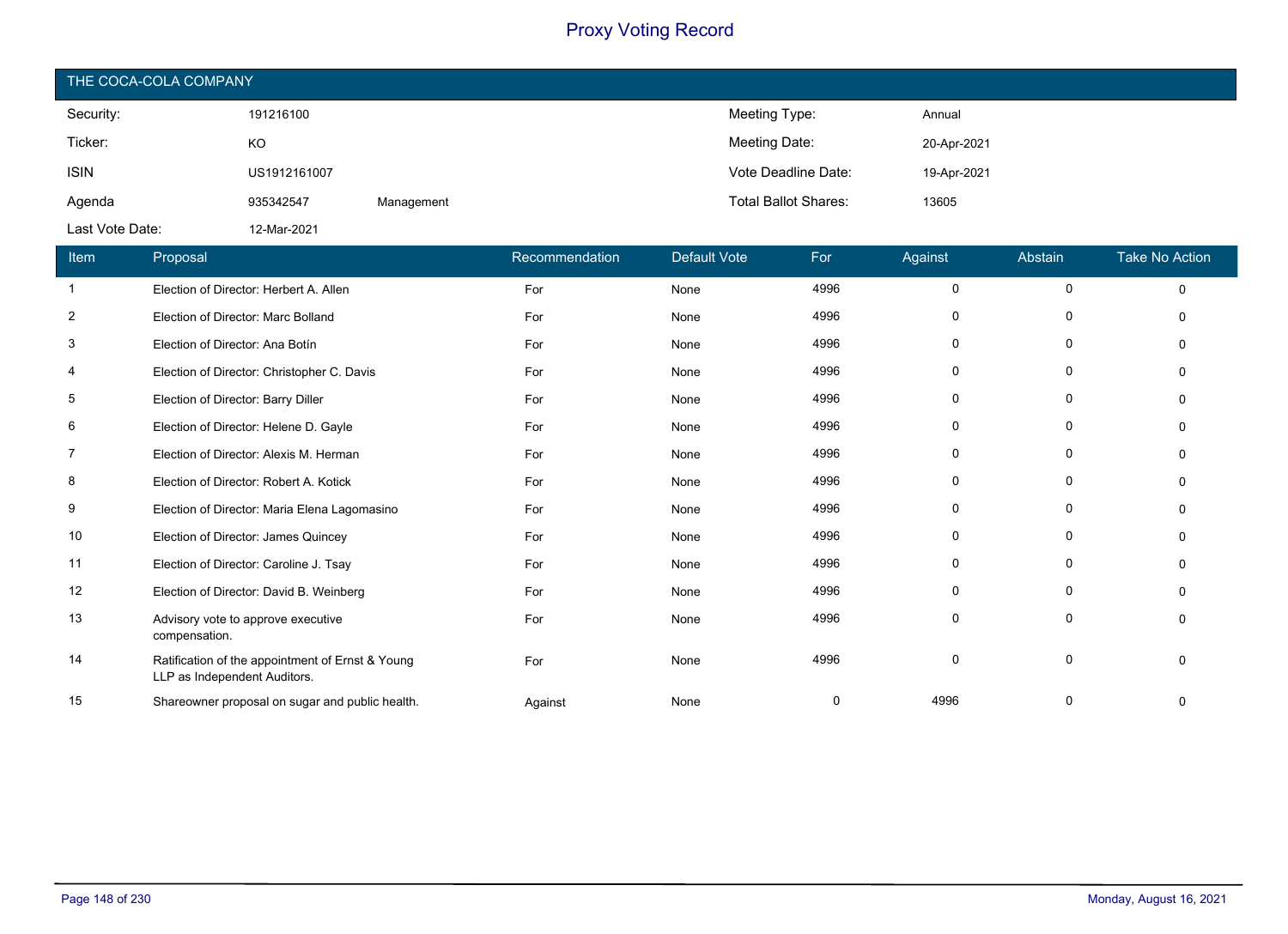| <b>U.S. BANCORP</b> |              |            |                             |             |
|---------------------|--------------|------------|-----------------------------|-------------|
| Security:           | 902973304    |            | Meeting Type:               | Annual      |
| Ticker:             | <b>USB</b>   |            | Meeting Date:               | 20-Apr-2021 |
| <b>ISIN</b>         | US9029733048 |            | Vote Deadline Date:         | 19-Apr-2021 |
| Agenda              | 935344262    | Management | <b>Total Ballot Shares:</b> | 1756        |
| Last Vote Date:     | 10-Mar-2021  |            |                             |             |

| Item           | Proposal                                                                                                          | Recommendation | Default Vote | For  | Against  | Abstain     | <b>Take No Action</b> |
|----------------|-------------------------------------------------------------------------------------------------------------------|----------------|--------------|------|----------|-------------|-----------------------|
| 1              | Election of Director: Warner L. Baxter                                                                            | For            | None         | 1756 | $\Omega$ | $\mathbf 0$ | $\Omega$              |
| $\overline{c}$ | Election of Director: Dorothy J. Bridges                                                                          | For            | None         | 1756 | $\Omega$ | 0           |                       |
| 3              | Election of Director: Elizabeth L. Buse                                                                           | For            | None         | 1756 | $\Omega$ | 0           |                       |
| 4              | Election of Director: Andrew Cecere                                                                               | For            | None         | 1756 | $\Omega$ | $\Omega$    |                       |
| 5              | Election of Director: Kimberly N. Ellison-Taylor                                                                  | For            | None         | 1756 | 0        | $\Omega$    |                       |
| 6              | Election of Director: Kimberly J. Harris                                                                          | For            | None         | 1756 | $\Omega$ | 0           |                       |
| 7              | Election of Director: Roland A. Hernandez                                                                         | For            | None         | 1756 | 0        | $\Omega$    |                       |
| 8              | Election of Director: Olivia F. Kirtley                                                                           | For            | None         | 1756 | 0        | $\Omega$    |                       |
| 9              | Election of Director: Karen S. Lynch                                                                              | For            | None         | 1756 | $\Omega$ | 0           |                       |
| 10             | Election of Director: Richard P. McKenney                                                                         | For            | None         | 1756 | $\Omega$ | $\mathbf 0$ |                       |
| 11             | Election of Director: Yusuf I. Mehdi                                                                              | For            | None         | 1756 | $\Omega$ | $\Omega$    |                       |
| 12             | Election of Director: John P. Wiehoff                                                                             | For            | None         | 1756 | $\Omega$ | $\Omega$    |                       |
| 13             | Election of Director: Scott W. Wine                                                                               | For            | None         | 1756 | $\Omega$ | 0           |                       |
| 14             | The ratification of the selection of Ernst & Young<br>LLP as our independent auditor for the 2021 fiscal<br>year. | For            | None         | 1756 | 0        | $\Omega$    |                       |
| 15             | An advisory vote to approve the compensation of<br>our executives disclosed in the proxy statement.               | For            | None         | 1756 | $\Omega$ | $\Omega$    |                       |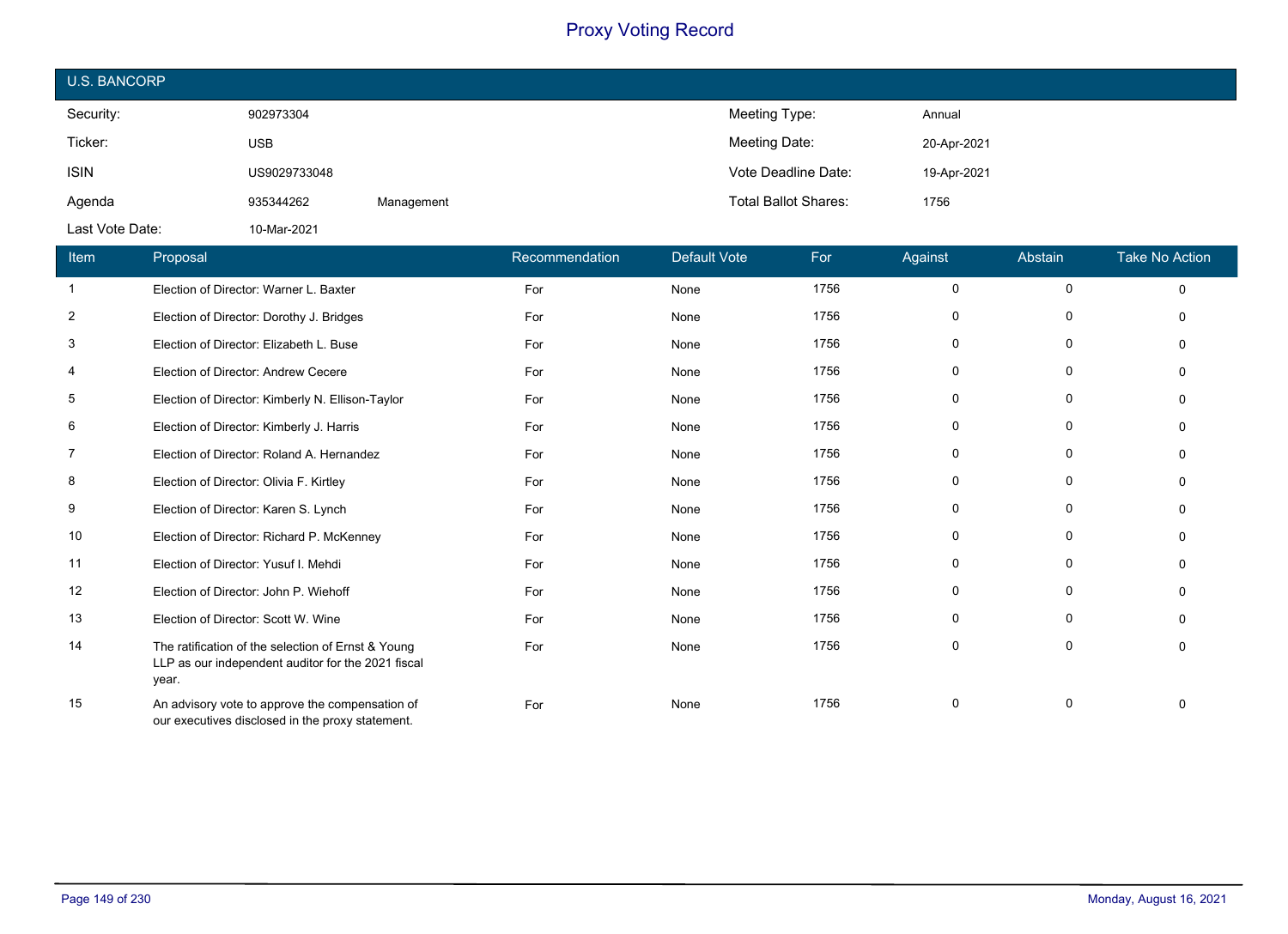| WHIRLPOOL CORPORATION |              |            |                             |             |  |  |  |
|-----------------------|--------------|------------|-----------------------------|-------------|--|--|--|
| Security:             | 963320106    |            | Meeting Type:               | Annual      |  |  |  |
| Ticker:               | <b>WHR</b>   |            | Meeting Date:               | 20-Apr-2021 |  |  |  |
| <b>ISIN</b>           | US9633201069 |            | Vote Deadline Date:         | 19-Apr-2021 |  |  |  |
| Agenda                | 935342307    | Management | <b>Total Ballot Shares:</b> | 76          |  |  |  |
| Last Vote Date:       | 11-Mar-2021  |            |                             |             |  |  |  |

| Item           | Proposal                                                                                                                                      | Recommendation | <b>Default Vote</b> | For | Against  | Abstain     | <b>Take No Action</b> |
|----------------|-----------------------------------------------------------------------------------------------------------------------------------------------|----------------|---------------------|-----|----------|-------------|-----------------------|
| -1             | Election of Director: Samuel R. Allen                                                                                                         | For            | None                | 76  | $\Omega$ | $\mathbf 0$ | $\Omega$              |
| $\overline{2}$ | Election of Director: Marc R. Bitzer                                                                                                          | For            | None                | 76  | $\Omega$ | 0           |                       |
| 3              | Election of Director: Greg Creed                                                                                                              | For            | None                | 76  | $\Omega$ | $\mathbf 0$ |                       |
| 4              | Election of Director: Gary T. DiCamillo                                                                                                       | For            | None                | 76  | $\Omega$ | $\Omega$    |                       |
| 5              | Election of Director: Diane M. Dietz                                                                                                          | For            | None                | 76  | 0        | $\Omega$    |                       |
| 6              | Election of Director: Gerri T. Elliott                                                                                                        | For            | None                | 76  | $\Omega$ | 0           |                       |
| 7              | Election of Director: Jennifer A. LaClair                                                                                                     | For            | None                | 76  | 0        | 0           |                       |
| 8              | Election of Director: John D. Liu                                                                                                             | For            | None                | 76  | 0        | 0           |                       |
| 9              | Election of Director: James M. Loree                                                                                                          | For            | None                | 76  | $\Omega$ | $\mathbf 0$ |                       |
| 10             | Election of Director: Harish Manwani                                                                                                          | For            | None                | 76  | $\Omega$ | $\mathbf 0$ |                       |
| 11             | Election of Director: Patricia K. Poppe                                                                                                       | For            | None                | 76  | $\Omega$ | $\Omega$    |                       |
| 12             | Election of Director: Larry O. Spencer                                                                                                        | For            | None                | 76  | 0        | $\Omega$    |                       |
| 13             | Election of Director: Michael D. White                                                                                                        | For            | None                | 76  | 0        | $\Omega$    |                       |
| 14             | Advisory vote to approve Whirlpool Corporation's<br>executive compensation.                                                                   | For            | None                | 76  | $\Omega$ | $\mathbf 0$ |                       |
| 15             | Ratification of the appointment of Ernst & Young<br>LLP as Whirlpool Corporation's independent<br>registered public accounting firm for 2021. | For            | None                | 76  | 0        | 0           |                       |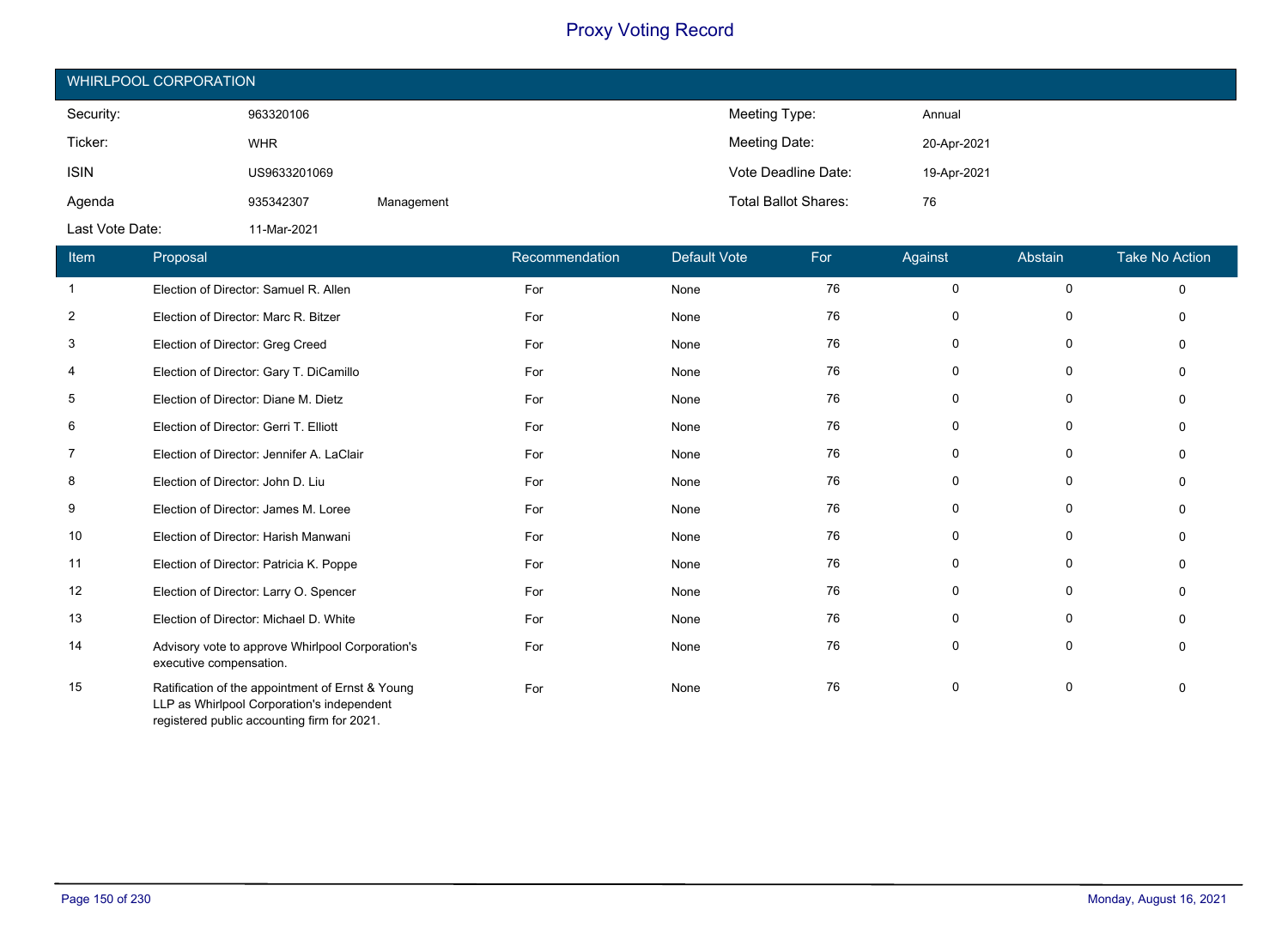| HUNTINGTON BANCSHARES INCORPORATED |              |            |                             |             |  |  |  |
|------------------------------------|--------------|------------|-----------------------------|-------------|--|--|--|
| Security:                          | 446150104    |            | Meeting Type:               | Annual      |  |  |  |
| Ticker:                            | <b>HBAN</b>  |            | Meeting Date:               | 21-Apr-2021 |  |  |  |
| <b>ISIN</b>                        | US4461501045 |            | Vote Deadline Date:         | 20-Apr-2021 |  |  |  |
| Agenda                             | 935345252    | Management | <b>Total Ballot Shares:</b> | 1306        |  |  |  |
| Last Vote Date:                    | 13-Mar-2021  |            |                             |             |  |  |  |

| Item           | Proposal                                                                                                                                           | Recommendation | Default Vote | For  | Against     | Abstain     | Take No Action |
|----------------|----------------------------------------------------------------------------------------------------------------------------------------------------|----------------|--------------|------|-------------|-------------|----------------|
| $\mathbf{1}$   | <b>DIRECTOR</b>                                                                                                                                    | For            | None         |      |             |             |                |
|                | Lizabeth Ardisana                                                                                                                                  |                |              | 1306 | 0           | $\mathbf 0$ | U              |
|                | Alanna Y. Cotton<br>$\overline{2}$                                                                                                                 |                |              | 1306 | $\Omega$    | 0           | 0              |
|                | Ann B. Crane<br>3                                                                                                                                  |                |              | 1306 | $\Omega$    | 0           |                |
|                | Robert S. Cubbin<br>4                                                                                                                              |                |              | 1306 | $\Omega$    | 0           | 0              |
|                | Steven G. Elliott<br>5                                                                                                                             |                |              | 1306 | $\Omega$    | 0           | U              |
|                | Gina D. France<br>6                                                                                                                                |                |              | 1306 | 0           | 0           |                |
|                | J Michael Hochschwender                                                                                                                            |                |              | 1306 | 0           | 0           |                |
|                | John C. Inglis<br>8                                                                                                                                |                |              | 1306 | 0           | 0           |                |
|                | Katherine M. A. Kline<br>9                                                                                                                         |                |              | 1306 | $\Omega$    | 0           | 0              |
|                | Richard W. Neu<br>10                                                                                                                               |                |              | 1306 | $\Omega$    | 0           | U              |
|                | Kenneth J. Phelan<br>11                                                                                                                            |                |              | 1306 | 0           | 0           | U              |
|                | David L. Porteous<br>12                                                                                                                            |                |              | 1306 | 0           | 0           | U              |
|                | Stephen D. Steinour<br>13                                                                                                                          |                |              | 1306 | 0           | 0           | 0              |
| $\overline{2}$ | An advisory resolution to approve, on a non-<br>binding basis, the compensation of executives as<br>disclosed in the accompanying proxy statement. | For            | None         | 1306 | 0           | 0           | 0              |
| 3              | The ratification of the appointment of<br>PricewaterhouseCoopers LLP as our independent<br>registered public accounting firm for 2021.             | For            | None         | 1306 | $\mathbf 0$ | 0           | 0              |
| 4              | Approval of the Amended and Restated 2018<br>Long-Term Incentive Plan.                                                                             | For            | None         | 1306 | $\mathbf 0$ | 0           | 0              |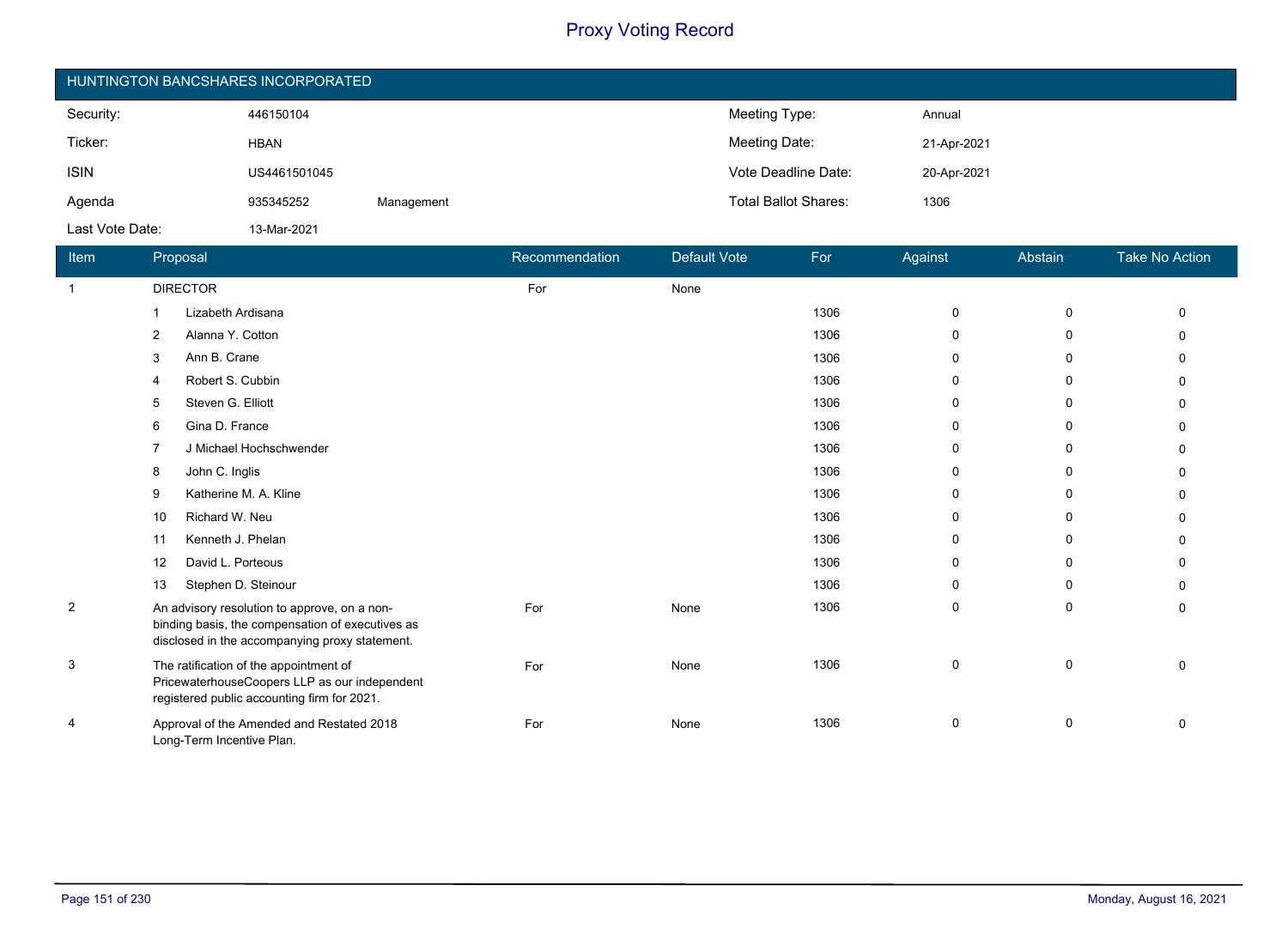| <b>REGIONS FINANCIAL CORPORATION</b> |              |            |                             |             |  |  |  |
|--------------------------------------|--------------|------------|-----------------------------|-------------|--|--|--|
| Security:                            | 7591EP100    |            | Meeting Type:               | Annual      |  |  |  |
| Ticker:                              | <b>RF</b>    |            | Meeting Date:               | 21-Apr-2021 |  |  |  |
| <b>ISIN</b>                          | US7591EP1005 |            | Vote Deadline Date:         | 20-Apr-2021 |  |  |  |
| Agenda                               | 935344452    | Management | <b>Total Ballot Shares:</b> | 1238        |  |  |  |
| Last Vote Date:                      | 09-Mar-2021  |            |                             |             |  |  |  |

| Item                    | Proposal                                                                                                              | Recommendation | <b>Default Vote</b> | For  | Against  | Abstain     | <b>Take No Action</b> |
|-------------------------|-----------------------------------------------------------------------------------------------------------------------|----------------|---------------------|------|----------|-------------|-----------------------|
| $\mathbf{1}$            | Election of Director: Carolyn H. Byrd                                                                                 | For            | None                | 1238 | $\Omega$ | $\mathbf 0$ | $\Omega$              |
| $\overline{\mathbf{c}}$ | Election of Director: Don DeFosset                                                                                    | For            | None                | 1238 |          | 0           |                       |
| 3                       | Election of Director: Samuel A. Di Piazza, Jr.                                                                        | For            | None                | 1238 | O        | 0           |                       |
| 4                       | Election of Director: Zhanna Golodryga                                                                                | For            | None                | 1238 | $\Omega$ | 0           |                       |
| 5                       | Election of Director: John D. Johns                                                                                   | For            | None                | 1238 | 0        | 0           |                       |
| 6                       | Election of Director: Ruth Ann Marshall                                                                               | For            | None                | 1238 | 0        | $\Omega$    |                       |
| 7                       | Election of Director: Charles D. McCrary                                                                              | For            | None                | 1238 | 0        | $\mathbf 0$ |                       |
| 8                       | Election of Director: James T. Prokopanko                                                                             | For            | None                | 1238 | 0        | 0           |                       |
| 9                       | Election of Director: Lee J. Styslinger III                                                                           | For            | None                | 1238 | 0        | 0           |                       |
| 10                      | Election of Director: José S. Suquet                                                                                  | For            | None                | 1238 | $\Omega$ | $\mathbf 0$ |                       |
| 11                      | Election of Director: John M. Turner, Jr.                                                                             | For            | None                | 1238 | 0        | $\Omega$    |                       |
| 12                      | Election of Director: Timothy Vines                                                                                   | For            | None                | 1238 | 0        | $\Omega$    |                       |
| 13                      | Ratification of Appointment of Ernst & Young LLP<br>as the Independent Registered Public Accounting<br>Firm for 2021. | For            | None                | 1238 | $\Omega$ | $\mathbf 0$ |                       |
| 14                      | Advisory Vote on Executive Compensation.                                                                              | For            | None                | 1238 | $\Omega$ | $\Omega$    |                       |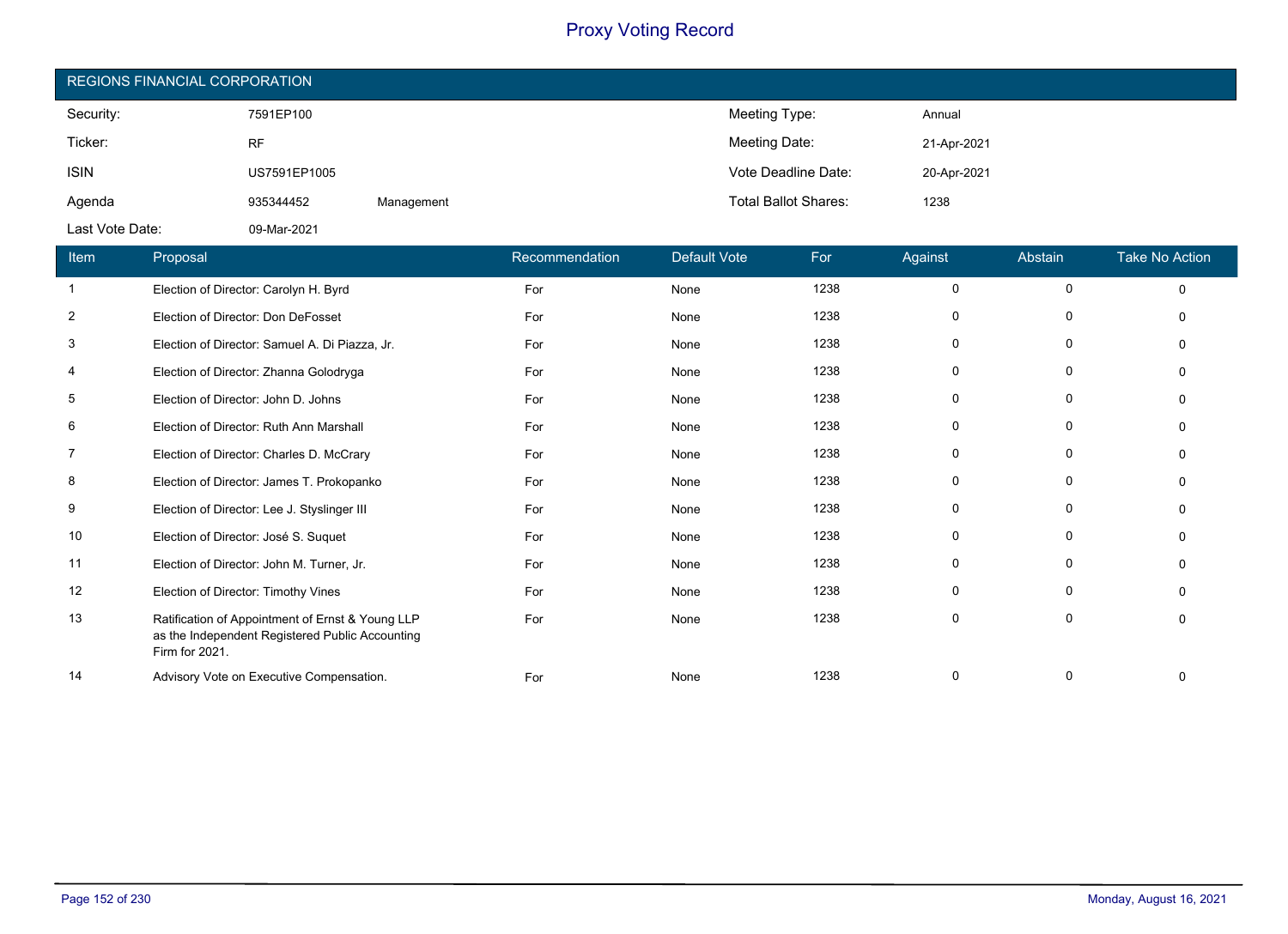| THE SHERWIN-WILLIAMS COMPANY |              |            |                             |             |  |  |  |
|------------------------------|--------------|------------|-----------------------------|-------------|--|--|--|
| Security:                    | 824348106    |            | Meeting Type:               | Annual      |  |  |  |
| Ticker:                      | <b>SHW</b>   |            | Meeting Date:               | 21-Apr-2021 |  |  |  |
| <b>ISIN</b>                  | US8243481061 |            | Vote Deadline Date:         | 20-Apr-2021 |  |  |  |
| Agenda                       | 935342585    | Management | <b>Total Ballot Shares:</b> | 406         |  |  |  |
| Last Vote Date:              | 11-Mar-2021  |            |                             |             |  |  |  |

| Item           | Proposal                                                                                                         | Recommendation | <b>Default Vote</b> | For | Against      | Abstain      | <b>Take No Action</b> |
|----------------|------------------------------------------------------------------------------------------------------------------|----------------|---------------------|-----|--------------|--------------|-----------------------|
| $\mathbf{1}$   | Election of Director: Kerrii B. Anderson                                                                         | For            | None                | 106 | 0            | $\Omega$     | $\Omega$              |
| $\overline{2}$ | Election of Director: Arthur F. Anton                                                                            | For            | None                | 106 | $\Omega$     | 0            |                       |
| 3              | Election of Director: Jeff M. Fettig                                                                             | For            | None                | 106 | $\Omega$     | 0            |                       |
| 4              | Election of Director: Richard J. Kramer                                                                          | For            | None                | 106 | 0            | $\Omega$     |                       |
| 5              | Election of Director: John G. Morikis                                                                            | For            | None                | 106 | 0            | 0            |                       |
| 6              | Election of Director: Christine A. Poon                                                                          | For            | None                | 106 | 0            | 0            |                       |
| $\overline{7}$ | Election of Director: Aaron M. Powell                                                                            | For            | None                | 106 | $\Omega$     | 0            |                       |
| 8              | Election of Director: Michael H. Thaman                                                                          | For            | None                | 106 | 0            | 0            |                       |
| 9              | Election of Director: Matthew Thornton III                                                                       | For            | None                | 106 | $\mathbf 0$  | $\mathbf{0}$ |                       |
| 10             | Election of Director: Steven H. Wunning                                                                          | For            | None                | 106 | $\mathbf{0}$ | $\mathbf{0}$ |                       |
| 11             | Advisory approval of the compensation of the<br>named executives.                                                | For            | None                | 106 | 0            | 0            | $\Omega$              |
| 12             | Ratification of the appointment of Ernst & Young<br>LLP as our independent registered public<br>accounting firm. | For            | None                | 106 | 0            | 0            |                       |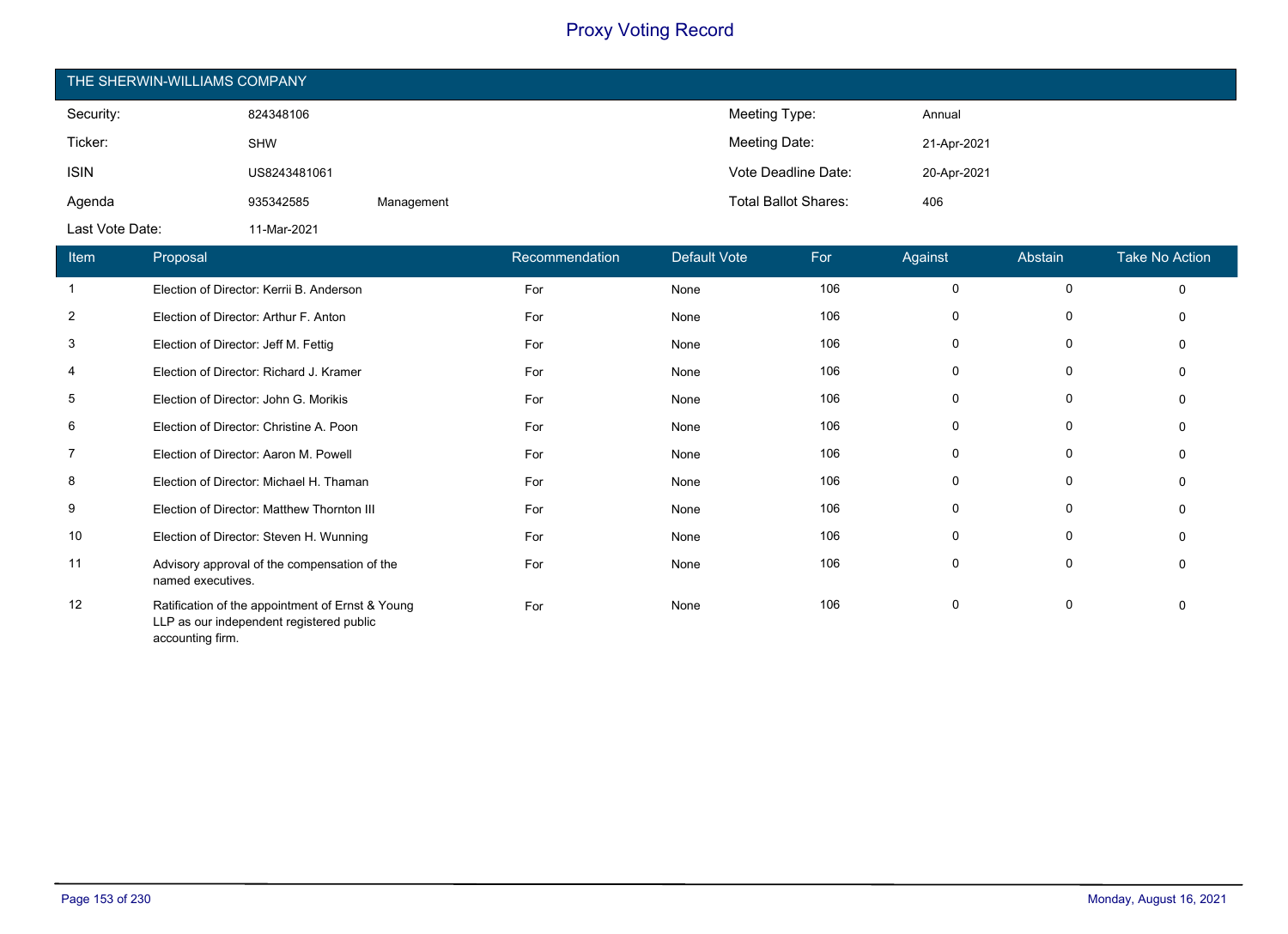| AVERY DENNISON CORPORATION |              |            |                             |             |  |  |  |
|----------------------------|--------------|------------|-----------------------------|-------------|--|--|--|
| Security:                  | 053611109    |            | Meeting Type:               | Annual      |  |  |  |
| Ticker:                    | <b>AVY</b>   |            | Meeting Date:               | 22-Apr-2021 |  |  |  |
| <b>ISIN</b>                | US0536111091 |            | Vote Deadline Date:         | 21-Apr-2021 |  |  |  |
| Agenda                     | 935342294    | Management | <b>Total Ballot Shares:</b> | 500         |  |  |  |
| Last Vote Date:            | 09-Mar-2021  |            |                             |             |  |  |  |

| Item           | Proposal                                                                                                                                 | Recommendation | Default Vote | For | Against     | Abstain     | <b>Take No Action</b> |
|----------------|------------------------------------------------------------------------------------------------------------------------------------------|----------------|--------------|-----|-------------|-------------|-----------------------|
|                | Election of Director: Bradley Alford                                                                                                     | For            | None         | 103 | 0           | $\mathbf 0$ | 0                     |
| $\overline{2}$ | Election of Director: Anthony Anderson                                                                                                   | For            | None         | 103 | 0           | 0           | $\Omega$              |
| 3              | Election of Director: Mark Barrenechea                                                                                                   | For            | None         | 103 | 0           | 0           | 0                     |
| 4              | Election of Director: Mitchell Butier                                                                                                    | For            | None         | 103 | 0           | 0           | 0                     |
| 5              | Election of Director: Ken Hicks                                                                                                          | For            | None         | 103 | 0           | 0           | $\Omega$              |
| 6              | Election of Director: Andres Lopez                                                                                                       | For            | None         | 103 | 0           | 0           | $\Omega$              |
| 7              | Election of Director: Patrick Siewert                                                                                                    | For            | None         | 103 | 0           | 0           | 0                     |
| 8              | Election of Director: Julia Stewart                                                                                                      | For            | None         | 103 | $\mathbf 0$ | $\Omega$    | $\Omega$              |
| 9              | Election of Director: Martha Sullivan                                                                                                    | For            | None         | 103 | $\mathbf 0$ | 0           | $\Omega$              |
| 10             | Approval, on an advisory basis, of our executive<br>compensation.                                                                        | For            | None         | 103 | $\mathbf 0$ | $\Omega$    | $\mathbf{0}$          |
| 11             | Ratification of the appointment of<br>PricewaterhouseCoopers LLP as our independent<br>registered public accounting firm for fiscal year | For            | None         | 103 | $\mathbf 0$ | $\mathbf 0$ | $\Omega$              |

2021.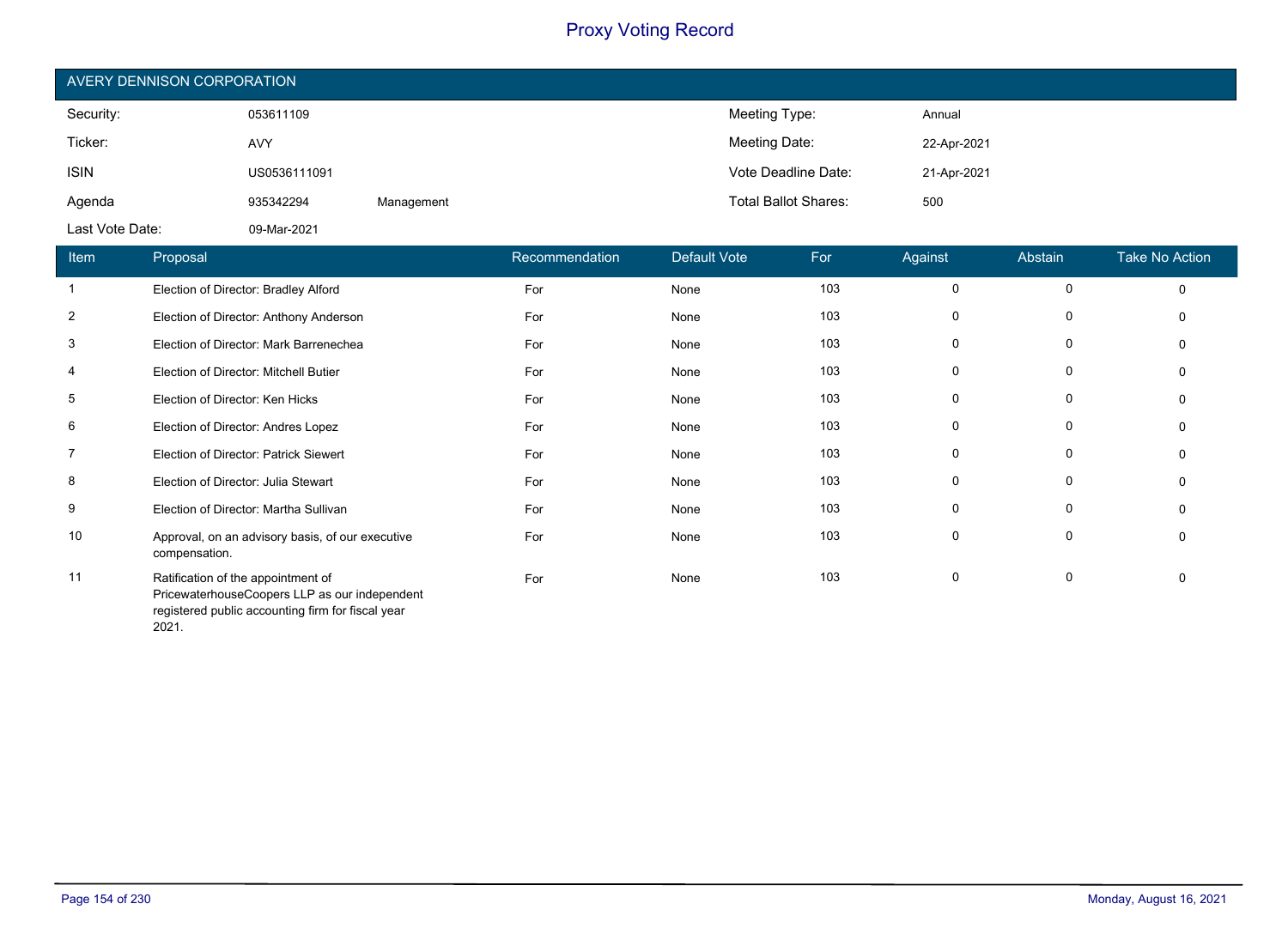| CROWN HOLDINGS, INC. |              |            |                             |             |  |  |  |
|----------------------|--------------|------------|-----------------------------|-------------|--|--|--|
| Security:            | 228368106    |            | Meeting Type:               | Annual      |  |  |  |
| Ticker:              | <b>CCK</b>   |            | Meeting Date:               | 22-Apr-2021 |  |  |  |
| <b>ISIN</b>          | US2283681060 |            | Vote Deadline Date:         | 21-Apr-2021 |  |  |  |
| Agenda               | 935352601    | Management | <b>Total Ballot Shares:</b> | 162         |  |  |  |
| Last Vote Date:      | 17-Mar-2021  |            |                             |             |  |  |  |

| Item           | Proposal                                                                                                         | Recommendation | Default Vote | For | Against     | Abstain | Take No Action |
|----------------|------------------------------------------------------------------------------------------------------------------|----------------|--------------|-----|-------------|---------|----------------|
| $\mathbf 1$    | <b>DIRECTOR</b>                                                                                                  | For            | None         |     |             |         |                |
|                | John W. Conway                                                                                                   |                |              | 162 | 0           | 0       | 0              |
|                | Timothy J. Donahue<br>2                                                                                          |                |              | 162 | $\Omega$    | 0       |                |
|                | Richard H. Fearon<br>3                                                                                           |                |              | 162 | 0           | 0       |                |
|                | Andrea J. Funk<br>4                                                                                              |                |              | 162 | 0           | 0       |                |
|                | Stephen J. Hagge<br>5                                                                                            |                |              | 162 | $\Omega$    | 0       | U              |
|                | Rose Lee<br>6                                                                                                    |                |              | 162 | 0           | 0       |                |
|                | James H. Miller<br>7                                                                                             |                |              | 162 | 0           | 0       | 0              |
|                | Josef M. Müller<br>8                                                                                             |                |              | 162 | 0           | 0       | $\Omega$       |
|                | <b>B.</b> Craig Owens<br>9                                                                                       |                |              | 162 | 0           | 0       |                |
|                | Caesar F. Sweitzer<br>10                                                                                         |                |              | 162 | $\Omega$    | 0       |                |
|                | Jim L. Turner<br>11                                                                                              |                |              | 162 | $\Omega$    | 0       |                |
|                | William S. Urkiel<br>12                                                                                          |                |              | 162 | 0           | 0       |                |
|                | Dwayne A. Wilson<br>13                                                                                           |                |              | 162 | $\Omega$    | 0       | U              |
| $\overline{2}$ | Ratification of the appointment of independent<br>auditors for the fiscal year ending December 31,<br>2021.      | For            | None         | 162 | 0           | 0       | 0              |
| 3              | Approval by advisory vote of the resolution on<br>executive compensation as described in the Proxy<br>Statement. | For            | None         | 162 | $\mathbf 0$ | 0       | 0              |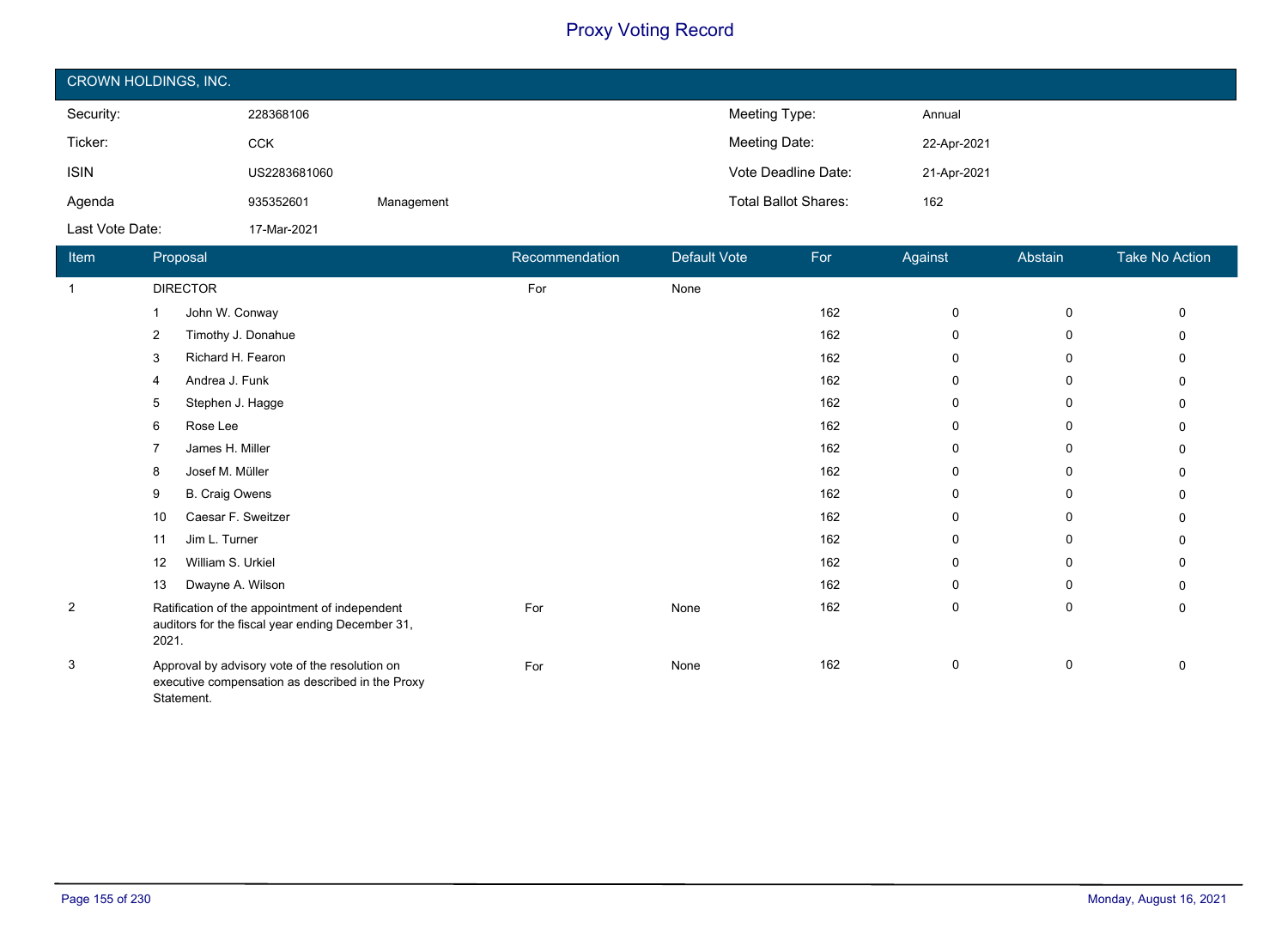| <b>EDISON INTERNATIONAL</b> |              |            |                             |             |  |  |
|-----------------------------|--------------|------------|-----------------------------|-------------|--|--|
| Security:                   | 281020107    |            | Meeting Type:               | Annual      |  |  |
| Ticker:                     | <b>EIX</b>   |            | Meeting Date:               | 22-Apr-2021 |  |  |
| <b>ISIN</b>                 | US2810201077 |            | Vote Deadline Date:         | 21-Apr-2021 |  |  |
| Agenda                      | 935343258    | Management | <b>Total Ballot Shares:</b> | 543         |  |  |
| Last Vote Date:             | 13-Mar-2021  |            |                             |             |  |  |

| Item           | Proposal                                                              | Recommendation | <b>Default Vote</b> | For | Against     | Abstain      | <b>Take No Action</b> |
|----------------|-----------------------------------------------------------------------|----------------|---------------------|-----|-------------|--------------|-----------------------|
| -1             | Election of Director: Jeanne Beliveau-Dunn                            | For            | None                | 543 | $\mathbf 0$ | $\mathbf 0$  | $\Omega$              |
| 2              | Election of Director: Michael C. Camuñez                              | For            | None                | 543 | 0           | 0            |                       |
| 3              | Election of Director: Vanessa C.L. Chang                              | For            | None                | 543 | $\Omega$    | 0            |                       |
| $\overline{4}$ | Election of Director: James T. Morris                                 | For            | None                | 543 | $\Omega$    | $\Omega$     |                       |
| 5              | Election of Director: Timothy T. O'Toole                              | For            | None                | 543 | $\Omega$    | 0            |                       |
| 6              | Election of Director: Pedro J. Pizarro                                | For            | None                | 543 | 0           | 0            |                       |
| 7              | Election of Director: Carey A. Smith                                  | For            | None                | 543 | $\Omega$    | 0            |                       |
| 8              | Election of Director: Linda G. Stuntz                                 | For            | None                | 543 | 0           | $\mathbf{0}$ |                       |
| 9              | Election of Director: William P. Sullivan                             | For            | None                | 543 | $\Omega$    | 0            |                       |
| 10             | Election of Director: Peter J. Taylor                                 | For            | None                | 543 | 0           | $\mathbf{0}$ |                       |
| 11             | Election of Director: Keith Trent                                     | For            | None                | 543 | $\Omega$    | 0            |                       |
| 12             | Ratification of the Independent Registered Public<br>Accounting Firm. | For            | None                | 543 | 0           | 0            |                       |
| 13             | Advisory Vote to Approve Executive<br>Compensation.                   | For            | None                | 543 | $\Omega$    | $\Omega$     |                       |
| 14             | Approval of the Edison International Employee<br>Stock Purchase Plan. | For            | None                | 543 | $\Omega$    | $\Omega$     |                       |
| 15             | Shareholder Proposal Regarding Proxy Access.                          | Against        | None                | 0   | 543         | 0            |                       |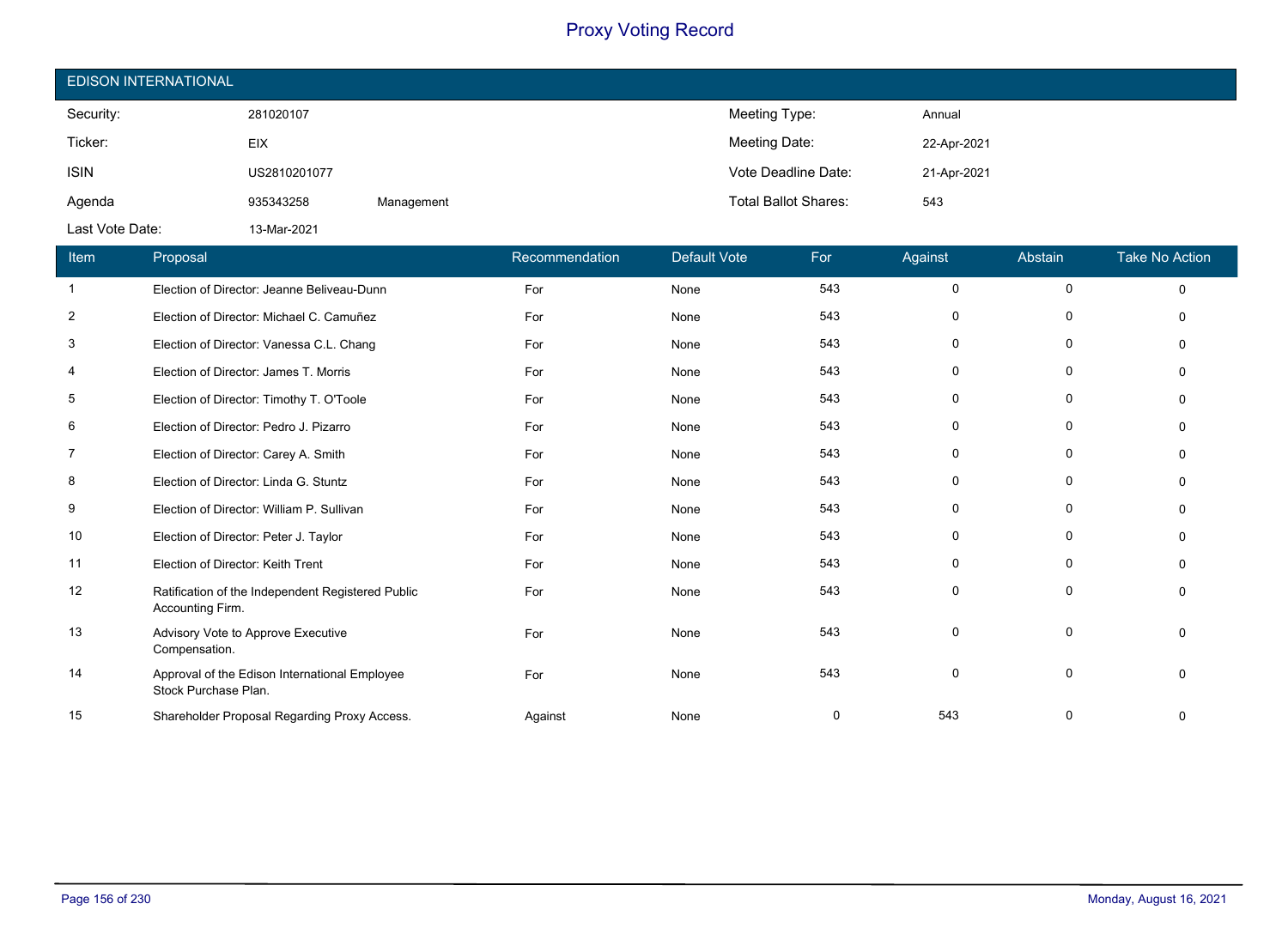| HUMANA INC.     |              |            |                             |             |
|-----------------|--------------|------------|-----------------------------|-------------|
| Security:       | 444859102    |            | Meeting Type:               | Annual      |
| Ticker:         | <b>HUM</b>   |            | Meeting Date:               | 22-Apr-2021 |
| <b>ISIN</b>     | US4448591028 |            | Vote Deadline Date:         | 21-Apr-2021 |
| Agenda          | 935341331    | Management | <b>Total Ballot Shares:</b> | 444         |
| Last Vote Date: | 11-Mar-2021  |            |                             |             |

| Item           | Proposal                                                                                                                                       | Recommendation | <b>Default Vote</b> | For | Against     | Abstain     | Take No Action |
|----------------|------------------------------------------------------------------------------------------------------------------------------------------------|----------------|---------------------|-----|-------------|-------------|----------------|
| -1             | Election of Director: Kurt J. Hilzinger                                                                                                        | For            | None                | 171 | 0           | 0           | 0              |
| $\overline{2}$ | Election of Director: Raquel C. Bono, M.D.                                                                                                     | For            | None                | 171 | 0           | 0           | $\Omega$       |
| 3              | Election of Director: Bruce D. Broussard                                                                                                       | For            | None                | 171 | $\mathbf 0$ | 0           | $\Omega$       |
| 4              | Election of Director: Frank A. D'Amelio                                                                                                        | For            | None                | 171 | 0           | 0           | $\Omega$       |
| 5              | Election of Director: Wayne A. I. Frederick, M.D.                                                                                              | For            | None                | 171 | 0           | 0           | $\Omega$       |
| 6              | Election of Director: John W. Garratt                                                                                                          | For            | None                | 171 | 0           | 0           | $\Omega$       |
| $\overline{7}$ | Election of Director: David A. Jones, Jr.                                                                                                      | For            | None                | 171 | $\mathbf 0$ | $\mathbf 0$ | $\Omega$       |
| 8              | Election of Director: Karen W. Katz                                                                                                            | For            | None                | 171 | 0           | 0           | $\Omega$       |
| 9              | Election of Director: Marcy S. Klevorn                                                                                                         | For            | None                | 171 | 0           | 0           | $\Omega$       |
| 10             | Election of Director: William J. McDonald                                                                                                      | For            | None                | 171 | 0           | 0           | $\Omega$       |
| 11             | Election of Director: Jorge S. Mesquita                                                                                                        | For            | None                | 171 | 0           | 0           | $\Omega$       |
| 12             | Election of Director: James J. O'Brien                                                                                                         | For            | None                | 171 | 0           | 0           | $\Omega$       |
| 13             | Election of Director: Marissa T. Peterson                                                                                                      | For            | None                | 171 | 0           | $\mathbf 0$ | $\Omega$       |
| 14             | The ratification of the appointment of<br>PricewaterhouseCoopers LLP as the Company's<br>independent registered public accounting firm.        | For            | None                | 171 | $\mathbf 0$ | $\mathbf 0$ | $\mathbf{0}$   |
| 15             | Non-binding advisory vote for the approval of the<br>compensation of the named executive officers as<br>disclosed in the 2021 proxy statement. | For            | None                | 171 | 0           | 0           | $\Omega$       |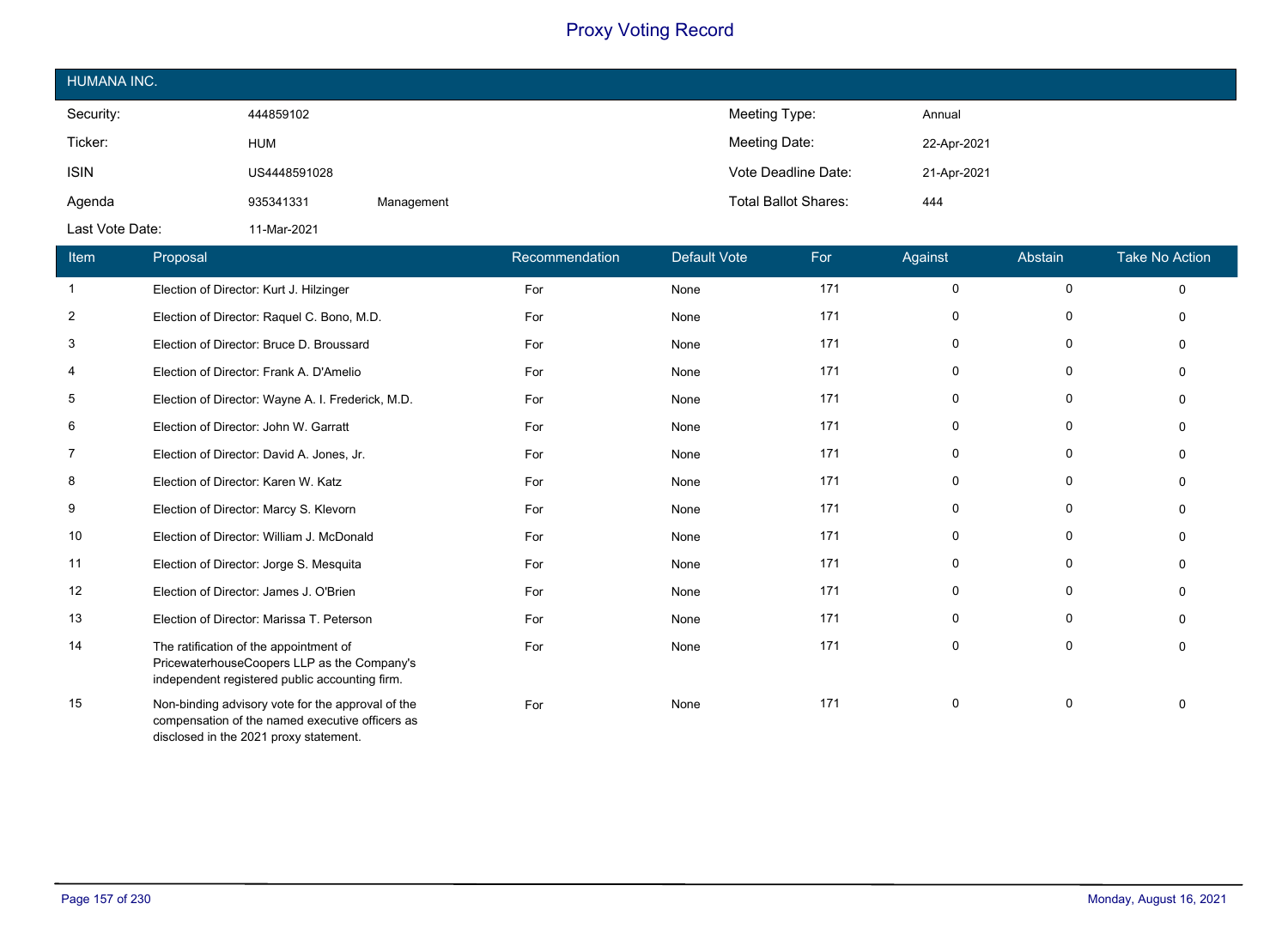| J.B. HUNT TRANSPORT SERVICES, INC. |              |            |                             |             |  |  |  |
|------------------------------------|--------------|------------|-----------------------------|-------------|--|--|--|
| Security:                          | 445658107    |            | Meeting Type:               | Annual      |  |  |  |
| Ticker:                            | <b>JBHT</b>  |            | Meeting Date:               | 22-Apr-2021 |  |  |  |
| <b>ISIN</b>                        | US4456581077 |            | Vote Deadline Date:         | 21-Apr-2021 |  |  |  |
| Agenda                             | 935353855    | Management | <b>Total Ballot Shares:</b> | 104         |  |  |  |
| Last Vote Date:                    | 18-Mar-2021  |            |                             |             |  |  |  |

| Item           | Proposal                                                                                                                     | Recommendation | Default Vote | For | Against     | Abstain | <b>Take No Action</b> |
|----------------|------------------------------------------------------------------------------------------------------------------------------|----------------|--------------|-----|-------------|---------|-----------------------|
| -1             | Election of Director: Douglas G. Duncan                                                                                      | For            | None         | 104 | $\mathbf 0$ | 0       | $\Omega$              |
| $\overline{2}$ | Election of Director: Francesca M. Edwardson                                                                                 | For            | None         | 104 | 0           | 0       | O                     |
| 3              | Election of Director: Wayne Garrison                                                                                         | For            | None         | 104 | $\Omega$    | 0       |                       |
| 4              | Election of Director: Sharilyn S. Gasaway                                                                                    | For            | None         | 104 | 0           | 0       |                       |
| 5              | Election of Director: Gary C. George                                                                                         | For            | None         | 104 | 0           | 0       |                       |
| 6              | Election of Director: Thad Hill                                                                                              | For            | None         | 104 | 0           | 0       |                       |
| 7              | Election of Director: J. Bryan Hunt, Jr.                                                                                     | For            | None         | 104 | $\mathbf 0$ | 0       |                       |
| 8              | Election of Director: Gale V. King                                                                                           | For            | None         | 104 | 0           | 0       | n                     |
| 9              | Election of Director: John N. Roberts III                                                                                    | For            | None         | 104 | $\Omega$    | 0       |                       |
| 10             | Election of Director: James L. Robo                                                                                          | For            | None         | 104 | $\mathbf 0$ | 0       |                       |
| 11             | Election of Director: Kirk Thomspon                                                                                          | For            | None         | 104 | $\Omega$    | 0       | O                     |
| 12             | To approve an advisory resolution regarding the<br>Company's compensation of its named executive<br>officers.                | For            | None         | 104 | 0           | 0       | ∩                     |
| 13             | To ratify the appointment of Ernst & Young LLP<br>as the Company's independent public<br>accountants for calendar year 2021. | For            | None         | 104 | 0           | 0       |                       |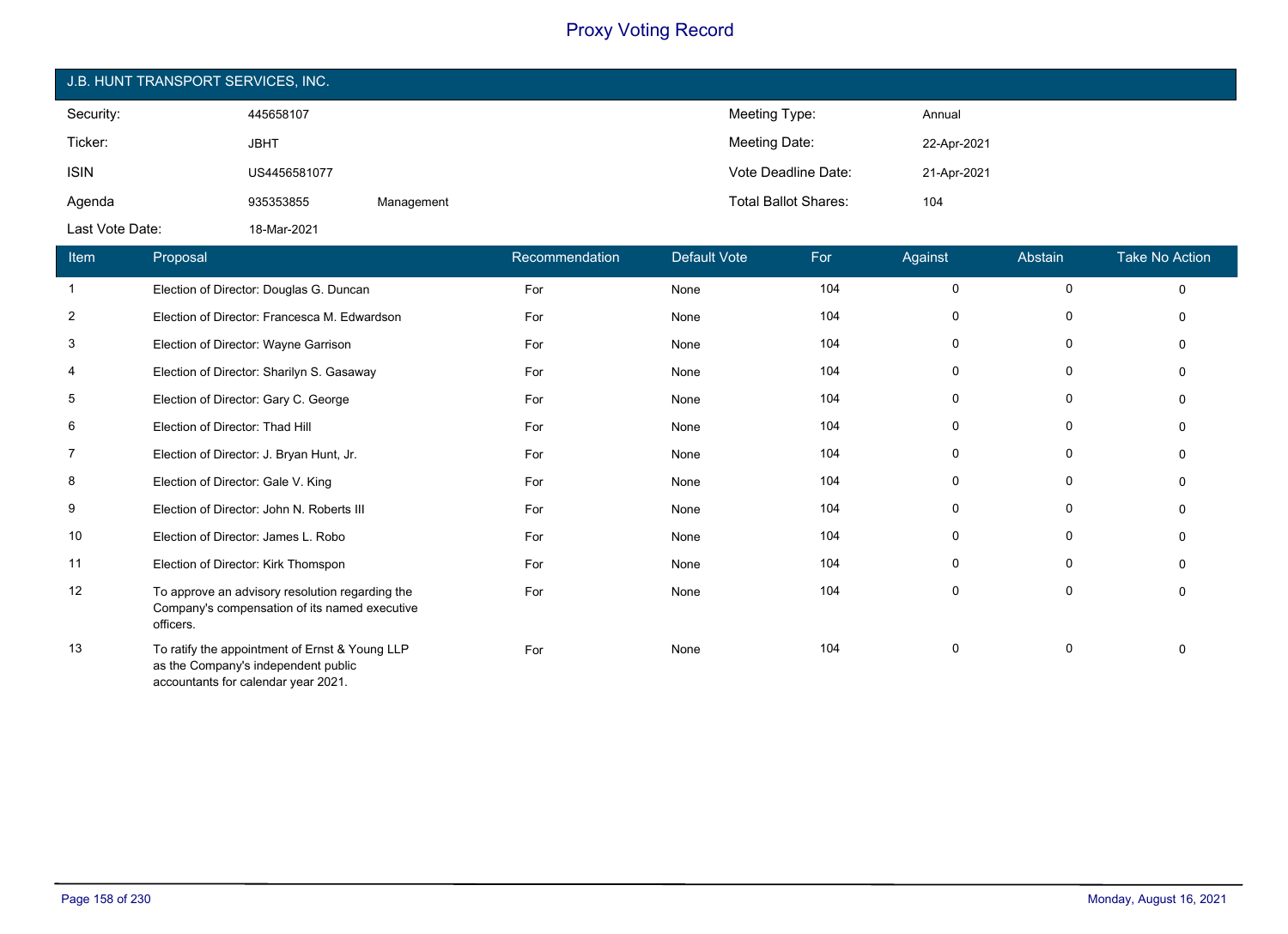| JOHNSON & JOHNSON |              |            |                             |             |  |  |  |
|-------------------|--------------|------------|-----------------------------|-------------|--|--|--|
| Security:         | 478160104    |            | Meeting Type:               | Annual      |  |  |  |
| Ticker:           | <b>JNJ</b>   |            | Meeting Date:               | 22-Apr-2021 |  |  |  |
| <b>ISIN</b>       | US4781601046 |            | Vote Deadline Date:         | 21-Apr-2021 |  |  |  |
| Agenda            | 935345214    | Management | <b>Total Ballot Shares:</b> | 39610       |  |  |  |
| Last Vote Date:   | 11-Mar-2021  |            |                             |             |  |  |  |

| Item           | Proposal                                                                                                                       | Recommendation | <b>Default Vote</b> | For  | Against  | Abstain      | <b>Take No Action</b> |
|----------------|--------------------------------------------------------------------------------------------------------------------------------|----------------|---------------------|------|----------|--------------|-----------------------|
| $\mathbf{1}$   | Election of Director: Mary C. Beckerle                                                                                         | For            | None                | 3407 | $\Omega$ | $\mathbf 0$  | $\Omega$              |
| $\overline{2}$ | Election of Director: D. Scott Davis                                                                                           | For            | None                | 3407 | $\Omega$ | $\Omega$     | $\Omega$              |
| 3              | Election of Director: Ian E. L. Davis                                                                                          | For            | None                | 3407 | $\Omega$ | $\Omega$     |                       |
| 4              | Election of Director: Jennifer A. Doudna                                                                                       | For            | None                | 3407 | $\Omega$ | $\mathbf{0}$ |                       |
| 5              | Election of Director: Alex Gorsky                                                                                              | For            | None                | 3407 | 0        | 0            | $\Omega$              |
| 6              | Election of Director: Marillyn A. Hewson                                                                                       | For            | None                | 3407 | 0        | $\mathbf{0}$ |                       |
| 7              | Election of Director: Hubert Joly                                                                                              | For            | None                | 3407 | $\Omega$ | 0            |                       |
| 8              | Election of Director: Mark B. McClellan                                                                                        | For            | None                | 3407 | $\Omega$ | $\mathbf 0$  | $\Omega$              |
| 9              | Election of Director: Anne M. Mulcahy                                                                                          | For            | None                | 3407 | 0        | $\mathbf{0}$ |                       |
| 10             | Election of Director: Charles Prince                                                                                           | For            | None                | 3407 | 0        | $\Omega$     |                       |
| 11             | Election of Director: A. Eugene Washington                                                                                     | For            | None                | 3407 | $\Omega$ | $\mathbf 0$  | $\Omega$              |
| 12             | Election of Director: Mark A. Weinberger                                                                                       | For            | None                | 3407 | 0        | 0            | ∩                     |
| 13             | Election of Director: Nadja Y. West                                                                                            | For            | None                | 3407 | $\Omega$ | $\Omega$     |                       |
| 14             | Election of Director: Ronald A. Williams                                                                                       | For            | None                | 3407 | 0        | 0            | $\Omega$              |
| 15             | Advisory Vote to Approve Named Executive<br>Officer Compensation.                                                              | For            | None                | 3407 | $\Omega$ | $\mathbf{0}$ | ∩                     |
| 16             | Ratification of Appointment of<br>PricewaterhouseCoopers LLP as the Independent<br>Registered Public Accounting Firm for 2021. | For            | None                | 3407 | $\Omega$ | $\mathbf 0$  |                       |
| 17             | Report on Government Financial Support and<br>Access to COVID-19 Vaccines and Therapeutics.                                    | Against        | None                | 0    | 3407     | $\Omega$     | $\Omega$              |
| 18             | Independent Board Chair.                                                                                                       | Against        | None                | 0    | 3407     | O            |                       |
| 19             | Civil Rights Audit.                                                                                                            | Against        | None                | 0    | 3407     | $\Omega$     |                       |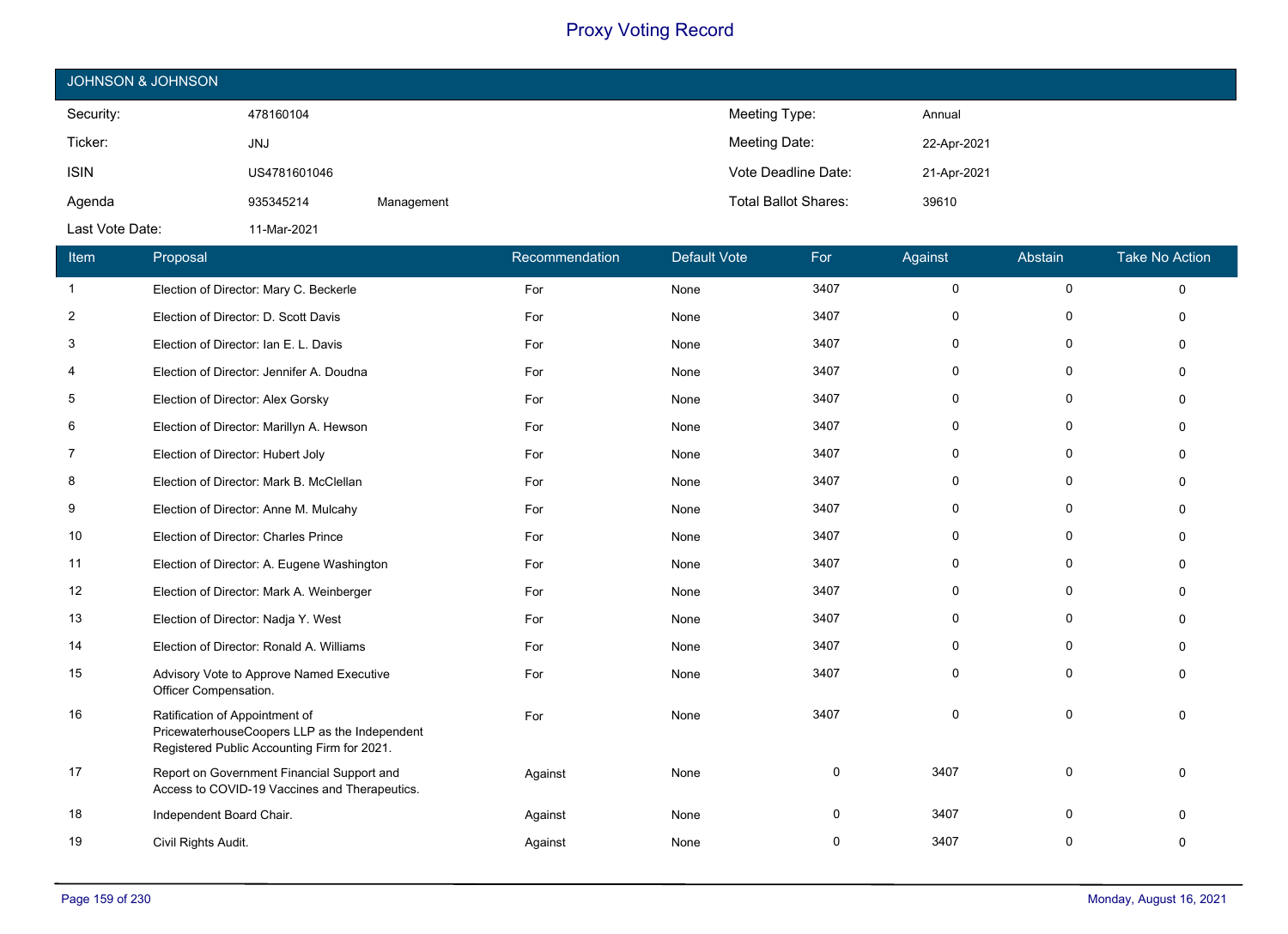| Item | Proposal                                      | Recommendation | Default Vote | For | Against | Abstain | <b>Take No Action</b> |
|------|-----------------------------------------------|----------------|--------------|-----|---------|---------|-----------------------|
| -20  | <b>Executive Compensation Bonus Deferral.</b> | Against        | None         |     | 340     |         |                       |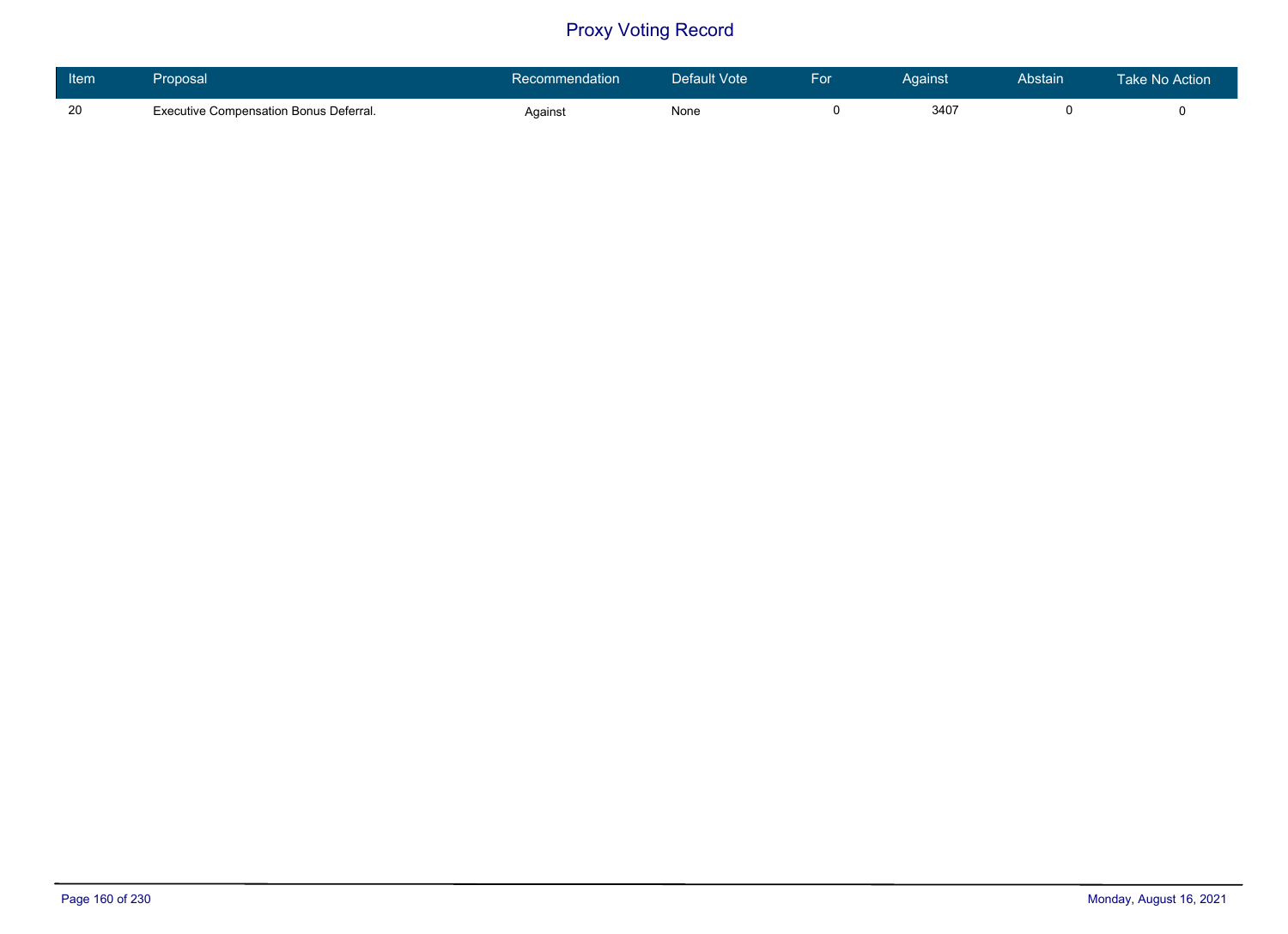| LOCKHEED MARTIN CORPORATION |              |            |                             |             |  |  |
|-----------------------------|--------------|------------|-----------------------------|-------------|--|--|
| Security:                   | 539830109    |            | Meeting Type:               | Annual      |  |  |
| Ticker:                     | <b>LMT</b>   |            | Meeting Date:               | 22-Apr-2021 |  |  |
| <b>ISIN</b>                 | US5398301094 |            | Vote Deadline Date:         | 21-Apr-2021 |  |  |
| Agenda                      | 935349933    | Management | <b>Total Ballot Shares:</b> | 356         |  |  |
| Last Vote Date:             | 13-Mar-2021  |            |                             |             |  |  |

| Item           | Proposal                                                                                   | Recommendation | Default Vote | For | Against      | Abstain     | <b>Take No Action</b> |
|----------------|--------------------------------------------------------------------------------------------|----------------|--------------|-----|--------------|-------------|-----------------------|
| -1             | Election of Director: Daniel F. Akerson                                                    | For            | None         | 356 | $\Omega$     | $\mathbf 0$ | $\Omega$              |
| $\overline{2}$ | Election of Director: David B. Burritt                                                     | For            | None         | 356 | 0            | 0           |                       |
| 3              | Election of Director: Bruce A. Carlson                                                     | For            | None         | 356 | 0            | 0           |                       |
| 4              | Election of Director: Joseph F. Dunford, Jr.                                               | For            | None         | 356 | $\Omega$     | $\mathbf 0$ |                       |
| 5              | Election of Director: James O. Ellis, Jr.                                                  | For            | None         | 356 | $\Omega$     | 0           |                       |
| 6              | Election of Director: Thomas J. Falk                                                       | For            | None         | 356 | 0            | 0           |                       |
| $\overline{7}$ | Election of Director: Ilene S. Gordon                                                      | For            | None         | 356 | <sup>0</sup> | $\Omega$    |                       |
| 8              | Election of Director: Vicki A. Hollub                                                      | For            | None         | 356 | O            | $\Omega$    |                       |
| 9              | Election of Director: Jeh C. Johnson                                                       | For            | None         | 356 | 0            | 0           |                       |
| 10             | Election of Director: Debra L. Reed-Klages                                                 | For            | None         | 356 |              | $\Omega$    |                       |
| 11             | Election of Director: James D. Taiclet                                                     | For            | None         | 356 | 0            | 0           |                       |
| 12             | Ratification of Appointment of Ernst & Young LLP<br>as Independent Auditors for 2021.      | For            | None         | 356 | 0            | $\Omega$    |                       |
| 13             | Advisory Vote to Approve the Compensation of<br>our Named Executive Officers (Say-on-Pay). | For            | None         | 356 | $\Omega$     | $\Omega$    |                       |
| 14             | Stockholder Proposal to Adopt Stockholder Action<br>By Written Consent.                    | Against        | None         | 0   | 356          | 0           |                       |
| 15             | Stockholder Proposal to issue a Report on Human<br>Rights Due Diligence.                   | Against        | None         | 0   | 356          | 0           |                       |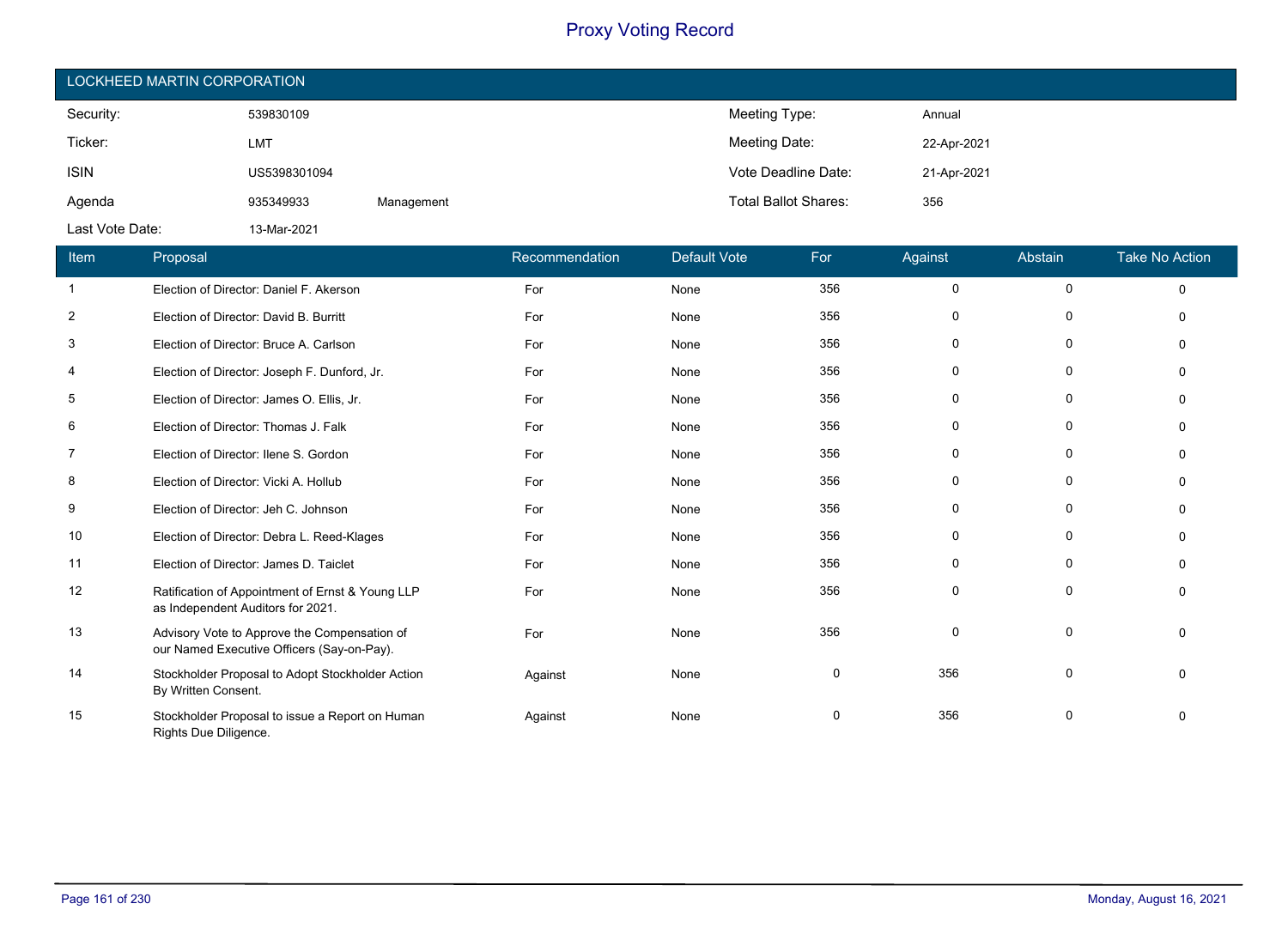| PFIZER INC.     |              |            |                             |             |
|-----------------|--------------|------------|-----------------------------|-------------|
| Security:       | 717081103    |            | Meeting Type:               | Annual      |
| Ticker:         | <b>PFE</b>   |            | Meeting Date:               | 22-Apr-2021 |
| <b>ISIN</b>     | US7170811035 |            | Vote Deadline Date:         | 21-Apr-2021 |
| Agenda          | 935344503    | Management | <b>Total Ballot Shares:</b> | 18821       |
| Last Vote Date: | 13-Mar-2021  |            |                             |             |

| Item         | Proposal                                                                                       | Recommendation | <b>Default Vote</b> | For  | Against  | Abstain      | <b>Take No Action</b> |
|--------------|------------------------------------------------------------------------------------------------|----------------|---------------------|------|----------|--------------|-----------------------|
| $\mathbf{1}$ | Election of Director: Ronald E. Blaylock                                                       | For            | None                | 7188 | $\Omega$ | $\mathbf 0$  | $\Omega$              |
| 2            | Election of Director: Albert Bourla                                                            | For            | None                | 7188 | $\Omega$ | 0            |                       |
| 3            | Election of Director: Susan Desmond-Hellmann                                                   | For            | None                | 7188 | $\Omega$ | 0            | $\Omega$              |
| 4            | Election of Director: Joseph J. Echevarria                                                     | For            | None                | 7188 | $\Omega$ | 0            | $\Omega$              |
| 5            | Election of Director: Scott Gottlieb                                                           | For            | None                | 7188 | 0        | $\mathbf{0}$ | ∩                     |
| 6            | Election of Director: Helen H. Hobbs                                                           | For            | None                | 7188 | $\Omega$ | 0            |                       |
| 7            | Election of Director: Susan Hockfield                                                          | For            | None                | 7188 | 0        | 0            |                       |
| 8            | Election of Director: Dan R. Littman                                                           | For            | None                | 7188 | $\Omega$ | $\mathbf{0}$ |                       |
| 9            | Election of Director: Shantanu Narayen                                                         | For            | None                | 7188 | $\Omega$ | $\mathbf 0$  | $\Omega$              |
| 10           | Election of Director: Suzanne Nora Johnson                                                     | For            | None                | 7188 | 0        | 0            |                       |
| 11           | Election of Director: James Quincey                                                            | For            | None                | 7188 | 0        | 0            |                       |
| 12           | Election of Director: James C. Smith                                                           | For            | None                | 7188 | $\Omega$ | $\Omega$     |                       |
| 13           | Ratify the selection of KPMG LLP as independent<br>registered public accounting firm for 2021. | For            | None                | 7188 | $\Omega$ | $\Omega$     |                       |
| 14           | 2021 advisory approval of executive<br>compensation.                                           | For            | None                | 7188 | $\Omega$ | $\Omega$     | $\Omega$              |
| 15           | Shareholder proposal regarding independent<br>chair policy.                                    | Against        | None                | 0    | 7188     | $\Omega$     |                       |
| 16           | Shareholder proposal regarding political spending<br>report.                                   | Against        | None                | 0    | 7188     | $\Omega$     | $\Omega$              |
| 17           | Shareholder proposal regarding access to<br>COVID-19 products.                                 | Against        | None                | 0    | 7188     | $\Omega$     | $\Omega$              |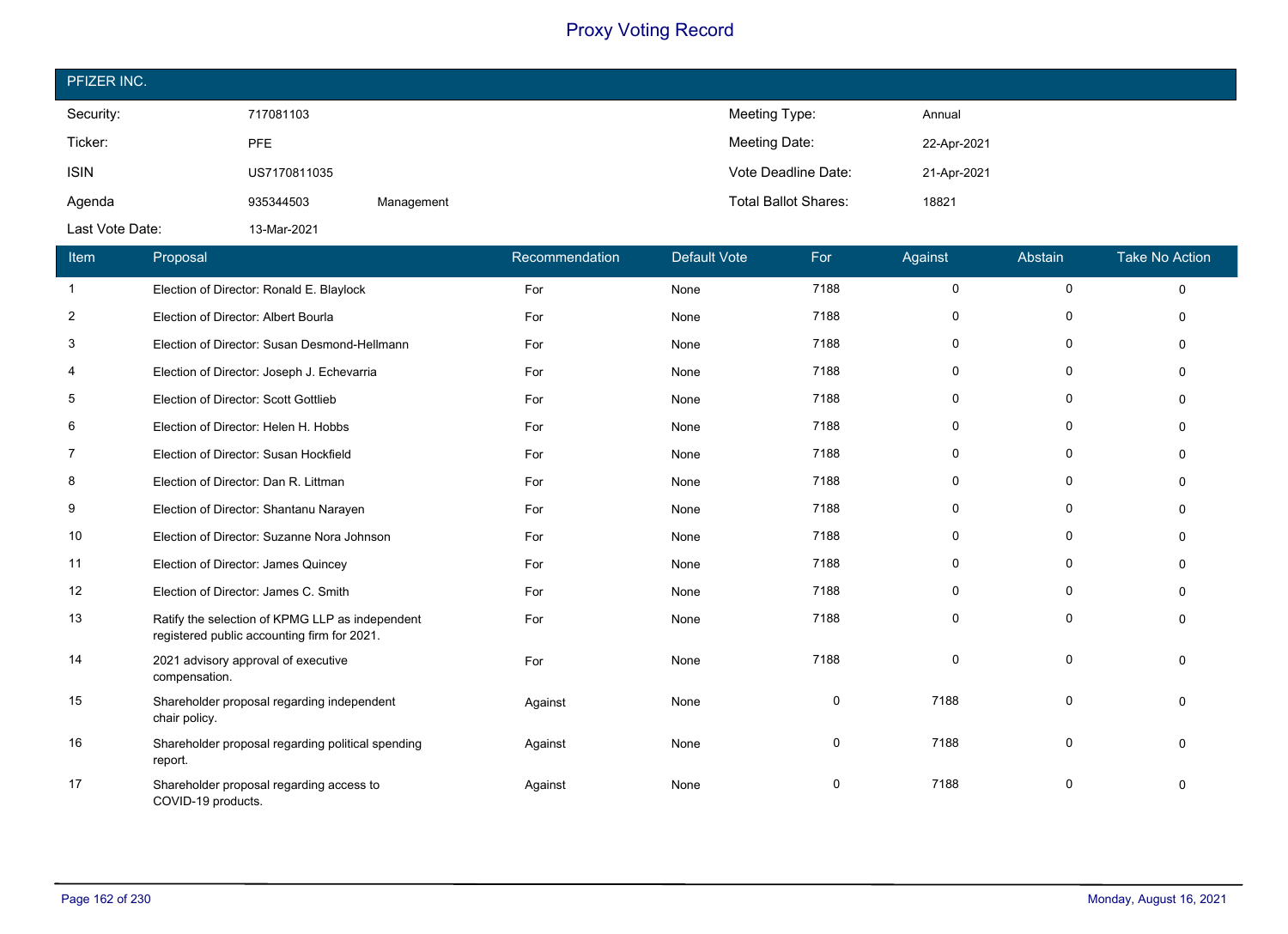| <b>SVB FINANCIAL GROUP</b> |              |            |                             |             |  |  |
|----------------------------|--------------|------------|-----------------------------|-------------|--|--|
| Security:                  | 78486Q101    |            | Meeting Type:               | Annual      |  |  |
| Ticker:                    | <b>SIVB</b>  |            | Meeting Date:               | 22-Apr-2021 |  |  |
| <b>ISIN</b>                | US78486Q1013 |            | Vote Deadline Date:         | 21-Apr-2021 |  |  |
| Agenda                     | 935339982    | Management | <b>Total Ballot Shares:</b> | 67          |  |  |
| Last Vote Date:            | 05-Mar-2021  |            |                             |             |  |  |

| Item           | Proposal                                                                                                                                                    | Recommendation | Default Vote | For | Against      | Abstain | Take No Action |
|----------------|-------------------------------------------------------------------------------------------------------------------------------------------------------------|----------------|--------------|-----|--------------|---------|----------------|
| -1             | <b>DIRECTOR</b>                                                                                                                                             | For            | None         |     |              |         |                |
|                | Greg Becker                                                                                                                                                 |                |              | 67  | 0            | 0       |                |
|                | Eric Benhamou<br>2                                                                                                                                          |                |              | 67  | 0            | 0       |                |
|                | John Clendening<br>3                                                                                                                                        |                |              | 67  | 0            | 0       |                |
|                | <b>Richard Daniels</b><br>4                                                                                                                                 |                |              | 67  | 0            | 0       | 0              |
|                | <b>Alison Davis</b><br>5                                                                                                                                    |                |              | 67  | $\mathbf{0}$ | 0       |                |
|                | Roger Dunbar<br>6                                                                                                                                           |                |              | 67  | 0            | 0       |                |
|                | Joel Friedman<br>7                                                                                                                                          |                |              | 67  | 0            | 0       |                |
|                | Jeffrey Maggioncalda<br>8                                                                                                                                   |                |              | 67  | 0            | 0       |                |
|                | <b>Beverly Kay Matthews</b><br>9                                                                                                                            |                |              | 67  | 0            | 0       |                |
|                | <b>Mary Miller</b><br>10                                                                                                                                    |                |              | 67  | 0            | 0       |                |
|                | Kate Mitchell<br>11                                                                                                                                         |                |              | 67  | 0            | 0       |                |
|                | Garen Staglin<br>12                                                                                                                                         |                |              | 67  | 0            | 0       |                |
| $\overline{2}$ | To approve, on an advisory basis, our executive<br>compensation ("Say on Pay").                                                                             | For            | None         | 67  | 0            | 0       |                |
| 3              | To ratify the appointment of KPMG LLP as the<br>Company's independent registered public<br>accounting firm for its fiscal year ending<br>December 31, 2021. | For            | None         | 67  | 0            | 0       | 0              |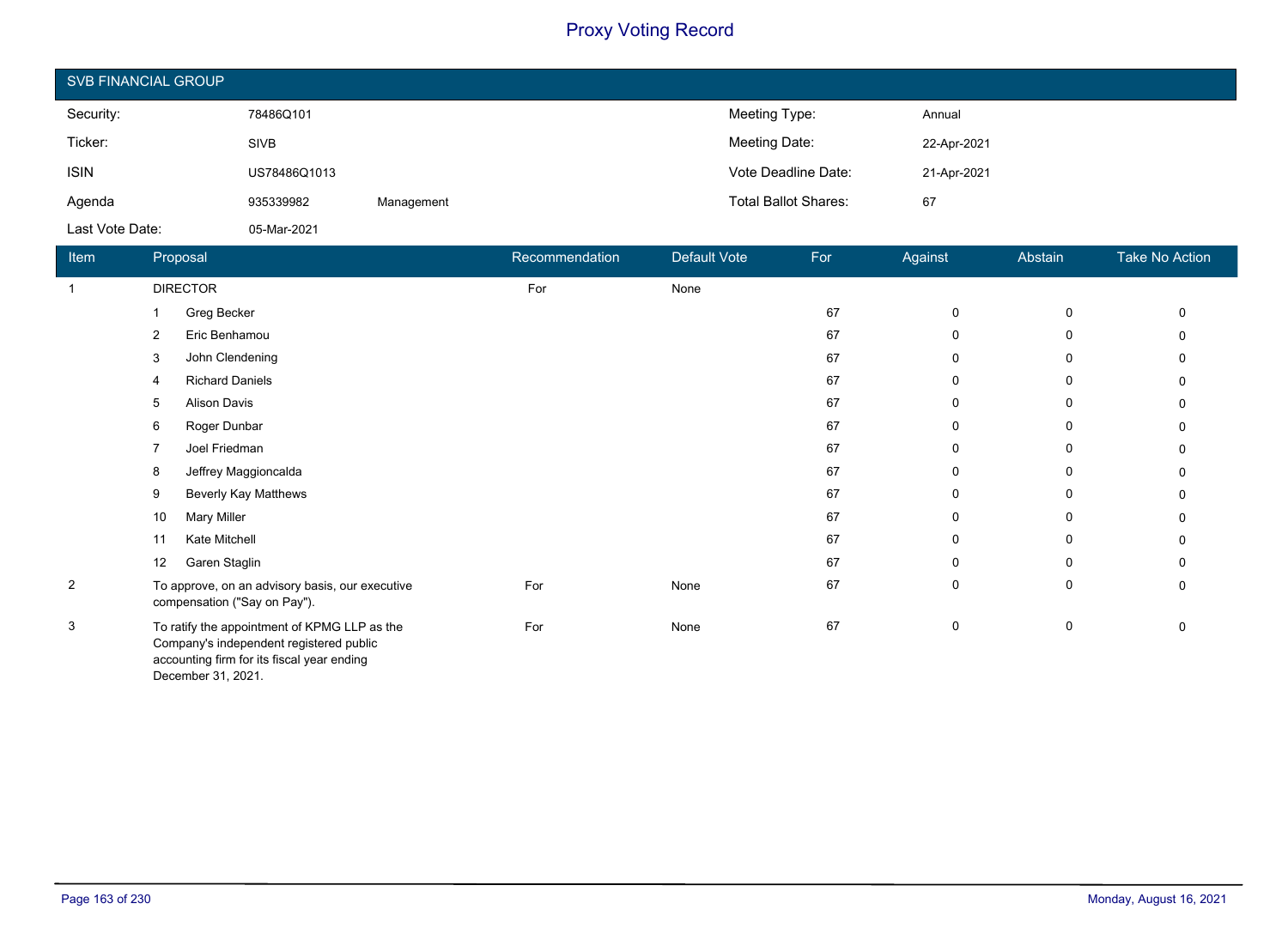| TEXAS INSTRUMENTS INCORPORATED |              |            |                             |             |  |  |
|--------------------------------|--------------|------------|-----------------------------|-------------|--|--|
| Security:                      | 882508104    |            | Meeting Type:               | Annual      |  |  |
| Ticker:                        | <b>TXN</b>   |            | Meeting Date:               | 22-Apr-2021 |  |  |
| <b>ISIN</b>                    | US8825081040 |            | Vote Deadline Date:         | 21-Apr-2021 |  |  |
| Agenda                         | 935341709    | Management | <b>Total Ballot Shares:</b> | 18601       |  |  |
| Last Vote Date:                | 10-Mar-2021  |            |                             |             |  |  |

| Item           | Proposal                                                                                                                                     | Recommendation | <b>Default Vote</b> | For  | Against  | Abstain  | <b>Take No Action</b> |
|----------------|----------------------------------------------------------------------------------------------------------------------------------------------|----------------|---------------------|------|----------|----------|-----------------------|
| $\mathbf{1}$   | Election of Director: Mark A. Blinn                                                                                                          | For            | None                | 1187 | 0        | 0        | $\Omega$              |
| 2              | Election of Director: Todd M. Bluedorn                                                                                                       | For            | None                | 1187 | 0        | $\Omega$ |                       |
| 3              | Election of Director: Janet F. Clark                                                                                                         | For            | None                | 1187 | 0        | 0        |                       |
| 4              | Election of Director: Carrie S. Cox                                                                                                          | For            | None                | 1187 | 0        | 0        |                       |
| 5              | Election of Director: Martin S. Craighead                                                                                                    | For            | None                | 1187 | $\Omega$ | 0        |                       |
| 6              | Election of Director: Jean M. Hobby                                                                                                          | For            | None                | 1187 | $\Omega$ | 0        |                       |
| $\overline{7}$ | Election of Director: Michael D. Hsu                                                                                                         | For            | None                | 1187 | $\Omega$ | $\Omega$ |                       |
| 8              | Election of Director: Ronald Kirk                                                                                                            | For            | None                | 1187 | 0        | 0        |                       |
| 9              | Election of Director: Pamela H. Patsley                                                                                                      | For            | None                | 1187 | 0        | 0        |                       |
| 10             | Election of Director: Robert E. Sanchez                                                                                                      | For            | None                | 1187 | $\Omega$ | $\Omega$ |                       |
| 11             | Election of Director: Richard K. Templeton                                                                                                   | For            | None                | 1187 | $\Omega$ | 0        |                       |
| 12             | Board proposal regarding advisory approval of the<br>Company's executive compensation.                                                       | For            | None                | 1187 | $\Omega$ | $\Omega$ |                       |
| 13             | Board proposal to ratify the appointment of Ernst<br>& Young LLP as the Company's independent<br>registered public accounting firm for 2021. | For            | None                | 1187 | 0        | 0        |                       |
| 14             | Stockholder proposal to permit shareholder action<br>by written consent.                                                                     | Against        | None                | 0    | 1187     | 0        |                       |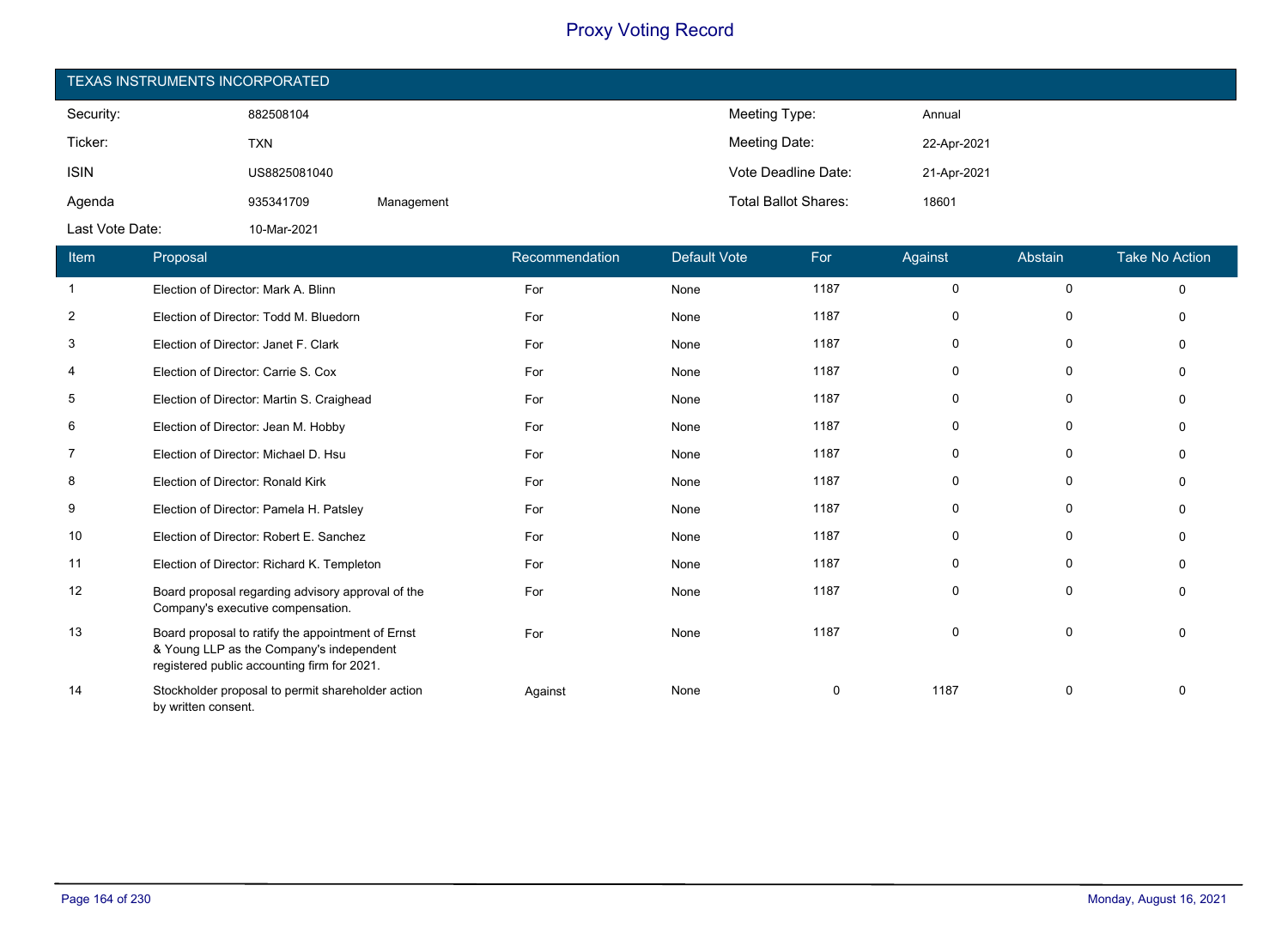| THE AES CORPORATION |              |            |                             |             |  |  |
|---------------------|--------------|------------|-----------------------------|-------------|--|--|
| Security:           | 00130H105    |            | Meeting Type:               | Annual      |  |  |
| Ticker:             | <b>AES</b>   |            | Meeting Date:               | 22-Apr-2021 |  |  |
| <b>ISIN</b>         | US00130H1059 |            | Vote Deadline Date:         | 21-Apr-2021 |  |  |
| Agenda              | 935343397    | Management | <b>Total Ballot Shares:</b> | 851         |  |  |
| Last Vote Date:     | 12-Mar-2021  |            |                             |             |  |  |

| Item           | Proposal                                                                                                                                         | Recommendation | <b>Default Vote</b> | For | Against  | Abstain     | <b>Take No Action</b> |
|----------------|--------------------------------------------------------------------------------------------------------------------------------------------------|----------------|---------------------|-----|----------|-------------|-----------------------|
| $\mathbf{1}$   | Election of Director: Janet G. Davidson                                                                                                          | For            | None                | 851 | $\Omega$ | 0           | $\Omega$              |
| $\overline{2}$ | Election of Director: Andrés R. Gluski                                                                                                           | For            | None                | 851 | $\Omega$ | 0           |                       |
| 3              | Election of Director: Tarun Khanna                                                                                                               | For            | None                | 851 | 0        | 0           |                       |
| 4              | Election of Director: Holly K. Koeppel                                                                                                           | For            | None                | 851 | 0        | 0           |                       |
| 5              | Election of Director: Julia M. Laulis                                                                                                            | For            | None                | 851 | 0        | $\mathbf 0$ |                       |
| 6              | Election of Director: James H. Miller                                                                                                            | For            | None                | 851 | $\Omega$ | 0           |                       |
| 7              | Election of Director: Alain Monié                                                                                                                | For            | None                | 851 | 0        | 0           |                       |
| 8              | Election of Director: John B. Morse, Jr.                                                                                                         | For            | None                | 851 | O        | $\mathbf 0$ |                       |
| 9              | Election of Director: Moisés Naím                                                                                                                | For            | None                | 851 | 0        | $\Omega$    |                       |
| 10             | Election of Director: Teresa M. Sebastian                                                                                                        | For            | None                | 851 | 0        | 0           |                       |
| 11             | To approve, on an advisory basis, the Company's<br>executive compensation.                                                                       | For            | None                | 851 | $\Omega$ | 0           |                       |
| 12             | To ratify the appointment of Ernst & Young LLP<br>as the independent auditor of the Company for<br>fiscal year 2021.                             | For            | None                | 851 | 0        | 0           |                       |
| 13             | To vote on a non-binding Stockholder proposal<br>seeking to adopt a by-law to subject any by-law or<br>charter amendments to a Stockholder vote. | Against        | None                | 0   | 851      | 0           |                       |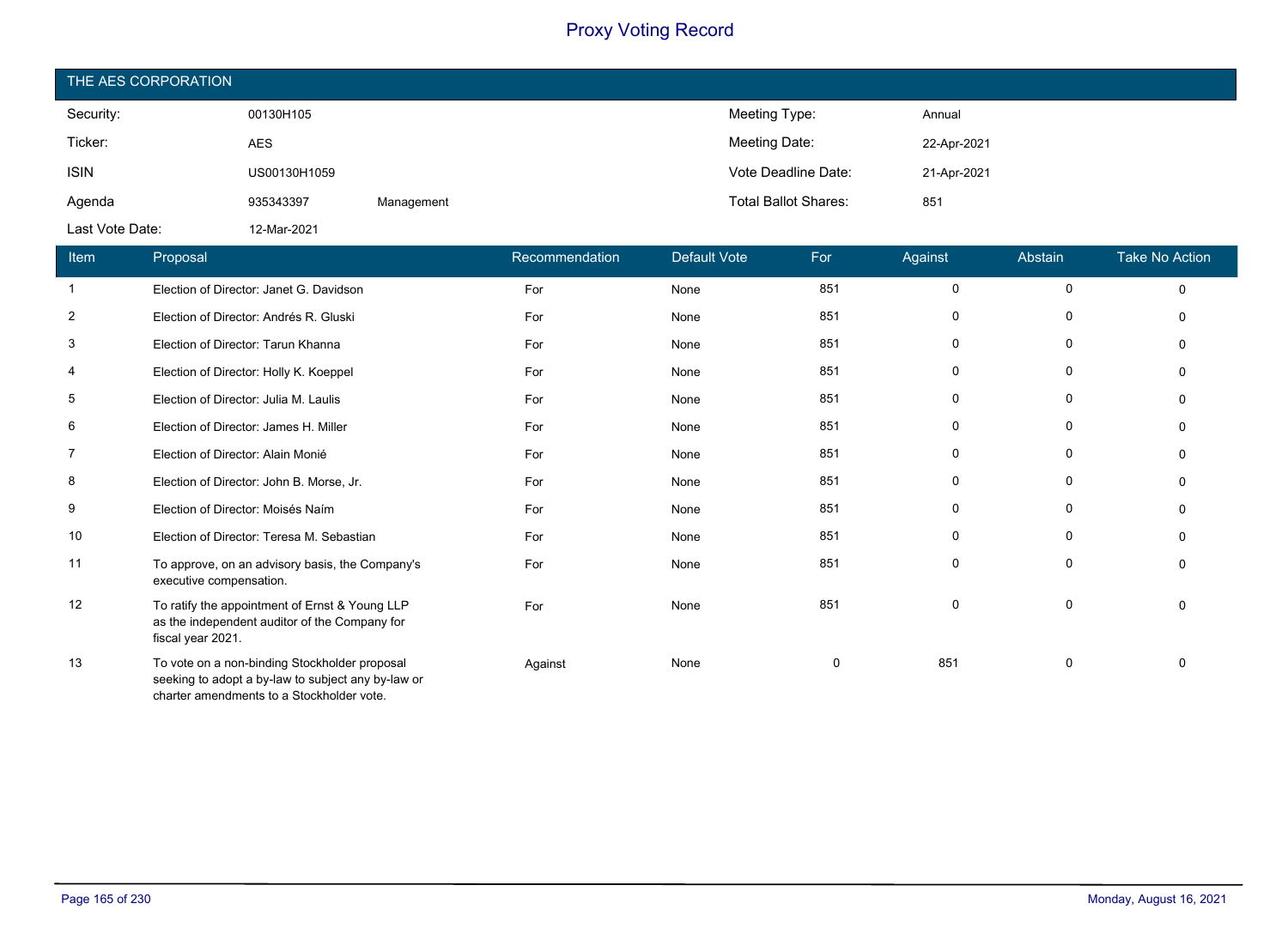| ABBOTT LABORATORIES |              |            |                             |             |  |  |
|---------------------|--------------|------------|-----------------------------|-------------|--|--|
| Security:           | 002824100    |            | Meeting Type:               | Annual      |  |  |
| Ticker:             | <b>ABT</b>   |            | Meeting Date:               | 23-Apr-2021 |  |  |
| <b>ISIN</b>         | US0028241000 |            | Vote Deadline Date:         | 22-Apr-2021 |  |  |
| Agenda              | 935345125    | Management | <b>Total Ballot Shares:</b> | 3486        |  |  |
| Last Vote Date:     | 13-Mar-2021  |            |                             |             |  |  |

| Item           | Proposal                                                                                                                                                        | Recommendation | Default Vote | For         | Against     | Abstain      | <b>Take No Action</b> |
|----------------|-----------------------------------------------------------------------------------------------------------------------------------------------------------------|----------------|--------------|-------------|-------------|--------------|-----------------------|
| $\mathbf{1}$   | <b>DIRECTOR</b>                                                                                                                                                 | For            | None         |             |             |              |                       |
|                | R.J. Alpern<br>1                                                                                                                                                |                |              | 2278        | $\mathbf 0$ | $\mathbf 0$  | $\Omega$              |
|                | R.S. Austin<br>2                                                                                                                                                |                |              | 2278        | $\mathbf 0$ | $\mathbf{0}$ | U                     |
|                | S.E. Blount<br>3                                                                                                                                                |                |              | 2278        | 0           | 0            | U                     |
|                | R.B. Ford<br>4                                                                                                                                                  |                |              | 2278        | $\mathbf 0$ | 0            | 0                     |
|                | M.A. Kumbier<br>5                                                                                                                                               |                |              | 2278        | $\mathbf 0$ | 0            | <sup>0</sup>          |
|                | D.W. McDew<br>6                                                                                                                                                 |                |              | 2278        | $\mathbf 0$ | 0            | U                     |
|                | N. McKinstry                                                                                                                                                    |                |              | 2278        | $\mathbf 0$ | 0            | n                     |
|                | W.A. Osborn<br>8                                                                                                                                                |                |              | 2278        | $\mathbf 0$ | 0            | 0                     |
|                | M.F. Roman<br>9                                                                                                                                                 |                |              | 2278        | $\mathbf 0$ | $\mathbf{0}$ | <sup>0</sup>          |
|                | D.J. Starks<br>10                                                                                                                                               |                |              | 2278        | 0           | 0            | n                     |
|                | J.G. Stratton<br>11                                                                                                                                             |                |              | 2278        | $\mathbf 0$ | 0            | 0                     |
|                | G.F. Tilton<br>12                                                                                                                                               |                |              | 2278        | $\mathbf 0$ | 0            | n.                    |
|                | M.D. White<br>13                                                                                                                                                |                |              | 2278        | $\mathbf 0$ | 0            | <sup>0</sup>          |
| $\overline{2}$ | Ratification of Ernst & Young LLP as Auditors.                                                                                                                  | For            | None         | 2278        | $\mathbf 0$ | 0            | 0                     |
| 3              | Say on Pay - An Advisory Vote to Approve<br>Executive Compensation.                                                                                             | For            | None         | 2278        | $\mathbf 0$ | $\mathbf 0$  | $\Omega$              |
| 4              | Amendments to the Articles of Incorporation to<br>Eliminate Statutory Supermajority Voting<br>Standards for: Amendments to the Articles of<br>Incorporation.    | For            | None         | 2278        | 0           | 0            | $\Omega$              |
| 5              | Amendments to the Articles of Incorporation to<br>Eliminate Statutory Supermajority Voting<br>Standards for: Approval of Certain Extraordinary<br>Transactions. | For            | None         | 2278        | $\mathbf 0$ | 0            | $\Omega$              |
| 6              | Shareholder Proposal - Lobbying Disclosure.                                                                                                                     | Against        | None         | 0           | 2278        | $\mathbf 0$  | 0                     |
| 7              | Shareholder Proposal - Report on Racial Justice.                                                                                                                | Against        | None         | $\mathbf 0$ | 2278        | 0            | 0                     |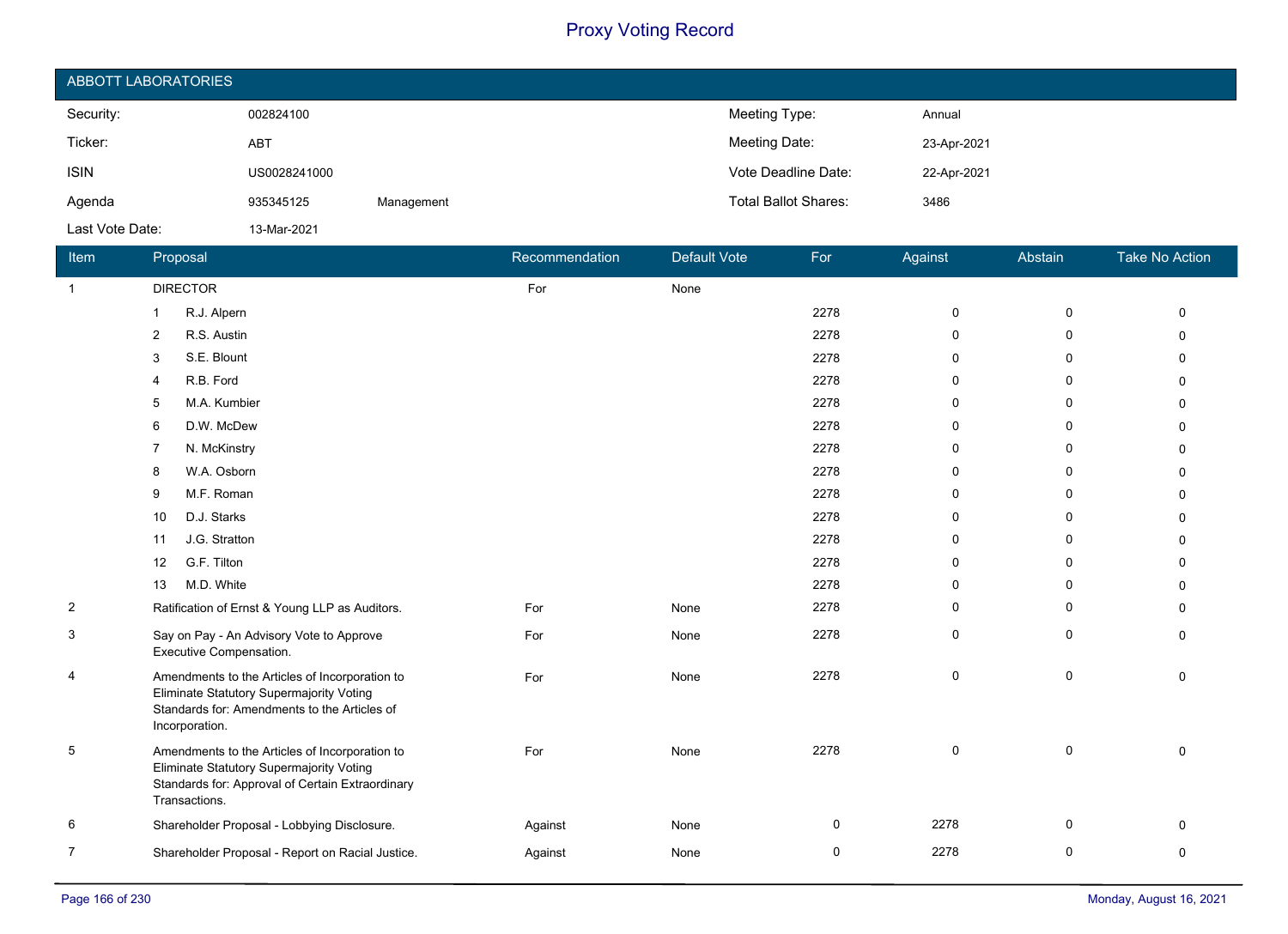| Item | Proposal                                              | Recommendation | Default Vote | For | Aɑainst | Abstain | Take No Action |
|------|-------------------------------------------------------|----------------|--------------|-----|---------|---------|----------------|
|      | Shareholder Proposal - Independent Board<br>Chairman. | Against        | None         |     | 2278    |         |                |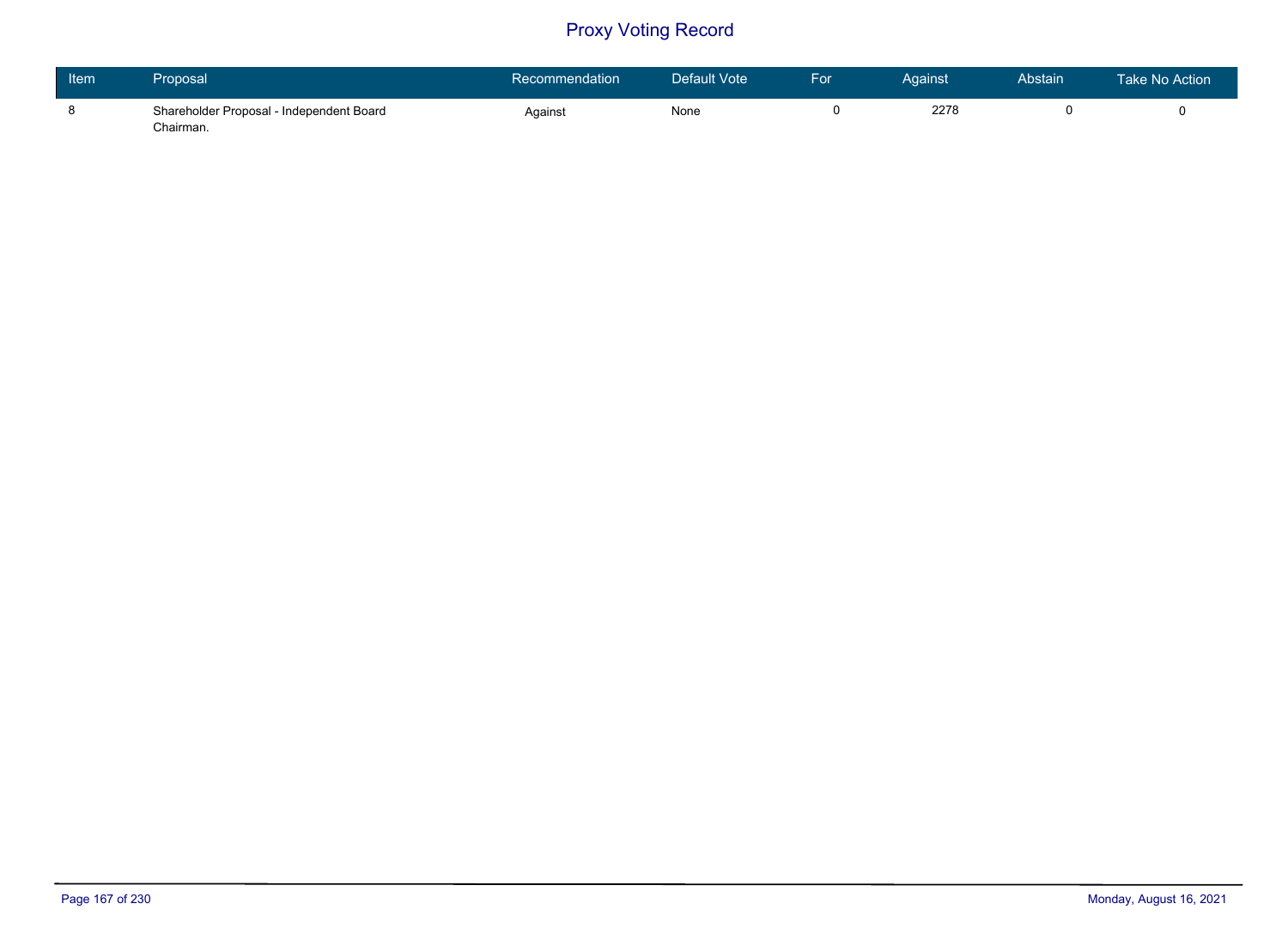| CENTERPOINT ENERGY, INC. |              |            |                             |             |  |  |  |
|--------------------------|--------------|------------|-----------------------------|-------------|--|--|--|
| Security:                | 15189T107    |            | Meeting Type:               | Annual      |  |  |  |
| Ticker:                  | <b>CNP</b>   |            | Meeting Date:               | 23-Apr-2021 |  |  |  |
| <b>ISIN</b>              | US15189T1079 |            | Vote Deadline Date:         | 22-Apr-2021 |  |  |  |
| Agenda                   | 935346088    | Management | <b>Total Ballot Shares:</b> | 699         |  |  |  |
| Last Vote Date:          | 13-Mar-2021  |            |                             |             |  |  |  |

| Item           | Proposal                                                                                                             | Recommendation | Default Vote | For | Against      | Abstain | <b>Take No Action</b> |
|----------------|----------------------------------------------------------------------------------------------------------------------|----------------|--------------|-----|--------------|---------|-----------------------|
|                | Election of Director: Leslie D. Biddle                                                                               | For            | None         | 699 | $\Omega$     | 0       | 0                     |
| 2              | Election of Director: Milton Carroll                                                                                 | For            | None         | 699 | $\mathbf{0}$ | 0       |                       |
| 3              | Election of Director: Wendy Montoya Cloonan                                                                          | For            | None         | 699 | 0            | 0       |                       |
| 4              | Election of Director: Earl M. Cummings                                                                               | For            | None         | 699 | 0            | 0       |                       |
| 5              | Election of Director: David J. Lesar                                                                                 | For            | None         | 699 | $\Omega$     | 0       |                       |
| 6              | Election of Director: Martin H. Nesbitt                                                                              | For            | None         | 699 | $\Omega$     | 0       |                       |
| $\overline{7}$ | Election of Director: Theodore F. Pound                                                                              | For            | None         | 699 | 0            | 0       |                       |
| 8              | Election of Director: Phillip R. Smith                                                                               | For            | None         | 699 | 0            | 0       |                       |
| 9              | Election of Director: Barry T. Smitherman                                                                            | For            | None         | 699 | $\Omega$     | 0       |                       |
| 10             | Ratify the appointment of Deloitte & Touche LLP<br>as the independent registered public accounting<br>firm for 2021. | For            | None         | 699 | $\Omega$     | 0       |                       |
| 11             | Approve the advisory resolution on executive<br>compensation.                                                        | For            | None         | 699 | $\mathbf{0}$ | 0       |                       |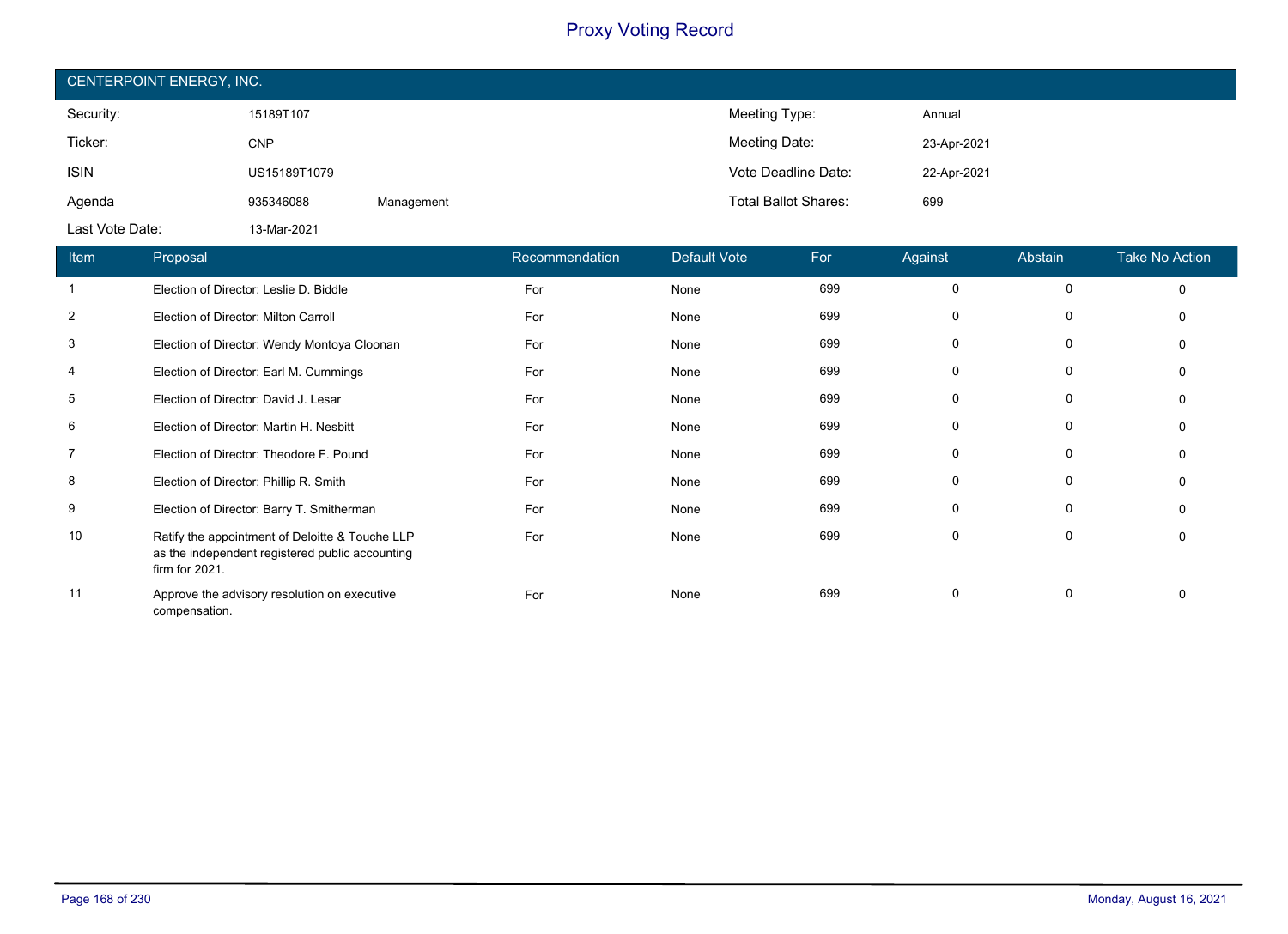| L3HARRIS TECHNOLOGIES INC. |              |            |                             |             |  |  |  |
|----------------------------|--------------|------------|-----------------------------|-------------|--|--|--|
| Security:                  | 502431109    |            | Meeting Type:               | Annual      |  |  |  |
| Ticker:                    | <b>LHX</b>   |            | Meeting Date:               | 23-Apr-2021 |  |  |  |
| <b>ISIN</b>                | US5024311095 |            | Vote Deadline Date:         | 22-Apr-2021 |  |  |  |
| Agenda                     | 935345694    | Management | <b>Total Ballot Shares:</b> | 302         |  |  |  |
| Last Vote Date:            | 13-Mar-2021  |            |                             |             |  |  |  |

| Item           | Proposal                                                                                                           | Recommendation | <b>Default Vote</b> | For | Against     | Abstain     | <b>Take No Action</b> |
|----------------|--------------------------------------------------------------------------------------------------------------------|----------------|---------------------|-----|-------------|-------------|-----------------------|
| $\mathbf{1}$   | Election of Director for a Term Expiring at the<br>2022 Annual Meeting of Shareholders: Sallie B.<br>Bailey        | For            | None                | 302 | $\mathbf 0$ | $\mathbf 0$ | $\Omega$              |
| $\overline{2}$ | Election of Director for a Term Expiring at the<br>2022 Annual Meeting of Shareholders: William M.<br><b>Brown</b> | For            | None                | 302 | $\Omega$    | $\mathbf 0$ | $\Omega$              |
| 3              | Election of Director for a Term Expiring at the<br>2022 Annual Meeting of Shareholders: Peter W.<br>Chiarelli      | For            | None                | 302 | $\mathbf 0$ | $\mathbf 0$ | $\Omega$              |
| $\overline{4}$ | Election of Director for a Term Expiring at the<br>2022 Annual Meeting of Shareholders: Thomas A.<br>Corcoran      | For            | None                | 302 | $\mathbf 0$ | $\mathbf 0$ | $\Omega$              |
| $\sqrt{5}$     | Election of Director for a Term Expiring at the<br>2022 Annual Meeting of Shareholders: Thomas A.<br>Dattilo       | For            | None                | 302 | $\mathbf 0$ | $\mathbf 0$ | $\Omega$              |
| 6              | Election of Director for a Term Expiring at the<br>2022 Annual Meeting of Shareholders: Roger B.<br>Fradin         | For            | None                | 302 | $\mathbf 0$ | $\mathbf 0$ | $\Omega$              |
| $\overline{7}$ | Election of Director for a Term Expiring at the<br>2022 Annual Meeting of Shareholders: Lewis Hay<br>III           | For            | None                | 302 | $\Omega$    | $\mathbf 0$ | $\Omega$              |
| 8              | Election of Director for a Term Expiring at the<br>2022 Annual Meeting of Shareholders: Lewis<br>Kramer            | For            | None                | 302 | 0           | $\mathbf 0$ | $\Omega$              |
| 9              | Election of Director for a Term Expiring at the<br>2022 Annual Meeting of Shareholders:<br>Christopher E. Kubasik  | For            | None                | 302 | $\mathbf 0$ | $\mathbf 0$ | $\Omega$              |
| 10             | Election of Director for a Term Expiring at the<br>2022 Annual Meeting of Shareholders: Rita S.<br>Lane            | For            | None                | 302 | $\mathbf 0$ | $\mathbf 0$ | $\Omega$              |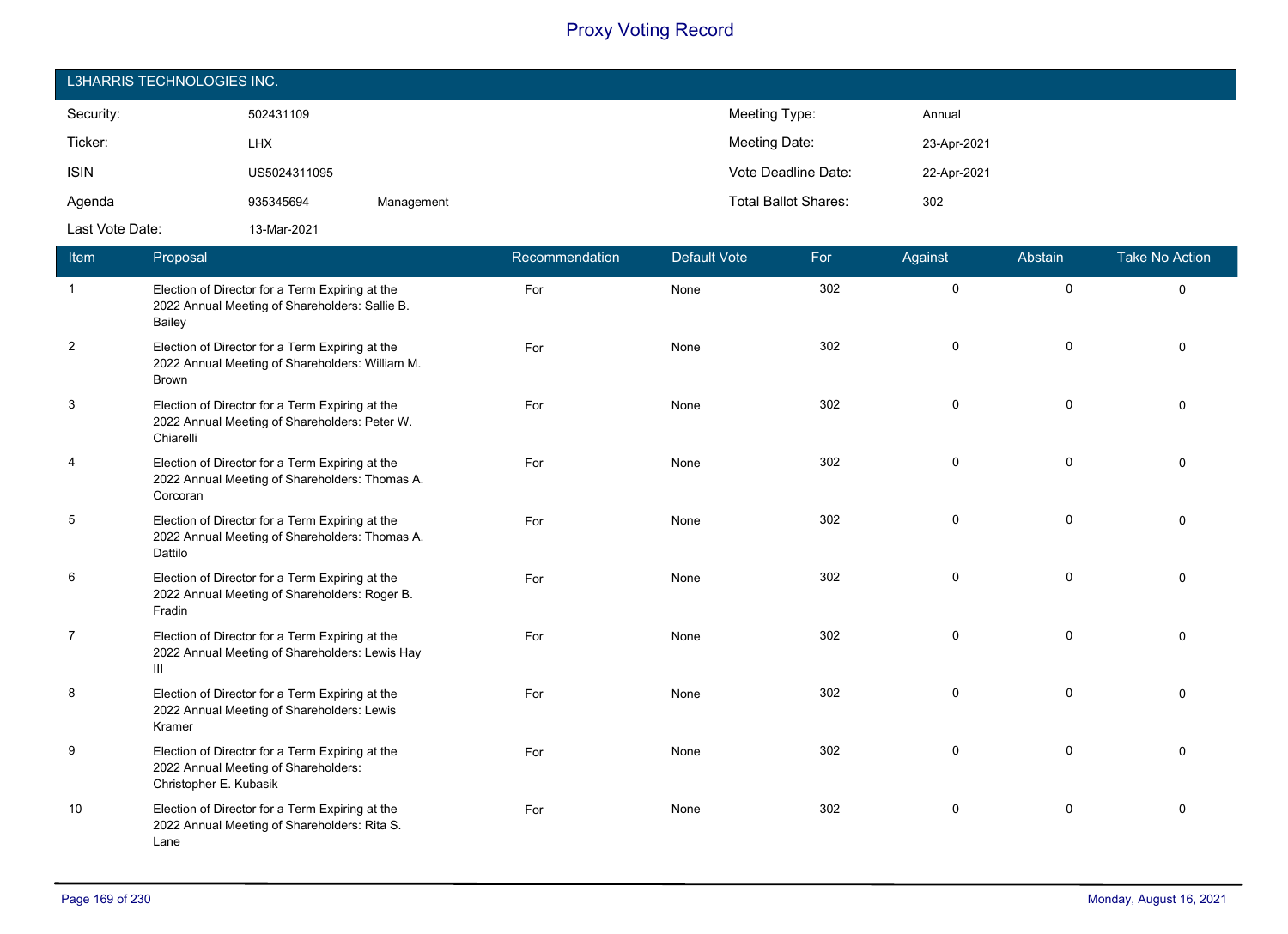| <b>Item</b> | Proposal                                                                                                                      | Recommendation | Default Vote | For | Against      | Abstain | <b>Take No Action</b> |
|-------------|-------------------------------------------------------------------------------------------------------------------------------|----------------|--------------|-----|--------------|---------|-----------------------|
| 11          | Election of Director for a Term Expiring at the<br>2022 Annual Meeting of Shareholders: Robert B.<br>Millard                  | For            | None         | 302 | 0            | 0       | 0                     |
| 12          | Election of Director for a Term Expiring at the<br>2022 Annual Meeting of Shareholders: Lloyd W.<br>Newton                    | For            | None         | 302 | 0            | 0       | 0                     |
| 13          | Approval, in an Advisory Vote, of the<br>Compensation of Named Executive Officers as<br>Disclosed in the Proxy Statement.     | For            | None         | 302 | $\mathbf{0}$ | 0       | 0                     |
| 14          | Ratification of Appointment of Ernst & Young LLP<br>as Independent Registered Public Accounting<br>Firm for Fiscal Year 2021. | For            | None         | 302 | 0            | 0       | 0                     |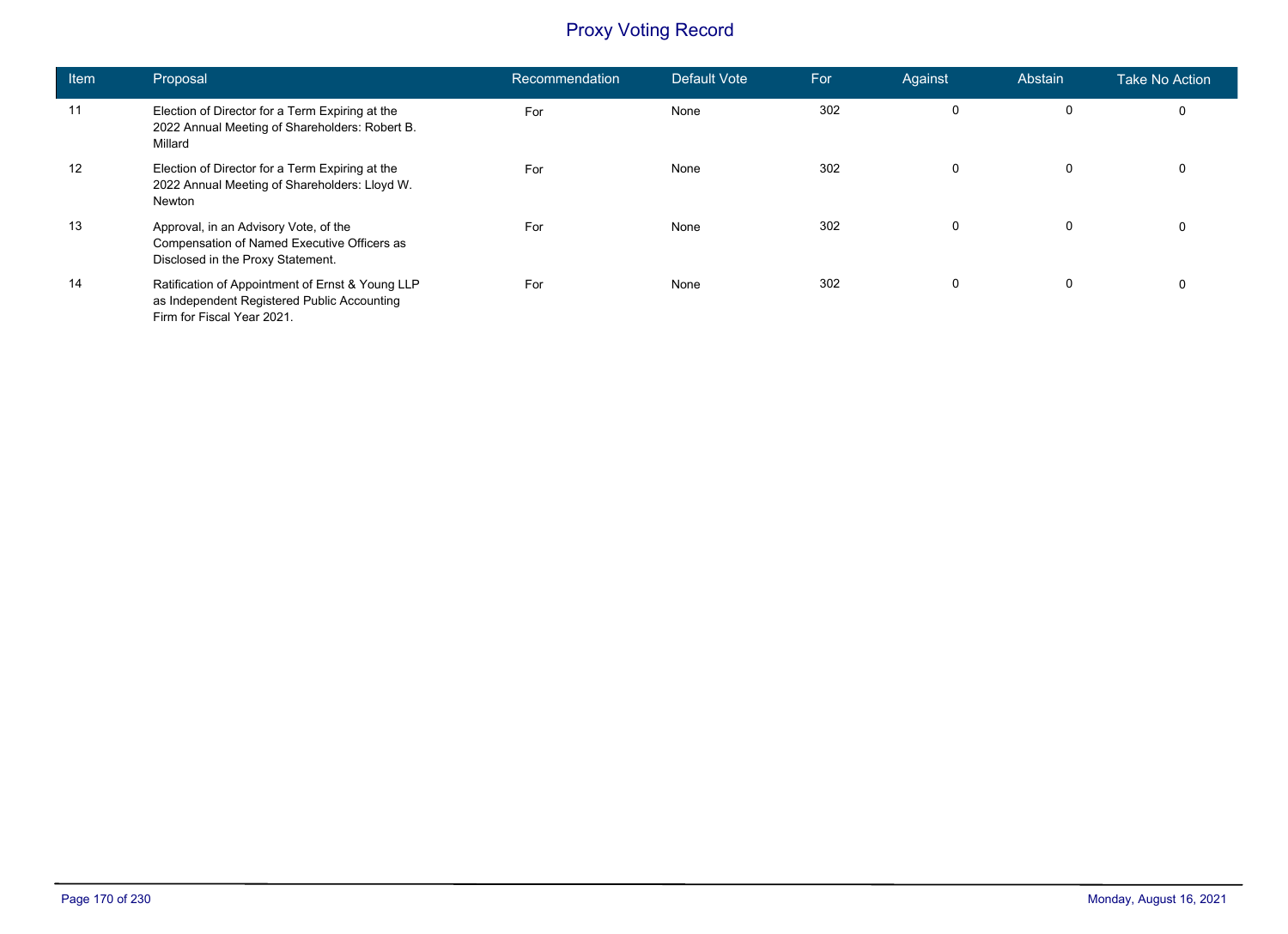| <b>FASTENAL COMPANY</b> |              |            |                             |             |  |  |  |
|-------------------------|--------------|------------|-----------------------------|-------------|--|--|--|
| Security:               | 311900104    |            | Meeting Type:               | Annual      |  |  |  |
| Ticker:                 | <b>FAST</b>  |            | Meeting Date:               | 24-Apr-2021 |  |  |  |
| <b>ISIN</b>             | US3119001044 |            | Vote Deadline Date:         | 23-Apr-2021 |  |  |  |
| Agenda                  | 935342270    | Management | <b>Total Ballot Shares:</b> | 14696       |  |  |  |
| Last Vote Date:         | 12-Mar-2021  |            |                             |             |  |  |  |

| <b>Item</b>    | Proposal                                                                                                                     | Recommendation | Default Vote | For | Against  | Abstain     | <b>Take No Action</b> |
|----------------|------------------------------------------------------------------------------------------------------------------------------|----------------|--------------|-----|----------|-------------|-----------------------|
| $\mathbf{1}$   | Election of Director: Scott A. Satterlee                                                                                     | For            | None         | 741 | 0        | 0           | $\mathbf 0$           |
| 2              | Election of Director: Michael J. Ancius                                                                                      | For            | None         | 741 | $\Omega$ | 0           | $\Omega$              |
| 3              | Election of Director: Stephen L. Eastman                                                                                     | For            | None         | 741 | 0        | 0           | 0                     |
| 4              | Election of Director: Daniel L. Florness                                                                                     | For            | None         | 741 | 0        | 0           | $\Omega$              |
| 5              | Election of Director: Rita J. Heise                                                                                          | For            | None         | 741 | 0        | 0           | $\Omega$              |
| 6              | Election of Director: Hsenghung Sam Hsu                                                                                      | For            | None         | 741 | $\Omega$ | 0           | $\Omega$              |
| $\overline{7}$ | Election of Director: Daniel L. Johnson                                                                                      | For            | None         | 741 | 0        | 0           | 0                     |
| 8              | Election of Director: Nicholas J. Lundquist                                                                                  | For            | None         | 741 | 0        | 0           | 0                     |
| 9              | Election of Director: Reyne K. Wisecup                                                                                       | For            | None         | 741 | $\Omega$ | $\mathbf 0$ | $\Omega$              |
| 10             | Ratification of the appointment of KPMG LLP as<br>independent registered public accounting firm for<br>the 2021 fiscal year. | For            | None         | 741 | $\Omega$ | 0           | $\Omega$              |
| 11             | Approval, by non-binding vote, of executive<br>compensation.                                                                 | For            | None         | 741 | $\Omega$ | 0           | 0                     |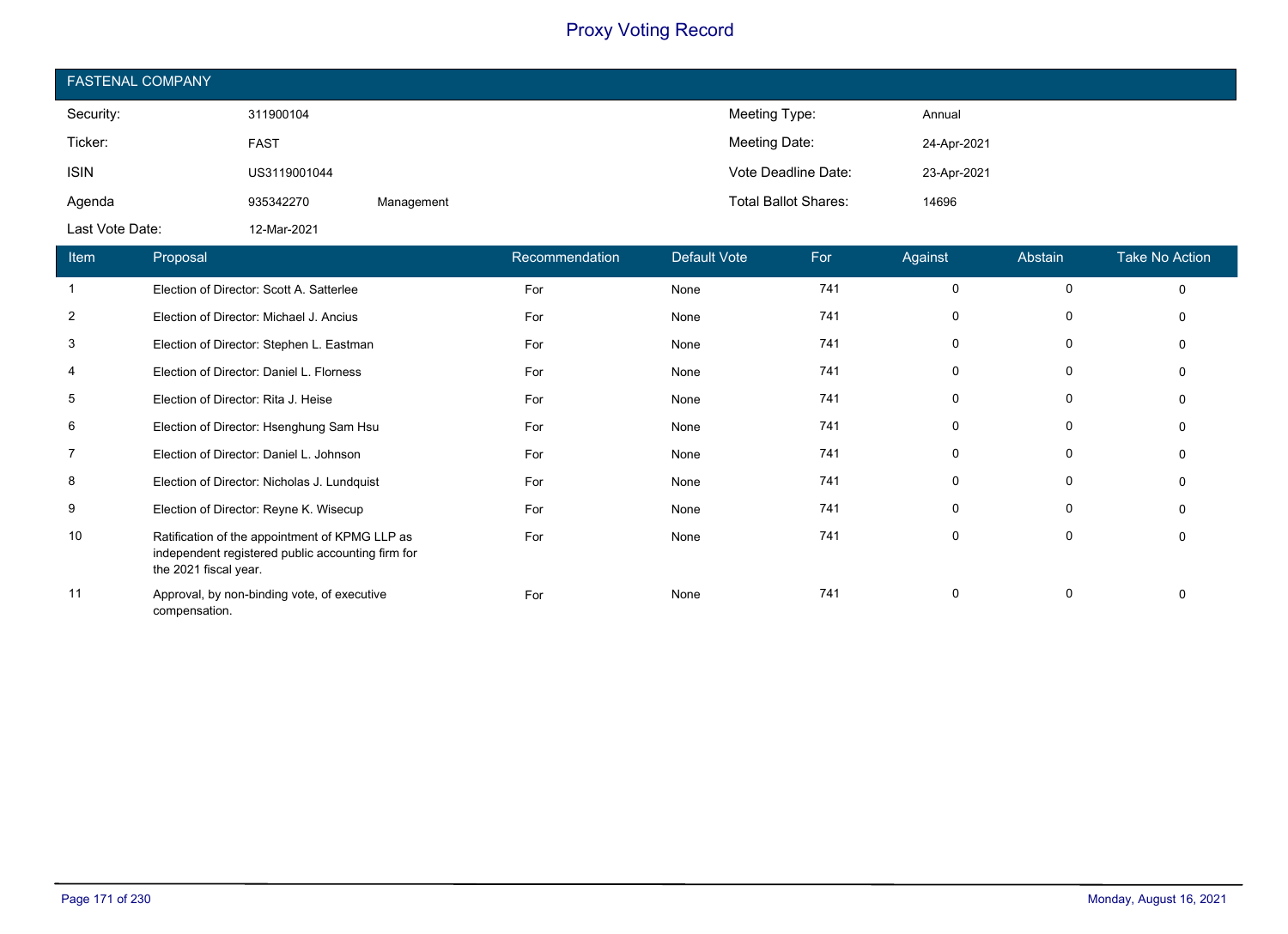| <b>PUBLIC STORAGE</b> |              |            |                             |             |  |  |  |
|-----------------------|--------------|------------|-----------------------------|-------------|--|--|--|
| Security:             | 74460D109    |            | Meeting Type:               | Annual      |  |  |  |
| Ticker:               | <b>PSA</b>   |            | Meeting Date:               | 26-Apr-2021 |  |  |  |
| <b>ISIN</b>           | US74460D1090 |            | Vote Deadline Date:         | 23-Apr-2021 |  |  |  |
| Agenda                | 935350912    | Management | <b>Total Ballot Shares:</b> | 192         |  |  |  |
| Last Vote Date:       | 17-Mar-2021  |            |                             |             |  |  |  |

| Item           | Proposal                                                                                                                                                                   | Recommendation | <b>Default Vote</b> | For | Against     | Abstain     | <b>Take No Action</b> |
|----------------|----------------------------------------------------------------------------------------------------------------------------------------------------------------------------|----------------|---------------------|-----|-------------|-------------|-----------------------|
| $\mathbf{1}$   | Election of Trustee: Ronald L. Havner, Jr.                                                                                                                                 | For            | None                | 192 | $\mathbf 0$ | $\mathbf 0$ | $\Omega$              |
| $\overline{2}$ | Election of Trustee: Tamara Hughes Gustavson                                                                                                                               | For            | None                | 192 | $\mathbf 0$ | 0           | $\Omega$              |
| 3              | Election of Trustee: Leslie S. Heisz                                                                                                                                       | For            | None                | 192 | 0           | 0           | $\Omega$              |
| 4              | Election of Trustee: Michelle Millstone-Shroff                                                                                                                             | For            | None                | 192 | $\mathbf 0$ | $\Omega$    | $\Omega$              |
| 5              | Election of Trustee: Shankh S. Mitra                                                                                                                                       | For            | None                | 192 | $\mathbf 0$ | 0           | $\mathbf{0}$          |
| 6              | Election of Trustee: David J. Neithercut                                                                                                                                   | For            | None                | 192 | $\mathbf 0$ | 0           | $\Omega$              |
| $\overline{7}$ | Election of Trustee: Rebecca Owen                                                                                                                                          | For            | None                | 192 | $\Omega$    | $\Omega$    | $\Omega$              |
| 8              | Election of Trustee: Kristy M. Pipes                                                                                                                                       | For            | None                | 192 | 0           | 0           | $\Omega$              |
| 9              | Election of Trustee: Avedick B. Poladian                                                                                                                                   | For            | None                | 192 | 0           | 0           | $\Omega$              |
| 10             | Election of Trustee: John Reyes                                                                                                                                            | For            | None                | 192 | $\mathbf 0$ | $\Omega$    | $\Omega$              |
| 11             | Election of Trustee: Joseph D. Russell, Jr.                                                                                                                                | For            | None                | 192 | 0           | $\Omega$    | $\Omega$              |
| 12             | Election of Trustee: Tariq M. Shaukat                                                                                                                                      | For            | None                | 192 | $\mathbf 0$ | $\Omega$    | $\Omega$              |
| 13             | Election of Trustee: Ronald P. Spogli                                                                                                                                      | For            | None                | 192 | $\mathbf 0$ | 0           | $\Omega$              |
| 14             | Election of Trustee: Paul S. Williams                                                                                                                                      | For            | None                | 192 | 0           | 0           | $\Omega$              |
| 15             | Advisory vote to approve the compensation of<br>Named Executive Officers.                                                                                                  | For            | None                | 192 | $\mathbf 0$ | 0           | $\Omega$              |
| 16             | Ratification of the appointment of Ernst & Young<br>LLP as the Company's independent registered<br>public accounting firm for the fiscal year ending<br>December 31, 2021. | For            | None                | 192 | $\mathbf 0$ | $\Omega$    | $\Omega$              |
| 17             | Approval of the 2021 Equity and Performance-<br>Based Incentive Compensation Plan.                                                                                         | For            | None                | 192 | $\Omega$    | $\Omega$    | $\Omega$              |
| 18             | Approval of the amendment to the Declaration of<br>Trust to eliminate cumulative voting.                                                                                   | For            | None                | 192 | $\mathbf 0$ | $\Omega$    | $\Omega$              |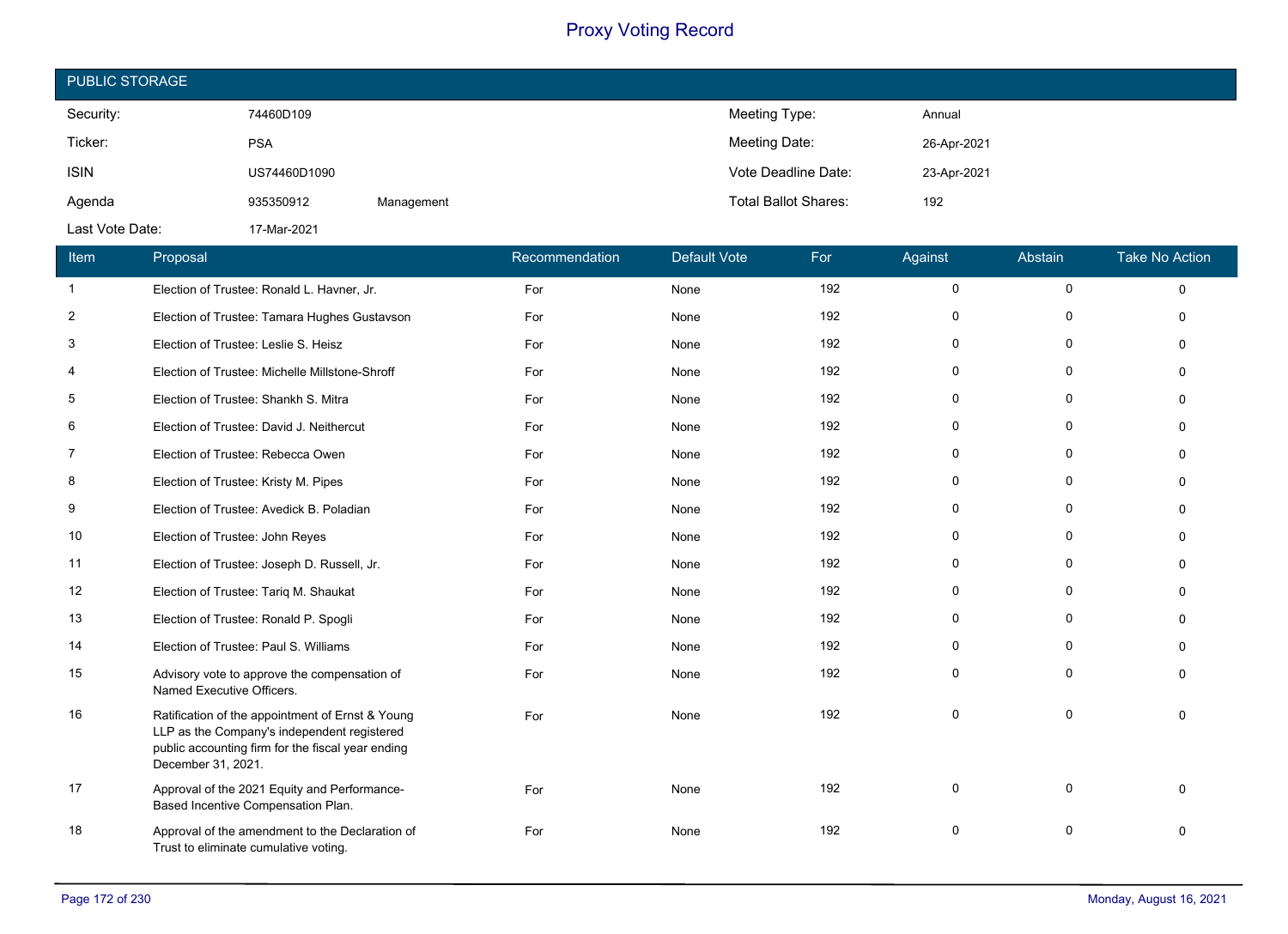| RAYTHEON TECHNOLOGIES |              |            |                             |             |  |  |  |
|-----------------------|--------------|------------|-----------------------------|-------------|--|--|--|
| Security:             | 75513E101    |            | Meeting Type:               | Annual      |  |  |  |
| Ticker:               | <b>RTX</b>   |            | Meeting Date:               | 26-Apr-2021 |  |  |  |
| <b>ISIN</b>           | US75513E1010 |            | Vote Deadline Date:         | 23-Apr-2021 |  |  |  |
| Agenda                | 935347218    | Management | <b>Total Ballot Shares:</b> | 9476        |  |  |  |
| Last Vote Date:       | 17-Mar-2021  |            |                             |             |  |  |  |

| Item           | Proposal                                                                                        | Recommendation | <b>Default Vote</b> | For  | Against      | Abstain      | <b>Take No Action</b> |
|----------------|-------------------------------------------------------------------------------------------------|----------------|---------------------|------|--------------|--------------|-----------------------|
| -1             | Election of Director: Tracy A. Atkinson                                                         | For            | None                | 2180 | $\mathbf 0$  | $\mathbf 0$  | $\Omega$              |
| $\overline{2}$ | Election of Director: Gregory J. Hayes                                                          | For            | None                | 2180 | $\mathbf 0$  | 0            | $\Omega$              |
| 3              | Election of Director: Thomas A. Kennedy                                                         | For            | None                | 2180 | $\Omega$     | $\Omega$     | $\Omega$              |
| 4              | Election of Director: Marshall O. Larsen                                                        | For            | None                | 2180 | $\mathbf{0}$ | $\Omega$     | $\Omega$              |
| 5              | Election of Director: George R. Oliver                                                          | For            | None                | 2180 | $\mathbf 0$  | $\mathbf{0}$ | $\Omega$              |
| 6              | Election of Director: Robert K. (Kelly) Ortberg                                                 | For            | None                | 2180 | 0            | $\Omega$     | $\Omega$              |
| $\overline{7}$ | Election of Director: Margaret L. O'Sullivan                                                    | For            | None                | 2180 | $\mathbf{0}$ | $\Omega$     | $\Omega$              |
| 8              | Election of Director: Dinesh C. Paliwal                                                         | For            | None                | 2180 | $\mathbf 0$  | $\mathbf{0}$ | $\Omega$              |
| 9              | Election of Director: Ellen M. Pawlikowski                                                      | For            | None                | 2180 | $\mathbf{0}$ | $\Omega$     | $\Omega$              |
| 10             | Election of Director: Denise L. Ramos                                                           | For            | None                | 2180 | 0            | $\Omega$     | $\Omega$              |
| 11             | Election of Director: Fredric G. Reynolds                                                       | For            | None                | 2180 | 0            | 0            | $\Omega$              |
| 12             | Election of Director: Brian C. Rogers                                                           | For            | None                | 2180 | 0            | 0            | $\Omega$              |
| 13             | Election of Director: James A. Winnefeld, Jr.                                                   | For            | None                | 2180 | $\mathbf{0}$ | $\Omega$     | $\Omega$              |
| 14             | Election of Director: Robert O. Work                                                            | For            | None                | 2180 | $\mathbf{0}$ | $\mathbf 0$  | $\Omega$              |
| 15             | Advisory Vote to Approve Executive<br>Compensation.                                             | For            | None                | 2180 | $\mathbf{0}$ | $\mathbf 0$  | $\Omega$              |
| 16             | Appoint PricewaterhouseCoopers LLP to Serve<br>as Independent Auditor for 2021.                 | For            | None                | 2180 | $\mathbf 0$  | $\mathbf{0}$ | $\Omega$              |
| 17             | Approve Raytheon Technologies Corporation<br>Executive Annual Incentive Plan.                   | For            | None                | 2180 | $\Omega$     | $\mathbf{0}$ | $\Omega$              |
| 18             | Approve Amendment to the Raytheon<br>Technologies Corporation 2018 Long-Term<br>Incentive Plan. | For            | None                | 2180 | $\mathbf 0$  | $\Omega$     | $\Omega$              |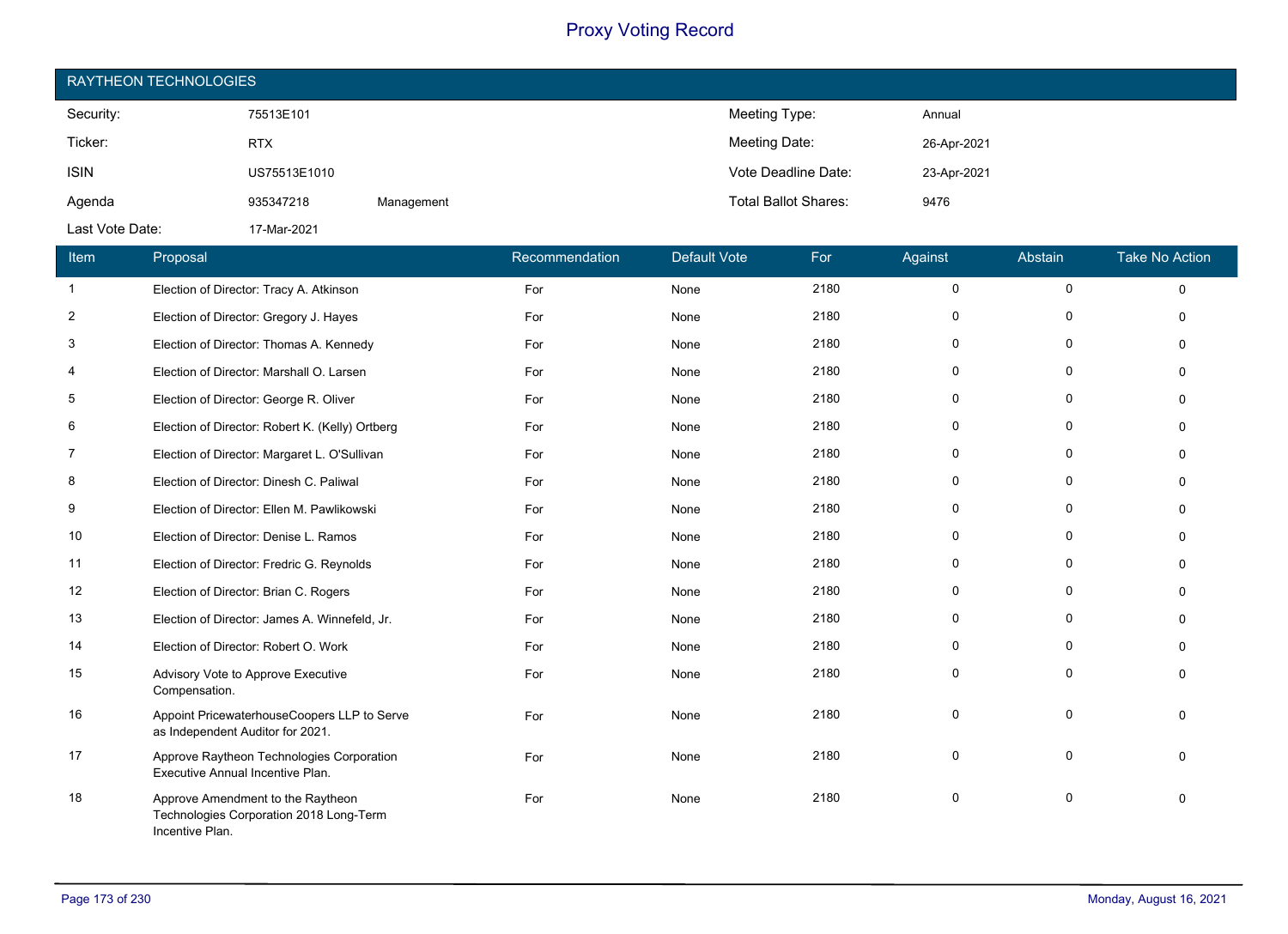| Item | Proposal I                                          | Recommendation | Default Vote | /For | Against. | Abstain | Take No Action \ |
|------|-----------------------------------------------------|----------------|--------------|------|----------|---------|------------------|
| 19   | Shareowner Proposal to Amend Proxy Access<br>Bylaw. | Against        | None         |      | 2180     |         |                  |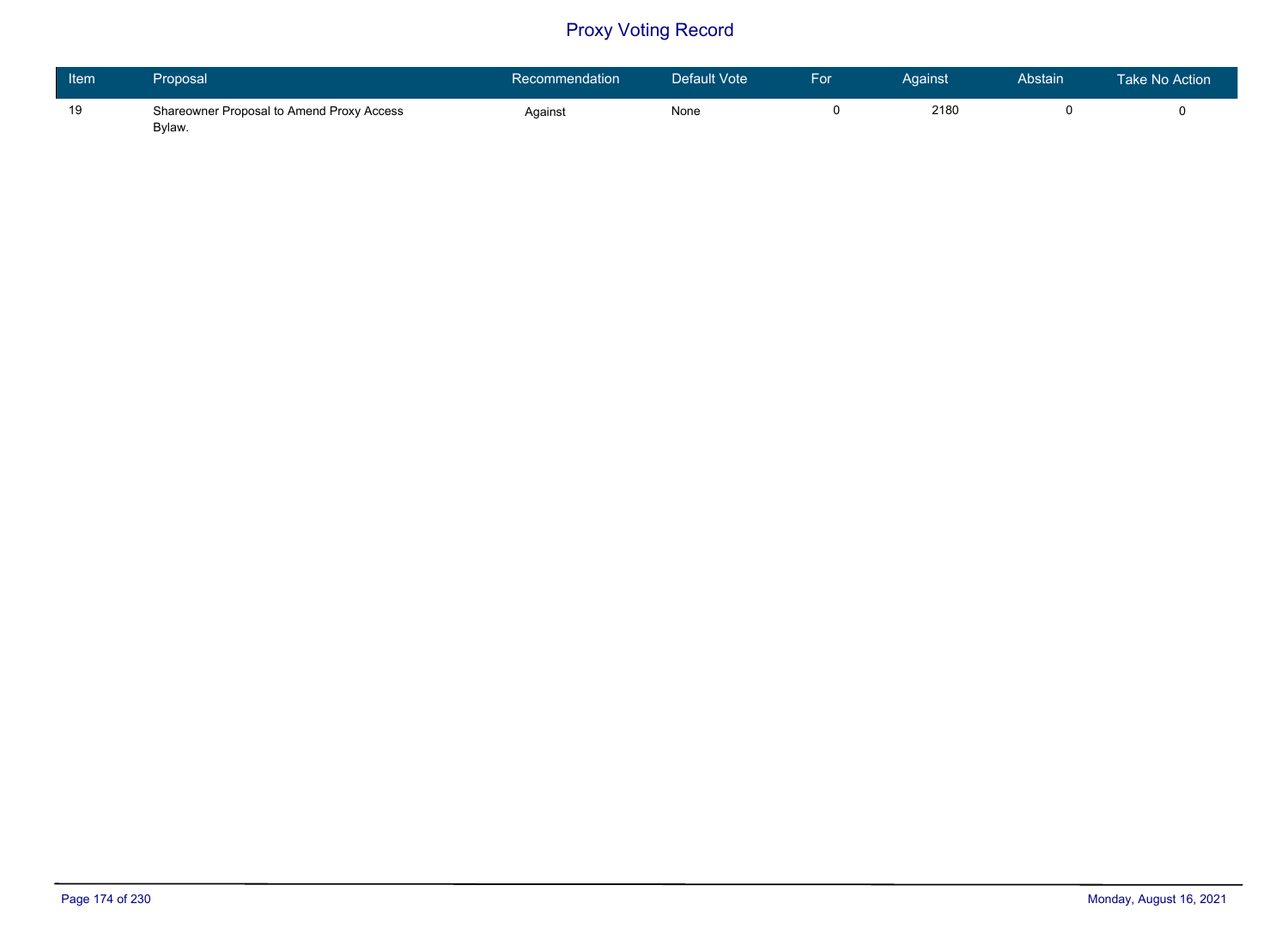| <b>BIO-RAD LABORATORIES, INC.</b> |              |            |                             |             |  |  |  |
|-----------------------------------|--------------|------------|-----------------------------|-------------|--|--|--|
| Security:                         | 090572207    |            | Meeting Type:               | Annual      |  |  |  |
| Ticker:                           | <b>BIO</b>   |            | Meeting Date:               | 27-Apr-2021 |  |  |  |
| <b>ISIN</b>                       | US0905722072 |            | Vote Deadline Date:         | 26-Apr-2021 |  |  |  |
| Agenda                            | 935380686    | Management | <b>Total Ballot Shares:</b> | 78          |  |  |  |
| Last Vote Date:                   | 03-Apr-2021  |            |                             |             |  |  |  |

| ltem <sup>1</sup> | Proposal                                                                                        | Recommendation | Default Vote | For | Against | Abstain | Take No Action |
|-------------------|-------------------------------------------------------------------------------------------------|----------------|--------------|-----|---------|---------|----------------|
|                   | Election of Nominee: Melinda Litherland                                                         | For            | None         | 27  |         |         |                |
| 2                 | Election of Nominee: Arnold A. Pinkston                                                         | For            | None         | 27  |         |         |                |
| 3                 | PROPOSAL to ratify the selection of KPMG LLP<br>to serve as the Company's independent auditors. | For            | None         | 27  |         |         |                |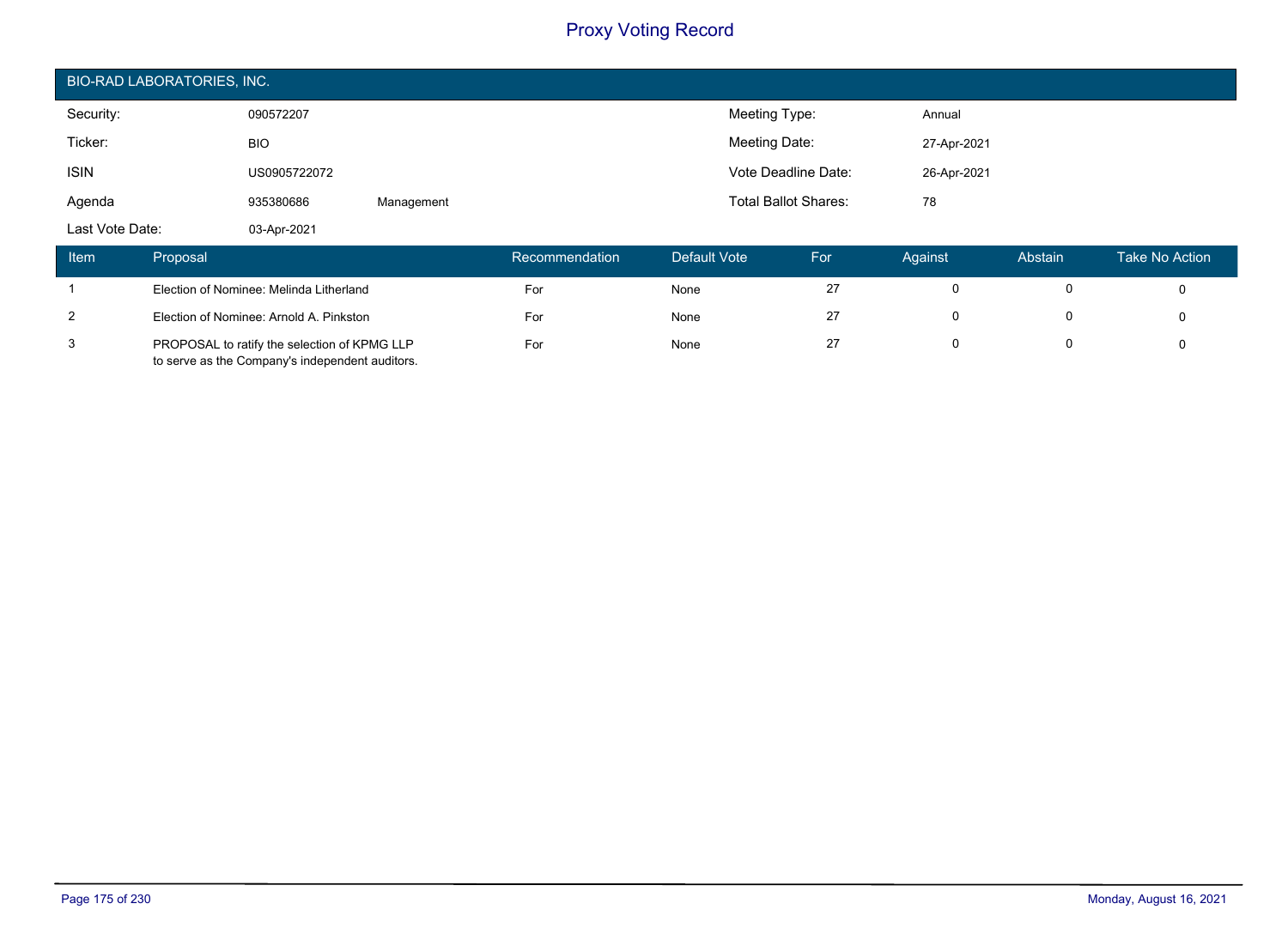| <b>CENTENE CORPORATION</b> |              |            |                             |             |  |  |  |  |
|----------------------------|--------------|------------|-----------------------------|-------------|--|--|--|--|
| Security:                  | 15135B101    |            | Meeting Type:               | Annual      |  |  |  |  |
| Ticker:                    | <b>CNC</b>   |            | Meeting Date:               | 27-Apr-2021 |  |  |  |  |
| <b>ISIN</b>                | US15135B1017 |            | Vote Deadline Date:         | 26-Apr-2021 |  |  |  |  |
| Agenda                     | 935349604    | Management | <b>Total Ballot Shares:</b> | 2103        |  |  |  |  |
| Last Vote Date:            | 16-Mar-2021  |            |                             |             |  |  |  |  |

| Item           | Proposal                                                                                                                                            | Recommendation | Default Vote | For | Against     | <b>Abstain</b> | <b>Take No Action</b> |
|----------------|-----------------------------------------------------------------------------------------------------------------------------------------------------|----------------|--------------|-----|-------------|----------------|-----------------------|
| $\overline{1}$ | Election of Director: Jessica L. Blume                                                                                                              | For            | None         | 851 | 0           | $\mathbf 0$    | $\mathbf 0$           |
| 2              | Election of Director: Frederick H. Eppinger                                                                                                         | For            | None         | 851 | 0           | 0              | $\Omega$              |
| 3              | Election of Director: David L. Steward                                                                                                              | For            | None         | 851 | 0           | 0              | $\Omega$              |
| 4              | Election of Director: William L. Trubeck                                                                                                            | For            | None         | 851 | $\mathbf 0$ | $\mathbf 0$    | $\Omega$              |
| 5              | ADVISORY RESOLUTION TO APPROVE<br><b>EXECUTIVE COMPENSATION.</b>                                                                                    | For            | None         | 851 | $\mathbf 0$ | $\mathbf 0$    | $\Omega$              |
| 6              | RATIFICATION OF APPOINTMENT OF KPMG<br>LLP AS OUR INDEPENDENT REGISTERED<br>PUBLIC ACCOUNTING FIRM FOR THE FISCAL<br>YEAR ENDING DECEMBER 31, 2021. | For            | None         | 851 | 0           | 0              | $\Omega$              |
| 7              | APPROVAL OF THE AMENDMENT TO THE<br>2012 STOCK INCENTIVE PLAN, AS AMENDED.                                                                          | For            | None         | 851 | 0           | 0              | $\Omega$              |
| 8              | APPROVAL OF THE AMENDMENT AND<br>RESTATEMENT OF THE COMPANY'S<br>CERTIFICATE OF INCORPORATION AS<br>DESCRIBED IN THE PROXY STATEMENT.               | For            | None         | 851 | $\mathbf 0$ | 0              | $\Omega$              |
| 9              | THE STOCKHOLDER PROPOSAL TO ELECT<br>EACH DIRECTOR ANNUALLY AS DESCRIBED<br>IN THE PROXY STATEMENT.                                                 | For            | None         | 0   | 851         | 0              | 0                     |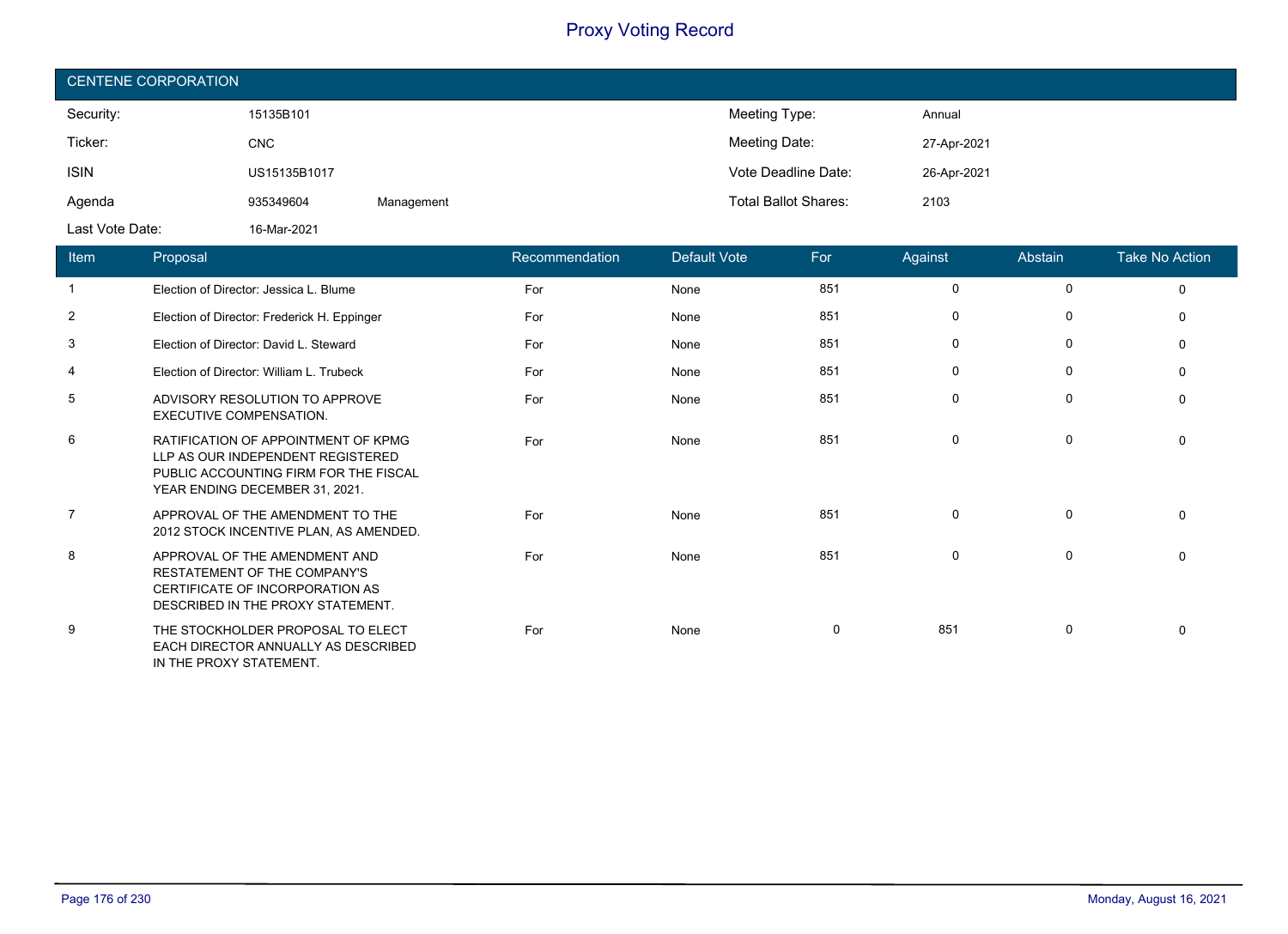| CITIGROUP INC.  |              |            |                             |             |  |  |  |
|-----------------|--------------|------------|-----------------------------|-------------|--|--|--|
| Security:       | 172967424    |            | Meeting Type:               | Annual      |  |  |  |
| Ticker:         | C            |            | Meeting Date:               | 27-Apr-2021 |  |  |  |
| <b>ISIN</b>     | US1729674242 |            | Vote Deadline Date:         | 26-Apr-2021 |  |  |  |
| Agenda          | 935349515    | Management | <b>Total Ballot Shares:</b> | 12968       |  |  |  |
| Last Vote Date: | 19-Mar-2021  |            |                             |             |  |  |  |

| Item           | Proposal                                                                                                             | Recommendation | <b>Default Vote</b> | For  | Against     | Abstain      | <b>Take No Action</b> |
|----------------|----------------------------------------------------------------------------------------------------------------------|----------------|---------------------|------|-------------|--------------|-----------------------|
| $\mathbf{1}$   | Election of Director: Ellen M. Costello                                                                              | For            | None                | 2986 | $\mathbf 0$ | $\mathbf 0$  | $\Omega$              |
| $\overline{c}$ | Election of Director: Grace E. Dailey                                                                                | For            | None                | 2986 | 0           | 0            | $\mathbf{0}$          |
| 3              | Election of Director: Barbara J. Desoer                                                                              | For            | None                | 2986 | $\Omega$    | $\mathbf{0}$ | $\Omega$              |
| 4              | Election of Director: John C. Dugan                                                                                  | For            | None                | 2986 | $\Omega$    | 0            | $\Omega$              |
| 5              | Election of Director: Jane N. Fraser                                                                                 | For            | None                | 2986 | $\Omega$    | $\Omega$     | $\Omega$              |
| 6              | Election of Director: Duncan P. Hennes                                                                               | For            | None                | 2986 | $\Omega$    | $\Omega$     | $\Omega$              |
| 7              | Election of Director: Peter B. Henry                                                                                 | For            | None                | 2986 | 0           | 0            | $\Omega$              |
| 8              | Election of Director: S. Leslie Ireland                                                                              | For            | None                | 2986 | 0           | $\Omega$     | $\Omega$              |
| 9              | Election of Director: Lew W. (Jay) Jacobs, IV                                                                        | For            | None                | 2986 | 0           | $\Omega$     | $\Omega$              |
| 10             | Election of Director: Renée J. James                                                                                 | For            | None                | 2986 | 0           | 0            | $\Omega$              |
| 11             | Election of Director: Gary M. Reiner                                                                                 | For            | None                | 2986 | 0           | $\Omega$     | $\Omega$              |
| 12             | Election of Director: Diana L. Taylor                                                                                | For            | None                | 2986 | $\mathbf 0$ | $\mathbf 0$  | $\Omega$              |
| 13             | Election of Director: James S. Turley                                                                                | For            | None                | 2986 | $\mathbf 0$ | $\mathbf 0$  | $\mathbf{0}$          |
| 14             | Election of Director: Deborah C. Wright                                                                              | For            | None                | 2986 | $\Omega$    | $\Omega$     | $\Omega$              |
| 15             | Election of Director: Alexander R. Wynaendts                                                                         | For            | None                | 2986 | $\Omega$    | $\Omega$     | $\Omega$              |
| 16             | Election of Director: Ernesto Zedillo Ponce de<br>Leon                                                               | For            | None                | 2986 | $\mathbf 0$ | $\mathbf{0}$ | $\Omega$              |
| 17             | Proposal to ratify the selection of KPMG LLP as<br>Citi's independent registered public accounting<br>firm for 2021. | For            | None                | 2986 | $\mathbf 0$ | $\mathbf{0}$ | $\Omega$              |
| 18             | Advisory vote to approve Citi's 2020 Executive<br>Compensation.                                                      | For            | None                | 2986 | $\mathbf 0$ | $\mathbf{0}$ | $\Omega$              |
| 19             | Approval of additional authorized shares under<br>the Citigroup 2019 Stock Incentive Plan.                           | For            | None                | 2986 | $\mathbf 0$ | $\Omega$     | $\Omega$              |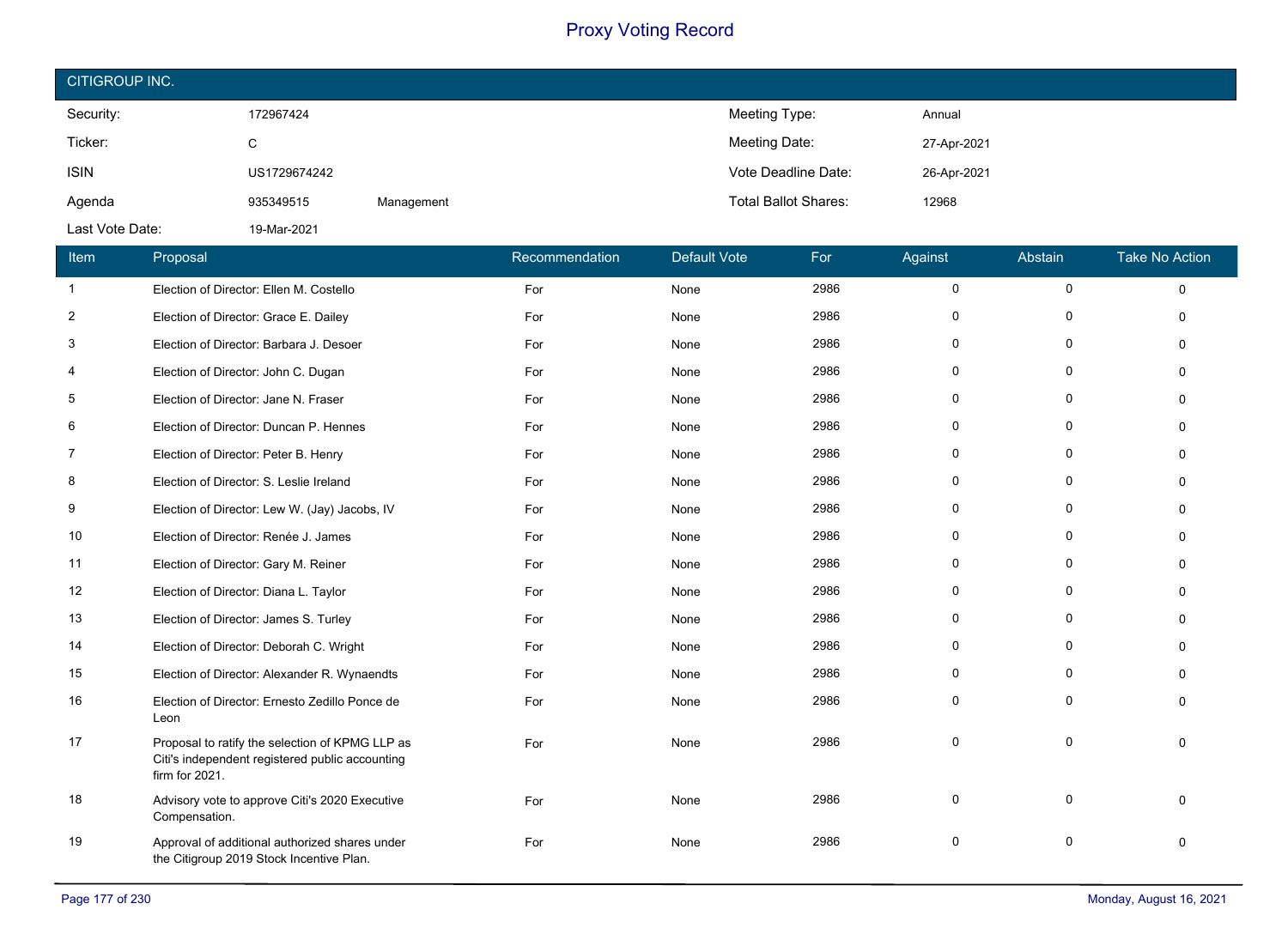| Item | Proposal                                                                                                                                                                                                                         | Recommendation | Default Vote | For         | Against | Abstain     | <b>Take No Action</b> |
|------|----------------------------------------------------------------------------------------------------------------------------------------------------------------------------------------------------------------------------------|----------------|--------------|-------------|---------|-------------|-----------------------|
| 20   | Stockholder proposal requesting an amendment<br>to Citi's proxy access by-law provisions pertaining<br>to the aggregation limit.                                                                                                 | Against        | None         | 0           | 2986    | 0           | $\mathbf 0$           |
| 21   | Stockholder proposal requesting an Independent<br>Board Chairman.                                                                                                                                                                | Against        | None         | 0           | 2986    | $\mathbf 0$ | 0                     |
| 22   | Stockholder proposal requesting non-<br>management employees on director nominee<br>candidate lists.                                                                                                                             | Against        | None         | $\mathbf 0$ | 2986    | 0           | 0                     |
| 23   | Stockholder proposal requesting a report<br>disclosing information regarding Citi's lobbying<br>payments, policies and activities.                                                                                               | Against        | None         | 0           | 2986    | $\mathbf 0$ | 0                     |
| 24   | Stockholder proposal requesting a racial equity<br>audit analyzing Citi's adverse impacts on<br>nonwhite stakeholders and communities of color.                                                                                  | Against        | None         | 0           | 2986    | 0           | $\mathbf 0$           |
| 25   | Stockholder proposal requesting that the Board<br>approve an amendment to Citi's Certificate of<br>Incorporation to become a Public Benefit<br>Corporation and to submit the proposed<br>amendment to stockholders for approval. | Against        | None         | 0           | 2986    | $\mathbf 0$ | 0                     |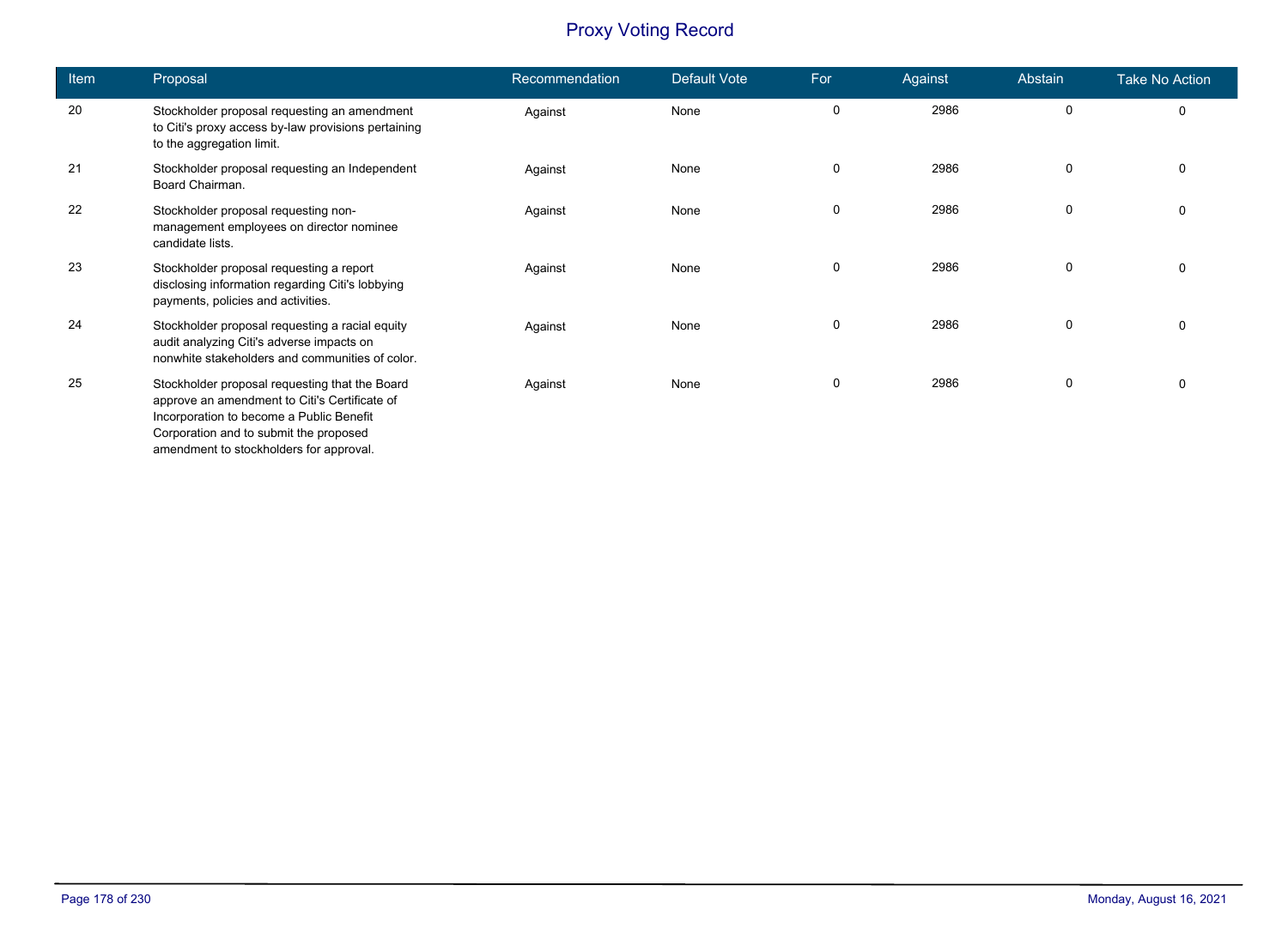| DOMINO'S PIZZA, INC. |              |            |                             |             |  |  |  |  |
|----------------------|--------------|------------|-----------------------------|-------------|--|--|--|--|
| Security:            | 25754A201    |            | Meeting Type:               | Annual      |  |  |  |  |
| Ticker:              | <b>DPZ</b>   |            | Meeting Date:               | 27-Apr-2021 |  |  |  |  |
| <b>ISIN</b>          | US25754A2015 |            | Vote Deadline Date:         | 26-Apr-2021 |  |  |  |  |
| Agenda               | 935348400    | Management | <b>Total Ballot Shares:</b> | 382         |  |  |  |  |
| Last Vote Date:      | 19-Mar-2021  |            |                             |             |  |  |  |  |

| Item        | Proposal                                                                                                                                                            | Recommendation | <b>Default Vote</b> | For | Against  | Abstain | <b>Take No Action</b> |
|-------------|---------------------------------------------------------------------------------------------------------------------------------------------------------------------|----------------|---------------------|-----|----------|---------|-----------------------|
| $\mathbf 1$ | <b>DIRECTOR</b>                                                                                                                                                     | For            | None                |     |          |         |                       |
|             | David A. Brandon                                                                                                                                                    |                |                     | 49  | $\Omega$ | 0       |                       |
|             | Richard E. Allison, Jr.<br>2                                                                                                                                        |                |                     | 49  | 0        | 0       |                       |
|             | C. Andrew Ballard<br>3                                                                                                                                              |                |                     | 49  | $\Omega$ | 0       |                       |
|             | Andrew B. Balson                                                                                                                                                    |                |                     | 49  | 0        | 0       |                       |
|             | Corie S. Barry<br>5                                                                                                                                                 |                |                     | 49  | 0        | 0       |                       |
|             | Diana F. Cantor<br>6                                                                                                                                                |                |                     | 49  | $\Omega$ | 0       |                       |
|             | Richard L. Federico                                                                                                                                                 |                |                     | 49  | 0        | 0       |                       |
|             | James A. Goldman<br>8                                                                                                                                               |                |                     | 49  | $\Omega$ | 0       |                       |
|             | Patricia E. Lopez<br>9                                                                                                                                              |                |                     | 49  | $\Omega$ | 0       |                       |
| 2           | Ratification of the selection of<br>PricewaterhouseCoopers LLP as the independent<br>registered public accounting firm for the Company<br>for the 2021 fiscal year. | For            | None                | 49  | $\Omega$ | 0       |                       |
| 3           | Advisory vote to approve the compensation of the<br>named executive officers of the Company.                                                                        | For            | None                | 49  | 0        | 0       |                       |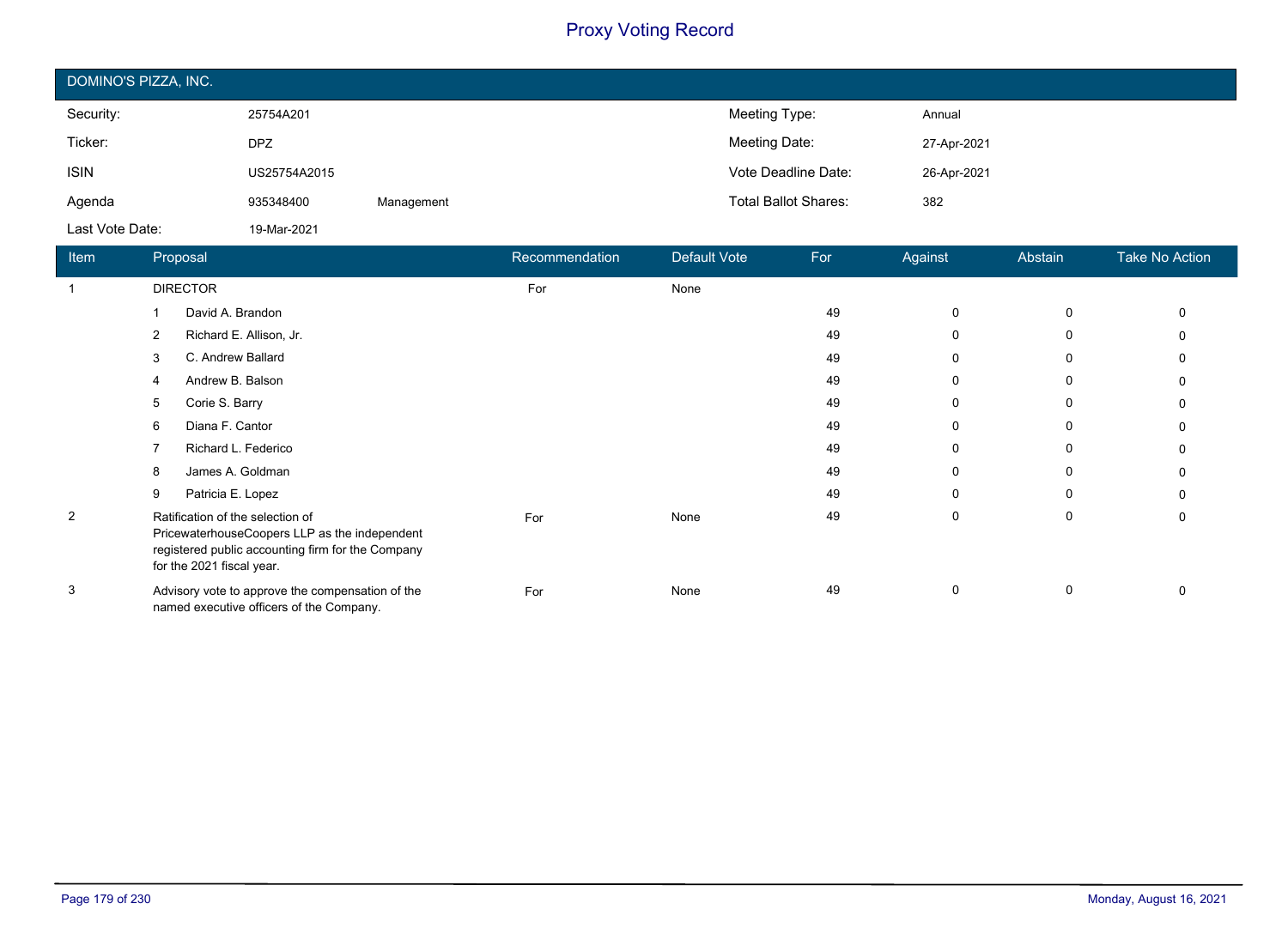| EQUITY LIFESTYLE PROPERTIES, INC. |              |            |                             |             |  |  |  |  |
|-----------------------------------|--------------|------------|-----------------------------|-------------|--|--|--|--|
| Security:                         | 29472R108    |            | Meeting Type:               | Annual      |  |  |  |  |
| Ticker:                           | <b>ELS</b>   |            | Meeting Date:               | 27-Apr-2021 |  |  |  |  |
| <b>ISIN</b>                       | US29472R1086 |            | Vote Deadline Date:         | 26-Apr-2021 |  |  |  |  |
| Agenda                            | 935348145    | Management | <b>Total Ballot Shares:</b> | 204         |  |  |  |  |
| Last Vote Date:                   | 19-Mar-2021  |            |                             |             |  |  |  |  |

| Item           |                | Proposal                                                                                                                          | Recommendation | Default Vote | For | Against     | Abstain     | <b>Take No Action</b> |
|----------------|----------------|-----------------------------------------------------------------------------------------------------------------------------------|----------------|--------------|-----|-------------|-------------|-----------------------|
| $\overline{1}$ |                | <b>DIRECTOR</b>                                                                                                                   | For            | None         |     |             |             |                       |
|                |                | Andrew Berkenfield                                                                                                                |                |              | 204 | $\mathbf 0$ | $\mathbf 0$ | 0                     |
|                | $\overline{2}$ | Derrick Burks                                                                                                                     |                |              | 204 | 0           | 0           | 0                     |
|                | 3              | Philip Calian                                                                                                                     |                |              | 204 | $\Omega$    | 0           | 0                     |
|                | 4              | David Contis                                                                                                                      |                |              | 204 | $\Omega$    | 0           | 0                     |
|                | 5              | Constance Freedman                                                                                                                |                |              | 204 | 0           | 0           |                       |
|                | 6              | Thomas Heneghan                                                                                                                   |                |              | 204 | $\Omega$    | 0           | 0                     |
|                |                | Marguerite Nader                                                                                                                  |                |              | 204 | 0           | 0           | 0                     |
|                | 8              | Scott Peppet                                                                                                                      |                |              | 204 | $\Omega$    | $\mathbf 0$ | 0                     |
|                | 9              | Sheli Rosenberg                                                                                                                   |                |              | 204 | $\Omega$    | 0           | 0                     |
|                | 10             | Samuel Zell                                                                                                                       |                |              | 204 | 0           | 0           |                       |
| 2              |                | Ratification of the selection of Ernst & Young LLP<br>as the Company's Independent Registered Public<br>Accounting Firm for 2021. | For            | None         | 204 | $\Omega$    | $\mathbf 0$ | 0                     |
| 3              |                | Approval on a non-binding, advisory basis of our<br>executive compensation as disclosed in the Proxy<br>Statement.                | For            | None         | 204 | $\Omega$    | 0           | 0                     |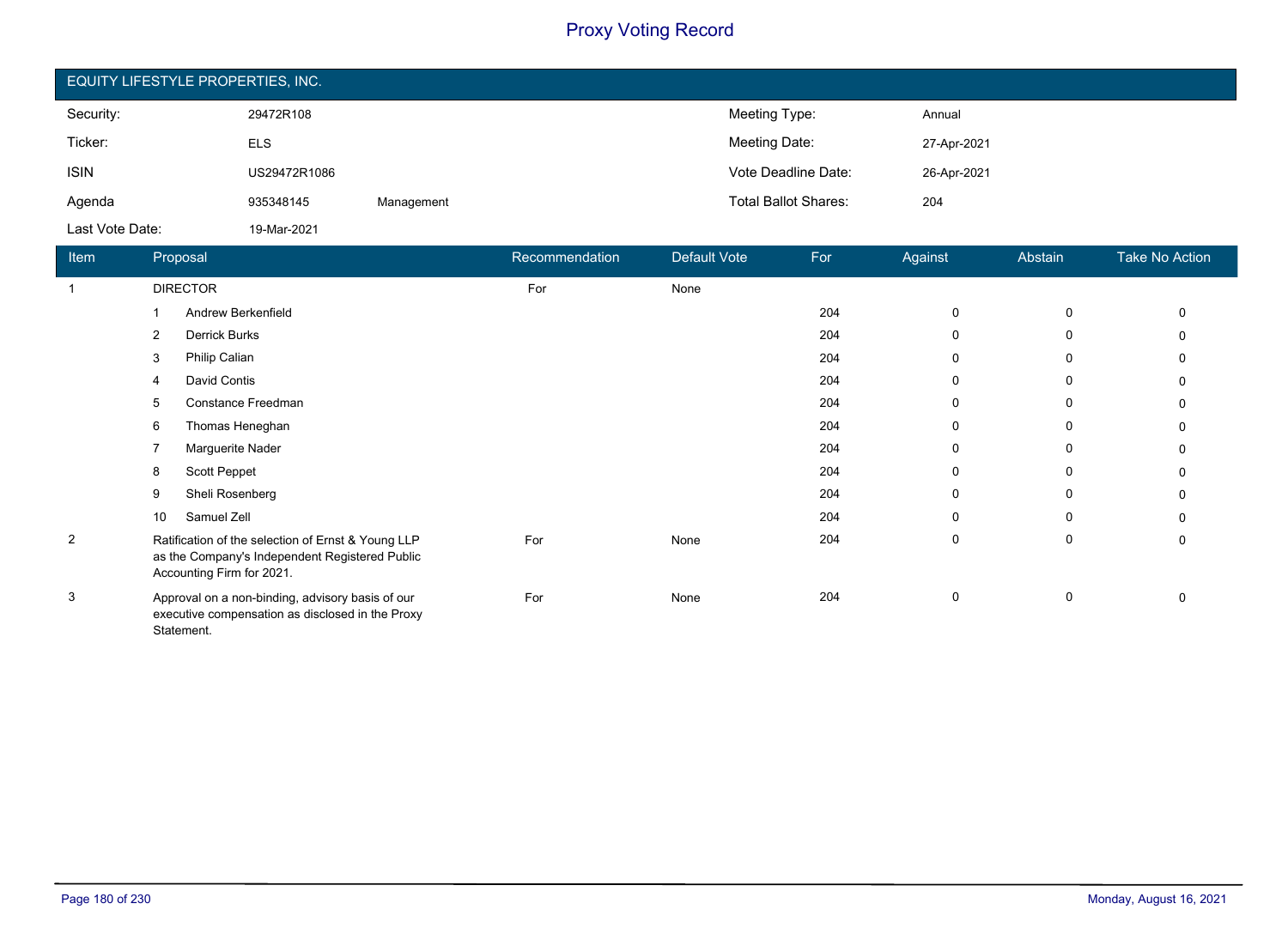| <b>EXELON CORPORATION</b> |              |            |                             |             |  |  |  |
|---------------------------|--------------|------------|-----------------------------|-------------|--|--|--|
| Security:                 | 30161N101    |            | Meeting Type:               | Annual      |  |  |  |
| Ticker:                   | <b>EXC</b>   |            | Meeting Date:               | 27-Apr-2021 |  |  |  |
| <b>ISIN</b>               | US30161N1019 |            | Vote Deadline Date:         | 26-Apr-2021 |  |  |  |
| Agenda                    | 935347597    | Management | <b>Total Ballot Shares:</b> | 19909       |  |  |  |
| Last Vote Date:           | 18-Mar-2021  |            |                             |             |  |  |  |

| Item           | Proposal                                                                                                                                                    | Recommendation | <b>Default Vote</b> | For  | Against     | Abstain     | <b>Take No Action</b> |
|----------------|-------------------------------------------------------------------------------------------------------------------------------------------------------------|----------------|---------------------|------|-------------|-------------|-----------------------|
| $\overline{1}$ | Election of Director: Anthony Anderson                                                                                                                      | For            | None                | 1397 | 0           | 0           | $\mathbf 0$           |
| $\overline{2}$ | Election of Director: Ann Berzin                                                                                                                            | For            | None                | 1397 | 0           | 0           | $\Omega$              |
| 3              | Election of Director: Laurie Brlas                                                                                                                          | For            | None                | 1397 | 0           | $\mathbf 0$ | $\Omega$              |
| 4              | Election of Director: Marjorie Rodgers Cheshire                                                                                                             | For            | None                | 1397 | 0           | $\mathbf 0$ | O                     |
| 5              | Election of Director: Christopher Crane                                                                                                                     | For            | None                | 1397 | 0           | 0           | $\Omega$              |
| 6              | Election of Director: Yves de Balmann                                                                                                                       | For            | None                | 1397 | 0           | 0           | $\Omega$              |
| 7              | Election of Director: Linda Jojo                                                                                                                            | For            | None                | 1397 | 0           | 0           | $\Omega$              |
| 8              | Election of Director: Paul Joskow                                                                                                                           | For            | None                | 1397 | 0           | 0           | $\Omega$              |
| 9              | Election of Director: Robert Lawless                                                                                                                        | For            | None                | 1397 | 0           | 0           | $\Omega$              |
| 10             | Election of Director: John Richardson                                                                                                                       | For            | None                | 1397 | $\mathbf 0$ | 0           | $\Omega$              |
| 11             | Election of Director: Mayo Shattuck III                                                                                                                     | For            | None                | 1397 | 0           | 0           | n                     |
| 12             | Election of Director: John Young                                                                                                                            | For            | None                | 1397 | 0           | 0           | n                     |
| 13             | Advisory approval of executive compensation.                                                                                                                | For            | None                | 1397 | 0           | 0           | $\Omega$              |
| 14             | Ratification of PricewaterhouseCoopers LLP as<br>Exelon's Independent Auditor for 2021.                                                                     | For            | None                | 1397 | 0           | 0           | O                     |
| 15             | A shareholder proposal requesting a report on the<br>impact of Exelon plans involving electric vehicles<br>and charging stations with regard to child labor | Against        | None                | 0    | 1397        | $\mathbf 0$ | $\Omega$              |

outside the United States.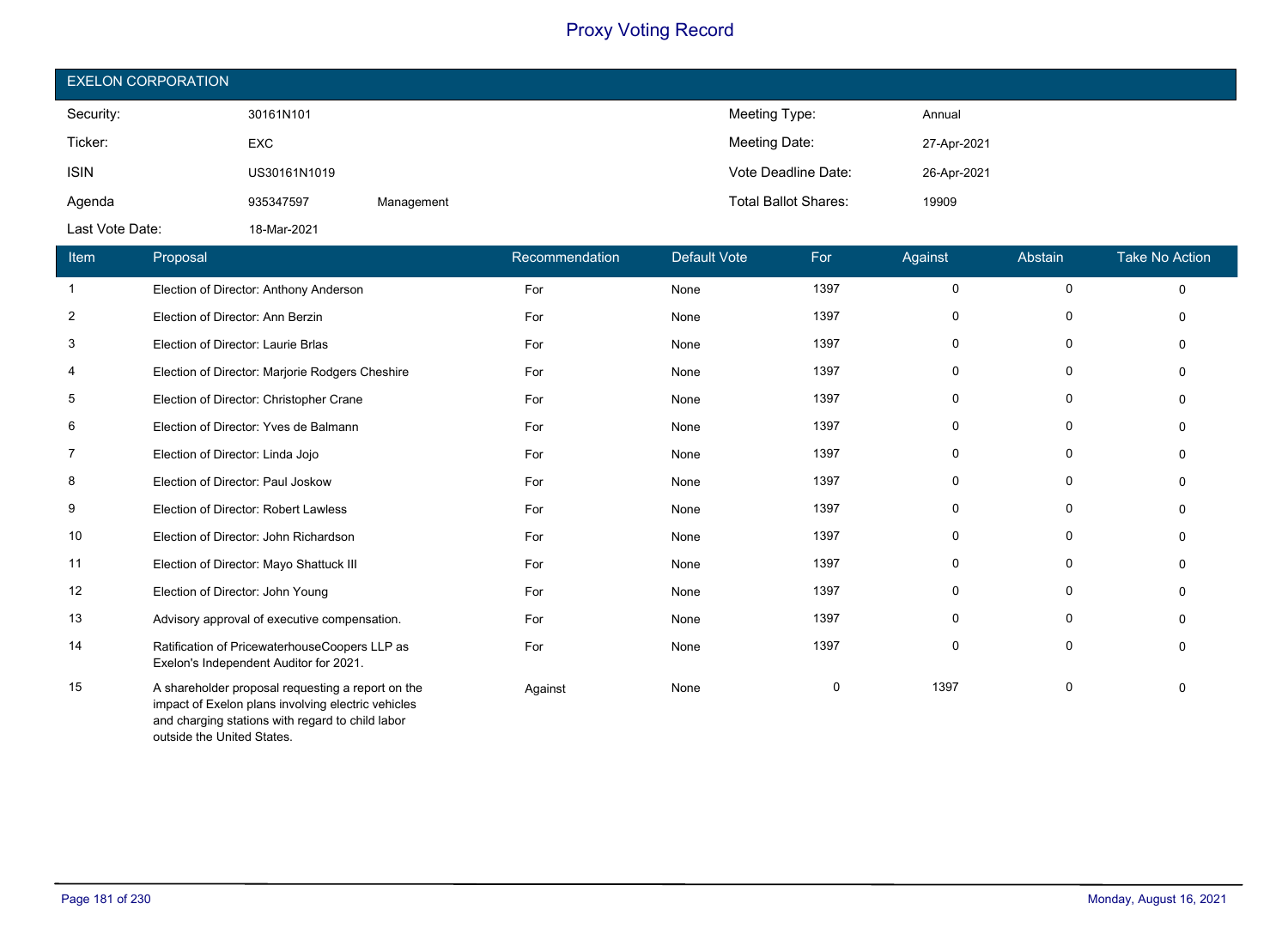| <b>FMC CORPORATION</b> |              |            |                             |             |  |  |  |  |
|------------------------|--------------|------------|-----------------------------|-------------|--|--|--|--|
| Security:              | 302491303    |            | Meeting Type:               | Annual      |  |  |  |  |
| Ticker:                | <b>FMC</b>   |            | Meeting Date:               | 27-Apr-2021 |  |  |  |  |
| <b>ISIN</b>            | US3024913036 |            | Vote Deadline Date:         | 26-Apr-2021 |  |  |  |  |
| Agenda                 | 935346999    | Management | <b>Total Ballot Shares:</b> | 159         |  |  |  |  |
| Last Vote Date:        | 13-Mar-2021  |            |                             |             |  |  |  |  |

| Item           | Proposal                                                                                               | Recommendation | <b>Default Vote</b> | For | Against  | Abstain     | <b>Take No Action</b> |
|----------------|--------------------------------------------------------------------------------------------------------|----------------|---------------------|-----|----------|-------------|-----------------------|
| $\overline{1}$ | Election of Director to serve for a one-year term<br>expiring in 2022: Pierre Brondeau                 | For            | None                | 159 | $\Omega$ | $\mathbf 0$ | $\mathbf 0$           |
| $\overline{2}$ | Election of Director to serve for a one-year term<br>expiring in 2022: Eduardo E. Cordeiro             | For            | None                | 159 | $\Omega$ | $\Omega$    | $\Omega$              |
| 3              | Election of Director to serve for a one-year term<br>expiring in 2022: Carol Anthony ("John") Davidson | For            | None                | 159 | $\Omega$ | $\Omega$    | $\Omega$              |
| 4              | Election of Director to serve for a one-year term<br>expiring in 2022: Mark Douglas                    | For            | None                | 159 | $\Omega$ | $\Omega$    | $\Omega$              |
| 5              | Election of Director to serve for a one-year term<br>expiring in 2022: C. Scott Greer                  | For            | None                | 159 | $\Omega$ | $\Omega$    | $\Omega$              |
| 6              | Election of Director to serve for a one-year term<br>expiring in 2022: K'Lynne Johnson                 | For            | None                | 159 | $\Omega$ | $\Omega$    | $\Omega$              |
| 7              | Election of Director to serve for a one-year term<br>expiring in 2022: Dirk A. Kempthorne              | For            | None                | 159 | $\Omega$ | $\Omega$    | $\Omega$              |
| 8              | Election of Director to serve for a one-year term<br>expiring in 2022: Paul J. Norris                  | For            | None                | 159 | 0        | $\Omega$    | $\Omega$              |
| 9              | Election of Director to serve for a one-year term<br>expiring in 2022: Margareth Øvrum                 | For            | None                | 159 | $\Omega$ | $\Omega$    | $\Omega$              |
| 10             | Election of Director to serve for a one-year term<br>expiring in 2022: Robert C. Pallash               | For            | None                | 159 | 0        | 0           | $\Omega$              |
| 11             | Election of Director to serve for a one-year term<br>expiring in 2022: Vincent R. Volpe, Jr.           | For            | None                | 159 | $\Omega$ | $\Omega$    | $\Omega$              |
| 12             | Ratification of the appointment of independent<br>registered public accounting firm.                   | For            | None                | 159 | $\Omega$ | $\Omega$    | $\Omega$              |
| 13             | Approval, by non-binding vote, of executive<br>compensation.                                           | For            | None                | 159 | $\Omega$ | $\Omega$    | $\Omega$              |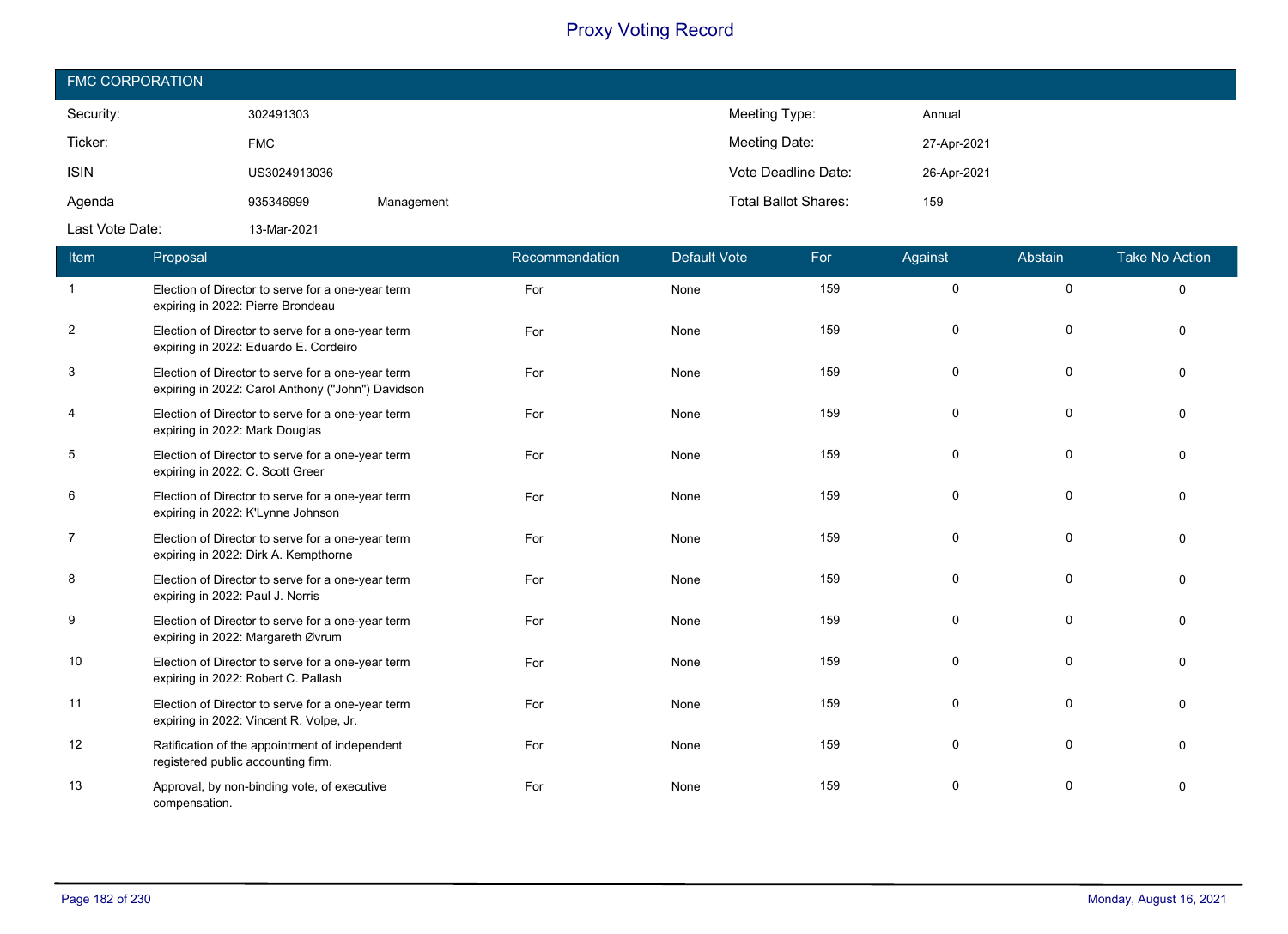| International Business Machines Corporation |              |            |                             |             |  |  |  |  |
|---------------------------------------------|--------------|------------|-----------------------------|-------------|--|--|--|--|
| Security:                                   | 459200101    |            | Meeting Type:               | Annual      |  |  |  |  |
| Ticker:                                     | <b>IBM</b>   |            | Meeting Date:               | 27-Apr-2021 |  |  |  |  |
| <b>ISIN</b>                                 | US4592001014 |            | Vote Deadline Date:         | 26-Apr-2021 |  |  |  |  |
| Agenda                                      | 935346949    | Management | <b>Total Ballot Shares:</b> | 4862        |  |  |  |  |
| Last Vote Date:                             | 11-Mar-2021  |            |                             |             |  |  |  |  |

| Item           | Proposal                                                                         | Recommendation | Default Vote | For  | Against     | Abstain     | <b>Take No Action</b> |
|----------------|----------------------------------------------------------------------------------|----------------|--------------|------|-------------|-------------|-----------------------|
| $\overline{1}$ | Election of Director for one year term: Thomas<br><b>Buberl</b>                  | For            | None         | 1335 | 0           | $\pmb{0}$   | $\mathbf 0$           |
| $\overline{2}$ | Election of Director for one year term: Michael L.<br>Eskew                      | For            | None         | 1335 | 0           | 0           | $\Omega$              |
| 3              | Election of Director for one year term: David N.<br>Farr                         | For            | None         | 1335 | 0           | 0           | $\Omega$              |
| 4              | Election of Director for one year term: Alex<br>Gorsky                           | For            | None         | 1335 | 0           | 0           | $\mathbf{0}$          |
| 5              | Election of Director for one year term: Michelle J.<br>Howard                    | For            | None         | 1335 | 0           | 0           | $\Omega$              |
| 6              | Election of Director for one year term: Arvind<br>Krishna                        | For            | None         | 1335 | 0           | 0           | $\Omega$              |
| $\overline{7}$ | Election of Director for one year term: Andrew N.<br>Liveris                     | For            | None         | 1335 | 0           | 0           | $\Omega$              |
| 8              | Election of Director for one year term: F. William<br>McNabb III                 | For            | None         | 1335 | 0           | 0           | $\mathbf 0$           |
| 9              | Election of Director for one year term: Martha E.<br>Pollack                     | For            | None         | 1335 | 0           | 0           | $\mathbf{0}$          |
| 10             | Election of Director for one year term: Joseph R.<br>Swedish                     | For            | None         | 1335 | $\mathbf 0$ | $\mathbf 0$ | $\Omega$              |
| 11             | Election of Director for one year term: Peter R.<br>Voser                        | For            | None         | 1335 | $\mathbf 0$ | $\mathbf 0$ | $\Omega$              |
| 12             | Election of Director for one year term: Frederick<br>H. Waddell                  | For            | None         | 1335 | 0           | 0           | $\Omega$              |
| 13             | Ratification of Appointment of Independent<br>Registered Public Accounting Firm. | For            | None         | 1335 | 0           | 0           | $\mathbf 0$           |
| 14             | Advisory Vote on Executive Compensation.                                         | For            | None         | 1335 | 0           | 0           | 0                     |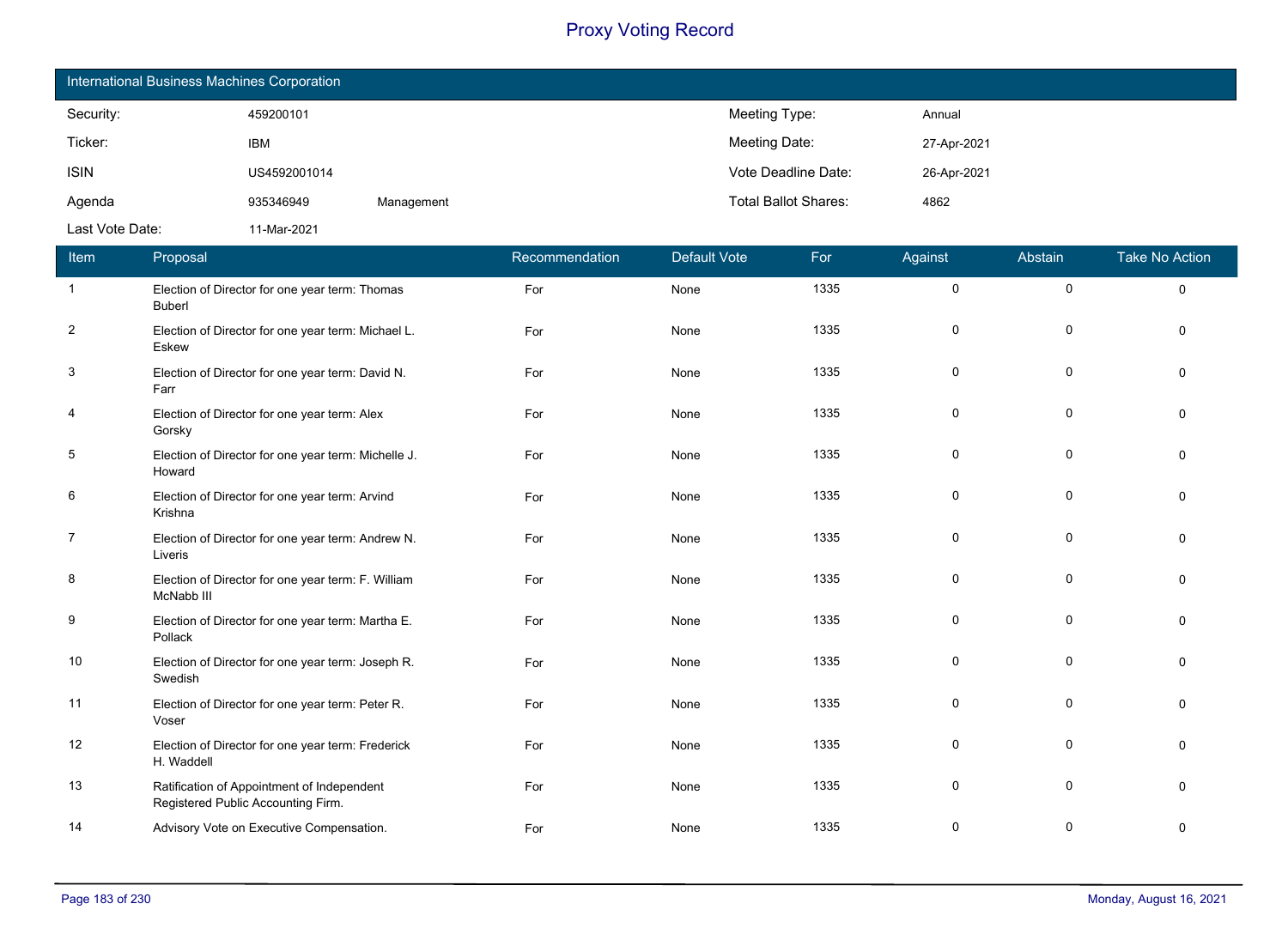| <b>Item</b> | Proposal                                                                                                                           | Recommendation | Default Vote | For | Against | Abstain | <b>Take No Action</b> |
|-------------|------------------------------------------------------------------------------------------------------------------------------------|----------------|--------------|-----|---------|---------|-----------------------|
| 15          | Stockholder Proposal to Have an Independent<br>Board Chairman.                                                                     | Against        | None         | 0   | 1335    |         | 0                     |
| 16          | Stockholder Proposal on the Right to Act by<br>Written Consent.                                                                    | Against        | None         | 0   | 1335    |         | $\mathbf 0$           |
| 17          | Stockholder Proposal Requesting the Company<br>Publish Annually a Report Assessing its Diversity,<br>Equity and Inclusion Efforts. | For            | None         | 0   | 1335    |         | 0                     |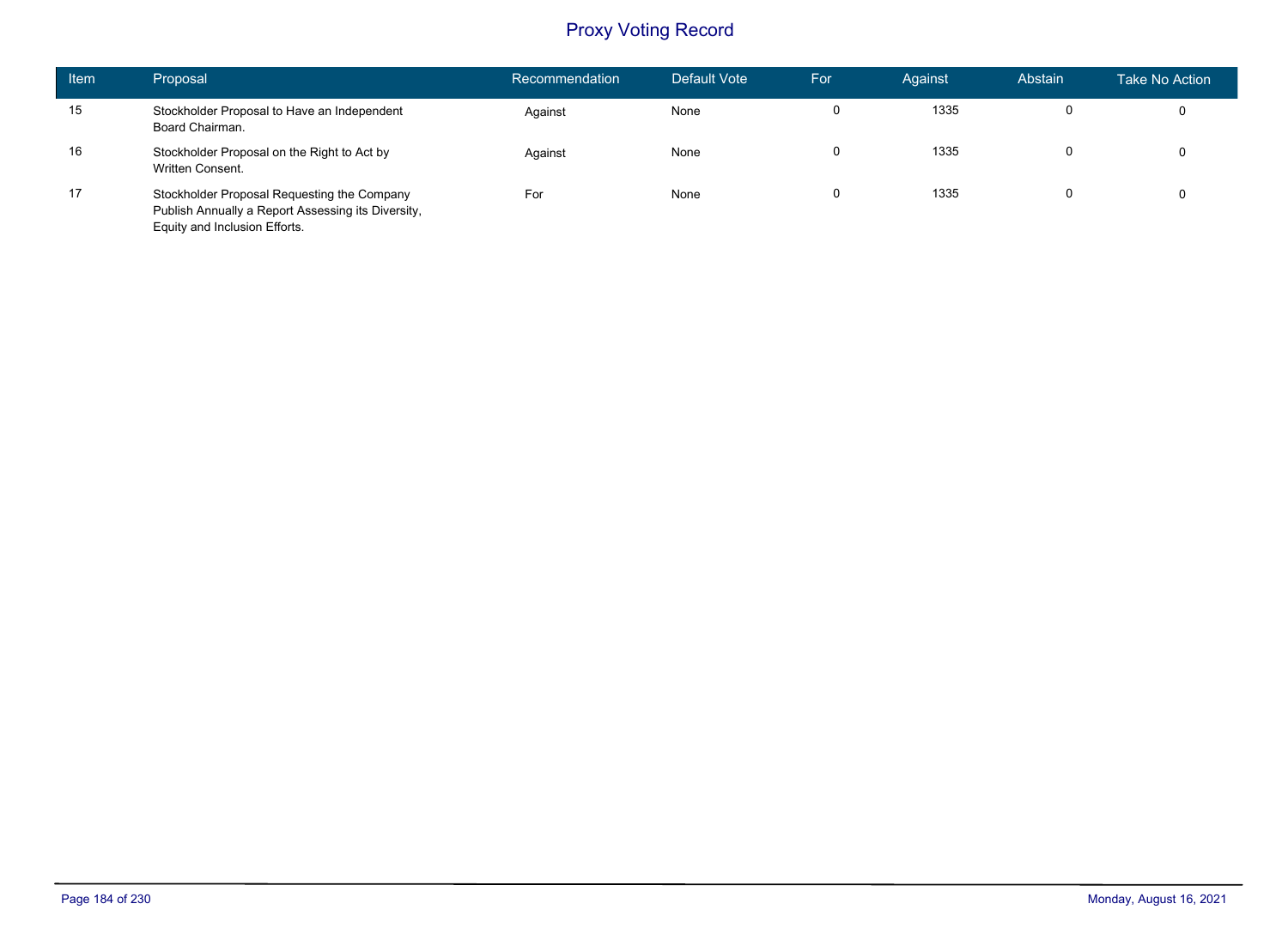| MSCI INC.       |              |            |                             |             |
|-----------------|--------------|------------|-----------------------------|-------------|
| Security:       | 55354G100    |            | Meeting Type:               | Annual      |
| Ticker:         | <b>MSCI</b>  |            | Meeting Date:               | 27-Apr-2021 |
| <b>ISIN</b>     | US55354G1004 |            | Vote Deadline Date:         | 26-Apr-2021 |
| Agenda          | 935348006    | Management | <b>Total Ballot Shares:</b> | 115         |
| Last Vote Date: | 18-Mar-2021  |            |                             |             |

| Item | Proposal                                                                                                  | Recommendation | Default Vote | For | Against      | Abstain | <b>Take No Action</b> |
|------|-----------------------------------------------------------------------------------------------------------|----------------|--------------|-----|--------------|---------|-----------------------|
|      | Election of Director: Henry A. Fernandez                                                                  | For            | None         | 115 | $\Omega$     | 0       | $\mathbf{0}$          |
| 2    | Election of Director: Robert G. Ashe                                                                      | For            | None         | 115 | 0            | 0       |                       |
| 3    | Election of Director: Wayne Edmunds                                                                       | For            | None         | 115 | $\mathbf{0}$ | 0       |                       |
| 4    | Election of Director: Catherine R. Kinney                                                                 | For            | None         | 115 | $\Omega$     | 0       |                       |
| 5    | Election of Director: Jacques P. Perold                                                                   | For            | None         | 115 | 0            | 0       |                       |
| 6    | Election of Director: Sandy C. Rattray                                                                    | For            | None         | 115 | $\mathbf{0}$ | 0       |                       |
| 7    | Election of Director: Linda H. Riefler                                                                    | For            | None         | 115 | $\Omega$     | 0       |                       |
| 8    | Election of Director: Marcus L. Smith                                                                     | For            | None         | 115 | 0            | 0       |                       |
| 9    | Election of Director: Paula Volent                                                                        | For            | None         | 115 | $\mathbf{0}$ | 0       |                       |
| 10   | To approve, by non-binding vote, our executive<br>compensation, as described in these proxy<br>materials. | For            | None         | 115 | $\Omega$     | 0       |                       |
| 11   | To ratify the appointment of<br>PricewaterhouseCoopers LLP as independent<br>auditor.                     | For            | None         | 115 | $\Omega$     | 0       |                       |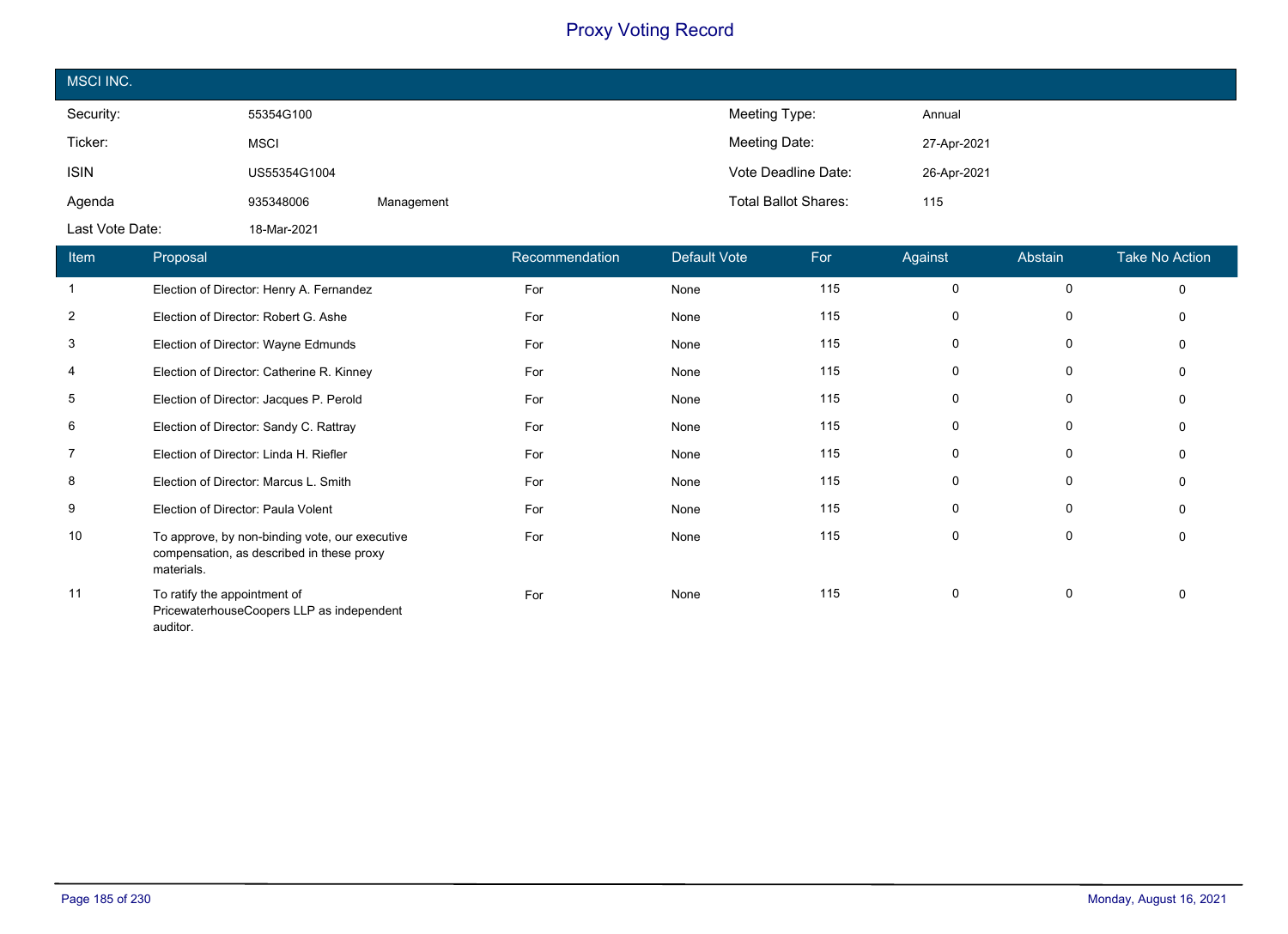| PACCAR INC      |              |            |                             |             |  |  |  |
|-----------------|--------------|------------|-----------------------------|-------------|--|--|--|
| Security:       | 693718108    |            | Meeting Type:               | Annual      |  |  |  |
| Ticker:         | <b>PCAR</b>  |            | Meeting Date:               | 27-Apr-2021 |  |  |  |
| <b>ISIN</b>     | US6937181088 |            | Vote Deadline Date:         | 26-Apr-2021 |  |  |  |
| Agenda          | 935351457    | Management | <b>Total Ballot Shares:</b> | 7061        |  |  |  |
| Last Vote Date: | 17-Mar-2021  |            |                             |             |  |  |  |

| Item           | Proposal                                                                                                   | Recommendation | Default Vote | For | Against  | Abstain  | <b>Take No Action</b> |
|----------------|------------------------------------------------------------------------------------------------------------|----------------|--------------|-----|----------|----------|-----------------------|
| $\mathbf{1}$   | Election of Director: Mark C. Pigott                                                                       | For            | None         | 488 | 0        | $\Omega$ | $\Omega$              |
| $\overline{2}$ | Election of Director: Dame Alison J. Carnwath                                                              | For            | None         | 488 |          | 0        |                       |
| 3              | Election of Director: Franklin L. Feder                                                                    | For            | None         | 488 |          | 0        |                       |
| 4              | Election of Director: R. Preston Feight                                                                    | For            | None         | 488 | $\Omega$ | $\Omega$ |                       |
| 5              | Election of Director: Beth E. Ford                                                                         | For            | None         | 488 |          | 0        |                       |
| 6              | Election of Director: Kirk S. Hachigian                                                                    | For            | None         | 488 | 0        | 0        |                       |
| $\overline{7}$ | Election of Director: Roderick C. McGeary                                                                  | For            | None         | 488 | 0        | $\Omega$ |                       |
| 8              | Election of Director: John M. Pigott                                                                       | For            | None         | 488 | 0        | 0        |                       |
| 9              | Election of Director: Ganesh Ramaswamy                                                                     | For            | None         | 488 | 0        | 0        |                       |
| 10             | Election of Director: Mark A. Schulz                                                                       | For            | None         | 488 | $\Omega$ | 0        |                       |
| 11             | Election of Director: Gregory M. E. Spierkel                                                               | For            | None         | 488 | $\Omega$ | 0        |                       |
| 12             | Stockholder proposal regarding supermajority<br>voting provisions if properly presented at the<br>meeting. | Against        | None         | 0   | 488      | 0        |                       |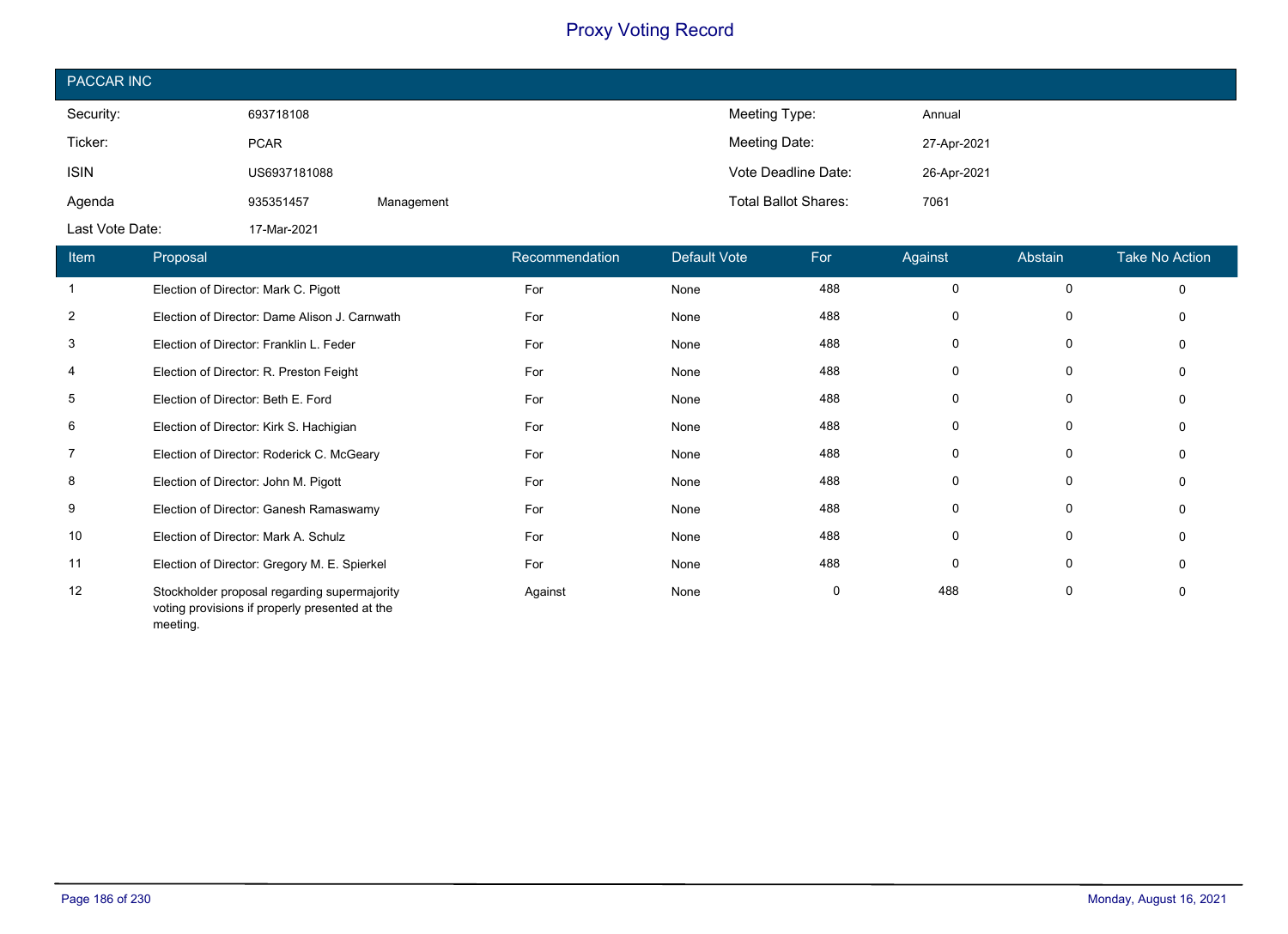| PERKINELMER, INC. |              |            |                             |             |  |  |  |
|-------------------|--------------|------------|-----------------------------|-------------|--|--|--|
| Security:         | 714046109    |            | Meeting Type:               | Annual      |  |  |  |
| Ticker:           | PKI          |            | Meeting Date:               | 27-Apr-2021 |  |  |  |
| <b>ISIN</b>       | US7140461093 |            | Vote Deadline Date:         | 26-Apr-2021 |  |  |  |
| Agenda            | 935345505    | Management | <b>Total Ballot Shares:</b> | 442         |  |  |  |
| Last Vote Date:   | 11-Mar-2021  |            |                             |             |  |  |  |

| <b>Item</b>    | Proposal                                                                                                                                           | Recommendation | <b>Default Vote</b> | For | Against  | Abstain     | <b>Take No Action</b> |
|----------------|----------------------------------------------------------------------------------------------------------------------------------------------------|----------------|---------------------|-----|----------|-------------|-----------------------|
| $\overline{1}$ | Election of Director for one year term: Peter<br>Barrett, PhD                                                                                      | For            | None                | 159 | 0        | $\mathbf 0$ | $\mathbf 0$           |
| $\overline{2}$ | Election of Director for one year term: Samuel R.<br>Chapin                                                                                        | For            | None                | 159 | 0        | 0           | $\mathbf 0$           |
| 3              | Election of Director for one year term: Sylvie<br>Grégoire, PharmD                                                                                 | For            | None                | 159 | $\Omega$ | 0           | $\Omega$              |
| $\overline{4}$ | Election of Director for one year term: Alexis P.<br>Michas                                                                                        | For            | None                | 159 | $\Omega$ | $\Omega$    | $\Omega$              |
| 5              | Election of Director for one year term: Prahlad R.<br>Singh, PhD                                                                                   | For            | None                | 159 | $\Omega$ | $\Omega$    | $\Omega$              |
| 6              | Election of Director for one year term: Michel<br>Vounatsos                                                                                        | For            | None                | 159 | $\Omega$ | $\Omega$    | $\Omega$              |
| $\overline{7}$ | Election of Director for one year term: Frank<br>Witney, PhD                                                                                       | For            | None                | 159 | $\Omega$ | 0           | $\mathbf 0$           |
| 8              | Election of Director for one year term: Pascale<br>Witz                                                                                            | For            | None                | 159 | $\Omega$ | $\Omega$    | $\Omega$              |
| 9              | To ratify the selection of Deloitte & Touche LLP as<br>PerkinElmer's independent registered public<br>accounting firm for the current fiscal year. | For            | None                | 159 | $\Omega$ | $\Omega$    | $\Omega$              |
| 10             | To approve, by non-binding advisory vote, our<br>executive compensation.                                                                           | For            | None                | 159 | $\Omega$ | 0           | $\Omega$              |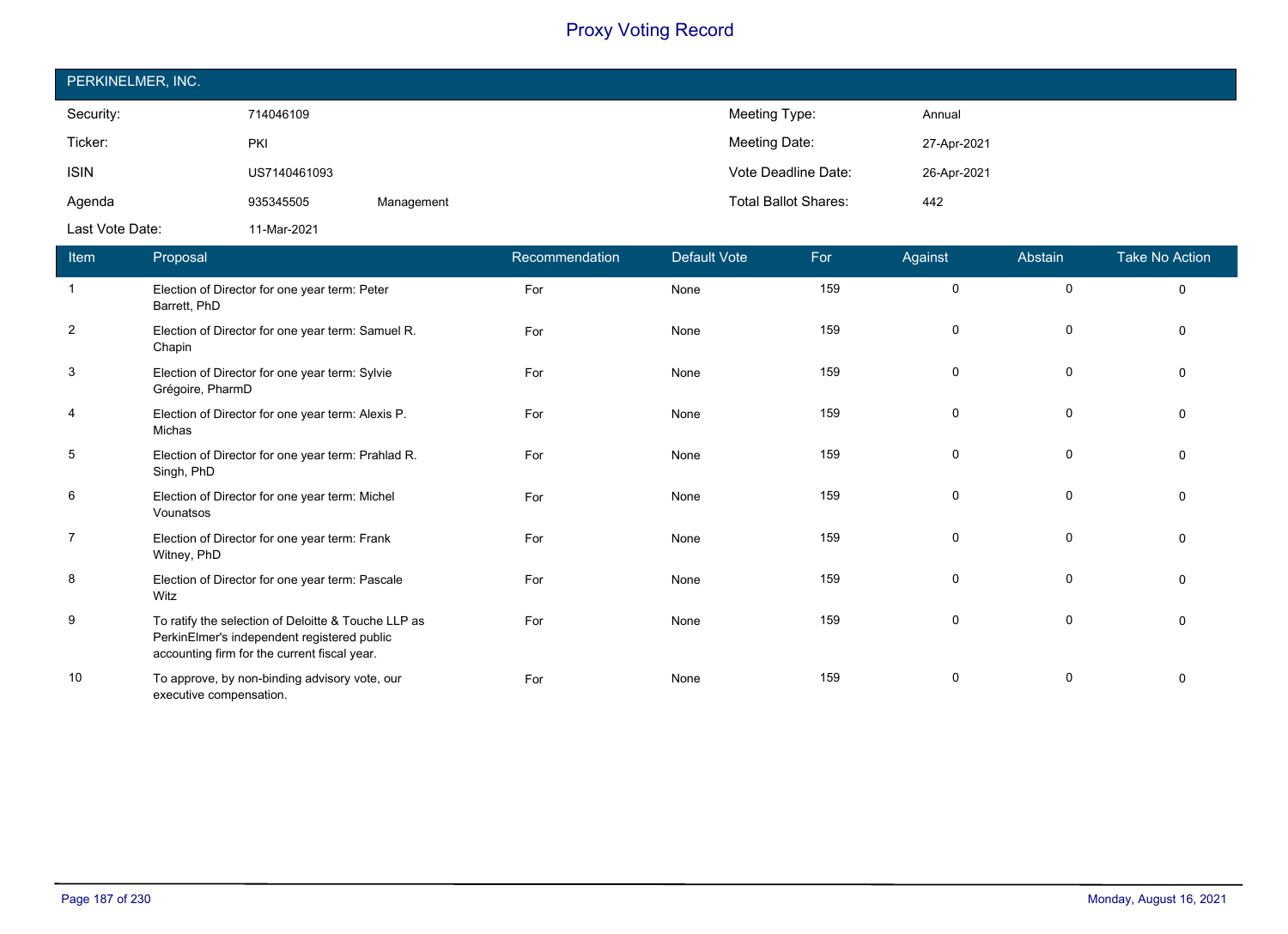| THE PNC FINANCIAL SERVICES GROUP, INC. |              |            |                             |             |  |  |  |
|----------------------------------------|--------------|------------|-----------------------------|-------------|--|--|--|
| Security:                              | 693475105    |            | Meeting Type:               | Annual      |  |  |  |
| Ticker:                                | <b>PNC</b>   |            | Meeting Date:               | 27-Apr-2021 |  |  |  |
| <b>ISIN</b>                            | US6934751057 |            | Vote Deadline Date:         | 26-Apr-2021 |  |  |  |
| Agenda                                 | 935343208    | Management | <b>Total Ballot Shares:</b> | 510         |  |  |  |
| Last Vote Date:                        | 17-Mar-2021  |            |                             |             |  |  |  |

| Item           | Proposal                                                                                                                                                | Recommendation | <b>Default Vote</b> | For      | Against      | Abstain     | <b>Take No Action</b> |
|----------------|---------------------------------------------------------------------------------------------------------------------------------------------------------|----------------|---------------------|----------|--------------|-------------|-----------------------|
| $\mathbf{1}$   | Election of Director: Joseph Alvarado                                                                                                                   | For            | None                | 510      | $\mathsf{O}$ | 0           | $\mathbf 0$           |
| $\overline{2}$ | Election of Director: Charles E. Bunch                                                                                                                  | For            | None                | 510      | $\mathbf 0$  | 0           | $\Omega$              |
| 3              | Election of Director: Debra A. Cafaro                                                                                                                   | For            | None                | 510      | 0            | 0           | $\Omega$              |
| 4              | Election of Director: Marjorie Rodgers Cheshire                                                                                                         | For            | None                | 510      | 0            | $\Omega$    | $\Omega$              |
| 5              | Election of Director: David L. Cohen                                                                                                                    | For            | None                | 510      | 0            | $\Omega$    | $\Omega$              |
| 6              | Election of Director: William S. Demchak                                                                                                                | For            | None                | 510      | 0            | 0           | $\Omega$              |
| 7              | Election of Director: Andrew T. Feldstein                                                                                                               | For            | None                | 510      | 0            | $\mathbf 0$ | $\mathbf{0}$          |
| 8              | Election of Director: Richard J. Harshman                                                                                                               | For            | None                | 510      | $\mathbf 0$  | 0           | $\mathbf{0}$          |
| 9              | Election of Director: Daniel R. Hesse                                                                                                                   | For            | None                | 510      | $\mathbf 0$  | 0           | $\mathbf{0}$          |
| 10             | Election of Director: Linda R. Medler                                                                                                                   | For            | None                | 510      | $\mathbf 0$  | $\mathbf 0$ | $\Omega$              |
| 11             | Election of Director: Martin Pfinsgraff                                                                                                                 | For            | None                | 510      | 0            | 0           | $\Omega$              |
| 12             | Election of Director: Toni Townes-Whitley                                                                                                               | For            | None                | 510      | $\mathbf 0$  | 0           | $\Omega$              |
| 13             | Election of Director: Michael J. Ward                                                                                                                   | For            | None                | 510      | $\mathbf 0$  | 0           | $\Omega$              |
| 14             | Ratification of the Audit Committee's selection of<br>PricewaterhouseCoopers LLP as PNC's<br>independent registered public accounting firm for<br>2021. | For            | None                | 510      | $\mathbf 0$  | 0           | $\Omega$              |
| 15             | Advisory vote to approve named executive officer<br>compensation.                                                                                       | For            | None                | 510      | 0            | $\mathbf 0$ | $\Omega$              |
| 16             | Shareholder proposal regarding report on risk<br>management and the nuclear weapons industry.                                                           | Against        | None                | $\Omega$ | 510          | 0           | $\Omega$              |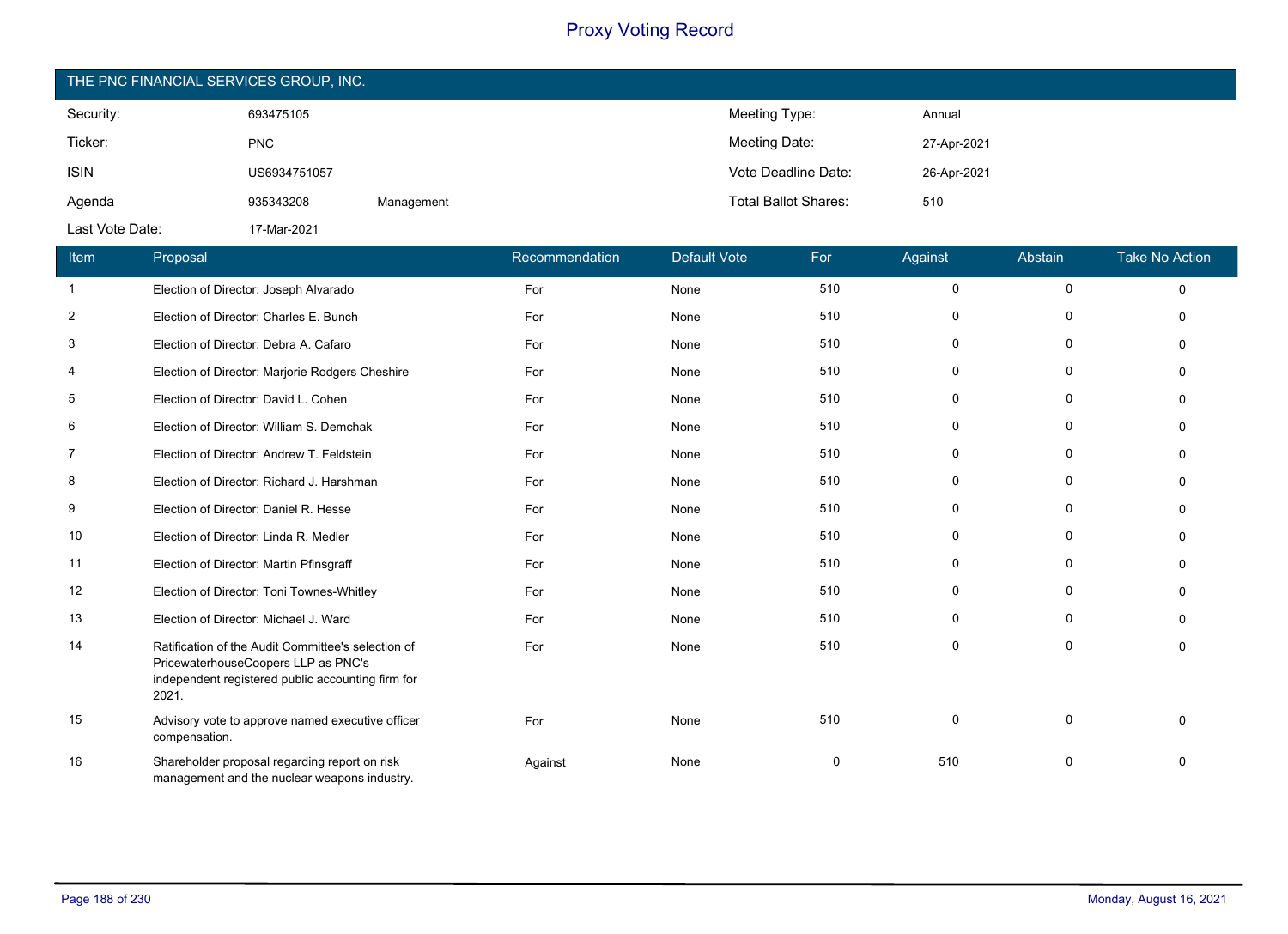| THE WILLIAMS COMPANIES, INC. |              |            |                             |             |  |  |  |
|------------------------------|--------------|------------|-----------------------------|-------------|--|--|--|
| Security:                    | 969457100    |            | Meeting Type:               | Annual      |  |  |  |
| Ticker:                      | <b>WMB</b>   |            | Meeting Date:               | 27-Apr-2021 |  |  |  |
| <b>ISIN</b>                  | US9694571004 |            | Vote Deadline Date:         | 26-Apr-2021 |  |  |  |
| Agenda                       | 935351572    | Management | <b>Total Ballot Shares:</b> | 1740        |  |  |  |
| Last Vote Date:              | 19-Mar-2021  |            |                             |             |  |  |  |

| Item           | Proposal                                                                           | Recommendation | <b>Default Vote</b> | For  | Against     | Abstain      | <b>Take No Action</b> |
|----------------|------------------------------------------------------------------------------------|----------------|---------------------|------|-------------|--------------|-----------------------|
| $\overline{1}$ | Election of Director: Alan S. Armstrong                                            | For            | None                | 1740 | $\mathbf 0$ | 0            | $\Omega$              |
| $\overline{2}$ | Election of Director: Stephen W. Bergstrom                                         | For            | None                | 1740 | 0           | 0            | ∩                     |
| 3              | Election of Director: Nancy K. Buese                                               | For            | None                | 1740 | 0           | 0            | O                     |
| 4              | Election of Director: Stephen I. Chazen                                            | For            | None                | 1740 | 0           | 0            |                       |
| 5              | Election of Director: Charles I. Cogut                                             | For            | None                | 1740 | $\Omega$    | 0            | n                     |
| 6              | Election of Director: Michael A. Creel                                             | For            | None                | 1740 | 0           | 0            |                       |
| 7              | Election of Director: Stacey H. Doré                                               | For            | None                | 1740 | $\Omega$    | 0            |                       |
| 8              | Election of Director: Vicki L. Fuller                                              | For            | None                | 1740 | 0           | 0            | $\Omega$              |
| 9              | Election of Director: Peter A. Ragauss                                             | For            | None                | 1740 | $\Omega$    | 0            | n                     |
| 10             | Election of Director: Rose M. Robeson                                              | For            | None                | 1740 | 0           | 0            | $\Omega$              |
| 11             | Election of Director: Scott D. Sheffield                                           | For            | None                | 1740 | $\Omega$    | $\mathbf{0}$ | $\Omega$              |
| 12             | Election of Director: Murray D. Smith                                              | For            | None                | 1740 | 0           | $\mathbf 0$  | $\Omega$              |
| 13             | Election of Director: William H. Spence                                            | For            | None                | 1740 | 0           | $\mathbf 0$  |                       |
| 14             | Approval, by nonbinding advisory vote, of the<br>Company's executive compensation. | For            | None                | 1740 | $\mathbf 0$ | $\mathbf 0$  | $\Omega$              |
| 15             | Ratification of Ernst & Young LLP as independent<br>auditors for 2021.             | For            | None                | 1740 | 0           | 0            | 0                     |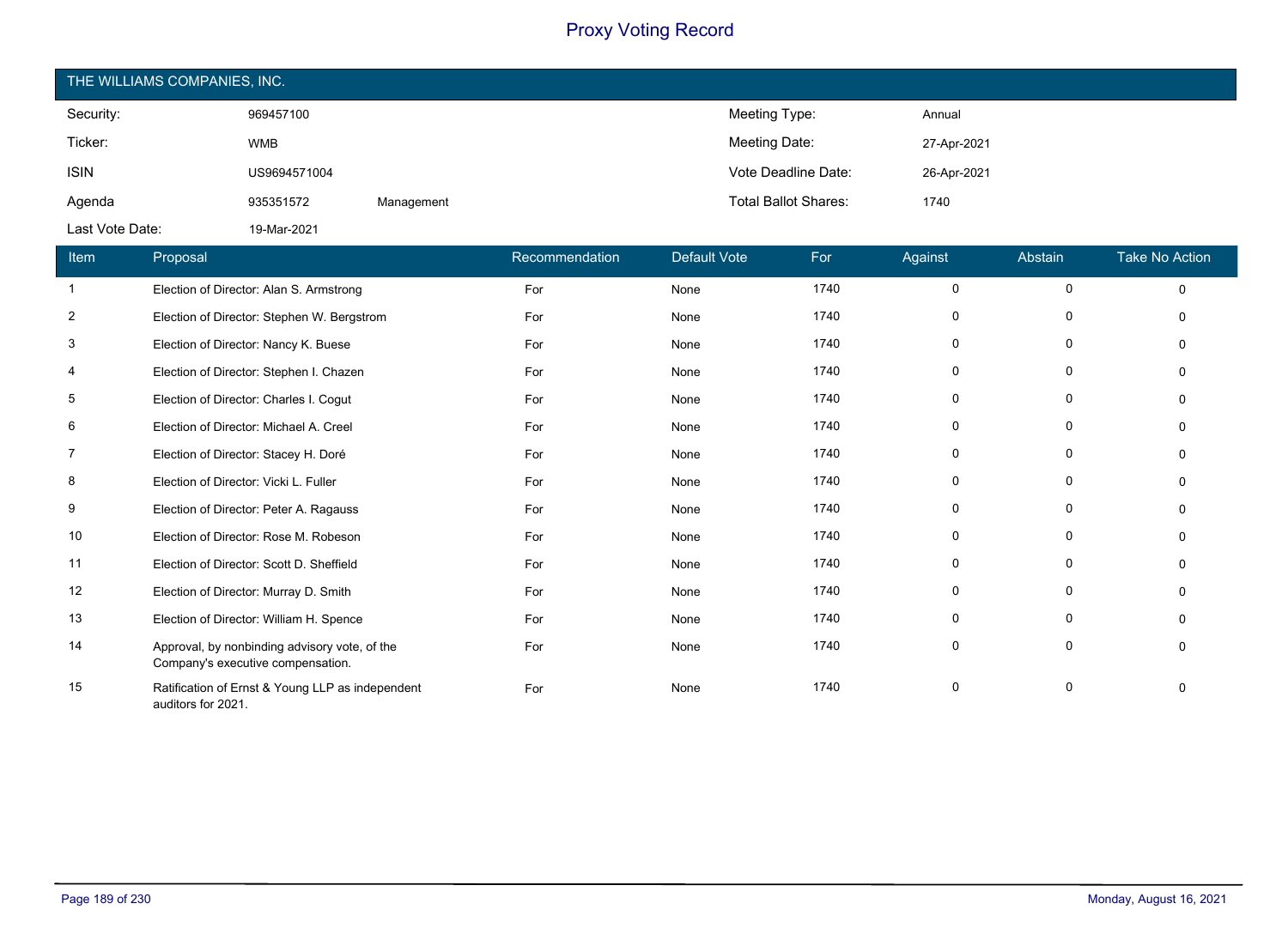| TRUIST FINANCIAL CORPORATION |              |            |                             |             |  |  |  |
|------------------------------|--------------|------------|-----------------------------|-------------|--|--|--|
| Security:                    | 89832Q109    |            | Meeting Type:               | Annual      |  |  |  |
| Ticker:                      | <b>TFC</b>   |            | Meeting Date:               | 27-Apr-2021 |  |  |  |
| <b>ISIN</b>                  | US89832Q1094 |            | Vote Deadline Date:         | 26-Apr-2021 |  |  |  |
| Agenda                       | 935345288    | Management | <b>Total Ballot Shares:</b> | 1736        |  |  |  |
| Last Vote Date:              | 16-Mar-2021  |            |                             |             |  |  |  |

| <b>Item</b>    | Proposal                                                                                                                       | Recommendation | Default Vote | For  | Against  | Abstain     | <b>Take No Action</b> |
|----------------|--------------------------------------------------------------------------------------------------------------------------------|----------------|--------------|------|----------|-------------|-----------------------|
| $\overline{1}$ | Election of Director for a one-year term expiring at<br>the 2022 Annual Meeting of Shareholders:<br>Jennifer S. Banner         | For            | None         | 1736 | $\Omega$ | $\mathbf 0$ | $\Omega$              |
| $\overline{2}$ | Election of Director for a one-year term expiring at<br>the 2022 Annual Meeting of Shareholders: K.<br>David Boyer, Jr.        | For            | None         | 1736 | $\Omega$ | $\Omega$    | $\Omega$              |
| 3              | Election of Director for a one-year term expiring at<br>the 2022 Annual Meeting of Shareholders: Agnes<br><b>Bundy Scanlan</b> | For            | None         | 1736 | 0        | $\mathbf 0$ | $\Omega$              |
| 4              | Election of Director for a one-year term expiring at<br>the 2022 Annual Meeting of Shareholders: Anna<br>R. Cablik             | For            | None         | 1736 | 0        | $\mathbf 0$ | $\Omega$              |
| $\sqrt{5}$     | Election of Director for a one-year term expiring at<br>the 2022 Annual Meeting of Shareholders: Dallas<br>S. Clement          | For            | None         | 1736 | 0        | 0           | $\Omega$              |
| 6              | Election of Director for a one-year term expiring at<br>the 2022 Annual Meeting of Shareholders: Paul<br>D. Donahue            | For            | None         | 1736 | 0        | $\mathbf 0$ | $\Omega$              |
| $\overline{7}$ | Election of Director for a one-year term expiring at<br>the 2022 Annual Meeting of Shareholders: Paul<br>R. Garcia             | For            | None         | 1736 | 0        | $\mathbf 0$ | $\Omega$              |
| 8              | Election of Director for a one-year term expiring at<br>the 2022 Annual Meeting of Shareholders: Patrick<br>C. Graney III      | For            | None         | 1736 | 0        | $\mathbf 0$ | $\Omega$              |
| 9              | Election of Director for a one-year term expiring at<br>the 2022 Annual Meeting of Shareholders: Linnie<br>M. Haynesworth      | For            | None         | 1736 | 0        | 0           | $\Omega$              |
| 10             | Election of Director for a one-year term expiring at<br>the 2022 Annual Meeting of Shareholders: Kelly<br>S. King              | For            | None         | 1736 | 0        | 0           | 0                     |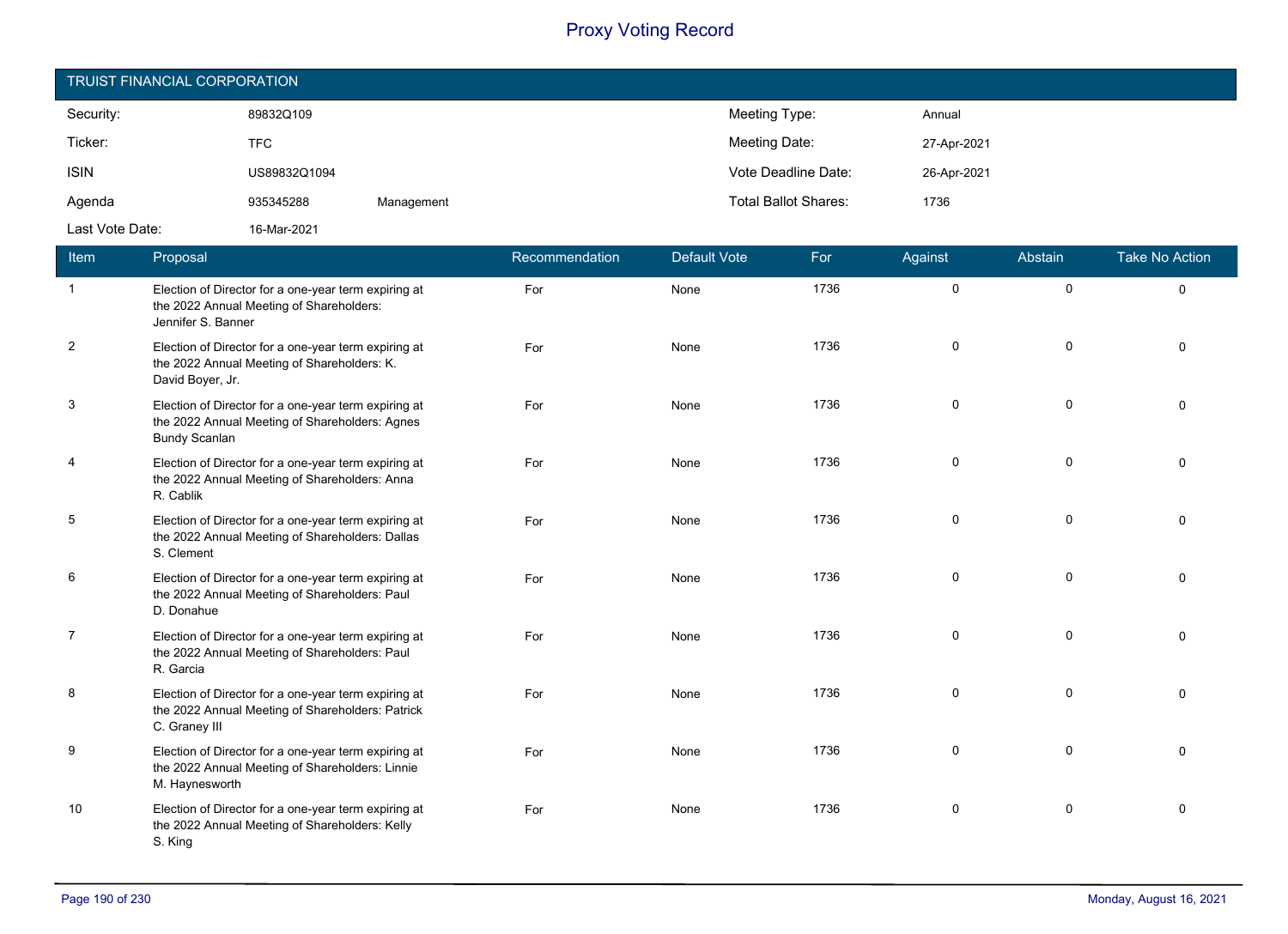| Item | Proposal                                                                                                                                   | Recommendation | <b>Default Vote</b> | For  | Against     | Abstain      | <b>Take No Action</b> |
|------|--------------------------------------------------------------------------------------------------------------------------------------------|----------------|---------------------|------|-------------|--------------|-----------------------|
| 11   | Election of Director for a one-year term expiring at<br>the 2022 Annual Meeting of Shareholders: Easter<br>A. Maynard                      | For            | None                | 1736 | $\pmb{0}$   | $\mathsf{O}$ | 0                     |
| 12   | Election of Director for a one-year term expiring at<br>the 2022 Annual Meeting of Shareholders: Donna<br>S. Morea                         | For            | None                | 1736 | $\mathbf 0$ | $\mathbf 0$  | $\Omega$              |
| 13   | Election of Director for a one-year term expiring at<br>the 2022 Annual Meeting of Shareholders:<br>Charles A. Patton                      | For            | None                | 1736 | 0           | $\pmb{0}$    | $\Omega$              |
| 14   | Election of Director for a one-year term expiring at<br>the 2022 Annual Meeting of Shareholders: Nido<br>R. Qubein                         | For            | None                | 1736 | $\mathbf 0$ | $\pmb{0}$    | $\Omega$              |
| 15   | Election of Director for a one-year term expiring at<br>the 2022 Annual Meeting of Shareholders: David<br>M. Ratcliffe                     | For            | None                | 1736 | 0           | $\mathbf 0$  | $\Omega$              |
| 16   | Election of Director for a one-year term expiring at<br>the 2022 Annual Meeting of Shareholders: William<br>H. Rogers, Jr.                 | For            | None                | 1736 | 0           | 0            | $\Omega$              |
| 17   | Election of Director for a one-year term expiring at<br>the 2022 Annual Meeting of Shareholders: Frank<br>P. Scruggs, Jr.                  | For            | None                | 1736 | $\mathsf 0$ | $\pmb{0}$    | $\Omega$              |
| 18   | Election of Director for a one-year term expiring at<br>the 2022 Annual Meeting of Shareholders:<br><b>Christine Sears</b>                 | For            | None                | 1736 | 0           | 0            | $\Omega$              |
| 19   | Election of Director for a one-year term expiring at<br>the 2022 Annual Meeting of Shareholders:<br>Thomas E. Skains                       | For            | None                | 1736 | 0           | $\mathbf 0$  | $\Omega$              |
| 20   | Election of Director for a one-year term expiring at<br>the 2022 Annual Meeting of Shareholders: Bruce<br>L. Tanner                        | For            | None                | 1736 | 0           | $\pmb{0}$    | $\Omega$              |
| 21   | Election of Director for a one-year term expiring at<br>the 2022 Annual Meeting of Shareholders:<br>Thomas N. Thompson                     | For            | None                | 1736 | 0           | 0            | $\Omega$              |
| 22   | Election of Director for a one-year term expiring at<br>the 2022 Annual Meeting of Shareholders: Steven<br>C. Voorhees                     | For            | None                | 1736 | 0           | $\mathbf 0$  | $\Omega$              |
| 23   | Ratification of the appointment of<br>PricewaterhouseCoopers LLP as Truist's<br>independent registered public accounting firm for<br>2021. | For            | None                | 1736 | $\mathbf 0$ | $\pmb{0}$    | $\Omega$              |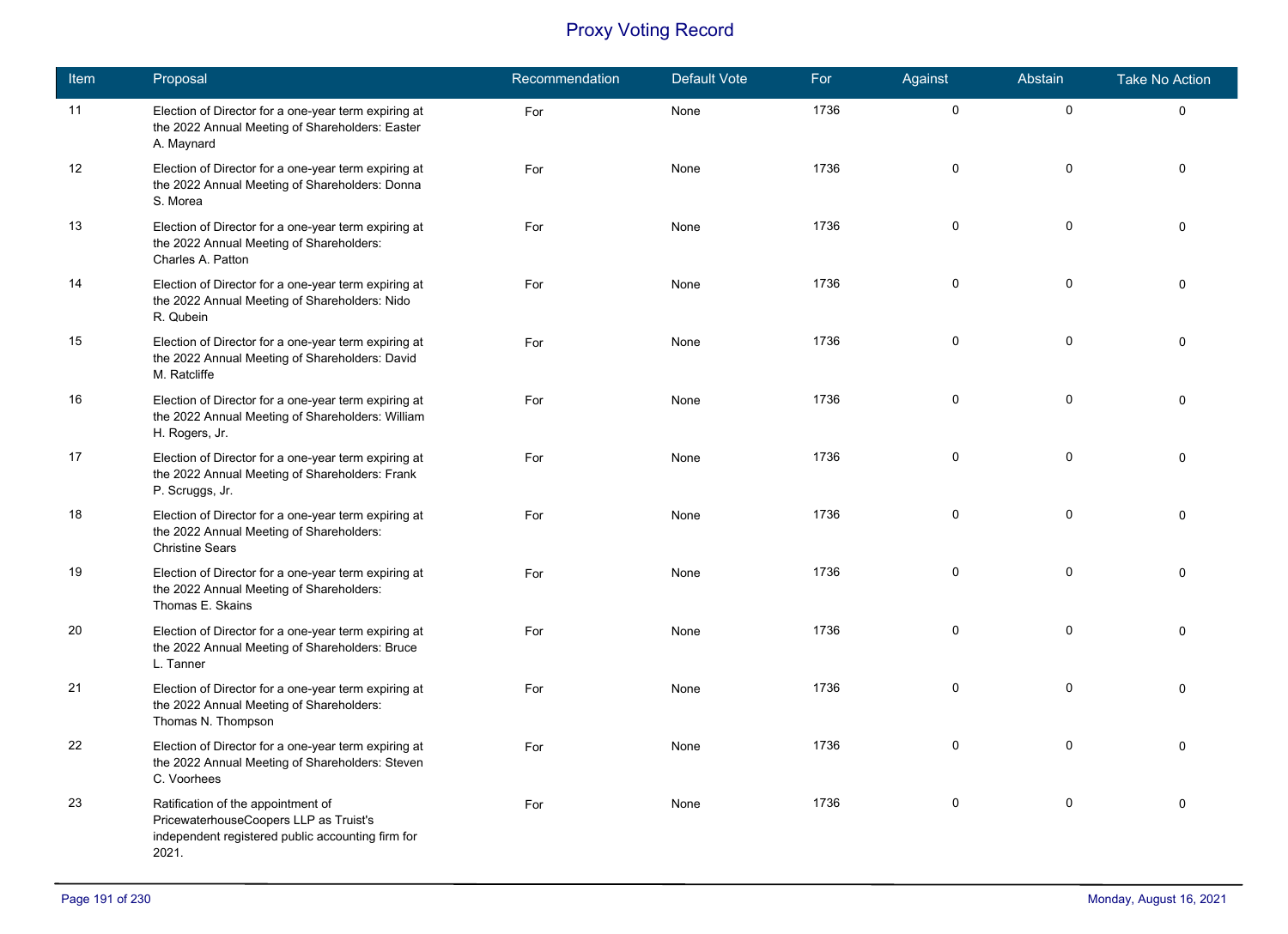| Item | Proposal                                                             | Recommendation | Default Vote | For  | Against | Abstain | <b>Take No Action</b> |
|------|----------------------------------------------------------------------|----------------|--------------|------|---------|---------|-----------------------|
| 24   | Advisory vote to approve Truist's executive<br>compensation program. | For            | None         | 1736 |         |         |                       |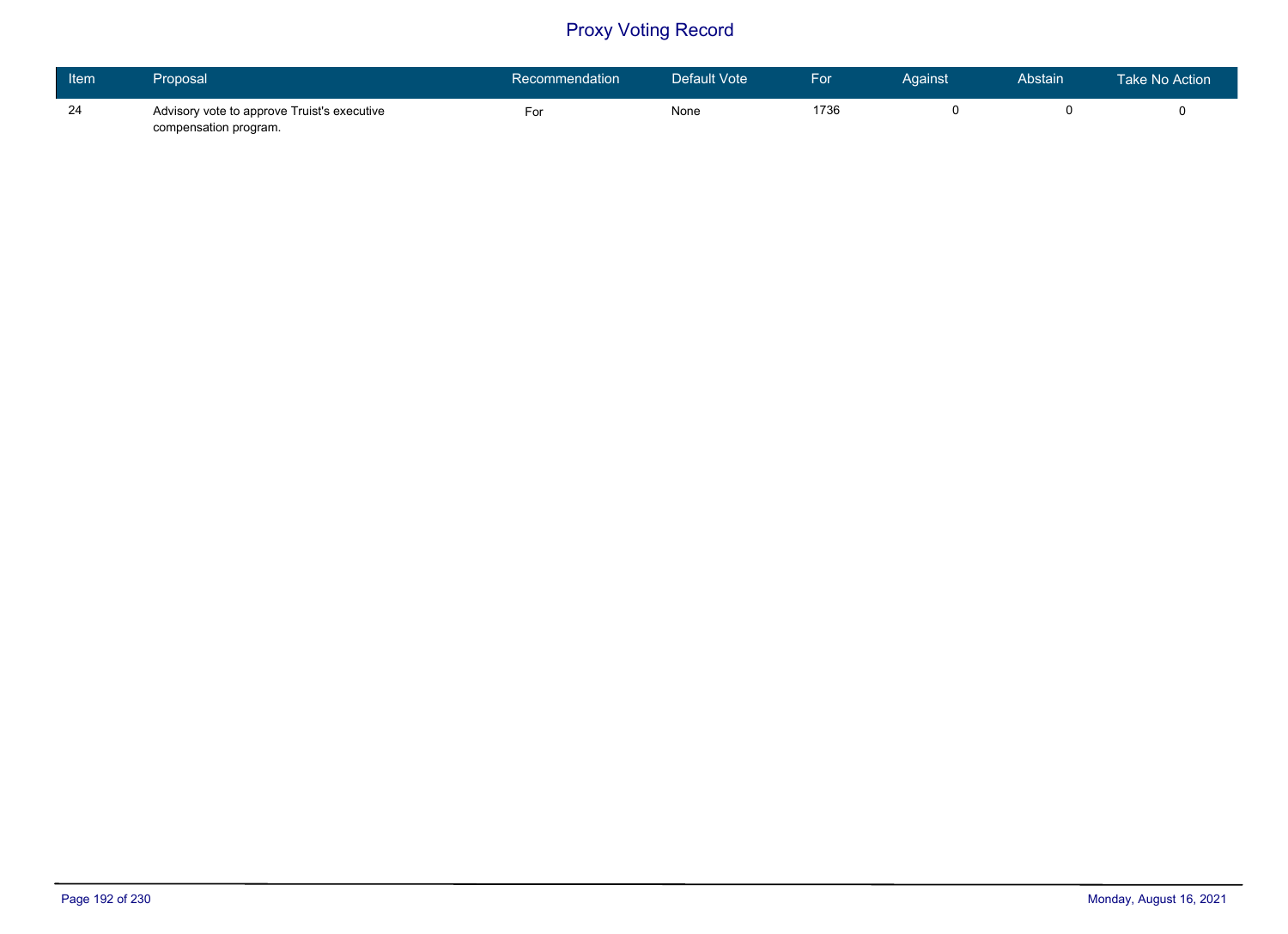| <b>WELLS FARGO &amp; COMPANY</b> |              |            |                             |             |  |  |  |
|----------------------------------|--------------|------------|-----------------------------|-------------|--|--|--|
| Security:                        | 949746101    |            | Meeting Type:               | Annual      |  |  |  |
| Ticker:                          | <b>WFC</b>   |            | Meeting Date:               | 27-Apr-2021 |  |  |  |
| <b>ISIN</b>                      | US9497461015 |            | Vote Deadline Date:         | 26-Apr-2021 |  |  |  |
| Agenda                           | 935349363    | Management | <b>Total Ballot Shares:</b> | 22692       |  |  |  |
| Last Vote Date:                  | 17-Mar-2021  |            |                             |             |  |  |  |

| Item           | Proposal                                                                                                                   | Recommendation | <b>Default Vote</b> | For  | Against  | Abstain      | <b>Take No Action</b> |
|----------------|----------------------------------------------------------------------------------------------------------------------------|----------------|---------------------|------|----------|--------------|-----------------------|
| $\mathbf{1}$   | Election of Director: Steven D. Black                                                                                      | For            | None                | 6012 | 0        | 0            | $\Omega$              |
| $\overline{2}$ | Election of Director: Mark A. Chancy                                                                                       | For            | None                | 6012 | $\Omega$ | $\mathbf{0}$ |                       |
| 3              | Election of Director: Celeste A. Clark                                                                                     | For            | None                | 6012 | $\Omega$ | $\mathbf{0}$ | $\Omega$              |
| 4              | Election of Director: Theodore F. Craver, Jr.                                                                              | For            | None                | 6012 | 0        | 0            | $\Omega$              |
| 5              | Election of Director: Wayne M. Hewett                                                                                      | For            | None                | 6012 | 0        | $\mathbf{0}$ | $\Omega$              |
| 6              | Election of Director: Maria R. Morris                                                                                      | For            | None                | 6012 | $\Omega$ | 0            |                       |
| 7              | Election of Director: Charles H. Noski                                                                                     | For            | None                | 6012 | $\Omega$ | 0            | ∩                     |
| 8              | Election of Director: Richard B. Payne, Jr.                                                                                | For            | None                | 6012 | 0        | $\mathbf{0}$ | ŋ                     |
| 9              | Election of Director: Juan A. Pujadas                                                                                      | For            | None                | 6012 | $\Omega$ | 0            |                       |
| 10             | Election of Director: Ronald L. Sargent                                                                                    | For            | None                | 6012 | $\Omega$ | 0            | $\Omega$              |
| 11             | Election of Director: Charles W. Scharf                                                                                    | For            | None                | 6012 | 0        | 0            | $\Omega$              |
| 12             | Election of Director: Suzanne M. Vautrinot                                                                                 | For            | None                | 6012 | $\Omega$ | $\Omega$     |                       |
| 13             | Advisory resolution to approve executive<br>compensation.                                                                  | For            | None                | 6012 | $\Omega$ | $\mathbf{0}$ | $\Omega$              |
| 14             | Ratification of the appointment of KPMG LLP as<br>the Company's independent registered public<br>accounting firm for 2021. | For            | None                | 6012 | $\Omega$ | $\Omega$     |                       |
| 15             | Shareholder Proposal - Make Shareholder Proxy<br>Access More Accessible.                                                   | Against        | None                | 0    | 6012     | $\mathbf 0$  |                       |
| 16             | Shareholder Proposal - Amend Certificate of<br>Incorporation to Become a Delaware Public<br>Benefit Corporation.           | Against        | None                | 0    | 6012     | $\Omega$     | $\Omega$              |
| 17             | Shareholder Proposal - Report on Incentive-<br>Based Compensation and Risks of Material<br>Losses.                         | Against        | None                | 0    | 6012     | 0            | $\Omega$              |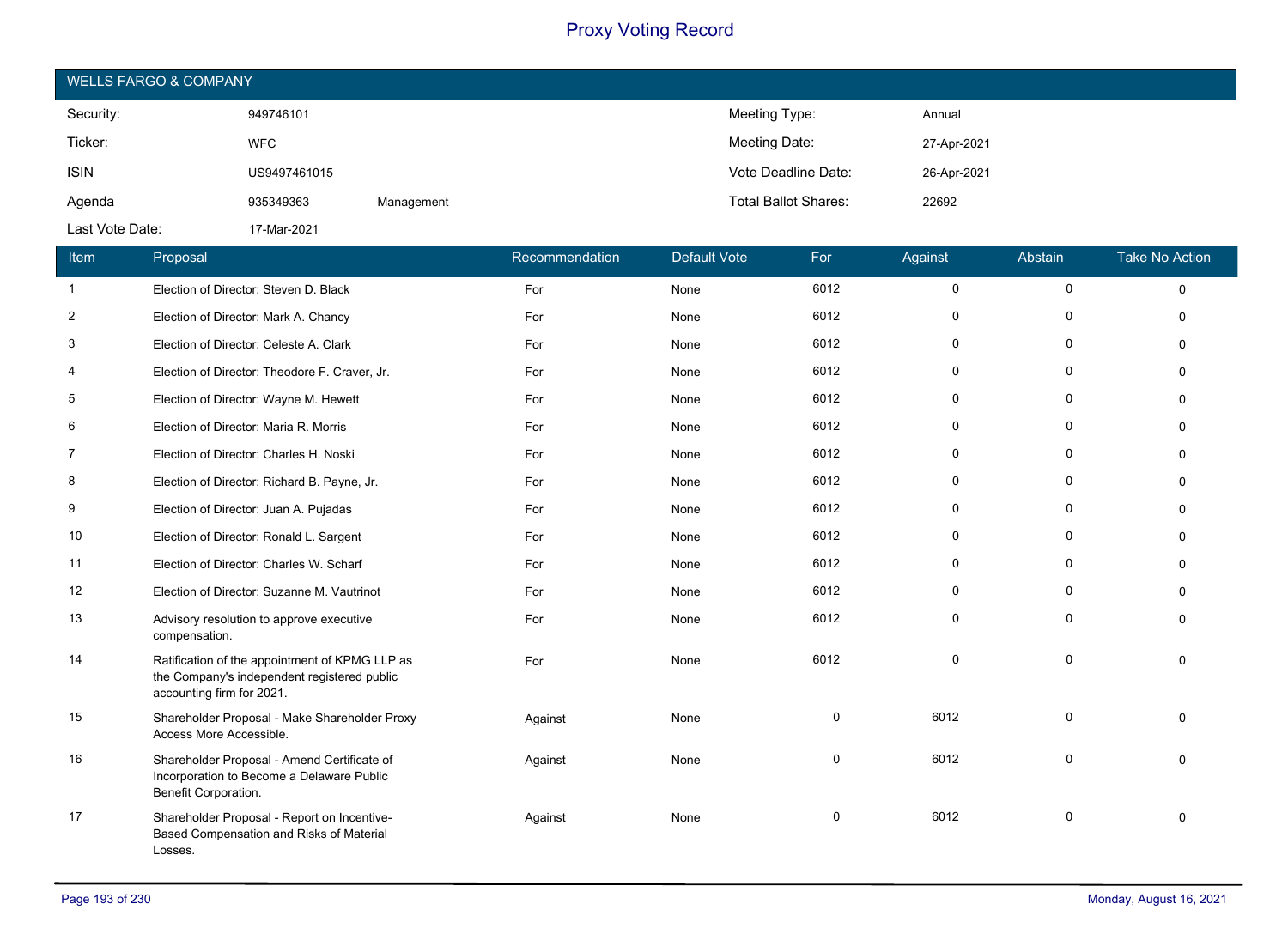| ltem <sup>1</sup> | Proposal                                                 | Recommendation | Default Vote | <b>For</b> | Against | Abstain | Take No Action |
|-------------------|----------------------------------------------------------|----------------|--------------|------------|---------|---------|----------------|
| 18                | Shareholder Proposal - Conduct a Racial Equity<br>Audit. | Against        | None         |            | 6012    |         |                |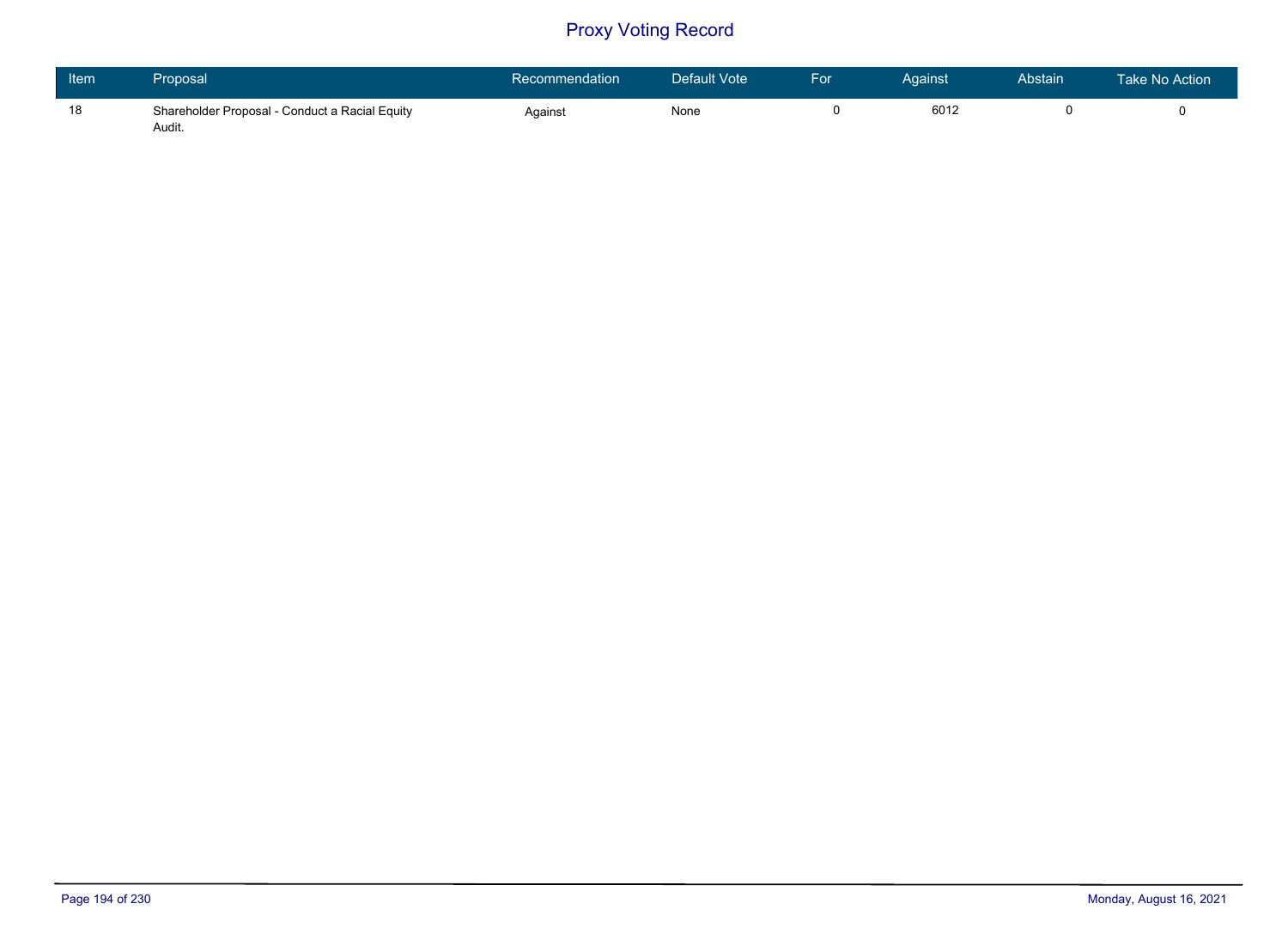| AMERIPRISE FINANCIAL, INC. |              |            |                             |             |  |  |  |
|----------------------------|--------------|------------|-----------------------------|-------------|--|--|--|
| Security:                  | 03076C106    |            | Meeting Type:               | Annual      |  |  |  |
| Ticker:                    | <b>AMP</b>   |            | Meeting Date:               | 28-Apr-2021 |  |  |  |
| <b>ISIN</b>                | US03076C1062 |            | Vote Deadline Date:         | 27-Apr-2021 |  |  |  |
| Agenda                     | 935353728    | Management | <b>Total Ballot Shares:</b> | 1042        |  |  |  |
| Last Vote Date:            | 20-Mar-2021  |            |                             |             |  |  |  |

| Item           | Proposal                                                                                                                                         | Recommendation | Default Vote | For | Against      | Abstain  | <b>Take No Action</b> |
|----------------|--------------------------------------------------------------------------------------------------------------------------------------------------|----------------|--------------|-----|--------------|----------|-----------------------|
| -1             | Election of Director: James M. Cracchiolo                                                                                                        | For            | None         | 169 | 0            | 0        |                       |
| $\overline{2}$ | Election of Director: Dianne Neal Blixt                                                                                                          | For            | None         | 169 | O            | 0        |                       |
| 3              | Election of Director: Amy DiGeso                                                                                                                 | For            | None         | 169 |              | 0        |                       |
| 4              | Election of Director: Lon R. Greenberg                                                                                                           | For            | None         | 169 |              |          |                       |
| 5              | Election of Director: Jeffrey Noddle                                                                                                             | For            | None         | 169 |              |          |                       |
| 6              | Election of Director: Robert F. Sharpe, Jr.                                                                                                      | For            | None         | 169 | O            | 0        |                       |
| $\overline{7}$ | Election of Director: Brian T. Shea                                                                                                              | For            | None         | 169 | <sup>0</sup> | 0        |                       |
| 8              | Election of Director: W. Edward Walter III                                                                                                       | For            | None         | 169 | 0            | 0        |                       |
| 9              | Election of Director: Christopher J. Williams                                                                                                    | For            | None         | 169 | 0            | 0        |                       |
| 10             | To approve the compensation of the named<br>executive officers by a nonbinding advisory vote.                                                    | For            | None         | 169 | 0            | $\Omega$ |                       |
| 11             | To ratify the Audit Committee's selection of<br>PricewaterhouseCoopers LLP as the Company's<br>independent registered public accounting firm for | For            | None         | 169 |              | 0        |                       |

2021.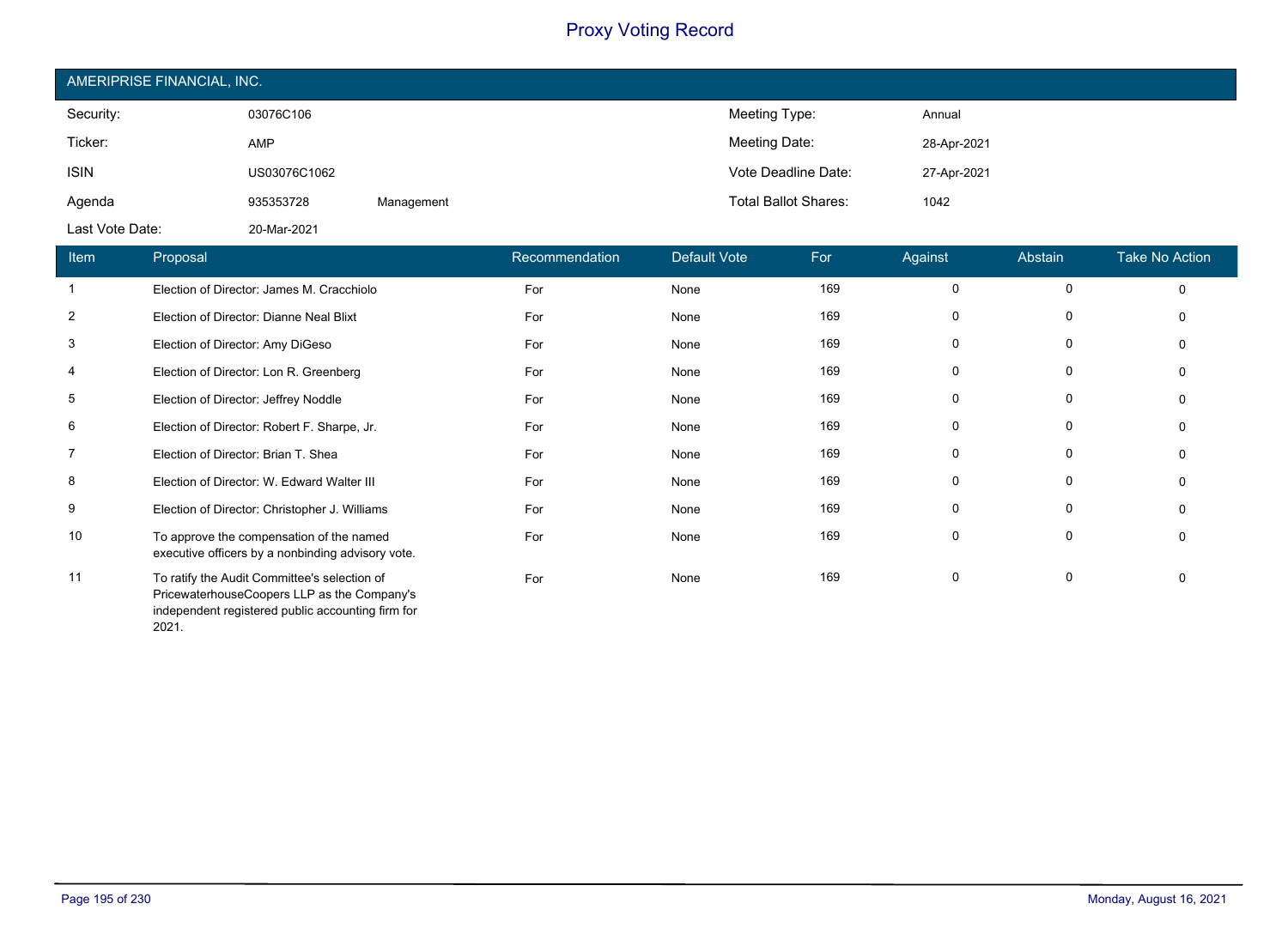| <b>BALL CORPORATION</b> |              |            |                             |             |  |  |  |
|-------------------------|--------------|------------|-----------------------------|-------------|--|--|--|
| Security:               | 058498106    |            | Meeting Type:               | Annual      |  |  |  |
| Ticker:                 | BLL          |            | Meeting Date:               | 28-Apr-2021 |  |  |  |
| <b>ISIN</b>             | US0584981064 |            | Vote Deadline Date:         | 27-Apr-2021 |  |  |  |
| Agenda                  | 935351445    | Management | <b>Total Ballot Shares:</b> | 466         |  |  |  |
| Last Vote Date:         | 16-Mar-2021  |            |                             |             |  |  |  |

| <b>Item</b>    | Proposal                                                                                                                                            | Recommendation | Default Vote | For | Against     | Abstain | <b>Take No Action</b> |
|----------------|-----------------------------------------------------------------------------------------------------------------------------------------------------|----------------|--------------|-----|-------------|---------|-----------------------|
|                | <b>DIRECTOR</b>                                                                                                                                     | For            | None         |     |             |         |                       |
|                | John A. Bryant                                                                                                                                      |                |              | 466 | 0           | 0       | 0                     |
|                | Michael J. Cave<br>2                                                                                                                                |                |              | 466 | 0           | 0       | 0                     |
|                | Daniel W. Fisher<br>3                                                                                                                               |                |              | 466 | 0           | 0       | 0                     |
|                | Pedro H. Mariani<br>4                                                                                                                               |                |              | 466 | $\mathbf 0$ | 0       | 0                     |
| $\overline{2}$ | To ratify the appointment of<br>PricewaterhouseCoopers LLP as the independent<br>registered public accounting firm for the<br>Corporation for 2021. | For            | None         | 466 | 0           | 0       | 0                     |
| 3              | To approve, by non-binding vote, the<br>compensation paid to the named executive<br>officers.                                                       | For            | None         | 466 | 0           | 0       |                       |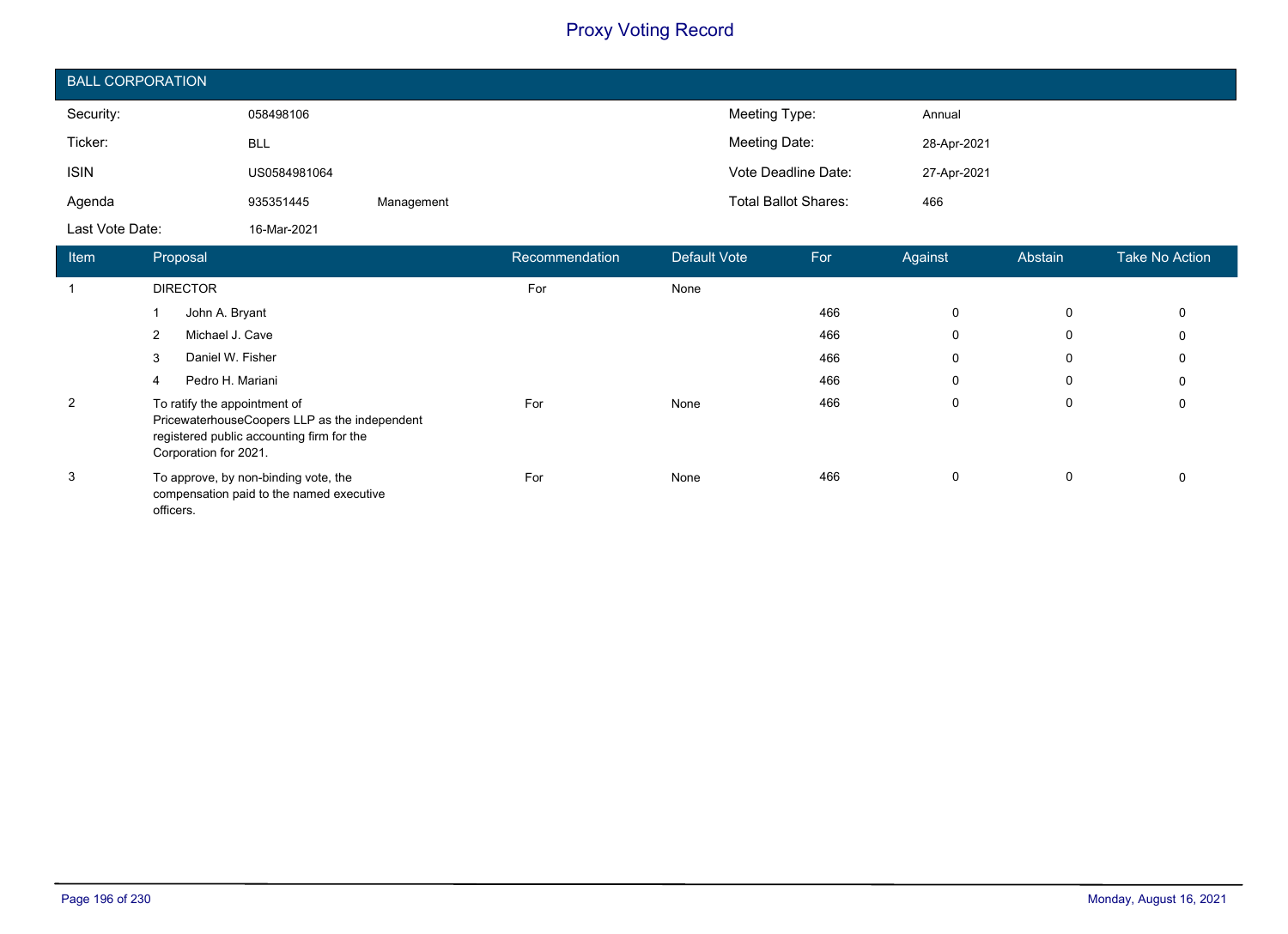| DUKE REALTY CORPORATION |              |            |                             |             |  |  |  |
|-------------------------|--------------|------------|-----------------------------|-------------|--|--|--|
| Security:               | 264411505    |            | Meeting Type:               | Annual      |  |  |  |
| Ticker:                 | <b>DRE</b>   |            | Meeting Date:               | 28-Apr-2021 |  |  |  |
| <b>ISIN</b>             | US2644115055 |            | Vote Deadline Date:         | 26-Apr-2021 |  |  |  |
| Agenda                  | 935339095    | Management | <b>Total Ballot Shares:</b> | 481         |  |  |  |
| Last Vote Date:         | 11-Mar-2021  |            |                             |             |  |  |  |

| Item           | Proposal                                                                                                          | Recommendation | <b>Default Vote</b> | For | Against     | Abstain     | <b>Take No Action</b> |
|----------------|-------------------------------------------------------------------------------------------------------------------|----------------|---------------------|-----|-------------|-------------|-----------------------|
| $\mathbf{1}$   | Election of Director to serve for a one-year term<br>ending at the 2022 Annual Meeting: John P. Case              | For            | None                | 481 | $\mathbf 0$ | $\mathbf 0$ | $\Omega$              |
| $\overline{c}$ | Election of Director to serve for a one-year term<br>ending at the 2022 Annual Meeting: James B.<br>Connor        | For            | None                | 481 | $\Omega$    | $\Omega$    | $\Omega$              |
| 3              | Election of Director to serve for a one-year term<br>ending at the 2022 Annual Meeting: Tamara D.<br>Fischer      | For            | None                | 481 | $\Omega$    | $\mathbf 0$ |                       |
| $\overline{4}$ | Election of Director to serve for a one-year term<br>ending at the 2022 Annual Meeting: Norman K.<br>Jenkins      | For            | None                | 481 | $\Omega$    | $\mathbf 0$ |                       |
| 5              | Election of Director to serve for a one-year term<br>ending at the 2022 Annual Meeting: Kelly T.<br>Killingsworth | For            | None                | 481 | $\mathbf 0$ | $\mathbf 0$ | $\Omega$              |
| 6              | Election of Director to serve for a one-year term<br>ending at the 2022 Annual Meeting: Melanie R.<br>Sabelhaus   | For            | None                | 481 | $\Omega$    | $\mathbf 0$ |                       |
| $\overline{7}$ | Election of Director to serve for a one-year term<br>ending at the 2022 Annual Meeting: Peter M.<br>Scott, III    | For            | None                | 481 | $\Omega$    | $\mathbf 0$ | $\Omega$              |
| 8              | Election of Director to serve for a one-year term<br>ending at the 2022 Annual Meeting: David P.<br>Stockert      | For            | None                | 481 | 0           | $\mathbf 0$ | $\Omega$              |
| 9              | Election of Director to serve for a one-year term<br>ending at the 2022 Annual Meeting: Chris T.<br>Sultemeier    | For            | None                | 481 | $\Omega$    | $\Omega$    |                       |
| 10             | Election of Director to serve for a one-year term<br>ending at the 2022 Annual Meeting: Michael E.<br>Szymanczyk  | For            | None                | 481 | $\Omega$    | 0           | $\Omega$              |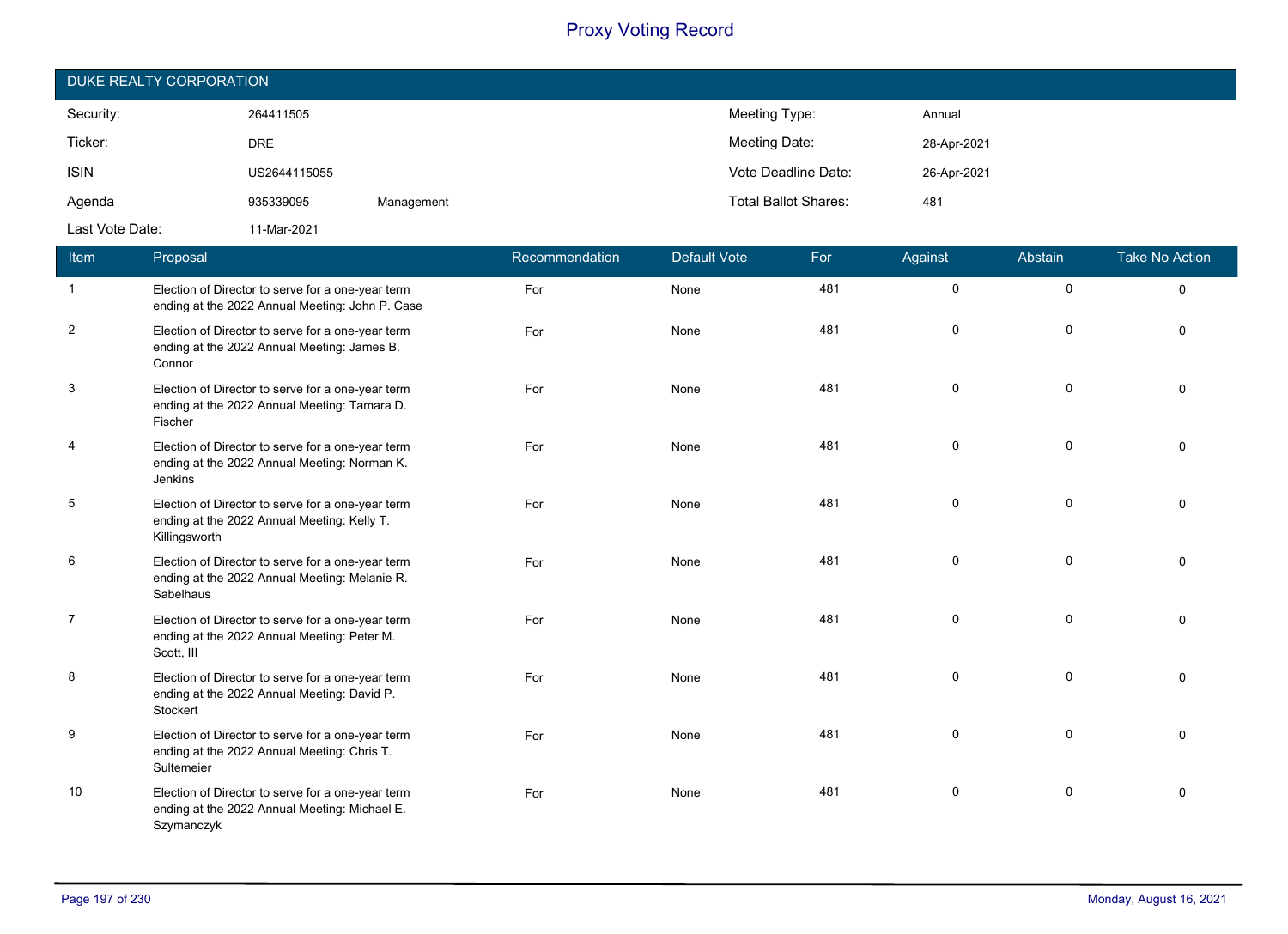| <b>Item</b> | Proposal                                                                                                                                      | Recommendation | Default Vote | For | Against | Abstain     | <b>Take No Action</b> |
|-------------|-----------------------------------------------------------------------------------------------------------------------------------------------|----------------|--------------|-----|---------|-------------|-----------------------|
| 11          | Election of Director to serve for a one-year term<br>ending at the 2022 Annual Meeting: Warren M.<br>Thompson                                 | For            | None         | 481 | 0       | 0           | 0                     |
| 12          | Election of Director to serve for a one-year term<br>ending at the 2022 Annual Meeting: Lynn C.<br>Thurber                                    | For            | None         | 481 | 0       | $\mathbf 0$ | 0                     |
| 13          | To vote on an advisory basis to approve the<br>compensation of the Company's named executive<br>officers as set forth in the proxy statement. | For            | None         | 481 | 0       | 0           | 0                     |
| 14          | To ratify the reappointment of KPMG LLP as the<br>Company's independent registered public<br>accountants for the fiscal year 2021.            | For            | None         | 481 | 0       | 0           | 0                     |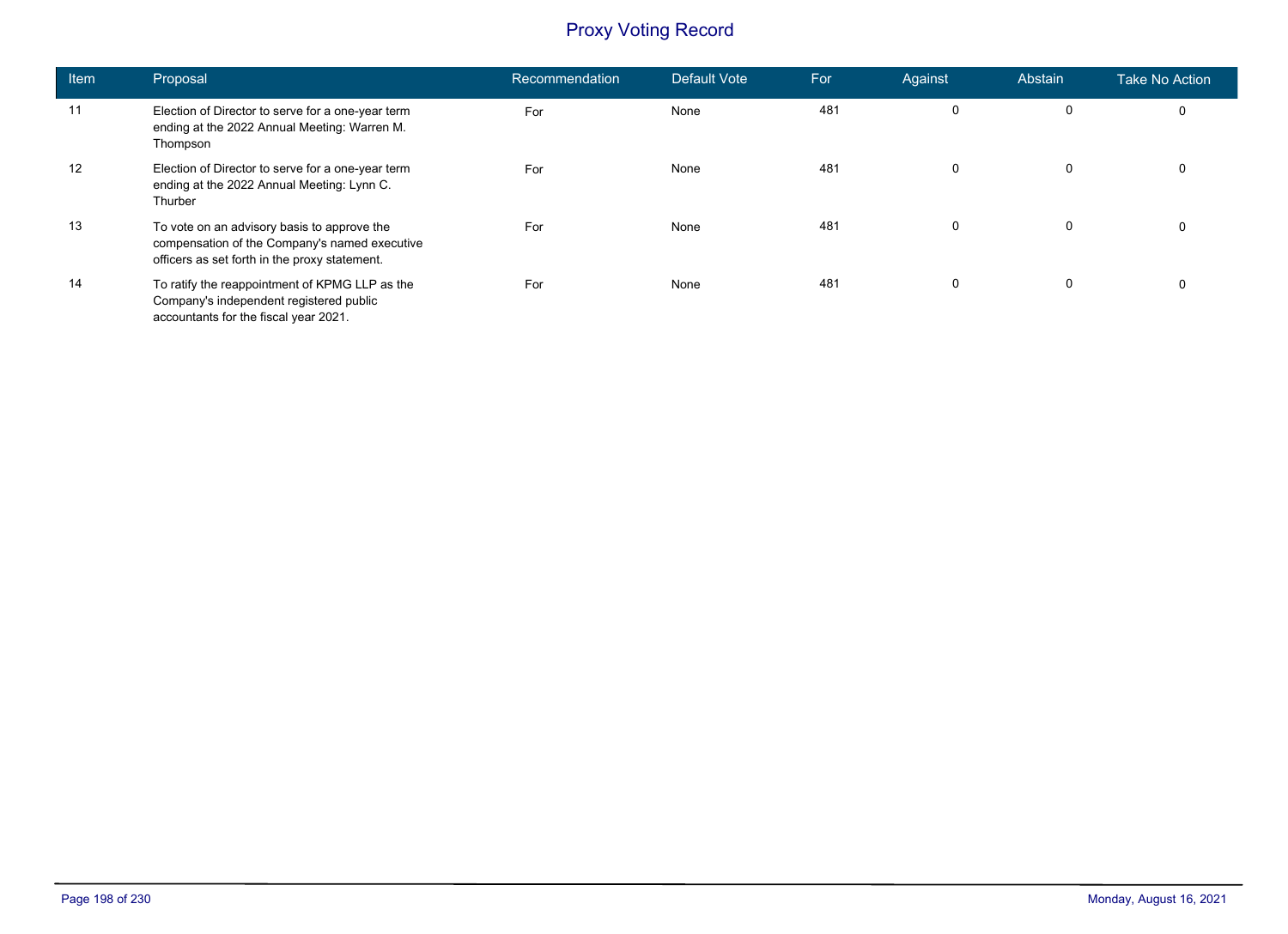| <b>EATON CORPORATION PLC</b> |              |            |                             |             |  |  |  |
|------------------------------|--------------|------------|-----------------------------|-------------|--|--|--|
| Security:                    | G29183103    |            | Meeting Type:               | Annual      |  |  |  |
| Ticker:                      | <b>ETN</b>   |            | Meeting Date:               | 28-Apr-2021 |  |  |  |
| <b>ISIN</b>                  | IE00B8KQN827 |            | Vote Deadline Date:         | 27-Apr-2021 |  |  |  |
| Agenda                       | 935349692    | Management | <b>Total Ballot Shares:</b> | 571         |  |  |  |
| Last Vote Date:              | 20-Mar-2021  |            |                             |             |  |  |  |

| Item           | Proposal                                                                                                                                                                   | Recommendation | <b>Default Vote</b> | For | Against      | Abstain      | <b>Take No Action</b> |
|----------------|----------------------------------------------------------------------------------------------------------------------------------------------------------------------------|----------------|---------------------|-----|--------------|--------------|-----------------------|
| $\mathbf{1}$   | Election of Director: Craig Arnold                                                                                                                                         | For            | None                | 571 | $\mathbf 0$  | $\mathbf 0$  | $\Omega$              |
| $\overline{2}$ | Election of Director: Christopher M. Connor                                                                                                                                | For            | None                | 571 | $\Omega$     | 0            | $\Omega$              |
| 3              | Election of Director: Olivier Leonetti                                                                                                                                     | For            | None                | 571 | $\mathbf 0$  | $\mathbf 0$  | $\Omega$              |
| 4              | Election of Director: Deborah L. McCoy                                                                                                                                     | For            | None                | 571 | $\mathbf{0}$ | $\mathbf{0}$ | $\Omega$              |
| 5              | Election of Director: Silvio Napoli                                                                                                                                        | For            | None                | 571 | $\mathbf{0}$ | $\Omega$     | $\Omega$              |
| 6              | Election of Director: Gregory R. Page                                                                                                                                      | For            | None                | 571 | 0            | 0            | $\Omega$              |
| 7              | Election of Director: Sandra Pianalto                                                                                                                                      | For            | None                | 571 | $\mathbf 0$  | $\Omega$     | $\Omega$              |
| 8              | Election of Director: Lori J. Ryerkerk                                                                                                                                     | For            | None                | 571 | $\mathbf{0}$ | 0            | n                     |
| 9              | Election of Director: Gerald B. Smith                                                                                                                                      | For            | None                | 571 | $\mathbf{0}$ | $\Omega$     | $\Omega$              |
| 10             | Election of Director: Dorothy C. Thompson                                                                                                                                  | For            | None                | 571 | $\mathbf{0}$ | $\mathbf 0$  | $\Omega$              |
| 11             | Approving the appointment of Ernst & Young as<br>independent auditor for 2021 and authorizing the<br>Audit Committee of the Board of Directors to set<br>its remuneration. | For            | None                | 571 | $\mathbf{0}$ | $\mathbf 0$  | $\Omega$              |
| 12             | Advisory approval of the Company's executive<br>compensation.                                                                                                              | For            | None                | 571 | $\Omega$     | $\mathbf 0$  | $\Omega$              |
| 13             | Approving a proposal to grant the Board authority<br>to issue shares.                                                                                                      | For            | None                | 571 | $\mathbf 0$  | $\mathbf 0$  | $\Omega$              |
| 14             | Approving a proposal to grant the Board authority<br>to opt out of pre-emption rights.                                                                                     | For            | None                | 571 | $\mathbf 0$  | $\Omega$     | $\Omega$              |
| 15             | Authorizing the Company and any subsidiary of<br>the Company to make overseas market<br>purchases of Company shares.                                                       | For            | None                | 571 | 0            | 0            | $\Omega$              |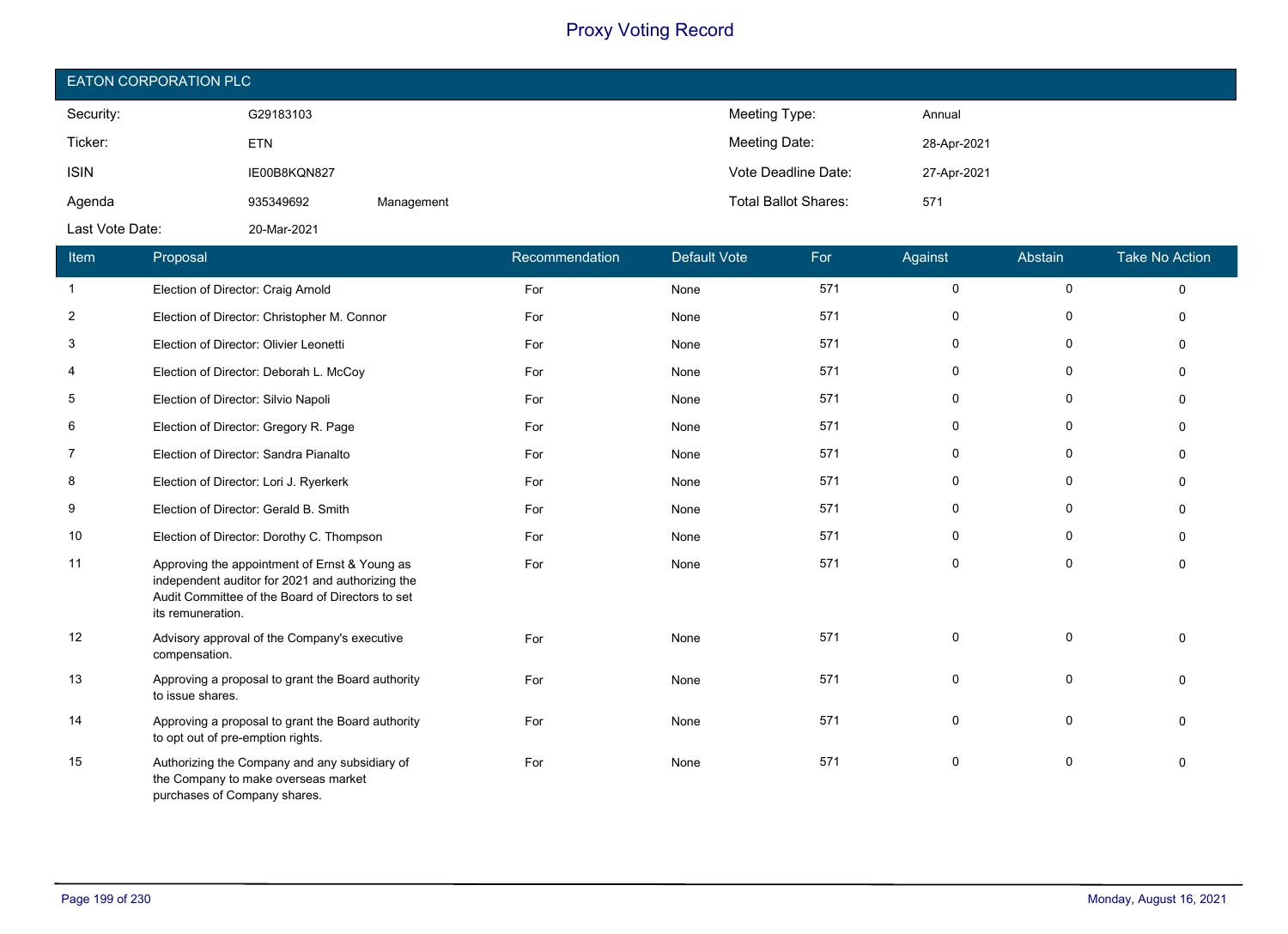| HEALTHPEAK PROPERTIES, INC |              |            |                             |             |  |  |  |  |
|----------------------------|--------------|------------|-----------------------------|-------------|--|--|--|--|
| Security:                  | 42250P103    |            | Meeting Type:               | Annual      |  |  |  |  |
| Ticker:                    | <b>PEAK</b>  |            | Meeting Date:               | 28-Apr-2021 |  |  |  |  |
| <b>ISIN</b>                | US42250P1030 |            | Vote Deadline Date:         | 27-Apr-2021 |  |  |  |  |
| Agenda                     | 935346280    | Management | <b>Total Ballot Shares:</b> | 695         |  |  |  |  |
| Last Vote Date:            | 19-Mar-2021  |            |                             |             |  |  |  |  |

| <b>Item</b>    | Proposal                                                                                                                                                                                | Recommendation | Default Vote | For | Against  | Abstain  | <b>Take No Action</b> |
|----------------|-----------------------------------------------------------------------------------------------------------------------------------------------------------------------------------------|----------------|--------------|-----|----------|----------|-----------------------|
| 1              | Election of Director: Brian G. Cartwright                                                                                                                                               | For            | None         | 695 | $\Omega$ | $\Omega$ | $\Omega$              |
| 2              | Election of Director: Christine N. Garvey                                                                                                                                               | For            | None         | 695 | $\Omega$ | 0        |                       |
| 3              | Election of Director: R. Kent Griffin, Jr.                                                                                                                                              | For            | None         | 695 | 0        |          |                       |
| 4              | Election of Director: David B. Henry                                                                                                                                                    | For            | None         | 695 | 0        | $\Omega$ |                       |
| 5              | Election of Director: Thomas M. Herzog                                                                                                                                                  | For            | None         | 695 | 0        | 0        |                       |
| 6              | Election of Director: Lydia H. Kennard                                                                                                                                                  | For            | None         | 695 | $\Omega$ |          |                       |
| $\overline{7}$ | Election of Director: Sara G. Lewis                                                                                                                                                     | For            | None         | 695 | 0        |          |                       |
| 8              | Election of Director: Katherine M. Sandstrom                                                                                                                                            | For            | None         | 695 | $\Omega$ |          |                       |
| 9              | Approval of 2020 executive compensation on an<br>advisory basis.                                                                                                                        | For            | None         | 695 | $\Omega$ | $\Omega$ |                       |
| 10             | Ratification of the appointment of Deloitte &<br>Touche LLP as Healthpeak Properties, Inc.'s<br>independent registered public accounting firm for<br>the year ending December 31, 2021. | For            | None         | 695 | $\Omega$ |          |                       |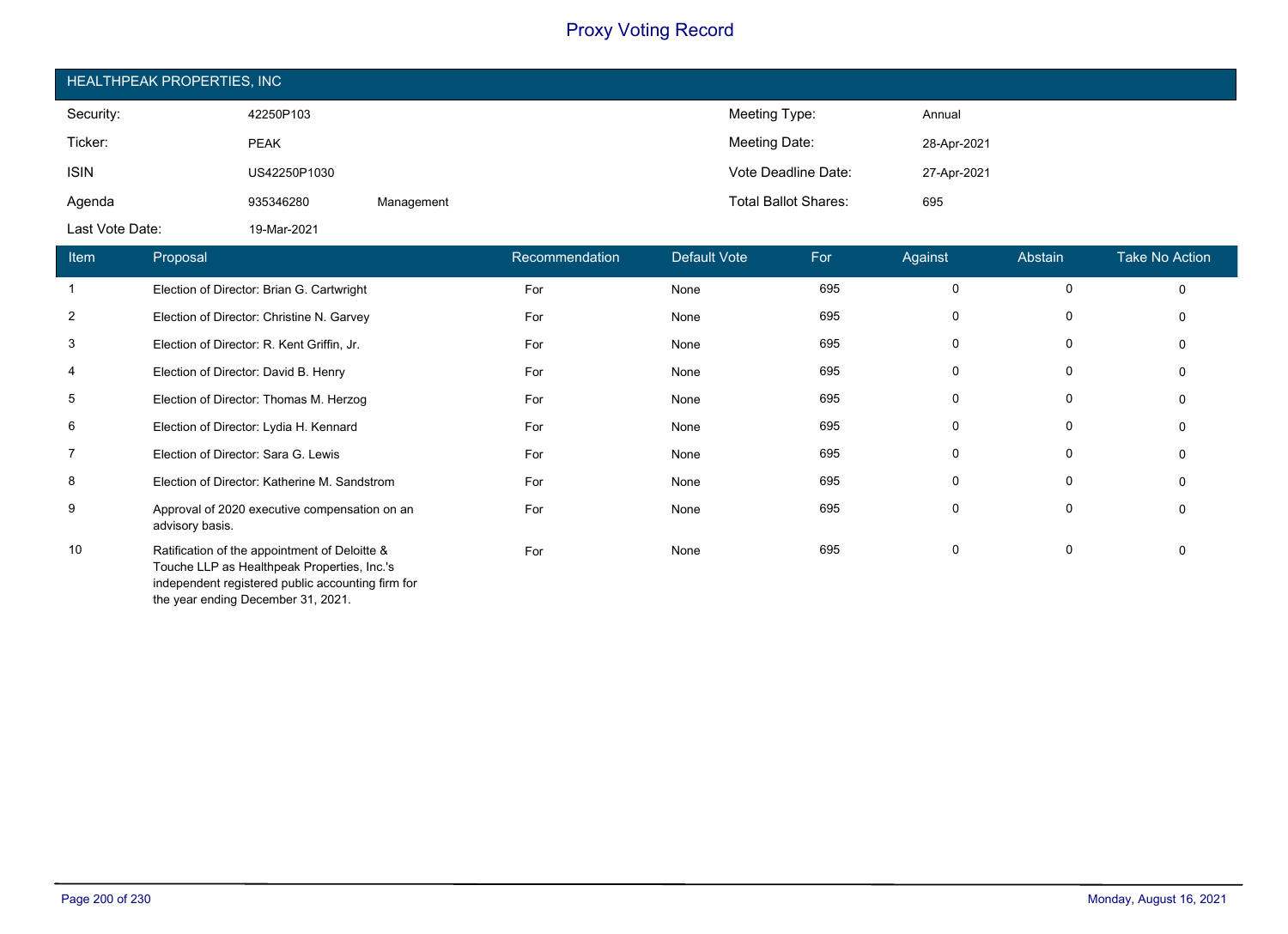| MARATHON PETROLEUM CORPORATION |              |            |                             |             |  |  |  |  |
|--------------------------------|--------------|------------|-----------------------------|-------------|--|--|--|--|
| Security:                      | 56585A102    |            | Meeting Type:               | Annual      |  |  |  |  |
| Ticker:                        | <b>MPC</b>   |            | Meeting Date:               | 28-Apr-2021 |  |  |  |  |
| <b>ISIN</b>                    | US56585A1025 |            | Vote Deadline Date:         | 27-Apr-2021 |  |  |  |  |
| Agenda                         | 935349868    | Management | <b>Total Ballot Shares:</b> | 930         |  |  |  |  |
| Last Vote Date:                | 16-Mar-2021  |            |                             |             |  |  |  |  |

| Item           | Proposal                                                                                                                         | Recommendation | <b>Default Vote</b> | For          | Against     | Abstain     | <b>Take No Action</b> |
|----------------|----------------------------------------------------------------------------------------------------------------------------------|----------------|---------------------|--------------|-------------|-------------|-----------------------|
| $\overline{1}$ | Election of Class I Director: Abdulaziz F.<br>Alkhayyal                                                                          | For            | None                | 930          | $\mathbf 0$ | $\mathbf 0$ | $\Omega$              |
| 2              | Election of Class I Director: Jonathan Z. Cohen                                                                                  | For            | None                | 930          | 0           | 0           | $\Omega$              |
| 3              | Election of Class I Director: Michael J. Hennigan                                                                                | For            | None                | 930          | 0           | 0           |                       |
| $\overline{4}$ | Election of Class I Director: Frank M. Semple                                                                                    | For            | None                | 930          | 0           | 0           |                       |
| 5              | Ratification of the selection of<br>PricewaterhouseCoopers LLP as the company's<br>independent auditor for 2021.                 | For            | None                | 930          | $\mathbf 0$ | $\mathbf 0$ |                       |
| 6              | Approval, on an advisory basis, of the company's<br>named executive officer compensation.                                        | For            | None                | 930          | $\mathbf 0$ | $\Omega$    |                       |
| $\overline{7}$ | Approval of the Marathon Petroleum Corporation<br>2021 Incentive Compensation Plan.                                              | For            | None                | 930          | $\mathbf 0$ | $\mathbf 0$ |                       |
| 8              | Approval of an amendment to the company's<br>Restated Certificate of Incorporation to eliminate<br>the supermajority provisions. | For            | None                | 930          | 0           | 0           | $\Omega$              |
| 9              | Approval of an amendment to the company's<br>Restated Certificate of Incorporation to declassify<br>the Board of Directors.      | For            | None                | 930          | $\Omega$    | $\mathbf 0$ |                       |
| 10             | Shareholder proposal seeking to prohibit<br>accelerated vesting of equity awards in<br>connection with a change in control.      | Against        | None                | $\mathbf{0}$ | 930         | $\Omega$    |                       |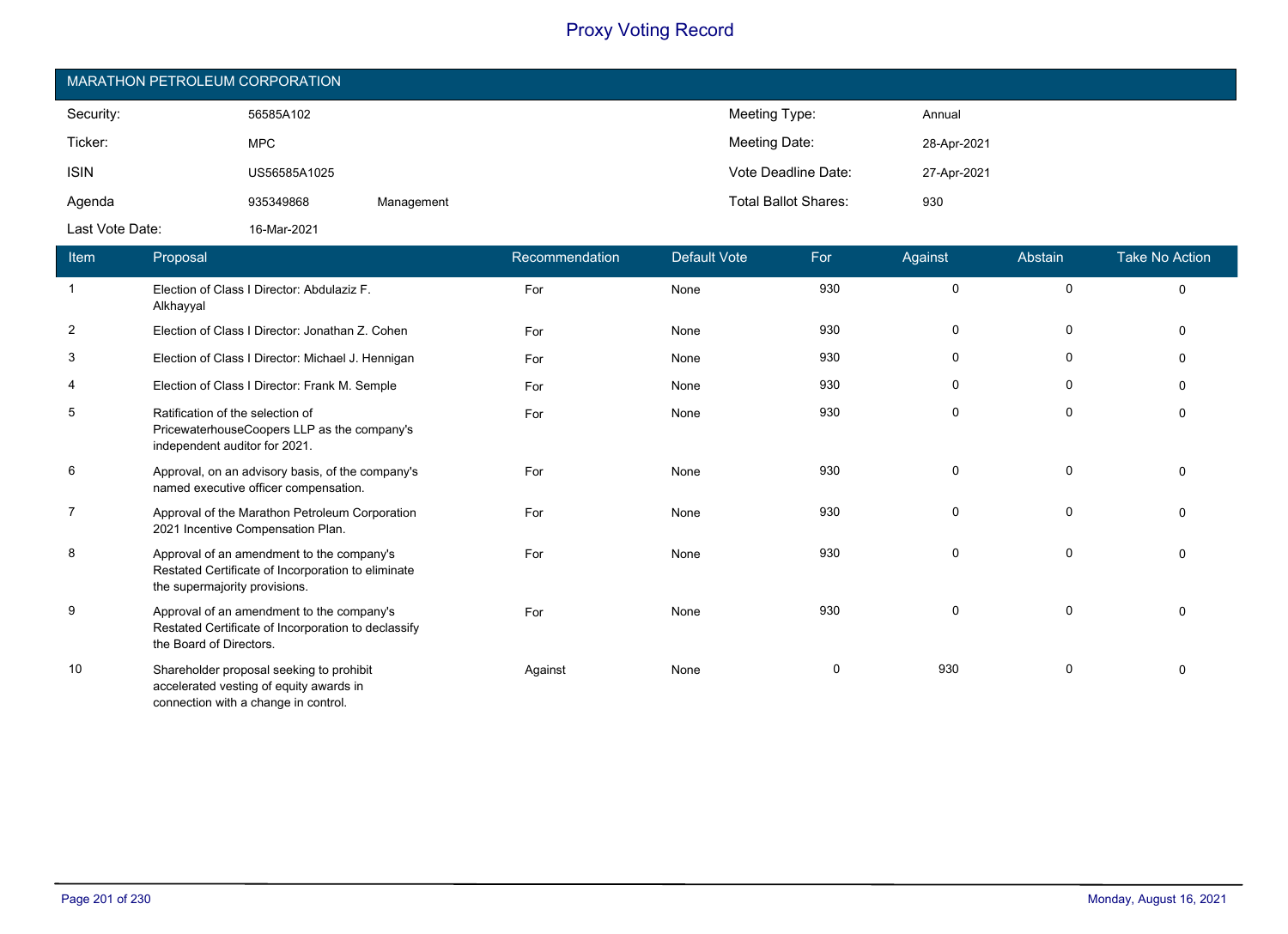| MODERNA, INC.   |              |            |                             |             |  |  |  |
|-----------------|--------------|------------|-----------------------------|-------------|--|--|--|
| Security:       | 60770K107    |            | Meeting Type:               | Annual      |  |  |  |
| Ticker:         | <b>MRNA</b>  |            | Meeting Date:               | 28-Apr-2021 |  |  |  |
| <b>ISIN</b>     | US60770K1079 |            | Vote Deadline Date:         | 27-Apr-2021 |  |  |  |
| Agenda          | 935347206    | Management | <b>Total Ballot Shares:</b> | 8064        |  |  |  |
| Last Vote Date: | 12-Mar-2021  |            |                             |             |  |  |  |

| <b>Item</b> | Proposal                                                                                                                                         | Recommendation | Default Vote | For | Against | Abstain | Take No Action |
|-------------|--------------------------------------------------------------------------------------------------------------------------------------------------|----------------|--------------|-----|---------|---------|----------------|
|             | <b>DIRECTOR</b>                                                                                                                                  | For            | None         |     |         |         |                |
|             | Robert Langer, Sc.D.                                                                                                                             |                |              | 466 | 0       | 0       | 0              |
|             | Elizabeth Nabel, M.D.                                                                                                                            |                |              | 466 | 0       | 0       | 0              |
|             | Elizabeth Tallett<br>3                                                                                                                           |                |              | 466 | 0       | 0       | 0              |
| 2           | To cast a non-binding, advisory vote to approve<br>the compensation of our named executive<br>officers.                                          | For            | None         | 466 | 0       | 0       | 0              |
| 3           | To ratify the appointment of Ernst & Young LLP<br>as our registered independent public accounting<br>firm for the year ending December 31, 2021. | For            | None         | 466 | 0       | 0       | 0              |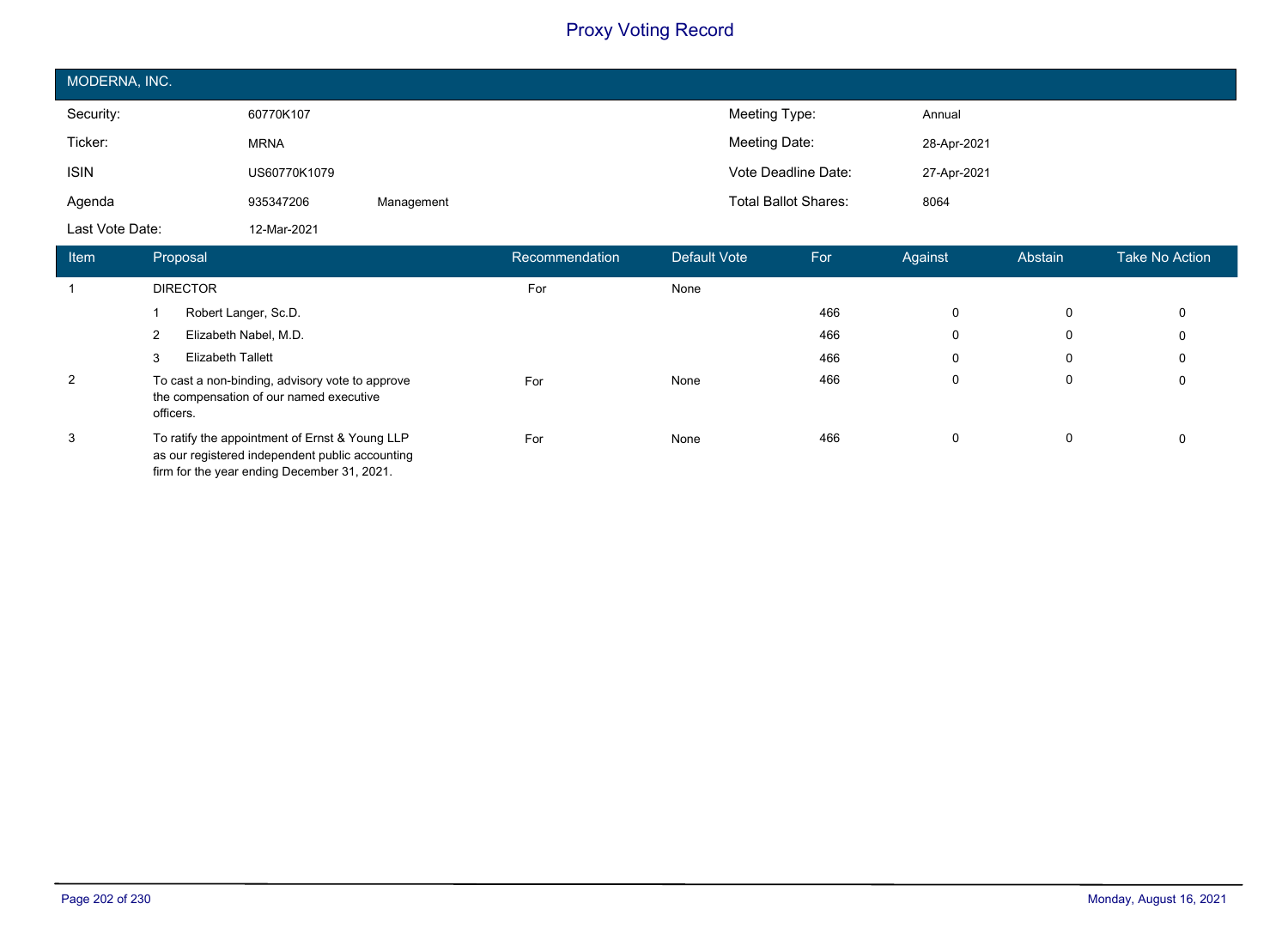| NEWMONT CORPORATION |              |            |                             |             |  |  |  |
|---------------------|--------------|------------|-----------------------------|-------------|--|--|--|
| Security:           | 651639106    |            | Meeting Type:               | Annual      |  |  |  |
| Ticker:             | <b>NEM</b>   |            | Meeting Date:               | 28-Apr-2021 |  |  |  |
| <b>ISIN</b>         | US6516391066 |            | Vote Deadline Date:         | 27-Apr-2021 |  |  |  |
| Agenda              | 935348183    | Management | <b>Total Ballot Shares:</b> | 132742      |  |  |  |
| Last Vote Date:     | 18-Mar-2021  |            |                             |             |  |  |  |

| Item                    | Proposal                                                                                                    | Recommendation | <b>Default Vote</b> | For  | Against     | Abstain      | <b>Take No Action</b> |
|-------------------------|-------------------------------------------------------------------------------------------------------------|----------------|---------------------|------|-------------|--------------|-----------------------|
| $\mathbf{1}$            | Election of Director: Patrick Awuah. (Please note<br>that an Against vote is treated as a Withhold)         | For            | None                | 1149 | $\mathbf 0$ | $\mathbf 0$  | $\Omega$              |
| $\overline{\mathbf{c}}$ | Election of Director: Gregory Boyce. (Please note<br>that an Against vote is treated as a Withhold)         | For            | None                | 1149 | $\Omega$    | $\mathbf 0$  | $\Omega$              |
| 3                       | Election of Director: Bruce Brook. (Please note<br>that an Against vote is treated as a Withhold)           | For            | None                | 1149 | $\Omega$    | $\Omega$     |                       |
| $\overline{4}$          | Election of Director: Maura Clark. (Please note<br>that an Against vote is treated as a Withhold)           | For            | None                | 1149 | $\Omega$    | $\mathbf 0$  |                       |
| 5                       | Election of Director: Matthew Coon Come.<br>(Please note that an Against vote is treated as a<br>Withhold)  | For            | None                | 1149 | $\Omega$    | $\Omega$     |                       |
| 6                       | Election of Director: José Manuel Madero.<br>(Please note that an Against vote is treated as a<br>Withhold) | For            | None                | 1149 | $\Omega$    | 0            |                       |
| $\overline{7}$          | Election of Director: René Médori. (Please note<br>that an Against vote is treated as a Withhold)           | For            | None                | 1149 | $\Omega$    | $\Omega$     |                       |
| 8                       | Election of Director: Jane Nelson. (Please note<br>that an Against vote is treated as a Withhold)           | For            | None                | 1149 | $\mathbf 0$ | $\mathbf 0$  |                       |
| 9                       | Election of Director: Thomas Palmer. (Please note<br>that an Against vote is treated as a Withhold)         | For            | None                | 1149 | $\Omega$    | $\mathbf 0$  | $\Omega$              |
| 10                      | Election of Director: Julio Quintana. (Please note<br>that an Against vote is treated as a Withhold)        | For            | None                | 1149 | $\Omega$    | $\Omega$     |                       |
| 11                      | Election of Director: Susan Story. (Please note<br>that an Against vote is treated as a Withhold)           | For            | None                | 1149 | $\Omega$    | 0            |                       |
| 12                      | Approve, on an Advisory Basis, Named Executive<br>Officer Compensation.                                     | For            | None                | 1149 | $\Omega$    | $\mathbf{0}$ |                       |
| 13                      | Ratify Appointment of Independent Registered<br>Public Accounting Firm for 2021.                            | For            | None                | 1149 | $\Omega$    | $\Omega$     |                       |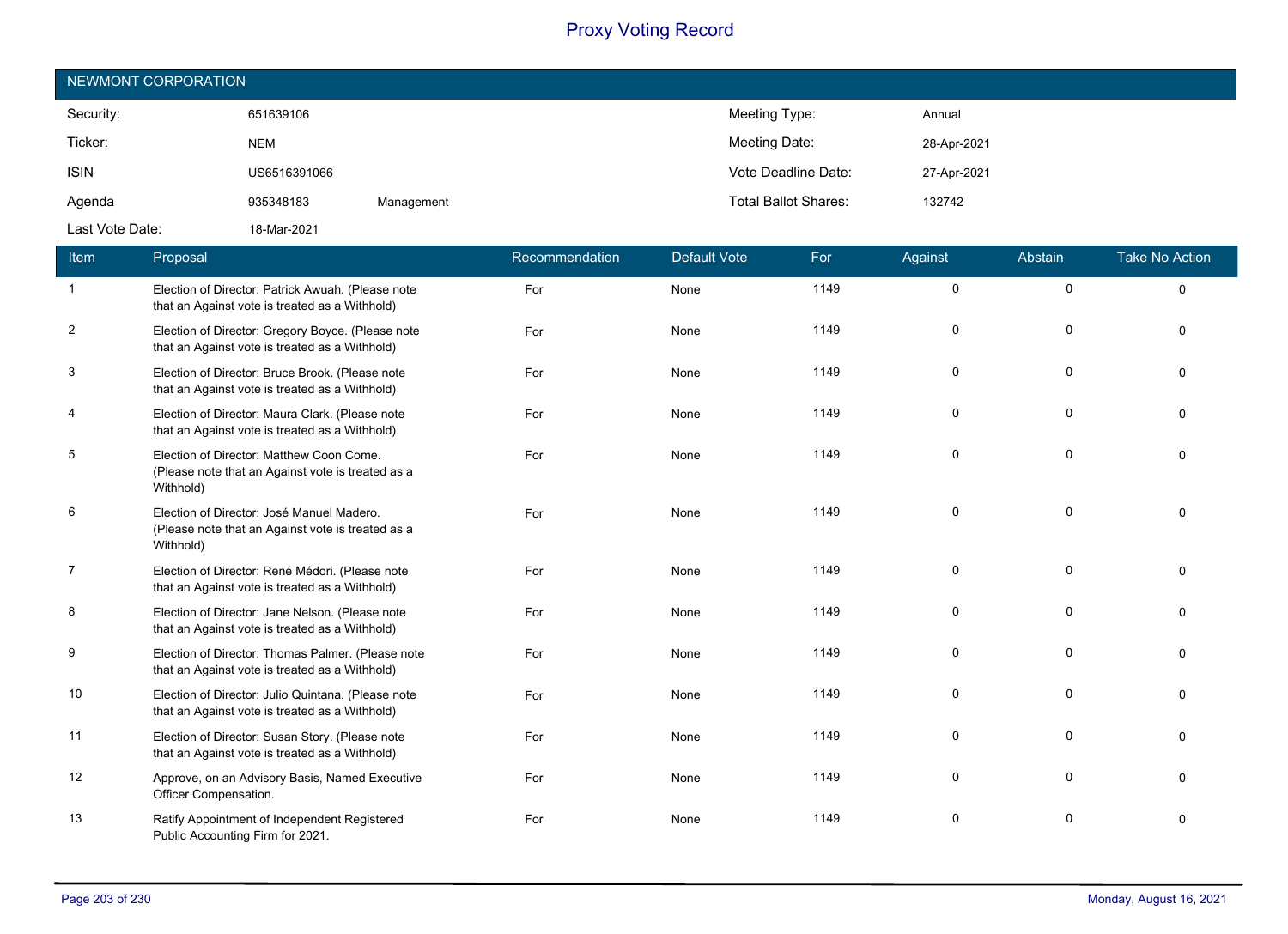| TELEDYNE TECHNOLOGIES INCORPORATED |              |            |                             |             |  |  |  |
|------------------------------------|--------------|------------|-----------------------------|-------------|--|--|--|
| Security:                          | 879360105    |            | Meeting Type:               | Annual      |  |  |  |
| Ticker:                            | <b>TDY</b>   |            | Meeting Date:               | 28-Apr-2021 |  |  |  |
| <b>ISIN</b>                        | US8793601050 |            | Vote Deadline Date:         | 27-Apr-2021 |  |  |  |
| Agenda                             | 935345593    | Management | <b>Total Ballot Shares:</b> | 45          |  |  |  |
| Last Vote Date:                    | 09-Mar-2021  |            |                             |             |  |  |  |

| Item | Proposal                                                                                                                                               | Recommendation | Default Vote | For | Against     | Abstain | Take No Action |
|------|--------------------------------------------------------------------------------------------------------------------------------------------------------|----------------|--------------|-----|-------------|---------|----------------|
|      | <b>DIRECTOR</b>                                                                                                                                        | For            | None         |     |             |         |                |
|      | Denise R. Cade                                                                                                                                         |                |              | 45  | 0           | 0       | 0              |
|      | Simon M. Lorne<br>2                                                                                                                                    |                |              | 45  | 0           | 0       | 0              |
|      | Wesley W. von Schack<br>3                                                                                                                              |                |              | 45  | $\mathbf 0$ | 0       | 0              |
| 2    | Ratification of the appointment of Deloitte &<br>Touche LLP as the Company's independent<br>registered public accounting firm for fiscal year<br>2021. | For            | None         | 45  | $\mathbf 0$ | 0       | 0              |
| 3    | Approval of a non-binding advisory resolution on<br>the Company's executive compensation.                                                              | For            | None         | 45  | $\mathbf 0$ | 0       | 0              |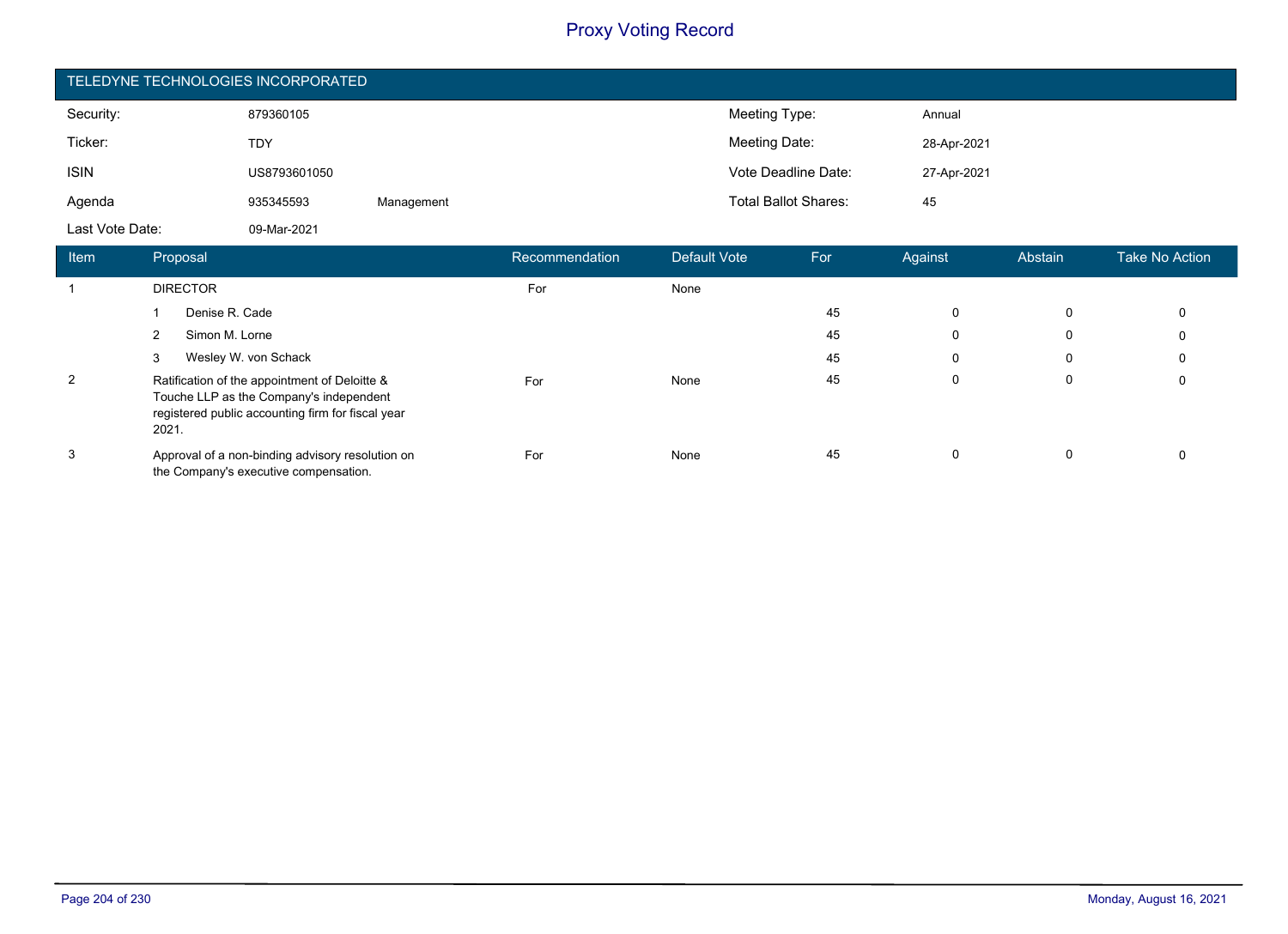| W.W. GRAINGER, INC. |              |            |                             |             |  |  |  |
|---------------------|--------------|------------|-----------------------------|-------------|--|--|--|
| Security:           | 384802104    |            | Meeting Type:               | Annual      |  |  |  |
| Ticker:             | <b>GWW</b>   |            | Meeting Date:               | 28-Apr-2021 |  |  |  |
| <b>ISIN</b>         | US3848021040 |            | Vote Deadline Date:         | 27-Apr-2021 |  |  |  |
| Agenda              | 935352423    | Management | <b>Total Ballot Shares:</b> | 58          |  |  |  |
| Last Vote Date:     | 19-Mar-2021  |            |                             |             |  |  |  |

| Item           | Proposal                                                                                                                    | Recommendation | Default Vote | For | Against | Abstain      | Take No Action |
|----------------|-----------------------------------------------------------------------------------------------------------------------------|----------------|--------------|-----|---------|--------------|----------------|
| $\mathbf{1}$   | <b>DIRECTOR</b>                                                                                                             | For            | None         |     |         |              |                |
|                | Rodney C. Adkins                                                                                                            |                |              | 58  | 0       | 0            |                |
|                | Brian P. Anderson<br>2                                                                                                      |                |              | 58  | 0       | 0            |                |
|                | V. Ann Hailey<br>3                                                                                                          |                |              | 58  | 0       | 0            |                |
|                | Katherine D. Jaspon<br>4                                                                                                    |                |              | 58  | 0       | $\Omega$     |                |
|                | Stuart L. Levenick<br>5                                                                                                     |                |              | 58  | 0       | 0            |                |
|                | D.G. Macpherson<br>6                                                                                                        |                |              | 58  | 0       | 0            |                |
|                | Neil S. Novich<br>7                                                                                                         |                |              | 58  | 0       | 0            |                |
|                | Beatriz R. Perez<br>8                                                                                                       |                |              | 58  | 0       | 0            |                |
|                | Michael J. Roberts<br>9                                                                                                     |                |              | 58  | 0       | 0            |                |
|                | E. Scott Santi<br>10                                                                                                        |                |              | 58  | 0       | 0            |                |
|                | Susan Slavik Williams<br>11                                                                                                 |                |              | 58  | 0       | 0            |                |
|                | Lucas E. Watson<br>12                                                                                                       |                |              | 58  | 0       | 0            |                |
|                | Steven A. White<br>13                                                                                                       |                |              | 58  | 0       | $\mathbf{0}$ | O              |
| $\overline{2}$ | Proposal to ratify the appointment of Ernst &<br>Young LLP as independent auditor for the year<br>ending December 31, 2021. | For            | None         | 58  | 0       | 0            | 0              |
| 3              | Say on Pay: To approve on a non-binding<br>advisory basis the compensation of the<br>Company's Named Executive Officers.    | For            | None         | 58  | 0       | 0            | n              |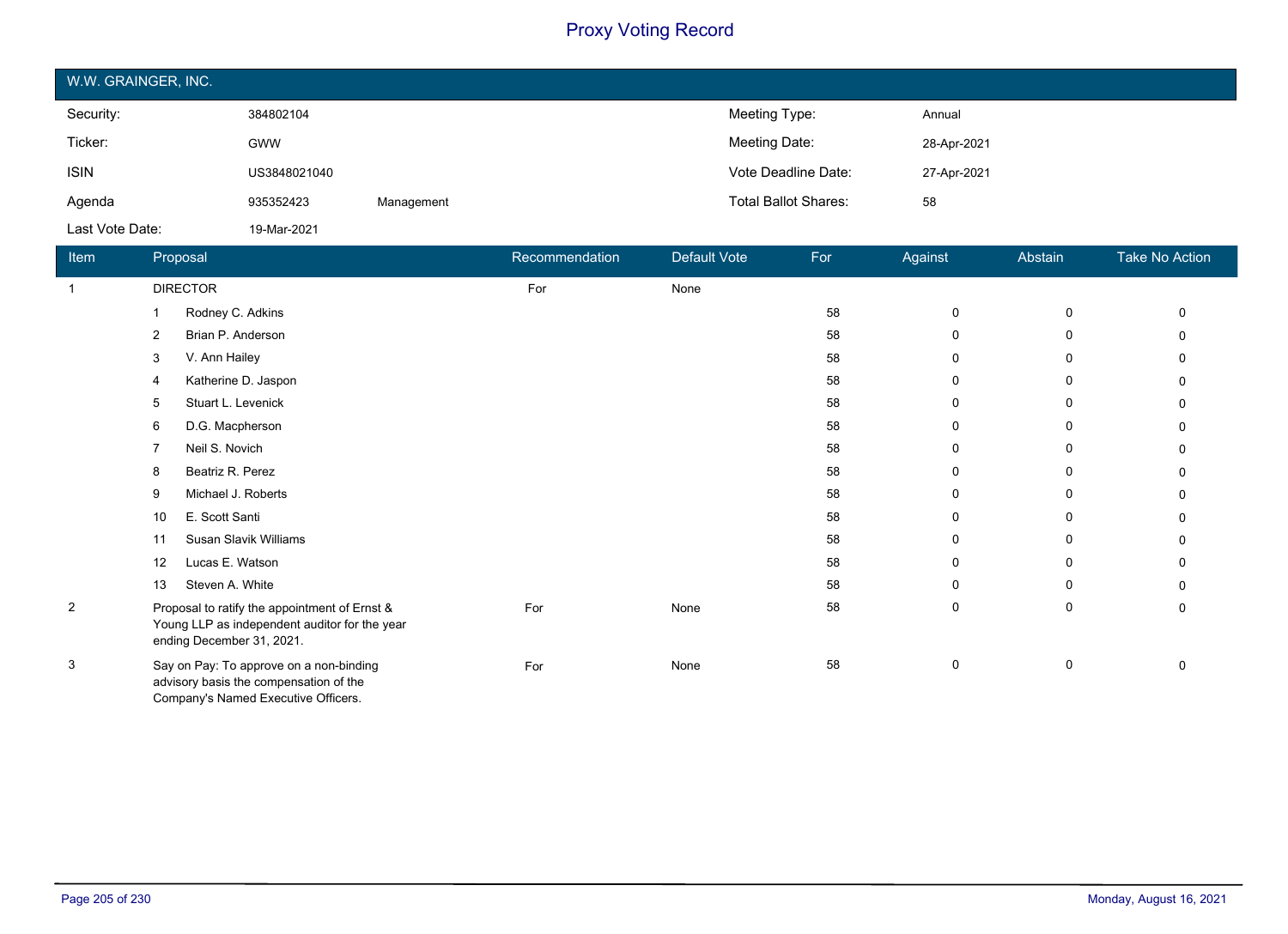| CHURCH & DWIGHT CO., INC. |              |            |                                    |  |  |  |
|---------------------------|--------------|------------|------------------------------------|--|--|--|
| Security:                 | 171340102    |            | Meeting Type:<br>Annual            |  |  |  |
| Ticker:                   | CHD          |            | Meeting Date:<br>29-Apr-2021       |  |  |  |
| <b>ISIN</b>               | US1713401024 |            | Vote Deadline Date:<br>28-Apr-2021 |  |  |  |
| Agenda                    | 935348753    | Management | <b>Total Ballot Shares:</b><br>356 |  |  |  |
| Last Vote Date:           | 20-Mar-2021  |            |                                    |  |  |  |

| Item           | Proposal                                                                                                                                                                                                                 | Recommendation | <b>Default Vote</b> | For | Against | Abstain     | <b>Take No Action</b> |
|----------------|--------------------------------------------------------------------------------------------------------------------------------------------------------------------------------------------------------------------------|----------------|---------------------|-----|---------|-------------|-----------------------|
| $\overline{1}$ | Election of Director for a term of one year: James<br>R. Craigie                                                                                                                                                         | For            | None                | 356 | 0       | $\pmb{0}$   | 0                     |
| $\overline{2}$ | Election of Director for a term of one year:<br>Matthew T. Farrell                                                                                                                                                       | For            | None                | 356 | 0       | 0           | $\Omega$              |
| 3              | Election of Director for a term of one year: Bradley<br>C. Irwin                                                                                                                                                         | For            | None                | 356 | 0       | 0           | $\Omega$              |
| 4              | Election of Director for a term of one year: Penry<br>W. Price                                                                                                                                                           | For            | None                | 356 | 0       | 0           | $\Omega$              |
| 5              | Election of Director for a term of one year: Susan<br>G. Saideman                                                                                                                                                        | For            | None                | 356 | 0       | 0           | $\mathbf{0}$          |
| 6              | Election of Director for a term of one year:<br>Ravichandra K. Saligram                                                                                                                                                  | For            | None                | 356 | 0       | $\mathbf 0$ | $\Omega$              |
| $\overline{7}$ | Election of Director for a term of one year: Robert<br>K. Shearer                                                                                                                                                        | For            | None                | 356 | 0       | 0           | $\Omega$              |
| 8              | Election of Director for a term of one year: Janet<br>S. Vergis                                                                                                                                                          | For            | None                | 356 | 0       | $\mathbf 0$ | $\Omega$              |
| 9              | Election of Director for a term of one year: Arthur<br><b>B.</b> Winkleblack                                                                                                                                             | For            | None                | 356 | 0       | $\pmb{0}$   | $\Omega$              |
| 10             | Election of Director for a term of one year: Laurie<br>J. Yoler                                                                                                                                                          | For            | None                | 356 | 0       | $\mathbf 0$ | $\Omega$              |
| 11             | An advisory vote to approve compensation of our<br>named executive officers.                                                                                                                                             | For            | None                | 356 | 0       | 0           | $\Omega$              |
| 12             | Proposal to amend the Company's Amended and<br>Restated Certificate of Incorporation to remove<br>the requirement for holders of two- thirds of our<br>outstanding stock to fill vacancies on the Board of<br>Directors. | For            | None                | 356 | 0       | 0           | $\mathbf{0}$          |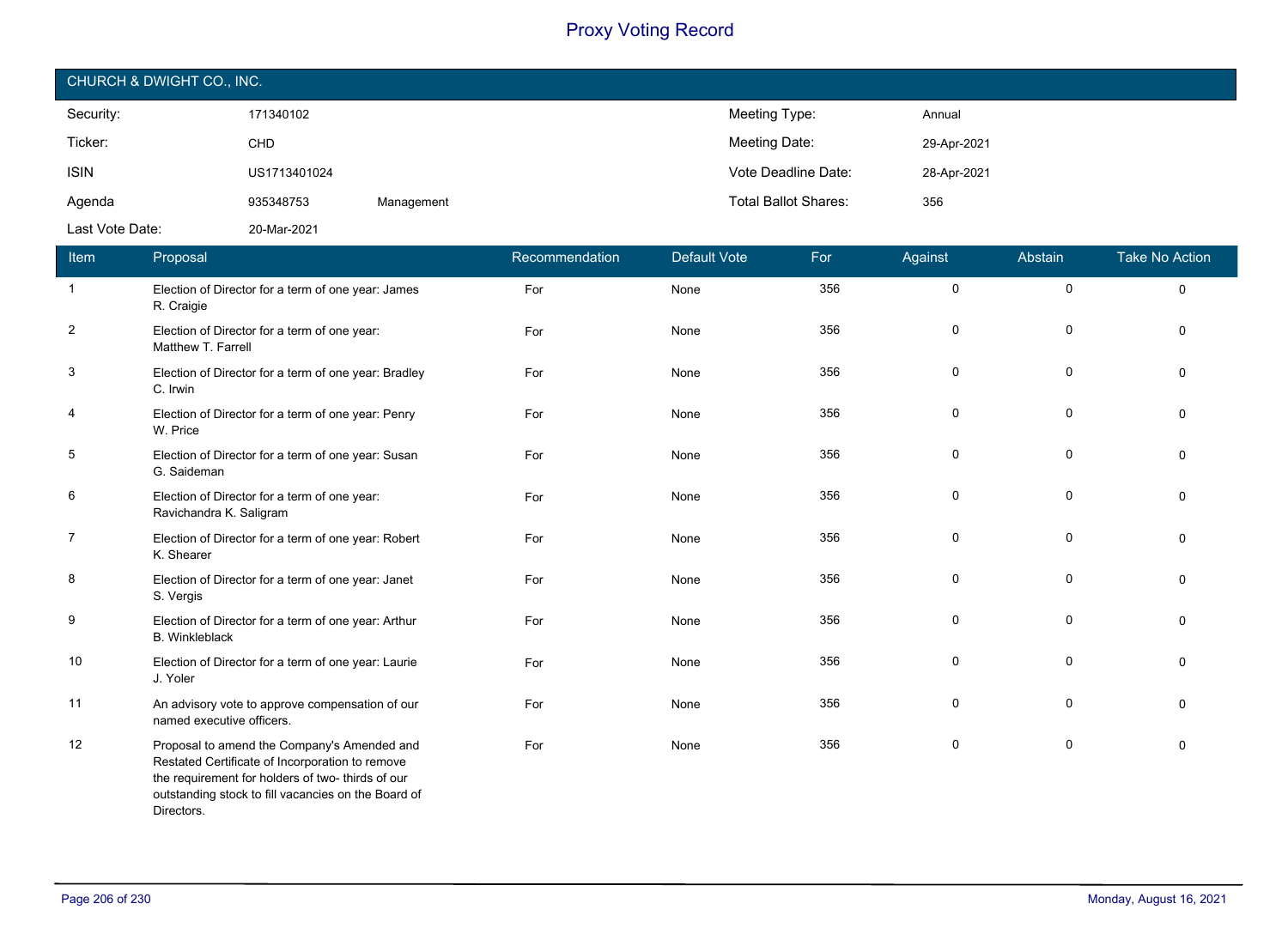| <b>Item</b> | Proposal                                                                                                                                                                                                                                                         | Recommendation | Default Vote | For | Against | Abstain | Take No Action |
|-------------|------------------------------------------------------------------------------------------------------------------------------------------------------------------------------------------------------------------------------------------------------------------|----------------|--------------|-----|---------|---------|----------------|
| 13          | Proposal to amend the Company's Amended and<br>Restated Certificate of Incorporation to remove<br>the requirement to have holders of two-thirds of<br>our outstanding stock approve certain mergers,<br>consolidations or dispositions of substantial<br>assets. | For            | None         | 356 | 0       | 0       | 0              |
| 14          | Proposal to amend the Company's Amended and<br>Restated Certificate of Incorporation to remove<br>certain procedural provisions that will no longer be<br>required once the Board is fully declassified.                                                         | For            | None         | 356 | 0       | 0       | $\mathbf 0$    |
| 15          | Ratification of the appointment of Deloitte &<br>Touche LLP as our independent registered public<br>accounting firm for 2021.                                                                                                                                    | For            | None         | 356 | 0       | 0       | 0              |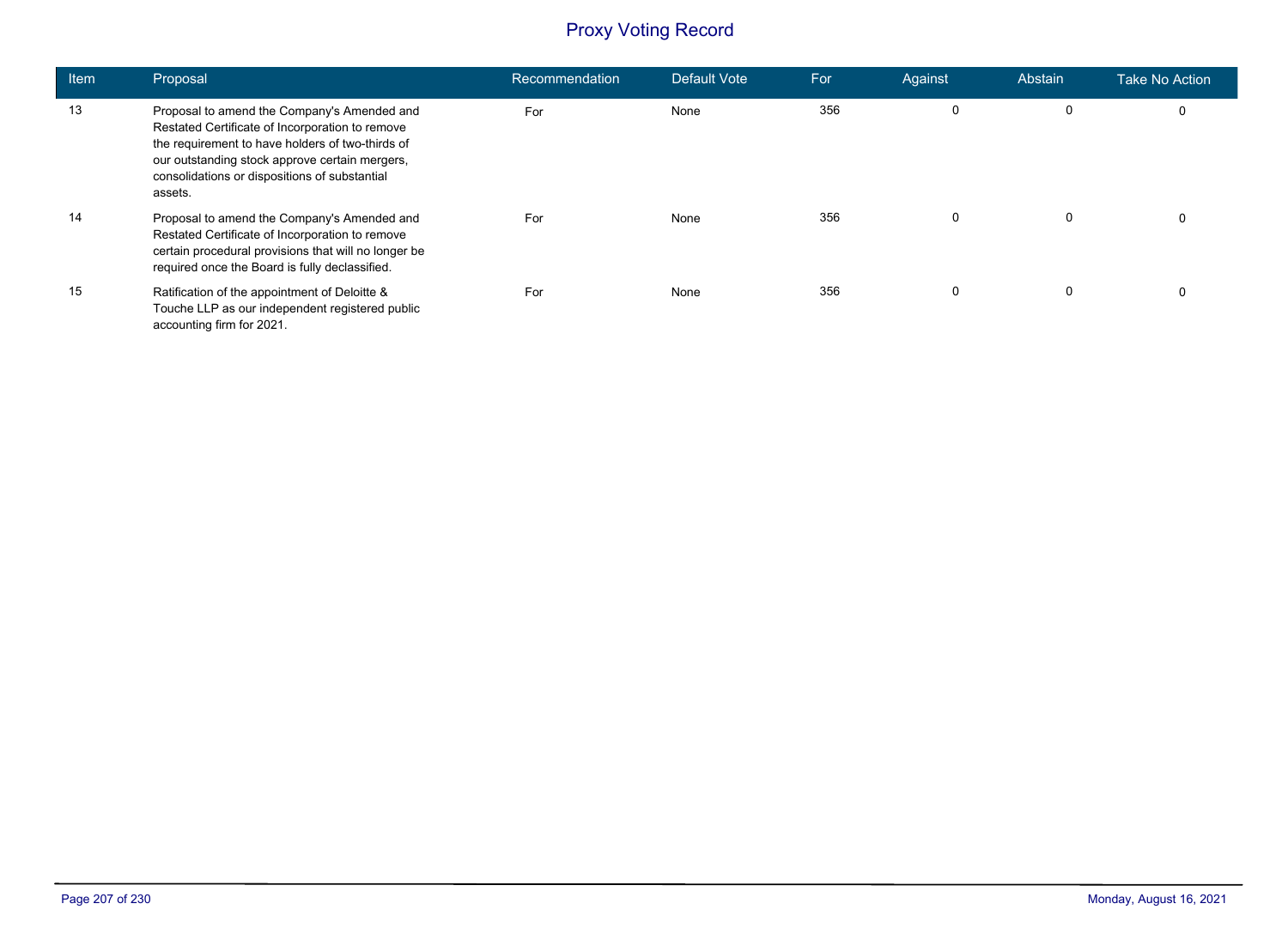| <b>CORNING INCORPORATED</b> |              |            |                             |             |  |  |  |
|-----------------------------|--------------|------------|-----------------------------|-------------|--|--|--|
| Security:                   | 219350105    |            | Meeting Type:               | Annual      |  |  |  |
| Ticker:                     | <b>GLW</b>   |            | Meeting Date:               | 29-Apr-2021 |  |  |  |
| <b>ISIN</b>                 | US2193501051 |            | Vote Deadline Date:         | 28-Apr-2021 |  |  |  |
| Agenda                      | 935346975    | Management | <b>Total Ballot Shares:</b> | 1094        |  |  |  |
| Last Vote Date:             | 19-Mar-2021  |            |                             |             |  |  |  |

| Item | Proposal                                                                                                                                                                  | Recommendation | <b>Default Vote</b> | For  | Against     | Abstain     | <b>Take No Action</b> |
|------|---------------------------------------------------------------------------------------------------------------------------------------------------------------------------|----------------|---------------------|------|-------------|-------------|-----------------------|
| -1   | Election of Director: Donald W. Blair                                                                                                                                     | For            | None                | 1094 | $\mathbf 0$ | $\Omega$    | $\Omega$              |
| 2    | Election of Director: Leslie A. Brun                                                                                                                                      | For            | None                | 1094 | $\mathbf 0$ | 0           | $\Omega$              |
| 3    | Election of Director: Stephanie A. Burns                                                                                                                                  | For            | None                | 1094 | 0           | 0           | $\mathbf{0}$          |
| 4    | Election of Director: Richard T. Clark                                                                                                                                    | For            | None                | 1094 | 0           | 0           | $\Omega$              |
| 5    | Election of Director: Robert F. Cummings, Jr.                                                                                                                             | For            | None                | 1094 | $\mathbf 0$ | 0           | $\Omega$              |
| 6    | Election of Director: Roger W. Ferguson, Jr.                                                                                                                              | For            | None                | 1094 | 0           | 0           | $\Omega$              |
| 7    | Election of Director: Deborah A. Henretta                                                                                                                                 | For            | None                | 1094 | 0           | $\mathbf 0$ | $\Omega$              |
| 8    | Election of Director: Daniel P. Huttenlocher                                                                                                                              | For            | None                | 1094 | 0           | 0           | $\Omega$              |
| 9    | Election of Director: Kurt M. Landgraf                                                                                                                                    | For            | None                | 1094 | 0           | $\Omega$    | $\Omega$              |
| 10   | Election of Director: Kevin J. Martin                                                                                                                                     | For            | None                | 1094 | $\mathbf 0$ | $\mathbf 0$ | $\mathbf{0}$          |
| 11   | Election of Director: Deborah D. Rieman                                                                                                                                   | For            | None                | 1094 | 0           | $\Omega$    | $\Omega$              |
| 12   | Election of Director: Hansel E. Tookes, II                                                                                                                                | For            | None                | 1094 | $\mathbf 0$ | $\Omega$    | $\Omega$              |
| 13   | Election of Director: Wendell P. Weeks                                                                                                                                    | For            | None                | 1094 | 0           | 0           | $\Omega$              |
| 14   | Election of Director: Mark S. Wrighton                                                                                                                                    | For            | None                | 1094 | 0           | 0           | $\Omega$              |
| 15   | Advisory approval of our executive compensation<br>(Say on Pay).                                                                                                          | For            | None                | 1094 | $\mathbf 0$ | 0           | $\Omega$              |
| 16   | Ratification of the appointment of<br>PricewaterhouseCoopers LLP as our independent<br>registered public accounting firm for the fiscal<br>year ending December 31, 2021. | For            | None                | 1094 | 0           | 0           | $\Omega$              |
| 17   | Approval of our 2021 Long-Term Incentive Plan.                                                                                                                            | For            | None                | 1094 | $\mathbf 0$ | $\Omega$    | $\Omega$              |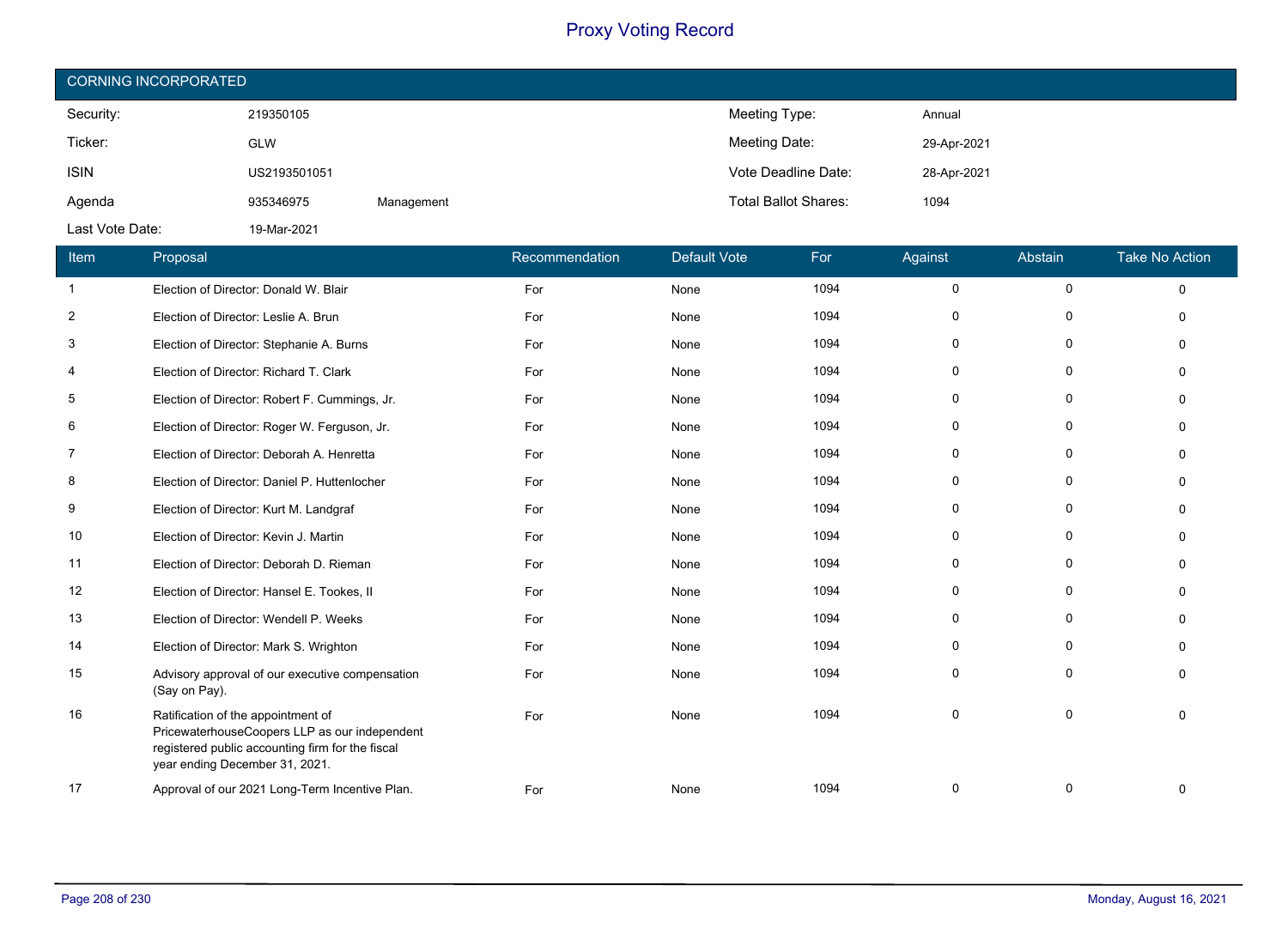| <b>GENUINE PARTS COMPANY</b> |              |            |                             |             |  |  |
|------------------------------|--------------|------------|-----------------------------|-------------|--|--|
| Security:                    | 372460105    |            | Meeting Type:               | Annual      |  |  |
| Ticker:                      | <b>GPC</b>   |            | Meeting Date:               | 29-Apr-2021 |  |  |
| <b>ISIN</b>                  | US3724601055 |            | Vote Deadline Date:         | 28-Apr-2021 |  |  |
| Agenda                       | 935340478    | Management | <b>Total Ballot Shares:</b> | 177         |  |  |
| Last Vote Date:              | 04-Mar-2021  |            |                             |             |  |  |

| Item           | Proposal                                                                                                                                    | Recommendation | Default Vote | For | Against      | Abstain | Take No Action |
|----------------|---------------------------------------------------------------------------------------------------------------------------------------------|----------------|--------------|-----|--------------|---------|----------------|
| $\mathbf{1}$   | <b>DIRECTOR</b>                                                                                                                             | For            | None         |     |              |         |                |
|                | Elizabeth W. Camp                                                                                                                           |                |              | 177 | $\mathbf 0$  | 0       | 0              |
|                | Richard Cox, Jr.<br>$\overline{2}$                                                                                                          |                |              | 177 | 0            | 0       | U              |
|                | Paul D. Donahue<br>3                                                                                                                        |                |              | 177 | 0            | 0       |                |
|                | Gary P. Fayard<br>4                                                                                                                         |                |              | 177 | 0            | 0       | 0              |
|                | P. Russell Hardin<br>5                                                                                                                      |                |              | 177 | $\mathbf 0$  | 0       | U              |
|                | John R. Holder<br>6                                                                                                                         |                |              | 177 | 0            | 0       | $\Omega$       |
|                | Donna W. Hyland                                                                                                                             |                |              | 177 | 0            | 0       |                |
|                | John D. Johns<br>8                                                                                                                          |                |              | 177 | $\Omega$     | 0       | 0              |
|                | Jean-Jacques Lafont<br>9                                                                                                                    |                |              | 177 | 0            | 0       | U              |
|                | Robert C Loudermilk Jr.<br>10                                                                                                               |                |              | 177 | $\mathbf{0}$ | 0       |                |
|                | Wendy B. Needham<br>11                                                                                                                      |                |              | 177 | 0            | 0       |                |
|                | Juliette W. Pryor<br>12                                                                                                                     |                |              | 177 | 0            | 0       | 0              |
|                | E. Jenner Wood III<br>13                                                                                                                    |                |              | 177 | $\Omega$     | 0       | 0              |
| $\overline{2}$ | Advisory Vote on Executive Compensation.                                                                                                    | For            | None         | 177 | 0            | 0       | $\Omega$       |
| 3              | Ratification of the Selection of Ernst & Young LLP<br>as the Company's Independent Auditor for the<br>Fiscal Year Ending December 31, 2021. | For            | None         | 177 | 0            | 0       | $\Omega$       |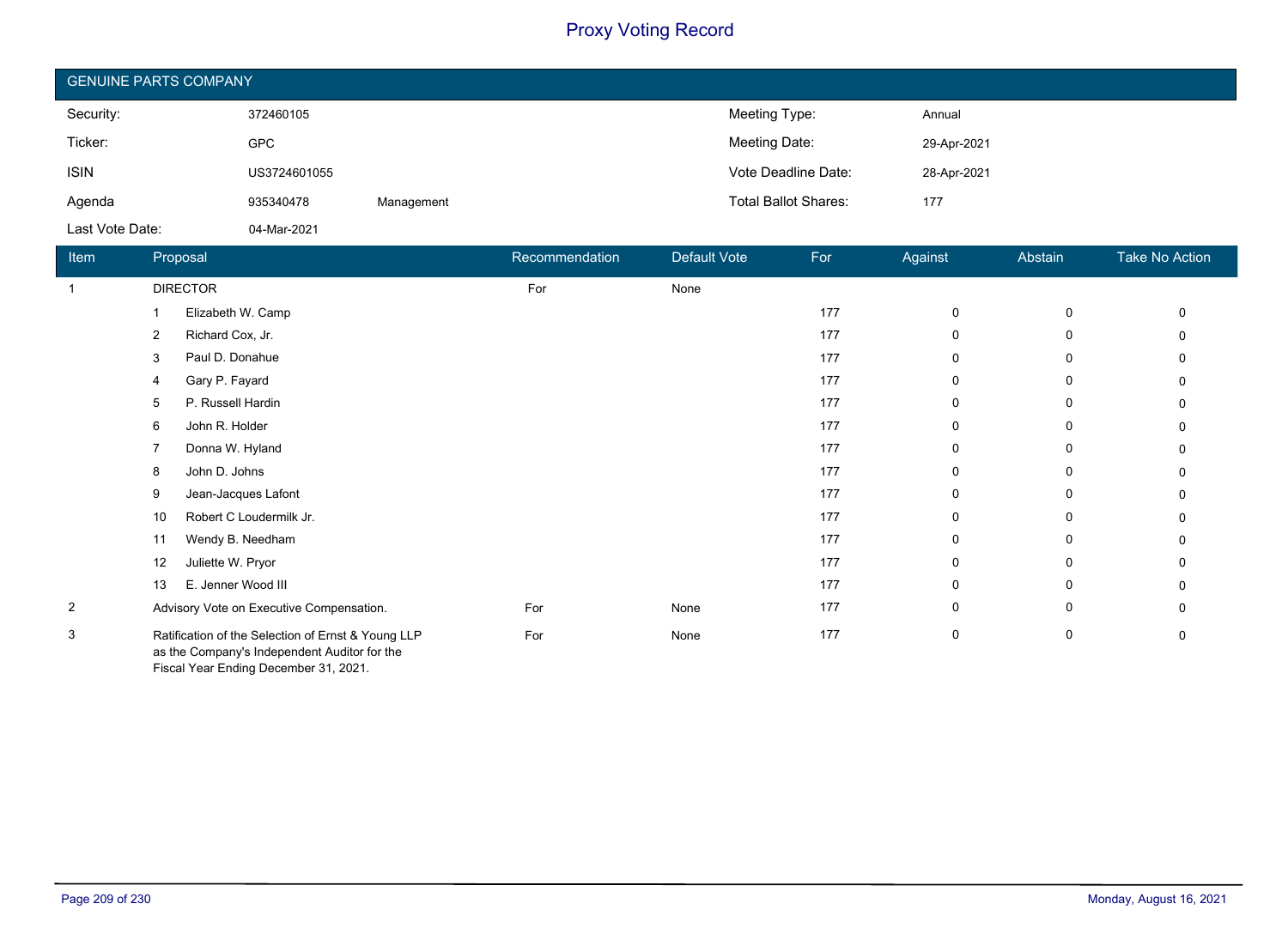| <b>HORIZON THERAPEUTICS PLC</b> |              |            |                             |             |  |  |
|---------------------------------|--------------|------------|-----------------------------|-------------|--|--|
| Security:                       | G46188101    |            | Meeting Type:               | Annual      |  |  |
| Ticker:                         | <b>HZNP</b>  |            | Meeting Date:               | 29-Apr-2021 |  |  |
| <b>ISIN</b>                     | IE00BQPVQZ61 |            | Vote Deadline Date:         | 28-Apr-2021 |  |  |
| Agenda                          | 935347282    | Management | <b>Total Ballot Shares:</b> | 282         |  |  |
| Last Vote Date:                 | 18-Mar-2021  |            |                             |             |  |  |

| Item           | Proposal                                                                                                                                                                                                                                                     | Recommendation | Default Vote | For | Against     | Abstain     | <b>Take No Action</b> |
|----------------|--------------------------------------------------------------------------------------------------------------------------------------------------------------------------------------------------------------------------------------------------------------|----------------|--------------|-----|-------------|-------------|-----------------------|
|                | Election of Class I Director: William F. Daniel                                                                                                                                                                                                              | For            | None         | 282 | 0           | 0           | $\Omega$              |
| $\overline{2}$ | Election of Class I Director: H. Thomas Watkins                                                                                                                                                                                                              | For            | None         | 282 | 0           | $\Omega$    | $\Omega$              |
| 3              | Election of Class I Director: Pascale Witz                                                                                                                                                                                                                   | For            | None         | 282 | 0           | 0           | $\Omega$              |
| 4              | Approval of the appointment of<br>PricewaterhouseCoopers LLP as our independent<br>registered public accounting firm for our fiscal<br>year ending December 31, 2021 and authorization<br>of the Audit Committee to determine the auditors'<br>remuneration. | For            | None         | 282 | 0           | 0           | $\Omega$              |
| 5              | Approval, on an advisory basis, of the<br>compensation of our named executive officers, as<br>disclosed in the Proxy Statement.                                                                                                                              | For            | None         | 282 | 0           | 0           |                       |
| 6              | Authorization for us and/or any of our subsidiaries<br>to make market purchases or overseas market<br>purchases of our ordinary shares.                                                                                                                      | For            | None         | 282 | $\mathbf 0$ | 0           | <sup>0</sup>          |
| $\overline{7}$ | Approval of the Amended and Restated 2020<br>Equity Incentive Plan.                                                                                                                                                                                          | For            | None         | 282 | $\mathbf 0$ | $\mathbf 0$ | $\Omega$              |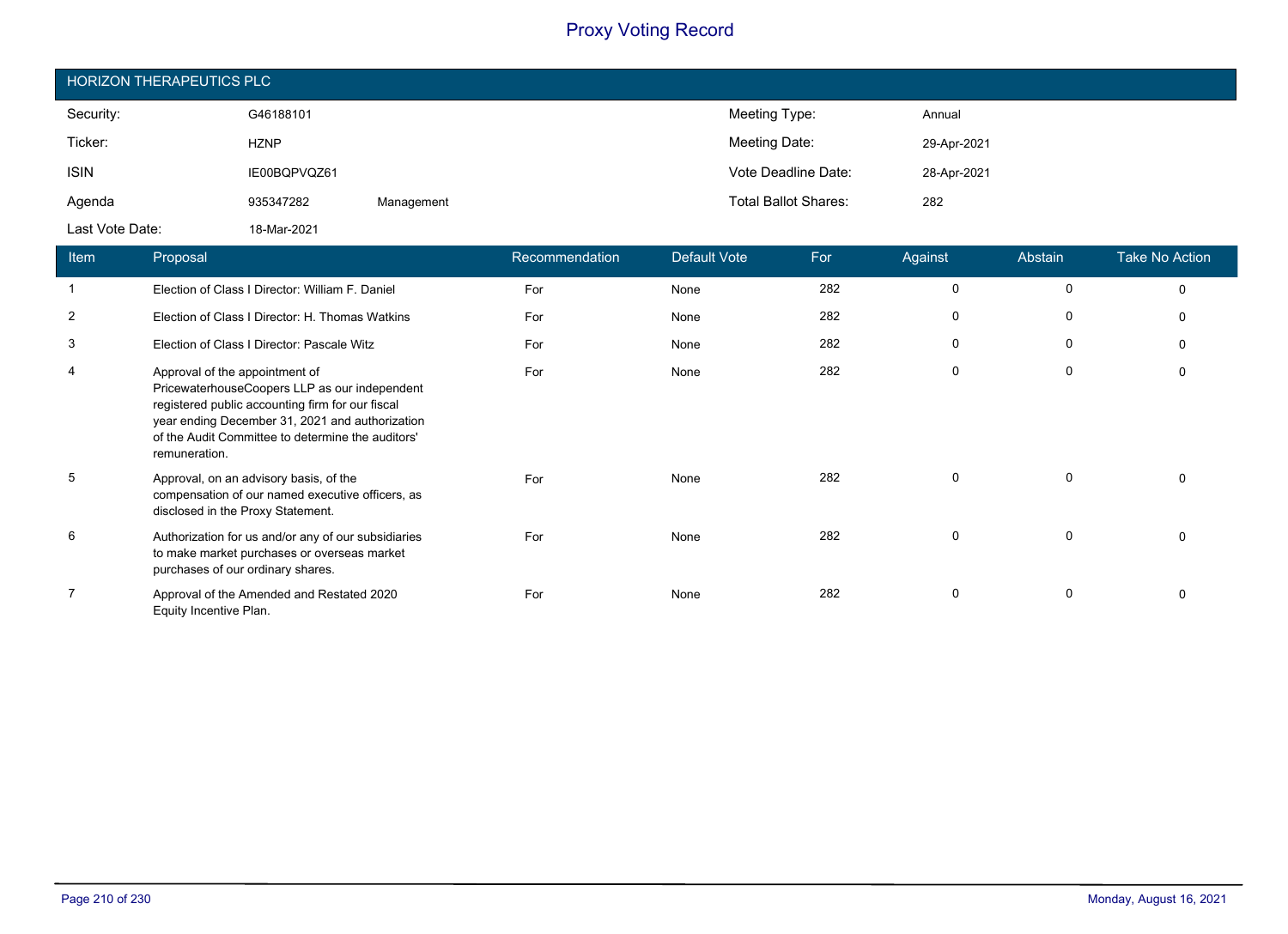| KIMBERLY-CLARK CORPORATION |              |            |                             |             |  |  |  |  |
|----------------------------|--------------|------------|-----------------------------|-------------|--|--|--|--|
| Security:                  | 494368103    |            | Meeting Type:               | Annual      |  |  |  |  |
| Ticker:                    | <b>KMB</b>   |            | Meeting Date:               | 29-Apr-2021 |  |  |  |  |
| <b>ISIN</b>                | US4943681035 |            | Vote Deadline Date:         | 28-Apr-2021 |  |  |  |  |
| Agenda                     | 935343272    | Management | <b>Total Ballot Shares:</b> | 487         |  |  |  |  |
| Last Vote Date:            | 09-Mar-2021  |            |                             |             |  |  |  |  |

| Item           | Proposal                                                                          | Recommendation | <b>Default Vote</b> | For | Against     | Abstain     | <b>Take No Action</b> |
|----------------|-----------------------------------------------------------------------------------|----------------|---------------------|-----|-------------|-------------|-----------------------|
| $\mathbf{1}$   | Election of Director: John W. Culver                                              | For            | None                | 487 | $\mathbf 0$ | $\mathbf 0$ | $\Omega$              |
| $\overline{2}$ | Election of Director: Robert W. Decherd                                           | For            | None                | 487 | $\mathbf 0$ | $\mathbf 0$ | $\Omega$              |
| 3              | Election of Director: Michael D. Hsu                                              | For            | None                | 487 | $\mathbf 0$ | $\Omega$    | $\Omega$              |
| 4              | Election of Director: Mae C. Jemison, M.D.                                        | For            | None                | 487 | $\mathbf 0$ | $\mathbf 0$ | $\Omega$              |
| 5              | Election of Director: S. Todd Maclin                                              | For            | None                | 487 | 0           | $\mathbf 0$ | $\mathbf{0}$          |
| 6              | Election of Director: Sherilyn S. McCoy                                           | For            | None                | 487 | 0           | 0           | $\Omega$              |
| 7              | Election of Director: Christa S. Quarles                                          | For            | None                | 487 | 0           | 0           | $\Omega$              |
| 8              | Election of Director: Ian C. Read                                                 | For            | None                | 487 | 0           | 0           | $\Omega$              |
| 9              | Election of Director: Dunia A. Shive                                              | For            | None                | 487 | $\mathbf 0$ | $\mathbf 0$ | $\mathbf{0}$          |
| 10             | Election of Director: Mark T. Smucker                                             | For            | None                | 487 | $\mathbf 0$ | $\mathbf 0$ | $\Omega$              |
| 11             | Election of Director: Michael D. White                                            | For            | None                | 487 | 0           | $\Omega$    | $\Omega$              |
| 12             | Ratification of Auditor.                                                          | For            | None                | 487 | 0           | 0           | $\Omega$              |
| 13             | Advisory Vote to Approve Named Executive<br>Officer Compensation.                 | For            | None                | 487 | $\mathbf 0$ | $\mathbf 0$ | $\Omega$              |
| 14             | Approval of 2021 Equity Participation Plan.                                       | For            | None                | 487 | $\mathbf 0$ | 0           | $\Omega$              |
| 15             | Approval of 2021 Outside Directors'<br>Compensation Plan.                         | For            | None                | 487 | 0           | 0           | $\Omega$              |
| 16             | Reduce Ownership Threshold required to call a<br>Special Meeting of Stockholders. | For            | None                | 487 | $\mathbf 0$ | $\mathbf 0$ | $\Omega$              |
| 17             | Stockholder Proposal Regarding Right to Act by<br>Written Consent.                | Against        | None                | 0   | 487         | 0           | 0                     |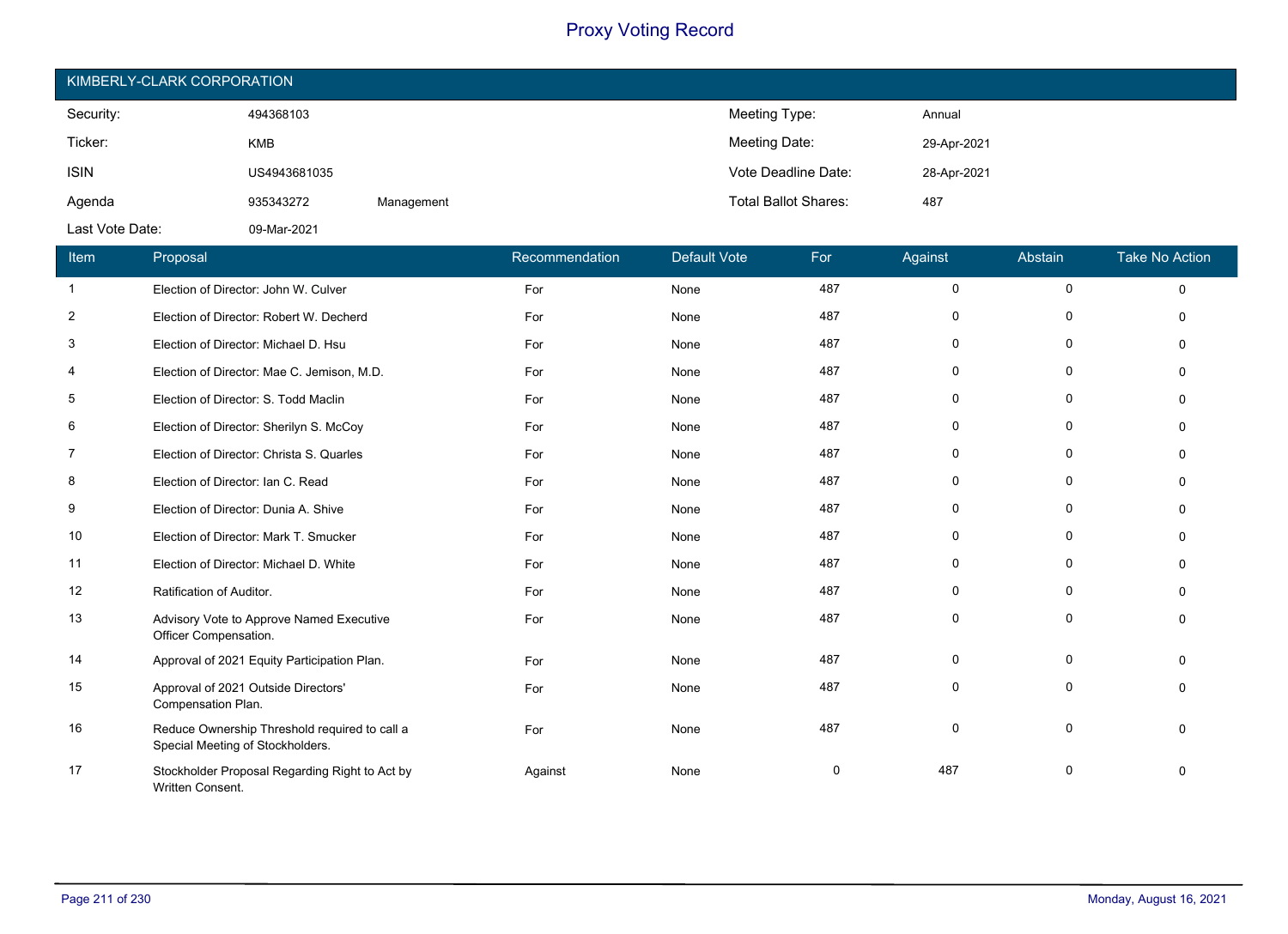| THE GOLDMAN SACHS GROUP, INC. |              |            |                             |             |  |  |  |  |
|-------------------------------|--------------|------------|-----------------------------|-------------|--|--|--|--|
| Security:                     | 38141G104    |            | Meeting Type:               | Annual      |  |  |  |  |
| Ticker:                       | GS           |            | Meeting Date:               | 29-Apr-2021 |  |  |  |  |
| <b>ISIN</b>                   | US38141G1040 |            | Vote Deadline Date:         | 28-Apr-2021 |  |  |  |  |
| Agenda                        | 935349351    | Management | <b>Total Ballot Shares:</b> | 2645        |  |  |  |  |
| Last Vote Date:               | 20-Mar-2021  |            |                             |             |  |  |  |  |

| Item           | Proposal                                                                                                        | Recommendation | <b>Default Vote</b> | For | Against     | Abstain     | <b>Take No Action</b> |
|----------------|-----------------------------------------------------------------------------------------------------------------|----------------|---------------------|-----|-------------|-------------|-----------------------|
| $\mathbf{1}$   | Election of Director: M. Michele Burns                                                                          | For            | None                | 492 | $\mathsf 0$ | $\mathbf 0$ | $\mathbf 0$           |
| $\overline{2}$ | Election of Director: Drew G. Faust                                                                             | For            | None                | 492 | 0           | $\Omega$    | $\Omega$              |
| 3              | Election of Director: Mark A. Flaherty                                                                          | For            | None                | 492 | 0           | $\Omega$    | $\Omega$              |
| 4              | Election of Director: Ellen J. Kullman                                                                          | For            | None                | 492 | 0           | 0           | 0                     |
| 5              | Election of Director: Lakshmi N. Mittal                                                                         | For            | None                | 492 | 0           | $\Omega$    | $\Omega$              |
| 6              | Election of Director: Adebayo O. Ogunlesi                                                                       | For            | None                | 492 | 0           | 0           | $\Omega$              |
| $\overline{7}$ | Election of Director: Peter Oppenheimer                                                                         | For            | None                | 492 | 0           | 0           | 0                     |
| 8              | Election of Director: David M. Solomon                                                                          | For            | None                | 492 | 0           | 0           | $\Omega$              |
| 9              | Election of Director: Jan E. Tighe                                                                              | For            | None                | 492 | 0           | $\Omega$    | $\Omega$              |
| 10             | Election of Director: Jessica R. Uhl                                                                            | For            | None                | 492 | 0           | 0           | $\Omega$              |
| 11             | Election of Director: David A. Viniar                                                                           | For            | None                | 492 | 0           | $\Omega$    | $\Omega$              |
| 12             | Election of Director: Mark O. Winkelman                                                                         | For            | None                | 492 | 0           | $\Omega$    | $\Omega$              |
| 13             | Advisory Vote to Approve Executive<br>Compensation (Say on Pay).                                                | For            | None                | 492 | $\Omega$    | $\Omega$    | $\Omega$              |
| 14             | Approval of The Goldman Sachs Amended and<br>Restated Stock Incentive Plan (2021).                              | For            | None                | 492 | 0           | $\Omega$    | $\Omega$              |
| 15             | Ratification of PricewaterhouseCoopers LLP as<br>our Independent Registered Public Accounting<br>Firm for 2021. | For            | None                | 492 | $\Omega$    | $\Omega$    | $\Omega$              |
| 16             | Shareholder Proposal Regarding Shareholder<br>Right to Act by Written Consent.                                  | Against        | None                | 0   | 492         | $\Omega$    | $\Omega$              |
| 17             | Shareholder Proposal Regarding a Report on the<br>Effects of the Use of Mandatory Arbitration.                  | Against        | None                | 0   | 492         | $\Omega$    | $\Omega$              |
| 18             | Shareholder Proposal Regarding Conversion to a<br>Public Benefit Corporation.                                   | Against        | None                | 0   | 492         | n           | $\Omega$              |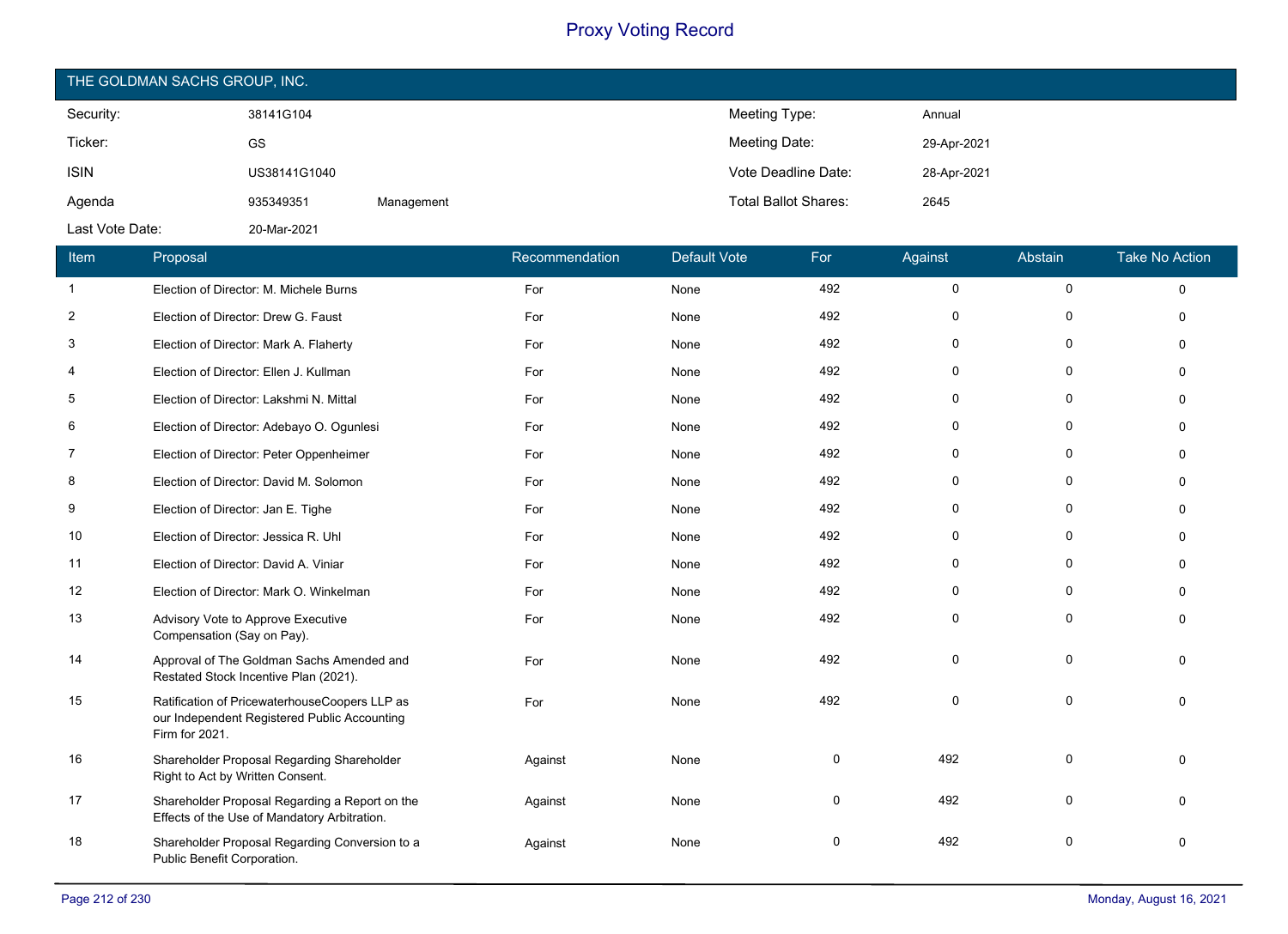| Item | Proposal                                                | Recommendation | Default Vote | For | Against | Abstain | Take No Action |
|------|---------------------------------------------------------|----------------|--------------|-----|---------|---------|----------------|
| 19   | Shareholder Proposal Regarding a Racial Equity<br>Audit | Against        | None         |     | 492     |         |                |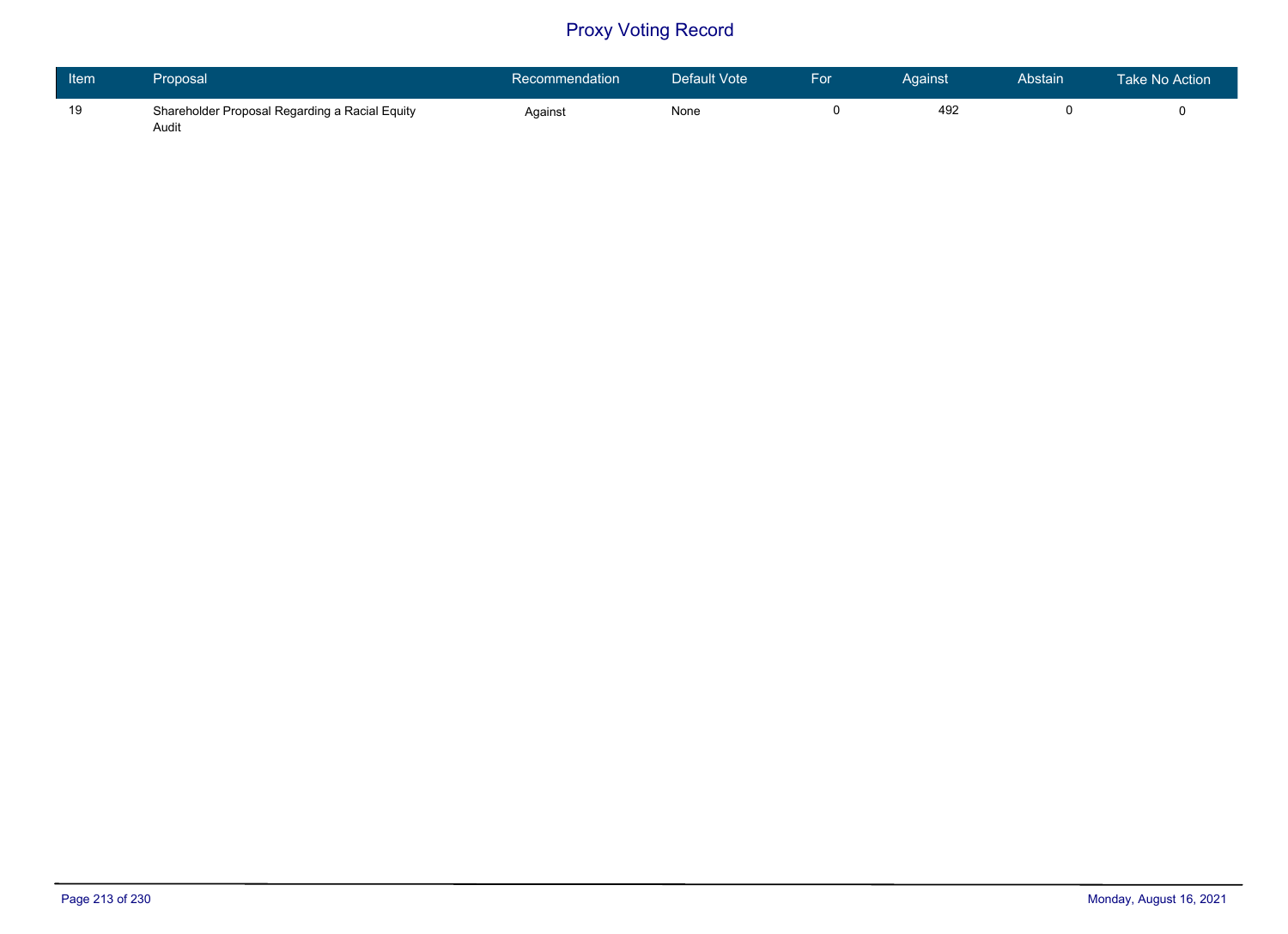| <b>VALERO ENERGY CORPORATION</b> |              |            |                             |             |  |  |  |  |
|----------------------------------|--------------|------------|-----------------------------|-------------|--|--|--|--|
| Security:                        | 91913Y100    |            | Meeting Type:               | Annual      |  |  |  |  |
| Ticker:                          | <b>VLO</b>   |            | Meeting Date:               | 29-Apr-2021 |  |  |  |  |
| <b>ISIN</b>                      | US91913Y1001 |            | Vote Deadline Date:         | 28-Apr-2021 |  |  |  |  |
| Agenda                           | 935351154    | Management | <b>Total Ballot Shares:</b> | 584         |  |  |  |  |
| Last Vote Date:                  | 19-Mar-2021  |            |                             |             |  |  |  |  |

| Item           | Proposal                                                                                                     | Recommendation | <b>Default Vote</b> | For | Against  | Abstain     | <b>Take No Action</b> |
|----------------|--------------------------------------------------------------------------------------------------------------|----------------|---------------------|-----|----------|-------------|-----------------------|
| $\overline{1}$ | Election of Director to serve until the 2022 Annual<br>Meeting of Stockholders: H. Paulett Eberhart          | For            | None                | 584 | 0        | $\mathbf 0$ | $\mathbf{0}$          |
| $\overline{2}$ | Election of Director to serve until the 2022 Annual<br>Meeting of Stockholders: Joseph W. Gorder             | For            | None                | 584 | $\Omega$ | $\mathbf 0$ | 0                     |
| 3              | Election of Director to serve until the 2022 Annual<br>Meeting of Stockholders: Kimberly S. Greene           | For            | None                | 584 | $\Omega$ | $\Omega$    | $\Omega$              |
| 4              | Election of Director to serve until the 2022 Annual<br>Meeting of Stockholders: Deborah P. Majoras           | For            | None                | 584 | $\Omega$ | $\Omega$    | $\Omega$              |
| 5              | Election of Director to serve until the 2022 Annual<br>Meeting of Stockholders: Eric D. Mullins              | For            | None                | 584 | $\Omega$ | $\mathbf 0$ | $\Omega$              |
| 6              | Election of Director to serve until the 2022 Annual<br>Meeting of Stockholders: Donald L. Nickles            | For            | None                | 584 | $\Omega$ | $\Omega$    | $\Omega$              |
| 7              | Election of Director to serve until the 2022 Annual<br>Meeting of Stockholders: Philip J. Pfeiffer           | For            | None                | 584 | $\Omega$ | $\Omega$    | $\Omega$              |
| 8              | Election of Director to serve until the 2022 Annual<br>Meeting of Stockholders: Robert A. Profusek           | For            | None                | 584 | $\Omega$ | $\Omega$    | $\Omega$              |
| 9              | Election of Director to serve until the 2022 Annual<br>Meeting of Stockholders: Stephen M. Waters            | For            | None                | 584 | $\Omega$ | $\Omega$    | $\Omega$              |
| 10             | Election of Director to serve until the 2022 Annual<br>Meeting of Stockholders: Randall J. Weisenburger      | For            | None                | 584 | 0        | $\Omega$    | $\Omega$              |
| 11             | Election of Director to serve until the 2022 Annual<br>Meeting of Stockholders: Rayford Wilkins, Jr.         | For            | None                | 584 | 0        | $\mathbf 0$ | $\Omega$              |
| 12             | Ratify the appointment of KPMG LLP as Valero's<br>independent registered public accounting firm for<br>2021. | For            | None                | 584 | $\Omega$ | $\Omega$    | $\Omega$              |
| 13             | Approve, by non-binding vote, the 2020<br>compensation of our named executive officers.                      | For            | None                | 584 | $\Omega$ | $\Omega$    | $\Omega$              |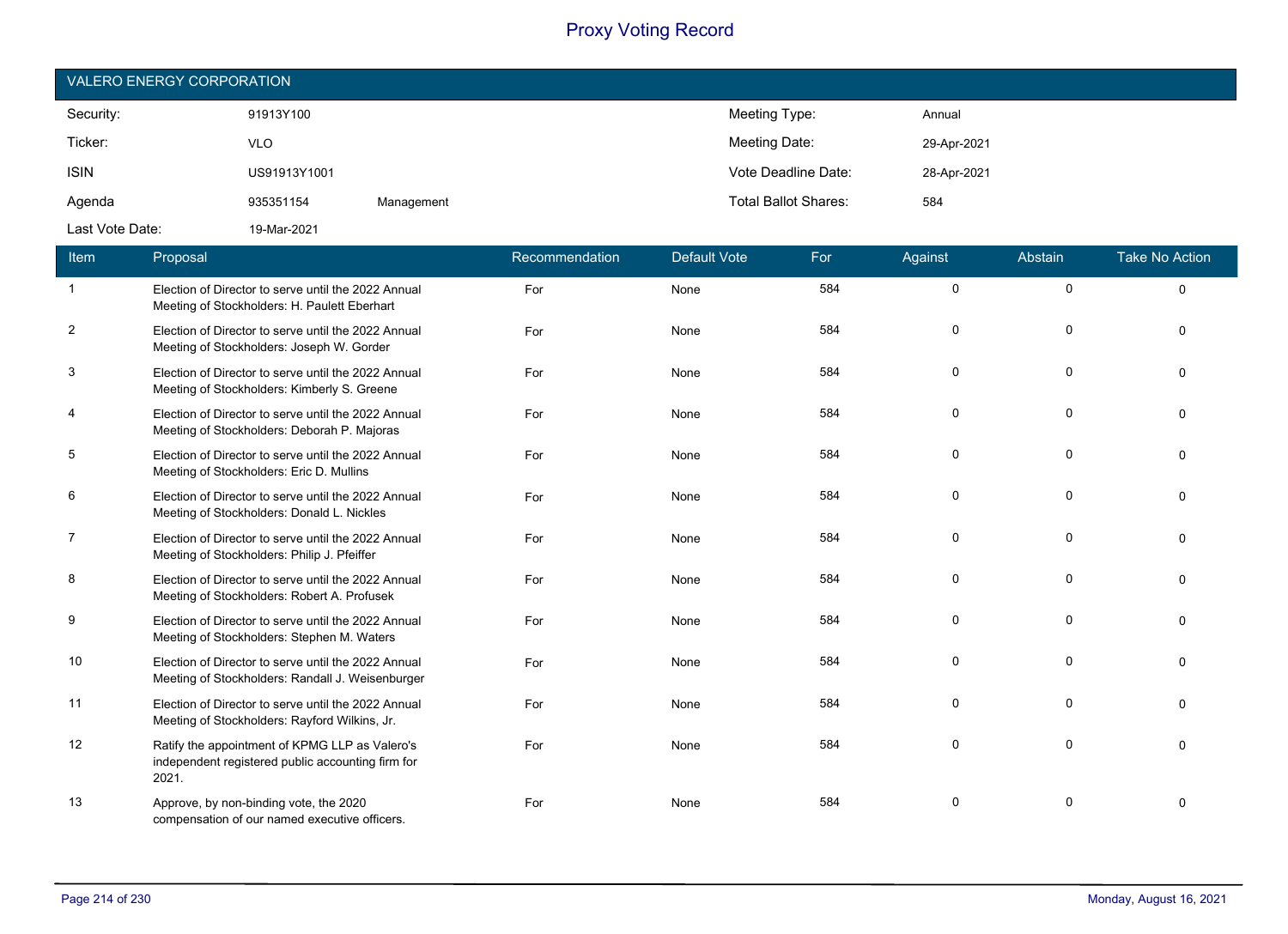| AT&T INC.       |              |            |                             |             |
|-----------------|--------------|------------|-----------------------------|-------------|
| Security:       | 00206R102    |            | Meeting Type:               | Annual      |
| Ticker:         |              |            | Meeting Date:               | 30-Apr-2021 |
| <b>ISIN</b>     | US00206R1023 |            | Vote Deadline Date:         | 29-Apr-2021 |
| Agenda          | 935347179    | Management | <b>Total Ballot Shares:</b> | 10225       |
| Last Vote Date: | 12-Mar-2021  |            |                             |             |

| Item           | Proposal                                                | Recommendation | <b>Default Vote</b> | For   | Against      | Abstain     | <b>Take No Action</b> |
|----------------|---------------------------------------------------------|----------------|---------------------|-------|--------------|-------------|-----------------------|
| $\mathbf{1}$   | Election of Director: William E. Kennard                | For            | None                | 10225 | $\Omega$     | $\mathbf 0$ | $\Omega$              |
| $\overline{2}$ | Election of Director: Samuel A. Di Piazza, Jr.          | For            | None                | 10225 | 0            | 0           |                       |
| 3              | Election of Director: Scott T. Ford                     | For            | None                | 10225 | 0            | 0           |                       |
| 4              | Election of Director: Glenn H. Hutchins                 | For            | None                | 10225 | 0            | 0           |                       |
| 5              | Election of Director: Debra L. Lee                      | For            | None                | 10225 | 0            | 0           |                       |
| 6              | Election of Director: Stephen J. Luczo                  | For            | None                | 10225 | 0            | 0           |                       |
| 7              | Election of Director: Michael B. McCallister            | For            | None                | 10225 | <sup>0</sup> | 0           |                       |
| 8              | Election of Director: Beth E. Mooney                    | For            | None                | 10225 | 0            | $\Omega$    |                       |
| 9              | Election of Director: Matthew K. Rose                   | For            | None                | 10225 | 0            | 0           |                       |
| 10             | Election of Director: John T. Stankey                   | For            | None                | 10225 | $\Omega$     | 0           |                       |
| 11             | Election of Director: Cynthia B. Taylor                 | For            | None                | 10225 | $\Omega$     | 0           |                       |
| 12             | Election of Director: Geoffrey Y. Yang                  | For            | None                | 10225 | $\Omega$     | $\Omega$    |                       |
| 13             | Ratification of appointment of independent<br>auditors. | For            | None                | 10225 | $\mathbf{0}$ | 0           |                       |
| 14             | Advisory approval of executive compensation.            | For            | None                | 10225 | $\mathbf{0}$ | 0           |                       |
| 15             | Stockholder Right to Act by Written Consent.            | Against        | None                | 0     | 10225        |             |                       |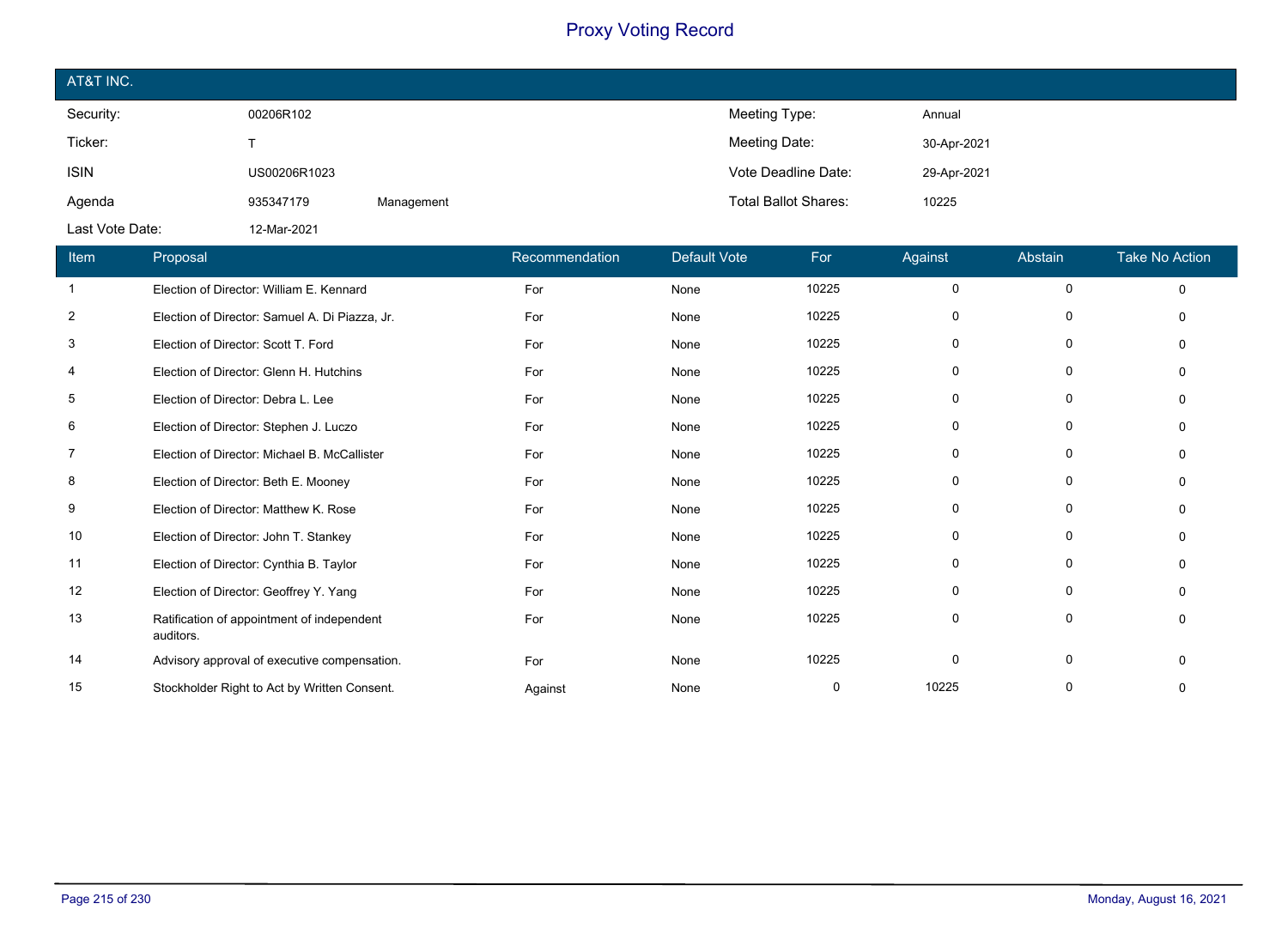| <b>KELLOGG COMPANY</b> |              |            |                             |             |  |  |  |  |
|------------------------|--------------|------------|-----------------------------|-------------|--|--|--|--|
| Security:              | 487836108    |            | Meeting Type:               | Annual      |  |  |  |  |
| Ticker:                | K.           |            | Meeting Date:               | 30-Apr-2021 |  |  |  |  |
| <b>ISIN</b>            | US4878361082 |            | Vote Deadline Date:         | 29-Apr-2021 |  |  |  |  |
| Agenda                 | 935348359    | Management | <b>Total Ballot Shares:</b> | 334         |  |  |  |  |
| Last Vote Date:        | 12-Mar-2021  |            |                             |             |  |  |  |  |

| Item                     | Proposal                                                                                                                                                | Recommendation | Default Vote | For | Against  | Abstain     | <b>Take No Action</b> |
|--------------------------|---------------------------------------------------------------------------------------------------------------------------------------------------------|----------------|--------------|-----|----------|-------------|-----------------------|
| $\overline{\phantom{0}}$ | Election of Director (term expires 2024): Carter<br>Cast                                                                                                | For            | For          | 334 | 0        | $\Omega$    | $\mathbf 0$           |
| $\overline{2}$           | Election of Director (term expires 2024): Zack<br>Gund                                                                                                  | For            | For          | 334 | $\Omega$ | $\mathbf 0$ | $\mathbf 0$           |
| $\mathbf{3}$             | Election of Director (term expires 2024): Don<br>Knauss                                                                                                 | For            | For          | 334 | $\Omega$ | 0           | $\Omega$              |
| $\overline{4}$           | Election of Director (term expires 2024): Mike<br>Schlotman                                                                                             | For            | For          | 334 | 0        | 0           | $\mathbf 0$           |
| 5                        | Advisory resolution to approve executive<br>compensation.                                                                                               | For            | For          | 334 | $\Omega$ | 0           | 0                     |
| 6                        | Ratification of the appointment of<br>PricewaterhouseCoopers LLP as Kellogg's<br>independent registered public accounting firm for<br>fiscal year 2021. | For            | For          | 334 | $\Omega$ | 0           | 0                     |
| $\overline{7}$           | Management proposal to reduce supermajority<br>vote requirements.                                                                                       | For            | For          | 334 | $\Omega$ | $\Omega$    | $\Omega$              |
| 8                        | Shareowner proposal, if properly presented at the<br>meeting, to adopt shareowner right to call a                                                       | None           | Abstain      | 0   | 334      | $\Omega$    | 0                     |

special meeting.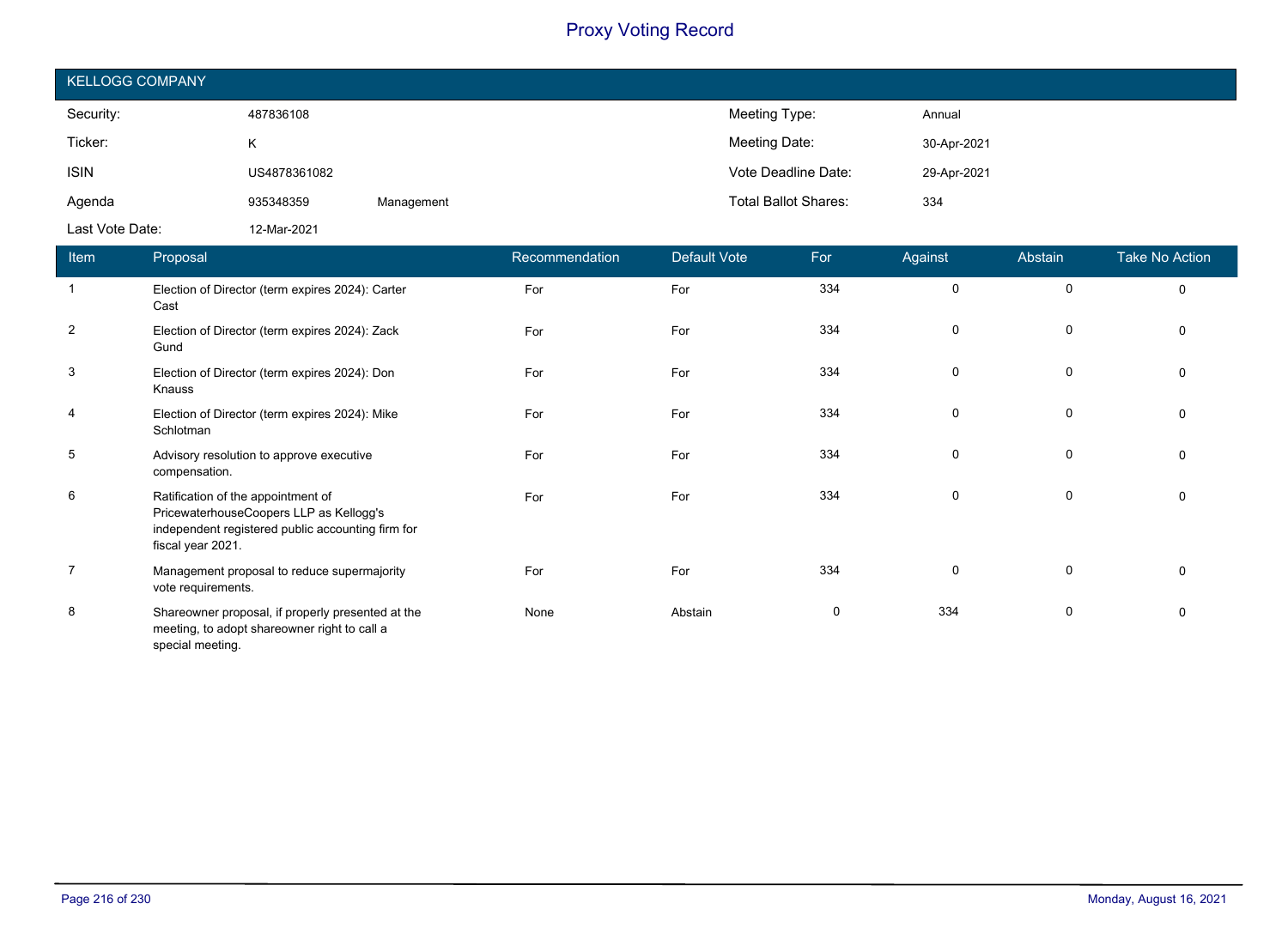| <b>BERKSHIRE HATHAWAY INC.</b> |              |            |                             |             |  |  |  |
|--------------------------------|--------------|------------|-----------------------------|-------------|--|--|--|
| Security:                      | 084670702    |            | Meeting Type:               | Annual      |  |  |  |
| Ticker:                        | <b>BRKB</b>  |            | Meeting Date:               | 01-May-2021 |  |  |  |
| <b>ISIN</b>                    | US0846707026 |            | Vote Deadline Date:         | 30-Apr-2021 |  |  |  |
| Agenda                         | 935351128    | Management | <b>Total Ballot Shares:</b> | 3901        |  |  |  |
| Last Vote Date:                | 16-Mar-2021  |            |                             |             |  |  |  |

| Item           | Proposal             |                                                                                             | Recommendation | Default Vote | For  | Against      | Abstain | Take No Action |
|----------------|----------------------|---------------------------------------------------------------------------------------------|----------------|--------------|------|--------------|---------|----------------|
| -1             | <b>DIRECTOR</b>      |                                                                                             | For            | None         |      |              |         |                |
|                |                      | Warren E. Buffett                                                                           |                |              | 1907 | 0            | 0       | 0              |
|                | 2                    | Charles T. Munger                                                                           |                |              | 1907 | $\mathbf{0}$ | 0       |                |
|                | 3                    | Gregory E. Abel                                                                             |                |              | 1907 | $\mathbf{0}$ | 0       |                |
|                | 4                    | Howard G. Buffett                                                                           |                |              | 1907 | 0            | 0       |                |
|                | 5                    | Stephen B. Burke                                                                            |                |              | 1907 | 0            | 0       |                |
|                | 6                    | Kenneth I. Chenault                                                                         |                |              | 1907 | 0            | 0       |                |
|                |                      | Susan L. Decker                                                                             |                |              | 1907 | $\Omega$     | 0       | n              |
|                | 8                    | David S. Gottesman                                                                          |                |              | 1907 | $\mathbf{0}$ | 0       | U              |
|                | 9                    | Charlotte Guyman                                                                            |                |              | 1907 | $\mathbf{0}$ | 0       |                |
|                | 10<br>Ajit Jain      |                                                                                             |                |              | 1907 | $\mathbf{0}$ | 0       |                |
|                | 11                   | Thomas S. Murphy                                                                            |                |              | 1907 | $\mathbf{0}$ | 0       | 0              |
|                | 12                   | Ronald L. Olson                                                                             |                |              | 1907 | 0            | 0       |                |
|                | 13                   | Walter Scott, Jr.                                                                           |                |              | 1907 | 0            | 0       |                |
|                | 14                   | Meryl B. Witmer                                                                             |                |              | 1907 | 0            | 0       |                |
| $\overline{2}$ |                      | Shareholder proposal regarding the reporting of<br>climate-related risks and opportunities. | Against        | None         | 0    | 1907         | 0       | 0              |
| 3              | inclusion reporting. | Shareholder proposal regarding diversity and                                                | Against        | None         | 0    | 1907         | 0       | 0              |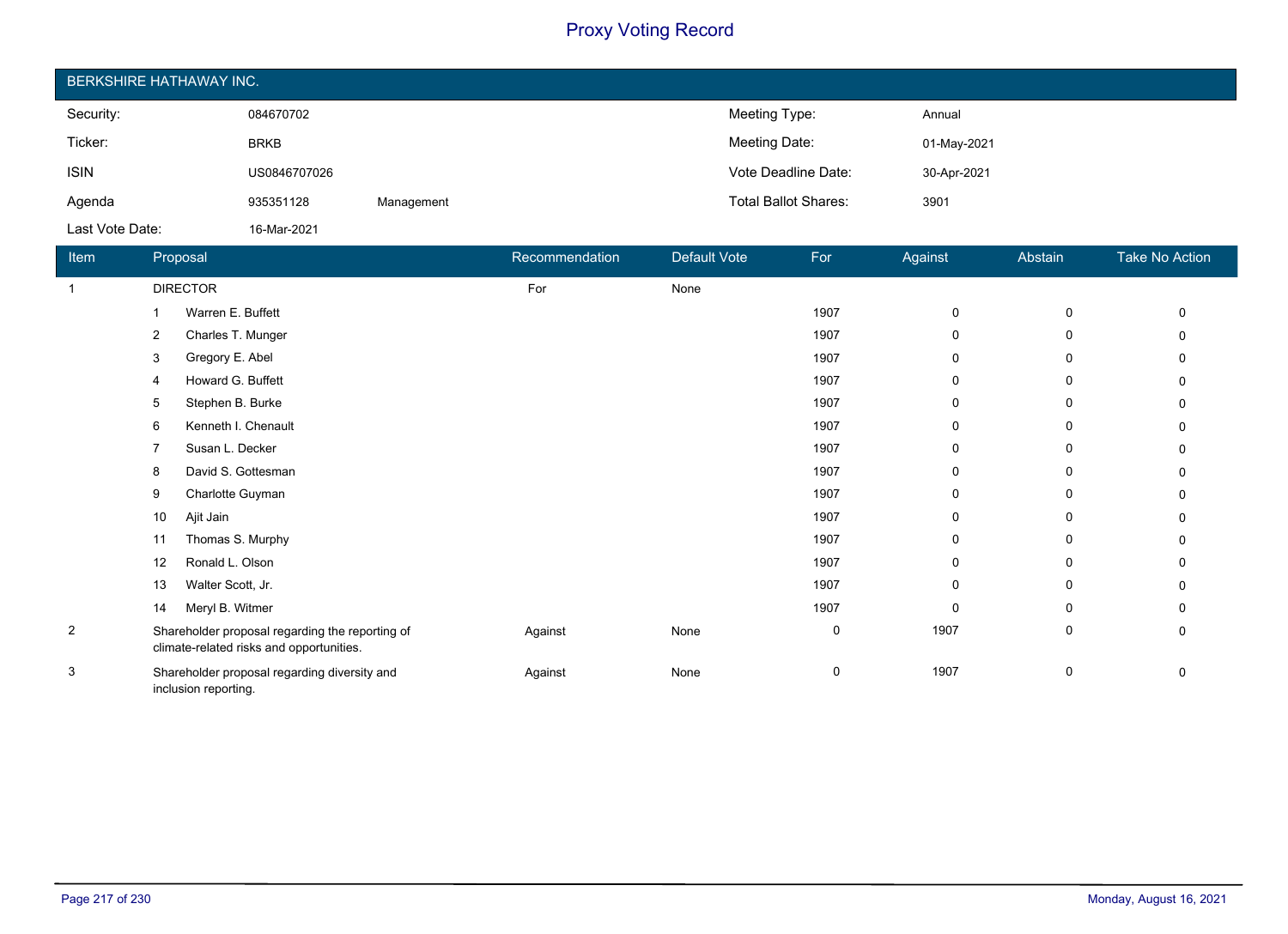| AFLAC INCORPORATED |              |            |                             |             |  |  |  |
|--------------------|--------------|------------|-----------------------------|-------------|--|--|--|
| Security:          | 001055102    |            | Meeting Type:               | Annual      |  |  |  |
| Ticker:            | <b>AFL</b>   |            | Meeting Date:               | 03-May-2021 |  |  |  |
| <b>ISIN</b>        | US0010551028 |            | Vote Deadline Date:         | 30-Apr-2021 |  |  |  |
| Agenda             | 935355556    | Management | <b>Total Ballot Shares:</b> | 4438        |  |  |  |
| Last Vote Date:    | 19-Mar-2021  |            |                             |             |  |  |  |

| Item           | Proposal                                                                               | Recommendation | <b>Default Vote</b> | For | Against  | Abstain      | <b>Take No Action</b> |
|----------------|----------------------------------------------------------------------------------------|----------------|---------------------|-----|----------|--------------|-----------------------|
| $\overline{1}$ | Election of Director to serve until the next Annual<br>Meeting: Daniel P. Amos         | For            | None                | 836 | 0        | $\mathbf 0$  | $\mathbf 0$           |
| 2              | Election of Director to serve until the next Annual<br>Meeting: W. Paul Bowers         | For            | None                | 836 | 0        | 0            | $\Omega$              |
| 3              | Election of Director to serve until the next Annual<br>Meeting: Toshihiko Fukuzawa     | For            | None                | 836 | 0        | 0            | 0                     |
| $\overline{4}$ | Election of Director to serve until the next Annual<br>Meeting: Thomas J. Kenny        | For            | None                | 836 | 0        | 0            | $\Omega$              |
| 5              | Election of Director to serve until the next Annual<br>Meeting: Georgette D. Kiser     | For            | None                | 836 | 0        | $\Omega$     | $\Omega$              |
| 6              | Election of Director to serve until the next Annual<br>Meeting: Karole F. Lloyd        | For            | None                | 836 | 0        | 0            | $\Omega$              |
| $\overline{7}$ | Election of Director to serve until the next Annual<br>Meeting: Nobuchika Mori         | For            | None                | 836 | 0        | 0            | $\Omega$              |
| 8              | Election of Director to serve until the next Annual<br>Meeting: Joseph L. Moskowitz    | For            | None                | 836 | 0        | 0            | $\Omega$              |
| 9              | Election of Director to serve until the next Annual<br>Meeting: Barbara K. Rimer, DrPH | For            | None                | 836 | $\Omega$ | $\Omega$     | $\Omega$              |
| 10             | Election of Director to serve until the next Annual<br>Meeting: Katherine T. Rohrer    | For            | None                | 836 | 0        | $\mathbf{0}$ | $\Omega$              |
| 11             | Election of Director to serve until the next Annual<br>Meeting: Melvin T. Stith        | For            | None                | 836 | 0        | 0            | $\Omega$              |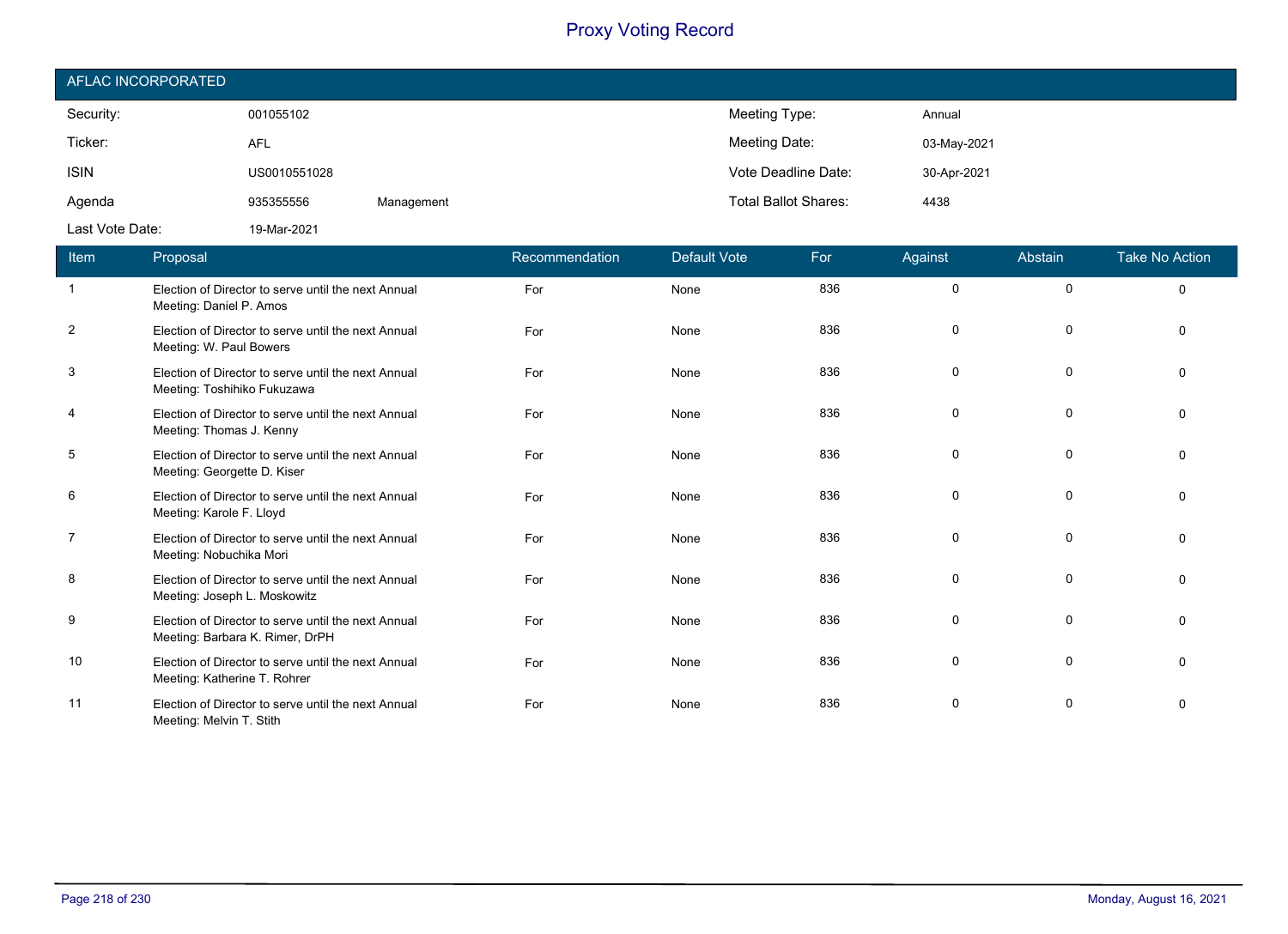| Item | Proposal                                                                                                                                                                                                                                                                                                                                                                                                                                                                                        | Recommendation | Default Vote | For | Against | Abstain | <b>Take No Action</b> |
|------|-------------------------------------------------------------------------------------------------------------------------------------------------------------------------------------------------------------------------------------------------------------------------------------------------------------------------------------------------------------------------------------------------------------------------------------------------------------------------------------------------|----------------|--------------|-----|---------|---------|-----------------------|
| 12   | to consider the following non-binding advisory<br>proposal: "Resolved, on an advisory basis, the<br>shareholders of Aflac Incorporated approve the<br>compensation of the named executive officers, as<br>disclosed pursuant to the compensation<br>disclosure rules of the Securities and Exchange<br>Commission, including the Compensation<br>Discussion and Analysis and accompanying<br>tables and narrative in the Notice of 2021 Annual<br>Meeting of Shareholders and Proxy Statement". | For            | None         | 836 | 0       | 0       | 0                     |
| 13   | to consider and act upon the ratification of the<br>appointment of KPMG LLP as independent<br>registered public accounting firm of the Company<br>for the year ending December 31, 2021.                                                                                                                                                                                                                                                                                                        | For            | None         | 836 |         | 0       | 0                     |

F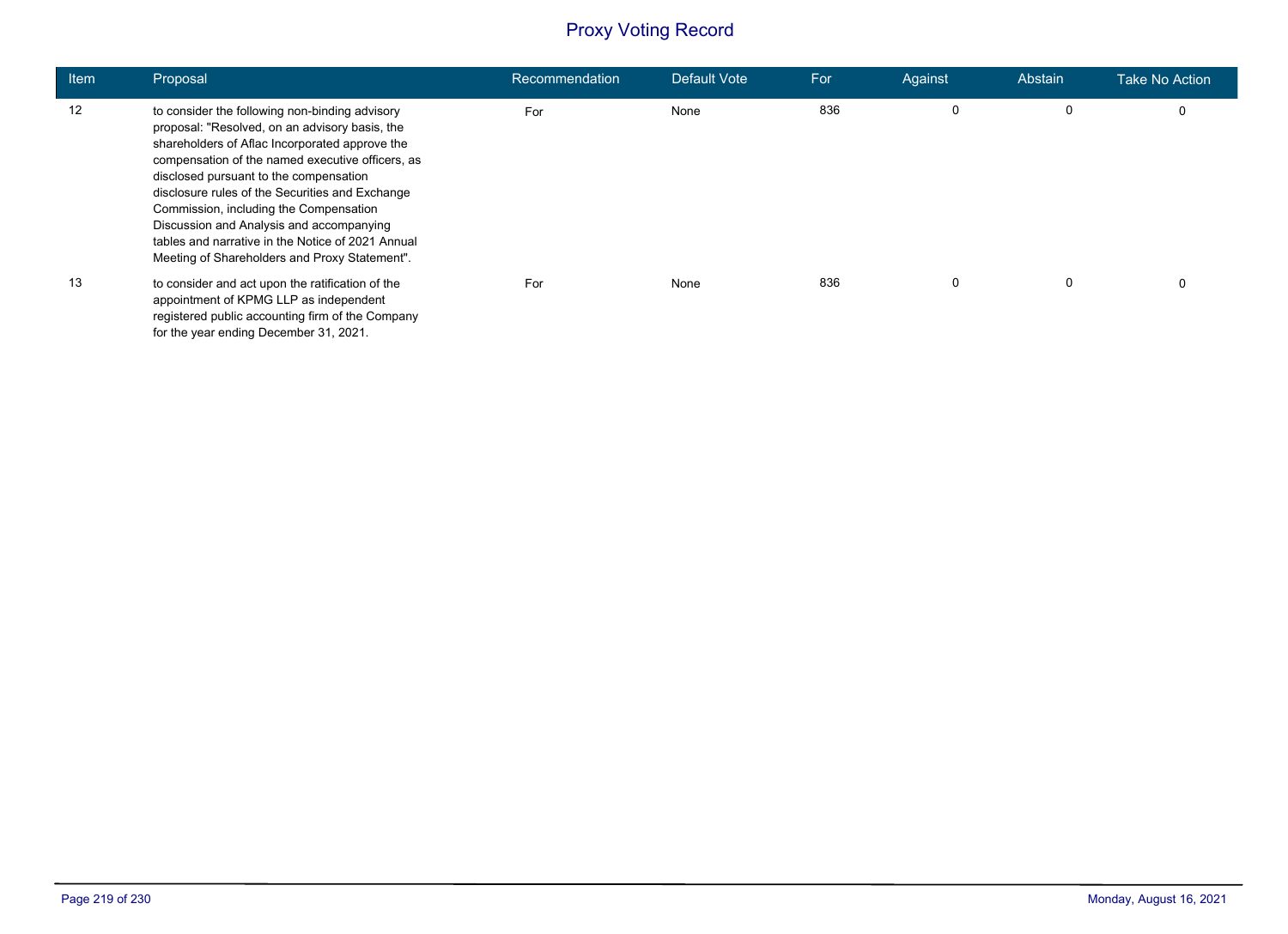| CARVANA CO.     |              |            |                             |             |  |  |  |
|-----------------|--------------|------------|-----------------------------|-------------|--|--|--|
| Security:       | 146869102    |            | Meeting Type:               | Annual      |  |  |  |
| Ticker:         | <b>CVNA</b>  |            | Meeting Date:               | 03-May-2021 |  |  |  |
| <b>ISIN</b>     | US1468691027 |            | Vote Deadline Date:         | 30-Apr-2021 |  |  |  |
| Agenda          | 935356104    | Management | <b>Total Ballot Shares:</b> | 100         |  |  |  |
| Last Vote Date: | 25-Mar-2021  |            |                             |             |  |  |  |

| Item | Proposal                                                                                                                                                   | Recommendation | Default Vote | For | Against     | Abstain | <b>Take No Action</b> |
|------|------------------------------------------------------------------------------------------------------------------------------------------------------------|----------------|--------------|-----|-------------|---------|-----------------------|
|      | <b>DIRECTOR</b>                                                                                                                                            | For            | None         |     |             |         |                       |
|      | Ernest Garcia III                                                                                                                                          |                |              | 100 | $\mathbf 0$ | 0       | 0                     |
|      | Ira Platt<br>2                                                                                                                                             |                |              | 100 | $\mathbf 0$ | 0       | 0                     |
| 2    | Approval of the Carvana Co. Employee Stock<br>Purchase Plan.                                                                                               | For            | None         | 100 | $\Omega$    | 0       | 0                     |
| 3    | Ratification of the appointment of Grant Thornton<br>LLP as our independent registered public<br>accounting firm for the year ending December 31,<br>2021. | For            | None         | 100 | $\mathbf 0$ | 0       | $\Omega$              |
| 4    | Approval, by an advisory vote, of Carvana's<br>executive compensation.                                                                                     | For            | None         | 100 | $\mathbf 0$ | 0       | $\Omega$              |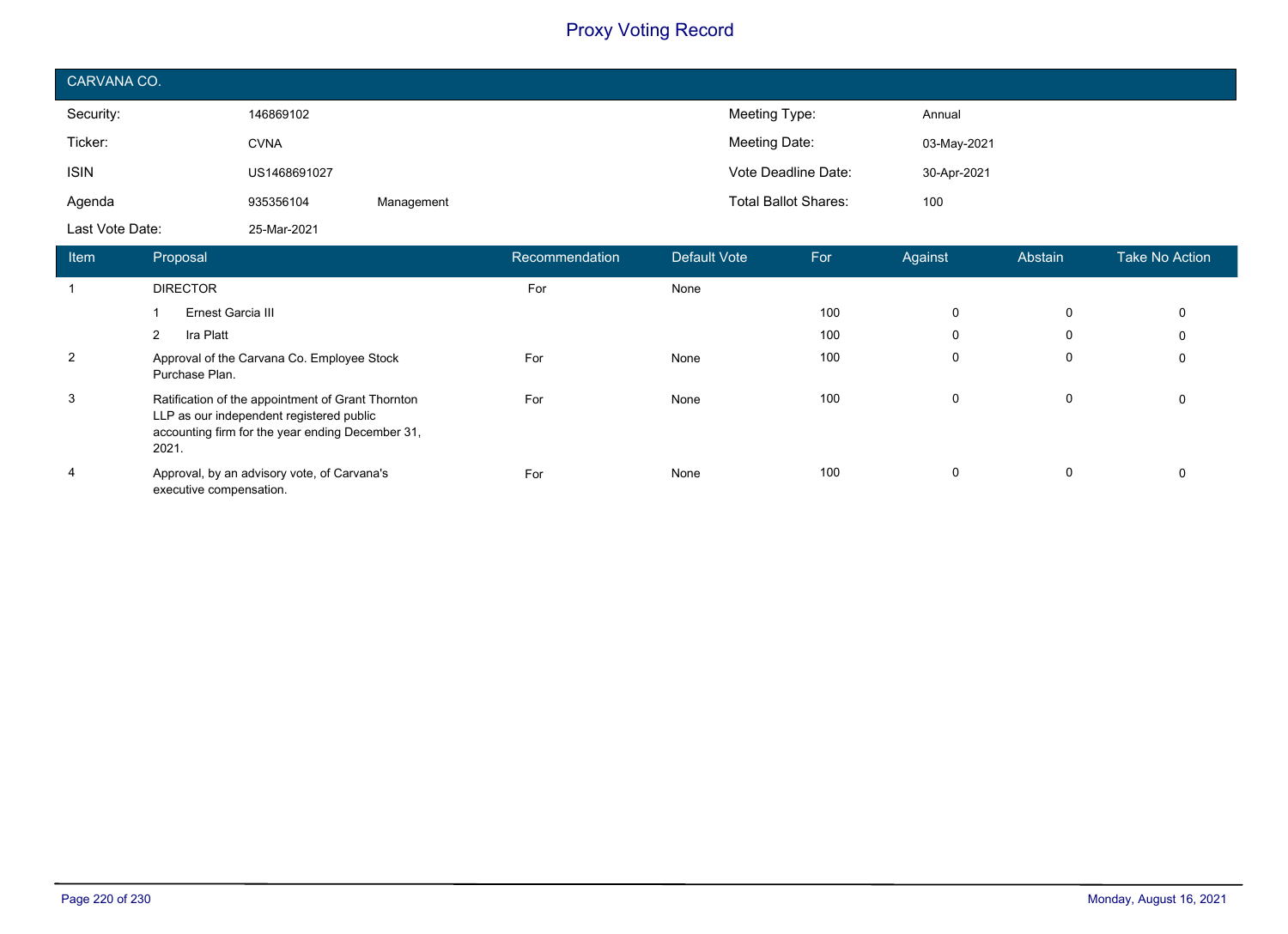| ELI LILLY AND COMPANY |              |            |                                     |  |  |  |  |
|-----------------------|--------------|------------|-------------------------------------|--|--|--|--|
| Security:             | 532457108    |            | Meeting Type:<br>Annual             |  |  |  |  |
| Ticker:               | <b>LLY</b>   |            | Meeting Date:<br>03-May-2021        |  |  |  |  |
| <b>ISIN</b>           | US5324571083 |            | Vote Deadline Date:<br>30-Apr-2021  |  |  |  |  |
| Agenda                | 935355354    | Management | <b>Total Ballot Shares:</b><br>1094 |  |  |  |  |
| Last Vote Date:       | 20-Mar-2021  |            |                                     |  |  |  |  |

| Item           | Proposal                                                                                                              | Recommendation | <b>Default Vote</b> | For  | Against | Abstain     | <b>Take No Action</b> |
|----------------|-----------------------------------------------------------------------------------------------------------------------|----------------|---------------------|------|---------|-------------|-----------------------|
| $\overline{1}$ | Election of Director to serve a three year term: K.<br>Baicker, Ph.D.                                                 | For            | None                | 1094 | 0       | $\pmb{0}$   | 0                     |
| 2              | Election of Director to serve a three year term:<br>J.E. Fyrwald                                                      | For            | None                | 1094 | 0       | $\mathbf 0$ | $\Omega$              |
| 3              | Election of Director to serve a three year term: J.<br>Jackson                                                        | For            | None                | 1094 | 0       | $\mathbf 0$ | $\Omega$              |
| 4              | Election of Director to serve a three year term: G.<br>Sulzberger                                                     | For            | None                | 1094 | 0       | 0           | $\Omega$              |
| 5              | Election of Director to serve a three year term:<br>J.P. Tai                                                          | For            | None                | 1094 | 0       | 0           | $\mathbf{0}$          |
| 6              | Approval, on an advisory basis, of the<br>compensation paid to the company's named<br>executive officers.             | For            | None                | 1094 | 0       | $\mathbf 0$ | $\Omega$              |
| $\overline{7}$ | Ratification of the appointment of Ernst & Young<br>LLP as the independent auditor for 2021.                          | For            | None                | 1094 | 0       | 0           | $\Omega$              |
| 8              | Approval of amendments to the company's<br>Articles of Incorporation to eliminate the classified<br>board structure.  | For            | None                | 1094 | 0       | $\mathbf 0$ | $\Omega$              |
| 9              | Approval of amendments to the company's<br>Articles of Incorporation to eliminate supermajority<br>voting provisions. | For            | None                | 1094 | 0       | 0           | $\Omega$              |
| 10             | Shareholder proposal to disclose direct and<br>indirect lobbying activities and expenditures.                         | Against        | None                | 0    | 1094    | 0           | $\Omega$              |
| 11             | Shareholder proposal to amend the bylaws to<br>require an independent board chair.                                    | Against        | None                | 0    | 1094    | 0           | $\Omega$              |
| 12             | Shareholder proposal to implement a bonus<br>deferral policy.                                                         | Against        | None                | 0    | 1094    | 0           | 0                     |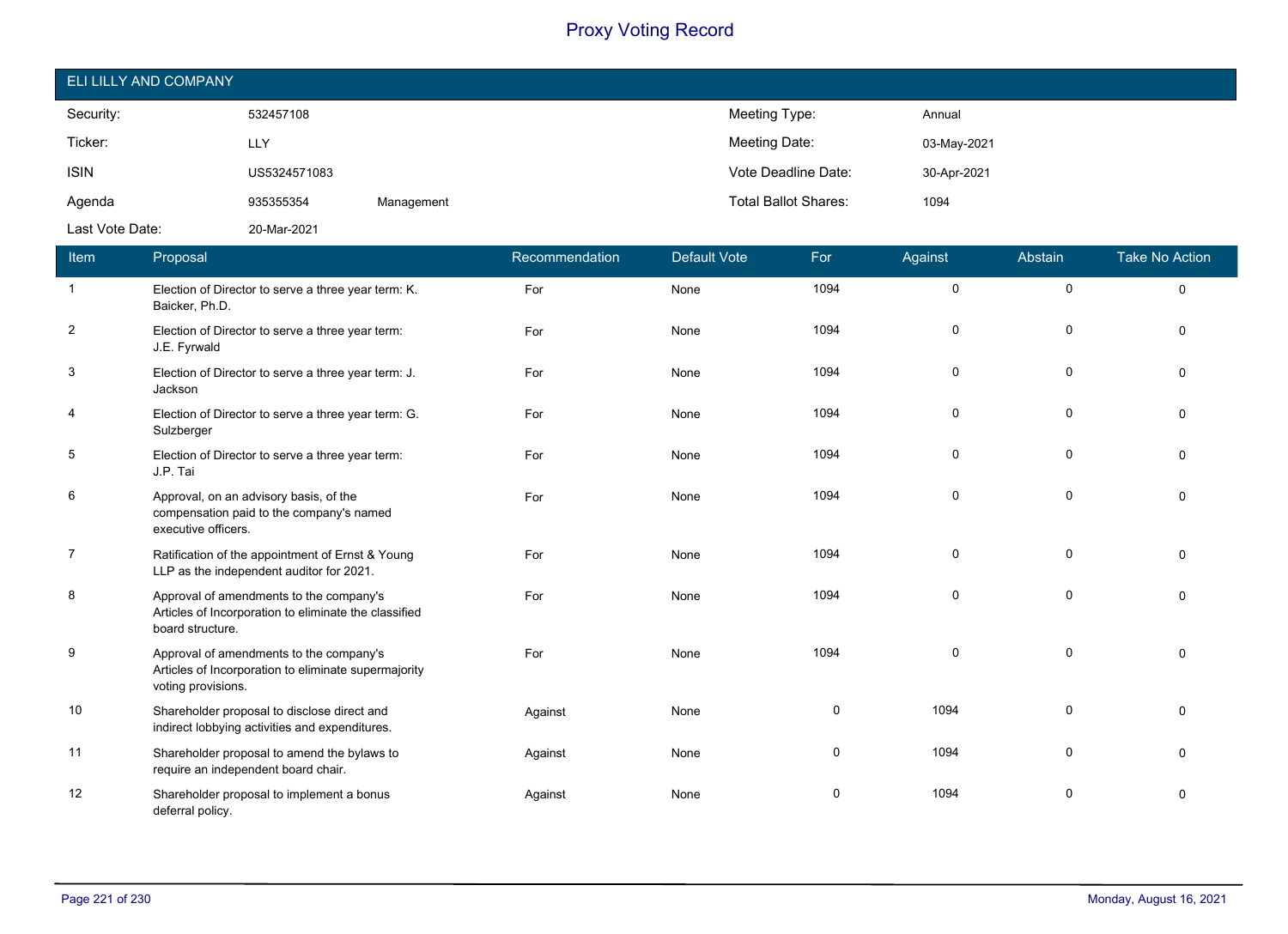| Item | Proposal                                                                                                | Recommendation | Default Vote | For | Against | Abstain | Take No Action |
|------|---------------------------------------------------------------------------------------------------------|----------------|--------------|-----|---------|---------|----------------|
| 13   | Shareholder proposal to disclose clawbacks on<br>executive incentive compensation due to<br>misconduct. | Against        | None         |     | 1094    |         |                |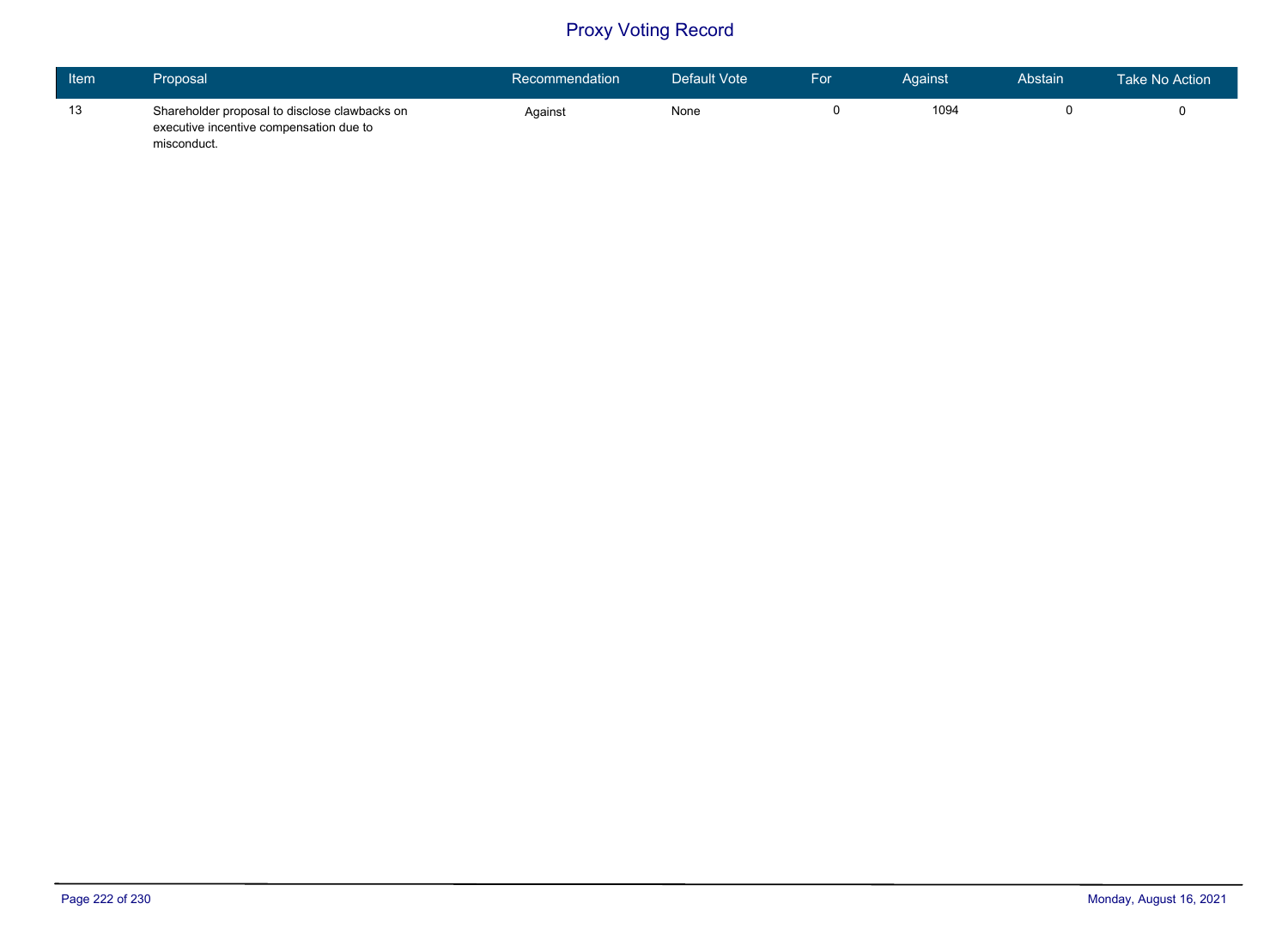| BROWN & BROWN, INC. |              |            |                             |             |  |  |  |
|---------------------|--------------|------------|-----------------------------|-------------|--|--|--|
| Security:           | 115236101    |            | Meeting Type:               | Annual      |  |  |  |
| Ticker:             | <b>BRO</b>   |            | Meeting Date:               | 05-May-2021 |  |  |  |
| <b>ISIN</b>         | US1152361010 |            | Vote Deadline Date:         | 04-May-2021 |  |  |  |
| Agenda              | 935355772    | Management | <b>Total Ballot Shares:</b> | 289         |  |  |  |
| Last Vote Date:     | 27-Mar-2021  |            |                             |             |  |  |  |

| Item           | Proposal                                                                                                                                                                     | Recommendation | Default Vote | For | Against | Abstain     | <b>Take No Action</b> |
|----------------|------------------------------------------------------------------------------------------------------------------------------------------------------------------------------|----------------|--------------|-----|---------|-------------|-----------------------|
| $\mathbf{1}$   | <b>DIRECTOR</b>                                                                                                                                                              | For            | None         |     |         |             |                       |
|                | J. Hyatt Brown                                                                                                                                                               |                |              | 289 | 0       | $\mathbf 0$ | 0                     |
|                | Hugh M. Brown<br>2                                                                                                                                                           |                |              | 289 | 0       | 0           | 0                     |
|                | J. Powell Brown<br>3                                                                                                                                                         |                |              | 289 | 0       | 0           | 0                     |
|                | L. L. Gellerstedt III<br>4                                                                                                                                                   |                |              | 289 | 0       | 0           | 0                     |
|                | James C. Hays<br>5                                                                                                                                                           |                |              | 289 | 0       | 0           | 0                     |
|                | Theodore J. Hoepner<br>6                                                                                                                                                     |                |              | 289 | 0       | 0           | 0                     |
|                | James S. Hunt                                                                                                                                                                |                |              | 289 | 0       | 0           | 0                     |
|                | Toni Jennings<br>8                                                                                                                                                           |                |              | 289 | 0       | 0           | 0                     |
|                | Timothy R.M. Main<br>9                                                                                                                                                       |                |              | 289 | 0       | $\mathbf 0$ | 0                     |
|                | H. Palmer Proctor, Jr.<br>10                                                                                                                                                 |                |              | 289 | 0       | $\mathbf 0$ | 0                     |
|                | Wendell S. Reilly<br>11                                                                                                                                                      |                |              | 289 | 0       | $\mathbf 0$ |                       |
|                | Chilton D. Varner<br>12                                                                                                                                                      |                |              | 289 | 0       | 0           |                       |
| $\overline{c}$ | To ratify the appointment of Deloitte & Touche<br>LLP as Brown & Brown, Inc.'s independent<br>registered public accountants for the fiscal year<br>ending December 31, 2021. | For            | None         | 289 | 0       | 0           | 0                     |
| 3              | To approve, on an advisory basis, the<br>compensation of named executive officers.                                                                                           | For            | None         | 289 | 0       | 0           | 0                     |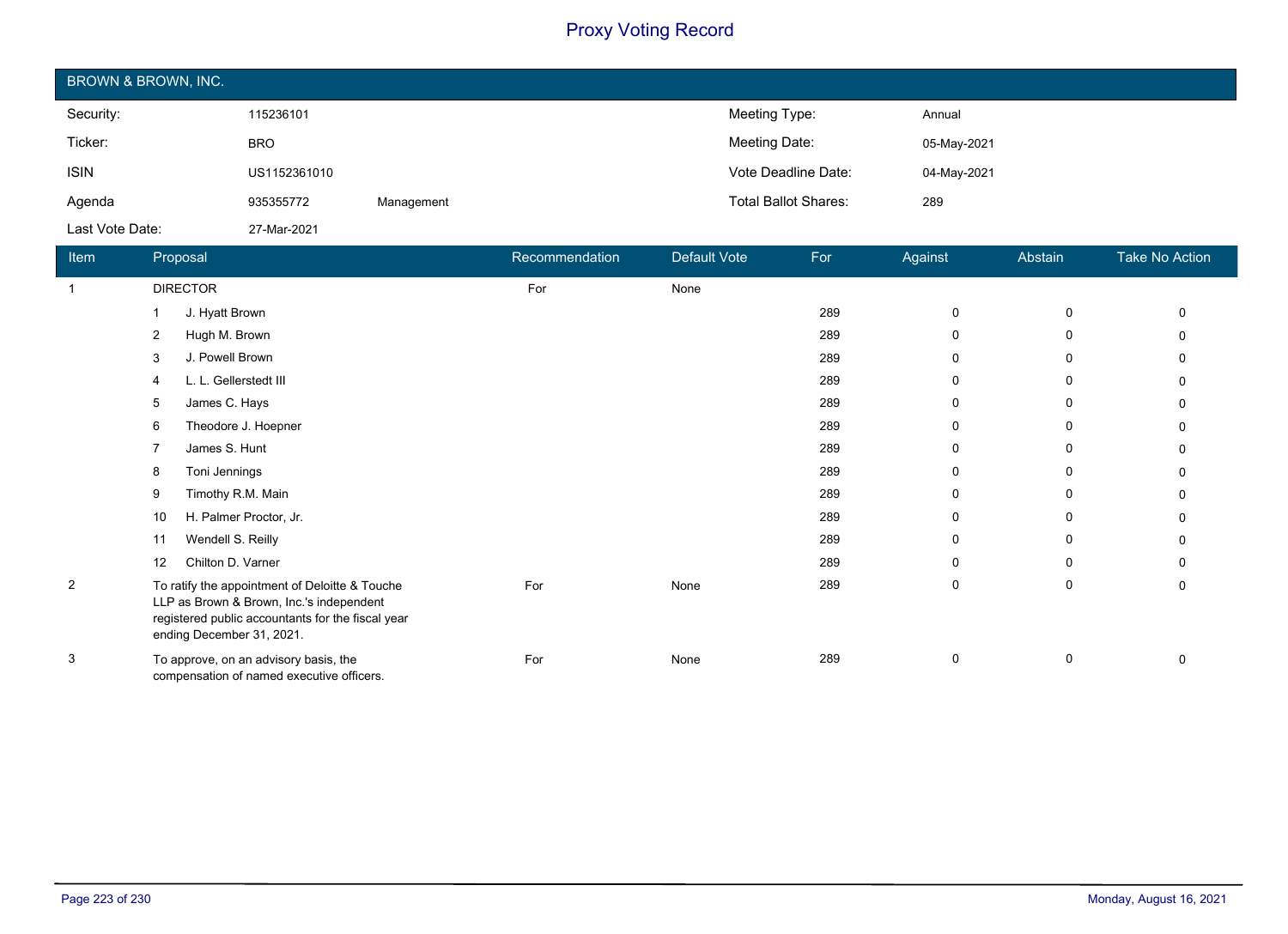| NVR, INC.       |              |            |                             |             |
|-----------------|--------------|------------|-----------------------------|-------------|
| Security:       | 62944T105    |            | Meeting Type:               | Annual      |
| Ticker:         | <b>NVR</b>   |            | Meeting Date:               | 05-May-2021 |
| <b>ISIN</b>     | US62944T1051 |            | Vote Deadline Date:         | 04-May-2021 |
| Agenda          | 935356130    | Management | <b>Total Ballot Shares:</b> | 5           |
| Last Vote Date: | 19-Mar-2021  |            |                             |             |

| Item           | Proposal                                                                                                    | Recommendation | <b>Default Vote</b> | For | Against     | Abstain      | <b>Take No Action</b> |
|----------------|-------------------------------------------------------------------------------------------------------------|----------------|---------------------|-----|-------------|--------------|-----------------------|
|                | Election of Director: Dwight C. Schar                                                                       | For            | None                | 5   | 0           | $\mathbf 0$  | $\Omega$              |
| $\overline{2}$ | Election of Director: C.E. Andrews                                                                          | For            | None                | 5   | 0           | $\Omega$     | $\Omega$              |
| 3              | Election of Director: Sallie B. Bailey                                                                      | For            | None                | 5   | 0           | 0            | n                     |
| 4              | Election of Director: Thomas D. Eckert                                                                      | For            | None                | 5   | $\mathbf 0$ | $\mathbf{0}$ |                       |
| 5              | Election of Director: Alfred E. Festa                                                                       | For            | None                | 5   | 0           | 0            |                       |
| 6              | Election of Director: Manuel H. Johnson                                                                     | For            | None                | 5   | 0           | 0            | $\Omega$              |
| $\overline{7}$ | Election of Director: Alexandra A. Jung                                                                     | For            | None                | 5   | $\mathbf 0$ | $\Omega$     |                       |
| 8              | Election of Director: Mel Martinez                                                                          | For            | None                | 5   | $\mathbf 0$ | $\mathbf{0}$ | $\Omega$              |
| 9              | Election of Director: William A. Moran                                                                      | For            | None                | 5   | 0           | 0            | $\Omega$              |
| 10             | Election of Director: David A. Preiser                                                                      | For            | None                | 5   | 0           | 0            | $\Omega$              |
| 11             | Election of Director: W. Grady Rosier                                                                       | For            | None                | 5   | $\mathbf 0$ | 0            |                       |
| 12             | Election of Director: Susan Williamson Ross                                                                 | For            | None                | 5   | $\mathbf 0$ | $\mathbf{0}$ |                       |
| 13             | Ratification of appointment of KPMG LLP as<br>independent auditor for the year ending<br>December 31, 2021. | For            | None                | 5   | 0           | 0            | $\Omega$              |
| 14             | Advisory vote to approve executive<br>compensation.                                                         | For            | None                | 5   | $\mathbf 0$ | $\Omega$     |                       |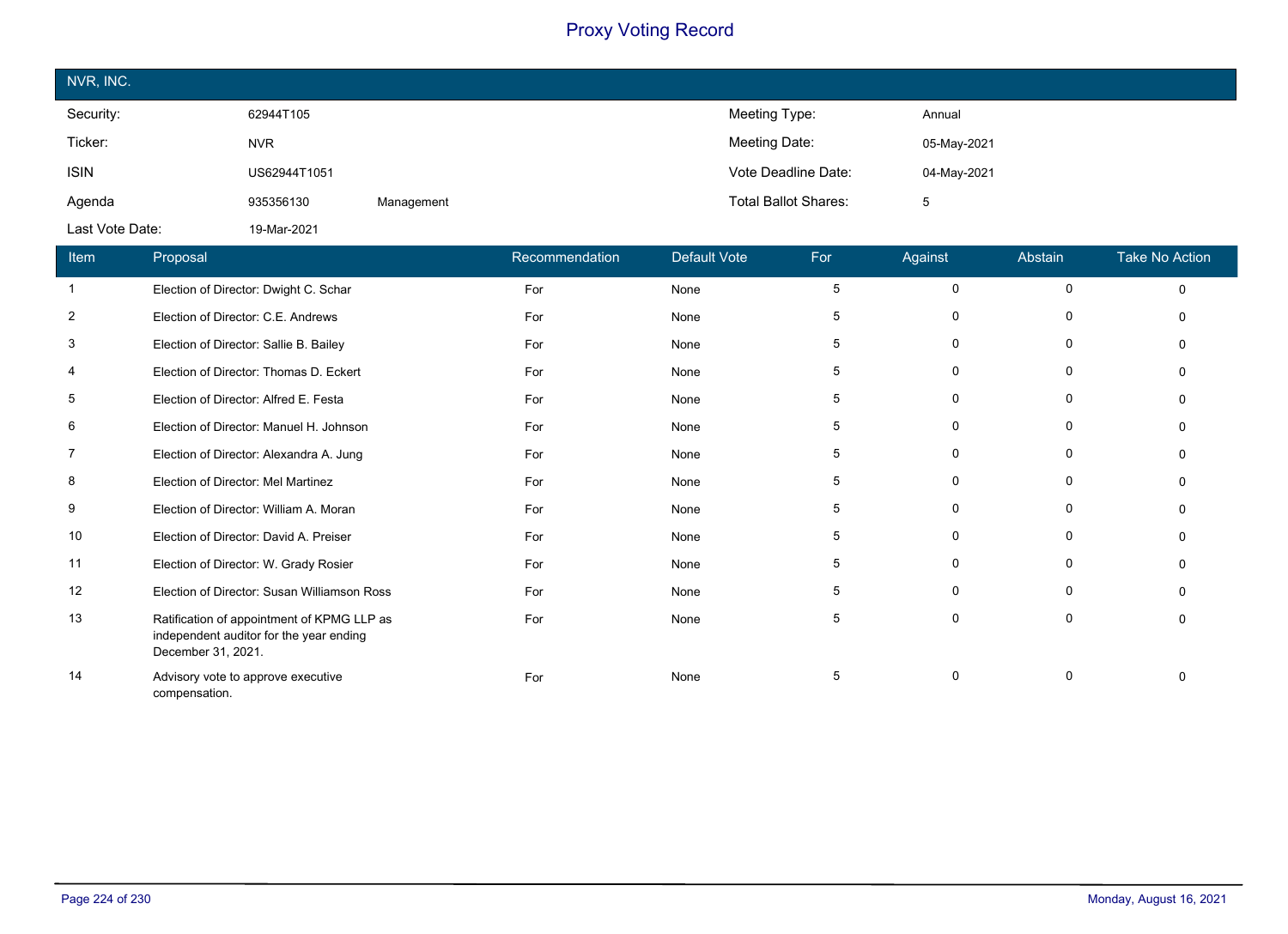| PEPSICO, INC.   |              |            |                             |             |  |  |
|-----------------|--------------|------------|-----------------------------|-------------|--|--|
| Security:       | 713448108    |            | Meeting Type:               | Annual      |  |  |
| Ticker:         | PEP          |            | Meeting Date:               | 05-May-2021 |  |  |
| <b>ISIN</b>     | US7134481081 |            | Vote Deadline Date:         | 04-May-2021 |  |  |
| Agenda          | 935355342    | Management | <b>Total Ballot Shares:</b> | 28202       |  |  |
| Last Vote Date: | 25-Mar-2021  |            |                             |             |  |  |

| Item           | Proposal                                                                                                                               | Recommendation | <b>Default Vote</b> | For         | Against      | Abstain      | <b>Take No Action</b> |
|----------------|----------------------------------------------------------------------------------------------------------------------------------------|----------------|---------------------|-------------|--------------|--------------|-----------------------|
| $\mathbf{1}$   | Election of Director: Segun Agbaje                                                                                                     | For            | None                | 1982        | $\mathbf 0$  | $\mathbf 0$  | $\Omega$              |
| $\overline{c}$ | Election of Director: Shona L. Brown                                                                                                   | For            | None                | 1982        | $\mathbf 0$  | $\Omega$     | $\mathbf{0}$          |
| 3              | Election of Director: Cesar Conde                                                                                                      | For            | None                | 1982        | 0            | 0            | $\Omega$              |
| 4              | Election of Director: Ian Cook                                                                                                         | For            | None                | 1982        | $\mathbf{0}$ | $\Omega$     | $\Omega$              |
| 5              | Election of Director: Dina Dublon                                                                                                      | For            | None                | 1982        | $\mathbf 0$  | 0            | $\Omega$              |
| 6              | Election of Director: Michelle Gass                                                                                                    | For            | None                | 1982        | 0            | $\Omega$     | $\Omega$              |
| $\overline{7}$ | Election of Director: Ramon L. Laguarta                                                                                                | For            | None                | 1982        | $\mathbf 0$  | $\mathbf{0}$ | $\Omega$              |
| 8              | Election of Director: Dave Lewis                                                                                                       | For            | None                | 1982        | $\mathbf{0}$ | $\mathbf 0$  | $\Omega$              |
| 9              | Election of Director: David C. Page                                                                                                    | For            | None                | 1982        | 0            | 0            | $\Omega$              |
| 10             | Election of Director: Robert C. Pohlad                                                                                                 | For            | None                | 1982        | $\mathbf 0$  | $\Omega$     | $\Omega$              |
| 11             | Election of Director: Daniel Vasella                                                                                                   | For            | None                | 1982        | $\mathbf{0}$ | $\mathbf{0}$ | $\Omega$              |
| 12             | Election of Director: Darren Walker                                                                                                    | For            | None                | 1982        | 0            | 0            | $\Omega$              |
| 13             | Election of Director: Alberto Weisser                                                                                                  | For            | None                | 1982        | $\mathbf{0}$ | $\mathbf{0}$ | $\Omega$              |
| 14             | Ratification of the appointment of KPMG LLP as<br>the Company's independent registered public<br>accounting firm for fiscal year 2021. | For            | None                | 1982        | $\mathbf 0$  | $\mathbf 0$  | $\Omega$              |
| 15             | Advisory approval of the Company's executive<br>compensation.                                                                          | For            | None                | 1982        | $\Omega$     | $\mathbf 0$  | $\Omega$              |
| 16             | Shareholder Proposal - Special Shareholder<br>Meeting Vote Threshold.                                                                  | Against        | None                | $\mathbf 0$ | 1982         | $\Omega$     | $\Omega$              |
| 17             | Shareholder Proposal - Report on Sugar and<br>Public Health.                                                                           | Against        | None                | $\Omega$    | 1982         | $\Omega$     | $\Omega$              |
| 18             | Shareholder Proposal - Report on External Public<br>Health Costs.                                                                      | Against        | None                | 0           | 1982         | $\mathbf 0$  | $\Omega$              |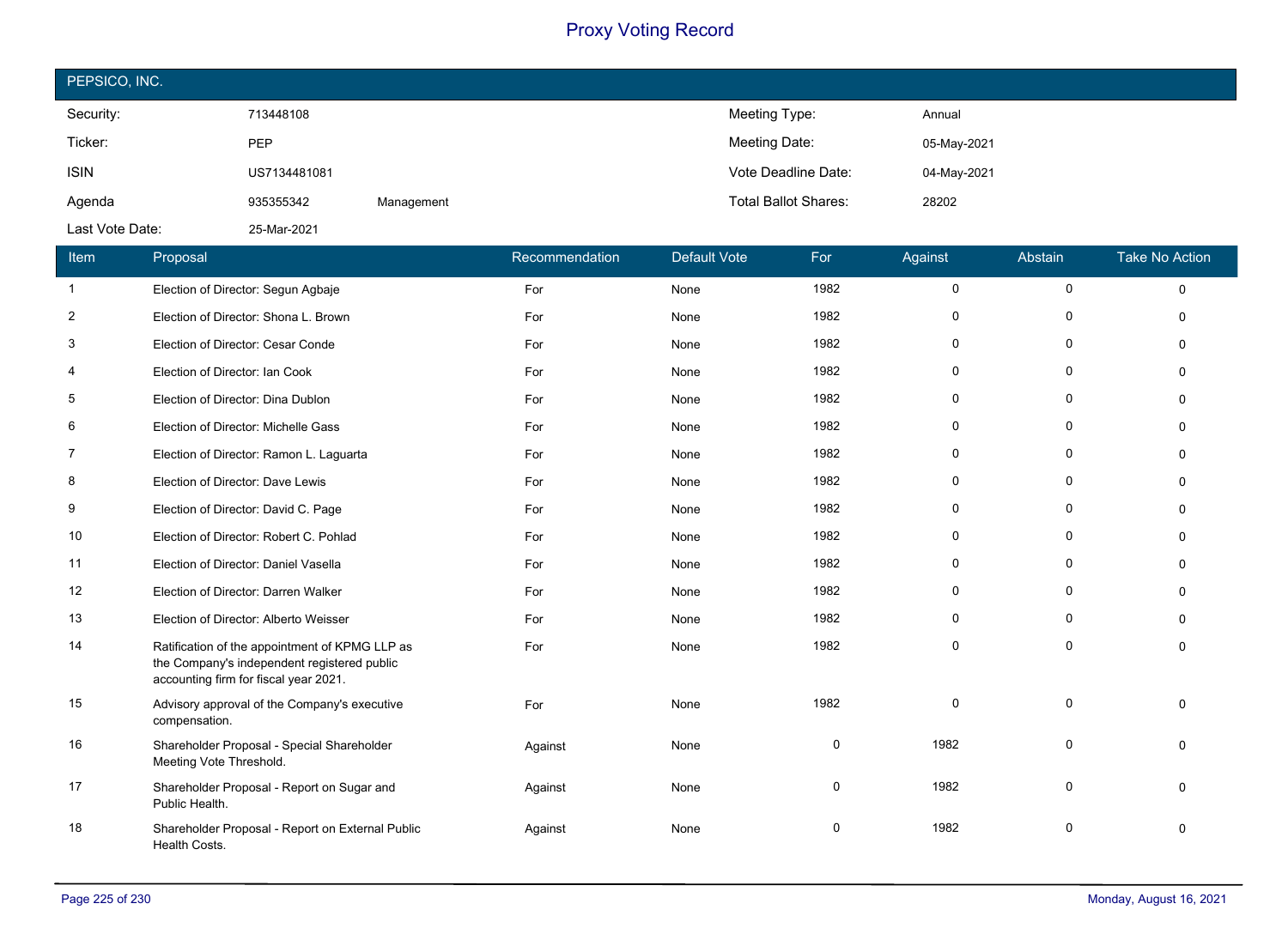| WEC ENERGY GROUP, INC. |              |            |                             |             |  |  |
|------------------------|--------------|------------|-----------------------------|-------------|--|--|
| Security:              | 92939U106    |            | Meeting Type:               | Annual      |  |  |
| Ticker:                | <b>WEC</b>   |            | Meeting Date:               | 06-May-2021 |  |  |
| <b>ISIN</b>            | US92939U1060 |            | Vote Deadline Date:         | 05-May-2021 |  |  |
| Agenda                 | 935346420    | Management | <b>Total Ballot Shares:</b> | 1646        |  |  |
| Last Vote Date:        | 25-Mar-2021  |            |                             |             |  |  |

| Item           | Proposal                                                                                              | Recommendation | <b>Default Vote</b> | For | Against     | Abstain      | <b>Take No Action</b> |
|----------------|-------------------------------------------------------------------------------------------------------|----------------|---------------------|-----|-------------|--------------|-----------------------|
| $\mathbf{1}$   | Election of Director: Curt S. Culver                                                                  | For            | None                | 428 | $\mathbf 0$ | $\mathbf 0$  | $\Omega$              |
| $\overline{2}$ | Election of Director: Danny L. Cunningham                                                             | For            | None                | 428 | 0           | 0            | $\Omega$              |
| 3              | Election of Director: William M. Farrow III                                                           | For            | None                | 428 | $\mathbf 0$ | 0            | $\Omega$              |
| 4              | Election of Director: J. Kevin Fletcher                                                               | For            | None                | 428 | 0           | 0            | $\Omega$              |
| 5              | Election of Director: Cristina A. Garcia-Thomas                                                       | For            | None                | 428 | 0           | $\mathbf 0$  | $\Omega$              |
| 6              | Election of Director: Maria C. Green                                                                  | For            | None                | 428 | 0           | 0            | $\Omega$              |
| $\overline{7}$ | Election of Director: Gale E. Klappa                                                                  | For            | None                | 428 | $\Omega$    | $\mathbf{0}$ | $\Omega$              |
| 8              | Election of Director: Thomas K. Lane                                                                  | For            | None                | 428 | $\mathbf 0$ | 0            | $\Omega$              |
| 9              | Election of Director: Ulice Payne, Jr.                                                                | For            | None                | 428 | 0           | 0            | $\Omega$              |
| 10             | Election of Director: Mary Ellen Stanek                                                               | For            | None                | 428 | 0           | 0            | $\Omega$              |
| 11             | Ratification of Deloitte & Touche LLP as<br>Independent Auditors for 2021.                            | For            | None                | 428 | $\mathbf 0$ | $\mathbf 0$  |                       |
| 12             | Approval of the Amendment and Restatement of<br>the WEC Energy Group Omnibus Stock Incentive<br>Plan. | For            | None                | 428 | $\mathbf 0$ | $\mathbf 0$  | $\Omega$              |
| 13             | Advisory Vote to Approve Executive<br>Compensation of the Named Executive Officers.                   | For            | None                | 428 | $\mathbf 0$ | 0            | $\Omega$              |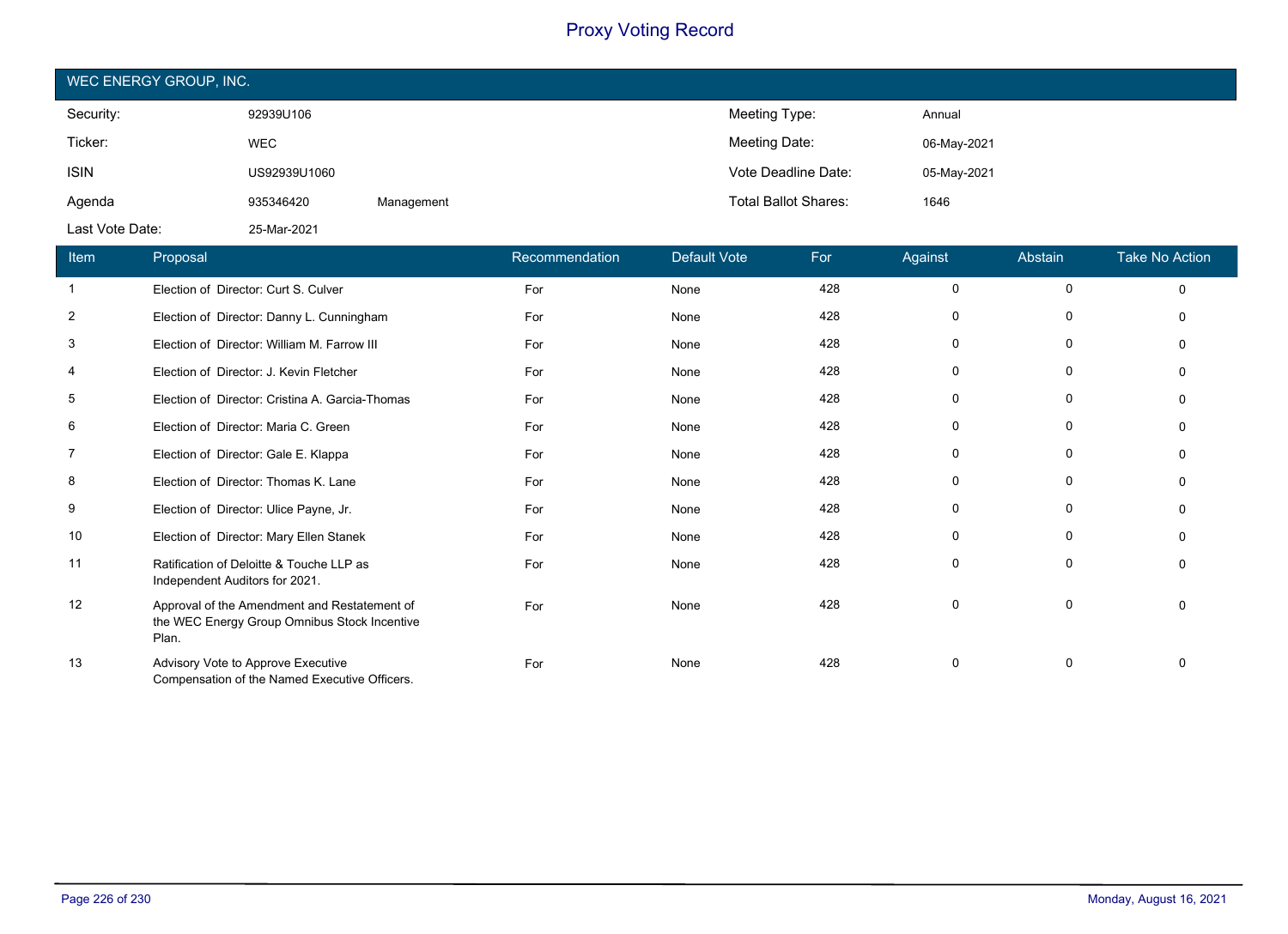| <b>MARKEL CORPORATION</b> |              |            |                             |             |  |  |
|---------------------------|--------------|------------|-----------------------------|-------------|--|--|
| Security:                 | 570535104    |            | Meeting Type:               | Annual      |  |  |
| Ticker:                   | <b>MKL</b>   |            | Meeting Date:               | 10-May-2021 |  |  |
| <b>ISIN</b>               | US5705351048 |            | Vote Deadline Date:         | 07-May-2021 |  |  |
| Agenda                    | 935359174    | Management | <b>Total Ballot Shares:</b> | 18          |  |  |
| Last Vote Date:           | 24-Mar-2021  |            |                             |             |  |  |

| Item           | Proposal                                                                                                                                                                                   | Recommendation | <b>Default Vote</b> | For | Against     | Abstain     | <b>Take No Action</b> |
|----------------|--------------------------------------------------------------------------------------------------------------------------------------------------------------------------------------------|----------------|---------------------|-----|-------------|-------------|-----------------------|
| $\mathbf{1}$   | Election of Director: Mark M. Besca                                                                                                                                                        | For            | None                | 18  | 0           | $\mathbf 0$ | $\mathbf 0$           |
| 2              | Election of Director: K. Bruce Connell                                                                                                                                                     | For            | None                | 18  | 0           | 0           | $\Omega$              |
| 3              | Election of Director: Thomas S. Gayner                                                                                                                                                     | For            | None                | 18  | 0           | 0           | $\Omega$              |
| 4              | Election of Director: Greta J. Harris                                                                                                                                                      | For            | None                | 18  | 0           | 0           | $\Omega$              |
| 5              | Election of Director: Diane Leopold                                                                                                                                                        | For            | None                | 18  | $\mathbf 0$ | 0           | $\Omega$              |
| 6              | Election of Director: Lemuel E. Lewis                                                                                                                                                      | For            | None                | 18  | 0           | 0           | $\mathbf{0}$          |
| $\overline{7}$ | Election of Director: Anthony F. Markel                                                                                                                                                    | For            | None                | 18  | $\mathbf 0$ | $\mathbf 0$ | $\Omega$              |
| 8              | Election of Director: Steven A. Markel                                                                                                                                                     | For            | None                | 18  | $\mathbf 0$ | $\mathbf 0$ | $\Omega$              |
| 9              | Election of Director: Harold L. Morrison, Jr.                                                                                                                                              | For            | None                | 18  | $\mathbf 0$ | 0           | $\Omega$              |
| 10             | Election of Director: Michael O'Reilly                                                                                                                                                     | For            | None                | 18  | 0           | $\mathbf 0$ | $\Omega$              |
| 11             | Election of Director: A. Lynne Puckett                                                                                                                                                     | For            | None                | 18  | $\mathbf 0$ | 0           | $\Omega$              |
| 12             | Election of Director: Richard R. Whitt, III                                                                                                                                                | For            | None                | 18  | $\mathbf 0$ | $\mathbf 0$ | $\Omega$              |
| 13             | Advisory vote on approval of executive<br>compensation.                                                                                                                                    | For            | None                | 18  | 0           | 0           | $\Omega$              |
| 14             | Ratify the selection of KPMG LLP by the Audit<br>Committee of the Board of Directors as the<br>Company's independent registered public<br>accounting firm for the year ending December 31, | For            | None                | 18  | 0           | 0           | $\mathbf{0}$          |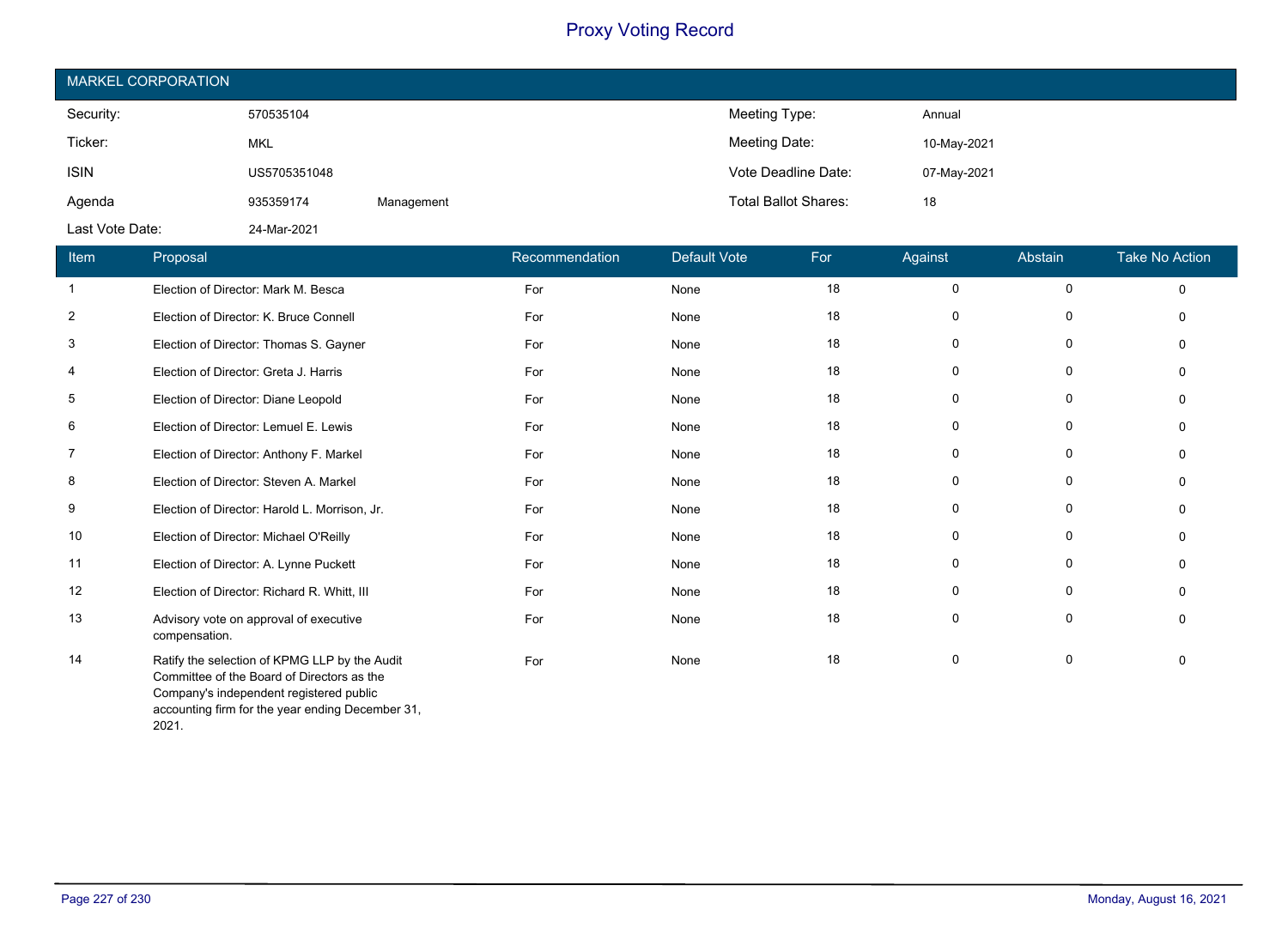| <b>ESSEX PROPERTY TRUST, INC.</b> |              |            |                             |             |  |  |
|-----------------------------------|--------------|------------|-----------------------------|-------------|--|--|
| Security:                         | 297178105    |            | Meeting Type:               | Annual      |  |  |
| Ticker:                           | <b>ESS</b>   |            | Meeting Date:               | 11-May-2021 |  |  |
| <b>ISIN</b>                       | US2971781057 |            | Vote Deadline Date:         | 10-May-2021 |  |  |
| Agenda                            | 935345315    | Management | <b>Total Ballot Shares:</b> | 97          |  |  |
| Last Vote Date:                   | 27-Mar-2021  |            |                             |             |  |  |

| Item           | Proposal                                                                                                                                                         | Recommendation | Default Vote | For | Against     | Abstain     | <b>Take No Action</b> |
|----------------|------------------------------------------------------------------------------------------------------------------------------------------------------------------|----------------|--------------|-----|-------------|-------------|-----------------------|
|                | <b>DIRECTOR</b>                                                                                                                                                  | For            | None         |     |             |             |                       |
|                | Keith R. Guericke                                                                                                                                                |                |              | 97  | $\mathbf 0$ | $\mathbf 0$ | 0                     |
|                | Maria R. Hawthorne<br>2                                                                                                                                          |                |              | 97  | 0           | 0           |                       |
|                | Amal M. Johnson<br>3                                                                                                                                             |                |              | 97  | 0           | 0           |                       |
|                | Mary Kasaris<br>4                                                                                                                                                |                |              | 97  | 0           | $\Omega$    | 0                     |
|                | Irving F. Lyons, III<br>5                                                                                                                                        |                |              | 97  | 0           | 0           |                       |
|                | George M. Marcus<br>6                                                                                                                                            |                |              | 97  | 0           | $\Omega$    |                       |
|                | Thomas E. Robinson                                                                                                                                               |                |              | 97  | 0           | $\Omega$    |                       |
|                | Michael J. Schall<br>8                                                                                                                                           |                |              | 97  | 0           | 0           | 0                     |
|                | Byron A. Scordelis<br>9                                                                                                                                          |                |              | 97  | 0           | $\Omega$    |                       |
| $\overline{2}$ | Ratification of the appointment of KPMG LLP as<br>the independent registered public accounting firm<br>for the Company for the year ending December<br>31, 2021. | For            | None         | 97  | 0           | 0           | 0                     |
| 3              | Advisory vote to approve the Company's named<br>executive officer compensation.                                                                                  | For            | None         | 97  | $\mathbf 0$ | 0           | 0                     |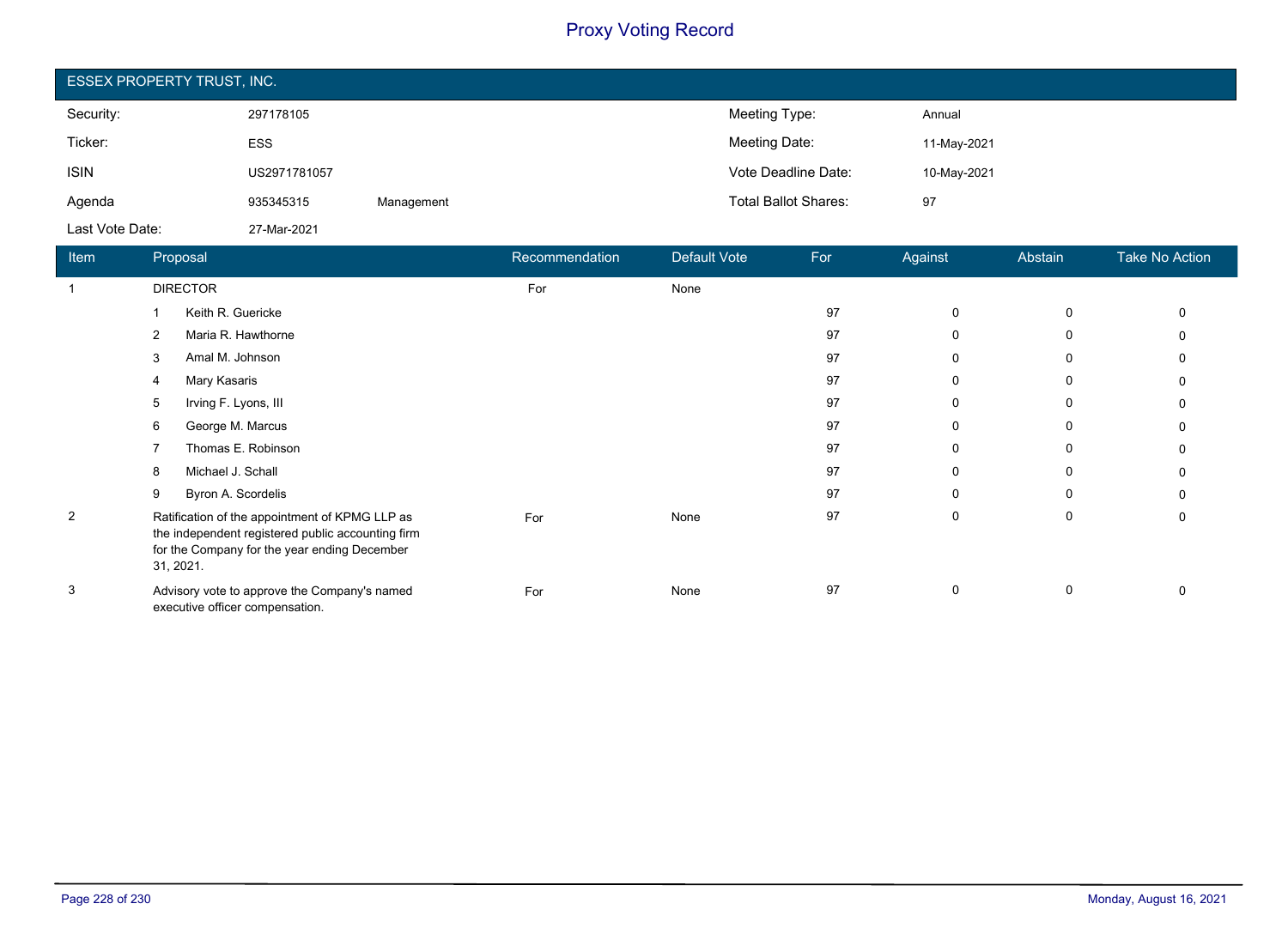| O'REILLY AUTOMOTIVE, INC. |              |            |                             |             |  |  |
|---------------------------|--------------|------------|-----------------------------|-------------|--|--|
| Security:                 | 67103H107    |            | Meeting Type:               | Annual      |  |  |
| Ticker:                   | <b>ORLY</b>  |            | Meeting Date:               | 13-May-2021 |  |  |
| <b>ISIN</b>               | US67103H1077 |            | Vote Deadline Date:         | 12-May-2021 |  |  |
| Agenda                    | 935362121    | Management | <b>Total Ballot Shares:</b> | 1477        |  |  |
| Last Vote Date:           | 27-Mar-2021  |            |                             |             |  |  |

| Item           | Proposal                                                                                                                      | Recommendation | <b>Default Vote</b> | For | Against | Abstain     | <b>Take No Action</b> |
|----------------|-------------------------------------------------------------------------------------------------------------------------------|----------------|---------------------|-----|---------|-------------|-----------------------|
| $\mathbf{1}$   | Election of Director: David O'Reilly                                                                                          | For            | None                | 103 | 0       | 0           | $\mathbf 0$           |
| $\overline{2}$ | Election of Director: Larry O'Reilly                                                                                          | For            | None                | 103 | 0       | $\mathbf 0$ | $\mathbf{0}$          |
| 3              | Election of Director: Greg Henslee                                                                                            | For            | None                | 103 | 0       | 0           | $\Omega$              |
| 4              | Election of Director: Jay D. Burchfield                                                                                       | For            | None                | 103 | 0       | 0           | $\Omega$              |
| 5              | Election of Director: Thomas T. Hendrickson                                                                                   | For            | None                | 103 | 0       | 0           | 0                     |
| 6              | Election of Director: John R. Murphy                                                                                          | For            | None                | 103 | 0       | 0           | $\Omega$              |
| 7              | Election of Director: Dana M. Perlman                                                                                         | For            | None                | 103 | 0       | 0           | $\Omega$              |
| 8              | Election of Director: Maria A. Sastre                                                                                         | For            | None                | 103 | 0       | 0           | $\Omega$              |
| 9              | Election of Director: Andrea M. Weiss                                                                                         | For            | None                | 103 | 0       | 0           | 0                     |
| 10             | Advisory vote to approve executive<br>compensation.                                                                           | For            | None                | 103 | 0       | 0           | $\Omega$              |
| 11             | Ratification of appointment of Ernst & Young LLP,<br>as independent auditors for the fiscal year ending<br>December 31, 2021. | For            | None                | 103 | 0       | 0           | 0                     |
| 12             | Shareholder proposal entitled "Improve Our<br>Catch-22 Proxy Access."                                                         | Against        | None                | 0   | 103     | 0           | $\Omega$              |